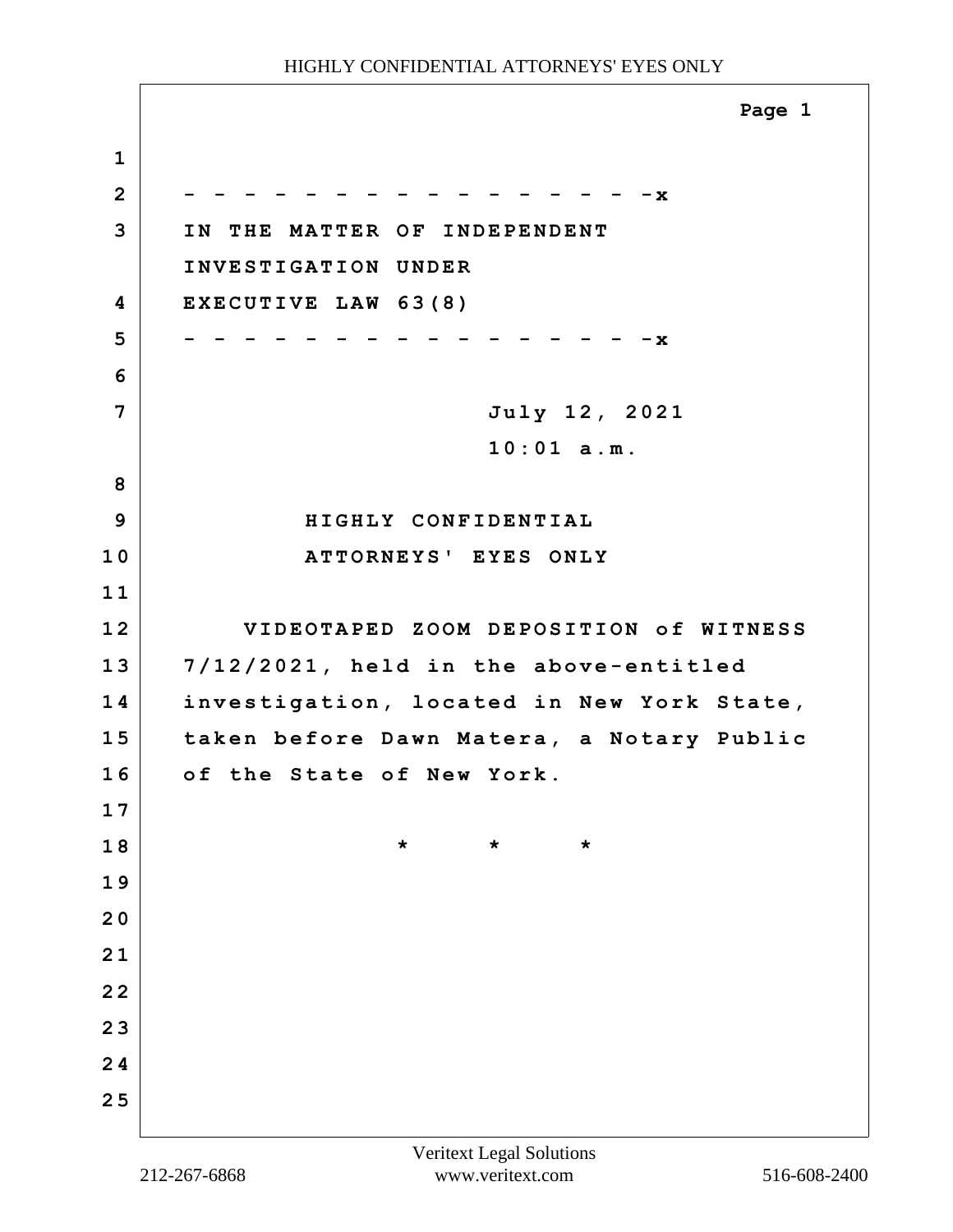**1 2 A P P E A R A N C E S : 3 4 CLEARY GOTTLIEB STEEN & HAMILTON On behalf of the New York Attorney 5 General One Liberty Plaza 6 New York, New York 10006 7 By: LILIANNA REMBAR -and-8 VLADECK RASKIN & CLARK, P.C. 9 565 Fifth Avenue New York, New York 10017 1 0 By: YANNICK GRANT, ESQ. 11 ygrant@vladeck.com 1 2 13 PHILLIPS NIZER LLP Attorneys for the 7/12/2021 Witness 14 485 Lexington Avenue New York, New York 10017 1 5 By: MATTHEW L. LEVINE, ESQ. 16 ELANA T. HENDERSON, ESQ. 1 7 1 8 Also Present: 1 9 MARC FRIEDMAN, Videographer 2 0 ~oOo~ 2 1 2 2 2 3 2 4 2 5 Page 2**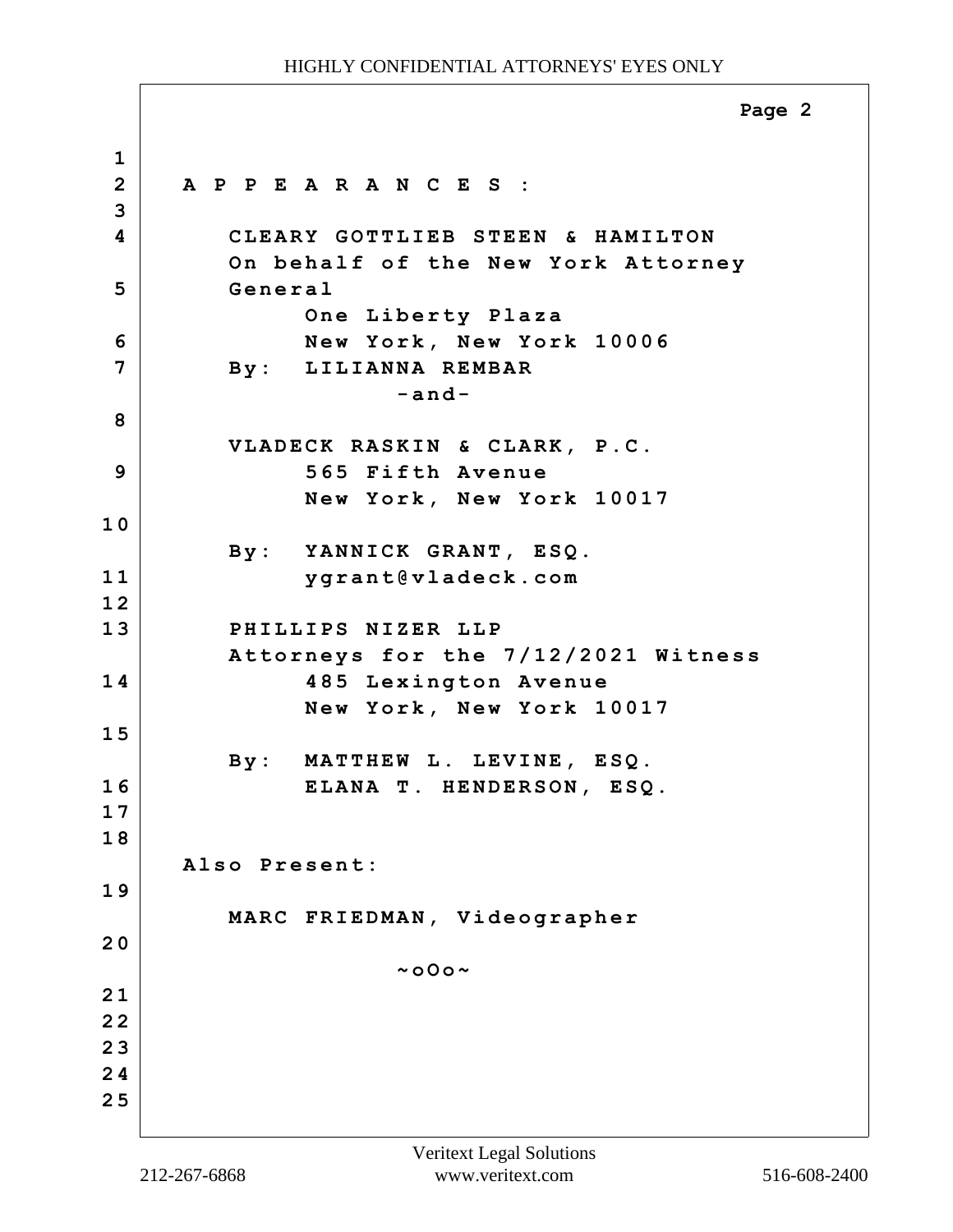**Page 3**

| $\mathbf{1}$   | ATTORNEYS' EYES ONLY                     |          |
|----------------|------------------------------------------|----------|
| $\overline{2}$ | THE VIDEOGRAPHER: Good morning. 10:10:43 |          |
| 3              | We are going on the record at 10:01      | 10:10:43 |
| 4              | a.m. Eastern Standard Time on Monday,    | 10:10:46 |
| 5              | July 12th, 2021. Please silence your     | 10:10:49 |
| 6              | cell phone, computer tones or any        | 10:10:52 |
| 7              | other electronic devices you have near   | 10:10:54 |
| 8              | you. Audio and video-recording will      | 10:10:57 |
| 9              | continue to take place unless all        | 10:11:01 |
| 10             | parties agree to go off the record.      | 10:11:03 |
| 11             | This is media unit number 1 of 10:11:04  |          |
| 12             | the video-recorded deposition of         | 10:11:07 |
| 13             | witness $07/12/2020$ in the matter of    | 10:11:09 |
| 14             | Independent Investigation Under New      | 10:11:16 |
| 15             | York State Executive Law 63(8).          | 10:11:17 |
| 16             | My name is Marc Friedman. I am           | 10:11:20 |
| 17             | your certified video legal specialist.   | 10:11:22 |
| 18             | Your court reporter today is Dawn        | 10:11:25 |
| 19             | Matera. And we are both with the firm    | 10:11:26 |
| 20             | of Veritext Legal Solutions.             | 10:11:28 |
| 21             | This deposition is being held            | 10:11:30 |
| 22             | via remote videoconference. All          | 10:11:32 |
| 23             | counsel consent to this remote video     | 10:11:36 |
| 24             | arrangement and waive any objections     | 10:11:38 |
| 25             | to this manner of recording. If there    | 10:11:40 |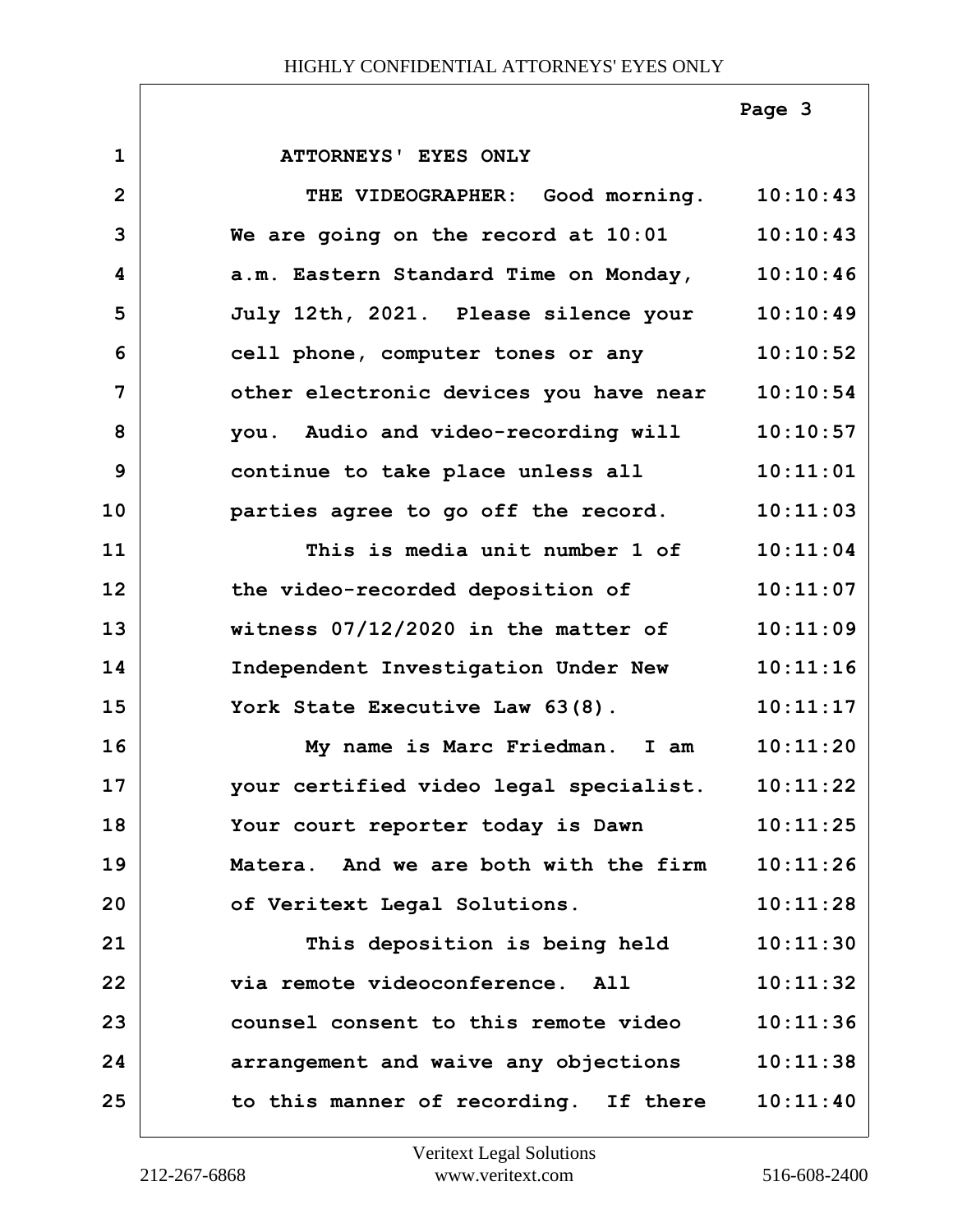|                |                                        | Page 4   |
|----------------|----------------------------------------|----------|
| $\mathbf{1}$   | ATTORNEYS' EYES ONLY                   |          |
| $\overline{2}$ | is any objection to the court reporter | 10:11:42 |
| 3              | swearing in this witness remotely and  | 10:11:44 |
| 4              | this video arrangement, please state   | 10:11:47 |
| 5              | them now.                              | 10:11:49 |
| 6              | Hearing no objection, will             | 10:11:50 |
| 7              | counsel now state on the record their  | 10:11:52 |
| 8              | appearances and affiliations beginning | 10:11:53 |
| 9              | with the noticing attorney.            | 10:11:55 |
| 10             | MR. GRANT: Good morning. My            | 10:11:56 |
| 11             | name is Yannick Grant from the law     | 10:11:57 |
| 12             | firm of Vladeck Raskin & Clark, but    | 10:11:59 |
| 13             | today I am here in my capacity as a    | 10:12:01 |
| 14             | Special Deputy to the First Deputy of  | 10:12:03 |
| 15             | the New York State Attorney General,   | 10:12:05 |
| 16             | and I will let my colleague introduce  | 10:12:06 |
| 17             | herself.                               | 10:12:08 |
| 18             | MS. REMBAR: Good morning. My           | 10:12:09 |
| 19             | name is Lilianna Rembar, I am with     | 10:12:10 |
| 20             | Clearly Gottlieb Steen & Hamilton. I   | 10:12:13 |
| 21             | am appearing in my capacity today as   | 10:12:16 |
| 22             | Special Assistant to the First Deputy  | 10:12:19 |
| 23             | Attorney General for the New York      | 10:12:21 |
| 24             | State Attorney General's Office.       | 10:12:22 |
| 25             | MR. LEVINE: Good morning. This         | 10:12:23 |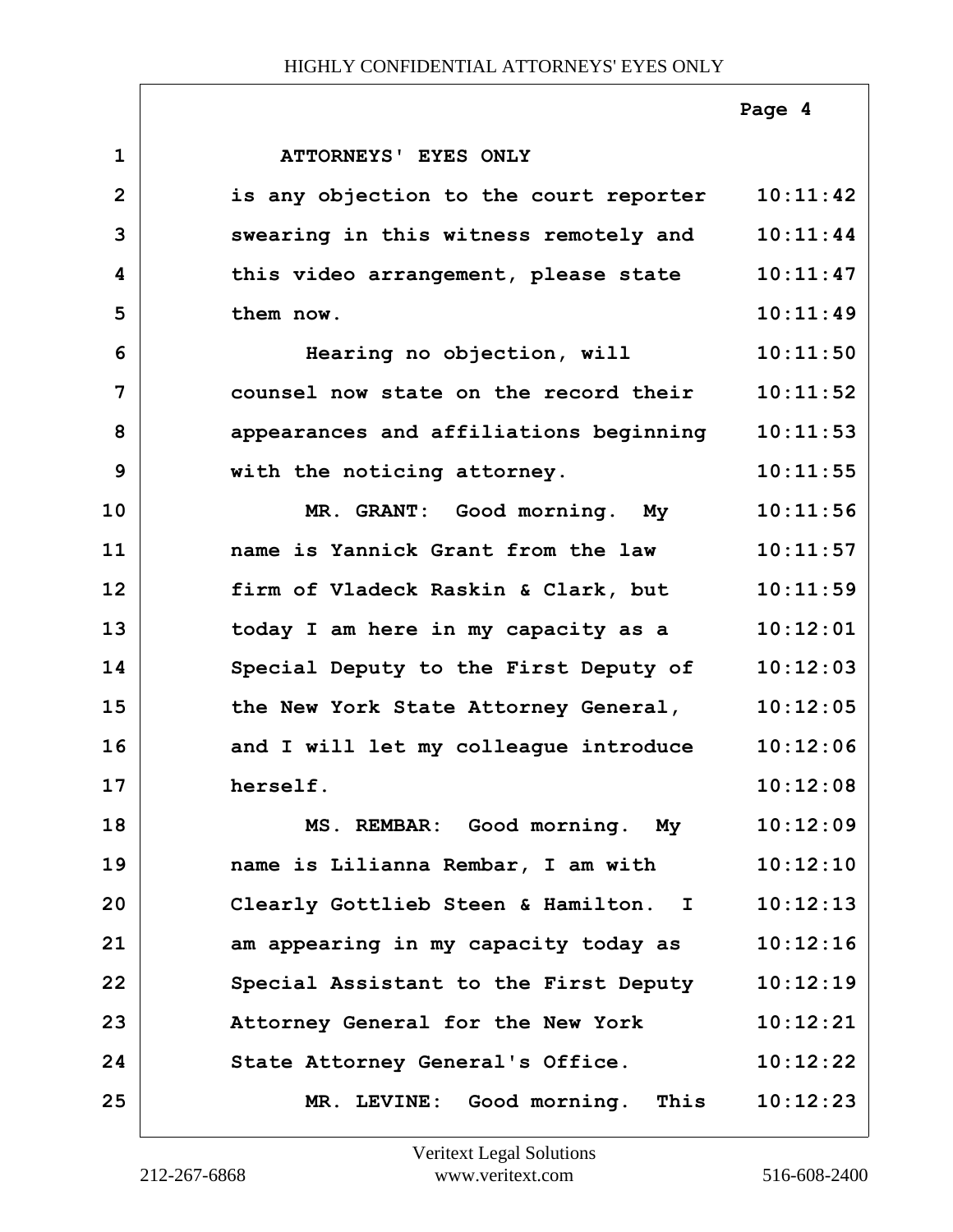|                |                                                 | Page 5   |
|----------------|-------------------------------------------------|----------|
| $\mathbf 1$    | ATTORNEYS' EYES ONLY                            |          |
| $\overline{2}$ | is Matthew Levine from the law firm of 10:12:25 |          |
| 3              | Phillips Nizer, we are counsel for              | 10:12:28 |
| 4              | Mr. Pollock.                                    | 10:12:29 |
| 5              | MS. HENDERSON: And Elana                        | 10:12:30 |
| 6              | Henderson, also with Phillips Nizer.            | 10:12:32 |
| 7              | THE VIDEOGRAPHER: Will the                      | 10:12:36 |
| 8              | court reporter please swear in our              | 10:12:37 |
| 9              | witness and we can proceed.                     | 10:12:38 |
| 10             | JEFREY POLLOCK, having been                     |          |
| 11             | first duly sworn by Dawn Matera, a Notary       |          |
| 12             | Public, was examined and testified as           |          |
| 13             | follows:                                        |          |
| 14             | EXAMINATION BY MR. GRANT:                       | 10:12:56 |
| 15             | Good morning again,<br>Q <sub>1</sub>           | 10:12:56 |
| 16             | Mr. Pollock.                                    | 10:12:58 |
| 17             | A. Good morning.                                | 10:12:58 |
| 18             | Before I start questioning<br>$Q$ .             | 10:12:59 |
| 19             | today, I am going to give you some              | 10:13:00 |
| 20             | background information and some ground          | 10:13:02 |
| 21             | rules, so today will hopefully flow             | 10:13:04 |
| 22             | smoothly, okay?                                 | 10:13:07 |
| 23             | A.<br>Yes.                                      | 10:13:07 |
| 24             | Q. As you likely know, the New                  | 10:13:08 |
| 25             | York State Attorney General have                | 10:13:11 |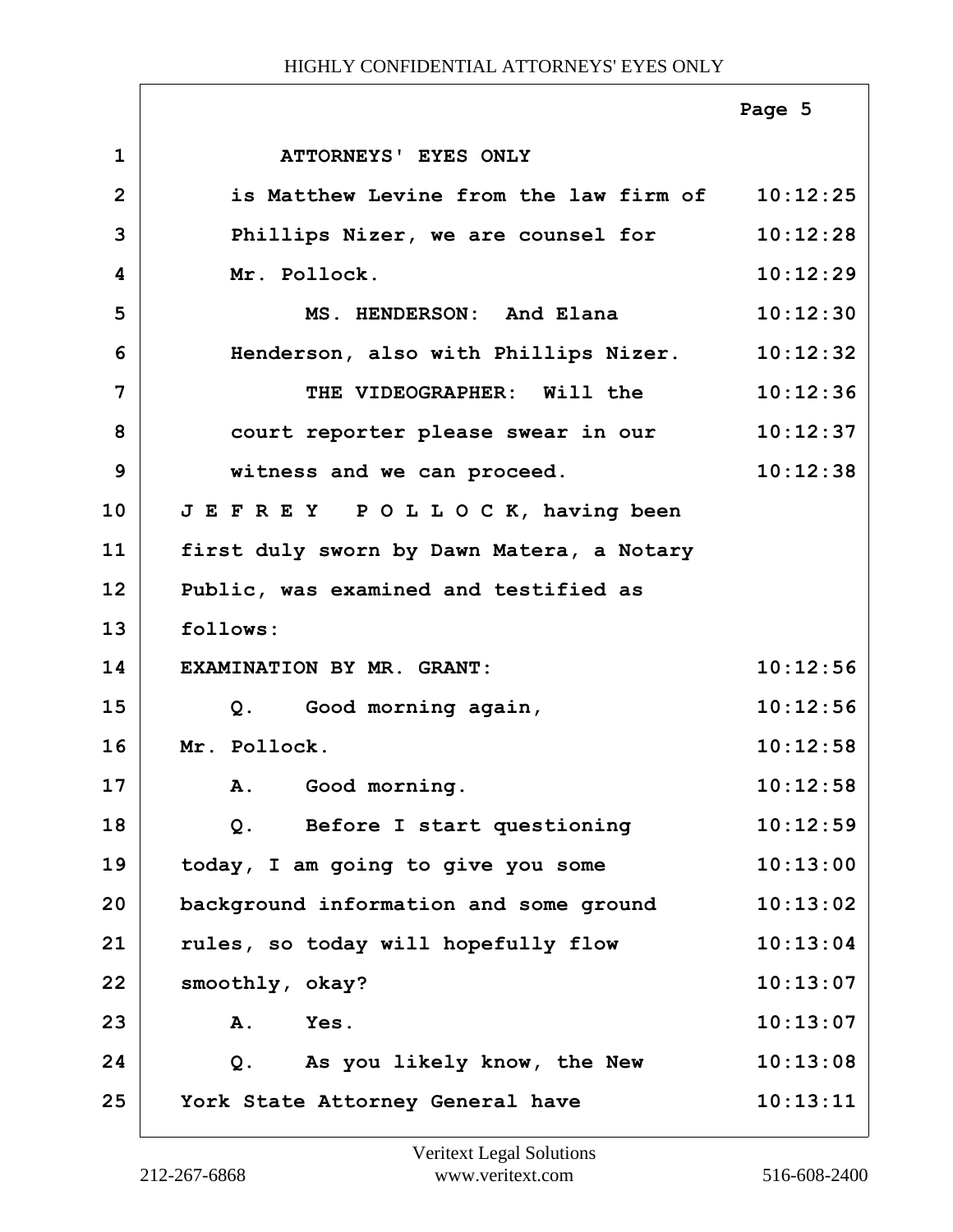|              |                                           | Page 6   |
|--------------|-------------------------------------------|----------|
| $\mathbf{1}$ | ATTORNEYS' EYES ONLY                      |          |
| $\mathbf{2}$ | appointed the law firms of Clearly        | 10:13:11 |
| 3            | Gottlieb Steen & Hamilton and Vladeck     | 10:13:15 |
| 4            | Raskin & Clark to conduct an independent  | 10:13:17 |
| 5            | investigation under New York Executive    | 10:13:18 |
| 6            | Law 63(8) into allegations of sexual      | 10:13:19 |
| 7            | harassment brought against Governor       | 10:13:25 |
| 8            | Andrew Cuomo, as well as the surrounding  | 10:13:27 |
| 9            | circumstances.                            | 10:13:29 |
| 10           | You are here today pursuant to            | 10:13:29 |
| 11           | a subpoena issued in connection with this | 10:13:30 |
| 12           | investigation.                            | 10:13:32 |
| 13           | I will note at the outset today           | 10:13:33 |
| 14           | that today's proceeding is being          | 10:13:35 |
| 15           | video-recorded. You are under oath.       | 10:13:37 |
| 16           | That means that you must testify fully    | 10:13:38 |
| 17           | and truthfully, just as you would in a    | 10:13:40 |
| 18           | court of law sitting before a judge and a | 10:13:44 |
| 19           | jury. Your testimony is subject to a      | 10:13:46 |
| 20           | penalty of perjury. Do you understand?    | 10:13:49 |
| 21           | I do.<br>Α.                               | 10:13:50 |
| 22           | If you would like to make a<br>Q.         | 10:13:51 |
| 23           | brief sworn statement today, we ask that  | 10:13:54 |
| 24           | you do so at the conclusion of the        | 10:13:56 |
| 25           | examination. Is that understood?          | 10:13:58 |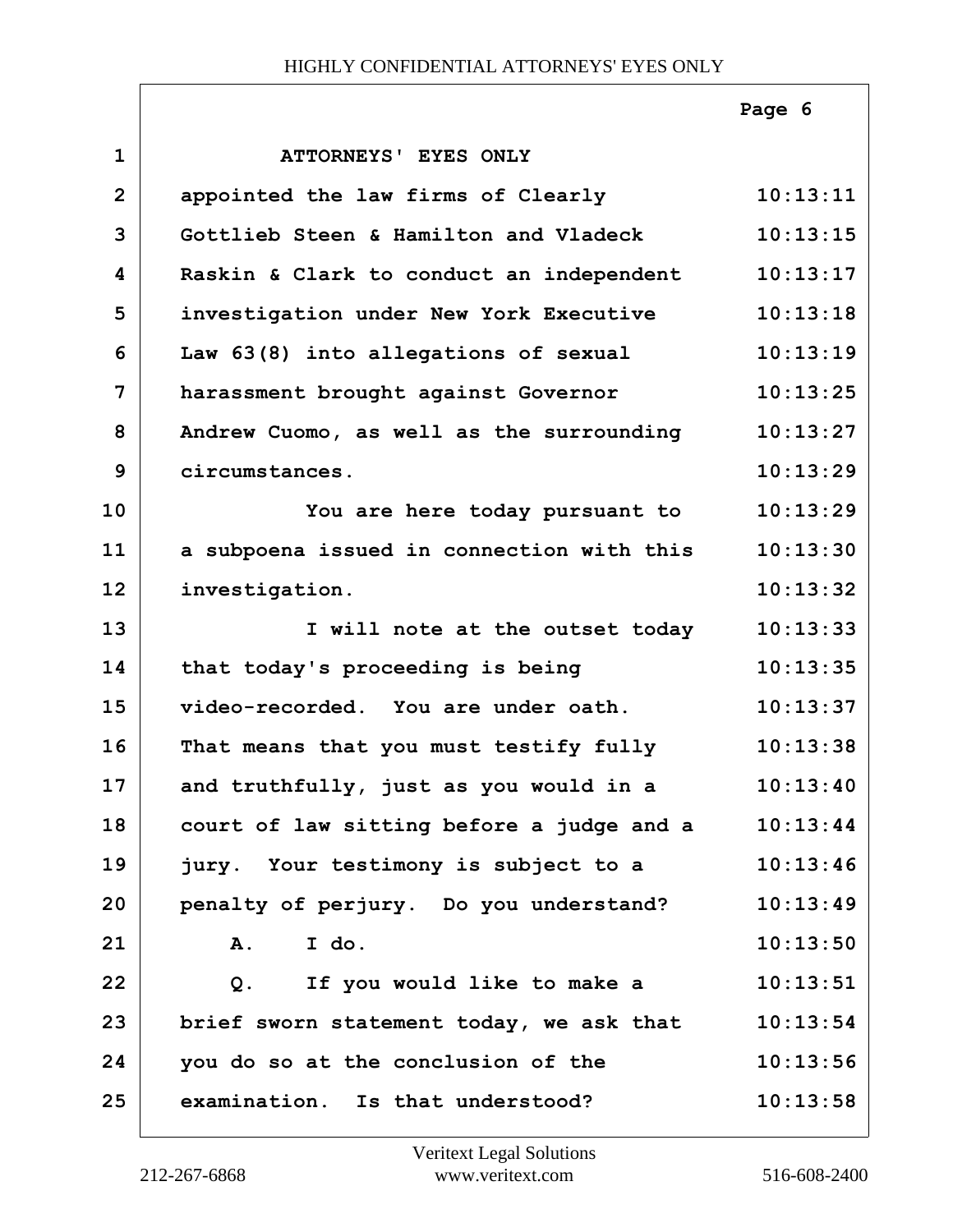|                |                                           | Page 7   |
|----------------|-------------------------------------------|----------|
| $\mathbf{1}$   | ATTORNEYS' EYES ONLY                      |          |
| $\overline{2}$ | A.<br>Yes.                                | 10:13:59 |
| 3              | Although this is a civil<br>$Q$ .         | 10:13:59 |
| 4              | investigation, this office has criminal   | 10:14:02 |
| 5              | enforcement powers. You have the right    | 10:14:03 |
| 6              | to refuse to answer a question if         | 10:14:05 |
| 7              | answering the question would incriminate  | 10:14:07 |
| 8              | you. However, any failure to answer can   | 10:14:09 |
| 9              | be used against you in a court of law in  | 10:14:11 |
| 10             | a civil non-criminal proceeding.          | 10:14:13 |
| 11             | Accordingly, asserting your               | 10:14:16 |
| 12             | Fifth Amendment privilege does have       | 10:14:18 |
| 13             | evidentiary significance. If you choose   | 10:14:20 |
| 14             | to assert your Fifth Amendment privilege, | 10:14:23 |
| 15             | that fact can be presented to a judge or  | 10:14:25 |
| 16             | a jury in a civil proceeding and the      | 10:14:27 |
| 17             | judge and jury would be free to draw a    | 10:14:29 |
| 18             | conclusion from the assertion of that     | 10:14:32 |
| 19             | privilege. Do you understand?             | 10:14:34 |
| 20             | I do.<br>Α.                               | 10:14:35 |
| 21             | You are appearing today with<br>Q.        | 10:14:36 |
| 22             | your attorney present. You may consult    | 10:14:38 |
| 23             | with your attorney, and we ask that if    | 10:14:40 |
| 24             | you have any questions concerning         | 10:14:43 |
| 25             | attorney/client privilege, do you         | 10:14:45 |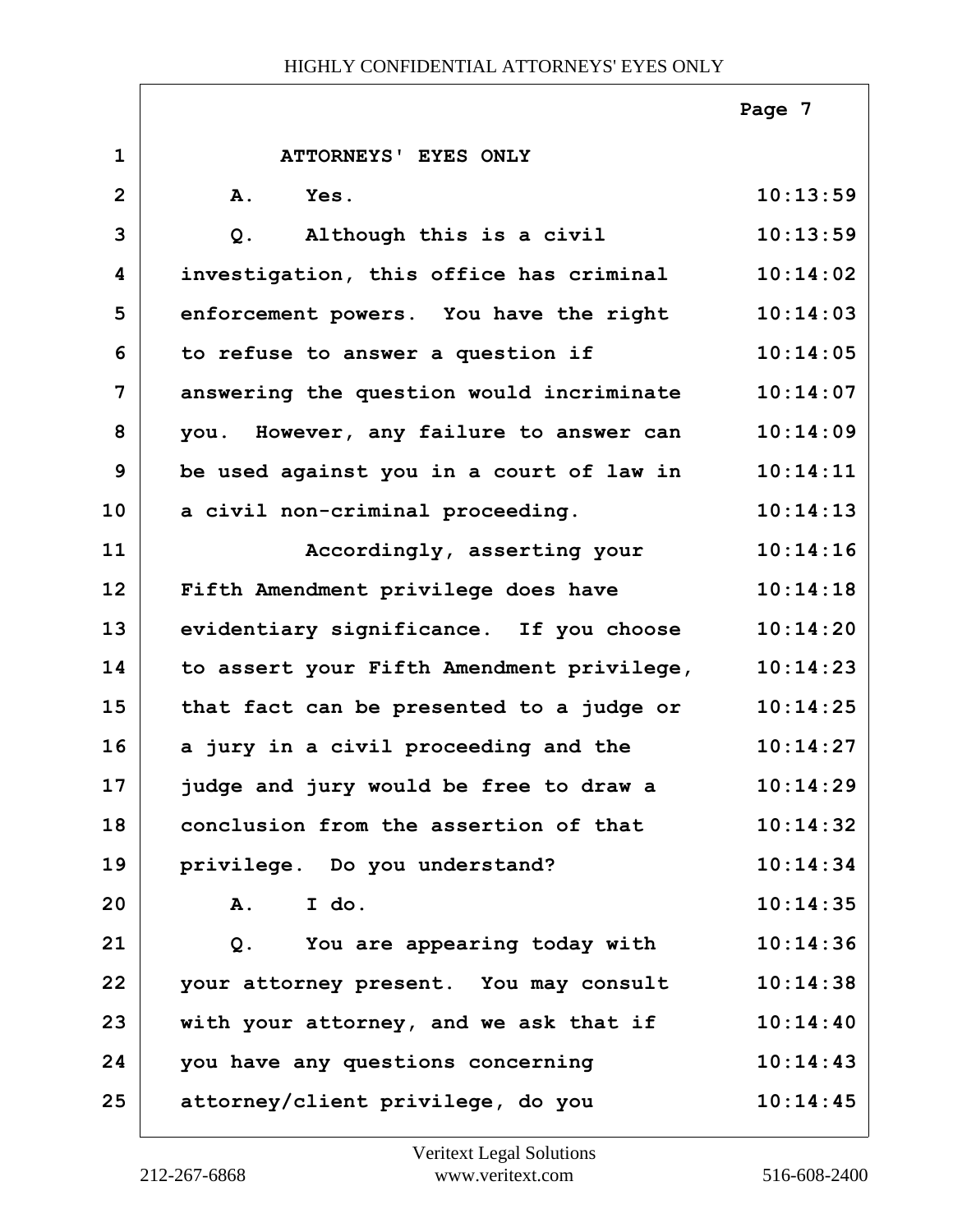|                |                                           | Page 8   |
|----------------|-------------------------------------------|----------|
| $\mathbf{1}$   | ATTORNEYS' EYES ONLY                      |          |
| $\overline{2}$ | understand?                               | 10:14:47 |
| 3              | I do.<br>A.                               | 10:14:47 |
| 4              | Okay. As you see we have a<br>Q.          | 10:14:48 |
| 5              | court reporter present with us on Zoom.   | 10:14:51 |
| 6              | And the court reporter needs to be able   | 10:14:53 |
| 7              | to take down the questions and answers    | 10:14:56 |
| 8              | today to create a clean transcript.       | 10:14:58 |
| 9              | Accordingly, I am going to ask that you   | 10:15:01 |
| 10             | provide a verbal response in response to  | 10:15:03 |
| 11             | my question. Do you understand?           | 10:15:08 |
| 12             | I do.<br>A.                               | 10:15:09 |
| 13             | If you do not understand the<br>Q.        | 10:15:09 |
| 14             | question, please let me know so I can     | 10:15:11 |
| 15             | rephrase it. Do you understand?           | 10:15:14 |
| 16             | Yes.<br>A.                                | 10:15:15 |
| 17             | And please also give me an<br>Q.          | 10:15:16 |
| 18             | opportunity to finish answering my        | 10:15:19 |
| 19             | question before you begin your answer and | 10:15:20 |
| 20             | I will do the same. Do you understand?    | 10:15:22 |
| 21             | Α.<br>Yes.                                | 10:15:24 |
| 22             | You will not be permitted to<br>Q.        | 10:15:25 |
| 23             | review a transcript of this testimony.    | 10:15:27 |
| 24             | If at any time today you want to clarify  | 10:15:30 |
| 25             | an answer you've given before, please let | 10:15:32 |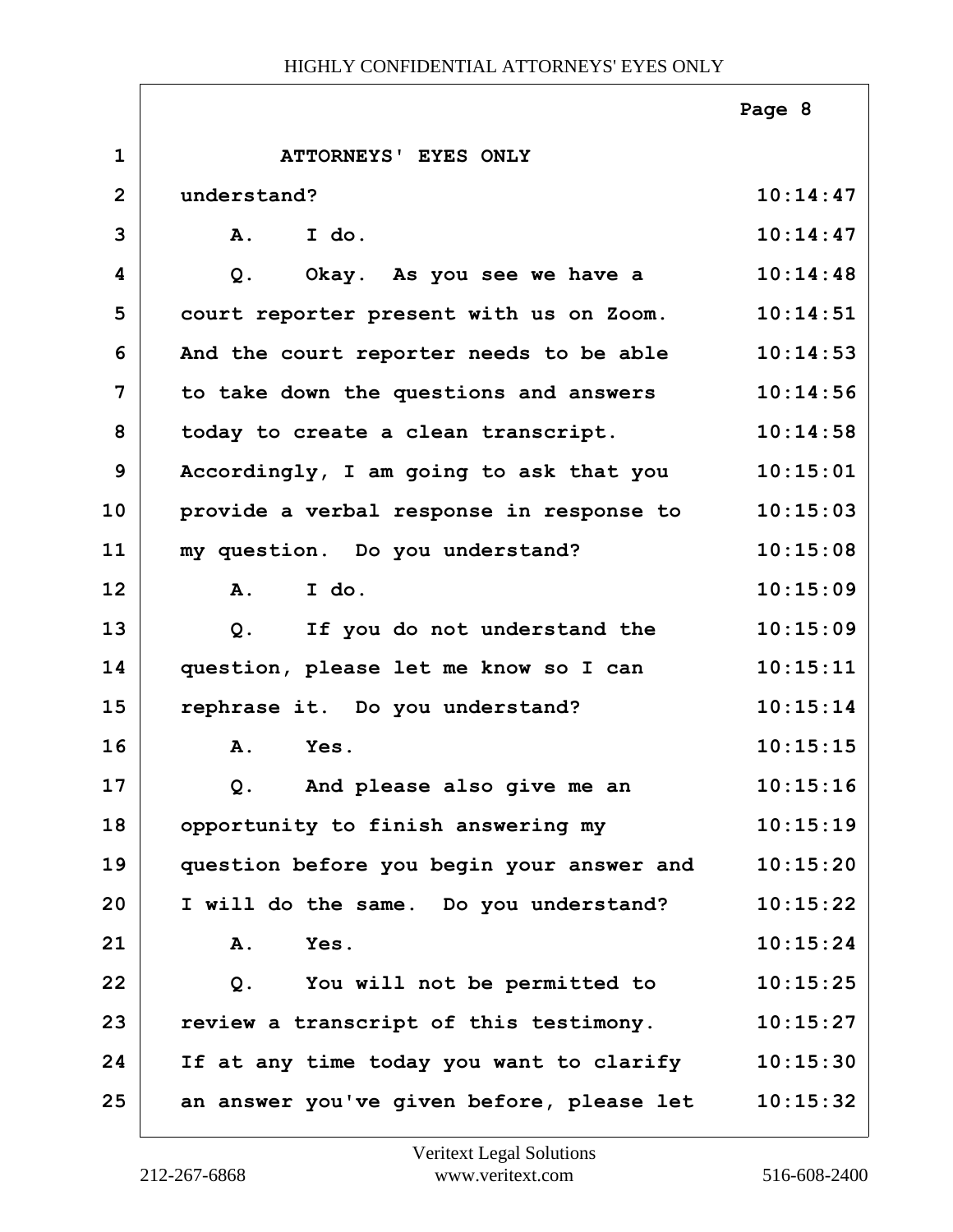|                |                                           | Page 9   |
|----------------|-------------------------------------------|----------|
| $\mathbf{1}$   | ATTORNEYS' EYES ONLY                      |          |
| $\overline{2}$ | me know and I will let you go back and    | 10:15:33 |
| 3              | provide clarification. Understood?        | 10:15:35 |
| 4              | A.<br>Yes.                                | 10:15:37 |
| 5              | I will be asking about names<br>$Q$ .     | 10:15:37 |
| 6              | and dates and other specific information. | 10:15:41 |
| 7              | Even if you don't recall a specific date  | 10:15:43 |
| 8              | or time, I am going to ask you to give me | 10:15:46 |
| 9              | your best approximate answer.             | 10:15:47 |
| 10             | Understood?                               | 10:15:49 |
| 11             | A.<br>Yes.                                | 10:15:49 |
| 12             | If you need to take a break at<br>$Q$ .   | 10:15:50 |
| 13             | any point today, please let me know and I | 10:15:54 |
| 14             | will accommodate that request. The only   | 10:15:56 |
| 15             | thing I would say is if there is a        | 10:15:58 |
| 16             | question pending, I would like you to     | 10:15:59 |
| 17             | respond to that question before we take a | 10:16:01 |
| 18             | break. Understood?                        | 10:16:03 |
| 19             | Yes.<br>A.                                | 10:16:04 |
| 20             | And I am going to ask, can you<br>Q.      | 10:16:04 |
| 21             | please confirm that you and your          | 10:16:07 |
| 22             | attorneys are the only ones present in    | 10:16:08 |
| 23             | the room on your end?                     | 10:16:10 |
| 24             | Correct.<br>A.                            | 10:16:11 |
| 25             | Okay. And can you please<br>Q.            | 10:16:12 |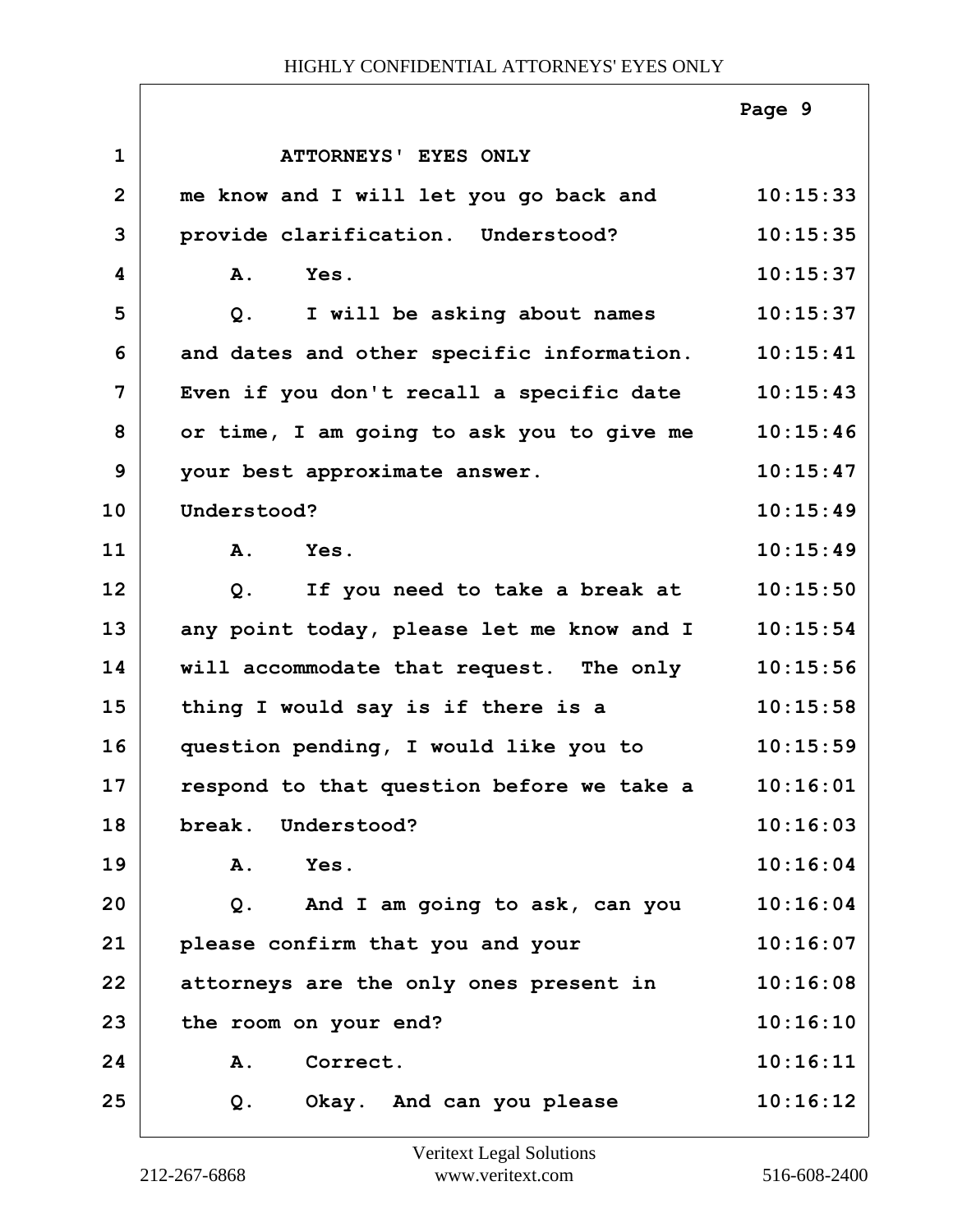|                |                                                   | Page 10  |
|----------------|---------------------------------------------------|----------|
| $\mathbf{1}$   | ATTORNEYS' EYES ONLY                              |          |
| $\overline{2}$ | confirm that none of you are using any            | 10:16:13 |
| 3              | technology to create a recording of this          | 10:16:15 |
| 4              | proceeding, including screen capturing?           | 10:16:18 |
| 5              | A.<br>Correct.                                    | 10:16:21 |
| 6              | Okay. And please confirm that<br>$Q$ .            | 10:16:22 |
| 7              | you're not allowing anyone to                     | 10:16:23 |
| 8              | simultaneously listen in via any sort of          | 10:16:25 |
| 9              | technology?                                       | 10:16:28 |
| 10             | A.<br>Correct.                                    | 10:16:28 |
| 11             | And please confirm for me that<br>Q.              | 10:16:29 |
| 12             | you will not communicate in realtime              | 10:16:32 |
| 13             | through text message or any other things          | 10:16:34 |
| 14             | or any other technology during breaks or          | 10:16:36 |
| 15             | during the course of this testimony?              | 10:16:38 |
| 16             | Confirmed.<br>Α.                                  | 10:16:39 |
| 17             | Okay.<br>Q.                                       | 10:16:41 |
| 18             | MR. LEVINE: You mean relating                     | 10:16:46 |
| 19             | to this proceeding?                               | 10:16:47 |
| 20             | MR. GRANT: Yes.                                   | 10:16:49 |
| 21             | MR. LEVINE: Thank you.                            | 10:16:49 |
| 22             | And I am just going to ask that<br>Q <sub>1</sub> | 10:16:51 |
| 23             | your attorney also confirm.                       | 10:16:53 |
| 24             | MR. LEVINE: Confirmed.                            | 10:16:54 |
| 25             | MR. GRANT: Thank you.                             | 10:16:55 |

ı

ī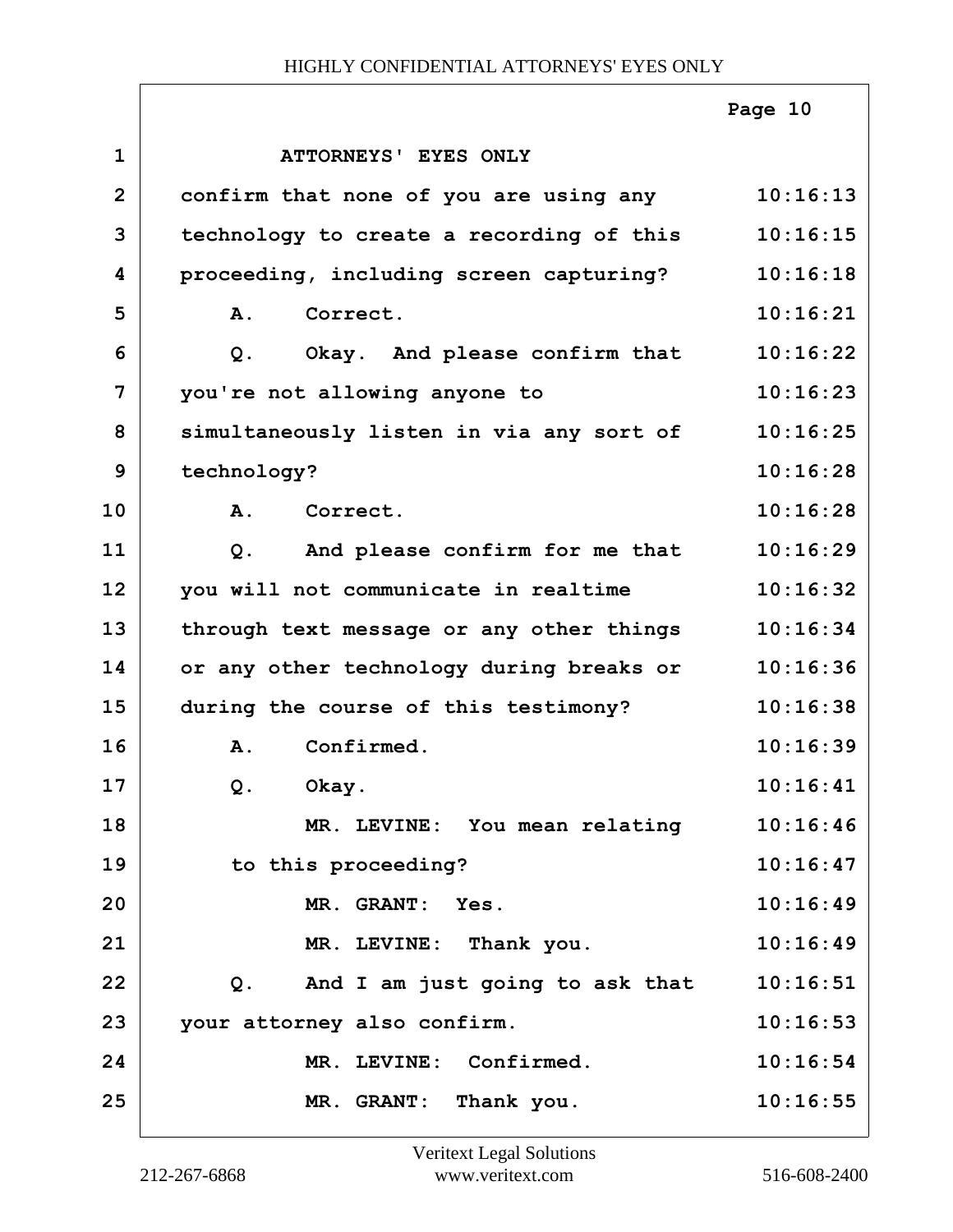|                |                                                | Page 11  |
|----------------|------------------------------------------------|----------|
| $\mathbf 1$    | ATTORNEYS' EYES ONLY                           |          |
| $\overline{2}$ | Executive Law Section 63(8),<br>Q <sub>1</sub> | 10:17:01 |
| 3              | the provision under which this                 | 10:17:03 |
| 4              | investigation is being conducted,              | 10:17:05 |
| 5              | prohibits you or your counsel revealing        | 10:17:07 |
| 6              | anything that I ask or what you say            | 10:17:08 |
| 7              | during this testimony to anyone. If            | 10:17:10 |
| 8              | anyone asks you to disclose any such           | 10:17:11 |
| 9              | information, please let us know,               | 10:17:13 |
| 10             | including any reason they provide for          | 10:17:15 |
| 11             | seeking such information, and we will          | 10:17:17 |
| 12             | discuss with you whether or not the            | 10:17:19 |
| 13             | closure is permissible. Do you                 | 10:17:21 |
| 14             | understand?                                    | 10:17:22 |
| 15             | A.<br>Yes.                                     | 10:17:23 |
| 16             | Please note that you are<br>Q.                 | 10:17:23 |
| 17             | protected from retaliation for                 | 10:17:25 |
| 18             | participating in today's testimony.<br>If      | 10:17:27 |
| 19             | you're concerned about potential               | 10:17:30 |
| 20             | retaliation, including retaliation from        | 10:17:32 |
| 21             | the Executive Chamber, please let us           | 10:17:34 |
| 22             | know.<br>Understood?                           | 10:17:39 |
| 23             | Yes.<br>Α.                                     | 10:17:39 |
| 24             | Are you taking any medications<br>Q.           | 10:17:40 |
| 25             | or drugs that may make it difficult for        | 10:17:42 |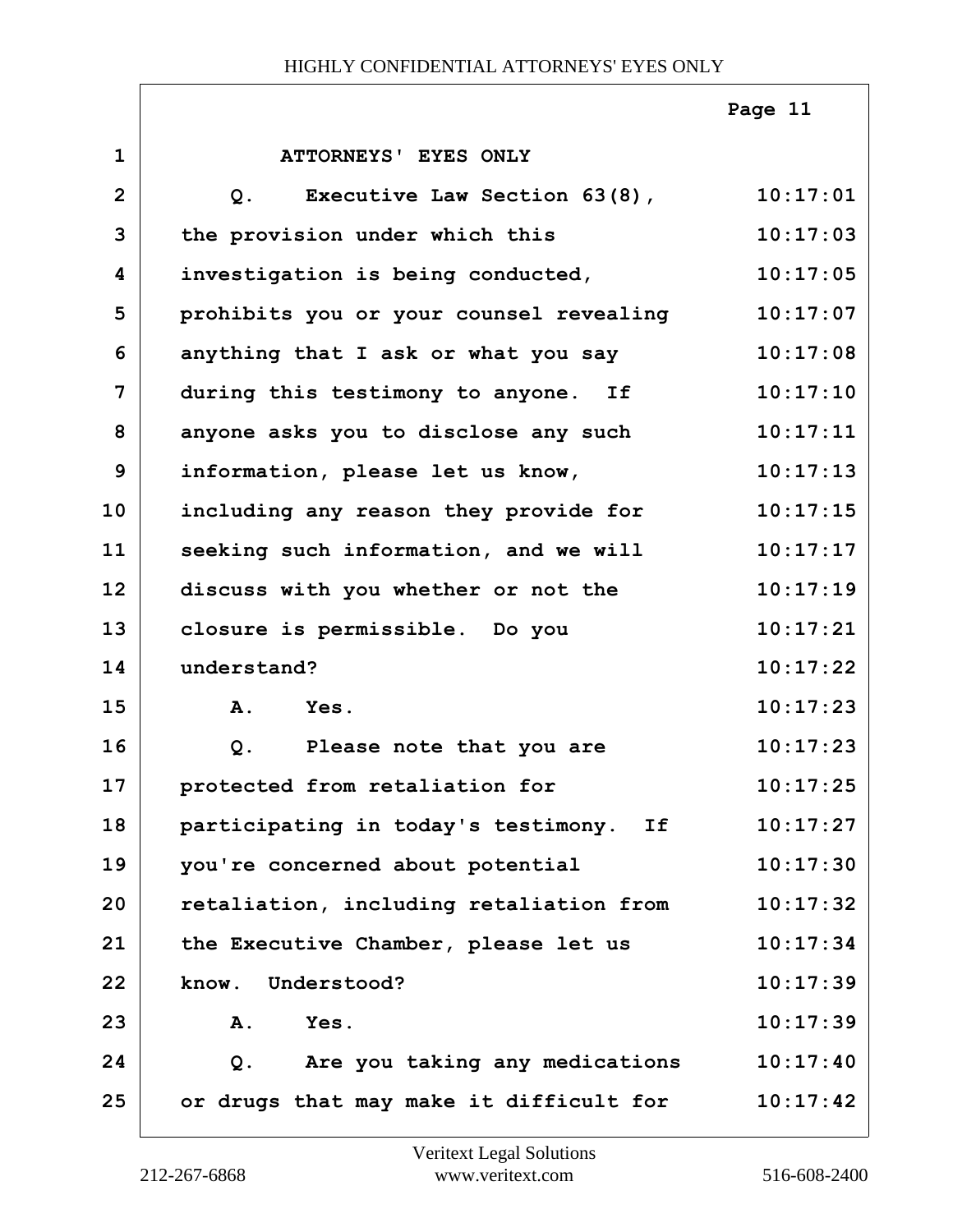|                |                                                | Page 12  |
|----------------|------------------------------------------------|----------|
| $\mathbf 1$    | ATTORNEYS' EYES ONLY                           |          |
| $\overline{2}$ | you to understand my questions today? 10:17:43 |          |
| 3              | (Zoom froze).                                  | 10:18:08 |
| 4              | THE VIDEOGRAPHER: The time is                  | 10:18:22 |
| 5              | $10:09$ , we are going off the record.         | 10:18:23 |
| 6              | (Off the record.)                              | 10:18:26 |
| 7              | THE VIDEOGRAPHER: The time is                  | 10:20:27 |
| 8              | $10:11$ a.m., we are back on the record.       | 10:20:32 |
| 9              | BY MR. GRANT:                                  | 10:20:36 |
| 10             | Q. What was the last question that             | 10:20:36 |
| 11             | you heard me ask?                              | 10:20:39 |
| 12             | A. The last thing was that                     | 10:20:40 |
| 13             | Mr. Levine confirmed that I could, that        | 10:20:43 |
| 14             | you were only asking about me using my         | 10:20:46 |
| 15             | phone as it relates to the matters.            | 10:20:48 |
| 16             | That's the last thing.                         | 10:20:51 |
| 17             | Q. All right. Thank you.                       | 10:20:52 |
| 18             | Executive Law Section $63(8)$ , the            | 10:20:58 |
| 19             | provision under which this investigation       | 10:21:00 |
| 20             | is being conducted, prohibits you and          | 10:21:01 |
| 21             | your counsel from revealing anything that      | 10:21:04 |
| 22             | we may ask of you or that you may say          | 10:21:06 |
| 23             | during this testimony today. If anyone         | 10:21:08 |
| 24             | asks you to disclose any such                  | 10:21:10 |
| 25             | information, please let us know,               | 10:21:12 |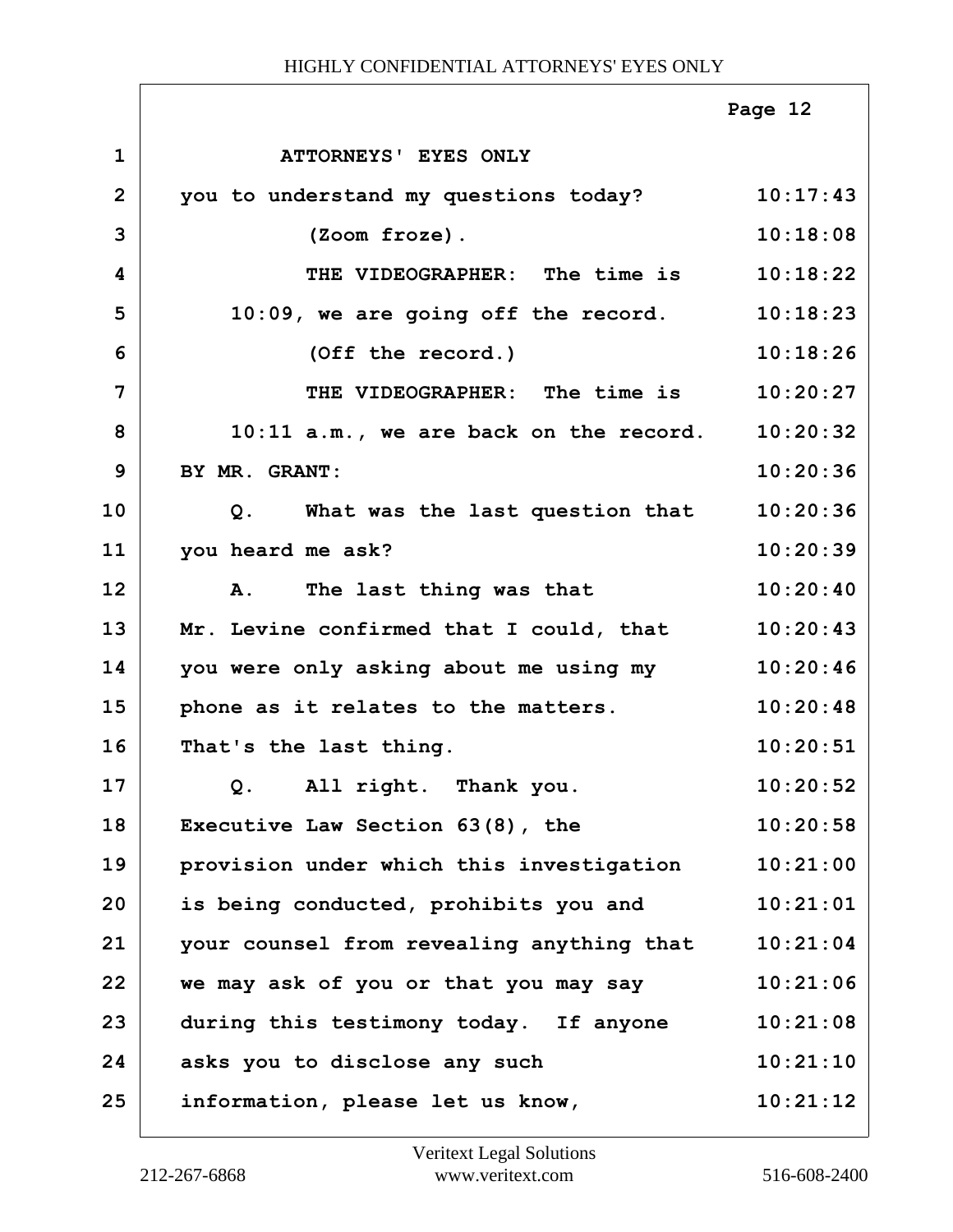|                |                                           | Page 13  |
|----------------|-------------------------------------------|----------|
| $\mathbf 1$    | ATTORNEYS' EYES ONLY                      |          |
| $\overline{2}$ | including any reasons that that person    | 10:21:14 |
| 3              | gives for seeking the information, and we | 10:21:16 |
| 4              | will discuss with you whether such        | 10:21:18 |
| 5              | disclosure is permitted. Understood?      | 10:21:20 |
| 6              | <b>A.</b><br>Yes.                         | 10:21:22 |
| 7              | And please note that you are<br>Q.        | 10:21:23 |
| 8              | protected from retaliation for            | 10:21:25 |
| 9              | participating in today's testimony. We    | 10:21:28 |
| 10             | ask that you let us know if you're        | 10:21:30 |
| 11             | concerned about potential retaliation     | 10:21:31 |
| 12             | from anyone, including members of the     | 10:21:33 |
| 13             | Executive Chamber. Do you understand?     | 10:21:35 |
| 14             | Yes.<br><b>A.</b>                         | 10:21:37 |
| 15             | Are you taking any medications<br>Q.      | 10:21:37 |
| 16             | or drugs that may affect your ability to  | 10:21:40 |
| 17             | understand my questions or to testify     | 10:21:42 |
| 18             | truthfully?                               | 10:21:46 |
| 19             | No.<br>Α.                                 | 10:21:47 |
| 20             | Have you taken any alcohol<br>Q.          | 10:21:47 |
| 21             | today?                                    | 10:21:49 |
| 22             | A.<br>No.                                 | 10:21:49 |
| 23             | And is there any other reason<br>$Q$ .    | 10:21:49 |
| 24             | that you would not be able to answer my   | 10:21:51 |
| 25             | questions fully and truthfully?           | 10:21:55 |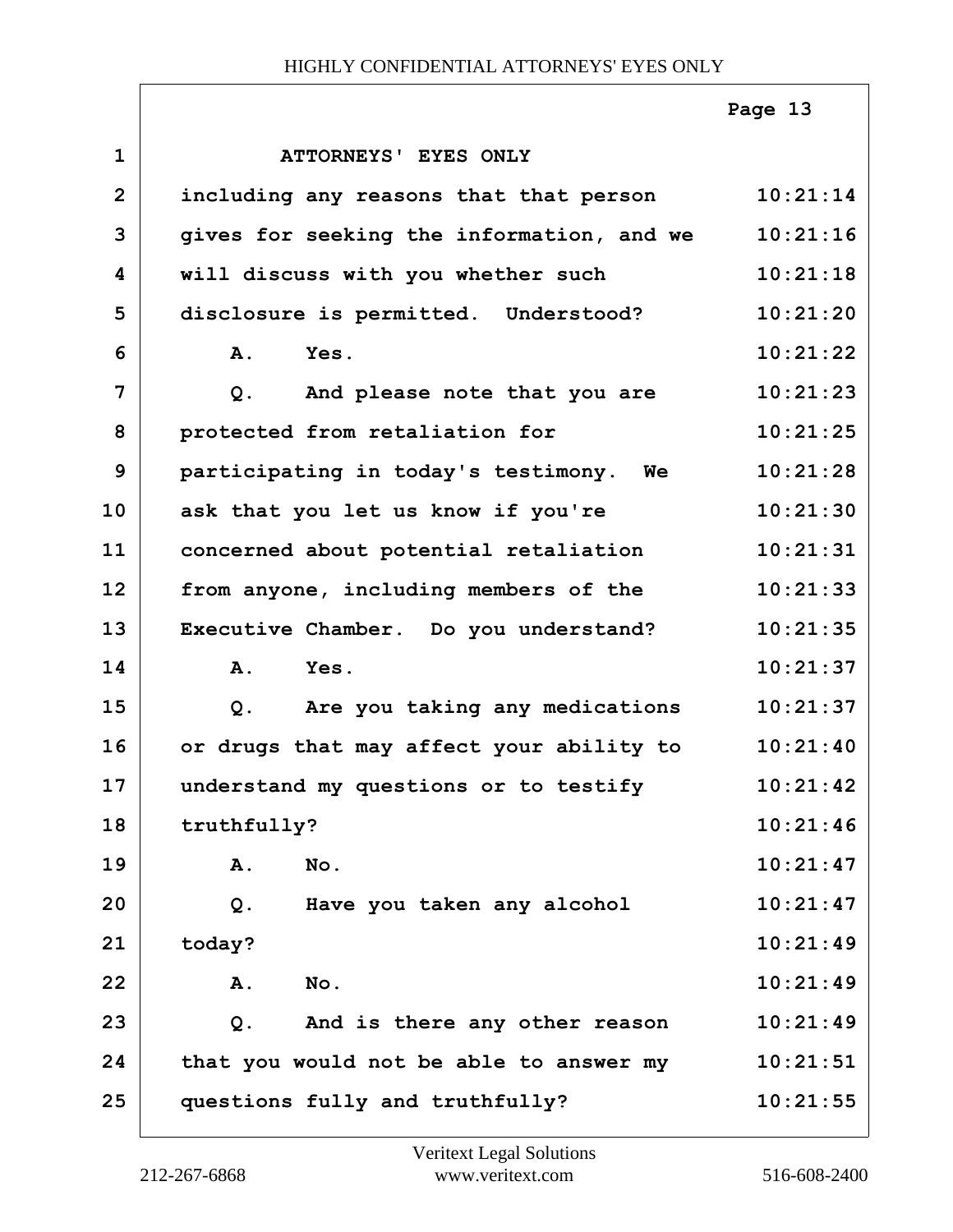|                |                                             | Page 14  |
|----------------|---------------------------------------------|----------|
| $\mathbf{1}$   | ATTORNEYS' EYES ONLY                        |          |
| $\overline{2}$ | <b>A.</b><br>No.                            | 10:21:56 |
| 3              | Can you please state your name,<br>Q.       | 10:21:56 |
| 4              | date of birth and current business          | 10:21:58 |
| 5              | address for the record?                     | 10:21:59 |
| 6              | Jefrey Pollock,<br><b>A</b> .<br>$\bullet$  | 10:22:00 |
| 7              | Current business address is                 | 10:22:06 |
| 8              |                                             | 10:22:08 |
| 9              |                                             | 10:22:11 |
| 10             | And have you ever given<br>$Q$ .            | 10:22:14 |
| 11             | testimony before?                           | 10:22:16 |
| 12             | Yes.<br>Α.                                  | 10:22:16 |
| 13             | $Q$ .<br>In what case or in what            | 10:22:22 |
| 14             | capacity?                                   | 10:22:24 |
| 15             | A.<br>Grand jury in<br>$\ddot{\phantom{1}}$ | 10:22:24 |
| 16             | Any other time?<br>$Q$ .                    | 10:22:27 |
| 17             | I don't think so<br>$\mathbf{A}$ .          | 10:22:27 |
| 18             | And if not disclosing any sort<br>Q.        | 10:22:28 |
| 19             | of privilege that may apply to the grand    | 10:22:36 |
| 20             | jury proceeding, can you describe the       | 10:22:38 |
| 21             | nature of that case?                        | 10:22:41 |
| 22             | A.                                          | 10:22:42 |
| 23             |                                             | 10:22:43 |
| 24             | Have you ever testified at a<br>Q.          | 10:22:45 |
| 25             | trial?                                      | 10:22:46 |
|                |                                             |          |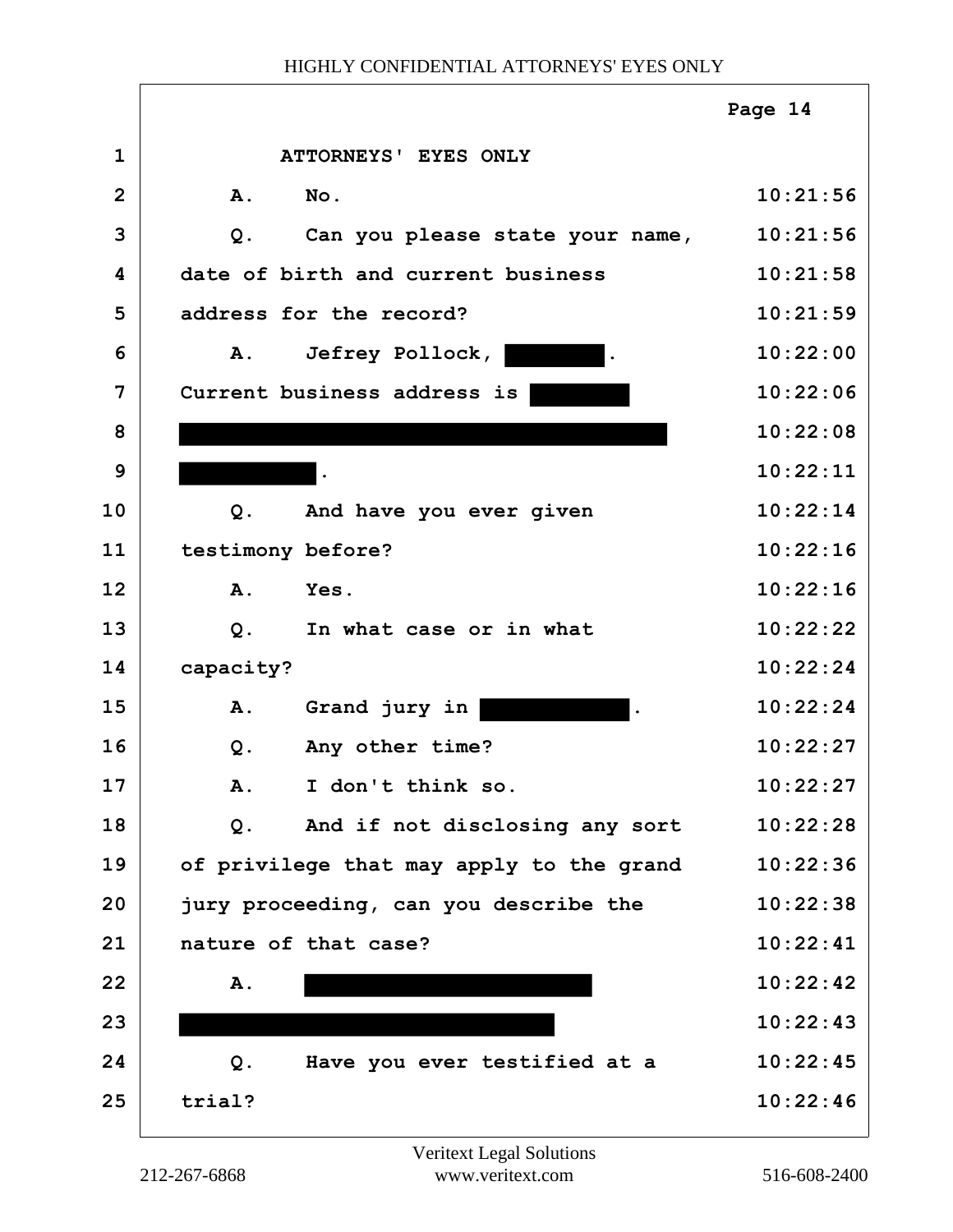|                |                                          | Page 15  |
|----------------|------------------------------------------|----------|
| $\mathbf{1}$   | ATTORNEYS' EYES ONLY                     |          |
| $\overline{2}$ | I don't think so, no.<br>A.              | 10:22:46 |
| 3              | Have you ever had your<br>$Q$ .          | 10:22:54 |
| 4              | deposition taken before?                 | 10:22:55 |
| 5              | A.<br>No.                                | 10:22:58 |
| 6              | Did you do anything to prepare<br>Q.     | 10:23:01 |
| 7              | for today's testimony?                   | 10:23:02 |
| 8              | Yes.<br>A.                               | 10:23:03 |
| 9              | How did you prepare?<br>$Q$ .            | 10:23:04 |
| 10             | A.<br>Talked to my attorneys and         | 10:23:05 |
| 11             | reviewed some of my e-mails.             | 10:23:07 |
| 12             | Q. Okay. And when you say spoke          | 10:23:08 |
| 13             | to your attorneys, I am assuming it's    | 10:23:13 |
| 14             | Mr. Levine and Ms. Henderson?            | 10:23:15 |
| 15             | Correct.<br><b>A.</b>                    | 10:23:17 |
| 16             | Was anyone else present for<br>Q.        | 10:23:17 |
| 17             | those meetings?                          | 10:23:19 |
| 18             | No.<br>Α.                                | 10:23:20 |
| 19             | And how many times did you meet<br>$Q$ . | 10:23:20 |
| 20             | with counsel and when?                   | 10:23:22 |
| 21             | Twice last week.<br>Α.                   | 10:23:23 |
| 22             | When you said you reviewed<br>$Q$ .      | 10:23:25 |
| 23             | e-mails, do you know whether or not all  | 10:23:31 |
| 24             | of those e-mails have been produced to   | 10:23:33 |
| 25             | us?                                      | 10:23:35 |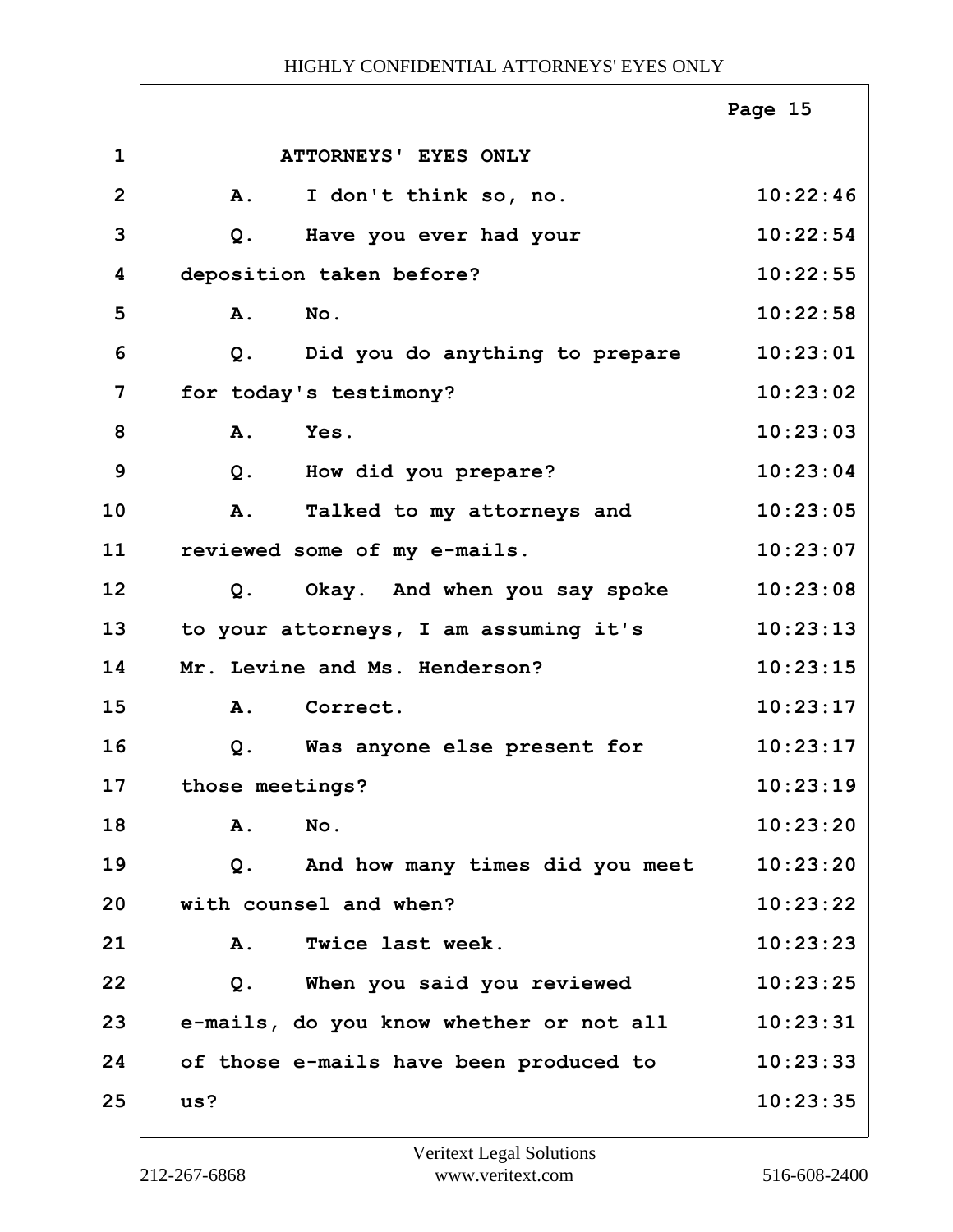|                |                                         | Page 16  |
|----------------|-----------------------------------------|----------|
| $\mathbf{1}$   | ATTORNEYS' EYES ONLY                    |          |
| $\overline{2}$ | A.<br>Yes.                              | 10:23:36 |
| 3              | Okay. And how long did you<br>Q.        | 10:23:36 |
| 4              | meet with counsel on each of those      | 10:23:39 |
| 5              | occasions?                              | 10:23:40 |
| 6              | An hour each time,<br>Α.                | 10:23:41 |
| 7              | approximately.                          | 10:23:43 |
| 8              | Okay. Have you spoken to<br>Q.          | 10:23:46 |
| 9              | anyone else?                            | 10:23:47 |
| 10             | No.<br>A.                               | 10:23:47 |
| 11             | Did you prepare for this<br>$Q$ .       | 10:23:48 |
| 12             | testimony on your own in any way?       | 10:23:50 |
| 13             | Yes, by reviewing my e-mails.<br>A.     | 10:23:51 |
| 14             | $Q$ .<br>Anything else?                 | 10:23:55 |
| 15             | A.<br>No.                               | 10:23:56 |
| 16             | And the e-mails you said you<br>Q.      | 10:23:57 |
| 17             | reviewed on your own, have all of those | 10:23:59 |
| 18             | e-mails been produced to us?            | 10:24:02 |
| 19             | The ones that you have been --<br>Α.    | 10:24:03 |
| 20             | the ones that were requested, yes.      | 10:24:07 |
| 21             | MR. GRANT: To the extent that           | 10:24:12 |
| 22             | any e-mails Mr. Pollock reviewed on     | 10:24:13 |
| 23             | his own are relevant to this            | 10:24:16 |
| 24             | investigation, I would ask that they    | 10:24:17 |
| 25             | be produced along with any further      | 10:24:19 |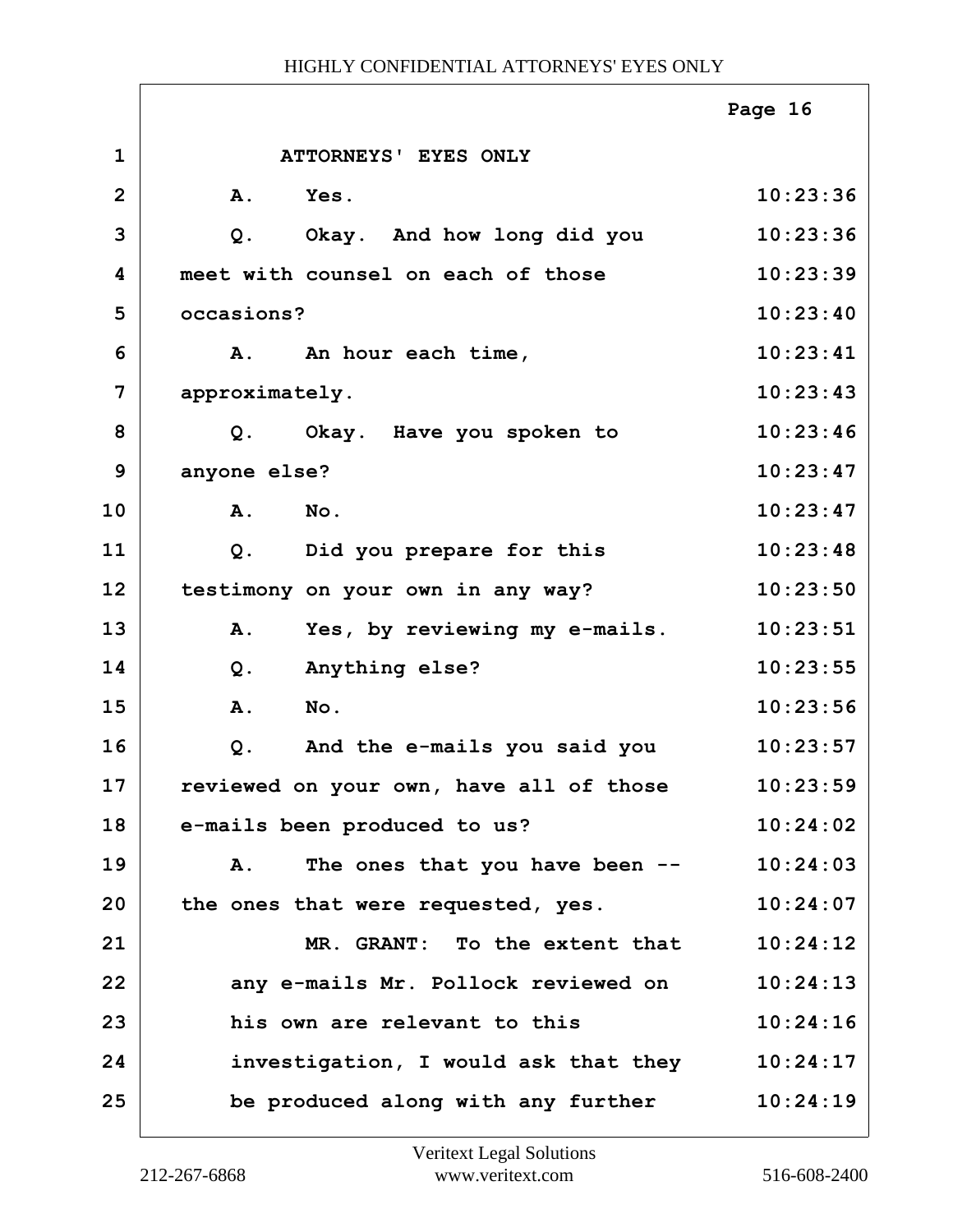|                |                                              | Page 17  |
|----------------|----------------------------------------------|----------|
| $\mathbf 1$    | <b>ATTORNEYS' EYES ONLY</b>                  |          |
| $\overline{2}$ | productions that are forthcoming.            | 10:24:20 |
| 3              | MR. LEVINE: For the record,                  | 10:24:23 |
| 4              | Mr. Grant, as you know, we're in the         | 10:24:24 |
| 5              | process of continuing to produce             | 10:24:26 |
| 6              | responsive documents to your subpoena        | 10:24:28 |
| 7              | and we will vet it through that              | 10:24:29 |
| 8              | process.                                     | 10:24:31 |
| 9              | MR. GRANT: Thank you very much.              | 10:24:32 |
| 10             | MR. LEVINE: Yes, sir.                        | 10:24:34 |
| 11             | $Q$ .<br>And besides counsel, did you        | 10:24:39 |
| 12             | speak with anyone about you speaking with    | 10:24:40 |
| 13             | us today?                                    | 10:24:43 |
| 14             | A.<br>$N_{\text{O}}$ .                       | 10:24:43 |
| 15             | Have you spoken with anyone<br>Q.            | 10:24:43 |
| 16             | about the testimony they have given to       | 10:24:50 |
| 17             | members of the investigation?                | 10:24:52 |
| 18             | Α.<br>Only one thing, yes.                   | 10:24:59 |
| 19             | With whom did you speak?<br>$Q$ .            | 10:25:01 |
| 20             | I spoke with Lis Smith who just<br><b>A.</b> | 10:25:02 |
| 21             | told me it was ten hours, that was it,       | 10:25:05 |
| 22             | literally. Meaning that she was in her       | 10:25:08 |
| 23             | session for ten hours, that was it.          | 10:25:11 |
| 24             | And when was that?<br>$Q$ .                  | 10:25:12 |
| 25             | Last week sometime.<br>A.                    | 10:25:13 |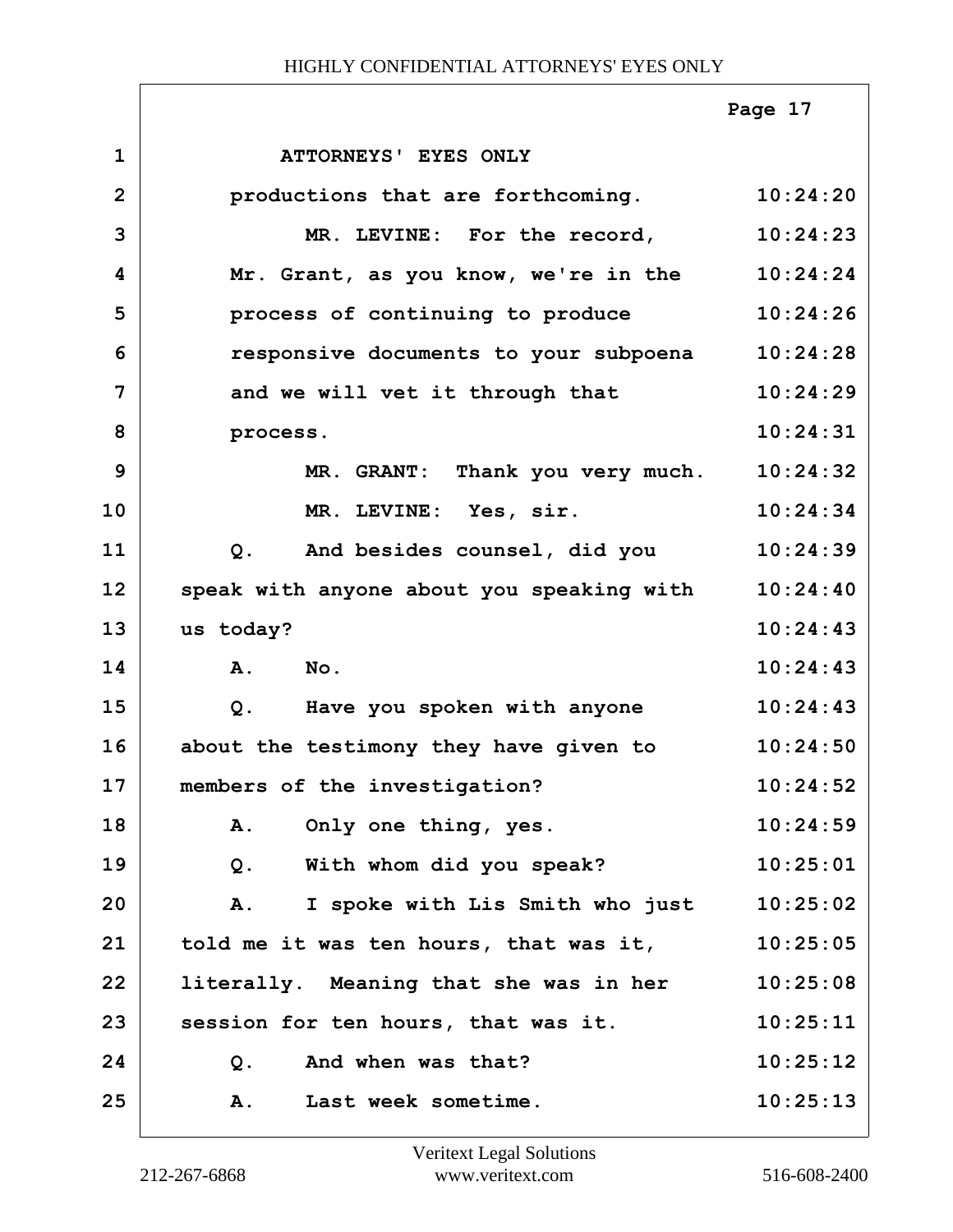|                |                                             | Page 18  |
|----------------|---------------------------------------------|----------|
| $\mathbf{1}$   | ATTORNEYS' EYES ONLY                        |          |
| $\overline{2}$ | Can you let me know how that 10:25:22<br>Q. |          |
| 3              | conversation came about? Did you tell       | 10:25:24 |
| 4              | her that you were testifying? Did she       | 10:25:25 |
| 5              | say she just testified?                     | 10:25:27 |
| 6              | She said she just testified and<br>Α.       | 10:25:28 |
| 7              | it was ten hours. And that she was          | 10:25:29 |
| 8              | leaving the country or leaving the state    | 10:25:31 |
| 9              | or something like that.                     | 10:25:33 |
| 10             | Okay. Did Ms. Smith say<br>Q.               | 10:25:34 |
| 11             | anything else?                              | 10:25:40 |
| 12             | A.<br>$N_{\text{O}}$ .                      | 10:25:40 |
| 13             | Q. Did you ask Ms. Smith anything           | 10:25:40 |
| 14             | else?                                       | 10:25:43 |
| 15             | I did not.<br>A.                            | 10:25:43 |
| 16             | I am going to ask that you turn<br>Q.       | 10:25:44 |
| 17             | to tab 1 in your binder.                    | 10:25:49 |
| 18             | A.<br>We haven't opened the binder.         | 10:25:50 |
| 19             | MR. LEVINE: You said you would              | 10:25:55 |
| 20             | give us directions, so I guess this is      | 10:25:55 |
| 21             | the directions.                             | 10:25:57 |
| 22             | It's not opened.<br><b>A.</b>               | 10:25:58 |
| 23             | Q. All right. Please open the               | 10:25:59 |
| 24             | binder.                                     | 10:26:02 |
| 25             | MR. LEVINE: There are three                 | 10:26:25 |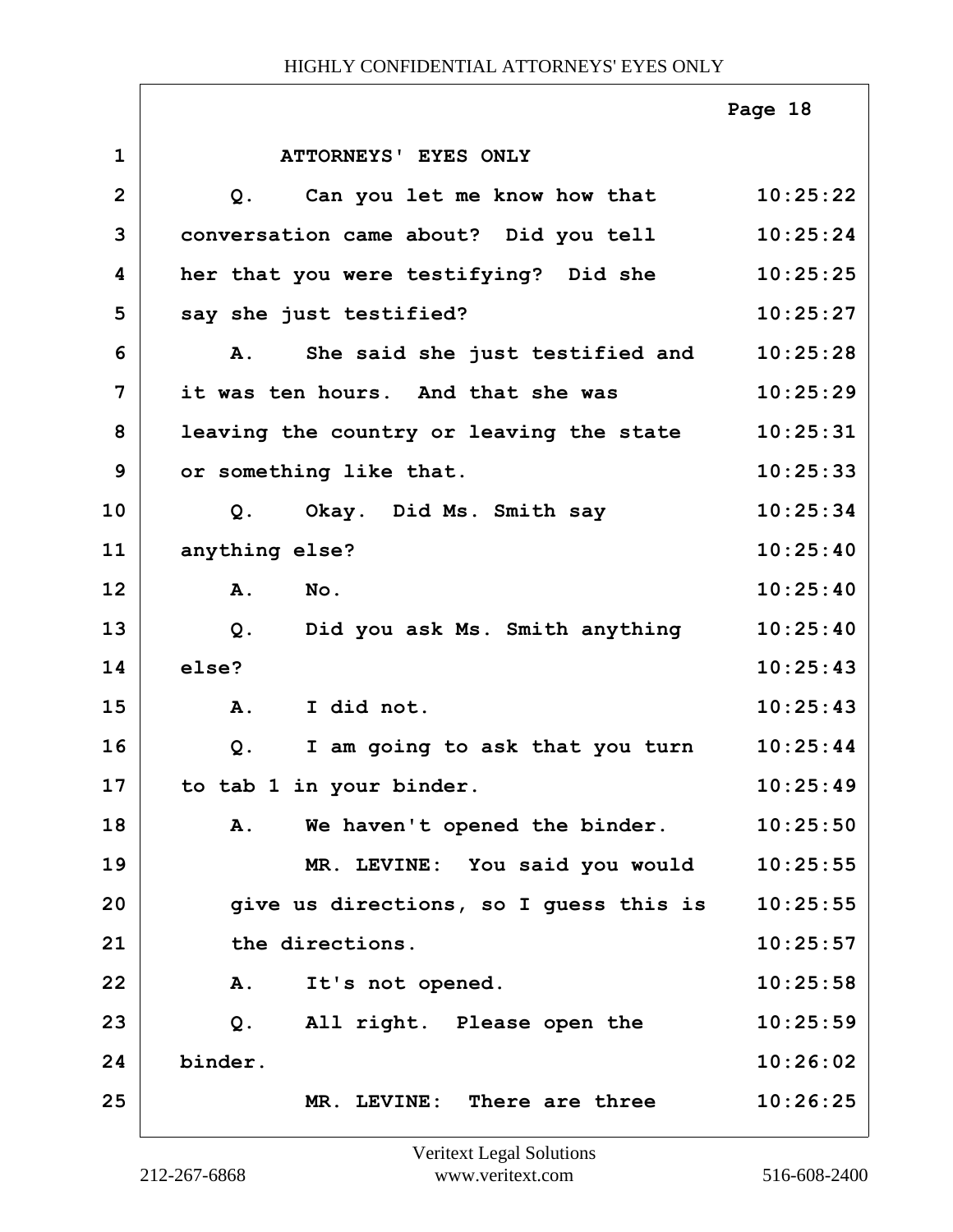|                |                                                | Page 19  |
|----------------|------------------------------------------------|----------|
| $\mathbf{1}$   | ATTORNEYS' EYES ONLY                           |          |
| $\overline{2}$ | sets of envelopes, one is for each of 10:26:25 |          |
| 3              | us?                                            | 10:26:28 |
| 4              | MR. GRANT: Yes.                                | 10:26:28 |
| 5              | MR. LEVINE: Thank you.                         | 10:26:29 |
| 6              | Say again, Mr. Grant, where?<br>A.             | 10:26:58 |
| 7              | Would you please turn to tab 1.<br>Q.          | 10:26:59 |
| 8              | A.<br>Yes. Thank you.                          | 10:27:02 |
| 9              | Please take a moment to review<br>$Q$ .        | 10:27:04 |
| 10             | the document and let me know when you're       | 10:27:06 |
| 11             | ready.                                         | 10:27:08 |
| 12             | <b>A.</b><br>Okay. Yes.                        | 10:27:08 |
| 13             | $Q$ .<br>Do you recognize this document?       | 10:27:45 |
| 14             | I do.<br>A.                                    | 10:27:46 |
| 15             | And this is the document<br>$Q$ .              | 10:27:47 |
| 16             | subpoena that you received from our            | 10:27:49 |
| 17             | office, correct?                               | 10:27:51 |
| 18             | A.<br>It is.                                   | 10:27:52 |
| 19             | Did you read the subpoena?<br>$Q$ .            | 10:27:53 |
| 20             | Yes.<br>Α.                                     | 10:27:55 |
| 21             | And what have you done so far<br>$Q$ .         | 10:27:56 |
| 22             | to collect documents in response to the        | 10:27:59 |
| 23             | subpoena?                                      | 10:28:01 |
| 24             | I gave -- the subpoena was<br>Α.               | 10:28:02 |
| 25             | received by my attorney, and the attorney      | 10:28:07 |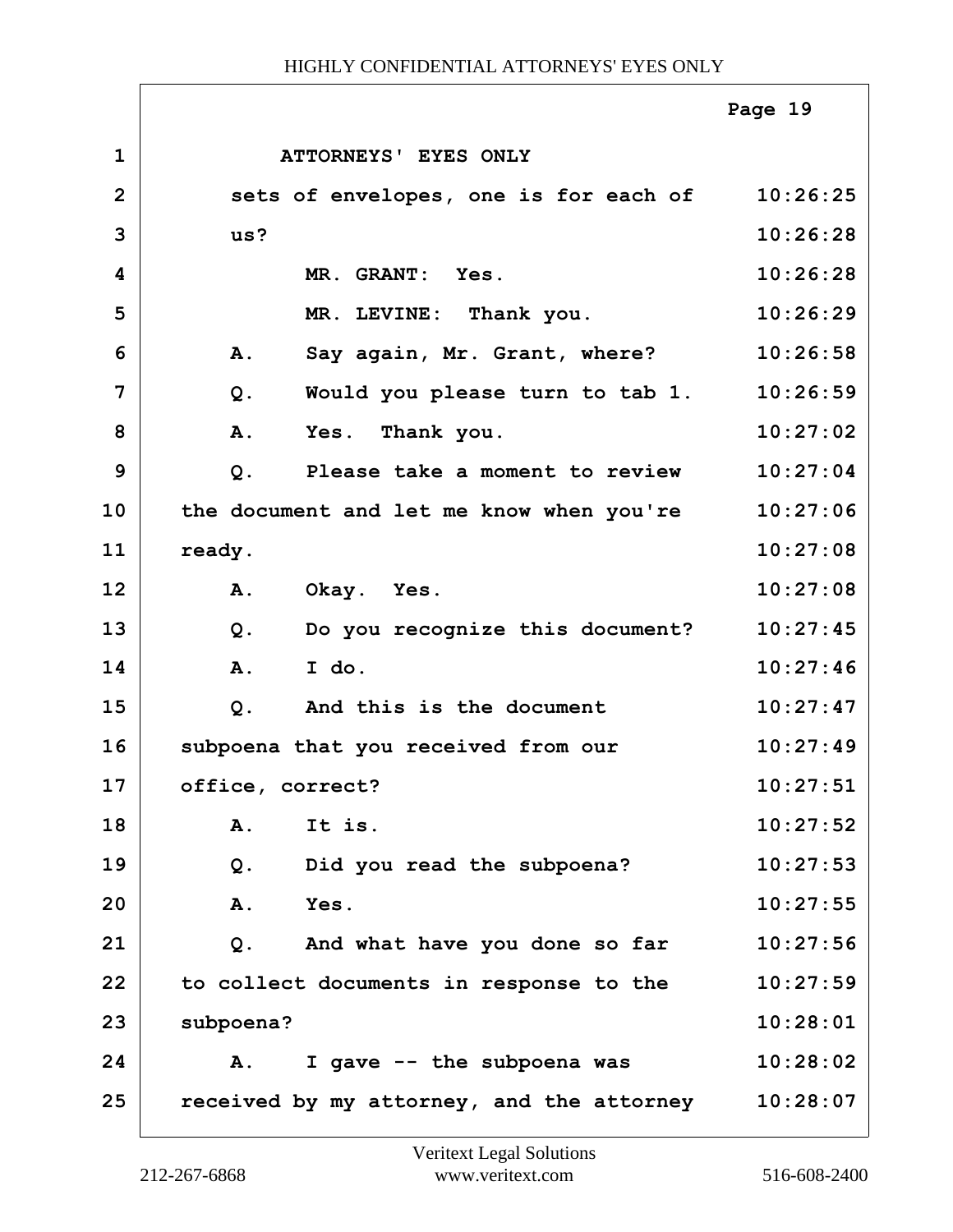|                |                                                  | Page 20  |
|----------------|--------------------------------------------------|----------|
| $\mathbf{1}$   | ATTORNEYS' EYES ONLY                             |          |
| $\overline{2}$ | and I have worked with my IT department 10:28:09 |          |
| 3              | at my firm in order to collect the               | 10:28:14 |
| 4              | relevant e-mails that you're asking me           | 10:28:16 |
| 5              | for.                                             | 10:28:19 |
| 6              | Mr. Pollock?<br>Q.                               | 10:28:29 |
| 7              | Α.<br>I see you guys.                            | 10:28:31 |
| 8              | I just want to be sure you're<br>Q.              | 10:28:35 |
| 9              | there.                                           | 10:28:37 |
| 10             | THE VIDEOGRAPHER: If you do                      | 10:28:38 |
| 11             | freeze again, I think I would                    | 10:28:39 |
| 12             | appreciate if you just redial back in.           | 10:28:41 |
| 13             | THE WITNESS: Okay. I don't                       | 10:28:45 |
| 14             | know that we froze, but $--$                     | 10:28:46 |
| 15             | THE VIDEOGRAPHER: On our end                     | 10:28:50 |
| 16             | you froze for a little bit.                      | 10:28:51 |
| 17             | You may proceed, Counsel.                        | 10:28:52 |
| 18             | MR. GRANT: All right. Thank                      | 10:28:54 |
| 19             | you.                                             | 10:28:54 |
| 20             | Could you turn to tab 2.<br>Q.                   | 10:28:57 |
| 21             | Please take a moment to review the               | 10:29:04 |
| 22             | document and let me know when you're             | 10:29:06 |
| 23             | ready.                                           | 10:29:09 |
| 24             | Α.<br>Okay.                                      | 10:29:12 |
| 25             | Do you recognize that document?<br>Q.            | 10:29:13 |

ī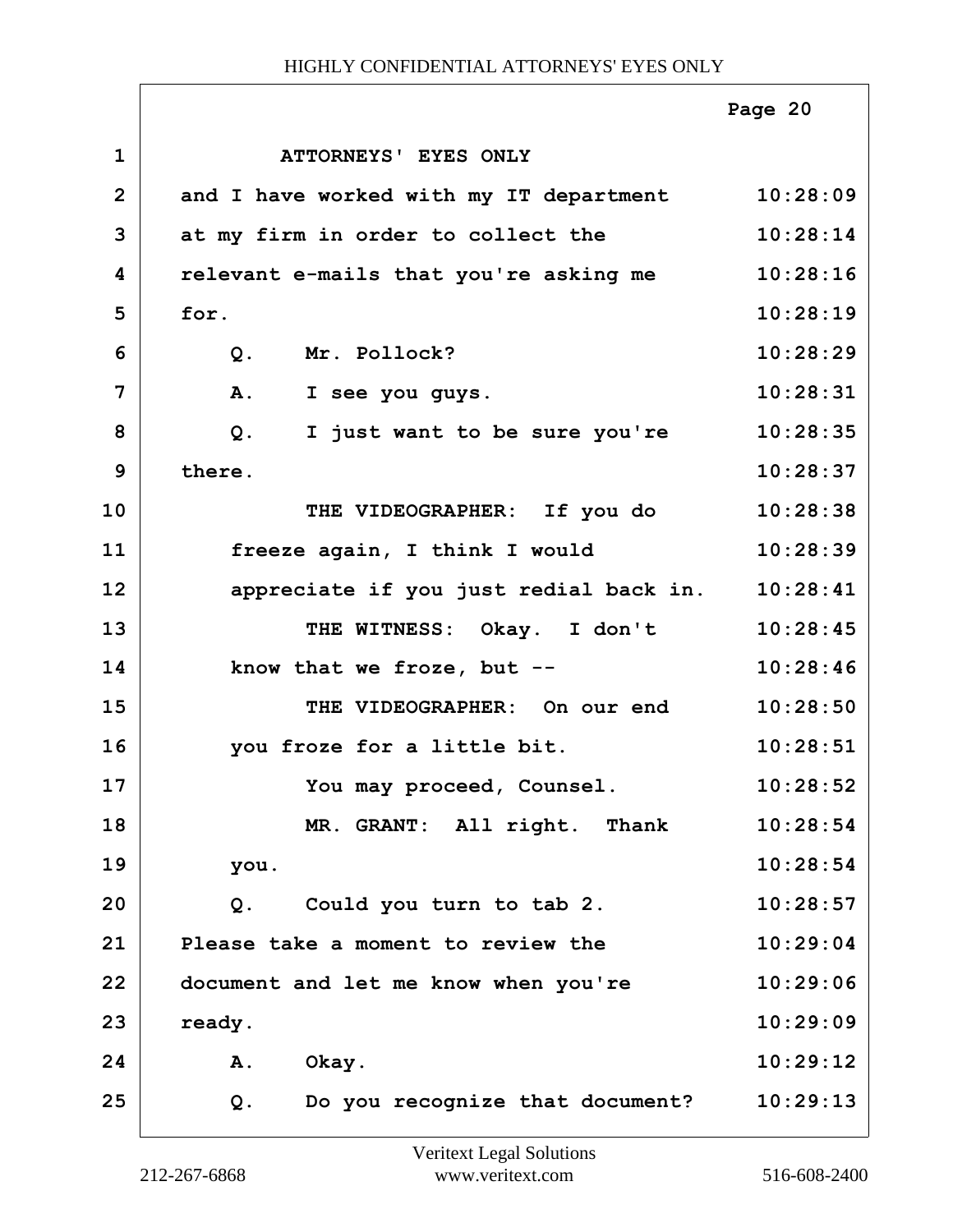|                |                                                | Page 21  |
|----------------|------------------------------------------------|----------|
| $\mathbf{1}$   | <b>ATTORNEYS' EYES ONLY</b>                    |          |
| $\overline{2}$ | Now I'm confused, isn't it the<br><b>A.</b>    | 10:29:15 |
| 3              | same thing that I just saw?                    | 10:29:19 |
| 4              | So maybe I'll ask a more direct<br>Q.          | 10:29:20 |
| 5              | question. Is this the subpoena we sent         | 10:29:22 |
| 6              | asking for your testimony here today?          | 10:29:27 |
| 7              | A.<br>Yes.                                     | 10:29:28 |
| 8              | Okay. And you read the<br>Q.                   | 10:29:33 |
| 9              | subpoena, correct?                             | 10:29:34 |
| 10             | A.<br>Yes.                                     | 10:29:35 |
| 11             | And you understand that your<br>Q <sub>1</sub> | 10:29:36 |
| 12             | testimony today is being taken pursuant        | 10:29:40 |
| 13             | to that subpoena, correct?                     | 10:29:42 |
| 14             | A.<br>Yes.                                     | 10:29:43 |
| 15             | $Q$ .<br>Okay. Could you describe your         | 10:29:45 |
| 16             | educational history starting with              | 10:29:49 |
| 17             | college?                                       | 10:29:52 |
| 18             | Sure. I have a bachelor's<br>A.                | 10:29:52 |
| 19             | degree from the University of                  | 10:29:54 |
| 20             | Pennsylvania in American history and I         | 10:29:57 |
| 21             | have a master's degree in public               | 10:29:59 |
| 22             | administration from the School of              | 10:30:00 |
| 23             | International and Public Affairs at            | 10:30:02 |
| 24             | Columbia University.                           | 10:30:04 |
| 25             | Great. And when did you<br>Q.                  | 10:30:05 |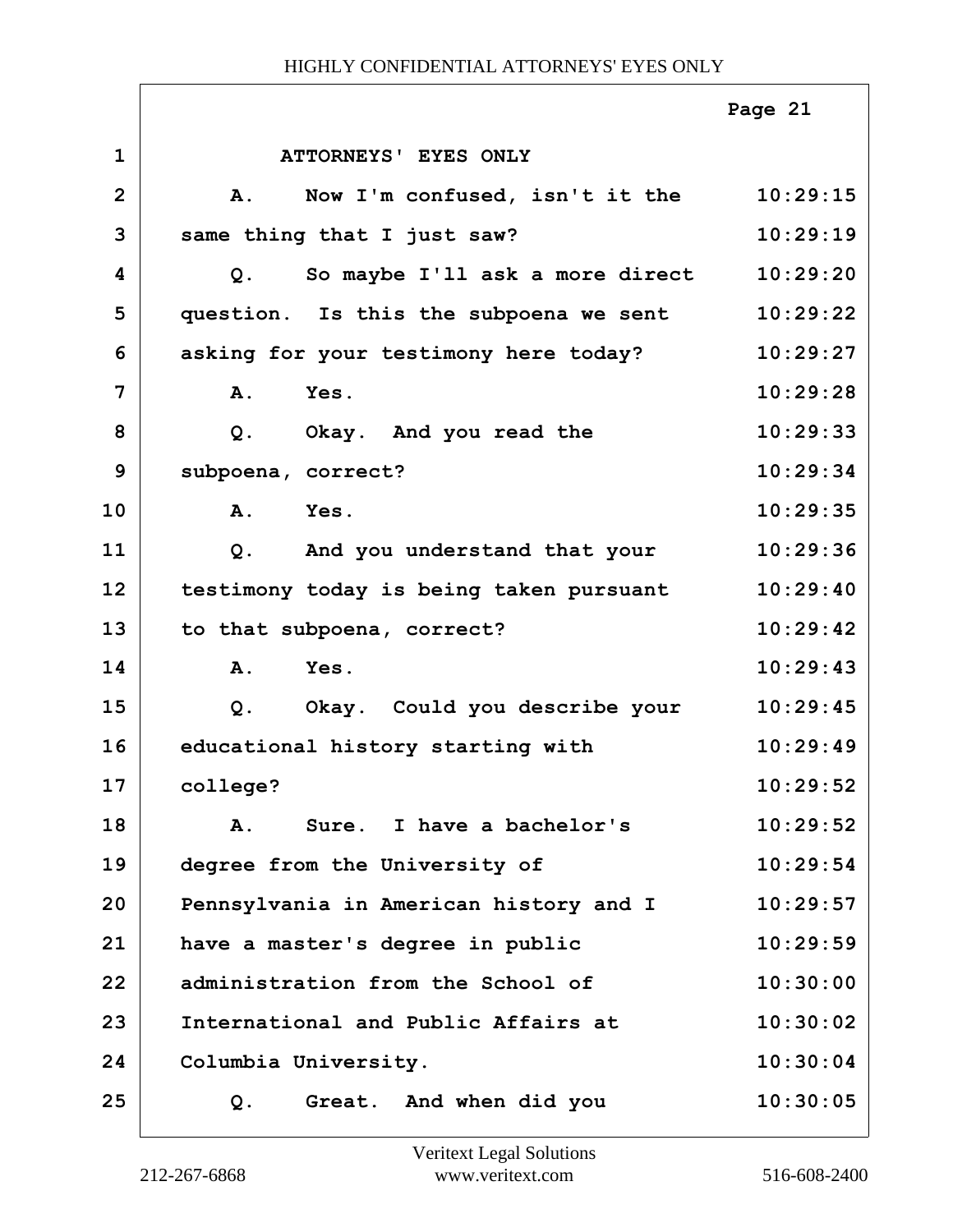|                |                                           | Page 22  |
|----------------|-------------------------------------------|----------|
| $\mathbf 1$    | ATTORNEYS' EYES ONLY                      |          |
| $\overline{2}$ | graduate from the University of           | 10:30:07 |
| 3              | Pennsylvania?                             | 10:30:08 |
| 4              | 1993.<br>A.                               | 10:30:08 |
| 5              | Q.<br>When did you get a degree from      | 10:30:11 |
| 6              | Columbia?                                 | 10:30:13 |
| 7              | 1997.<br>A.                               | 10:30:14 |
| 8              | Did you do anything between the<br>Q.     | 10:30:15 |
| 9              | time you graduated from the University of | 10:30:17 |
| 10             | Pennsylvania and started attending        | 10:30:20 |
| 11             | Columbia?                                 | 10:30:22 |
| 12             | I started my firm.<br>A.                  | 10:30:22 |
| 13             | What is your firm?<br>$Q$ .               | 10:30:24 |
| 14             | A.<br>Global Strategy Group.              | 10:30:30 |
| 15             | What sort of work does Global<br>$Q$ .    | 10:30:31 |
| 16             | Strategy Group do?                        | 10:30:34 |
| 17             | Global Strategy Group is a<br>Α.          | 10:30:34 |
| 18             | public affairs firm.                      | 10:30:37 |
| 19             | Can you describe in more detail<br>Q.     | 10:30:38 |
| 20             | what sort of public affairs it handles?   | 10:30:40 |
| 21             | Sure. So the firm is a public<br>Α.       | 10:30:43 |
| 22             | affairs firm, which means we handle all   | 10:30:46 |
| 23             | sorts of issues, regulatory things in the | 10:30:49 |
| 24             | public environment, and my specialty is   | 10:30:52 |
| 25             | in political consulting and political     | 10:30:55 |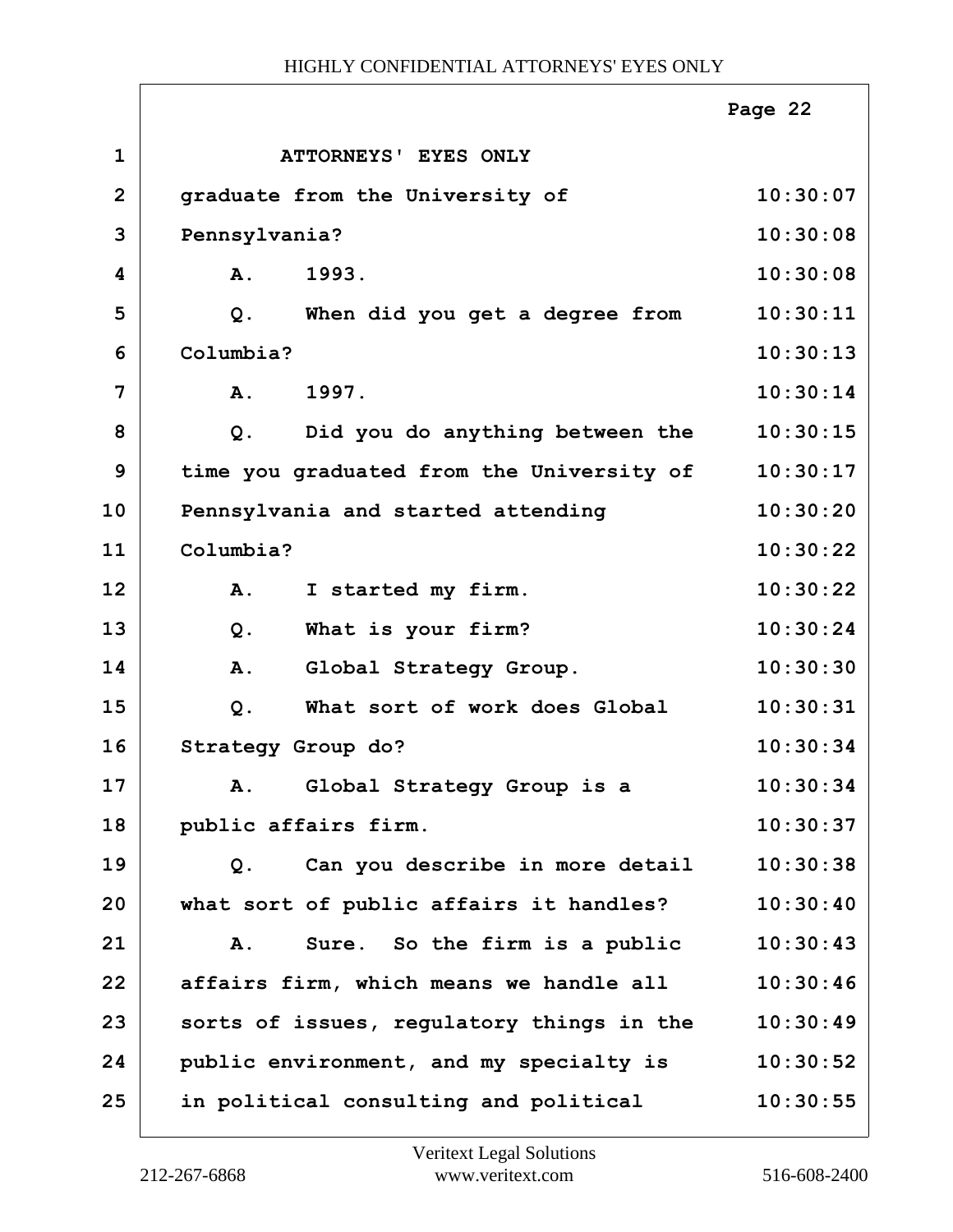|              |                                                   | Page 23  |
|--------------|---------------------------------------------------|----------|
| $\mathbf{1}$ | ATTORNEYS' EYES ONLY                              |          |
| $\mathbf{2}$ | campaigns, where I serve as a pollster is         | 10:30:57 |
| 3            | my primary job.                                   | 10:31:01 |
| 4            | Got you. So you were attending<br>Q.              | 10:31:02 |
| 5            | Columbia simultaneously while you were            | 10:31:05 |
| 6            | working at, starting your firm Global             | 10:31:07 |
| 7            | Strategy Group, correct?                          | 10:31:10 |
| 8            | That is correct. I was<br>Α.                      | 10:31:10 |
| 9            | attending school part time.                       | 10:31:13 |
| 10           | And is the Governor one of your<br>Q <sub>1</sub> | 10:31:15 |
| 11           | clients?                                          | 10:31:17 |
| 12           | $\mathbf{A}$ .<br>Yes.                            | 10:31:17 |
| 13           | Q.<br>How long had the Governor been              | 10:31:18 |
| 14           | a client?                                         | 10:31:21 |
| 15           | Since his first run for<br>Α.                     | 10:31:22 |
| 16           | Attorney General. So 17 years ago,                | 10:31:23 |
| 17           | something like that.                              | 10:31:28 |
| 18           | And in what capacity has the<br>Q.                | 10:31:28 |
| 19           | Governor retained you and your firm?              | 10:31:35 |
| 20           | I have been for all of those<br>Α.                | 10:31:37 |
| 21           | years his pollster.                               | 10:31:40 |
| 22           | And beyond being his pollster,<br>Q.              | 10:31:49 |
| 23           | do you have any other relationship with           | 10:31:57 |
| 24           | Governor Cuomo?                                   | 10:31:58 |
| 25           | Try that question again.<br>I'm<br>Α.             | 10:31:59 |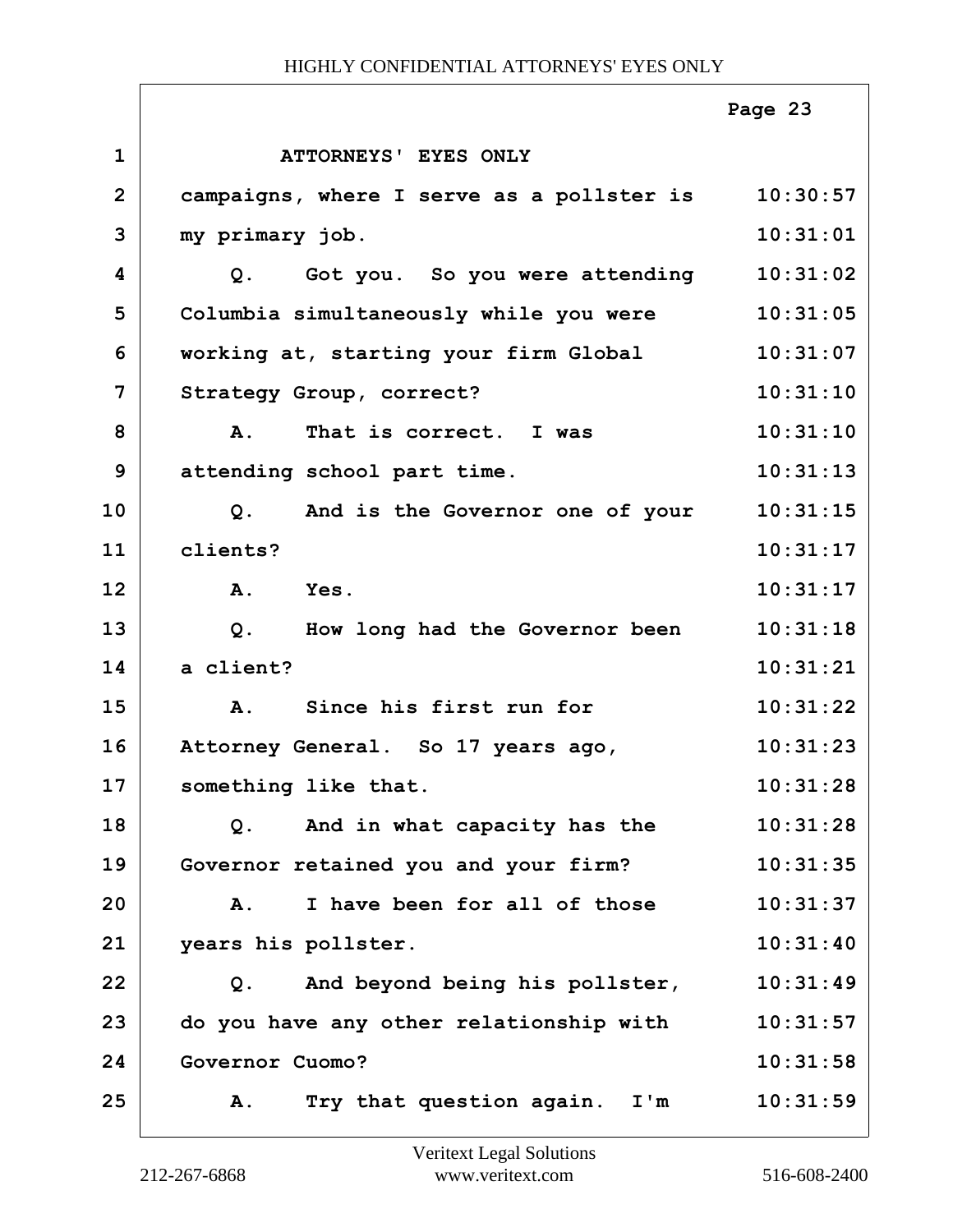|                |                                          | Page 24  |
|----------------|------------------------------------------|----------|
| $\mathbf 1$    | <b>ATTORNEYS' EYES ONLY</b>              |          |
| $\overline{2}$ | not sure what I am answering.            | 10:32:04 |
| 3              | We'll turn to that later. Do<br>Q.       | 10:32:04 |
| 4              | you have any relationship with Chris     | 10:32:09 |
| 5              | Cuomo?                                   | 10:32:10 |
| 6              | Only through, only through the<br>A.     | 10:32:10 |
| 7              | Governor. Not personal. We met each      | 10:32:16 |
| 8              | other through media appearances, kind of | 10:32:20 |
| 9              | stuff like that. But only through his    | 10:32:25 |
| 10             | brother.                                 | 10:32:28 |
| 11             | Do you have any sort of<br>Q.            | 10:32:32 |
| 12             | relationship with Melissa DeRosa?        | 10:32:34 |
| 13             | Yes.<br>A.                               | 10:32:35 |
| 14             | And describe your relationship<br>$Q$ .  | 10:32:36 |
| 15             | with Ms. DeRosa.                         | 10:32:38 |
| 16             | I worked with Ms. DeRosa for<br>A.       | 10:32:40 |
| 17             | years going back to when she was at the  | 10:32:43 |
| 18             | New York State Democratic Party.         | 10:32:46 |
| 19             | When is the first time you met<br>Q.     | 10:32:56 |
| 20             | Andrew Cuomo?                            | 10:32:58 |
| 21             | A. I have no idea. It was decades        | 10:32:58 |
| 22             | ago. I don't know what the first time I  | 10:33:06 |
| 23             | met him.                                 | 10:33:08 |
| 24             | Q. Okay. You testified earlier           | 10:33:08 |
| 25             | that you first -- you've acted as his    | 10:33:10 |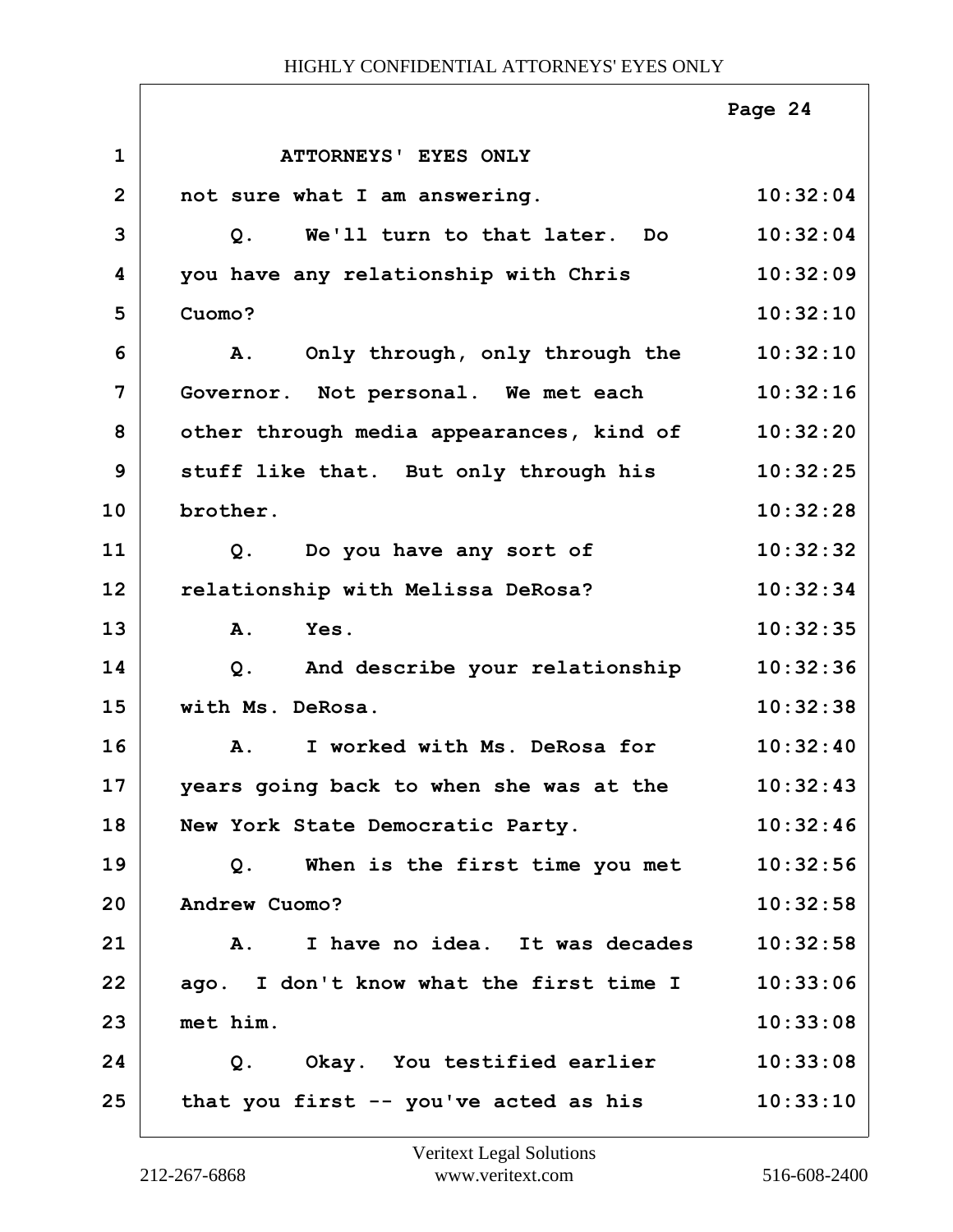|                |                                                    | Page 25  |
|----------------|----------------------------------------------------|----------|
| $\mathbf 1$    | ATTORNEYS' EYES ONLY                               |          |
| $\overline{2}$ | pollster since his first run for Attorney          | 10:33:14 |
| 3              | General, correct?                                  | 10:33:16 |
| 4              | <b>A.</b><br>Correct.                              | 10:33:17 |
| 5              | Do you know when you met<br>Q.                     | 10:33:17 |
| 6              | Governor Cuomo in relation to becoming             | 10:33:21 |
| 7              | his pollster for that first race?                  | 10:33:24 |
| 8              | A.<br>I don't.                                     | 10:33:26 |
| 9              | And how frequently or regularly<br>$Q$ .           | 10:33:30 |
| 10             | do you interact with Governor Cuomo?               | 10:33:32 |
| 11             | Irregularly. Irregularly.<br>A.                    | 10:33:33 |
| 12             | Can you please describe what<br>Q.                 | 10:33:41 |
| 13             | you mean by irregularly?                           | 10:33:43 |
| 14             | In my job, it is $-$ your<br>A.                    | 10:33:46 |
| 15             | conversation with somebody like the                | 10:33:49 |
| 16             | Governor would be related largely to when          | 10:33:51 |
| 17             | there is an issue or when there are polls          | 10:33:53 |
| 18             | to be discussed. So one of those two               | 10:33:56 |
| 19             | things. So there are frequent periods of           | 10:33:58 |
| 20             | time where nothing is going on and we'll           | 10:34:03 |
| 21             | have no interaction. I mean that by way            | 10:34:05 |
| 22             | of not only Governor Cuomo but any of my           | 10:34:12 |
| 23             | clients.                                           | 10:34:14 |
| 24             | You mentioned polls to be<br>Q.                    | 10:34:14 |
| 25             | discussed as well as issues, what sort of 10:34:16 |          |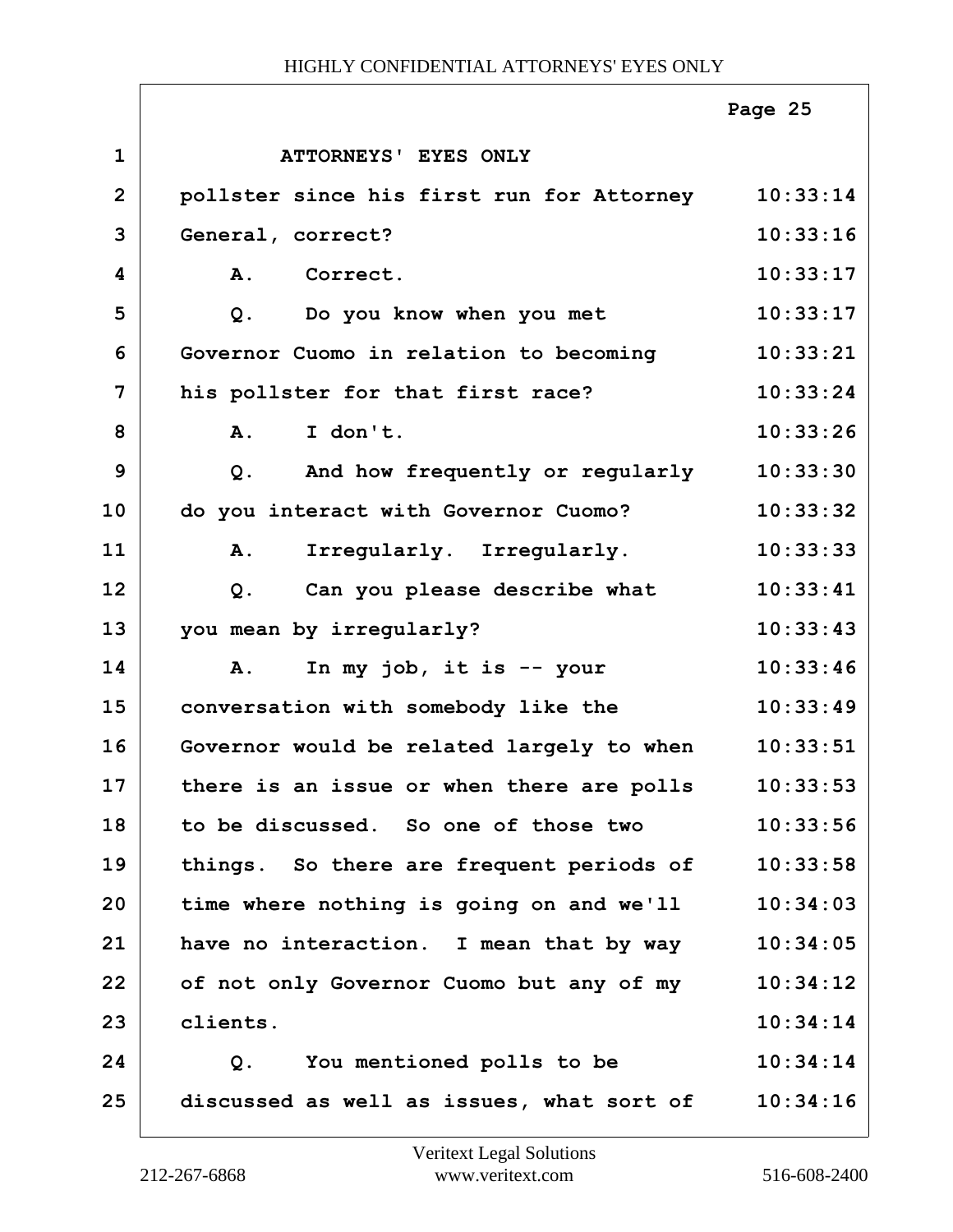|                |                                           | Page 26  |
|----------------|-------------------------------------------|----------|
| $\mathbf{1}$   | ATTORNEYS' EYES ONLY                      |          |
| $\overline{2}$ | issues are you talking about?             | 10:34:18 |
| 3              | If there is an issue in the<br><b>A.</b>  | 10:34:19 |
| 4              | public domain that people want political  | 10:34:20 |
| 5              | advice. As a pollster, I serve as the     | 10:34:23 |
| 6              | person who is obviously looking at the    | 10:34:28 |
| 7              | numbers. The public numbers and private   | 10:34:29 |
| 8              | numbers, meaning public polls or polls    | 10:34:31 |
| 9              | that the candidate themselves or entities | 10:34:34 |
| 10             | around the candidate are doing. But also  | 10:34:38 |
| 11             | as a strategic advisor. So some           | 10:34:41 |
| 12             | conversations have nothing to do with     | 10:34:44 |
| 13             | polling.                                  | 10:34:46 |
| 14             | Okay. And in those instances<br>Q.        | 10:34:46 |
| 15             | when things are active, meaning there are | 10:34:53 |
| 16             | polls to be discussed or issues in the    | 10:34:55 |
| 17             | public domain, how regularly would you    | 10:34:57 |
| 18             | say you communicate with the Governor?    | 10:34:59 |
| 19             | It's still not particularly<br>A.         | 10:35:00 |
| 20             | regular. It could be once a week. It      | 10:35:04 |
| 21             | could be a couple of times in a week and  | 10:35:05 |
| 22             | then it goes away. Polls generally have   | 10:35:08 |
| 23             | a shelf life of just a couple of weeks or | 10:35:10 |
| 24             | a month. So things sort of surround that  | 10:35:13 |
| 25             | kind of, you know, time.                  | 10:35:16 |

Г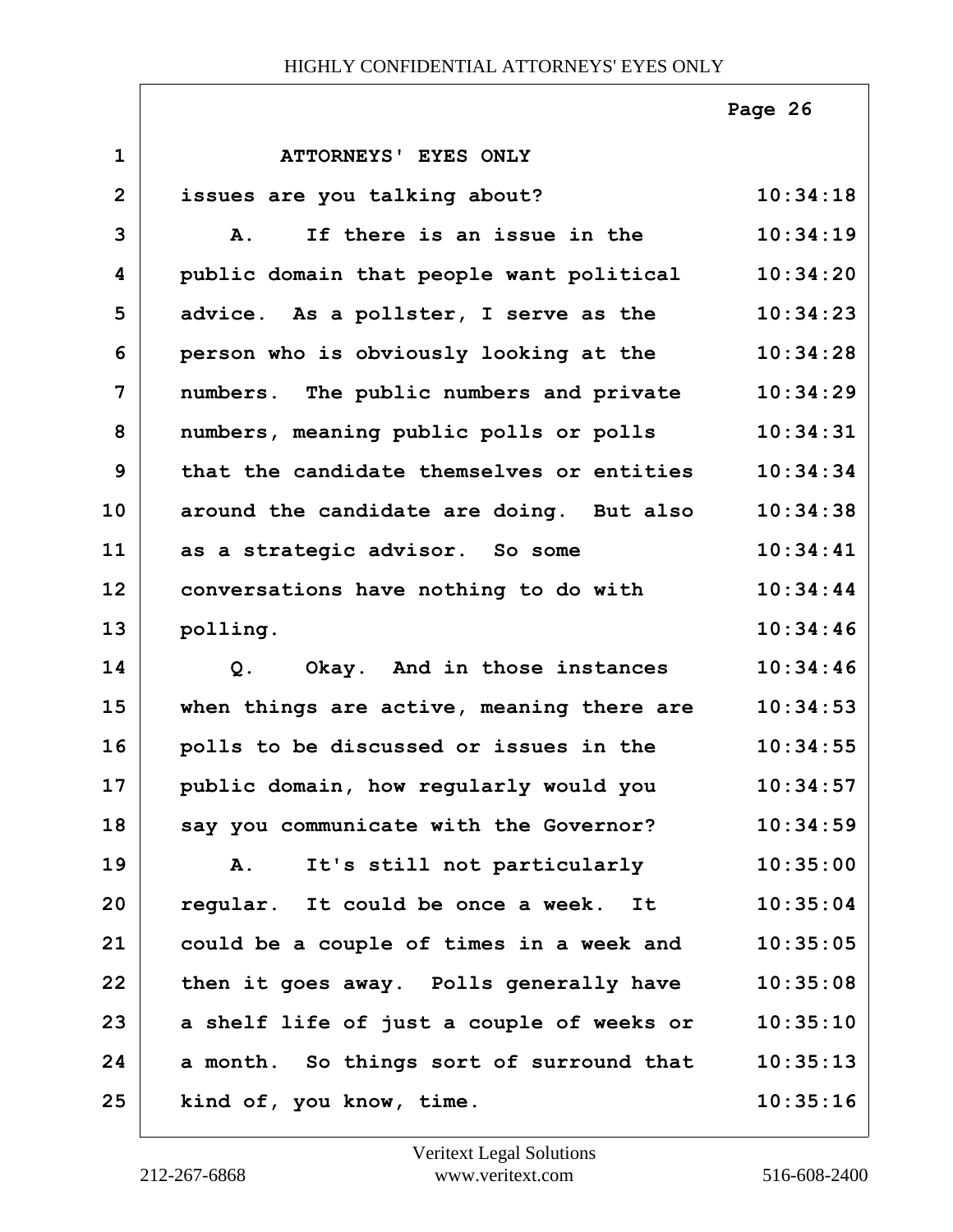|                |                                                   | Page 27  |
|----------------|---------------------------------------------------|----------|
| $\mathbf{1}$   | ATTORNEYS' EYES ONLY                              |          |
| $\overline{2}$ | And do you communicate with the<br>Q <sub>1</sub> | 10:35:24 |
| 3              | Governor or interact with the Governor in         | 10:35:25 |
| 4              | settings outside of acting as pollster            | 10:35:27 |
| 5              | for him or providing him with business            | 10:35:31 |
| 6              | services?                                         | 10:35:34 |
| 7              | A.<br>No.                                         | 10:35:34 |
| 8              | $Q$ .<br>Have you ever gone to any                | 10:35:36 |
| 9              | social events with the Governor?                  | 10:35:44 |
| 10             | None -- I am not including<br>A.                  | 10:35:46 |
| 11             | political events. By that I assume you            | 10:35:52 |
| 12             | mean social dinners and friendly dinners,         | 10:35:54 |
| 13             | is that the question?                             | 10:35:57 |
| 14             | $Q$ .<br>Yes.                                     | 10:35:58 |
| 15             | A.<br>No.                                         | 10:35:58 |
| 16             | Okay. And how would you<br>$Q$ .                  | 10:35:59 |
| 17             | describe a social political event?                | 10:36:01 |
| 18             | Meaning like a fund raiser or<br>Α.               | 10:36:04 |
| 19             | some sort of political event. That was            | 10:36:07 |
| 20             | my question.                                      | 10:36:09 |
| 21             | Okay. And when you do<br>Q.                       | 10:36:09 |
| 22             | communicate with the Governor, how do you         | 10:36:18 |
| 23             | communicate with the Governor?                    | 10:36:20 |
| 24             | By phone.<br>A.                                   | 10:36:21 |
| 25             | Do you e-mail?<br>Q.                              | 10:36:22 |

 $\overline{1}$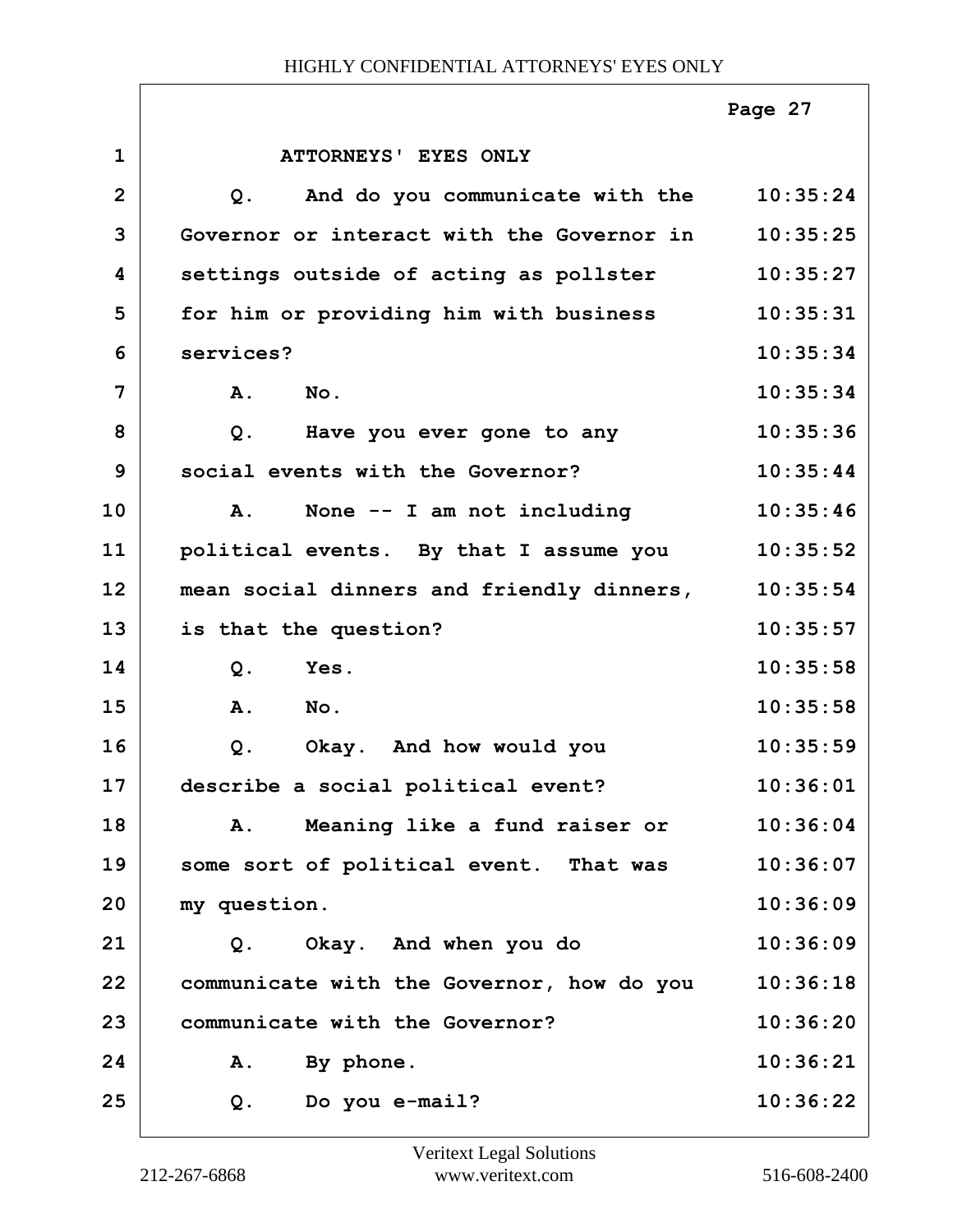|                |                                           | Page 28  |
|----------------|-------------------------------------------|----------|
| $\mathbf{1}$   | ATTORNEYS' EYES ONLY                      |          |
| $\overline{2}$ | A.<br>$N$ o.                              | 10:36:24 |
| 3              | Do you text with the Governor?<br>$Q$ .   | 10:36:25 |
| 4              | Very rarely. And largely<br>A.            | 10:36:28 |
| 5              | it's -- largely it's can we chat.         | 10:36:33 |
| 6              | Okay. When you communicate<br>Q.          | 10:36:37 |
| $\overline{7}$ | with the Governor, do you send pin        | 10:36:44 |
| 8              | messages or do you use regular text?      | 10:36:46 |
| 9              | Regular text. But I couldn't<br><b>A.</b> | 10:36:49 |
| 10             | remember the last time that happened, I   | 10:36:53 |
| 11             | just want to be clear.                    | 10:36:55 |
| 12             | Q. Got you. When did you first            | 10:36:56 |
| 13             | meet Chris Cuomo?                         | 10:36:59 |
| 14             | I have no idea.<br>$\mathbf{A}$ .         | 10:37:01 |
| 15             | Okay. And how frequently or<br>Q.         | 10:37:01 |
| 16             | regularly do you interact with Chris      | 10:37:04 |
| 17             | Cuomo?                                    | 10:37:07 |
| 18             | I do not interact with Chris<br>A.        | 10:37:07 |
| 19             | Cuomo regularly at all.                   | 10:37:10 |
| 20             | Okay. Do you interact with him<br>Q.      | 10:37:12 |
| 21             | in any capacity?                          | 10:37:14 |
| 22             | Regularly or have I interacted<br>A.      | 10:37:15 |
| 23             | with him?                                 | 10:37:19 |
| 24             | I am asking if you interact<br>Q.         | 10:37:20 |
| 25             | with him in any capacity, not regularly.  | 10:37:22 |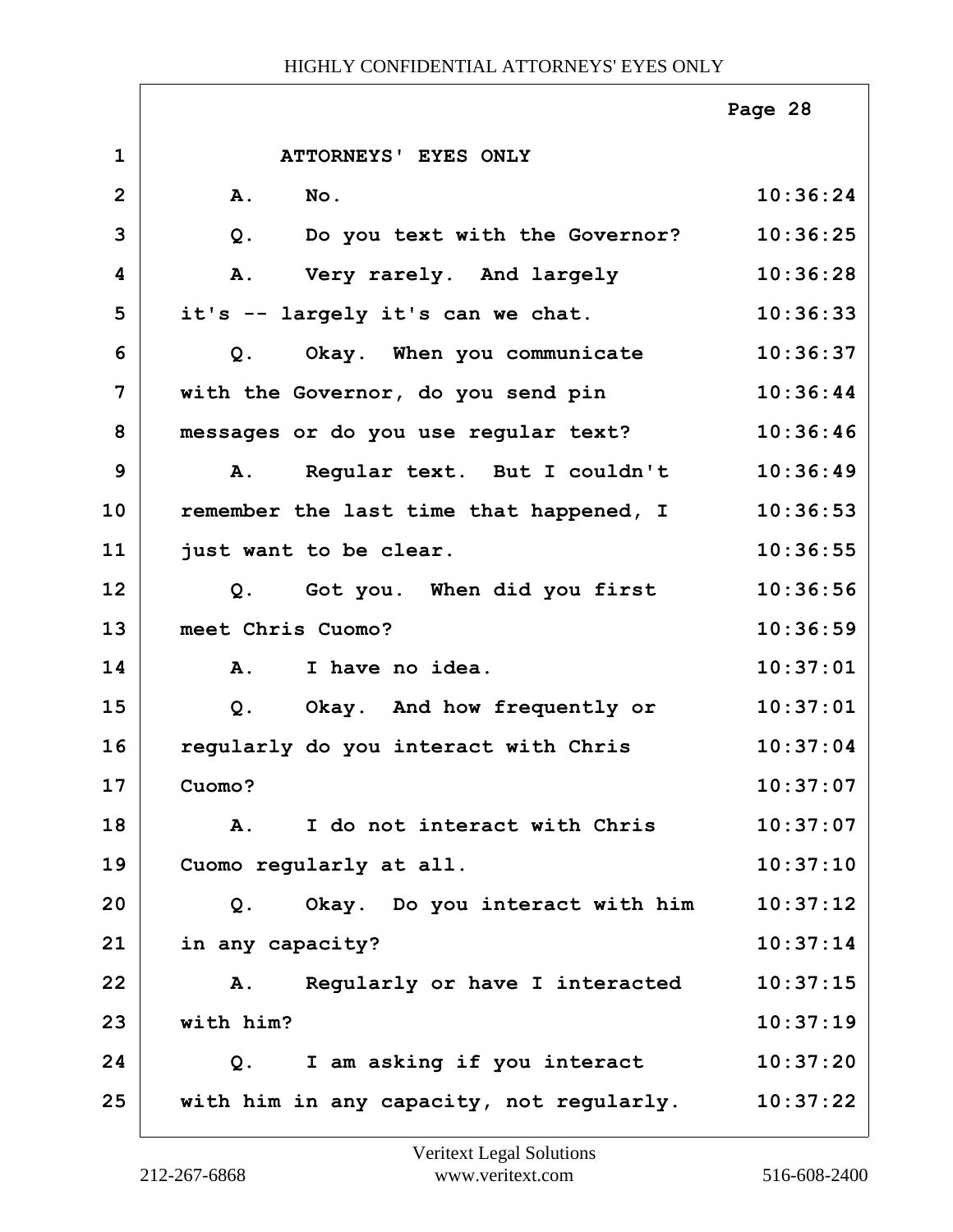|                |                                           | Page 29  |
|----------------|-------------------------------------------|----------|
| $\mathbf{1}$   | ATTORNEYS' EYES ONLY                      |          |
| $\overline{2}$ | <b>A.</b><br>Try me again. I'm sorry, I'm | 10:37:25 |
| 3              | $not --$                                  | 10:37:30 |
| 4              | Okay. Do you interact at all<br>$Q$ .     | 10:37:31 |
| 5              | with Chris Cuomo?                         | 10:37:35 |
| 6              | I have interacted with Chris<br><b>A.</b> | 10:37:36 |
| 7              | Cuomo in the last number of months.       | 10:37:39 |
| 8              | Okay. Did you -- you say in<br>$Q$ .      | 10:37:40 |
| 9              | the last number of months. Did you        | 10:37:44 |
| 10             | interact with Chris Cuomo before the last | 10:37:46 |
| 11             | couple of months?                         | 10:37:48 |
| 12             | Incredibly irregularly.<br>A.             | 10:37:48 |
| 13             | Okay. And why did you start<br>$Q$ .      | 10:37:51 |
| 14             | interacting with Chris Cuomo in any       | 10:37:52 |
| 15             | capacity in the last couple of months?    | 10:37:54 |
| 16             | Because Chris was a part of<br>A.         | 10:37:56 |
| 17             | some of the conversations about his       | 10:38:01 |
| 18             | brother's political future.               | 10:38:02 |
| 19             | Okay. Can you recall how many<br>Q.       | 10:38:06 |
| 20             | conversations you participated with Chris | 10:38:09 |
| 21             | Cuomo in?                                 | 10:38:13 |
| 22             | No.<br>Α.                                 | 10:38:13 |
| 23             | And do you interact, have you<br>$Q$ .    | 10:38:16 |
| 24             | ever interacted with Chris Cuomo outside  | 10:38:22 |
| 25             | the setting of the discussions of the     | 10:38:25 |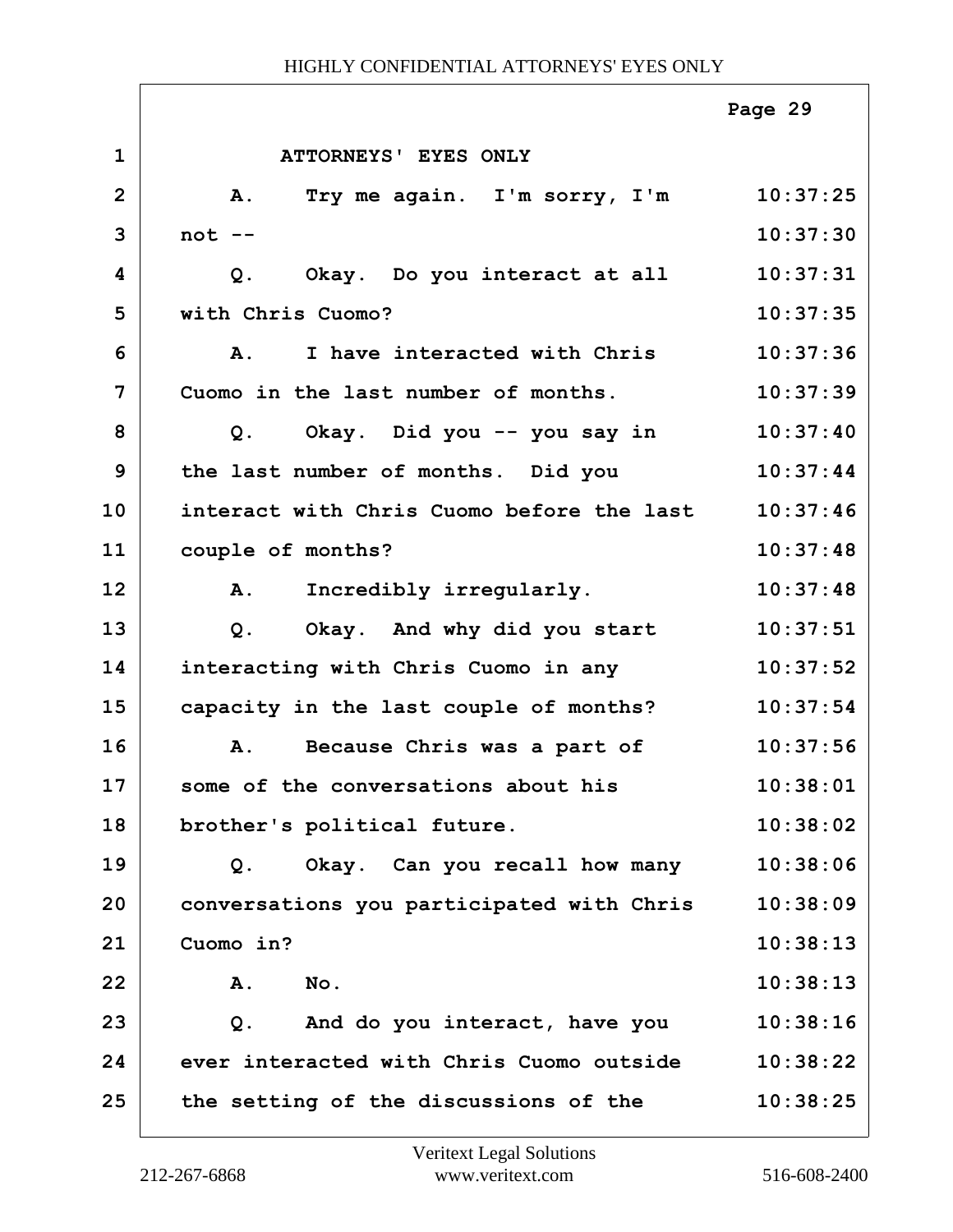|                |                                                 | Page 30  |
|----------------|-------------------------------------------------|----------|
| $\mathbf{1}$   | ATTORNEYS' EYES ONLY                            |          |
| $\overline{2}$ | sexual harassment allegations or the            | 10:38:27 |
| 3              | infrequent encounters that you mentioned        | 10:38:29 |
| 4              | earlier?                                        | 10:38:31 |
| 5              | A.<br>No.                                       | 10:38:31 |
| 6              | When did you first meet Melissa<br>$Q$ .        | 10:38:32 |
| 7              | DeRosa?                                         | 10:38:37 |
| 8              | When she was working for, I<br>A.               | 10:38:37 |
| 9              | think when she was working for the New          | 10:38:41 |
| 10             | York State Democratic Party, I think.           | 10:38:43 |
| 11             | And do you know approximately<br>Q <sub>1</sub> | 10:38:45 |
| 12             | what year that was?                             | 10:38:46 |
| 13             | A. No. We can look it up, I don't               | 10:38:47 |
| 14             | know.                                           | 10:38:53 |
| 15             | How regularly do you interact<br>$Q$ .          | 10:38:53 |
| 16             | with Melissa DeRosa?                            | 10:38:55 |
| 17             | A. Regularly.                                   | 10:38:57 |
| 18             | Could you estimate a number of<br>Q.            | 10:39:00 |
| 19             | time, meaning do you talk to Ms. DeRosa         | 10:39:03 |
| 20             | once a month, once a week?                      | 10:39:05 |
| 21             | A couple of times a month is<br>Α.              | 10:39:07 |
| 22             | probably the right number, on the sort of       | 10:39:11 |
| 23             | regular basis.                                  | 10:39:14 |
| 24             | Q. Okay. And in what settings do                | 10:39:15 |
| 25             | you interact with Ms. DeRosa?                   | 10:39:20 |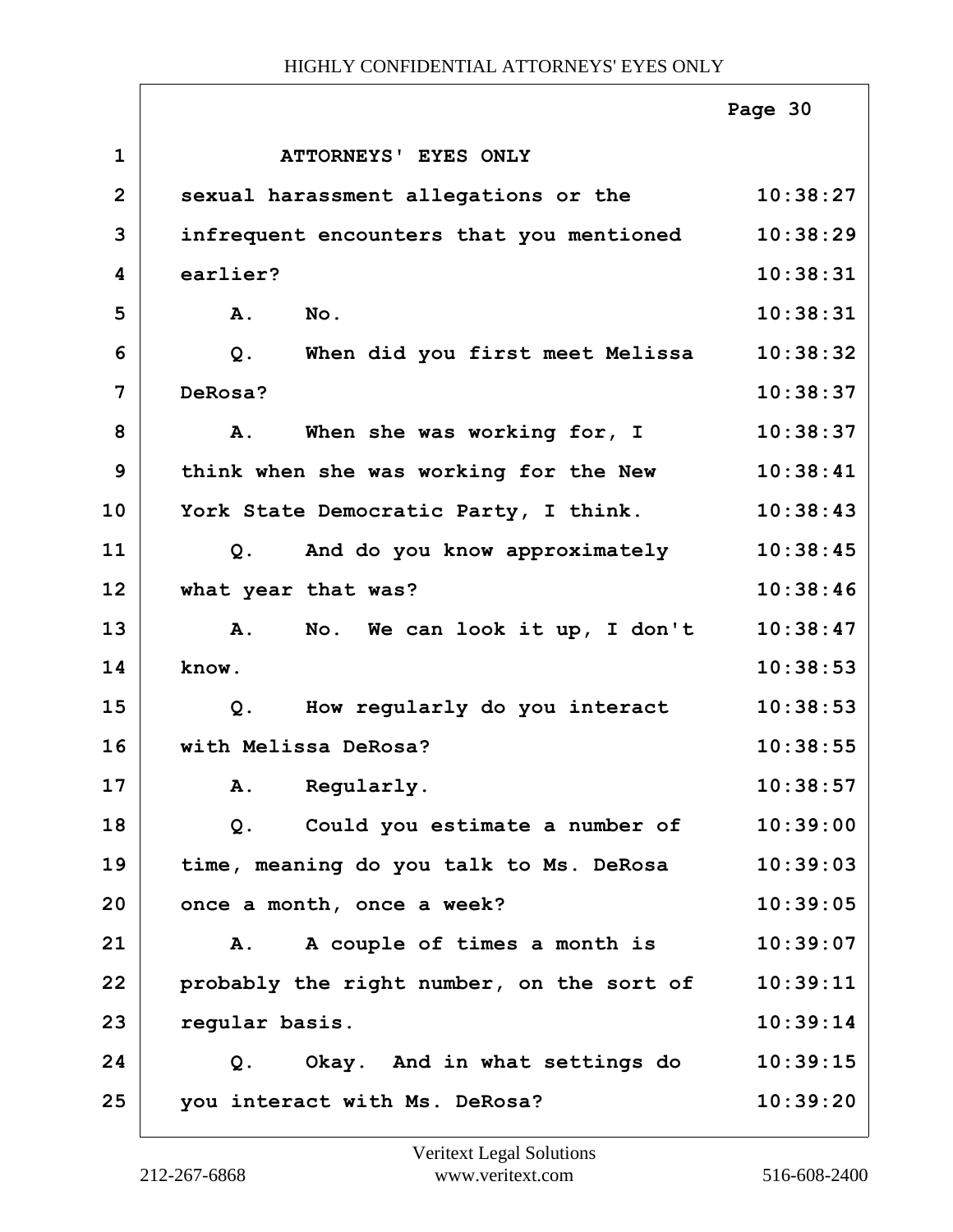|                |                                           | Page 31  |
|----------------|-------------------------------------------|----------|
| $\mathbf 1$    | ATTORNEYS' EYES ONLY                      |          |
| $\overline{2}$ | Professional, as it relates to<br>A.      | 10:39:22 |
| 3              | the Governor.                             | 10:39:28 |
| 4              | In any other capacity?<br>Q.              | 10:39:28 |
| 5              | A.<br>No.                                 | 10:39:31 |
| 6              | And how would you describe your<br>$Q$ .  | 10:39:33 |
| 7              | relationship with Andrew Cuomo, Governor  | 10:39:40 |
| 8              | Cuomo, sorry?                             | 10:39:44 |
| 9              | Either one is fine. He's my<br>Α.         | 10:39:45 |
| 10             | client.                                   | 10:39:50 |
| 11             | That's it?<br>Q <sub>1</sub>              | 10:39:54 |
| 12             | A.<br>Yeah.                               | 10:39:54 |
| 13             | Okay. Have you been<br>Q.                 | 10:39:57 |
| 14             | retained -- in connection with            | 10:40:02 |
| 15             | conversations you mentioned concerning    | 10:40:03 |
| 16             | the sexual harassment allegations against | 10:40:08 |
| 17             | Governor Cuomo, has your firm been        | 10:40:11 |
| 18             | retained in connection with providing     | 10:40:13 |
| 19             | your guidance to Governor Cuomo?          | 10:40:14 |
| 20             | A.<br>No.                                 | 10:40:17 |
| 21             | Have you received any sort of<br>Q.       | 10:40:19 |
| 22             | compensation?                             | 10:40:20 |
| 23             | No.<br>Α.                                 | 10:40:21 |
| 24             | $Q$ .<br>Okay.                            | 10:40:22 |
| 25             | MR. LEVINE: Sorry, Mr. Grant,             | 10:40:34 |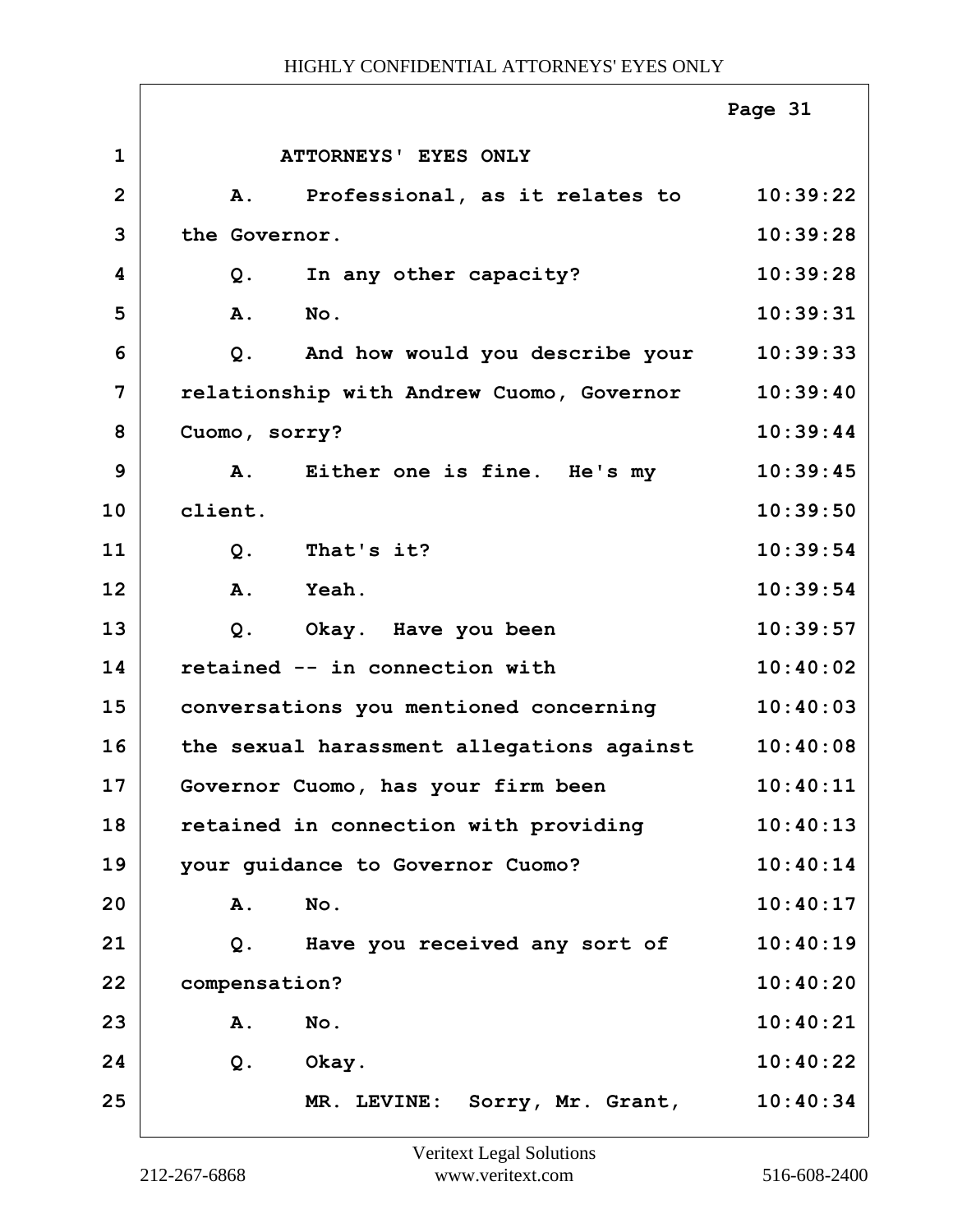|                |                                           | Page 32  |
|----------------|-------------------------------------------|----------|
| $\mathbf{1}$   | ATTORNEYS' EYES ONLY                      |          |
| $\overline{2}$ | you're talking specifically about the     | 10:40:35 |
| 3              | sexual harassment allegations,            | 10:40:36 |
| 4              | correct?                                  | 10:40:38 |
| 5              | MR. GRANT: I guess I should               | 10:40:39 |
| 6              | open it up more broadly.                  | 10:40:40 |
| 7              | Have you -- does Global<br>Q.             | 10:40:43 |
| 8              | Strategy Group have any sort of business  | 10:40:47 |
| 9              | relationship with Governor Cuomo?         | 10:40:48 |
| 10             | Yes.<br>$\mathbf{A}$ .                    | 10:40:50 |
| 11             | MR. LEVINE: I just want to                | 10:40:52 |
| 12             | clarify that.                             | 10:40:52 |
| 13             | MR. GRANT: Thank you.                     | 10:40:53 |
| 14             | A. Yes. As pollster. So                   | 10:40:54 |
| 15             | conducting polls. But in that role, I am  | 10:40:57 |
| 16             | required to be on call for lots of things | 10:41:00 |
| 17             | for all of my clients.                    | 10:41:05 |
| 18             | Got you. And when you say<br>$Q$ .        | 10:41:07 |
| 19             | providing polls, can you describe what    | 10:41:14 |
| 20             | sort of work you're regularly providing   | 10:41:17 |
| 21             | to the Governor?                          | 10:41:19 |
| 22             | Two things. One is your own<br>Α.         | 10:41:19 |
| 23             | polls, one is the public polls. Public    | 10:41:24 |
| 24             | polls obviously I have nothing to do      | 10:41:28 |
| 25             | with. They come out. Siena, Quinnipiac,   | 10:41:29 |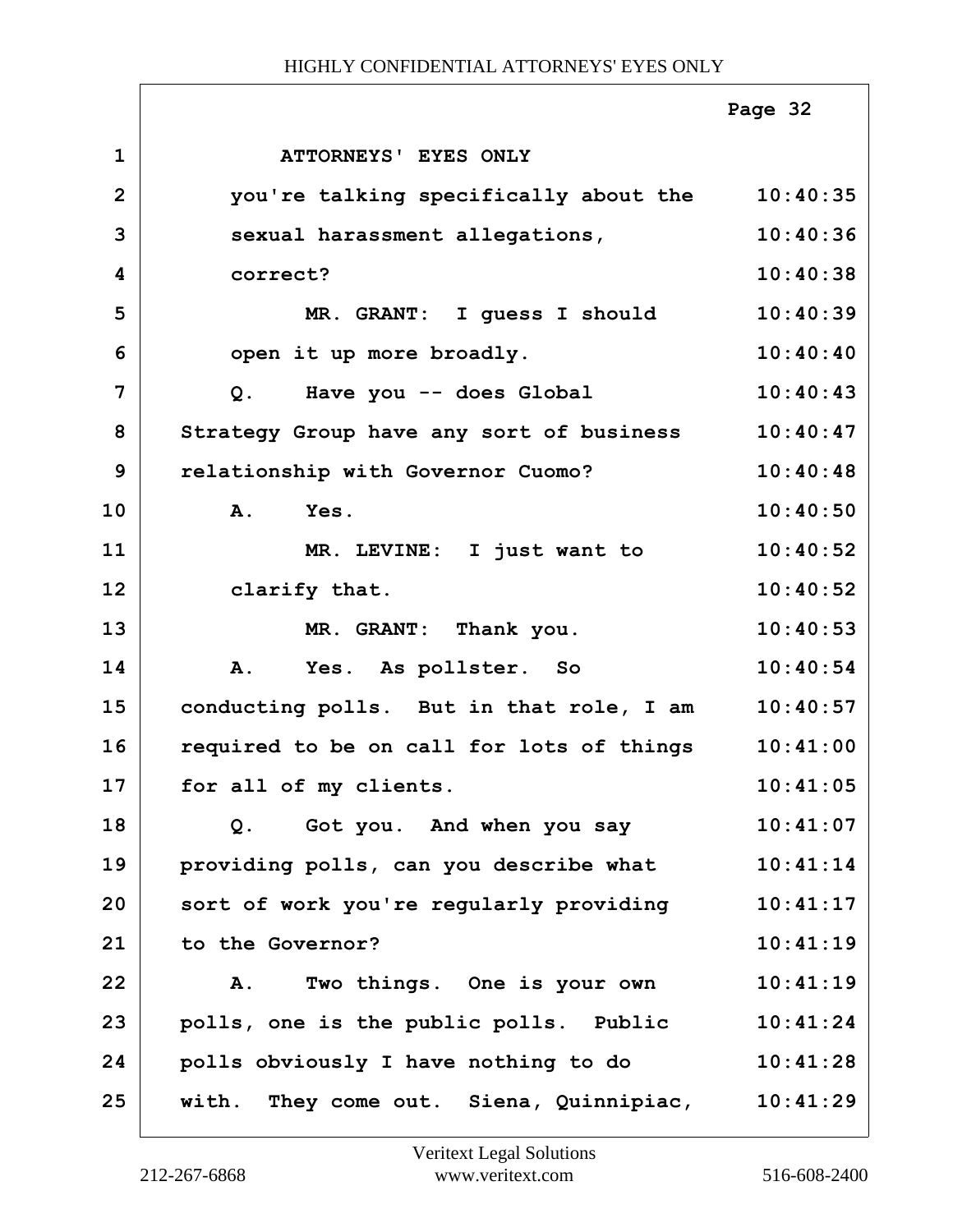**1 ATTORNEYS' EYES ONLY 2 whatever, Marist, but they relate to your 10:41:34 3 client and you respond. You have a 10:41:37 4 conversation about them. And then there 10:41:40 5 are private polls that are conducted on 10:41:45 6 behalf of the campaign or the New York 10:41:47 7 State Democratic Party or entities like 10:41:49 8 that, and that's, it's my job to conduct 10:41:51 9** and analyze those polls. 10:41:59 **10 Q. Okay. And who specifically is 10:42:00 11 your client? Is your client Governor 10:42:03 12 Cuomo, is it Governor Cuomo's campaign, 10:42:05 13 is it the Executive Chamber? 10:42:09 14 A. No, it's the campaign. 10:42:10 15 Q. Okay. 10:42:11 16 A. The campaign or the New York 10:42:12** 17 State Democratic Party, as I said. 10:42:14 **18 Q. And do you provide similar 10:42:16 19 services to other elected State and 10:42:22 20 federal officials in New York? 10:42:26 21 A. Yes. 10:42:28 22 Q. Who? 10:42:28 23 A. Countless, like truly. I am 10:42:33 24 happy to go through the list, but it's a 10:42:35 25 long list. 10:42:38 Page 33**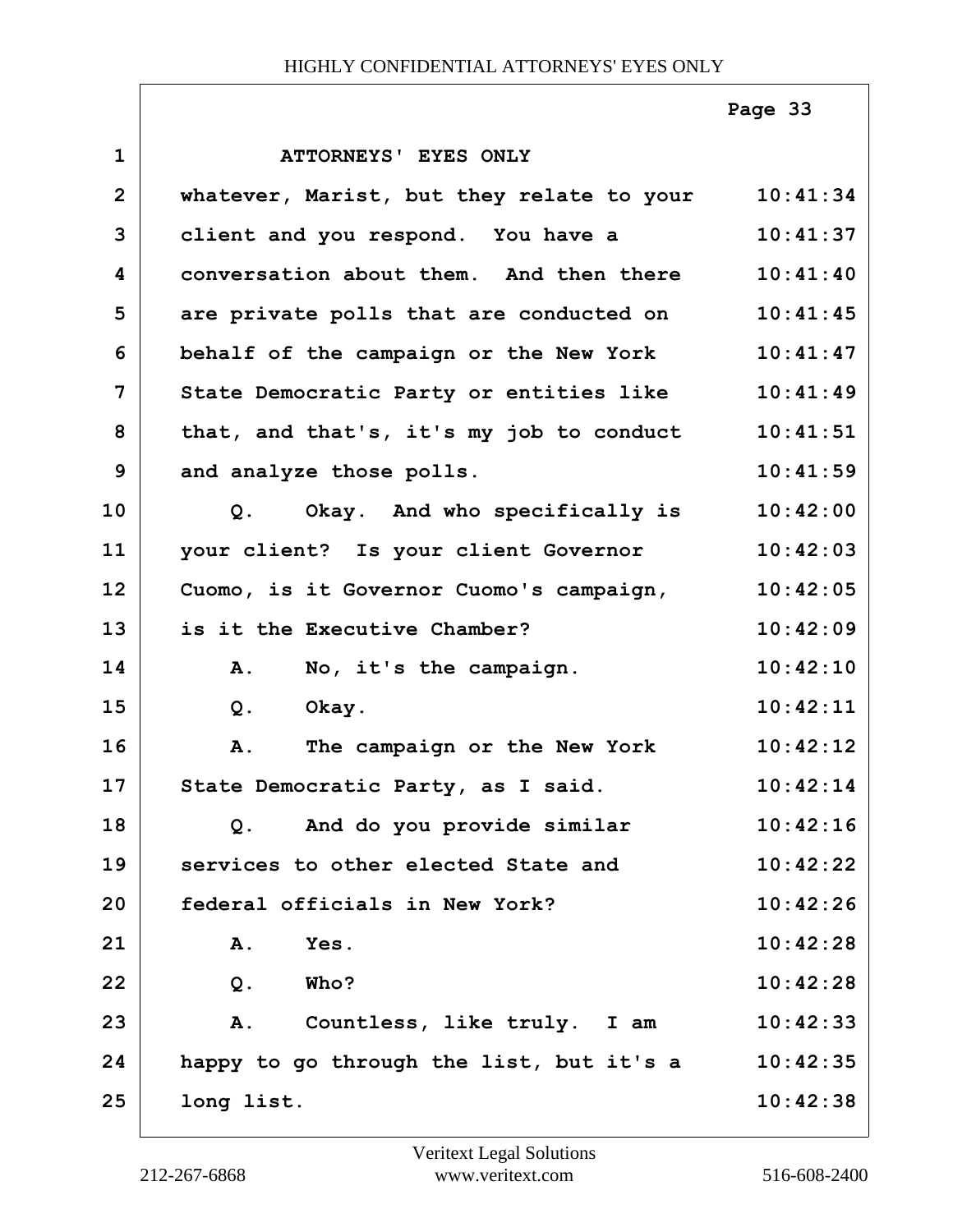|                |                                           | Page 34  |
|----------------|-------------------------------------------|----------|
| $\mathbf{1}$   | ATTORNEYS' EYES ONLY                      |          |
| $\overline{2}$ | Q. Okay. Could you give us the            | 10:42:38 |
| 3              | highlights?                               | 10:42:40 |
| 4              | Sure. Senator Gillibrand.<br>Α.           | 10:42:40 |
| 5              | Senator Schumer. Congressman Kathleen     | 10:42:45 |
| 6              | Congressman Sean Patrick -- you<br>Rice.  | 10:42:50 |
| 7              | just asked for New York, so Sean Maloney, | 10:42:55 |
| 8              | Congressman Jerry Nadler, Congresswoman   | 10:42:57 |
| 9              | Nydia Velazquez. That's just some of      | 10:43:01 |
| 10             | them. Bill de Blasio.                     | 10:43:04 |
| 11             | And the Attorney General too,<br>Q.       | 10:43:06 |
| 12             | correct?                                  | 10:43:08 |
| 13             | A. Yes, yes, although she hasn't          | 10:43:08 |
| 14             | had an active campaign, but, yes, the AG, | 10:43:11 |
| 15             | yes.                                      | 10:43:16 |
| 16             | Have you ever been retained by<br>Q.      | 10:43:16 |
| 17             | the Executive Chamber in any capacity?    | 10:43:18 |
| 18             | Α.<br>No.                                 | 10:43:20 |
| 19             | Do you have an understanding of<br>Q.     | 10:43:23 |
| 20             | what sexual harassment is?                | 10:43:35 |
| 21             | Yes.<br>Α.                                | 10:43:36 |
| 22             | Could you please describe what<br>$Q$ .   | 10:43:37 |
| 23             | your understanding of sexual harassment   | 10:43:39 |
| 24             | is?                                       | 10:43:41 |
| 25             | MR. LEVINE: Are you asking him            | 10:43:43 |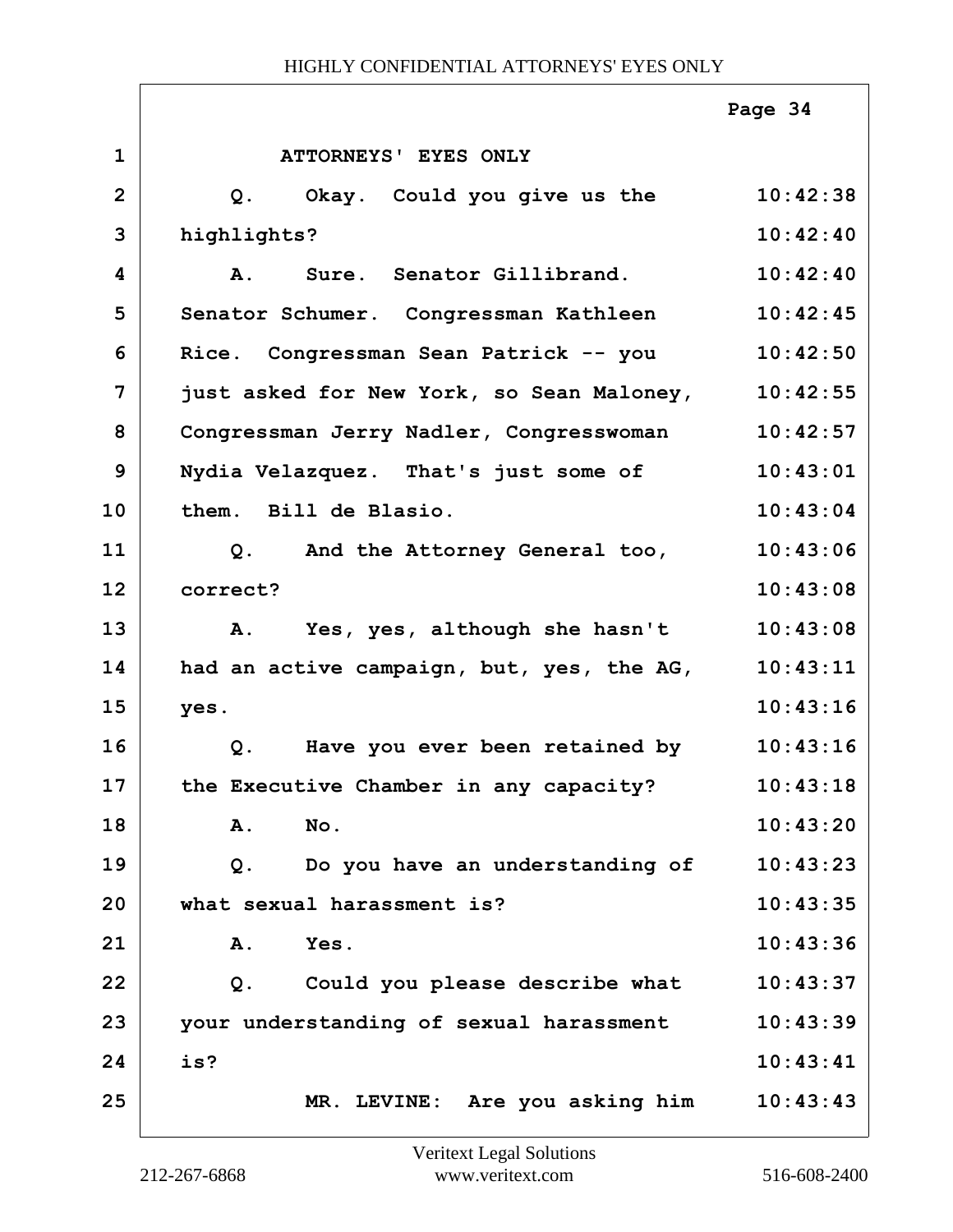|                |                                           | Page 35  |
|----------------|-------------------------------------------|----------|
| $\mathbf{1}$   | ATTORNEYS' EYES ONLY                      |          |
| $\overline{2}$ | for a legal opinion or just sort of a     | 10:43:43 |
| 3              | layperson, Mr. Grant?                     | 10:43:46 |
| 4              | MR. GRANT: A colloquial                   | 10:43:47 |
| 5              | understanding of what sexual              | 10:43:49 |
| 6              | harassment is, so not a legal opinion.    | 10:43:50 |
| 7              | MR. LEVINE: Thank you.                    | 10:43:52 |
| 8              | I would say sexual harassment<br>Α.       | 10:43:53 |
| 9              | is when any individual has been unfairly  | 10:43:55 |
| 10             | treated, punished, based on, based on     | 10:44:02 |
| 11             | gender, appearance, et cetera. This is    | 10:44:10 |
| 12             | far from my specialty.                    | 10:44:16 |
| 13             | Understood. And do you have an<br>Q.      | 10:44:17 |
| 14             | understanding of unlawful retaliation in  | 10:44:19 |
| 15             | connection with people's employment       | 10:44:22 |
| 16             | practices?                                | 10:44:26 |
| 17             | A. I do.                                  | 10:44:26 |
| 18             | What is your understanding of<br>$Q$ .    | 10:44:27 |
| 19             | what constitutes unlawful retaliation?    | 10:44:29 |
| 20             | That you can't -- that you<br><b>A.</b>   | 10:44:31 |
| 21             | can't retaliate against an individual who | 10:44:34 |
| 22             | is bringing a claim of sexual harassment. | 10:44:36 |
| 23             | I believe that's what you're asking.      | 10:44:39 |
| 24             | Is that your understanding or<br>Q.       | 10:44:43 |
| 25             | are you guessing at what I am asking?     | 10:44:46 |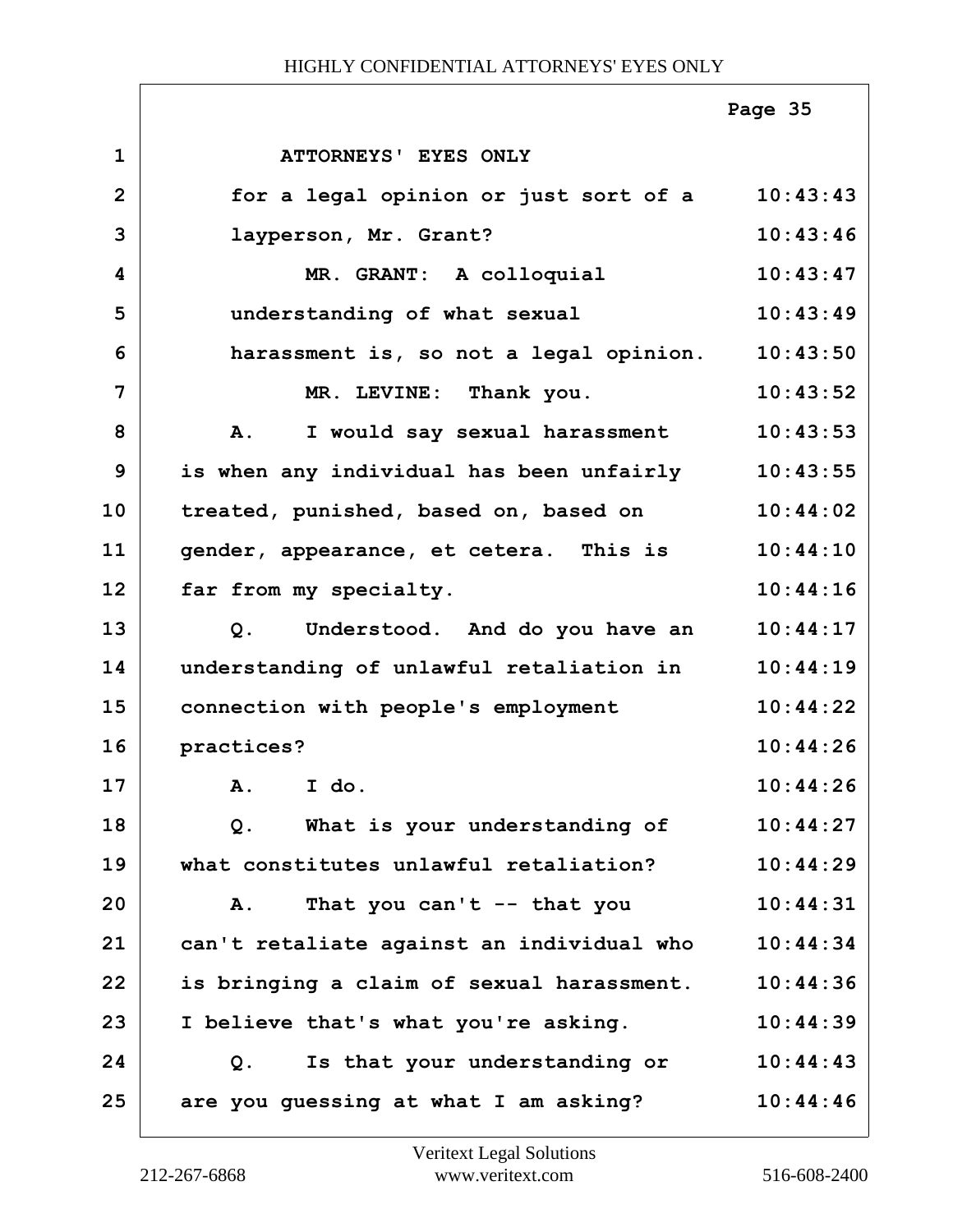|                |                                         | Page 36  |
|----------------|-----------------------------------------|----------|
| $\mathbf{1}$   | ATTORNEYS' EYES ONLY                    |          |
| $\overline{2}$ | No, that's my understanding.<br>A.      | 10:44:47 |
| 3              | Okay. Great. And have you<br>Q.         | 10:44:49 |
| 4              | received training on sexual harassment  | 10:44:51 |
| 5              | and retaliation in connection with your | 10:44:53 |
| 6              | work at Global Strategy Group?          | 10:44:55 |
| 7              | A.<br>Yes.                              | 10:44:57 |
| 8              | Okay. Before December 2020,<br>$Q$ .    | 10:44:58 |
| 9              | were you aware of any allegations of    | 10:45:02 |
| 10             | potential sexual harassment against     | 10:45:04 |
| 11             | Governor Cuomo?                         | 10:45:06 |
| 12             | A.<br>$N_{\text{O}}$ .                  | 10:45:07 |
| 13             | Were you aware of anyone<br>$Q$ .       | 10:45:07 |
| 14             | raising any concerns about his or her   | 10:45:11 |
| 15             | interactions with Governor Cuomo?       | 10:45:13 |
| 16             | No.<br>Α.                               | 10:45:15 |
| 17             | And when was the first time you<br>Q.   | 10:45:16 |
| 18             | became aware of any allegations of      | 10:45:20 |
| 19             | potential sexual harassment against     | 10:45:21 |
| 20             | Governor Cuomo?                         | 10:45:24 |
| 21             | When $--$ I don't even remember<br>Α.   | 10:45:25 |
| 22             | the first. When Lindsey Boylan first, I | 10:45:31 |
| 23             | don't remember how or the method, but   | 10:45:36 |
| 24             | when the situation with Lindsey Boylan  | 10:45:39 |
| 25             | was first arisen, arose.                | 10:45:41 |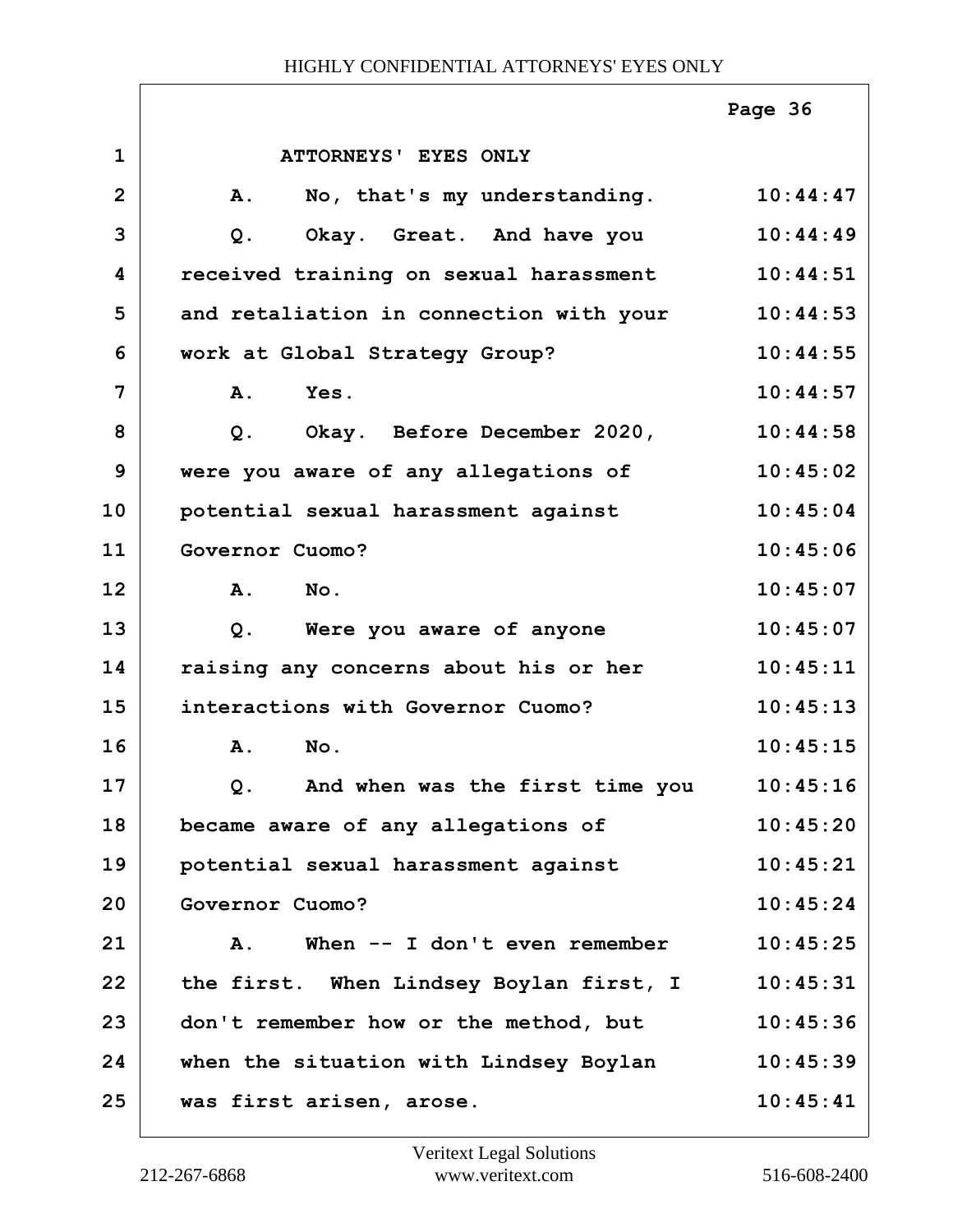|                |                                             | Page 37  |
|----------------|---------------------------------------------|----------|
| $\mathbf{1}$   | ATTORNEYS' EYES ONLY                        |          |
| $\overline{2}$ | Okay. And before December<br>Q <sub>1</sub> | 10:45:47 |
| 3              | 2020, were you aware of any complaint by    | 10:45:50 |
| 4              | Lindsey Boylan about working in the         | 10:45:55 |
| 5              | Executive Chamber?                          | 10:45:56 |
| 6              | A.<br>No.                                   | 10:45:57 |
| 7              | And when you describe when<br>$Q$ .         | 10:45:57 |
| 8              | Lindsey Boylan started, could you           | 10:46:00 |
| 9              | clarify, meaning when and in what sort of   | 10:46:03 |
| 10             | capacity you were made aware of it?         | 10:46:07 |
| 11             | A. Unfortunately, I don't                   | 10:46:08 |
| 12             | remember. I really don't.                   | 10:46:10 |
| 13             | Q. Okay. Do you remember whether            | 10:46:13 |
| 14             | or not you were informed about tweets Ms.   | 10:46:16 |
| 15             | Boylan released in or about December of     | 10:46:21 |
| 16             | 2020?                                       | 10:46:24 |
| 17             | I don't remember.<br>Α.                     | 10:46:24 |
| 18             | If you look at tab 5.<br>Q.                 | 10:46:28 |
| 19             | $Mm-hmm$ .<br>Α.                            | 10:46:35 |
| 20             | Please take a moment to review<br>Q.        | 10:46:35 |
| 21             | and let me know when you're ready.          | 10:46:37 |
| 22             | Can I ask -- it jumps from<br>A.            | 10:47:13 |
| 23             | December 5th to December 8th, is there      | 10:47:16 |
| 24             | nothing that's supposed to be between       | 10:47:18 |
| 25             | there? That may be the case, I just want    | 10:47:20 |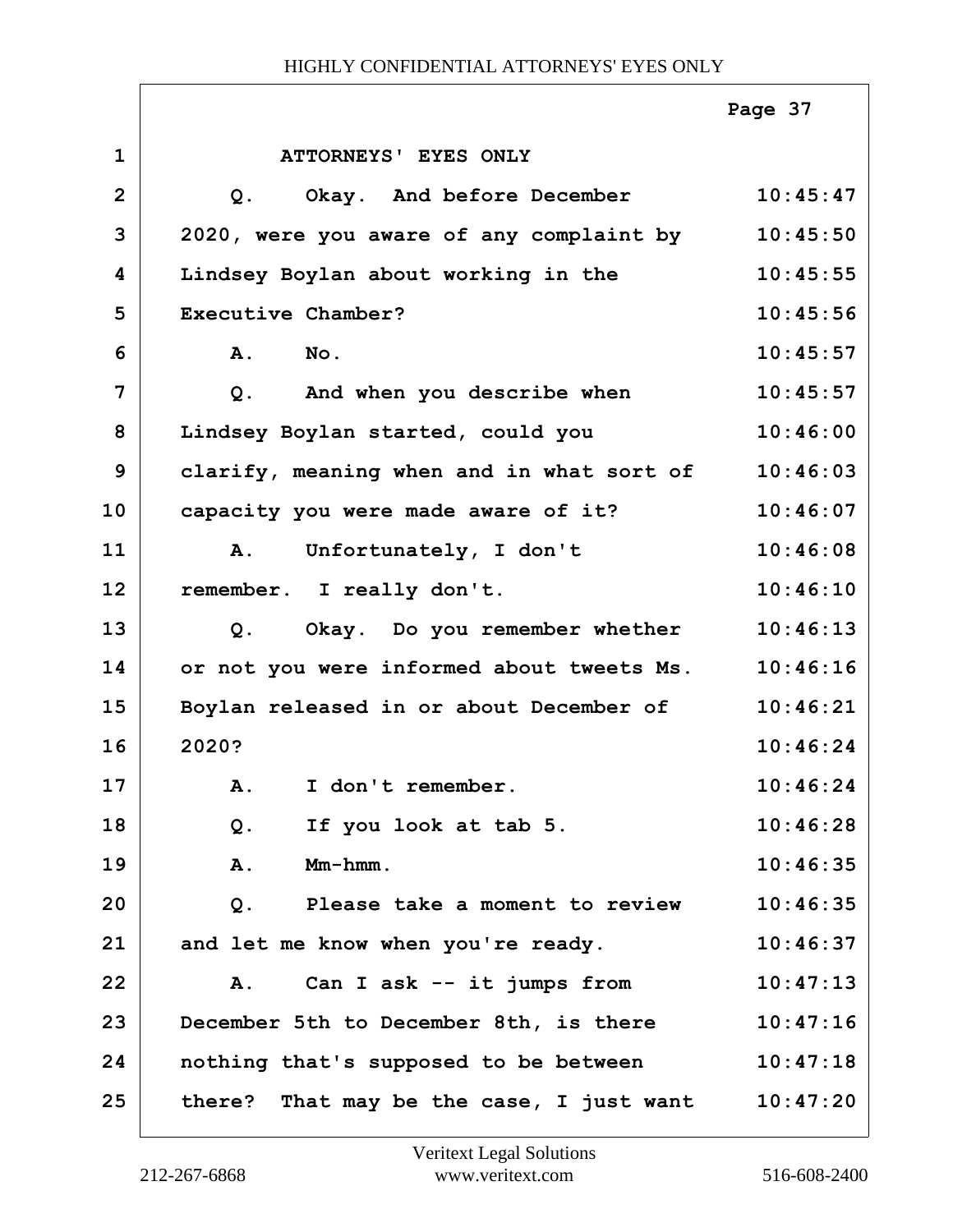|              |                                                  | Page 38  |
|--------------|--------------------------------------------------|----------|
| $\mathbf{1}$ | <b>ATTORNEYS' EYES ONLY</b>                      |          |
| $\mathbf{2}$ | to make sure that is what happens here. 10:47:23 |          |
| 3            | Yeah, and I think we may have<br>Q.              | 10:47:25 |
| 4            | also excluded tweets that were unrelated         | 10:47:26 |
| 5            | to our presentation?                             | 10:47:29 |
| 6            | Maybe. That's just why I was<br>Α.               | 10:47:31 |
| 7            | asking.                                          | 10:47:34 |
| 8            | Q. Do you recall whether or not                  | 10:47:42 |
| 9            | you've seen these tweets before?                 | 10:47:43 |
| 10           | I don't recall.<br>Α.                            | 10:47:46 |
| 11           | Do you recall whether or not<br>Q.               | 10:47:46 |
| 12           | anyone described or talked to you about          | 10:47:50 |
| 13           | these tweets?                                    | 10:47:53 |
| 14           | I don't think so. I don't<br><b>A.</b>           | 10:47:53 |
| 15           | know, but I don't think so.                      | 10:48:00 |
| 16           | Okay. And did you discuss Ms.<br>Q <sub>1</sub>  | 10:48:01 |
| 17           | Boylan's complaints with anyone in the           | 10:48:07 |
| 18           | Executive Chamber in December of 2020?           | 10:48:12 |
| 19           | I don't remember.<br>Α.                          | 10:48:14 |
| 20           | Okay. If you can turn to tab<br>$Q$ .            | 10:48:23 |
| 21           | 6. Take a moment to review and let me            | 10:48:25 |
| 22           | know when you're ready.                          | 10:48:33 |
| 23           | (Witness reviews document.)                      | 10:48:45 |
| 24           | A. Okay.                                         | 10:49:00 |
| 25           | Do you recall whether or not<br>Q.               | 10:49:01 |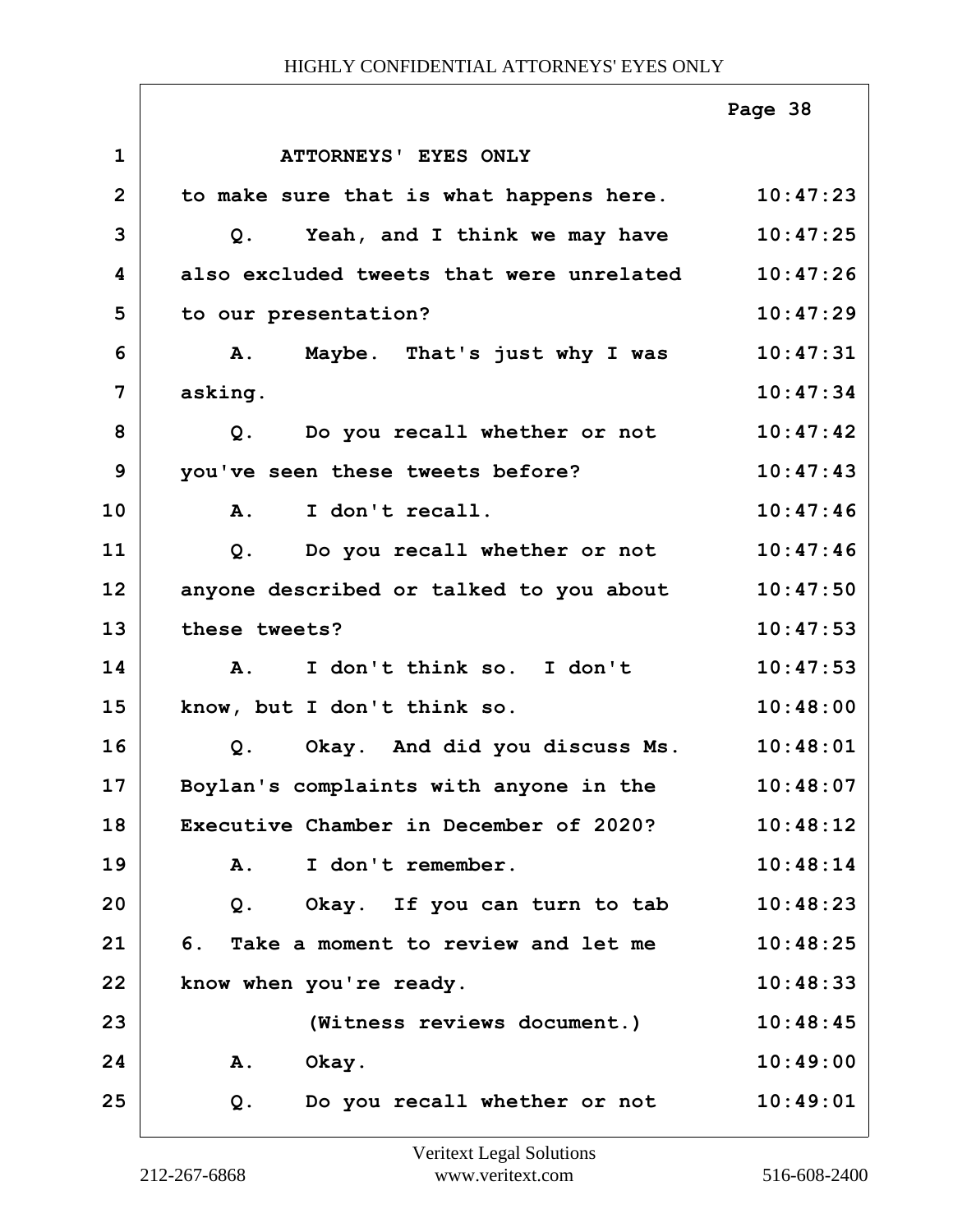|                |                                           | Page 39  |
|----------------|-------------------------------------------|----------|
| $\mathbf{1}$   | <b>ATTORNEYS' EYES ONLY</b>               |          |
| $\overline{2}$ | you've seen these tweets before?          | 10:49:02 |
| 3              | There is two pages on tab 6,<br><b>A.</b> | 10:49:04 |
| 4              | the front page and the back page. The     | 10:49:10 |
| 5              | front page I don't remember. The back     | 10:49:14 |
| 6              | page where she says, "I have no interest  | 10:49:17 |
| 7              | in talking to journalists," I remember    | 10:49:19 |
| 8              | that one.                                 | 10:49:21 |
| 9              | Okay. And what do you remember<br>Q.      | 10:49:22 |
| 10             | about -- do you remember when you saw     | 10:49:23 |
| 11             | that tweet?                               | 10:49:25 |
| 12             | I don't.<br>$\mathbf{A}$ .                | 10:49:26 |
| 13             | Do you recall the circumstances<br>Q.     | 10:49:27 |
| 14             | in which the tweet was brought to your    | 10:49:31 |
| 15             | attention?                                | 10:49:32 |
| 16             | I don't.<br>A.                            | 10:49:33 |
| 17             | Q. Okay. Before December 13th,            | 10:49:34 |
| 18             | 2020, were you aware of any complaints    | 10:49:38 |
| 19             | Ms. Boylan had made of sexual harassment  | 10:49:41 |
| 20             | against the Governor?                     | 10:49:43 |
| 21             | None.<br>A.                               | 10:49:45 |
| 22             | And do you recall when you<br>Q.          | 10:49:45 |
| 23             | first became aware of Ms. Boylan's        | 10:49:49 |
| 24             | complaints about sexual harassment?       | 10:49:52 |
| 25             | Sometime around this time,<br>A.          | 10:49:56 |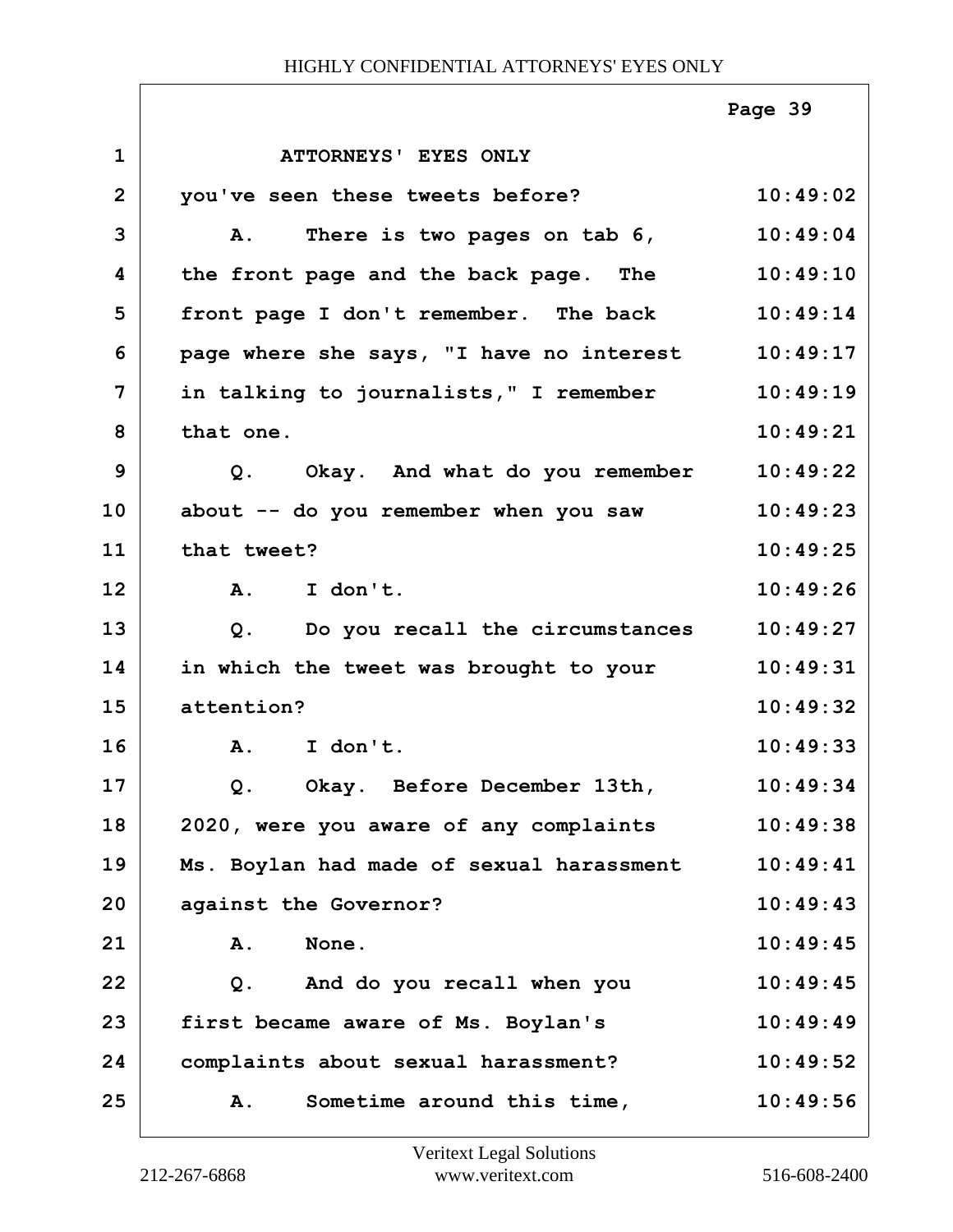|                |                                          | Page 40  |
|----------------|------------------------------------------|----------|
| $\mathbf{1}$   | ATTORNEYS' EYES ONLY                     |          |
| $\overline{2}$ | whenever, December, this December        | 10:49:58 |
| 3              | 10th-ish time. I just don't remember     | 10:50:01 |
| 4              | when exactly.                            | 10:50:04 |
| 5              | Q. Okay. And how did you learn           | 10:50:04 |
| 6              | about Ms. Boylan's complaints?           | 10:50:06 |
| 7              | I don't recall specifically. I<br>A.     | 10:50:08 |
| 8              | don't recall who brought it to me.       | 10:50:16 |
| 9              | Somebody brought it to my attention. I   | 10:50:17 |
| 10             | am not a Twitter guy. If you look at my  | 10:50:19 |
| 11             | Twitter feed, you will see I'm not a     | 10:50:22 |
| 12             | Twitter guy. So I do not spend my day    | 10:50:25 |
| 13             | looking at Twitter like other people.    | 10:50:27 |
| 14             | So somebody brought it to my             | 10:50:29 |
| 15             | attention. I do not know who brought it  | 10:50:31 |
| 16             | to my attention at that time.            | 10:50:33 |
| 17             | Do you know whether or not the<br>Q.     | 10:50:35 |
| 18             | person who brought it to your attention  | 10:50:37 |
| 19             | is somebody who works at Global Strategy | 10:50:38 |
| 20             | Group, was it somebody that works at the | 10:50:42 |
| 21             | Executive Chamber?                       | 10:50:44 |
| 22             | It could have been either,<br>A.         | 10:50:45 |
| 23             | which is why I really don't know.        | 10:50:46 |
| 24             | Do you recall if you had any<br>Q.       | 10:50:47 |
| 25             | discussions with anyone in the Executive | 10:50:51 |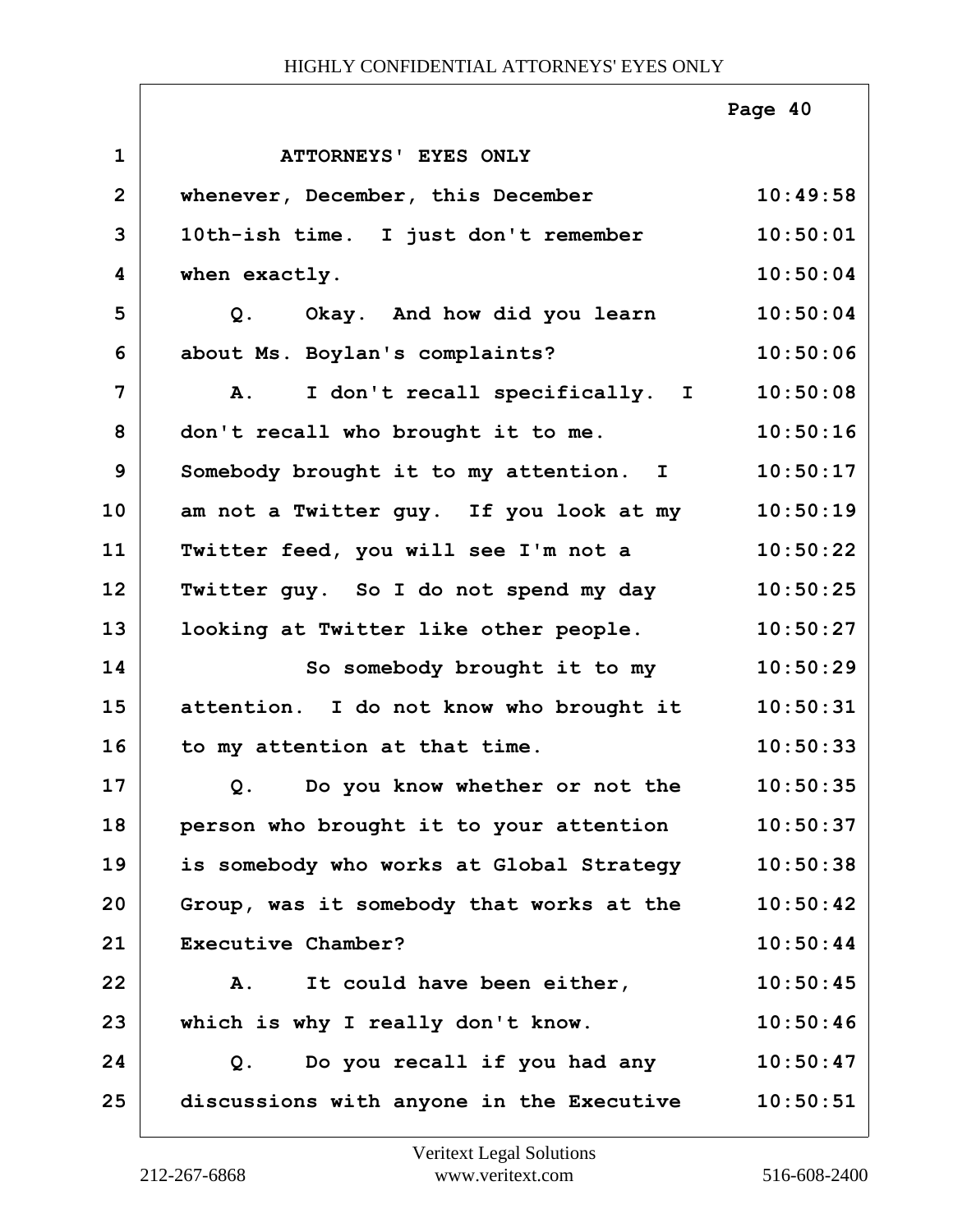|                |                                           | Page 41  |
|----------------|-------------------------------------------|----------|
| $\mathbf{1}$   | ATTORNEYS' EYES ONLY                      |          |
| $\overline{2}$ | Chamber in December of 2020 about Ms.     | 10:50:53 |
| 3              | Boylan's sexual harassment allegations?   | 10:50:55 |
| 4              | About these specific<br>A.                | 10:50:58 |
| 5              | allegations, right here?                  | 10:50:59 |
| 6              | Any sexual harassment<br>Q.               | 10:51:00 |
| 7              | allegations.                              | 10:51:03 |
| 8              | I believe that I had<br>$\mathbf{A}$ .    | 10:51:03 |
| 9              | conversations with Melissa about -- this  | 10:51:07 |
| 10             | is the only -- as I said, this is the one | 10:51:12 |
| 11             | that is sticking out. So I believe that   | 10:51:14 |
| 12             | I had a conversation with Melissa about   | 10:51:17 |
| 13             | this, but I don't recall specifically.    | 10:51:19 |
| 14             | Do you recall if you spoke with<br>$Q$ .  | 10:51:25 |
| 15             | anyone else besides Melissa?              | 10:51:27 |
| 16             | I could have spoken to Lis<br>A.          | 10:51:28 |
| 17             | Smith. But $--$                           | 10:51:32 |
| 18             | MR. LEVINE: The question is,              | 10:51:34 |
| 19             | it's a specific question. Do you          | 10:51:35 |
| 20             | recall that you spoke with anybody        | 10:51:36 |
| 21             | else?                                     | 10:51:38 |
| 22             | THE WITNESS: No, I don't.                 | 10:51:38 |
| 23             | Thank you.                                | 10:51:43 |
| 24             | MR. GRANT: And moving forward,            | 10:51:44 |
| 25             | I would ask that there not be speaking    | 10:51:45 |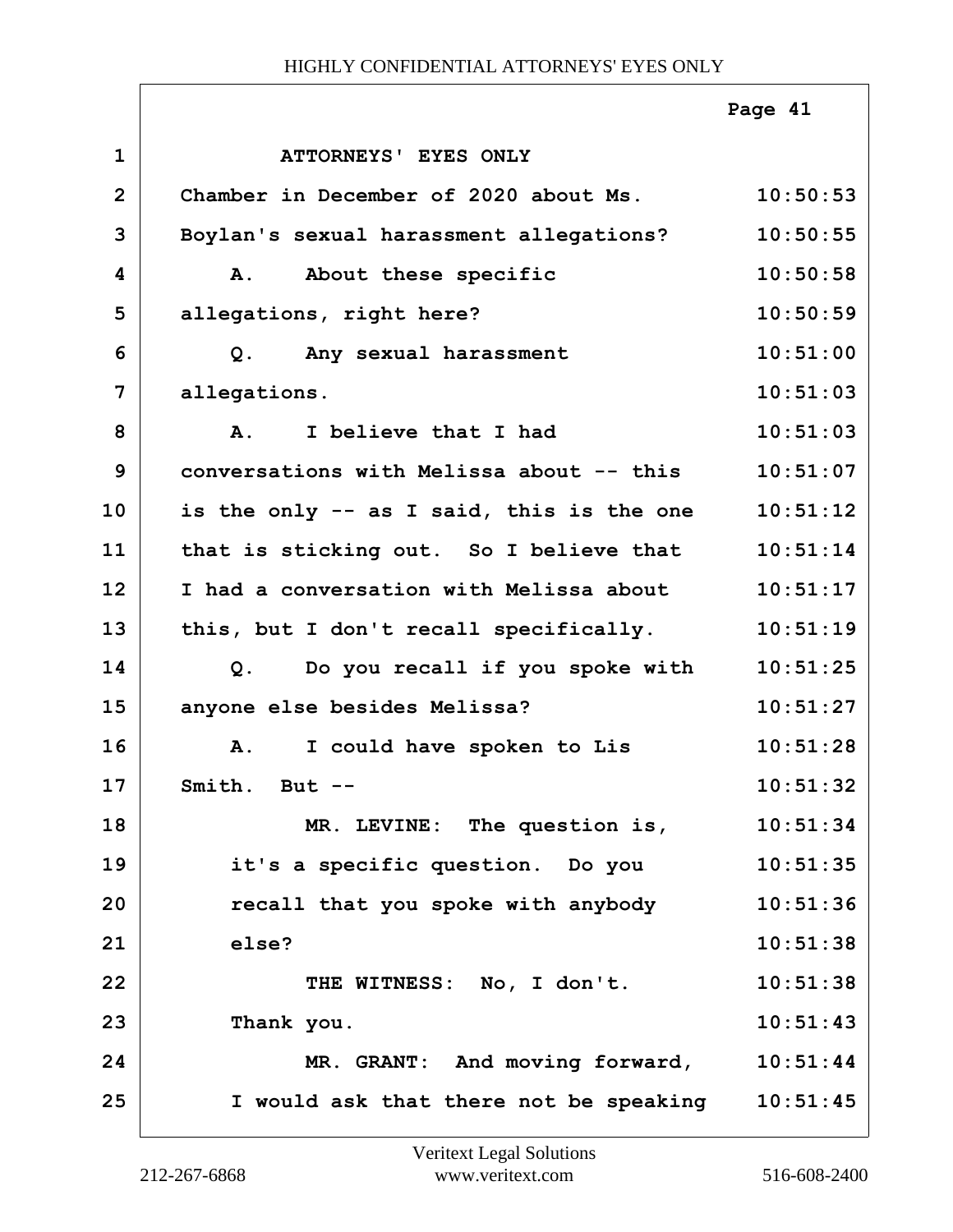|                |                                           | Page 42  |
|----------------|-------------------------------------------|----------|
| $\mathbf{1}$   | ATTORNEYS' EYES ONLY                      |          |
| $\overline{2}$ | objections. Thanks.                       | 10:51:47 |
| 3              | So you recall speaking with<br>Q.         | 10:51:51 |
| 4              | Melissa, you may have spoken with Lis     | 10:51:54 |
| 5              | Smith. Anybody else?                      | 10:51:56 |
| 6              | I don't believe so.<br>A.                 | 10:51:57 |
| 7              | Do you recall when you spoke to<br>Q.     | 10:51:58 |
| 8              | Ms. DeRosa?                               | 10:51:59 |
| 9              | A.<br>I don't.                            | 10:52:00 |
| 10             | Do you recall anything about<br>$Q$ .     | 10:52:05 |
| 11             | the conversation you had with Ms. DeRosa? | 10:52:06 |
| 12             | Not specifically, no.<br>A.               | 10:52:09 |
| 13             | $Q$ .<br><b>Generally?</b>                | 10:52:11 |
| 14             | I don't remember. I<br>A.                 | 10:52:12 |
| 15             | remember -- again, I remember this tweet  | 10:52:18 |
| 16             | or being brought this tweet and shown     | 10:52:20 |
| 17             | this tweet. And having a conversation.    | 10:52:25 |
| 18             | This is from a public relations           | 10:52:30 |
| 19             | perspective, looking at this tweet        | 10:52:33 |
| 20             | suggests somebody who doesn't want to     | 10:52:37 |
| 21             | talk. So I remember having a              | 10:52:40 |
| 22             | conversation about that.                  | 10:52:41 |
| 23             | Anything else?<br>Q.                      | 10:52:46 |
| 24             | A.<br>No.                                 | 10:52:46 |
| 25             | Do you recall anything that you<br>Q.     | 10:52:47 |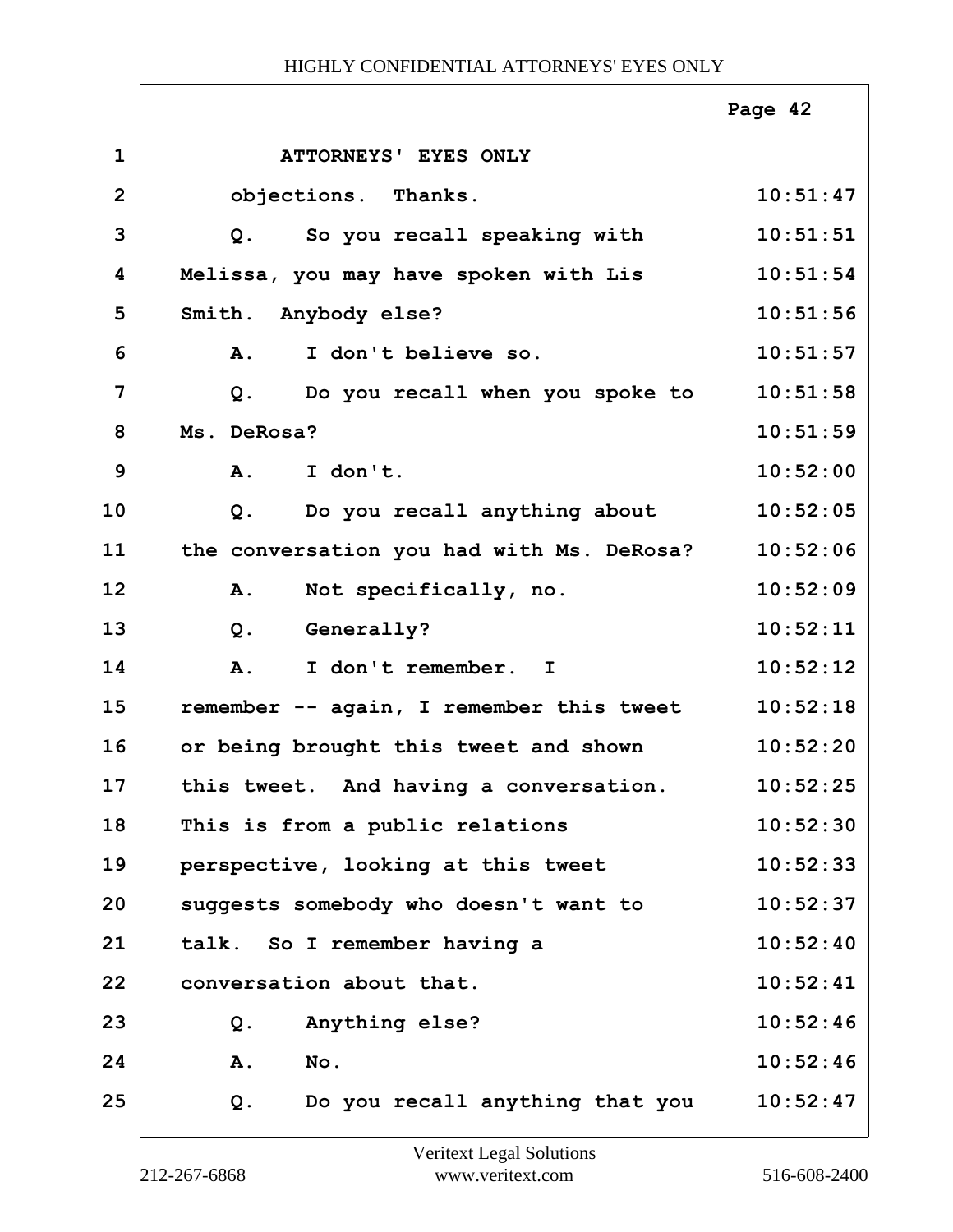|                |                                           | Page 43  |
|----------------|-------------------------------------------|----------|
| $\mathbf{1}$   | ATTORNEYS' EYES ONLY                      |          |
| $\overline{2}$ | said during that conversation?            | 10:52:49 |
| 3              | I don't know which<br><b>A.</b>           | 10:52:50 |
| 4              | conversation, but I have met Ms. Boylan   | 10:52:55 |
| 5              | previous, previous to, a number of years  | 10:52:57 |
| 6              | before, I actually don't even know what   | 10:52:59 |
| $\overline{7}$ | year when she came to meet with me about  | 10:53:03 |
| 8              | running for office. So that's the only    | 10:53:05 |
| 9              | context that I have, that I recall sort   | 10:53:10 |
| 10             | of talking about our meeting, which was   | 10:53:13 |
| 11             | not a particularly good meeting.          | 10:53:15 |
| 12             | Okay. So you said you don't<br>$Q$ .      | 10:53:18 |
| 13             | know which conversation. Did you have     | 10:53:22 |
| 14             | multiple conversations with Ms. DeRosa    | 10:53:23 |
| 15             | about Ms. Boylan's sexual harassment      | 10:53:25 |
| 16             | allegations?                              | 10:53:29 |
| 17             | A. Yes. I want to clarify, the            | 10:53:29 |
| 18             | problem for me is I cannot remember       | 10:53:34 |
| 19             | having a conversation in December versus  | 10:53:37 |
| 20             | a conversation in February and which one  | 10:53:38 |
| 21             | was which. That is part of my problem.    | 10:53:40 |
| 22             | Okay. Do you recall anything<br>Q.        | 10:53:42 |
| 23             | else you may have said when you discussed | 10:53:46 |
| 24             | with Ms. DeRosa in December about Ms.     | 10:53:51 |
| 25             | Boylan's allegations?                     | 10:53:54 |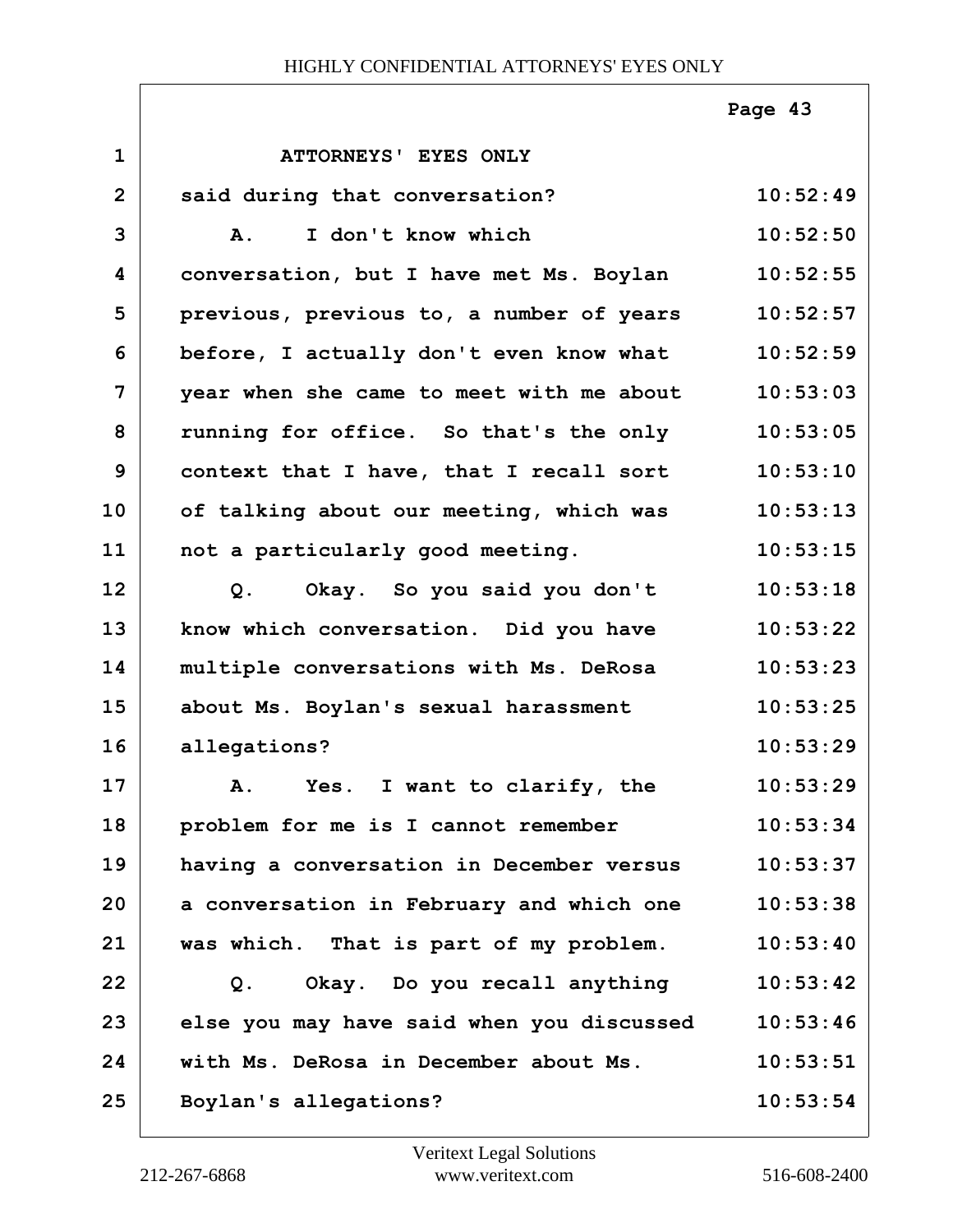|                |                                           | Page 44  |
|----------------|-------------------------------------------|----------|
| $\mathbf{1}$   | ATTORNEYS' EYES ONLY                      |          |
| $\overline{2}$ | I do not really.<br>Α.                    | 10:53:56 |
| 3              | Do you know or if you recall<br>$Q$ .     | 10:54:02 |
| 4              | any specific conversations with Lis       | 10:54:04 |
| 5              | Smith, do you recall anything that you    | 10:54:07 |
| 6              | discussed with Lis Smith in December 2020 | 10:54:08 |
| 7              | about Ms. Boylan's sexual harassment      | 10:54:10 |
| 8              | allegations?                              | 10:54:16 |
| 9              | I do not.<br>A.                           | 10:54:17 |
| 10             | You said you met Ms. Boylan<br>$Q$ .      | 10:54:21 |
| 11             | before?                                   | 10:54:22 |
| 12             | Yes. I have no idea when.<br>Α.           | 10:54:22 |
| 13             | Like years ago.                           | 10:54:25 |
| 14             | Okay. And do you know<br>Q.               | 10:54:25 |
| 15             | approximately when?                       | 10:54:27 |
| 16             | A.<br>No. She came to see me at my        | 10:54:27 |
| 17             | office. Like she wanted to run for        | 10:54:34 |
| 18             | office.                                   | 10:54:35 |
| 19             | Was anyone else at that meeting<br>Q.     | 10:54:37 |
| 20             | besides you and Ms. Boylan?               | 10:54:39 |
| 21             | No. Just the two of us.<br>A.             | 10:54:41 |
| 22             | What was discussed during that<br>Q.      | 10:54:43 |
| 23             | meeting?                                  | 10:54:44 |
| 24             | Running for office.<br>Α.                 | 10:54:45 |
| 25             | Anything else?<br>Q.                      | 10:54:46 |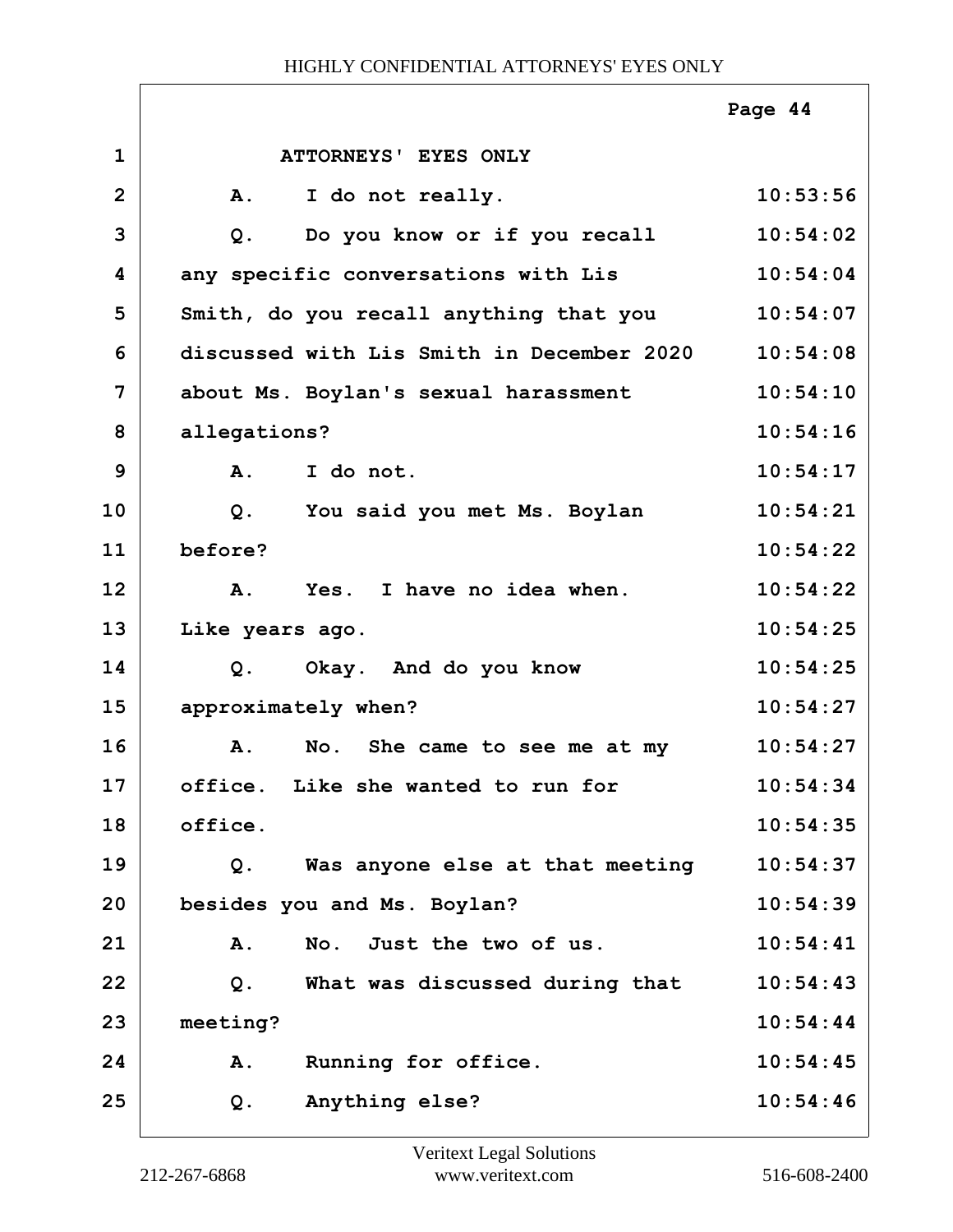|                |                                          | Page 45  |
|----------------|------------------------------------------|----------|
| $\mathbf{1}$   | ATTORNEYS' EYES ONLY                     |          |
| $\overline{2}$ | A.<br>No.                                | 10:54:47 |
| 3              | Okay. And do you recall<br>$Q$ .         | 10:54:49 |
| 4              | anything more specific beyond did Ms.    | 10:54:51 |
| 5              | Boylan come in and say I'm running for   | 10:54:54 |
| 6              | office and you said okay. Meaning do you | 10:54:57 |
| $\overline{7}$ | recall what you said during this         | 10:54:59 |
| 8              | conversation and what she said during    | 10:55:01 |
| 9              | this conversation?                       | 10:55:01 |
| 10             | I don't remember. The answer<br>Α.       | 10:55:02 |
| 11             | to your question is that it is a common  | 10:55:03 |
| 12             | occurrence for people to come to see me  | 10:55:06 |
| 13             | and say I would like to run for office   | 10:55:08 |
| 14             | and look for advice for running for      | 10:55:10 |
| 15             | office.                                  | 10:55:13 |
| 16             | At the time it wasn't even, I            | 10:55:13 |
| 17             | believe, about running for a specific    | 10:55:14 |
| 18             | office. She would eventually run for     | 10:55:17 |
| 19             | Congress against Jerry Nadler, who is my | 10:55:19 |
| 20             | client. But I don't think it was -- I    | 10:55:22 |
| 21             | don't think it was for that race. So,    | 10:55:28 |
| 22             | you know, we have -- like again, I have  | 10:55:30 |
| 23             | these conversations every week with      | 10:55:34 |
| 24             | somebody who wants to run for office.    | 10:55:35 |
| 25             | And we talk about options and what to do | 10:55:37 |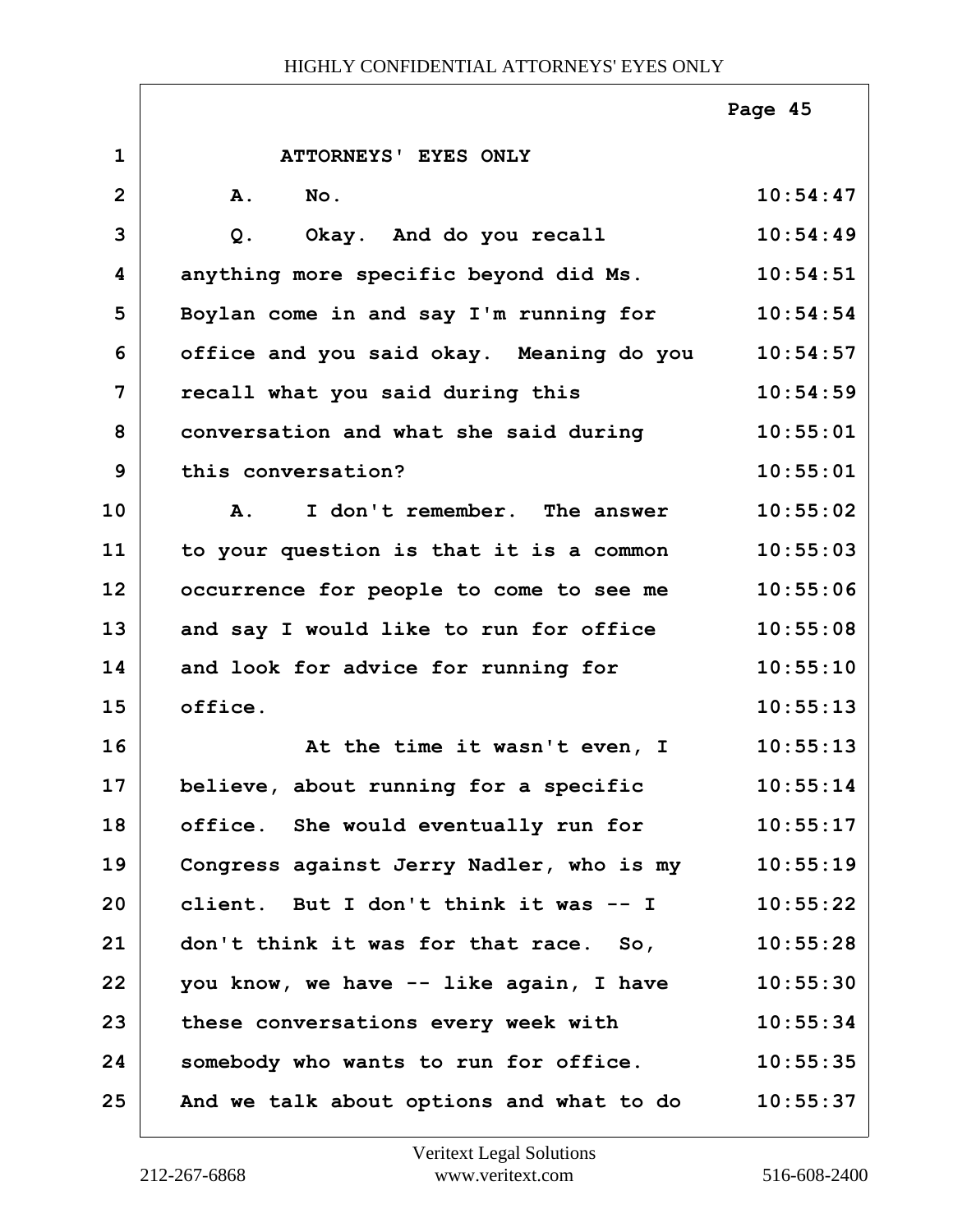|                |                                                   | Page 46  |
|----------------|---------------------------------------------------|----------|
| $\mathbf 1$    | ATTORNEYS' EYES ONLY                              |          |
| $\overline{2}$ | and how to do it and that kind of stuff. 10:55:39 |          |
| 3              | That's it.                                        | 10:55:40 |
| 4              | It was all about running for                      | 10:55:41 |
| 5              | office. I don't even remember if she was          | 10:55:42 |
| 6              | working for the Governor at the time. I           | 10:55:44 |
| 7              | don't remember.                                   | 10:55:46 |
| 8              | Got you. And you said it<br>Q.                    | 10:55:46 |
| 9              | wasn't a good conversation. What do you           | 10:55:48 |
| 10             | mean by that?                                     | 10:55:49 |
| 11             | A. Because I think, I recall it                   | 10:55:50 |
| 12             | was leading up to her potentially running         | 10:55:56 |
| 13             | up against one of my clients, which makes         | 10:55:59 |
| 14             | it an awkward conversation.                       | 10:56:01 |
| 15             | Okay. Understood. And in<br>$Q$ .                 | 10:56:03 |
| 16             | December of 2020, did you have any                | 10:56:10 |
| 17             | other -- did you have any conversations           | 10:56:13 |
| 18             | about releasing information about Ms.             | 10:56:15 |
| 19             | Boylan to the press?                              | 10:56:17 |
| 20             | No.<br>Α.                                         | 10:56:18 |
| 21             | Did you discuss it at all in<br>Q.                | 10:56:22 |
| 22             | your conversations with Ms. DeRosa?               | 10:56:23 |
| 23             | In December, no.<br>Α.                            | 10:56:28 |
| 24             | Any time thereafter?<br>Q.                        | 10:56:31 |
| 25             | In February, in March or<br>Α.                    | 10:56:34 |

ı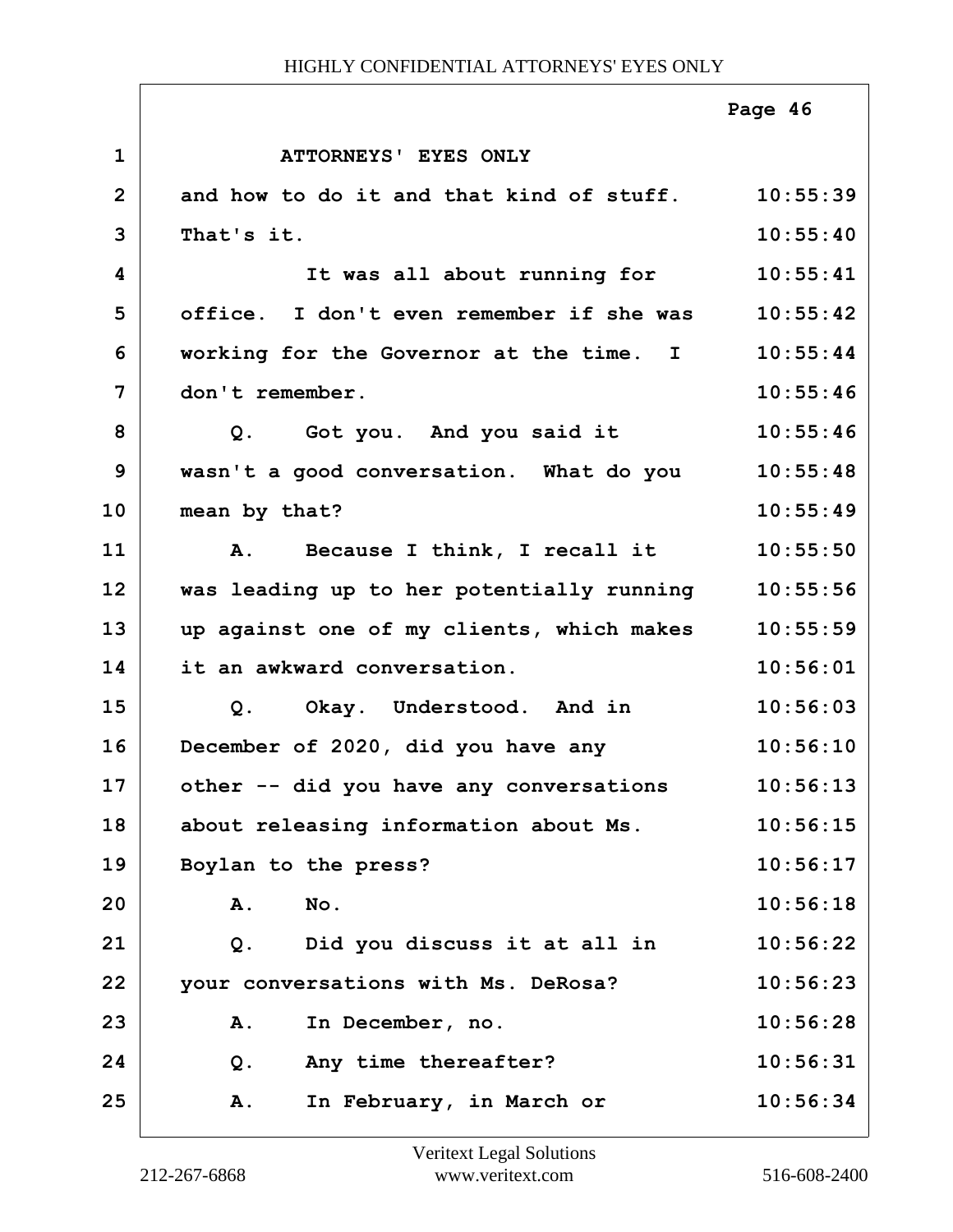|                |                                                | Page 47  |
|----------------|------------------------------------------------|----------|
| $\mathbf{1}$   | ATTORNEYS' EYES ONLY                           |          |
| $\overline{2}$ | whenever, there were conversations             | 10:56:37 |
| 3              | related to an article about Ronan              | 10:56:38 |
| 4              | Farrow -- I'm sorry, excuse me, not about      | 10:56:44 |
| 5              | Ronan Farrow, but that Ronan Farrow was        | 10:56:46 |
| 6              | writing and how to handle it.                  | 10:56:48 |
| $\overline{7}$ | Q. And what information did you                | 10:56:54 |
| 8              | potentially discuss disclosing to the          | 10:56:58 |
| 9              | press at that time?                            | 10:57:00 |
| 10             | I don't recall specifically the<br>${\bf A}$ . | 10:57:01 |
| 11             | exact information, but there were              | 10:57:09 |
| 12             | conversations about her, her track record      | 10:57:18 |
| 13             | as a manager and as an employee. And           | 10:57:23 |
| 14             | much of that was already in the public         | 10:57:27 |
| 15             | domain at that time somehow. So we were        | 10:57:30 |
| 16             | discussing largely things that were, I         | 10:57:37 |
| 17             | believe things that were in the public         | 10:57:38 |
| 18             | domain, I believe.                             | 10:57:40 |
| 19             | Okay. And when you say<br>Q.                   | 10:57:41 |
| 20             | information concerning her track record,       | 10:57:45 |
| 21             | are you referring to any specific              | 10:57:46 |
| 22             | documents? What are you talking about?         | 10:57:48 |
| 23             | I have never seen any documents<br>A.          | 10:57:51 |
| 24             | as it relates to Lindsey Boylan.               | 10:57:52 |
| 25             | Okay. I didn't necessarily ask<br>$Q$ .        | 10:57:54 |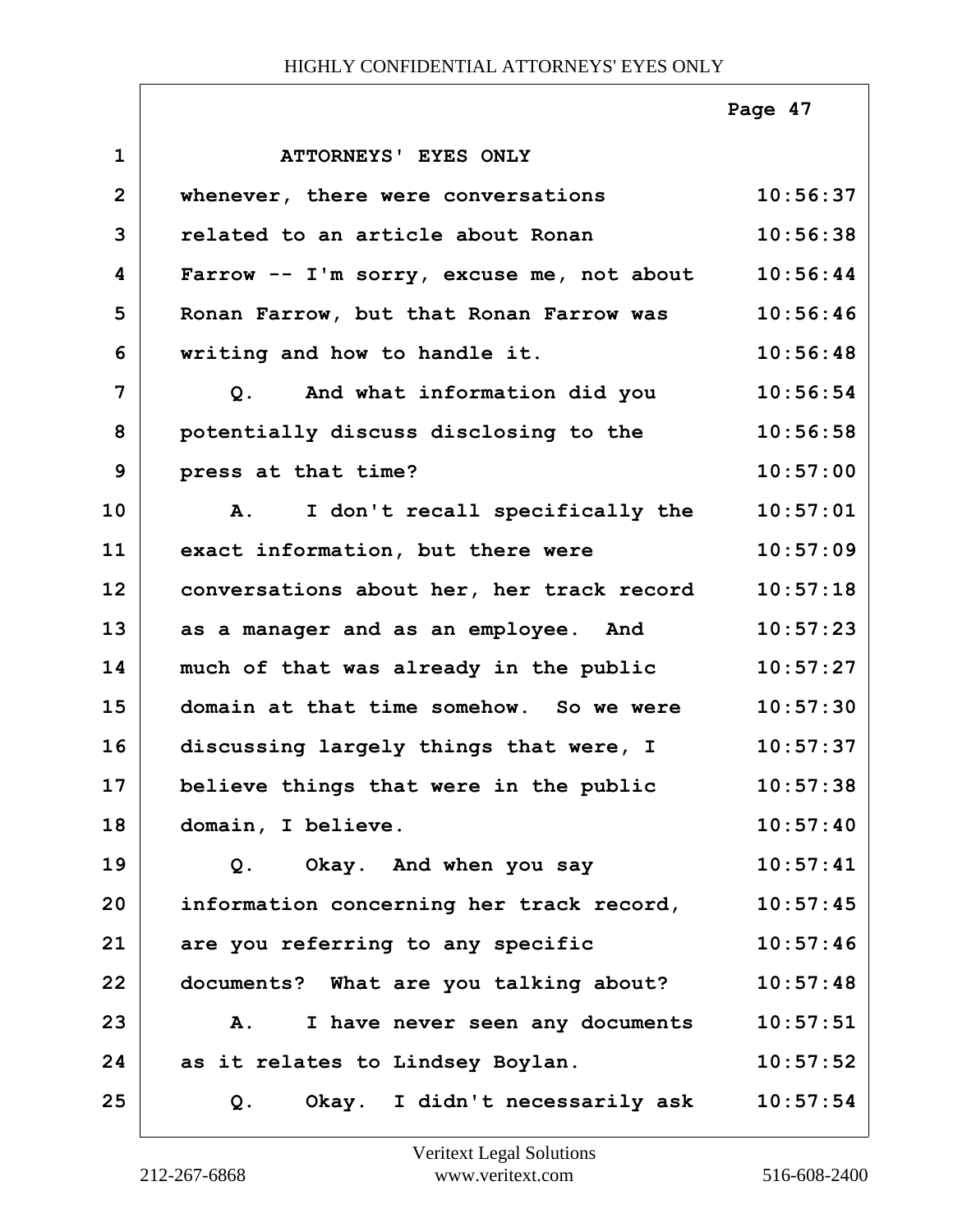|                |                                                 | Page 48  |
|----------------|-------------------------------------------------|----------|
| $\mathbf{1}$   | ATTORNEYS' EYES ONLY                            |          |
| $\overline{2}$ | you if you had seen them. I asked you           | 10:58:00 |
| 3              | what were you discussing, meaning you           | 10:58:03 |
| 4              | said you were discussing information            | 10:58:04 |
| 5              | about her track record that may have been       | 10:58:05 |
| 6              | in the public domain. What were you             | 10:58:08 |
| $\overline{7}$ | discussing?                                     | 10:58:09 |
| 8              | I don't know what the specific<br>${\bf A}$ .   | 10:58:10 |
| 9              | term would be. But basically her,               | 10:58:11 |
| 10             | whatever her record of how she had              | 10:58:13 |
| 11             | performed, whether it's performance, I          | 10:58:16 |
| 12             | don't know the technical word. I'm not          | 10:58:19 |
| 13             | trying to avoid it. I just don't know           | 10:58:21 |
| 14             | what it's called. Whether it's                  | 10:58:23 |
| 15             | performance review or how she had been          | 10:58:24 |
| 16             | rated as an employee or manager, all of         | 10:58:28 |
| 17             | those kind of things. That kind of              | 10:58:31 |
| 18             | record. I just don't know what it's             | 10:58:33 |
| 19             | called from a government perspective. I         | 10:58:35 |
| 20             | know what I call it in my company.              | 10:58:37 |
| 21             | And what would you call it at<br>Q <sub>1</sub> | 10:58:40 |
| 22             | your company?                                   | 10:58:42 |
| 23             | Performance review. I don't<br>Α.               | 10:58:43 |
| 24             | know that that's what it's called at the        | 10:58:44 |
| 25             | Chamber.                                        | 10:58:47 |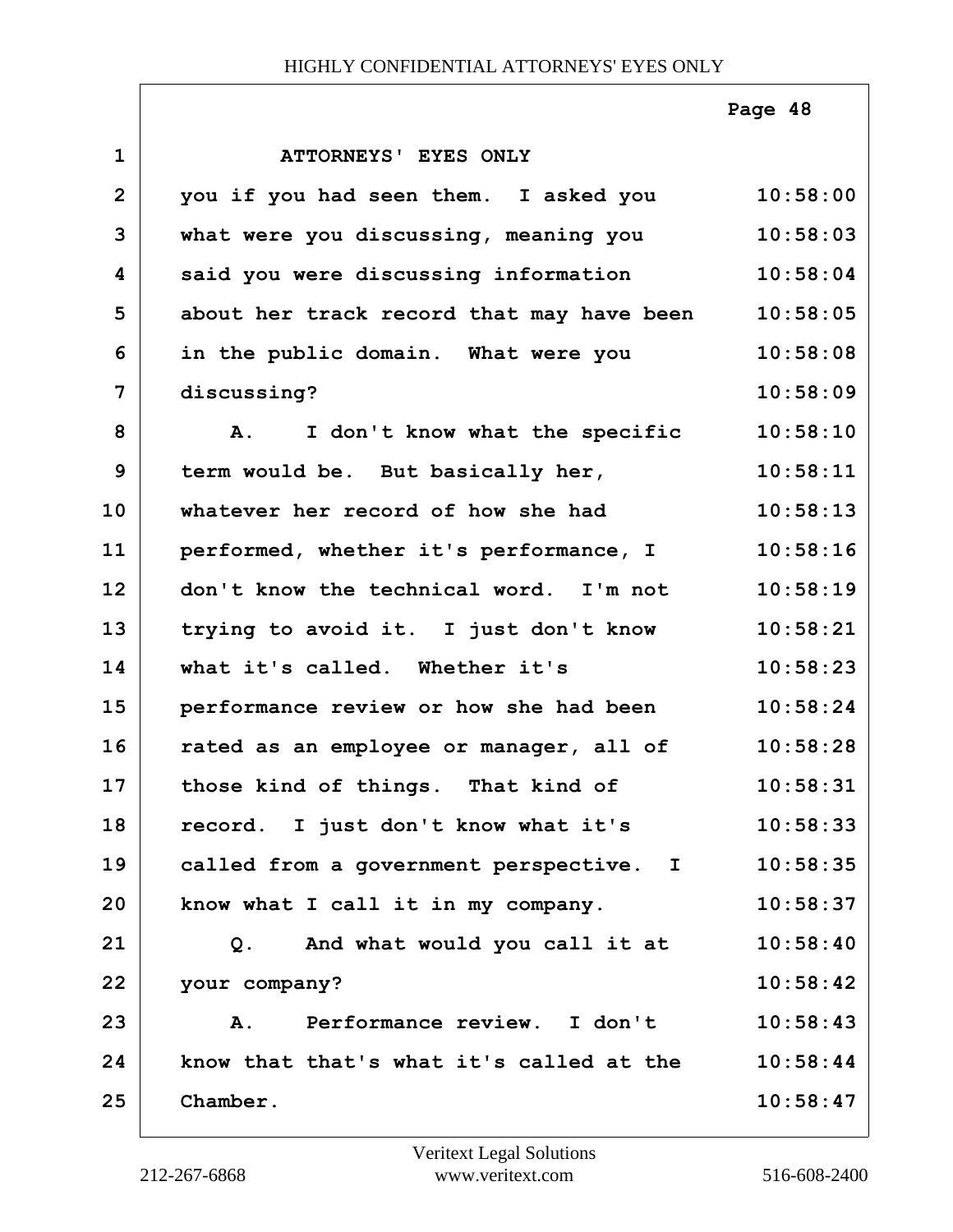|                |                                           | Page 49  |
|----------------|-------------------------------------------|----------|
| $\mathbf{1}$   | ATTORNEYS' EYES ONLY                      |          |
| $\overline{2}$ | Understood. Okay. And you<br>Q.           | 10:58:48 |
| 3              | were having conversations sometime in     | 10:58:51 |
| 4              | February 2020 about disclosing this       | 10:58:54 |
| 5              | performance review to somebody, correct?  | 10:58:58 |
| 6              | MR. LEVINE: You said 2020. Did            | 10:59:01 |
| 7              | you mean 2021?                            | 10:59:02 |
| 8              | MR. GRANT: 2021, my apologies.            | 10:59:03 |
| 9              | Thank you.                                | 10:59:05 |
| 10             | MR. LEVINE: Thank you.                    | 10:59:06 |
| 11             | A. We weren't having conversations        | 10:59:07 |
| 12             | about disclosing -- we were having        | 10:59:09 |
| 13             | conversations about things that were      | 10:59:12 |
| 14             | already in the public domain. So things   | 10:59:13 |
| 15             | that had already been reported in some    | 10:59:17 |
| 16             | way, shape or form and whether or not     | 10:59:19 |
| 17             | that was relevant or highlighting those   | 10:59:20 |
| 18             | things were relevant.                     | 10:59:22 |
| 19             | Okay. And you said that they<br>Q.        | 10:59:23 |
| 20             | were already in the public domain. Do     | 10:59:26 |
| 21             | you have any understanding about how they | 10:59:28 |
| 22             | got into the public domain?               | 10:59:30 |
| 23             | I do not.<br>Α.                           | 10:59:34 |
| 24             | And it was not discussed during<br>$Q$ .  | 10:59:34 |
| 25             | any of these conversations how that       | 10:59:36 |

ı

ī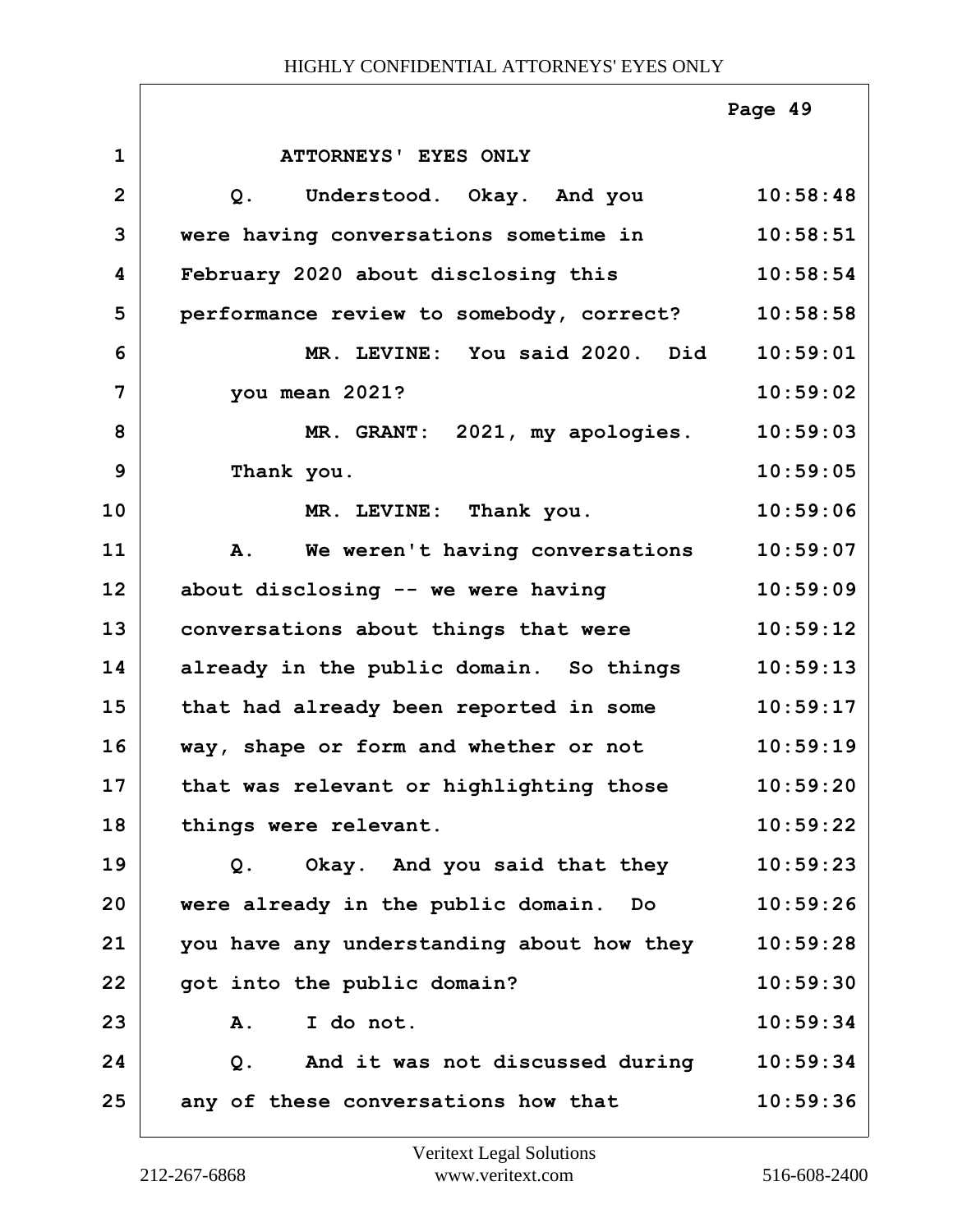|                |                                           | Page 50  |
|----------------|-------------------------------------------|----------|
| $\mathbf{1}$   | ATTORNEYS' EYES ONLY                      |          |
| $\overline{2}$ | information made its way to the public    | 10:59:38 |
| 3              | domain?                                   | 10:59:40 |
| 4              | A.<br>No.                                 | 10:59:40 |
| 5              | $Q$ .<br>Okay.                            | 10:59:41 |
| 6              | MR. LEVINE: Let him finish the            | 10:59:43 |
| 7              | question.                                 | 10:59:44 |
| 8              | And you said there were<br>Q <sub>1</sub> | 10:59:45 |
| 9              | discussions about highlighting this       | 10:59:47 |
| 10             | information. What do you mean by          | 10:59:48 |
| 11             | highlighting?                             | 10:59:49 |
| 12             | It's my job in terms of<br>Α.             | 10:59:50 |
| 13             | thinking about what the right response to | 10:59:54 |
| 14             | any story, any situation is to think      | 10:59:56 |
| 15             | about what are the things that you might  | 11:00:01 |
| 16             | put in a written statement or things that | 11:00:02 |
| 17             | you might discuss with reporters to       | 11:00:05 |
| 18             | highlight. That's what I mean.            | 11:00:07 |
| 19             | And was there any discussion<br>Q.        | 11:00:11 |
| 20             | about why highlighting this information   | 11:00:12 |
| 21             | would have been useful?                   | 11:00:13 |
| 22             | Yes.<br>Α.                                | 11:00:18 |
| 23             | What was the substance of those<br>$Q$ .  | 11:00:20 |
| 24             | conversations?                            | 11:00:22 |
| 25             | Because it potentially<br>Α.              | 11:00:22 |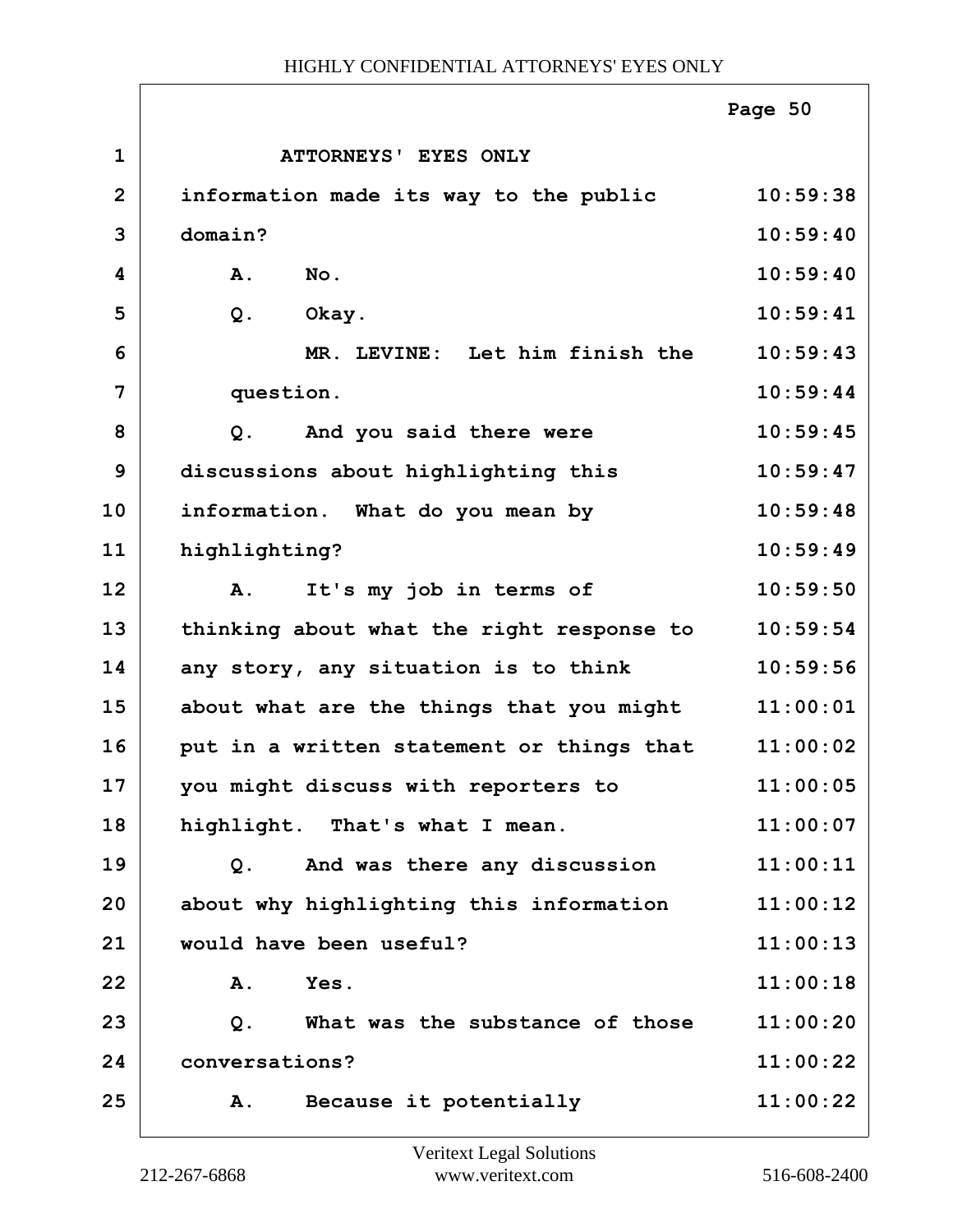|              |                                           | Page 51  |
|--------------|-------------------------------------------|----------|
| $\mathbf{1}$ | <b>ATTORNEYS' EYES ONLY</b>               |          |
| $\mathbf{2}$ | undermines her accusation of harassment,  | 11:00:23 |
| 3            | period.                                   | 11:00:35 |
| 4            | And do you have any<br>$Q$ .              | 11:00:37 |
| 5            | understanding as to why Ms. Boylan's      | 11:00:41 |
| 6            | performance review bears in any way on    | 11:00:46 |
| 7            | her allegation of sexual harassment?      | 11:00:49 |
| 8            | No. Sorry, try that again.<br>A.          | 11:00:51 |
| 9            | Sure. So you would say, I<br>$Q$ .        | 11:00:52 |
| 10           | forget which particular verb you used,    | 11:00:55 |
| 11           | but the takeaway from her allegations of  | 11:00:58 |
| 12           | sexual harassment. My question is do you  | 11:00:59 |
| 13           | have any understanding as to why these    | 11:01:02 |
| 14           | performance documents undercut Ms.        | 11:01:05 |
| 15           | Boylan's claims of sexual harassment?     | 11:01:08 |
| 16           | Yes, because it would go to her<br>Α.     | 11:01:11 |
| 17           | motivation, potentially, for saying these | 11:01:12 |
| 18           | things and her own credibility in this,   | 11:01:15 |
| 19           | in this matter.                           | 11:01:22 |
| 20           | But going back to December<br>$Q$ .       | 11:01:31 |
| 21           | 2020, were you involved in any            | 11:01:34 |
| 22           | conversations about disclosing            | 11:01:39 |
| 23           | information from Ms. Boylan's personnel   | 11:01:41 |
| 24           | file to anyone?                           | 11:01:43 |
| 25           | No.<br>Α.                                 | 11:01:44 |

ı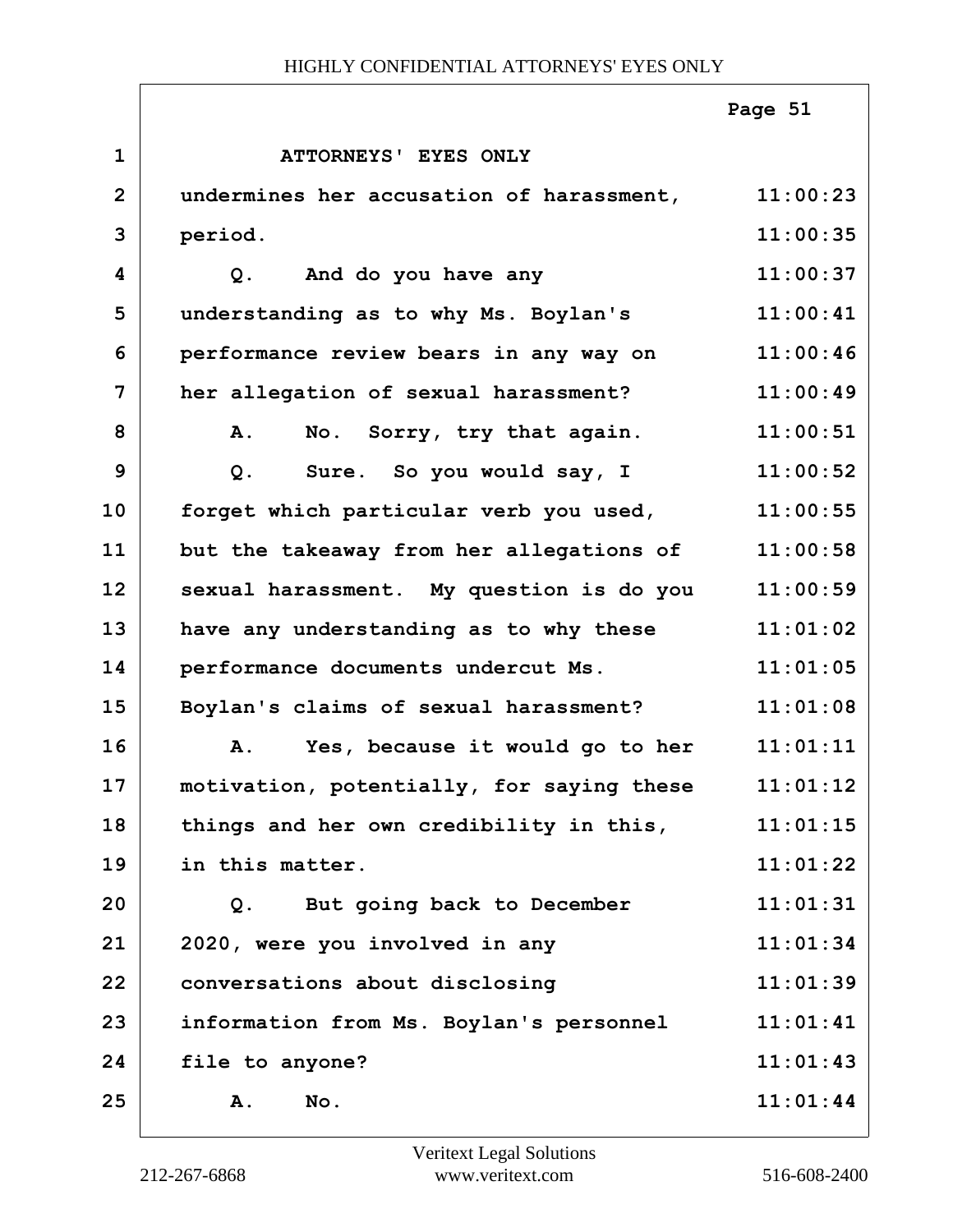|                |                                                          | Page 52  |
|----------------|----------------------------------------------------------|----------|
| $\mathbf 1$    | ATTORNEYS' EYES ONLY                                     |          |
| $\overline{2}$ | Were you asked to communicate 11:01:45<br>Q <sub>1</sub> |          |
| 3              | with anyone about disclosing information                 | 11:01:49 |
| 4              | in Ms. Boylan's personnel file in                        | 11:01:51 |
| 5              | December of 2020?                                        | 11:01:53 |
| 6              | A.<br>No.                                                | 11:01:54 |
| 7              | $Q$ .<br>In December of 2020, were you                   | 11:02:01 |
| 8              | involved in any communications about how                 | 11:02:03 |
| 9              | to respond to Ms. Boylan's complaints of                 | 11:02:06 |
| 10             | sexual harassment?                                       | 11:02:08 |
| 11             | $\mathbf{A}$ .<br>I don't remember.                      | 11:02:10 |
| 12             | And do you recall whether or<br>Q.                       | 11:02:19 |
| 13             | not you were asked to contact any                        | 11:02:20 |
| 14             | reporters in December of 2020 about Ms.                  | 11:02:21 |
| 15             | Boylan's allegations?                                    | 11:02:23 |
| 16             | I was not asked. Sorry, I was<br><b>A.</b>               | 11:02:25 |
| 17             | not asked to do so.                                      | 11:02:30 |
| 18             | Q. Do you recall whether or not in                       | 11:02:35 |
| 19             | December of 2020 you worked on any press                 | 11:02:37 |
| 20             | statements related to Ms. Boylan's                       | 11:02:38 |
| 21             | allegations of sexual harassment?                        | 11:02:40 |
| 22             | I don't think so. I don't<br>A.                          | 11:02:42 |
| 23             | remember, but I don't think so.                          | 11:02:47 |
| 24             | Okay. And in December of $2020$ , $11:02:49$<br>Q.       |          |
| 25             | do you recall working on any responses to $11:02:51$     |          |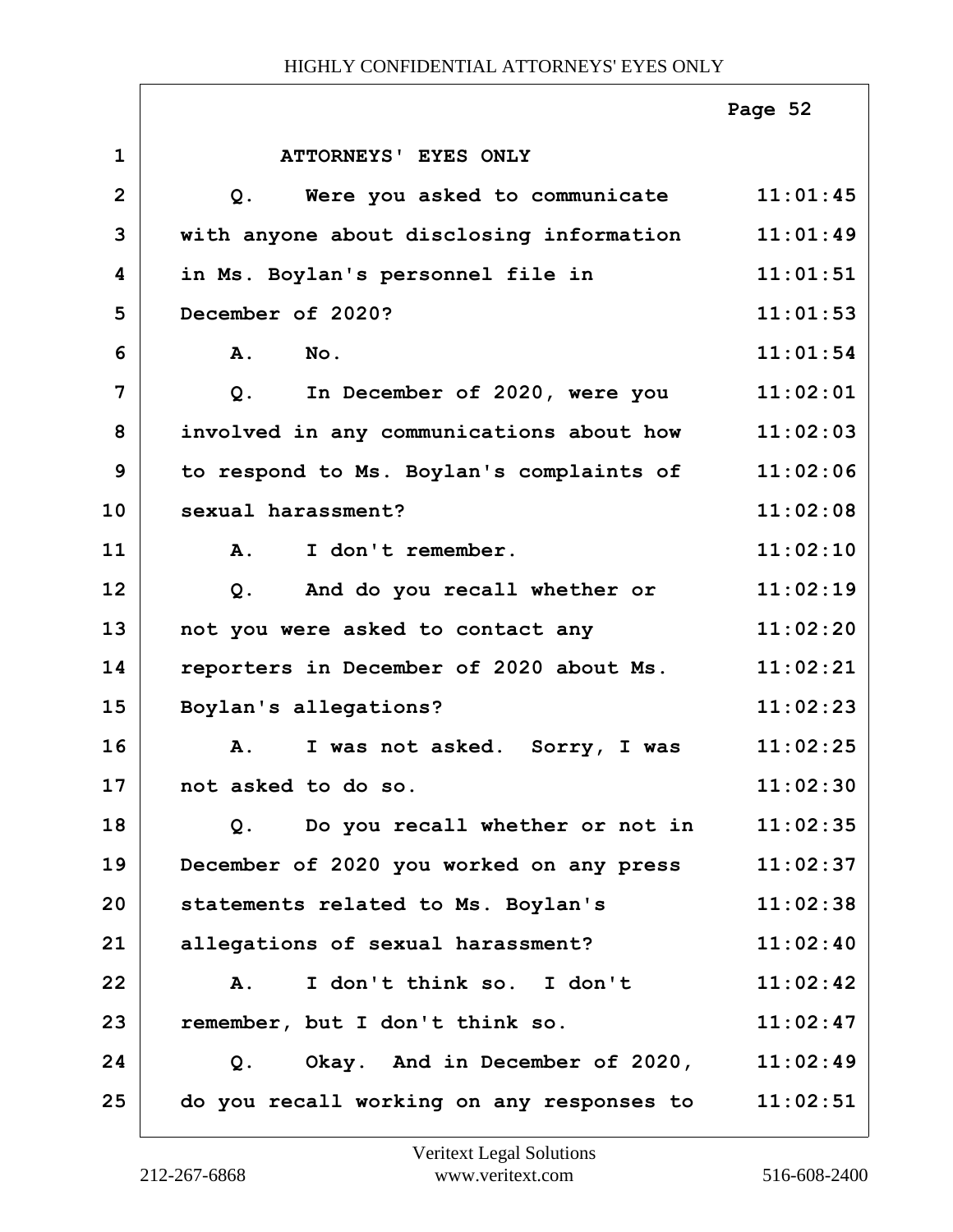|                |                                           | Page 53  |
|----------------|-------------------------------------------|----------|
| $\mathbf{1}$   | ATTORNEYS' EYES ONLY                      |          |
| $\overline{2}$ | press inquiries about Ms. Boylan's        | 11:02:54 |
| 3              | complaint about sexual harassment?        | 11:02:57 |
| 4              | I don't believe so.<br><b>A.</b>          | 11:02:59 |
| 5              | Were you asked to provide<br>Q.           | 11:03:01 |
| 6              | comments at press conferences about Ms.   | 11:03:05 |
| 7              | Boylan's allegations of sexual            | 11:03:07 |
| 8              | harassment?                               | 11:03:09 |
| 9              | A.<br>No.                                 | 11:03:10 |
| 10             | Were you asked to send<br>$Q$ .           | 11:03:13 |
| 11             | screenshots of texts that Ms. Boylan had  | 11:03:14 |
| 12             | sent to Mr. Mujica and Ms. Lever that Ms. | 11:03:17 |
| 13             | Boylan had sent to Robert Mujica or Dani  | 11:03:22 |
| 14             | Lever?                                    | 11:03:26 |
| 15             | Was I asked, try that again.<br>Α.        | 11:03:27 |
| 16             | Was I asked?                              | 11:03:30 |
| 17             | Q. Sure. Were you asked to send           | 11:03:30 |
| 18             | screenshots of text messages that Ms.     | 11:03:33 |
| 19             | Boylan had sent to Mr. Mujica or Ms.      | 11:03:35 |
| 20             | Lever?                                    | 11:03:38 |
| 21             | No.<br>Α.                                 | 11:03:39 |
| 22             | Are you aware of a draft letter<br>Q.     | 11:03:39 |
| 23             | that was circulated by members of the     | 11:03:58 |
| 24             | Executive Chamber in relation to the      | 11:04:05 |
| 25             | allegations Ms. Boylan had made in        | 11:04:06 |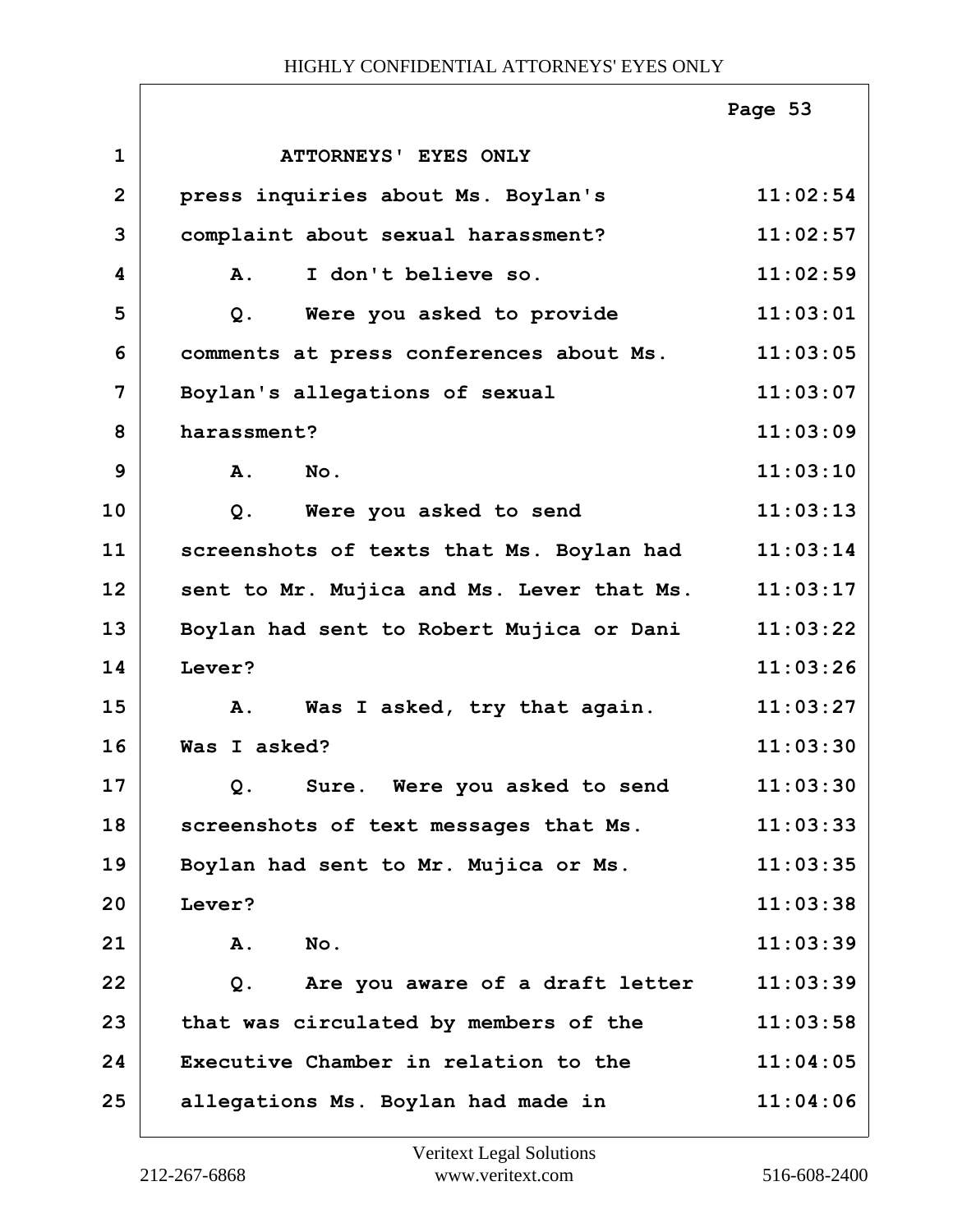|                |                                              | Page 54  |
|----------------|----------------------------------------------|----------|
| $\mathbf 1$    | ATTORNEYS' EYES ONLY                         |          |
| $\overline{2}$ | December of 2020?                            | 11:04:09 |
| 3              | A. The answer to your specific               | 11:04:10 |
| 4              | question is no in December of 2020. I        | 11:04:18 |
| 5              | became aware of it in February or March,     | 11:04:22 |
| 6              | whenever.                                    | 11:04:25 |
| 7              | Q. Okay. In December of 2020, do             | 11:04:25 |
| 8              | you recall being involved in any             | 11:04:29 |
| 9              | discussions?                                 | 11:04:30 |
| 10             | A.<br>$N_{\text{O}}$ .                       | 11:04:34 |
| 11             | When you say you learned about<br>Q.         | 11:04:34 |
| 12             | it in February or March, do you recall       | 11:04:36 |
| 13             | how you became aware of it?                  | 11:04:38 |
| 14             | I think I became aware of it by<br><b>A.</b> | 11:04:39 |
| 15             | way of a reporter asking. I think. I'm       | 11:04:42 |
| 16             | not sure.                                    | 11:04:47 |
| 17             | Q. Do you recall which reporter?             | 11:04:47 |
| 18             | No.<br>Α.                                    | 11:04:49 |
| 19             | And do you recall specifically<br>Q.         | 11:04:49 |
| 20             | when, February, March?                       | 11:04:53 |
| 21             | Α.<br>No.                                    | 11:04:57 |
| 22             | Do you know who was involved in<br>Q.        | 11:04:57 |
| 23             | drafting that letter?                        | 11:05:01 |
| 24             | Α.<br>No.                                    | 11:05:02 |
| 25             | Do you know who was involved in<br>Q.        | 11:05:03 |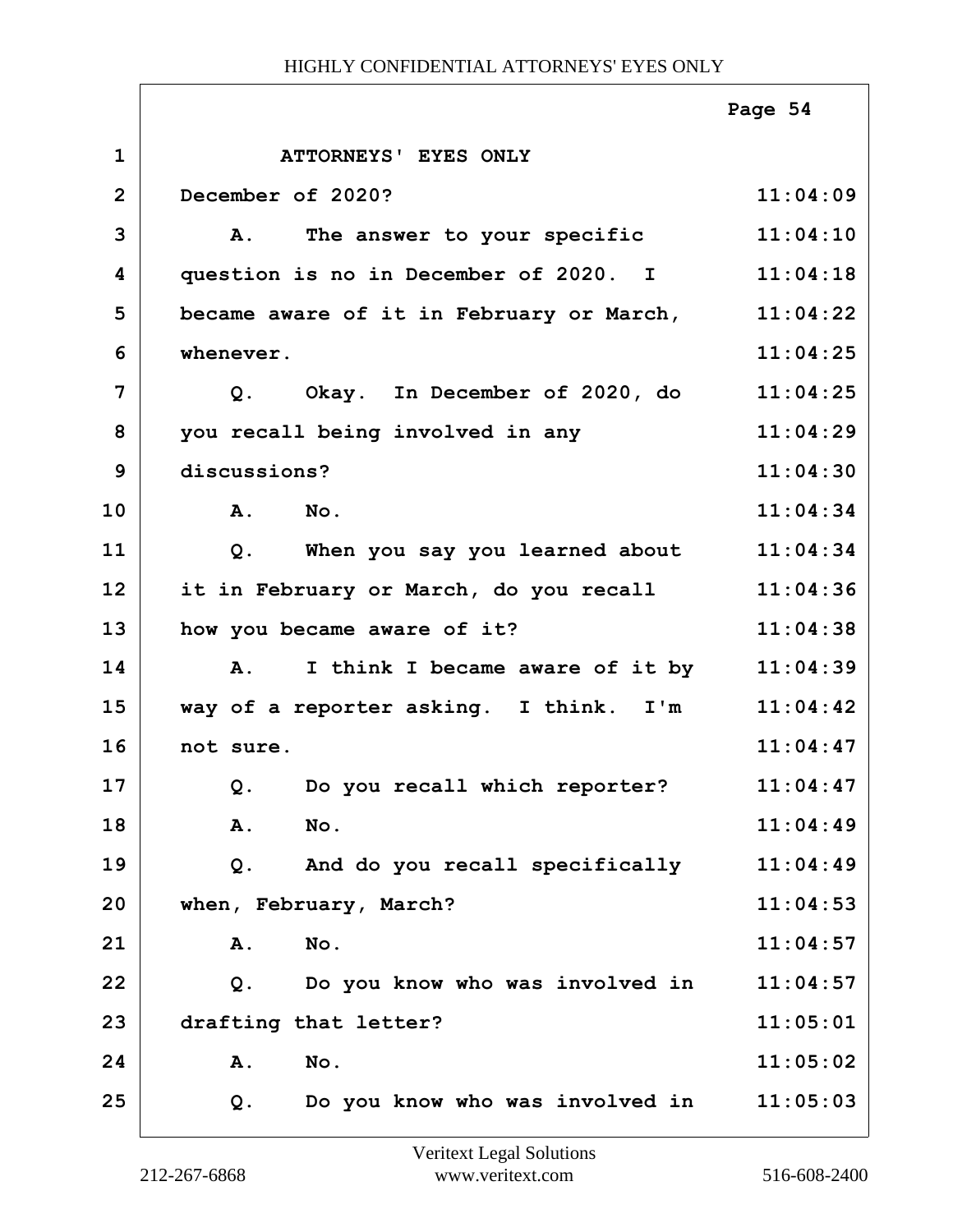|                |                                                  | Page 55  |
|----------------|--------------------------------------------------|----------|
| $\mathbf{1}$   | ATTORNEYS' EYES ONLY                             |          |
| $\overline{2}$ | commenting on that letter?                       | 11:05:11 |
| 3              | $N$ o.<br>A.                                     | 11:05:13 |
| 4              | What discussion do you recall<br>Q.              | 11:05:13 |
| 5              | having about that letter?                        | 11:05:17 |
| 6              | As I didn't know about it, I<br>Α.               | 11:05:18 |
| $\overline{7}$ | learned about it, I don't remember sort          | 11:05:34 |
| 8              | of, I don't remember specific                    | 11:05:38 |
| 9              | conversations about it. But I learned            | 11:05:40 |
| 10             | about it at that time. So I just didn't          | 11:05:44 |
| 11             | know much about it.                              | 11:05:46 |
| 12             | Q. Okay. And then subsequent to                  | 11:05:47 |
| 13             | learning about it, did you discuss it            | 11:05:49 |
| 14             | with anyone?                                     | 11:05:51 |
| 15             | I don't remember talking about<br>$\mathbf{A}$ . | 11:05:52 |
| 16             | that letter.                                     | 11:05:57 |
| 17             | Q. Okay. So your testimony is you 11:05:58       |          |
| 18             | learned about the letter but you don't           | 11:06:01 |
| 19             | recall discussing it with anyone after           | 11:06:04 |
| 20             | the reporter brought it to your                  | 11:06:06 |
| 21             | attention?                                       | 11:06:09 |
| 22             | No, I recall talking about how<br>Α.             | 11:06:09 |
| 23             | to talk to the reporter about it. I              | 11:06:10 |
| 24             | don't remember the specifics of the              | 11:06:12 |
| 25             | conversation. But I am saying I don't            | 11:06:14 |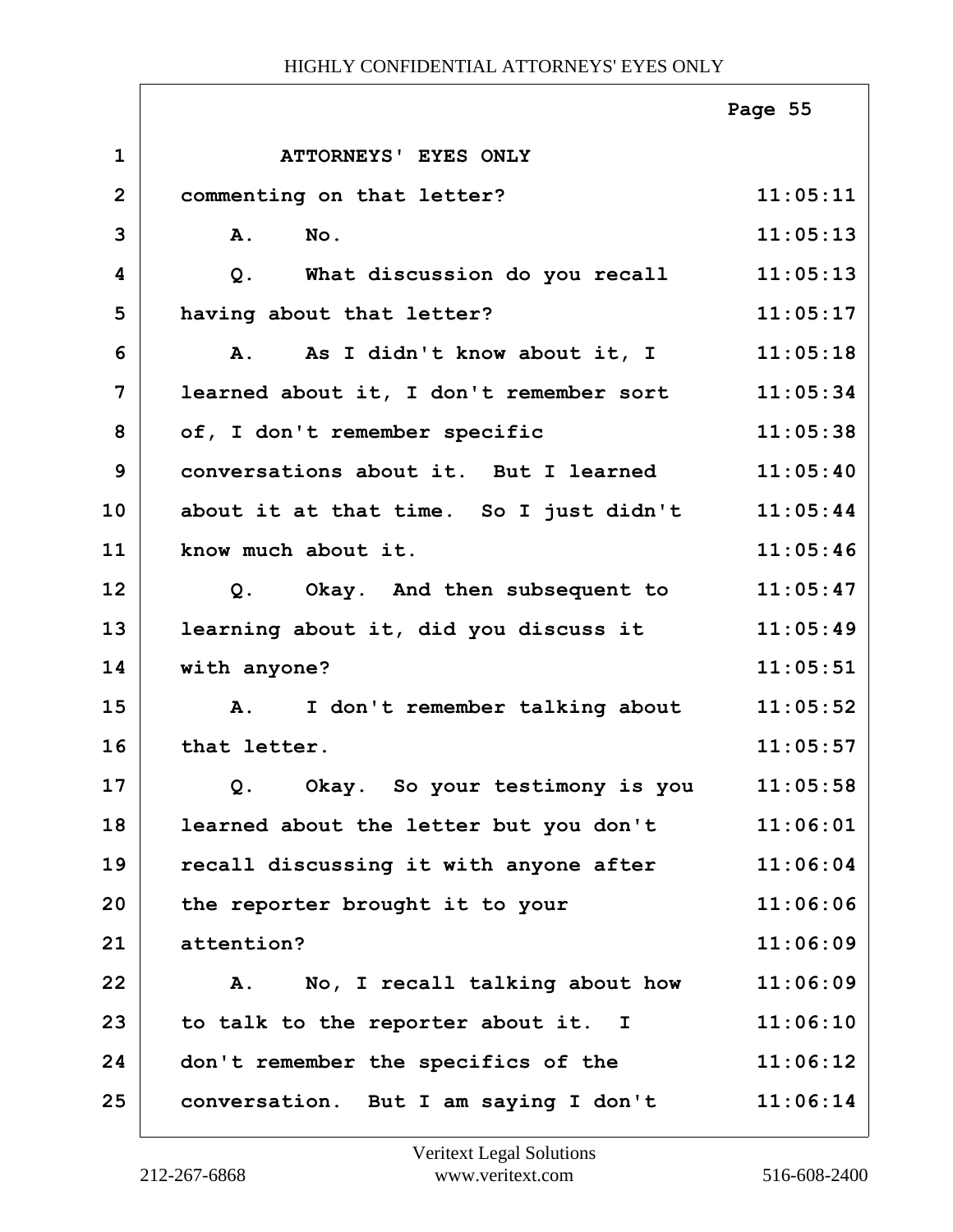|              |                                           | Page 56  |
|--------------|-------------------------------------------|----------|
| $\mathbf{1}$ | ATTORNEYS' EYES ONLY                      |          |
| $\mathbf{2}$ | recall talking about, like the details of | 11:06:16 |
| 3            | the letter. I don't think I've ever seen  | 11:06:19 |
| 4            | the letter.                               | 11:06:21 |
| 5            | Okay. And there were<br>Q.                | 11:06:22 |
| 6            | discussions about what to say to the      | 11:06:25 |
| 7            | reporters. Who did you have those         | 11:06:27 |
| 8            | discussions with?                         | 11:06:29 |
| 9            | I couldn't tell you<br>$\mathbf{A}$ .     | 11:06:30 |
| 10           | specifically who. There was a group of    | 11:06:34 |
| 11           | us who generally had conversations about  | 11:06:35 |
| 12           | these kind of press responses.            | 11:06:38 |
| 13           | Okay. And who were the members<br>Q.      | 11:06:40 |
| 14           | of that group?                            | 11:06:42 |
| 15           | They varied from time to time.<br>Α.      | 11:06:42 |
| 16           | You mean in general?                      | 11:06:46 |
| 17           | Yeah. Could you tell me the<br>Q.         | 11:06:49 |
| 18           | entire universe of people who would be    | 11:06:51 |
| 19           | consulted?                                | 11:06:53 |
| 20           | Generally it included Melissa<br>Α.       | 11:06:54 |
| 21           | DeRosa. Lis Smith. Beth Garvey. Judy      | 11:06:59 |
| 22           | Mogul. Linda Lacewell. Rich Azzopardi.    | 11:07:06 |
| 23           | Peter Ajemian. Dani Lever. Josh Vlasto.   | 11:07:18 |
| 24           | Steve Cohen. I am sure there were -- if   | 11:07:25 |
| 25           | you asked me sort of the general, that's  | 11:07:32 |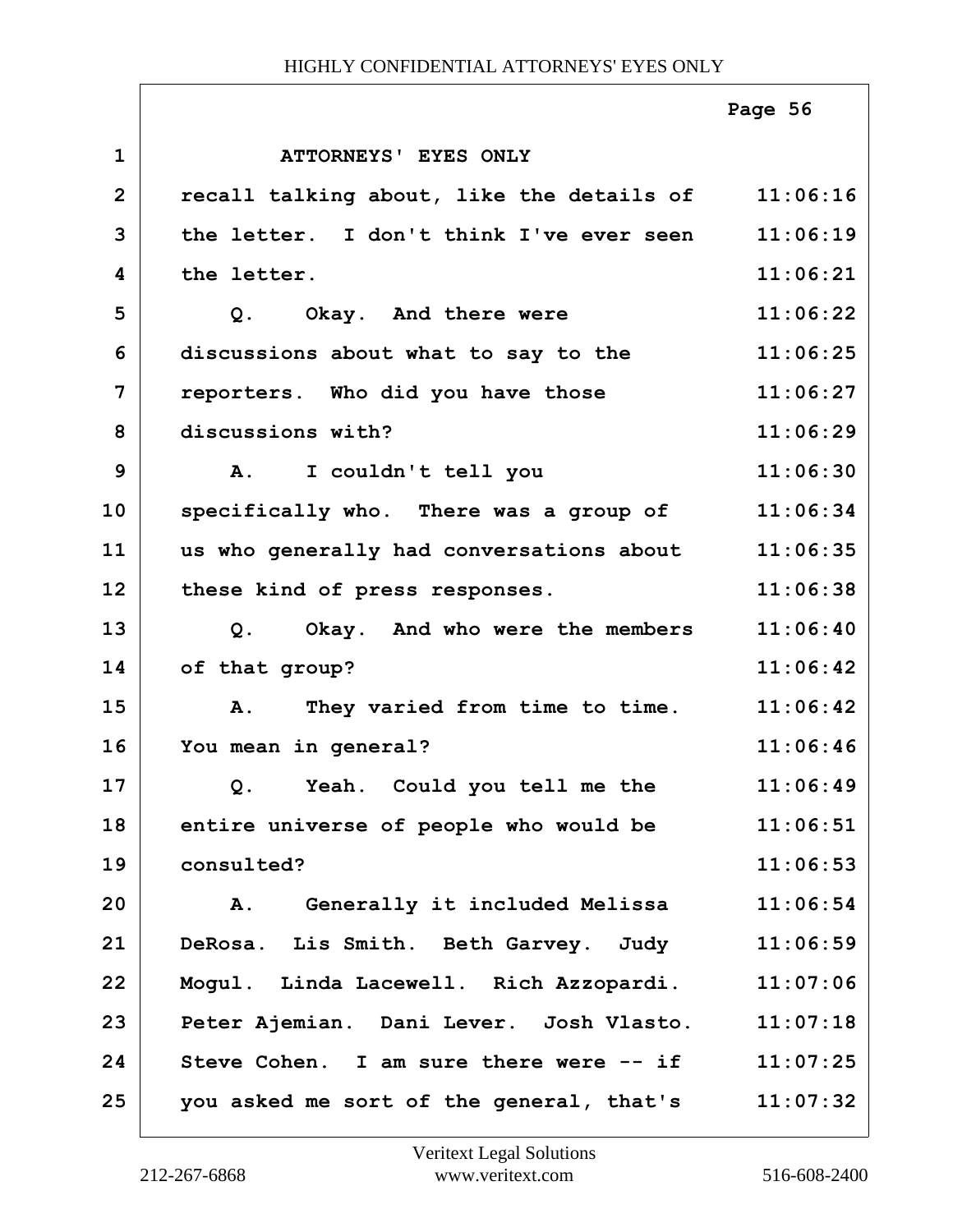|                |                                          | Page 57  |
|----------------|------------------------------------------|----------|
| $\mathbf{1}$   | ATTORNEYS' EYES ONLY                     |          |
| $\overline{2}$ | it.                                      | 11:07:37 |
| 3              | What do you recall discussing<br>$Q$ .   | 11:07:38 |
| 4              | in relation to what you would say to the | 11:07:39 |
| 5              | reporter about this letter?              | 11:07:41 |
| 6              | I don't remember.<br>Α.                  | 11:07:42 |
| 7              | Not a single thing?<br>$Q$ .             | 11:07:47 |
| 8              | Honestly, no.<br>A.                      | 11:07:50 |
| 9              | And do you recall whether or<br>$Q$ .    | 11:07:54 |
| 10             | not you sent the letter to anyone?       | 11:07:55 |
| 11             | No.<br>Α.                                | 11:07:57 |
| 12             | What role do you understand<br>$Q$ .     | 11:08:00 |
| 13             | Governor Cuomo played in the development | 11:08:03 |
| 14             | and the origins of that letter?          | 11:08:06 |
| 15             | I do not know.<br>A.                     | 11:08:08 |
| 16             | Okay. Are you aware of a draft<br>$Q$ .  | 11:08:09 |
| 17             | statement that was circulated concerning | 11:08:17 |
| 18             | expressing support for the Governor?     | 11:08:20 |
| 19             | Be more specific, sir? At<br>Α.          | 11:08:21 |
| 20             | which time and at which --               | 11:08:24 |
| 21             | Sure. In or about<br>Q.                  | 11:08:25 |
| 22             | December/January, December 2020 or       | 11:08:28 |
| 23             | January 2021, were you aware of a draft  | 11:08:31 |
| 24             | statement that was circulated in support | 11:08:34 |
| 25             | of the Governor concerning allegations   | 11:08:36 |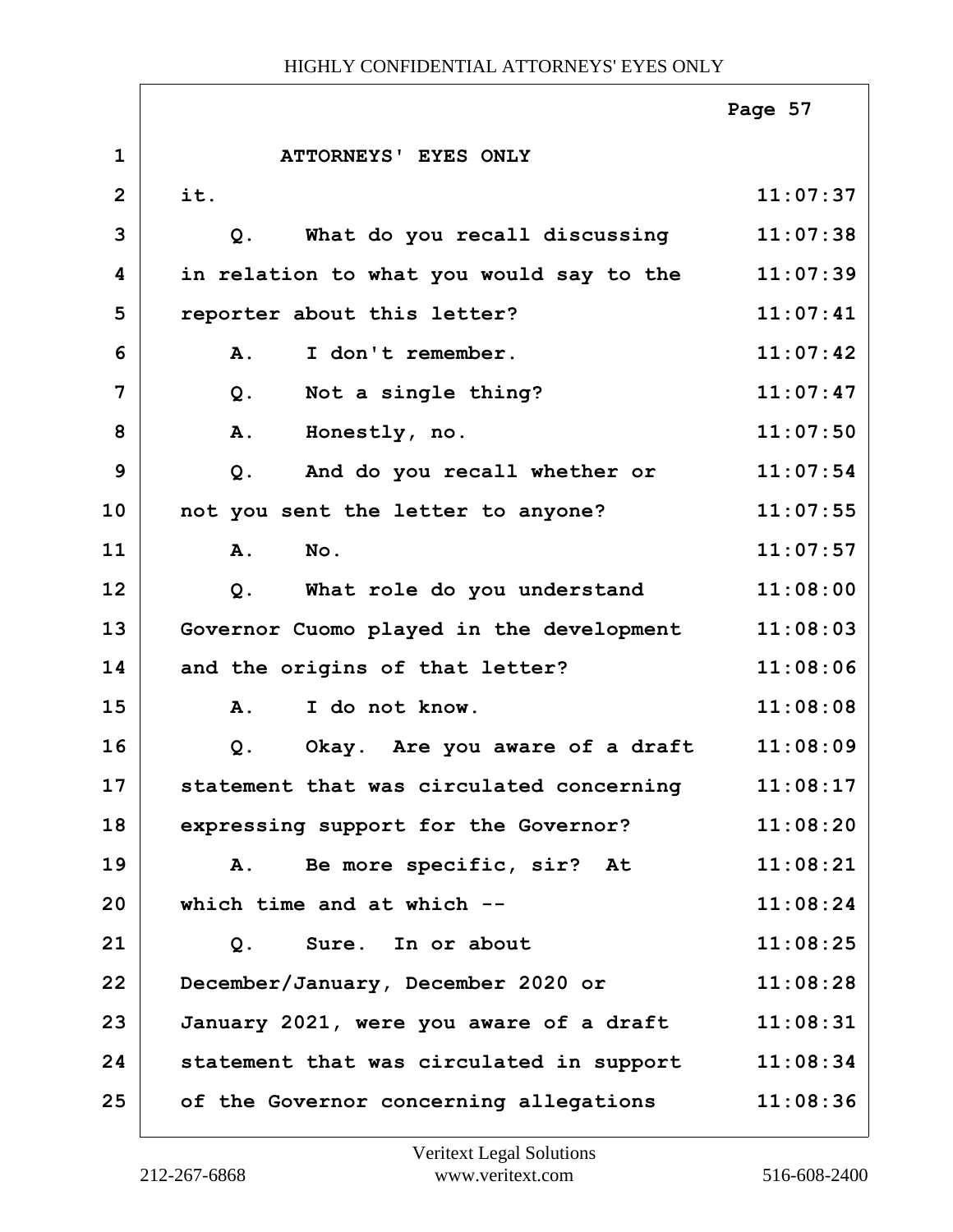|                |              |                                          | Page 58  |
|----------------|--------------|------------------------------------------|----------|
| $\mathbf{1}$   |              | ATTORNEYS' EYES ONLY                     |          |
| $\overline{2}$ |              | that Ms. Boylan had raised?              | 11:08:40 |
| 3              | Α.           | No, I was not a regular, in              | 11:08:43 |
| 4              |              | regular communication in December for    | 11:08:44 |
| 5              | this matter. |                                          | 11:08:46 |
| 6              | $Q$ .        | Were you involved in any                 | 11:08:52 |
| 7              |              | discussions about that statement?        | 11:08:53 |
| 8              | A.           | No.                                      | 11:08:55 |
| 9              | $Q$ .        | Did you receive a copy of that           | 11:08:55 |
| 10             |              | statement or did someone read it to you? | 11:08:59 |
| 11             | A.           | No.                                      | 11:09:01 |
| 12             | Q.           | Were you involved in any                 | 11:09:01 |
| 13             |              | capacity in drafting that statement?     | 11:09:03 |
| 14             | A.           | No.                                      | 11:09:08 |
| 15             | $Q$ .        | Were you involved in commenting          | 11:09:09 |
| 16             |              | on that statement at any time?           | 11:09:10 |
| 17             |              | A. I don't believe so.                   | 11:09:11 |
| 18             |              | Q. Do you recall if you had any          | 11:09:12 |
| 19             |              | discussions related to that statement?   | 11:09:14 |
| 20             | A.           | I do not recall. But I do not            | 11:09:18 |
| 21             | believe so.  |                                          | 11:09:20 |
| 22             | Q.           | Do you recall if you sent the            | 11:09:23 |
| 23             |              | statement to anyone?                     | 11:09:24 |
| 24             | Α.           | No, I did not send it.                   | 11:09:25 |
| 25             | Q.           | Sorry, go ahead.                         | 11:09:30 |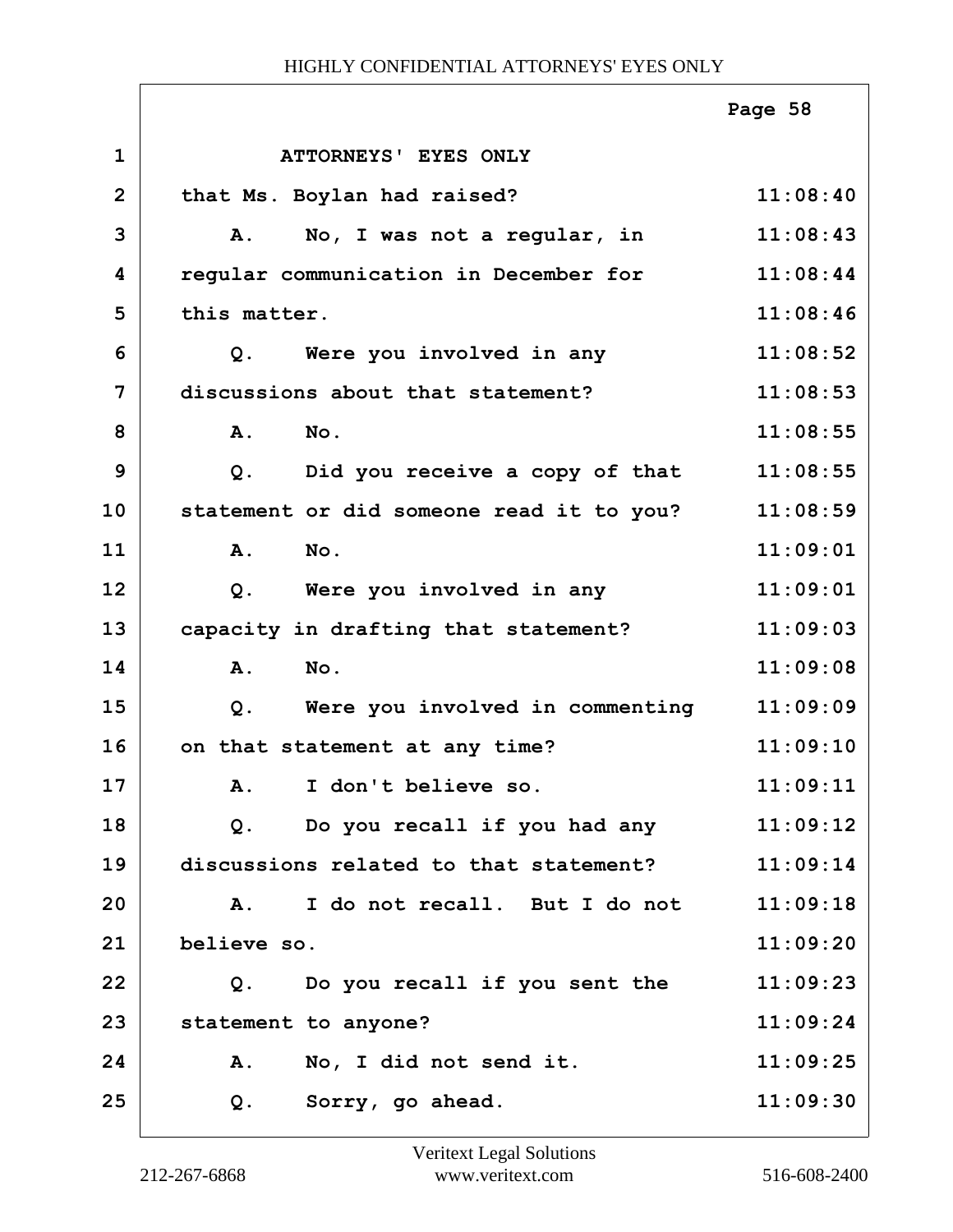|                |                                           | Page 59  |
|----------------|-------------------------------------------|----------|
| $\mathbf{1}$   | ATTORNEYS' EYES ONLY                      |          |
| $\overline{2}$ | Well, you said do you recall.<br>A.       | 11:09:33 |
| 3              | I said, I said no, but I said no, I did   | 11:09:35 |
| 4              | not send that statement to anyone.        | 11:09:38 |
| 5              | Do you have an understanding of<br>Q.     | 11:09:41 |
| 6              | who was involved in drafting that         | 11:09:43 |
| 7              | statement?                                | 11:09:45 |
| 8              | A. I do not.                              | 11:09:45 |
| 9              | Q. Do you have any understanding          | 11:09:48 |
| 10             | of Governor Cuomo's role in drafting that | 11:09:49 |
| 11             | statement?                                | 11:09:52 |
| 12             | A.<br>$N_{\text{O}}$ .                    | 11:09:52 |
| 13             | And I know you referenced this<br>Q.      | 11:09:52 |
| 14             | earlier, that you became involved later   | 11:09:58 |
| 15             | on. Can you tell me why you became        | 11:10:00 |
| 16             | involved later on?                        | 11:10:02 |
| 17             | A. I don't know actually why, why.        | 11:10:04 |
| 18             | I was asked to.                           | 11:10:07 |
| 19             | Asked by who?<br>Q.                       | 11:10:09 |
| 20             | I believe it probably would<br>Α.         | 11:10:10 |
| 21             | have been Melissa.                        | 11:10:14 |
| 22             | Q. And what do you recall about           | 11:10:16 |
| 23             | Melissa asking you to get involved?       | 11:10:24 |
| 24             | I don't remember the specifics.<br>Α.     | 11:10:26 |
| 25             | I believe it related to some sort of      | 11:10:30 |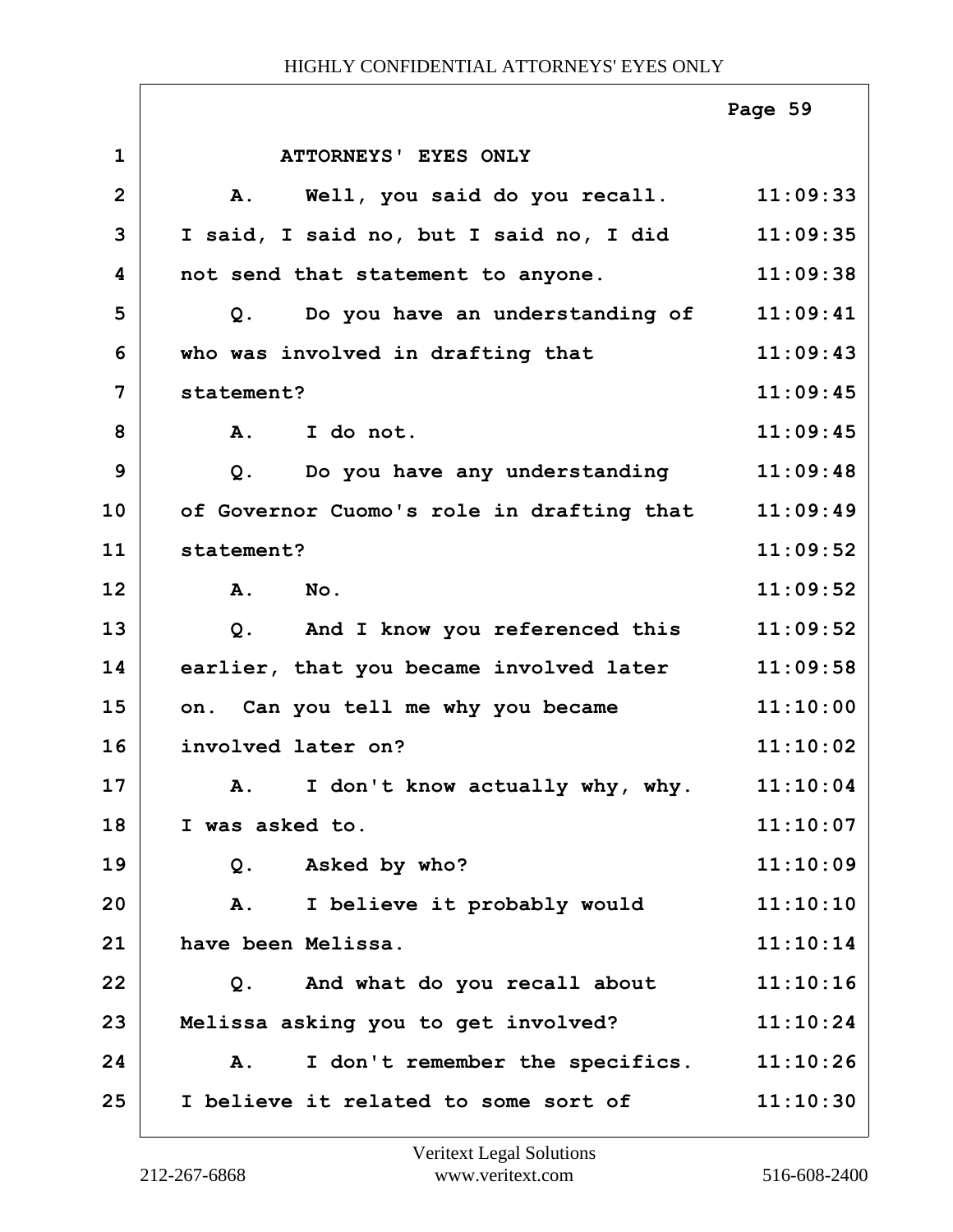|                |                                                   | Page 60  |
|----------------|---------------------------------------------------|----------|
| $\mathbf 1$    | ATTORNEYS' EYES ONLY                              |          |
| $\overline{2}$ | press inquiry about sexual harassment.            | 11:10:40 |
| 3              | But I don't remember.                             | 11:10:42 |
| 4              | Do you recall when that<br>Q.                     | 11:10:47 |
| 5              | conversation was?                                 | 11:10:48 |
| 6              | A.<br>No.                                         | 11:10:49 |
| 7              | And do you recall anything that<br>Q.             | 11:10:49 |
| 8              | Ms. DeRosa said to you during that                | 11:10:53 |
| 9              | conversation?                                     | 11:10:56 |
| 10             | A.<br>No.                                         | 11:10:56 |
| 11             | Do you recall anything you said<br>Q <sub>1</sub> | 11:10:57 |
| 12             | to Ms. DeRosa during that conversation?           | 11:11:00 |
| 13             | No. I don't even know if it<br><b>A.</b>          | 11:11:02 |
| 14             | was a conversation. It may have just              | 11:11:04 |
| 15             | been get on a call. I don't remember.             | 11:11:06 |
| 16             | Okay. Between December 2020<br>$Q$ .              | 11:11:08 |
| 17             | and February -- in or about February 24,          | 11:11:18 |
| 18             | 2021, do you recall having any                    | 11:11:24 |
| 19             | conversations with anyone in the                  | 11:11:25 |
| 20             | Executive Chamber about Ms. Boylan's              | 11:11:29 |
| 21             | complaints about the workplace culture or         | 11:11:34 |
| 22             | sexual harassment?                                | 11:11:36 |
| 23             | No.<br>Α.                                         | 11:11:37 |
| 24             | Were you involved in any<br>Q.                    | 11:11:40 |
| 25             | capacity between December 2020 and in or          | 11:11:43 |

 $\Gamma$ 

ī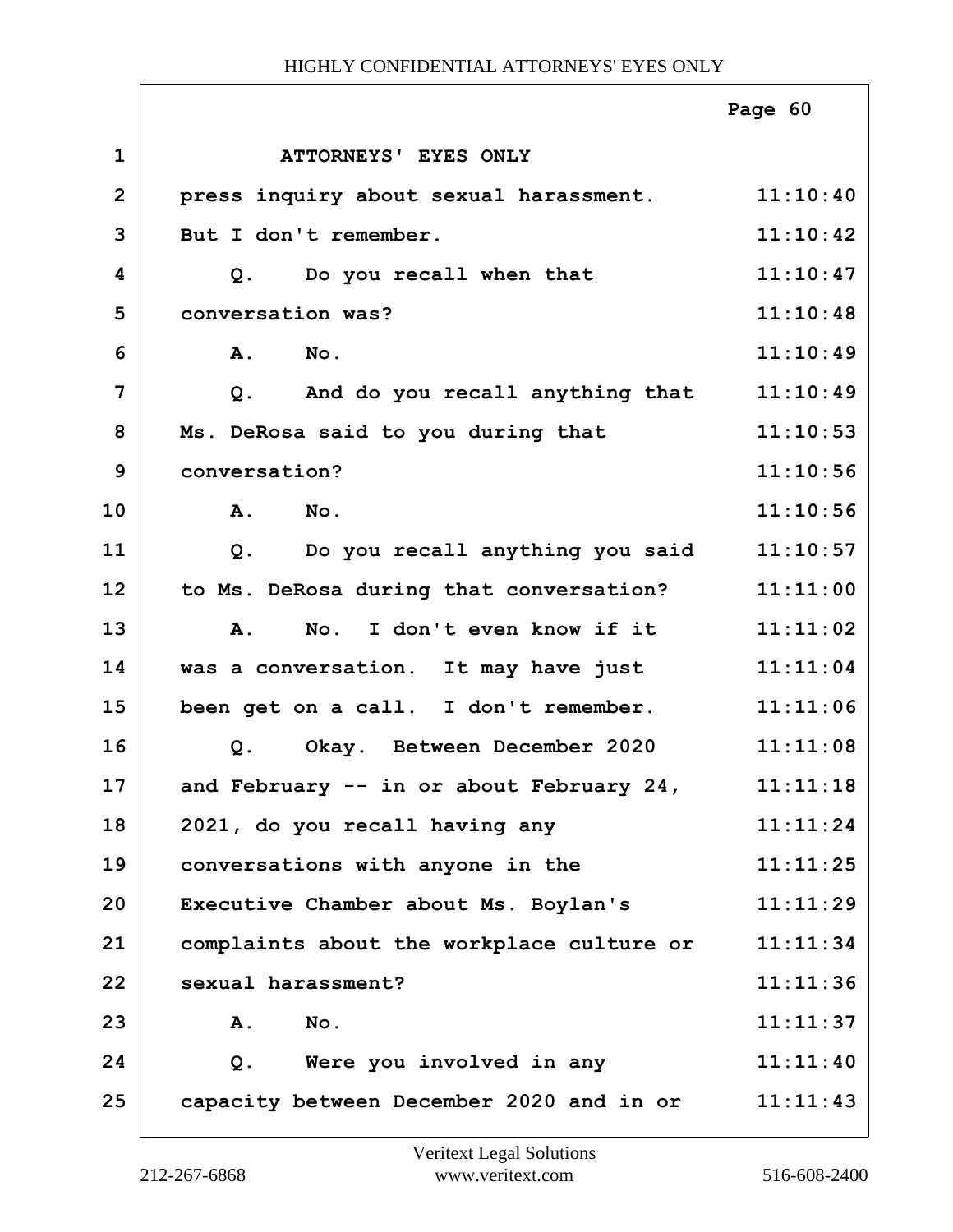|                |                                           | Page 61  |
|----------------|-------------------------------------------|----------|
| $\mathbf{1}$   | ATTORNEYS' EYES ONLY                      |          |
| $\overline{2}$ | about February 24, 2021 in responding to  | 11:11:45 |
| 3              | any of Ms. Boylan's complaints about the  | 11:11:47 |
| 4              | workplace or sexual harassment?           | 11:11:50 |
| 5              | No.<br><b>A.</b>                          | 11:11:52 |
| 6              | Meaning you did not work on any<br>Q.     | 11:11:52 |
| 7              | press statements?                         | 11:11:55 |
| 8              | No.<br>A.                                 | 11:11:56 |
| 9              | $Q$ .<br>You didn't deal with any press   | 11:11:58 |
| 10             | inquiries?                                | 11:12:00 |
| 11             | A.<br>No.                                 | 11:12:00 |
| 12             | You didn't provide any comment<br>Q.      | 11:12:01 |
| 13             | on any press conferences?                 | 11:12:04 |
| 14             | No.<br><b>A.</b>                          | 11:12:06 |
| 15             | Do you recall if anyone asked<br>$Q$ .    | 11:12:06 |
| 16             | you to, even if you didn't do it?         | 11:12:08 |
| 17             | A. No.                                    | 11:12:10 |
| 18             | Okay. So you said sometime<br>Q.          | 11:12:11 |
| 19             | that Melissa said get on a call or in     | 11:12:22 |
| 20             | some capacity roped you into responding   | 11:12:25 |
| 21             | to the sexual harassment allegation. Do   | 11:12:28 |
| 22             | you have any understanding as to why Ms.  | 11:12:31 |
| 23             | DeRosa included you in these discussions? | 11:12:32 |
| 24             | I do not.<br>Α.                           | 11:12:34 |
| 25             | Did you ever ask to no longer<br>Q.       | 11:12:35 |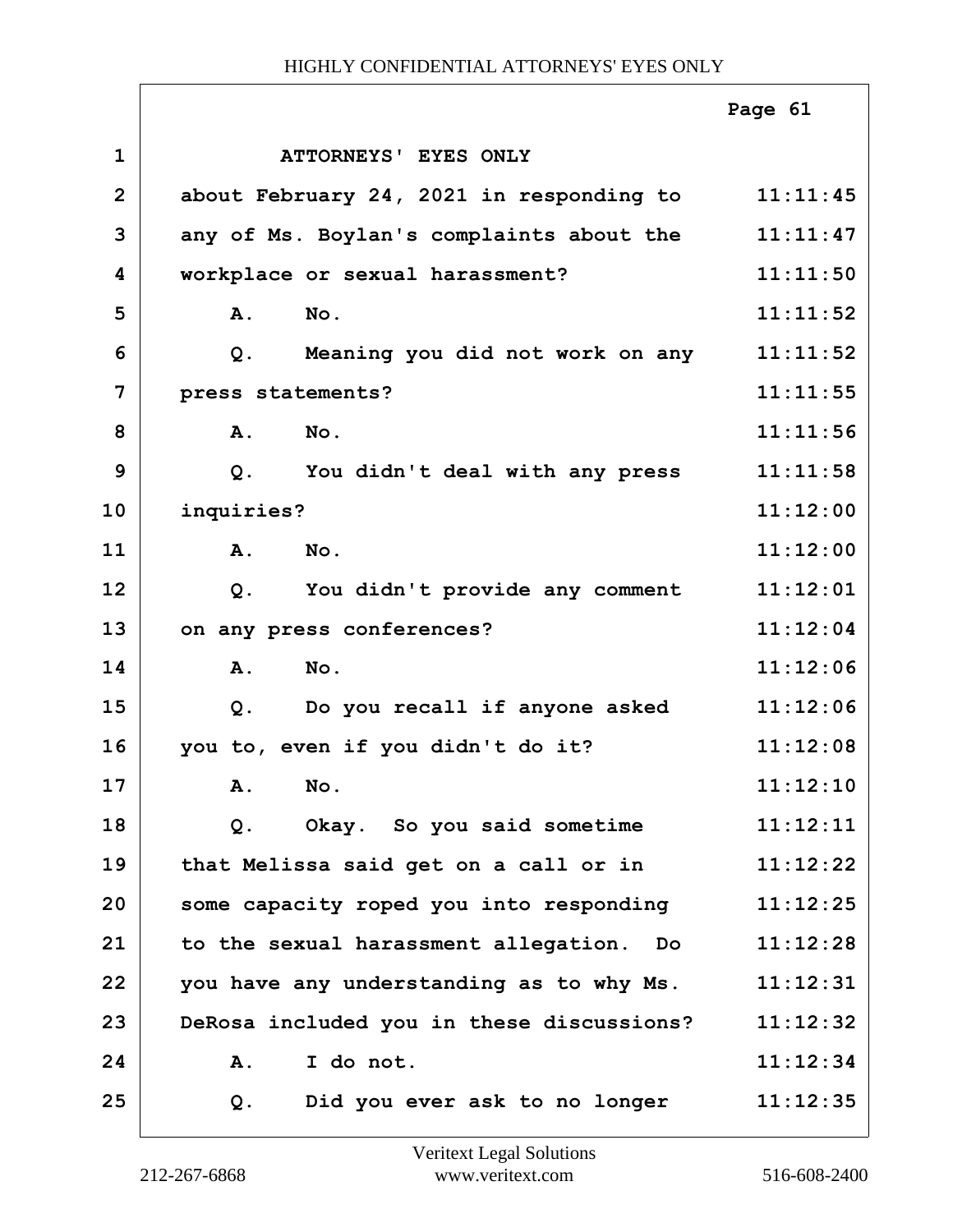|                |                                           | Page 62  |
|----------------|-------------------------------------------|----------|
| $\mathbf{1}$   | ATTORNEYS' EYES ONLY                      |          |
| $\overline{2}$ | participate in these discussions?         | 11:12:40 |
| 3              | A.<br>No.                                 | 11:12:41 |
| 4              | Why not?<br>$Q$ .                         | 11:12:41 |
| 5              | A.<br>Because it's my job.                | 11:12:41 |
| 6              | You're not employed by the<br>$Q$ .       | 11:12:44 |
| 7              | Executive Chamber, correct?               | 11:12:48 |
| 8              | I am not employed by the<br>A.            | 11:12:49 |
| 9              | Executive Chamber, but I am employed by   | 11:12:50 |
| 10             | Andrew Cuomo for Governor, and if any of  | 11:12:54 |
| 11             | my clients ask me to get on a call, I get | 11:12:57 |
| 12             | on a call to talk about whatever it is    | 11:12:59 |
| 13             | they are dealing with.                    | 11:13:02 |
| 14             | And it's your understanding<br>Q.         | 11:13:03 |
| 15             | that the work that you're providing in    | 11:13:04 |
| 16             | connection with responding to any sort of | 11:13:05 |
| 17             | the sexual harassment allegations against | 11:13:07 |
| 18             | Governor Cuomo related to your work as    | 11:13:14 |
| 19             | pollster?                                 | 11:13:18 |
| 20             | Yes.<br>Α.                                | 11:13:18 |
| 21             | I think this is a good moment<br>Q.       | 11:13:19 |
| 22             | for a ten-minute break, is that okay?     | 11:13:20 |
| 23             | Sure. Whatever you want.<br>Α.            | 11:13:22 |
| 24             | THE VIDEOGRAPHER: The time is             | 11:13:23 |
| 25             | $11:04$ , we are going off the record.    | 11:13:32 |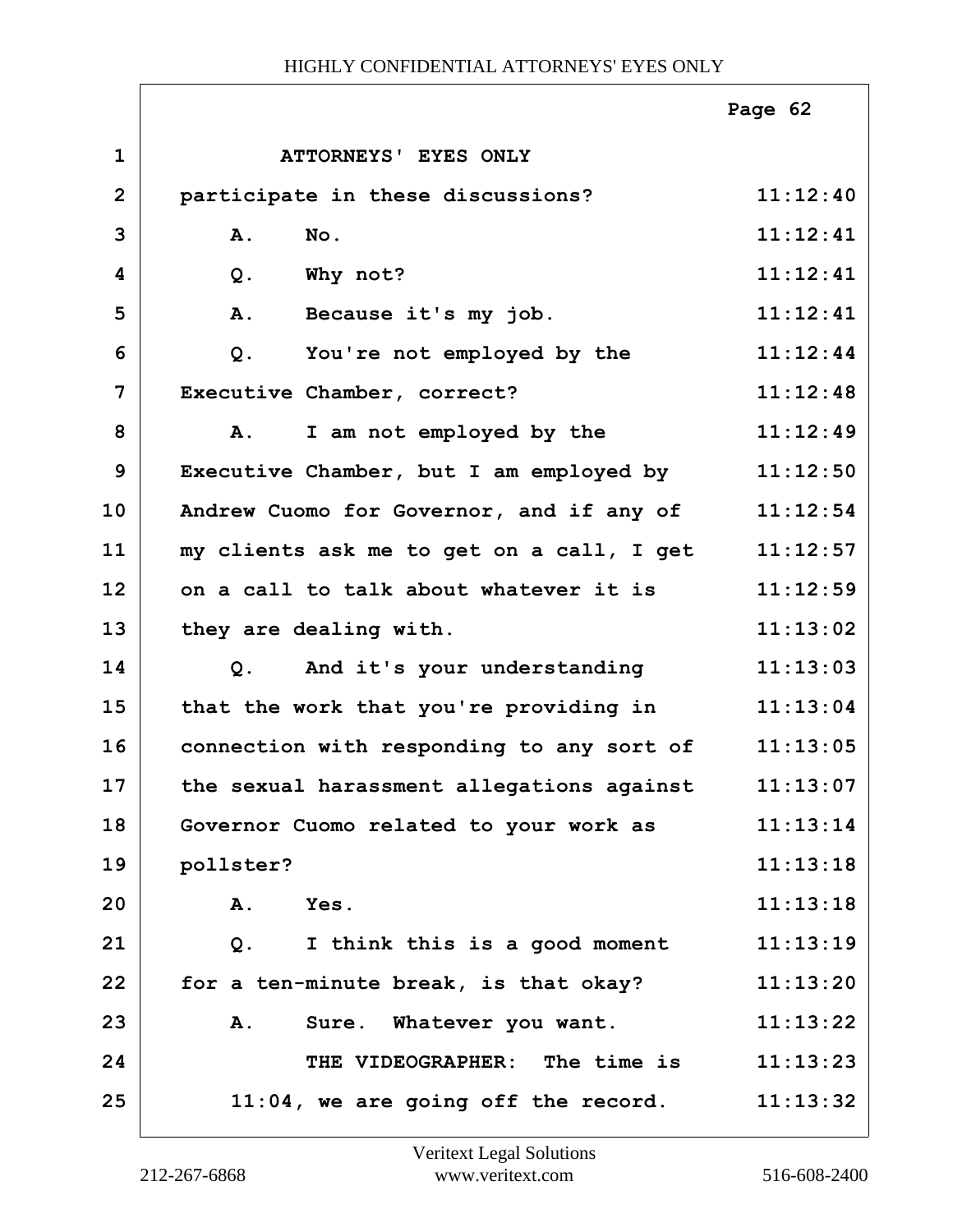|                |                                                   | Page 63  |
|----------------|---------------------------------------------------|----------|
| $\mathbf{1}$   | ATTORNEYS' EYES ONLY                              |          |
| $\overline{2}$ | This will end media unit number 1. 11:13:35       |          |
| 3              | (Off the record.)                                 | 11:24:12 |
| 4              | THE VIDEOGRAPHER: The time is                     | 11:24:13 |
| 5              | $11:15$ a.m., we are back on the record.          | 11:24:22 |
| 6              | This will be the start of media unit              | 11:24:24 |
| 7              | number 2. Counsel.                                | 11:24:27 |
| 8              | BY MR. GRANT:                                     | 11:24:29 |
| 9              | All right. Thank you. Earlier<br>Q.               | 11:24:29 |
| 10             | we were discussing certain performance            | 11:24:32 |
| 11             | review information about Ms. Boylan that 11:24:34 |          |
| 12             | had made its way to the public and that           | 11:24:38 |
| 13             | you were in discussions about potentially         | 11:24:40 |
| 14             | highlighting that information in the              | 11:24:42 |
| 15             | statement, correct?                               | 11:24:44 |
| 16             | A.<br>Yes.                                        | 11:24:46 |
| 17             | Okay. I just want to be clear,<br>Q <sub>1</sub>  | 11:24:46 |
| 18             | you have no understanding of how that             | 11:24:48 |
| 19             | information made its way to the public?           | 11:24:51 |
| 20             | I do not.<br>Α.                                   | 11:24:52 |
| 21             | Okay. Did you ever ask anybody<br>$Q$ .           | 11:24:53 |
| 22             | how it made its way to the public?                | 11:24:55 |
| 23             | No.<br>Α.                                         | 11:24:58 |
| 24             | Why not?<br>$Q$ .                                 | 11:24:58 |
| 25             | Because it was there and it was<br>Α.             | 11:24:59 |

ı

ī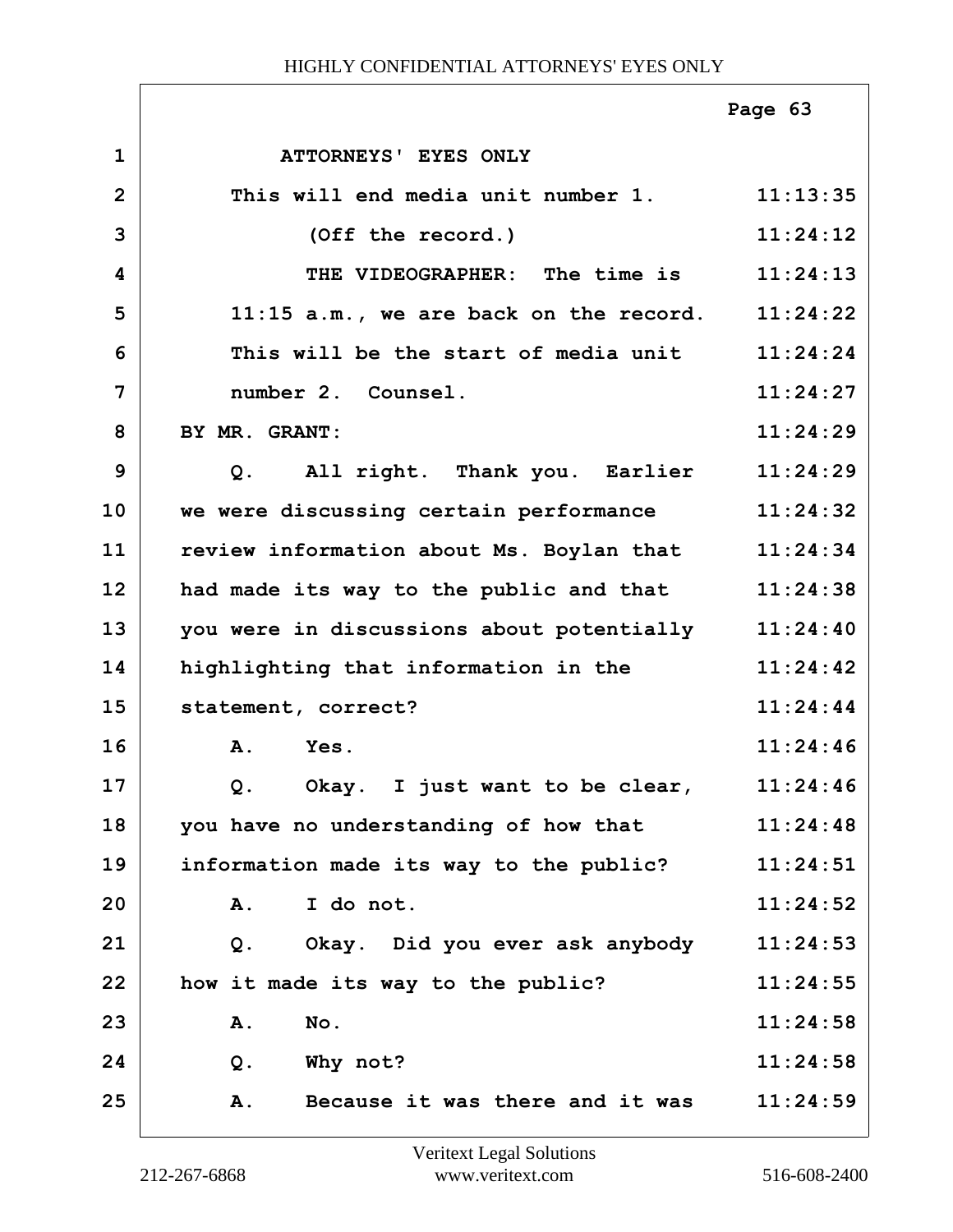|                |                                           | Page 64  |
|----------------|-------------------------------------------|----------|
| $\mathbf{1}$   | ATTORNEYS' EYES ONLY                      |          |
| $\overline{2}$ | not relevant to me in figuring out        | 11:25:05 |
| 3              | whether it was useful.                    | 11:25:08 |
| 4              | Well, you were using that<br>Q.           | 11:25:10 |
| 5              | information to -- you were going to       | 11:25:13 |
| 6              | highlight that information in responding  | 11:25:16 |
| 7              | to the press, right?                      | 11:25:17 |
| 8              | Maybe. Maybe. I actually was<br>A.        | 11:25:19 |
| 9              | somewhat skeptical of highlighting it.    | 11:25:23 |
| 10             | But how it came about was not relevant to | 11:25:27 |
| 11             | me.                                       | 11:25:29 |
| 12             | Well, in potentially<br>Q.                | 11:25:29 |
| 13             | highlighting it, the truth of it would    | 11:25:31 |
| 14             | matter, correct?                          | 11:25:34 |
| 15             | <b>A.</b><br>Sure, yeah.                  | 11:25:34 |
| 16             | So would you not think to ask<br>$Q$ .    | 11:25:36 |
| 17             | how it made its way there, meaning is it  | 11:25:39 |
| 18             | fictitious, whatever, or did you just     | 11:25:43 |
| 19             | assume it was true?                       | 11:25:46 |
| 20             | I assumed it was true because<br>Α.       | 11:25:46 |
| 21             | it was in the public domain, and from     | 11:25:48 |
| 22             | what I recall, a legitimate news source   | 11:25:51 |
| 23             | like the New York Times or something like | 11:25:53 |
| 24             | that.                                     | 11:25:55 |
| 25             | Are you aware of Ms. Boylan<br>Q.         | 11:25:55 |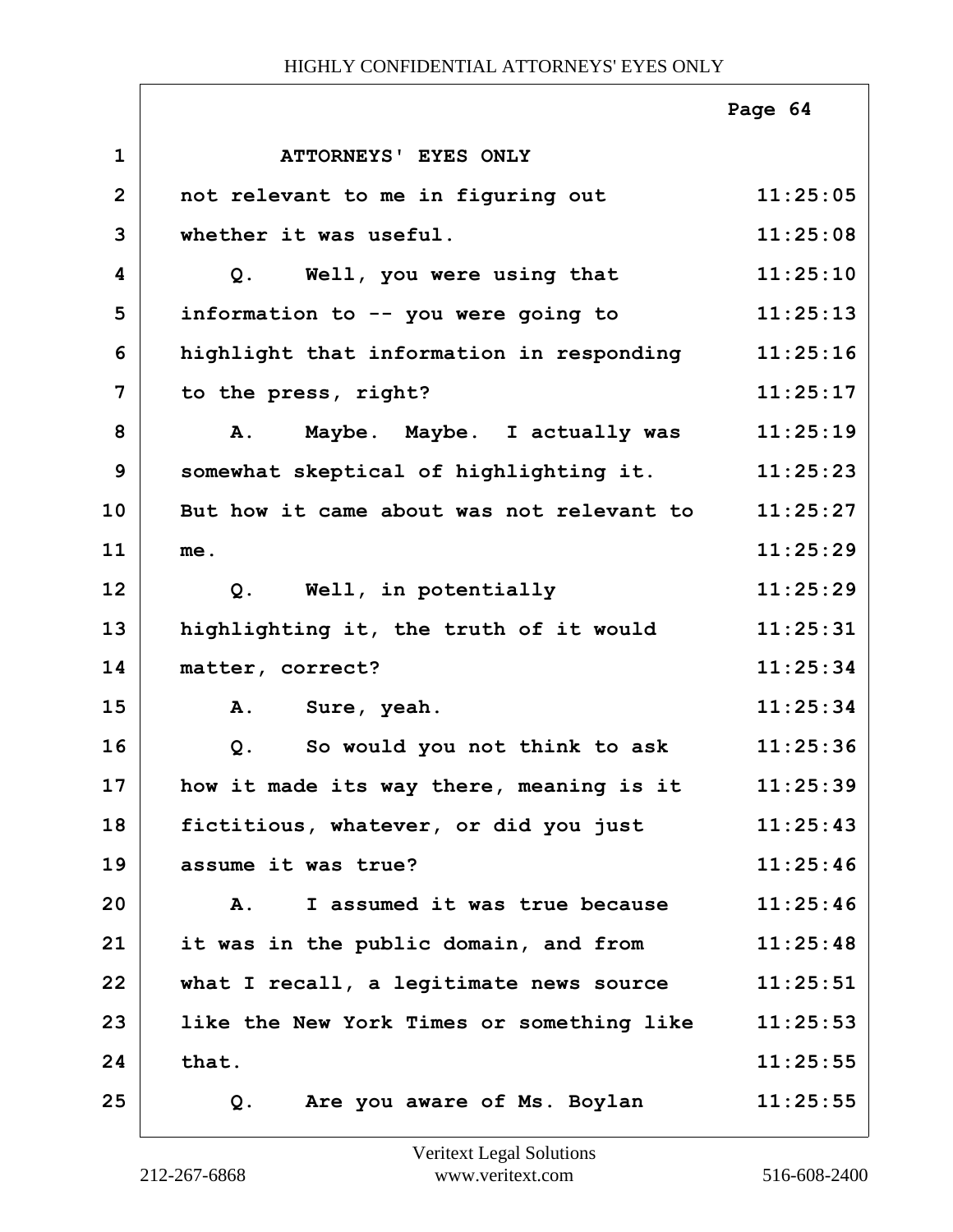|                |                                           | Page 65  |
|----------------|-------------------------------------------|----------|
| $\mathbf 1$    | ATTORNEYS' EYES ONLY                      |          |
| $\overline{2}$ | making more detailed complaints about     | 11:26:03 |
| 3              | sexual harassment in or around February   | 11:26:05 |
| 4              | 2021?                                     | 11:26:10 |
| 5              | Yes.<br>Α.                                | 11:26:10 |
| 6              | And how did you learn about<br>Q.         | 11:26:18 |
| 7              | these more detailed complaints?           | 11:26:22 |
| 8              | I don't recall.<br><b>A.</b>              | 11:26:24 |
| 9              | If we can turn to tab 7.<br>$Q$ .         | 11:26:30 |
| 10             | Mm-hmm.<br>A.                             | 11:26:38 |
| 11             | Can you take a moment to review<br>$Q$ .  | 11:26:38 |
| 12             | and let me know when you're ready?        | 11:26:40 |
| 13             | Mm-hmm. Yes.<br>A.                        | 11:26:41 |
| 14             | Do you recognize that document?<br>$Q$ .  | 11:26:52 |
| 15             | A.<br>Yes.                                | 11:26:56 |
| 16             | What do you recognize it to be?<br>$Q$ .  | 11:26:57 |
| 17             | It's Lindsey Boylan's medium<br>Α.        | 11:26:59 |
| 18             | post.                                     | 11:27:02 |
| 19             | Okay. And is this how you<br>Q.           | 11:27:02 |
| 20             | learned about more detailed -- or, sorry, | 11:27:07 |
| 21             | the more detailed allegations that we     | 11:27:10 |
| 22             | were discussing earlier, was it those     | 11:27:13 |
| 23             | that were set forth in the medium post?   | 11:27:15 |
| 24             | Yes.<br>Α.                                | 11:27:18 |
| 25             | And do you recall how the<br>Q.           | 11:27:18 |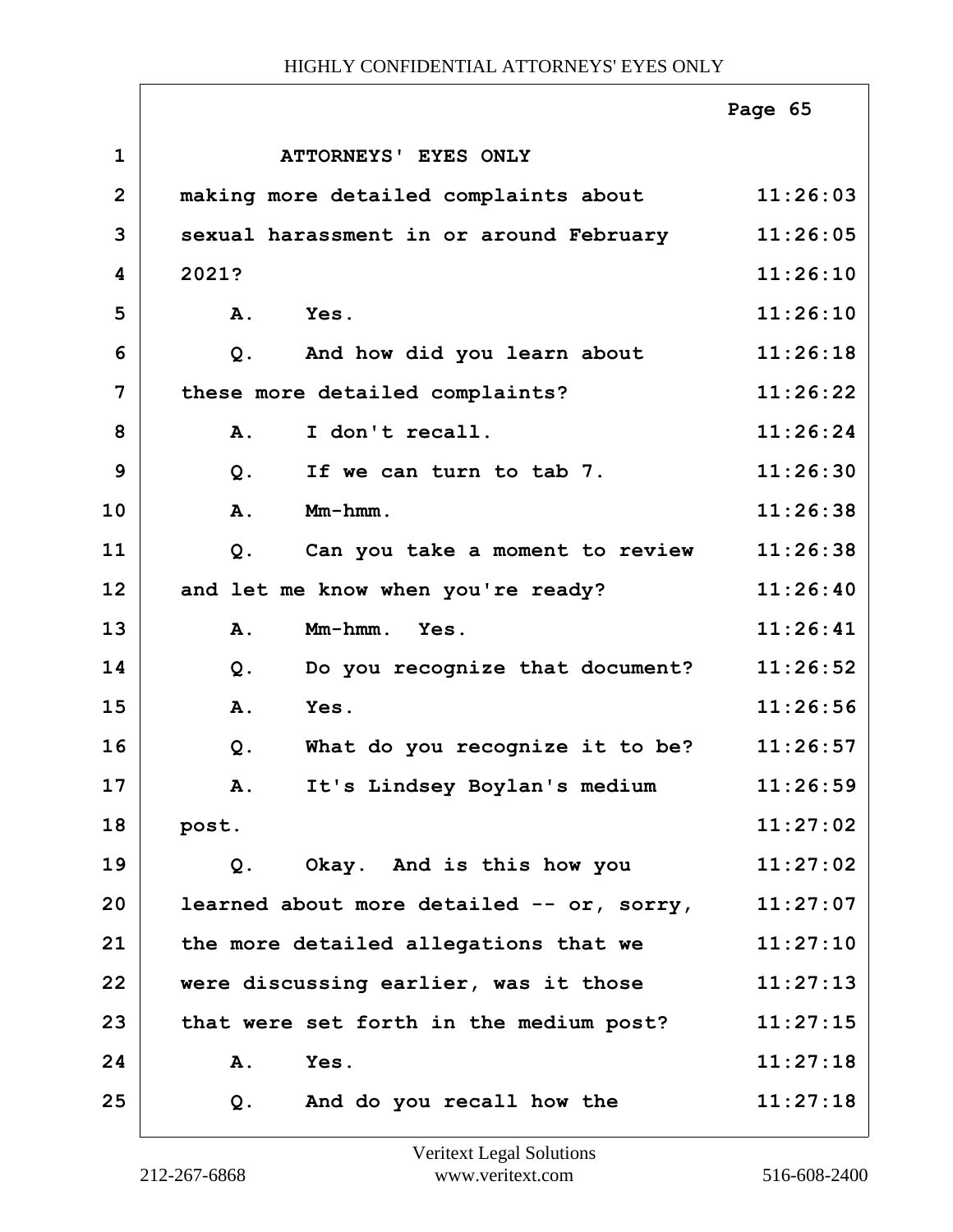|                |                                               | Page 66  |
|----------------|-----------------------------------------------|----------|
| $\mathbf{1}$   | ATTORNEYS' EYES ONLY                          |          |
| $\overline{2}$ | medium post, when the medium post was         | 11:27:19 |
| 3              | brought to your attention?                    | 11:27:22 |
| 4              | No, I don't.<br>A.                            | 11:27:23 |
| 5              | Do you recall who you discussed<br>$Q$ .      | 11:27:24 |
| 6              | the medium post with?                         | 11:27:28 |
| 7              | Meaning it coming up?<br>A.                   | 11:27:29 |
| 8              | Or the allegations in the post,<br>$Q$ .      | 11:27:34 |
| 9              | in the medium post?                           | 11:27:40 |
| 10             | I don't recall.<br>A.                         | 11:27:41 |
| 11             | You don't recall having any<br>Q <sub>1</sub> | 11:27:44 |
| 12             | conversations with anyone about the           | 11:27:46 |
| 13             | allegations that were in the medium post?     | 11:27:47 |
| 14             | No, sorry. I was answering<br>Α.              | 11:27:49 |
| 15             | your specific question. I don't remember      | 11:27:50 |
| 16             | how like did I get on a call, was it          | 11:27:53 |
| 17             | something. I don't recall that.<br>I do       | 11:27:58 |
| 18             | recall talking about it. I didn't think       | 11:27:59 |
| 19             | that was your first question.                 | 11:28:03 |
| 20             | How many conversations do you<br>Q.           | 11:28:05 |
| 21             | recall having about the allegations that      | 11:28:06 |
| 22             | are set forth in the medium post?             | 11:28:07 |
| 23             | Many.<br>Α.                                   | 11:28:09 |
| 24             | $Q$ .<br>And who participated in those        | 11:28:10 |
| 25             | discussions?                                  | 11:28:16 |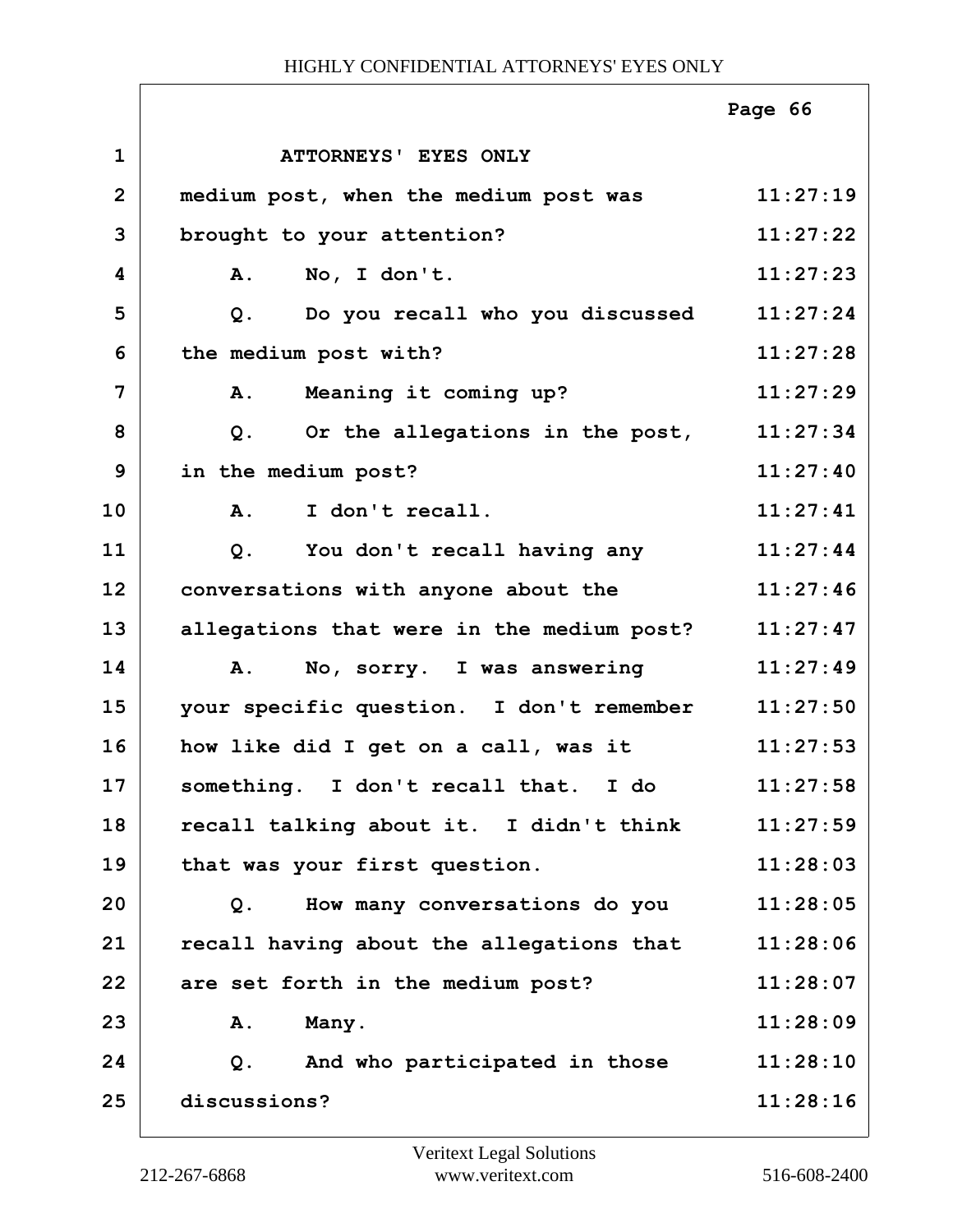|                |                                           | Page 67  |
|----------------|-------------------------------------------|----------|
| $\mathbf{1}$   | ATTORNEYS' EYES ONLY                      |          |
| $\overline{2}$ | That general group of people<br>A.        | 11:28:16 |
| 3              | that I mentioned before.                  | 11:28:17 |
| 4              | That group you described<br>Q.            | 11:28:18 |
| 5              | earlier?                                  | 11:28:20 |
| 6              | Correct.<br><b>A.</b>                     | 11:28:20 |
| 7              | Would there be any additions or<br>$Q$ .  | 11:28:22 |
| 8              | substractions from this group as it       | 11:28:24 |
| 9              | related to the medium post?               | 11:28:26 |
| 10             | I can't say specifically, but I<br>A.     | 11:28:28 |
| 11             | don't think so.                           | 11:28:31 |
| 12             | Okay. And can you tell me<br>Q.           | 11:28:32 |
| 13             | everything you recall being discussed     | 11:28:37 |
| 14             | during these conversations about the      | 11:28:39 |
| 15             | medium post allegations?                  | 11:28:41 |
| 16             | The conversation, as all of our<br>A.     | 11:28:42 |
| 17             | conversations on those, on something like | 11:28:51 |
| 18             | this is how to respond, how best to       | 11:28:54 |
| 19             | respond to this medium post.              | 11:28:58 |
| 20             | Okay. And what were you<br>Q.             | 11:29:03 |
| 21             | discussing in terms of how best to        | 11:29:05 |
| 22             | respond to this post?                     | 11:29:07 |
| 23             | Well, you have many options in<br>Α.      | 11:29:07 |
| 24             | terms of responding. Could the Governor   | 11:29:10 |
| 25             | go to a press conference. Should the      | 11:29:12 |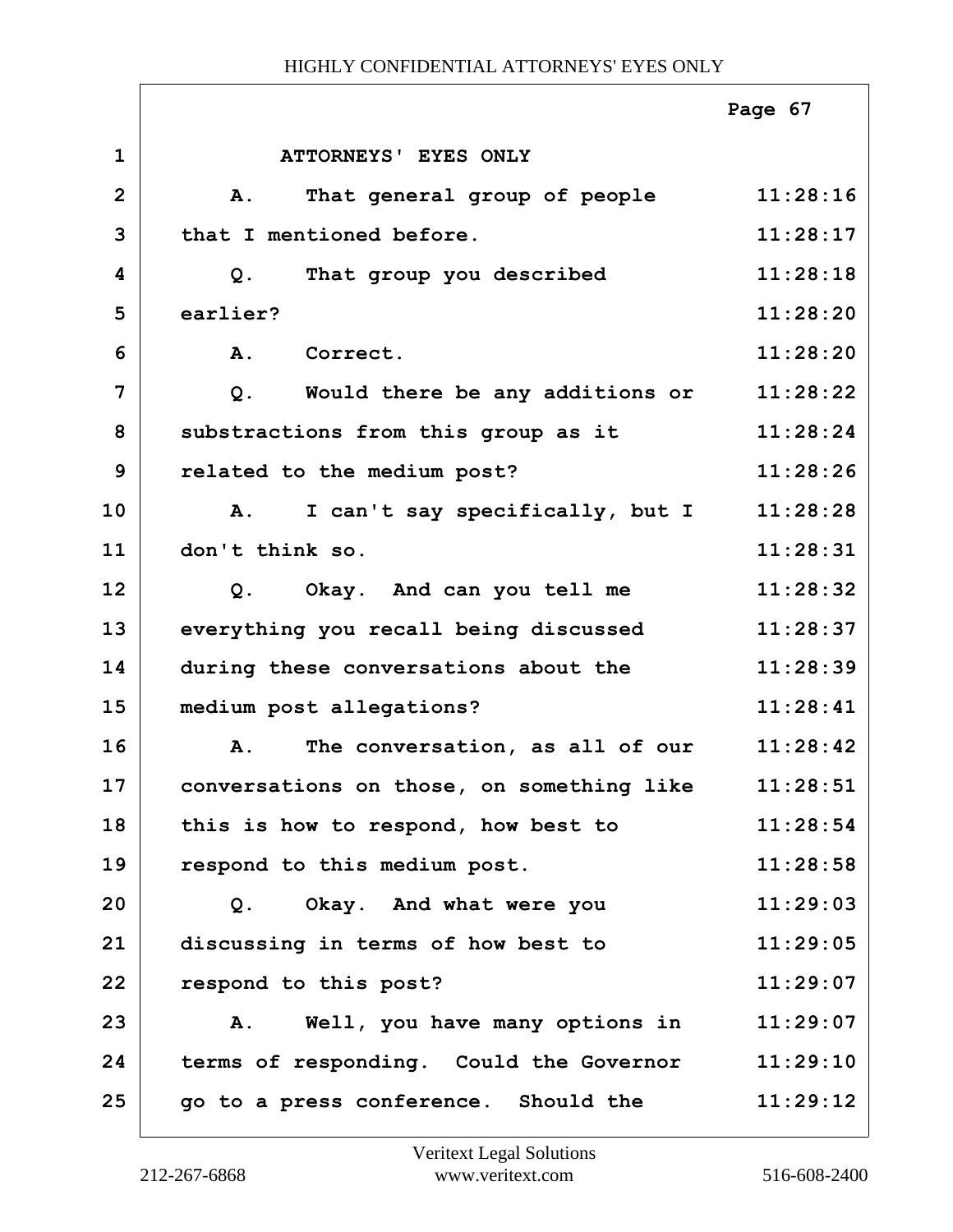|                |                                           | Page 68  |
|----------------|-------------------------------------------|----------|
| $\mathbf{1}$   | ATTORNEYS' EYES ONLY                      |          |
| $\overline{2}$ | Governor do a statement. Should somebody  | 11:29:15 |
| 3              | else do a statement. So as in all         | 11:29:17 |
| 4              | crises, which I am used to dealing with   | 11:29:22 |
| 5              | like this, you have conversations about   | 11:29:25 |
| 6              | your options. And that's, that's what we  | 11:29:27 |
| 7              | talked about.                             | 11:29:31 |
| 8              | Q. Okay. What options                     | 11:29:32 |
| 9              | specifically did you discuss?             | 11:29:34 |
| 10             | I really don't remember. I<br><b>A.</b>   | 11:29:35 |
| 11             | think I just raised three of them. But I  | 11:29:37 |
| 12             | don't even recall that that was           | 11:29:42 |
| 13             | specifically in that, those               | 11:29:43 |
| 14             | conversations. I don't remember.          | 11:29:46 |
| 15             | Q. Beyond what you've already             | 11:29:46 |
| 16             | described, do you remember or do you      | 11:29:50 |
| 17             | recall anything generally about what else | 11:29:52 |
| 18             | was discussed at these meetings, during   | 11:29:54 |
| 19             | these conversations?                      | 11:29:56 |
| 20             | Aside from what I said, no.<br><b>A.</b>  | 11:29:58 |
| 21             | So he was only discussing<br>Q.           | 11:30:06 |
| 22             | options, nothing else.                    | 11:30:08 |
| 23             | I don't remember.<br>A.                   | 11:30:15 |
| 24             | Do you know if there is any<br>Q.         | 11:30:15 |
| 25             | discussion about looking into or          | 11:30:17 |

 $\sqrt{ }$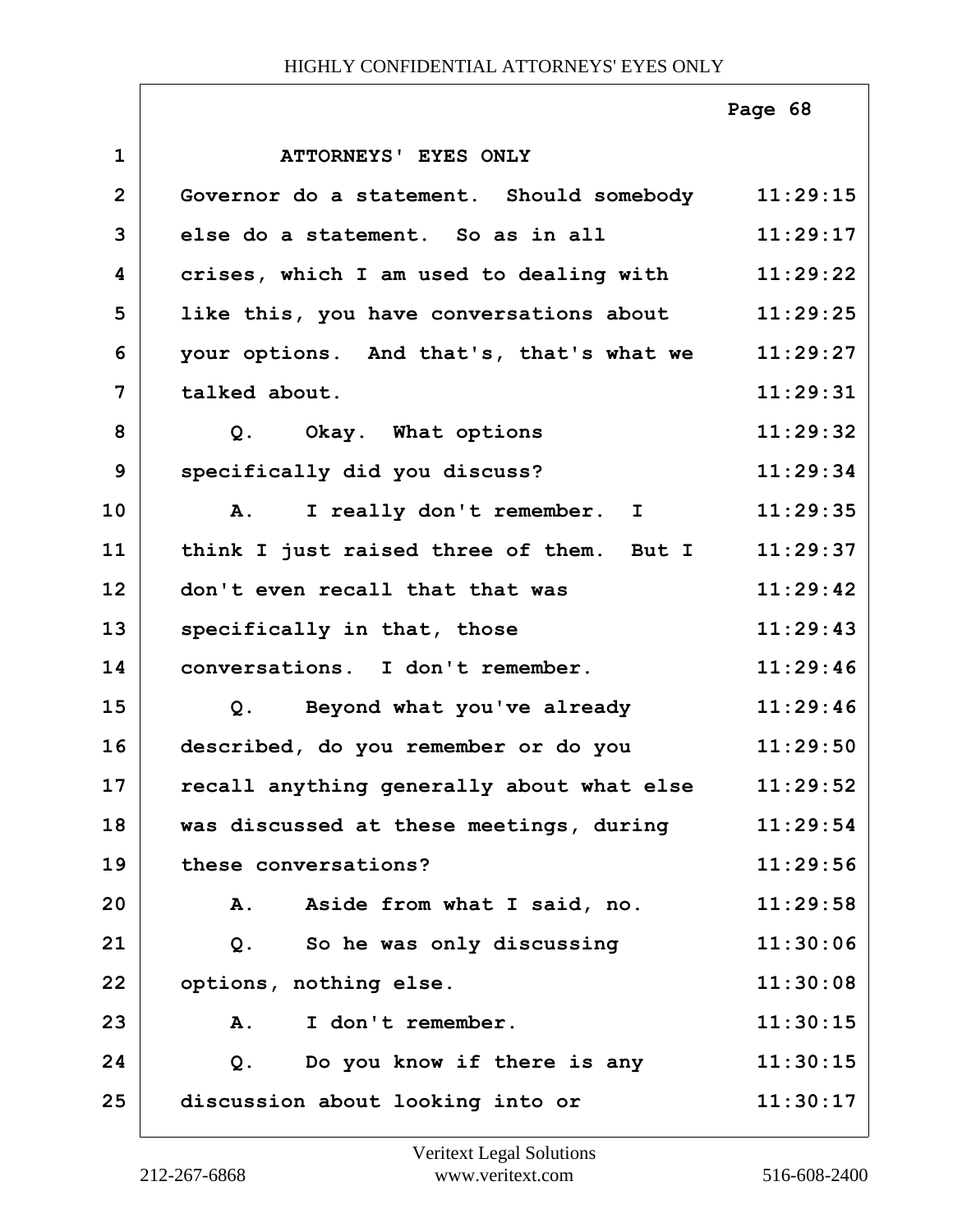|                |                                                 | Page 69  |
|----------------|-------------------------------------------------|----------|
| $\mathbf{1}$   | ATTORNEYS' EYES ONLY                            |          |
| $\overline{2}$ | investigating the veracity of the               | 11:30:18 |
| 3              | allegations Ms. Boylan had made during          | 11:30:22 |
| 4              | these conversations?                            | 11:30:23 |
| 5              | A. Yes. If by investigating the                 | 11:30:30 |
| 6              | veracity $--$ I am going to pause,              | 11:30:33 |
| $\overline{7}$ | Mr. Grant, if you don't mind. You all           | 11:30:37 |
| 8              | are frozen. I hear you fine. You see            | 11:30:39 |
| 9              | me, I think you're hearing me fine. But         | 11:30:41 |
| 10             | I don't want to have to do this again.          | 11:30:43 |
| 11             | So what would you like me to do?                | 11:30:46 |
| 12             | Meaning you can't see us<br>Q <sub>1</sub>      | 11:30:49 |
| 13             | moving, like can you --                         | 11:30:51 |
| 14             | A. No, I see, I see your face, but              | 11:30:52 |
| 15             | you're frozen.                                  | 11:30:55 |
| 16             | THE WITNESS: So why don't we                    | 11:30:58 |
| 17             | log out or log back in as Marc                  | 11:30:58 |
| 18             | discussed, does that work?                      | 11:31:00 |
| 19             | THE VIDEOGRAPHER: That would be                 | 11:31:03 |
| 20             | my recommendation. Nothing is frozen            | 11:31:04 |
| 21             | on my end, but it is on your end, my            | 11:31:06 |
| 22             | recommendation is to log out and I              | 11:31:10 |
| 23             | will go off the record, if that's okay 11:31:11 |          |
| 24             | with everybody. So we are going off             | 11:31:12 |
| 25             | the record at 11:22 a.m.                        | 11:31:14 |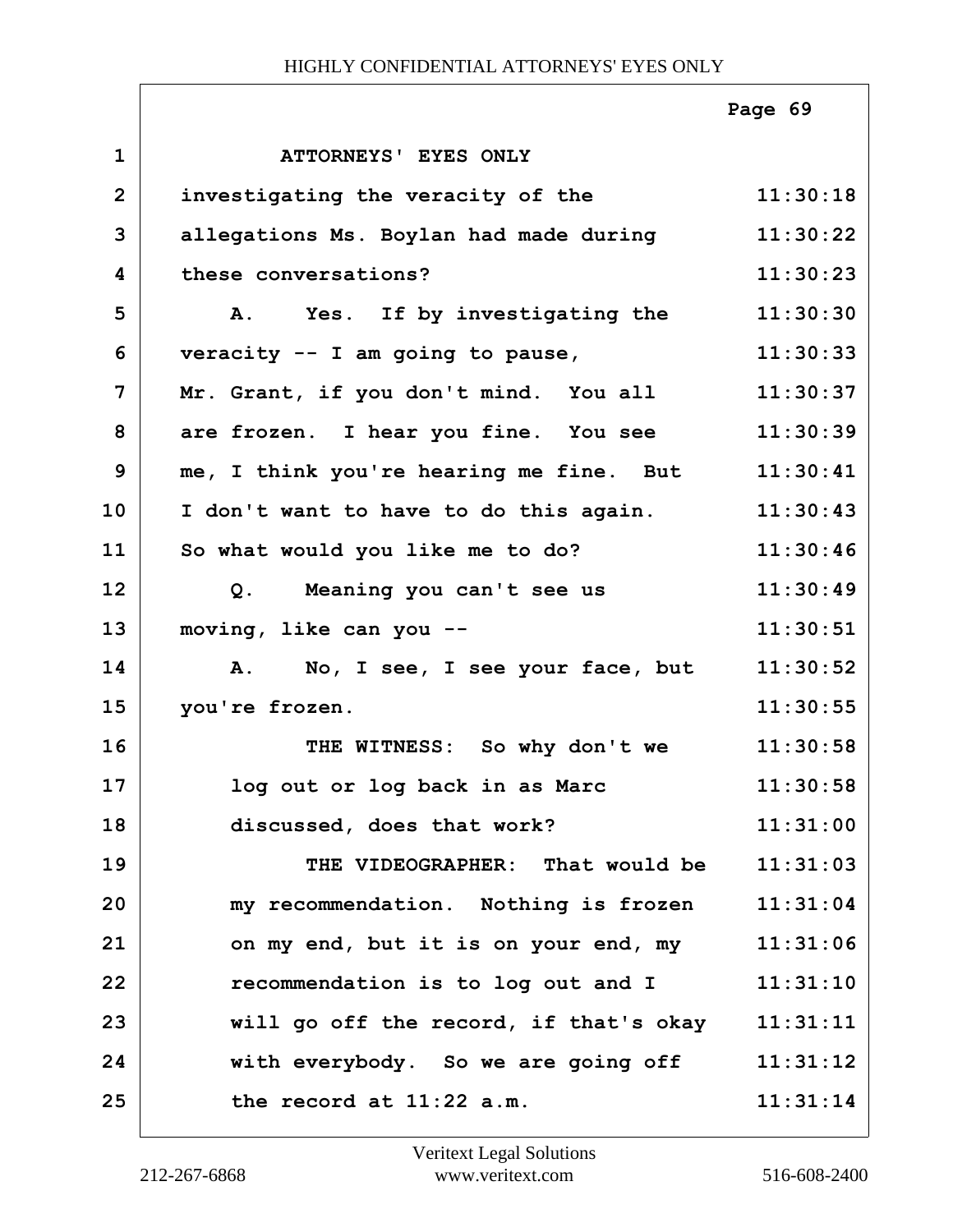|                |                                           | Page 70  |
|----------------|-------------------------------------------|----------|
| $\mathbf{1}$   | ATTORNEYS' EYES ONLY                      |          |
| $\overline{2}$ | (Off the record.)                         | 11:31:17 |
| 3              | THE VIDEOGRAPHER: The time is             | 11:32:52 |
| 4              | $11:24$ a.m., we are back on the record.  | 11:32:55 |
| 5              | BY MR. GRANT:                             | 11:33:02 |
| 6              | During the conversations you<br>Q.        | 11:33:02 |
| $\overline{7}$ | were having with this group about how     | 11:33:04 |
| 8              | best to respond to Ms. Boylan's           | 11:33:07 |
| 9              | allegations in her medium post, do you    | 11:33:09 |
| 10             | recall if there was any discussion about  | 11:33:12 |
| 11             | the veracity of Ms. Boylan's allegations? | 11:33:13 |
| 12             | Yes.<br>A.                                | 11:33:16 |
| 13             | And what do you recall about --<br>Q.     | 11:33:20 |
| 14             | what do you recall being discussed?       | 11:33:23 |
| 15             | I don't recall the specifics of<br>Α.     | 11:33:24 |
| 16             | that conversation in detail, but in any   | 11:33:29 |
| 17             | of these conversations, meaning any time  | 11:33:32 |
| 18             | a client like this is facing a crisis, we | 11:33:34 |
| 19             | ask questions. We ask, tell us the        | 11:33:39 |
| 20             | story. Explain, explain these things.     | 11:33:43 |
| 21             | How would you explain them. Those kind    | 11:33:47 |
| 22             | of questions.                             | 11:33:53 |
| 23             | Okay. And were those questions<br>Q.      | 11:33:53 |
| 24             | asked here?                               | 11:33:55 |
| 25             | Α.<br>Yes.                                | 11:33:56 |

٦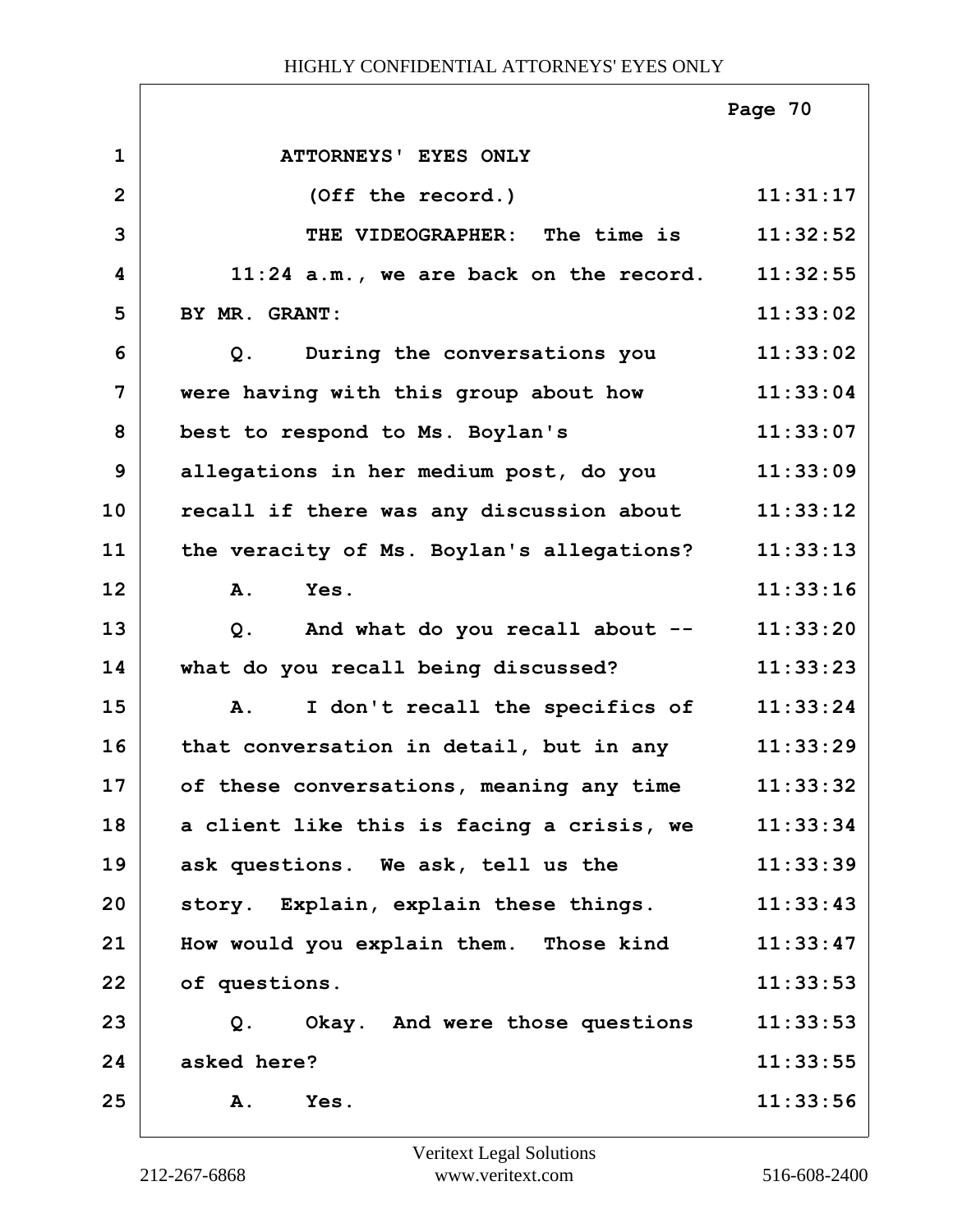|                         |                                           | Page 71  |
|-------------------------|-------------------------------------------|----------|
| $\mathbf 1$             | ATTORNEYS' EYES ONLY                      |          |
| $\overline{2}$          | And what were the responses to<br>Q.      | 11:33:57 |
| 3                       | those questions?                          | 11:33:59 |
| $\overline{\mathbf{4}}$ | The response was that these<br>Α.         | 11:34:00 |
| 5                       | were untrue and that Ms. Boylan had a     | 11:34:03 |
| 6                       | significant axe to grind and had not      | 11:34:09 |
| 7                       | been, had not been particularly well      | 11:34:17 |
| 8                       | received in terms of her tenure in the    | 11:34:20 |
| 9                       | office and that these were untrue -- that | 11:34:26 |
| 10                      | these allegations were untrue.            | 11:34:29 |
| 11                      | Okay.<br>$Q$ .                            | 11:34:31 |
| 12                      | Yes, period.<br>A.                        | 11:34:31 |
| 13                      | $Q$ .<br>Go ahead.                        | 11:34:35 |
| 14                      | A.<br>No, that was it.                    | 11:34:36 |
| 15                      | Okay. And when you say -- or<br>Q.        | 11:34:37 |
| 16                      | who did you pose these questions to?      | 11:34:43 |
| 17                      | I don't recall specifically.<br>А.        | 11:34:44 |
| 18                      | But we would have generally asked them to | 11:34:49 |
| 19                      | Melissa, although a number of people on   | 11:34:51 |
| 20                      | that call were a part of the              | 11:34:55 |
| 21                      | administration, and therefore also would  | 11:34:57 |
| 22                      | have some knowledge.                      | 11:35:00 |
| 23                      | Okay. And do you recall if the<br>Q.      | 11:35:01 |
| 24                      | Governor provided any information         | 11:35:06 |
| 25                      | concerning the truth or falsity of the    | 11:35:08 |

ī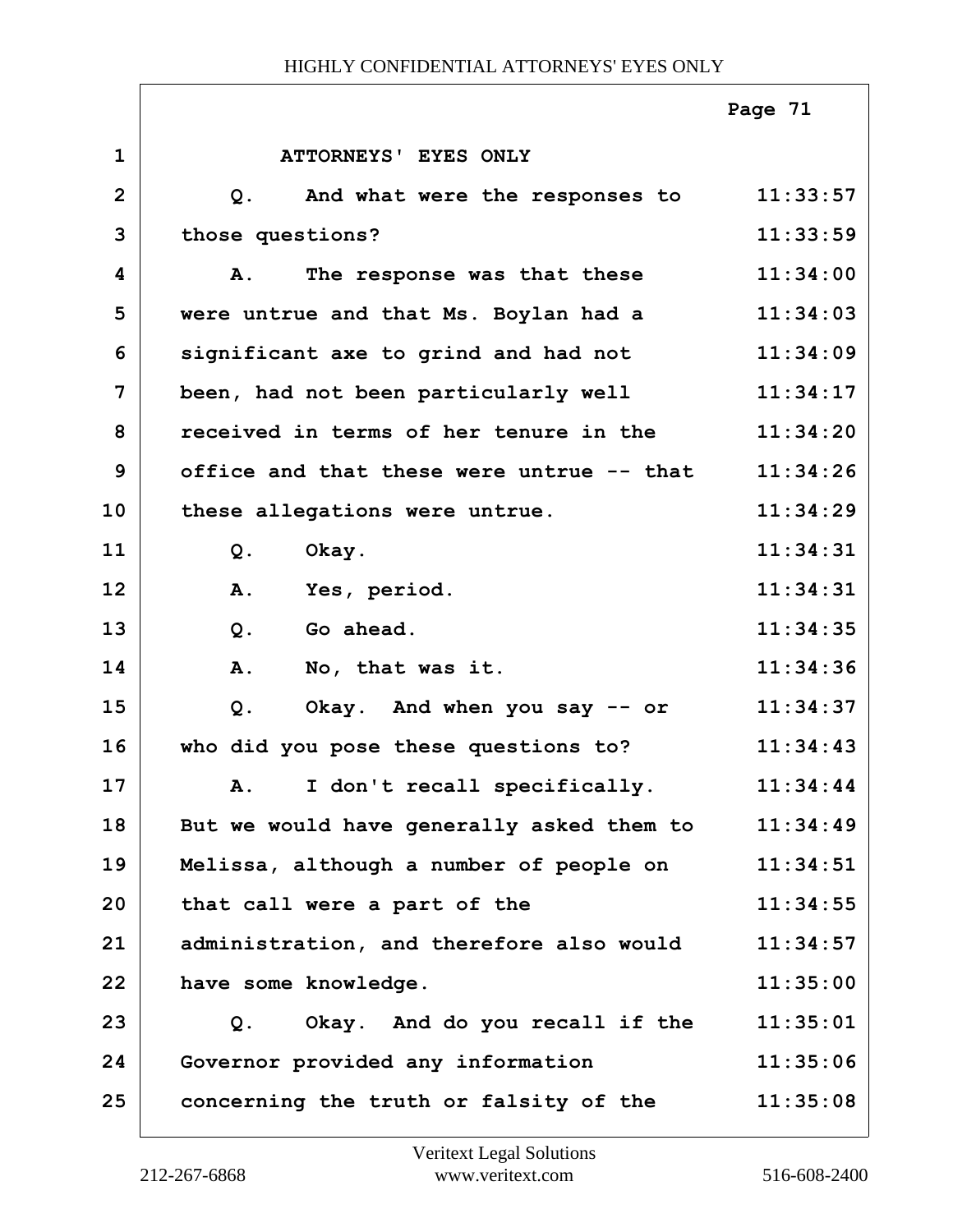|                |                                               | Page 72  |
|----------------|-----------------------------------------------|----------|
| $\mathbf{1}$   | ATTORNEYS' EYES ONLY                          |          |
| $\overline{2}$ | allegations?                                  | 11:35:12 |
| 3              | I don't think so. Meaning I<br>$\mathbf{A}$ . | 11:35:13 |
| 4              | don't think he was on a call or on those      | 11:35:14 |
| 5              | calls. I don't think so.                      | 11:35:17 |
| 6              | Do you recall whether or not<br>$Q$ .         | 11:35:18 |
| 7              | anyone who was on the calls discussed         | 11:35:20 |
| 8              | having discussed with the Governor the        | 11:35:22 |
| 9              | truth or falsity of any of the                | 11:35:24 |
| 10             | allegations that Ms. Boylan set forth in      | 11:35:26 |
| 11             | the medium post?                              | 11:35:31 |
| 12             | A.<br>Yes.                                    | 11:35:31 |
| 13             | And what do you recall being<br>$Q$ .         | 11:35:31 |
| 14             | said?                                         | 11:35:33 |
| 15             | I don't recall the exact<br><b>A.</b>         | 11:35:33 |
| 16             | language, but Ms. DeRosa said that she        | 11:35:36 |
| 17             | had spoken to the Governor about the          | 11:35:40 |
| 18             | allegations.                                  | 11:35:45 |
| 19             | And what did Ms. DeRosa say she<br>Q.         | 11:35:46 |
| 20             | had discussed with the Governor about the     | 11:35:52 |
| 21             | allegations?                                  | 11:35:53 |
| 22             | The veracity of them. And he<br>Α.            | 11:35:54 |
| 23             | rejected all of them. Also, obviously,        | 11:35:58 |
| 24             | some of these allegations are about her,      | 11:36:03 |
| 25             | about Ms. DeRosa. So she obviously, in        | 11:36:05 |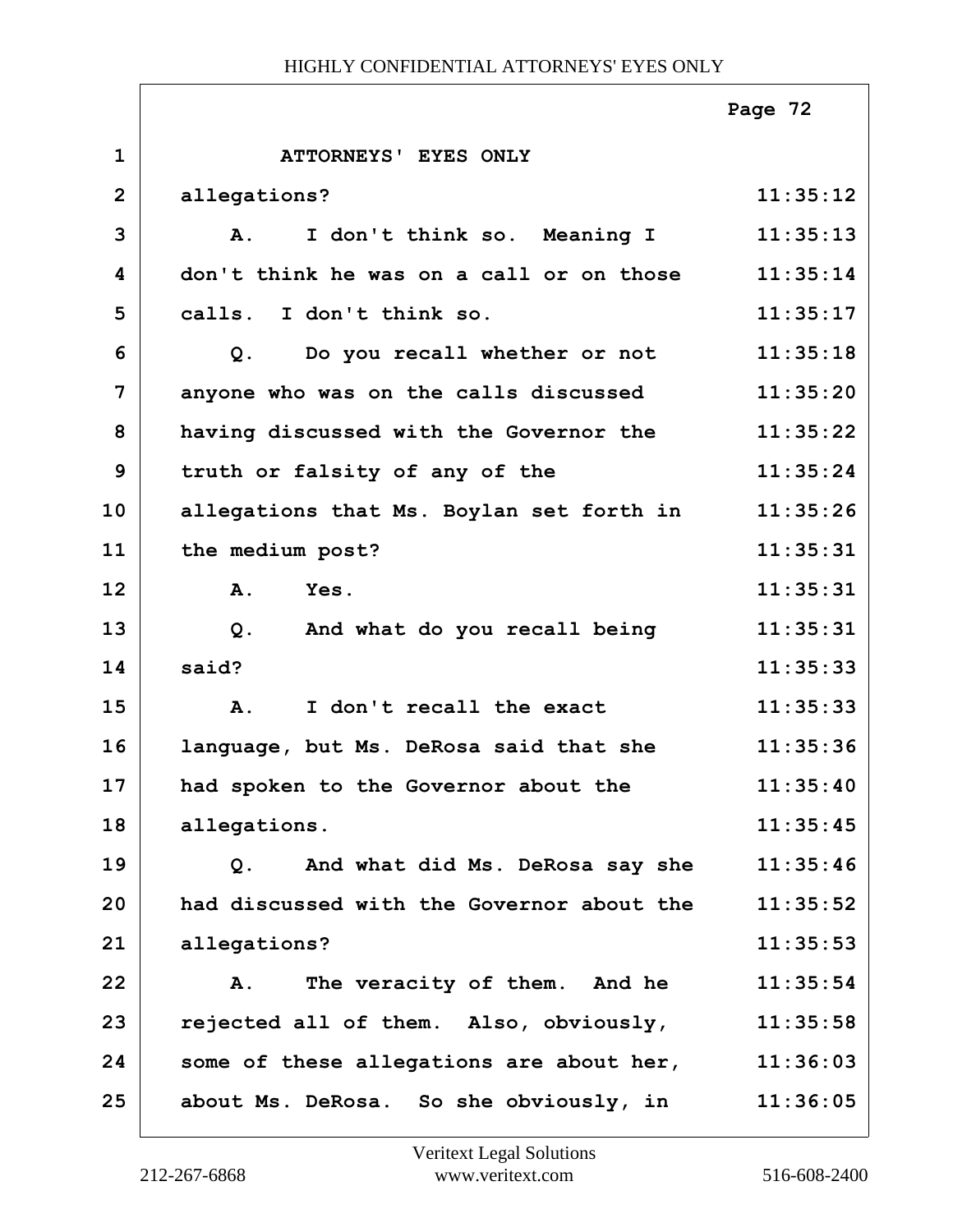|                |                                           | Page 73  |
|----------------|-------------------------------------------|----------|
| $\mathbf{1}$   | ATTORNEYS' EYES ONLY                      |          |
| $\overline{2}$ | this particular post, she is one of the   | 11:36:11 |
| 3              | subjects.                                 | 11:36:13 |
| 4              | Okay. And beyond what Ms.<br>Q.           | 11:36:14 |
| 5              | DeRosa may have said during this call and | 11:36:20 |
| 6              | what others may have said concerning the  | 11:36:24 |
| 7              | truth, do you recall if there is anything | 11:36:26 |
| 8              | else that was done to investigate the     | 11:36:29 |
| 9              | veracity of Ms. Boylan's allegations?     | 11:36:32 |
| 10             | I do not know.<br>Α.                      | 11:36:34 |
| 11             | Were there discussions<br>Q.              | 11:36:35 |
| 12             | concerning how to potentially -- were     | 11:36:39 |
| 13             | there discussions about potentially       | 11:36:43 |
| 14             | investigating the veracity of her         | 11:36:44 |
| 15             | allegations in any way?                   | 11:36:46 |
| 16             | I don't remember.<br>Α.                   | 11:36:47 |
| 17             | Do you recall if anybody said<br>Q.       | 11:36:51 |
| 18             | anything concerning potentially           | 11:36:57 |
| 19             | investigating the allegations?            | 11:37:00 |
| 20             | I am reading through. There<br>A.         | 11:37:02 |
| 21             | are things that we wanted to find out     | 11:37:16 |
| 22             | whether or not they were factually true.  | 11:37:18 |
| 23             | Take, for example, the October 2017 event | 11:37:21 |
| 24             | in Western New York on the jet. So the    | 11:37:24 |
| 25             | conversation was who was on that jet.     | 11:37:29 |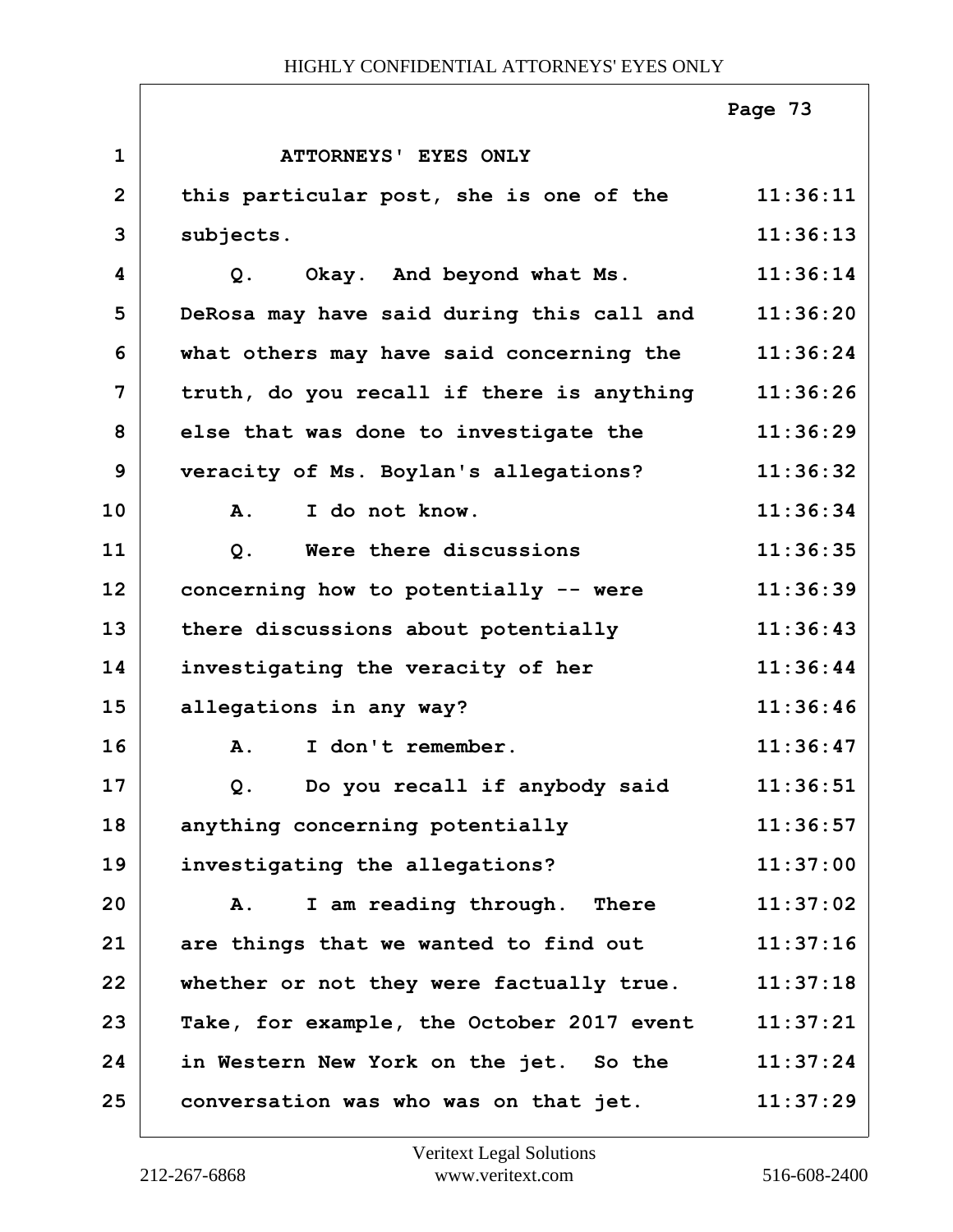|                |                                               | Page 74  |
|----------------|-----------------------------------------------|----------|
| $\mathbf{1}$   | <b>ATTORNEYS' EYES ONLY</b>                   |          |
| $\overline{2}$ | Who was on -- who was on the manifest.        | 11:37:31 |
| 3              | That kind of stuff. Looking at the            | 11:37:39 |
| 4              | details.                                      | 11:37:44 |
| 5              | So there was a conversation                   | 11:37:44 |
| 6              | about figuring out what we could verify       | 11:37:46 |
| $\overline{7}$ | and potentially not verify. What we           | 11:37:50 |
| 8              | could and could not verify. So, yes, I        | 11:37:55 |
| 9              | don't remember who, how, but, yes.            | 11:37:58 |
| 10             | And was it focused on specific<br>Q.          | 11:38:02 |
| 11             | allegations or was there discussion about     | 11:38:05 |
| 12             | having a broader investigation into the       | 11:38:07 |
| 13             | allegations Ms. Boylan had made?              | 11:38:08 |
| 14             | No. Specific.<br>A.                           | 11:38:10 |
| 15             | Do you recall anything more<br>Q <sub>1</sub> | 11:38:12 |
| 16             | that was discussed during your                | 11:38:28 |
| 17             | conversations with the group you              | 11:38:30 |
| 18             | described earlier in relation to how to       | 11:38:31 |
| 19             | respond to Ms. Boylan's allegations?          | 11:38:36 |
| 20             | No.<br>A.                                     | 11:38:38 |
| 21             | And when you were having these<br>Q.          | 11:38:42 |
| 22             | communications, how did you have these        | 11:38:43 |
| 23             | communications? Was it phone calls,           | 11:38:45 |
| 24             | texts?                                        | 11:38:47 |
| 25             | I would say 80 percent phone<br>A.            | 11:38:47 |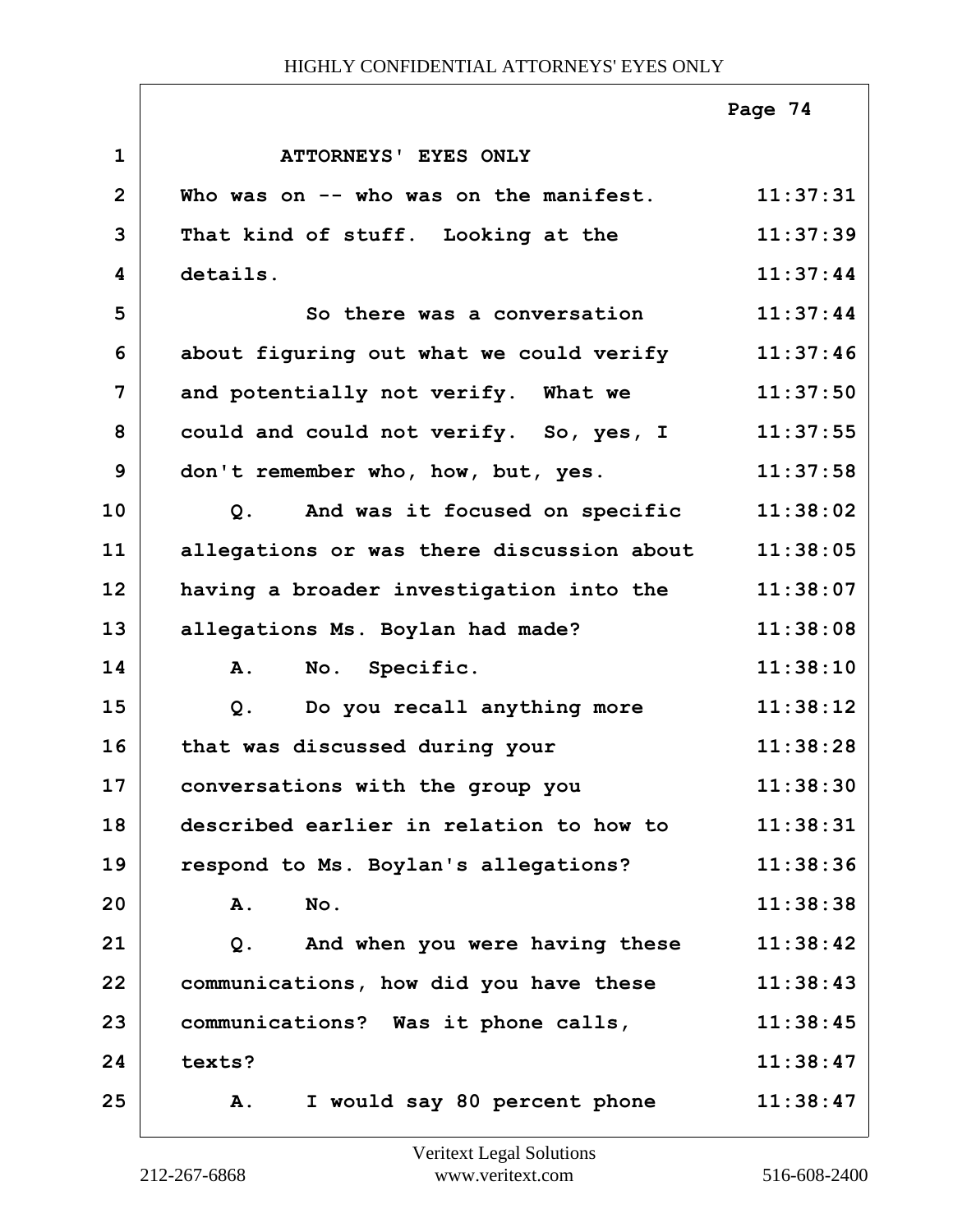|                |                                           | Page 75  |
|----------------|-------------------------------------------|----------|
| $\mathbf{1}$   | ATTORNEYS' EYES ONLY                      |          |
| $\overline{2}$ | calls. 70 percent phone calls.            | 11:38:52 |
| 3              | 20 percent e-mails. Maybe 10 percent      | 11:38:57 |
| 4              | texts.                                    | 11:39:02 |
| 5              | And I believe you testified to<br>$Q$ .   | 11:39:03 |
| 6              | this earlier, you don't recall how many   | 11:39:10 |
| 7              | times you've had calls related to the     | 11:39:11 |
| 8              | allegations?                              | 11:39:13 |
| 9              | A.<br>I couldn't even count.              | 11:39:15 |
| 10             | Okay. And do you recall the<br>Q.         | 11:39:16 |
| 11             | general time period when these            | 11:39:20 |
| 12             | conversations happened?                   | 11:39:22 |
| 13             | Starting with this post.<br>A.            | 11:39:22 |
| 14             | Until when?<br>$Q$ .                      | 11:39:28 |
| 15             | A month or two ago.<br>A.                 | 11:39:37 |
| 16             | And why the conversations about<br>$Q$ .  | 11:39:38 |
| 17             | Ms. Boylan allegations in the medium post | 11:39:45 |
| 18             | until about one or two months ago?        | 11:39:50 |
| 19             | All of the -- I mean sort of<br>Α.        | 11:39:52 |
| 20             | larger regular conversations stopped a    | 11:39:54 |
| 21             | month or two ago.                         | 11:39:57 |
| 22             | Q. So the larger conversations.           | 11:39:58 |
| 23             | Just generally about responding to --     | 11:40:00 |
| 24             | Inquiries.<br>A.                          | 11:40:02 |
| 25             | Okay. Do you have an<br>Q.                | 11:40:03 |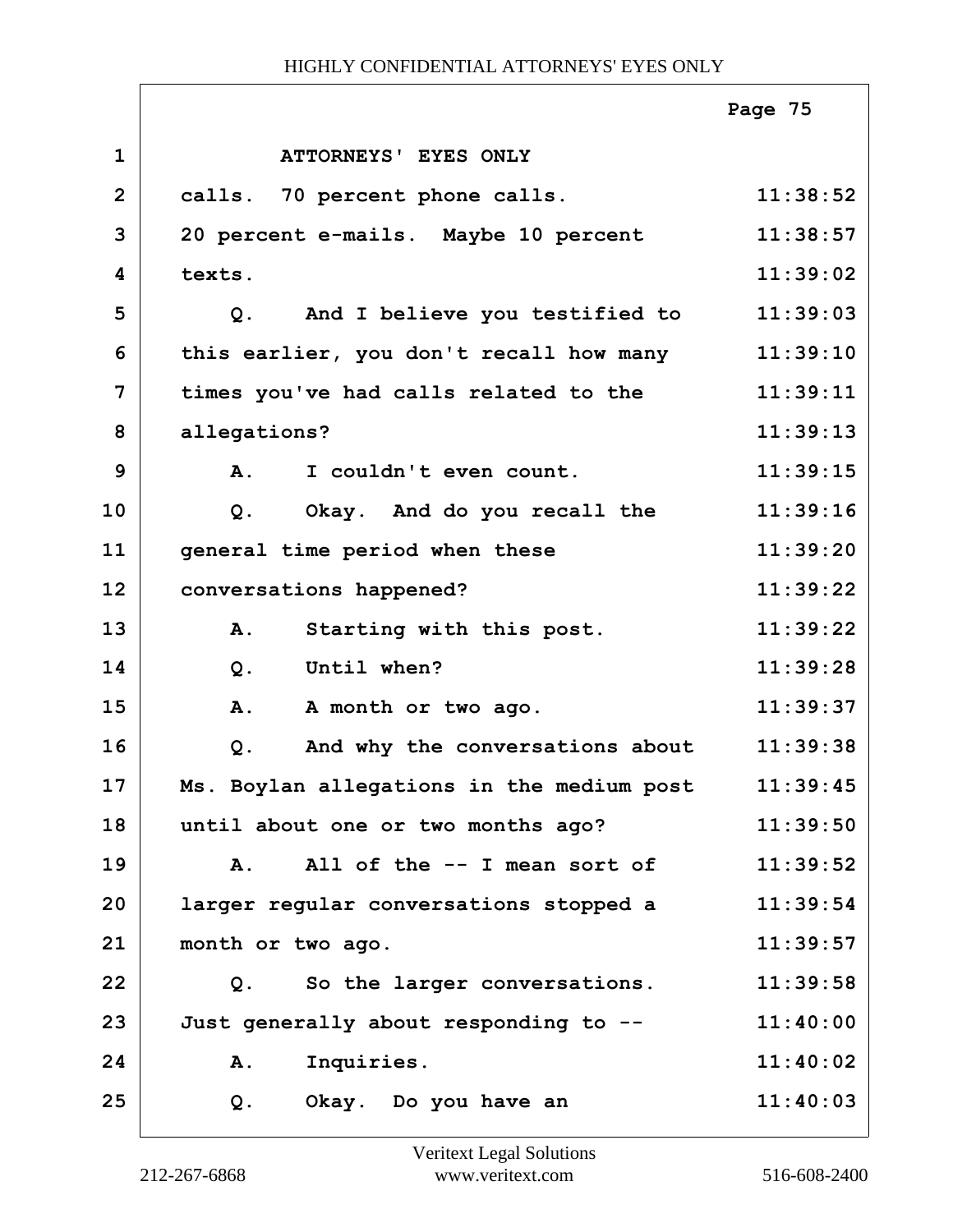|                |                                                    | Page 76  |
|----------------|----------------------------------------------------|----------|
| $\mathbf{1}$   | ATTORNEYS' EYES ONLY                               |          |
| $\overline{2}$ | understanding of why that ended about a            | 11:40:07 |
| 3              | month or two ago?                                  | 11:40:09 |
| 4              | It never ended per se, just the<br>$\mathbf{A}$ .  | 11:40:13 |
| 5              | inquiries stopped coming, press                    | 11:40:16 |
| 6              | inquiries.                                         | 11:40:18 |
| $\overline{7}$ | On or after February 24th were<br>Q.               | 11:40:25 |
| 8              | you involved in responding to Ms.                  | 11:40:28 |
| 9              | Boylan's complaints of sexual harassment           | 11:40:32 |
| 10             | set forth in the medium post?                      | 11:40:35 |
| 11             | And if by responding, you mean<br>Α.               | 11:40:37 |
| 12             | public response, right?                            | 11:40:39 |
| 13             | Q. Well, not necessarily -- it                     | 11:40:40 |
| 14             | would depend how you would define public.          | 11:40:42 |
| 15             | Meaning --<br><b>A.</b>                            | 11:40:45 |
| 16             | Sorry, you finish. Meaning<br>Q.                   | 11:40:46 |
| 17             | that would depend on how you would define 11:40:49 |          |
| 18             | public. There is one thing of saying               | 11:40:51 |
| 19             | something on the record and saying                 | 11:40:53 |
| 20             | something off the record. I mean                   | 11:40:55 |
| 21             | generally were you involved in any                 | 11:40:57 |
| 22             | capacity in the Executive Chamber's                | 11:41:01 |
| 23             | response effort concerning this                    | 11:41:02 |
| 24             | allegations?                                       | 11:41:04 |
| 25             | Yes.<br><b>A.</b>                                  | 11:41:05 |
|                |                                                    |          |

 $\overline{1}$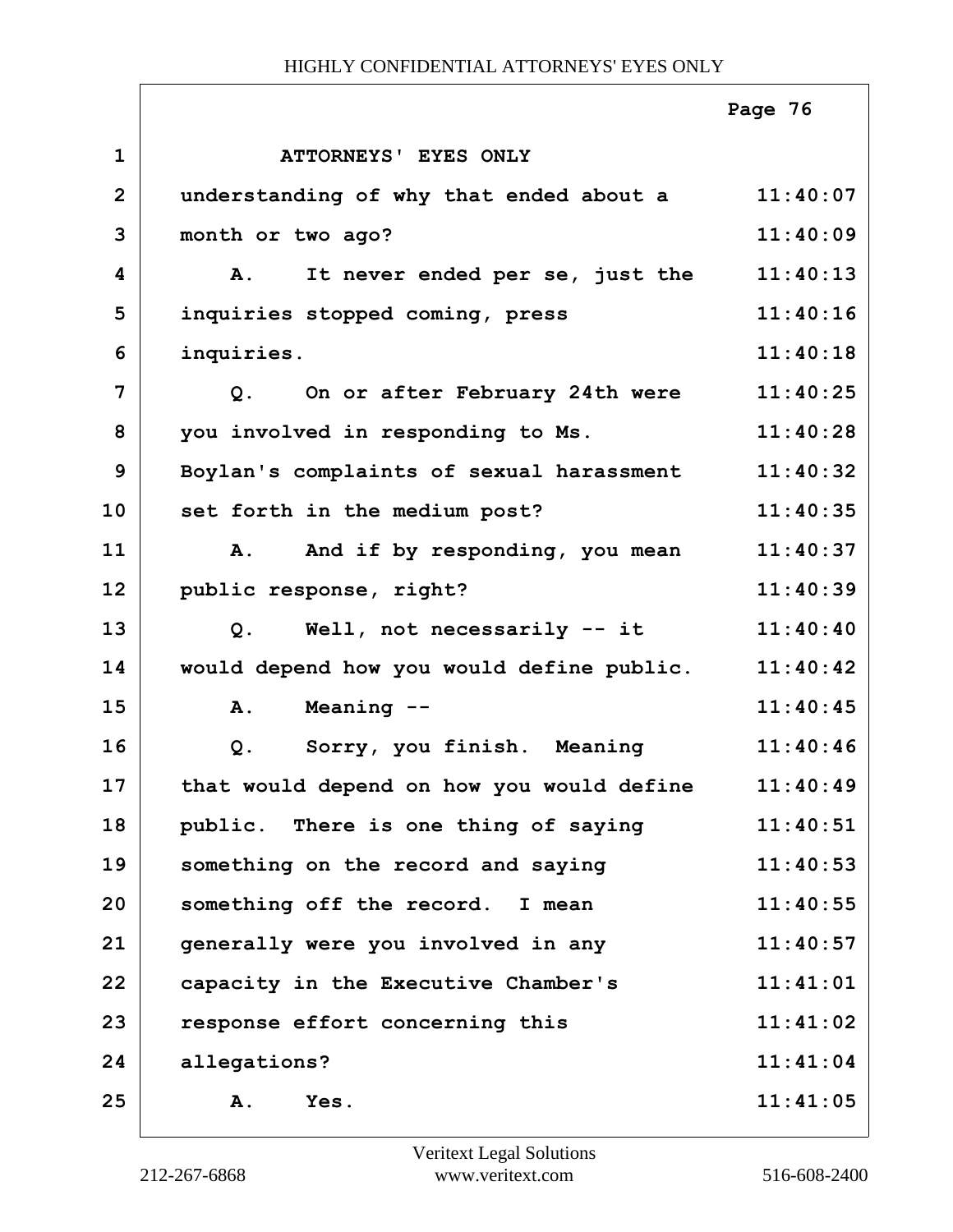|                |                                                  | Page 77  |
|----------------|--------------------------------------------------|----------|
| $\mathbf 1$    | ATTORNEYS' EYES ONLY                             |          |
| $\overline{2}$ | MR. LEVINE: Just a point of 11:41:06             |          |
| 3              | clarification, Mr. Grant, you mean               | 11:41:07 |
| 4              | beyond what he's testified to already?           | 11:41:09 |
| 5              | MR. GRANT: Beyond what he's                      | 11:41:11 |
| 6              | testified to already.                            | 11:41:12 |
| 7              | MR. LEVINE: Thank you. Sorry.                    | 11:41:13 |
| 8              | A.<br>Yes.                                       | 11:41:14 |
| 9              | Q <sub>1</sub><br>And what did you do?           | 11:41:15 |
| 10             | As discussed before, strategy.<br>A.             | 11:41:18 |
| 11             | Right, how do you respond. Should you do         | 11:41:20 |
| 12             | X, Y or Z. And then sometimes I would            | 11:41:22 |
| 13             | talk to reporters about whatever it is we        | 11:41:27 |
| 14             | decided the right strategy was going to          | 11:41:31 |
| 15             | be.                                              | 11:41:33 |
| 16             | $Q$ .<br>Anything else you did?                  | 11:41:39 |
| 17             | I don't think so. I would have<br>$\mathbf{A}$ . | 11:41:40 |
| 18             | to -- I don't think so.                          | 11:41:42 |
| 19             | Did you reach out to any<br>Q.                   | 11:41:45 |
| 20             | current or former members of the                 | 11:41:46 |
| 21             | Executive Chamber staff?                         | 11:41:49 |
| 22             | No.<br>Α.                                        | 11:41:50 |
| 23             | And which reporters do you<br>$Q$ .              | 11:41:50 |
| 24             | recall contacting?                               | 11:41:55 |
| 25             | The number of reporters I<br>Α.                  | 11:41:56 |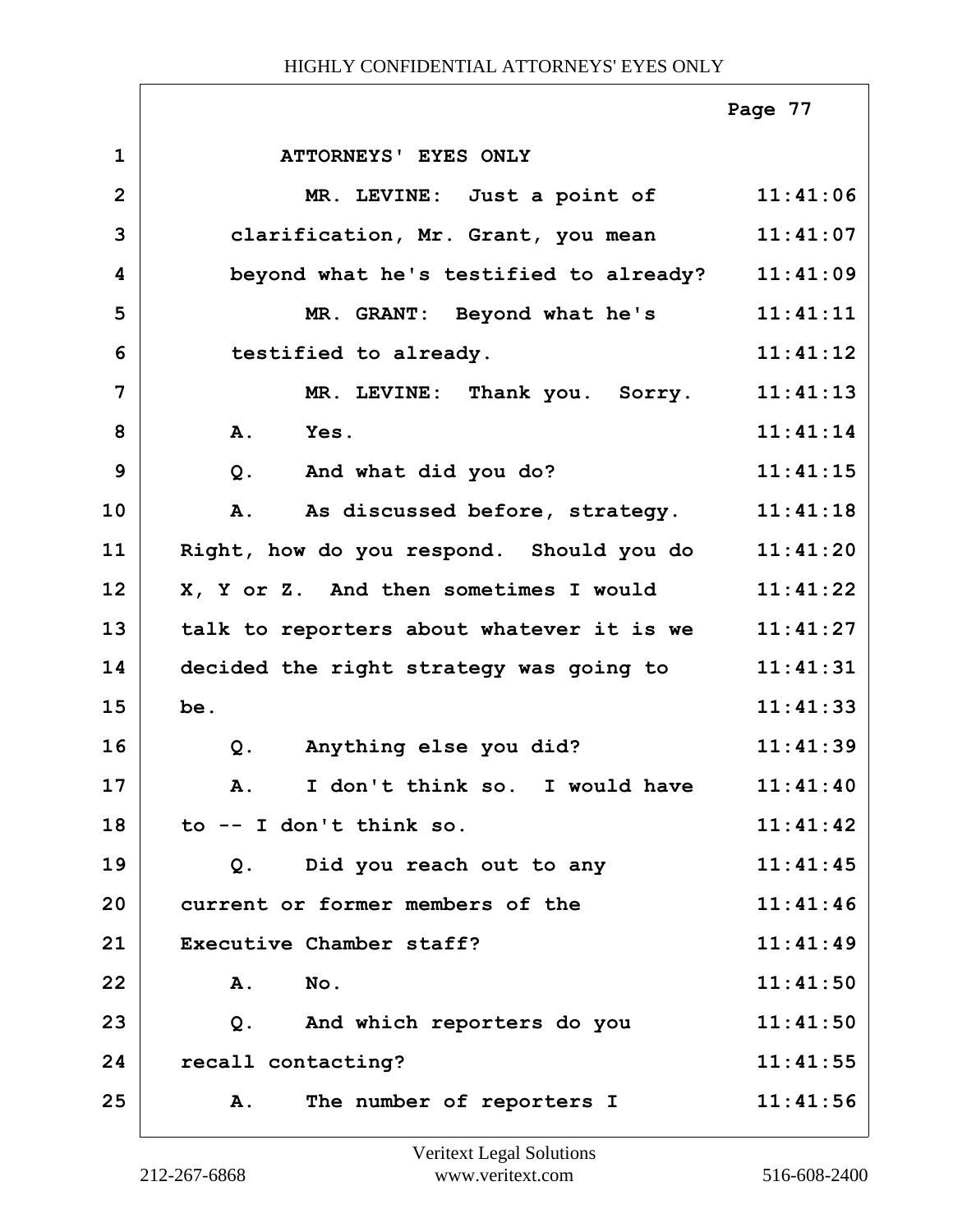|                |                                                  | Page 78  |
|----------------|--------------------------------------------------|----------|
| $\mathbf{1}$   | ATTORNEYS' EYES ONLY                             |          |
| $\overline{2}$ | contacted is very small. It's not                | 11:41:59 |
| 3              | generally my thing. So I think I spoke           | 11:42:03 |
| 4              | to, I think I spoke to the New York Times        | 11:42:07 |
| 5              | once or -- I definitely spoke to them a          | 11:42:09 |
| 6              | couple of times. Would have been Katie           | 11:42:11 |
| $\overline{7}$ | Glueck and Luis Ferre, I think would have        | 11:42:13 |
| 8              | been the two. Jimmy Vielkind. That               | 11:42:19 |
| 9              | sounds about -- I rarely speak to                | 11:42:32 |
| 10             | reporters.                                       | 11:42:34 |
| 11             | Q. And when do you recall talking                | 11:42:34 |
| 12             | to these reporters?                              | 11:42:40 |
| 13             | I don't remember specifically.<br>$\mathbf{A}$ . | 11:42:42 |
| 14             | I am sure we can figure it out. But I            | 11:42:44 |
| 15             | don't recall specifically.                       | 11:42:47 |
| 16             | Do you recall generally?<br>$Q$ .                | 11:42:48 |
| 17             | In this time period, I just<br>A.                | 11:42:49 |
| 18             | can't tell you between this February 24th        | 11:42:55 |
| 19             | and sometime in March/April, like                | 11:42:56 |
| 20             | somewhere in that range.                         | 11:42:59 |
| 21             | Q. And you say you don't typically               | 11:43:01 |
| 22             | reach out to reporters. That's not your          | 11:43:01 |
| 23             | thing, right?                                    | 11:43:03 |
| 24             | Mm-hmm. Mm-hmm. Yup, correct.<br>A.              | 11:43:04 |
| 25             | So why did you do so now?<br>Q.                  | 11:43:10 |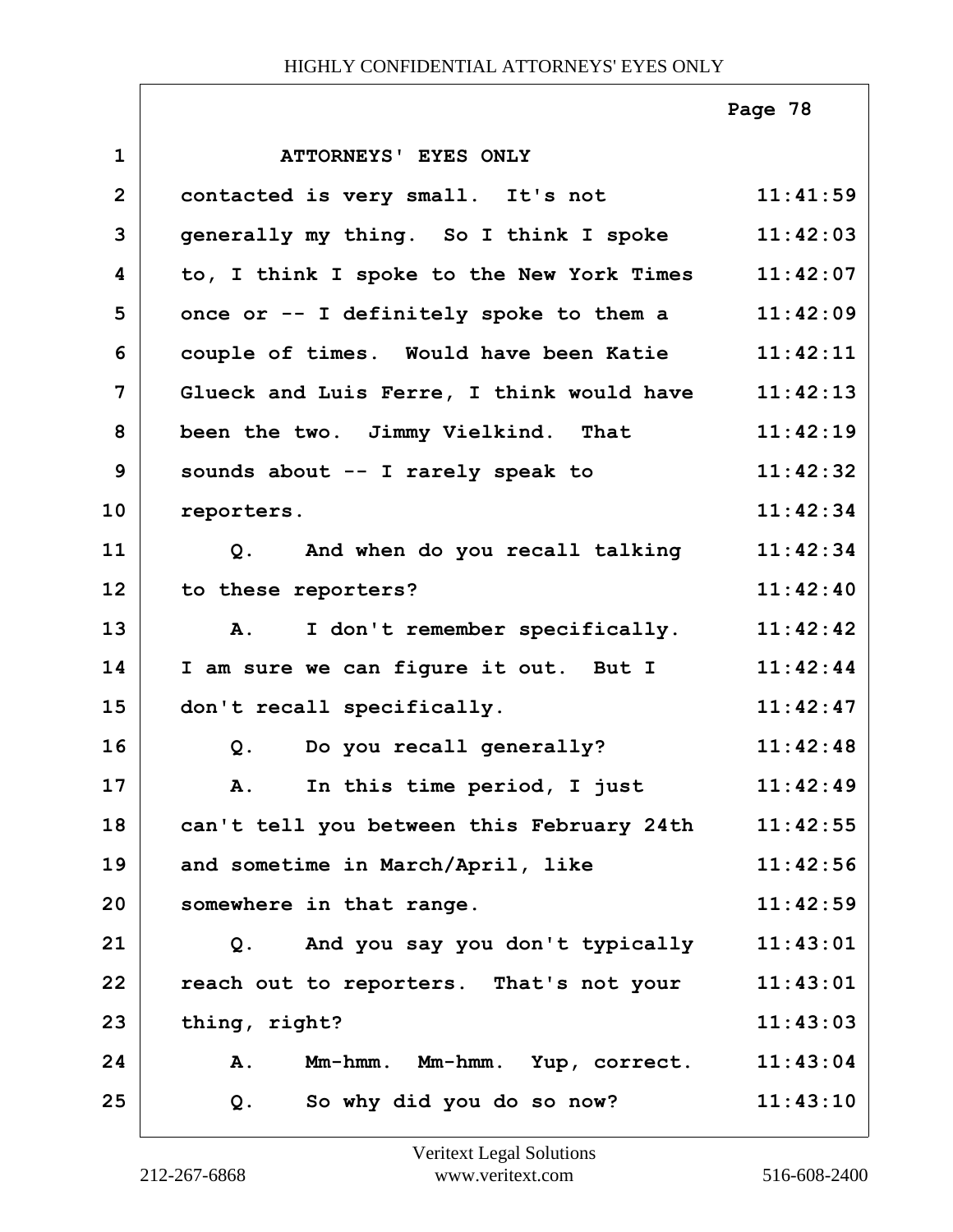**1 ATTORNEYS' EYES ONLY 2 A. Because it was a part of the 11:43:12 3 strategy that we had decided. And in 11:43:14 4 particular, my -- if I am reaching out to 11:43:17 5 a reporter, it has to do with numbers 11:43:23 6 usually. So polling something out in the 11:43:26 7 public domain and so that's generally why 11:43:28 8 I'm talking. 11:43:34 9** So at the time during this 11:43:35 **10 period of time, February, March, 11:43:37 11 whatever, there were public polls. And 11:43:40 12 so that would be the most common instance 11:43:41 13 for me to be asked to reach out. 11:43:44 14 Q. And you said that was the 11:43:50 15 strategy that was decided, can you tell 11:43:51 16 me what the strategy was? 11:43:53 17 A. I need you to be more specific, 11:43:55 18 because there are multiple allegations, 11:43:57** 19 obviously, here. 11:44:01 **20 Q. Okay. Let's focus on the stuff 11:44:01 21 in the medium post, right? 11:44:03 22 A. Mm-hmm. 11:44:04 23 Q. What was the strategy that's in 11:44:05 24 the conversations you had that was 11:44:06 25 decided for how to respond to these 11:44:07 Page 79**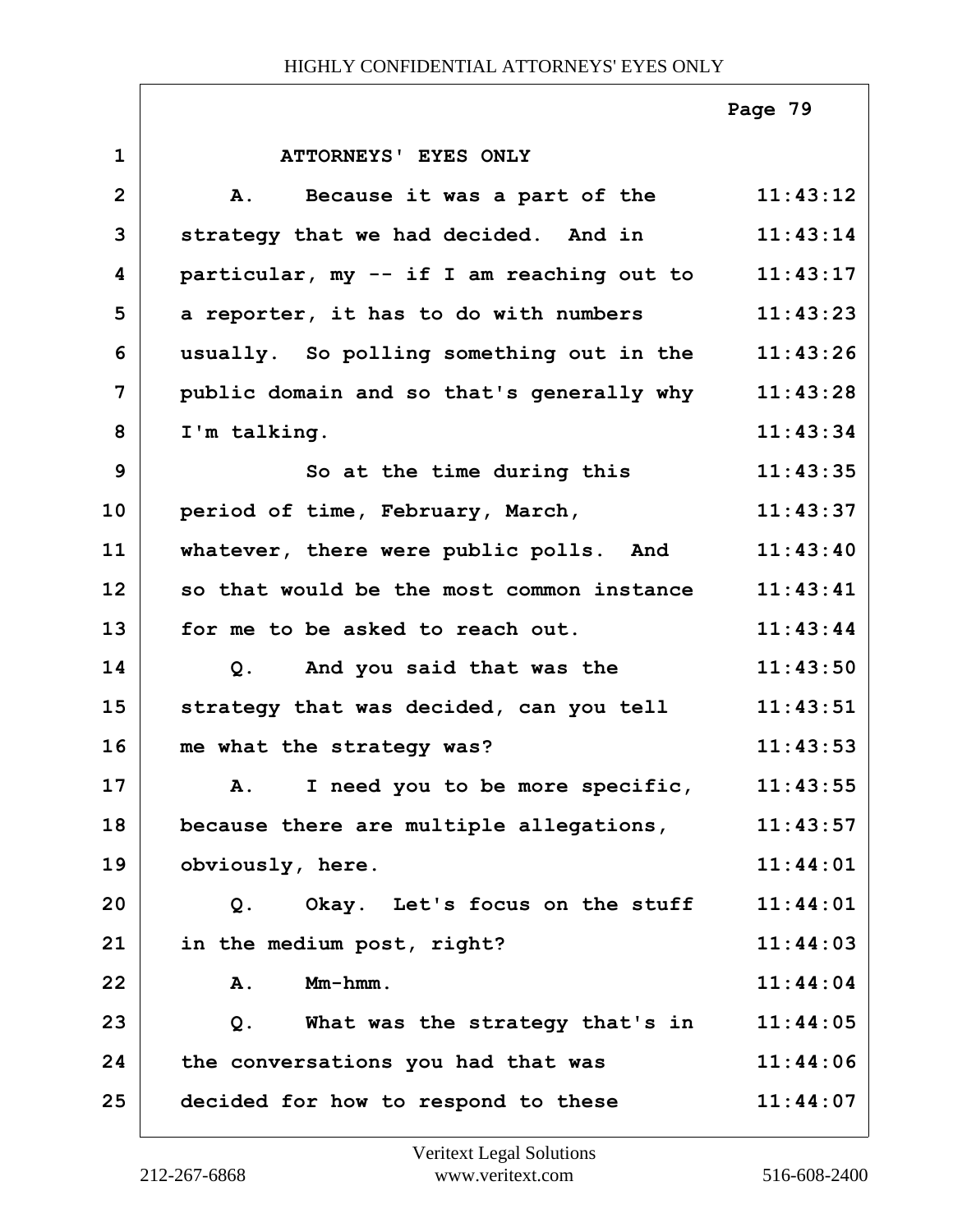|                |                                               | Page 80  |
|----------------|-----------------------------------------------|----------|
| $\mathbf{1}$   | ATTORNEYS' EYES ONLY                          |          |
| $\overline{2}$ | allegations?                                  | 11:44:10 |
| 3              | Now the truth is I don't<br><b>A</b> .        | 11:44:10 |
| 4              | remember specifically to this one. I          | 11:44:16 |
| 5              | don't even remember what we decided on.       | 11:44:18 |
| 6              | I don't even remember what we eventually      | 11:44:20 |
| $\overline{7}$ | did on this specifically.                     | 11:44:23 |
| 8              | Okay. More generally, then, at<br>Q.          | 11:44:26 |
| 9              | the end of February, what was the             | 11:44:30 |
| 10             | strategy?                                     | 11:44:32 |
| 11             | The strategy was to try to have<br>Α.         | 11:44:32 |
| 12             | the Governor do his job and continue to       | 11:44:40 |
| 13             | do his job and to focus on his job. And       | 11:44:42 |
| 14             | for those of us who were handling the         | 11:44:45 |
| 15             | inquiries, to try to give either              | 11:44:51 |
| 16             | statements, statements to the press,          | 11:44:55 |
| 17             | meaning written statements or verbal 11:44:58 |          |
| 18             | statements to the press. And then at          | 11:45:01 |
| 19             | some point -- well, I think that's what       | 11:45:02 |
| 20             | we did on this. I think. Sorry. I am          | 11:45:07 |
| 21             | pretty sure that's what we did, but I am      | 11:45:10 |
| 22             | not positive.                                 | 11:45:13 |
| 23             | Okay. What sort of written or<br>Q.           | 11:45:13 |
| 24             | verbal statements to the press?               | 11:45:18 |
| 25             | I don't remember. I don't<br>Α.               | 11:45:20 |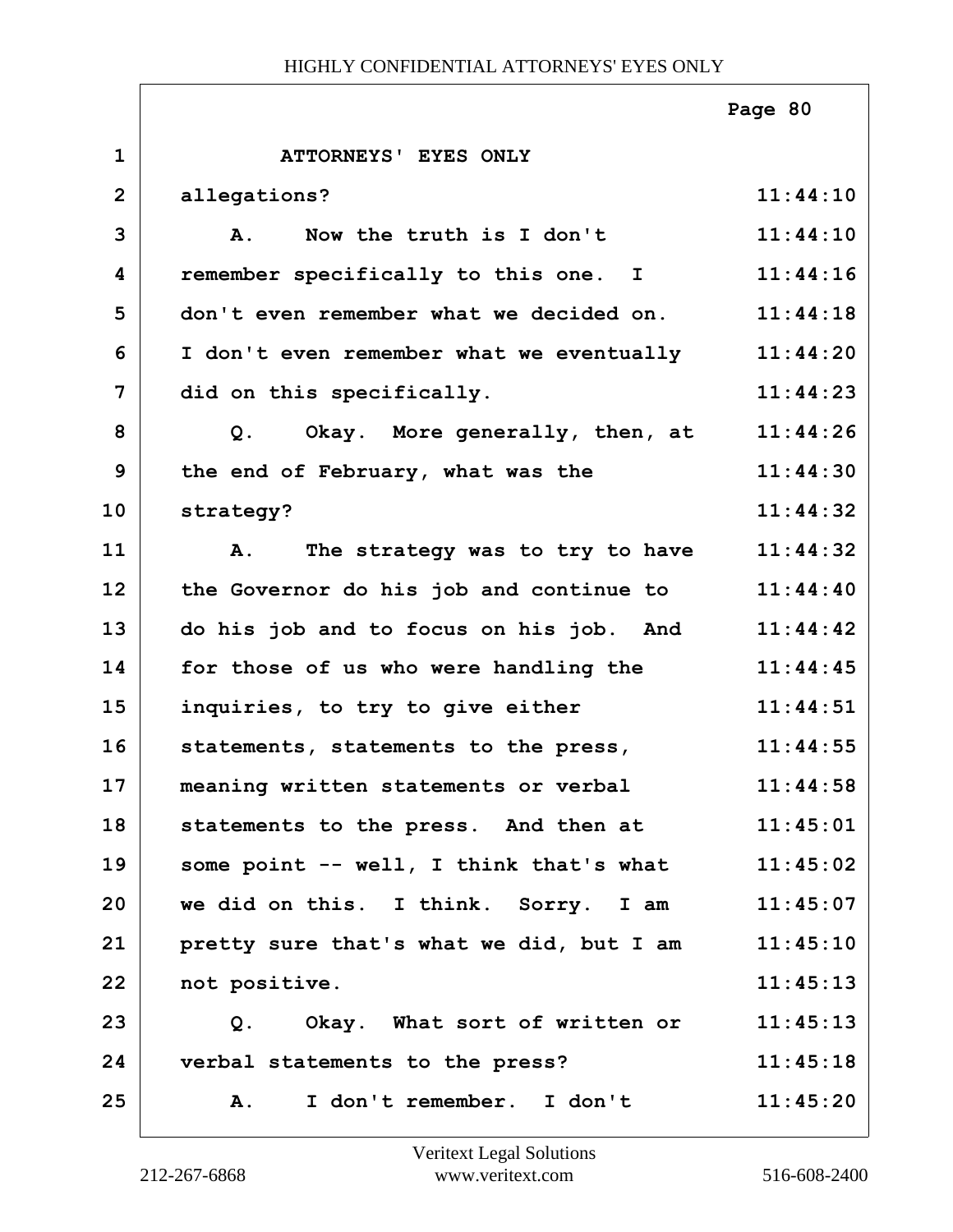|                |                                                   | Page 81  |
|----------------|---------------------------------------------------|----------|
| $\mathbf{1}$   | ATTORNEYS' EYES ONLY                              |          |
| $\overline{2}$ | remember if we did a statement or not. I          | 11:45:21 |
| 3              | don't.                                            | 11:45:23 |
| 4              | Okay. And in discussing the<br>Q.                 | 11:45:23 |
| 5              | strategy generally, meaning what sort of 11:45:27 |          |
| 6              | statements were you pushing -- what sort 11:45:31 |          |
| $\overline{7}$ | of statements were going to help the              | 11:45:33 |
| 8              | Governor to be able to do his job?                | 11:45:35 |
| 9              | Well, one of them would be to 11:45:37<br>Α.      |          |
| 10             | look at the facts and if there were facts         | 11:45:38 |
| 11             | that didn't check out. So one of the              | 11:45:40 |
| 12             | first things that we saw was that, I              | 11:45:43 |
| 13             | mentioned the flight manifest and who was         | 11:45:48 |
| 14             | on that flight. And so somebody asked             | 11:45:51 |
| 15             | the people on that flight whether they            | 11:45:54 |
| 16             | recalled this and I believe everybody             | 11:45:56 |
| 17             | said that they had not.                           | 11:46:00 |
| 18             | I did not, I did not make those                   | 11:46:02 |
| 19             | phone calls and I don't know who did.             | 11:46:04 |
| 20             | But that was one of the first things that         | 11:46:07 |
| 21             | we said to show that there was some               | 11:46:09 |
| 22             | skepticism about this media post.                 | 11:46:13 |
| 23             | Okay. And besides checking<br>Q.                  | 11:46:16 |
| 24             | into whether facts in Ms. Boylan's medium         | 11:46:19 |
| 25             | post didn't check out, what other things          | 11:46:25 |

ı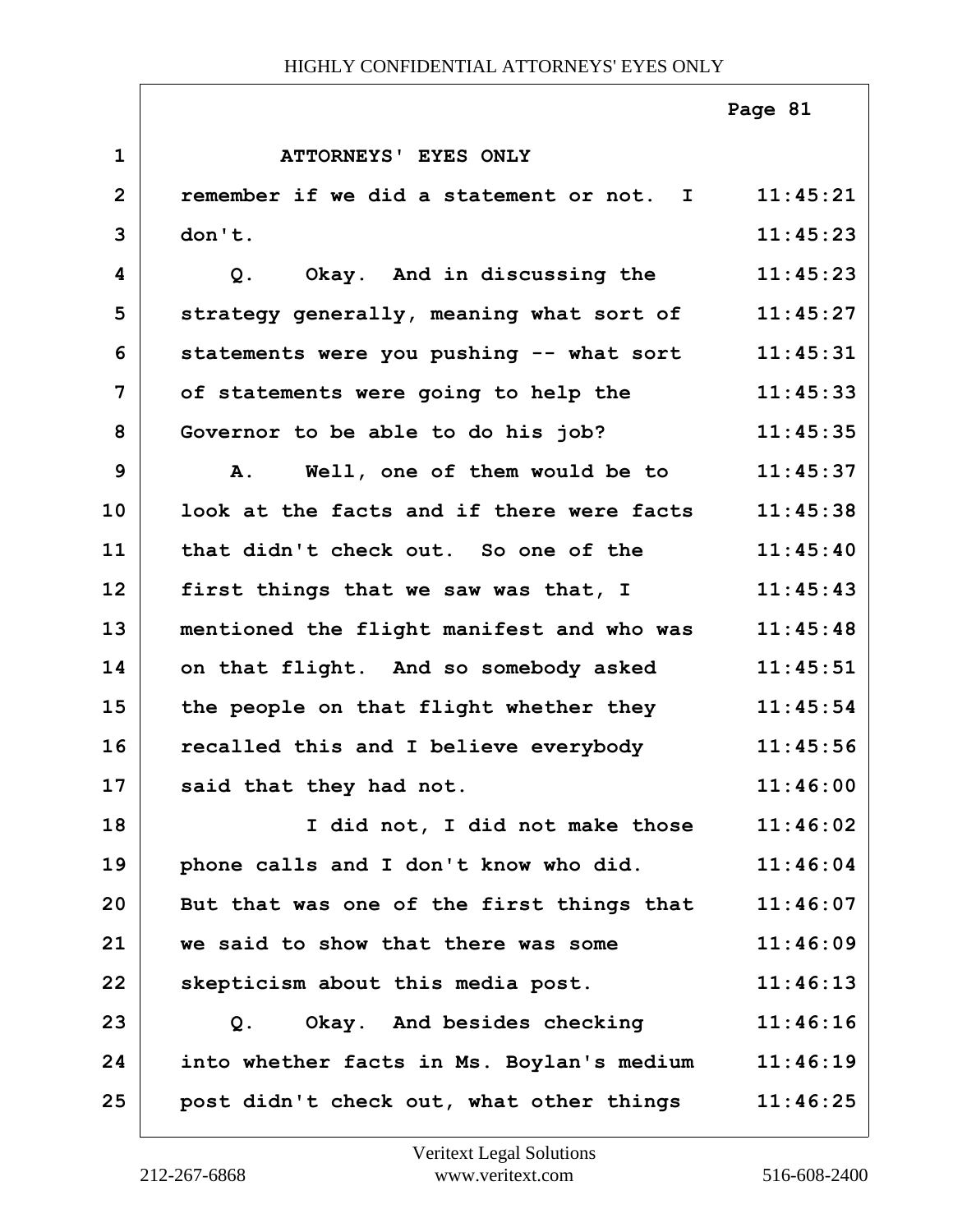|                |                                           | Page 82  |
|----------------|-------------------------------------------|----------|
| $\mathbf{1}$   | ATTORNEYS' EYES ONLY                      |          |
| $\overline{2}$ | were part of the strategy?                | 11:46:26 |
| 3              | That was what we discussed.<br>A.         | 11:46:27 |
| 4              | Like looking into the facts, and whether  | 11:46:31 |
| 5              | putting out those facts would be --       | 11:46:33 |
| 6              | whatever facts we could determine,        | 11:46:37 |
| $\overline{7}$ | whether those facts would be useful to    | 11:46:43 |
| 8              | put out in the public domain. And again,  | 11:46:44 |
| 9              | I'm sorry, I just don't remember whether  | 11:46:48 |
| 10             | we did a written statement or not. I      | 11:46:50 |
| 11             | assume we did, but I don't know.          | 11:46:52 |
| 12             | And from what you recall about<br>Q.      | 11:46:53 |
| 13             | your conversation, what do you recall     | 11:46:56 |
| 14             | being the facts that you thought would be | 11:46:58 |
| 15             | useful to get out?                        | 11:47:01 |
| 16             | A. Well, to the point about the           | 11:47:01 |
| 17             | flight, for example. All of the           | 11:47:04 |
| 18             | individuals who were on the flight claim  | 11:47:05 |
| 19             | that the thing that Ms. Boylan says in    | 11:47:08 |
| 20             | the beginning of the medium post didn't   | 11:47:10 |
| 21             | happen.                                   | 11:47:13 |
| 22             | Okay. So facts that -- were<br>Q.         | 11:47:13 |
| 23             | there any discussions about releasing     | 11:47:21 |
| 24             | facts that did check out?                 | 11:47:23 |
| 25             | No.<br>Α.                                 | 11:47:24 |

Г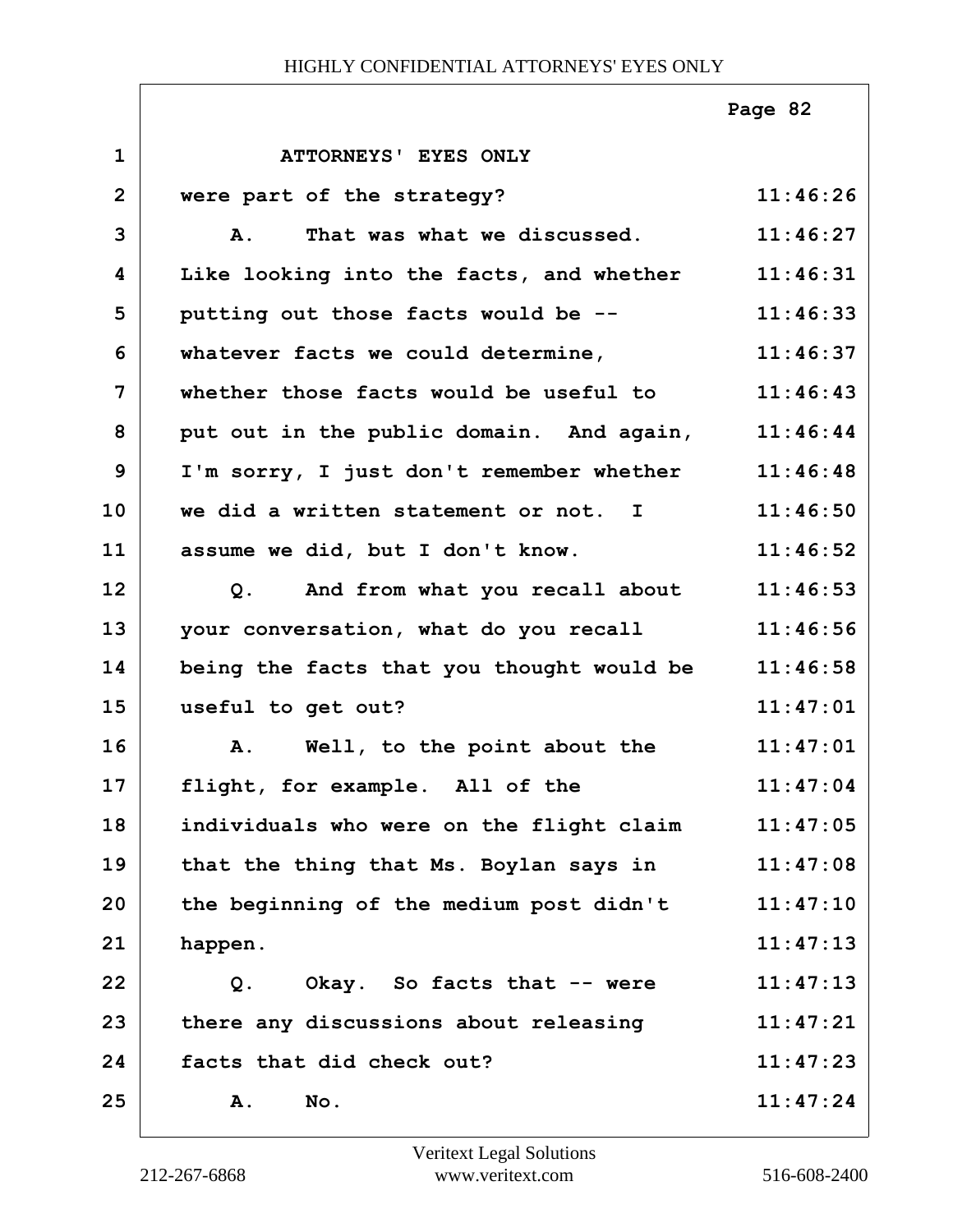|                |                                                 | Page 83  |
|----------------|-------------------------------------------------|----------|
| $\mathbf{1}$   | ATTORNEYS' EYES ONLY                            |          |
| $\overline{2}$ | Okay. So it was limited to<br>$Q$ .             | 11:47:28 |
| 3              | facts undermining the allegations that          | 11:47:31 |
| 4              | Ms. Boylan had raised, correct?                 | 11:47:34 |
| 5              | A.<br>No. All we -- no. We wanted               | 11:47:36 |
| 6              | to -- we looked into whatever it is we          | 11:47:40 |
| $\overline{7}$ | could, could factually determine. Most 11:47:42 |          |
| 8              | of this is undeterminable. So there were        | 11:47:49 |
| 9              | a limited number of things to look at,          | 11:47:52 |
| 10             | such as that other things that are, for         | 11:47:54 |
| 11             | example, asking a question. Whether --          | 11:47:59 |
| 12             | just hold on while I read something.            | 11:48:01 |
| 13             | Because I don't remember all of this.           | 11:48:04 |
| 14             | $Q$ .<br>Okay.                                  | 11:48:05 |
| 15             | (Witness reviews document.)                     | 11:48:12 |
| 16             | Questions asked, for example,<br>A.             | 11:48:12 |
| 17             | whether or not, how often it was that the       | 11:48:16 |
| 18             | Governor was alone with an individual,          | 11:48:17 |
| 19             | for example. Which multiple people said         | 11:48:22 |
| 20             | never happened. Like did not happen.            | 11:48:26 |
| 21             | That there were always people there.            | 11:48:29 |
| 22             | How would people know when two<br>Q.            | 11:48:33 |
| 23             | people are alone?                               | 11:48:37 |
| 24             | So you wouldn't, except the<br>Α.               | 11:48:38 |
| 25             | point was practice. Question of regular         | 11:48:39 |

Г

ı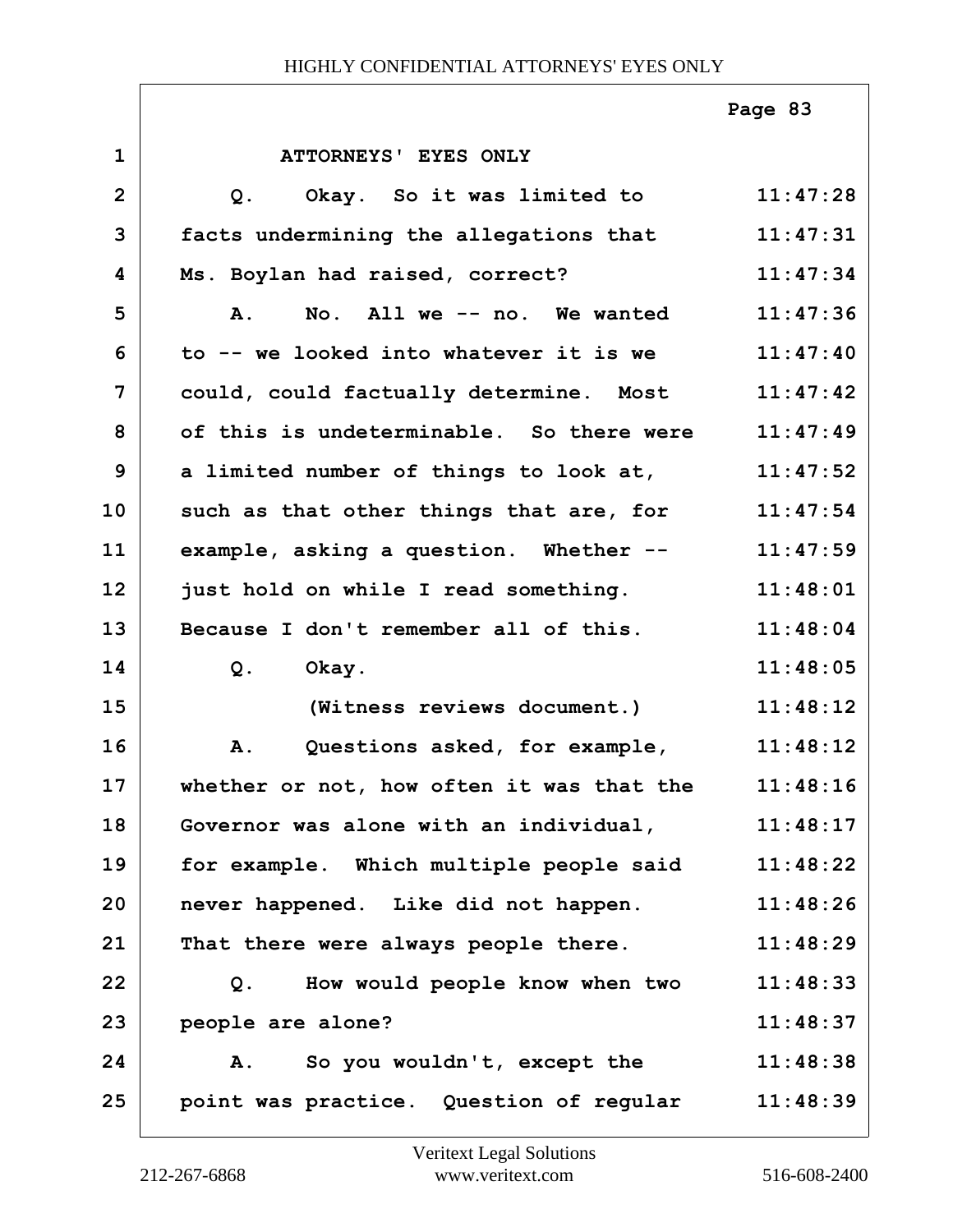|                |                                           | Page 84  |
|----------------|-------------------------------------------|----------|
| $\mathbf{1}$   | ATTORNEYS' EYES ONLY                      |          |
| $\overline{2}$ | practice, was the question.               | 11:48:42 |
| 3              | But how would those people be<br>Q.       | 11:48:44 |
| 4              | able to comment on the regularity of that | 11:48:46 |
| 5              | practice if they were not there? Meaning  | 11:48:49 |
| 6              | if two people meet alone 50 times and     | 11:48:50 |
| $\overline{7}$ | nobody is able to see it, how could they  | 11:48:53 |
| 8              | comment on the practice?                  | 11:48:55 |
| 9              | That's absolutely true. Except<br>A.      | 11:48:56 |
| 10             | this is -- there is a piece in here which | 11:48:58 |
| 11             | says, I left past the desk of Stephanie   | 11:49:01 |
| 12             | Benton, for example. So the question was  | 11:49:04 |
| 13             | to Stephanie Benton, for example, who is  | 11:49:05 |
| 14             | listed in there, had she seen the kiss,   | 11:49:08 |
| 15             | right? That's $a$ --                      | 11:49:11 |
| 16             | Q.<br>Got you.                            | 11:49:16 |
| 17             | -- piece of it, right. So that<br>A.      | 11:49:16 |
| 18             | kind of a thing, where Stephanie Benton,  | 11:49:19 |
| 19             | in terms of regular practice of how       | 11:49:21 |
| 20             | people got in and out of the Governor's   | 11:49:23 |
| 21             | Office. Just sort of generally how        | 11:49:27 |
| 22             | things happen.                            | 11:49:29 |
| 23             | Nobody obviously would be able            | 11:49:30 |
| 24             | to say whether two people were alone or   | 11:49:31 |
| 25             | not and I wasn't suggesting otherwise.    | 11:49:33 |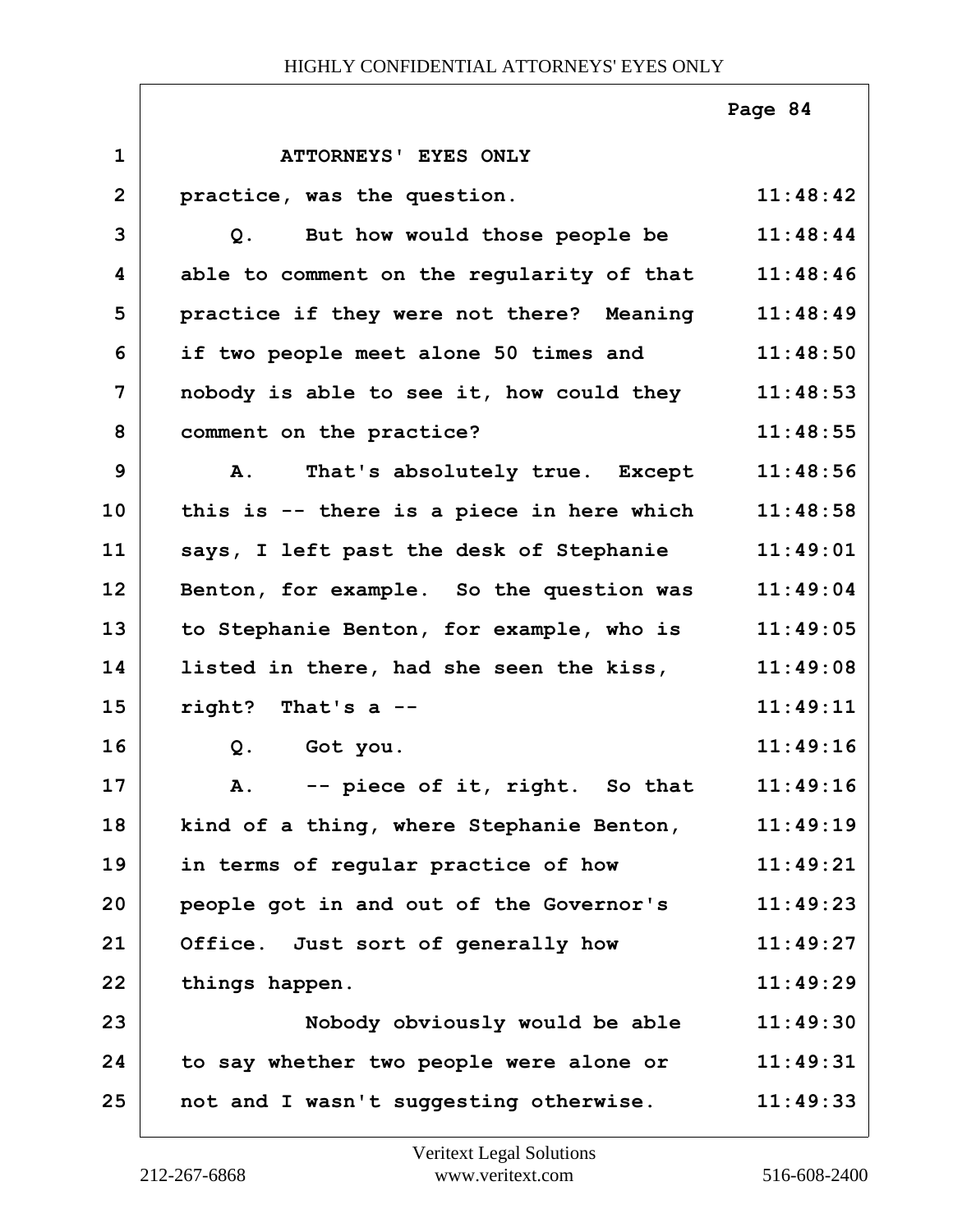|                |                                           | Page 85  |
|----------------|-------------------------------------------|----------|
| $\mathbf{1}$   | ATTORNEYS' EYES ONLY                      |          |
| $\overline{2}$ | Okay. You said earlier that<br>$Q$ .      | 11:49:35 |
| 3              | you were considering putting out the      | 11:49:40 |
| 4              | facts that didn't check out. And then     | 11:49:43 |
| 5              | when I asked if there was conversation    | 11:49:44 |
| 6              | about putting out the facts that did      | 11:49:46 |
| $\overline{7}$ | check out, you said no, there was no      | 11:49:49 |
| 8              | conversation about that, right?           | 11:49:50 |
| 9              | I don't believe so. I don't<br>A.         | 11:49:51 |
| 10             | know.                                     | 11:49:54 |
| 11             | Okay. So my question is, was<br>Q.        | 11:49:54 |
| 12             | the strategy focused on getting out the   | 11:49:57 |
| 13             | facts, the ones that could be verified in | 11:50:01 |
| 14             | some capacity, that did not check out?    | 11:50:04 |
| 15             | Generally in my job, I am<br>Α.           | 11:50:07 |
| 16             | trying to figure out what are the facts   | 11:50:10 |
| 17             | that support my client's side of the      | 11:50:12 |
| 18             | story, and that is what I spend time      | 11:50:14 |
| 19             | doing.                                    | 11:50:17 |
| 20             | And here your client's side of<br>Q.      | 11:50:17 |
| 21             | the story would be undermining Ms.        | 11:50:19 |
| 22             | Boylan's allegations, correct?            | 11:50:22 |
| 23             | No, no. My client's side of<br>Α.         | 11:50:23 |
| 24             | the story would be whatever my client,    | 11:50:25 |
| 25             | Mr. Cuomo, believes are -- Mr. Cuomo or   | 11:50:27 |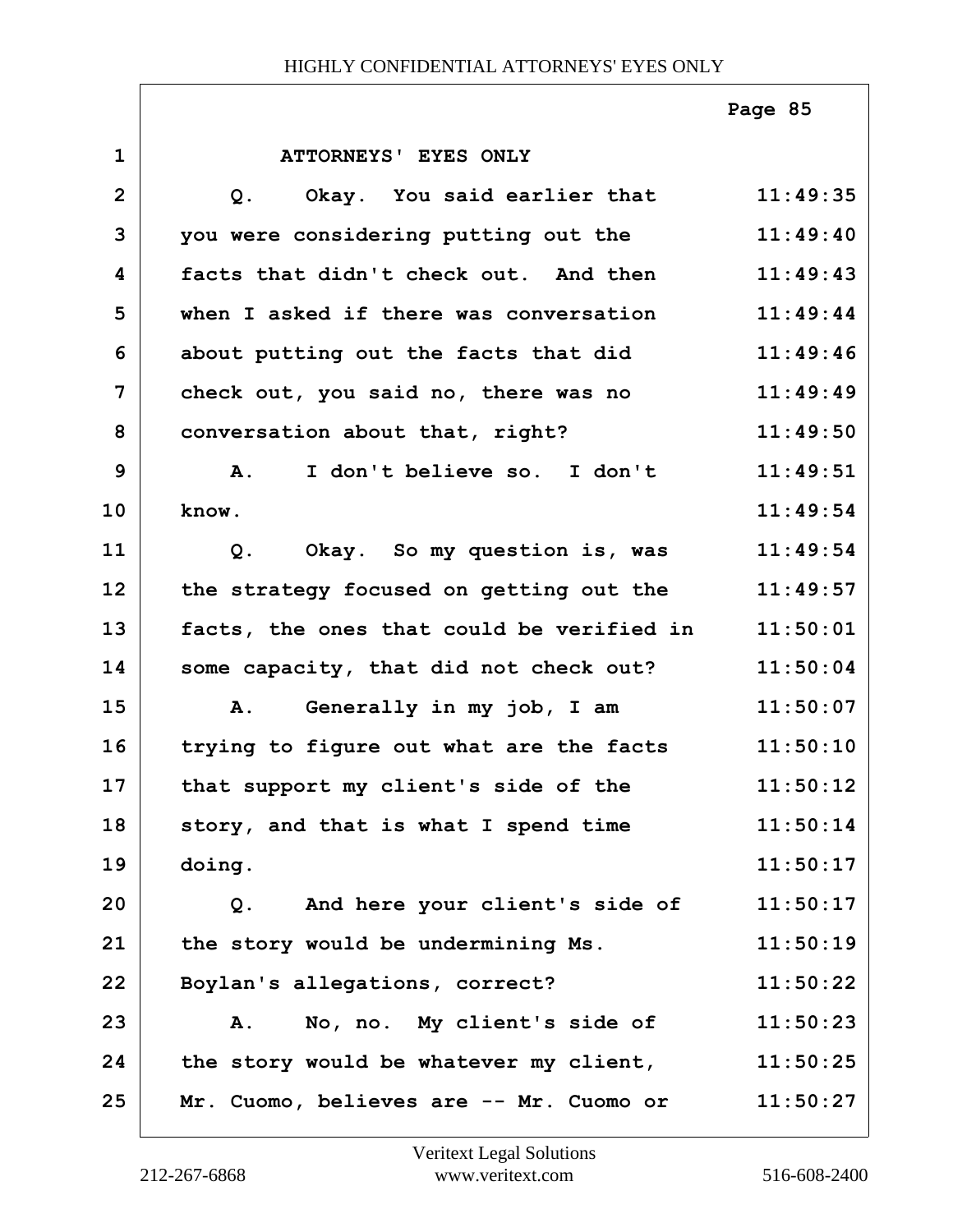|                |                                                   | Page 86  |
|----------------|---------------------------------------------------|----------|
| $\mathbf{1}$   | ATTORNEYS' EYES ONLY                              |          |
| $\overline{2}$ | Ms. DeRosa or whoever, believe the facts 11:50:30 |          |
| 3              | are.                                              | 11:50:32 |
| 4              | Did you work on any press<br>Q.                   | 11:50:33 |
| 5              | statements?                                       | 11:50:39 |
| 6              | A. As I said, I am not -- I think                 | 11:50:39 |
| 7              | we did a press statement. I just don't            | 11:50:42 |
| 8              | remember. If there was one, the answer            | 11:50:44 |
| 9              | is yes.                                           | 11:50:49 |
| 10             | Q. And did you respond to any                     | 11:50:50 |
| 11             | press inquiries?                                  | 11:50:51 |
| 12             | I don't think so on this.<br>$\mathbf{A}$ .       | 11:50:52 |
| 13             | Okay. And did you provide<br>$Q$ .                | 11:50:53 |
| 14             | comments at any press conferences?                | 11:50:56 |
| 15             | MR. LEVINE: Just to be clear,                     | 11:50:58 |
| 16             | Mr. Grant, you're talking about the               | 11:50:59 |
| 17             | medium post response or more                      | 11:51:01 |
| 18             | generally?                                        | 11:51:03 |
| 19             | MR. GRANT: The medium post                        | 11:51:03 |
| 20             | response.                                         | 11:51:05 |
| 21             | MR. LEVINE: Okay. Thank you.                      | 11:51:05 |
| 22             | And also you keep asking a<br>${\bf A}$ .         | 11:51:06 |
| 23             | question about press conferences. I have          | 11:51:08 |
| 24             | never given a public statement at a press         | 11:51:10 |
| 25             | conference.                                       | 11:51:12 |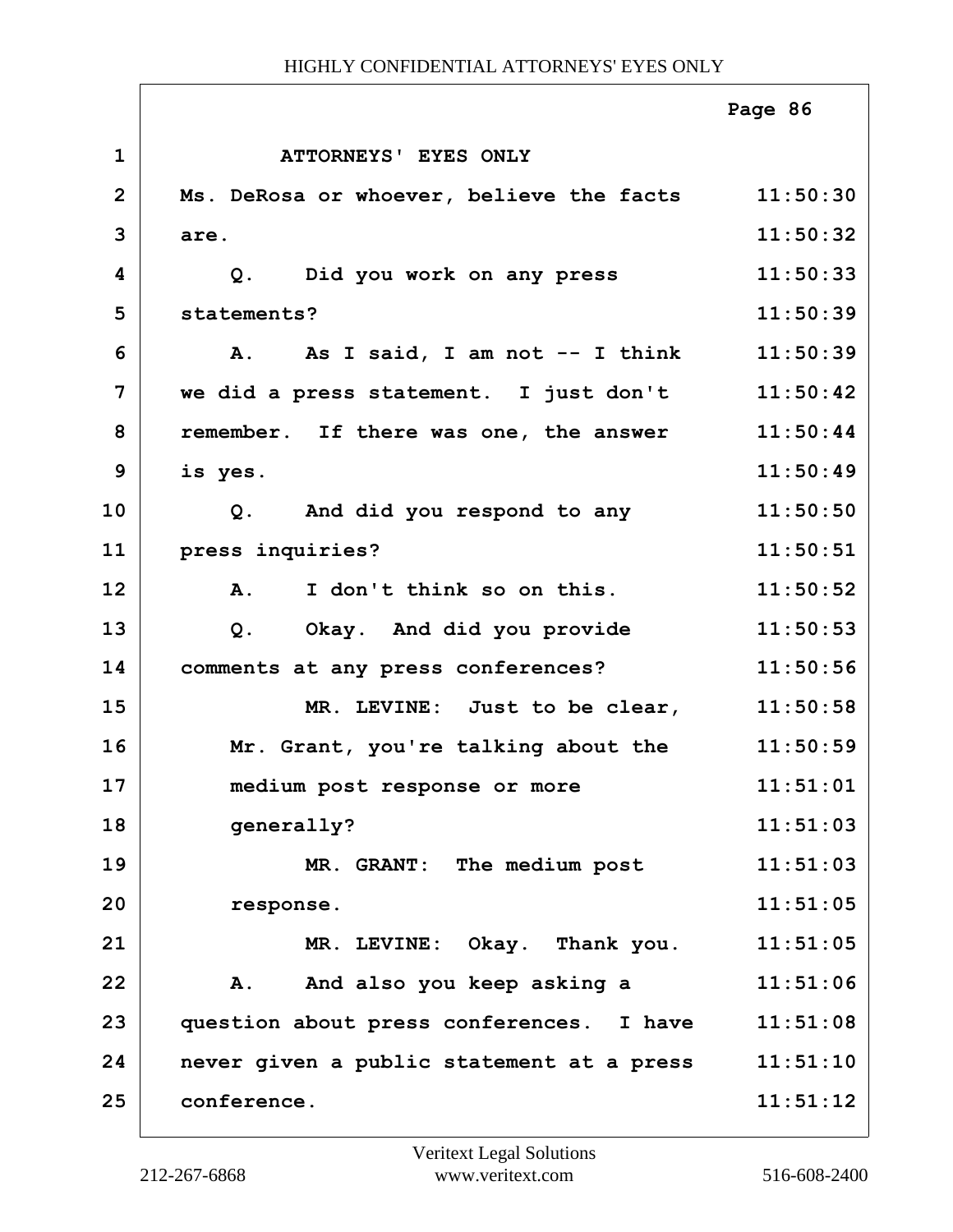|                |                                           | Page 87  |
|----------------|-------------------------------------------|----------|
| $\mathbf{1}$   | ATTORNEYS' EYES ONLY                      |          |
| $\overline{2}$ | Okay.<br>$Q$ .                            | 11:51:12 |
| 3              | <b>A.</b><br>For anything, so.            | 11:51:13 |
| 4              | Okay. Did you provide comments<br>$Q$ .   | 11:51:18 |
| 5              | on press conferences that others gave?    | 11:51:21 |
| 6              | Meaning, sorry, did I talk to a<br>Α.     | 11:51:23 |
| 7              | reporter about press conferences?         | 11:51:29 |
| 8              | Yeah.<br>$Q$ .                            | 11:51:31 |
| 9              | Not as it relates to Ms.<br>A.            | 11:51:32 |
| 10             | Boylan.                                   | 11:51:40 |
| 11             | Okay. And did you help prep<br>Q.         | 11:51:40 |
| 12             | anybody for press conferences that he or  | 11:51:46 |
| 13             | she gave?                                 | 11:51:49 |
| 14             | Regarding Ms. Boylan?<br>A.               | 11:51:50 |
| 15             | Regarding this medium post?               | 11:51:52 |
| 16             | Regarding the allegations in<br>$Q$ .     | 11:51:54 |
| 17             | the medium post. Meaning the allegations  | 11:51:55 |
| 18             | become a part of the public domain. They  | 11:51:58 |
| 19             | were being discussed. You were part of    | 11:52:00 |
| 20             | the discussions of how to deal with them. | 11:52:01 |
| 21             | So they don't have to necessarily be      | 11:52:03 |
| 22             | tethered to this medium post, but to the  | 11:52:08 |
| 23             | allegations themselves.                   | 11:52:10 |
| 24             | No. And again, I don't<br>Α.              | 11:52:11 |
| 25             | remember whether he did a public -- maybe | 11:52:13 |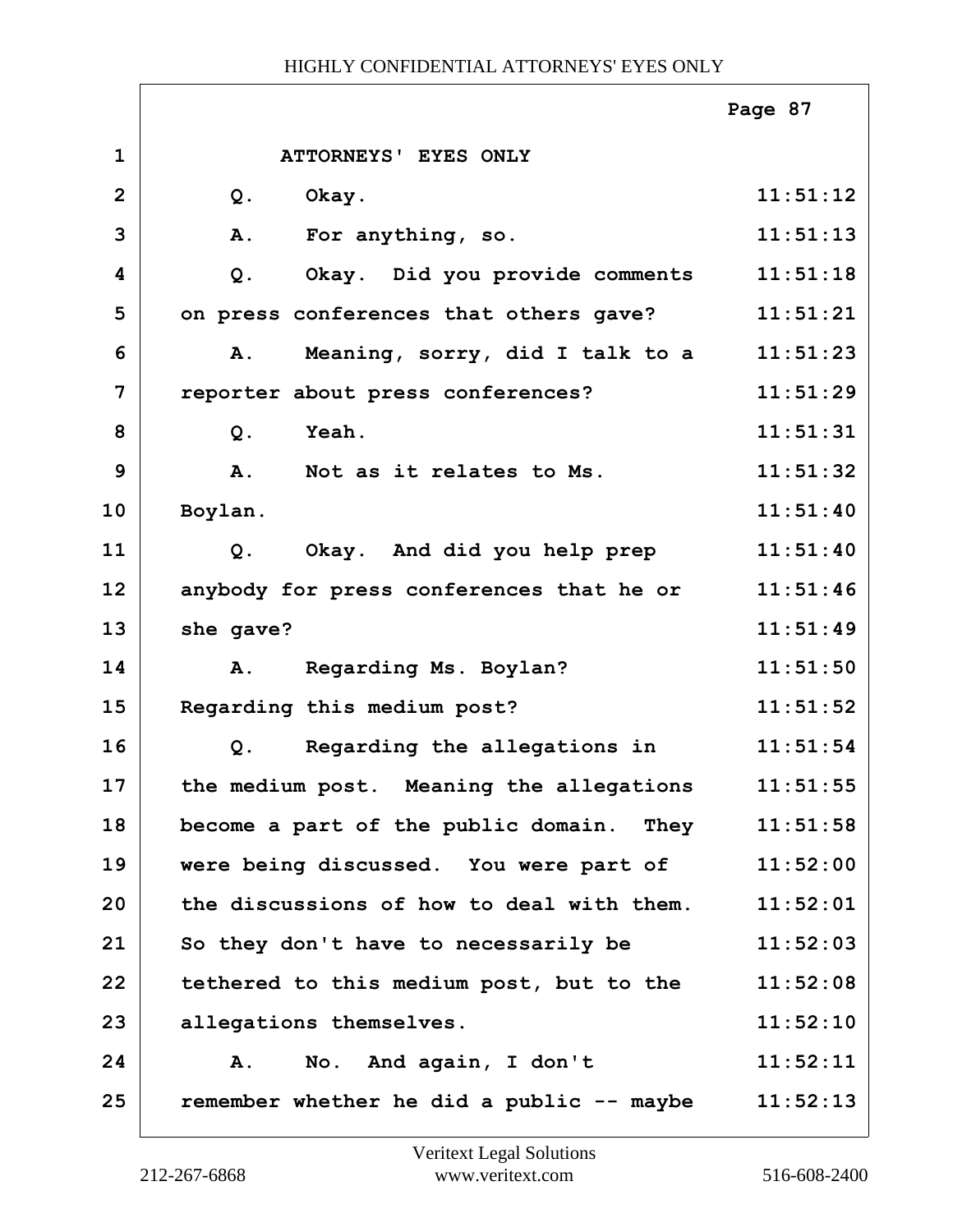|                |                                         | Page 88  |
|----------------|-----------------------------------------|----------|
| $\mathbf{1}$   | ATTORNEYS' EYES ONLY                    |          |
| $\overline{2}$ | he did. I don't remember.               | 11:52:15 |
| 3              | And to the extent you've<br>Q.          | 11:52:17 |
| 4              | testified to participating in the       | 11:52:20 |
| 5              | response effort to some degree, do you  | 11:52:22 |
| 6              | recall who asked you to participate in  | 11:52:23 |
| 7              | the response effort?                    | 11:52:24 |
| 8              | I believe it was Melissa<br><b>A.</b>   | 11:52:25 |
| 9              | DeRosa.                                 | 11:52:30 |
| 10             | Anyone else?<br>$Q$ .                   | 11:52:31 |
| 11             | I don't know.<br>A.                     | 11:52:36 |
| 12             | Okay. If you turn to tab 8.<br>Q.       | 11:52:37 |
| 13             | A.<br>Yup.                              | 11:52:44 |
| 14             | If you take a moment to review<br>$Q$ . | 11:52:44 |
| 15             | that and let me know when you're ready. | 11:52:46 |
| 16             | Sorry, I thought it was just<br>Α.      | 11:52:48 |
| 17             | one thing.                              | 11:52:51 |
| 18             | $Q$ .<br>Yeah.  So Mr. Pollock, can you | 11:52:51 |
| 19             | tell me what the background of this     | 11:53:47 |
| 20             | conversation is?                        | 11:53:49 |
| 21             | This is the beginning of the, I<br>Α.   | 11:53:49 |
| 22             | think it's -- is it an e-mail chain or  | 11:53:56 |
| 23             | text exchange, I'm not sure, I have no  | 11:54:02 |
| 24             | idea.                                   | 11:54:04 |
| 25             | I will represent to you that is<br>Q.   | 11:54:05 |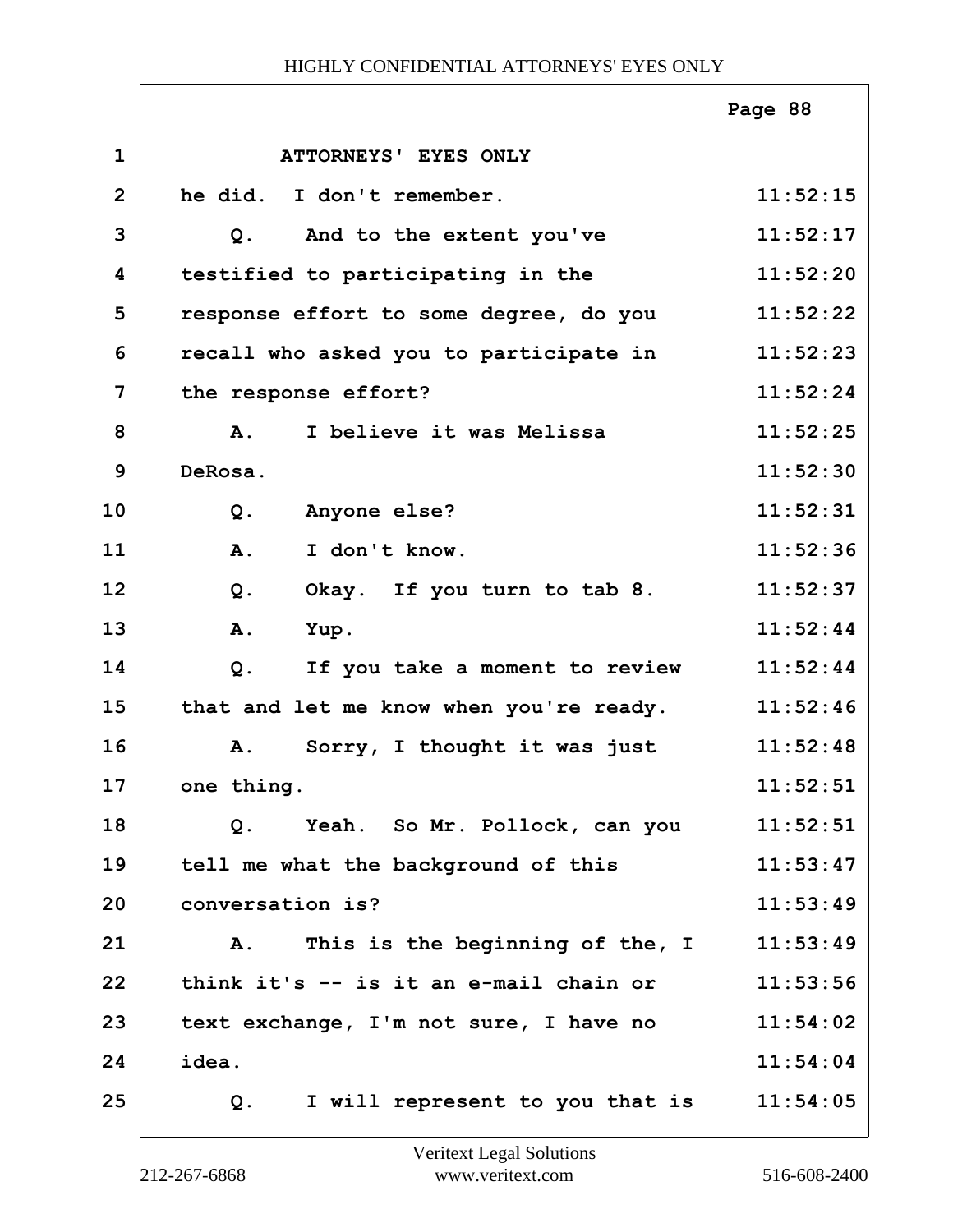|                |                                                   | Page 89  |
|----------------|---------------------------------------------------|----------|
| $\mathbf{1}$   | ATTORNEYS' EYES ONLY                              |          |
| $\overline{2}$ | a text message exchange.                          | 11:54:06 |
| 3              | Okay. So text message chain<br>Α.                 | 11:54:07 |
| 4              | where we start to $-$ where Lis says              | 11:54:09 |
| 5              | "Let's organize so that we can all be in          | 11:54:15 |
| 6              | touch in terms of rapid response, as we           | 11:54:18 |
| $\overline{7}$ | would call it."                                   | 11:54:21 |
| 8              | Q. Okay. And can you tell me how                  | 11:54:22 |
| 9              | this text started?                                | 11:54:24 |
| 10             | I don't know, other than, other<br>$\mathbf{A}$ . | 11:54:26 |
| 11             | than what you're showing me.                      | 11:54:30 |
| 12             | Q. And if you go to the pages at                  | 11:54:32 |
| 13             | the bottom, 28 and 29.                            | 11:54:40 |
| 14             | Okay. Yes, I'm there.<br>Α.                       | 11:54:43 |
| 15             | Those are messages from you,<br>$Q$ .             | 11:54:47 |
| 16             | correct?                                          | 11:54:49 |
| 17             | A. They are indeed.                               | 11:54:49 |
| 18             | Okay. And you say, "That would<br>$Q$ .           | 11:54:51 |
| 19             | not be my inclination unless they have            | 11:54:55 |
| 20             | direct knowledge of something."                   | 11:54:57 |
| 21             | What did you mean by that?                        | 11:54:58 |
| 22             | Again, I am giving a sort of,<br><b>A.</b>        | 11:55:00 |
| 23             | my general feeling about crisis response.         | 11:55:04 |
| 24             | The question before was should, would it          | 11:55:10 |
| 25             | be helpful if people who work in the              | 11:55:14 |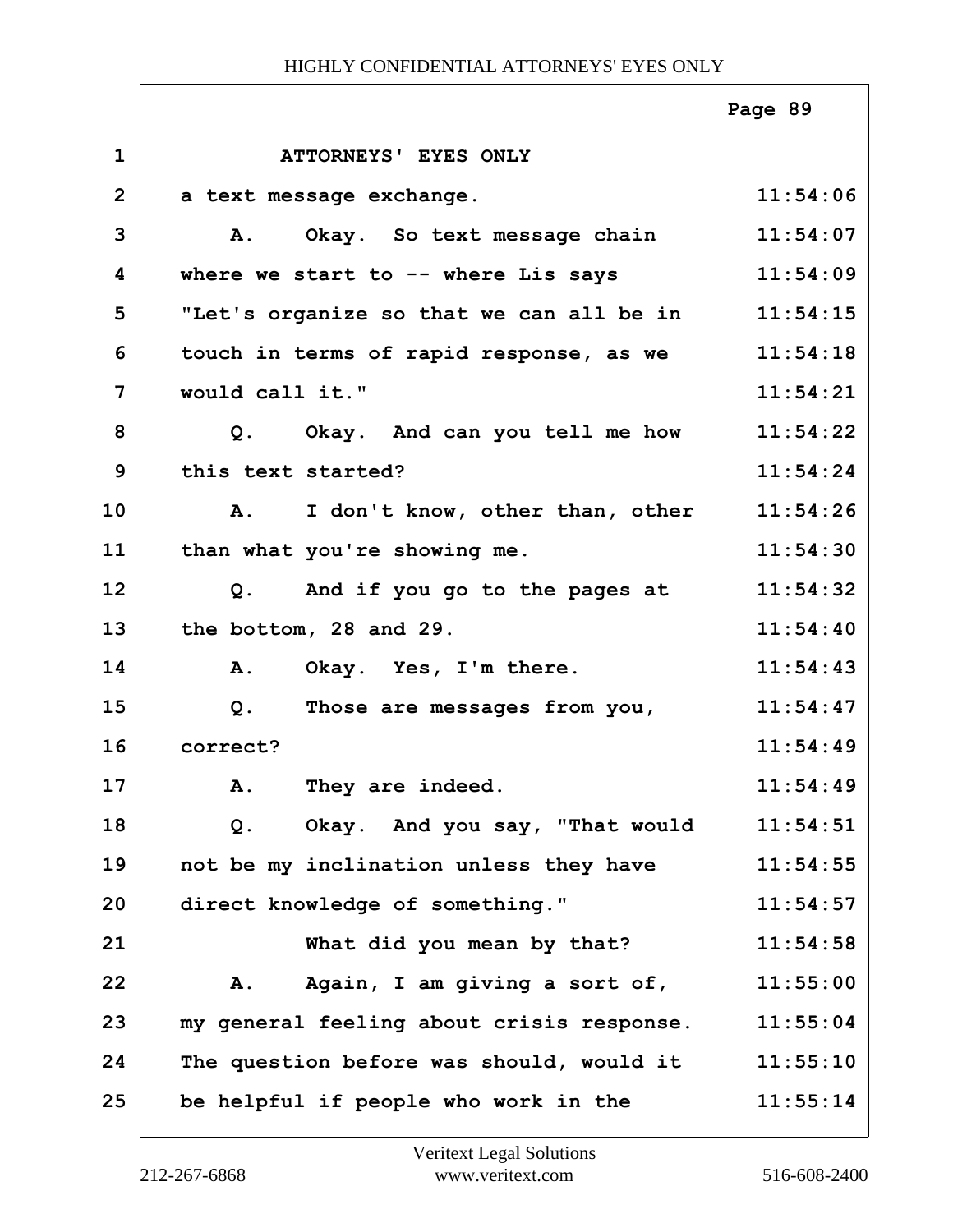|                |                                                 | Page 90  |
|----------------|-------------------------------------------------|----------|
| $\mathbf{1}$   | ATTORNEYS' EYES ONLY                            |          |
| $\overline{2}$ | Chamber said supportive statements about        | 11:55:18 |
| 3              | the Governor or said that these things          | 11:55:22 |
| 4              | were not true. That's the two texts that        | 11:55:24 |
| 5              | precede me.                                     | 11:55:28 |
| 6              | And I say, as I would say in                    | 11:55:29 |
| $\overline{7}$ | any case, that is not -- I don't think          | 11:55:31 |
| 8              | that's very helpful, because those are          | 11:55:33 |
| 9              | people who are employed by said                 | 11:55:36 |
| 10             | individual, and therefore I think don't         | 11:55:40 |
| 11             | have, I don't think add credibility from        | 11:55:42 |
| 12             | a public relations perspective.                 | 11:55:43 |
| 13             | And what would have been your<br>$Q$ .          | 11:55:49 |
| 14             | inclination, if this were not your              | 11:55:51 |
| 15             | inclination?                                    | 11:55:53 |
| 16             | I don't know. But I was asked<br>$\mathbf{A}$ . | 11:55:53 |
| 17             | a specific question and responded. So I         | 11:55:59 |
| 18             | did not think this was the way to go.           | 11:56:03 |
| 19             | In connection with your<br>Q.                   | 11:56:05 |
| 20             | discussions about responding or about the       | 11:56:07 |
| 21             | strategy of this response, what strategy        | 11:56:08 |
| 22             | did you promote?                                | 11:56:13 |
| 23             | I don't remember specifically.<br>Α.            | 11:56:13 |
| 24             | Do you remember generally?<br>$Q$ .             | 11:56:18 |
| 25             | No, I don't. I am looking at<br><b>A.</b>       | 11:56:19 |

Г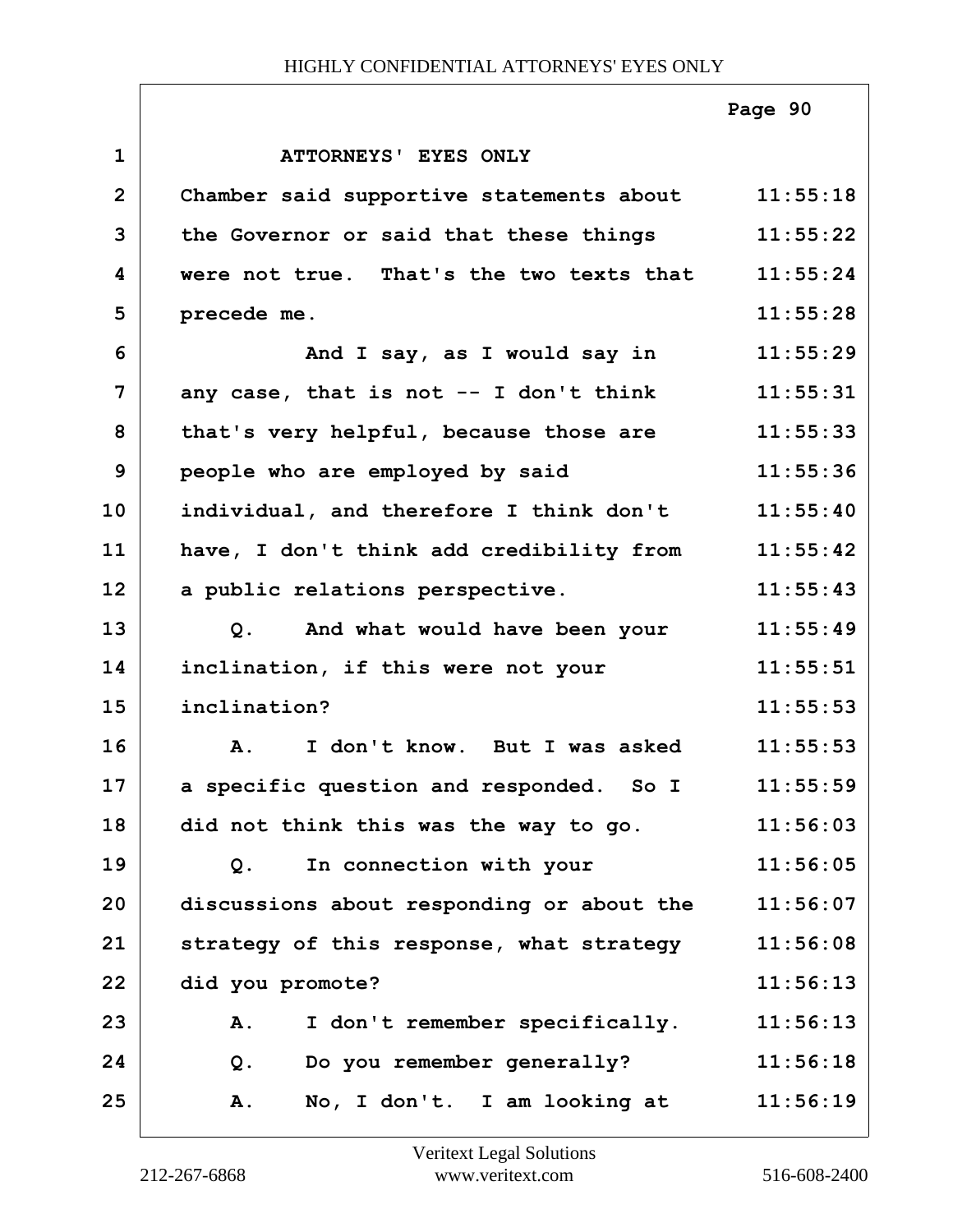**1 ATTORNEYS' EYES ONLY 2 everything and trying to figure out what 11:56:27 3 we should and should not respond to, and 11:56:33 4 in this particular case, my judgment was 11:56:35** 5 that this was not the way to go. I could 11:56:37 **6 not tell you at this period of time that 11:56:40 7 I had a conclusion about the right way to 11:56:41 8 respond. 11:56:44 9 Q. And do you know who was 11:56:44 10 promoting the idea that you should put 11:56:51 11 statements out there? 11:56:53 12 A. Other than the text that you 11:56:54 13 just sent me, no. 11:56:55 14 Q. You don't recall anyone else 11:56:56 15 who, as a part of this text chain said, 11:56:58 16 yeah, we should go ahead and put out 11:57:01 17 statements? 11:57:03** 18 A. Any number of us could have **11:57:03 19 said that, so I don't know other than 11:57:07 20 what you're showing me. 11:57:09 21 Q. Okay. All right. If you can 11:57:10 22 go to tab 9. 11:57:14 23 A. Mm-hmm. 11:57:18 24 Q. Take a moment to review and let 11:57:19 25 me know when you're ready. 11:57:21 Page 91**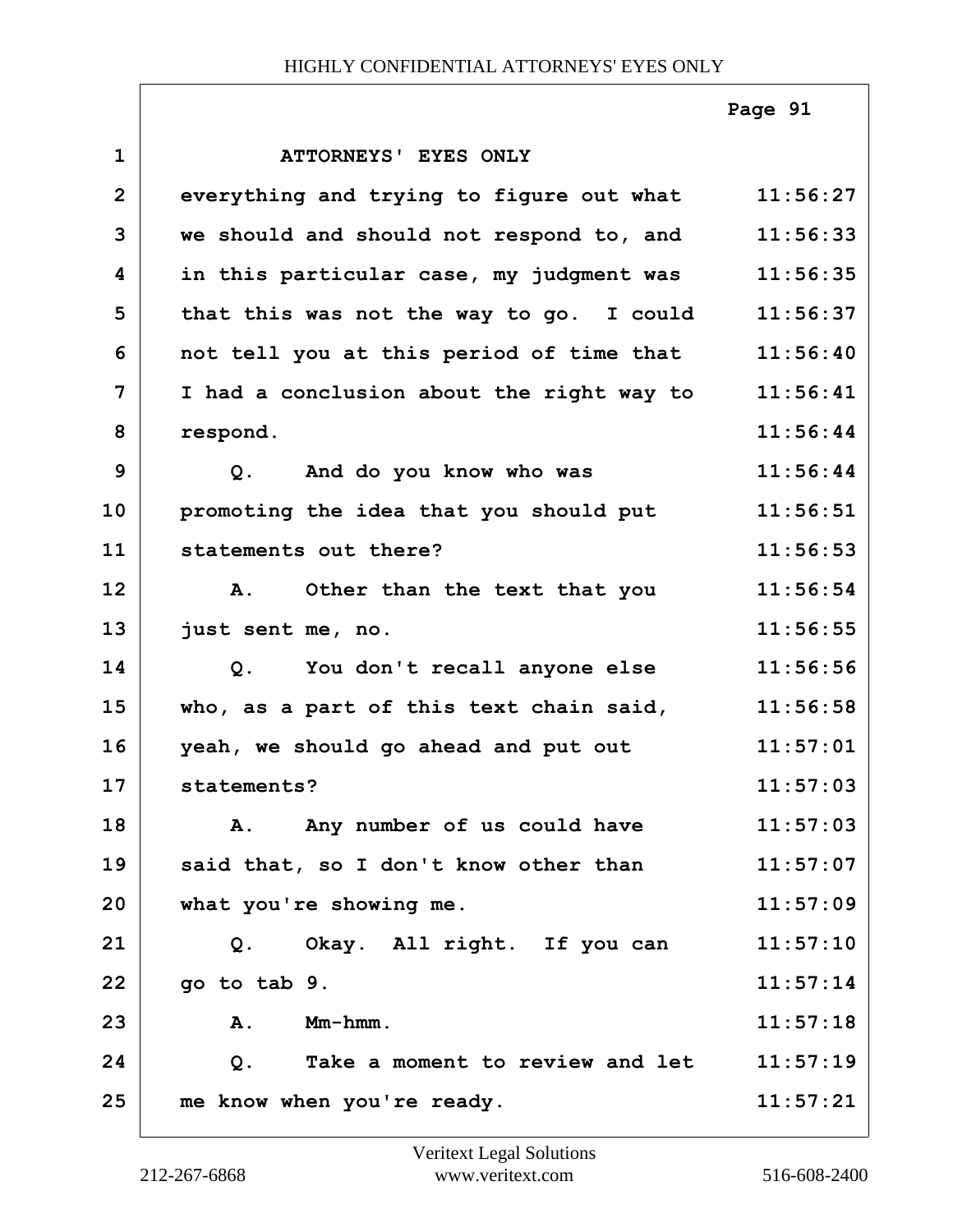|                |                                                | Page 92  |
|----------------|------------------------------------------------|----------|
| $\mathbf{1}$   | ATTORNEYS' EYES ONLY                           |          |
| $\overline{2}$ | <b>A.</b><br>Okay.                             | 11:57:23 |
| 3              | That's another text chain in<br>$Q$ .          | 11:57:38 |
| 4              | which you are participating, correct?          | 11:57:39 |
| 5              | A.<br>Yes.                                     | 11:57:41 |
| 6              | Okay. And if you look at the<br>Q.             | 11:57:41 |
| 7              | first page, it says, "Robbie Kaplan is         | 11:57:43 |
| 8              | the best play right now." Correct?             | 11:57:47 |
| 9              | A.<br>Yes.                                     | 11:57:49 |
| 10             | Can you tell me the background<br>$Q$ .        | 11:57:50 |
| 11             | of this exchange?                              | 11:57:51 |
| 12             | So I don't know Ms. Kaplan<br>A.               | 11:57:52 |
| 13             | myself. I think I talked to her once or        | 11:57:58 |
| 14             | twice, but she is viewed as an expert in       | 11:58:01 |
| 15             | the area, from a public perspective,           | 11:58:06 |
| 16             | viewed as an expert in the area of sexual      | 11:58:10 |
| 17             | harassment, and she had been a part of         | 11:58:12 |
| 18             | the Governor's team's work on sexual           | 11:58:16 |
| 19             | harassment legislation. And therefore          | 11:58:18 |
| 20             | the suggestion was to reach out to her         | 11:58:20 |
| 21             | and I think have a statement from her, I       | 11:58:24 |
| 22             | think. I'm not 100 percent sure.               | 11:58:30 |
| 23             | Okay. What sort of statement<br>Q <sub>1</sub> | 11:58:31 |
| 24             | from Ms. Kaplan?                               | 11:58:36 |
| 25             | I actually don't know. But a<br>${\bf A}$ .    | 11:58:37 |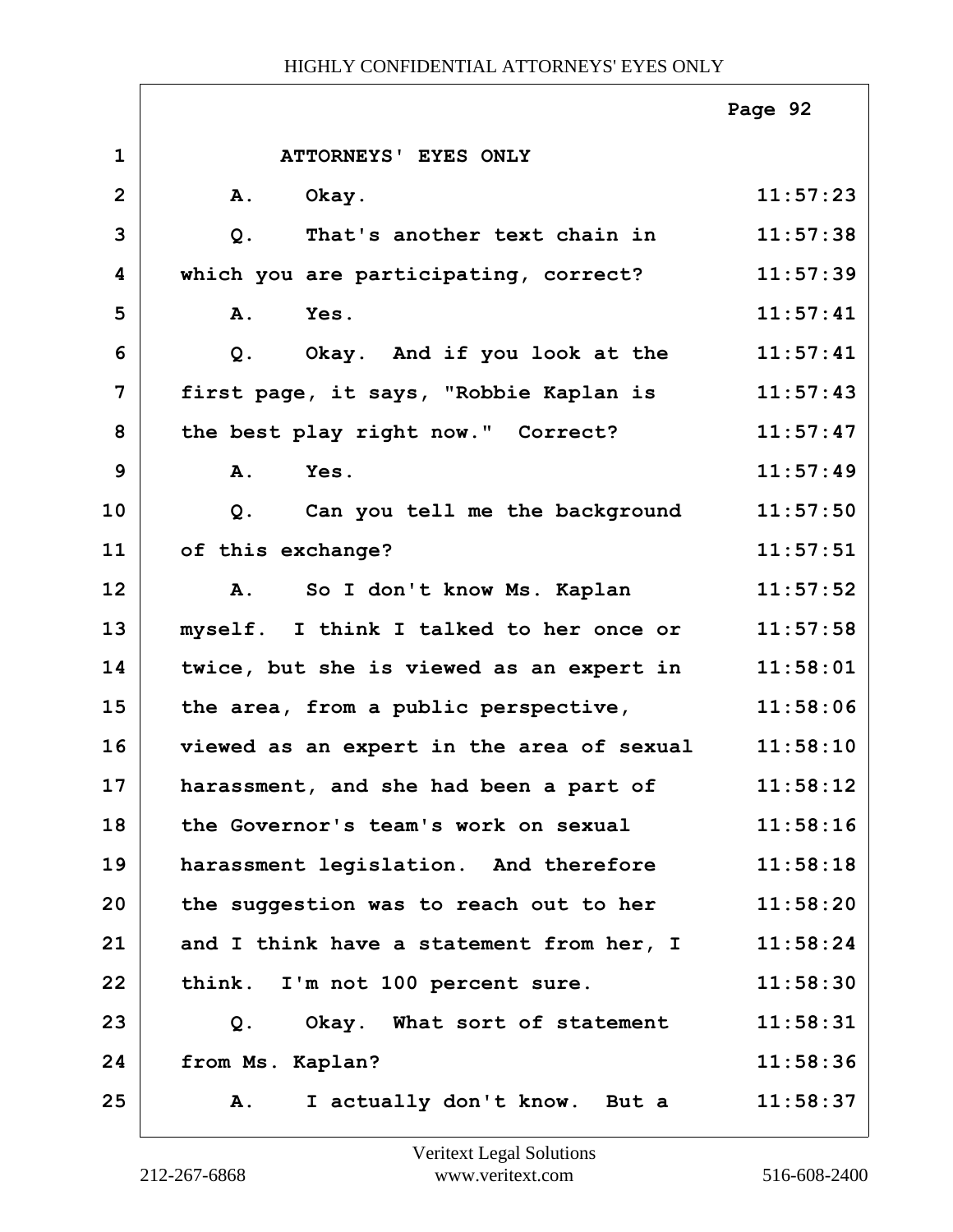|                |                                           | Page 93  |
|----------------|-------------------------------------------|----------|
| $\mathbf{1}$   | ATTORNEYS' EYES ONLY                      |          |
| $\overline{2}$ | statement -- either a statement in        | 11:58:40 |
| 3              | support of the Governor or a statement    | 11:58:41 |
| 4              | about the facts. I don't know in          | 11:58:43 |
| 5              | particular, the text chain doesn't give   | 11:58:44 |
| 6              | me much.                                  | 11:58:47 |
| $\overline{7}$ | Q. If you go to the next page, it         | 11:58:48 |
| 8              | says, "Get it out and refer everything to | 11:58:49 |
| 9              | that." What do you recall that meaning?   | 11:58:52 |
| 10             | I actually don't know. I<br>A.            | 11:58:55 |
| 11             | believe in reference to the text before,  | 11:58:59 |
| 12             | it was a, get out a statement from Robbie | 11:59:01 |
| 13             | Kaplan, I believe. But I don't remember.  | 11:59:04 |
| 14             | Do you recall ever having any<br>Q.       | 11:59:07 |
| 15             | conversations about having Ms. Kaplan     | 11:59:09 |
| 16             | serve as an independent investigator in   | 11:59:13 |
| 17             | this matter?                              | 11:59:16 |
| 18             | No, I don't.<br>Α.                        | 11:59:17 |
| 19             | Okay. If you can go to tab 11.<br>$Q$ .   | 11:59:19 |
| 20             | <b>Not 10?</b><br>A.                      | 11:59:29 |
| 21             | <b>Not 10.</b><br>Q.                      | 11:59:30 |
| 22             | A.<br>I'm on 10, I'm sorry, this is       | 11:59:32 |
| 23             | $11,$ got it.                             | 11:59:34 |
| 24             | Okay. Please review and let me<br>Q.      | 11:59:35 |
| 25             | know when you're ready.                   | 11:59:37 |

Г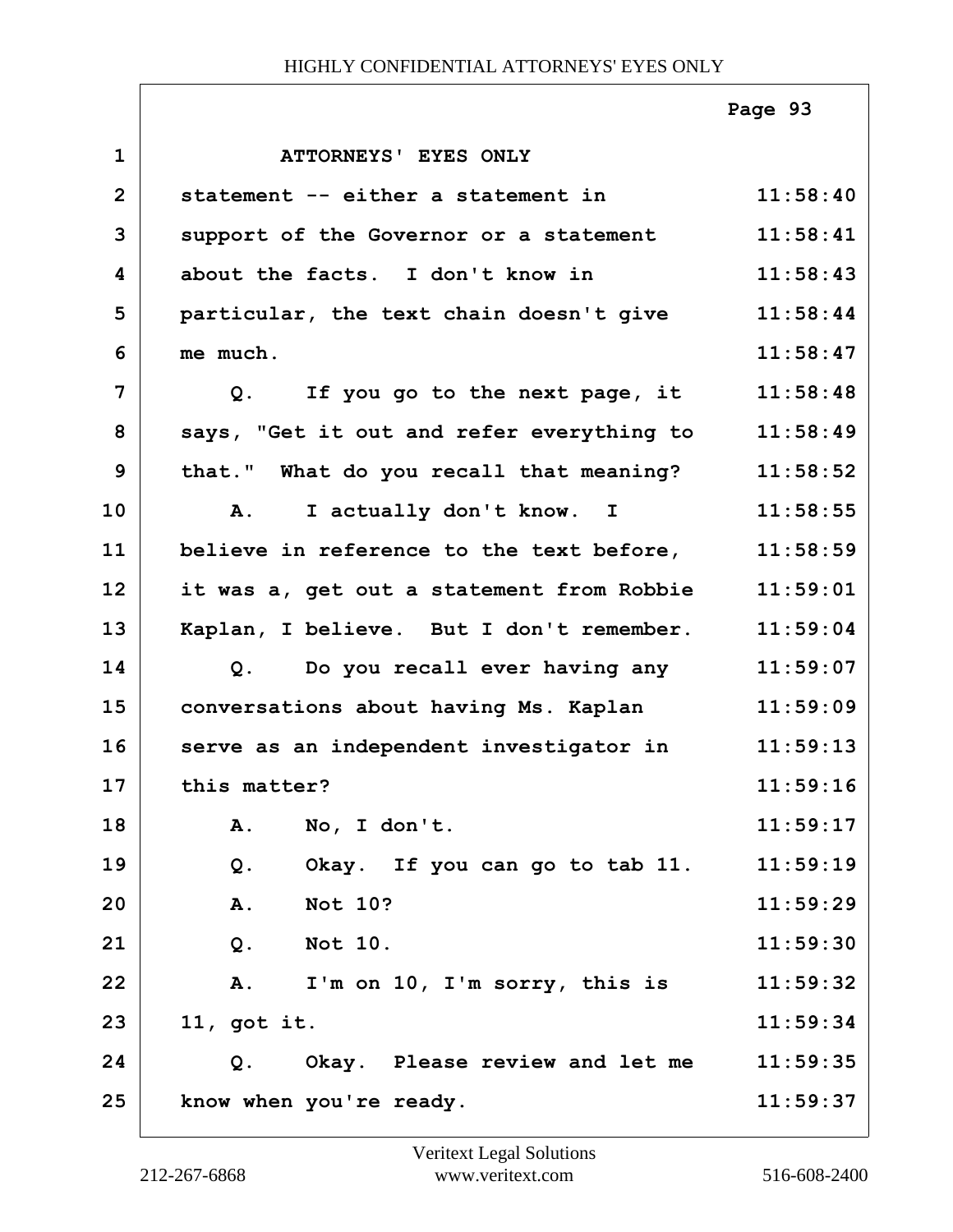|                |                                          | Page 94  |
|----------------|------------------------------------------|----------|
| $\mathbf{1}$   | ATTORNEYS' EYES ONLY                     |          |
| $\overline{2}$ | A. Yes.                                  | 11:59:38 |
| 3              | MR. LEVINE: I'm sorry, are we            | 11:59:50 |
| 4              | on 10 or 11?                             | 11:59:57 |
| 5              | THE WITNESS: 11.                         | 12:00:04 |
| 6              | MR. LEVINE: Mr. Pollock is               | 12:00:05 |
| 7              | looking at 10. He's now on 11.           | 12:00:06 |
| 8              | A. Okay.                                 | 12:00:13 |
| 9              | MR. LEVINE: I need a minute,             | 12:00:18 |
| 10             | please.                                  | 12:00:19 |
| 11             | THE WITNESS: As do I, I don't            | 12:00:19 |
| 12             | know.                                    | 12:00:21 |
| 13             | (Witness reviews document.)              | 12:00:21 |
| 14             | A.<br>I am double-checking, this is a    | 12:00:44 |
| 15             | text chain between Lis and Melissa,      | 12:00:46 |
| 16             | correct?                                 | 12:00:47 |
| 17             | Q. Yes                                   | 12:00:48 |
| 18             | Α.<br>Okay. Go ahead.                    | 12:00:48 |
| 19             | And if you look at the bottom,<br>Q.     | 12:00:51 |
| 20             | the report on the bottom of the second   | 12:00:53 |
| 21             | page of the exhibit.                     | 12:00:56 |
| 22             | Yes.<br>Α.                               | 12:00:58 |
| 23             | There is a message in which Ms.<br>Q.    | 12:00:58 |
| 24             | DeRosa writes to Ms. Smith. "I know Jeff | 12:01:00 |
| 25             | told me my instincts have been off on    | 12:01:03 |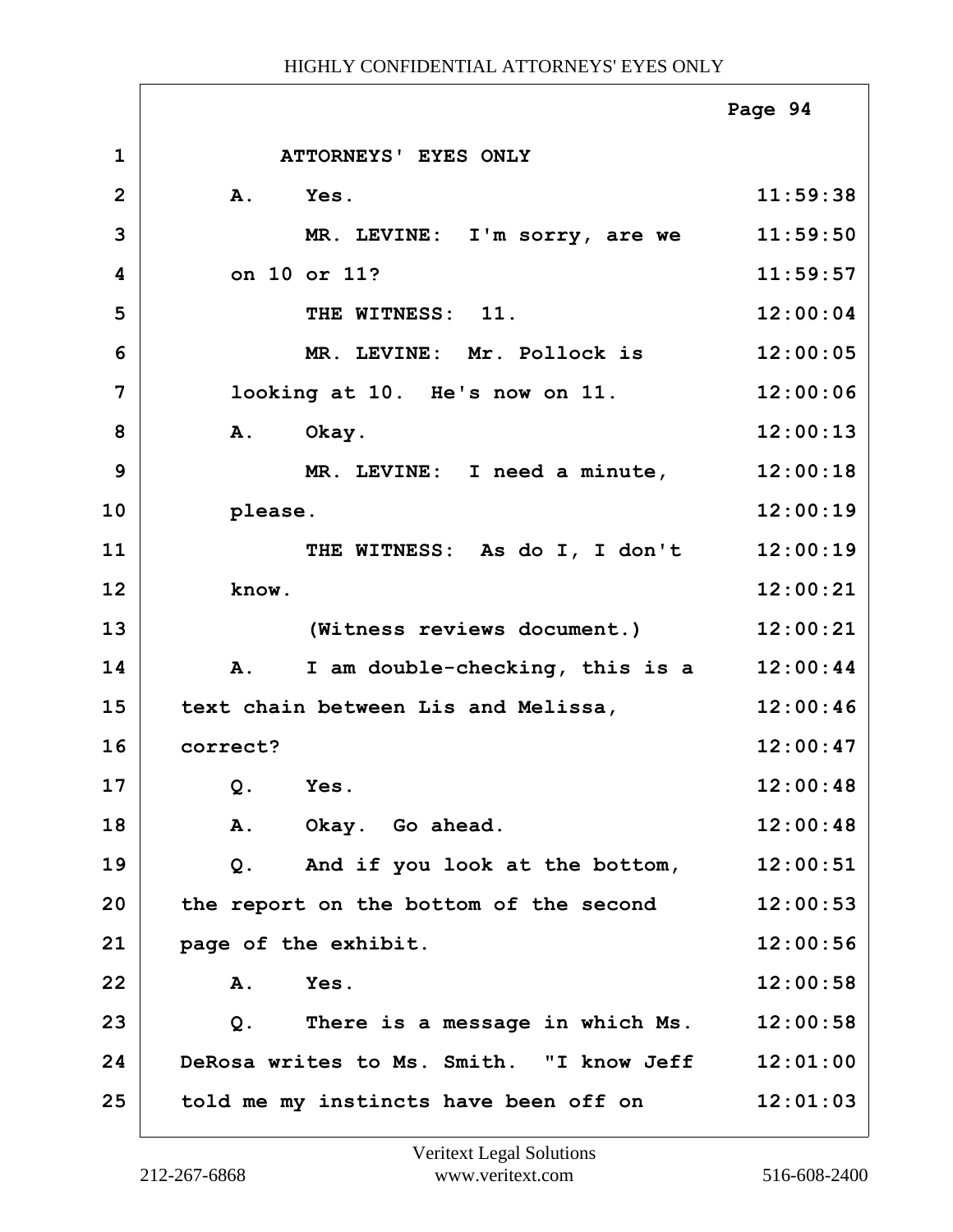|                |                                              | Page 95  |
|----------------|----------------------------------------------|----------|
| $\mathbf{1}$   | ATTORNEYS' EYES ONLY                         |          |
| $\overline{2}$ | this."                                       | 12:01:05 |
| 3              | Do you know what Ms. DeRosa is               | 12:01:05 |
| 4              | referring to there?                          | 12:01:07 |
| 5              | Indeed.<br><b>A.</b>                         | 12:01:07 |
| 6              | What's that?<br>$Q$ .                        |          |
| 7              | Ms. DeRosa's general philosophy<br><b>A.</b> | 12:01:12 |
| 8              | on press relations in terms of how to        | 12:01:15 |
| 9              | handle any story, any issue, is to be        | 12:01:19 |
| 10             | forceful. Forceful in language. Show         | 12:01:29 |
| 11             | strength. My inclination, in particular      | 12:01:35 |
| 12             | in this situation, was the opposite. And     | 12:01:43 |
| 13             | to be softer, is the best way I can put      | 12:01:45 |
| 14             | it. And that's what she's referring to.      | 12:01:55 |
| 15             | In particular, she's referring               | 12:02:01 |
| 16             | to, this text, I think there was a tweet     | 12:02:03 |
| 17             | or something about Alessandra Biaggi, I      | 12:02:11 |
| 18             | don't recall. I think, I think, I think.     | 12:02:16 |
| 19             | And both Lis and I were pretty unhappy       | 12:02:18 |
| 20             | about that exchange. About that Twitter      | 12:02:21 |
| 21             | exchange.                                    | 12:02:25 |
| 22             | Why were you and Ms. Smith<br>Q.             | 12:02:29 |
| 23             | unhappy?                                     | 12:02:31 |
| 24             | A.<br>For the exact reason I just            | 12:02:32 |
| 25             | said. Lis and I both came from a place       | 12:02:33 |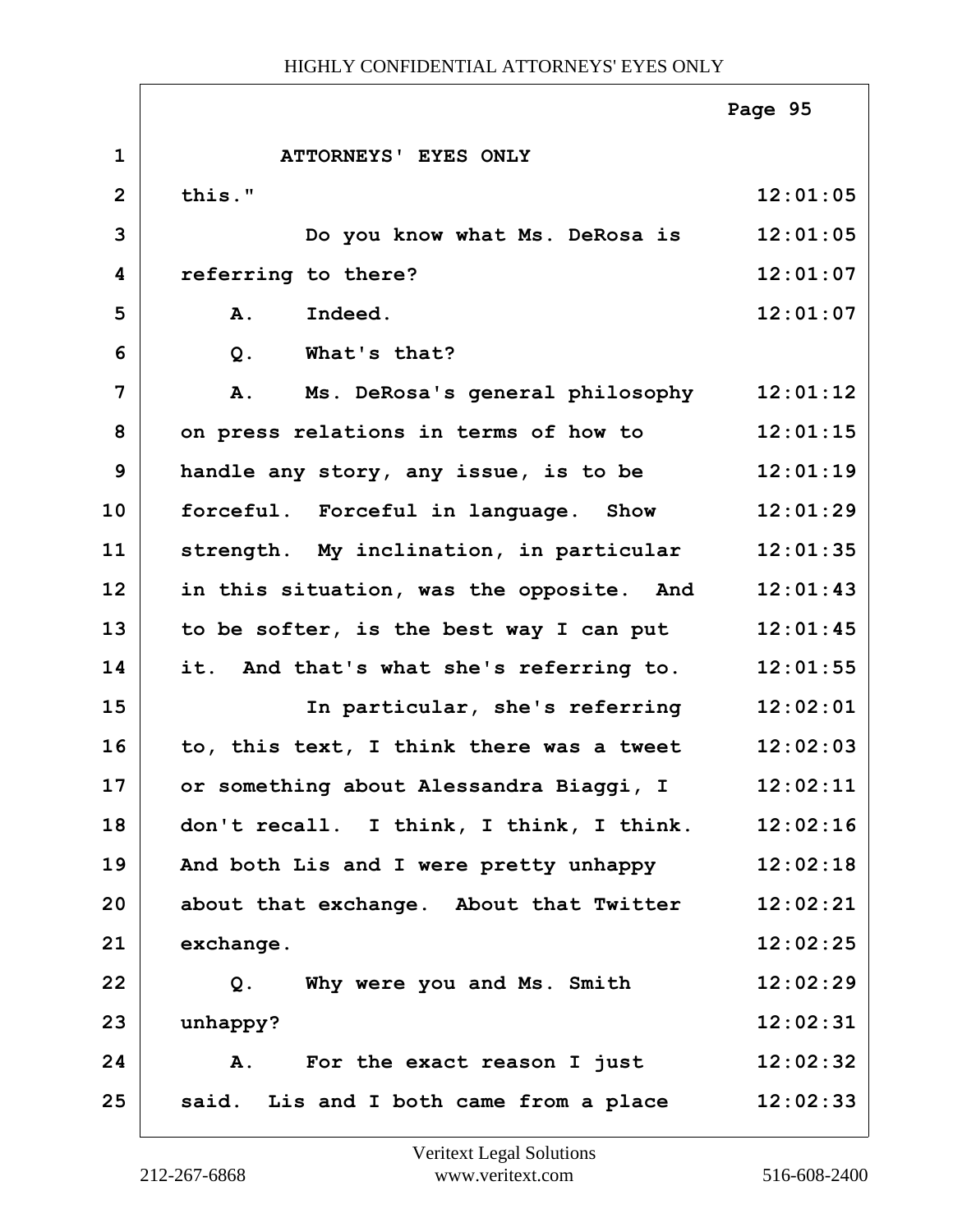**Page 96**

| $\mathbf{1}$   | ATTORNEYS' EYES ONLY                      |          |
|----------------|-------------------------------------------|----------|
| $\overline{2}$ | of, and Lis and I both, there are times   | 12:02:37 |
| 3              | where we think that the right strategy is | 12:02:40 |
| 4              | to be forceful and there are times that   | 12:02:43 |
| 5              | we think the right strategy is to be      | 12:02:45 |
| 6              | softer and patient and contrite, and Lis  | 12:02:47 |
| 7              | and I were generally in agreement on that | 12:02:53 |
| 8              | during all of this situation. And I       | 12:02:55 |
| 9              | believe that that tweet, again, I don't   | 12:03:00 |
| 10             | remember the specific one, but I believe  | 12:03:03 |
| 11             | it was sort of sticking it to Ms. Biaggi  | 12:03:04 |
| 12             | in some sort of way. And that went        | 12:03:07 |
| 13             | against kind of the strategy of soft, not | 12:03:10 |
| 14             | hard.                                     | 12:03:14 |
| 15             | Q. Do you recall specifically what        | 12:03:17 |
| 16             | Ms. DeRosa said in response to Ms.        | 12:03:19 |
| 17             | Biaggi?                                   | 12:03:21 |
| 18             | No, I don't.<br>Α.                        | 12:03:22 |
| 19             | Do you recall generally saying<br>Q.      | 12:03:23 |
| 20             | that it was forceful?                     | 12:03:30 |
| 21             | I don't. They had a number of<br>Α.       | 12:03:31 |
| 22             | exchanges, so I truly don't remember what | 12:03:34 |
| 23             | this one was.                             | 12:03:35 |
| 24             | And you recall advising Ms.<br>Q.         | 12:03:36 |
| 25             | DeRosa about how she should approach      | 12:03:39 |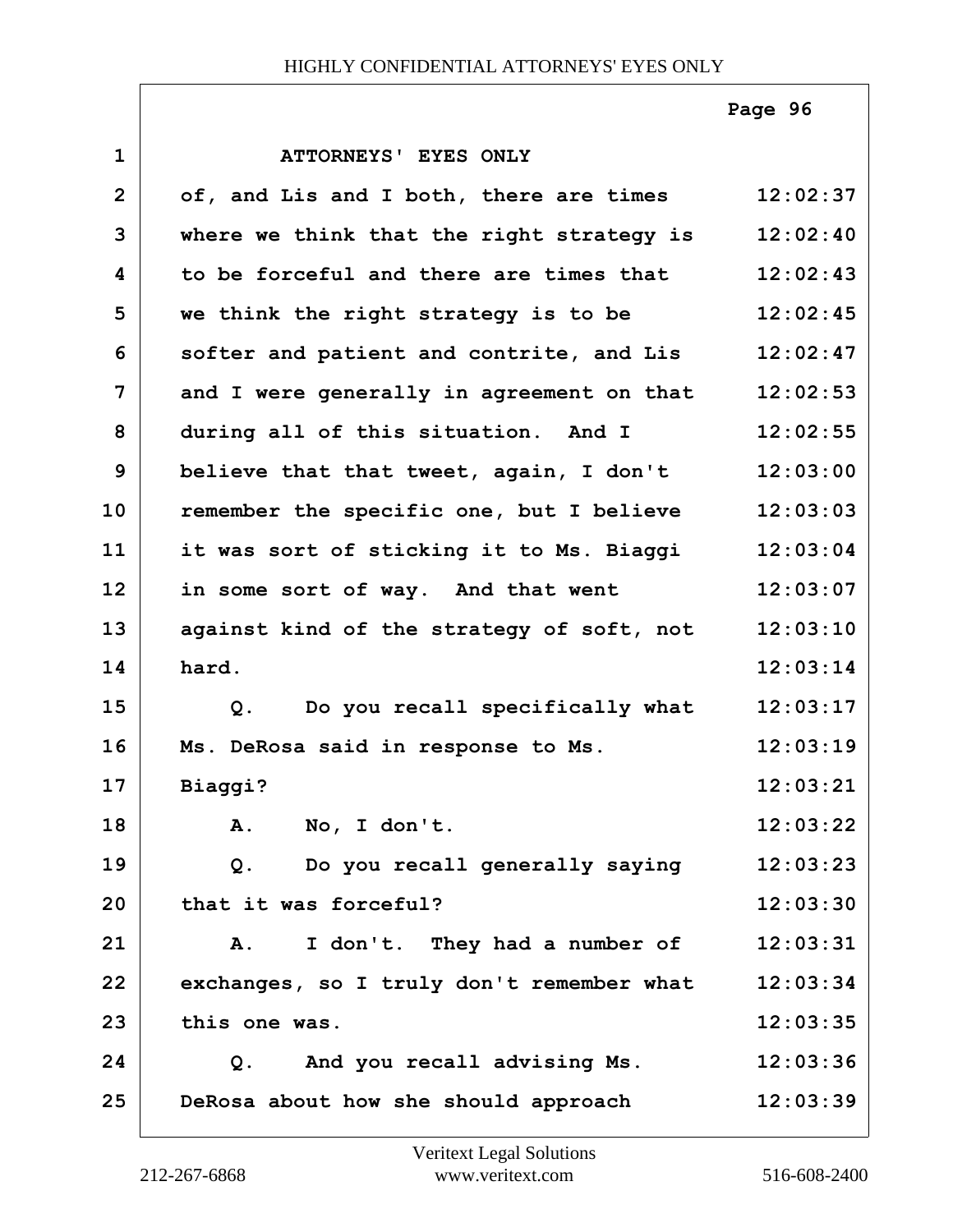|                |                                           | Page 97  |
|----------------|-------------------------------------------|----------|
| $\mathbf 1$    | ATTORNEYS' EYES ONLY                      |          |
| $\overline{2}$ | things moving forward?                    | 12:03:41 |
| 3              | Yes. You can see at the<br>Α.             | 12:03:41 |
| 4              | bottom, "I know Jeff told me my instincts | 12:03:50 |
| 5              | have been off on this." I very clearly    | 12:03:52 |
| 6              | told her to back off of said approach.    | 12:03:54 |
| 7              | And earlier -- sorry, give me a<br>Q.     | 12:04:01 |
| 8              | moment. If you go back to the first page  | 12:04:05 |
| 9              | of the exhibit.                           | 12:04:07 |
| 10             | A. Of which one? Just one page            | 12:04:08 |
| 11             | back?                                     | 12:04:12 |
| 12             | $Q$ .<br>Yeah.                            | 12:04:12 |
| 13             | Mm-hmm.<br><b>A.</b>                      | 12:04:13 |
| 14             | Where it says, "Jeff has<br>Q.            | 12:04:14 |
| 15             | talked," in the third column.             | 12:04:15 |
| 16             | Α.<br>Yes, yes.                           | 12:04:17 |
| 17             | "Jeff will talk me off of it,<br>$Q$ .    | 12:04:18 |
| 18             | but I feel like we didn't go hard         | 12:04:20 |
| 19             | enough."                                  | 12:04:22 |
| 20             | $Mm-hmm$ .<br>Α.                          | 12:04:22 |
| 21             | Do you recall what was said<br>Q.         | 12:04:23 |
| 22             | during that -- what that related to?      | 12:04:24 |
| 23             | I don't specifically. But her,<br>A.      | 12:04:27 |
| 24             | again, the preceding text is Melissa's    | 12:04:31 |
| 25             | self-doubt that the strategy that we were | 12:04:37 |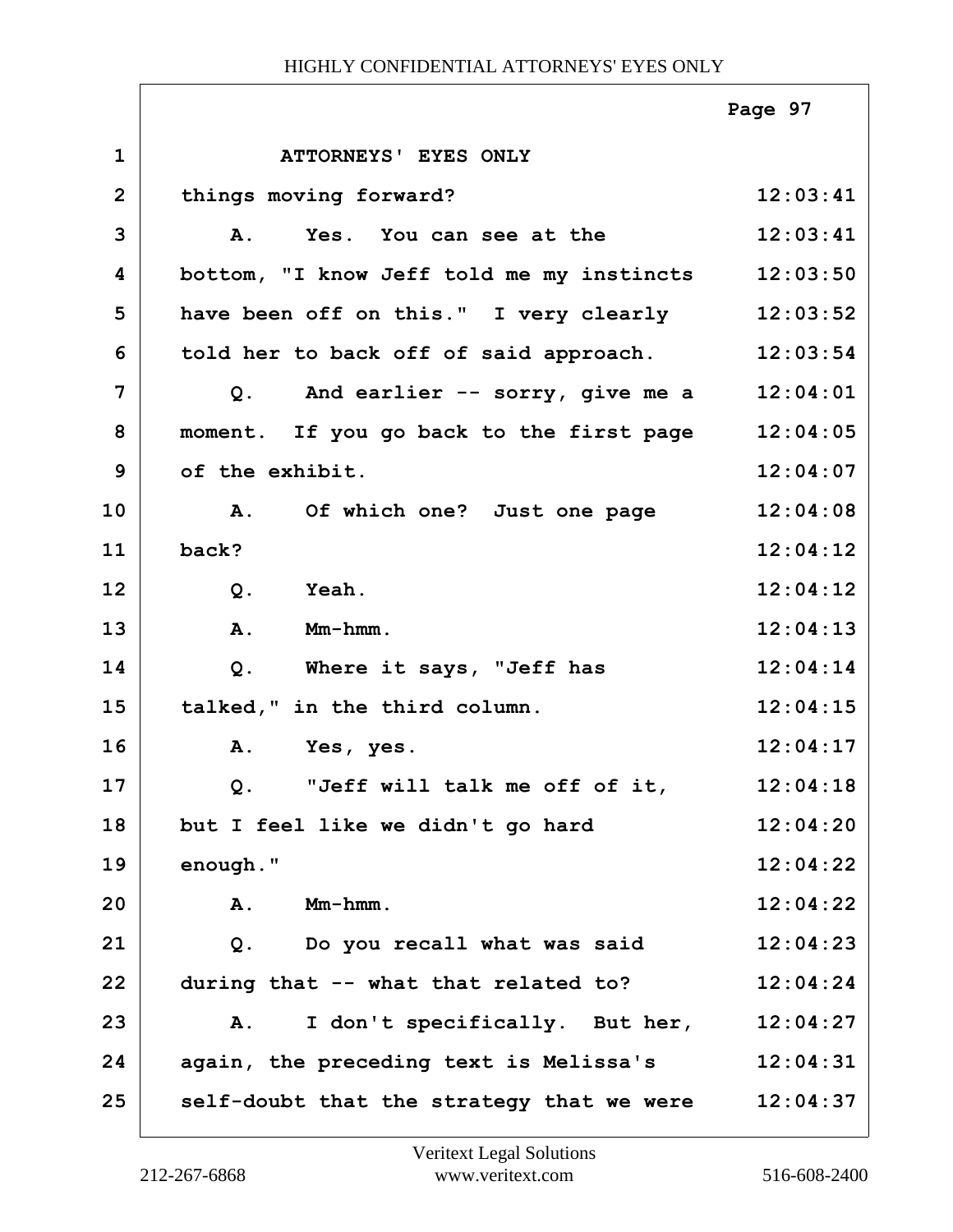|                |                                                  | Page 98  |
|----------------|--------------------------------------------------|----------|
| $\mathbf{1}$   | ATTORNEYS' EYES ONLY                             |          |
| $\overline{2}$ | going to employ was off, and Lis and I           | 12:04:41 |
| 3              | saying nope, this is the right path.             | 12:04:46 |
| 4              | And in describing Ms. DeRosa's<br>Q.             | 12:04:52 |
| 5              | approach as forceful earlier, is that in         | 12:04:55 |
| 6              | relation to responding generally in the          | 12:04:59 |
| $\overline{7}$ | allegations or specifically to stuff that        | 12:05:01 |
| 8              | Ms. Biaggi had said?                             | 12:05:04 |
| 9              | That was in her general theory<br>$\mathbf{A}$ . | 12:05:06 |
| 10             | of press response was my comment.                | 12:05:12 |
| 11             | Melissa comes out of communications as           | 12:05:14 |
| 12             | well. That's where she started her life.         | 12:05:17 |
| 13             | So she has her own communication                 | 12:05:20 |
| 14             | strategy. And hers, her approach is              | 12:05:24 |
| 15             | generally to be more forceful in                 | 12:05:26 |
| 16             | response.                                        | 12:05:31 |
| 17             | Okay. And what did you advise<br>Q.              | 12:05:34 |
| 18             | her about, beyond what you already               | 12:05:39 |
| 19             | testified to, what advice did you give to        | 12:05:41 |
| 20             | Ms. DeRosa concerning how she should             | 12:05:43 |
| 21             | respond to the allegations generally?            | 12:05:45 |
| 22             | I am confident I told her to<br><b>A.</b>        | 12:05:47 |
| 23             | stay off Twitter.                                | 12:05:51 |
| 24             | Okay. Anything else that you<br>$Q$ .            | 12:05:52 |
| 25             | recall advising Ms. DeRosa concerning how        | 12:05:54 |

 $\Gamma$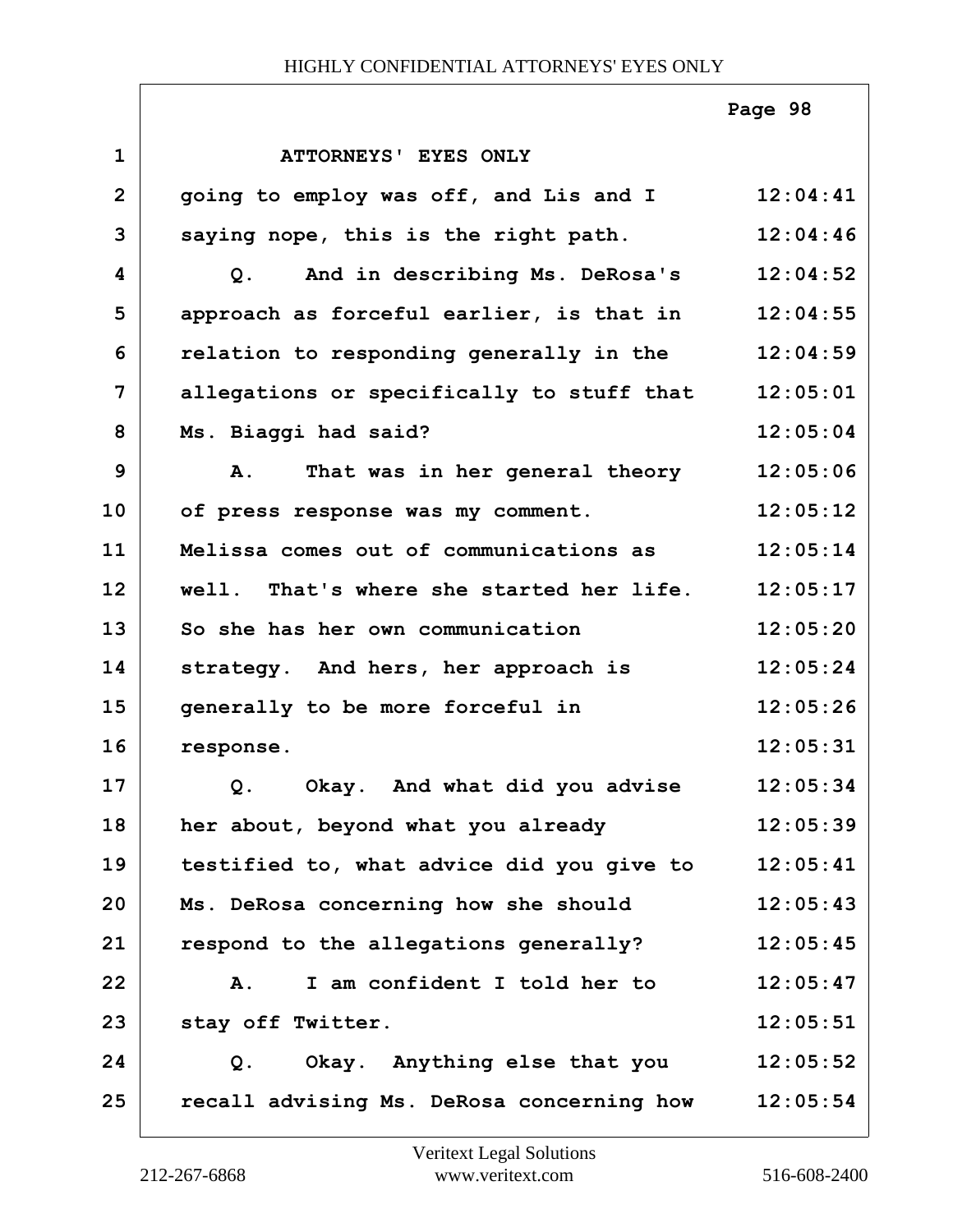|                |                                           | Page 99  |
|----------------|-------------------------------------------|----------|
| $\mathbf 1$    | ATTORNEYS' EYES ONLY                      |          |
| $\overline{2}$ | to respond?                               | 12:05:57 |
| 3              | A.<br>Not specifically.                   | 12:05:58 |
| 4              | And beyond Ms. DeRosa, what do<br>Q.      | 12:06:02 |
| 5              | you recall advising the Executive Chamber | 12:06:04 |
| 6              | in connection to how to respond to the    | 12:06:06 |
| $\overline{7}$ | allegations?                              | 12:06:08 |
| 8              | So I can't separate those two<br>A.       | 12:06:09 |
| 9              | things. The response to one is the        | 12:06:10 |
| 10             | response to the Chamber. So those were    | 12:06:15 |
| 11             | one and the same.                         | 12:06:19 |
| 12             | Okay. If you can turn to tab<br>Q.        | 12:06:20 |
| 13             | 12.                                       | 12:06:26 |
| 14             | A.<br>Okay, thank you.                    | 12:06:26 |
| 15             | Take a moment to review and let<br>$Q$ .  | 12:06:30 |
| 16             | me know when you're ready.                | 12:06:32 |
| 17             | A. It's just hard to read this            | 12:06:34 |
| 18             | way. Okay.                                | 12:06:40 |
| 19             | Q. Do you need more time?                 | 12:06:54 |
| 20             | A. No, I got it.                          | 12:06:56 |
| 21             | MR. LEVINE: Thank you, we're              | 12:06:57 |
| 22             | good.                                     | 12:06:58 |
| 23             | In the exchange DeRosa asked,<br>Q.       | 12:07:02 |
| 24             | "Do we think worthwhile to get sign on    | 12:07:03 |
| 25             | letter from former female staffers." And  | 12:07:08 |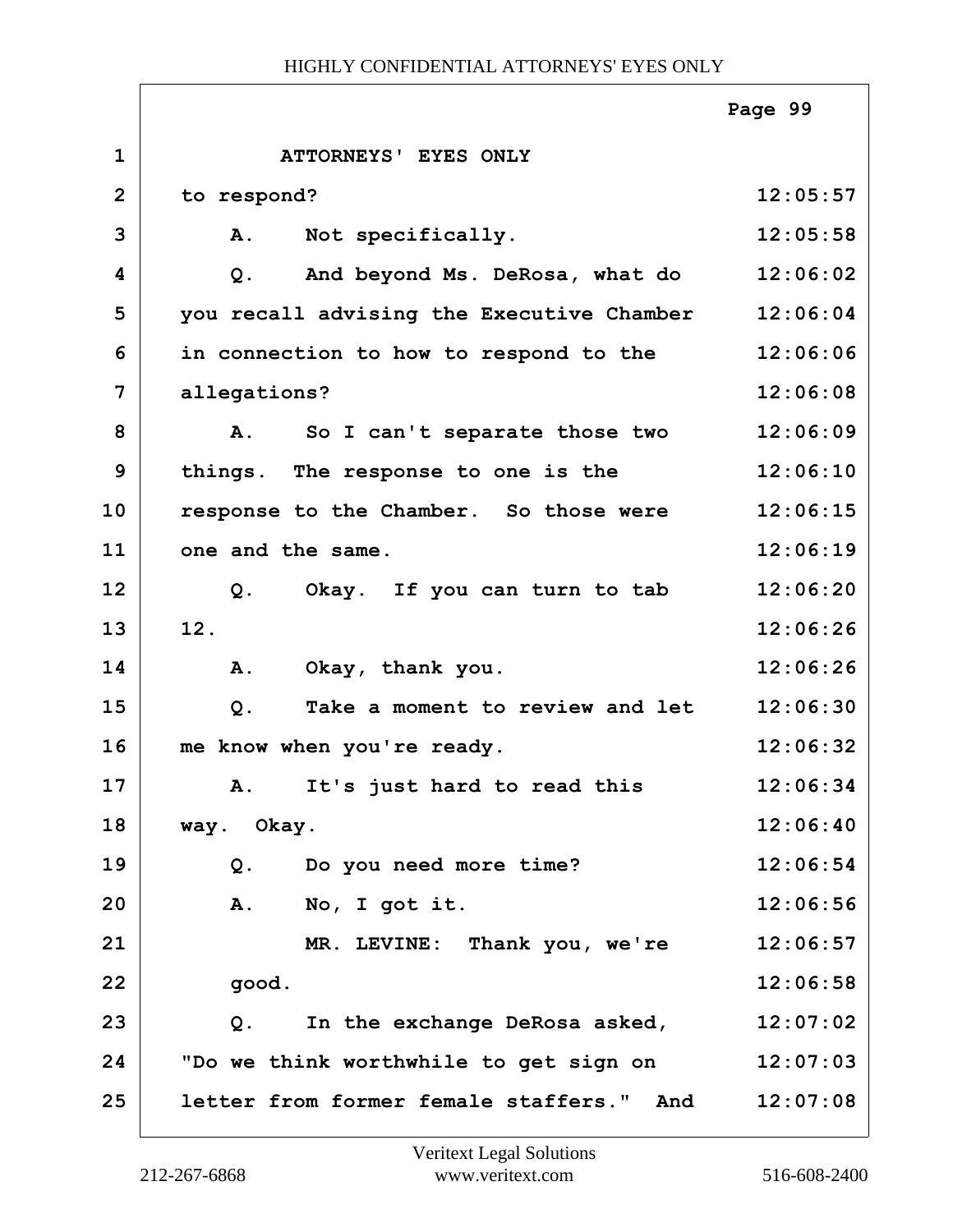|                         |                                           | Page 100 |
|-------------------------|-------------------------------------------|----------|
| $\mathbf{1}$            | ATTORNEYS' EYES ONLY                      |          |
| $\overline{2}$          | later in the conversation you say, "I     | 12:07:11 |
| 3                       | think it's a good idea." Correct?         | 12:07:13 |
| $\overline{\mathbf{4}}$ | A.<br><b>Yeah.</b>                        | 12:07:14 |
| 5                       | Can you describe the background<br>Q.     | 12:07:14 |
| 6                       | of this exchange.                         | 12:07:16 |
| $\overline{7}$          | Similar to the exchange a<br>Α.           | 12:07:22 |
| 8                       | couple of times ago, I thought maybe this | 12:07:24 |
| 9                       | was a good idea, because it was former    | 12:07:26 |
| 10                      | staffers. The one I objected to before    | 12:07:28 |
| 11                      | are current staffers who I thought would  | 12:07:31 |
| 12                      | have no -- be of no use, no asset. And I  | 12:07:33 |
| 13                      | thought maybe former staffers could be    | 12:07:39 |
| 14                      | helpful to speak to, to offer supportive  | 12:07:41 |
| 15                      | statements of the Governor, and Lis says, | 12:07:47 |
| 16                      | "I don't think they do much but I guess   | 12:07:49 |
| 17                      | no harm." And I don't know where it went  | 12:07:51 |
| 18                      | from there.                               | 12:07:54 |
| 19                      | Do you recall if there were<br>Q.         | 12:07:55 |
| 20                      | ever drafting of a statement that would   | 12:07:56 |
| 21                      | be attributed to former female staffers?  | 12:08:01 |
| 22                      | If there was, I don't remember.<br>Α.     | 12:08:04 |
| 23                      | I don't recall seeing it.                 | 12:08:08 |
| 24                      | Now, why did you think this was<br>Q.     | 12:08:09 |
| 25                      | a good idea?                              | 12:08:10 |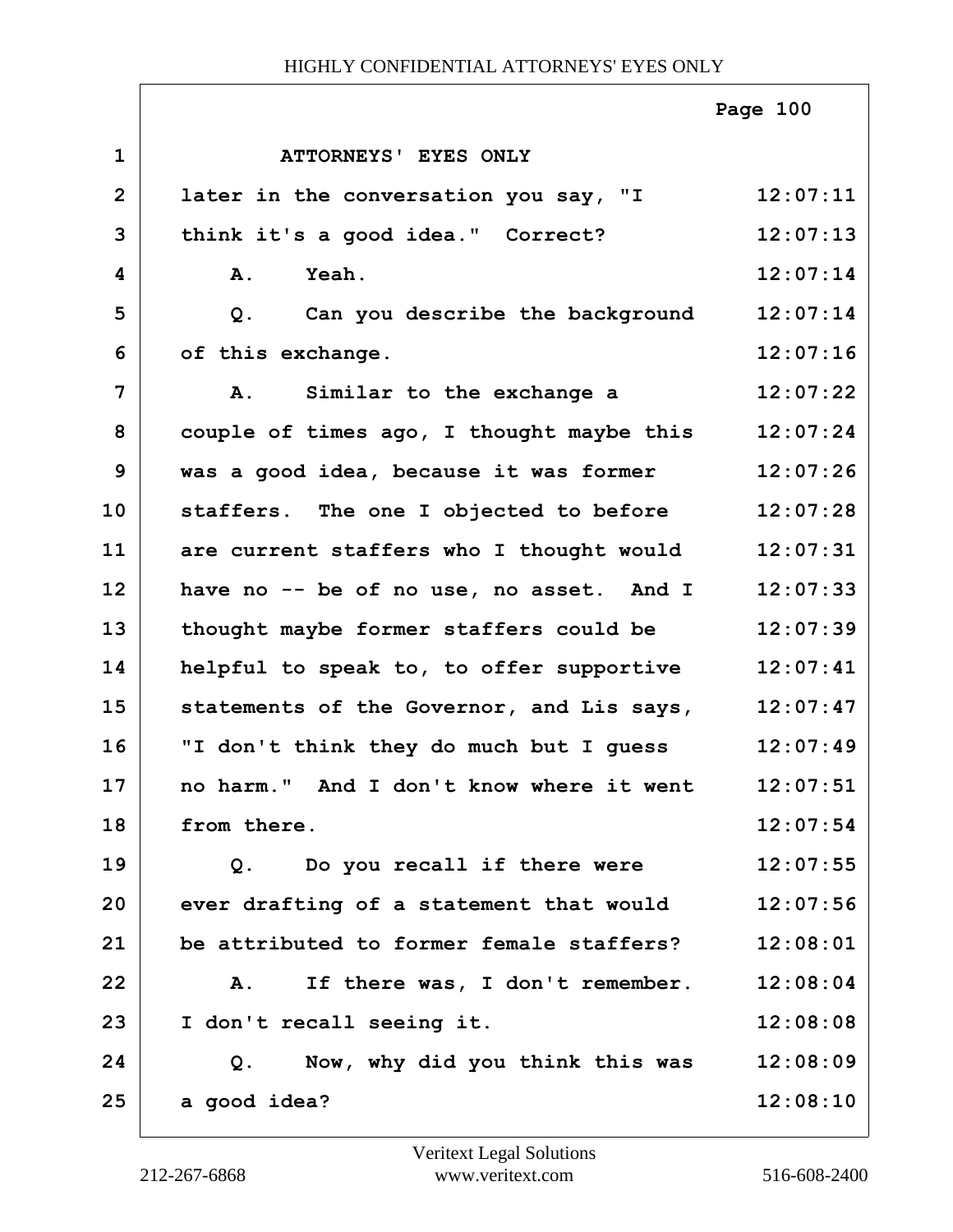**Page 101**

| $\mathbf{1}$   | ATTORNEYS' EYES ONLY                      |          |
|----------------|-------------------------------------------|----------|
| $\overline{2}$ | Exact same answer that I just<br>Α.       | 12:08:11 |
| 3              | gave. I thought because they were female  | 12:08:16 |
| 4              | staffers who could speak to working with  | 12:08:18 |
| 5              | the Governor, but because they were       | 12:08:20 |
| 6              | former, that means they were not on the   | 12:08:21 |
| $\overline{7}$ | payroll and therefore didn't have any --  | 12:08:25 |
| 8              | they had no reason to speak, they didn't  | 12:08:29 |
| 9              | have to do it, right. They aren't         | 12:08:37 |
| 10             | employees or they don't feel like they    | 12:08:38 |
| 11             | have to. So it's just a conversation      | 12:08:40 |
| 12             | about what a good press strategy would be | 12:08:41 |
| 13             | and I was open to it.                     | 12:08:44 |
| 14             | You can see I didn't love it.             | 12:08:46 |
| 15             | I said it's a good idea. It's not like I  | 12:08:47 |
| 16             | was like great. But I thought it was a    | 12:08:49 |
| 17             | reasonable, reasonable potential idea.    | 12:08:53 |
| 18             | Got you. And what was your<br>Q.          | 12:08:54 |
| 19             | understanding as to why this would have   | 12:08:58 |
| 20             | been useful in terms of responding to the | 12:08:59 |
| 21             | allegations that Ms. Boylan had made?     | 12:09:01 |
| 22             | Because in a public relations<br>Α.       | 12:09:03 |
| 23             | battle, you try to find your allies who   | 12:09:07 |
| 24             | stand by you, and this is what this would | 12:09:10 |
| 25             | have been.                                | 12:09:13 |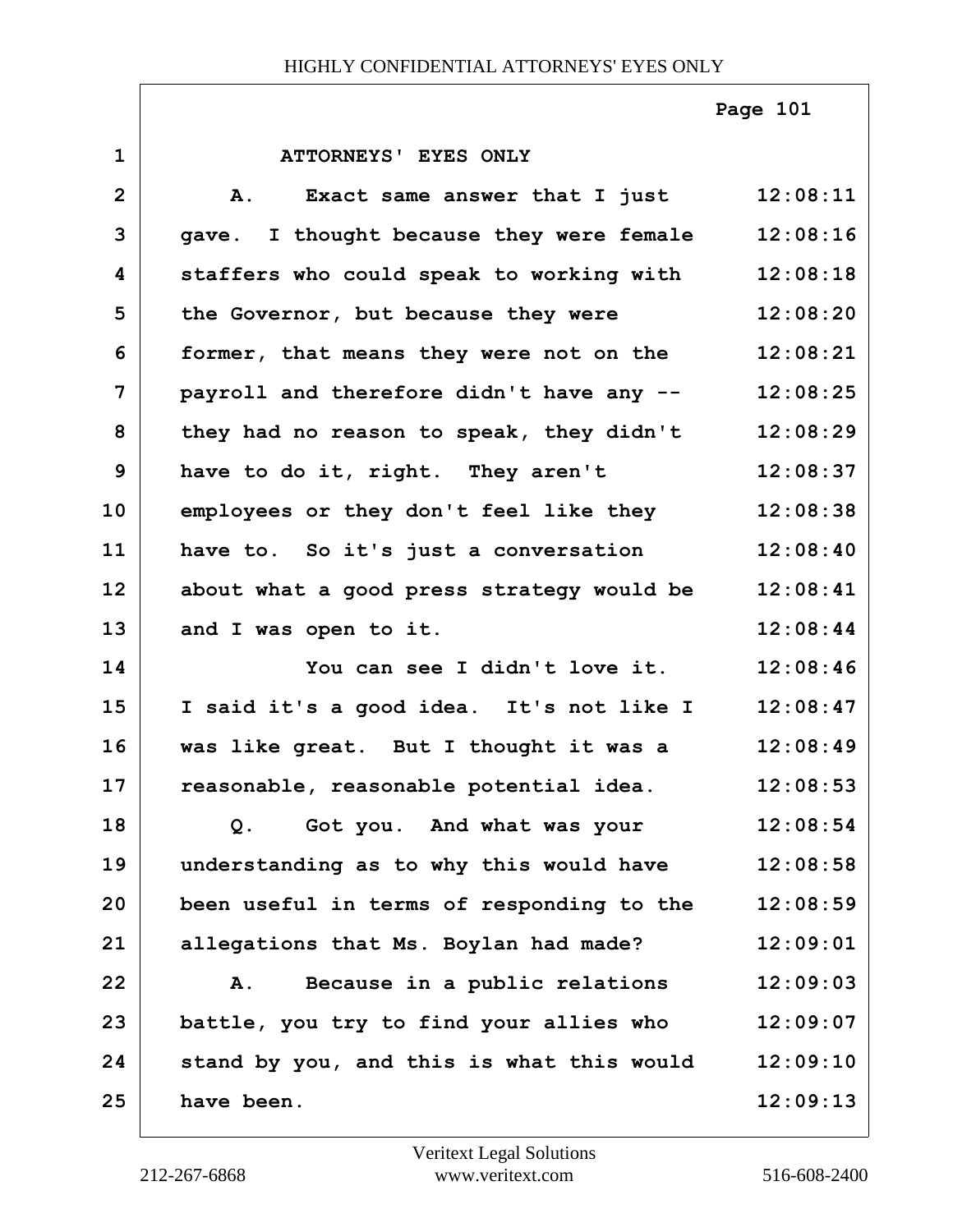|                |                                          | Page 102 |
|----------------|------------------------------------------|----------|
| $\mathbf{1}$   | ATTORNEYS' EYES ONLY                     |          |
| $\overline{2}$ | So in your understanding, the<br>Q.      | 12:09:13 |
| 3              | Executive Chamber was having a battle    | 12:09:15 |
| 4              | against Ms. Boylan?                      | 12:09:17 |
| 5              | A.<br>No.                                | 12:09:19 |
| 6              | What was it having a battle<br>Q.        | 12:09:19 |
| 7              | against?                                 | 12:09:21 |
| 8              | I'm sorry, I mean that in the<br>A.      | 12:09:22 |
| 9              | context of a press. When you're having a | 12:09:23 |
| 10             | conversation -- when you're having a     | 12:09:26 |
| 11             | public relations challenge, you figure   | 12:09:28 |
| 12             | out, you want your allies to stand with  | 12:09:34 |
| 13             | you.                                     | 12:09:37 |
| 14             | And you're battling the<br>Q.            | 12:09:37 |
| 15             | allegations, correct?                    | 12:09:42 |
| 16             | I think that is a fair<br><b>A.</b>      | 12:09:42 |
| 17             | statement                                | 12:09:44 |
| 18             | Okay. Now, my question is how<br>Q.      | 12:09:44 |
| 19             | did -- what is your understanding of how | 12:09:46 |
| 20             | the positive experiences or whatever the | 12:09:49 |
| 21             | stories of these former staffers beared  | 12:09:53 |
| 22             | on the allegations that Boylan had made? | 12:09:55 |
| 23             | They provide $--$ they might<br>A.       | 12:10:01 |
| 24             | provide context for other people's       | 12:10:02 |
| 25             | experience with the Governor that are    | 12:10:04 |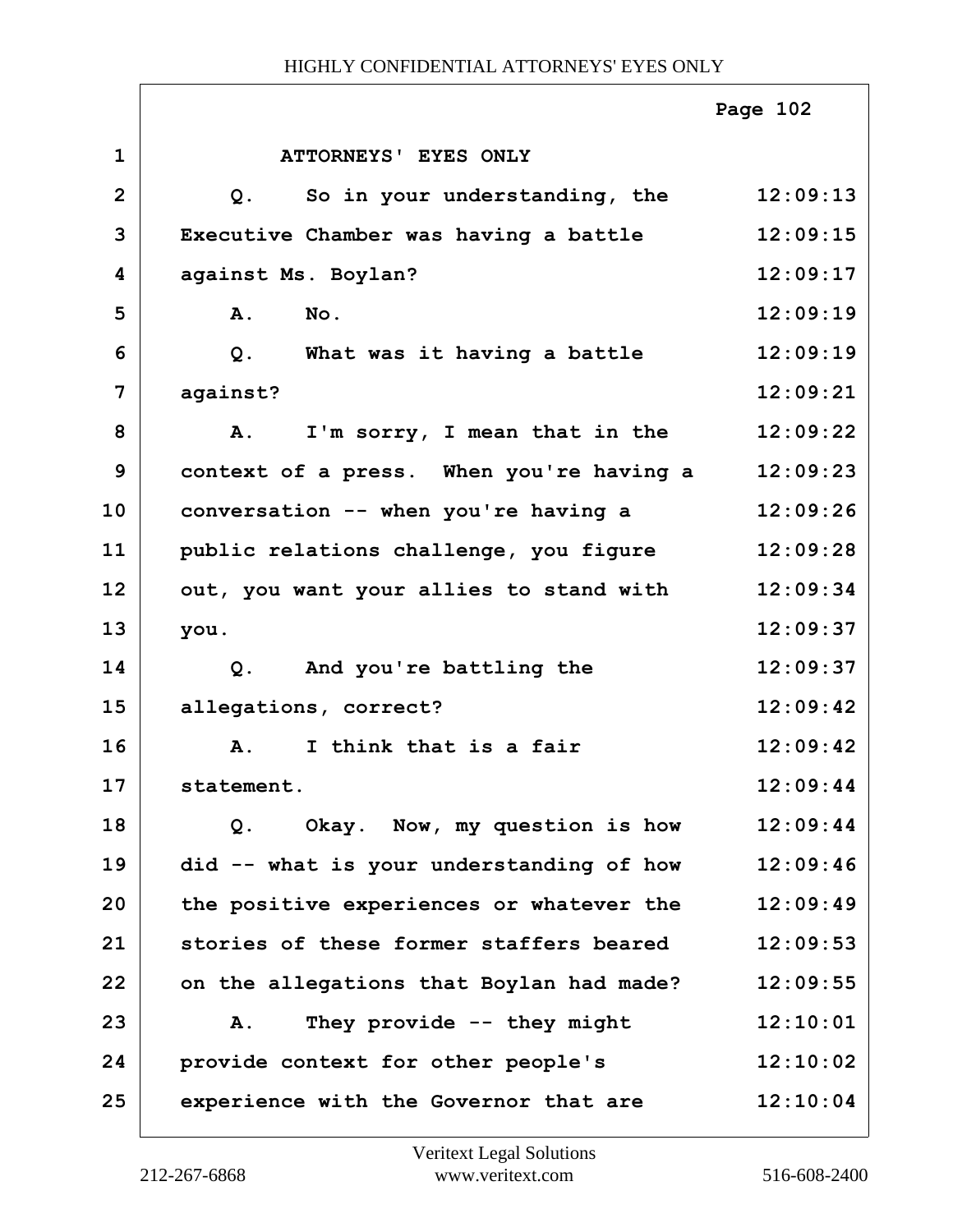|              |                                         | Page 103 |
|--------------|-----------------------------------------|----------|
| $\mathbf{1}$ | ATTORNEYS' EYES ONLY                    |          |
| $\mathbf{2}$ | different than Ms. Boylan's. And        | 12:10:07 |
| 3            | therefore important, potentially        | 12:10:10 |
| 4            | important for people to understand.     | 12:10:13 |
| 5            | And am I correct you understand<br>Q.   | 12:10:17 |
| 6            | that simply because certain women have  | 12:10:19 |
| 7            | positive interactions with that person  | 12:10:24 |
| 8            | does not mean that that man did not     | 12:10:26 |
| 9            | harass another specific person?         | 12:10:29 |
| 10           | I do understand that.<br>A.             | 12:10:30 |
| 11           | All right. If you look at tab<br>$Q$ .  | 12:10:35 |
| 12           | 13.                                     | 12:10:37 |
| 13           | (Witness reviews document.)             | 12:10:57 |
| 14           | Do you recall this exchange?<br>Q.      | 12:11:12 |
| 15           | The text exchange as opposed to<br>A.   | 12:11:13 |
| 16           | the Twitter thing, the text exchange?   | 12:11:20 |
| 17           | Yes. And I will represent to<br>Q.      | 12:11:23 |
| 18           | you that this was a screenshot. So if   | 12:11:25 |
| 19           | you look at the first page, it says the | 12:11:26 |
| 20           | attachment is image 5056.               | 12:11:28 |
| 21           | Yes, got it.<br>Α.                      | 12:11:31 |
| 22           | Q.<br>Okay.                             | 12:11:34 |
| 23           | A.<br>I got it. Yes.                    | 12:11:35 |
| 24           | And what do you recall about<br>$Q$ .   | 12:11:38 |
| 25           | this exchange?                          | 12:11:40 |

Г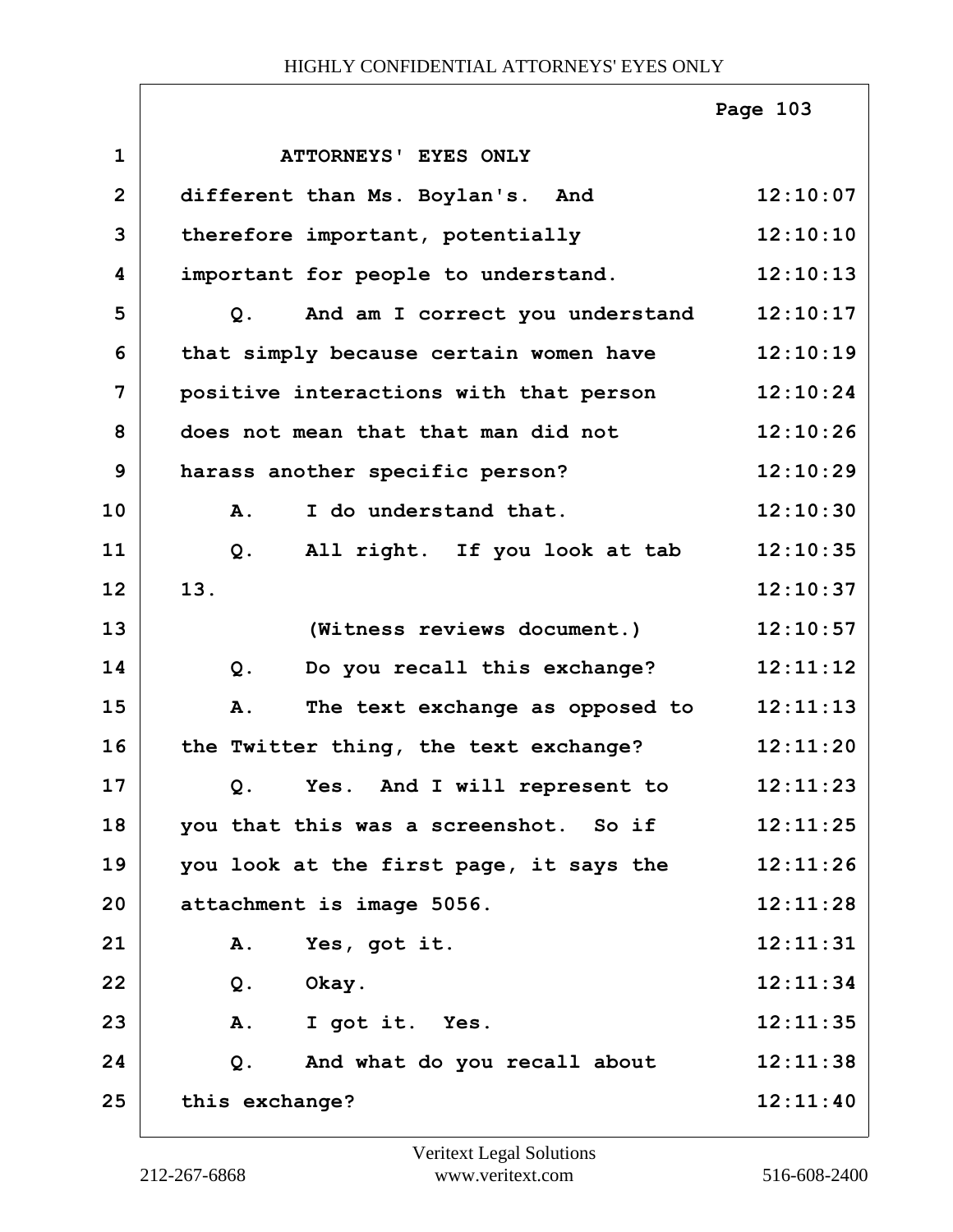|                |                                                 | Page 104 |
|----------------|-------------------------------------------------|----------|
| $\mathbf 1$    | ATTORNEYS' EYES ONLY                            |          |
| $\overline{2}$ | Not much, honestly, other than 12:11:40<br>Α.   |          |
| 3              | Lindsey Boylan, other than supportive, 12:11:49 |          |
| 4              | supportive comments from Kaitlin                | 12:11:56 |
| 5              | and Charlotte Bennett.                          | 12:11:58 |
| 6              | Q. Do you recall if you had any                 | 12:12:01 |
| 7              | discussions about Kaitlin and                   | 12:12:04 |
| 8              | Charlotte Bennett before this exchange?         | 12:12:05 |
| 9              | Yes. I don't recall<br><b>A.</b>                | 12:12:08 |
| 10             | specifically when and how, but yes.             | 12:12:13 |
| 11             | Q. What do you recall -- let's                  | 12:12:16 |
| 12             | break that up. So kaitlin . What do             | 12:12:18 |
| 13             | you recall?                                     | 12:12:23 |
| 14             | A. That one is much easier.                     | 12:12:23 |
| 15             | Nothing. Truly, I don't remember her. I         | 12:12:24 |
| 16             | actually didn't even, couldn't remember         | 12:12:28 |
| 17             | really when you sent the subpoena.              | 12:12:31 |
| 18             | Okay. And Ms. Bennett, what<br>Q.               | 12:12:34 |
| 19             | conversation do you recall having about         | 12:12:36 |
| 20             | Ms. Bennett prior to this exchange?             | 12:12:38 |
| 21             | I don't know specifically prior<br>Α.           | 12:12:49 |
| 22             | to this exchange. I do know at some             | 12:12:51 |
| 23             | point we had conversations about                | 12:12:53 |
| 24             | Charlotte Bennett and how she had left          | 12:12:55 |
| 25             | the Governor's Office.                          | 12:13:00 |

 $\Gamma$ 

٦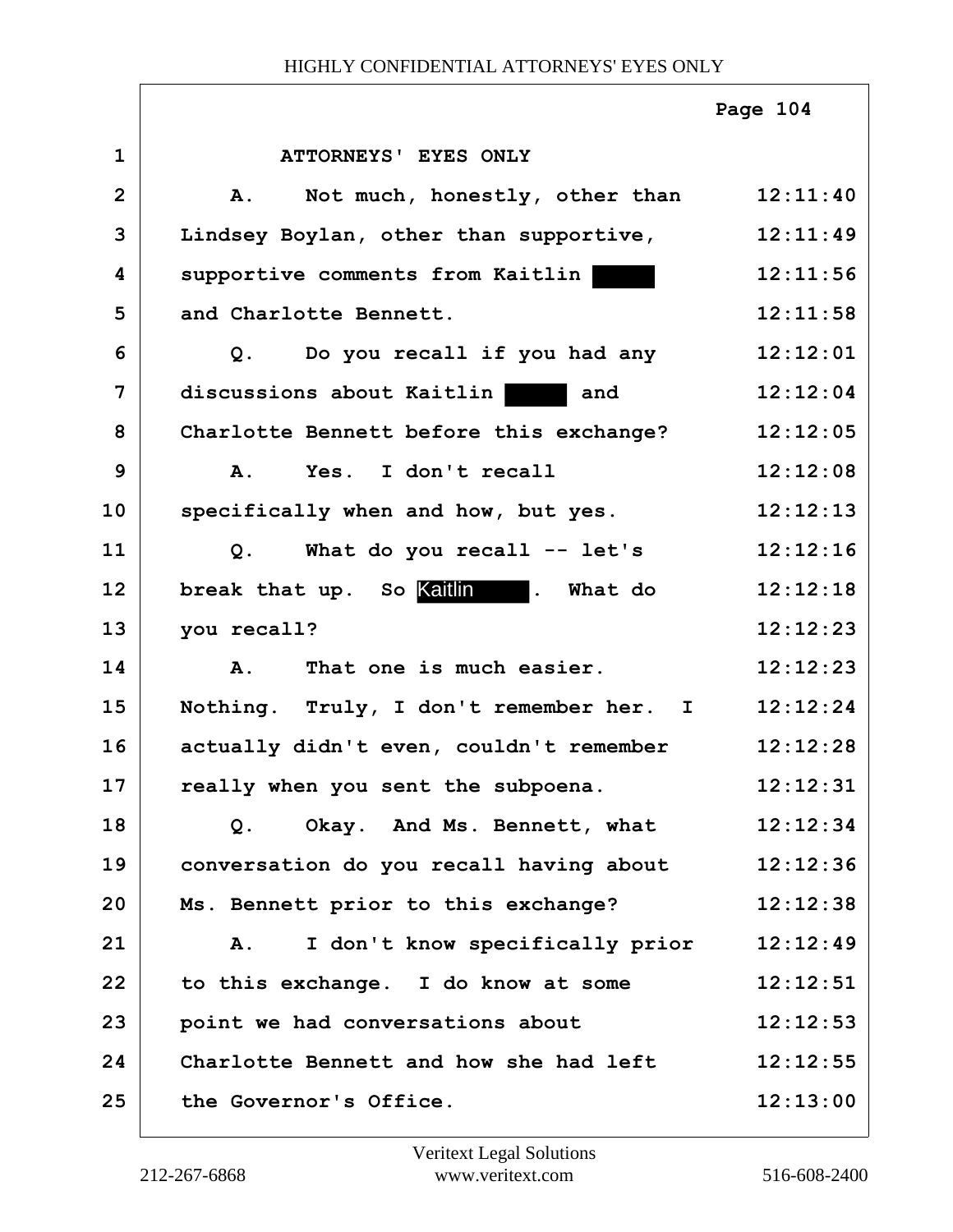|              |                                              | Page 105 |
|--------------|----------------------------------------------|----------|
| $\mathbf 1$  | ATTORNEYS' EYES ONLY                         |          |
| $\mathbf{2}$ | When did you have those<br>Q.                | 12:13:08 |
| 3            | conversations?                               | 12:13:09 |
| 4            | I really, really, really don't<br>A.         | 12:13:10 |
| 5            | remember.                                    | 12:13:11 |
| 6            | Do you remember generally was<br>Q.          | 12:13:12 |
| 7            | it in February, was it in January, was it    | 12:13:13 |
| 8            | in December?                                 | 12:13:15 |
| 9            | <b>A.</b><br>It would have been in February. | 12:13:16 |
| 10           | It would have been in February.              | 12:13:20 |
| 11           | Okay. And who did you have<br>Q.             | 12:13:21 |
| 12           | those conversations with?                    | 12:13:24 |
| 13           | Generally, the group that is on<br>A.        | 12:13:25 |
| 14           | this, most of the people that's on this      | 12:13:28 |
| 15           | text chain.                                  | 12:13:31 |
| 16           | Okay. And what do you recall<br>Q.           | 12:13:32 |
| 17           | being said during those conversations        | 12:13:34 |
| 18           | about Ms. Bennett and how she left the       | 12:13:36 |
| 19           | Chamber?                                     | 12:13:40 |
| 20           | That Ms. Bennett had some,<br>A.             | 12:13:40 |
| 21           | had -- I don't remember the exact            | 12:13:55 |
| 22           | conversation, but that Ms. Bennett had       | 12:13:56 |
| 23           | left the Chamber. Had left, I believe        | 12:13:58 |
| 24           | satisfied, but had raised some issues        | 12:14:05 |
| 25           | during her employment.                       | 12:14:13 |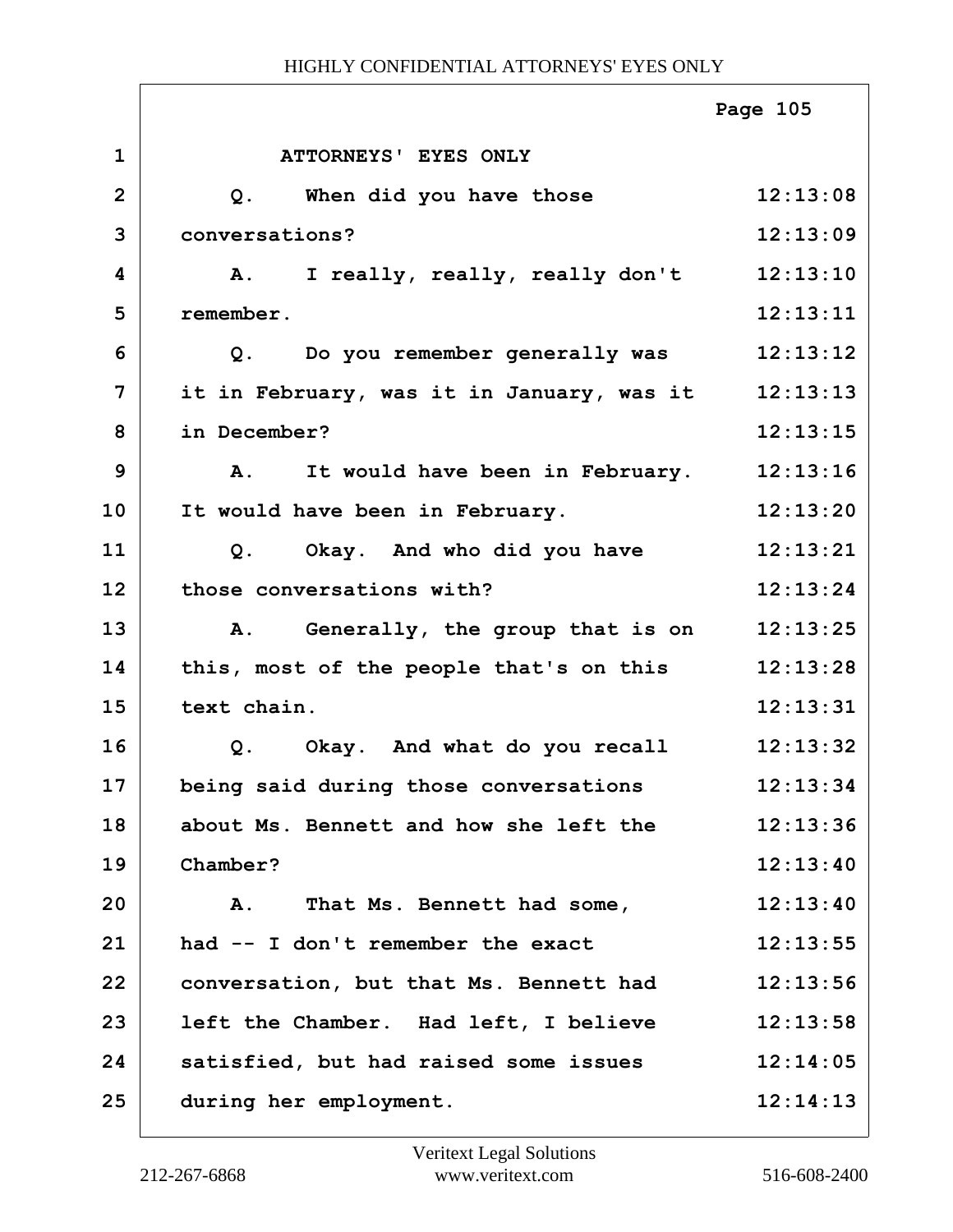|                |                                           | Page 106 |
|----------------|-------------------------------------------|----------|
| $\mathbf 1$    | ATTORNEYS' EYES ONLY                      |          |
| $\overline{2}$ | What issues were those?<br>Q.             | 12:14:21 |
| 3              | That she had had some<br>A.               | 12:14:23 |
| 4              | uncomfortable interactions with the       | 12:14:26 |
| 5              | Governor.                                 | 12:14:28 |
| 6              | And do you recall when, in your<br>Q.     | 12:14:29 |
| 7              | discussions with the group, was there a   | 12:14:39 |
| 8              | conversation as to when Ms. Bennett       | 12:14:40 |
| 9              | raised her being uncomfortable -- an      | 12:14:42 |
| 10             | interaction being uncomfortable with the  | 12:14:46 |
| 11             | Governor?                                 | 12:14:48 |
| 12             | Try that on me again.<br>A.               | 12:14:49 |
| 13             | Sorry. I butchered that, so my<br>Q.      | 12:14:50 |
| 14             | apologies. So you were discussing Ms.     | 12:14:52 |
| 15             | Bennett with this group, correct?         | 12:14:58 |
| 16             | A.<br>Yes.                                | 12:15:00 |
| 17             | And you said there was a<br>$Q$ .         | 12:15:00 |
| 18             | discussion about an incident between Ms.  | 12:15:01 |
| 19             | Bennett and the Governor that Ms. Bennett | 12:15:04 |
| 20             | described as making her feel              | 12:15:06 |
| 21             | uncomfortable, correct?                   | 12:15:08 |
| 22             | Yeah. I don't remember that<br>Α.         | 12:15:09 |
| 23             | she used the word "uncomfortable," but    | 12:15:10 |
| 24             | yes.                                      | 12:15:13 |
| 25             | Not attributing the word to Ms.<br>Q.     | 12:15:13 |

ı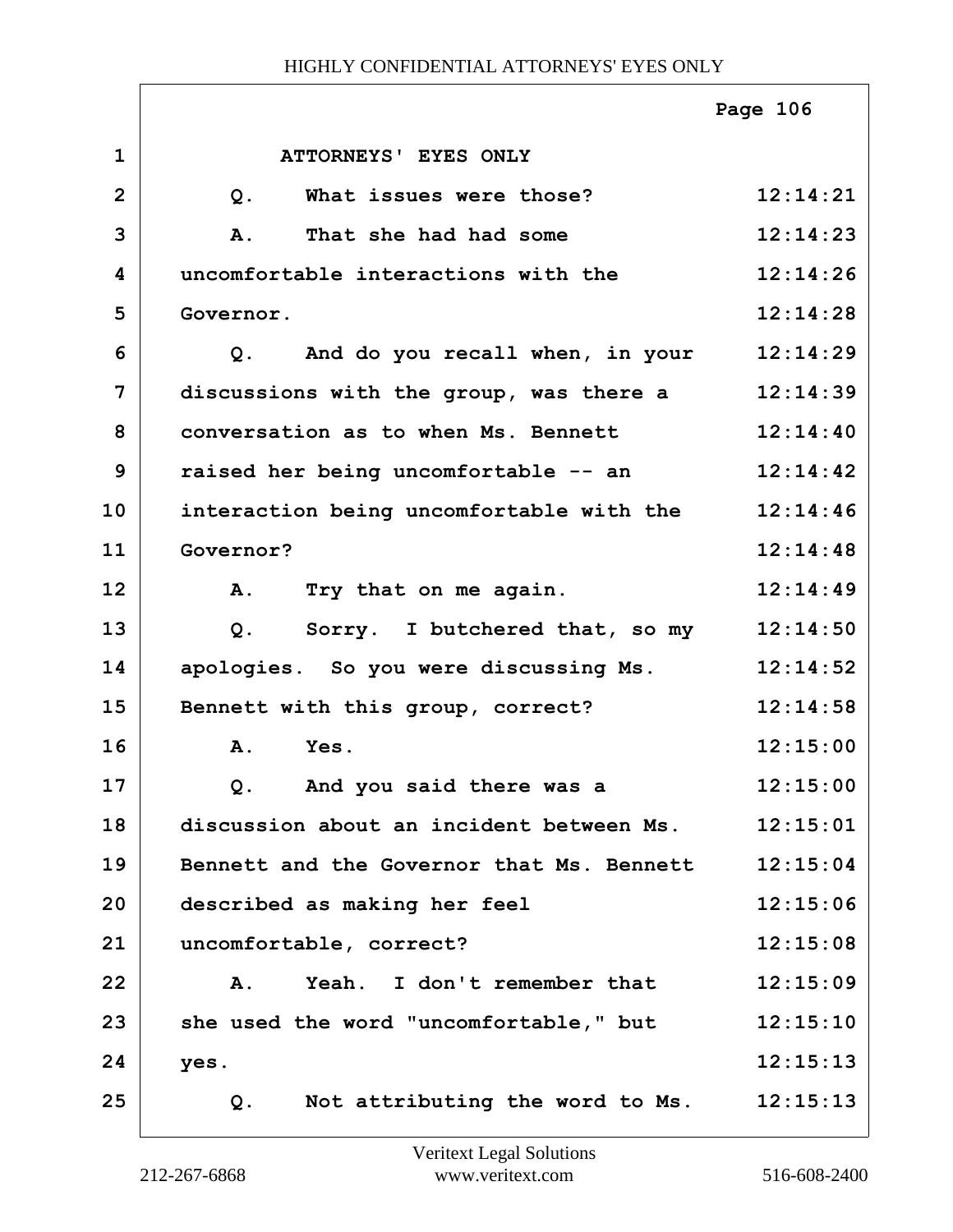|              |                                           | Page 107 |
|--------------|-------------------------------------------|----------|
| $\mathbf{1}$ | ATTORNEYS' EYES ONLY                      |          |
| $\mathbf{2}$ | Bennett?                                  | 12:15:16 |
| 3            | A.<br>Yes.                                | 12:15:16 |
| 4            | But discussion about an<br>$Q$ .          | 12:15:16 |
| 5            | interaction of discomfort with the        | 12:15:17 |
| 6            | Governor and Ms. Bennett, correct?        | 12:15:20 |
| 7            | Α.<br>Yes, yes.                           | 12:15:22 |
| 8            | My question is during that<br>$Q$ .       | 12:15:23 |
| 9            | conversation or during those              | 12:15:25 |
| 10           | conversations, did anyone discuss when    | 12:15:26 |
| 11           | Ms. Bennett had raised these issues or    | 12:15:29 |
| 12           | raised this issue?                        | 12:15:32 |
| 13           | A.<br>Yeah.                               | 12:15:33 |
| 14           | And when was that?<br>$Q$ .               | 12:15:37 |
| 15           | I don't know when her tenure<br>A.        | 12:15:37 |
| 16           | was, but during her tenure in office. I   | 12:15:40 |
| 17           | don't know almost any of these people, so | 12:15:47 |
| 18           | I don't know the tenure.                  | 12:15:49 |
| 19           | Okay. But you know that it was<br>Q.      | 12:15:50 |
| 20           | when she was still employed in the        | 12:15:53 |
| 21           | Executive Chamber?                        | 12:15:54 |
| 22           | I do, yes. Well, whether when<br>Α.       | 12:15:56 |
| 23           | she was employed or on her way out, I     | 12:16:00 |
| 24           | actually don't, I am not positive about   | 12:16:02 |
| 25           | that. But I believe, yes.                 | 12:16:04 |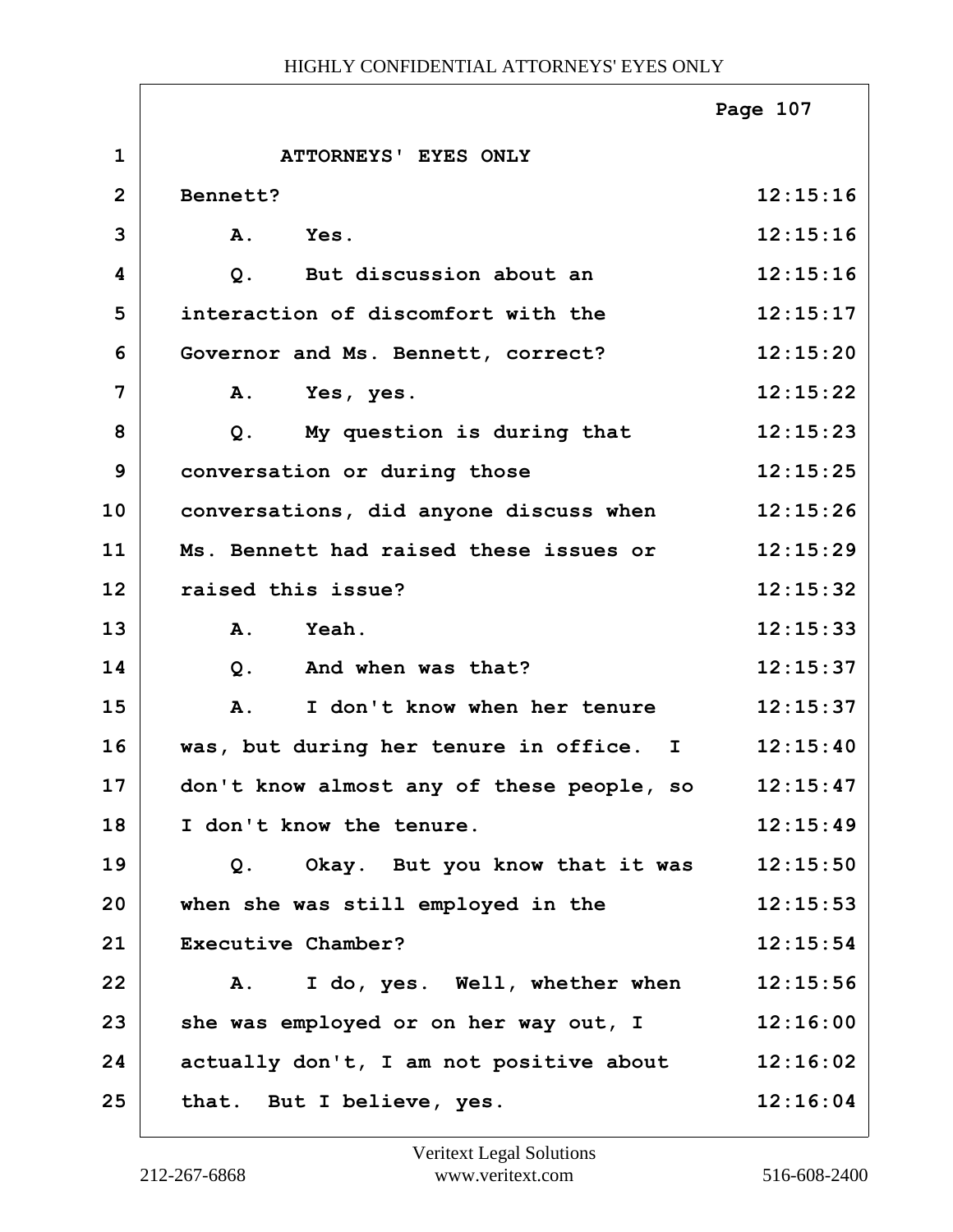|                |                                                      | Page 108 |
|----------------|------------------------------------------------------|----------|
| $\mathbf{1}$   | ATTORNEYS' EYES ONLY                                 |          |
| $\overline{2}$ | And was there any discussion<br>Q <sub>z</sub>       | 12:16:05 |
| 3              | about the nature of Ms. Bennett's                    | 12:16:07 |
| 4              | separation from the Executive Chamber?               | 12:16:11 |
| 5              | Yes.<br>A.                                           | 12:16:12 |
| 6              | And what was discussed?<br>$Q$ .                     | 12:16:13 |
| 7              | That she left satisfied. That<br>A.                  | 12:16:15 |
| 8              | she had, I think she got transferred to              | 12:16:21 |
| 9              | an agency that, as I recall, I believe               | 12:16:25 |
| 10             | she was transferred to an agency or to $--$ 12:16:28 |          |
| 11             | I shouldn't say agency, a job, some job,             | 12:16:31 |
| 12             | a job that she had wanted and that's what            | 12:16:34 |
| 13             | I knew.                                              | 12:16:42 |
| 14             | Q. Okay. And do you have any                         | 12:16:42 |
| 15             | understanding as to what precipitated                | 12:16:46 |
| 16             | this transfer?                                       | 12:16:48 |
| 17             | A. No.                                               | 12:16:48 |
| 18             | Okay. So you don't know<br>Q.                        | 12:16:49 |
| 19             | whether or not Ms. Bennett asked for this            | 12:16:52 |
| 20             | transfer?                                            | 12:16:54 |
| 21             | I do not. I do not know.<br>Α.                       | 12:16:55 |
| 22             | Okay. And you don't know<br>Q.                       | 12:16:58 |
| 23             | whether or not someone else in the                   | 12:17:00 |
| 24             | Executive Chamber decided to transfer Ms.            | 12:17:02 |
| 25             | Bennett?                                             | 12:17:05 |

ı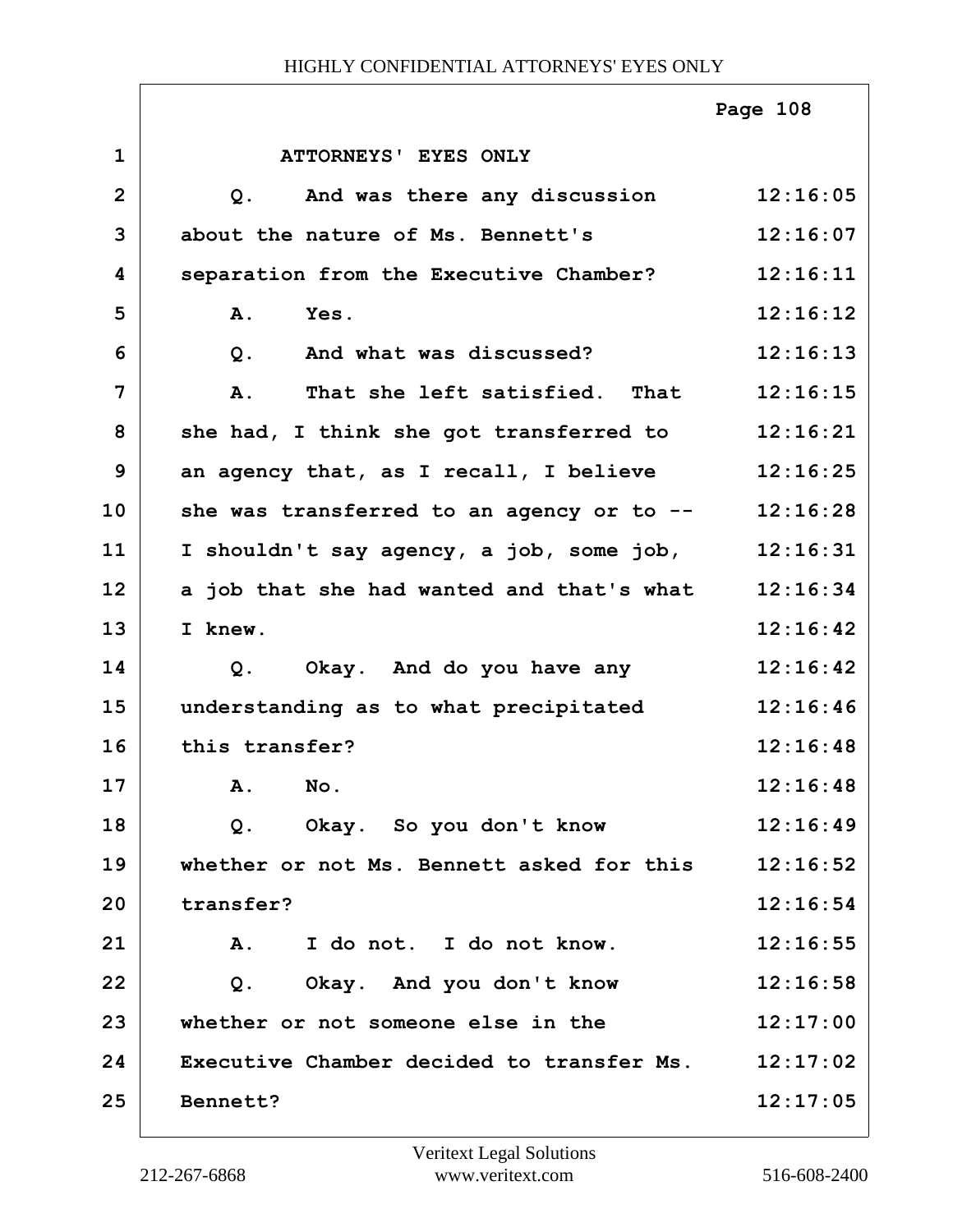|                |                                          | Page 109 |
|----------------|------------------------------------------|----------|
| $\mathbf 1$    | ATTORNEYS' EYES ONLY                     |          |
| $\overline{2}$ | Correct. I do not know.<br><b>A.</b>     | 12:17:05 |
| 3              | $Q$ .<br>Okay. Was there any discussion  | 12:17:07 |
| 4              | related to those circumstances?          | 12:17:10 |
| 5              | The circumstances of the<br><b>A.</b>    | 12:17:12 |
| 6              | transfer?                                | 12:17:14 |
| 7              | Yes.<br>$Q$ .                            | 12:17:19 |
| 8              | No, only that there was a job<br>Α.      | 12:17:20 |
| 9              | that she had wanted and that's what she  | 12:17:21 |
| 10             | had been transferred or offered. I       | 12:17:23 |
| 11             | shouldn't even say transferred, I don't  | 12:17:25 |
| 12             | know if it's transferred, but that's all | 12:17:27 |
| 13             | I know.                                  | 12:17:29 |
| 14             | And is it your understanding<br>Q.       | 12:17:29 |
| 15             | that this job offer, this transfer, this | 12:17:31 |
| 16             | offer, came after Ms. Bennett -- the     | 12:17:33 |
| 17             | Chamber learned that Ms. Bennett had an  | 12:17:36 |
| 18             | interaction that was uncomfortable with  | 12:17:39 |
| 19             | the Governor?                            | 12:17:41 |
| 20             | I don't know. I don't know the<br>Α.     | 12:17:41 |
| 21             | timing.                                  | 12:17:43 |
| 22             | So you do know that Ms. Bennett<br>Q.    | 12:17:43 |
| 23             | raised a concern while she was employed  | 12:17:47 |
| 24             | there, correct?                          | 12:17:50 |
| 25             | Well, remember, I said I am not<br>Α.    | 12:17:50 |

ı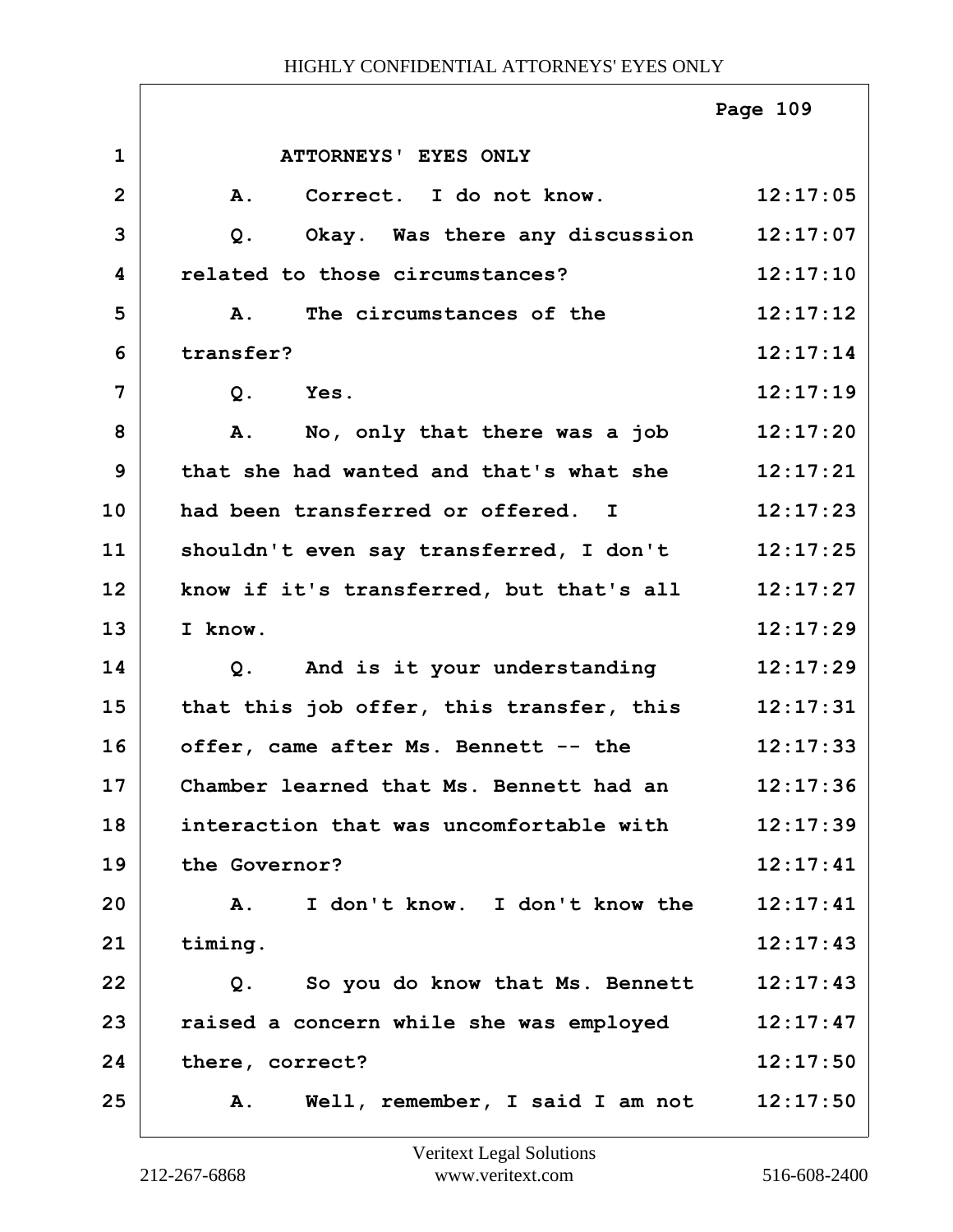|                |                                           | Page 110 |
|----------------|-------------------------------------------|----------|
| $\mathbf{1}$   | ATTORNEYS' EYES ONLY                      |          |
| $\overline{2}$ | positive whether it's as employee or on   | 12:17:52 |
| 3              | her way out. I actually don't know the    | 12:17:55 |
| 4              | answer to that. So that's why you're      | 12:17:57 |
| 5              | asking a tricky timing question that I    | 12:17:58 |
| 6              | don't know.                               | 12:18:00 |
| 7              | Q. Okay. Putting that aside, what         | 12:18:00 |
| 8              | else do you recall -- sorry. Who relayed  | 12:18:07 |
| 9              | the information about Ms. Bennett's       | 12:18:18 |
| 10             | departure from the Chamber? Meaning who   | 12:18:20 |
| 11             | during the conversation was saying -- was | 12:18:23 |
| 12             | relaying this information?                | 12:18:26 |
| 13             | It would have been either,<br>A.          | 12:18:27 |
| 14             | either Melissa or it could have been Judy | 12:18:30 |
| 15             | Mogul.                                    | 12:18:35 |
| 16             | Q. Okay. And who said that Ms.            | 12:18:35 |
| 17             | Bennett was, quote unquote, satisfied?    | 12:18:42 |
| 18             | I don't remember, I don't<br>A.           | 12:18:44 |
| 19             | remember who.                             | 12:18:55 |
| 20             | Q. Do you have any understanding          | 12:18:55 |
| 21             | as to why you were discussing this        | 12:18:57 |
| 22             | transfer at this time, meaning in         | 12:18:59 |
| 23             | February?                                 | 12:19:02 |
| 24             | No. I don't remember why<br><b>A.</b>     | 12:19:02 |
| 25             | specifically. I don't remember whether    | 12:19:06 |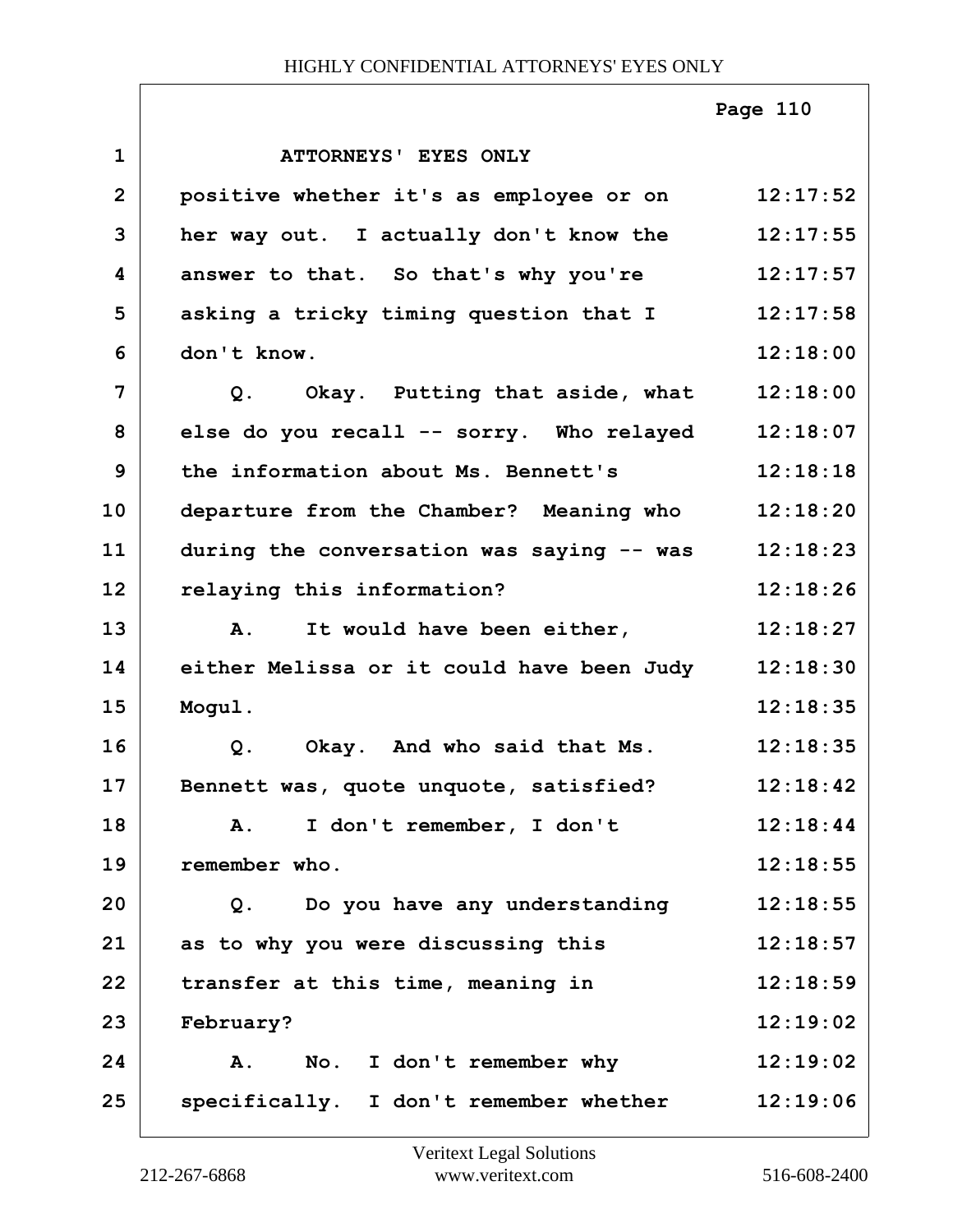|                |                                                    | Page 111 |
|----------------|----------------------------------------------------|----------|
| $\mathbf{1}$   | ATTORNEYS' EYES ONLY                               |          |
| $\overline{2}$ | there was an inquiry or whether there was 12:19:07 |          |
| 3              | a discussion. I don't remember.                    | 12:19:10 |
| 4              | Q. Okay. Do you recall anything 12:19:11           |          |
| 5              | else that was said about Ms. Bennett               | 12:19:15 |
| 6              | during these conversations?                        | 12:19:16 |
| 7              | You mean particular to this<br>Α.                  | 12:19:17 |
| 8              | exhibit that you're showing me?                    | 12:19:21 |
| 9              | Meaning at the end of February 12:19:22<br>Q.      |          |
| 10             | or whenever you were -- sorry.                     | 12:19:24 |
| 11             | I showed you an exhibit. You 12:19:28              |          |
| 12             | said prior to this, there had been some            | 12:19:31 |
| 13             | conversations about Ms. Bennett, correct?          | 12:19:33 |
| 14             | I think, yeah, I think so.<br>${\bf A}$ .          | 12:19:35 |
| 15             | Okay. What else was said about<br>Q.               | 12:19:36 |
| 16             | Ms. Bennett during those conversations?            | 12:19:39 |
| 17             | There were conversations about<br>Α.               | 12:19:41 |
| 18             | Ms. Bennett's issues about being                   | 12:19:49 |
| 19             | uncomfortable with the Governor. And               | 12:19:52 |
| 20             | conversations about what the Governor's            | 12:19:55 |
| 21             | Office knew of those complaints or                 | 12:20:04 |
| 22             | issues. That was the conversation.                 | 12:20:14 |
| 23             | And what was said about the<br>Q.                  | 12:20:15 |
| 24             | issues?                                            | 12:20:17 |
| 25             | There were conversations about,<br>A.              | 12:20:17 |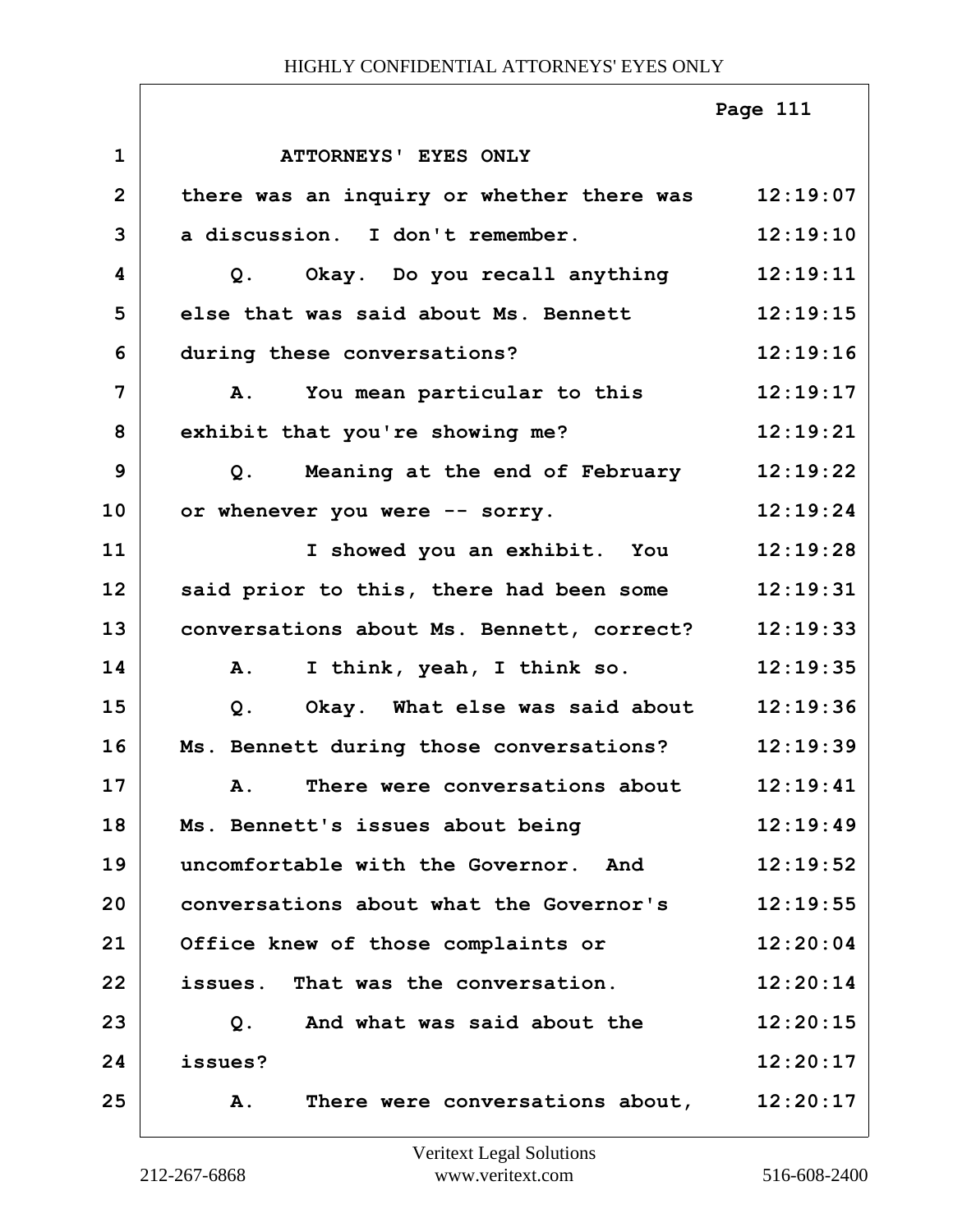|                |                                                   | Page 112 |
|----------------|---------------------------------------------------|----------|
| $\mathbf{1}$   | ATTORNEYS' EYES ONLY                              |          |
| $\overline{2}$ | if I may, on the Governor's side. Not             | 12:20:26 |
| 3              | the right technical term, but what the            | 12:20:30 |
| 4              | Governor felt about, not even felt --             | 12:20:32 |
| 5              | what the Governor would say about these, 12:20:37 |          |
| 6              | these incidents of feeling uncomfortable.         | 12:20:40 |
| $\overline{7}$ | And what was the Governor's<br>Q.                 | 12:20:46 |
| 8              | side?                                             | 12:20:49 |
| 9              | That the Governor was being<br>$\mathbf{A}$ .     | 12:20:50 |
| 10             | paternalistic. That the Governor had              | 12:20:56 |
| 11             | taken this woman in. That he had had              | 12:21:01 |
| 12             | this personal experience with                     | 12:21:06 |
| 13             | which is one of the things that                   | 12:21:12 |
| 14             | kind of inspired him to do work on sexual         | 12:21:18 |
| 15             | harassment stuff as Governor. And that            | 12:21:21 |
| 16             | that experience with<br>made                      | 12:21:27 |
| 17             | him think that he should be like                  | 12:21:37 |
| 18             | with this woman and take her under his            | 12:21:42 |
| 19             | wing. And that was, that was kind of the          | 12:21:46 |
| 20             | general conversation.                             | 12:21:52 |
| 21             | Was the Governor a participant<br>Q.              | 12:21:56 |
| 22             | in these conversations?                           | 12:21:58 |
| 23             | Not most of them, but some of<br>A.               | 12:21:59 |
| 24             | them.                                             | 12:22:01 |
| 25             | Okay. And it was the Governor<br>$Q$ .            | 12:22:01 |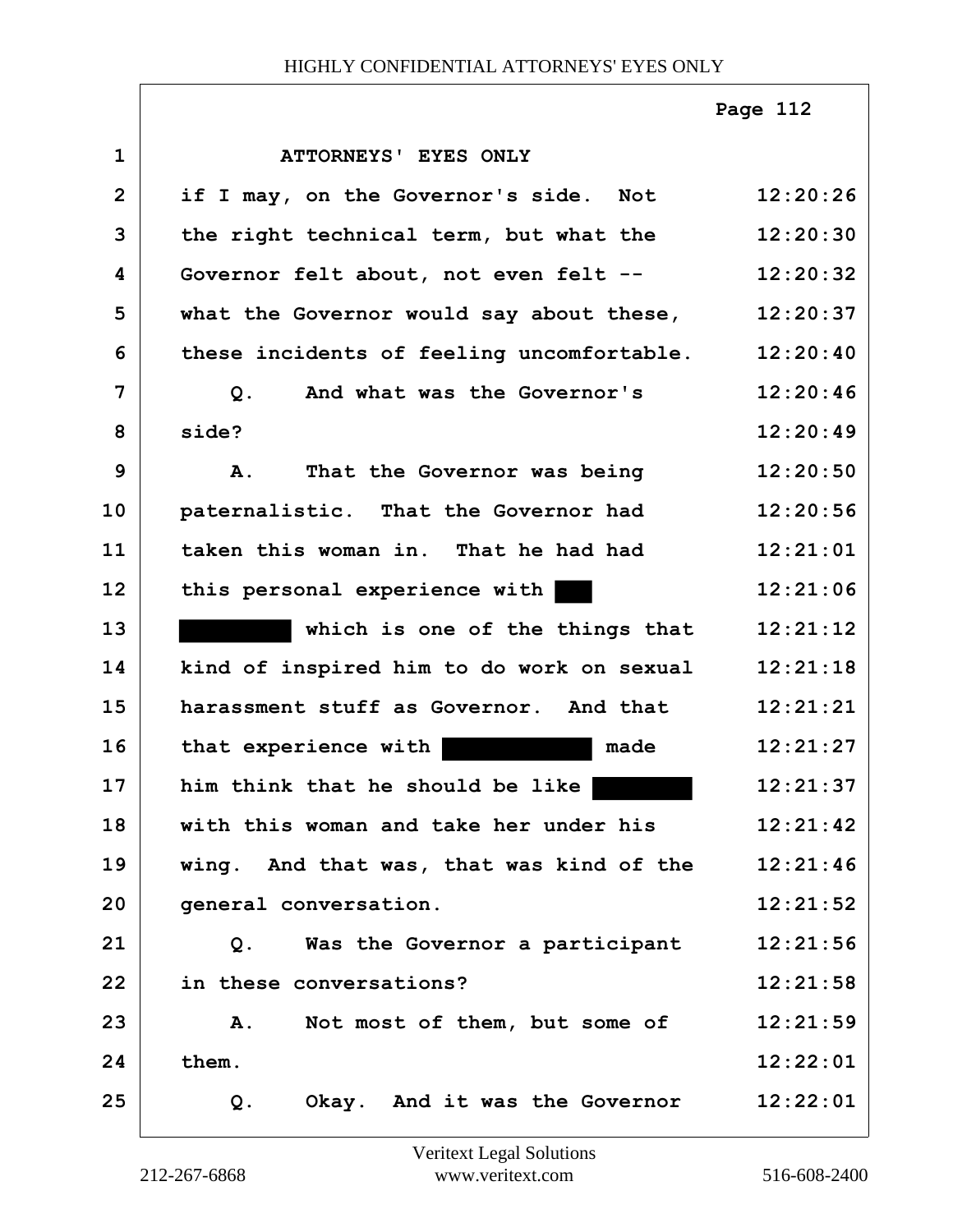|                |                                                                                                                                                                                                                                                                       | Page 113 |
|----------------|-----------------------------------------------------------------------------------------------------------------------------------------------------------------------------------------------------------------------------------------------------------------------|----------|
| $\mathbf{1}$   | ATTORNEYS' EYES ONLY                                                                                                                                                                                                                                                  |          |
| $\overline{2}$ | you understand that would explain that in                                                                                                                                                                                                                             | 12:22:09 |
| 3              | responding to this, his side of the story                                                                                                                                                                                                                             | 12:22:11 |
| 4              | being that he was being<br><u> Tanzania de la Portugal de la Portugal de la Portugal de la Portugal de la Portugal de la Portugal de la Portugal de la Portugal de la Portugal de la Portugal de la Portugal de la Portugal de la Portugal de la Portugal d</u><br>or | 12:22:13 |
| 5              | paternalistic?                                                                                                                                                                                                                                                        | 12:22:15 |
| 6              | $\mathbf{A}$ .<br>Yeah.                                                                                                                                                                                                                                               | 12:22:16 |
| 7              | Okay. Do you recall anything<br>$Q$ .                                                                                                                                                                                                                                 | 12:22:16 |
| 8              | else that was discussed about these                                                                                                                                                                                                                                   | 12:22:22 |
| 9              | issues or about the Governor's side of                                                                                                                                                                                                                                | 12:22:23 |
| 10             | the story on these issues?                                                                                                                                                                                                                                            | 12:22:25 |
| 11             | A.<br>No.                                                                                                                                                                                                                                                             | 12:22:27 |
| 12             | Did the Governor refute the<br>Q <sub>1</sub>                                                                                                                                                                                                                         | 12:22:30 |
| 13             | things that Ms. Bennett had said?                                                                                                                                                                                                                                     | 12:22:32 |
| 14             | Refute is a tough word for me<br>Α.                                                                                                                                                                                                                                   | 12:22:33 |
| 15             | to answer. The Governor wasn't -- the                                                                                                                                                                                                                                 | 12:22:46 |
| 16             | Governor believed that he was being                                                                                                                                                                                                                                   | 12:22:51 |
| 17             | fatherly in his interactions and did not                                                                                                                                                                                                                              | 12:22:53 |
| 18             | realize that he might have been making                                                                                                                                                                                                                                | 12:22:57 |
| 19             | her feel uncomfortable.                                                                                                                                                                                                                                               | 12:23:00 |
| 20             | So the Governor never said that<br>Q.                                                                                                                                                                                                                                 | 12:23:01 |
| 21             | these interactions never happened?                                                                                                                                                                                                                                    | 12:23:05 |
| 22             | No.<br>Α.                                                                                                                                                                                                                                                             | 12:23:06 |
| 23             | The Governor acknowledged that<br>Q.                                                                                                                                                                                                                                  | 12:23:07 |
| 24             | they did happen, correct?                                                                                                                                                                                                                                             | 12:23:09 |
| 25             | I don't know if he acknowledged<br>Α.                                                                                                                                                                                                                                 | 12:23:10 |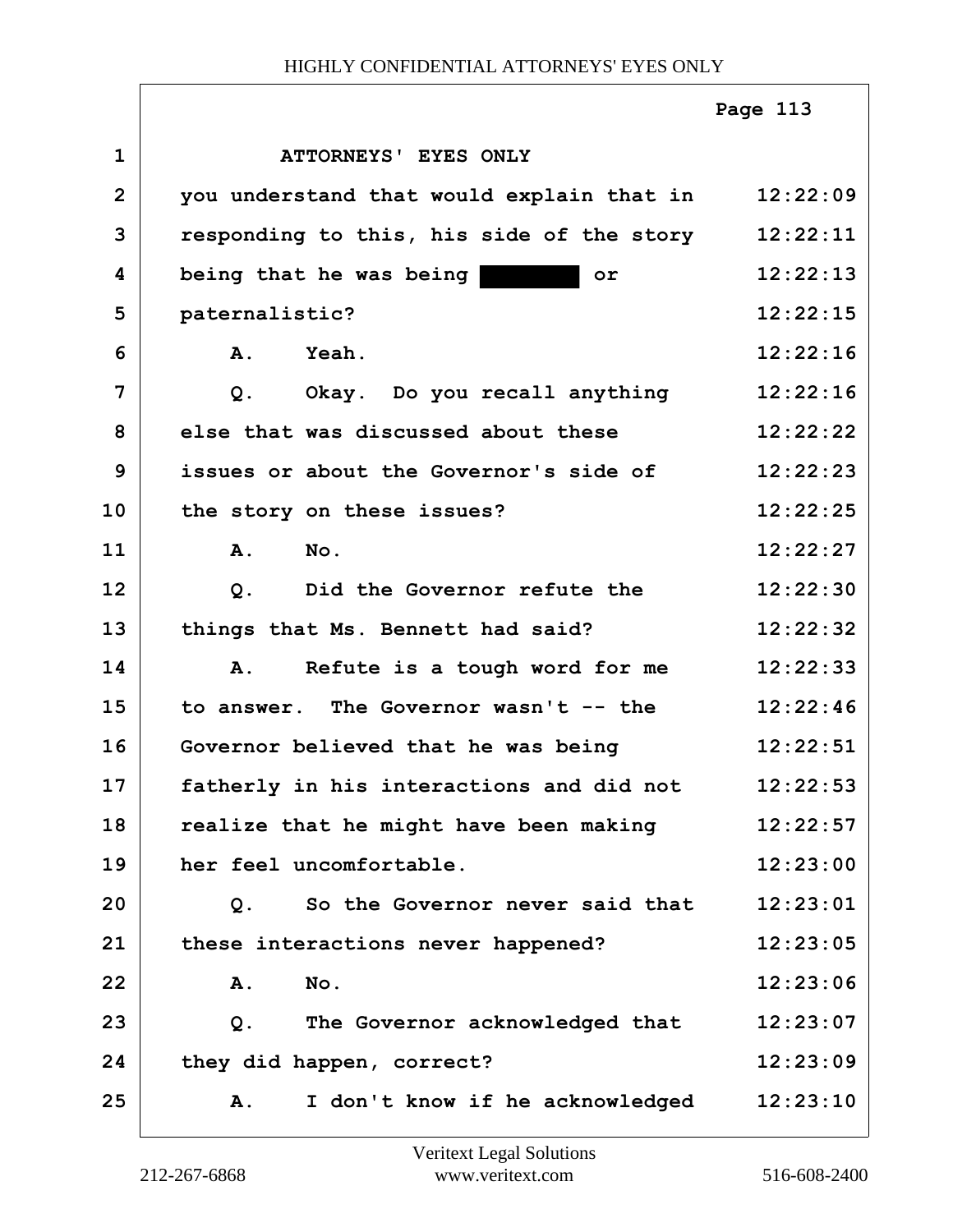|                |                                           | Page 114 |
|----------------|-------------------------------------------|----------|
| $\mathbf{1}$   | ATTORNEYS' EYES ONLY                      |          |
| $\overline{2}$ | all of them, but he acknowledged that he  | 12:23:16 |
| 3              | remembered some of these interactions or  | 12:23:19 |
| 4              | knew about some of these interactions and | 12:23:20 |
| 5              | then pushed, pushed to explain them.      | 12:23:22 |
| 6              | The explanation being he was<br>Q.        | 12:23:32 |
| $\overline{7}$ | being paternalistic?                      | 12:23:34 |
| 8              | A. Yes.                                   | 12:23:35 |
| 9              | So this view was about the<br>Q.          | 12:23:36 |
| 10             | characterization of the events and not    | 12:23:39 |
| 11             | whether the events happened?              | 12:23:41 |
| 12             | Those, yes. Those events, yes.<br>Α.      | 12:23:42 |
| 13             | Those events?<br>$Q$ .                    | 12:23:46 |
| 14             | Right. I am only<br><b>A.</b>             | 12:23:46 |
| 15             | distinguishing from the Ms. Boylan stuff, | 12:23:50 |
| 16             | that's all.                               | 12:23:52 |
| 17             | Okay. And what was your<br>Q.             | 12:23:53 |
| 18             | opinion as to whether or not paternalism  | 12:23:57 |
| 19             | was an excuse for that particular conduct | 12:24:00 |
| 20             | at issue?                                 | 12:24:06 |
| 21             | MR. LEVINE: Just to be clear,             | 12:24:07 |
| 22             | you're asking for his own personal        | 12:24:08 |
| 23             | opinion as opposed to a fact here?        | 12:24:10 |
| 24             | MR. GRANT: Yeah.                          | 12:24:11 |
| 25             | From a PR perspective, I<br>Α.            | 12:24:15 |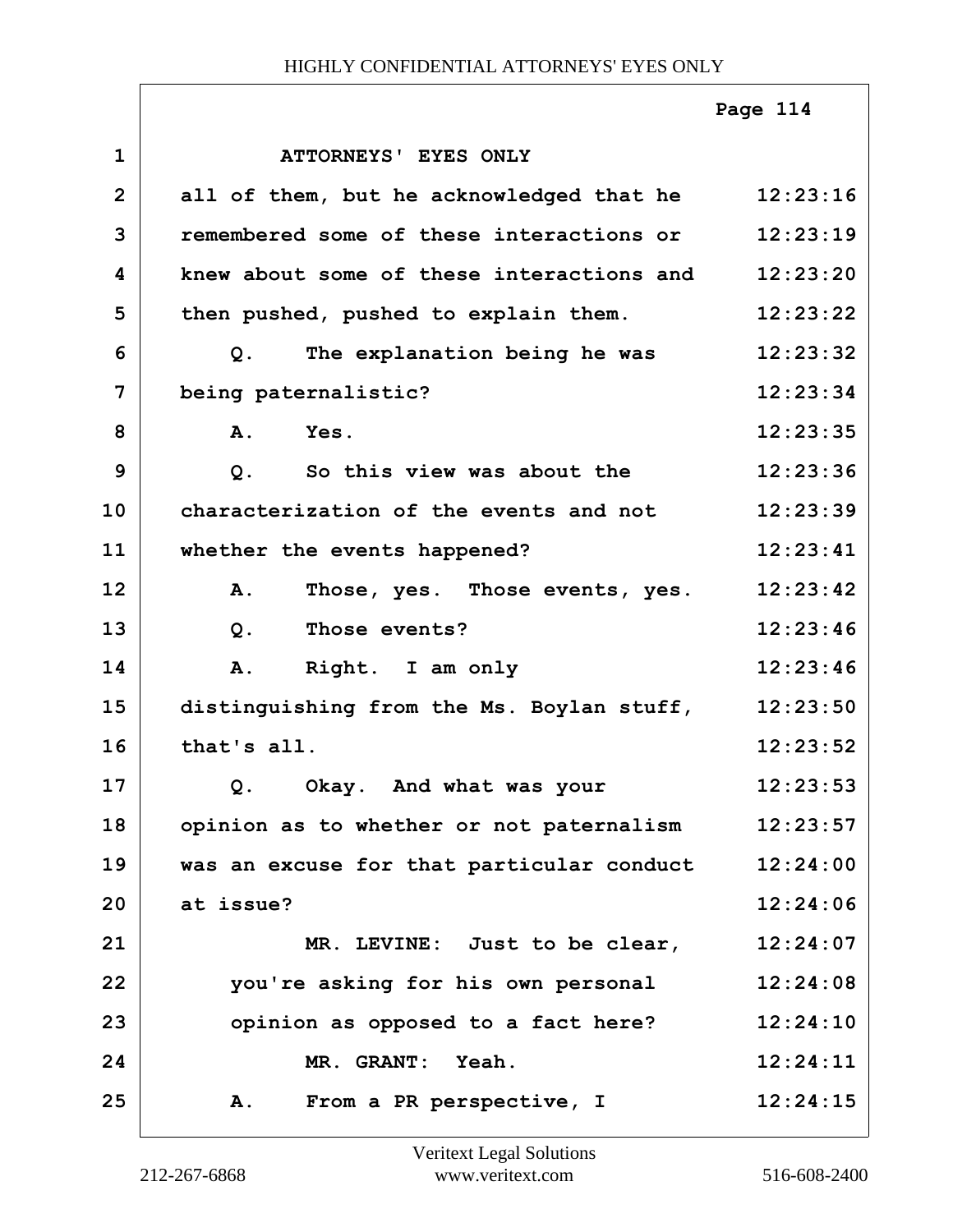|                |                                           | Page 115 |
|----------------|-------------------------------------------|----------|
| $\mathbf{1}$   | <b>ATTORNEYS' EYES ONLY</b>               |          |
| $\overline{2}$ | thought paternalistic was, was certainly  | 12:24:17 |
| 3              | acceptable. Actually, I have some         | 12:24:26 |
| 4              | recollection of not liking the word       | 12:24:29 |
| 5              | "paternalistic." I don't remember         | 12:24:31 |
| 6              | exactly why. But I don't think I liked    | 12:24:33 |
| $\overline{7}$ | the word. I thought it sounded sort of    | 12:24:36 |
| 8              | old, frankly.                             | 12:24:40 |
| 9              | Q. Okay. Did you have any other           | 12:24:41 |
| 10             | opinion as to how effective this was from | 12:24:45 |
| 11             | a PR perspective?                         | 12:24:47 |
| 12             | Paternalistic?<br>A.                      | 12:24:48 |
| 13             | The paternalism.<br>$Q$ .                 | 12:24:52 |
| 14             | I thought it was a fine -- I<br>A.        | 12:24:53 |
| 15             | thought that it was an acceptable answer  | 12:24:57 |
| 16             | and approach. Also acceptable because     | 12:25:04 |
| 17             | those are the facts as he saw them.       | 12:25:09 |
| 18             | And did the Governor ever give<br>$Q$ .   | 12:25:11 |
| 19             | any other explanation for why he felt he  | 12:25:28 |
| 20             | should have a paternalistic or fatherly   | 12:25:33 |
| 21             | relationship with his staffer?            | 12:25:35 |
| 22             | No. That's it.<br>A.                      | 12:25:37 |
| 23             | All right. Can you turn to tab<br>Q.      | 12:25:41 |
| 24             | 15.                                       | 12:25:43 |
| 25             | Okay.<br>Α.                               | 12:25:48 |

ı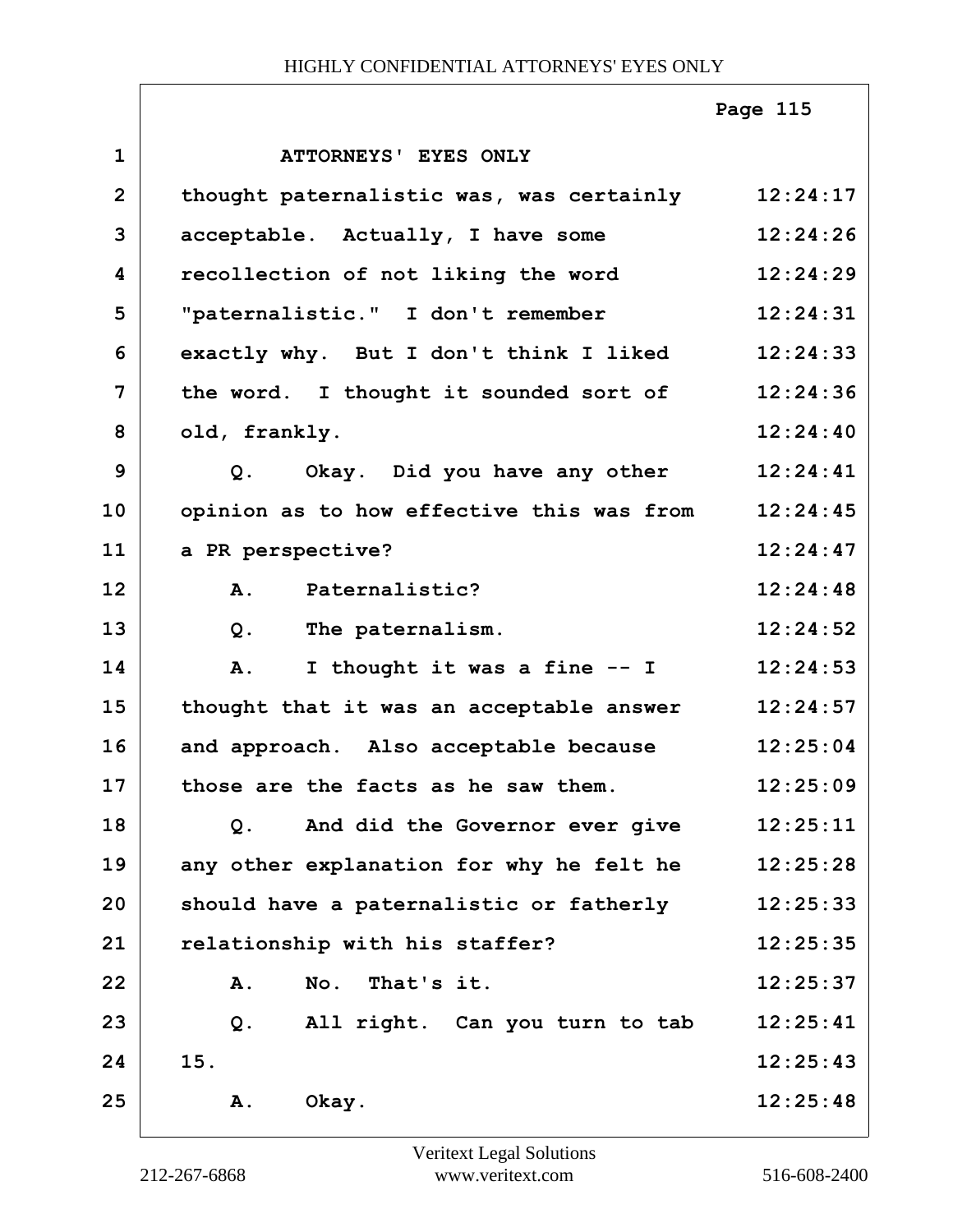|                |                                                | Page 116 |
|----------------|------------------------------------------------|----------|
| $\mathbf 1$    | ATTORNEYS' EYES ONLY                           |          |
| $\overline{2}$ | Take a moment to review and let 12:25:49<br>Q. |          |
| 3              | me know when you're ready.                     | 12:25:51 |
| 4              | (Witness reviews document.)                    | 12:26:19 |
| 5              | Q. Do you recognize this document?             | 12:26:34 |
| 6              | A.<br>I do.                                    | 12:26:35 |
| 7              | And what is it?<br>$Q$ .                       | 12:26:36 |
| 8              | It was a potential draft, and<br>Α.            | 12:26:37 |
| 9              | again I don't remember a statement or          | 12:26:42 |
| 10             | public, I don't remember. But a                | 12:26:45 |
| 11             | potential draft statement, let's just 12:26:48 |          |
| 12             | say, from the Governor about the Lindsey       | 12:26:50 |
| 13             | Boylan situation.                              | 12:26:55 |
| 14             | Q. Okay. And do you know who                   | 12:26:57 |
| 15             | drafted the statement?                         | 12:26:59 |
| 16             | I don't know. I don't know.<br>$\mathbf{A}$ .  | 12:27:00 |
| 17             | In fact I believed it to be the Governor.      | 12:27:05 |
| 18             | What was the basis of your<br>Q.               | 12:27:08 |
| 19             | belief that it was the Governor?               | 12:27:14 |
| 20             | Because it says let me, was the<br>Α.          | 12:27:15 |
| 21             | first. And the second was that it came         | 12:27:17 |
| 22             | through Stephanie Benton, who is one of        | 12:27:23 |
| 23             | the Governor's closest aides. So that is       | 12:27:26 |
| 24             | my assumption. I didn't know, it could         | 12:27:28 |
| 25             | also have been written by Ms. DeRosa.          | 12:27:31 |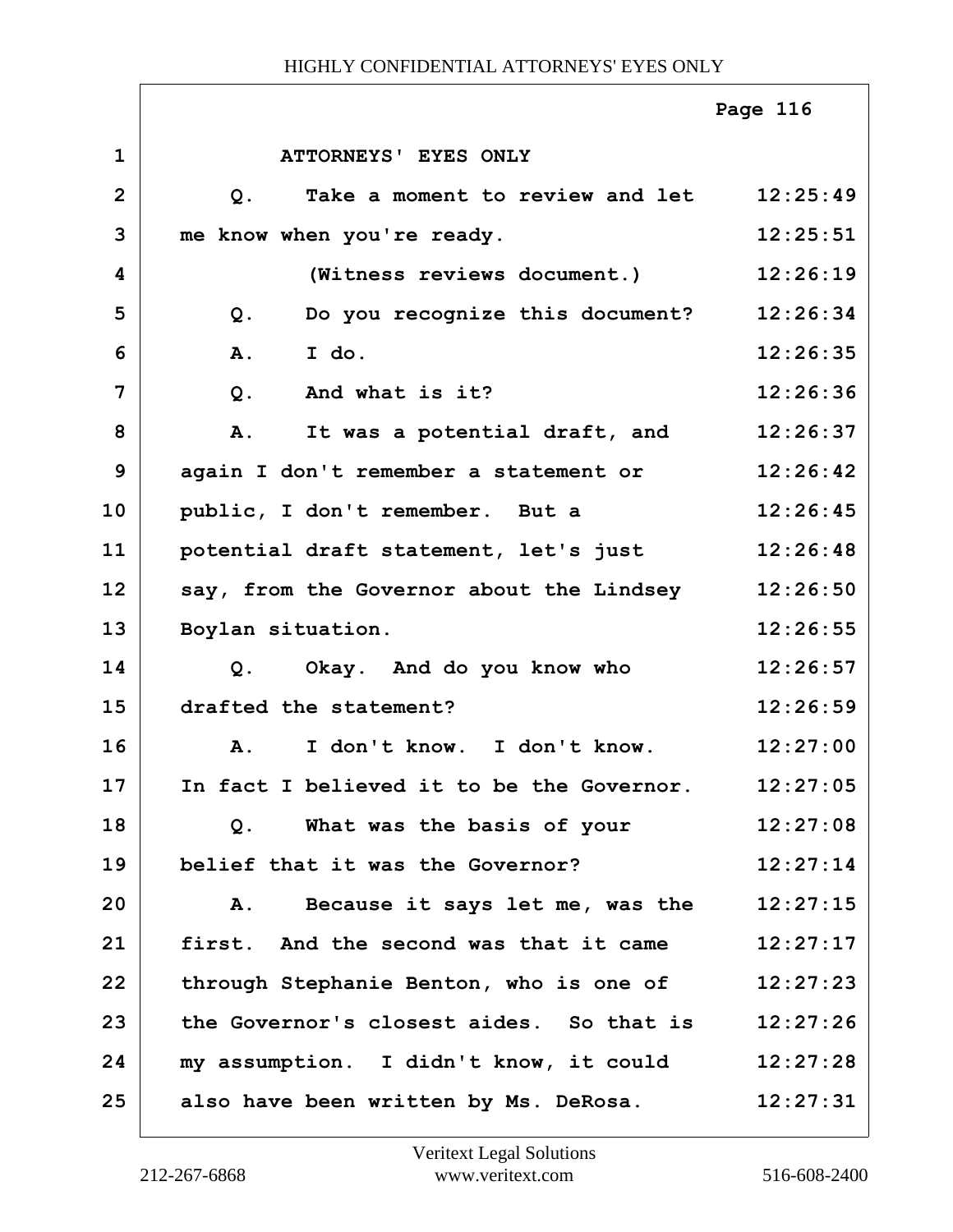|                |                                                | Page 117 |
|----------------|------------------------------------------------|----------|
| $\mathbf{1}$   | <b>ATTORNEYS' EYES ONLY</b>                    |          |
| $\overline{2}$ | And did you have -- were you<br>Q <sub>1</sub> | 12:27:33 |
| 3              | involved in any discussions about this         | 12:27:35 |
| 4              | statement?                                     | 12:27:38 |
| 5              | Prior to it or after?<br><b>A.</b>             | 12:27:38 |
| 6              | After. Meaning --<br>$Q$ .                     | 12:27:41 |
| 7              | A.<br>Yes.                                     | 12:27:43 |
| 8              | $Q$ .<br>-- you got a draft of this            | 12:27:43 |
| 9              | statement -- okay. So how many                 | 12:27:45 |
| 10             | discussions did you have about this            | 12:27:47 |
| 11             | statement?                                     | 12:27:48 |
| 12             | Α.<br>Many.                                    | 12:27:48 |
| 13             | Okay. And when did you have<br>$Q$ .           | 12:27:50 |
| 14             | these discussions?                             | 12:27:51 |
| 15             | Subsequent to receiving --<br>Α.               | 12:27:52 |
| 16             | subsequent to receiving it. But I don't        | 12:27:55 |
| 17             | remember when                                  | 12:27:57 |
| 18             | Q. Okay. And for how long                      | 12:27:57 |
| 19             | afterwards?                                    | 12:28:00 |
| 20             | I don't know. As you see, this<br>${\bf A}$ .  | 12:28:00 |
| 21             | came at 12:32 at midnight. So I truly          | 12:28:04 |
| 22             | don't remember.                                | 12:28:11 |
| 23             | Q. And what do you recall being                | 12:28:11 |
| 24             | discussed during the conversations about       | 12:28:12 |
| 25             | this statement?                                | 12:28:15 |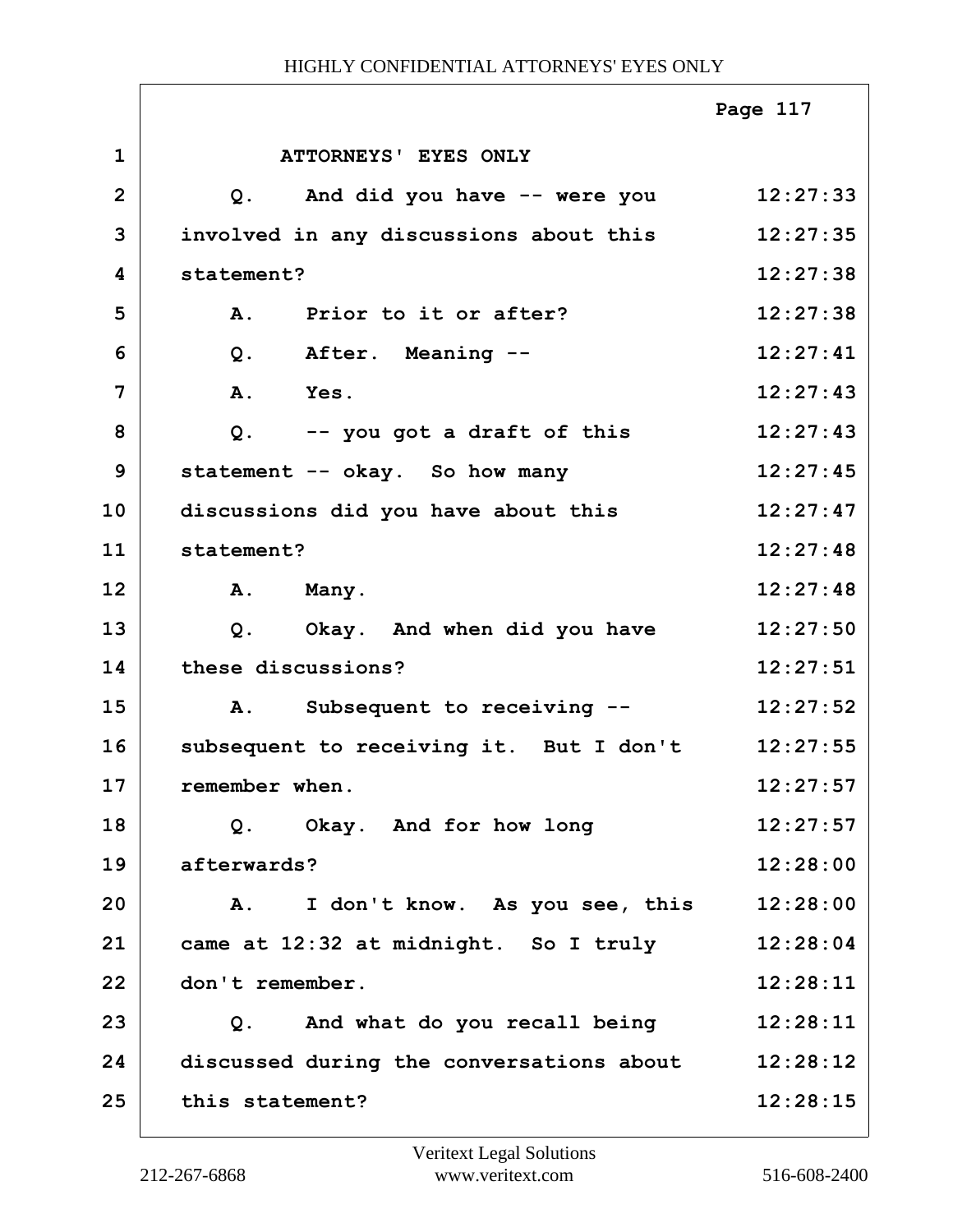|                |                                                  | Page 118 |
|----------------|--------------------------------------------------|----------|
| $\mathbf{1}$   | ATTORNEYS' EYES ONLY                             |          |
| $\overline{2}$ | I don't recall the specifics. 12:28:15<br>A.     |          |
| 3              | The first thing would have been is this          | 12:28:19 |
| 4              | the right tone, statement, et cetera.            | 12:28:21 |
| 5              | What is the right approach. And I                | 12:28:25 |
| 6              | believe I thought it was the wrong               | 12:28:33 |
| 7              | approach.                                        | 12:28:34 |
| 8              | Q. Anything else you recall being                | 12:28:34 |
| 9              | discussed?                                       | 12:28:36 |
| 10             | A. No.                                           | 12:28:37 |
| 11             | Okay. And why did you think it<br>Q <sub>1</sub> | 12:28:40 |
| 12             | was the wrong approach?                          | 12:28:41 |
| 13             | A. Well, because first of all,                   | 12:28:42 |
| 14             | it's way too long. Second of all, it is          | 12:28:45 |
| 15             | sort of point -- I don't know if it's            | 12:28:50 |
| 16             | point by point, but it is an attempt to          | 12:28:56 |
| 17             | refute many of the elements of the Boylan        | 12:28:58 |
| 18             | medium post.                                     | 12:29:03 |
| 19             | I believed two things. One, it                   | 12:29:06 |
| 20             | was not helpful to have a                        | 12:29:11 |
| 21             | point/counterpoint, just from a PR               | 12:29:12 |
| 22             | perspective, that the back and forth             | 12:29:16 |
| 23             | battle, again, public battle, was not the        | 12:29:19 |
| 24             | right approach.                                  | 12:29:22 |
| 25             | And secondarily, going back to                   | 12:29:23 |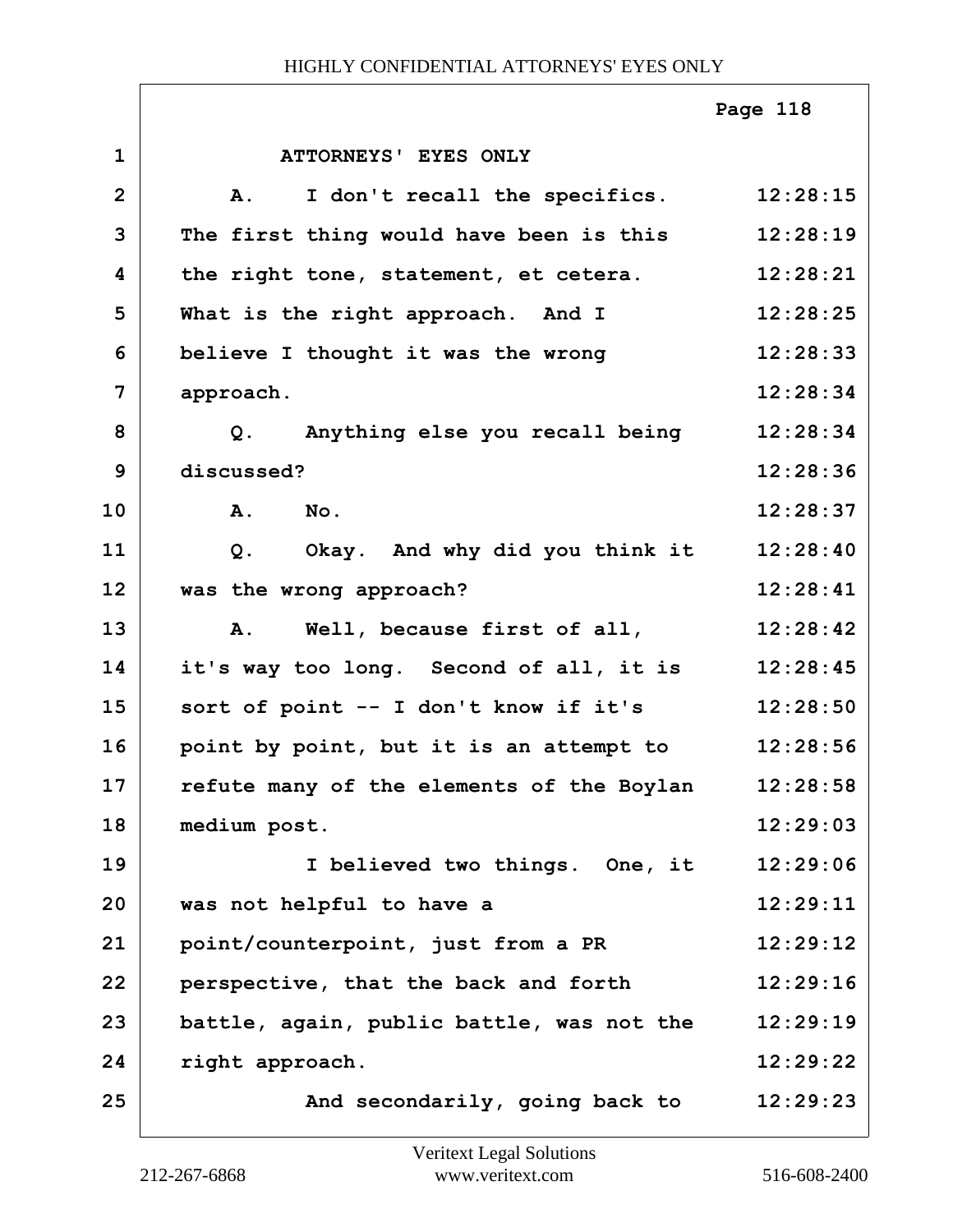|              |                                                | Page 119 |
|--------------|------------------------------------------------|----------|
| $\mathbf{1}$ | <b>ATTORNEYS' EYES ONLY</b>                    |          |
| $\mathbf{2}$ | where I was before, I generally believe        | 12:29:25 |
| 3            | softer, not harder. I wanted statements        | 12:29:29 |
| 4            | that were -- I wanted statements or            | 12:29:33 |
| 5            | comments to be shorter, more contrite and      | 12:29:36 |
| 6            | to not be like a point by point --             | 12:29:43 |
| 7            | point/counterpoint.                            | 12:29:48 |
| 8            | Okay. Any other reason why you<br>Q.           | 12:29:49 |
| 9            | thought this was the wrong approach?           | 12:29:55 |
| 10           | I don't think so. I think<br><b>A.</b>         | 12:29:56 |
| 11           | generally that was my belief.                  | 12:30:06 |
| 12           | Do you recall who during these<br>$Q$ .        | 12:30:08 |
| 13           | conversations thought this was a good          | 12:30:09 |
| 14           | approach or an acceptable approach?            | 12:30:10 |
| 15           | I'm not sure if anyone thought<br>A.           | 12:30:13 |
| 16           | it was a good approach, truthfully.            | 12:30:16 |
| 17           | Besides the person who drafted<br>Q.           | 12:30:18 |
| 18           | it, obviously.                                 | 12:30:20 |
| 19           | I can't speak to that, but yes,<br>${\bf A}$ . | 12:30:22 |
| 20           | I assumed. But that's also not a               | 12:30:28 |
| 21           | surprise to me. Like the notions of            | 12:30:31 |
| 22           | politicians doing one thing and the            | 12:30:34 |
| 23           | advisor group thinking another. That's a       | 12:30:37 |
| 24           | regular occurrence.                            | 12:30:40 |
| 25           | And why were you, being a<br>$Q$ .             | 12:30:42 |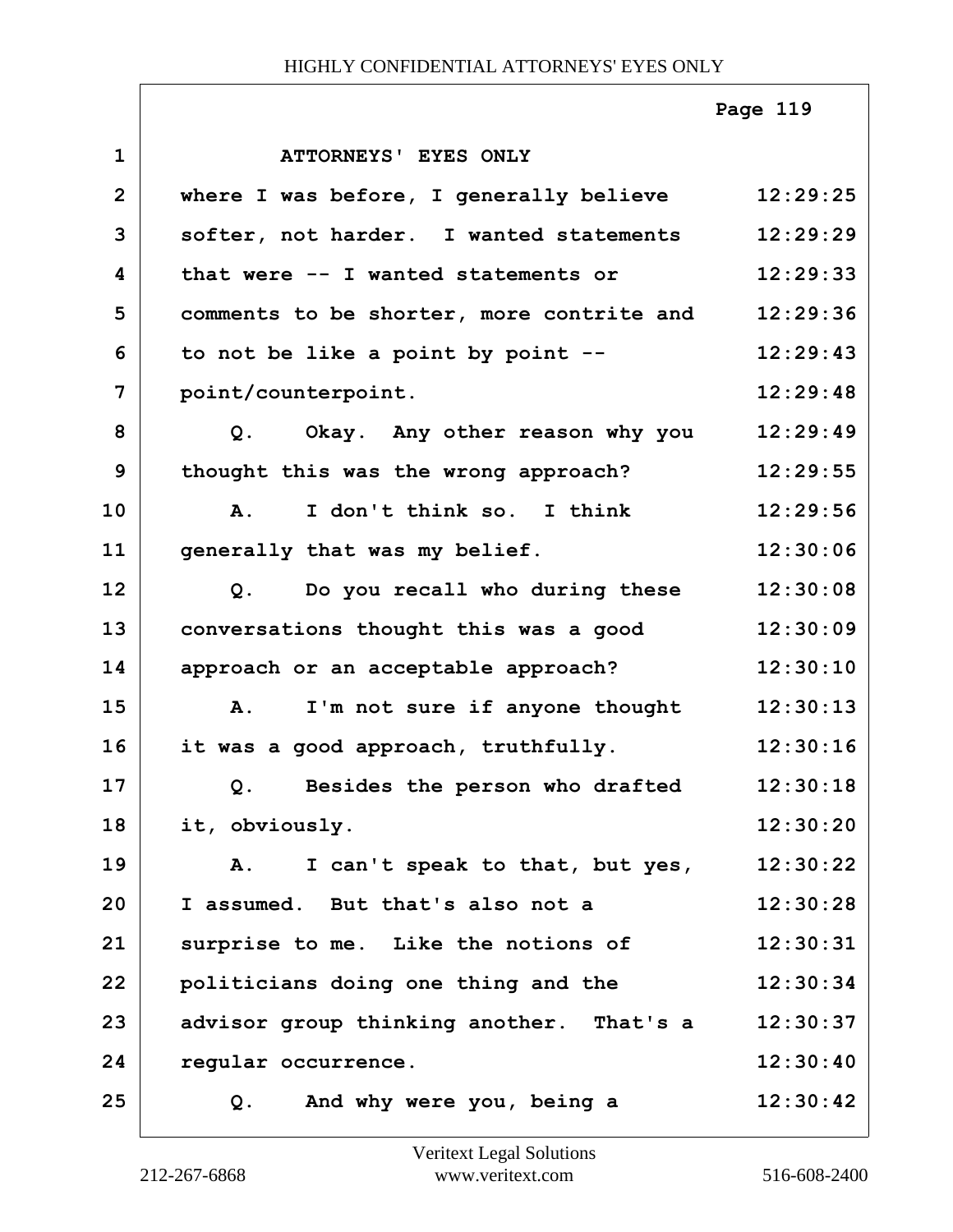|              |                                           | Page 120 |
|--------------|-------------------------------------------|----------|
| $\mathbf{1}$ | <b>ATTORNEYS' EYES ONLY</b>               |          |
| 2            | pollster, why were you participating in   | 12:30:44 |
| 3            | these discussion?                         | 12:30:46 |
| 4            | So pollster is just a strict<br>Α.        | 12:30:47 |
| 5            | job that I get paid to do. To be fair, I  | 12:30:49 |
| 6            | am involved, I have clients who I haven't | 12:30:53 |
| 7            | done polling for in a couple of years,    | 12:30:55 |
| 8            | and if they have some sort of issue in    | 12:30:57 |
| 9            | the public domain that might impact them  | 12:30:59 |
| 10           | and their political future, I am engaged. | 12:31:03 |
| 11           | So my technical job in what I'm           | 12:31:05 |
| 12           | paid is to be the pollster, but           | 12:31:08 |
| 13           | unfortunately that means I have to get on | 12:31:10 |
| 14           | a call whenever I'm wanted, even though I | 12:31:12 |
| 15           | don't get paid for it.                    | 12:31:14 |
| 16           | Got you. And about how much<br>$Q$ .      | 12:31:16 |
| 17           | time do you think you spent over the      | 12:31:17 |
| 18           | course of the last few months in          | 12:31:19 |
| 19           | conversations about these allegations     | 12:31:20 |
| 20           | that you haven't been paid for?           | 12:31:23 |
| 21           | Well, I am paid, because I am<br>A.       | 12:31:24 |
| 22           | paid to be the pollster. So I am paid to  | 12:31:28 |
| 23           | be the pollster. That's how I am          | 12:31:31 |
| 24           | compensated. And then as with all         | 12:31:33 |
| 25           | campaigns and all clients, then my        | 12:31:34 |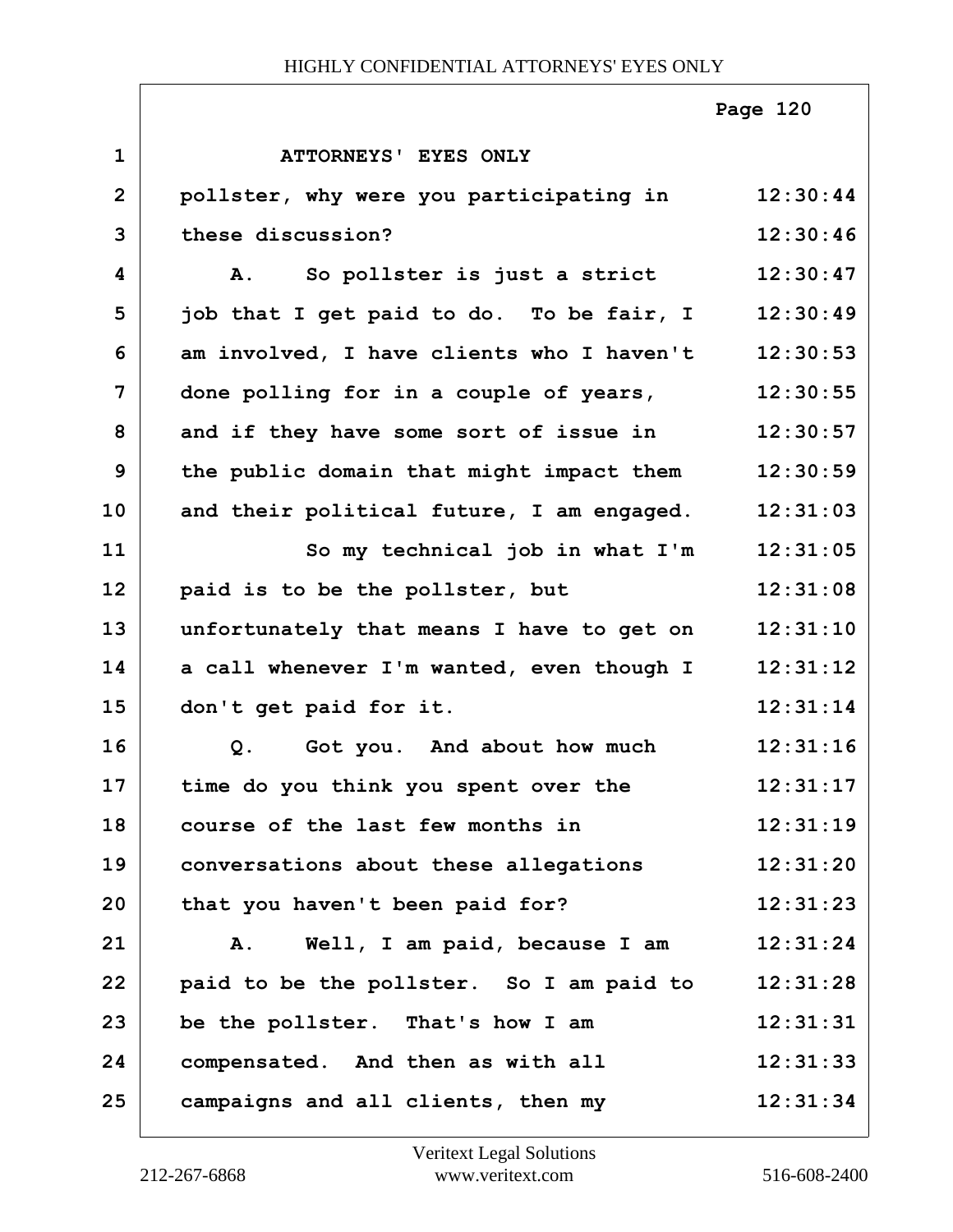|                |                                           | Page 121 |
|----------------|-------------------------------------------|----------|
| $\mathbf{1}$   | ATTORNEYS' EYES ONLY                      |          |
| $\overline{2}$ | contract has me contracted to be a part   | 12:31:37 |
| 3              | of any of their conversations. So it's    | 12:31:43 |
| 4              | not a technicality. I am engaged with     | 12:31:44 |
| 5              | these people no matter what. But          | 12:31:46 |
| 6              | countless hours. Countless hours.         | 12:31:54 |
| $\overline{7}$ | Q. And just to be clear, you              | 12:31:56 |
| 8              | described it as, even though I am not     | 12:31:57 |
| 9              | paid, correct?                            | 12:32:01 |
| 10             | A. You asked me the question              | 12:32:01 |
| 11             | originally about am I getting compensated | 12:32:02 |
| 12             | specifically for this. What I said to     | 12:32:05 |
| 13             | you is I am compensated by polling and    | 12:32:06 |
| 14             | then my contract has me working for the   | 12:32:09 |
| 15             | campaign, so it's a four-year campaign.   | 12:32:10 |
| 16             | So you had asked me a question            | 12:32:12 |
| 17             | originally, have you gotten any           | 12:32:14 |
| 18             | compensation as it relates to these       | 12:32:15 |
| 19             | specific charges. My point is that's not  | 12:32:17 |
| 20             | how I get compensated. I get compensated  | 12:32:20 |
| 21             | sort of for the campaign.                 | 12:32:23 |
| 22             | Okay. My question earlier, and<br>Q.      | 12:32:24 |
| 23             | you can have this read back at some point | 12:32:28 |
| 24             | if necessary, is why did you participate. | 12:32:29 |
| 25             | And you gave an answer. And then part of  | 12:32:31 |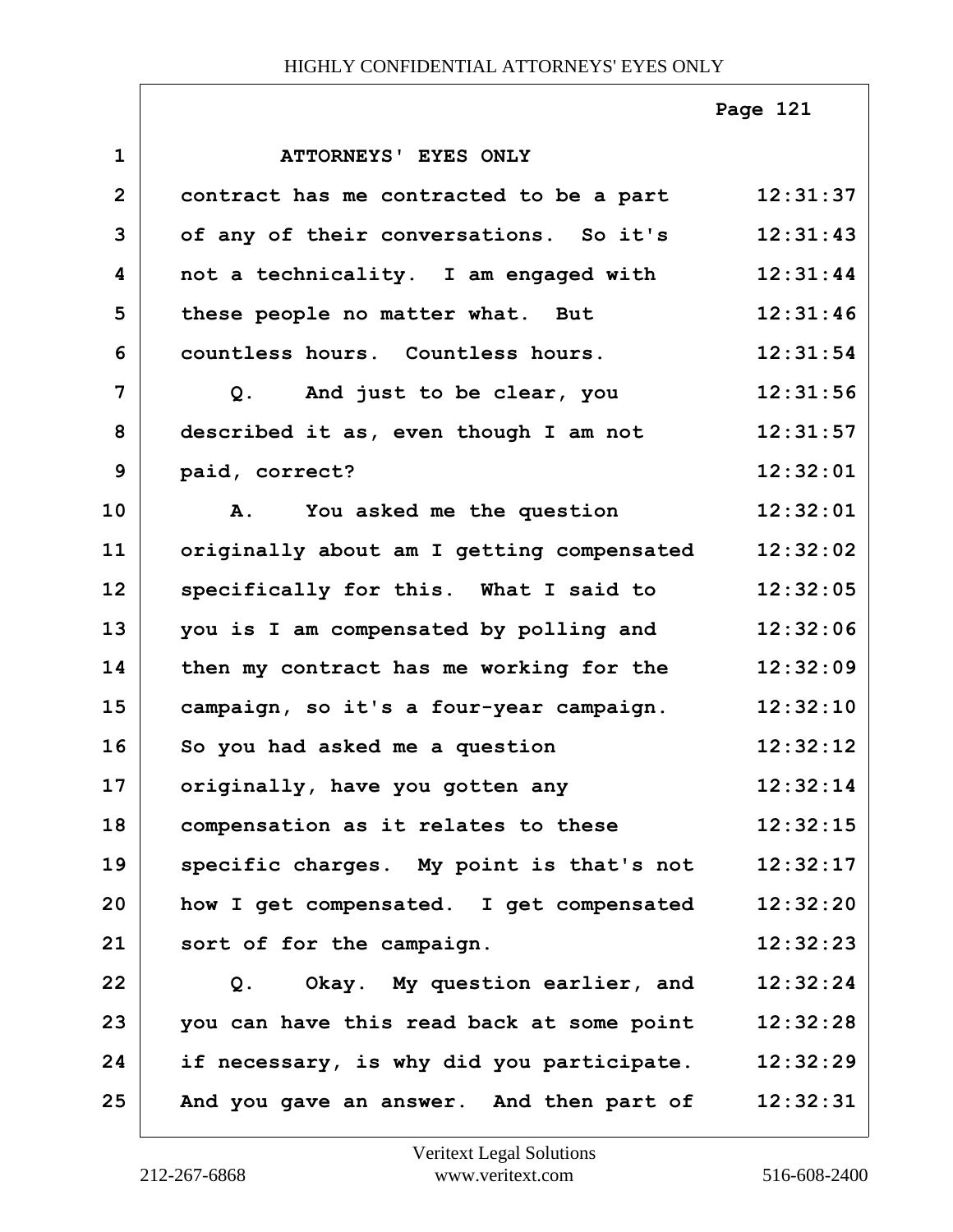|              |                                               | Page 122 |
|--------------|-----------------------------------------------|----------|
| $\mathbf{1}$ | <b>ATTORNEYS' EYES ONLY</b>                   |          |
| $\mathbf{2}$ | that answer, you said even though I am        | 12:32:33 |
| 3            | not paid, right?                              | 12:32:34 |
| 4            | Yeah, yeah, yeah, even though I<br><b>A</b> . | 12:32:35 |
| 5            | am not paid specifically for this, for        | 12:32:37 |
| 6            | this -- I am not paid by engagement. I        | 12:32:40 |
| 7            | am paid by the campaign.                      | 12:32:43 |
| 8            | Now, great, I am --<br>Q.                     | 12:32:44 |
| 9            | If you need to reclarify that<br>Α.           | 12:32:46 |
| 10           | last one, I am happy to do that.              | 12:32:49 |
| 11           | And I asked you about how much<br>Q.          | 12:32:51 |
| 12           | time, collectively, over the last few         | 12:32:53 |
| 13           | months, in dealing or, you know, giving       | 12:32:55 |
| 14           | advice about the sexual harassment            | 12:32:57 |
| 15           | allegations, have you given to the            | 12:33:01 |
| 16           | Executive Chamber?                            | 12:33:02 |
| 17           | A. 50 hours. I'm guessing.                    | 12:33:03 |
| 18           | MR. LEVINE: Don't guess.                      | 12:33:10 |
| 19           | I'm not guessing. Countless<br>Α.             | 12:33:10 |
| 20           | hours.                                        | 12:33:12 |
| 21           | $Q$ .<br>You are free to guess.               | 12:33:13 |
| 22           | MR. LEVINE: I would object to                 | 12:33:14 |
| 23           | that.                                         | 12:33:16 |
| 24           | A.<br>Countless hours.                        | 12:33:16 |
| 25           | MR. LEVINE: The subpoena does                 | 12:33:16 |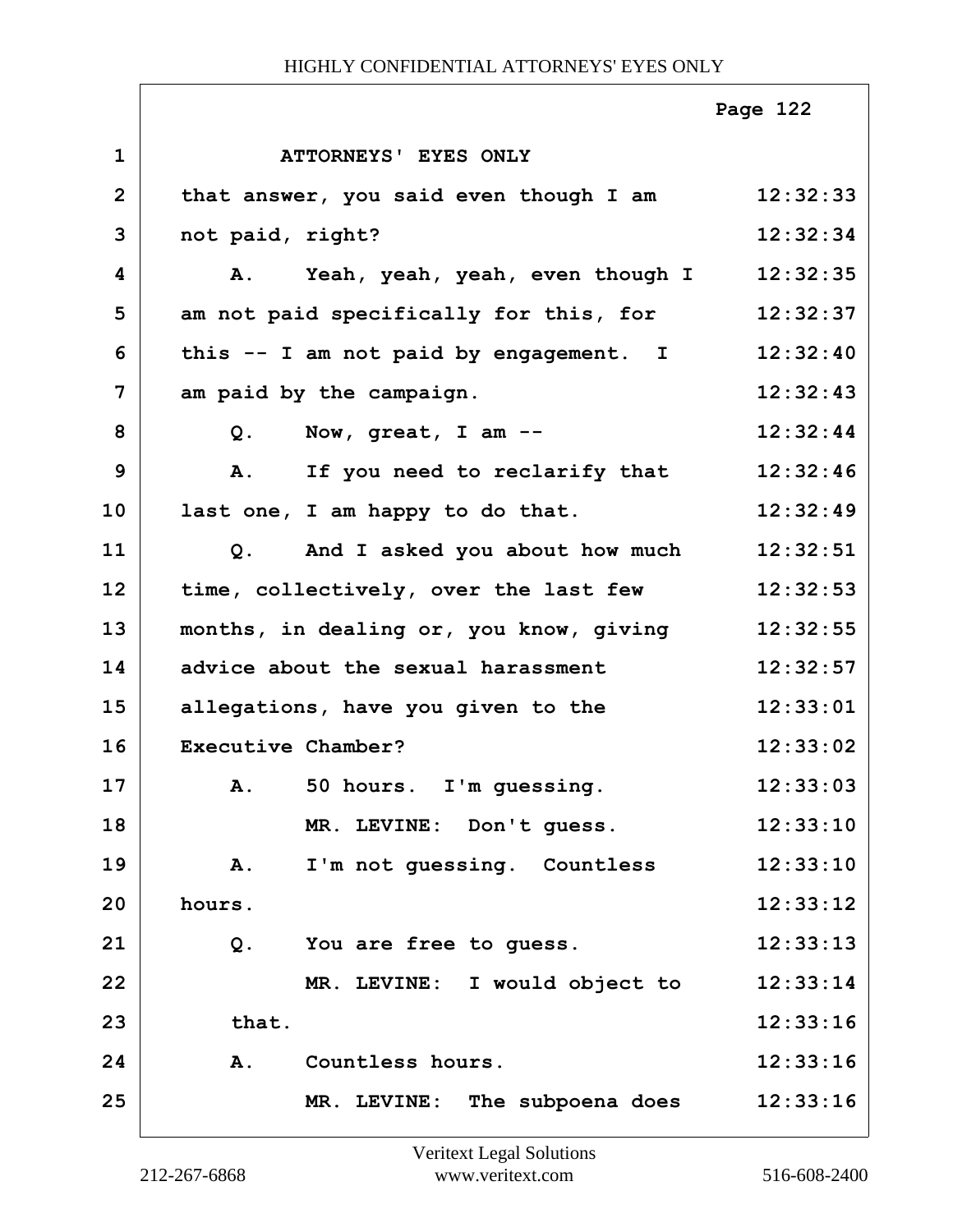|                |                                          | Page 123 |
|----------------|------------------------------------------|----------|
| $\mathbf 1$    | ATTORNEYS' EYES ONLY                     |          |
| $\overline{2}$ | not call for guessing, Mr. Grant,        | 12:33:17 |
| 3              | please.                                  | 12:33:19 |
| 4              | Q. Okay. If you could ballpark,          | 12:33:22 |
| 5              | how much?                                | 12:33:24 |
| 6              | MR. LEVINE: Thank you,                   | 12:33:25 |
| 7              | Mr. Grant.                               | 12:33:25 |
| 8              | I have given you an answer, so.<br>Α.    | 12:33:26 |
| 9              | $Q$ .<br>And that's your ballpark        | 12:33:29 |
| 10             | answer, 50?                              | 12:33:30 |
| 11             | That is my ballpark answer.<br>Α.        | 12:33:30 |
| 12             | All right. Thank you very<br>$Q$ .       | 12:33:32 |
| 13             | much. If you can turn to tab 16. Please  | 12:33:37 |
| 14             | review it and let me know when you're    | 12:33:45 |
| 15             | ready.                                   | 12:33:47 |
| 16             | (Witness reviews document.)              | 12:34:23 |
| 17             | Okay.<br>A.                              | 12:34:33 |
| 18             | Do you recognize this e-mail<br>Q.       | 12:34:33 |
| 19             | exchange?                                | 12:34:35 |
| 20             | I do.<br>Α.                              | 12:34:35 |
| 21             | And what is the background to<br>Q.      | 12:34:36 |
| 22             | this e-mail exchange?                    | 12:34:37 |
| 23             | This is a second version, I<br>A.        | 12:34:38 |
| 24             | would have to obviously line it up to do | 12:34:41 |
| 25             | the difference between the first and the | 12:34:47 |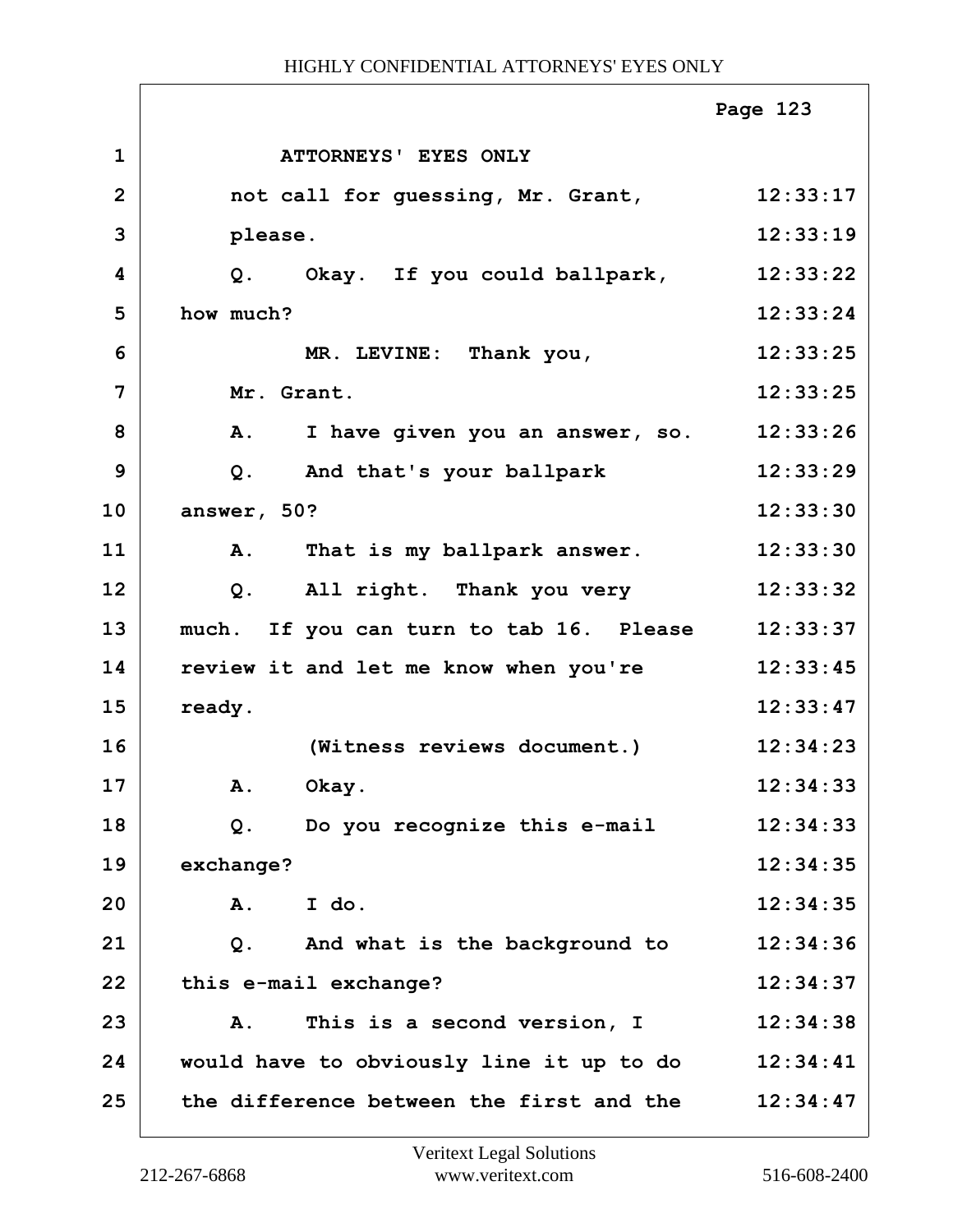|                |                                           | Page 124 |
|----------------|-------------------------------------------|----------|
| $\mathbf{1}$   | ATTORNEYS' EYES ONLY                      |          |
| $\overline{2}$ | second, which I can't do now. And both    | 12:34:48 |
| 3              | Lis and I respond, this isn't what we     | 12:34:52 |
| 4              | thought we were doing.                    | 12:34:56 |
| 5              | What do you mean by that?<br>Q.           | 12:34:59 |
| 6              | Exactly as I said before. And<br>A.       | 12:35:00 |
| 7              | actually the words are, the words that I  | 12:35:02 |
| 8              | thought that I used, contrition, is what  | 12:35:05 |
| 9              | I said, and it did not feel, feel,        | 12:35:10 |
| 10             | complete perception, it did not feel      | 12:35:15 |
| 11             | contrite to me.                           | 12:35:17 |
| 12             | Q. Okay. And turning to that              | 12:35:18 |
| 13             | statement, which I believe is on page     | 12:35:34 |
| 14             | 292.                                      | 12:35:36 |
| 15             | A. My statement?                          | 12:35:37 |
| 16             | Yeah. An e-mail from you,<br>Q.           | 12:35:38 |
| 17             | David, February 26, 2021, at 11 a.m., and | 12:35:43 |
| 18             | you say, "This doesn't feel different. I  | 12:35:46 |
| 19             | think someone needs to stop and do an     | 12:35:48 |
| 20             | outline of what needs to be accomplished, | 12:35:50 |
| 21             | and if it were me, it would start with    | 12:35:52 |
| 22             | contrition, not Boylan." Correct?         | 12:35:54 |
| 23             | <b>A.</b><br>Correct.                     | 12:35:57 |
| 24             | Why did you think contrition<br>Q.        | 12:35:57 |
| 25             | was appropriate?                          | 12:35:58 |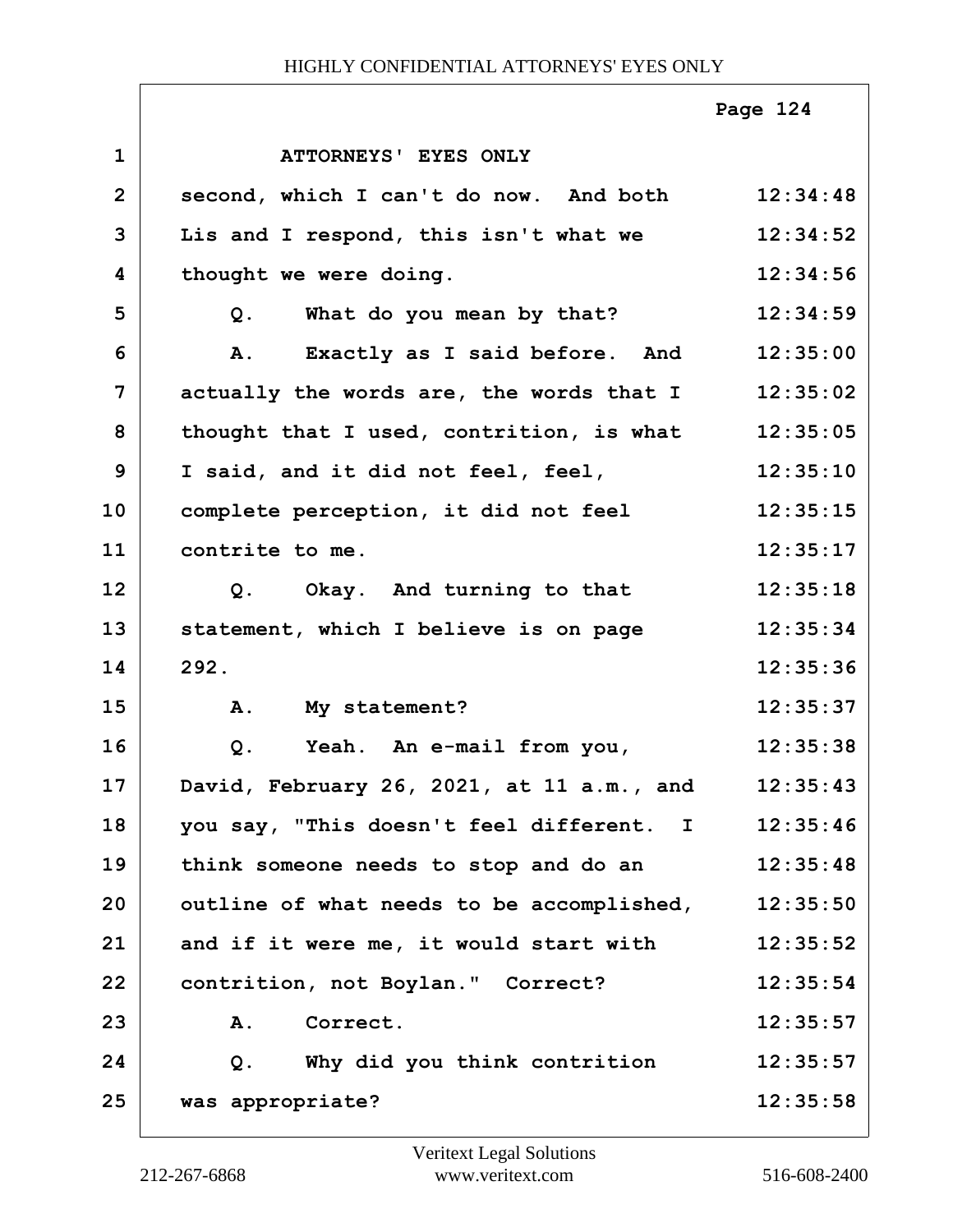|                |                                           | Page 125 |
|----------------|-------------------------------------------|----------|
| $\mathbf{1}$   | ATTORNEYS' EYES ONLY                      |          |
| $\overline{2}$ | Because I thought that there,<br>A.       | 12:35:59 |
| 3              | because from a public relations           | 12:36:05 |
| 4              | perspective, I thought that it was        | 12:36:07 |
| 5              | important for the tone to be softer than  | 12:36:09 |
| 6              | harder in any response, because I thought | 12:36:12 |
| $\overline{7}$ | that the harder edged responses were not  | 12:36:16 |
| 8              | going to be effective, again.             | 12:36:21 |
| 9              | Sorry, go ahead.<br>Q.                    | 12:36:26 |
| 10             | A.<br>I said that was a guess, I said     | 12:36:27 |
| 11             | that was a guess, that's all.             | 12:36:31 |
| 12             | Okay. And do you know whether<br>Q.       | 12:36:32 |
| 13             | or not anyone ever made an outline of     | 12:36:36 |
| 14             | what needs to be accomplished?            | 12:36:38 |
| 15             | I don't think so.<br>$\mathbf{A}$ .       | 12:36:40 |
| 16             | Okay. And in advising that<br>Q.          | 12:36:41 |
| 17             | there should be some level of contrition, | 12:36:47 |
| 18             | was that a reflection that certain        | 12:36:49 |
| 19             | misconduct had occurred?                  | 12:36:51 |
| 20             | No.<br>Α.                                 | 12:36:53 |
| 21             | And did you provide any other<br>Q.       | 12:36:53 |
| 22             | advice along these lines in conversations | 12:36:58 |
| 23             | about this draft?                         | 12:37:01 |
| 24             | Not to my knowledge.<br>Α.                | 12:37:02 |
| 25             | Sitting here today, what did<br>Q.        | 12:37:05 |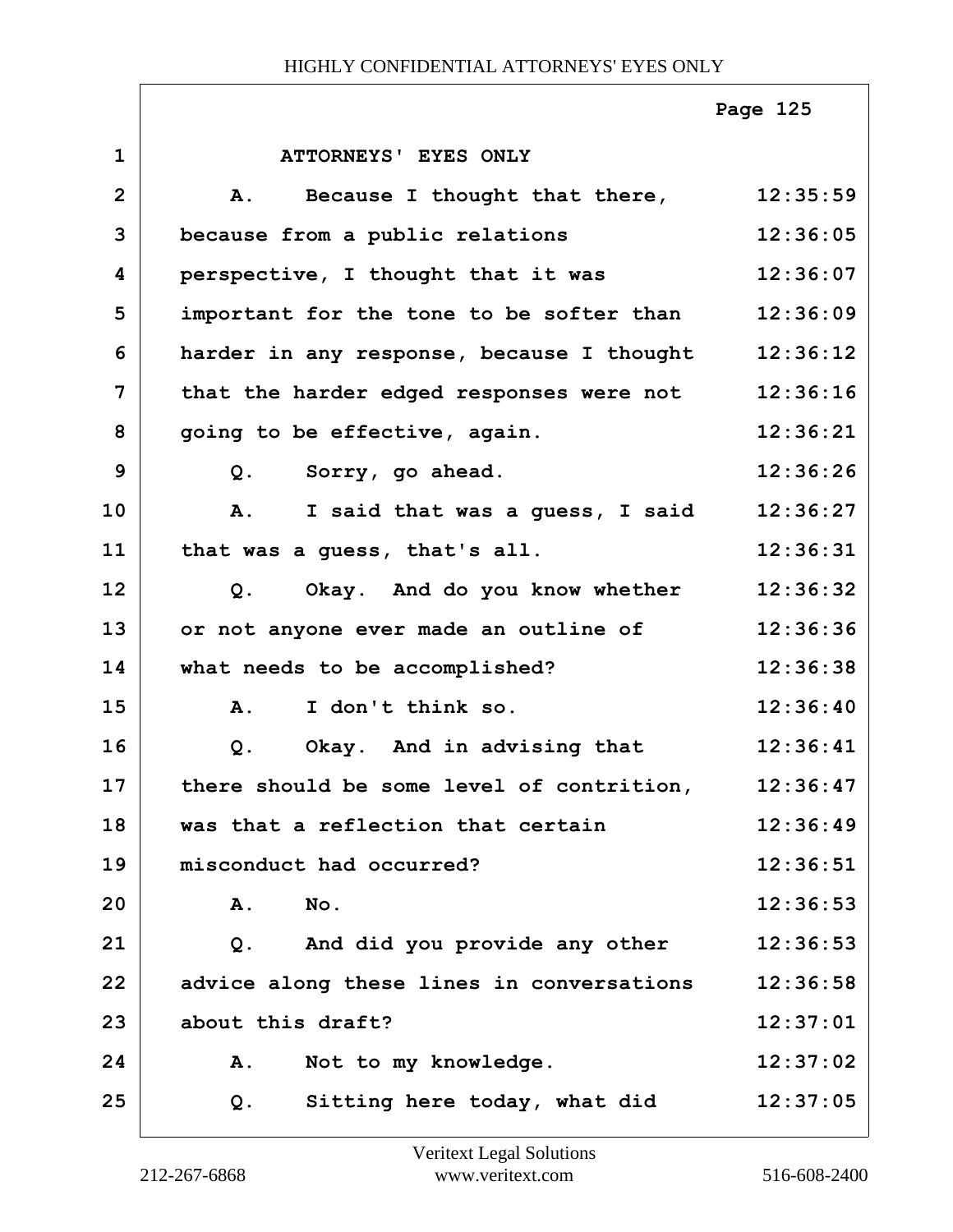|                |                                           | Page 126 |
|----------------|-------------------------------------------|----------|
| $\mathbf 1$    | ATTORNEYS' EYES ONLY                      |          |
| $\overline{2}$ | you think was the best strategy for       | 12:37:07 |
| 3              | approaching this response?                | 12:37:13 |
| 4              | MR. LEVINE: Sitting here today            | 12:37:13 |
| 5              | or back then, just for clarity?           | 12:37:14 |
| 6              | MR. GRANT: Sitting here today.            | 12:37:16 |
| $\overline{7}$ | A. I believed that my strategy            | 12:37:20 |
| 8              | then is the right one today, which was    | 12:37:21 |
| 9              | softer, not harder. Contrition was        | 12:37:23 |
| 10             | important.                                | 12:37:26 |
| 11             | Q. Okay. If you turn to tab 17.           | 12:37:32 |
| 12             | A.<br>Okay.                               | 12:37:51 |
| 13             | $Q$ .<br>If you turn to the second page,  | 12:37:52 |
| 14             | which I think is on 451, where Ms. DeRosa | 12:37:55 |
| 15             | says that stays in his voice, what did    | 12:38:00 |
| 16             | you understand Ms. DeRosa to mean?        | 12:38:02 |
| 17             | A. So I truly have no clue what           | 12:38:04 |
| 18             | these things were about, but that just    | 12:38:08 |
| 19             | means that a statement would be in his    | 12:38:10 |
| 20             | voice as opposed to a statement as a      | 12:38:12 |
| 21             | spokesperson, that's all.                 | 12:38:13 |
| 22             | And in understanding the<br>Q.            | 12:38:14 |
| 23             | Governor's voice, that would be based on  | 12:38:19 |
| 24             | communications with the Governor          | 12:38:21 |
| 25             | concerning what he wants to say about a   | 12:38:22 |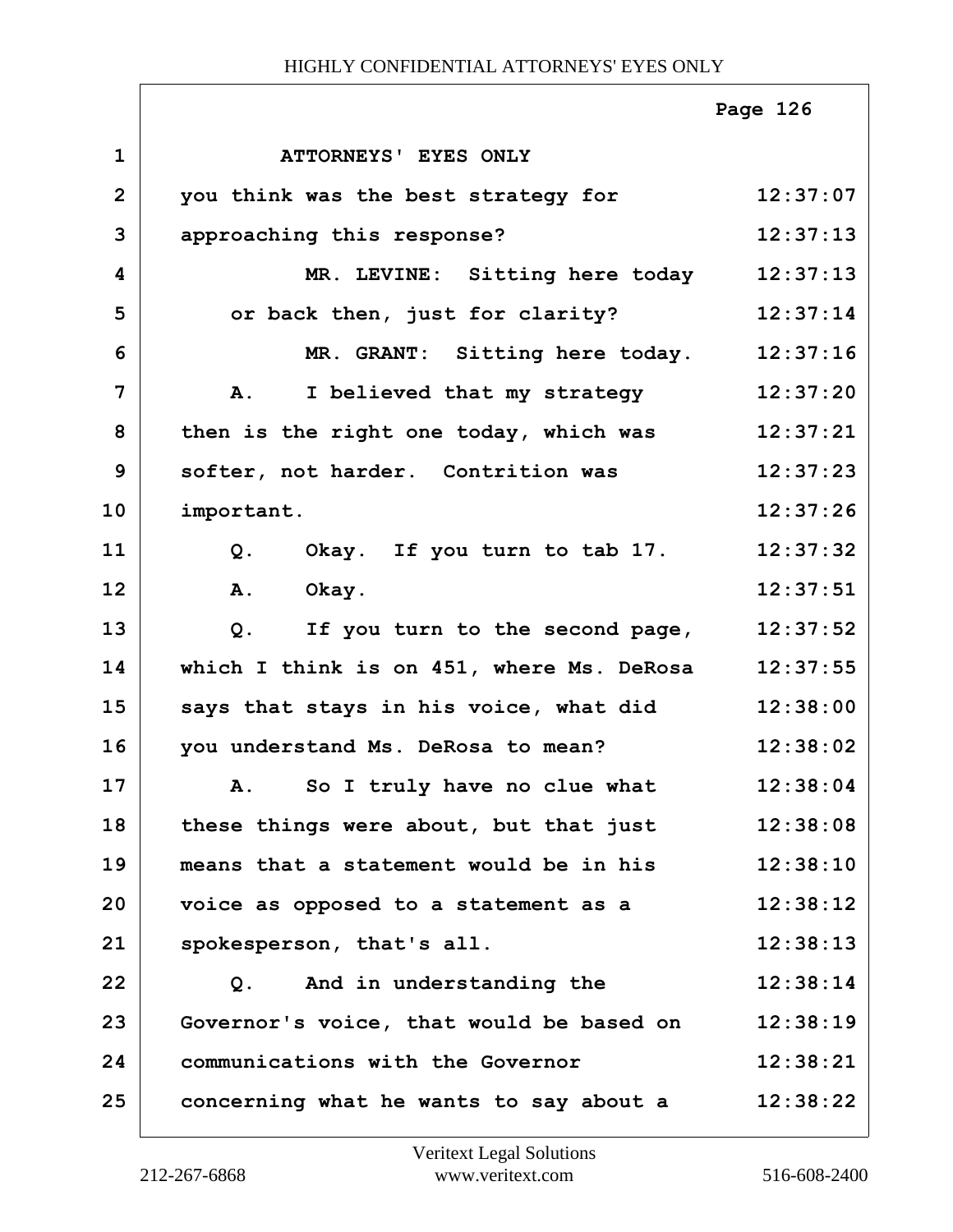|                |                                         | Page 127 |
|----------------|-----------------------------------------|----------|
| $\mathbf{1}$   | ATTORNEYS' EYES ONLY                    |          |
| $\overline{2}$ | particular --                           | 12:38:24 |
| 3              | A.<br>No, no. Incorrect. Incorrect.     | 12:38:25 |
| 4              | This is a pure, this is a pure press -- | 12:38:27 |
| 5              | is a statement in the principal's voice | 12:38:31 |
| 6              | or is it principal in spokesperson's    | 12:38:35 |
| $\overline{7}$ | voice. That's it.                       | 12:38:37 |
| 8              | Okay. If you can go to tab 50.<br>Q.    | 12:38:38 |
| 9              | $5 - 0?$<br>A.                          | 12:38:45 |
| 10             | Yes.<br>$Q$ .                           | 12:38:46 |
| 11             | A.<br>I like you already.               | 12:38:47 |
| 12             | $Q$ .<br>We'll go back.                 | 12:38:49 |
| 13             | See. 5-0. Sorry, that's after<br>A.     | 12:38:50 |
| 14             | the tab, right?                         | 12:38:59 |
| 15             | Yes.<br>$Q$ .                           | 12:39:00 |
| 16             | MR. LEVINE: After the tab.              | 12:39:00 |
| 17             | (Witness reviews document.)             | 12:40:00 |
| 18             | Α.<br>Okay.                             | 12:40:00 |
| 19             | MR. GRANT: And you're ready,            | 12:40:03 |
| 20             | Matt?                                   | 12:40:04 |
| 21             | MR. LEVINE: Yes, thank you.             | 12:40:05 |
| 22             | And do you recognize this text<br>$Q$ . | 12:40:06 |
| 23             | exchange?                               | 12:40:08 |
| 24             | Yes.<br>Α.                              | 12:40:09 |
| 25             | $Q$ .<br>Okay. And what is the          | 12:40:09 |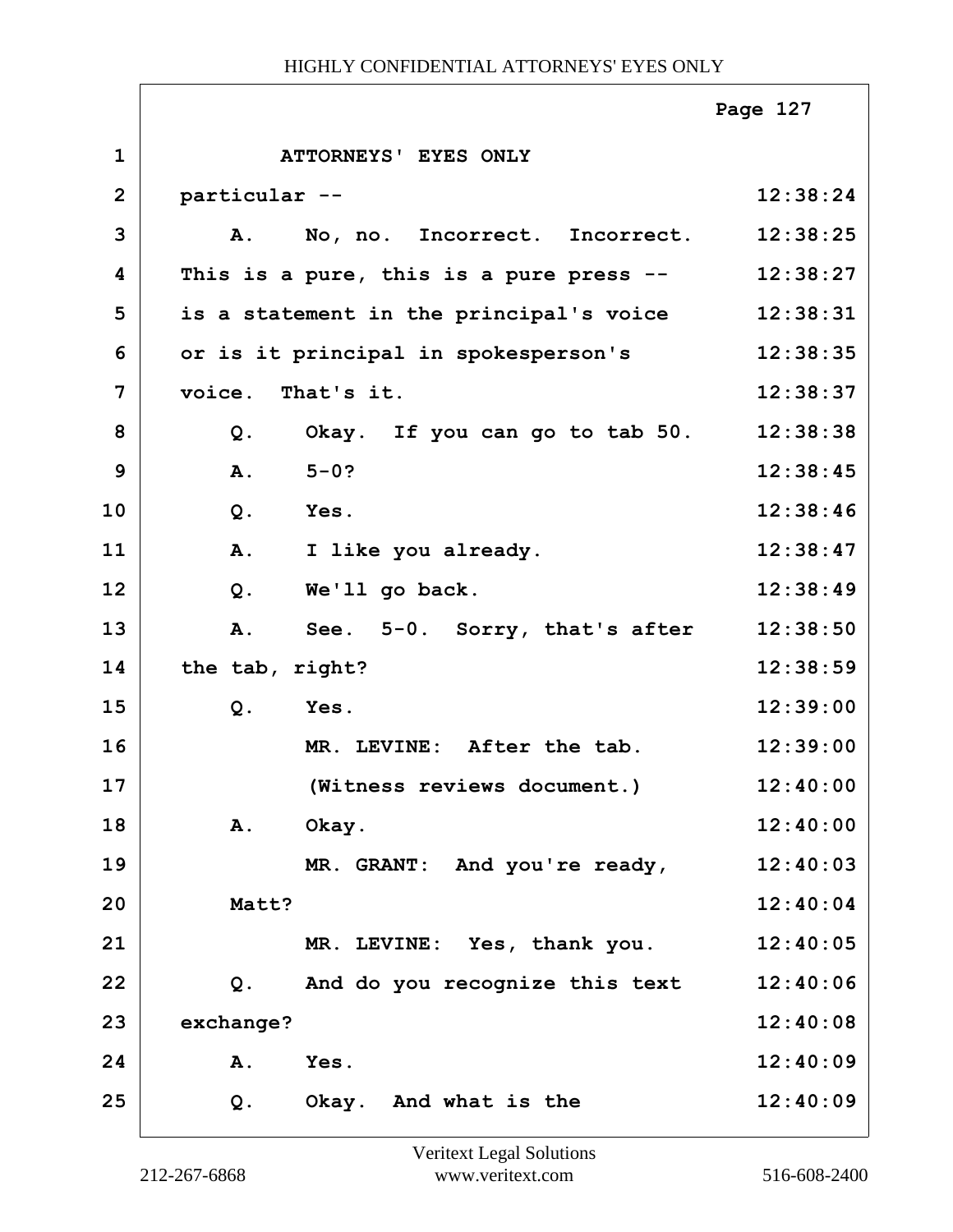|                |                                             | Page 128 |
|----------------|---------------------------------------------|----------|
| $\mathbf{1}$   | ATTORNEYS' EYES ONLY                        |          |
| $\overline{2}$ | background to this text exchange?           | 12:40:11 |
| 3              | Dani Lever shows, what I think<br>Α.        | 12:40:13 |
| 4              | is, I think it was a public tweet. I        | 12:40:23 |
| 5              | don't know whether it's a public tweet or   | 12:40:25 |
| 6              | a private tweet or direct message or        | 12:40:27 |
| 7              | whatever you call it from Lindsey Boylan    | 12:40:29 |
| 8              | that's gone after Annabel Walsh and Dani    | 12:40:33 |
| 9              | Lever. And a conversation about whether     | 12:40:36 |
| 10             | or not that is useful to show in the        | 12:40:39 |
| 11             | public domain in terms of how Lindsey       | 12:40:43 |
| 12             | Boylan approached people in the Chamber.    | 12:40:50 |
| 13             | Okay. And you say at some<br>Q <sub>1</sub> | 12:40:53 |
| 14             | point, and I will go to the back page.      | 12:40:56 |
| 15             | A.<br>I say no.                             | 12:41:02 |
| 16             | It's 1601.<br>$Q$ .                         | 12:41:03 |
| 17             | Mm-hmm.<br>Α.                               | 12:41:07 |
| 18             | And going onto 1602.<br>Q.                  | 12:41:08 |
| 19             | Yup.<br><b>A.</b>                           | 12:41:11 |
| 20             | Okay. What did you mean -- or<br>$Q$ .      | 12:41:11 |
| 21             | why did you say it was not useful to use    | 12:41:14 |
| 22             | it now?                                     | 12:41:19 |
| 23             | A.<br>The exact same reason as              | 12:41:19 |
| 24             | before. It did not scream contrition in     | 12:41:21 |
| 25             | any way. It was raising the temperature     | 12:41:24 |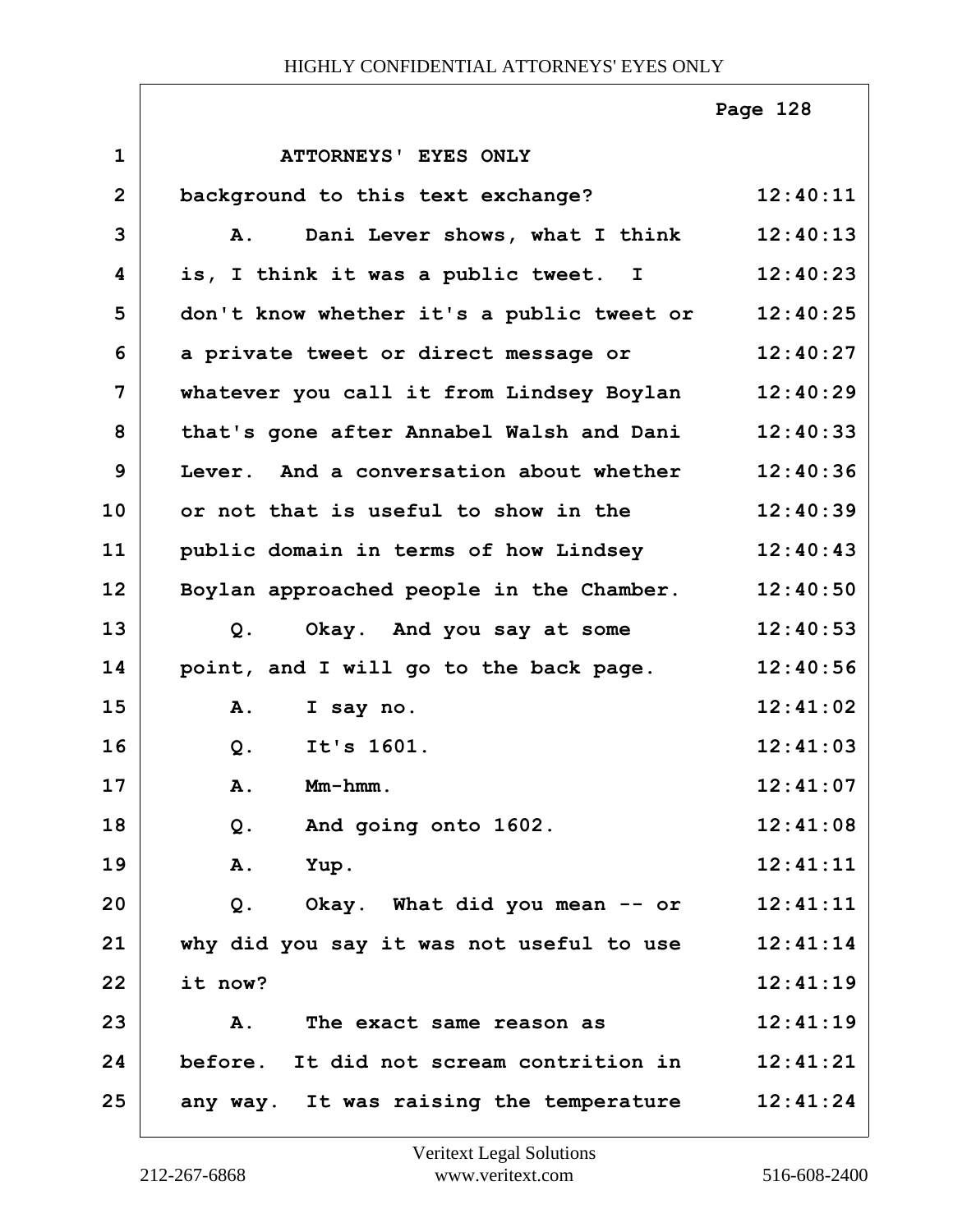|                |                                                     | Page 129 |
|----------------|-----------------------------------------------------|----------|
| $\mathbf{1}$   | ATTORNEYS' EYES ONLY                                |          |
| $\overline{2}$ | of things and I was generally opposed to 12:41:25   |          |
| 3              | that.                                               | 12:41:33 |
| 4              | Okay. And then you go on to<br>$Q$ .                | 12:41:34 |
| 5              | say, "But it's worth thinking about how 12:41:36    |          |
| 6              | we use it at some point"?                           | 12:41:38 |
| 7              | A.<br>Yes.                                          | 12:41:40 |
| 8              | What did you understand $--$ or $12:41:40$<br>$Q$ . |          |
| 9              | in what context do you think it would               | 12:41:42 |
| 10             | have been useful to use the message?                | 12:41:44 |
| 11             | I don't know. I think that my<br><b>A.</b>          | 12:41:46 |
| 12             | opinion was contrition. That doesn't                | 12:41:50 |
| 13             | mean that in three weeks or four weeks I            | 12:41:54 |
| 14             | wouldn't have felt that the strategy                | 12:41:56 |
| 15             | should change, depending on things. So              | 12:41:58 |
| 16             | that's what I am kind of referring to.              | 12:42:00 |
| 17             | But it's not like I had a plan.                     | 12:42:02 |
| 18             | Got you. And when in your<br>Q.                     | 12:42:04 |
| 19             | assessment should a particular press                | 12:42:08 |
| 20             | strategy move from contrition to being              | 12:42:10 |
| 21             | forceful?                                           | 12:42:12 |
| 22             | MR. LEVINE: To make it clear,                       | 12:42:15 |
| 23             | you're talking about generally or in                | 12:42:16 |
| 24             | this case?                                          | 12:42:17 |
| 25             | MR. GRANT: Based on your                            | 12:42:18 |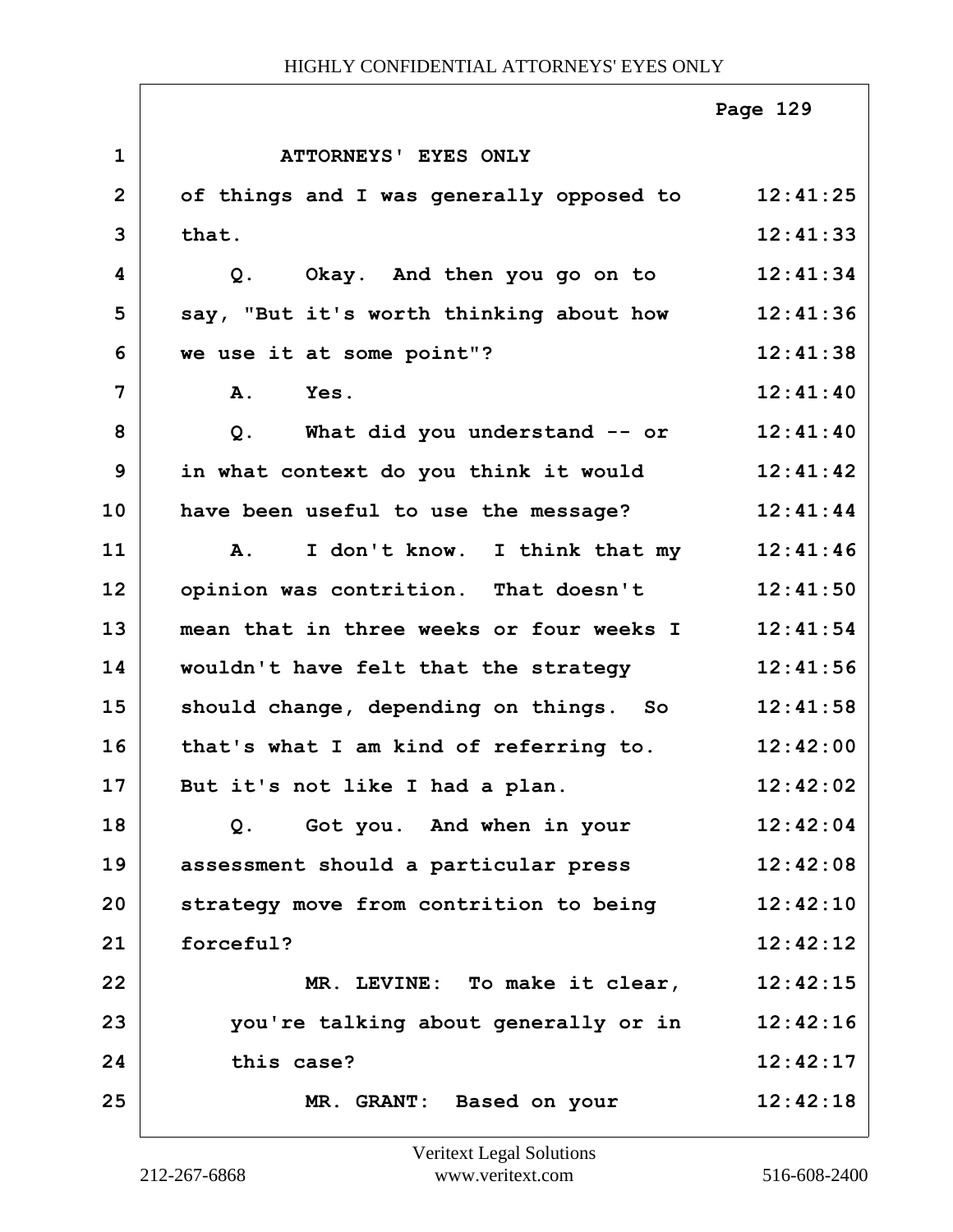**1 ATTORNEYS' EYES ONLY 2 perspective as a PR professional. 12:42:21 3 A. I actually don't have an answer 12:42:23 4 on this, Mr. Grant. A lot of this is 12:42:25 5 playing it by ear and playing a situation 12:42:27 6 by ear and thinking through whether you 12:42:29 7 need to shift the strategy. I mean the 12:42:31 8 simplest thing is your original strategy 12:42:33 9 working. And if it's not, switch. But 12:42:35 10 also what does that mean, what does 12:42:38 11 working mean. So it is far from a 12:42:40 12 science. 12:42:42 13 Q. Got you. If you can go to tab 12:42:43 14 51. Okay? 12:42:47 15 A. Mm-hmm. 12:43:09 16 Q. Okay. Do you recognize this 12:43:09 17 text exchange? 12:43:11 18 A. I do. Would you mind if I went 12:43:12 19 back just one second? 12:43:14 20 Q. Sure. 12:43:16 21 A. Okay. Continue. 12:43:20 22 Q. All right. What is the 12:43:21 23 background to this exchange? 12:43:25 24 A. I'm not sure. And I don't even 12:43:26 25 know what I mean by Lindsey e-mail. I 12:43:29 Page 130**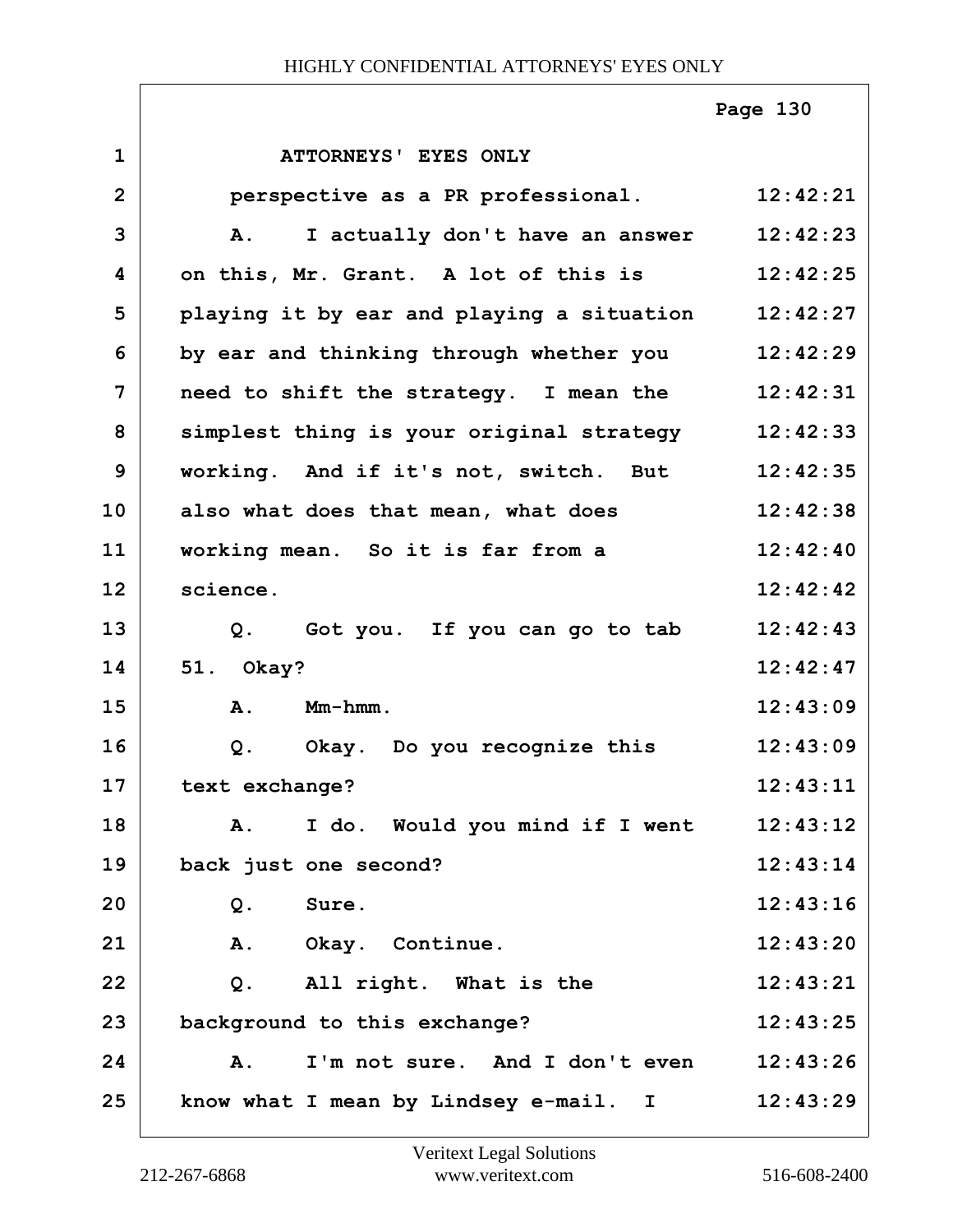|                |                                                   | Page 131 |
|----------------|---------------------------------------------------|----------|
| $\mathbf 1$    | ATTORNEYS' EYES ONLY                              |          |
| $\overline{2}$ | may be talking about the thing before, 12:43:31   |          |
| 3              | but I'm not sure. I really am not sure. 12:43:34  |          |
| 4              | Q. If we go back to 50?                           | 12:43:36 |
| 5              | Yeah. I think that's what I'm<br>A.               | 12:43:37 |
| 6              | talking about, but I don't know.                  | 12:43:40 |
| 7              | And if we look at the<br>Q.                       | 12:43:44 |
| 8              | screenshot that Ms. Lever sent at 15:95. 12:43:46 |          |
| 9              | A. Yes, that's what I'm saying.                   | 12:43:51 |
| 10             | If you look at the bottom of<br>Q <sub>1</sub>    | 12:43:53 |
| 11             | the page, it says reply, reply, all               | 12:43:56 |
| 12             | forward. So I am going to represent to 12:43:58   |          |
| 13             | you that this may clarify that this is an         | 12:44:00 |
| 14             | $e$ -mail.                                        | 12:44:02 |
| 15             | A. Oh, it looks like a tweet.                     | 12:44:02 |
| 16             | It's not. I understand. I understand.             | 12:44:04 |
| 17             | Thank you. Okay. Now I got it. Sorry.             | 12:44:07 |
| 18             | Thank you for doing that.                         | 12:44:10 |
| 19             | So you write, "I don't think we<br>Q.             | 12:44:13 |
| 20             | can use Lindsey's e-mail unless she               | 12:44:18 |
| 21             | begins to get more traction, and she              | 12:44:21 |
| 22             | hasn't." What did you mean by that?               | 12:44:23 |
| 23             | I think there was a general<br>Α.                 | 12:44:26 |
| 24             | sentiment that Lindsey Boylan's, her              | 12:44:28 |
| 25             | medium post wasn't getting a ton of               | 12:44:35 |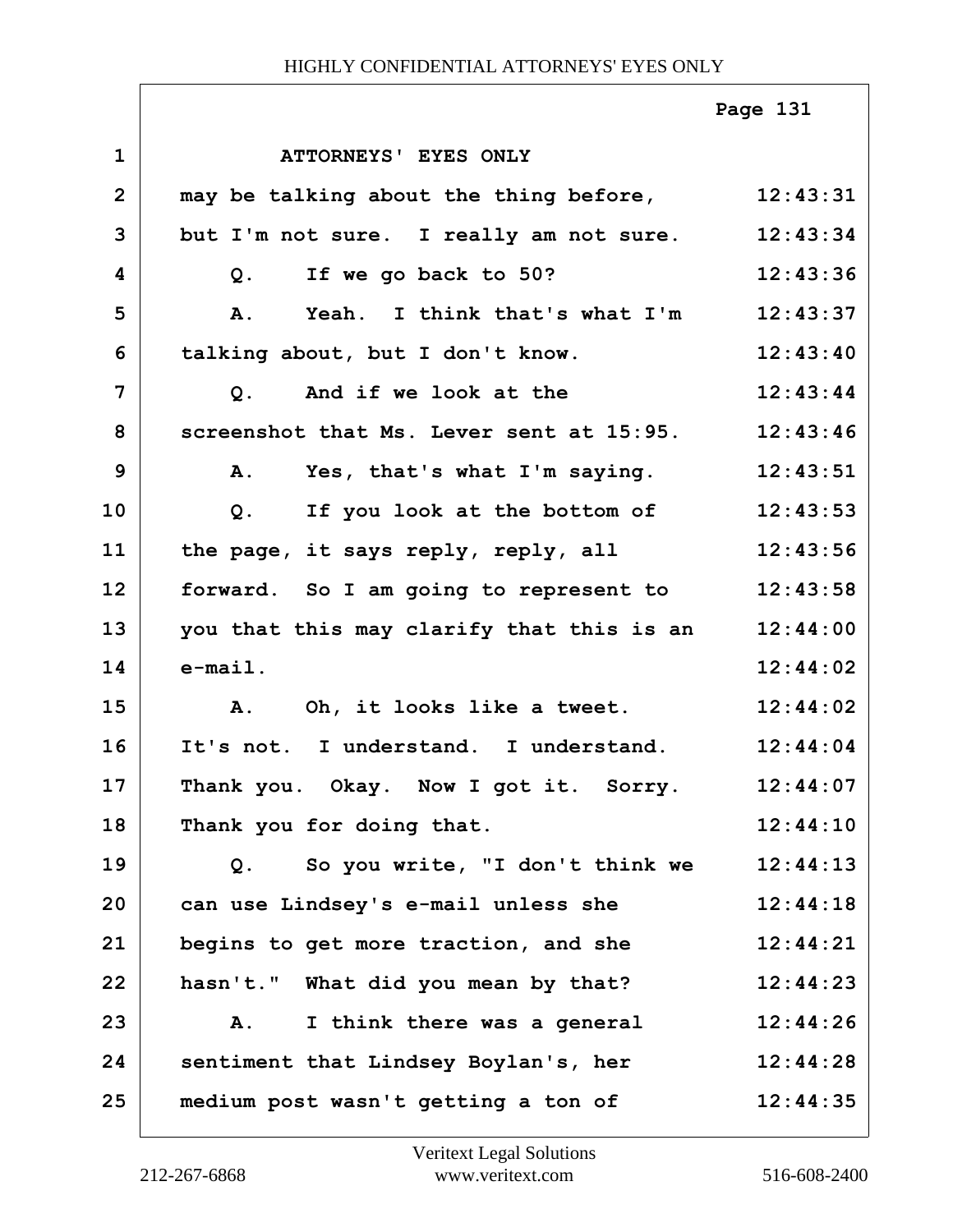|                |                                                  | Page 132 |
|----------------|--------------------------------------------------|----------|
| $\mathbf{1}$   | ATTORNEYS' EYES ONLY                             |          |
| $\overline{2}$ | public interaction. Again, not a                 | 12:44:38 |
| 3              | science. Just sort of my assessment.             | 12:44:45 |
| 4              | And I didn't think it was getting a lot          | 12:44:49 |
| 5              | of interest.                                     | 12:44:50 |
| 6              | Q. And why did you think it was                  | 12:44:58 |
| 7              | useful to not respond since she hadn't           | 12:45:00 |
| 8              | been getting interest?                           | 12:45:02 |
| 9              | Well, that would go to my<br><b>A.</b>           | 12:45:03 |
| 10             | general philosophy of quiet, not loud.           | 12:45:08 |
| 11             | Soft, not hard.                                  | 12:45:11 |
| 12             | Q. Okay. This may be a good time                 | 12:45:12 |
| 13             | to break for lunch.                              | 12:45:16 |
| 14             | A. Sure.                                         | 12:45:17 |
| 15             | Q. I'm not sure if you would                     | 12:45:18 |
| 16             | prefer if we continue going.                     | 12:45:19 |
| 17             | Sure, we'll take a break.<br>Α.                  | 12:45:26 |
| 18             | THE VIDEOGRAPHER: Let me go off 12:45:27         |          |
| 19             | the record. Please stand by. The                 | 12:45:28 |
| 20             | time is 12:36. We are going off the              | 12:45:30 |
| 21             | record, and this will end media unit             | 12:45:32 |
| 22             | number 2.                                        | 12:45:34 |
| 23             | (Off the record.)                                | 13:20:13 |
| 24             | THE VIDEOGRAPHER: The time is 13:20:14           |          |
| 25             | 1:11, we are back on the record. This $13:20:39$ |          |

ı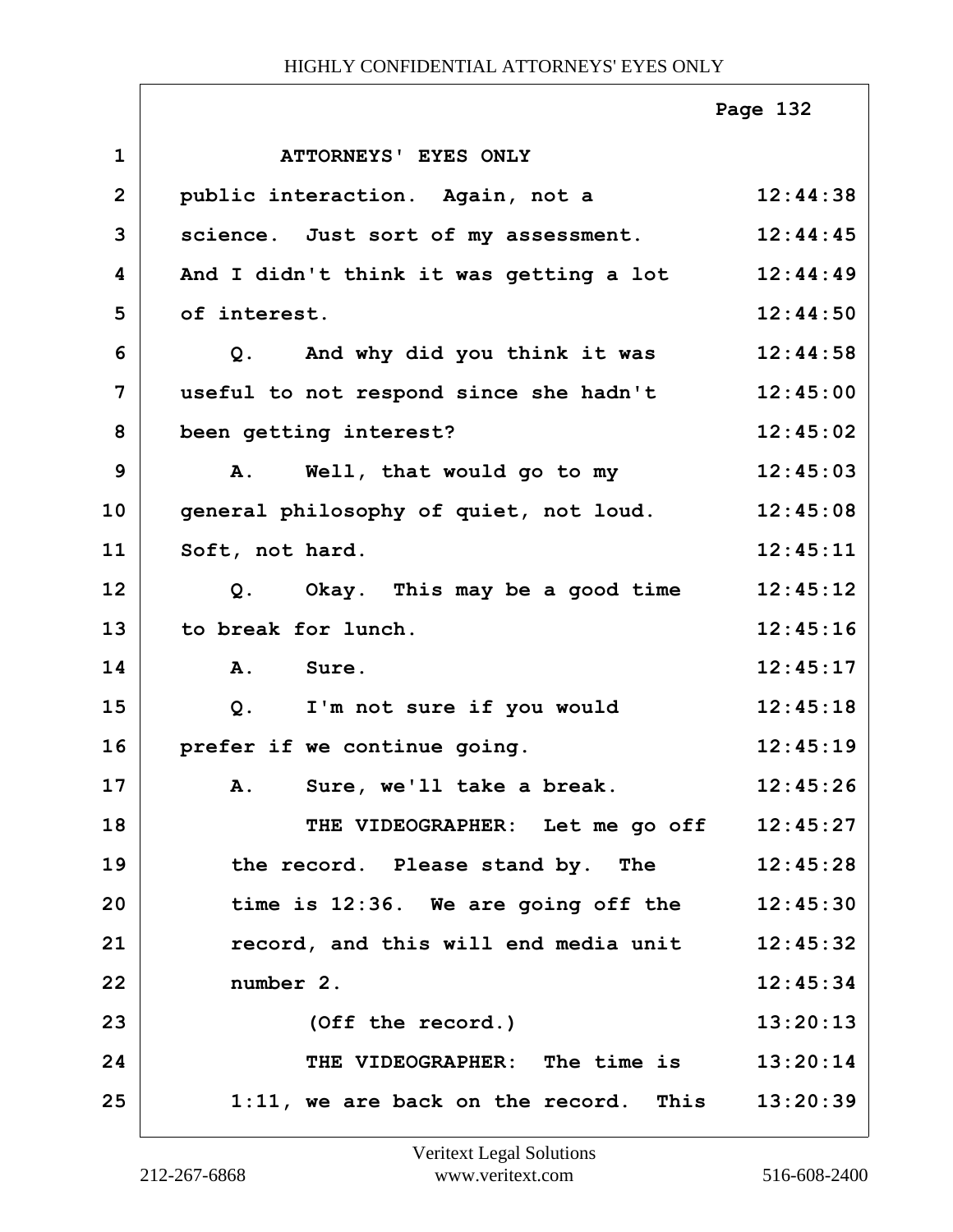|                |                                           | Page 133 |
|----------------|-------------------------------------------|----------|
| $\mathbf{1}$   | <b>ATTORNEYS' EYES ONLY</b>               |          |
| $\overline{2}$ | will be the start of media unit number    | 13:20:42 |
| 3              | 3.                                        | 13:20:44 |
| 4              | BY MR. GRANT:                             | 13:20:44 |
| 5              | All right. Earlier today we<br>$Q$ .      | 13:20:44 |
| 6              | had a discussion about a conversation you | 13:20:49 |
| 7              | had concerning Ms. Bennett at some point. | 13:20:52 |
| 8              | And part of that discussion is about the  | 13:20:55 |
| 9              | circumstances of Ms. Bennett's departure  | 13:21:05 |
| 10             | from the Executive Chamber, correct?      | 13:21:08 |
| 11             | A.<br>Yes.                                | 13:21:10 |
| 12             | Do you recall whether or not<br>$Q$ .     | 13:21:10 |
| 13             | that conversation took place before or    | 13:21:11 |
| 14             | after Ms. Bennett's allegations became    | 13:21:13 |
| 15             | public?                                   | 13:21:16 |
| 16             | Before.<br>A.                             | 13:21:16 |
| 17             | Q. How long before the allegations        | 13:21:20 |
| 18             | had become public?                        | 13:21:21 |
| 19             | I want to clarify. Before, but<br>Α.      | 13:21:22 |
| 20             | I don't know -- before could have easily  | 13:21:26 |
| 21             | been because we got a reporter's inquiry. | 13:21:29 |
| 22             | I realize that's not like in the public   | 13:21:32 |
| 23             | domain, but it could have been that. I    | 13:21:35 |
| 24             | just don't remember.                      | 13:21:37 |
| 25             | But it was before there was a<br>Q.       | 13:21:38 |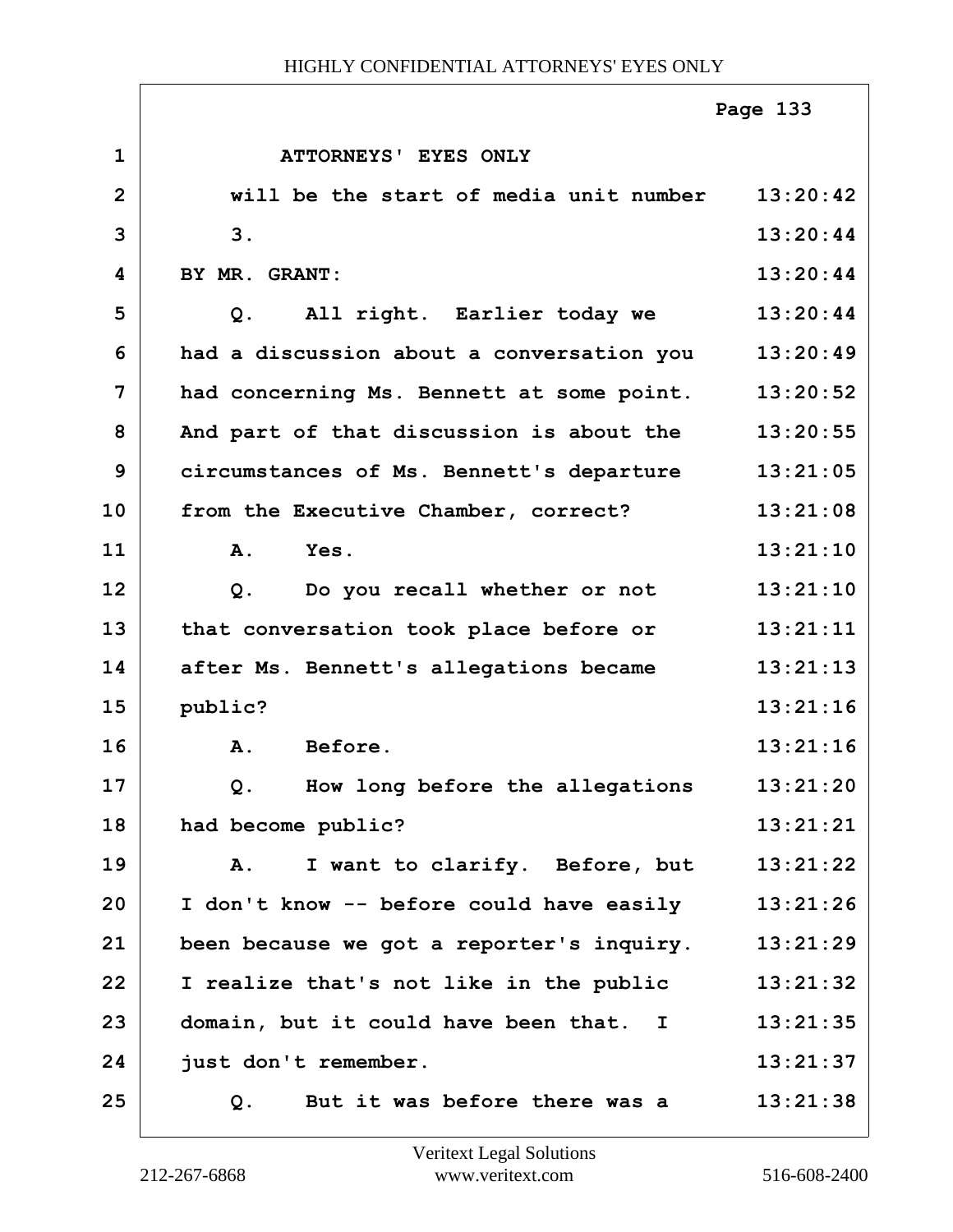|                |                                           | Page 134 |
|----------------|-------------------------------------------|----------|
| $\mathbf{1}$   | ATTORNEYS' EYES ONLY                      |          |
| $\overline{2}$ | New York Times story or et cetera?        | 13:21:43 |
| 3              | <b>Yeah.</b><br>Α.                        | 13:21:45 |
| 4              | And do you recall who brought<br>Q.       | 13:21:51 |
| 5              | up Ms. Bennett?                           | 13:21:52 |
| 6              | No.<br>A.                                 | 13:21:53 |
| $\overline{7}$ | Do you recall if during that<br>$Q$ .     | 13:21:53 |
| 8              | conversation, there was any discussion    | 13:21:57 |
| 9              | about whether or not the conduct about    | 13:21:58 |
| 10             | which Ms. Bennett complained constituted  | 13:22:00 |
| 11             | sexual harassment?                        | 13:22:03 |
| 12             | No.<br><b>A.</b>                          | 13:22:04 |
| 13             | Do you recall if during that<br>Q.        | 13:22:05 |
| 14             | discussion there was a discussion of any  | 13:22:10 |
| 15             | investigation that had taken place at the | 13:22:12 |
| 16             | time Ms. Bennett had complained?          | 13:22:14 |
| 17             | A. Yes. Investigation, I'm not            | 13:22:16 |
| 18             | sure about that technical word, but the   | 13:22:25 |
| 19             | conversations had been had during that    | 13:22:27 |
| 20             | time with people in the Chamber.          | 13:22:30 |
| 21             | Understanding that<br>$Q$ .               | 13:22:36 |
| 22             | investigation can be a sagacious noun,    | 13:22:41 |
| 23             | what discussions were discussed, what     | 13:22:41 |
| 24             | discussions were had about what took      | 13:22:43 |
| 25             | place at the time that Ms. Bennett had    | 13:22:45 |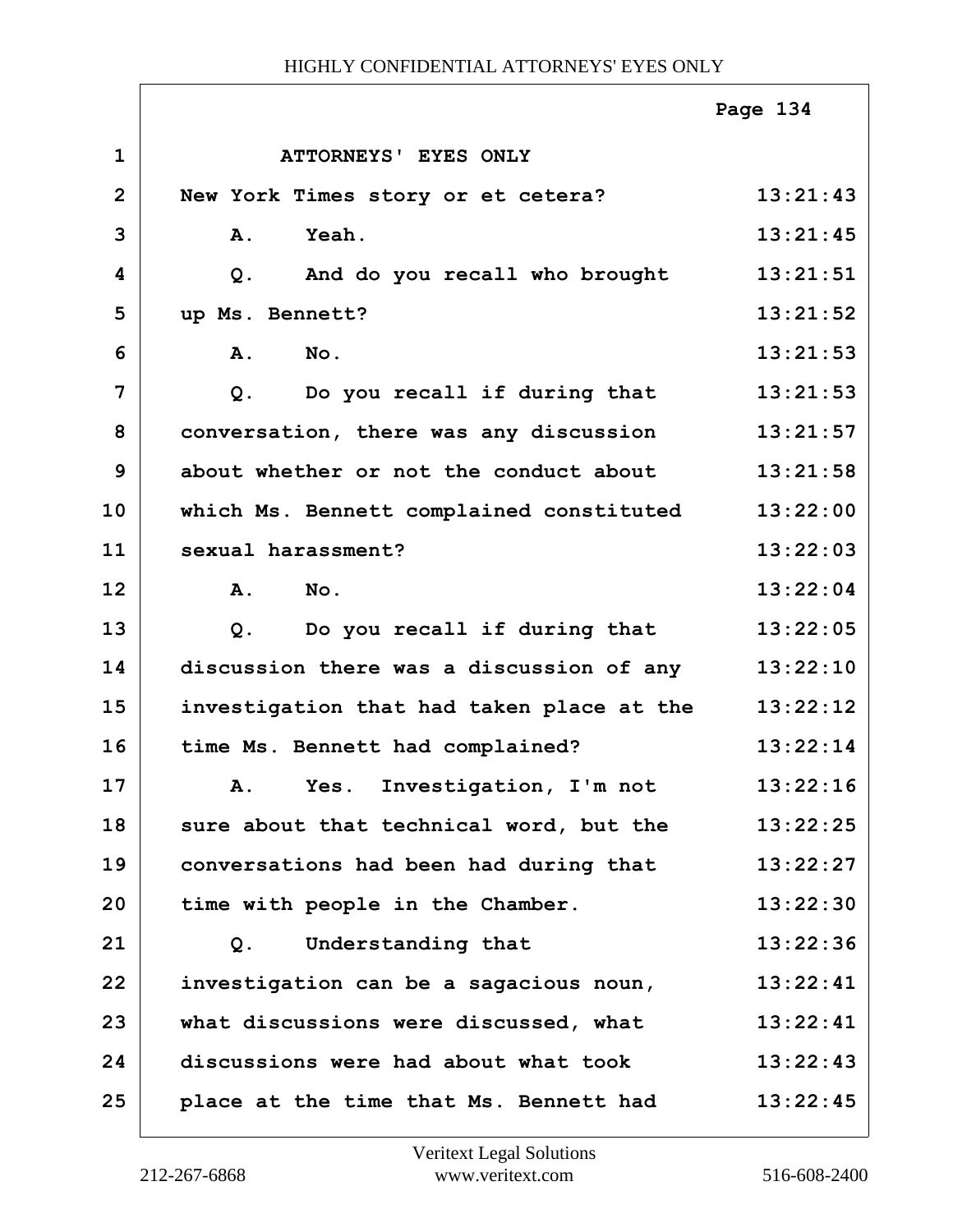|                |                                           | Page 135 |
|----------------|-------------------------------------------|----------|
| $\mathbf{1}$   | ATTORNEYS' EYES ONLY                      |          |
| $\overline{2}$ | complained?                               | 13:22:47 |
| 3              | We were told about Ms.<br>A.              | 13:22:47 |
| 4              | Bennett's allegations. I don't recall     | 13:22:53 |
| 5              | being told about the process stuff, but   | 13:23:00 |
| 6              | we talked about what Ms. Bennett had said | 13:23:03 |
| 7              | to individuals in the Chamber.            | 13:23:08 |
| 8              | Okay. And was there any<br>Q <sub>1</sub> | 13:23:10 |
| 9              | discussion about what those individuals   | 13:23:14 |
| 10             | in the Chamber did after Ms. Bennett said | 13:23:15 |
| 11             | something?                                | 13:23:18 |
| 12             | A.<br>Yes.                                | 13:23:19 |
| 13             | $Q$ .<br>And what was said?               | 13:23:23 |
| 14             | I don't remember specifically.<br>A.      | 13:23:24 |
| 15             | They were largely about conversations,    | 13:23:26 |
| 16             | meaning Ms. Bennett spoke to X person and | 13:23:31 |
| 17             | this is what Ms. Bennett said. But I      | 13:23:38 |
| 18             | don't recall sort of any kind of          | 13:23:43 |
| 19             | discussion of the formal investigations   | 13:23:45 |
| 20             | beyond that, because I believe that one   | 13:23:49 |
| 21             | of the conclusions was Ms. Bennett was    | 13:23:55 |
| 22             | satisfied with the conversation or did    | 13:23:57 |
| 23             | not want to press on. I am using bad      | 13:24:00 |
| 24             | words. Not exact words. That Ms.          | 13:24:08 |
| 25             | Bennett was satisfied with the            | 13:24:12 |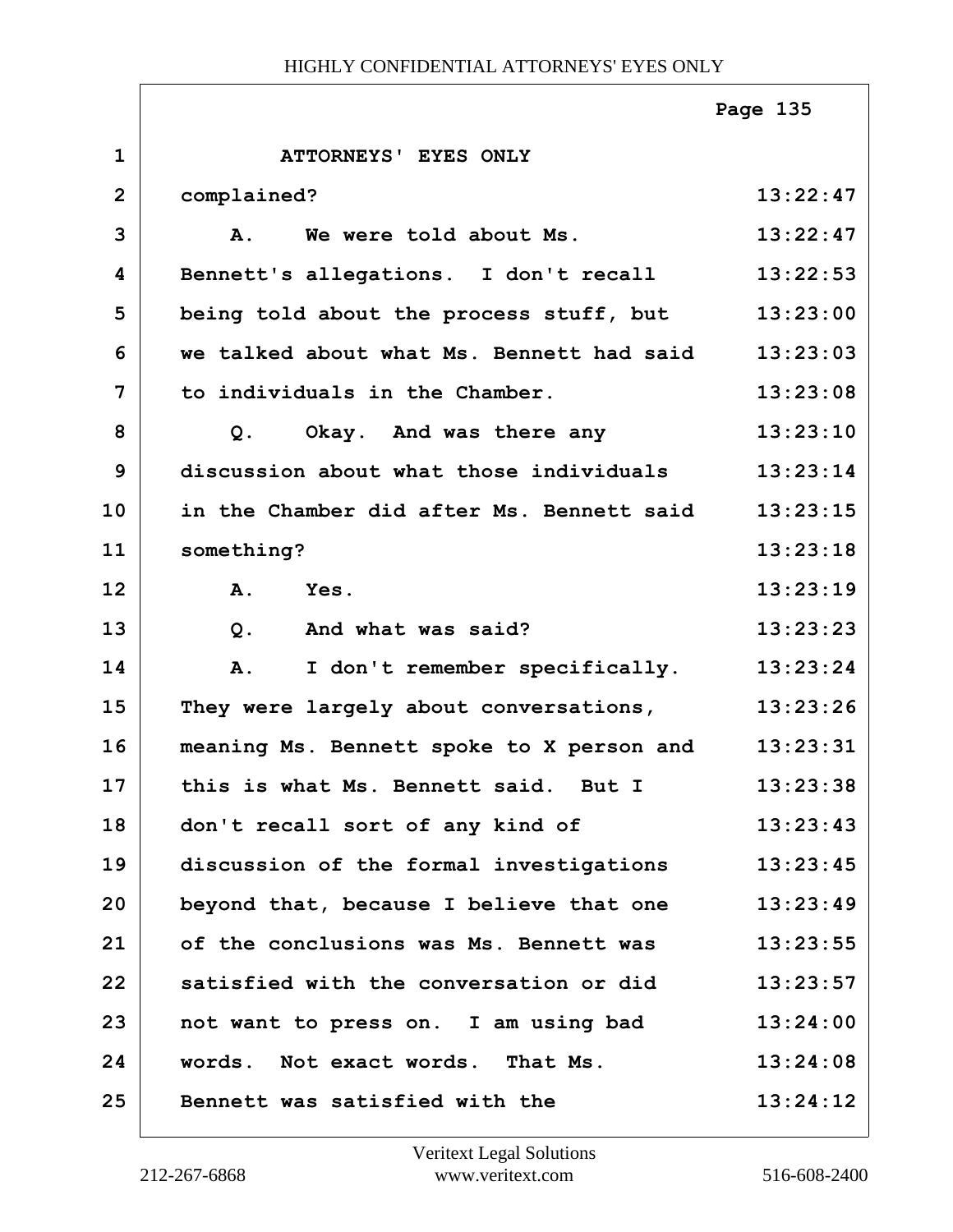|                |                                           | Page 136 |
|----------------|-------------------------------------------|----------|
| $\mathbf{1}$   | ATTORNEYS' EYES ONLY                      |          |
| $\overline{2}$ | conversations.                            | 13:24:13 |
| 3              | Okay. And you don't recall<br>Q.          | 13:24:14 |
| 4              | whether or not there was any discussion   | 13:24:18 |
| 5              | about whether or not this conduct was in  | 13:24:20 |
| 6              | fact sexual harassment?                   | 13:24:22 |
| 7              | A.<br>No.                                 | 13:24:25 |
| 8              | And in terms of discussing<br>$Q$ .       | 13:24:25 |
| 9              | whether or not Ms. Bennett had been       | 13:24:28 |
| 10             | satisfied by, you know, the resolution,   | 13:24:30 |
| 11             | was there any discussion about whether or | 13:24:33 |
| 12             | not any other action should be taken,     | 13:24:36 |
| 13             | whether or not she was satisfied?         | 13:24:38 |
| 14             | Should actions, meaning should<br>Α.      | 13:24:39 |
| 15             | actions have been taken -- should more    | 13:24:44 |
| 16             | actions have been taken at the time?      | 13:24:47 |
| 17             | Q. Or later on?                           | 13:24:50 |
| 18             | I don't think so.<br>A.                   | 13:24:51 |
| 19             | Q.<br>Okay.                               | 13:24:54 |
| 20             | A.<br>I don't think so.                   | 13:24:54 |
| 21             | $Q$ .<br>So even if the conduct were      | 13:24:56 |
| 22             | harassing, there was no conversation      | 13:24:58 |
| 23             | about what should have been done?         | 13:25:00 |
| 24             | MR. LEVINE: That's a difficult            | 13:25:05 |
| 25             | question for him to answer.               | 13:25:06 |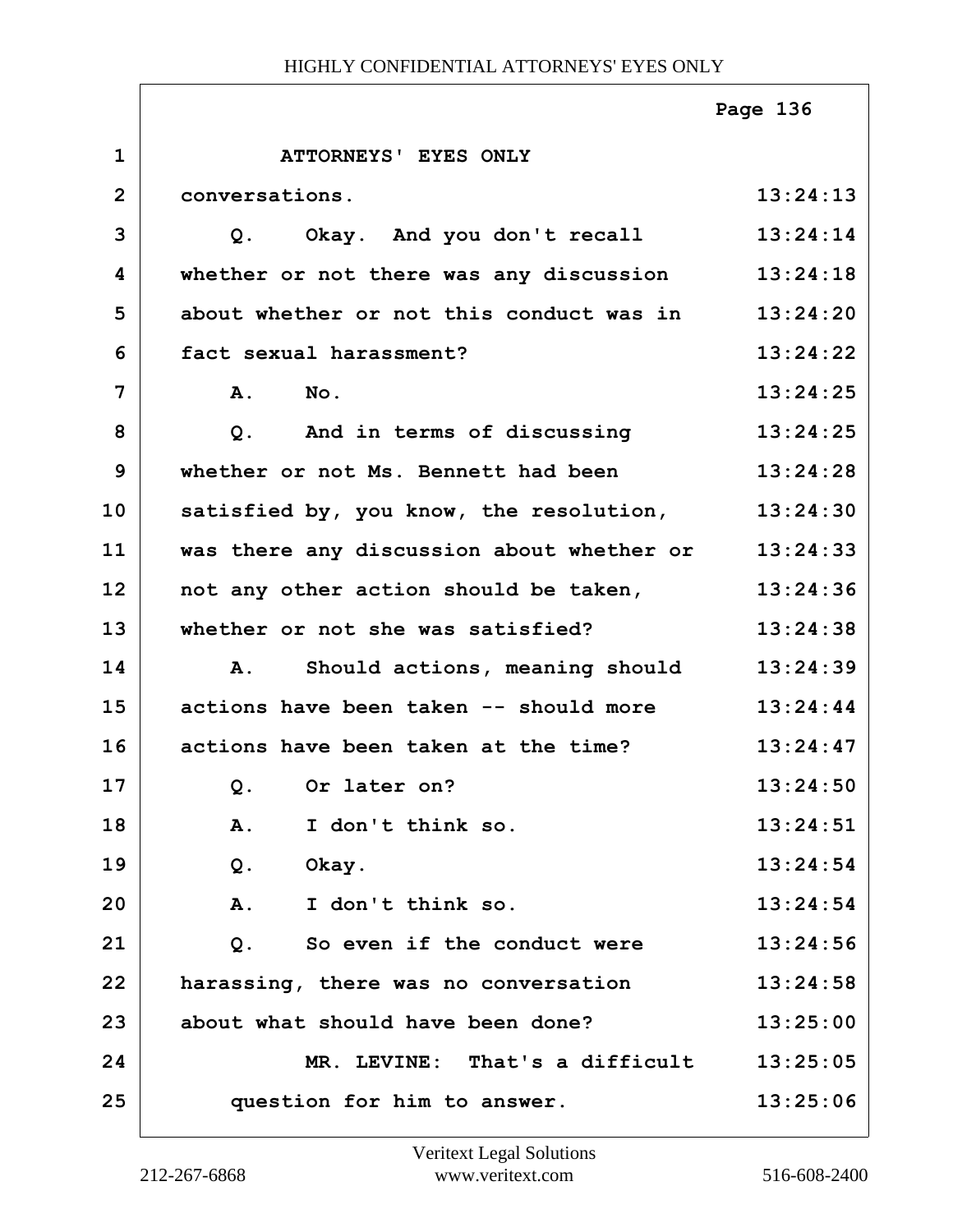|                |                                             | Page 137 |
|----------------|---------------------------------------------|----------|
| $\mathbf 1$    | ATTORNEYS' EYES ONLY                        |          |
| $\overline{2}$ | MR. GRANT: No worries, okay. 13:25:10       |          |
| 3              | So then how did you become<br>Q.            | 13:25:12 |
| 4              | aware of Ms. Bennett's public allegations   | 13:25:20 |
| 5              | against the Governor?                       | 13:25:24 |
| 6              | I think from a reporter<br>${\bf A}$ .      | 13:25:25 |
| 7              | inquiry.                                    | 13:25:27 |
| 8              | Okay.<br>$Q$ .                              | 13:25:30 |
| 9              | I think, I think.<br>A.                     | 13:25:30 |
| 10             | And would that reporter inquiry<br>$Q$ .    | 13:25:32 |
| 11             | have been directed to you or to the         | 13:25:36 |
| 12             | Executive Chamber?                          | 13:25:37 |
| 13             | It would have been to somebody<br><b>A.</b> | 13:25:38 |
| 14             | at the Chamber.                             | 13:25:40 |
| 15             | Okay. And do you recall who<br>Q.           | 13:25:41 |
| 16             | told you, who at the Executive Chamber      | 13:25:44 |
| 17             | told you about the public allegations?      | 13:25:46 |
| 18             | I do not.<br>$\mathbf{A}$ .                 | 13:25:48 |
| 19             | So besides the conversation we<br>$Q$ .     | 13:25:49 |
| 20             | just discussed with Ms. Mogul, have you     | 13:25:54 |
| 21             | since -- since Ms. Bennett's allegations    | 13:25:58 |
| 22             | have become public, have you had any        | 13:26:01 |
| 23             | other conversations with Executive          | 13:26:02 |
| 24             | Chamber members about Ms. Bennett's         | 13:26:04 |
| 25             | allegations?                                | 13:26:06 |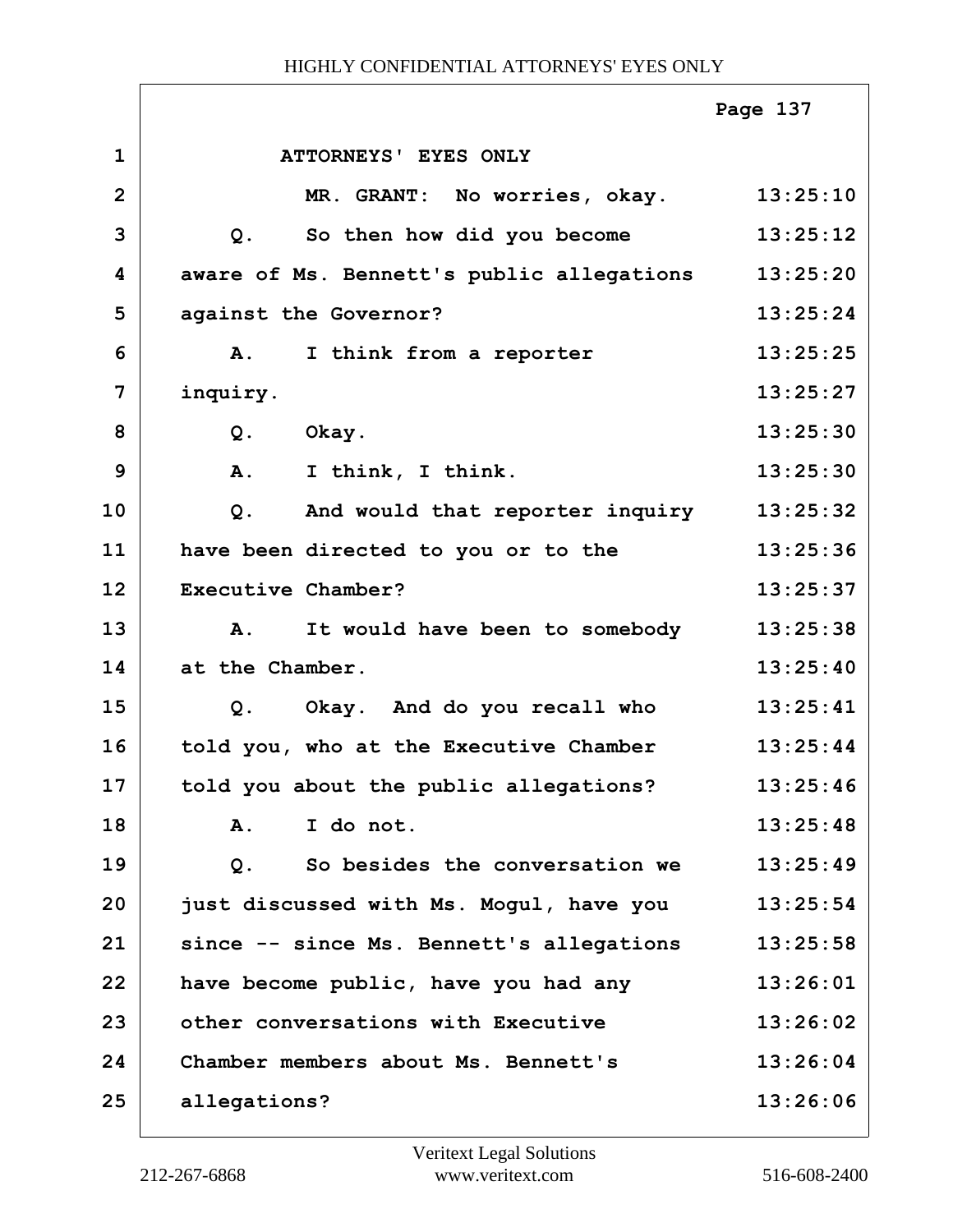|              |                                           | Page 138 |
|--------------|-------------------------------------------|----------|
| $\mathbf{1}$ | ATTORNEYS' EYES ONLY                      |          |
| $\mathbf{2}$ | A.<br>Yes.                                | 13:26:07 |
| 3            | $Q$ .<br>Okay. When were those            | 13:26:07 |
| 4            | conversations?                            | 13:26:10 |
| 5            | During, during that period of<br>Α.       | 13:26:10 |
| 6            | time that we were in anticipation of the  | 13:26:13 |
| 7            | New York Times. And again how to handle   | 13:26:18 |
| 8            | that from a press perspective.            | 13:26:19 |
| 9            | Okay. And just to be clear, I<br>Q.       | 13:26:23 |
| 10           | am not limiting just to the time in       | 13:26:25 |
| 11           | anticipation of the New York Times. I     | 13:26:28 |
| 12           | also am including after the story breaks. | 13:26:30 |
| 13           | Sure. Yeah. Okay.<br>A.                   | 13:26:33 |
| 14           | Okay. So how long after that,<br>$Q$ .    | 13:26:35 |
| 15           | when did you have discussions after that  | 13:26:37 |
| 16           | about Ms. Bennett?                        | 13:26:39 |
| 17           | A. There have been conversations          | 13:26:40 |
| 18           | about Ms. Bennett as recently as a number | 13:26:43 |
| 19           | of weeks ago, because these allegations   | 13:26:48 |
| 20           | are now kind of from a political          | 13:26:55 |
| 21           | consultant perspective, I am trying to    | 13:27:01 |
| 22           | think about all these various things that | 13:27:03 |
| 23           | are going on and how they might impact    | 13:27:06 |
| 24           | the Governor's future.                    | 13:27:08 |
| 25           | Okay. And when you say as<br>Q.           | 13:27:09 |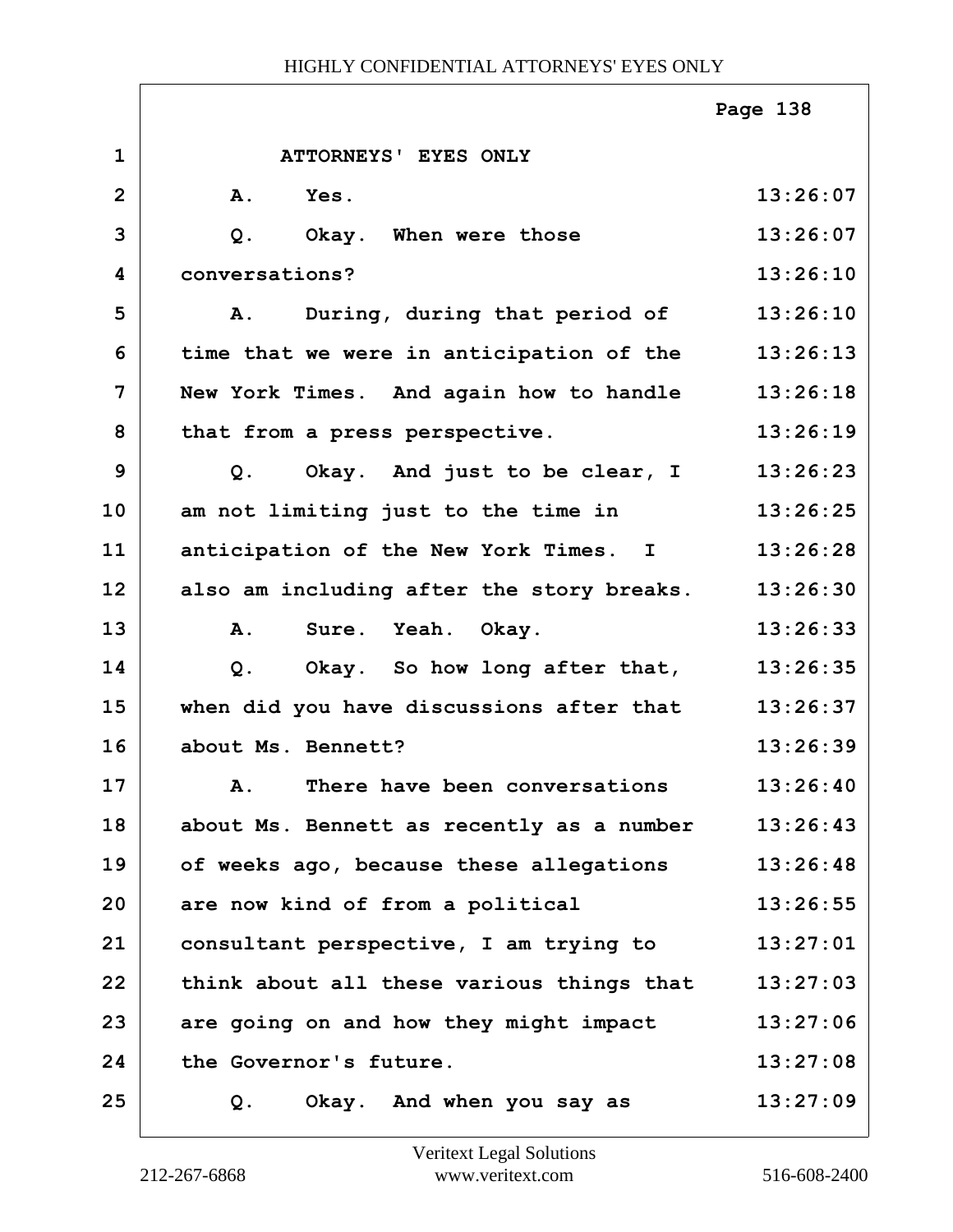|                |                                               | Page 139 |
|----------------|-----------------------------------------------|----------|
| $\mathbf{1}$   | ATTORNEYS' EYES ONLY                          |          |
| $\overline{2}$ | recently as a few weeks ago, when is          | 13:27:12 |
| 3              | that?                                         | 13:27:15 |
| 4              | A. Four weeks ago. Four weeks                 | 13:27:15 |
| 5              | ago. Five weeks ago. Six weeks ago.           | 13:27:18 |
| 6              | Something like that. It hasn't been a         | 13:27:21 |
| $\overline{7}$ | regular conversation in the most recent       | 13:27:25 |
| 8              | time.                                         | 13:27:29 |
| 9              | Q. And that conversation four                 | 13:27:33 |
| 10             | weeks ago, five weeks ago, who was            | 13:27:34 |
| 11             | involved?                                     | 13:27:36 |
| 12             | The Governor. Lis. Melissa.<br>$\mathbf{A}$ . | 13:27:37 |
| 13             | Charlie King. Dana who works for the          | 13:27:47 |
| 14             | Governor. I apologize, I don't remember       | 13:27:50 |
| 15             | her last name.                                | 13:27:55 |
| 16             | Q. And what did the Governor say              | 13:27:56 |
| 17             | during this discussion?                       | 13:28:02 |
| 18             | The Governor always says the<br>Α.            | 13:28:03 |
| 19             | same thing, he talks about his mistaken       | 13:28:09 |
| 20             | notion of being paternalistic. I              | 13:28:15 |
| 21             | continue to use that word because it's        | 13:28:18 |
| 22             | his word that he uses. And his belief         | 13:28:20 |
| 23             | that this is a difference in perceptions.     | 13:28:30 |
| 24             | Did anyone challenge the<br>Q.                | 13:28:41 |
| 25             | Governor's explanation during the call?       | 13:28:42 |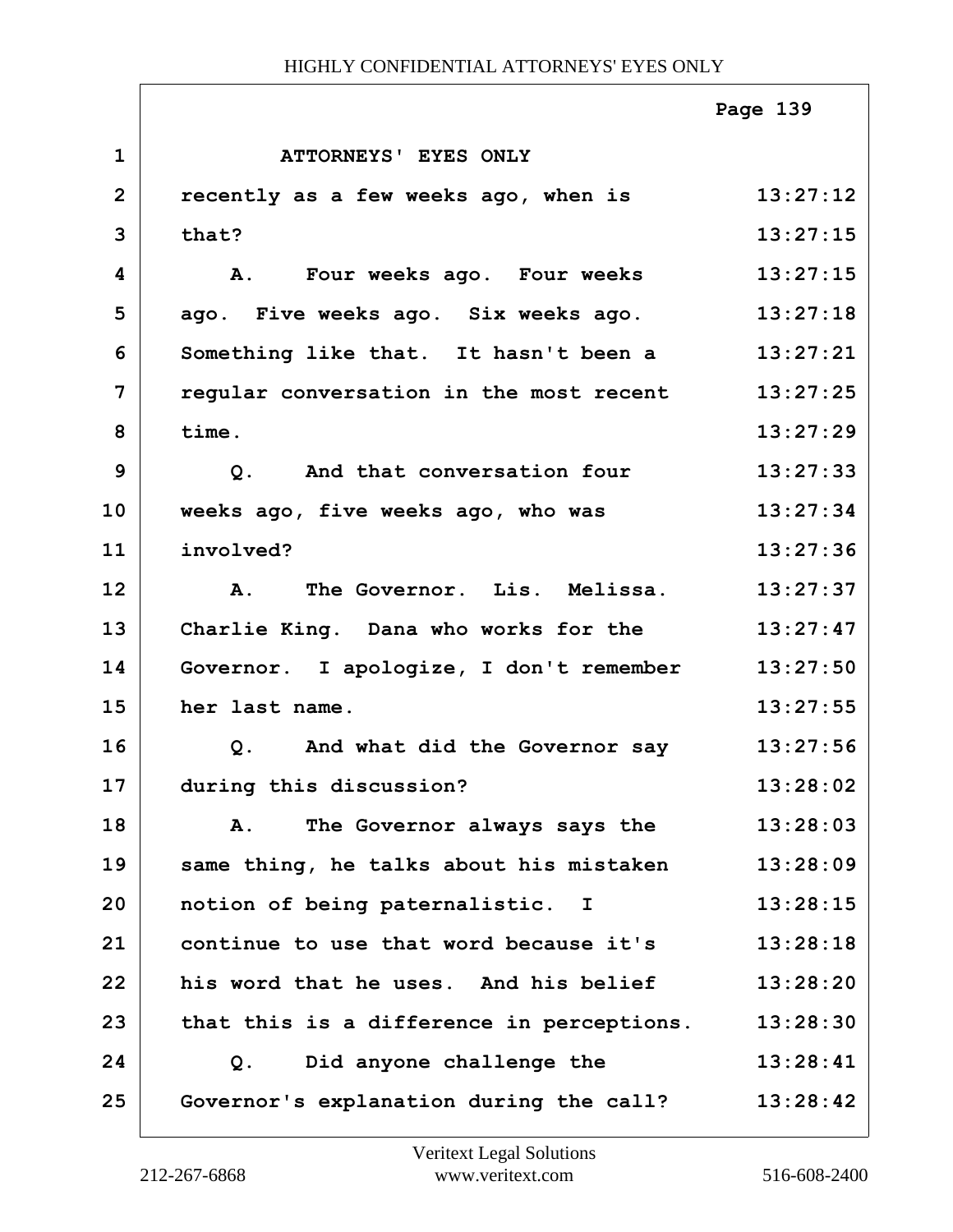**1 ATTORNEYS' EYES ONLY 2 A. Not the most recent one, but 13:28:44 3 only because we've been through this. If 13:28:49 4 you're talking about in the past, sure. 13:28:52 5 Any time you're dealing with a situation 13:28:56 6 like this, you challenge the principal 13:28:58 7 and ask questions and try to, from a 13:28:59 8 press perspective, simulate kind of the 13:29:06 9 incoming questions. 13:29:09 10 Q. Got you. Okay. We'll get back 13:29:10 11 to that then. What do you recall Lis 13:29:12** 12 saying during this conversation? 13:29:15 **13 A. Which one? 13:29:16 14 Q. The one that happened four or 13:29:18 15 five weeks ago. 13:29:20 16 A. It's the same. Lis and I are 13:29:21 17 always repeating the same thing. Calm, 13:29:24 18 calm. Contrition. But right now, in 13:29:29 19 terms of the most recent like, in terms 13:29:33 20 of five, six weeks ago or five weeks ago, 13:29:36 21 whatever it was, our advice is very 13:29:39 22 simple. Go do your job. And that's been 13:29:43 23 the majority of it, go do your job. And 13:29:47 24 try to get support from folks who support 13:29:51 25 what you're doing, which is why Charlie 13:29:54 Page 140**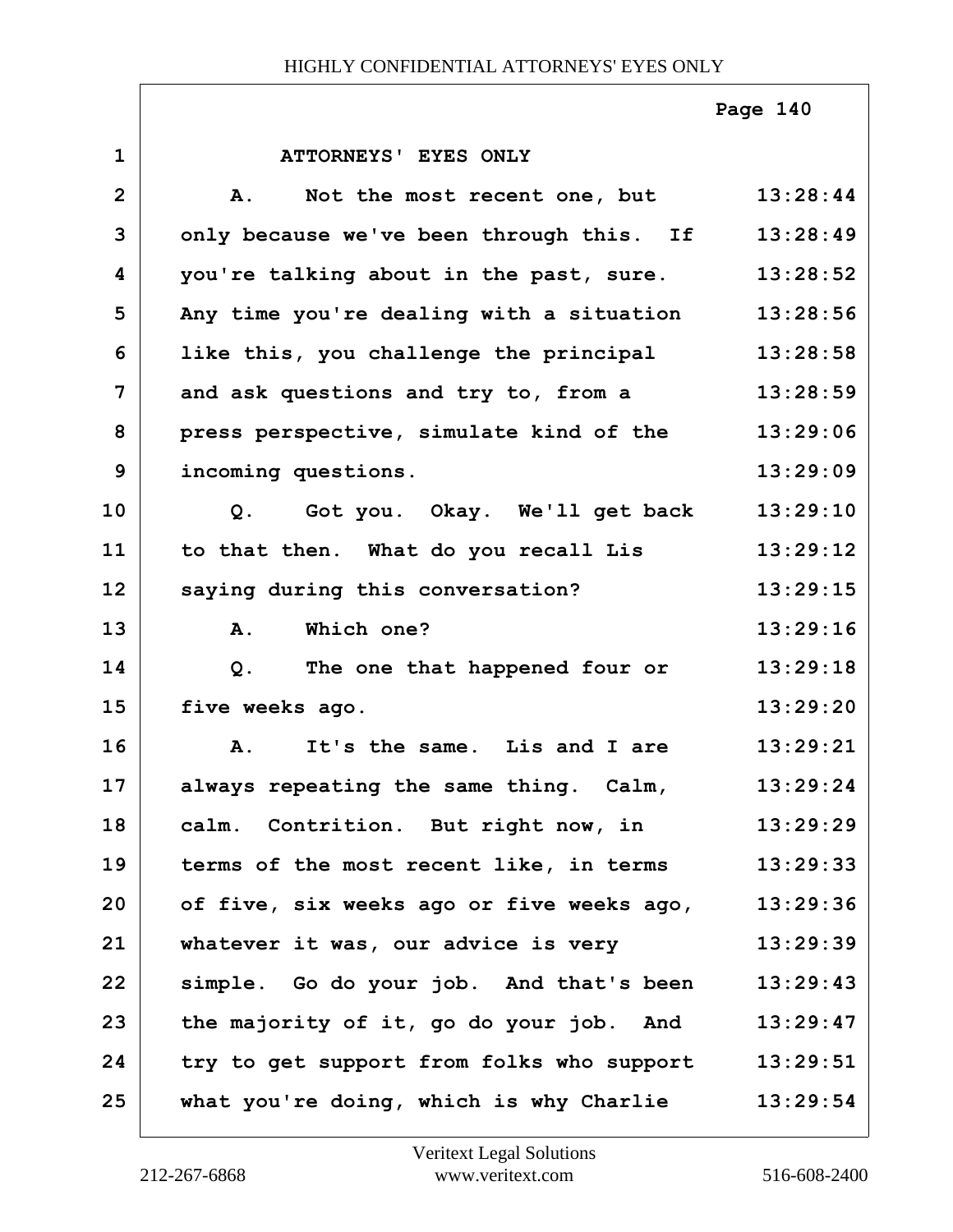|                |                                                | Page 141 |
|----------------|------------------------------------------------|----------|
| $\mathbf{1}$   | ATTORNEYS' EYES ONLY                           |          |
| $\overline{2}$ | King and Dana are relevant, because            | 13:29:57 |
| 3              | that's their sort of portfolio, if I may.      | 13:30:01 |
| 4              | And what's part of Charlie King<br>Q.          | 13:30:07 |
| 5              | and Dana's portfolio?                          | 13:30:08 |
| 6              | I mean talking to people who<br>Α.             | 13:30:10 |
| 7              | might be supportive of the Governor.           | 13:30:11 |
| 8              | And who are those people who<br>Q <sub>1</sub> | 13:30:16 |
| 9              | might be supportive of the Governor?           | 13:30:17 |
| 10             | A. It depends. It depends. I                   | 13:30:18 |
| 11             | mean, in any situation, if the Governor        | 13:30:20 |
| 12             | is going and doing something in                | 13:30:22 |
| 13             | Westchester, I am making this up, it           | 13:30:27 |
| 14             | could be the Westchester County                | 13:30:29 |
| 15             | executive, to who might be impacted by         | 13:30:31 |
| 16             | whatever the Governor is doing would be        | 13:30:33 |
| 17             | the sort of outreach.                          | 13:30:39 |
| 18             | And with respect to this<br>Q.                 | 13:30:40 |
| 19             | particular conversation, who were the          | 13:30:42 |
| 20             | people?                                        | 13:30:43 |
| 21             | There wasn't a conversation<br>A.              | 13:30:44 |
| 22             | about particular people.                       | 13:30:45 |
| 23             | Okay. And what did Melissa say<br>Q.           | 13:30:46 |
| 24             | during this conversation four or five          | 13:30:49 |
| 25             | weeks ago?                                     | 13:30:51 |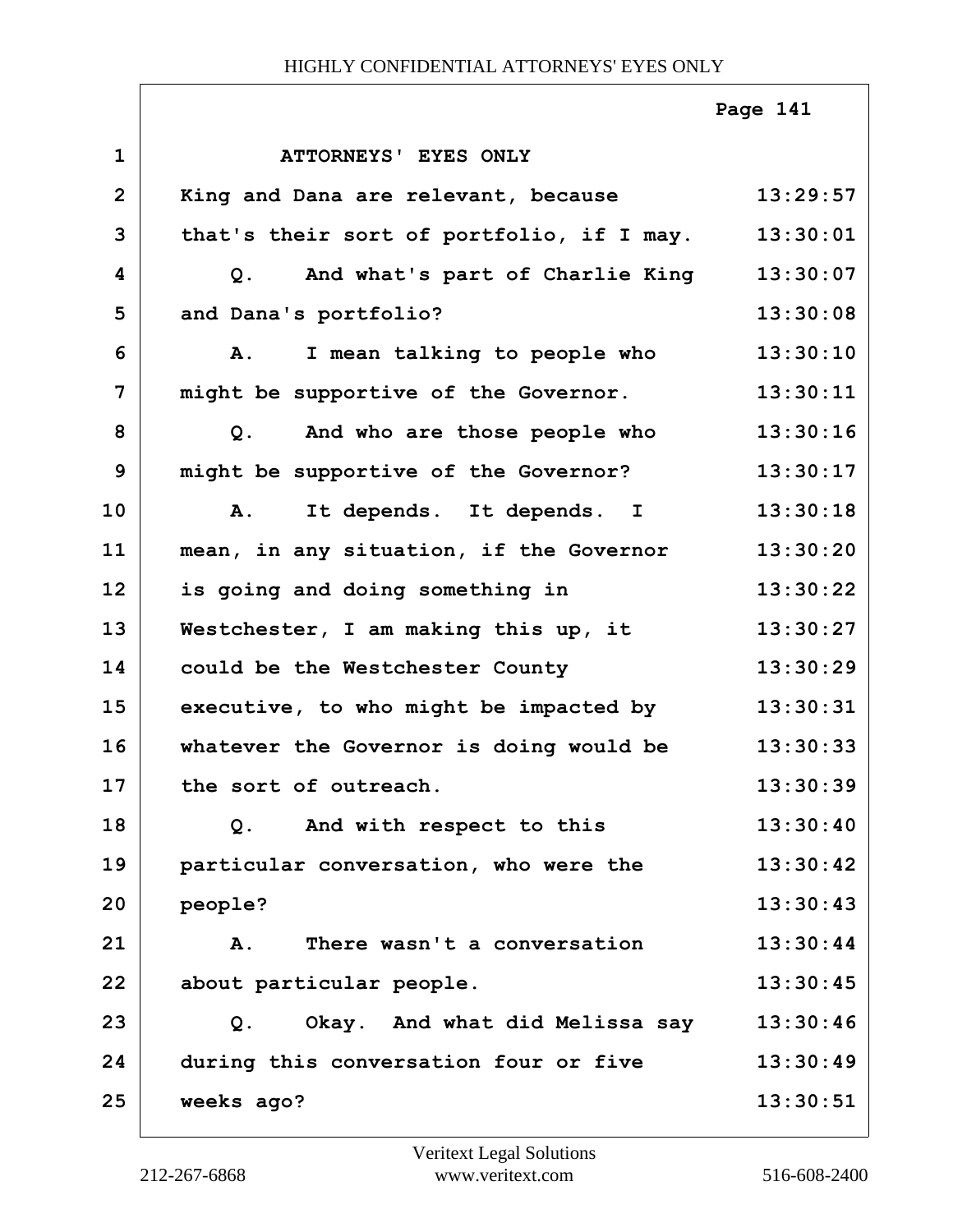**Page 142**

| $\mathbf{1}$   | ATTORNEYS' EYES ONLY                             |          |
|----------------|--------------------------------------------------|----------|
| $\overline{2}$ | Generally the same thing.<br>A.                  | 13:30:52 |
| 3              | Generally similar. That the Governor             | 13:30:54 |
| 4              | should keep doing his job. And that we           | 13:30:58 |
| 5              | should continue to highlight the good job        | 13:31:02 |
| 6              | he's doing. And when he does things that         | 13:31:04 |
| 7              | impact a community, find the people who          | 13:31:06 |
| 8              | are satisfied and want to say so.                | 13:31:09 |
| 9              | You said that you and Lis<br>Q.                  | 13:31:17 |
| 10             | during this conversation conveyed that           | 13:31:19 |
| 11             | the Governor should do his job and               | 13:31:20 |
| 12             | Melissa conveyed the same thing. Who was         | 13:31:22 |
| 13             | promoting something besides that?                | 13:31:25 |
| 14             | Nobody.<br>Α.                                    | 13:31:27 |
| 15             | Okay. And the discussion about<br>Q <sub>1</sub> | 13:31:28 |
| 16             | Charlotte during this conversation, was          | 13:31:34 |
| 17             | it limited to what you described earlier         | 13:31:36 |
| 18             | about the Governor believing he was being        | 13:31:38 |
| 19             | paternalistic and there being a                  | 13:31:40 |
| 20             | difference in perception?                        | 13:31:43 |
| 21             | Yes.<br>Α.                                       | 13:31:45 |
| 22             | Anything else about Ms. Bennett<br>Q.            | 13:31:48 |
| 23             | during this conversation?                        | 13:31:49 |
| 24             | Α.<br>No.                                        | 13:31:50 |
| 25             | And between the time of this<br>Q.               | 13:31:54 |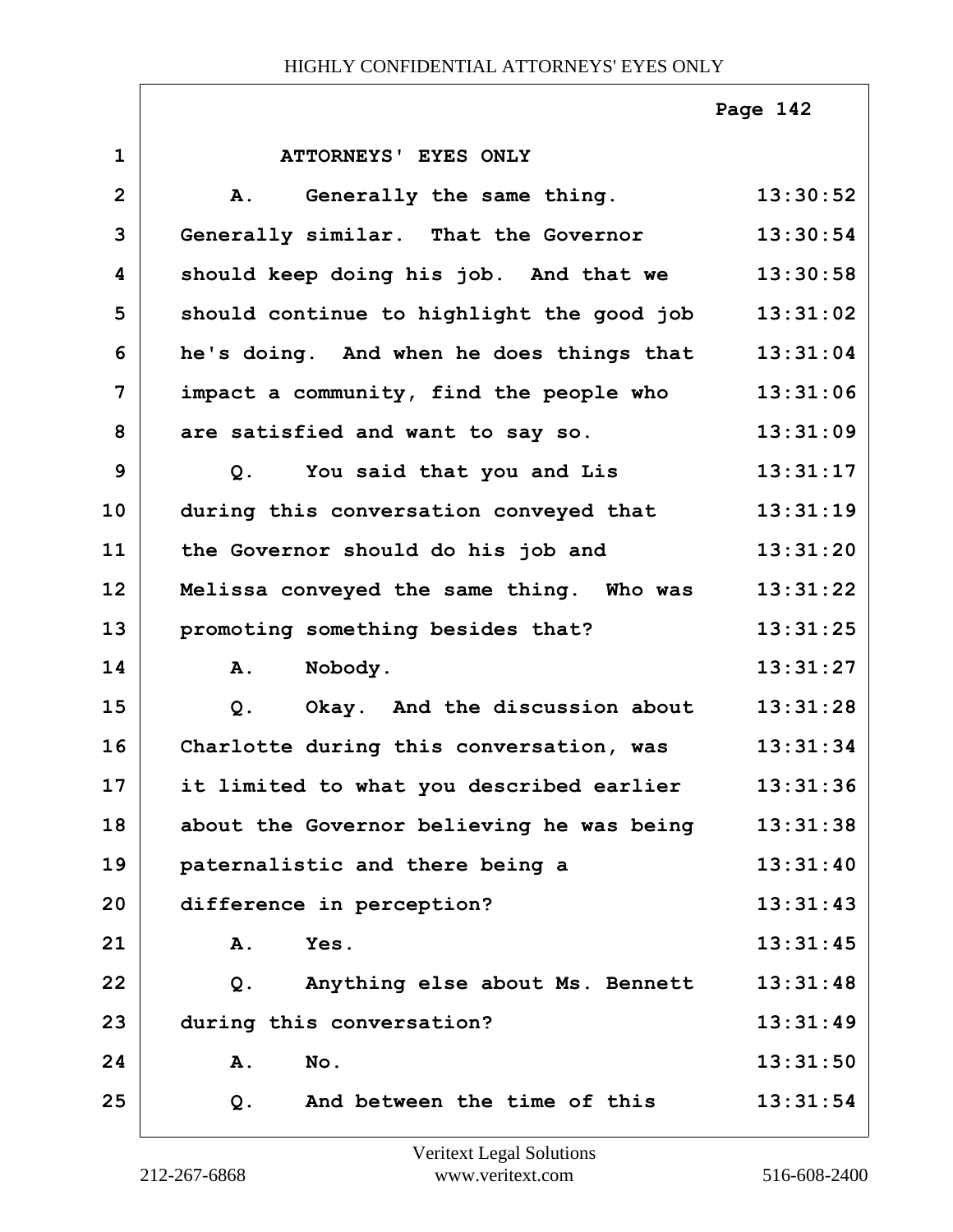# **Page 143**

| $\mathbf{1}$   | ATTORNEYS' EYES ONLY                        |          |
|----------------|---------------------------------------------|----------|
| $\overline{2}$ | conversation, the last one, and the time    | 13:31:56 |
| 3              | that the news broke of Ms. Bennett's        | 13:31:58 |
| 4              | allegations, how many, if you can           | 13:32:00 |
| 5              | ballpark, how many conversations have you   | 13:32:02 |
| 6              | had about Ms. Bennett -- how many           | 13:32:03 |
| 7              | conversations have you had that involved    | 13:32:06 |
| 8              | Ms. Bennett's allegations?                  | 13:32:08 |
| 9              | Countless conversations at the<br><b>A.</b> | 13:32:09 |
| 10             | time of the New York Times allegation.      | 13:32:16 |
| 11             | And I really couldn't ballpark a number.    | 13:32:19 |
| 12             | Sort of like -- it's really about how       | 13:32:21 |
| 13             | many days are you dealing with it as        | 13:32:23 |
| 14             | opposed to number of conversations.         | 13:32:25 |
| 15             | So I don't remember when the                | 13:32:29 |
| 16             | original inquiry from the New York Times    | 13:32:30 |
| 17             | came out. And then the Times came out.      | 13:32:32 |
| 18             | And then there were a couple of TV hits,    | 13:32:34 |
| 19             | Charlotte went and did some TV              | 13:32:39 |
| 20             | interviews. So that would have been the     | 13:32:42 |
| 21             | time of almost all of those                 | 13:32:44 |
| 22             | conversations.                              | 13:32:46 |
| 23             | When was that period?<br>Q.                 | 13:32:49 |
| 24             | Whenever the story broke.<br>Α.             | 13:32:51 |
| 25             | Whatever.                                   | 13:32:56 |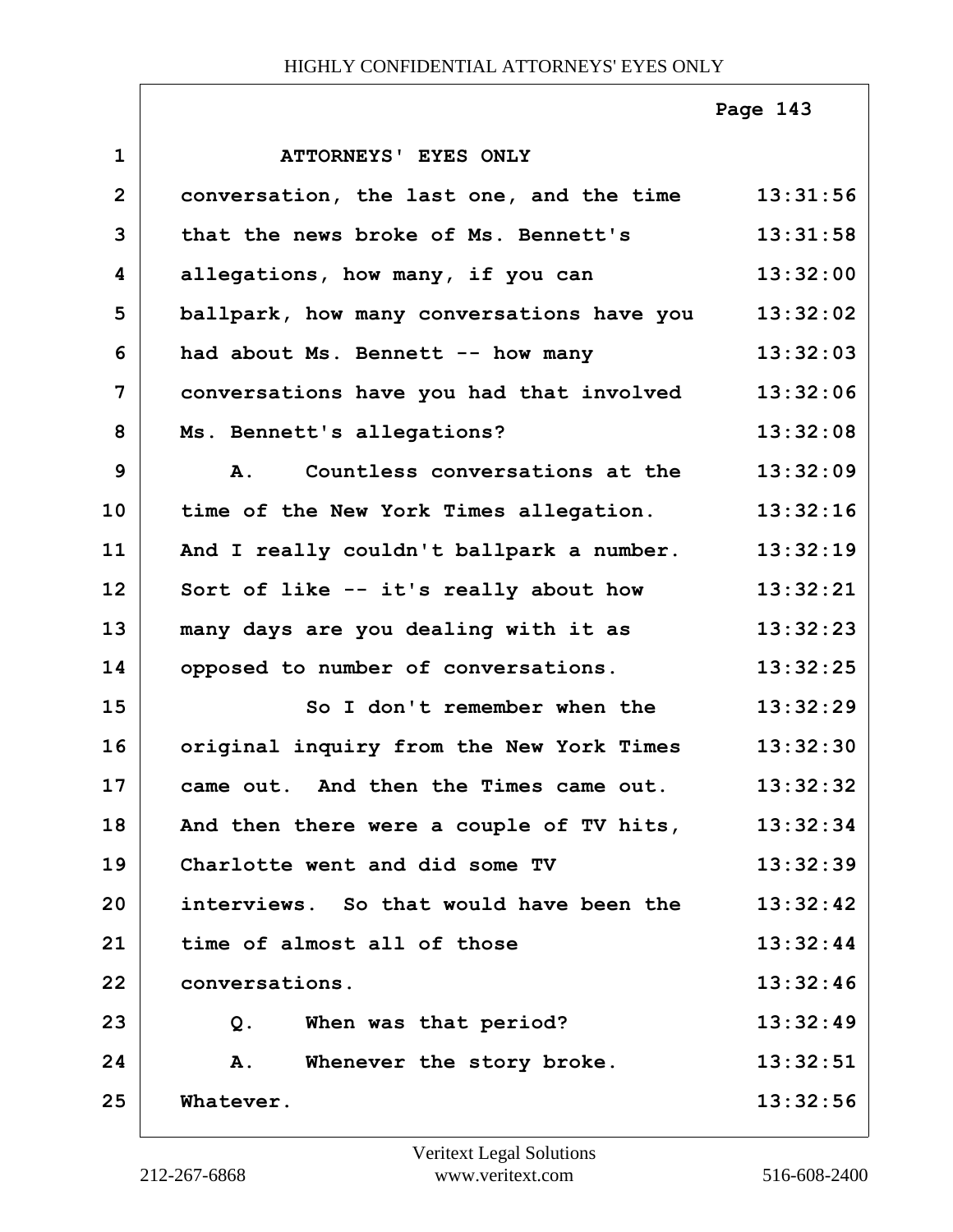|                |                                                 | Page 144 |
|----------------|-------------------------------------------------|----------|
| $\mathbf{1}$   | ATTORNEYS' EYES ONLY                            |          |
| $\overline{2}$ | So to him, if I represent to<br>Q.              | 13:32:58 |
| 3              | you that the New York Times story came          | 13:33:00 |
| 4              | out February 27th, 2021?                        | 13:33:02 |
| 5              | Okay, so then it would be like<br>Α.            | 13:33:04 |
| 6              | 24th, 5th, something like that, through         | 13:33:07 |
| 7              | March 15th, I'm guessing. Actually, no,         | 13:33:12 |
| 8              | I went on vacation, so at some point I          | 13:33:16 |
| 9              | stopped, so in that March 15th range,           | 13:33:19 |
| 10             | that's why I said that.                         | 13:33:20 |
| 11             | And who was involved in these<br>Q <sub>1</sub> | 13:33:24 |
| 12             | conversations about Ms. Bennett's               | 13:33:26 |
| 13             | allegations during this period of time?         | 13:33:27 |
| 14             | The same group that I<br>A.                     | 13:33:29 |
| 15             | referenced before.                              | 13:33:30 |
| 16             | And do you recall what was<br>Q.                | 13:33:31 |
| 17             | discussed during these calls, during            | 13:33:33 |
| 18             | these discussions?                              | 13:33:35 |
| 19             | Very much about how to respond<br>Α.            | 13:33:36 |
| 20             | to the allegations against Ms. Bennett.         | 13:33:41 |
| 21             | And so there was a conversation about           | 13:33:46 |
| 22             | whatever facts that we knew or had at our       | 13:33:48 |
| 23             | disposal in terms of what folks at the          | 13:33:51 |
| 24             | Chamber might have known at the time.           | 13:33:55 |
| 25             | And frankly, most of what we do in those        | 13:33:59 |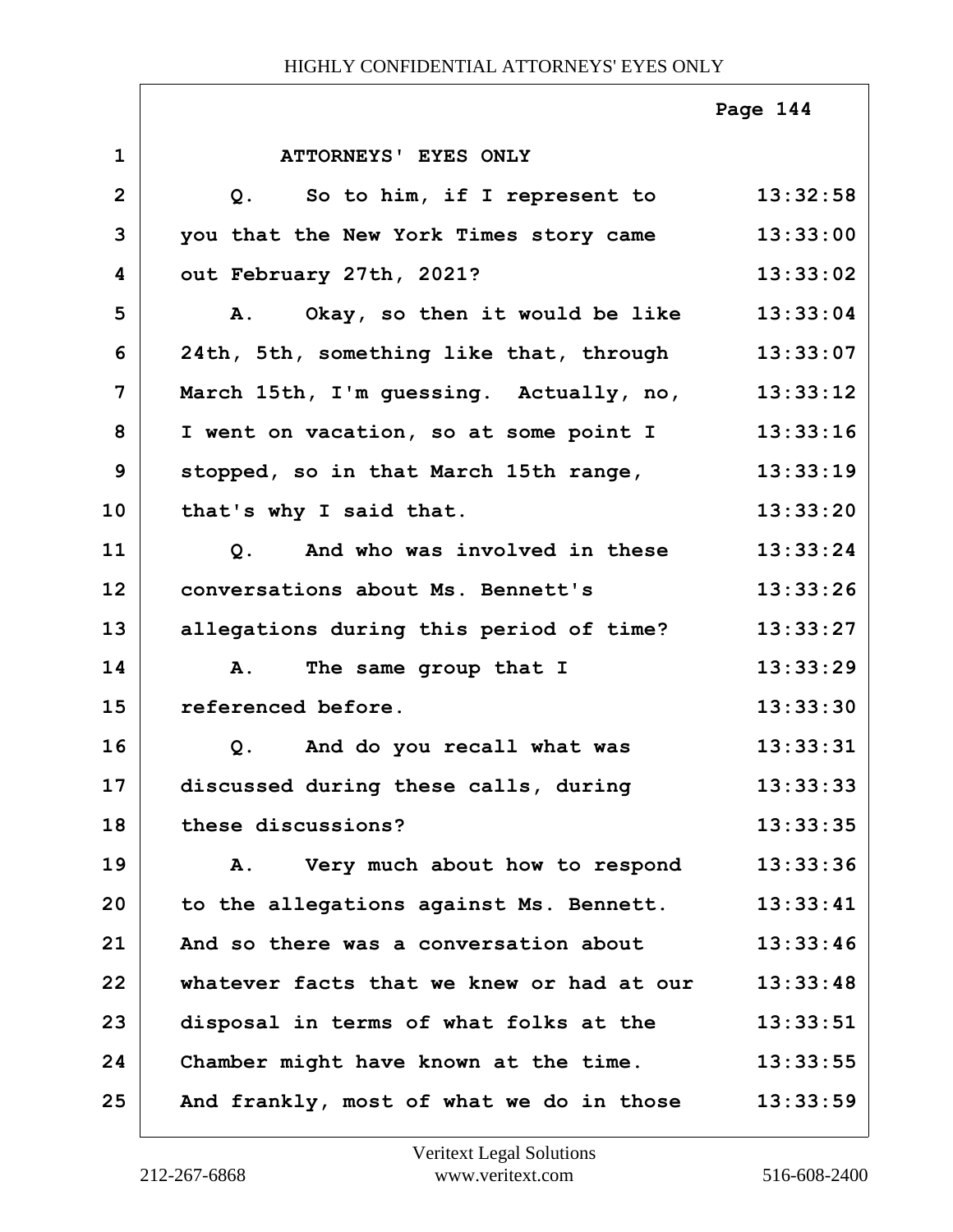|                |                                           | Page 145 |
|----------------|-------------------------------------------|----------|
| $\mathbf{1}$   | ATTORNEYS' EYES ONLY                      |          |
| $\overline{2}$ | situations is listen, we're taking        | 13:34:02 |
| 3              | reporters' questions and kind of going    | 13:34:05 |
| 4              | through each one and saying how do you    | 13:34:07 |
| 5              | deal with X, Y, Z and sort of itemize it. | 13:34:09 |
| 6              | I couldn't remember all of those          | 13:34:12 |
| $\overline{7}$ | questions. That's what it was.            | 13:34:13 |
| 8              | Q. Okay. Anything else beyond how         | 13:34:19 |
| 9              | to respond and gathering facts?           | 13:34:23 |
| 10             | A.<br>No.                                 | 13:34:30 |
| 11             | Do you recall if anyone asked<br>$Q$ .    | 13:34:33 |
| 12             | if Ms. Bennett's allegations were true?   | 13:34:34 |
| 13             | That specific question, no.<br>A.         | 13:34:37 |
| 14             | But these are the things that have been   | 13:34:45 |
| 15             | said. What is your recollection. Yes.     | 13:34:47 |
| 16             | Okay. And what was involved in<br>Q.      | 13:34:52 |
| 17             | those discussions?                        | 13:34:54 |
| 18             | Conversations with, I sort of<br>Α.       | 13:34:55 |
| 19             | referenced it before, conversations with  | 13:35:01 |
| 20             | Judy Mogul and the team about what had    | 13:35:02 |
| 21             | been discussed by Charlotte Bennett at    | 13:35:11 |
| 22             | the time, whenever that time was. And     | 13:35:13 |
| 23             | then conversations about the Governor's   | 13:35:19 |
| 24             | beliefs or version of the facts and to    | 13:35:24 |
| 25             | the exact same stuff.                     | 13:35:28 |

Г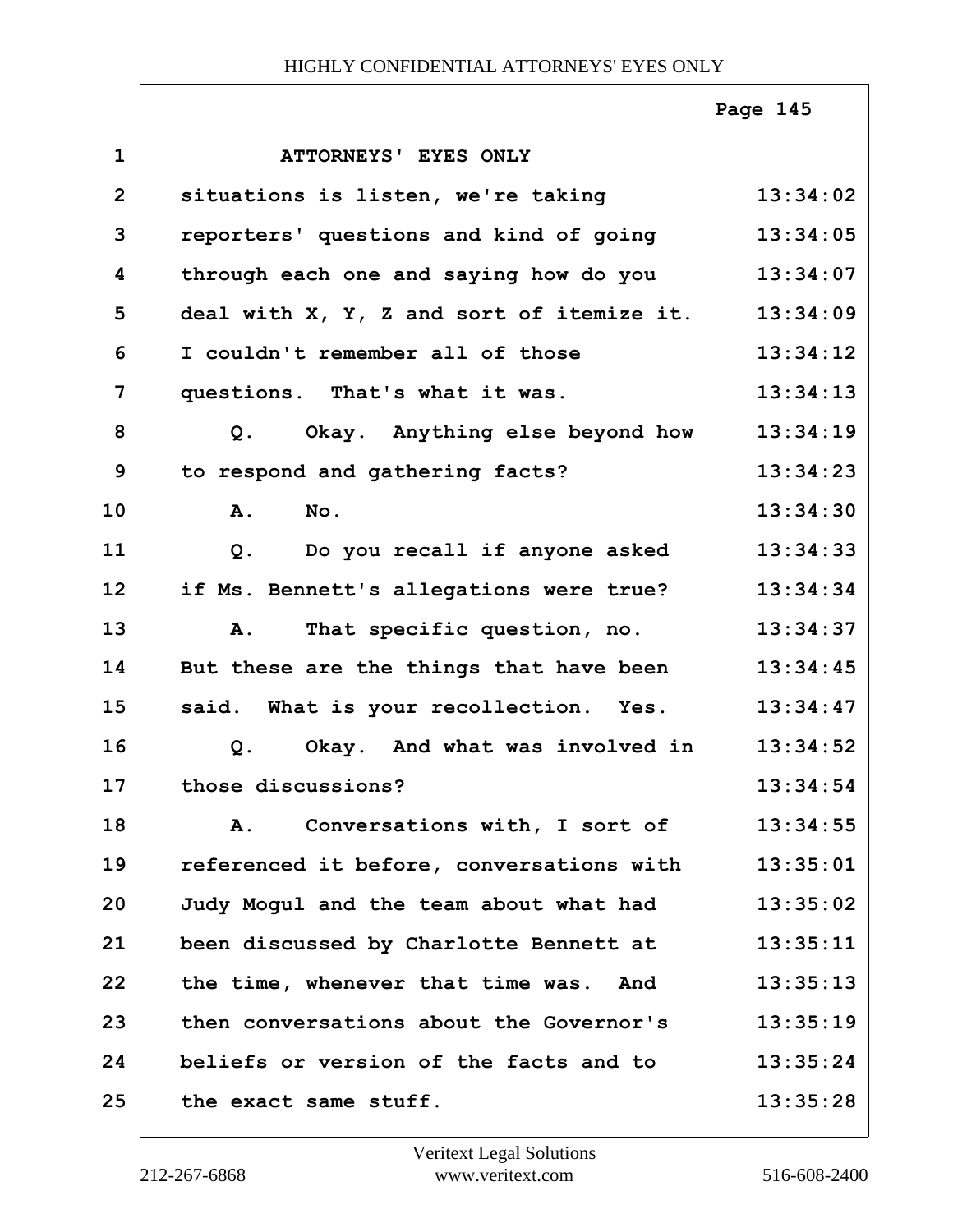|                |                                                    | Page 146 |
|----------------|----------------------------------------------------|----------|
| $\mathbf{1}$   | ATTORNEYS' EYES ONLY                               |          |
| $\overline{2}$ | Okay. So you said there were<br>Q <sub>z</sub>     | 13:35:30 |
| 3              | discussions about how to respond. What             | 13:35:38 |
| 4              | was decided in relation to how the                 | 13:35:39 |
| 5              | Chamber would respond?                             | 13:35:42 |
| 6              | The decision at the time of the<br><b>A.</b>       | 13:35:43 |
| 7              | story, which is what you're asking,                | 13:35:50 |
| 8              | right?                                             | 13:35:54 |
| 9              | Q. Let's focus on the time of the                  | 13:35:54 |
| 10             | story for now as opposed to in the weeks           | 13:35:56 |
| 11             | following.                                         | 13:35:59 |
| 12             | Right. Because it's different.<br><b>A.</b>        | 13:35:59 |
| 13             | That's why I said that, right. So at the           | 13:36:00 |
| 14             | time of the story, it was to respond to            | 13:36:03 |
| 15             | the reporters' inquiries and kind of go            | 13:36:04 |
| 16             | question by question and figure out which          | 13:36:07 |
| 17             | ones to respond to. Some of them you               | 13:36:13 |
| 18             | decide not to respond to, because you              | 13:36:14 |
| 19             | don't think that it's helpful.                     | 13:36:16 |
| 20             | Again, I couldn't remember                         | 13:36:17 |
| 21             | which ones we decided to and decided not           | 13:36:18 |
| 22             | to and which ones of course the reporter           | 13:36:20 |
| 23             | decided not to put into the piece. But             | 13:36:22 |
| 24             | it was largely a point by point look at 13:36:26   |          |
| 25             | each one of, whatever the questions were, 13:36:30 |          |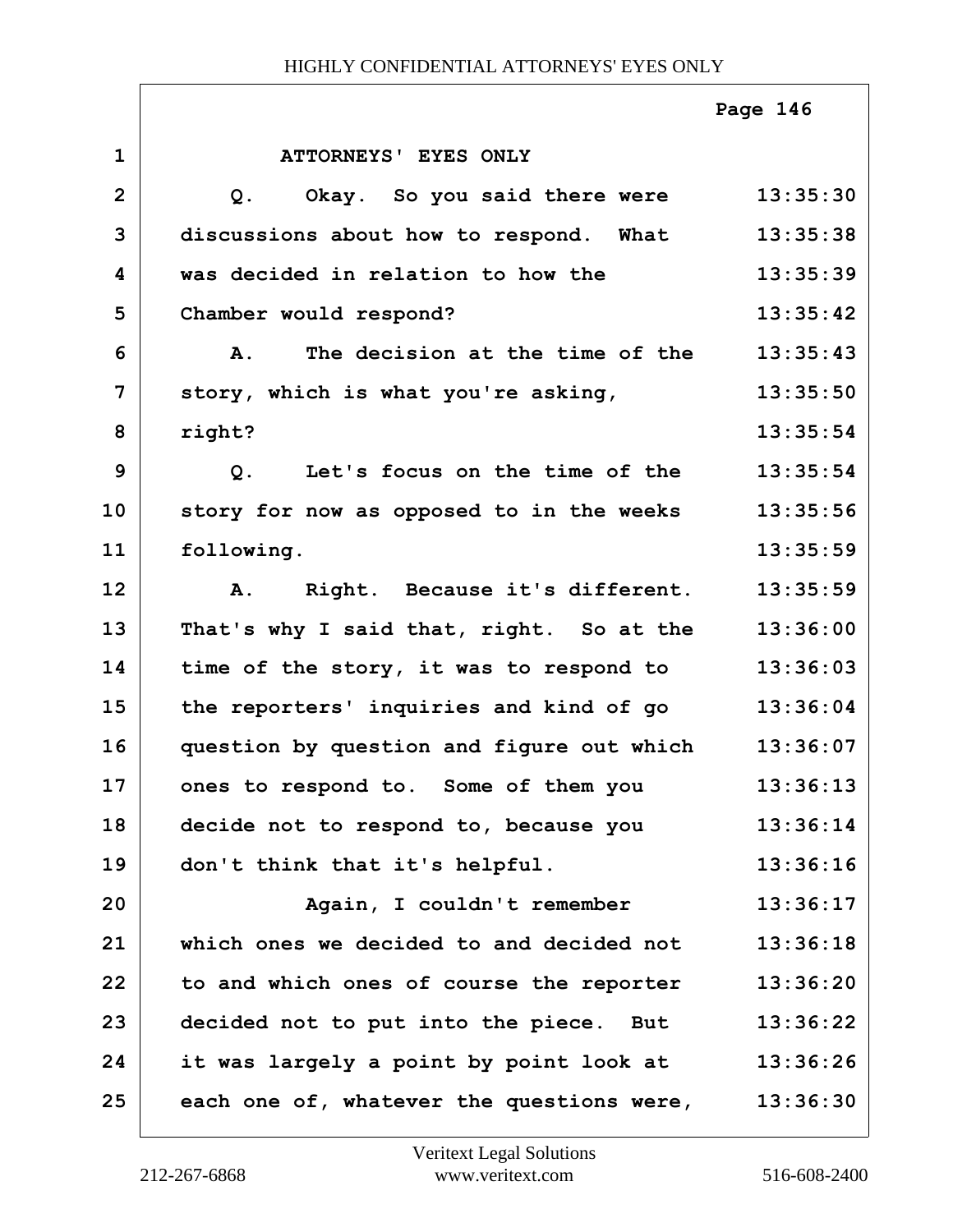|                |                                           | Page 147 |
|----------------|-------------------------------------------|----------|
| $\mathbf{1}$   | ATTORNEYS' EYES ONLY                      |          |
| $\overline{2}$ | point by point on the questions and how   | 13:36:31 |
| 3              | to respond to each one.                   | 13:36:36 |
| 4              | Q. Do you recall anything about           | 13:36:37 |
| 5              | the questions that had been raised?       | 13:36:38 |
| 6              | A. Truthfully, I don't. I know            | 13:36:39 |
| 7              | I'm not supposed to say truthfully.       | 13:36:42 |
| 8              | Obviously truthfully. But I don't.        | 13:36:44 |
| 9              | Q. Well, you're telling the truth         | 13:36:47 |
| 10             | today?                                    | 13:36:51 |
| 11             | A. Well, that's why I said that,          | 13:36:51 |
| 12             | obviously truthfully. I don't remember.   | 13:36:54 |
| 13             | Do you recall anything more<br>Q.         | 13:36:56 |
| 14             | specific about how you were approaching   | 13:36:58 |
| 15             | how to respond to the allegations in the  | 13:37:00 |
| 16             | New York Times story?                     | 13:37:02 |
| 17             | Same theory as before. I,<br>Α.           | 13:37:03 |
| 18             | during this entire period, have not       | 13:37:08 |
| 19             | changed my stripes. Softer. Contrition.   | 13:37:10 |
| 20             | Particularly given the circumstances that | 13:37:17 |
| 21             | the Governor firmly believed that it was  | 13:37:23 |
| 22             | a difference in perception. So I don't    | 13:37:25 |
| 23             | remember the specific questions, but that | 13:37:37 |
| 24             | was my general philosophy.                | 13:37:38 |
| 25             | I think we covered this earlier<br>$Q$ .  | 13:37:39 |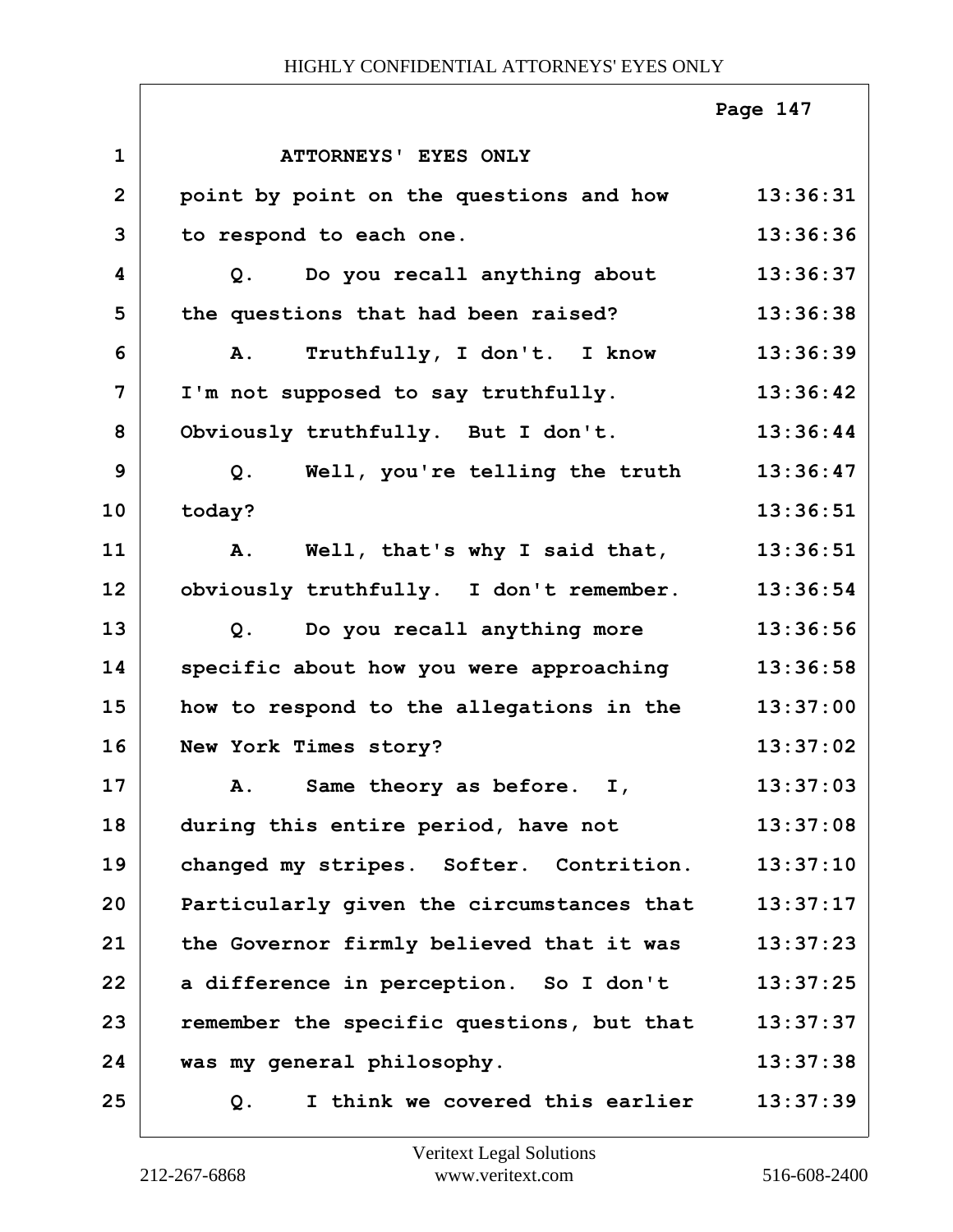|                |                                                  | Page 148 |
|----------------|--------------------------------------------------|----------|
| $\mathbf{1}$   | ATTORNEYS' EYES ONLY                             |          |
| $\overline{2}$ | in relation to discussions about Ms.             | 13:37:41 |
| 3              | Bennett's allegation, there hasn't been a        | 13:37:43 |
| 4              | reputation of certain facts, meaning did         | 13:37:45 |
| 5              | particular conversations happen. It was          | 13:37:50 |
| 6              | about the perception of these                    | 13:37:51 |
| $\overline{7}$ | conversations, correct?                          | 13:37:53 |
| 8              | I am sure that some of the<br>$\mathbf{A}$ .     | 13:37:54 |
| 9              | facts there is dispute over, but that            | 13:37:57 |
| 10             | wasn't the conversation. It's much more          | 13:38:00 |
| 11             | about the perception of various                  | 13:38:03 |
| 12             | conversations, not a disputing of certain        | 13:38:04 |
| 13             | facts.                                           | 13:38:07 |
| 14             | Okay. But even if there are<br>Q.                | 13:38:08 |
| 15             | certain facts, there are certain facts           | 13:38:12 |
| 16             | that are not disputed, meaning that the          | 13:38:14 |
| 17             | Governor acknowledges that certain               | 13:38:16 |
| 18             | conversations took place?                        | 13:38:18 |
| 19             | I would let him say that. I am<br>$\mathbf{A}$ . | 13:38:18 |
| 20             | not going to say what the facts that the         | 13:38:20 |
| 21             | Governor believes are.                           | 13:38:22 |
| 22             | Q. Well, you're presenting these                 | 13:38:24 |
| 23             | to the press, right?                             | 13:38:25 |
| 24             | Whatever I presented to the<br>A.                | 13:38:26 |
| 25             | press was presented as this is what the          | 13:38:27 |

Г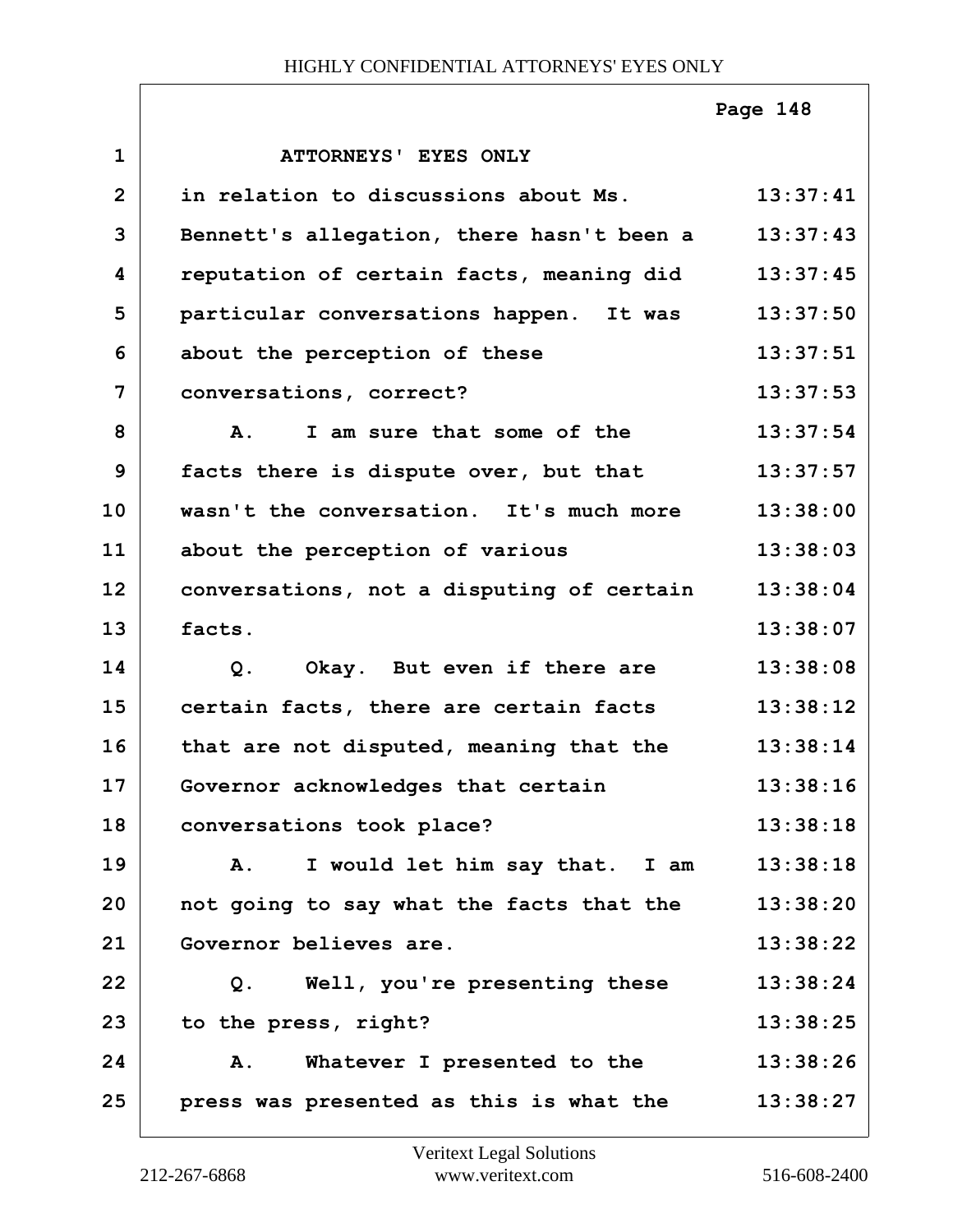|                |                                           | Page 149 |
|----------------|-------------------------------------------|----------|
| $\mathbf 1$    | ATTORNEYS' EYES ONLY                      |          |
| $\overline{2}$ | Governor believes, yes.                   | 13:38:29 |
| 3              | Q. And you were involved in               | 13:38:31 |
| 4              | conversations with the Governor about     | 13:38:33 |
| 5              | these particular instances, correct?      | 13:38:35 |
| 6              | Yes.<br><b>A.</b>                         | 13:38:39 |
| 7              | During those conversations, had<br>$Q$ .  | 13:38:39 |
| 8              | the Governor indicated that, in fact,     | 13:38:40 |
| 9              | some of the conversations at issue in Ms. | 13:38:43 |
| 10             | Bennett's allegations took place?         | 13:38:46 |
| 11             | Yes. I am being careful only<br>Α.        | 13:38:48 |
| 12             | in that I don't know -- so I'm not saying | 13:38:52 |
| 13             | that he said those exact words where it   | 13:38:54 |
| 14             | happened. So I am just being specific on  | 13:38:57 |
| 15             | that. But yes, but that conversations     | 13:38:58 |
| 16             | had taken place and there was a           | 13:39:03 |
| 17             | difference in perception.                 | 13:39:05 |
| 18             | Had the Governor acknowledged<br>Q.       | 13:39:06 |
| 19             | that a conversation took place that       | 13:39:07 |
| 20             | involved discussion about Ms. Bennett     | 13:39:09 |
| 21             | being a victim of sexual assault?         | 13:39:12 |
| 22             | Yes.<br><b>A.</b>                         | 13:39:14 |
| 23             | Okay.<br>Q.                               | 13:39:15 |
| 24             | Α.<br>For sure.                           | 13:39:17 |
| 25             | All right. Had the Governor<br>Q.         | 13:39:18 |

ı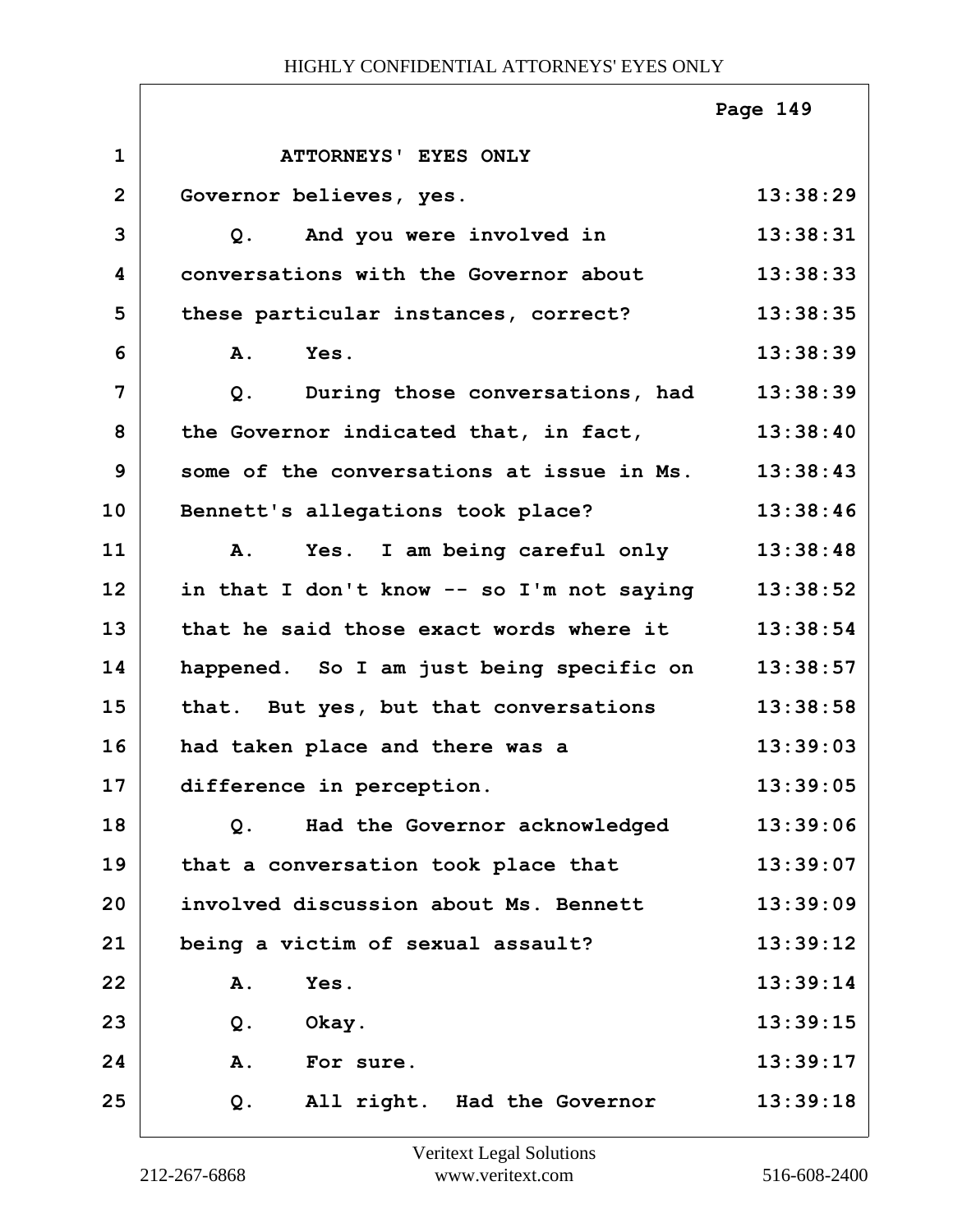|              |                                             | Page 150 |
|--------------|---------------------------------------------|----------|
| $\mathbf{1}$ | ATTORNEYS' EYES ONLY                        |          |
| $\mathbf{2}$ | ever explained why his perception of the    | 13:39:25 |
| 3            | situation matters?                          | 13:39:28 |
| 4            | Α.<br>Why it matters?                       | 13:39:28 |
| 5            | Sorry. Maybe if I break it<br>$Q$ .         | 13:39:35 |
| 6            | down a bit. So his side of the story has    | 13:39:37 |
| 7            | been that, you know, he was being           | 13:39:39 |
| 8            | paternalistic, something like that?         | 13:39:41 |
| 9            | $Mm-hmm$ .<br>A.                            | 13:39:42 |
| 10           | Has he ever given further<br>Q <sub>1</sub> | 13:39:43 |
| 11           | explanation as to why he thinks his         | 13:39:45 |
| 12           | paternalism matters?                        | 13:39:47 |
| 13           | I don't think so.<br>$\mathbf{A}$ .         | 13:39:57 |
| 14           | Has anyone ever pushed him on<br>Q.         | 13:39:58 |
| 15           | that or asked him?                          | 13:40:00 |
| 16           | I don't know.<br><b>A.</b>                  | 13:40:00 |
| 17           | And were you involved in<br>Q.              | 13:40:04 |
| 18           | helping or taking part in the Executive     | 13:40:10 |
| 19           | Chamber's response to the allegations?      | 13:40:14 |
| 20           | Α.<br>Yes.                                  | 13:40:15 |
| 21           | And what did you do?<br>$Q$ .               | 13:40:18 |
| 22           | We crafted responses to the<br>Α.           | 13:40:19 |
| 23           | reporter's inquiry. Again, because I        | 13:40:24 |
| 24           | don't remember -- I don't remember          | 13:40:27 |
| 25           | whether we did a statement. I think         | 13:40:29 |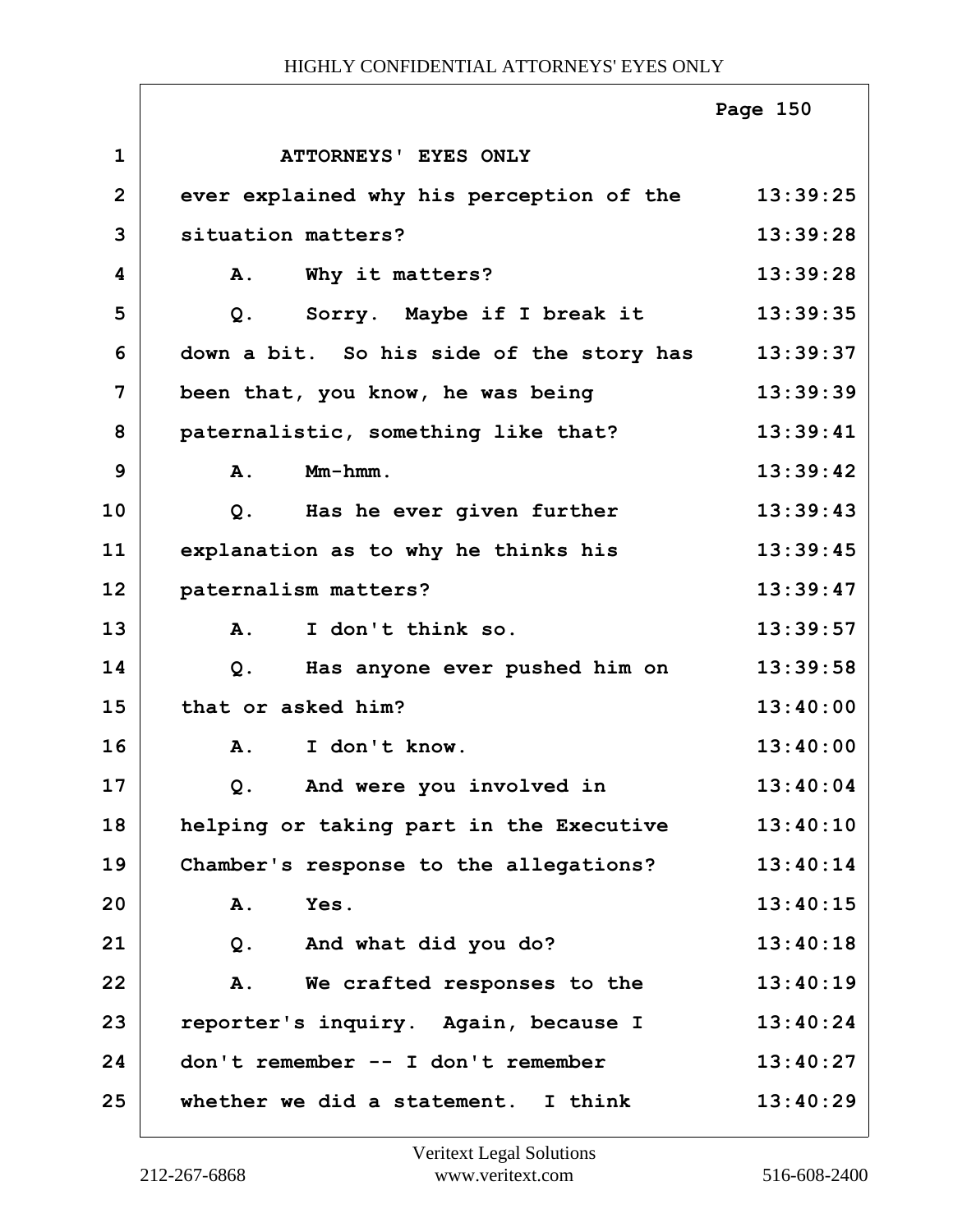**1 ATTORNEYS' EYES ONLY 2 maybe we did a statement. Maybe. But 13:40:30 3 the exact thing was how do you deal with 13:40:35 4 the reporter's response. 13:40:38 5 Frequently, as you know, you do 13:40:39 6 a reporter's response and then you offer 13:40:41 7 a statement that goes to other people. I 13:40:43 8 just can't remember whether we did that 13:40:45 9 or not. I am sure you'll tell me, but I 13:40:46 10 just don't remember. 13:40:49 11 Q. Did you have contact with 13:40:51 12 current or former Executive Chamber 13:40:53 13 staff? 13:40:55 14 A. Only the people who were on the 13:40:56 15 calls. 13:40:58 16 Q. So you didn't reach out to any 13:41:00 17 former staffers asking about staff? 13:41:02 18 A. No. 13:41:05 19 Q. Did you have contact with 13:41:05 20 reporters? 13:41:07 21 A. A little bit, although I'm not 13:41:07** 22 sure, I'm not sure if it was then. I 13:41:11 **23 don't remember. I'm not sure. I don't 13:41:13 24 think so. Not as it relates to this, I 13:41:18 25 don't think so. 13:41:21 Page 151**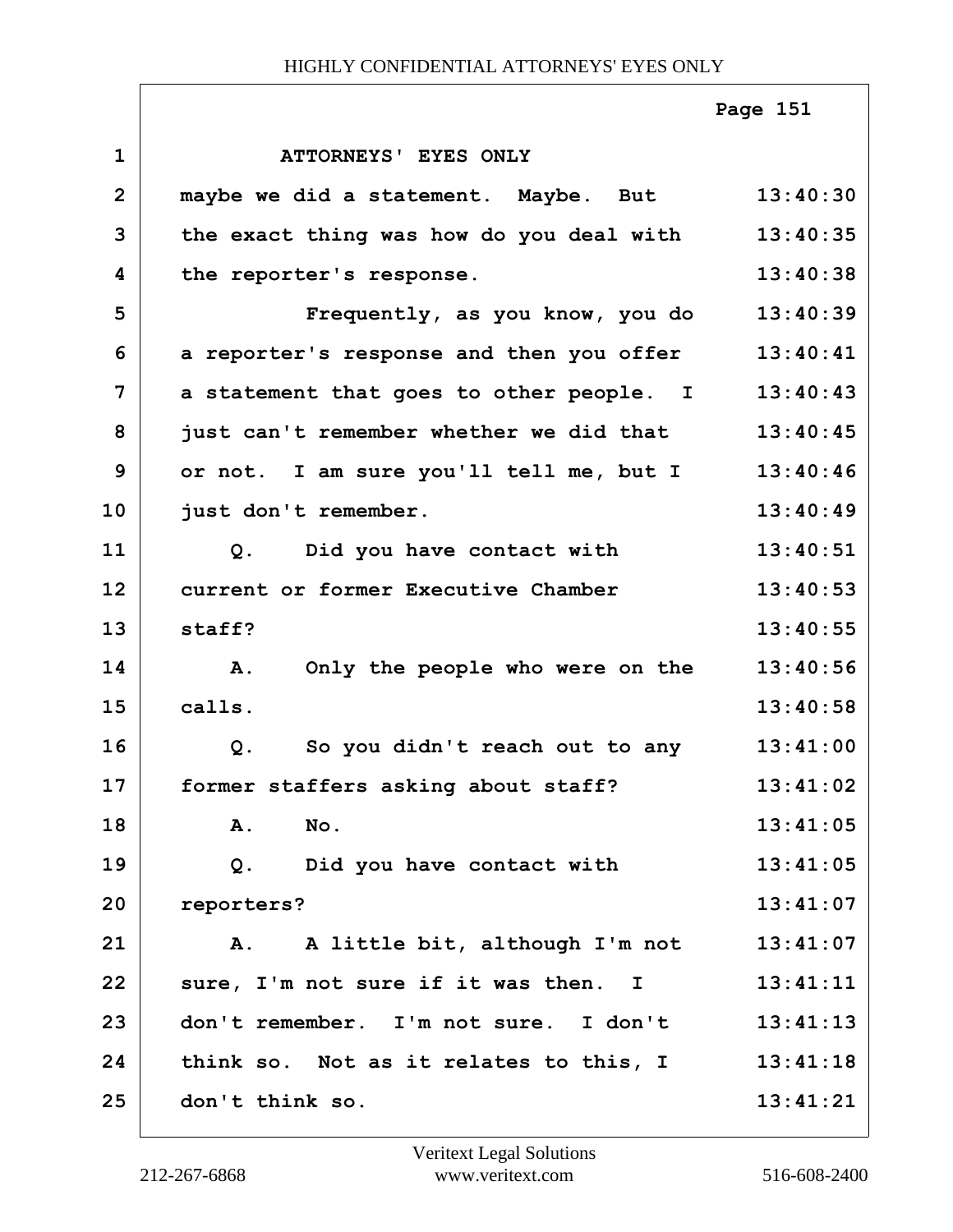|                |                                                | Page 152 |
|----------------|------------------------------------------------|----------|
| $\mathbf{1}$   | ATTORNEYS' EYES ONLY                           |          |
| $\overline{2}$ | And I think you acknowledged<br>Q <sub>1</sub> | 13:41:21 |
| 3              | this earlier, you did work on press            | 13:41:27 |
| 4              | statements?                                    | 13:41:28 |
| 5              | Yes.<br><b>A.</b>                              | 13:41:29 |
| 6              | $Q$ .<br>And responses to press                | 13:41:29 |
| $\overline{7}$ | inquiries?                                     | 13:41:30 |
| 8              | Yes.<br>A.                                     | 13:41:31 |
| $\mathbf{9}$   | Did you call any elected<br>$Q$ .              | 13:41:46 |
| 10             | officials?                                     | 13:41:48 |
| 11             | A.<br>$N$ o.                                   | 13:41:49 |
| 12             | Did you speak with Senator<br>$Q$ .            | 13:41:49 |
| 13             | Gillibrand about it?                           | 13:41:52 |
| 14             | I did not.<br>A.                               | 13:41:52 |
| 15             | And did you speak to Scott<br>$Q$ .            | 13:41:57 |
| 16             | Stringer about it in any way?                  | 13:41:59 |
| 17             | A. Not until after he made his own             | 13:42:00 |
| 18             | statement. So in terms of in advance,          | 13:42:02 |
| 19             | no.                                            | 13:42:05 |
| 20             | Going back to Gillibrand,<br>$Q$ .             | 13:42:08 |
| 21             | putting aside responding to this               | 13:42:10 |
| 22             | particular New York Times story, have you      | 13:42:12 |
| 23             | ever discussed with Ms. Gillibrand the         | 13:42:16 |
| 24             | sexual harassment allegations levered          | 13:42:17 |
| 25             | against Governor Cuomo?                        | 13:42:18 |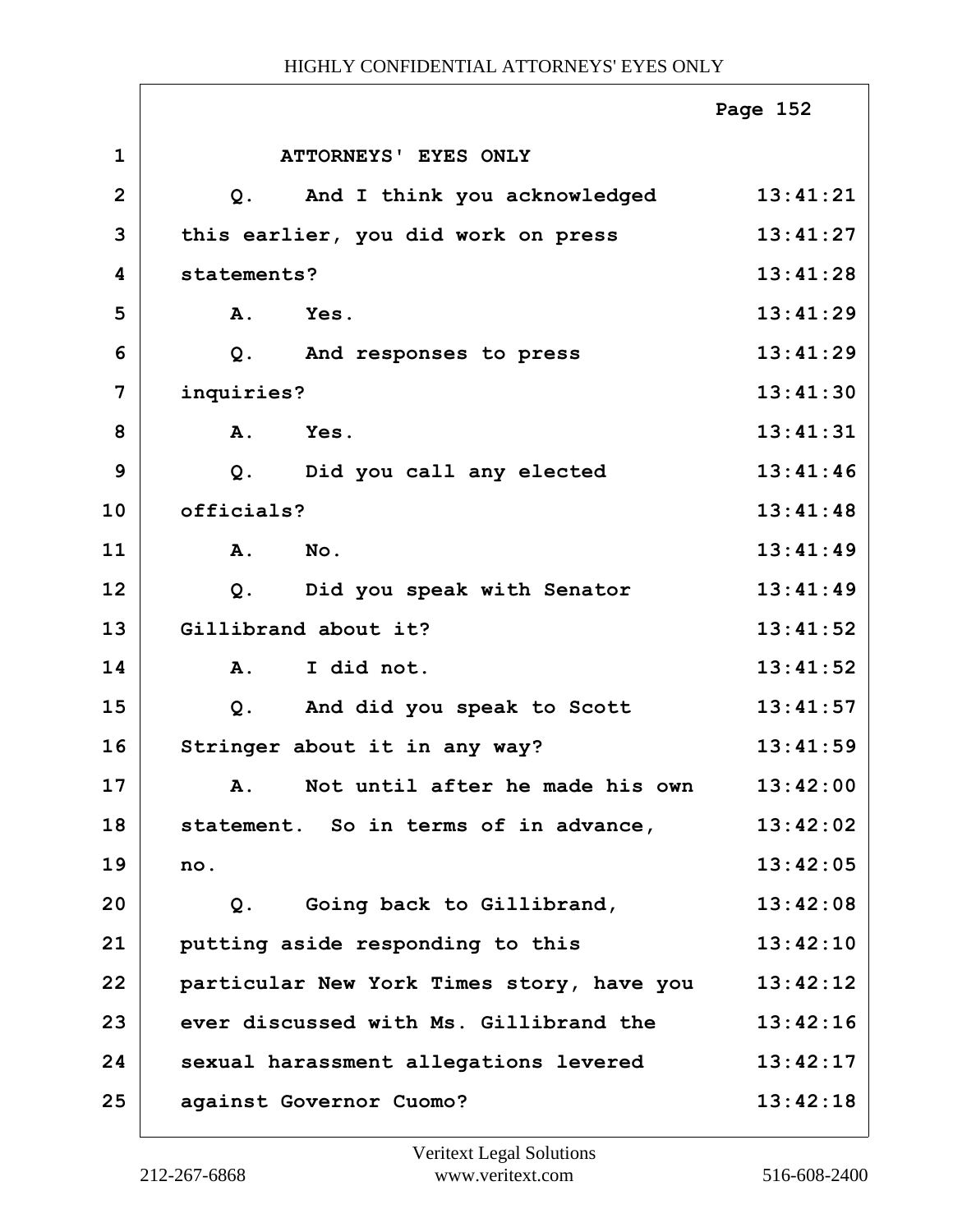|                |                                                    | Page 153 |
|----------------|----------------------------------------------------|----------|
| $\mathbf{1}$   | ATTORNEYS' EYES ONLY                               |          |
| $\mathbf{2}$   | ${\bf A}$ .<br>I have actually not.                | 13:42:19 |
| 3              | What do you recall speaking to 13:42:21<br>$Q$ .   |          |
| 4              | Mr. Stringer about in relation to the              | 13:42:22 |
| 5              | allegations?                                       | 13:42:25 |
| 6              | A. I'm not sure I spoke to                         | 13:42:25 |
| $\overline{7}$ | Mr. Stringer at the time. It would have            | 13:42:27 |
| 8              | been the campaign team. The campaign               | 13:42:28 |
| 9              | team wanted to make a statement about              | 13:42:33 |
| 10             | Mr. Cuomo and obviously didn't include me 13:42:34 |          |
| 11             | in that conversation, because of my                | 13:42:37 |
| 12             | obvious conflict. And then at some point 13:42:40  |          |
| 13             | we had a conversation.                             | 13:42:44 |
| 14             | Q. And who did you have that                       | 13:42:45 |
| 15             | conversation with?                                 | 13:42:46 |
| 16             | A. The campaign team.                              | 13:42:47 |
| 17             | Who on the campaign team?<br>Q.                    | 13:42:51 |
| 18             | I don't remember, but probably<br>Α.               | 13:42:52 |
| 19             | would<br>the campaign manager                      | 13:42:57 |
| 20             | have been $--$<br>or                               | 13:43:05 |
| 21             | would have been the only -- would have             | 13:43:06 |
| 22             | been the two.                                      | 13:43:07 |
| 23             | Got you. And when did that<br>Q.                   | 13:43:07 |
| 24             | conversation happen?                               | 13:43:09 |
| 25             | Either after they issued their<br>Α.               | 13:43:10 |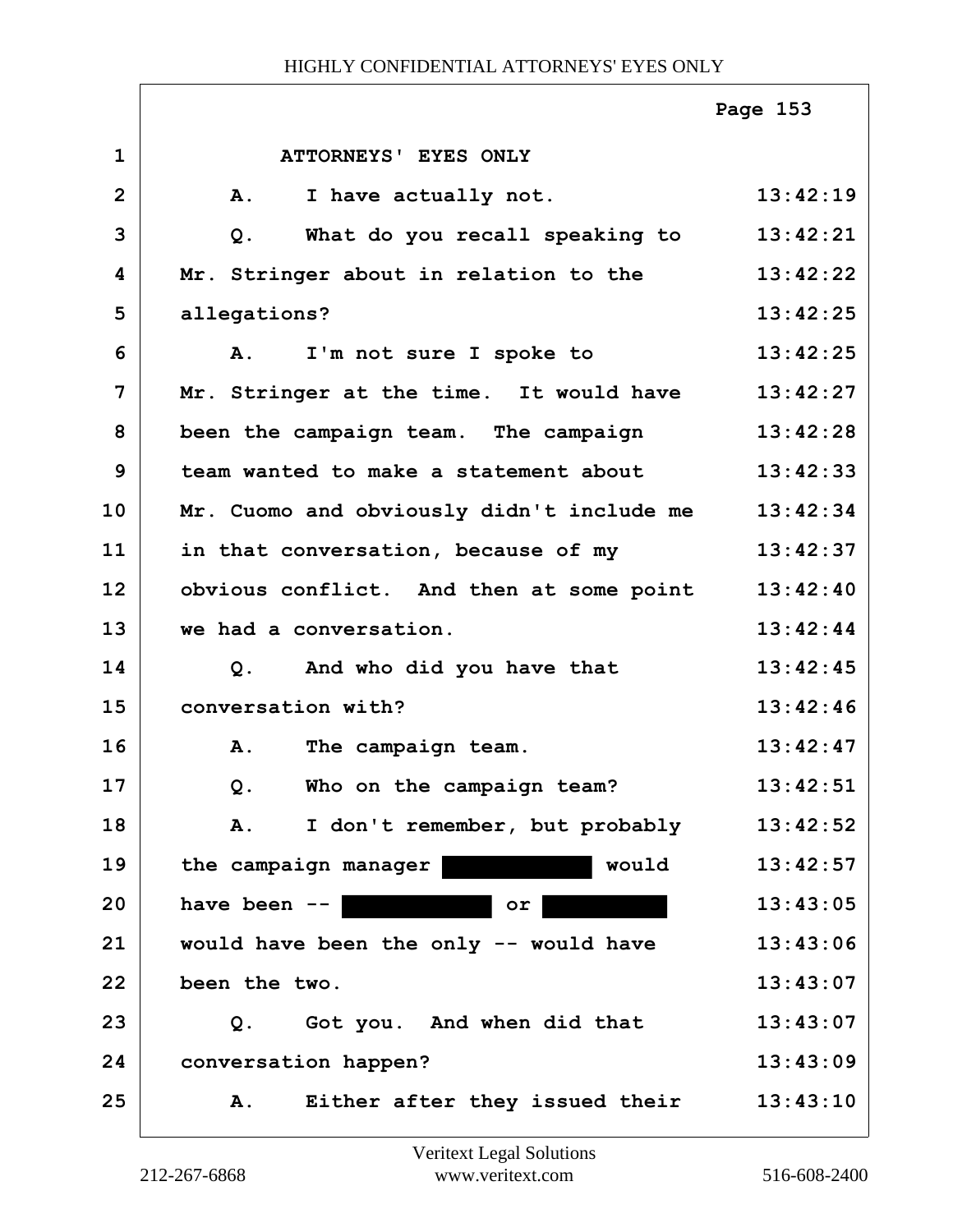|                |                                          | Page 154 |
|----------------|------------------------------------------|----------|
| $\mathbf{1}$   | ATTORNEYS' EYES ONLY                     |          |
| $\overline{2}$ | statement or in conjunction, I don't     | 13:43:15 |
| 3              | remember, something like that.           | 13:43:17 |
| 4              | Q. And what was said during that         | 13:43:18 |
| 5              | conversation?                            | 13:43:20 |
| 6              | A. This is what we have to do, and       | 13:43:20 |
| $\overline{7}$ | I said, I understand you have to do what | 13:43:24 |
| 8              | you have to do.                          | 13:43:27 |
| 9              | Q. That's it?                            | 13:43:28 |
| 10             | A. On that conversation, yes. I          | 13:43:29 |
| 11             | had a conversation with Mr. Stringer at  | 13:43:32 |
| 12             | some point, but I don't remember when.   | 13:43:35 |
| 13             | Q. Do you recall what was said           | 13:43:37 |
| 14             | during that conversation with            | 13:43:38 |
| 15             | Mr. Stringer?                            | 13:43:40 |
| 16             | He asked me about the<br>Α.              | 13:43:40 |
| 17             | situation. I said I probably was not the | 13:43:48 |
| 18             | right person to have a conversation with | 13:43:50 |
| 19             | because of my bias. And he did what he   | 13:43:52 |
| 20             | had to do. That was the general tone.    | 13:43:56 |
| 21             | Your bias being that the<br>Q.           | 13:44:01 |
| 22             | Governor is a client of yours?           | 13:44:04 |
| 23             | Yes. Bias is wrong. Client<br>A.         | 13:44:05 |
| 24             | contact would be what I would say more   | 13:44:08 |
| 25             | than bias.                               | 13:44:10 |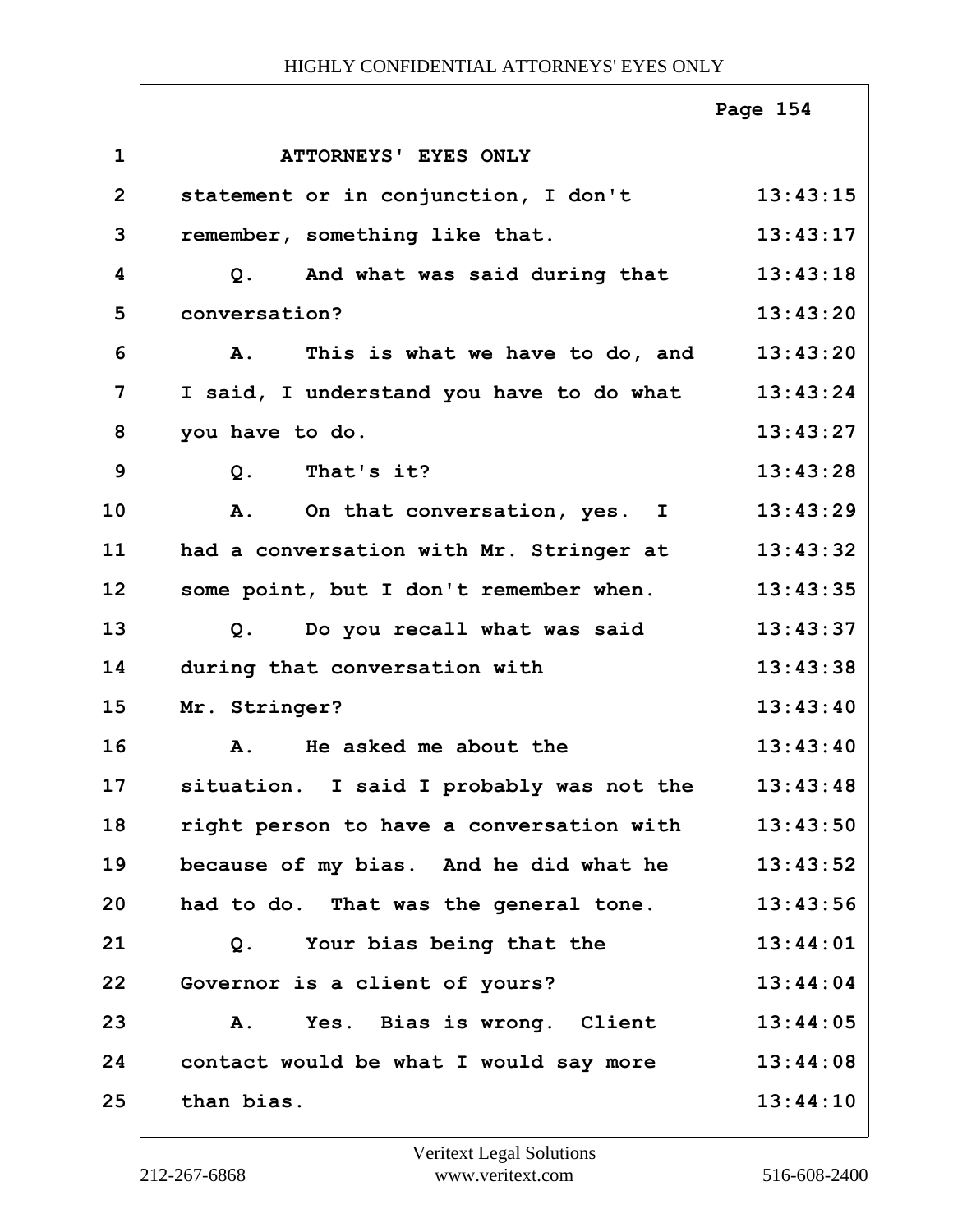|                |                                                 | Page 155 |
|----------------|-------------------------------------------------|----------|
| $\mathbf{1}$   | <b>ATTORNEYS' EYES ONLY</b>                     |          |
| $\overline{2}$ | Okay. And did you discuss Ms.<br>Q <sub>1</sub> | 13:44:11 |
| 3              | Bennett's sexual harassment, have you           | 13:44:20 |
| 4              | discussed -- let me start narrowly. Have        | 13:44:22 |
| 5              | you discussed Ms. Bennett's allegations         | 13:44:27 |
| 6              | with any other elected official or              | 13:44:29 |
| 7              | potential elected official?                     | 13:44:31 |
| 8              | A.<br>No.                                       | 13:44:36 |
| 9              | Have you discussed the<br>$Q$ .                 | 13:44:36 |
| 10             | allegations more generally that have been       | 13:44:37 |
| 11             | levied against Governor Cuomo with any          | 13:44:39 |
| 12             | elected or potential elected official?          | 13:44:41 |
| 13             | A.<br>Sure.                                     | 13:44:43 |
| 14             | <b>Who?</b><br>$Q$ .                            | 13:44:44 |
| 15             | A.<br>I have no idea. Sorry. I                  | 13:44:44 |
| 16             | talked to countless representatives and         | 13:44:49 |
| 17             | people. But New York representatives who        | 13:44:51 |
| 18             | want to know about the Governor's               | 13:44:53 |
| 19             | numbers. And again, most politicians I          | 13:44:55 |
| 20             | know are selfish, they want to know how         | 13:44:57 |
| 21             | it impacts them. And so sure, we had            | 13:44:59 |
| 22             | conversations about the Governor's              | 13:45:04 |
| 23             | numbers, politically, but not about the         | 13:45:06 |
| 24             | specific allegations.                           | 13:45:09 |
| 25             | Okay. So am I correct that you<br>Q.            | 13:45:10 |

 $\Gamma$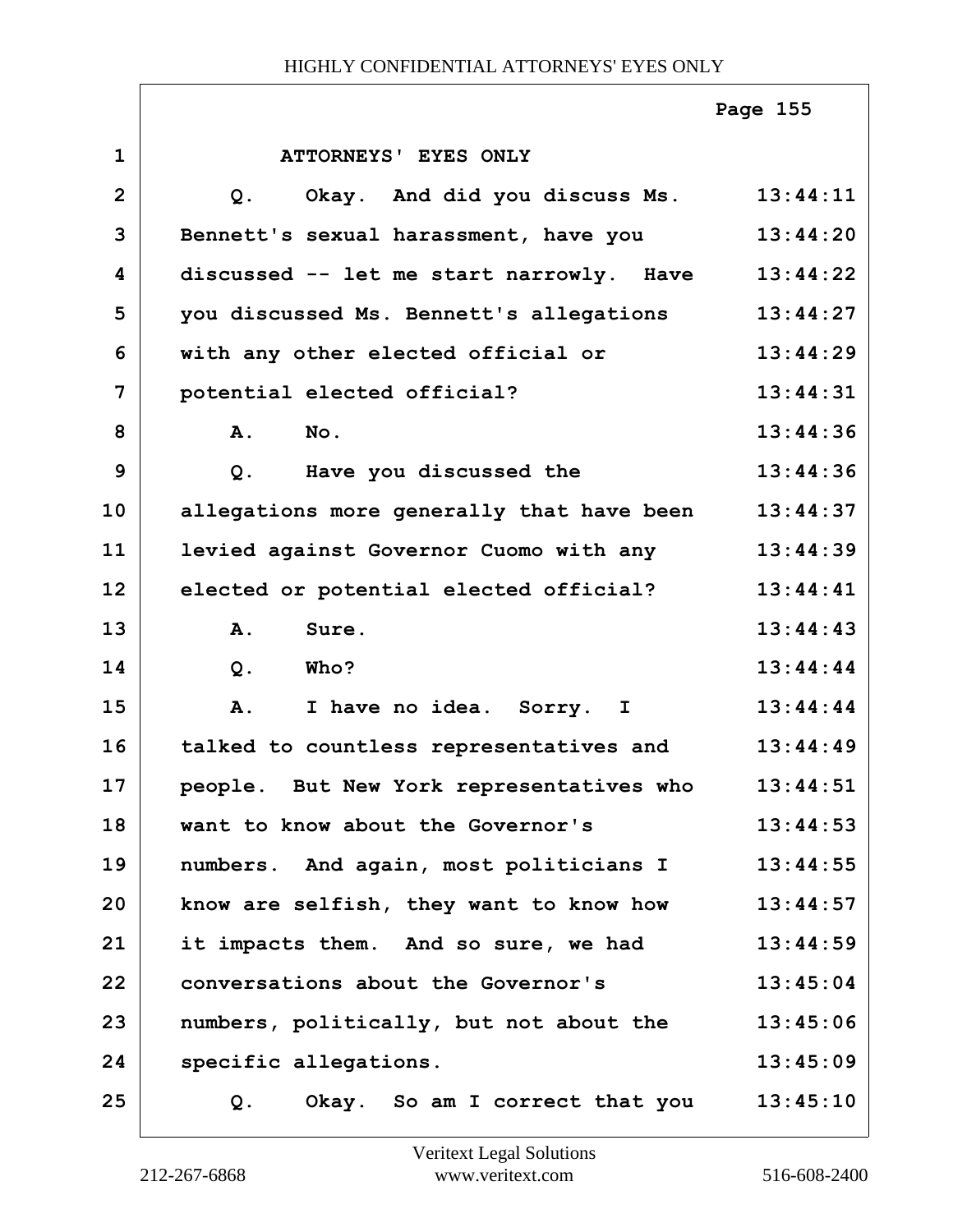|              |                                           | Page 156 |
|--------------|-------------------------------------------|----------|
| $\mathbf{1}$ | ATTORNEYS' EYES ONLY                      |          |
| $\mathbf{2}$ | have spoken about the numbers with        | 13:45:16 |
| 3            | elected officials, but you haven't        | 13:45:18 |
| 4            | discussed the substance of any of the     | 13:45:19 |
| 5            | allegations with any of the elected       | 13:45:21 |
| 6            | officials?                                | 13:45:22 |
| 7            | I believe that's the case.<br>A.          | 13:45:23 |
| 8            | And I am asking to the best of<br>Q.      | 13:45:28 |
| 9            | your recollection, do you recall any      | 13:45:29 |
| 10           | specific elected officials that you       | 13:45:30 |
| 11           | discussed the numbers with?               | 13:45:34 |
| 12           | A.<br>No.                                 | 13:45:35 |
| 13           | Not a single one?<br>$Q$ .                | 13:45:35 |
| 14           | No, I don't recall the specific<br>A.     | 13:45:36 |
| 15           | people. I have talked to -- I already     | 13:45:38 |
| 16           | said I've spoken to many people about the | 13:45:42 |
| 17           | Governor's numbers. I just couldn't tell  | 13:45:45 |
| 18           | you who in my list of New York State and  | 13:45:46 |
| 19           | City clients.                             | 13:45:48 |
| 20           | And just to be clear, I wasn't<br>Q.      | 13:45:56 |
| 21           | limiting it to just New York. So for      | 13:45:57 |
| 22           | instance, if you spoke to a California    | 13:45:59 |
| 23           | rep?                                      | 13:46:01 |
| 24           | Maybe. I don't know that they<br>Α.       | 13:46:02 |
| 25           | would care. So maybe I did, but I don't   | 13:46:03 |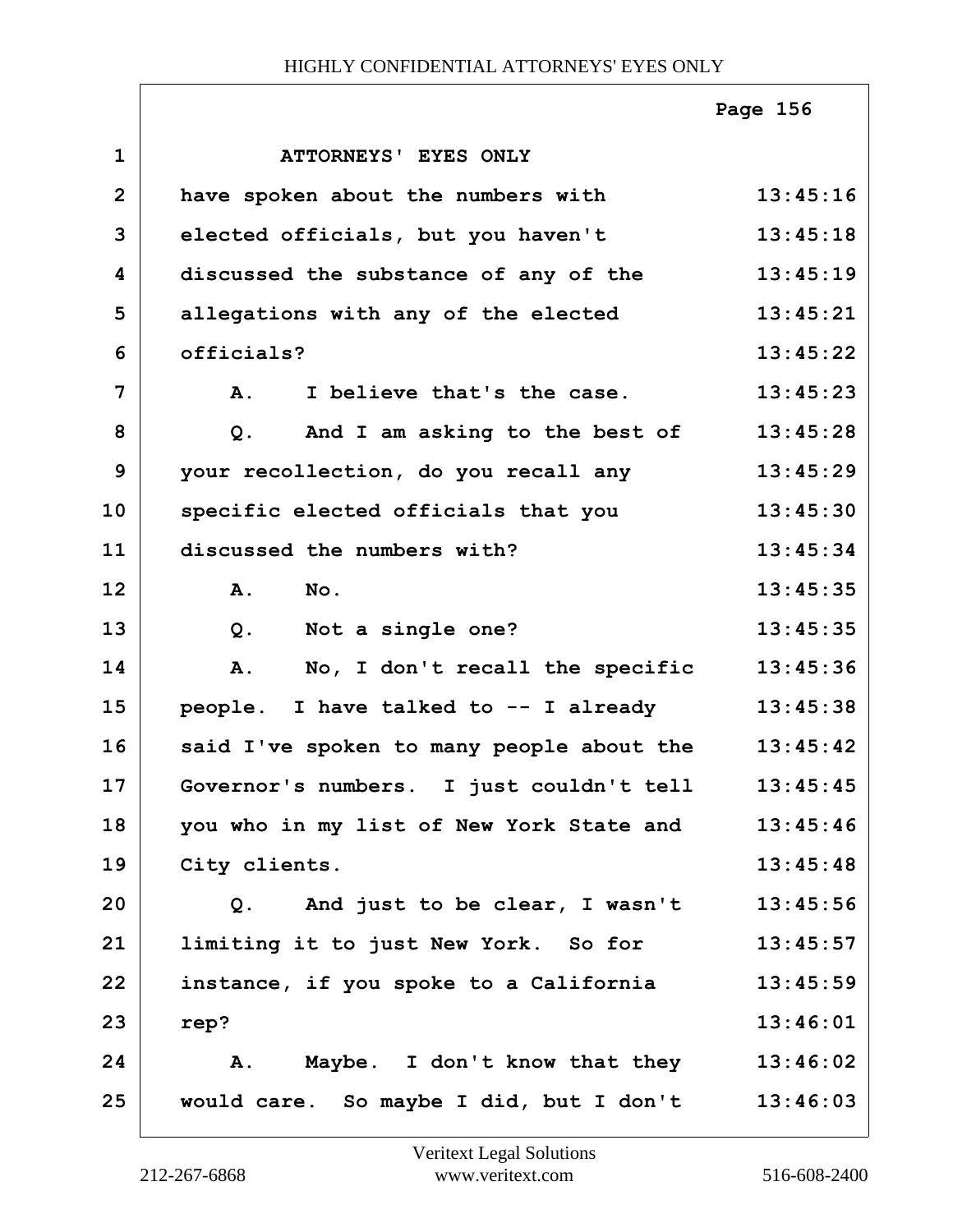|              |                                           | Page 157 |
|--------------|-------------------------------------------|----------|
| $\mathbf{1}$ | <b>ATTORNEYS' EYES ONLY</b>               |          |
| $\mathbf{2}$ | think so.                                 | 13:46:06 |
| 3            | And did you provide any<br>Q.             | 13:46:12 |
| 4            | comments on potential press conference    | 13:46:13 |
| 5            | statements that would be issued in        | 13:46:17 |
| 6            | relation to the Charlotte Bennett         | 13:46:18 |
| 7            | allegations?                              | 13:46:19 |
| 8            | I don't think there -- I just<br>A.       | 13:46:20 |
| 9            | don't remember -- eventually we get to a  | 13:46:22 |
| 10           | press conference, so you're asking me a   | 13:46:24 |
| 11           | question I just don't remember the timing | 13:46:26 |
| 12           | of when we got there and when we decided. | 13:46:28 |
| 13           | Obviously once we did decide to do        | 13:46:30 |
| 14           | something public, then, yes. But I just   | 13:46:34 |
| 15           | don't remember that we did one here.      | 13:46:37 |
| 16           | If you can turn to tab 19.<br>Q.          | 13:46:42 |
| 17           | A. Yup.                                   | 13:46:55 |
| 18           | Take a moment to review and let<br>$Q$ .  | 13:46:55 |
| 19           | me know when you're ready.                | 13:46:58 |
| 20           | (Witness reviews document.)               | 13:46:59 |
| 21           | Α.<br>Okay.                               | 13:47:22 |
| 22           | $Q$ .<br>Okay. Do you recognize that      | 13:47:23 |
| 23           | document?                                 | 13:47:27 |
| 24           | I do.<br>A.                               | 13:47:27 |
| 25           | And is that a press statement<br>Q.       | 13:47:28 |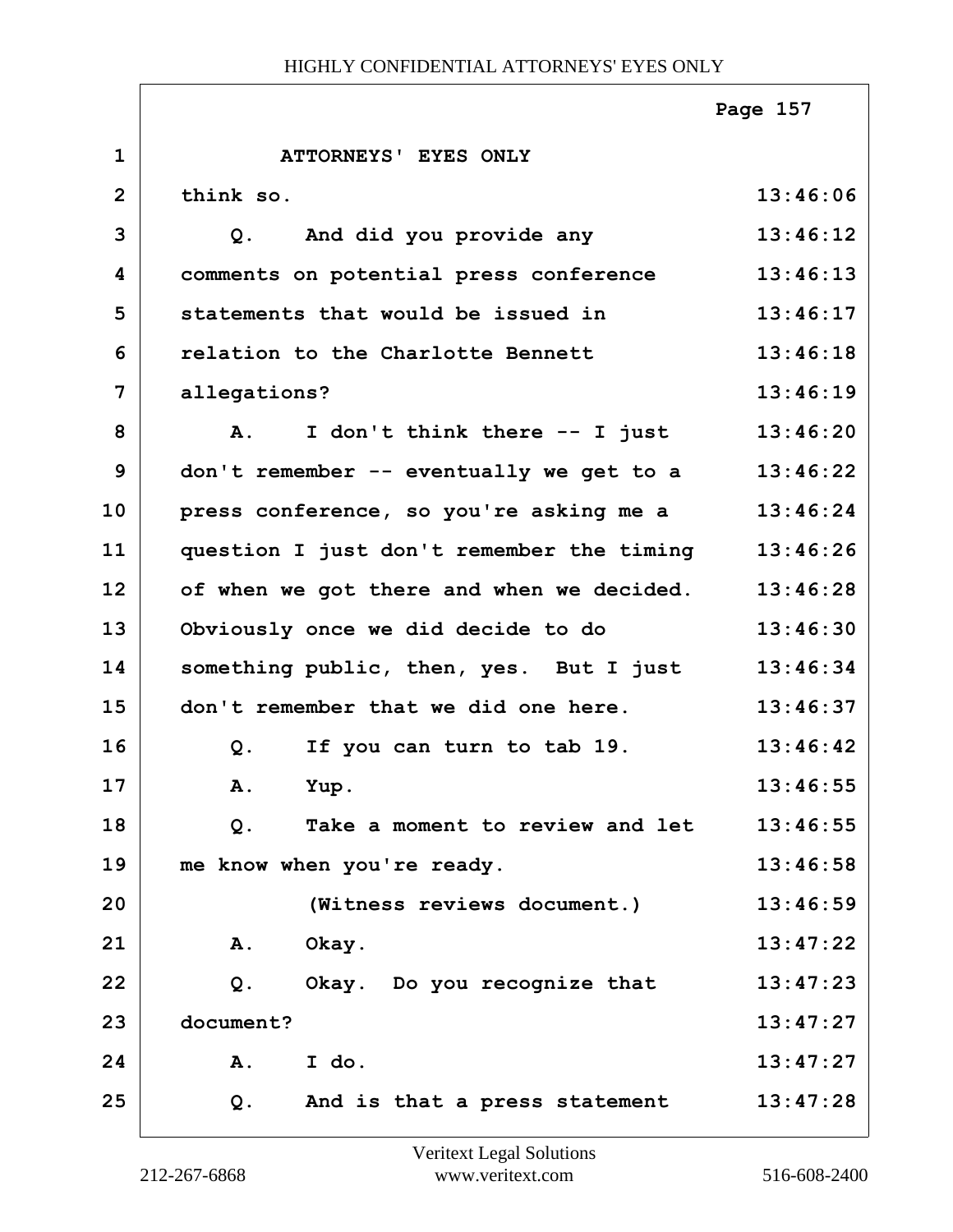|                |                                                | Page 158 |
|----------------|------------------------------------------------|----------|
| $\mathbf{1}$   | ATTORNEYS' EYES ONLY                           |          |
| $\overline{2}$ | that Governor Cuomo made on or about           | 13:47:31 |
| 3              | February 27, 2021, correct?                    | 13:47:33 |
| 4              | Yes. That's after the New York<br><b>A.</b>    | 13:47:35 |
| 5              | Times or you don't know?                       | 13:47:41 |
| 6              | I think it's the same date.<br>Q.              | 13:47:43 |
| 7              | Okay.<br>Α.                                    | 13:47:45 |
| 8              | So were you involved in<br>$Q$ .               | 13:47:51 |
| 9              | discussions about crafting this                | 13:47:52 |
| 10             | statement?                                     | 13:47:54 |
| 11             | A. Yes.                                        | 13:47:54 |
| 12             | Okay. And who did you have<br>Q <sub>1</sub>   | 13:47:54 |
| 13             | those conversations with?                      | 13:47:58 |
| 14             | The same group of people who<br>Α.             | 13:47:59 |
| 15             | was on the regular conversation.               | 13:48:00 |
| 16             | Okay. And what do you<br>Q.                    | 13:48:02 |
| 17             | recall -- when were these conversations?       | 13:48:10 |
| 18             | In anticipation of the New York<br>Α.          | 13:48:12 |
| 19             | Times coming out, and that as I said           | 13:48:16 |
| 20             | before, you had to respond to the              | 13:48:20 |
| 21             | individual questions of the New York           | 13:48:22 |
| 22             | Times and then have a statement that went      | 13:48:23 |
| 23             | to a broader universe.                         | 13:48:25 |
| 24             | Okay. And what do you recall<br>Q <sub>1</sub> | 13:48:27 |
| 25             | being discussed during the conversations       | 13:48:32 |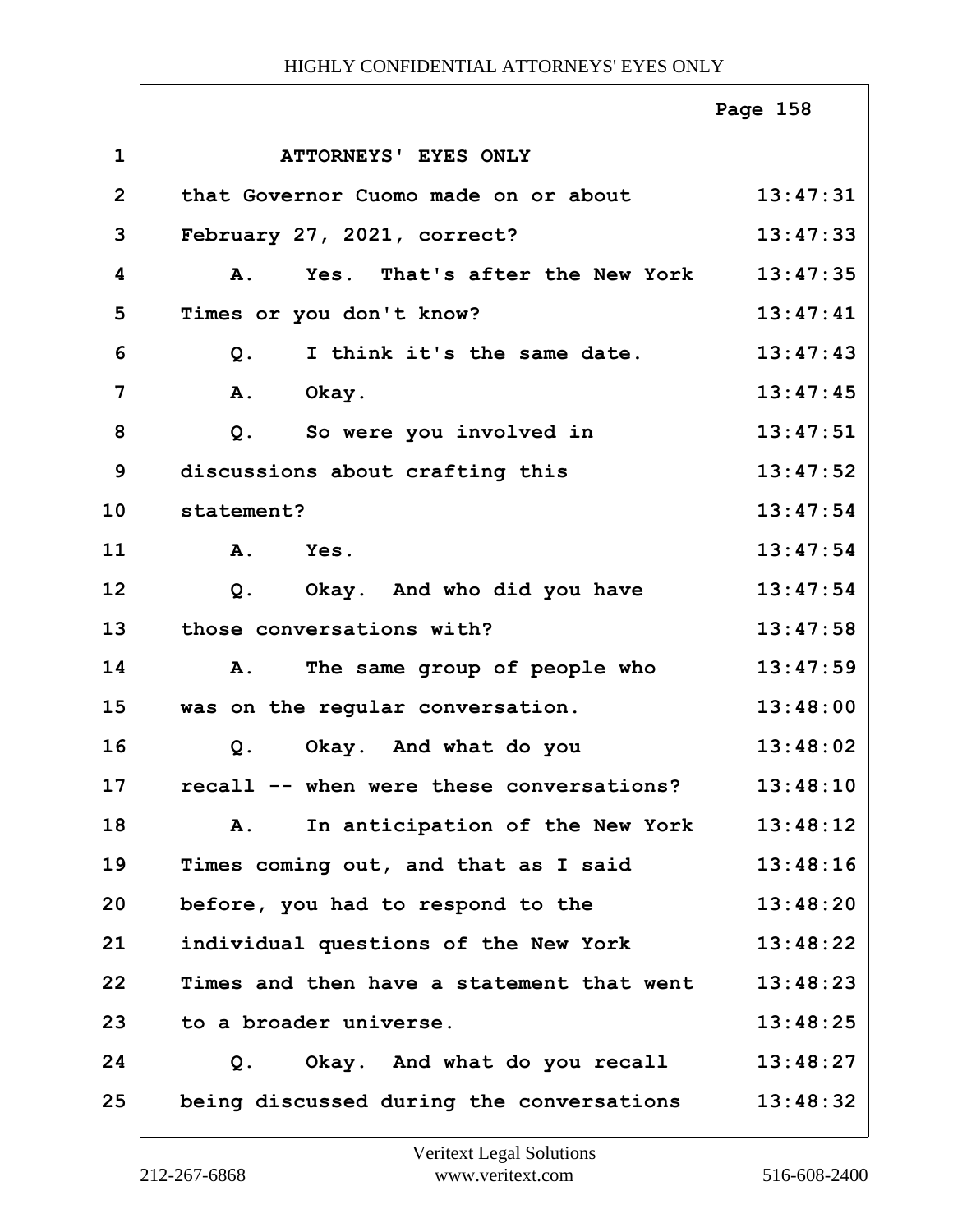|                |                                           | Page 159 |
|----------------|-------------------------------------------|----------|
| $\mathbf{1}$   | ATTORNEYS' EYES ONLY                      |          |
| $\overline{2}$ | about crafting the statement?             | 13:48:34 |
| 3              | I don't recall this specific<br>Α.        | 13:48:35 |
| 4              | conversation, but the notion was to give  | 13:48:38 |
| 5              | a global statement about, that would      | 13:48:42 |
| 6              | answer reporters who were not at the New  | 13:48:49 |
| 7              | York Times as to what the Governor wanted | 13:48:54 |
| 8              | to say about what was in or what was      | 13:48:56 |
| 9              | going to be in the New York Times.        | 13:48:58 |
| 10             | Okay. And what do you mean<br>Q.          | 13:49:00 |
| 11             | when you say a global statement?          | 13:49:03 |
| 12             | Meaning there wasn't -- as<br>A.          | 13:49:11 |
| 13             | opposed to where you asked about the New  | 13:49:11 |
| 14             | York Times where you're getting point by  | 13:49:14 |
| 15             | point whatever the questions are. This    | 13:49:16 |
| 16             | is something that's just a statement that | 13:49:18 |
| 17             | goes out, by Global, I sort of meant      | 13:49:19 |
| 18             | large press list. So that's what I        | 13:49:21 |
| 19             | meant.                                    | 13:49:29 |
| 20             | Got you. If you could turn to<br>Q.       | 13:49:29 |
| 21             | tab 20. Take a moment to review and let   | 13:49:30 |
| 22             | me know when you're ready.                | 13:49:37 |
| 23             | $Mm-hmm$ .<br>A.                          | 13:49:39 |
| 24             | (Witness reviews document.)               | 13:50:09 |
| 25             | Yes.<br>Α.                                | 13:50:23 |

 $\Gamma$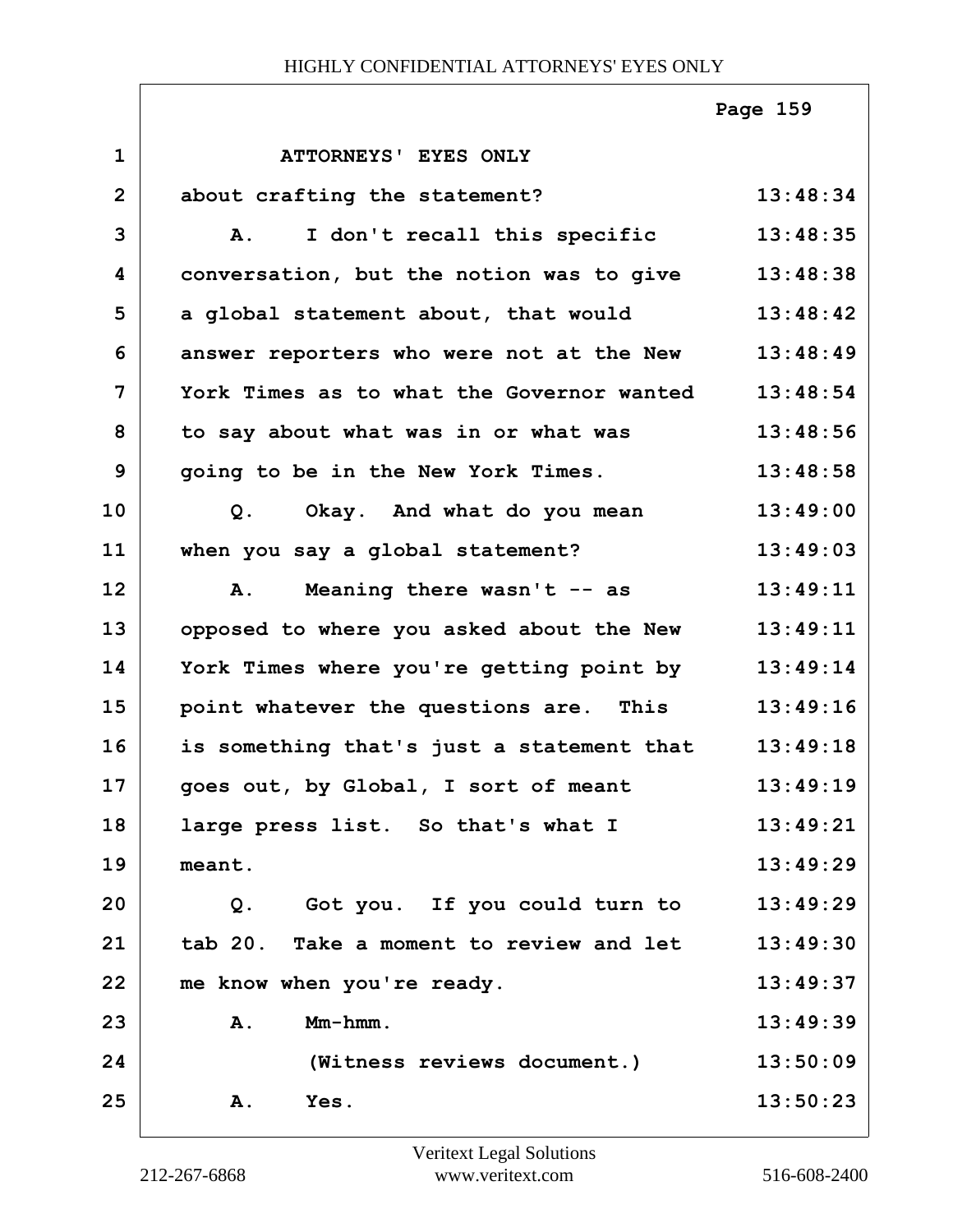|                |                                                   | Page 160 |
|----------------|---------------------------------------------------|----------|
| $\mathbf{1}$   | ATTORNEYS' EYES ONLY                              |          |
| $\overline{2}$ | Do you recognize this document? 13:50:24<br>$Q$ . |          |
| 3              | I do.<br>A.                                       | 13:50:26 |
| 4              | And what do you recognize this<br>Q.              | 13:50:27 |
| 5              | document to be?                                   | 13:50:29 |
| 6              | So it's some draft of the<br><b>A.</b>            | 13:50:30 |
| 7              | statement or some drafts, I should say,           | 13:50:33 |
| 8              | of the statement and some back and forth          | 13:50:36 |
| 9              | on it.                                            | 13:50:42 |
| 10             | Okay. And one of the e-mails,<br>Q.               | 13:50:42 |
| 11             | the first page of the exhibit, 3454,              | 13:50:46 |
| 12             | that's an e-mail from you to the group,           | 13:50:49 |
| 13             | correct?                                          | 13:50:51 |
| 14             | A. Correct.                                       | 13:50:51 |
| 15             | Okay. And you say, "My two<br>Q.                  | 13:50:52 |
| 16             | thoughts. One, don't know why we need to          | 13:50:55 |
| 17             | first line, it almost feels dismissive to         | 13:50:59 |
| 18             | talk about her length of service in the           | 13:51:03 |
| 19             | office. Two, I think we should discuss            | 13:51:04 |
| 20             | whether or not there is any language of           | 13:51:06 |
| 21             | contrition in the short paragraph last            | 13:51:07 |
| 22             | night and now it's gone from here."               | 13:51:12 |
| 23             | $Mm-hmm$ .<br>A.                                  | 13:51:15 |
| 24             | So first question, do you know<br>Q.              | 13:51:15 |
| 25             | who drafted this statement originally             | 13:51:17 |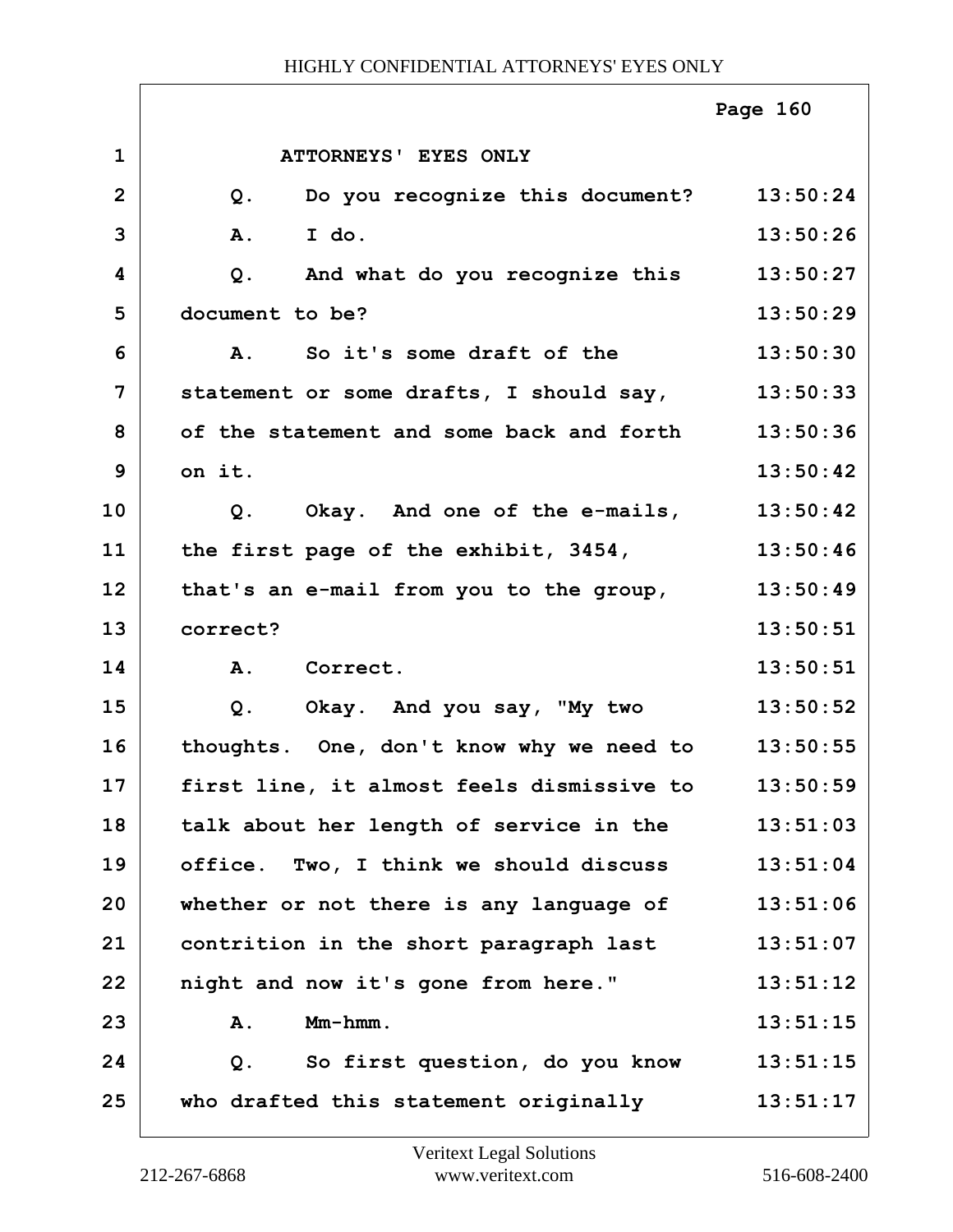|                |                                               | Page 161 |
|----------------|-----------------------------------------------|----------|
| $\mathbf 1$    | ATTORNEYS' EYES ONLY                          |          |
| $\overline{2}$ | before the group started editing?             | 13:51:18 |
| 3              | No.<br>A.                                     | 13:51:20 |
| 4              | Okay. Do you know what role<br>Q.             | 13:51:21 |
| 5              | the Governor played in drafting the           | 13:51:26 |
| 6              | statement?                                    | 13:51:28 |
| 7              | A.<br>I don't.                                | 13:51:28 |
| 8              | Okay. And why did you think it 13:51:29<br>Q. |          |
| 9              | was dismissive to talk about Ms.              | 13:51:36 |
| 10             | Bennett's length of service in the first      | 13:51:38 |
| 11             | line?                                         | 13:51:40 |
| 12             | Just sounds dismissive. When<br>Α.            | 13:51:40 |
| 13             | you read it, Ms. Bennett came to work for     | 13:51:42 |
| 14             | the Governor's Office for a short period      | 13:51:44 |
| 15             | of time. So as is the art piece, it just      | 13:51:46 |
| 16             | sounded kind of, I don't know, it sounded     | 13:51:49 |
| 17             | dismissive. Short period of time. But         | 13:51:53 |
| 18             | that's perception.                            | 13:51:56 |
| 19             | Do you know who put that in<br>Q.             | 13:51:58 |
| 20             | there?                                        | 13:52:01 |
| 21             | I don't.<br>A.                                | 13:52:01 |
| 22             | Okay. And you say, "I think we<br>Q.          | 13:52:02 |
| 23             | should discuss whether or not there is        | 13:52:08 |
| 24             | any language of contrition. It was in         | 13:52:10 |
| 25             | the short paragraph last night and it's       | 13:52:12 |

 $\Gamma$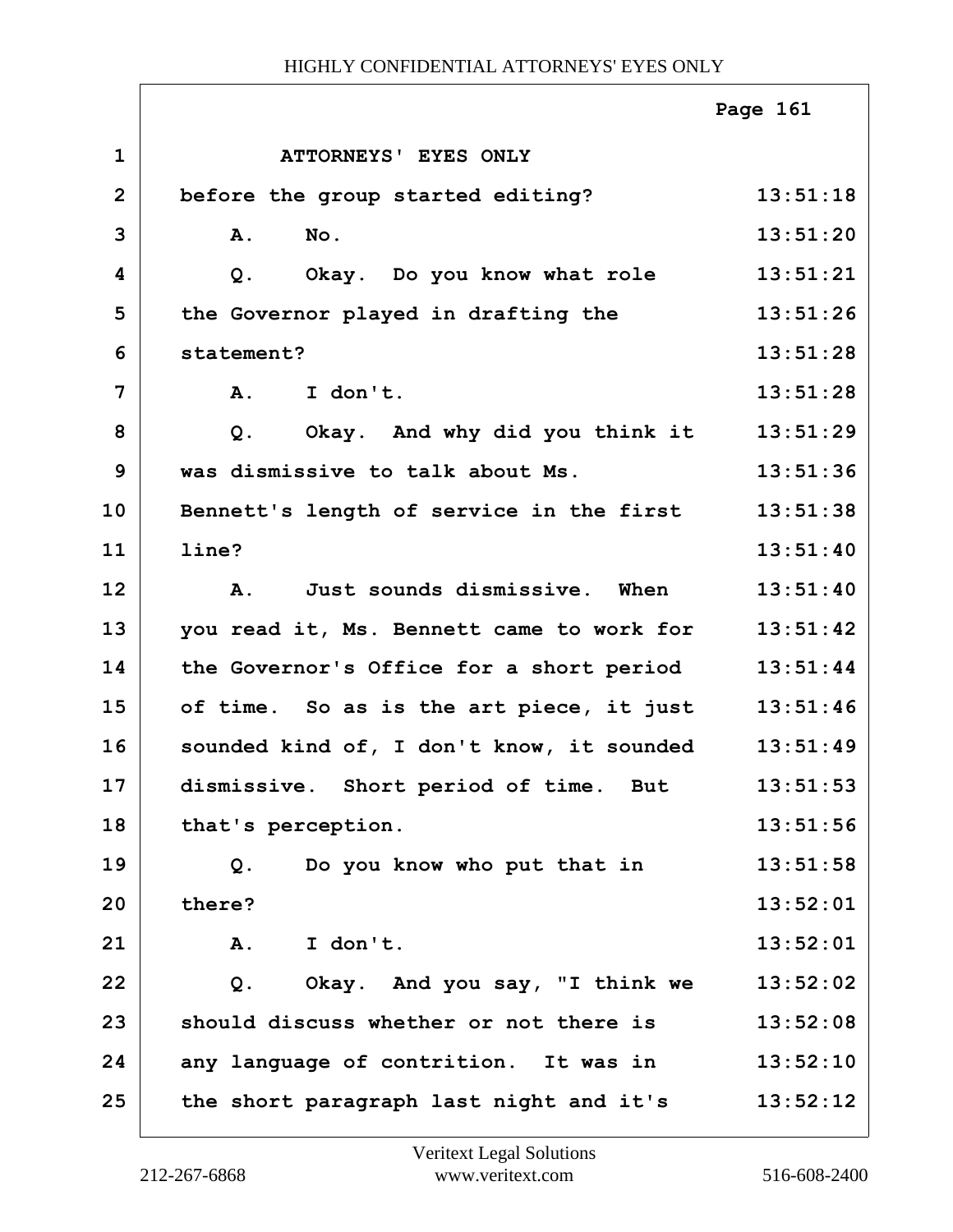|                |                                                  | Page 162 |
|----------------|--------------------------------------------------|----------|
| $\mathbf{1}$   | ATTORNEYS' EYES ONLY                             |          |
| $\overline{2}$ | gone from here."                                 | 13:52:13 |
| 3              | Do you know who took it out?                     | 13:52:15 |
| 4              | A.<br>No.                                        | 13:52:16 |
| 5              | Well, the last person to<br>Q.                   | 13:52:17 |
| 6              | respond, the person to whom you were             | 13:52:19 |
| 7              | responding is Melissa DeRosa, correct?           | 13:52:21 |
| 8              | A.<br>Correct, yes.                              | 13:52:23 |
| 9              | Do you know whether or not Ms.<br>Q.             | 13:52:26 |
| 10             | DeRosa had taken it out?                         | 13:52:27 |
| 11             | I have no idea.<br>A.                            | 13:52:29 |
| 12             | Okay. Why did you think the<br>Q.                | 13:52:30 |
| 13             | information about contrition was                 | 13:52:34 |
| 14             | important?                                       | 13:52:36 |
| 15             | I feel like I've overused that<br><b>A.</b>      | 13:52:36 |
| 16             | word. It is what I believed was critical         | 13:52:43 |
| 17             | for people to hear from the Governor.            | 13:52:46 |
| 18             | Beyond what's said in here, do<br>Q <sub>1</sub> | 13:52:49 |
| 19             | you recall any other advice you gave             | 13:52:54 |
| 20             | about this, about the Governor's                 | 13:52:56 |
| 21             | statement?                                       | 13:52:58 |
| 22             | A.<br>I don't.                                   | 13:52:59 |
| 23             | Okay. If you turn to tab 21.<br>$Q$ .            | 13:52:59 |
| 24             | Α.<br>21, yes.                                   | 13:53:10 |
| 25             | Yes. Give it a read and let me<br>Q.             | 13:53:13 |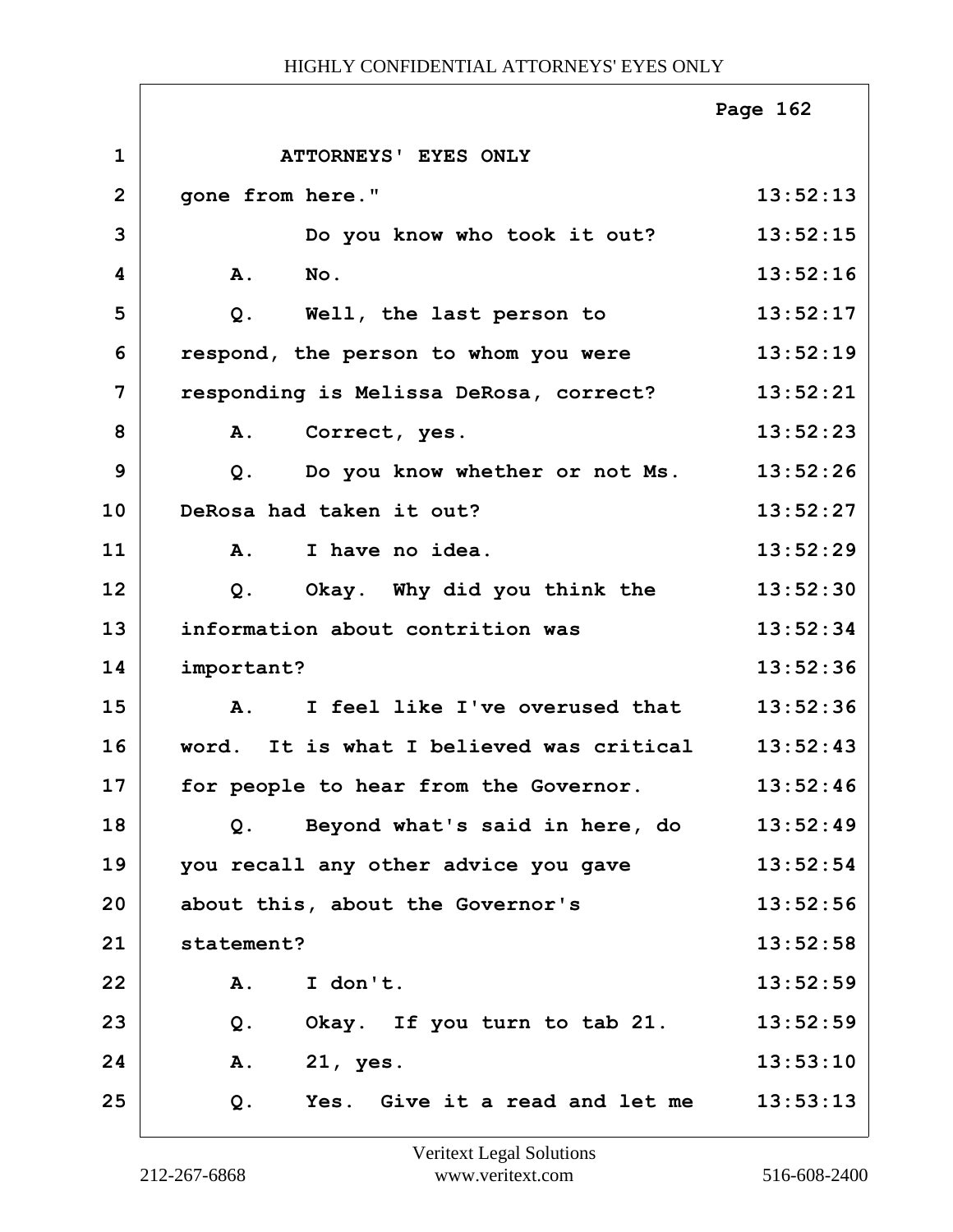|                |                                           | Page 163 |
|----------------|-------------------------------------------|----------|
| $\mathbf 1$    | ATTORNEYS' EYES ONLY                      |          |
| $\overline{2}$ | know when you're ready.                   | 13:53:17 |
| 3              | A.<br>This is from me, okay.              | 13:53:31 |
| 4              | (Witness reviews document.)               | 13:53:33 |
| 5              | Sorry, this is prior to the one<br>Α.     | 13:54:14 |
| 6              | you just showed me, just from a time      | 13:54:16 |
| $\overline{7}$ | stamp perspective, am I correct?          | 13:54:18 |
| 8              | Well, the prior e-mails, I<br>Q.          | 13:54:21 |
| 9              | think were one you had at 8:46:41 a.m.,   | 13:54:22 |
| 10             | and this I think is at 12:15 p.m.         | 13:54:26 |
| 11             | So February 27th, got it.<br>Α.           | 13:54:30 |
| 12             | 8:48. Yup, yup, yup. Okay. Got it.        | 13:54:38 |
| 13             | Thank you. Sorry, was just clarifying.    | 13:54:41 |
| 14             | Okay.                                     | 13:54:49 |
| 15             | Why did you suggest adding "I<br>Q.       | 13:54:50 |
| 16             | always wanted to make her feel supported  | 13:54:54 |
| 17             | and valued"?                              | 13:54:57 |
| 18             | It's the language of both<br>Α.           | 13:54:58 |
| 19             | contrition, but also paternalism.         | 13:55:03 |
| 20             | And then did you know whether<br>$Q$ .    | 13:55:12 |
| 21             | or not that was true, whether or not      | 13:55:15 |
| 22             | that's what the Governor actually wanted? | 13:55:16 |
| 23             | That is what the Governor said.<br>A.     | 13:55:18 |
| 24             | When did he say that?<br>Q.               | 13:55:20 |
| 25             | I don't know.<br>Α.                       | 13:55:21 |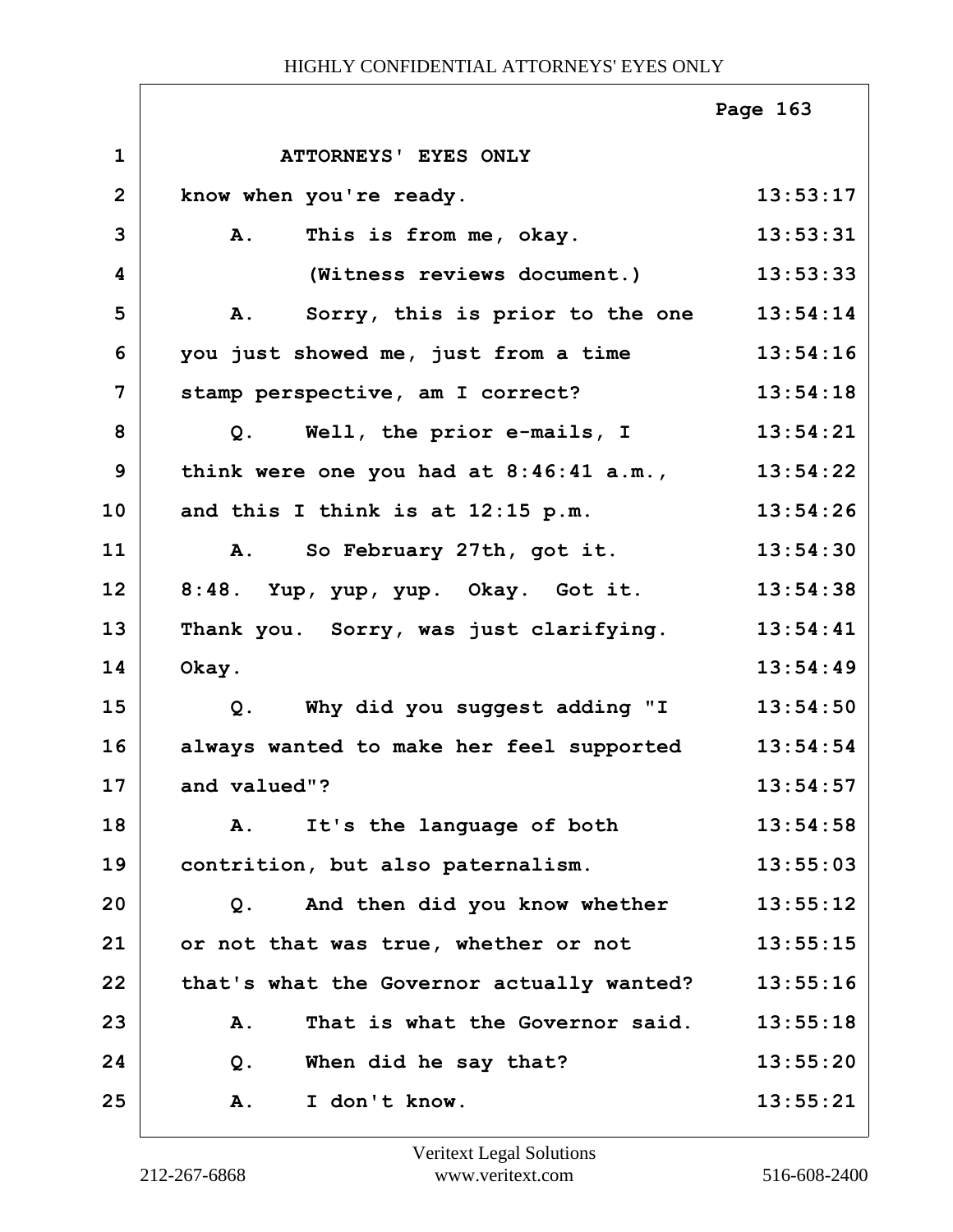|                |                                                 | Page 164 |
|----------------|-------------------------------------------------|----------|
| $\mathbf{1}$   | ATTORNEYS' EYES ONLY                            |          |
| $\overline{2}$ | Okay. And you say, "We shared<br>$Q$ .          | 13:55:26 |
| 3              | a lot of personal information." Why did         | 13:55:28 |
| 4              | you want to include that?                       | 13:55:31 |
| 5              | Because I thought that it<br><b>A.</b>          | 13:55:32 |
| 6              | underscored the paternalism. That she           | 13:55:37 |
| 7              | was coming to him with things. And he           | 13:55:39 |
| 8              | was sharing with her in a fatherly way.         | 13:55:42 |
| 9              | Is it your understanding that<br>Q.             | 13:55:47 |
| 10             | Ms. Bennett came to him at this                 | 13:55:49 |
| 11             | particular, in that instance?                   | 13:55:51 |
| 12             | Yes.<br>A.                                      | 13:55:56 |
| 13             | What is your understanding of<br>Q <sub>1</sub> | 13:55:57 |
| 14             | how that conversation took place?               | 13:55:58 |
| 15             | I don't know the specifics. So<br><b>A.</b>     | 13:56:00 |
| 16             | try me again.                                   | 13:56:04 |
| 17             | Sure. So you said it was your<br>Q.             | 13:56:06 |
| 18             | understanding that Ms. Bennett came to          | 13:56:09 |
| 19             | the Governor at that instance, right?           | 13:56:10 |
| 20             | Yeah. At some instance. I<br>Α.                 | 13:56:12 |
| 21             | don't know what instance. And I don't           | 13:56:15 |
| 22             | know what, I don't know what point, but         | 13:56:16 |
| 23             | yes.                                            | 13:56:20 |
| 24             | Okay. "We shared a lot of<br>Q.                 | 13:56:20 |
| 25             | personal information," correct? Okay.           | 13:56:30 |

Г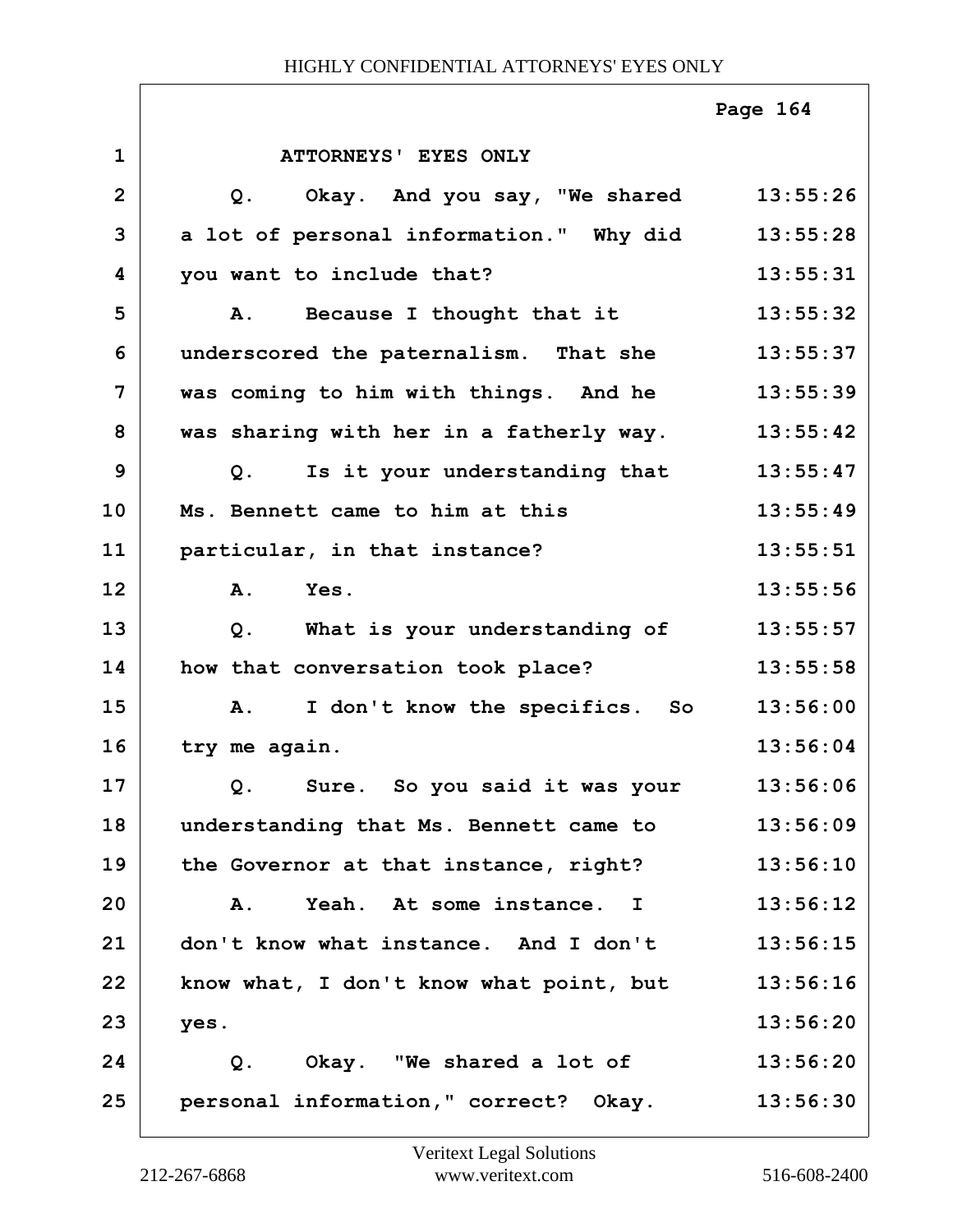|                |                                                    | Page 165 |
|----------------|----------------------------------------------------|----------|
| $\mathbf{1}$   | ATTORNEYS' EYES ONLY                               |          |
| $\overline{2}$ | And do you know in fact that the Governor 13:56:31 |          |
| 3              | shared lots of personal information with           | 13:56:34 |
| 4              | Ms. Bennett?                                       | 13:56:36 |
| 5              | I do not have personal<br>Α.                       | 13:56:36 |
| 6              | knowledge, because I wasn't in the room,           | 13:56:38 |
| $\overline{7}$ | but that is what the Governor said.                | 13:56:39 |
| 8              | Did he describe any of the<br>Q <sub>1</sub>       | 13:56:41 |
| 9              | personal information he shared with Ms.            | 13:56:43 |
| 10             | Bennett?                                           | 13:56:45 |
| 11             | He talked about his experience<br><b>A.</b>        | 13:56:45 |
| 12             | with                                               | 13:56:49 |
| 13             | Did he say anything else about<br>Q.               | 13:56:50 |
| 14             | the personal information he shared with            | 13:56:58 |
| 15             | Ms. Bennett?                                       | 13:57:04 |
| 16             | No, but the reason for saying<br>Α.                | 13:57:05 |
| 17             | personal information is not to name                | 13:57:06 |
| 18             | in this. That's the reason the                     | 13:57:08 |
| 19             | language is as it is.                              | 13:57:09 |
| 20             | And why did you suggest having<br>Q.               | 13:57:11 |
| 21             | "something good about her"?                        | 13:57:14 |
| 22             | I think it was important that<br>A.                | 13:57:16 |
| 23             | they talk about the positive role that             | 13:57:18 |
| 24             | she had in whatever things she was doing.          | 13:57:19 |
| 25             | Okay. And why did you offer or<br>Q.               | 13:57:22 |

ı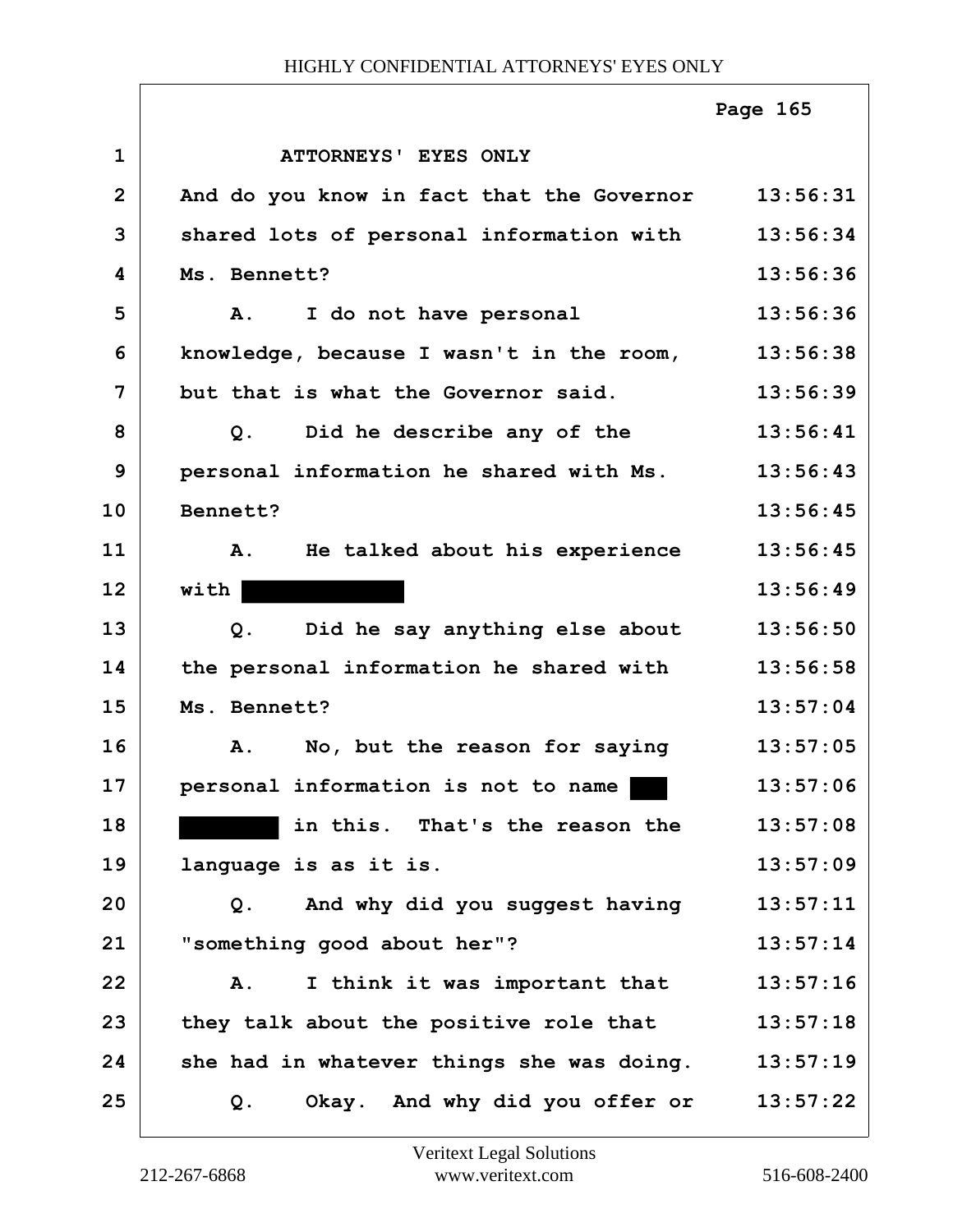|                |                                                    | Page 166 |
|----------------|----------------------------------------------------|----------|
| $\mathbf{1}$   | ATTORNEYS' EYES ONLY                               |          |
| $\overline{2}$ | suggest, "I shared some of the troubles 13:57:29   |          |
| 3              | in my own life"?                                   | 13:57:33 |
| 4              | That's the same as "We shared a<br>$\mathbf{A}$ .  | 13:57:36 |
| 5              | lot of personal information." Frankly              | 13:57:38 |
| 6              | it's redundant to some extent.                     | 13:57:40 |
| 7              | So the information or the<br>Q <sub>1</sub>        | 13:57:42 |
| 8              | troubles in his own life relate to the             | 13:57:45 |
| 9              | same personal information he shared?               | 13:57:47 |
| 10             | A.<br>That's correct.                              | 13:57:48 |
| 11             | Meaning the stuff about<br>$Q$ .                   | 13:57:50 |
| 12             | and nothing else?                                  | 13:57:51 |
| 13             | That is correct.<br>A.                             | 13:57:52 |
| 14             | During the conversation that we 13:57:53<br>$Q$ .  |          |
| 15             | discussed earlier when the Governor and            | 13:58:06 |
| 16             | Ms. Bennett had a conversation involving           | 13:58:09 |
| 17             | Ms. Bennett being a sexual assault                 | 13:58:12 |
| 18             | victim, could you tell me everything you           | 13:58:15 |
| 19             | recall about what the Governor said about          | 13:58:18 |
| 20             | how that conversation took place?                  | 13:58:26 |
| 21             | I don't -- she came to the<br>A.                   | 13:58:27 |
| 22             | Governor. How she came to the Governor,            | 13:58:31 |
| 23             | I have no idea. But that she had                   | 13:58:33 |
| 24             | initiated a conversation about either how 13:58:37 |          |
| 25             | excited she was or how happy she was to            | 13:58:41 |

ı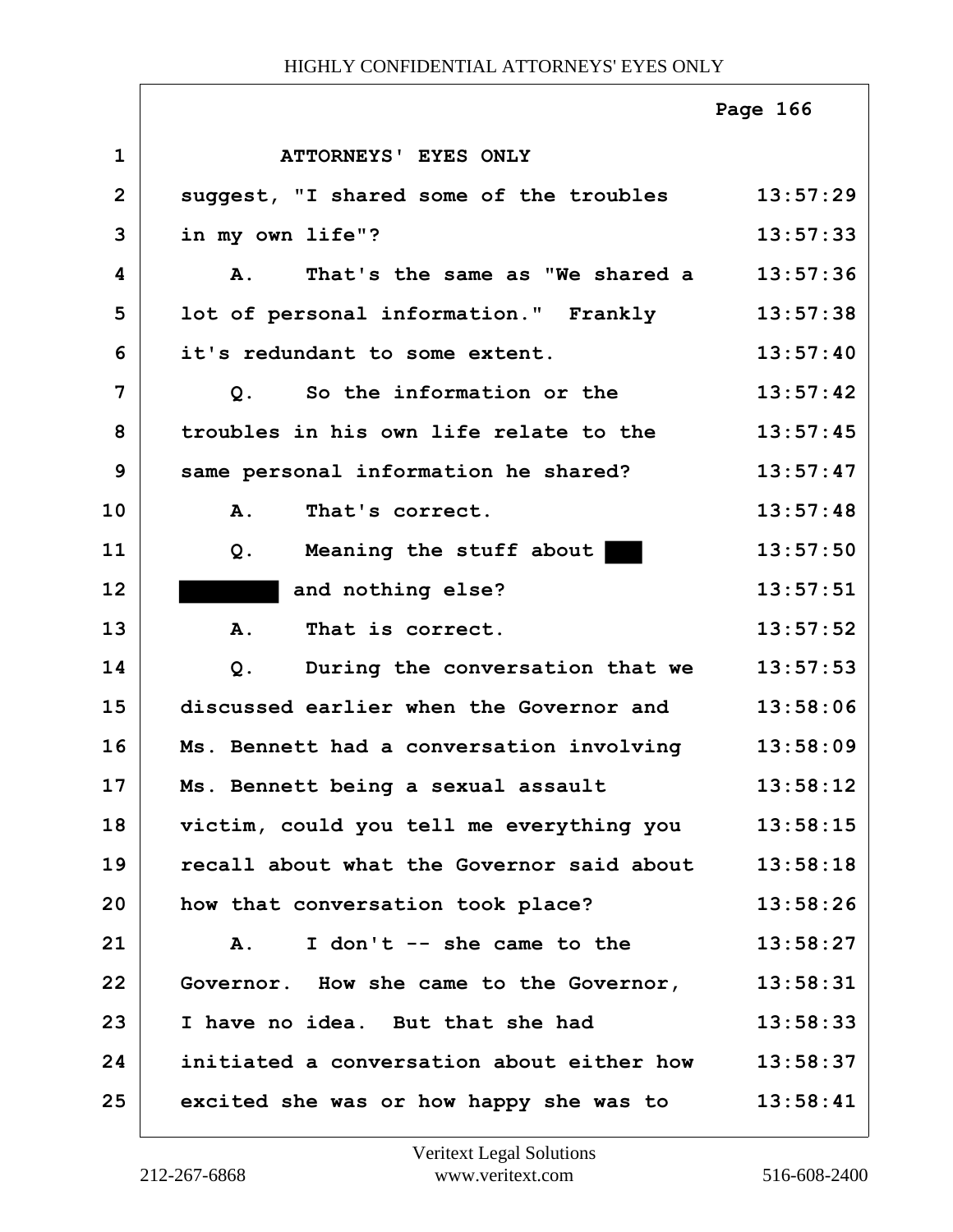# **1 ATTORNEYS' EYES ONLY 2 work for the Governor. And explained her 13:58:43 3 traumatic situation that she had suffered 13:58:45 4 in college, I think, I think, I think. 13:58:48** 5 And that working for the Governor was 13:58:58 **6 sort of a real highlight, something 13:59:02 7 positive because of the work that he had 13:59:04 8 done on sexual assault legislation in 13:59:08 9 Albany. 13:59:12 10 Q. What else has the Governor said 13:59:12 11 about the conversation? 13:59:20 12 A. I don't think there is much 13:59:21 13 more than that. 13:59:30 14 Q. Meaning the Governor hasn't 13:59:37 15 conveyed to you how the subject of -- how 13:59:39 16 conversation about whether or not 13:59:49 17 Ms. Bennett had been raped was raised? 13:59:50 18 A. At that initial conversation, 13:59:52 19 when she came to him and told him that 13:59:57 20 story, I don't know. 13:59:59 21 Q. Okay. All right. And why did 14:00:00 22 you think all of these suggestions were 14:00:06 23 important for the press strategy here? 14:00:10 24 A. Because this version, this 14:00:14 25 version of the facts suggest the 14:00:21 Page 167**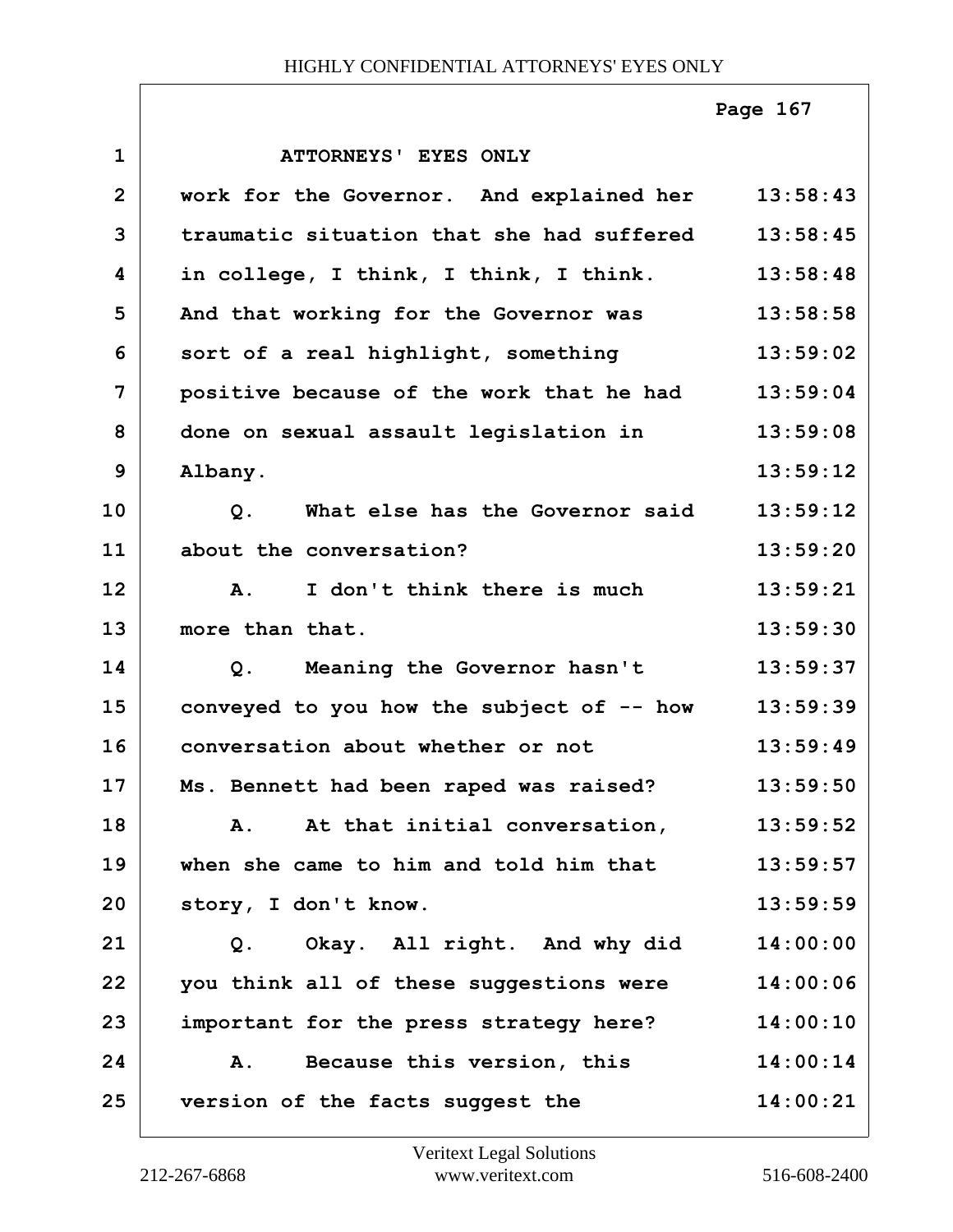|                |                                          | Page 168 |
|----------------|------------------------------------------|----------|
| $\mathbf{1}$   | ATTORNEYS' EYES ONLY                     |          |
| $\overline{2}$ | paternalistic relationship that Governor | 14:00:23 |
| 3              | Cuomo believed that, that he had with    | 14:00:27 |
| 4              | her.                                     | 14:00:30 |
| 5              | Okay. If you can turn to tab<br>Q.       | 14:00:36 |
| 6              | 22.                                      | 14:00:39 |
| 7              | Okay.<br><b>A.</b>                       | 14:00:48 |
| 8              | Tell me when you're ready.<br>$Q$ .      | 14:00:49 |
| 9              | (Witness reviews document.)              | 14:00:50 |
| 10             | So this is like one on top of<br>A.      | 14:01:10 |
| 11             | the other. Okay. Just a change in --     | 14:01:14 |
| 12             | got it, okay. Yup.                       | 14:01:16 |
| 13             | Okay. Now why did you suggest<br>Q.      | 14:01:23 |
| 14             | trying to relate to her troubles by      | 14:01:27 |
| 15             | sharing some of mine?                    | 14:01:31 |
| 16             | I think it sounds better. I<br>Α.        | 14:01:31 |
| 17             | think it relates to the questions that   | 14:01:32 |
| 18             | you asked me before in terms of shared   | 14:01:34 |
| 19             | personal information and tried to relate | 14:01:36 |
| 20             | with her struggles by sharing some of my | 14:01:39 |
| 21             | own, it just sounded better.             | 14:01:40 |
| 22             | The struggles being what?<br>Q.          | 14:01:42 |
| 23             | Α.                                       | 14:01:43 |
| 24             | Okay. Now if you turn to tab<br>$Q$ .    | 14:01:44 |
| 25             | 24. Please review and let me know when   | 14:01:51 |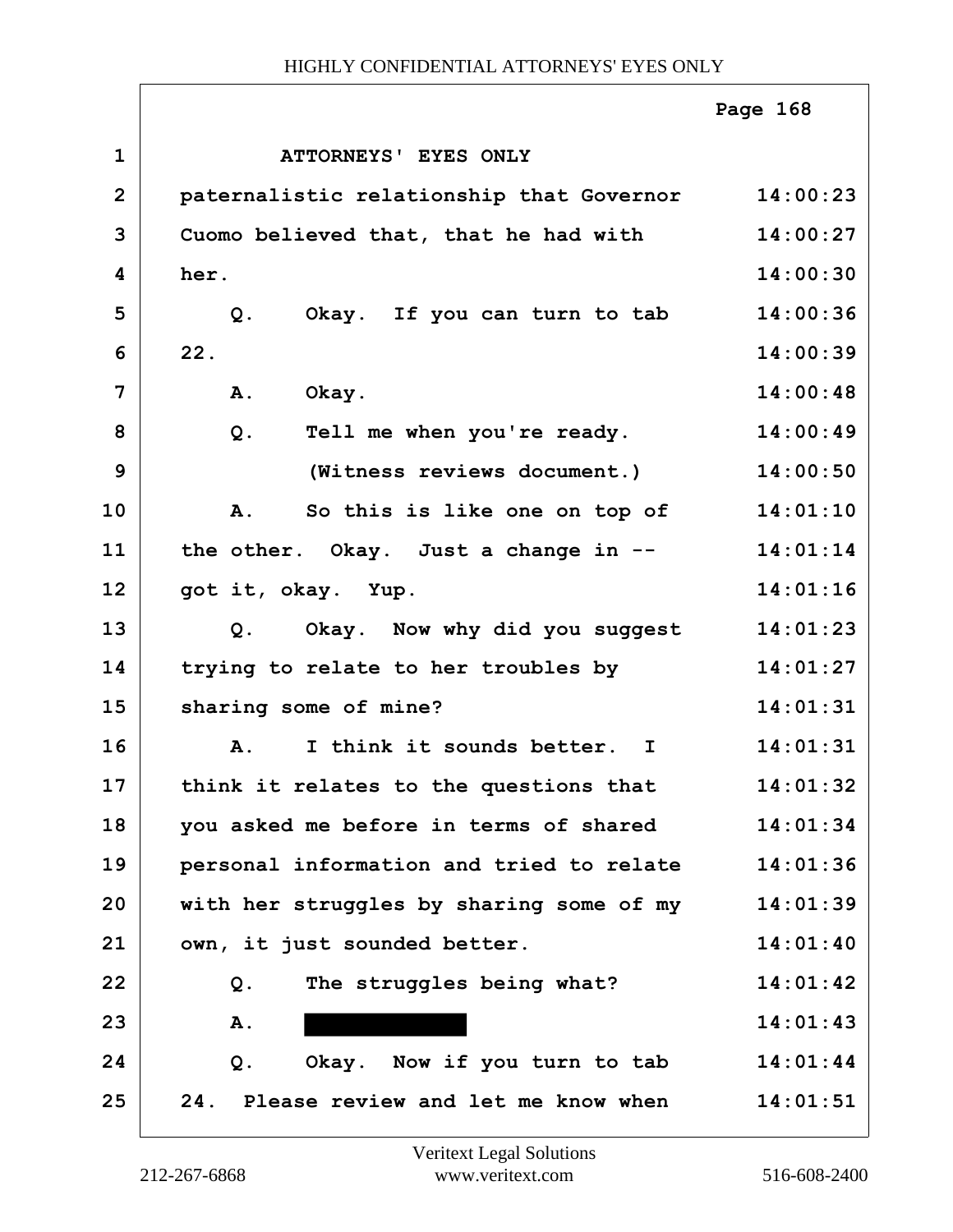|                |                                           | Page 169 |
|----------------|-------------------------------------------|----------|
| $\mathbf{1}$   | ATTORNEYS' EYES ONLY                      |          |
| $\overline{2}$ | you're ready.                             | 14:01:58 |
| 3              | (Witness reviews document.)               | 14:01:59 |
| 4              | Okay. This is later in the<br>A.          | 14:02:00 |
| 5              | day, okay. Got it.                        | 14:02:11 |
| 6              | <b>Ready?</b><br>$Q$ .                    | 14:02:12 |
| 7              | A.<br>Yes.                                | 14:02:15 |
| 8              | $Q$ .<br>And you ask: "And why are we     | 14:02:15 |
| 9              | changing 'have never made sexual advances | 14:02:21 |
| 10             | towards women in the workplace' with one  | 14:02:24 |
| 11             | that just says Ms. Bennett? I would       | 14:02:27 |
| 12             | think he would like the broader denial."  | 14:02:29 |
| 13             | Mm-hmm.<br>A.                             | 14:02:32 |
| 14             | Do you know why it was changed?<br>Q.     | 14:02:33 |
| 15             | No.<br><b>A.</b>                          | 14:02:36 |
| 16             | No one ever told you why it was<br>Q.     | 14:02:37 |
| 17             | changed?                                  | 14:02:40 |
| 18             | No. But $I - - no$ . I know what<br>A.    | 14:02:41 |
| 19             | I am referring to.                        | 14:02:48 |
| 20             | What are you referring to?<br>Q.          | 14:02:49 |
| 21             | I believed -- I have a notion<br>Α.       | 14:02:51 |
| 22             | that the response should be larger than   | 14:02:52 |
| 23             | just about Ms. Bennett, meaning that it   | 14:02:58 |
| 24             | covered, going back to Ms. Boylan, that   | 14:03:01 |
| 25             | it covered a situation like Ms. Boylan.   | 14:03:04 |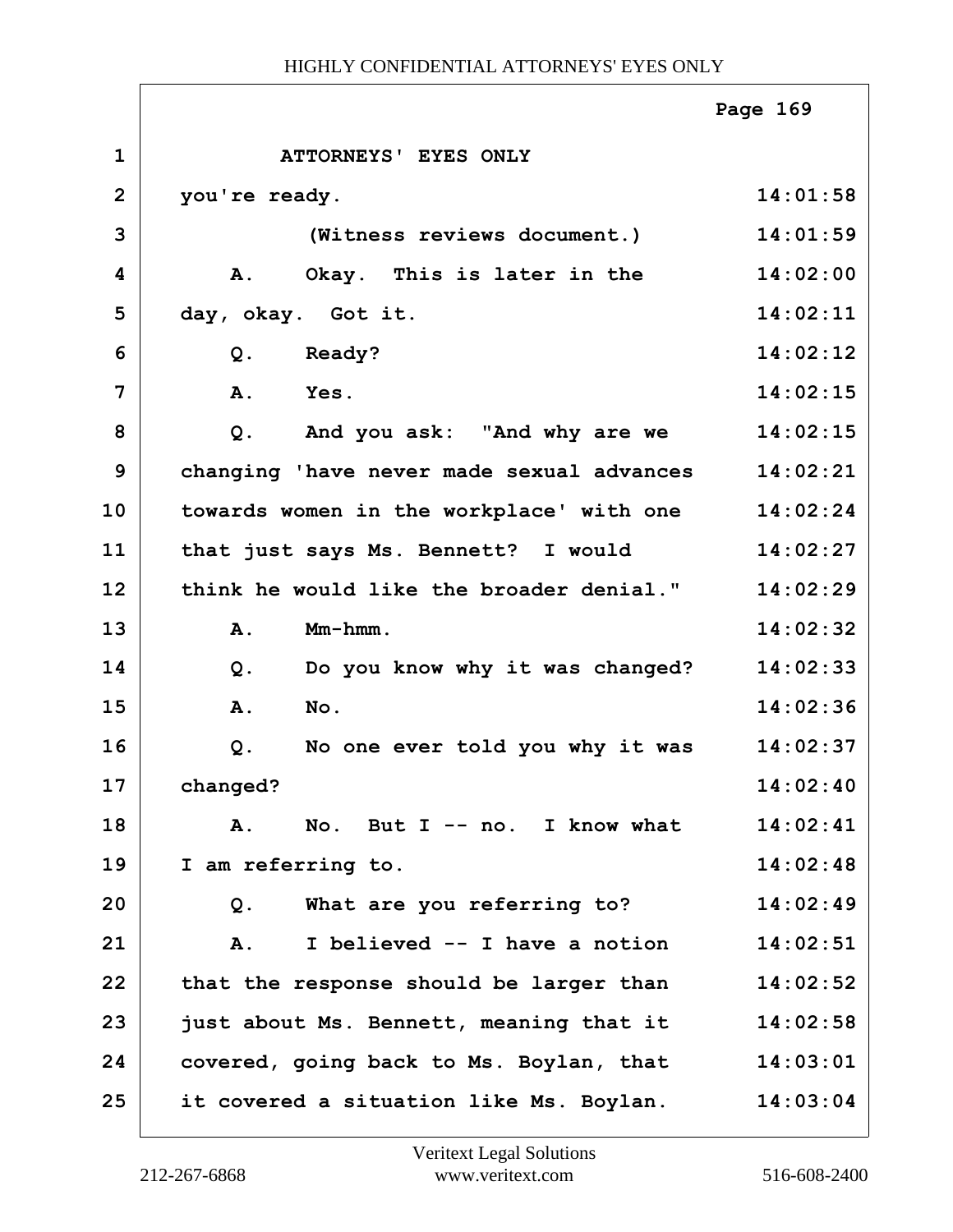**Page 170**

| $\mathbf{1}$ | ATTORNEYS' EYES ONLY                             |          |
|--------------|--------------------------------------------------|----------|
| $\mathbf{2}$ | I actually, I remember this, I                   | 14:03:08 |
| 3            | remember sort of either somebody says it         | 14:03:10 |
| 4            | or somebody, you know, somebody says it          | 14:03:13 |
| 5            | or I come to the realization that                | 14:03:17 |
| 6            | actually that's the wrong approach               | 14:03:19 |
| 7            | because the story is about Charlotte             | 14:03:21 |
| 8            | Bennett and therefore the statement              | 14:03:23 |
| 9            | should be about Ms. Bennett.                     | 14:03:24 |
| 10           | Okay. So you no longer thought<br>Q <sub>1</sub> | 14:03:26 |
| 11           | a broader denial would be better?                | 14:03:31 |
| 12           | A. Just for this particular --                   | 14:03:33 |
| 13           | because it was responding to a story, I          | 14:03:34 |
| 14           | came to agree, I don't know who said it          | 14:03:36 |
| 15           | and I don't know who suggested it, and it        | 14:03:40 |
| 16           | may even be that I came to the conclusion        | 14:03:42 |
| 17           | myself, that because we were responding          | 14:03:46 |
| 18           | to the New York Times story, that it             | 14:03:48 |
| 19           | should be about the New York Times story,        | 14:03:49 |
| 20           | and therefore Ms. Bennett specific, not          | 14:03:51 |
| 21           | anything broader.                                | 14:03:55 |
| 22           | Do you know of there being any<br>Q.             | 14:03:56 |
| 23           | other reason why a broader denial was            | 14:03:59 |
| 24           | removed from the statement?                      | 14:04:02 |
| 25           | No, I do not.<br>Α.                              | 14:04:03 |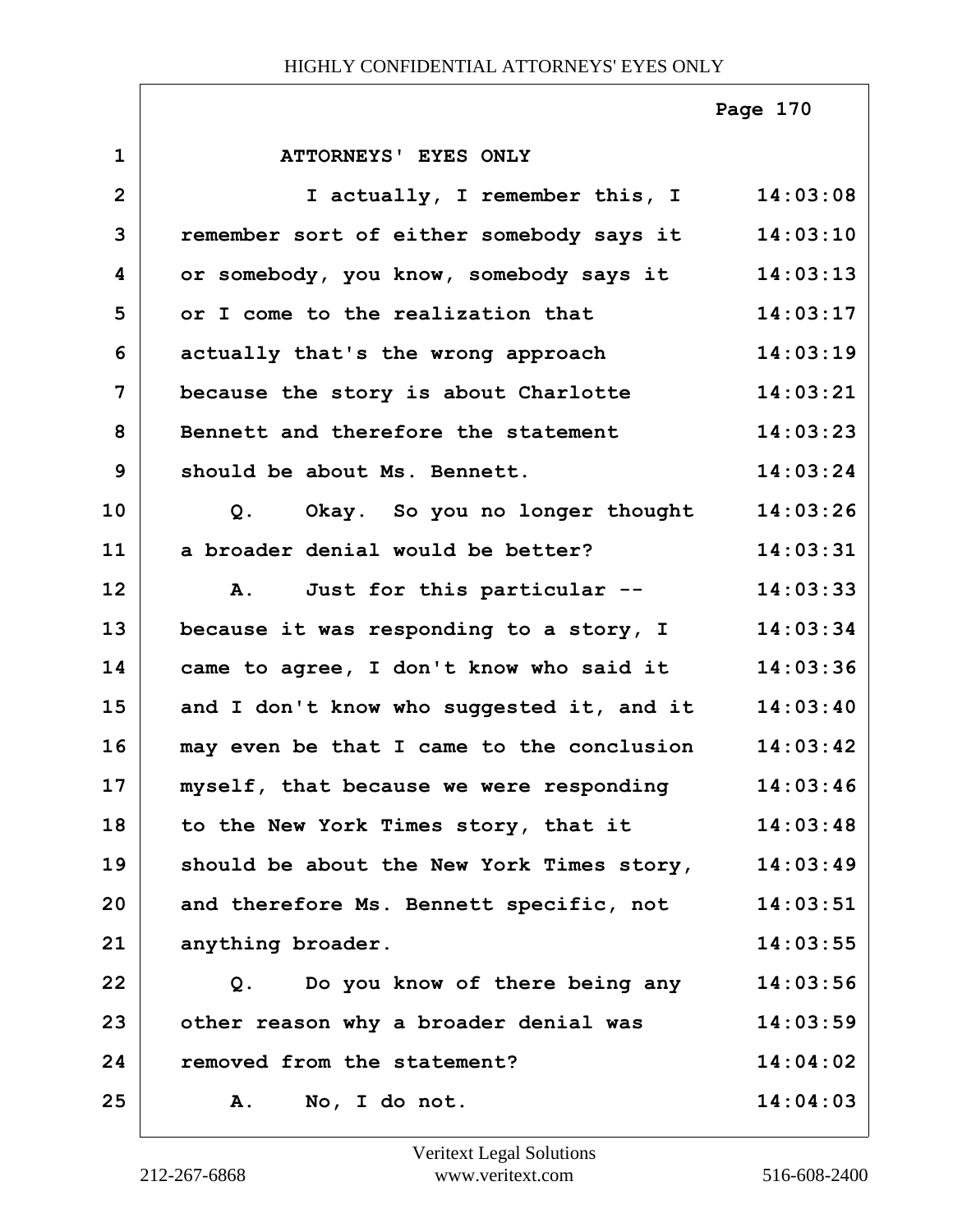|                |                                                   | Page 171 |
|----------------|---------------------------------------------------|----------|
| $\mathbf 1$    | ATTORNEYS' EYES ONLY                              |          |
| $\overline{2}$ | Q. Okay. But you acknowledge that 14:04:04        |          |
| 3              | the broader denial was admitted and the 14:04:09  |          |
| 4              | more narrow denial was added?                     | 14:04:12 |
| 5              | A. No, I don't actually. Because 14:04:14         |          |
| 6              | it says, "I would think he would like the         | 14:04:16 |
| $\overline{7}$ | broader denial." That doesn't say that            | 14:04:18 |
| 8              | there was something -- maybe there was,           | 14:04:19 |
| 9              | you would have to show me. But you don't 14:04:22 |          |
| 10             | know that there was. That to me is                | 14:04:24 |
| 11             | speculating.                                      | 14:04:25 |
| 12             | Q. Okay. Can you turn to tab 25.                  | 14:04:30 |
| 13             | There you go. Okay.<br>Α.                         | 14:04:33 |
| 14             | Q <sub>1</sub><br><b>Ready?</b>                   | 14:04:44 |
| 15             | A. Yes. This one I remember.                      | 14:04:45 |
| 16             | Q.<br>Okay. What do you remember                  | 14:04:47 |
| 17             | about it?                                         | 14:04:48 |
| 18             | A. I remember, as I said, either I 14:04:48       |          |
| 19             | came to the conclusion or somebody                | 14:04:52 |
| 20             | suggested it to me. I don't remember              | 14:04:54 |
| 21             | which, but that it shouldn't have a               | 14:04:56 |
| 22             | broader denial. It should just be about           | 14:04:58 |
| 23             | the individual charges from Ms. Bennett.          | 14:05:06 |
| 24             | And do you know why you came to<br>Q <sub>1</sub> | 14:05:10 |
| 25             | retract your last comment?                        | 14:05:11 |

 $\Gamma$ 

٦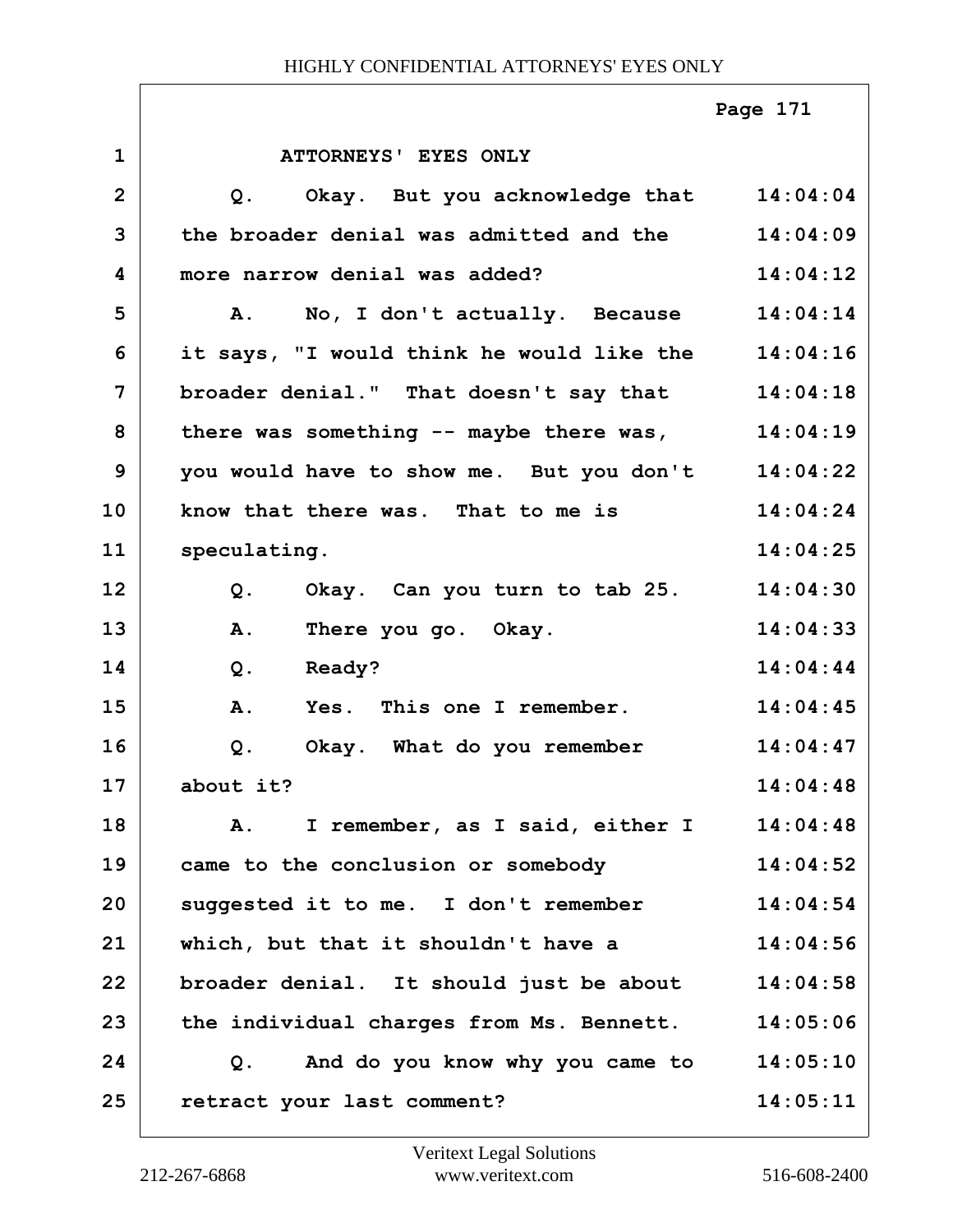|                |                                                 | Page 172 |
|----------------|-------------------------------------------------|----------|
| $\mathbf{1}$   | ATTORNEYS' EYES ONLY                            |          |
| $\mathbf{2}$   | As I said, I don't know whether 14:05:12<br>Α.  |          |
| 3              | it was me or a conversation. Actually, I        | 14:05:14 |
| 4              | think it may have been me on my own, but        | 14:05:17 |
| 5              | I don't know.                                   | 14:05:19 |
| 6              | Q. And you say, "But I still think              | 14:05:20 |
| $\overline{7}$ | unless paternalistic is in the story we         | 14:05:23 |
| 8              | should change"; what did you mean by            | 14:05:27 |
| 9              | that?                                           | 14:05:28 |
| 10             | So as I've said a couple of<br>Α.               | 14:05:29 |
| 11             | times, "paternalistic" is a word that the       | 14:05:31 |
| 12             | Governor has used. As I said before, I          | 14:05:33 |
| 13             | don't love the word. I just think it            | 14:05:37 |
| 14             | sounds kind of -- it just sounds kind of        | 14:05:39 |
| 15             | old fashioned in some ways. And so I            | 14:05:42 |
| 16             | thought unless somebody had said in             | 14:05:47 |
| 17             | quotes "paternalistic," that I would            | 14:05:52 |
| 18             | rather not use that word. Art not               | 14:05:54 |
| 19             | science.                                        | 14:06:00 |
| 20             | Q. Got you. And what word do you                | 14:06:00 |
| 21             | think would have been better?                   | 14:06:02 |
| 22             | I don't remember what I said.<br>$\mathbf{A}$ . | 14:06:03 |
| 23             | I don't remember what I felt. Whether I         | 14:06:05 |
| 24             | thought it was "mentor" was one of them,        | 14:06:07 |
| 25             | I think I liked, for example. But I             | 14:06:12 |

 $\Gamma$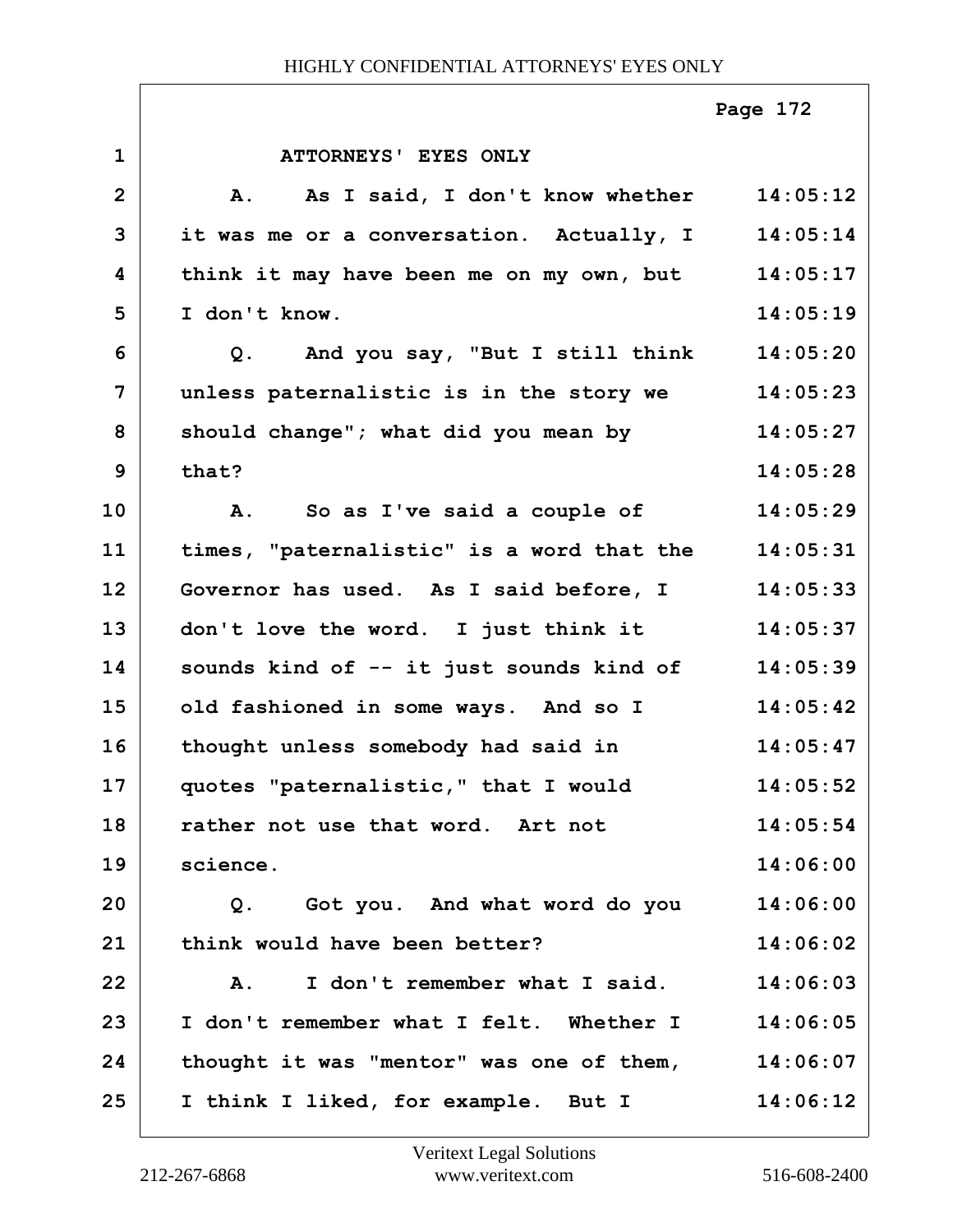|                |                                           | Page 173 |
|----------------|-------------------------------------------|----------|
| $\mathbf{1}$   | <b>ATTORNEYS' EYES ONLY</b>               |          |
| $\overline{2}$ | don't remember.                           | 14:06:16 |
| 3              | And why did you or -- why do<br>Q.        | 14:06:17 |
| 4              | you think "paternalism" was a bad word in | 14:06:19 |
| 5              | this context?                             | 14:06:24 |
| 6              | It's not a bad word in this<br>A.         | 14:06:24 |
| 7              | context, but I just didn't like it.       | 14:06:26 |
| 8              | I know that's not a great                 | 14:06:27 |
| 9              | answer but again there is no science      | 14:06:29 |
| 10             | here. It's just a matter of what I        | 14:06:31 |
| 11             | thought sounded good and I just didn't    | 14:06:33 |
| 12             | like the sound of paternalistic, and I    | 14:06:35 |
| 13             | could have been wrong on that.            | 14:06:37 |
| 14             | Well, sorry for putting words<br>Q.       | 14:06:38 |
| 15             | in your mouth, meaning you didn't say it  | 14:06:40 |
| 16             | was bad?                                  | 14:06:42 |
| 17             | A. No.                                    | 14:06:43 |
| 18             | What gave you pause about using<br>Q.     | 14:06:43 |
| 19             | the word "paternalism"?                   | 14:06:48 |
| 20             | I believe it sounded old<br>Α.            | 14:06:56 |
| 21             | fashioned. I don't think paternalistic    | 14:06:57 |
| 22             | is a word of common parlance. And I       | 14:07:00 |
| 23             | think that when you are responding to a   | 14:07:02 |
| 24             | press story, you try to use words that    | 14:07:04 |
| 25             | are far more common parlance than not.    | 14:07:10 |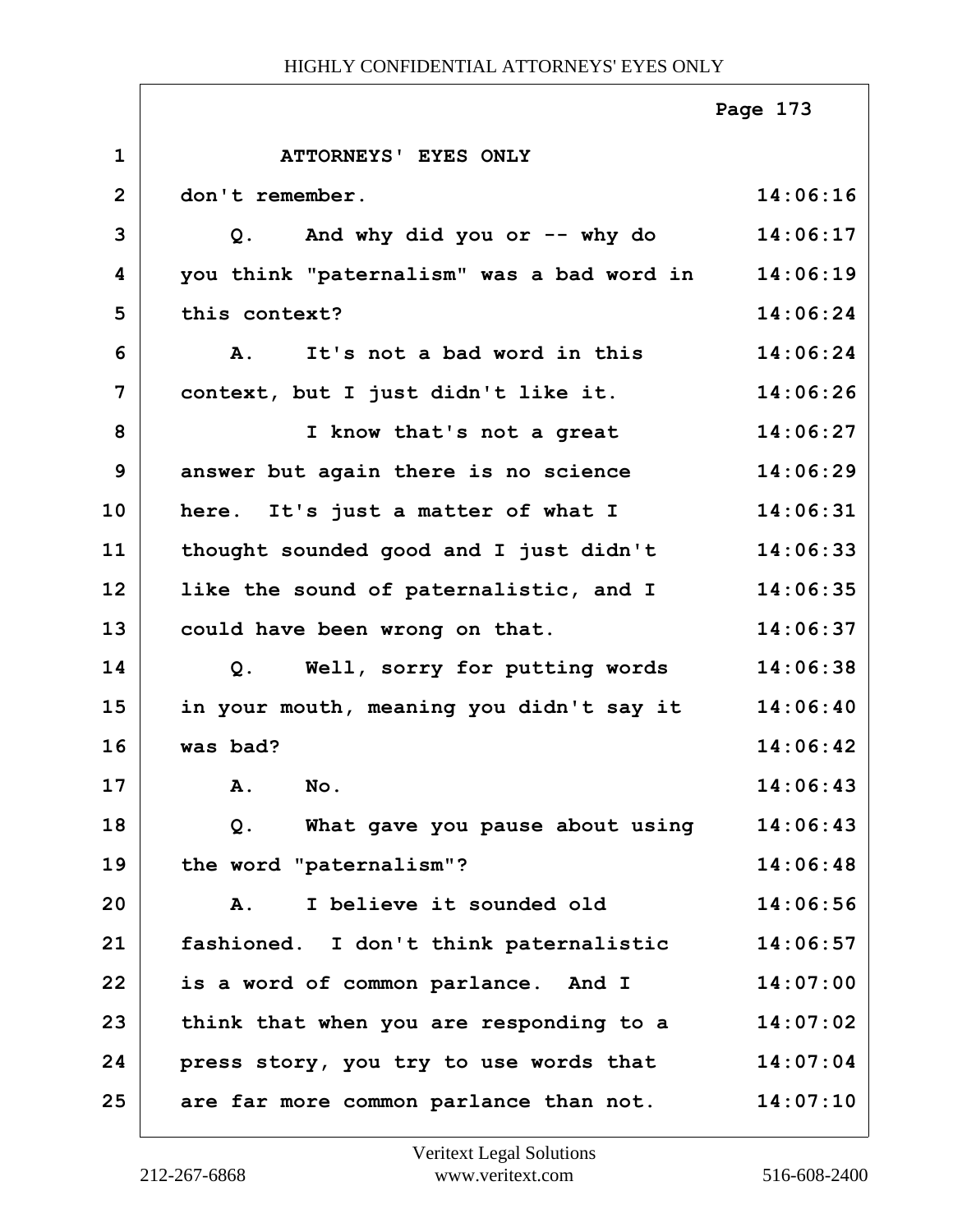|              |                                           | Page 174 |
|--------------|-------------------------------------------|----------|
| $\mathbf{1}$ | ATTORNEYS' EYES ONLY                      |          |
| $\mathbf{2}$ | Got you. Did your concerns<br>$Q$ .       | 14:07:15 |
| 3            | about the use of the word "paternalism"   | 14:07:21 |
| 4            | relate in any way to the fact that it may | 14:07:24 |
| 5            | be odd for an employee or a boss to have  | 14:07:25 |
| 6            | a paternalistic relationship with their   | 14:07:28 |
| 7            | new employee?                             | 14:07:31 |
| 8            |                                           |          |
| 9            | MR. LEVINE: I'm sorry, can you            | 14:07:32 |
| 10           | say that question again? I apologize.     | 14:07:33 |
| 11           | MR. GRANT: Sure.                          | 14:07:36 |
| 12           | Understanding what you<br>Q.              | 14:07:36 |
| 13           | testified to as the basis for your        | 14:07:37 |
| 14           | concern, was there also some concern      | 14:07:39 |
| 15           | based on the fact that it would be odd    | 14:07:41 |
| 16           | for a boss to have a paternalistic        | 14:07:45 |
| 17           | relationship with a subordinate?          | 14:07:49 |
| 18           | No.<br>Α.                                 | 14:07:56 |
| 19           | And if you turn to tab 26. My<br>Q.       | 14:07:57 |
| 20           | question relates to the first e-mail.     | 14:08:19 |
| 21           | Α.<br>Yup, got it.                        | 14:08:22 |
| 22           | Do you have any understanding<br>$Q$ .    | 14:08:23 |
| 23           | of what Mr. Ajemian meant when he said    | 14:08:25 |
| 24           | "He's got it"?                            | 14:08:28 |
| 25           | Not in this particular, not in<br>Α.      | 14:08:29 |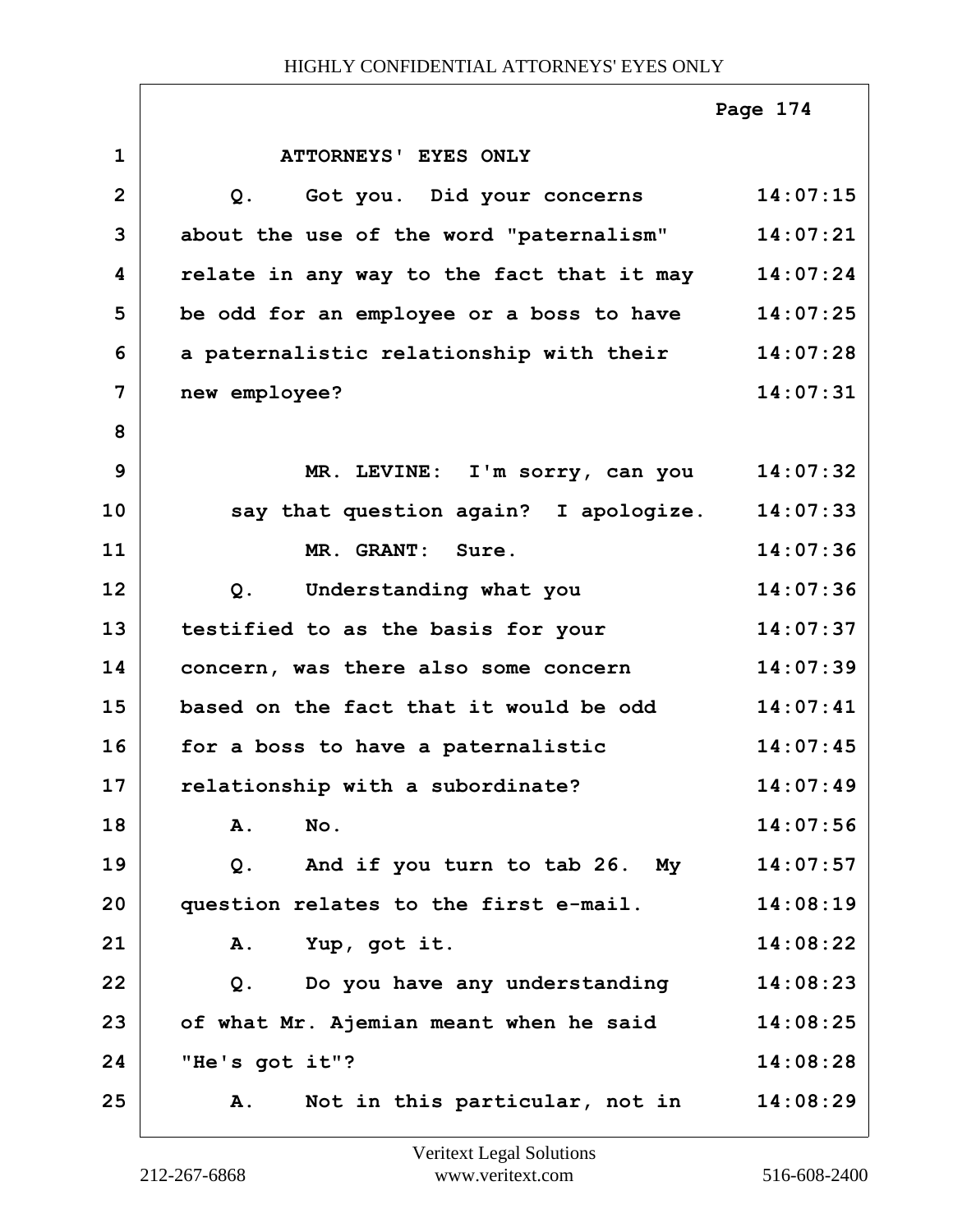|                |                                                         | Page 175 |
|----------------|---------------------------------------------------------|----------|
| $\mathbf{1}$   | ATTORNEYS' EYES ONLY                                    |          |
| $\overline{2}$ | this particular one. I don't know                       | 14:08:31 |
| 3              | whether the he is $-$ I really don't know.              | 14:08:33 |
| 4              | Okay. Take a moment to review<br>Q.                     | 14:08:38 |
| 5              | the rest of the correspondence and see                  | 14:08:41 |
| 6              | whether or not that refreshes your                      | 14:08:43 |
| 7              | recollection.                                           | 14:08:46 |
| 8              | A. It still wouldn't, because the 14:08:46              |          |
| 9              | he $--$                                                 | 14:08:48 |
| 10             | MR. LEVINE: Take a moment.                              | 14:08:56 |
| 11             | Take the advice of Mr. Grant and take                   | 14:08:58 |
| 12             | a moment.                                               | 14:09:01 |
| 13             | I don't know. I don't know.<br>A.                       | 14:09:01 |
| 14             | If you can go to tab 27. Take<br>Q.                     | 14:09:04 |
| 15             | a moment to review.                                     | 14:09:15 |
| 16             | (Witness reviews document.)                             | 14:09:16 |
| 17             | This is not related to this, is 14:09:17<br>${\bf A}$ . |          |
| 18             | it?                                                     | 14:09:20 |
| 19             | No.<br>Q.                                               | 14:09:20 |
| 20             | A.<br>Okay. There you go.                               | 14:09:21 |
| 21             | What do you mean?<br>$Q$ .                              | 14:09:52 |
| 22             | A.<br>My answer about paternalistic                     | 14:09:53 |
| 23             | is here. You could have helped me.                      | 14:09:54 |
| 24             | You should remember.<br>Q.                              | 14:09:58 |
| 25             | Good luck with that. Okay.<br>A.                        | 14:09:59 |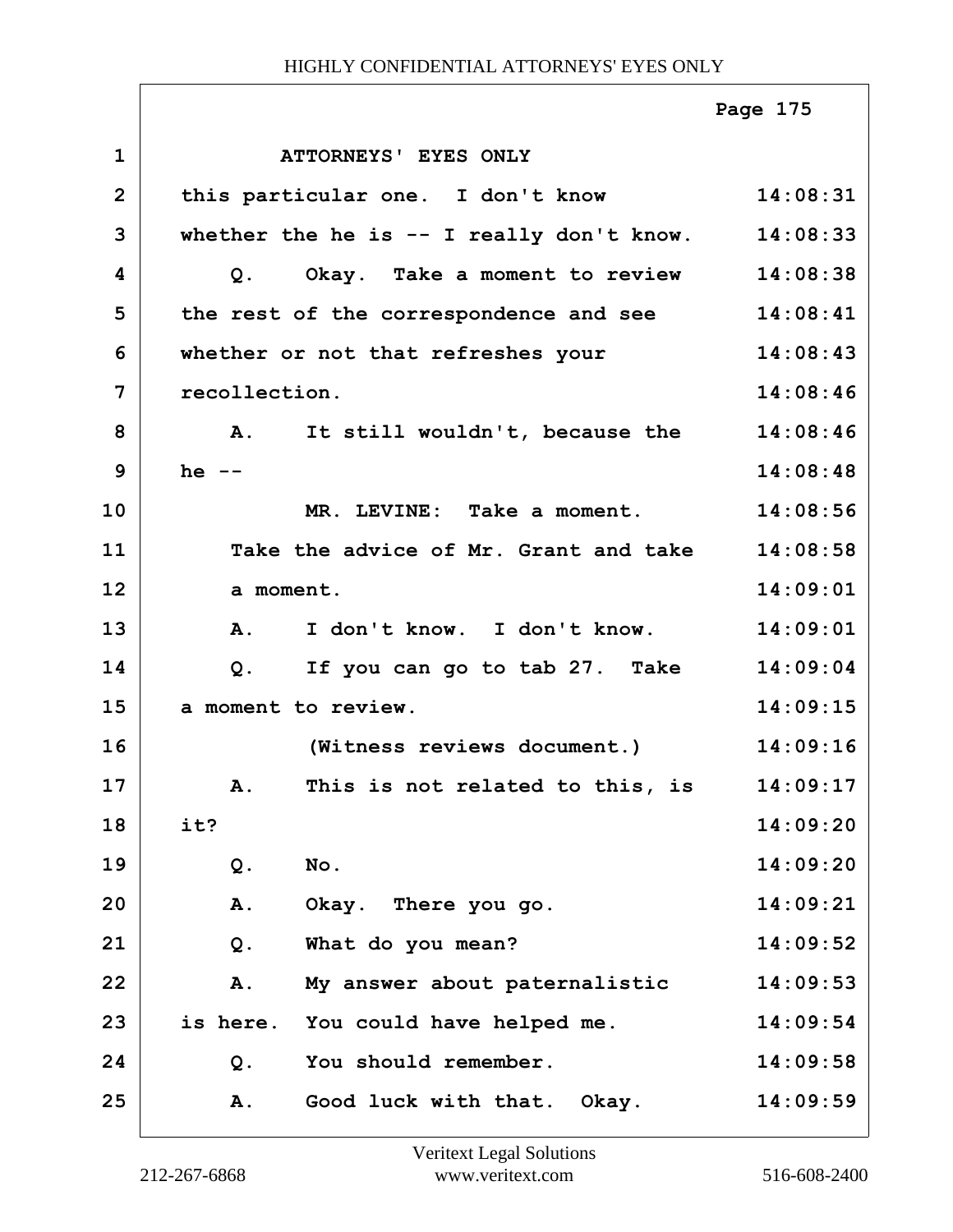|              |                                                     | Page 176 |
|--------------|-----------------------------------------------------|----------|
| $\mathbf 1$  | ATTORNEYS' EYES ONLY                                |          |
| $\mathbf{2}$ | Okay. Focusing your attention 14:10:03<br>Q.        |          |
| 3            | at the bottom of the first page, 6741.              | 14:10:05 |
| 4            | Α.<br>Okay, yup, bottom, yup.                       | 14:10:09 |
| 5            | And there is an e-mail from 14:10:10<br>$Q$ .       |          |
| 6            | Josh Vlasto dated February 27th, 2021 at 14:10:13   |          |
| 7            | 3:02 p.m.?                                          | 14:10:18 |
| 8            | Hold on. Hold on. I don't see 14:10:19<br><b>A.</b> |          |
| 9            | that. At 3:04 p.m.                                  | 14:10:21 |
| 10           | Q. 3:02.                                            | 14:10:24 |
| 11           | A. I don't see that. Just hold on                   | 14:10:25 |
| 12           | one second.                                         | 14:10:27 |
| 13           | MR. LEVINE: It's hard to see                        | 14:10:32 |
| 14           | because it was indented.                            | 14:10:33 |
| 15           | A. Sorry, it's indented, hard to 14:10:34           |          |
| 16           | see. Yes.                                           | 14:10:36 |
| 17           | Q. And it says: "Spoke to MDR,                      | 14:10:36 |
| 18           | this clause has to come out." And then              | 14:10:40 |
| 19           | below that it says: "Nor did I ever                 | 14:10:42 |
| 20           | think I was acting in any way that was              | 14:10:45 |
| 21           | inappropriate."                                     | 14:10:47 |
| 22           | $Mm-hmm$ .<br>A.                                    | 14:10:48 |
| 23           | And am I correct that MDR<br>$Q$ .                  | 14:10:49 |
| 24           | refers to Melissa DeRosa?                           | 14:10:51 |
| 25           | Correct.<br>A.                                      | 14:10:54 |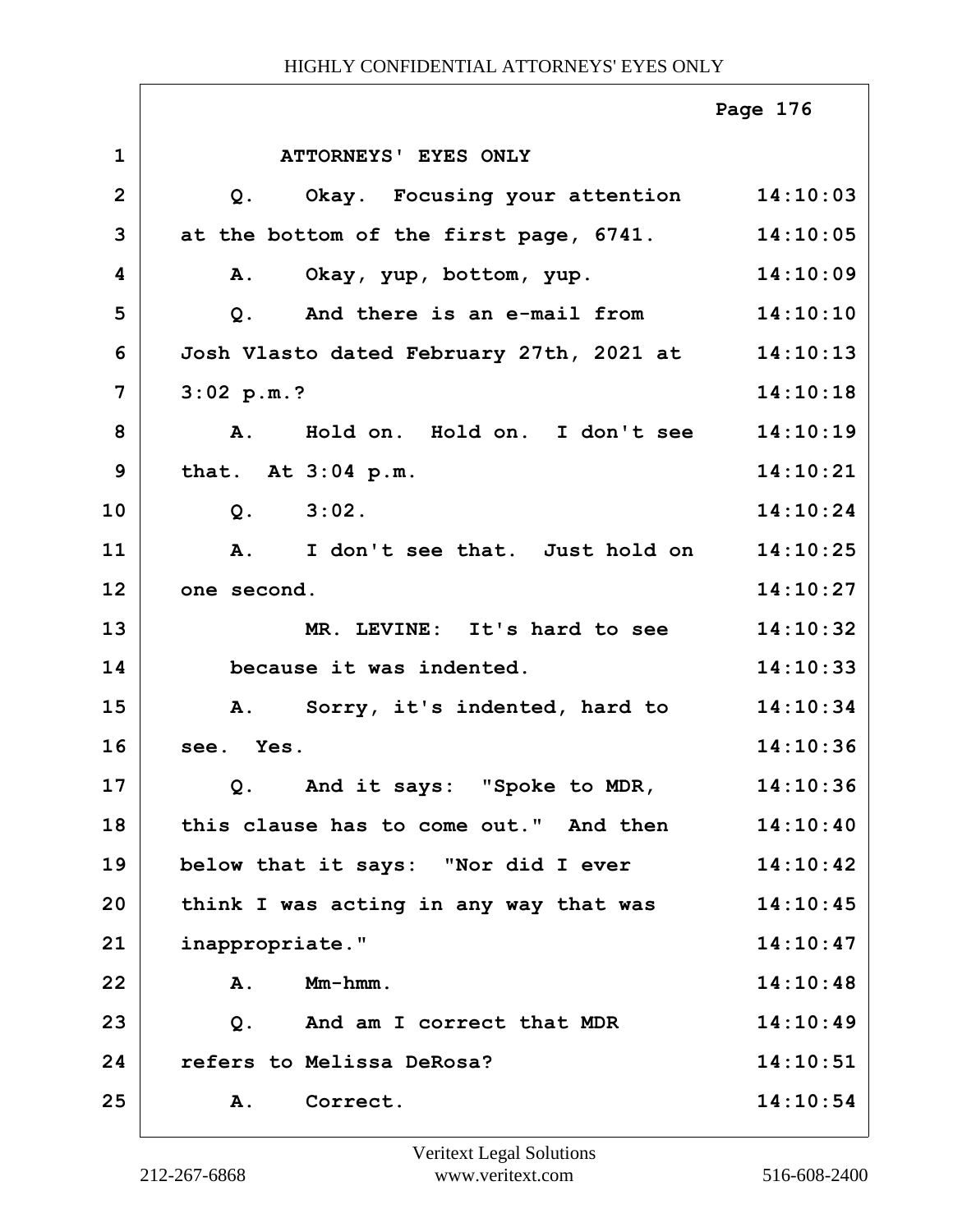|                |                                               | Page 177 |
|----------------|-----------------------------------------------|----------|
| $\mathbf 1$    | ATTORNEYS' EYES ONLY                          |          |
| $\overline{2}$ | Do you have any understanding 14:10:54<br>Q.  |          |
| 3              | as to why that clause had to come out?        | 14:10:57 |
| 4              | $N_{\text{O}}$ .<br>Α.                        | 14:10:59 |
| 5              | Did you ask anyone why the<br>Q.              | 14:11:04 |
| 6              | clause is coming out?                         | 14:11:06 |
| 7              | No. It's incredibly regular<br>$\mathbf{A}$ . | 14:11:07 |
| 8              | that that happens.                            | 14:11:09 |
| 9              | Do you think there is any issue<br>Q.         | 14:11:10 |
| 10             | with the fact that this clause came out?      | 14:11:12 |
| 11             | $N$ o.<br>A.                                  | 14:11:13 |
| 12             | Q. Why not?                                   | 14:11:22 |
| 13             | Well, if I did I would have<br>A.             | 14:11:22 |
| 14             | spoken up at the time. So I don't, I          | 14:11:25 |
| 15             | don't think I, I don't think I did. I         | 14:11:28 |
| 16             | don't think it meant anything to me.          | 14:11:30 |
| 17             | Meaning, I didn't, I don't think it was       | 14:11:33 |
| 18             | critical to the statement.                    | 14:11:35 |
| 19             | So when somebody says take                    | 14:11:36 |
| 20             | something out, if I don't think it's          | 14:11:37 |
| 21             | critical for the statement, I am not          | 14:11:41 |
| 22             | going to argue for it. But I don't            | 14:11:42 |
| 23             | remember, I don't remember this specific      | 14:11:44 |
| 24             | exchange.                                     | 14:11:45 |
| 25             | All right. If you go to tab<br>Q.             | 14:11:46 |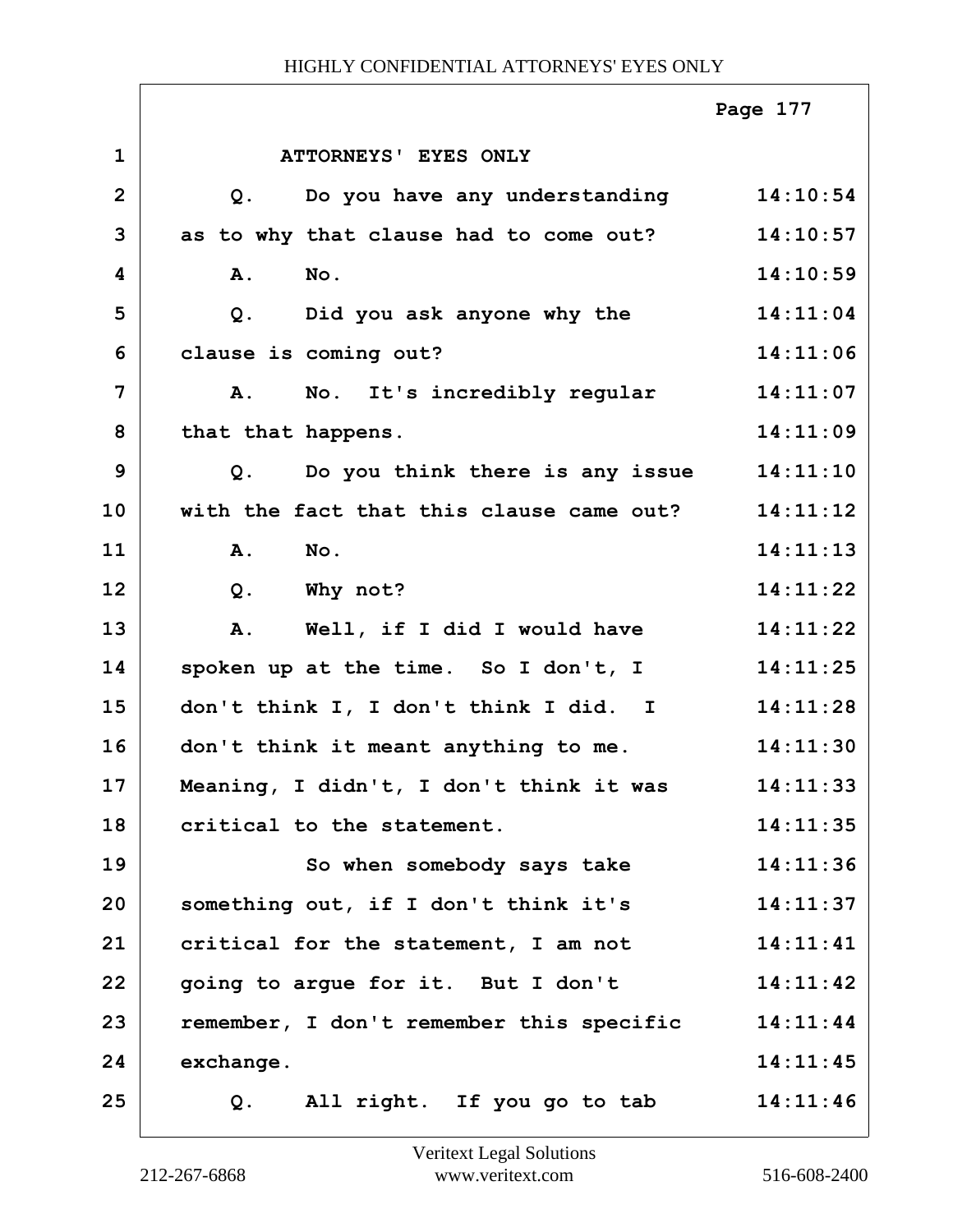|                |                                           | Page 178 |
|----------------|-------------------------------------------|----------|
| $\mathbf{1}$   | ATTORNEYS' EYES ONLY                      |          |
| $\overline{2}$ | 29.                                       | 14:11:54 |
| 3              | Okay.<br>A.                               | 14:12:22 |
| 4              | Do you have any understanding<br>Q.       | 14:12:23 |
| 5              | as to why Ms. DeRosa was sending this to  | 14:12:25 |
| 6              | the group?                                | 14:12:27 |
| $\overline{7}$ | Because Karen Hinton, who had<br>Α.       | 14:12:28 |
| 8              | been known to have issues with the        | 14:12:33 |
| 9              | Governor, sent this tweet.                | 14:12:34 |
| 10             | Okay. She sent the tweet, but<br>Q.       | 14:12:41 |
| 11             | do you have any understanding of why      | 14:12:45 |
| 12             | Ms. DeRosa was sharing it with you all?   | 14:12:46 |
| 13             | What were you all supposed to do with     | 14:12:48 |
| 14             | that?                                     | 14:12:50 |
| 15             | In the context of what we were<br>Α.      | 14:12:50 |
| 16             | dealing with, it suggested, because it    | 14:12:58 |
| 17             | said Charlotte Bennett isn't a liar, it   | 14:13:03 |
| 18             | suggested that Karen Hinton had something | 14:13:06 |
| 19             | to say. So therefore we need to think     | 14:13:08 |
| 20             | about it or prepare.                      | 14:13:10 |
| 21             | All right. Do you know what<br>Q.         | 14:13:13 |
| 22             | role, if any, Chris Cuomo played in terms | 14:13:18 |
| 23             | of drafting or crafting the statement?    | 14:13:19 |
| 24             | Which statement?<br>Α.                    | 14:13:21 |
| 25             | The statement we were just<br>Q.          | 14:13:27 |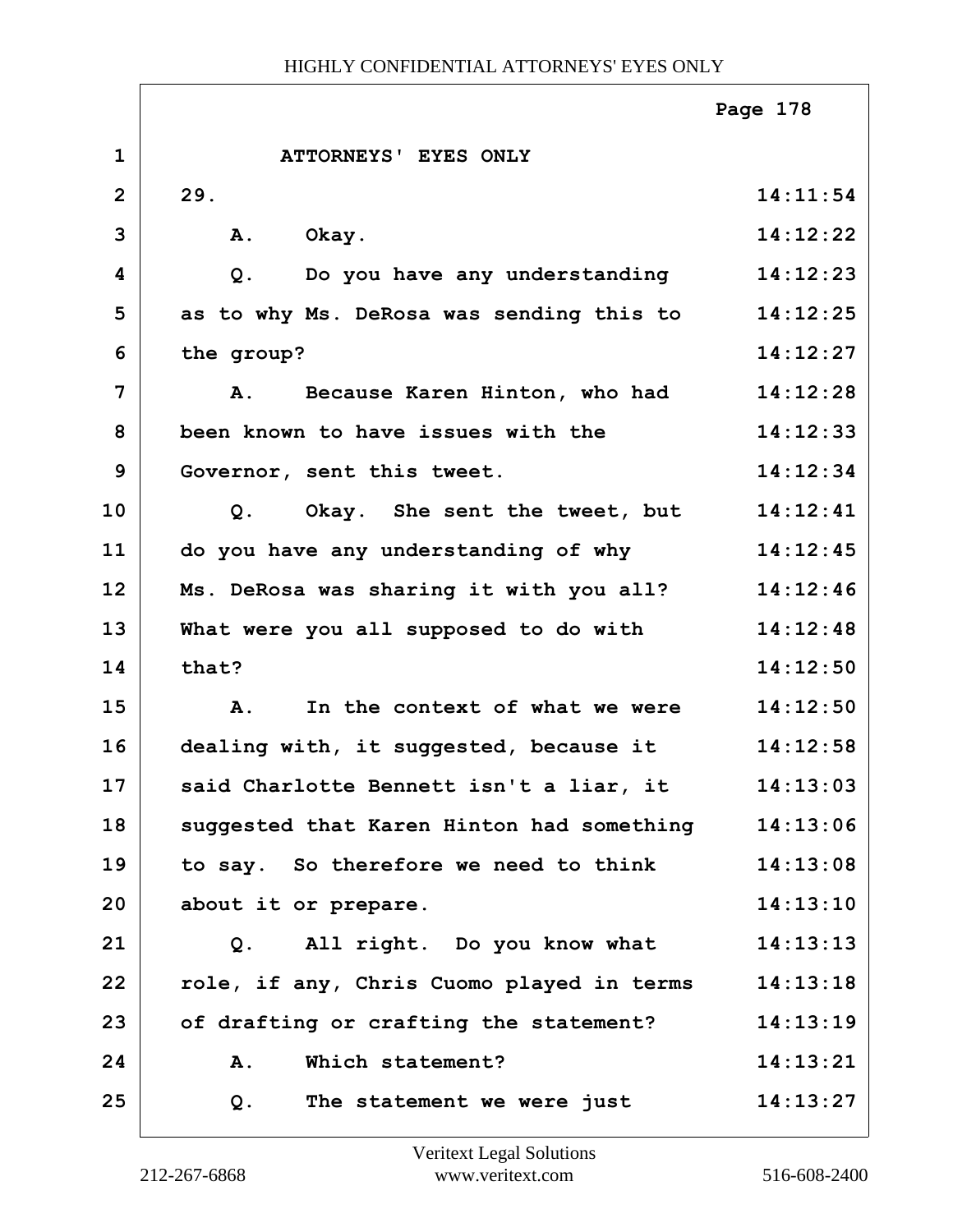|                |                                                | Page 179 |
|----------------|------------------------------------------------|----------|
| $\mathbf{1}$   | ATTORNEYS' EYES ONLY                           |          |
| $\overline{2}$ | discussing, meaning the Governor's --          | 14:13:28 |
| 3              | let's make it more broad.                      | 14:13:31 |
| 4              | Can you describe Chris Cuomo's                 | 14:13:32 |
| 5              | role in connection with conversations          | 14:13:34 |
| 6              | about responding to the allegations of         | 14:13:35 |
| $\overline{7}$ | sexual harassment that had been made           | 14:13:39 |
| 8              | against the Governor?                          | 14:13:40 |
| 9              | A. Sure, Chris Cuomo has been                  | 14:13:41 |
| 10             | involved, was involved from time to time       | 14:13:45 |
| 11             | in various conversations about, about how      | 14:13:48 |
| 12             | to respond to allegations against the          | 14:13:51 |
| 13             | Governor.                                      | 14:13:53 |
| 14             | Anything more specific, meaning<br>Q.          | 14:13:55 |
| 15             | what sort of advice he proffered,              | 14:13:57 |
| 16             | anything like that?                            | 14:13:58 |
| 17             | A. It would depend on the                      | 14:13:59 |
| 18             | situation. And I don't remember which.         | 14:14:07 |
| 19             | He was a part of some conversations, but       | 14:14:09 |
| 20             | not a part of many.                            | 14:14:11 |
| 21             | Okay. And Ajemian, what role<br>Q <sub>1</sub> | 14:14:12 |
| 22             | was he serving?                                | 14:14:15 |
| 23             | A. Mr. Ajemian worked with the                 | 14:14:16 |
| 24             | Governor, so he was a part of every            | 14:14:18 |
| 25             | conversation, almost every conversation        | 14:14:20 |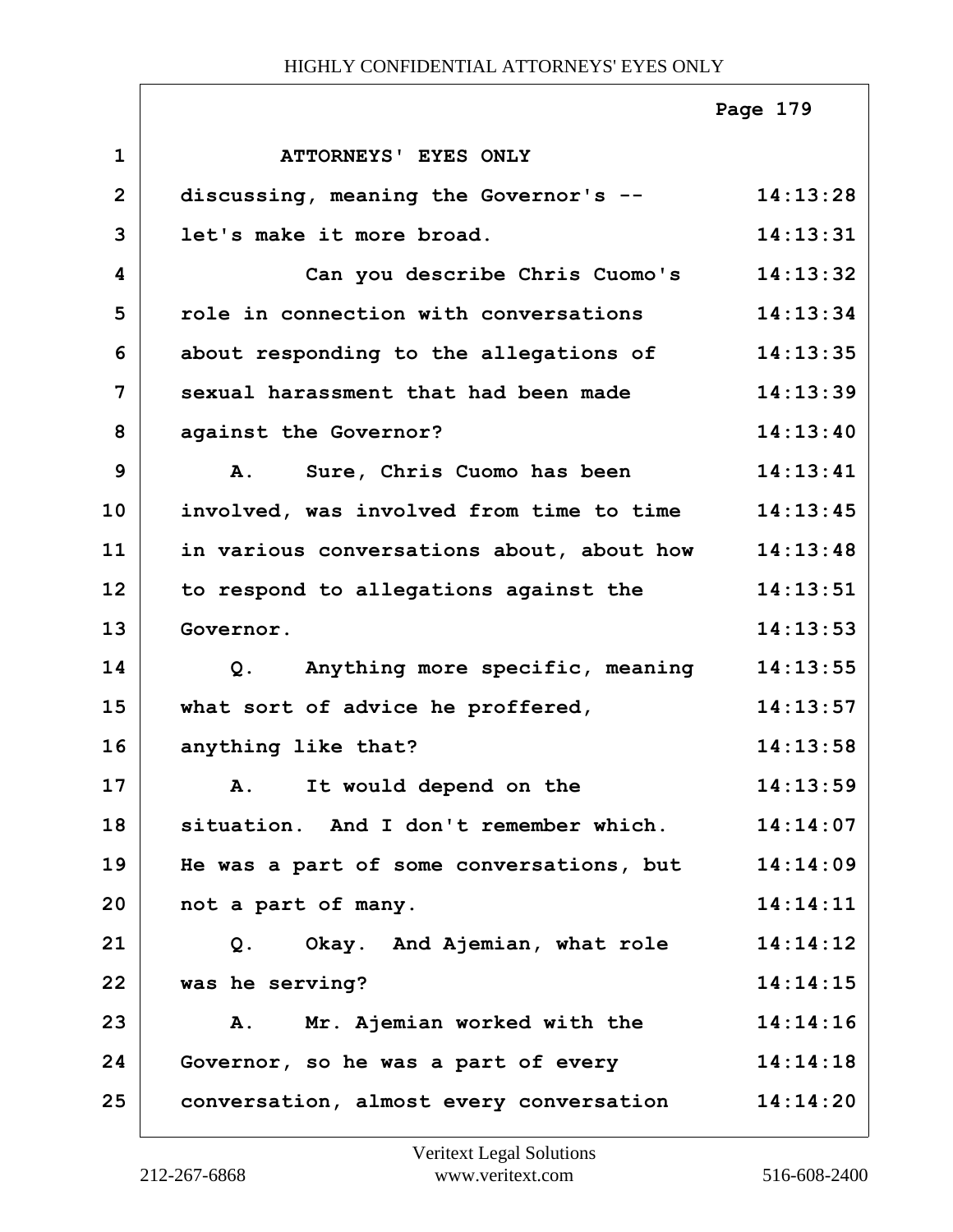|                |                                           | Page 180 |
|----------------|-------------------------------------------|----------|
| $\mathbf{1}$   | ATTORNEYS' EYES ONLY                      |          |
| $\overline{2}$ | in these.                                 | 14:14:21 |
| 3              | $Q$ .<br>Okay.                            | 14:14:22 |
| 4              | Because he had to function, he<br>A.      | 14:14:22 |
| 5              | had to actually do the stuff.             | 14:14:25 |
| 6              | Lis Smith?<br>$Q$ .                       | 14:14:26 |
| 7              | What about her?<br>A.                     | 14:14:33 |
| 8              | What role was she serving in<br>$Q$ .     | 14:14:34 |
| 9              | terms of -- what was she doing in         | 14:14:37 |
| 10             | connection with the response effort?      | 14:14:40 |
| 11             | Lis would help with the<br><b>A.</b>      | 14:14:41 |
| 12             | crafting of statements and sometimes      | 14:14:43 |
| 13             | would talk to reporters.                  | 14:14:51 |
| 14             | Okay. Do you know which<br>Q.             | 14:14:52 |
| 15             | reporters Ms. Smith had talked to?        | 14:14:53 |
| 16             | Not, not, not specifically.<br>Α.         | 14:14:55 |
| 17             | Q. What role is Josh Vlasto               | 14:14:57 |
| 18             | serving in this effort?                   | 14:15:04 |
| 19             | A. Same, advisor, counsel,                | 14:15:05 |
| 20             | somebody who had been in the Chamber that | 14:15:07 |
| 21             | understood press and communications.      | 14:15:09 |
| 22             | Melissa DeRosa?<br>Q.                     | 14:15:11 |
| 23             | Two heads. One as somebody who<br>A.      | 14:15:14 |
| 24             | understands communications and one as who | 14:15:21 |
| 25             | understood the Governor and what was      | 14:15:28 |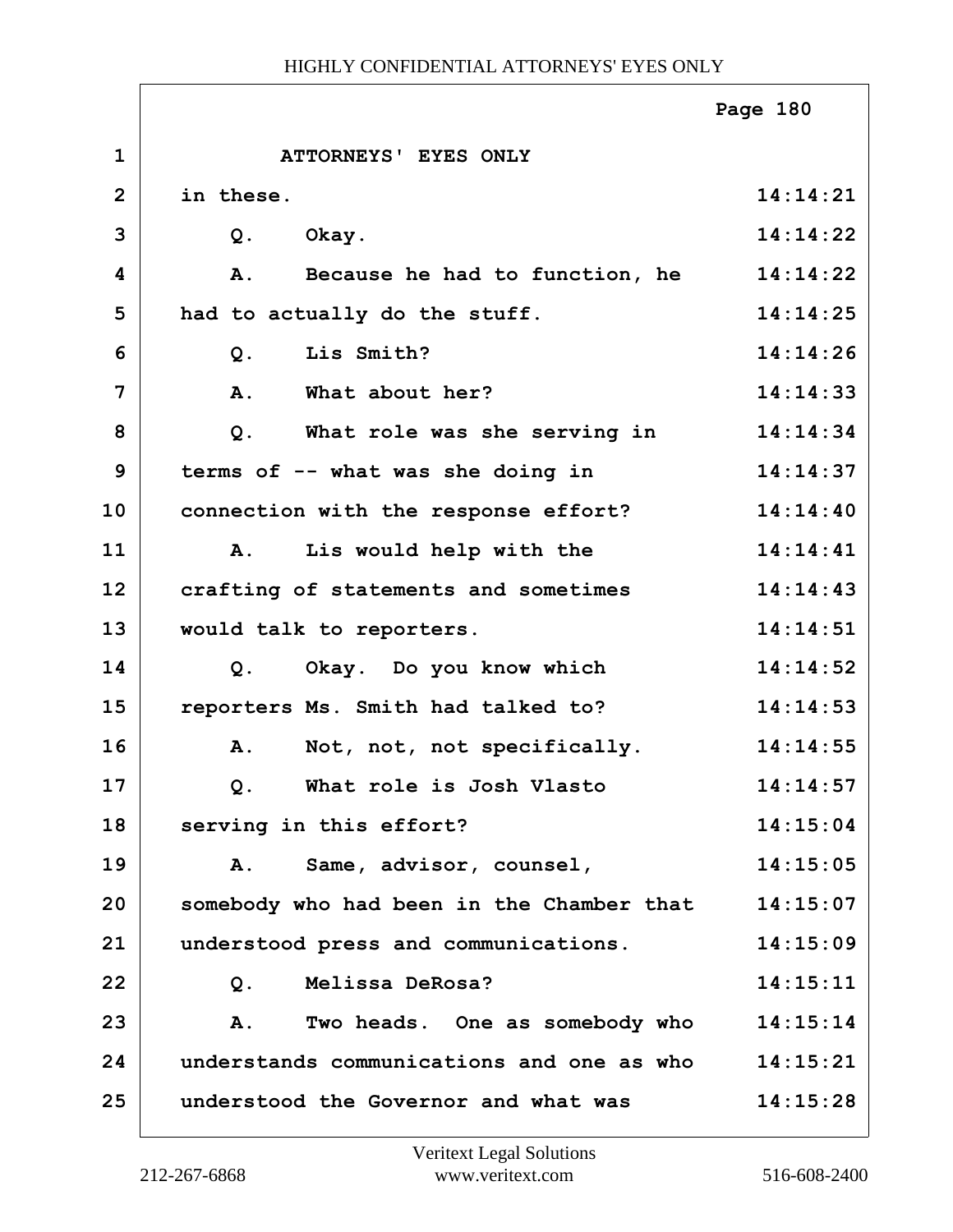|              |                                           | Page 181 |
|--------------|-------------------------------------------|----------|
| $\mathbf{1}$ | ATTORNEYS' EYES ONLY                      |          |
| $\mathbf{2}$ | going on in the Chamber.                  | 14:15:30 |
| 3            | Rich Azzopardi?<br>$Q$ .                  | 14:15:32 |
| 4            | Same as Peter Ajemian.<br>A.              | 14:15:35 |
| 5            | Linda Lacewell?<br>$Q$ .                  | 14:15:37 |
| 6            | Advisor. Long-time Cuomo<br><b>A.</b>     | 14:15:39 |
| 7            | person. So knowledgeable about years of,  | 14:15:47 |
| 8            | years of working with the Governor.       | 14:15:50 |
| 9            | Judith Mogul or Judy Mogul?<br>$Q$ .      | 14:15:54 |
| 10           | Legal. Legal internal working<br>A.       | 14:15:57 |
| 11           | at the Chamber.                           | 14:16:05 |
| 12           | <b>Jeff Garvey?</b><br>$Q$ .              | 14:16:10 |
| 13           | A.<br>Same.                               | 14:16:12 |
| 14           | $Q$ .<br>Stephanie Benton?                | 14:16:12 |
| 15           | I don't know what<br><b>A.</b>            | 14:16:14 |
| 16           | Stephanie's -- Stephanie is right hand to | 14:16:15 |
| 17           | the Governor. I don't know what her       | 14:16:18 |
| 18           | actual title is, but Stephanie is the     | 14:16:21 |
| 19           | person who makes the train sort of run on | 14:16:23 |
| 20           | time in terms of the Governor's schedule. | 14:16:25 |
| 21           | And for each of these, I mean<br>Q.       | 14:16:27 |
| 22           | more specifically what role were they     | 14:16:29 |
| 23           | serving in terms of responding to these   | 14:16:30 |
| 24           | allegations?                              | 14:16:34 |
| 25           | Thank you, I'm sorry. And I<br>Α.         | 14:16:35 |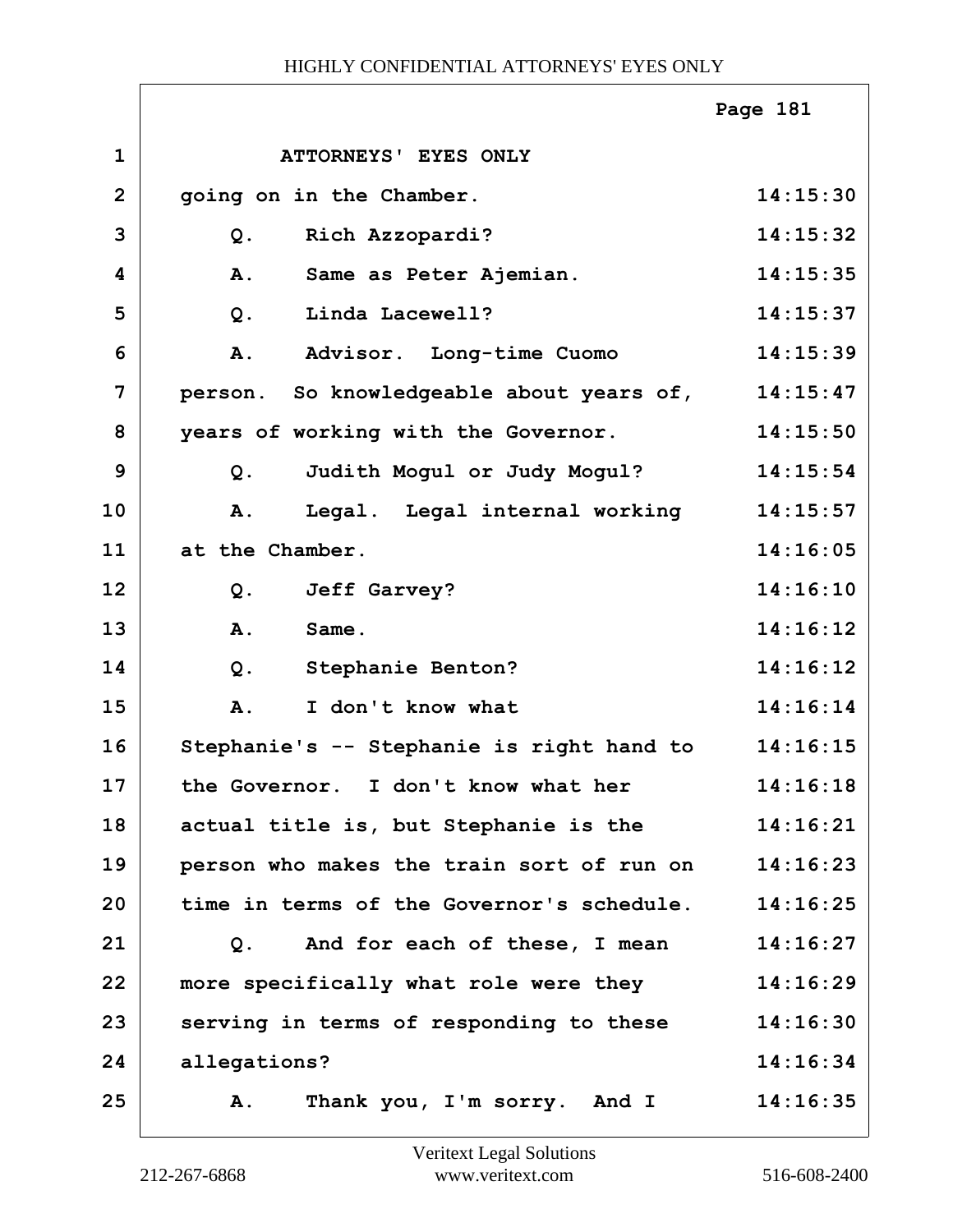|                |                                           | Page 182 |
|----------------|-------------------------------------------|----------|
| $\mathbf 1$    | ATTORNEYS' EYES ONLY                      |          |
| $\overline{2}$ | gave, I gave the right answer on all of   | 14:16:37 |
| 3              | those other people.                       | 14:16:41 |
| 4              | Stephanie's role was not in               | 14:16:42 |
| 5              | general advisor, it was much more         | 14:16:46 |
| 6              | factual. Because Stephanie knew how       | 14:16:54 |
| 7              | things worked and where things were kind  | 14:16:55 |
| 8              | of a thing. So much more kind of factual  | 14:16:57 |
| 9              | person.                                   | 14:17:03 |
| 10             | <b>Steve Cohen?</b><br>$Q$ .              | 14:17:11 |
| 11             | Communications advisor with a<br>A.       | 14:17:12 |
| 12             | little bit of legal advisor. Not as       | 14:17:13 |
| 13             | lawyer, quote unquote, but with lawyer -- | 14:17:16 |
| 14             | but with lawyer's mind in the back of his | 14:17:18 |
| 15             | head.                                     | 14:17:22 |
| 16             | $Q$ .<br>Got you. So it's your            | 14:17:22 |
| 17             | understanding that during these           | 14:17:23 |
| 18             | conversations Mr. Cohen wasn't providing  | 14:17:24 |
| 19             | legal advice?                             | 14:17:27 |
| 20             | I don't, I don't know that.<br>Α.         | 14:17:27 |
| 21             | $Q$ .<br>Dani Lever?                      | 14:17:33 |
| 22             | Communications, advice. Same<br>Α.        | 14:17:34 |
| 23             | as Josh and myself and Lis.               | 14:17:39 |
| 24             | Even though she no longer<br>Q.           | 14:17:40 |
| 25             | worked there, right?                      | 14:17:42 |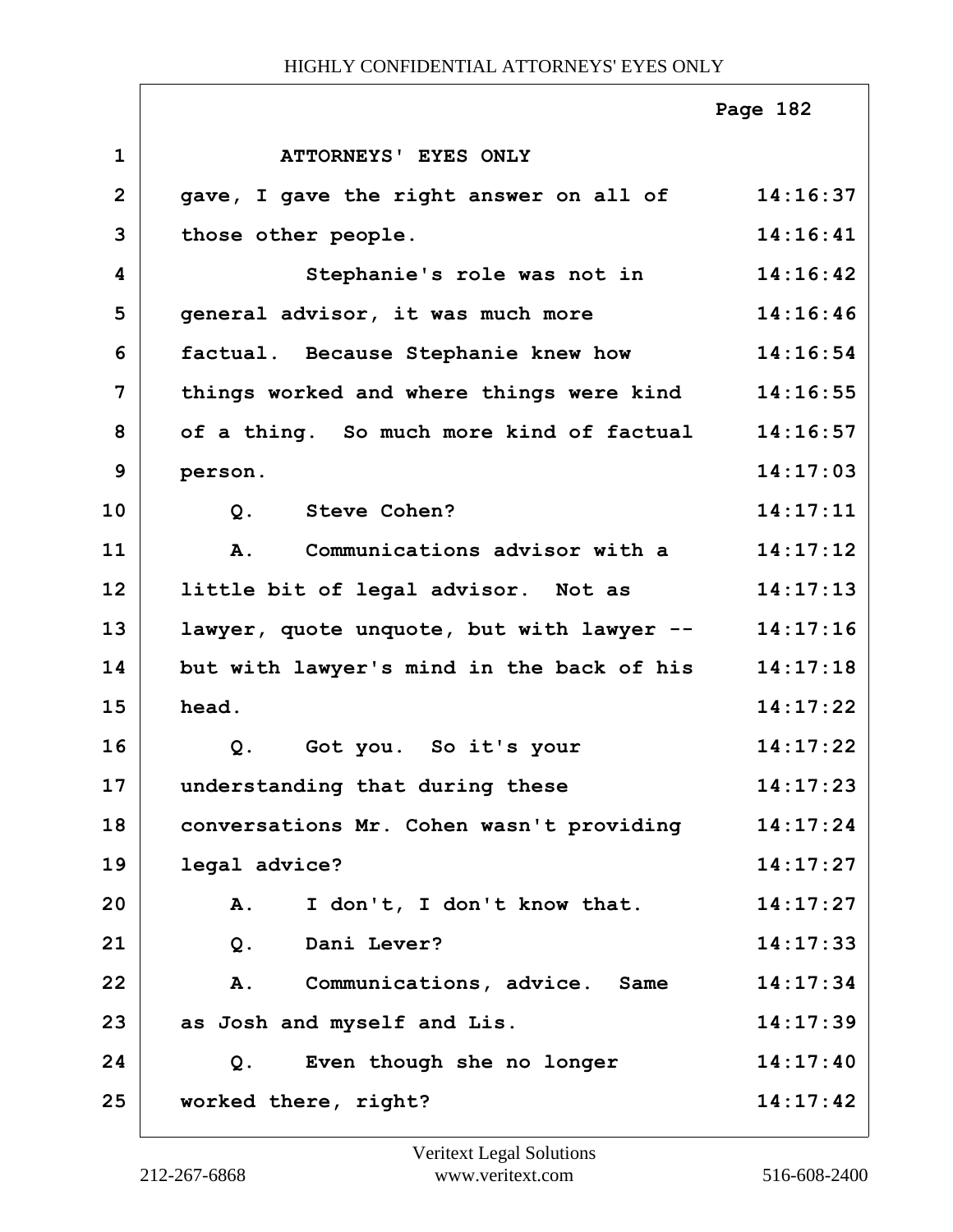|                |                                           | Page 183 |
|----------------|-------------------------------------------|----------|
| $\mathbf 1$    | ATTORNEYS' EYES ONLY                      |          |
| $\overline{2}$ | Well, neither did Josh.<br>A.             | 14:17:43 |
| 3              | Fair enough. And what was the<br>Q.       | 14:17:45 |
| 4              | Governor doing as part of these           | 14:17:53 |
| 5              | conversations?                            | 14:17:54 |
| 6              | He was involved in a few<br><b>A.</b>     | 14:17:55 |
| 7              | conversations but not all conversations.  | 14:17:57 |
| 8              | So I couldn't tell you specifically what. | 14:17:59 |
| 9              | But the most important thing was to hear  | 14:18:00 |
| 10             | his version of the facts in any           | 14:18:05 |
| 11             | conversation.                             | 14:18:07 |
| 12             | Q. And when you say hear this             | 14:18:10 |
| 13             | version of the facts, at any point did    | 14:18:12 |
| 14             | anyone suggest that other inquiries       | 14:18:15 |
| 15             | should happen to test the veracity of     | 14:18:17 |
| 16             | what the Governor said?                   | 14:18:20 |
| 17             | A. The conversation with the              | 14:18:21 |
| 18             | Governor was largely about what he said   | 14:18:33 |
| 19             | versus what somebody else said. So I'm    | 14:18:36 |
| 20             | not sure what independent veracity there  | 14:18:40 |
| 21             | could be in those, as you pointed out     | 14:18:43 |
| 22             | before. I'm not sure that $--$ I don't    | 14:18:45 |
| 23             | know what independent veracity there      | 14:18:48 |
| 24             | would be.                                 | 14:18:50 |
| 25             | Can you turn to tab 30.<br>Q.             | 14:18:55 |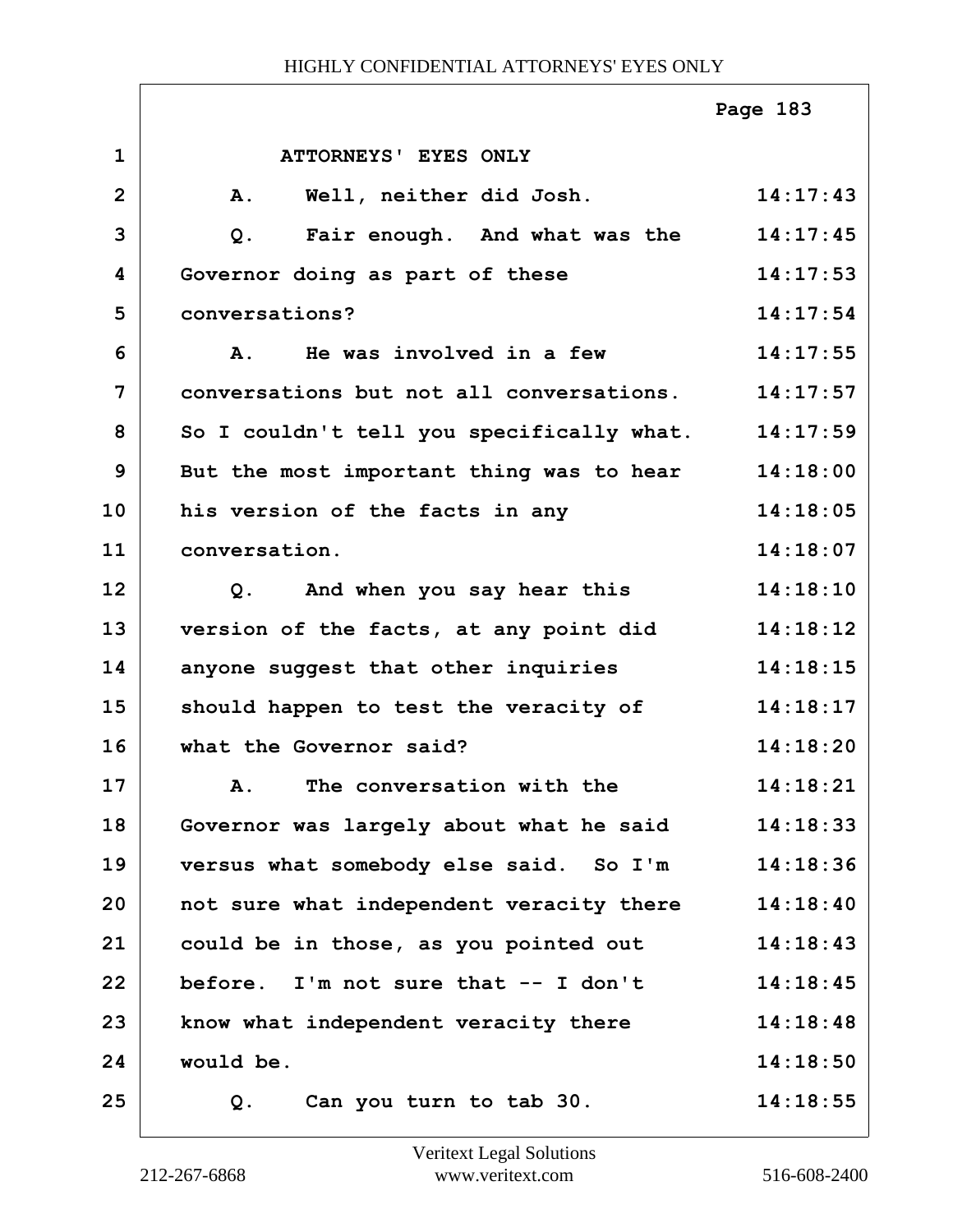|                |                                             | Page 184 |
|----------------|---------------------------------------------|----------|
| $\mathbf{1}$   | <b>ATTORNEYS' EYES ONLY</b>                 |          |
| $\overline{2}$ | Α.<br>Yup.                                  | 14:18:58 |
| 3              | Did you have any -- do you<br>Q.            | 14:18:59 |
| 4              | recognize this document?                    | 14:19:03 |
| 5              | I do.<br>$\mathbf{A}$ .                     | 14:19:04 |
| 6              | And what do you recognize this<br>$Q$ .     | 14:19:05 |
| 7              | document to be?                             | 14:19:08 |
| 8              | Statement after the statement.<br><b>A.</b> | 14:19:09 |
| 9              | Statement after the first statement.        | 14:19:16 |
| 10             | Q. Okay. Do you have any                    | 14:19:17 |
| 11             | understanding as to why this statement,     | 14:19:24 |
| 12             | why the Governor put out this statement     | 14:19:28 |
| 13             | only one day after the prior statement?     | 14:19:30 |
| 14             | A.<br>I don't, I don't remember.            | 14:19:32 |
| 15             | Okay. And were you involved in<br>$Q$ .     | 14:19:34 |
| 16             | discussions about the crafting of this      | 14:19:36 |
| 17             | statement?                                  | 14:19:38 |
| 18             | A.<br>Yes.                                  | 14:19:39 |
| 19             | Okay. And what was your role<br>Q.          | 14:19:39 |
| 20             | in those discussions?                       | 14:19:42 |
| 21             | Language of what the statement<br>Α.        | 14:19:43 |
| 22             | should say.                                 | 14:19:46 |
| 23             | Okay. Anything else you<br>$Q$ .            | 14:19:47 |
| 24             | recall?                                     | 14:19:51 |
| 25             | I really don't remember why we<br>Α.        | 14:19:51 |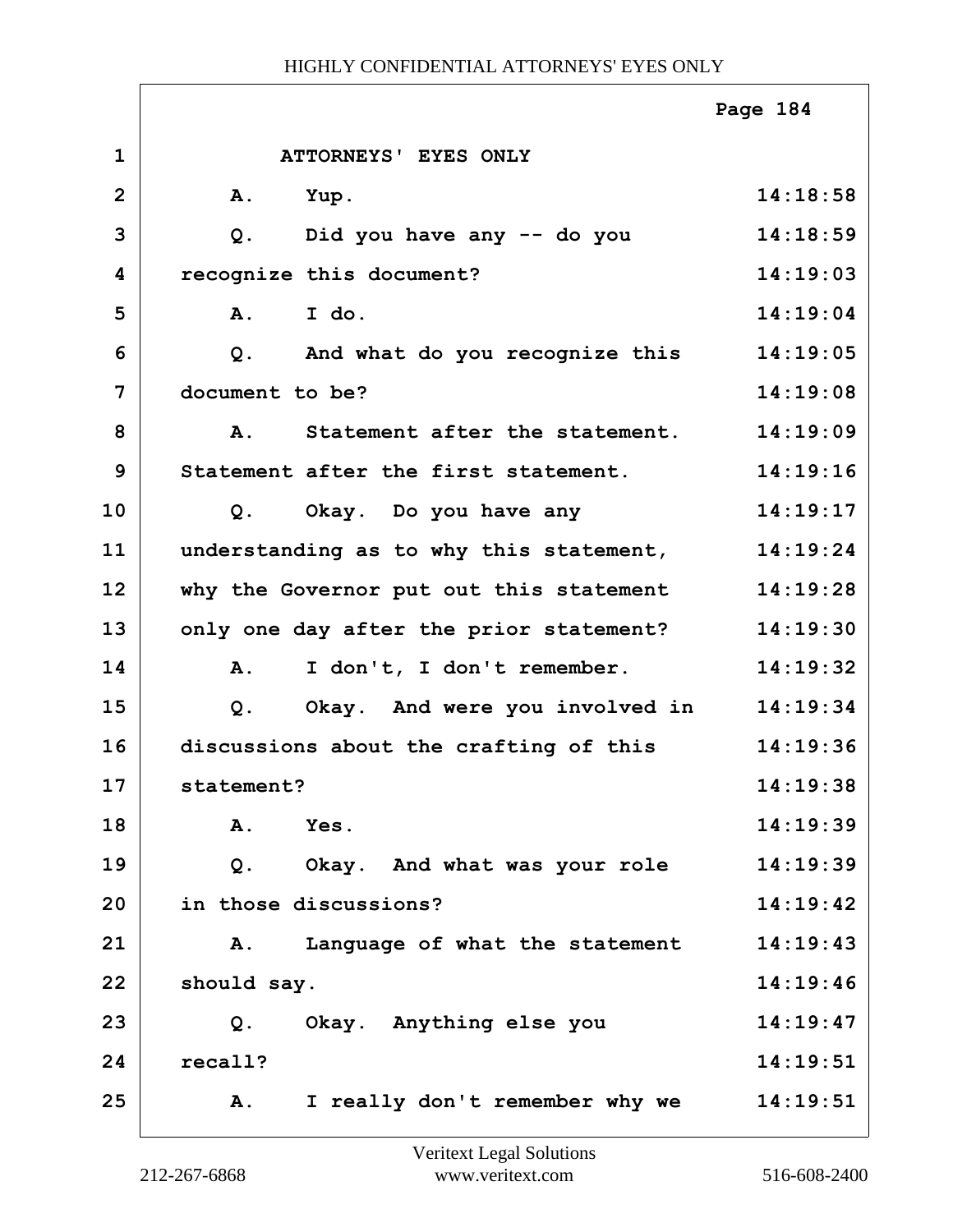**Page 185**

| $\mathbf 1$    | ATTORNEYS' EYES ONLY                      |          |
|----------------|-------------------------------------------|----------|
| $\overline{2}$ | did this 24 hours later. I don't.         | 14:19:54 |
| 3              | And do you have -- if you look<br>Q.      | 14:19:59 |
| 4              | at the third paragraph, it says: "At      | 14:20:03 |
| 5              | work sometimes I think I am being playful | 14:20:07 |
| 6              | and make jokes that I think are funny. I  | 14:20:09 |
| 7              | do on occasion tease people on what I     | 14:20:12 |
| 8              | think is a good-natured way. I do it in   | 14:20:14 |
| 9              | public and in private. You have seen me   | 14:20:17 |
| 10             | do it at briefings hundreds of times. I   | 14:20:19 |
| 11             | have teased people about their personal   | 14:20:21 |
| 12             | lives, their relationships, about getting | 14:20:23 |
| 13             | married or not getting married. I mean    | 14:20:25 |
| 14             | no offense and only attempt to add some   | 14:20:27 |
| 15             | levity and banter to what is a very       | 14:20:29 |
| 16             | serious business."                        | 14:20:31 |
| 17             | Did you provide any commentary            | 14:20:34 |
| 18             | or suggestions as to that statement?      | 14:20:36 |
| 19             | I think I did. And now I<br>A.            | 14:20:37 |
| 20             | remember why we did the statement.        | 14:20:40 |
| 21             | Okay. Why did you do the<br>Q.            | 14:20:43 |
| 22             | statement?                                | 14:20:44 |
| 23             | Because I think Charlotte did<br>A.       | 14:20:44 |
| 24             | an interview and I think this was in      | 14:20:46 |
| 25             | response -- I shouldn't say I know. I     | 14:20:48 |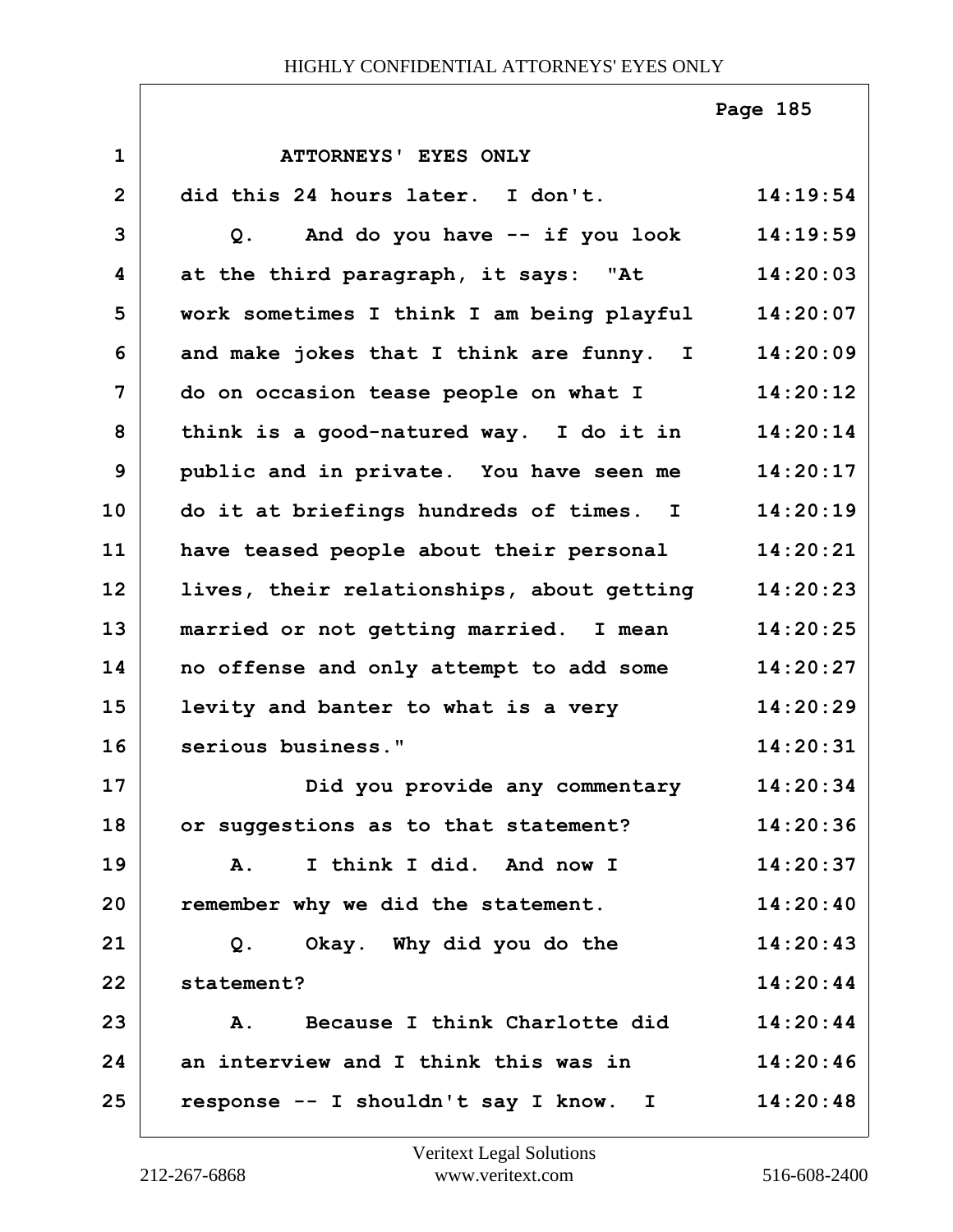|                |                                         | Page 186 |
|----------------|-----------------------------------------|----------|
| $\mathbf{1}$   | ATTORNEYS' EYES ONLY                    |          |
| $\overline{2}$ | think Charlotte did an interview and    | 14:20:51 |
| 3              | therefore this was responsive to the    | 14:20:53 |
| 4              | interview that she did with Nora        | 14:20:57 |
| 5              | O'Donnell, I believe.                   | 14:21:00 |
| 6              | MR. LEVINE: That is what you            | 14:21:05 |
| 7              | remember?                               | 14:21:06 |
| 8              | THE WITNESS: That is what I             | 14:21:06 |
| 9              | remember.                               | 14:21:07 |
| 10             | $Q$ .<br>Okay.                          | 14:21:07 |
| 11             | A. And as to that specific              | 14:21:08 |
| 12             | paragraph, I don't remember anything in | 14:21:11 |
| 13             | particular as it relates to that        | 14:21:15 |
| 14             | paragraph, but it is something that he  | 14:21:16 |
| 15             | has said multiple times.                | 14:21:18 |
| 16             | Okay. If you can turn to tab<br>Q.      | 14:21:25 |
| 17             | 35.                                     | 14:21:27 |
| 18             | Okay.<br>Α.                             | 14:21:34 |
| 19             | Take a moment to review and let<br>Q.   | 14:21:35 |
| 20             | me know when you're ready.              | 14:21:37 |
| 21             | Okay.<br>Α.                             | 14:22:01 |
| 22             | If you look at the first page,<br>$Q$ . | 14:22:02 |
| 23             | Mr. Vlasto writes "I can't seem to dial | 14:22:04 |
| 24             | back in"?                               | 14:22:08 |
| 25             | A.<br>Yes.                              | 14:22:09 |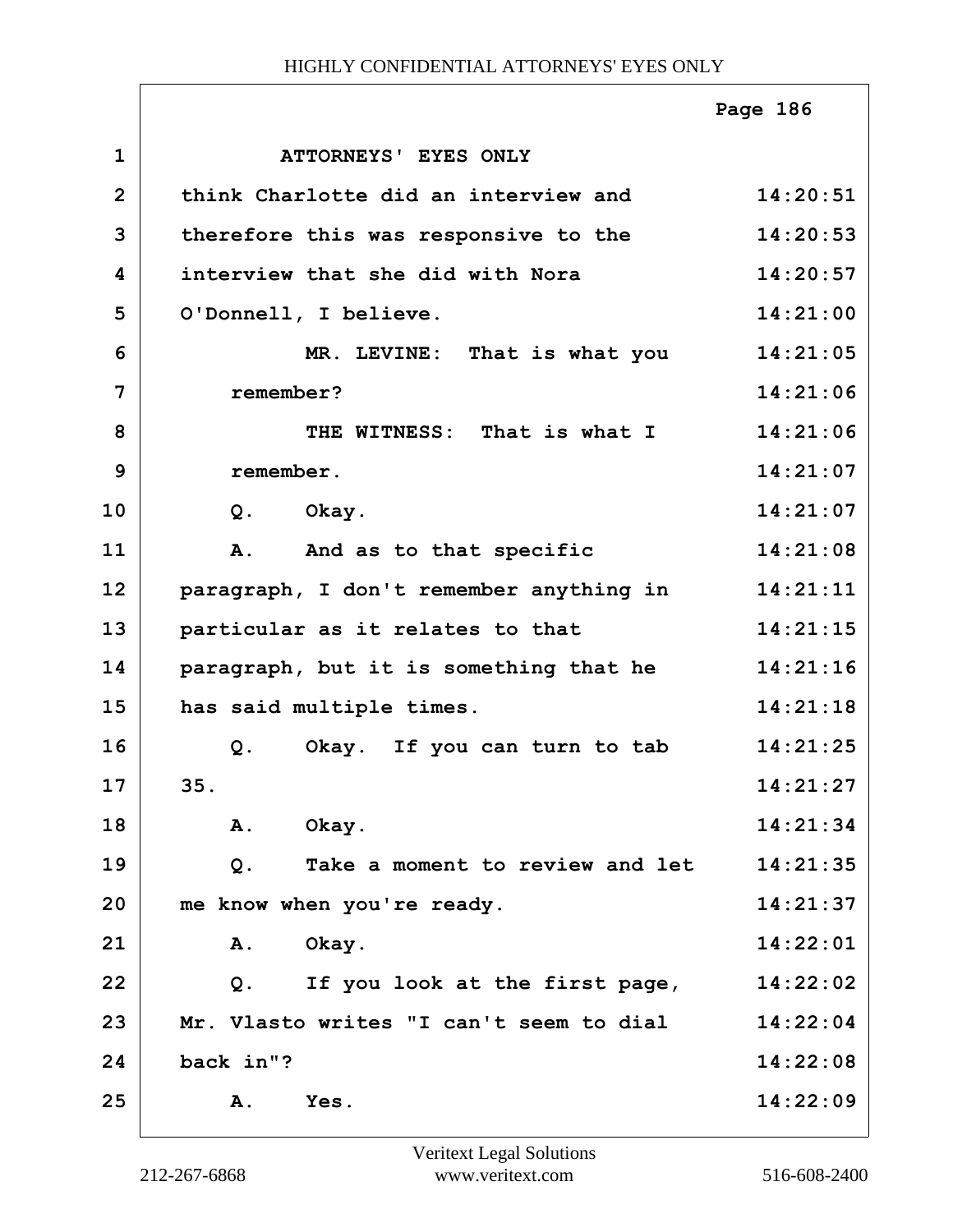|                |                                           | Page 187 |
|----------------|-------------------------------------------|----------|
| $\mathbf{1}$   | ATTORNEYS' EYES ONLY                      |          |
| $\overline{2}$ | Do you know what he was<br>Q.             | 14:22:09 |
| 3              | referring to?                             | 14:22:10 |
| 4              | A. We were on the phone.                  | 14:22:10 |
| 5              | Were you on the phone just the<br>Q.      | 14:22:13 |
| 6              | two of you or the group?                  | 14:22:15 |
| 7              | You're asking me to say what<br>Α.        | 14:22:16 |
| 8              | he's saying, what he's saying in this     | 14:22:21 |
| 9              | thing?                                    | 14:22:22 |
| 10             | I'll be more clear.<br>$Q$ .              | 14:22:23 |
| 11             | Do you recall having a group              | 14:22:25 |
| 12             | conversation about this press statement?  | 14:22:26 |
| 13             | We had many conversations about<br>Α.     | 14:22:35 |
| 14             | this statement, so this is a reference to | 14:22:37 |
| 15             | him not being able to get back into the   | 14:22:39 |
| 16             | conference call.                          | 14:22:40 |
| 17             | Q. Do you remember what was said          | 14:22:41 |
| 18             | about this conference call?               | 14:22:43 |
| 19             | Not specifically.<br>Α.                   | 14:22:44 |
| 20             | Anything generally?<br>Q.                 | 14:22:45 |
| 21             | No, not generally, no.<br>Α.              | 14:22:45 |
| 22             | If you go back to tab 33?<br>Q.           | 14:22:51 |
| 23             | MR. LEVINE: 33?                           | 14:22:54 |
| 24             | MR. GRANT: 33.                            | 14:22:54 |
| 25             | Let me know when you're ready.<br>Q.      | 14:23:09 |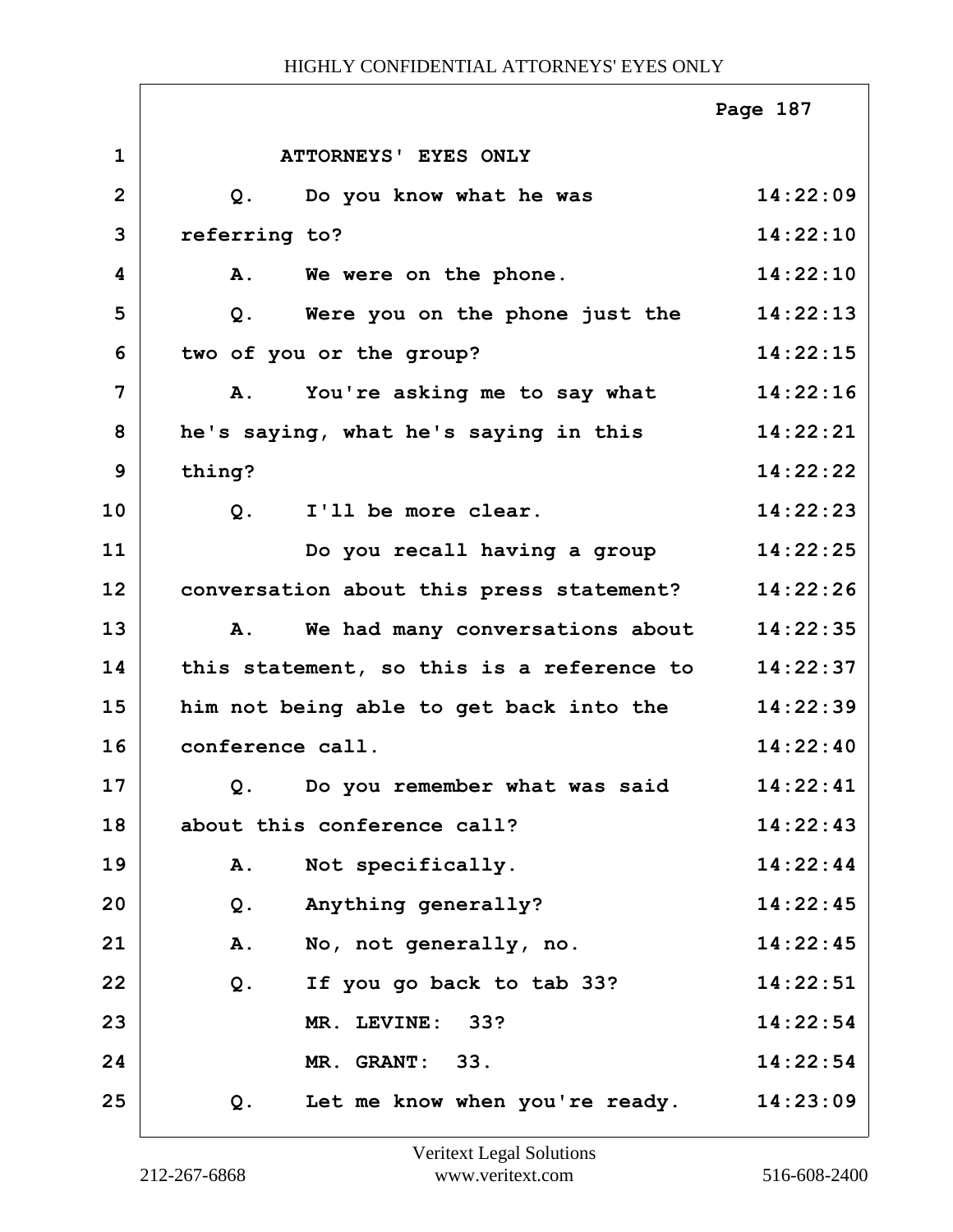|                |                                          | Page 188 |
|----------------|------------------------------------------|----------|
| $\mathbf{1}$   | ATTORNEYS' EYES ONLY                     |          |
| $\overline{2}$ | A.<br>Mm-hmm.                            | 14:23:10 |
| 3              | In this text exchange Ms. Lever<br>$Q$ . | 14:23:11 |
| 4              | writes: "Never okay to flirt with        | 14:23:13 |
| 5              | someone who works for you in their 20s." | 14:23:15 |
| 6              | You respond "Nope."                      | 14:23:18 |
| 7              | Can you give me some background          | 14:23:19 |
| 8              | on this exchange?                        | 14:23:21 |
| 9              | I don't remember what's the<br><b>A.</b> | 14:23:21 |
| 10             | timing, I would have to look at the      | 14:23:24 |
| 11             | timing of this related to what you just  | 14:23:25 |
| 12             | talked about. Is there language about    | 14:23:28 |
| 13             | flirt, can I look back at the last one?  | 14:23:32 |
| 14             | MR. LEVINE: That's up to                 | 14:23:35 |
| 15             | Mr. Grant.                               | 14:23:36 |
| 16             | A. Which one was that, what was          | 14:23:36 |
| 17             | the number?                              | 14:23:37 |
| 18             | Sure. If you need to go back<br>Q.       | 14:23:39 |
| 19             | to the press statement from the Governor | 14:23:41 |
| 20             | on February 28th, that's tab 30.         | 14:23:44 |
| 21             | No, the one that we were just<br>A.      | 14:23:46 |
| 22             | doing, the one, the one where you asked  | 14:23:47 |
| 23             | me about the conference call.            | 14:23:49 |
| 24             | Q. Okay. The conference call,            | 14:23:52 |
| 25             | that was tab 33.                         | 14:23:54 |

ı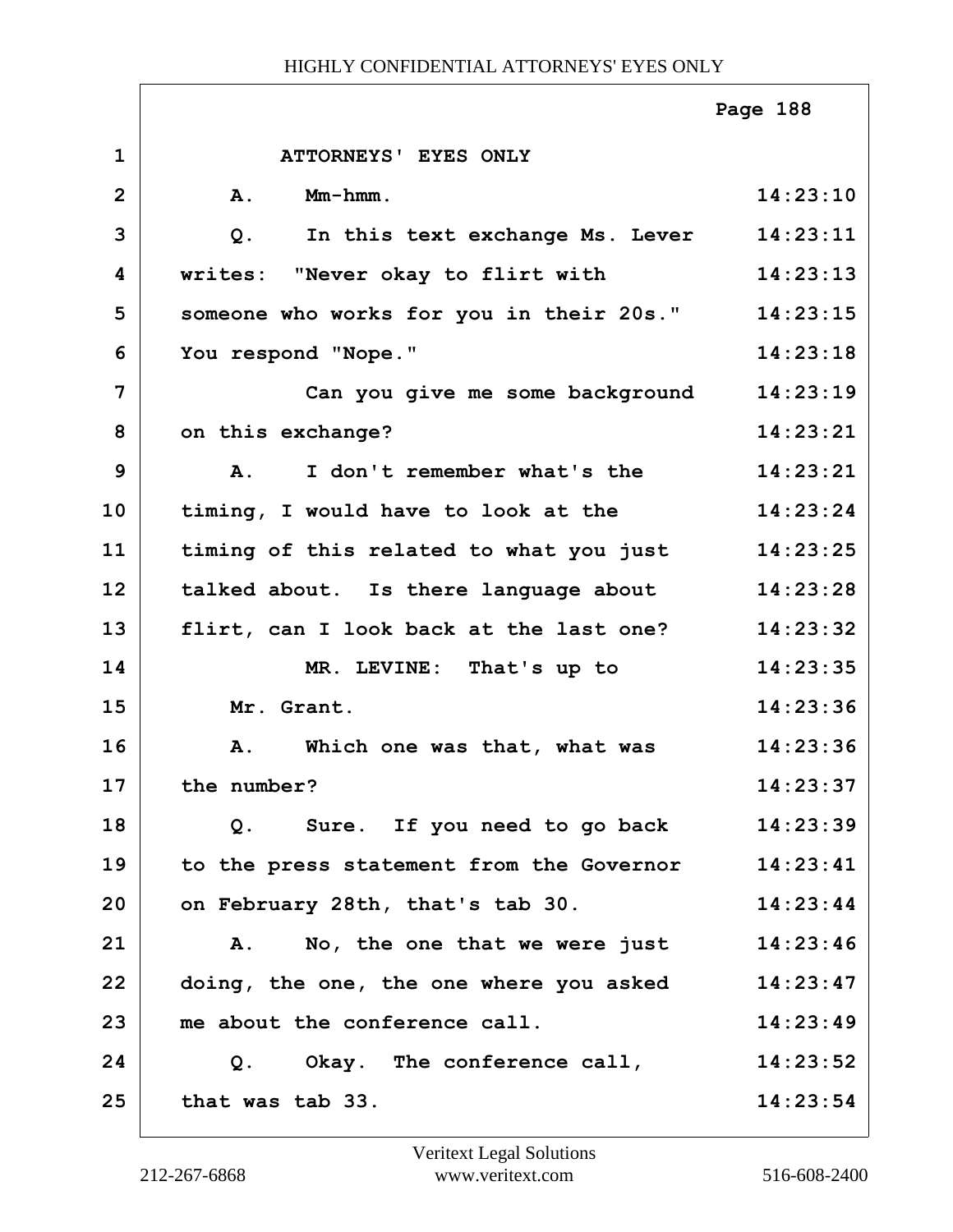|                |                                           | Page 189 |
|----------------|-------------------------------------------|----------|
| $\mathbf{1}$   | ATTORNEYS' EYES ONLY                      |          |
| $\overline{2}$ | 33. 35?<br><b>A.</b>                      | 14:23:54 |
| 3              | 35, sorry.<br>$Q$ .                       | 14:23:58 |
| 4              | Okay.<br>A.                               | 14:24:00 |
| 5              | MR. LEVINE: Don't speculate.              | 14:24:03 |
| 6              | Okay.<br><b>A.</b>                        | 14:24:34 |
| $\overline{7}$ | Having looked back or referring<br>Q.     | 14:24:35 |
| 8              | back to that, does that give you any more | 14:24:38 |
| 9              | context of what you and Ms. Lever were    | 14:24:41 |
| 10             | discussing?                               | 14:24:43 |
| 11             | In context, I think the word<br><b>A.</b> | 14:24:43 |
| 12             | "flirtation," as opposed to "flirt," but  | 14:24:45 |
| 13             | flirtation, that's in one of the versions | 14:24:48 |
| 14             | of the statement. And what's the final    | 14:24:49 |
| 15             | statement, which number was that.         | 14:24:51 |
| 16             | The final statement was 30. I<br>Q.       | 14:24:53 |
| 17             | should clarify, the final statement on    | 14:24:57 |
| 18             | February 28th.                            | 14:24:59 |
| 19             | Yeah, the press statement,<br><b>A.</b>   | 14:25:00 |
| 20             | yeah, yeah, that one. So that's the       | 14:25:01 |
| 21             | answer.                                   | 14:25:12 |
| 22             | The answer being what?<br>Q.              | 14:25:13 |
| 23             | That she did not say flirt with<br>A.     | 14:25:14 |
| 24             | somebody, flirtation, in terms of their   | 14:25:25 |
| 25             | age difference.                           | 14:25:27 |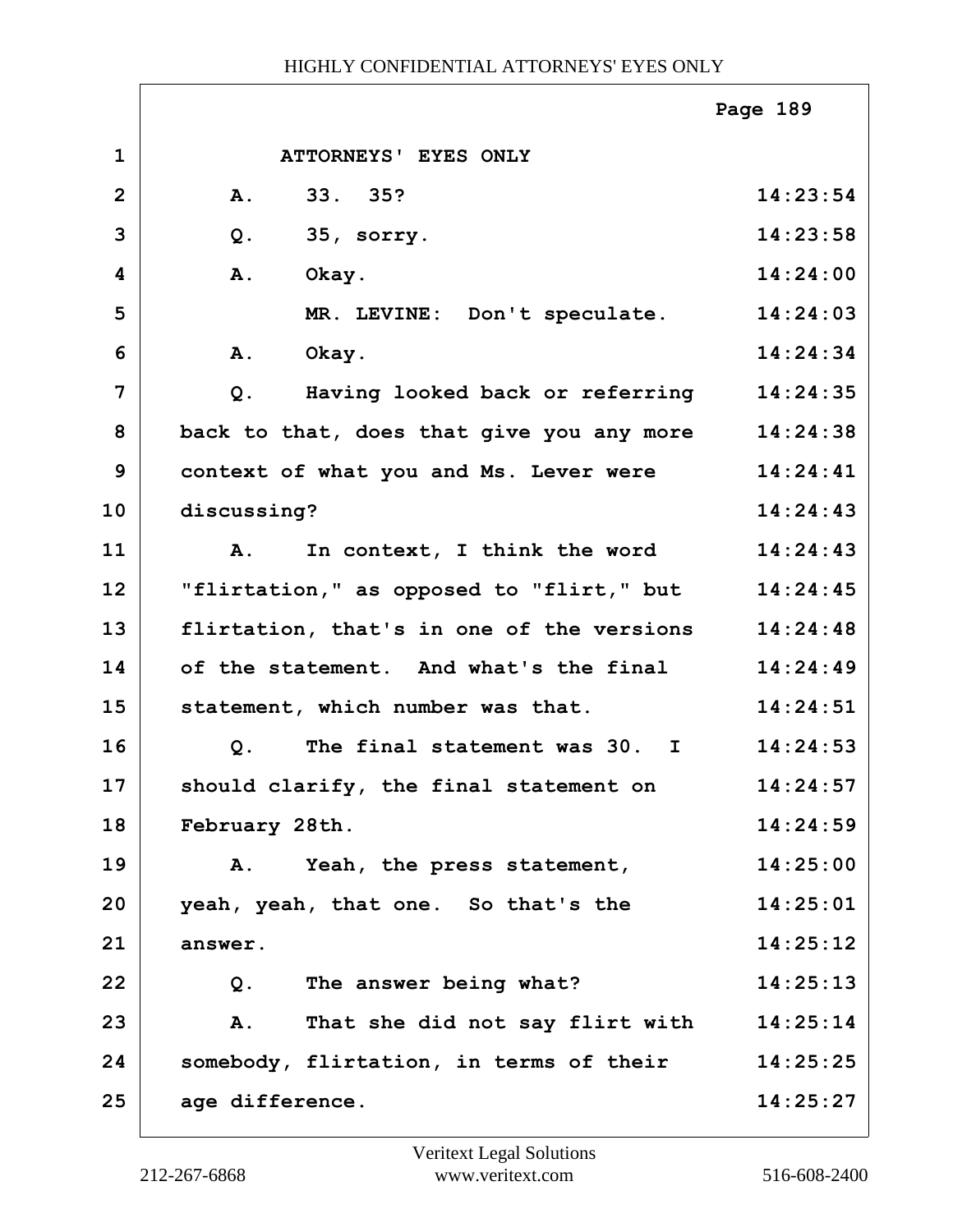|                |                                           | Page 190 |
|----------------|-------------------------------------------|----------|
| $\mathbf{1}$   | ATTORNEYS' EYES ONLY                      |          |
| $\overline{2}$ | And you agreed with that,<br>Q.           | 14:25:29 |
| 3              | right?                                    | 14:25:30 |
| 4              | I did.<br>A.                              | 14:25:30 |
| 5              | Do you know why that language<br>$Q$ .    | 14:25:32 |
| 6              | is included in a draft of this statement? | 14:25:34 |
| 7              | I don't actually.<br>A.                   | 14:25:36 |
| 8              | But you acknowledge that is<br>$Q$ .      | 14:25:37 |
| 9              | probably not appropriate conduct for a    | 14:25:41 |
| 10             | boss and a subordinate?                   | 14:25:45 |
| 11             | MR. LEVINE: Are you asking                | 14:25:48 |
| 12             | about every situation possible or in      | 14:25:49 |
| 13             | this specific situation?                  | 14:25:51 |
| 14             | And I don't know. I am not --<br>Α.       | 14:25:54 |
| 15             | I don't like it in the statement.         | 14:25:57 |
| 16             | Okay. All right. If you can<br>$Q$ .      | 14:25:59 |
| 17             | turn to tab 71. And just so you know,     | 14:26:02 |
| 18             | we're going to go back again, I'm sorry.  | 14:26:11 |
| 19             | That's okay. You've already<br>Α.         | 14:26:13 |
| 20             | broken the chain, you went back once.     | 14:26:15 |
| 21             | Okay. 71.                                 | 14:26:18 |
| 22             | Please review it and let me<br>Q.         | 14:26:18 |
| 23             | know when you're ready.                   | 14:26:21 |
| 24             | A. Okay.                                  | 14:26:49 |
| 25             | Do you recognize this text<br>Q.          | 14:26:50 |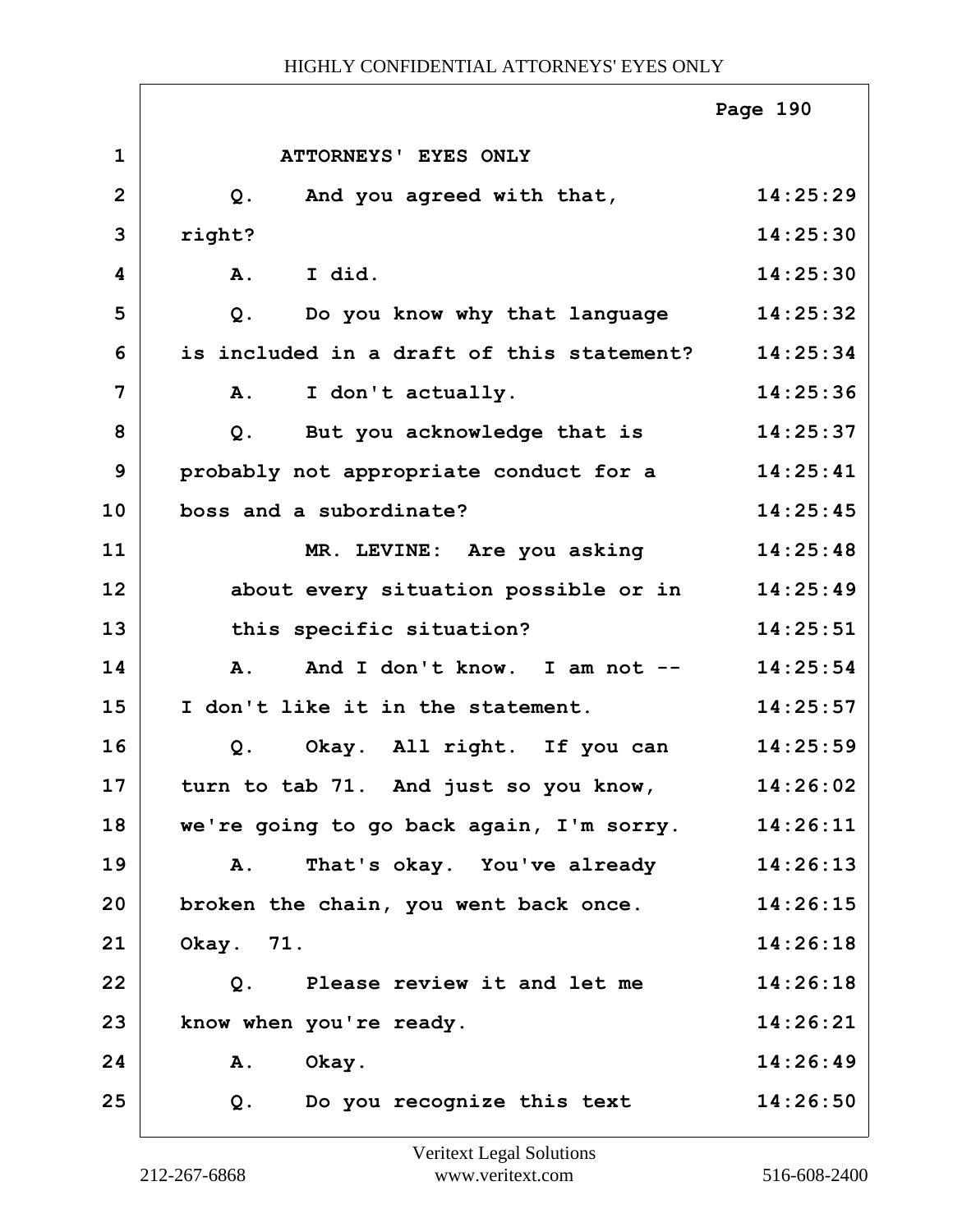|                |                                                | Page 191 |
|----------------|------------------------------------------------|----------|
| $\mathbf{1}$   | ATTORNEYS' EYES ONLY                           |          |
| $\overline{2}$ | exchange?                                      | 14:26:54 |
| 3              | $N$ o.<br>A.                                   | 14:26:54 |
| 4              | Okay. Do you have any reason<br>Q <sub>1</sub> | 14:26:54 |
| 5              | to doubt that Chris Cuomo texted this          | 14:26:58 |
| 6              | image to you, sent a screenshot to you?        | 14:27:00 |
| 7              | A.<br>No.                                      | 14:27:04 |
| 8              | Do you recall anything about<br>$Q$ .          | 14:27:04 |
| 9              | the background to this exchange?               | 14:27:07 |
| 10             | A.<br>No.                                      | 14:27:09 |
| 11             | Do you recall being a part of<br>Q.            | 14:27:09 |
| 12             | any conversations with Chris Cuomo or          | 14:27:13 |
| 13             | anyone else in the group about                 | 14:27:15 |
| 14             | Ms. Bennett's history at Hamilton              | 14:27:19 |
| 15             | College?                                       | 14:27:21 |
| 16             | Obviously that's the<br>Α.                     | 14:27:21 |
| 17             | conversation -- the Governor is telling        | 14:27:30 |
| 18             | us that Charlotte came to him about her        | 14:27:32 |
| 19             | experience at college. That's the              | 14:27:35 |
| 20             | context. But this I, this one, I don't         | 14:27:37 |
| 21             | know. This specific exchange that you're       | 14:27:41 |
| 22             | talking about doesn't ring a bell at all.      | 14:27:48 |
| 23             | And you don't recall having any<br>$Q$ .       | 14:27:50 |
| 24             | conversations with Chris Cuomo or members      | 14:27:52 |
| 25             | of the group about a                           | 14:27:54 |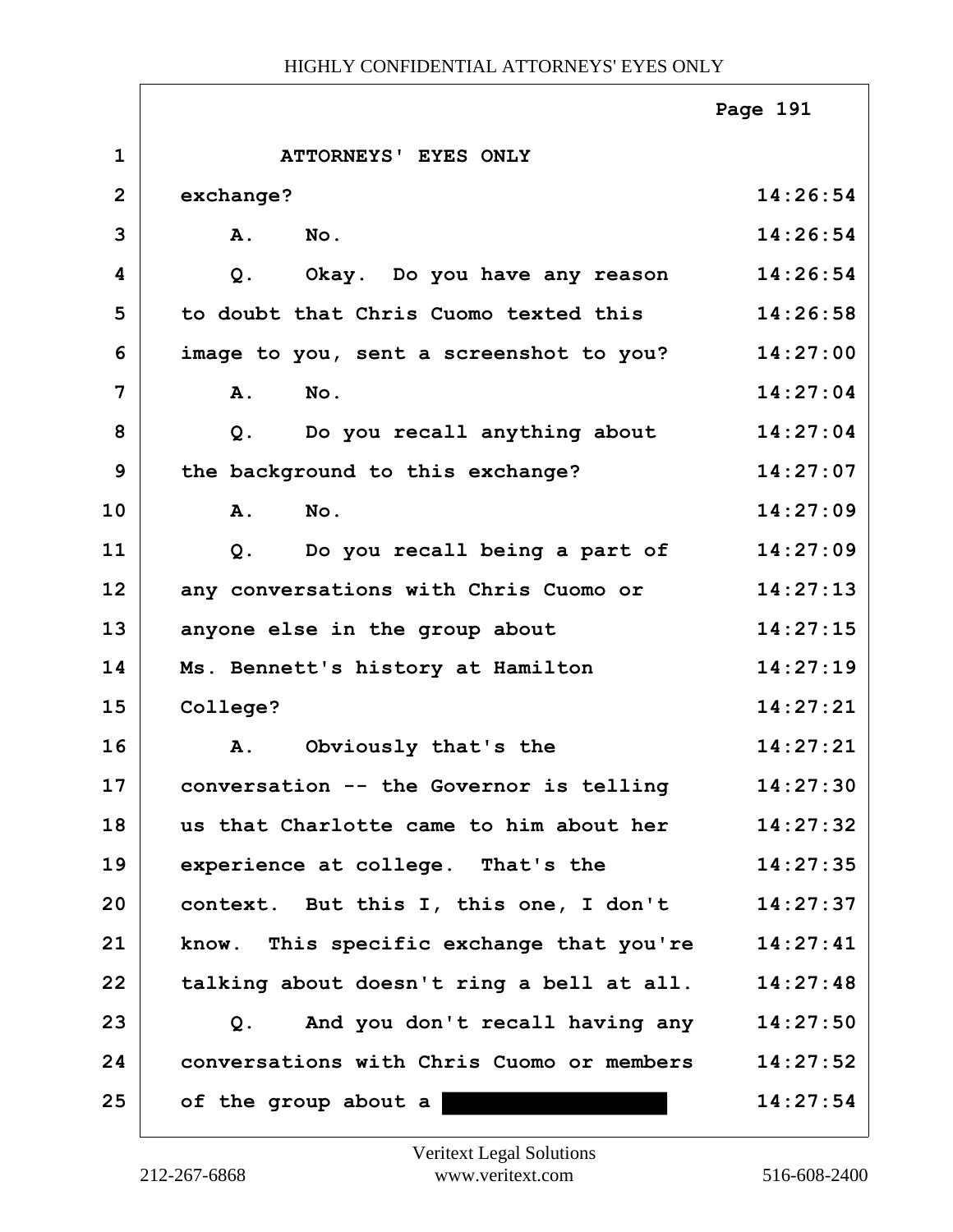|                |                                                 | Page 192 |
|----------------|-------------------------------------------------|----------|
| $\mathbf{1}$   | ATTORNEYS' EYES ONLY                            |          |
| $\overline{2}$ | during                                          | 14:27:56 |
| 3              | her time at Hamilton College?                   | 14:28:00 |
| 4              | I want to be specific, because<br>Α.            | 14:28:02 |
| 5              | I said it before. Backwards when we were        | 14:28:03 |
| 6              | talking about what Charlotte Bennett said       | 14:28:06 |
| 7              | to Andrew Cuomo, yes. As it relates that        | 14:28:08 |
| 8              | you're showing me and sort of like              | 14:28:12 |
| 9              | something subsequent to that, no.               | 14:28:14 |
| 10             | Do you know if there were any<br>Q <sub>1</sub> | 14:28:15 |
| 11             | efforts to get the<br>that is                   | 14:28:18 |
| 12             | referenced in the screenshot?                   | 14:28:19 |
| 13             | No.<br><b>A.</b>                                | 14:28:22 |
| 14             | Do you recall if there was any<br>Q.            | 14:28:22 |
| 15             | discussion about disseminating that             | 14:28:26 |
| 16             | information?                                    | 14:28:29 |
| 17             | No.<br>Α.                                       | 14:28:30 |
| 18             | Okay. Were you involved in any<br>Q.            | 14:28:30 |
| 19             | discussions about getting an independent        | 14:28:37 |
| 20             | investigation -- or starting an                 | 14:28:40 |
| 21             | independent investigation into the              | 14:28:42 |
| 22             | allegations against Governor Cuomo?             | 14:28:43 |
| 23             | Independent of the --<br>A.                     | 14:28:45 |
| 24             | So before the AG investigation<br>$Q$ .         | 14:28:53 |
| 25             | took place were you involved in any             | 14:28:55 |

 $\Gamma$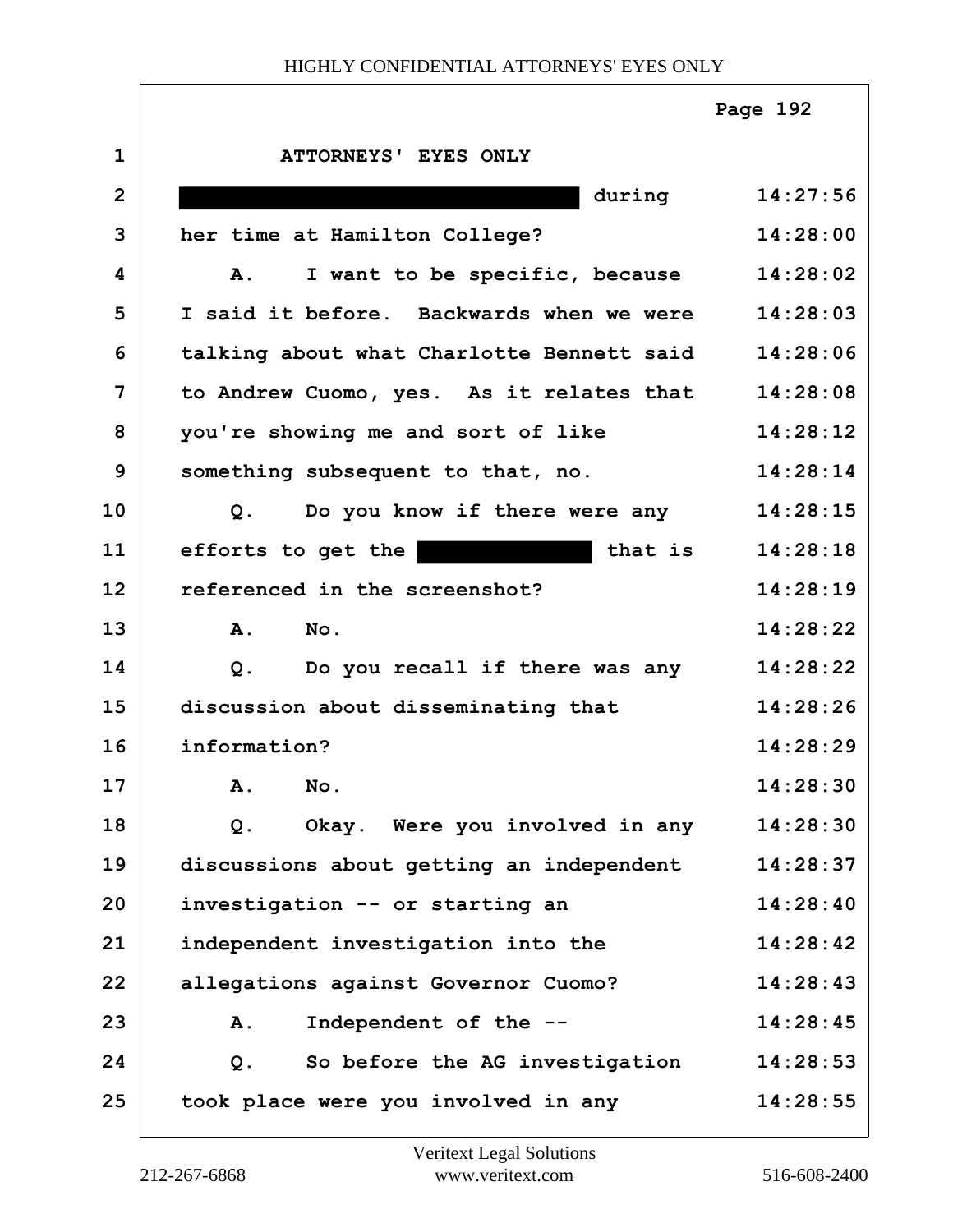|                |                                           | Page 193 |
|----------------|-------------------------------------------|----------|
| $\mathbf{1}$   | ATTORNEYS' EYES ONLY                      |          |
| $\overline{2}$ | discussions about starting an independent | 14:28:59 |
| 3              | investigation into the allegations        | 14:29:01 |
| 4              | against Governor Cuomo?                   | 14:29:03 |
| 5              | Okay. So other than the press<br>A.       | 14:29:04 |
| 6              | statements where you see him talking      | 14:29:07 |
| $\overline{7}$ | about Barbara Jones, for example. You're  | 14:29:09 |
| 8              | talking about independent of that, like   | 14:29:10 |
| 9              | independent of some formal legal review   | 14:29:12 |
| 10             | or what?                                  | 14:29:14 |
| 11             | Including Barbara Jones.<br>$Q$ .         | 14:29:15 |
| 12             | Meaning if you were calling it an         | 14:29:17 |
| 13             | independent investigation?                | 14:29:19 |
| 14             | That's -- yeah, that's the<br><b>A.</b>   | 14:29:20 |
| 15             | first time, was like the notion of        | 14:29:23 |
| 16             | Barbara Jones, who I had never heard of   | 14:29:24 |
| 17             | until I read the statement.               | 14:29:27 |
| 18             | Okay. And when did you first<br>$Q$ .     | 14:29:28 |
| 19             | learn of consideration of Barbara Jones   | 14:29:34 |
| 20             | to conduct an independent investigation?  | 14:29:38 |
| 21             | That statement on one of the<br><b>A.</b> | 14:29:39 |
| 22             | exhibits that you just showed me was the  | 14:29:42 |
| 23             | first time that I learned about it.       | 14:29:44 |
| 24             | Okay. And before that, had you<br>Q.      | 14:29:46 |
| 25             | ever suggested that there be an           | 14:29:49 |

ı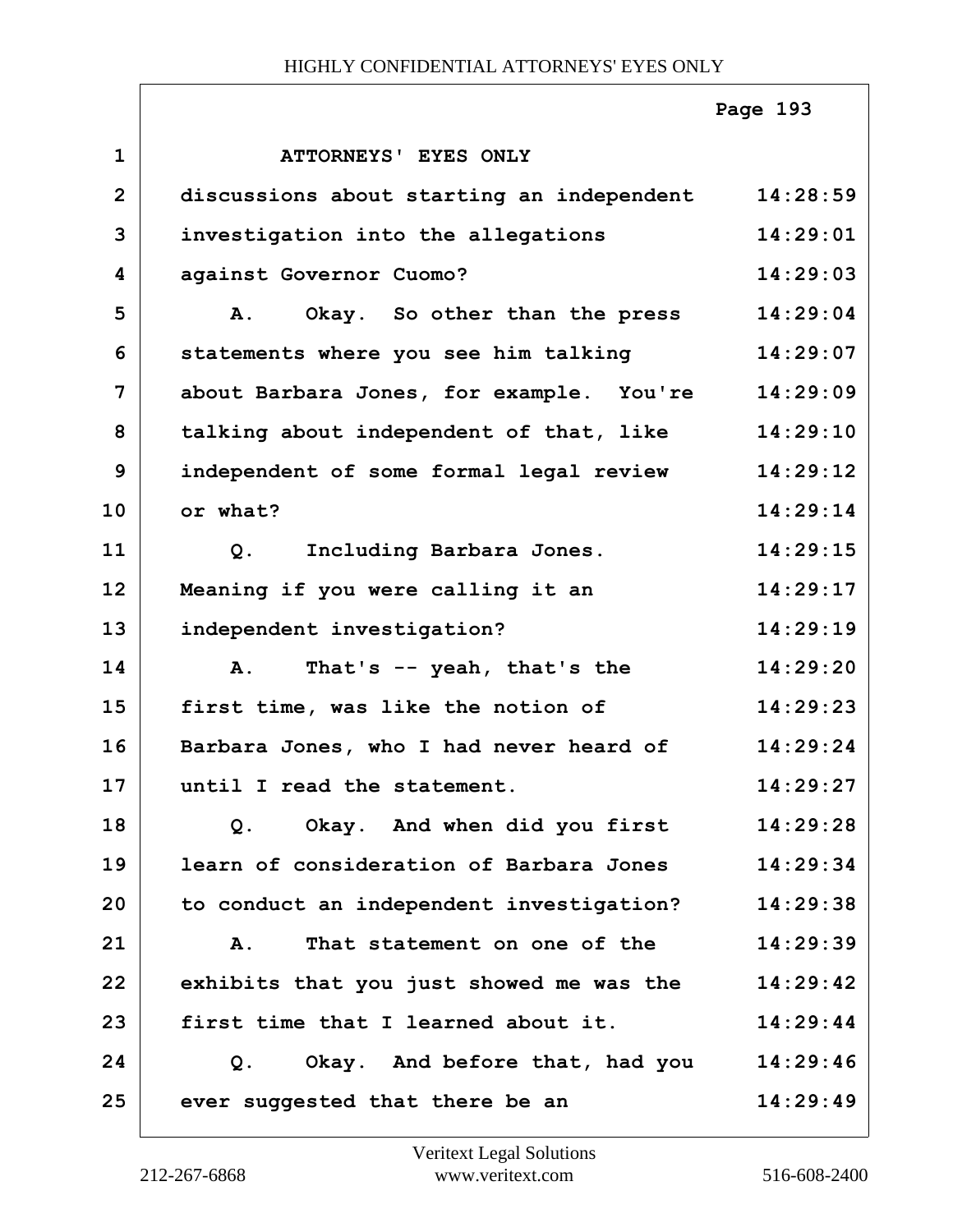|                |                                          | Page 194 |
|----------------|------------------------------------------|----------|
| $\mathbf{1}$   | ATTORNEYS' EYES ONLY                     |          |
| $\overline{2}$ | independent investigation to the group?  | 14:29:51 |
| 3              | I don't remember specifically,<br>A.     | 14:29:54 |
| 4              | but I did support, I just don't remember | 14:30:01 |
| 5              | if it was my idea, but I did support it. | 14:30:06 |
| 6              | So I just don't remember if it was my    | 14:30:08 |
| $\overline{7}$ | idea or not. It could have been, but I   | 14:30:10 |
| 8              | don't know.                              | 14:30:12 |
| 9              | And who were part of those<br>Q.         | 14:30:13 |
| 10             | discussions, meaning about starting an   | 14:30:15 |
| 11             | independent investigation?               | 14:30:19 |
| 12             | The exact same group of people.<br>A.    | 14:30:19 |
| 13             | Was the Governor involved in<br>$Q$ .    | 14:30:21 |
| 14             | any of those discussions?                | 14:30:23 |
| 15             | I do not believe so.<br>A.               | 14:30:24 |
| 16             | And what was said during these<br>$Q$ .  | 14:30:28 |
| 17             | discussions?                             | 14:30:30 |
| 18             | That an independent<br>Α.                | 14:30:30 |
| 19             | investigation was going to be an         | 14:30:33 |
| 20             | important tool to try to get to the      | 14:30:35 |
| 21             | bottom of the facts.                     | 14:30:39 |
| 22             | Anything else?<br>Q.                     | 14:30:40 |
| 23             | No, that was like, again, from<br>Α.     | 14:30:43 |
| 24             | a press strategy, that an independent    | 14:30:46 |
| 25             | investigation was going to be critical   | 14:30:48 |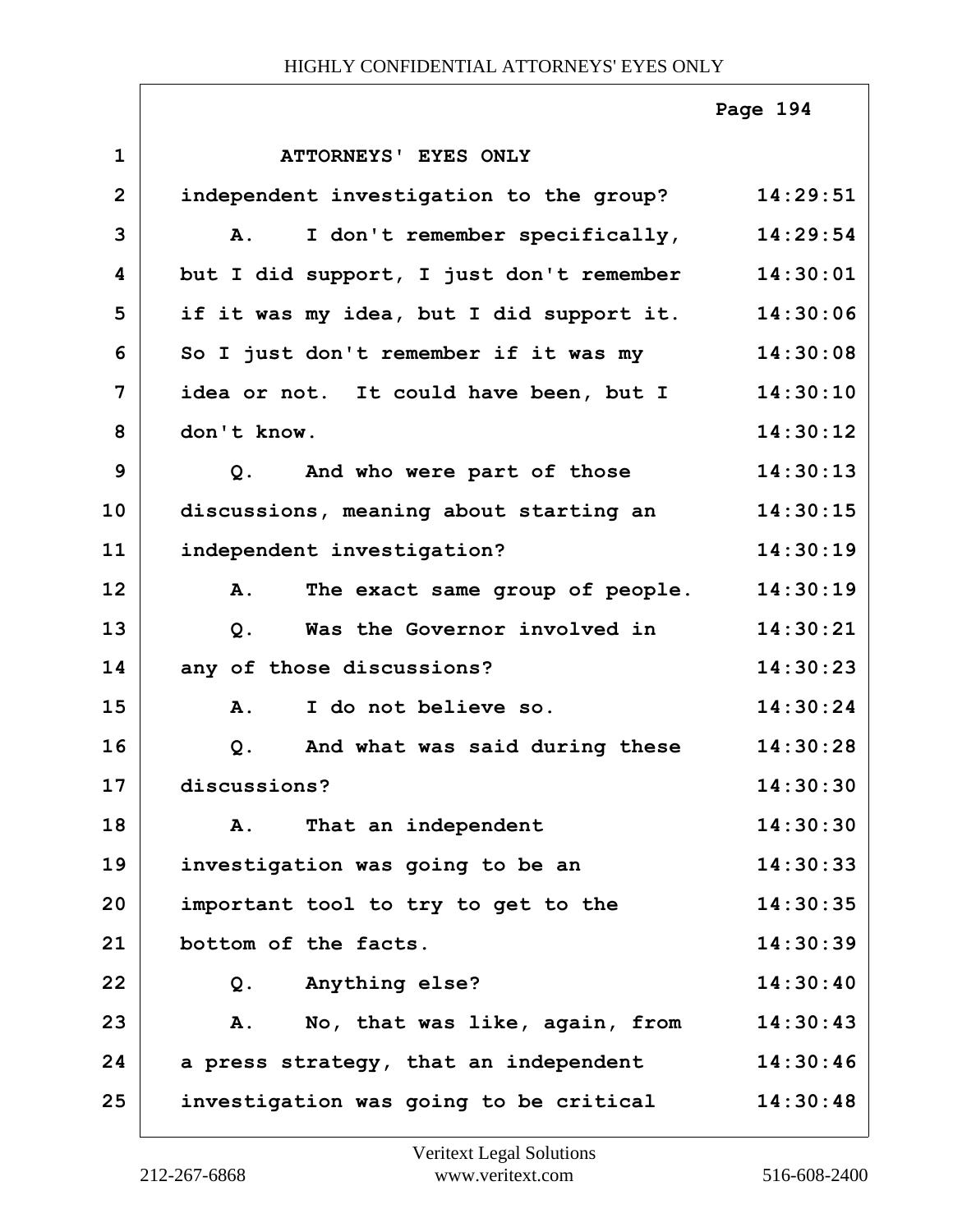|                |                                                   | Page 195 |
|----------------|---------------------------------------------------|----------|
| $\mathbf 1$    | ATTORNEYS' EYES ONLY                              |          |
| $\overline{2}$ | towards getting to a conclusion of this. 14:30:51 |          |
| 3              | Q. Okay. And do you know if there 14:30:55        |          |
| 4              | are any other names that were circulated          | 14:30:58 |
| 5              | besides Barbara Jones?                            | 14:31:00 |
| 6              | No. As I said, I learned about 14:31:02<br>Α.     |          |
| 7              | Barbara Jones when I read it.                     | 14:31:04 |
| 8              | Okay. And do you know how 14:31:06<br>Q.          |          |
| 9              | any -- how Ms. Jones was identified as a 14:31:08 |          |
| 10             | potential?                                        | 14:31:11 |
| 11             | A. No. I don't know her.                          | 14:31:12 |
| 12             | Q. Okay. Do you know if there was 14:31:14        |          |
| 13             | any sort of selection process or did you          | 14:31:16 |
| 14             | just say "We should get Barbara"?                 | 14:31:19 |
| 15             | A. I don't know. I don't know.                    | 14:31:20 |
| 16             | And were you involved in<br>Q.                    | 14:31:26 |
| 17             | discussions about the referral that               | 14:31:28 |
| 18             | ultimately went to the AG's office?               | 14:31:30 |
| 19             | Yes, about the statement.<br>A.                   | 14:31:33 |
| 20             | Okay. And when did you become<br>Q.               | 14:31:39 |
| 21             | involved in those discussions?                    | 14:31:43 |
| 22             | I don't remember when. When it<br>Α.              | 14:31:45 |
| 23             | became clear that the Governor's -- that          | 14:31:50 |
| 24             | the Governor made suggestions to Barbara 14:31:57 |          |
| 25             | Jones. And then I think, and then I               | 14:32:00 |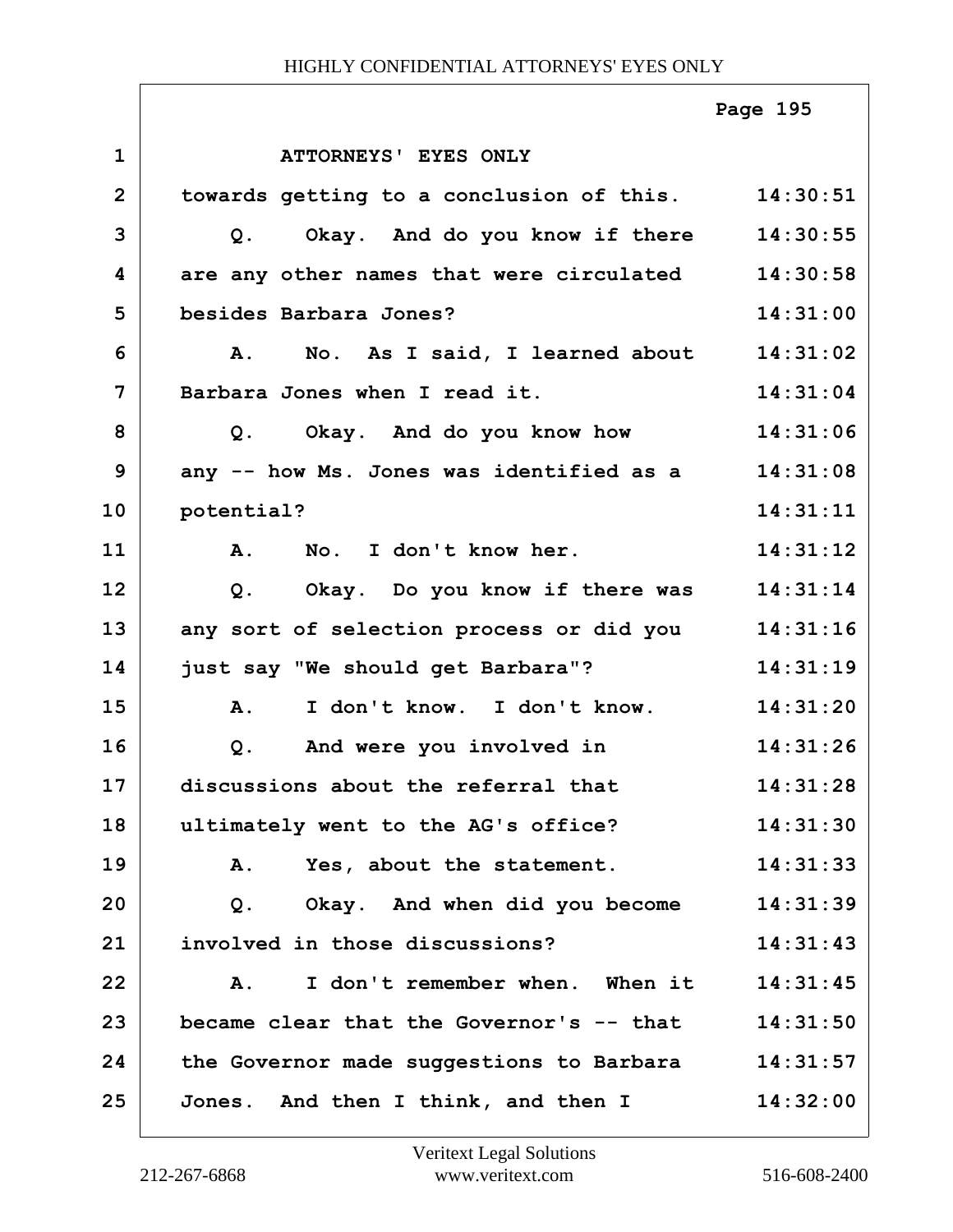|                |                                            | Page 196 |
|----------------|--------------------------------------------|----------|
| $\mathbf{1}$   | ATTORNEYS' EYES ONLY                       |          |
| $\overline{2}$ | believe that either Senator                | 14:32:02 |
| 3              | Stewart-Cousins said no, I think.          | 14:32:07 |
| 4              | And then the next, the only,               | 14:32:14 |
| 5              | the next or most logical thing was a       | 14:32:16 |
| 6              | referral to the AG's office.               | 14:32:18 |
| $\overline{7}$ | And when you mentioned a<br>Q <sub>1</sub> | 14:32:28 |
| 8              | statement earlier, what statement are you  | 14:32:29 |
| 9              | referring to specifically?                 | 14:32:32 |
| 10             | I don't remember.<br><b>A.</b>             | 14:32:33 |
| 11             | And who was part of those<br>Q.            | 14:32:34 |
| 12             | discussions concerning the referral to     | 14:32:35 |
| 13             | the AG's office?                           | 14:32:42 |
| 14             | Again, we didn't discuss the<br>Α.         | 14:32:42 |
| 15             | referral to the AG's office, we discussed  | 14:32:44 |
| 16             | whatever statement we were going to be     | 14:32:47 |
| 17             | making about it at whatever time within    | 14:32:48 |
| 18             | the same group. But sort of the legal      | 14:32:52 |
| 19             | referral, we didn't talk about that.       | 14:32:53 |
| 20             | Q. Was the Governor part of those          | 14:32:58 |
| 21             | conversations?                             | 14:33:00 |
| 22             | A. I believe he may have been a            | 14:33:00 |
| 23             | part of one or two, but not most of them.  | 14:33:09 |
| 24             | Q. Do you recall what was                  | 14:33:11 |
| 25             | discussed during these conversations?      | 14:33:12 |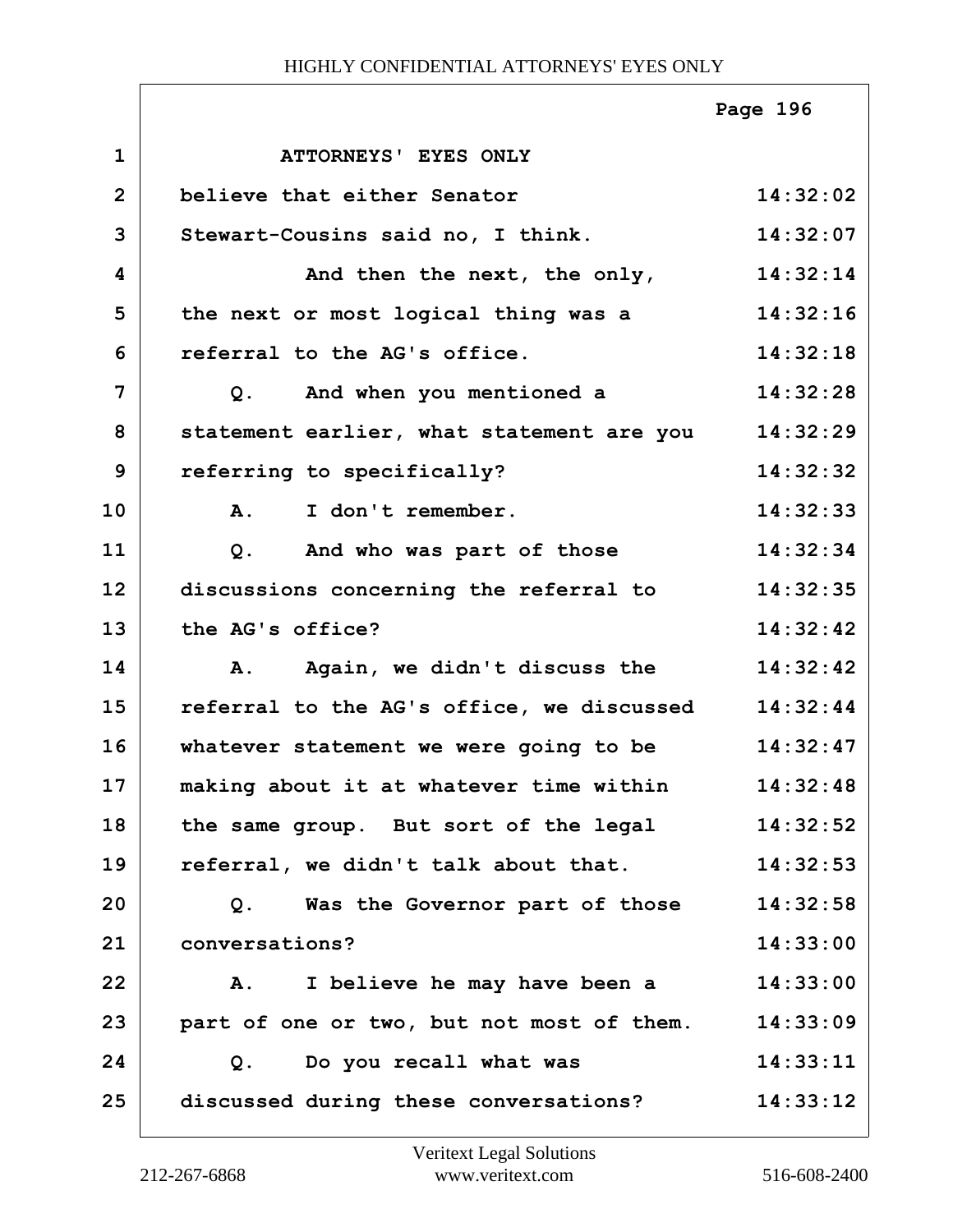|                |                                           | Page 197 |
|----------------|-------------------------------------------|----------|
| $\mathbf{1}$   | ATTORNEYS' EYES ONLY                      |          |
| $\overline{2}$ | I think the politics of, the<br>A.        | 14:33:13 |
| 3              | politics of his original concept not      | 14:33:21 |
| 4              | working and needing to go to the Attorney | 14:33:24 |
| 5              | General's Office and sort of the          | 14:33:26 |
| 6              | political need or political process to    | 14:33:32 |
| 7              | sort of move it forward.                  | 14:33:36 |
| 8              | Anything else?<br>$Q$ .                   | 14:33:37 |
| 9              | A.<br>No.                                 | 14:33:40 |
| 10             | What was the discussion around<br>Q.      | 14:33:42 |
| 11             | the political need to move it forward?    | 14:33:45 |
| 12             | Just that was the only, that<br>Α.        | 14:33:47 |
| 13             | was the only option and as it relates to  | 14:33:50 |
| 14             | anything with a client like this, I don't | 14:33:52 |
| 15             | remember if it was me or other people     | 14:33:54 |
| 16             | saying it, but you have to go to your     | 14:33:57 |
| 17             | client and say "This is what I think you  | 14:33:59 |
| 18             | have to do." And that's where we, I       | 14:34:03 |
| 19             | think that was the conversation.          | 14:34:09 |
| 20             | Okay.<br>Q.                               | 14:34:12 |
| 21             | A. And the Governor agreed in one         | 14:34:14 |
| 22             | of those conversations.                   | 14:34:16 |
| 23             | Okay. If you can turn to tab<br>Q.        | 14:34:17 |
| 24             | 28.                                       | 14:34:19 |
| 25             | Okay.<br>Α.                               | 14:34:34 |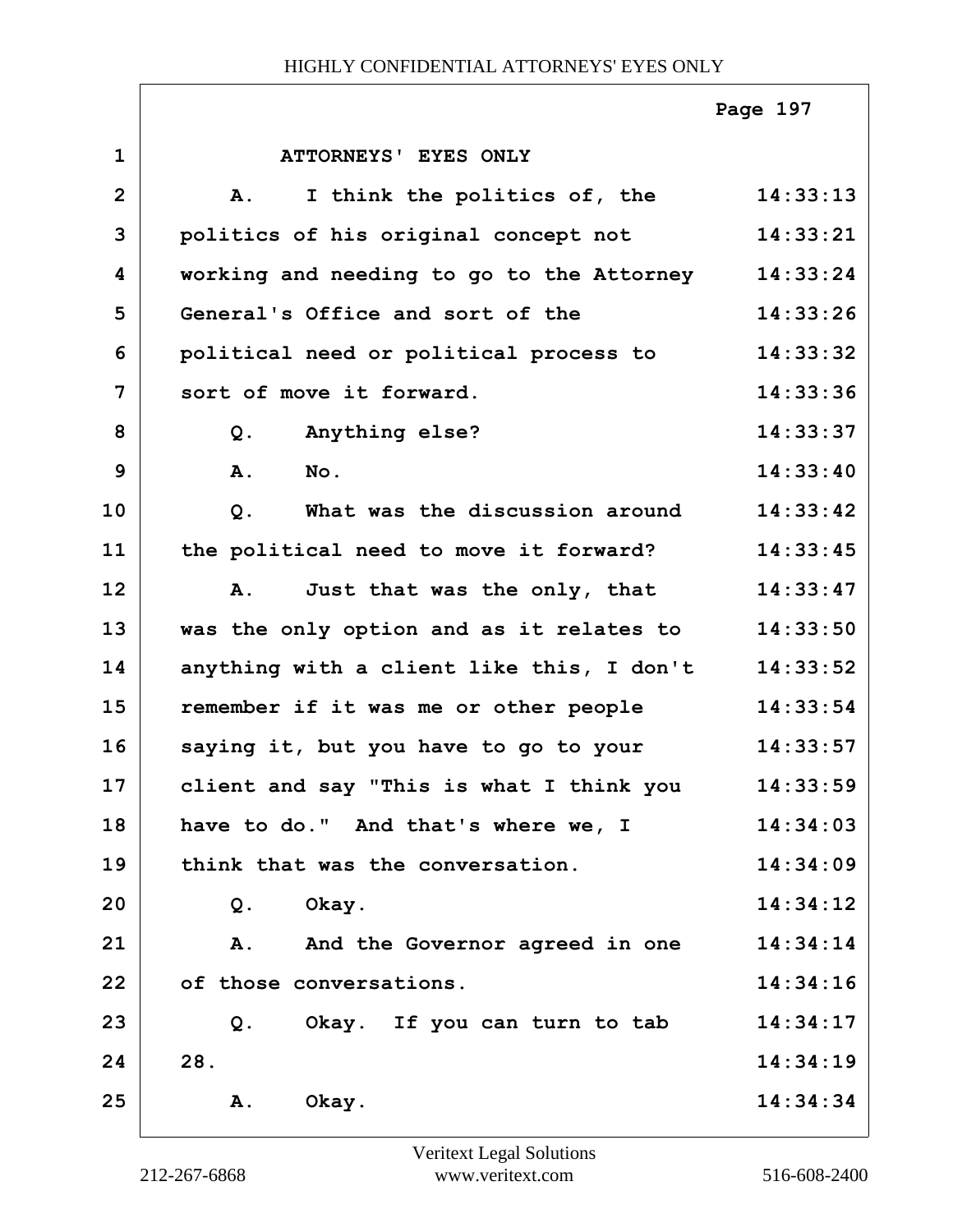|                |                                                | Page 198 |
|----------------|------------------------------------------------|----------|
| $\mathbf 1$    | ATTORNEYS' EYES ONLY                           |          |
| $\overline{2}$ | Let me know when you're ready.<br>$Q$ .        | 14:34:35 |
| 3              | (Witness reviews document.)                    | 14:34:58 |
| 4              | So my question relates to 491, 14:35:26<br>Q.  |          |
| 5              | if that helps?                                 | 14:35:28 |
| 6              | Oh, good, okay. 491. I<br>Α.                   | 14:35:29 |
| 7              | apologize, on 488, it's a picture of           | 14:35:37 |
| 8              | nothing. So I don't know what we're            | 14:35:42 |
| 9              | referring to. If that doesn't matter, 14:35:46 |          |
| 10             | that's fine. 487 and 488 is a nothing.         | 14:35:48 |
| 11             | Q. In an effort to clarify, if you             | 14:35:56 |
| 12             | go to 487?                                     | 14:35:58 |
| 13             | A.<br>Yes.                                     | 14:35:59 |
| 14             | Ms. Smith attaches a link?<br>$Q$ .            | 14:36:00 |
| 15             | A.<br>Yes.                                     | 14:36:01 |
| 16             | $Q$ .<br>And it has a payload attachment       | 14:36:01 |
| 17             | file, I believe that's what's showing on       | 14:36:04 |
| 18             | 488?                                           | 14:36:06 |
| 19             | I don't know what a payload<br>A.              | 14:36:07 |
| 20             | attachment is. Is that a movie or              | 14:36:09 |
| 21             | something?                                     | 14:36:11 |
| 22             | Basically.<br>Q.                               | 14:36:12 |
| 23             | But what's the Twitter, what is<br>Α.          | 14:36:14 |
| 24             | the Maggie Haberman Twitter thing or is        | 14:36:15 |
| 25             | that not relevant on 487?                      | 14:36:19 |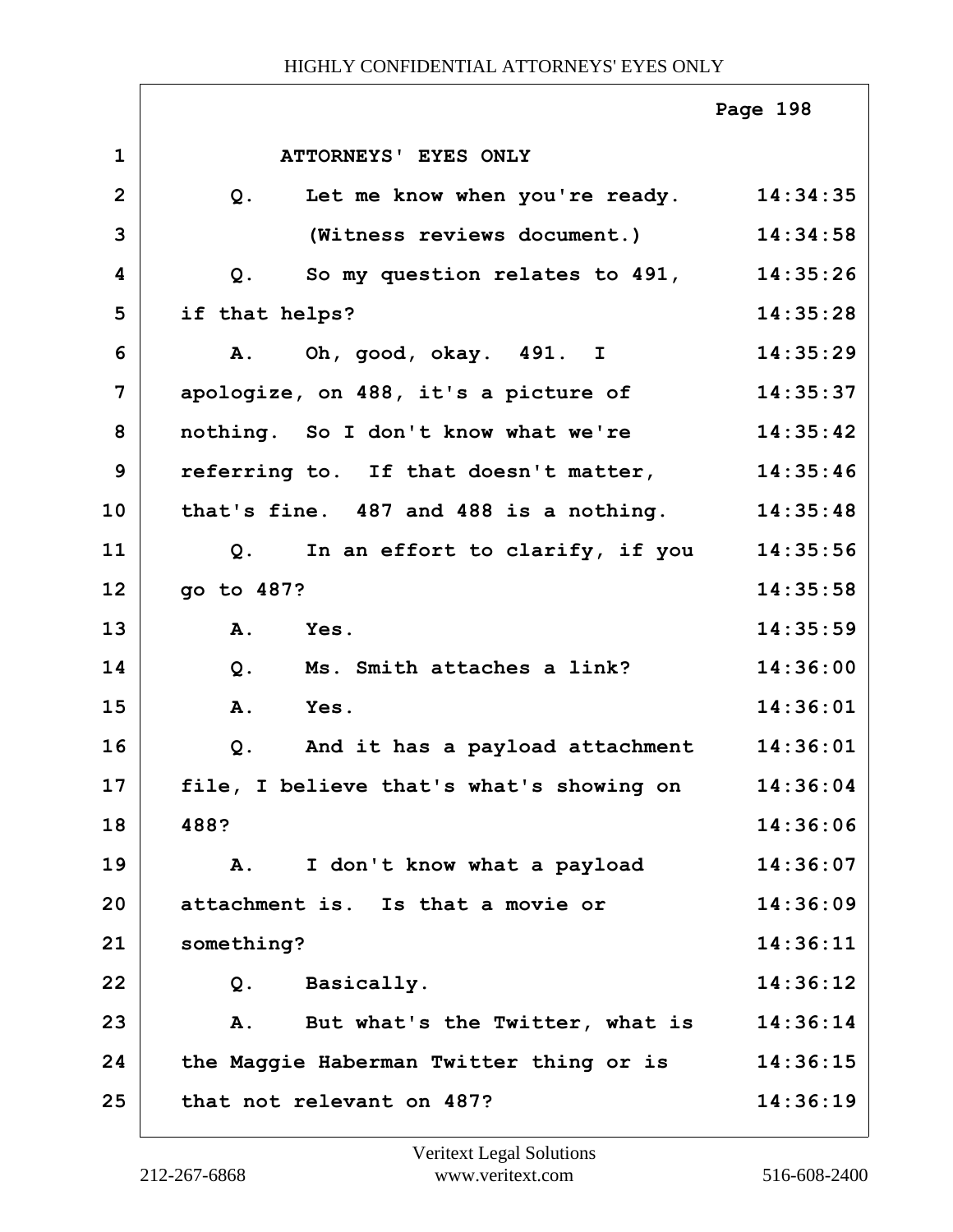|                |                                               | Page 199 |
|----------------|-----------------------------------------------|----------|
| $\mathbf 1$    | ATTORNEYS' EYES ONLY                          |          |
| $\overline{2}$ | Q. So the next page, I think is 14:36:21      |          |
| 3              | the more relevant page, 489. "What can I      | 14:36:23 |
| 4              | say to Maggie here?"                          | 14:36:28 |
| 5              | I understand. I can't answer<br>Α.            | 14:36:30 |
| 6              | that without knowing the answer to what       | 14:36:31 |
| $\overline{7}$ | 487 says.                                     | 14:36:33 |
| 8              | Q. Okay. If you can understand -- 14:36:34    |          |
| 9              | MS. REMBAR: It's the last two                 | 14:36:39 |
| 10             | pages of the document.                        | 14:36:42 |
| 11             | MR. LEVINE: Last two pages.                   | 14:36:54 |
| 12             | THE WITNESS: Got it. So the                   | 14:36:55 |
| 13             | Maggie Haberman tweet is on -- I got 14:36:56 |          |
| 14             | it, yes. Okay. Thank you, very                | 14:36:58 |
| 15             | helpful, thanks Anna.                         | 14:37:05 |
| 16             | Q. This is why I should have not              | 14:37:07 |
| 17             | 14:37:10<br>said my question was at 491.      |          |
| 18             | Do you have any understanding                 | 14:37:13 |
| 19             | why you said, "Why not off say                | 14:37:15 |
| 20             | independent could choose to review if she     | 14:37:21 |
| 21             | wants"?                                       | 14:37:24 |
| 22             | Mm-hmm.<br>A.                                 | 14:37:24 |
| 23             | Why did you say that?<br>Q.                   | 14:37:25 |
| 24             | Because -- well, "off" meaning<br>A.          | 14:37:26 |
| 25             | off the record as opposed to on the           | 14:37:32 |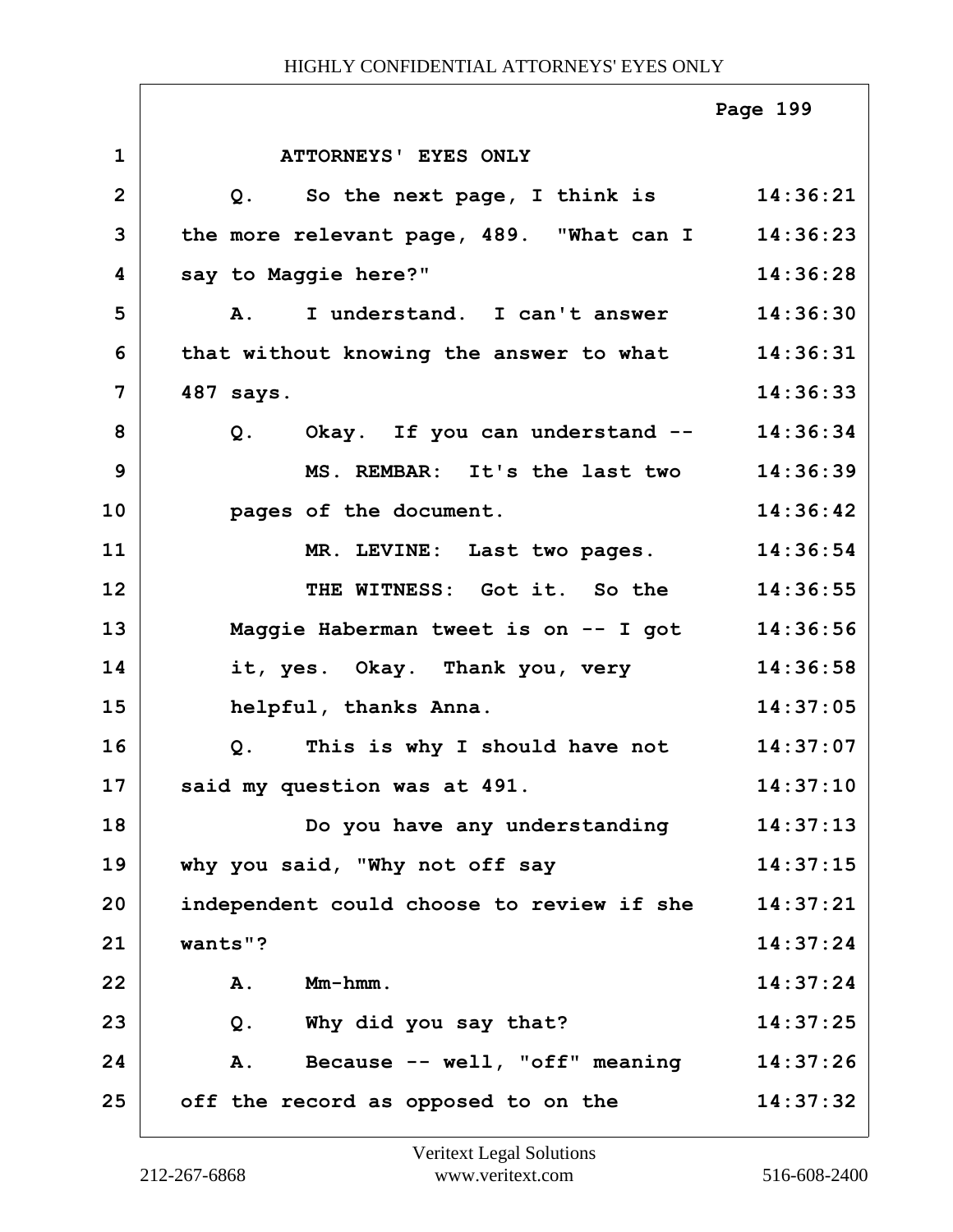|                |                                                   | Page 200 |
|----------------|---------------------------------------------------|----------|
| $\mathbf{1}$   | ATTORNEYS' EYES ONLY                              |          |
| $\overline{2}$ | record. And that -- we are still talking 14:37:33 |          |
| 3              | about Judge Jones here, right? So that 14:37:39   |          |
| 4              | Judge Jones could choose to review both 14:37:41  |          |
| 5              | incidents, Charlotte Bennett and Lindsey 14:37:47 |          |
| 6              | Bennett, if she wanted.                           | 14:37:50 |
| 7              | Q. Okay. And why did you advise                   | 14:37:51 |
| 8              | all the record?                                   | 14:37:53 |
| 9              | A. I don't remember.                              | 14:37:54 |
| 10             | Meaning you don't remember why 14:38:01<br>Q.     |          |
| 11             | you advised it back then or even sitting          | 14:38:03 |
| 12             | here today, you don't know why you would          | 14:38:05 |
| 13             | advise that?                                      | 14:38:06 |
| 14             | I don't even know who I am<br>$\mathbf{A}$ .      | 14:38:07 |
| 15             | talking to, necessarily, with that.               | 14:38:09 |
| 16             | If it would have been Lis, she                    | 14:38:12 |
| 17             | would have been off the record anyway             | 14:38:13 |
| 18             | because she did most stuff off the record         | 14:38:15 |
| 19             | as opposed to an on-the-record                    | 14:38:17 |
| 20             | spokesperson for the Governor. I'm not            | 14:38:21 |
| 21             | sure who I am referring to.                       | 14:38:23 |
| 22             | Okay. If you can go to tab 31.<br>Q.              | 14:38:24 |
| 23             | A. Okay.                                          | 14:38:45 |
| 24             | Q. Okay. So a question -- sorry,                  | 14:38:46 |
| 25             | give me one second.                               | 14:38:55 |

٦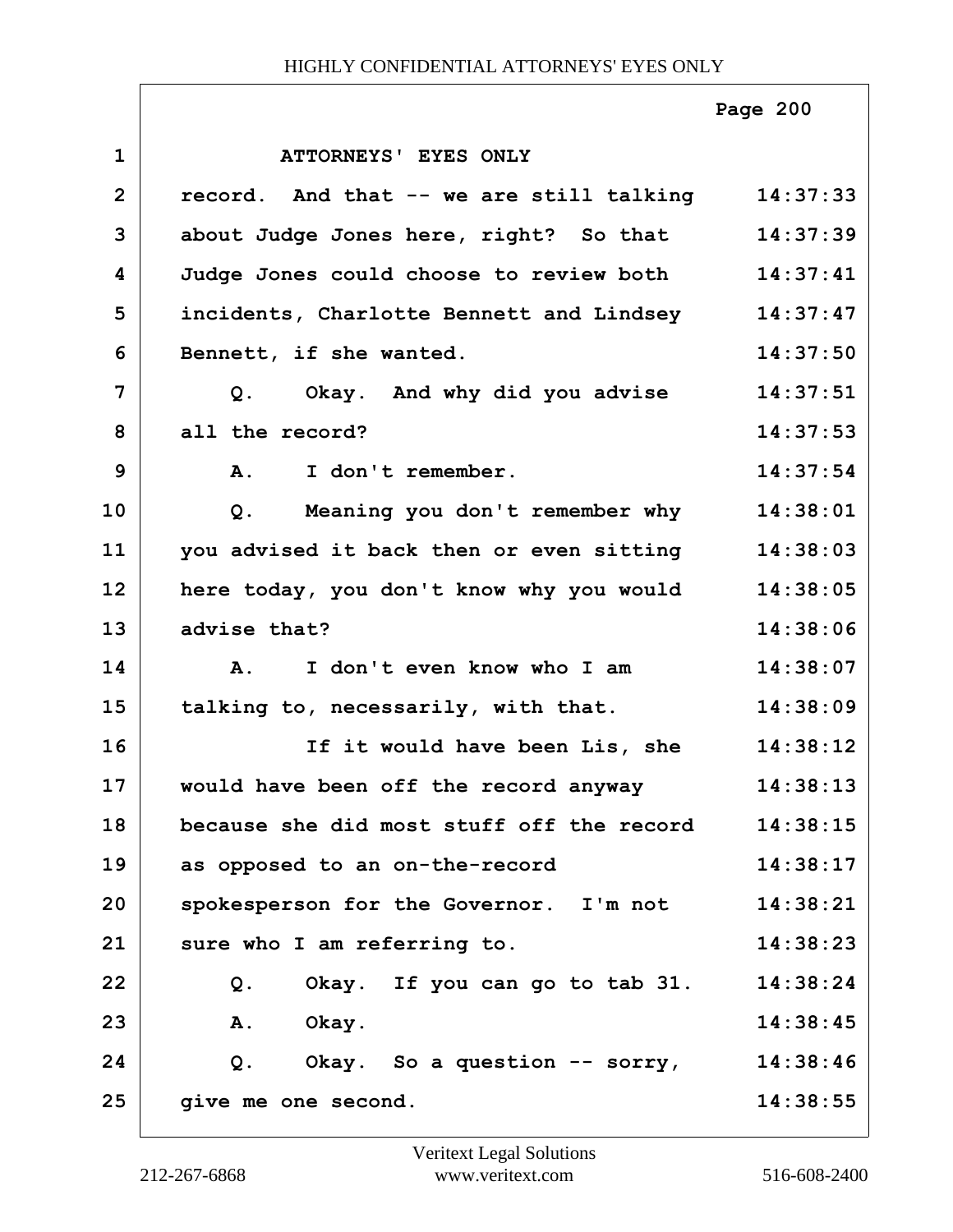**1 ATTORNEYS' EYES ONLY 2 Dana Rubenstein from the New 14:39:02 3 York Times asked can you comment as to 14:39:03 4 why it makes sense for Barbara Jones, who 14:39:04 5 worked with Steve Cohen, to conduct this 14:39:07 6 independent investigation and, more 14:39:10 7 broadly, why it makes sense for the 14:39:12 8 Governor to have any role in electing who 14:39:13 9 conducts the investigation? 14:39:17 10 A. Yup. 14:39:19 11 MR. LEVINE: And just for the 14:39:19 12 record, Mr. Pollock is not on this 14:39:20 13 e-mail, correct. 14:39:21 14 THE WITNESS: I am not. 14:39:22 15 Q. No, you are not. 14:39:24 16 In any event, were you involved 14:39:25 17 in any discussions about how to respond 14:39:27 18 to that request? 14:39:28 19 A. That specific one I don't know. 14:39:30 20 Q. Okay. Were you involved in any 14:39:35 21 discussions about how to respond to 14:39:40 22 criticisms of Barbara Jones being an 14:39:42 23 appropriate person for being the 14:39:45 24 independent investigator? 14:39:46 25 A. Yes. 14:39:47 Page 201**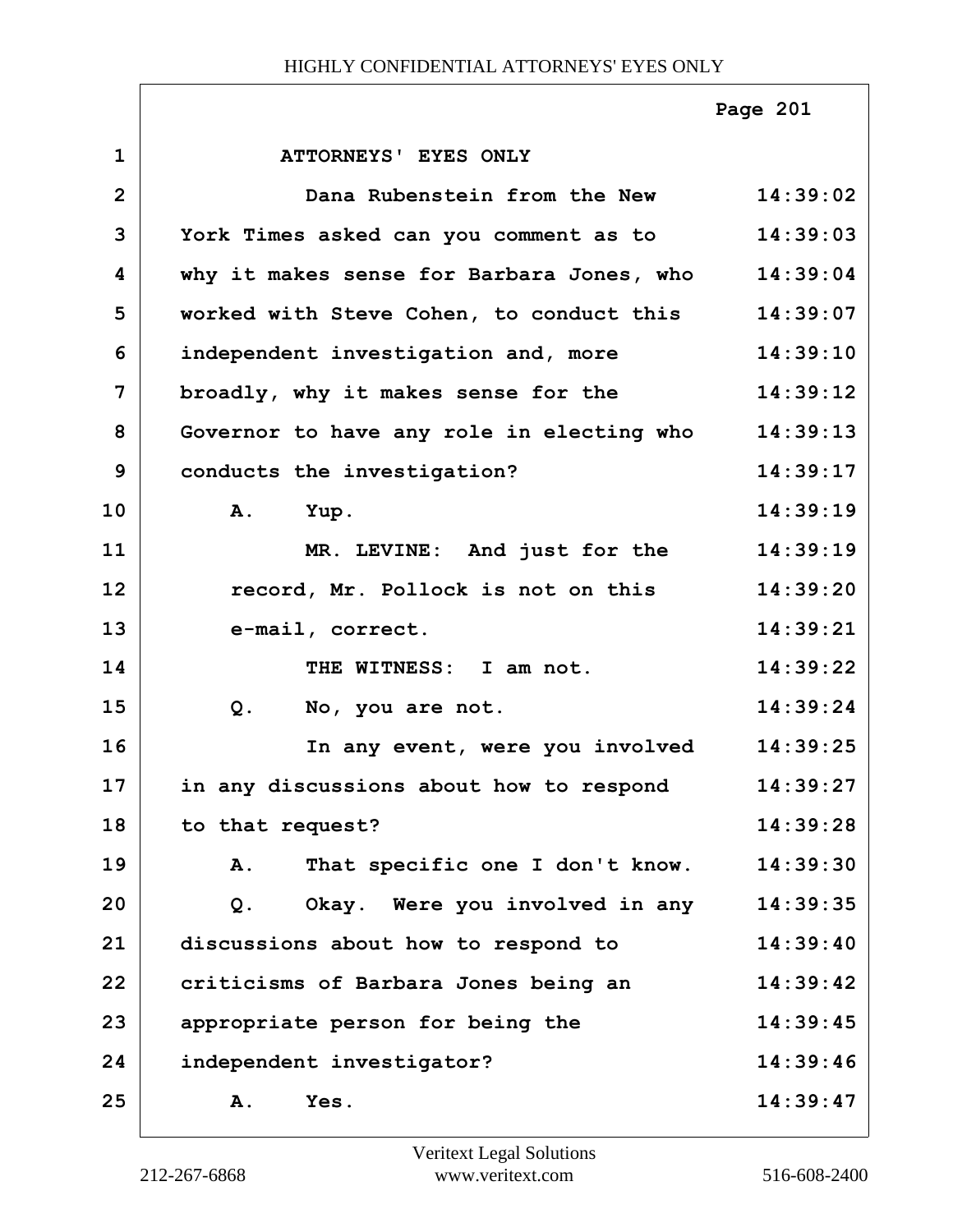|                |                                                    | Page 202 |
|----------------|----------------------------------------------------|----------|
| $\mathbf{1}$   | ATTORNEYS' EYES ONLY                               |          |
| $\overline{2}$ | What discussions do you recall<br>$Q$ .            | 14:39:49 |
| 3              | having?                                            | 14:39:51 |
| 4              | As I told you, I actually<br>A.                    | 14:39:51 |
| 5              | didn't know about the Barbara Jones thing          | 14:39:54 |
| 6              | until I read it. I didn't know who she             | 14:39:57 |
| $\overline{7}$ | was. I had no interaction with her. And            | 14:39:58 |
| 8              | at some point in this period, I actually           | 14:40:00 |
| 9              | come to find out that she had worked with          | 14:40:04 |
| 10             | Steve Cohen. I didn't know that.                   | 14:40:06 |
| 11             | Okay. My question was a little<br>$Q$ .            | 14:40:08 |
| 12             | bit more specific, meaning -- okay, when           | 14:40:10 |
| 13             | did you have conversations about how to            | 14:40:13 |
| 14             | respond to the appropriateness of Barbara 14:40:15 |          |
| 15             | Jones being the independent investigator?          | 14:40:18 |
| 16             | At this point, when it was,<br>Α.                  | 14:40:19 |
| 17             | when it was raised.                                | 14:40:21 |
| 18             | Okay. When it was raised<br>Q.                     | 14:40:22 |
| 19             | meaning by Maggie or by Dana Rubenstein?           | 14:40:26 |
| 20             | Whoever, when it was being<br>Α.                   | 14:40:28 |
| 21             | publicly raised. I don't remember the              | 14:40:31 |
| 22             | specific New York Times question, but              | 14:40:34 |
| 23             | when it was raised as a problem, we had a          | 14:40:36 |
| 24             | conversation about what to do.                     | 14:40:39 |
| 25             | And who was involved in that<br>Q.                 | 14:40:41 |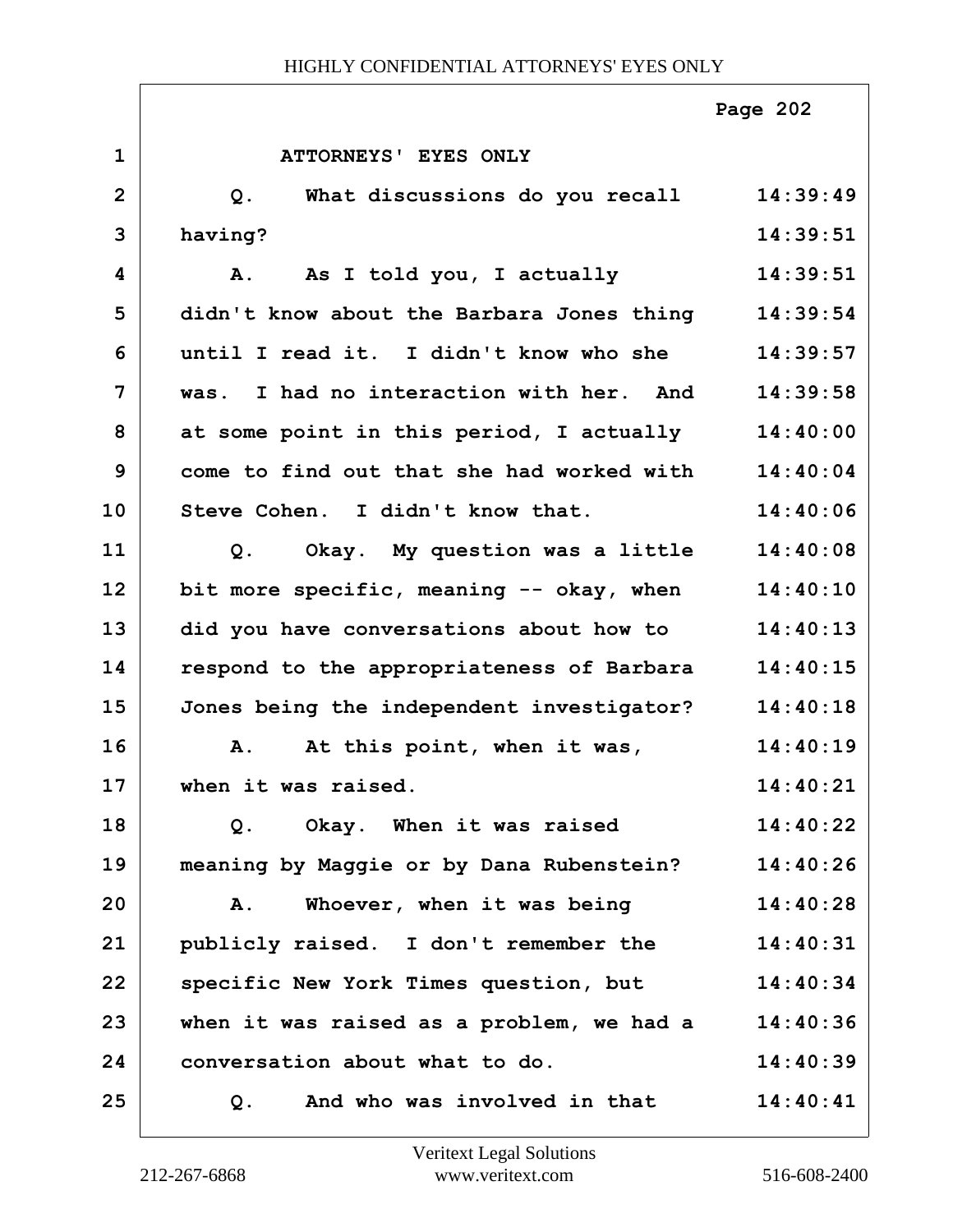|                |                                                   | Page 203 |
|----------------|---------------------------------------------------|----------|
| $\mathbf{1}$   | ATTORNEYS' EYES ONLY                              |          |
| $\overline{2}$ | conversation?                                     | 14:40:43 |
| 3              | Same group of people.<br>Α.                       | 14:40:44 |
| 4              | And what was discussed?<br>$Q$ .                  | 14:40:45 |
| 5              | At first how to respond, how to<br>Α.             | 14:40:48 |
| 6              | potentially support the Barbara Jones             | 14:40:55 |
| 7              | suggestion, because that was the, that            | 14:41:00 |
| 8              | was the first, first option was to try to         | 14:41:05 |
| 9              | support the decision that had been made.          | 14:41:08 |
| 10             | Q. Okay. And why was that the                     | 14:41:10 |
| 11             | first or the chosen option?                       | 14:41:12 |
| 12             | Almost always the chosen<br>Α.                    | 14:41:15 |
| 13             | option, because you are the first, your           | 14:41:18 |
| 14             | first job is to defend the decision that          | 14:41:21 |
| 15             | was done, unless that you think that it's         | 14:41:23 |
| 16             | sort of egregiously off.                          | 14:41:25 |
| 17             | So -- and again, I really                         | 14:41:30 |
| 18             | didn't know the details of the Barbara            | 14:41:32 |
| 19             | Jones stuff at all. It was kind of a              | 14:41:34 |
| 20             | surprise. The whole thing was a little            | 14:41:37 |
| 21             | bit more of a surprise to me.                     | 14:41:40 |
| 22             | Okay. Do you recall during<br>Q.                  | 14:41:42 |
| 23             | these conversations a discussion of what 14:41:49 |          |
| 24             | you would say to support Barbara Jones'           | 14:41:54 |
| 25             | appointment?                                      | 14:41:57 |

ı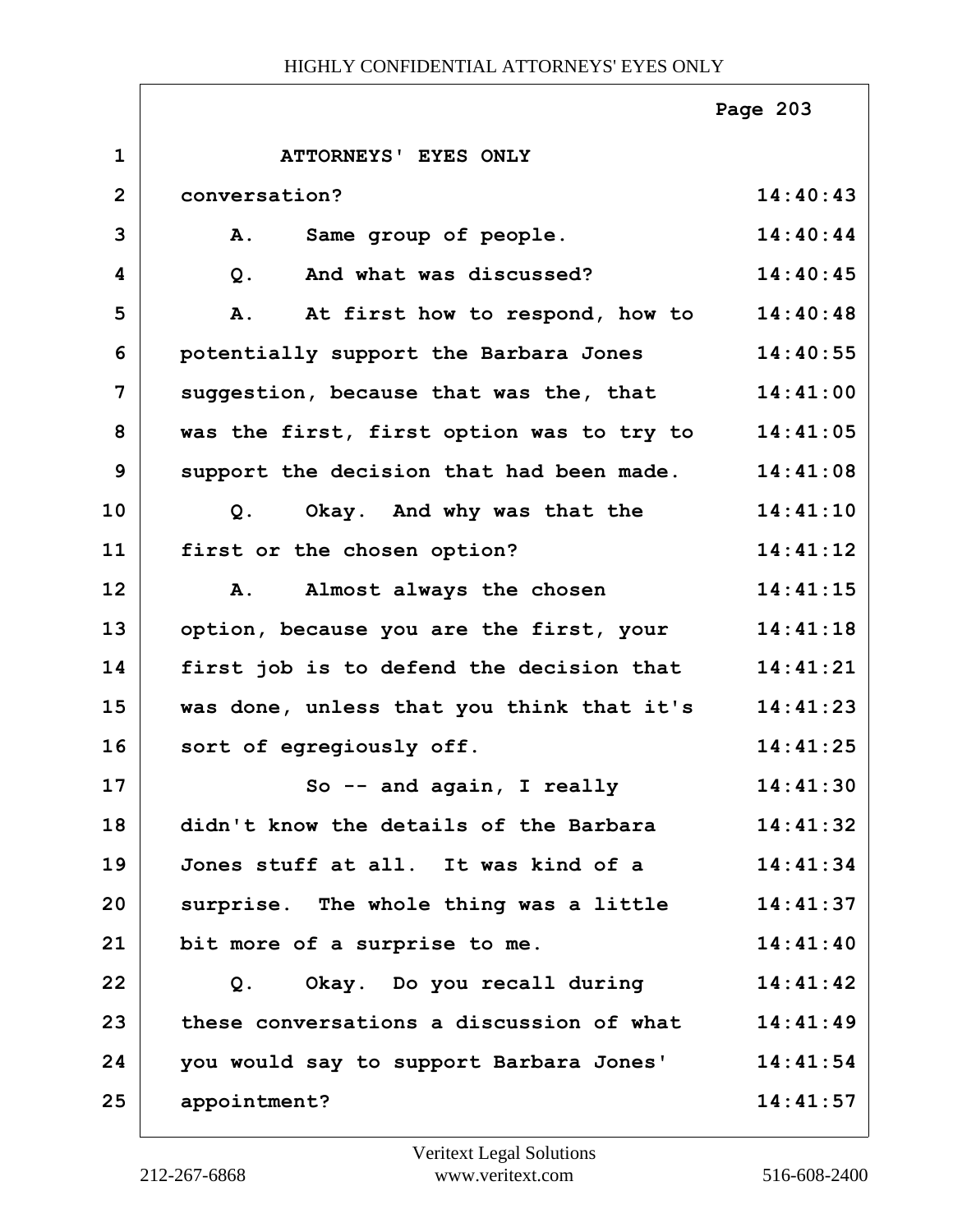|                |                                                            | Page 204 |
|----------------|------------------------------------------------------------|----------|
| $\mathbf 1$    | ATTORNEYS' EYES ONLY                                       |          |
| $\overline{2}$ | I don't think I was involved in 14:41:57<br>$\mathbf{A}$ . |          |
| 3              | these conversations, because just reading 14:42:00         |          |
| 4              | the like and that you see                                  | 14:42:02 |
| 5              | up at the top, I'm not sure I was that                     | 14:42:06 |
| 6              | engaged in this conversation.                              | 14:42:10 |
| 7              | Q. Okay. But you testified to me                           | 14:42:11 |
| 8              | earlier that you were involved in some                     | 14:42:17 |
| 9              | discussions about responding to Barbara 14:42:19           |          |
| 10             | Jones, to criticisms about Barbara Jones'                  | 14:42:21 |
| 11             | selection?                                                 | 14:42:28 |
| 12             | A. That's correct. But I don't                             | 14:42:28 |
| 13             | know that I was involved in this response                  | 14:42:30 |
| 14             | versus when --                                             | 14:42:31 |
| 15             | Q. Putting the response aside, I                           | 14:42:33 |
| 16             | am asking about the response that you                      | 14:42:34 |
| 17             | were involved in, what was discussed?                      | 14:42:36 |
| 18             | I don't remember. I know I<br><b>A.</b>                    | 14:42:37 |
| 19             | said I was involved -- I am trying to                      | 14:42:43 |
| 20             | answer your question. I said I was                         | 14:42:45 |
| 21             | involved in conversations about                            | 14:42:47 |
| 22             | Ms. Jones, but I'm not sure that I was                     | 14:42:49 |
| 23             | involved in sort of this part or later                     | 14:42:51 |
| 24             | when it became clear that that was not a                   | 14:42:54 |
| 25             | political possibility.                                     | 14:42:57 |

1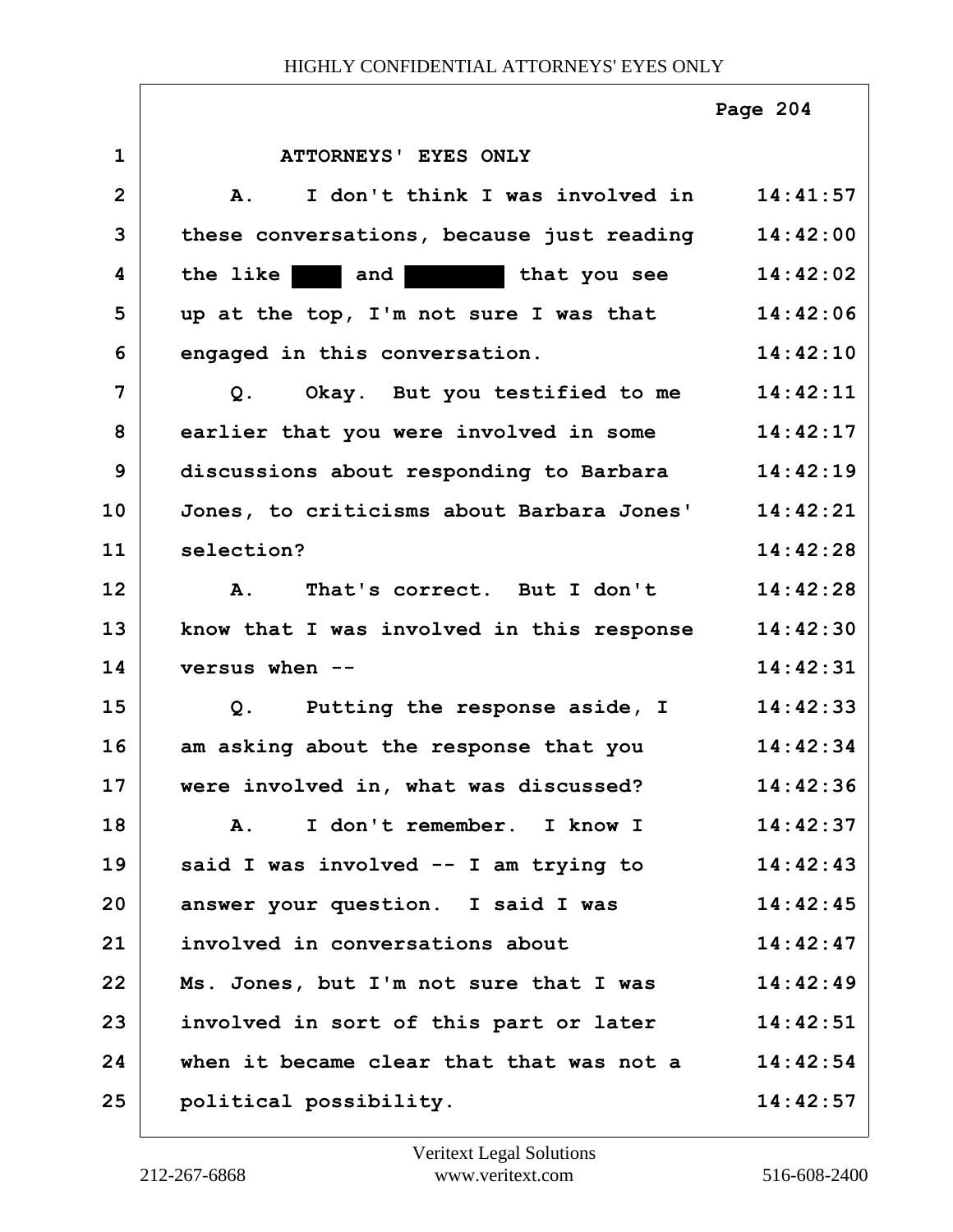|                |                                           | Page 205 |
|----------------|-------------------------------------------|----------|
| $\mathbf{1}$   | ATTORNEYS' EYES ONLY                      |          |
| $\overline{2}$ | Okay. And why did it become<br>Q.         | 14:43:00 |
| 3              | clear that that was not a political       | 14:43:07 |
| 4              | possibility?                              | 14:43:09 |
| 5              | Because, as I believe I said, I<br>Α.     | 14:43:09 |
| 6              | believe somebody, I believe either Andrea | 14:43:12 |
| 7              | Stewart-Cousins or somebody said that was | 14:43:15 |
| 8              | not an option.                            | 14:43:16 |
| 9              | And do you have any<br>Q <sub>1</sub>     | 14:43:22 |
| 10             | understanding as to why that person said  | 14:43:22 |
| 11             | it was not an option?                     | 14:43:25 |
| 12             | My only understanding is what I<br>A.     | 14:43:25 |
| 13             | read, which is the connection to Steve    | 14:43:30 |
| 14             | Cohen.                                    | 14:43:31 |
| 15             | Got you. All right. If you<br>Q.          | 14:43:31 |
| 16             | can turn to tab 34?                       | 14:43:33 |
| 17             | MR. LEVINE: Mr. Grant, is there 14:43:38  |          |
| 18             | a good breaking time at some point for    | 14:43:39 |
| 19             | a five-minute break.                      | 14:43:41 |
| 20             | MR. GRANT: Let me ask about               | 14:43:42 |
| 21             | this text and then we'll take a break.    | 14:43:45 |
| 22             | MR. LEVINE: Thank you.                    | 14:43:46 |
| 23             | Yup.<br>Α.                                | 14:44:11 |
| 24             | And what's the background to<br>Q.        | 14:44:12 |
| 25             | this exchange?                            | 14:44:13 |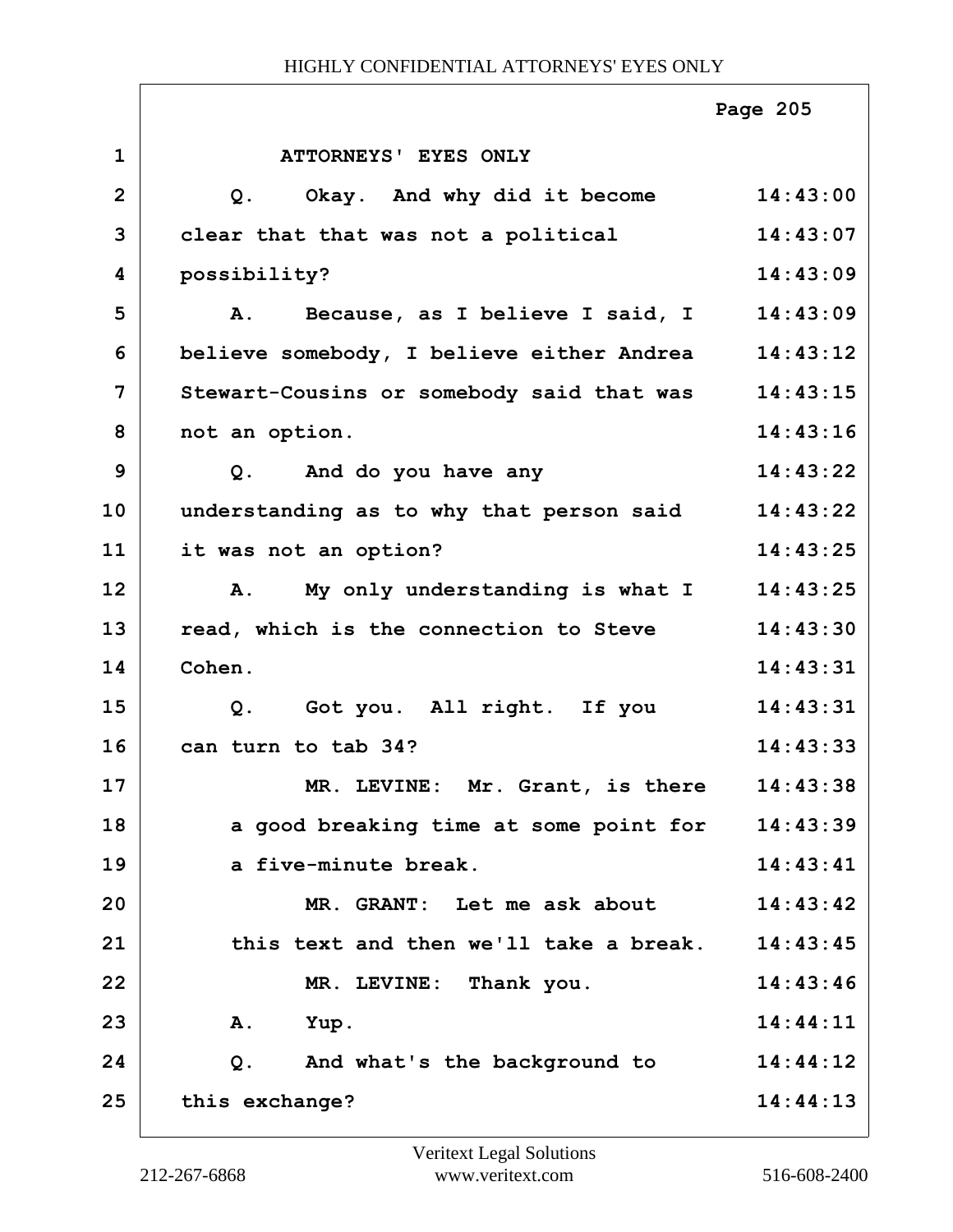**Page 206**

| $\mathbf 1$    | ATTORNEYS' EYES ONLY                          |          |
|----------------|-----------------------------------------------|----------|
| $\overline{2}$ | This is at the point of time<br>${\bf A}$ .   | 14:44:13 |
| 3              | that we -- and this is just a small group     | 14:44:18 |
| 4              | of the communications people -- decide --     | 14:44:21 |
| 5              | "decide" is the wrong word -- acknowledge     | 14:44:25 |
| 6              | that the Attorney General has to take         | 14:44:30 |
| $\overline{7}$ | charge of this process politically. Not       | 14:44:33 |
| 8              | legally, but politically, that we are         | 14:44:40 |
| 9              | coming to that conclusion.                    | 14:44:42 |
| 10             | Why did you say "I actually<br>Q <sub>1</sub> | 14:44:43 |
| 11             | think they are"?                              | 14:44:46 |
| 12             | A. Because I believe that wheels              | 14:44:48 |
| 13             | had been put into motion, that the            | 14:44:55 |
| 14             | Barbara Jones option was dead. And that       | 14:44:58 |
| 15             | the wheels had been put into motion to        | 14:45:01 |
| 16             | get the referral to the AG.                   | 14:45:04 |
| 17             | Q.<br>And what do you mean on the             | 14:45:06 |
| 18             | next page when you say "She doesn't want      | 14:45:07 |
| 19             | this"?                                        | 14:45:09 |
| 20             | I don't know actually.<br>Α.                  | 14:45:10 |
| 21             | Do you know who the "she" is<br>$Q$ .         | 14:45:15 |
| 22             | referring to?                                 | 14:45:17 |
| 23             | I don't.<br>Α.                                | 14:45:18 |
| 24             | $Q$ .<br>Okay.                                | 14:45:18 |
| 25             | MR. GRANT: Actually apologies,                | 14:45:21 |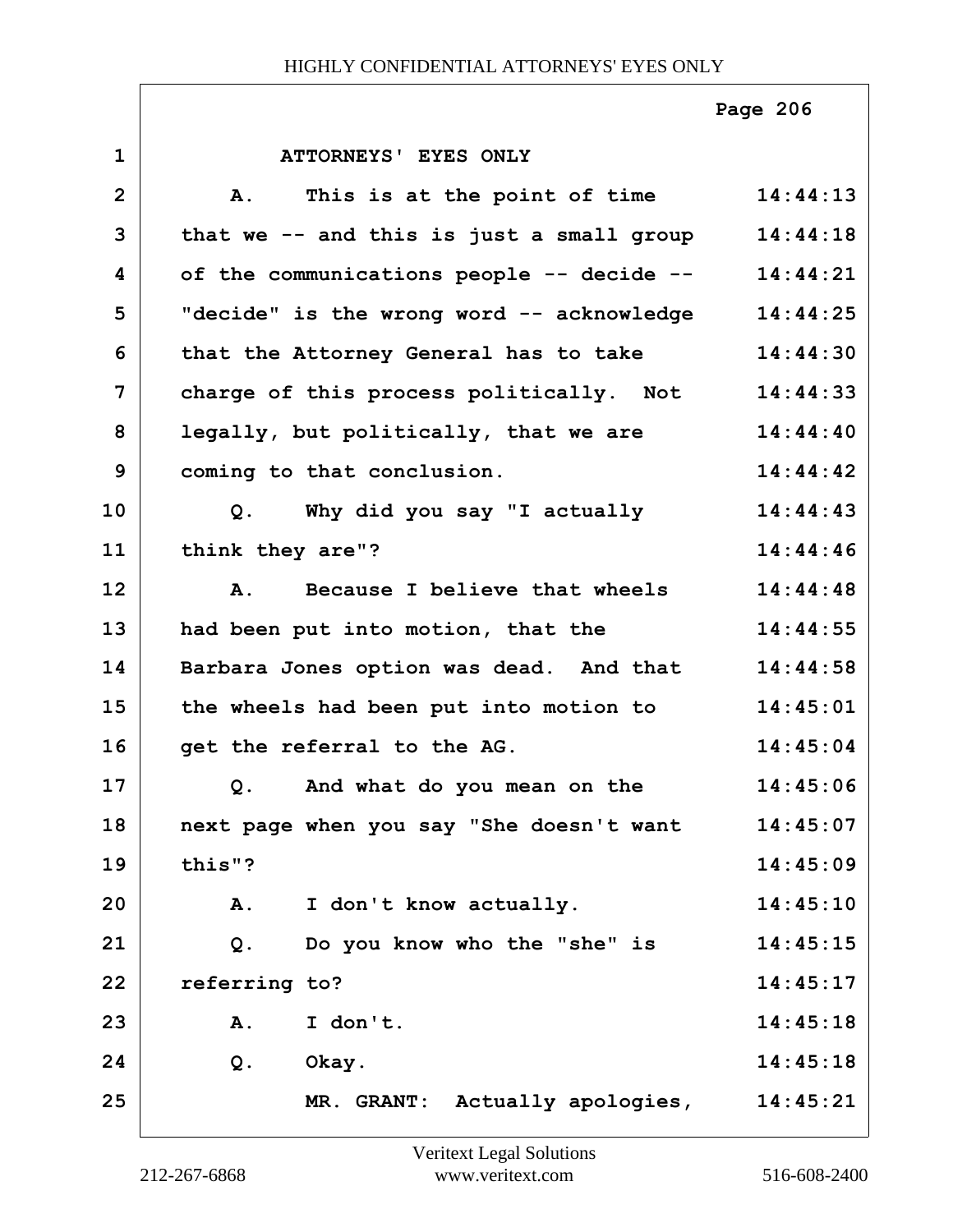|                |                                                  | Page 207 |
|----------------|--------------------------------------------------|----------|
| $\mathbf 1$    | ATTORNEYS' EYES ONLY                             |          |
| $\overline{2}$ | can I ask about one more text and then 14:45:22  |          |
| 3              | we'll take a break?                              | 14:45:24 |
| 4              | MR. LEVINE: Go ahead.                            | 14:45:25 |
| 5              | Can you turn to tab 60.<br>Q.                    | 14:45:26 |
| 6              | $6 - 0?$<br>A.                                   | 14:45:28 |
| 7              | $6 - 0$ .<br>$Q$ .                               | 14:45:30 |
| 8              | A.<br>Okay.                                      | 14:46:35 |
| 9              | All right. Can you tell me the 14:46:36<br>$Q$ . |          |
| 10             | background of this exchange?                     | 14:46:37 |
| 11             | This is a statement, when, I<br>Α.               | 14:46:38 |
| 12             | don't remember, at what stage, meaning I         | 14:46:44 |
| 13             | don't remember, a statement that would           | 14:46:45 |
| 14             | say that the allegations are being               | 14:46:48 |
| 15             | referred to, I don't remember where this         | 14:46:52 |
| 16             | started. I honestly would need a                 | 14:46:56 |
| 17             | timeline refresher. But this is a                | 14:47:01 |
| 18             | statement about the referral to the AG's         | 14:47:03 |
| 19             | office, but really the referral to your          | 14:47:08 |
| 20             | respective law firms. And that's what it         | 14:47:12 |
| 21             | is.                                              | 14:47:14 |
| 22             | Okay. If you go to 1480.<br>$Q$ .                | 14:47:16 |
| 23             | <b>A.</b><br><b>Yeah.</b>                        | 14:47:19 |
| 24             | And you say -- there is two Fs<br>$Q$ .          | 14:47:19 |
| 25             | there?                                           | 14:47:32 |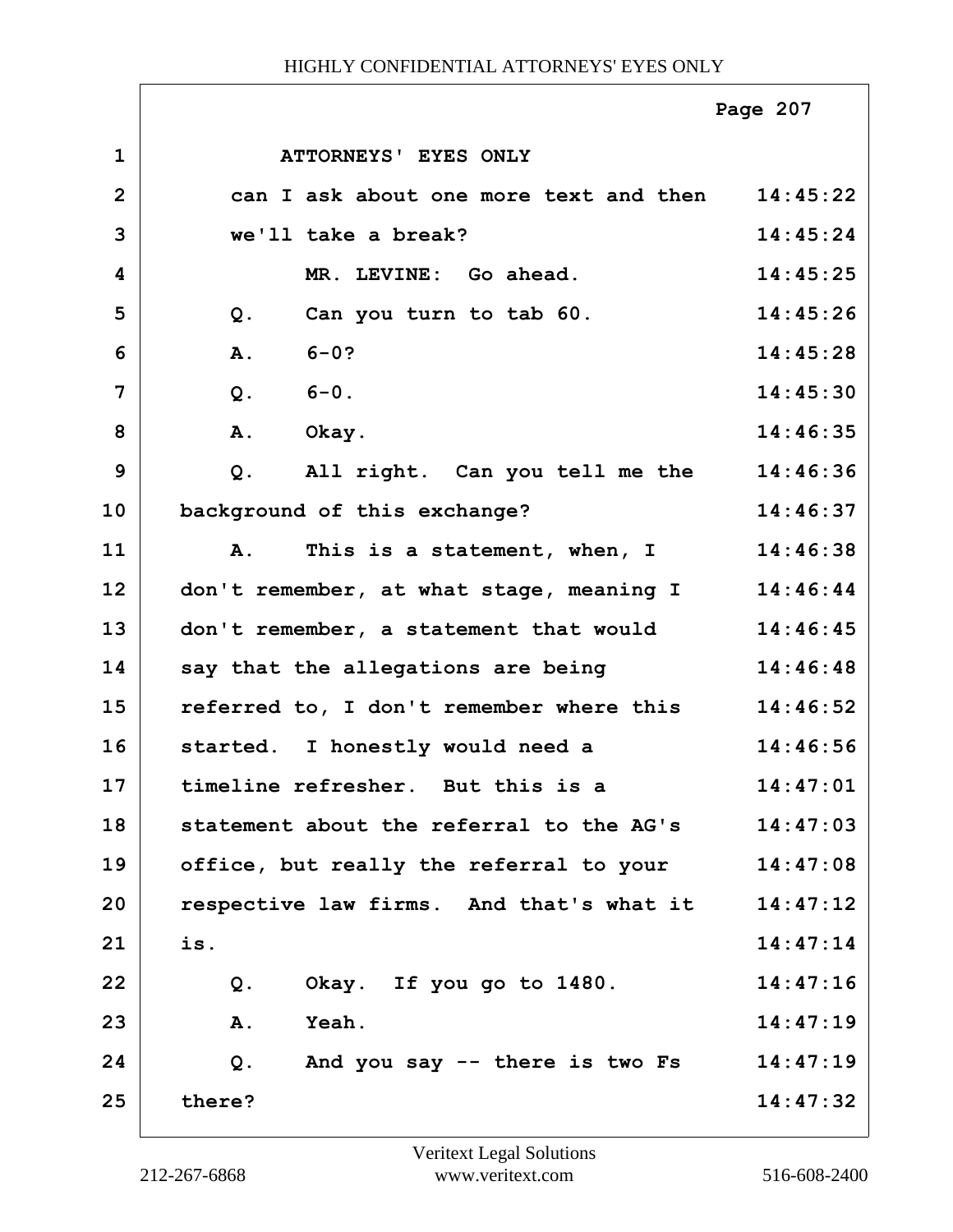|                |                                         | Page 208 |
|----------------|-----------------------------------------|----------|
| $\mathbf{1}$   | ATTORNEYS' EYES ONLY                    |          |
| $\overline{2}$ | A.<br>Two Fs everywhere. People         | 14:47:32 |
| 3              | don't really like me.                   | 14:47:34 |
| 4              | You say "What do you want with<br>Q.    | 14:47:34 |
| 5              | the last sentence? I don't love it, but | 14:47:36 |
| 6              | I don't want them saying that we didn't | 14:47:37 |
| 7              | address it."                            | 14:47:39 |
| 8              | Α.<br>Yup.                              | 14:47:40 |
| 9              | And that's referring to the<br>$Q$ .    | 14:47:41 |
| 10             | last sentence being the Governor's      | 14:47:43 |
| 11             | previous statement that he has never    | 14:47:45 |
| 12             | touched anyone inappropriately stands,  | 14:47:47 |
| 13             | correct?                                | 14:47:49 |
| 14             | A.<br>Correct.                          | 14:47:49 |
| 15             | What did you mean when you said<br>Q.   | 14:47:50 |
| 16             | that?                                   | 14:47:52 |
| 17             | Well, a sort of staple of press<br>Α.   | 14:47:52 |
| 18             | response is to not repeat whatever      | 14:47:57 |
| 19             | allegation has been made. And this is   | 14:48:00 |
| 20             | repeating, this is repeating the        | 14:48:02 |
| 21             | allegation. And so I am questioning     | 14:48:05 |
| 22             | whether or not that last sentence is    | 14:48:06 |
| 23             | necessary as a part of the statement.   | 14:48:08 |
| 24             | That being said, I also                 | 14:48:11 |
| 25             | understand that, I am suggesting that I | 14:48:12 |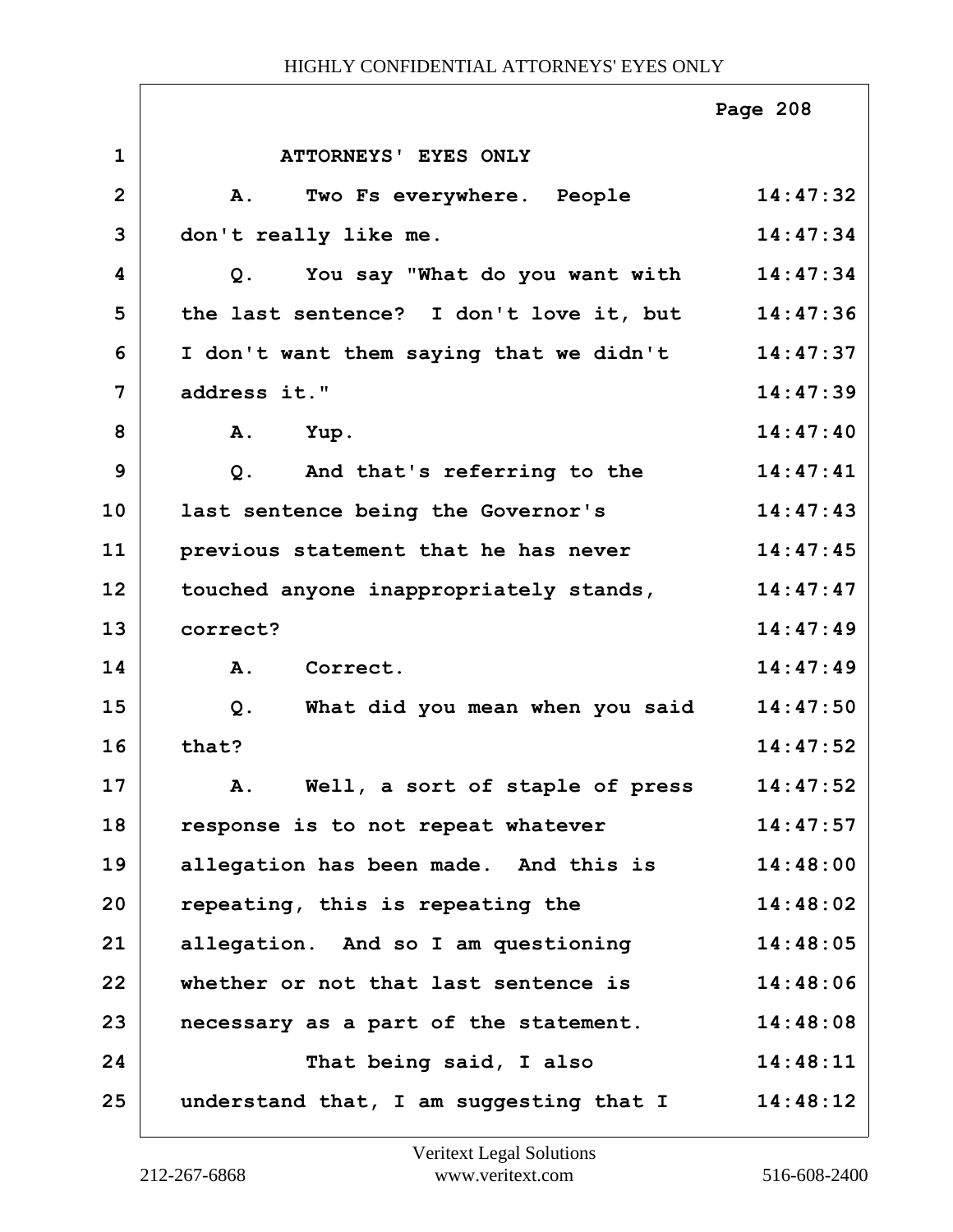|                |                                                   | Page 209 |
|----------------|---------------------------------------------------|----------|
| $\mathbf 1$    | ATTORNEYS' EYES ONLY                              |          |
| $\overline{2}$ | understand that if you don't have it in 14:48:16  |          |
| 3              | there, it's almost as if you ignored, 14:48:19    |          |
| 4              | ignored the situation. But it is sort 14:48:22    |          |
| 5              | of, to some extent, kind of press 101 to 14:48:25 |          |
| 6              | not repeat the charge.                            | 14:48:29 |
| 7              | Q. Okay.                                          | 14:48:31 |
| 8              | MR. GRANT: We can take, let's 14:48:33            |          |
| 9              | take a five or a ten, whichever you 14:48:34      |          |
| 10             | prefer.                                           | 14:48:39 |
| 11             | THE WITNESS: Five is fine.                        | 14:48:41 |
| 12             | THE VIDEOGRAPHER: Stand by. 14:48:44              |          |
| 13             | The time is $2:39$ p.m., we are going $14:48:45$  |          |
| 14             | off the record. And this will end                 | 14:48:47 |
| 15             | media unit number 3.                              | 14:48:49 |
| 16             | (Off the record.)                                 | 14:56:03 |
| 17             | The time is<br>THE VIDEOGRAPHER:                  | 14:56:03 |
| 18             | $2:47$ p.m., we are back on the record            | 14:56:12 |
| 19             | and this will be the start of media               | 14:56:15 |
| 20             | unit number 4.                                    | 14:56:16 |
| 21             | BY MR. GRANT:                                     | 14:56:20 |
| 22             | Q. Are you aware of allegations                   | 14:56:20 |
| 23             | that Anna Ruch has made against the               | 14:56:22 |
| 24             | Governor?                                         | 14:56:28 |
| 25             | Yes.<br><b>A.</b>                                 | 14:56:28 |

٦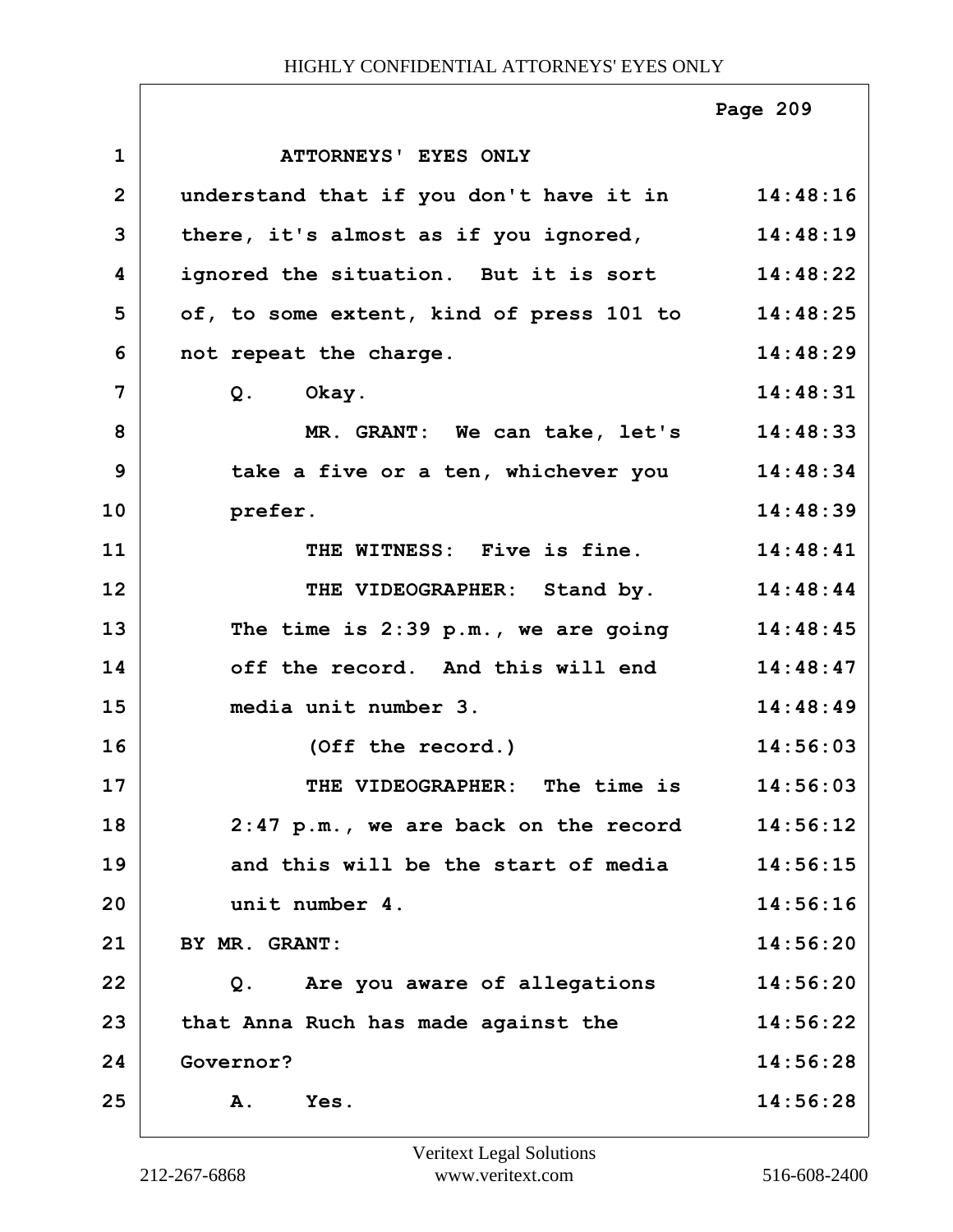|                |                                                | Page 210 |
|----------------|------------------------------------------------|----------|
| $\mathbf 1$    | ATTORNEYS' EYES ONLY                           |          |
| $\overline{2}$ | When did you learn about<br>Q.                 | 14:56:29 |
| 3              | Ms. Ruch's complaints?                         | 14:56:30 |
| 4              | From whatever press, either<br>Α.              | 14:56:31 |
| 5              | from the inquiry -- from an inquiry, the       | 14:56:36 |
| 6              | press inquiry. I don't remember which          | 14:56:38 |
| 7              | one.                                           | 14:56:40 |
| 8              | Was it a press inquiry related<br>Q.           | 14:56:42 |
| 9              | to a New York Times article dated March        | 14:56:44 |
| 10             | 1st, 2021?                                     | 14:56:48 |
| 11             | A. Sounds right.                               | 14:56:49 |
| 12             | And did you communicate with<br>Q <sub>1</sub> | 14:56:50 |
| 13             | anyone in the Executive Chamber about          | 14:56:54 |
| 14             | Ms. Ruch's allegations against the             | 14:56:56 |
| 15             | Governor?                                      | 14:56:58 |
| 16             | A.<br>Yes.                                     | 14:56:58 |
| 17             | Okay. When did you speak with<br>Q.            | 14:56:59 |
| 18             | these people?                                  | 14:57:00 |
| 19             | I don't recall when. We had<br><b>A.</b>       | 14:57:06 |
| 20             | calls and conversations about it.              | 14:57:07 |
| 21             | When you say "we," are you<br>$Q$ .            | 14:57:09 |
| 22             | referring to the same group of people we       | 14:57:10 |
| 23             | discussed previously?                          | 14:57:12 |
| 24             | I am indeed.<br>Α.                             | 14:57:13 |
| 25             | And do you recall anything that<br>Q.          | 14:57:18 |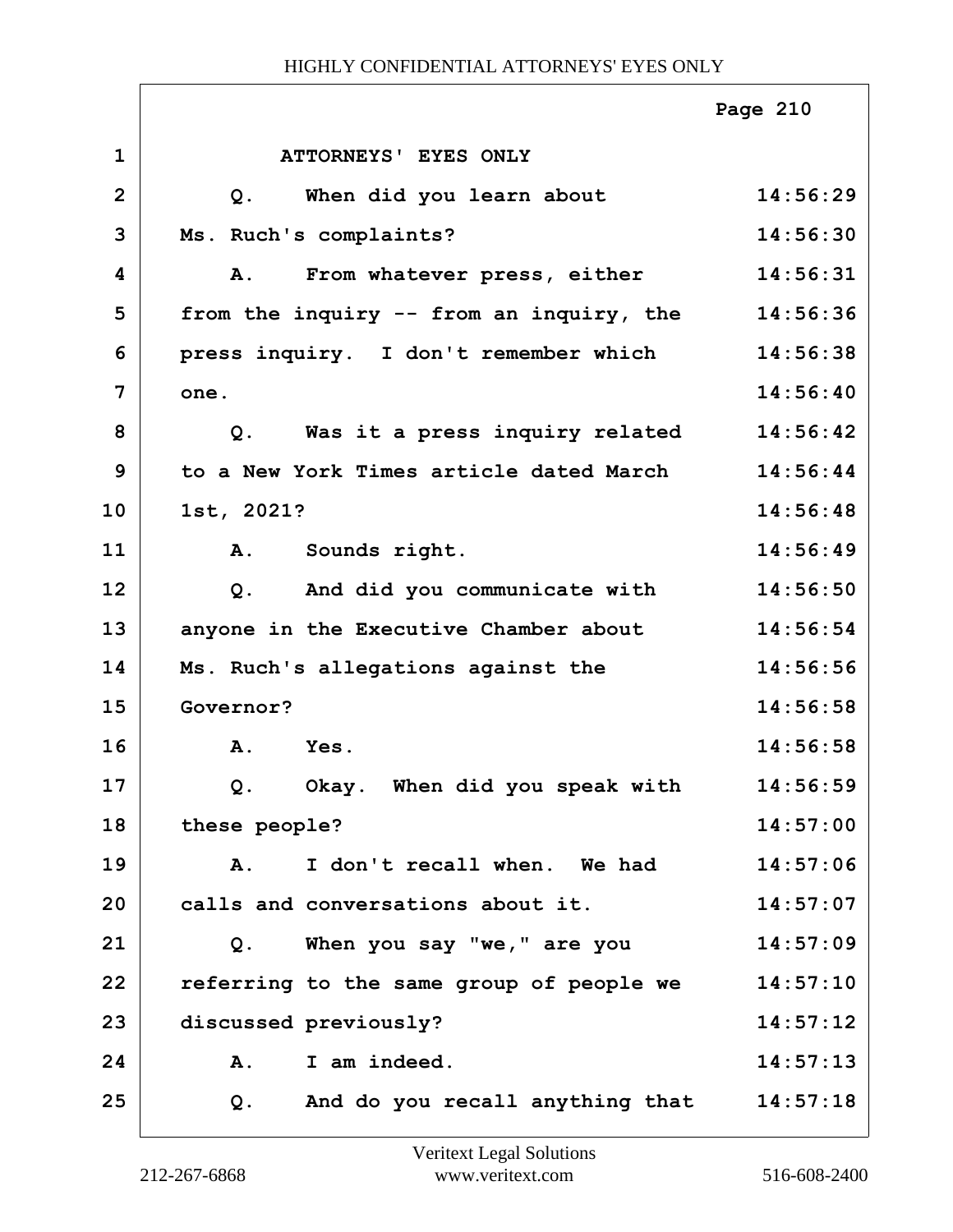|              |                                           | Page 211 |
|--------------|-------------------------------------------|----------|
| $\mathbf{1}$ | ATTORNEYS' EYES ONLY                      |          |
| $\mathbf{2}$ | was discussed during these conversations  | 14:57:21 |
| 3            | about Ms. Ruch's allegations?             | 14:57:22 |
| 4            | Largely as our role, how to<br><b>A.</b>  | 14:57:24 |
| 5            | handle them.                              | 14:57:27 |
| 6            | And how were you discussing<br>Q.         | 14:57:33 |
| 7            | handling them?                            | 14:57:34 |
| 8            | A. We as a group did not find them        | 14:57:35 |
| 9            | to be particularly -- her complaint about | 14:57:39 |
| 10           | the Governor was something we were so     | 14:57:58 |
| 11           | familiar with because we had seen him do  | 14:58:00 |
| 12           | it many times that we weren't sure it was | 14:58:03 |
| 13           | going to be, from a PR perspective, is    | 14:58:06 |
| 14           | that a big story or not, and our          | 14:58:12 |
| 15           | perception was that it was not a          | 14:58:19 |
| 16           | significant incident.                     | 14:58:21 |
| 17           | Q. Okay. And because your                 | 14:58:25 |
| 18           | collective understanding was that it was  | 14:58:29 |
| 19           | not a significant incident, what was your | 14:58:30 |
| 20           | strategy for handling, what did you       | 14:58:33 |
| 21           | discuss being the strategy for handling   | 14:58:36 |
| 22           | the complaint or the allegations?         | 14:58:37 |
| 23           | I don't remember specifically,<br>A.      | 14:58:39 |
| 24           | but I did not take the charges as         | 14:58:42 |
| 25           | seriously as I took others.               | 14:58:50 |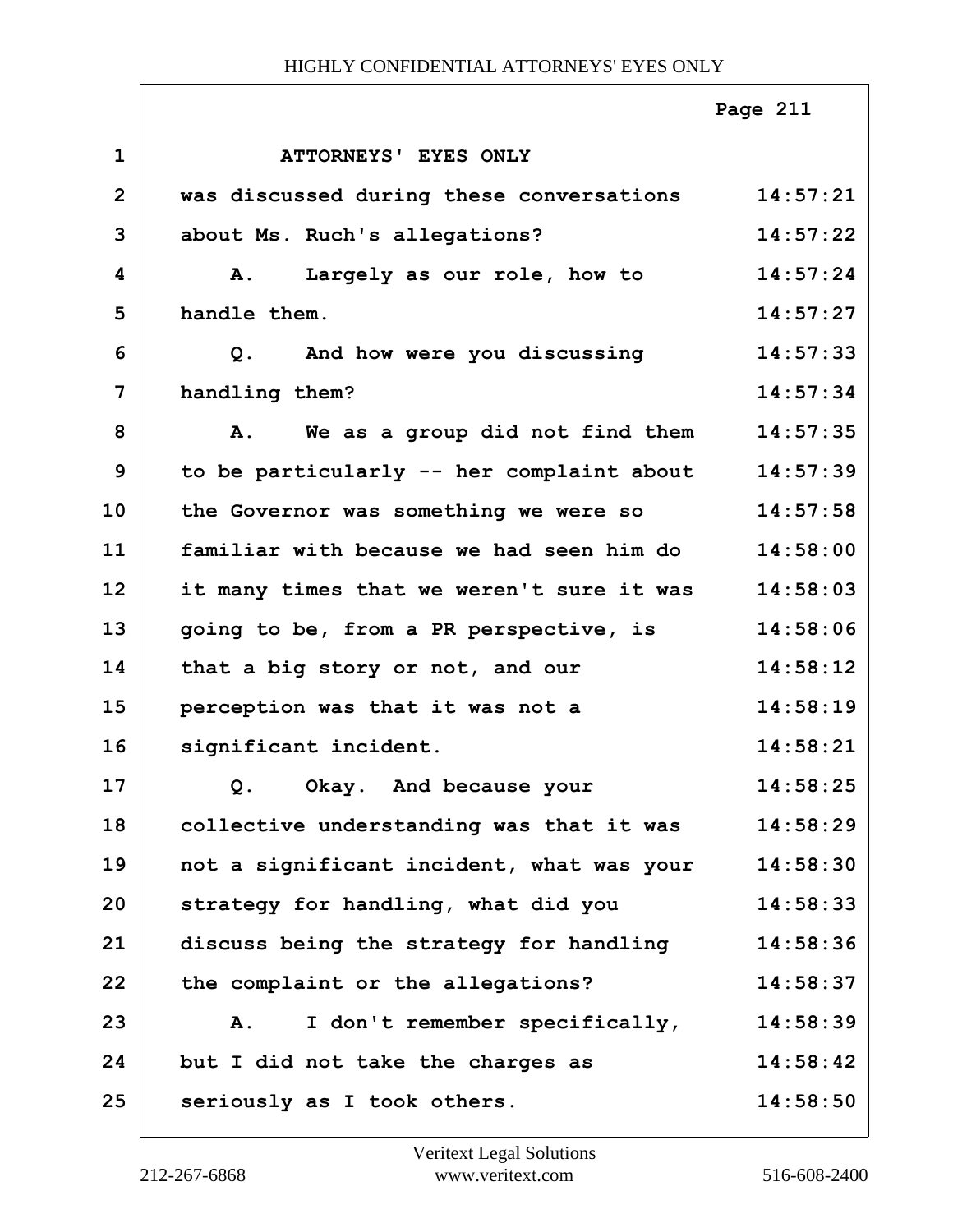**Page 212**

| $\mathbf 1$    | ATTORNEYS' EYES ONLY                             |          |
|----------------|--------------------------------------------------|----------|
| $\overline{2}$ | Understood. My question was<br>Q.                | 14:58:52 |
| 3              | more directed to what discussions were,          | 14:58:54 |
| 4              | in your discussions, what was discussed          | 14:58:56 |
| 5              | about what to do in light of the fact            | 14:58:57 |
| 6              | that you didn't take them seriously?             | 14:59:00 |
| 7              | I get it. I think that whereas<br>Α.             | 14:59:04 |
| 8              | I had, I think there was -- whereas for          | 14:59:11 |
| 9              | so much of the past, as we discussed, I 14:59:16 |          |
| 10             | was more about contrition, I didn't -- I         | 14:59:19 |
| 11             | think there was -- I don't remember if it        | 14:59:23 |
| 12             | was me or others, there was a                    | 14:59:25 |
| 13             | conversation about whether that kind of          | 14:59:26 |
| 14             | level of contrition was needed in this           | 14:59:28 |
| 15             | circumstance because it was such a common        | 14:59:31 |
| 16             | occurrence that we had seen the Governor         | 14:59:37 |
| 17             | do and had never been problematic. Never         | 14:59:39 |
| 18             | been viewed as problematic.                      | 14:59:45 |
| 19             | But I don't remember my                          | 14:59:49 |
| 20             | specific advice and I don't remember what        | 14:59:51 |
| 21             | we ended up doing.                               | 14:59:52 |
| 22             | Do you remember whether or not<br>Q.             | 14:59:57 |
| 23             | you had contact with reporters concerning        | 14:59:58 |
| 24             | Ms. Ruch's allegations?                          | 15:00:00 |
| 25             | I did not.<br>Α.                                 | 15:00:02 |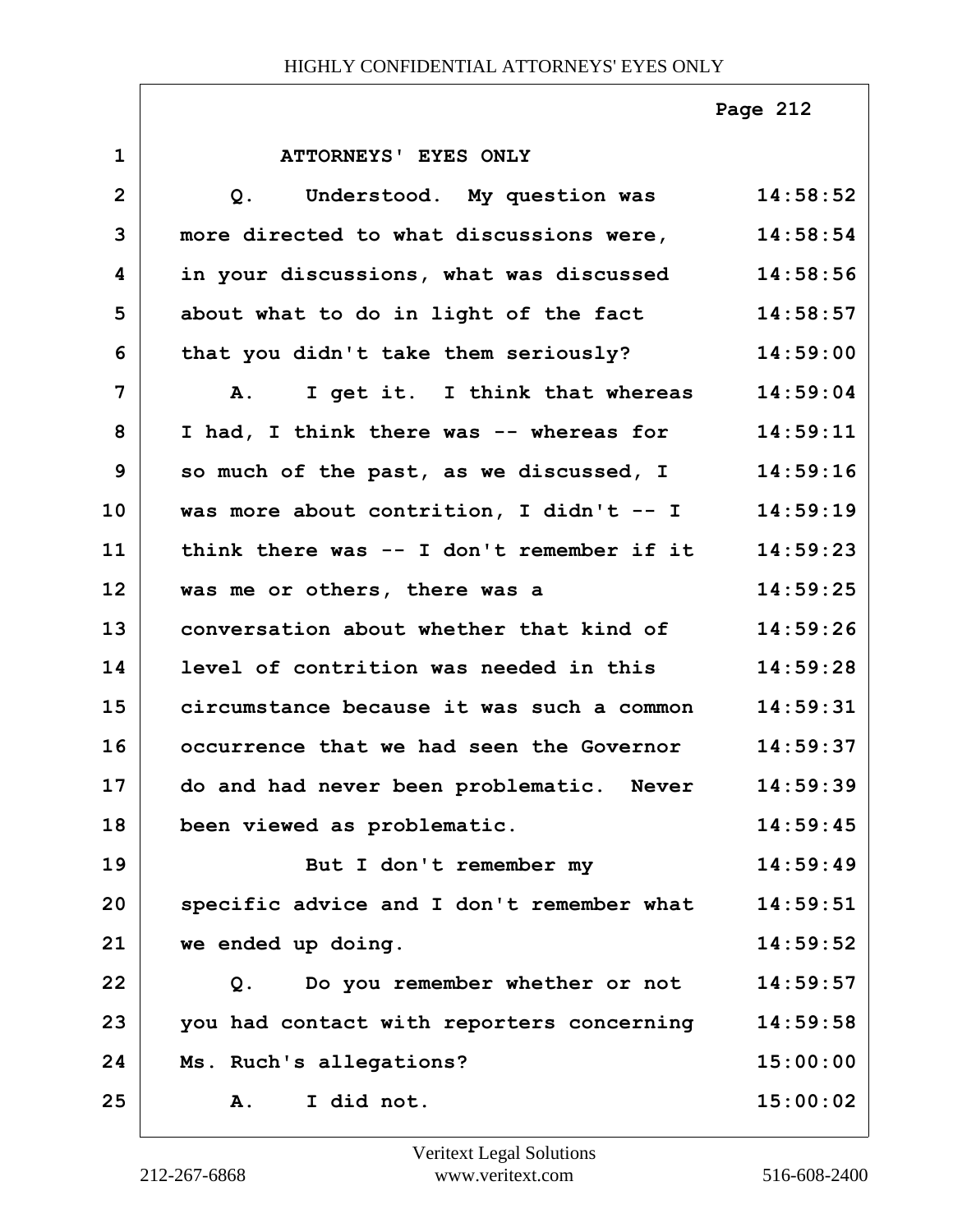|                |                                           | Page 213 |
|----------------|-------------------------------------------|----------|
| $\mathbf{1}$   | ATTORNEYS' EYES ONLY                      |          |
| $\overline{2}$ | Do you recall whether or not<br>$Q$ .     | 15:00:03 |
| 3              | you worked on press statements in         | 15:00:04 |
| 4              | relation to Ms. Ruch's allegations?       | 15:00:06 |
| 5              | Yes, but I don't remember them.<br>A.     | 15:00:08 |
| 6              | You remember nothing of those<br>$Q$ .    | 15:00:15 |
| 7              | press statements?                         | 15:00:16 |
| 8              | I don't. If we looked at it,<br><b>A.</b> | 15:00:17 |
| 9              | but I don't.                              | 15:00:19 |
| 10             | And did you work on responses<br>Q.       | 15:00:20 |
| 11             | to press inquiries related to Ms. Ruch's  | 15:00:21 |
| 12             | allegations?                              | 15:00:24 |
| 13             | A.<br>Yes.                                | 15:00:24 |
| 14             | Which press inquiries do you<br>Q.        | 15:00:30 |
| 15             | recall?                                   | 15:00:31 |
| 16             | I recall the New York Times,<br><b>A.</b> | 15:00:31 |
| 17             | but there were others as well, I think    | 15:00:33 |
| 18             | most New York Times. I think once the     | 15:00:35 |
| 19             | New York Times did it or maybe the New    | 15:00:37 |
| 20             | York Post did it at the same time. I      | 15:00:39 |
| 21             | don't remember if it was the same time or | 15:00:44 |
| 22             | different time. Just hard to remember.    | 15:00:45 |
| 23             | Q. All right. Can you turn to tab         | 15:00:47 |
| 24             | 37.                                       | 15:00:49 |
| 25             | $Mm-hmm$ .<br>Α.                          | 15:00:59 |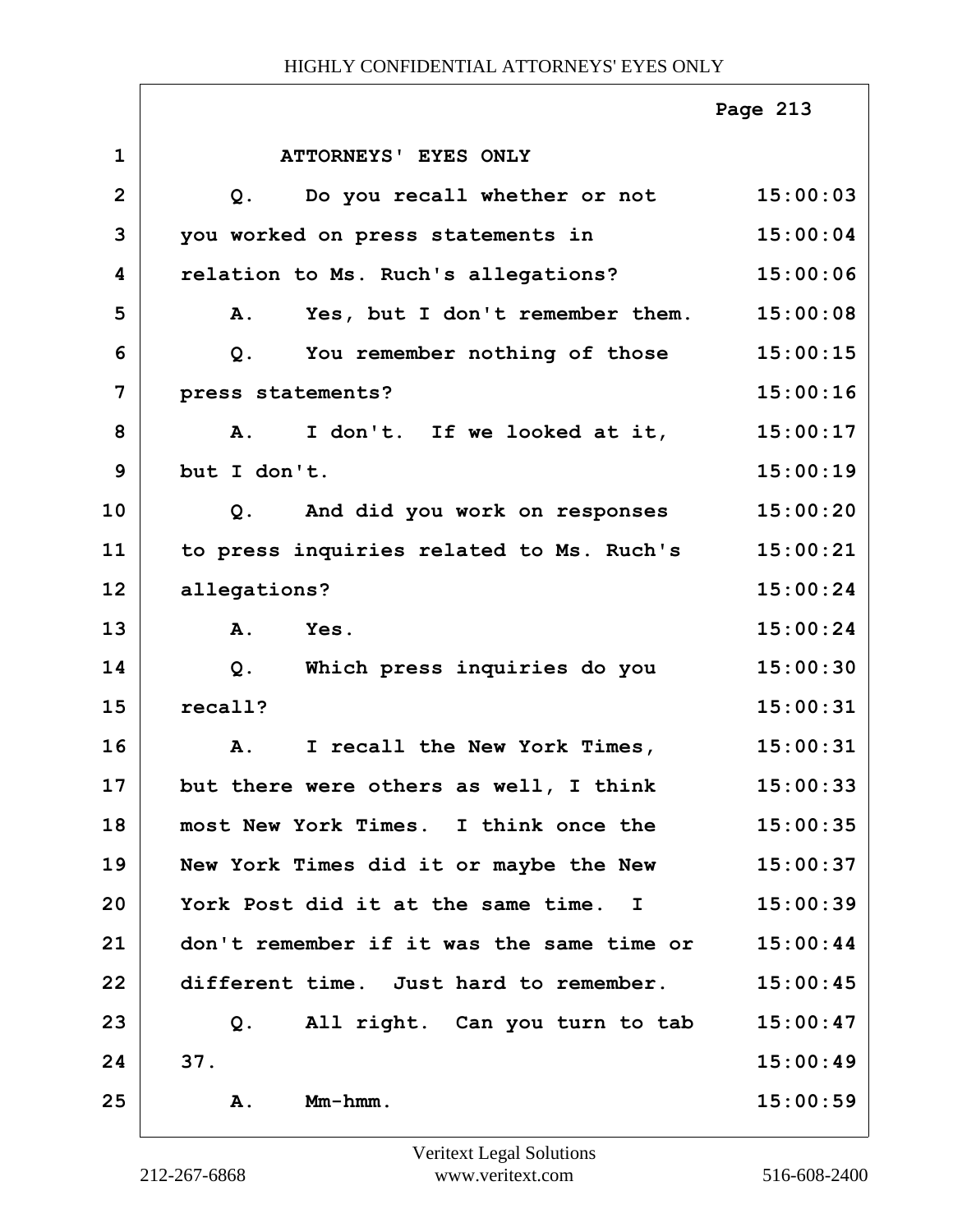|                |                                                  | Page 214 |
|----------------|--------------------------------------------------|----------|
| $\mathbf{1}$   | <b>ATTORNEYS' EYES ONLY</b>                      |          |
| $\overline{2}$ | Look at that. Let me know when<br>Q <sub>1</sub> | 15:01:00 |
| 3              | you're ready.                                    | 15:01:06 |
| 4              | Okay.<br>A.                                      | 15:01:23 |
| 5              | On the first page you write:<br>$Q$ .            | 15:01:24 |
| 6              | "Steve Peoples from the AP calling me. I         | 15:01:27 |
| 7              | assume I call and talk the political             | 15:01:33 |
| 8              | angle."                                          | 15:01:36 |
| 9              | Okay.<br>A.                                      | 15:01:37 |
| 10             | What's the background to that<br>$Q$ .           | 15:01:38 |
| 11             | message?                                         | 15:01:40 |
| 12             | Steve Peoples is a national<br>A.                | 15:01:40 |
| 13             | political reporter for the Associated            | 15:01:43 |
| 14             | Press and was calling me to discuss              | 15:01:45 |
| 15             | politically how was the Governor in              | 15:01:49 |
| 16             | trouble politically.                             | 15:01:52 |
| 17             | Q. Do you know if this was in                    | 15:01:59 |
| 18             | relation to Ms. Ruch's allegations that          | 15:02:00 |
| 19             | was in a New York Times article that was         | 15:02:02 |
| 20             | dated March 1st?                                 | 15:02:04 |
| 21             | Α.<br>It was.                                    | 15:02:06 |
| 22             | What were they about?<br>Q.                      | 15:02:06 |
| 23             | The larger context of<br>Α.                      | 15:02:07 |
| 24             | allegations against him, were they going         | 15:02:08 |
| 25             | to sort of be problematic for the                | 15:02:10 |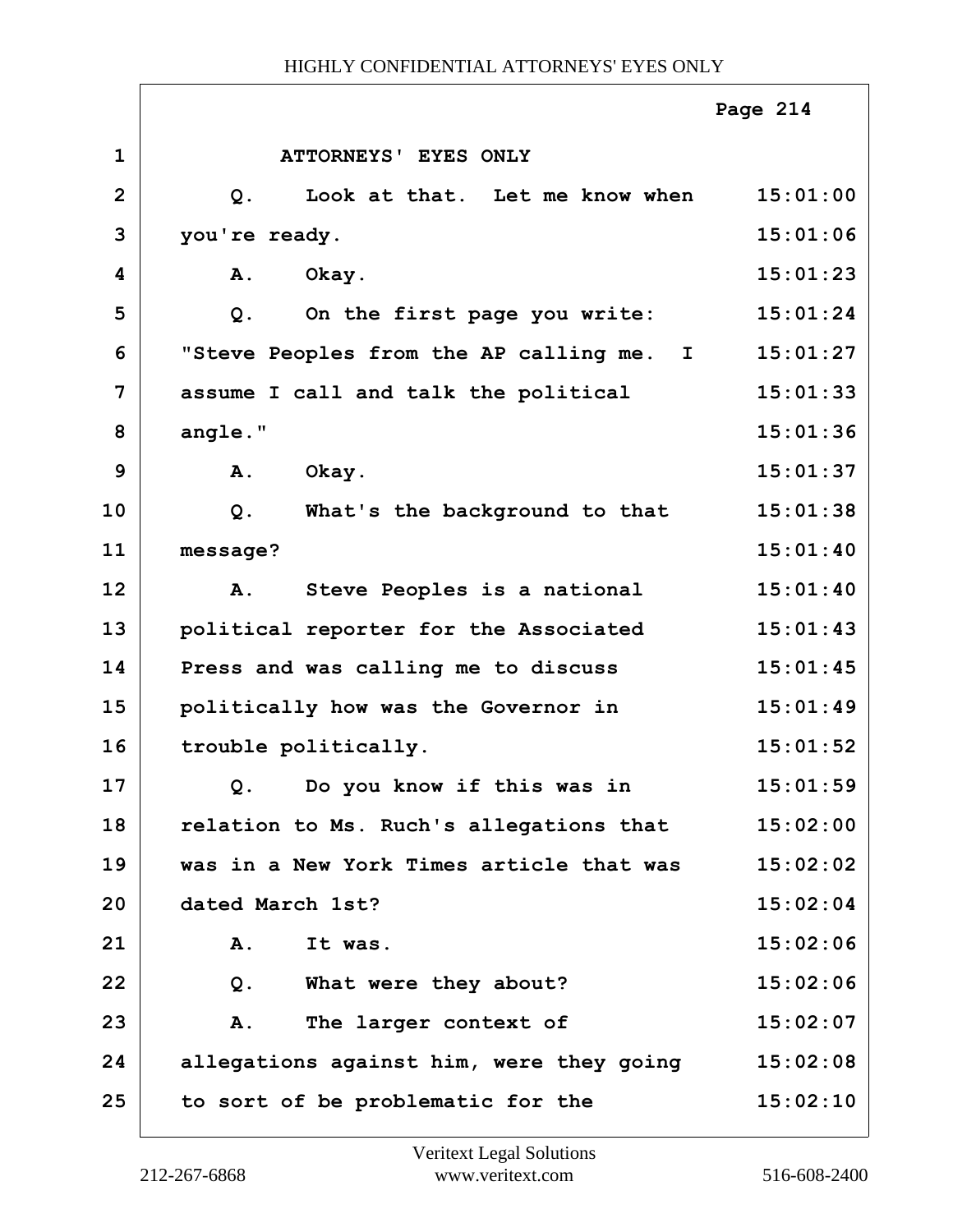|                |                                           | Page 215 |
|----------------|-------------------------------------------|----------|
| $\mathbf{1}$   | ATTORNEYS' EYES ONLY                      |          |
| $\overline{2}$ | Governor in terms of running for          | 15:02:14 |
| 3              | reelection or something like that.        | 15:02:18 |
| 4              | And do you recall what you<br>Q.          | 15:02:19 |
| 5              | specifically said about the political     | 15:02:20 |
| 6              | angle?                                    | 15:02:22 |
| $\overline{7}$ | Yes. I pointed to -- I<br>A.              | 15:02:23 |
| 8              | shouldn't say that.                       | 15:02:31 |
| 9              | What were you going to say?<br>$Q$ .      | 15:02:32 |
| 10             | Well, that was well done.<br>A.           | 15:02:33 |
| 11             | There is political polling that happened, | 15:02:39 |
| 12             | so I would have talked about polling. I   | 15:02:41 |
| 13             | just don't remember -- what I was going   | 15:02:43 |
| 14             | say is I don't remember which poll or     | 15:02:45 |
| 15             | what it was, but that I had seen data     | 15:02:47 |
| 16             | that suggested that the Governor's        | 15:02:51 |
| 17             | numbers were still holding up amongst,    | 15:02:54 |
| 18             | particularly amongst Democrats. That      | 15:03:00 |
| 19             | would have been the conversation.         | 15:03:02 |
| 20             | I stopped myself because I just           | 15:03:04 |
| 21             | didn't know what polls, I just don't      | 15:03:06 |
| 22             | remember.                                 | 15:03:07 |
| 23             | Understood. All right.<br>Q.              | 15:03:08 |
| 24             | And what did you mean when you            | 15:03:14 |
| 25             | said "or want someone else to talk to him | 15:03:18 |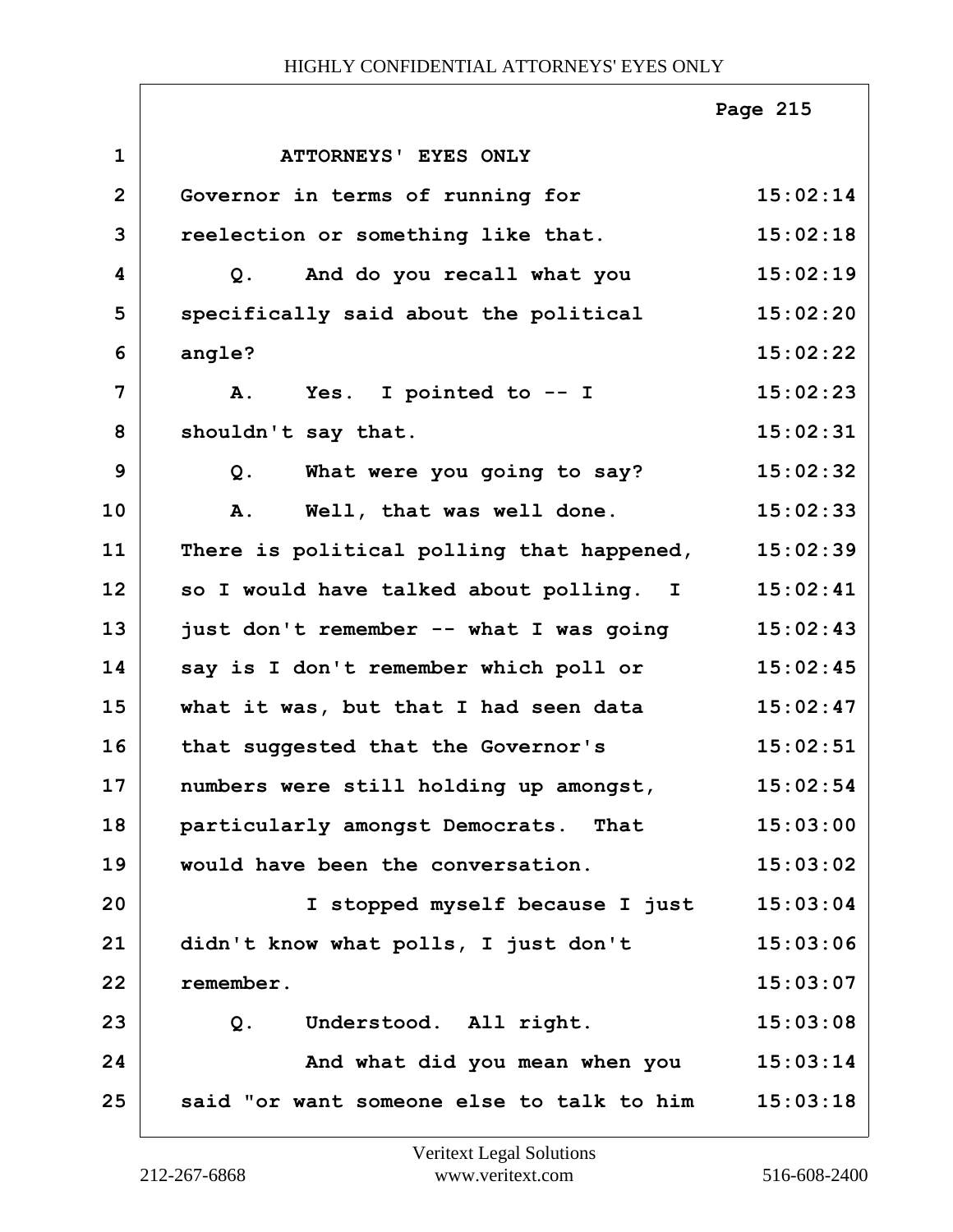|                |                                            | Page 216 |
|----------------|--------------------------------------------|----------|
| $\mathbf{1}$   | ATTORNEYS' EYES ONLY                       |          |
| $\overline{2}$ | first"?                                    | 15:03:20 |
| 3              | Just should somebody else talk<br>Α.       | 15:03:21 |
| 4              | to him before me.                          | 15:03:23 |
| 5              | Why, do you have any<br>$Q$ .              | 15:03:24 |
| 6              | understanding as to why somebody else      | 15:03:27 |
| 7              | would have been better to talk to          | 15:03:29 |
| 8              | Mr. Peoples first?                         | 15:03:33 |
| 9              | No reason at all. I was being<br><b>A.</b> | 15:03:34 |
| 10             | genuine in offering up someone else.       | 15:03:37 |
| 11             | And do you recall -- and then<br>Q.        | 15:03:39 |
| 12             | the next page you say, "And now the        | 15:03:40 |
| 13             | Washington Post's Michael Scherer."        | 15:03:43 |
| 14             | Did you speak with Mr. Scherer?            | 15:03:49 |
| 15             | I did.<br>A.                               | 15:03:51 |
| 16             | And what did you discuss with<br>$Q$ .     | 15:03:52 |
| 17             | Mr. Scherer?                               | 15:03:54 |
| 18             | The same thing.<br>Α.                      | 15:03:54 |
| 19             | Meaning that the numbers and<br>Q.         | 15:03:56 |
| 20             | they looked like --                        | 15:03:58 |
| 21             | How was the Governor $--$ the<br>A.        | 15:03:59 |
| 22             | Governor's political standing in the       | 15:04:02 |
| 23             | state.                                     | 15:04:04 |
| 24             | Okay. Beyond the numbers, what<br>Q.       | 15:04:04 |
| 25             | else did you say in either of these        | 15:04:08 |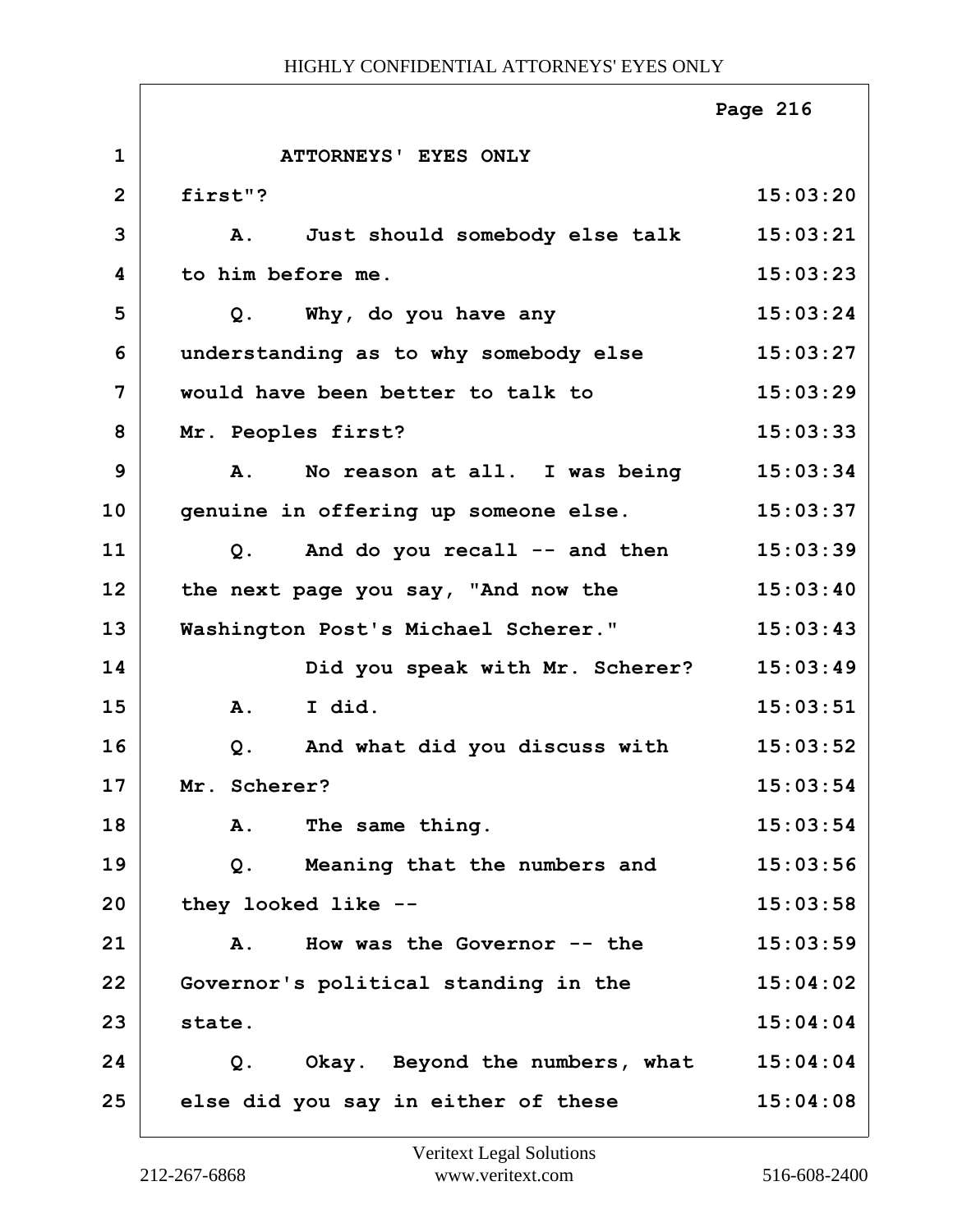|                |                                           | Page 217 |
|----------------|-------------------------------------------|----------|
| $\mathbf{1}$   | ATTORNEYS' EYES ONLY                      |          |
| $\overline{2}$ | conversations about the Governor's        | 15:04:09 |
| 3              | political standing in the state?          | 15:04:11 |
| 4              | That's my job. That's what I<br><b>A.</b> | 15:04:12 |
| 5              | would have talked about.                  | 15:04:18 |
| 6              | Q. Okay. On the next page, 2067, 15:04:19 |          |
| 7              | you say: "I know both of these reporters  | 15:04:26 |
| 8              | so happy to do and be careful."           | 15:04:28 |
| 9              | Why did you have be careful?              | 15:04:30 |
| 10             | I am just always careful with<br>Α.       | 15:04:32 |
| 11             | my words and what I say.                  | 15:04:34 |
| 12             | Q. Well, if you're always careful,        | 15:04:36 |
| 13             | why did you have to say it?               | 15:04:39 |
| 14             | Such a good point, I shouldn't<br>A.      | 15:04:40 |
| 15             | have. I retract the e-mail.               | 15:04:42 |
| 16             | $Q$ .<br>It's a text message.             | 15:04:43 |
| 17             | A. Oh, worse. Yeah, that's it. 15:04:45   |          |
| 18             | Did anyone ask you to make<br>$Q$ .       | 15:04:54 |
| 19             | these contacts or was it simply because   | 15:04:57 |
| 20             | the inquiries came to you?                | 15:05:00 |
| 21             | Because the inquiries came to<br>A.       | 15:05:01 |
| 22             | me.                                       | 15:05:03 |
| 23             | Okay. If you can turn to tab<br>Q.        | 15:05:03 |
| 24             | 38. Let me know when you're ready.        | 15:05:12 |
| 25             | Okay. This is Anna Ruch, got<br>Α.        | 15:05:45 |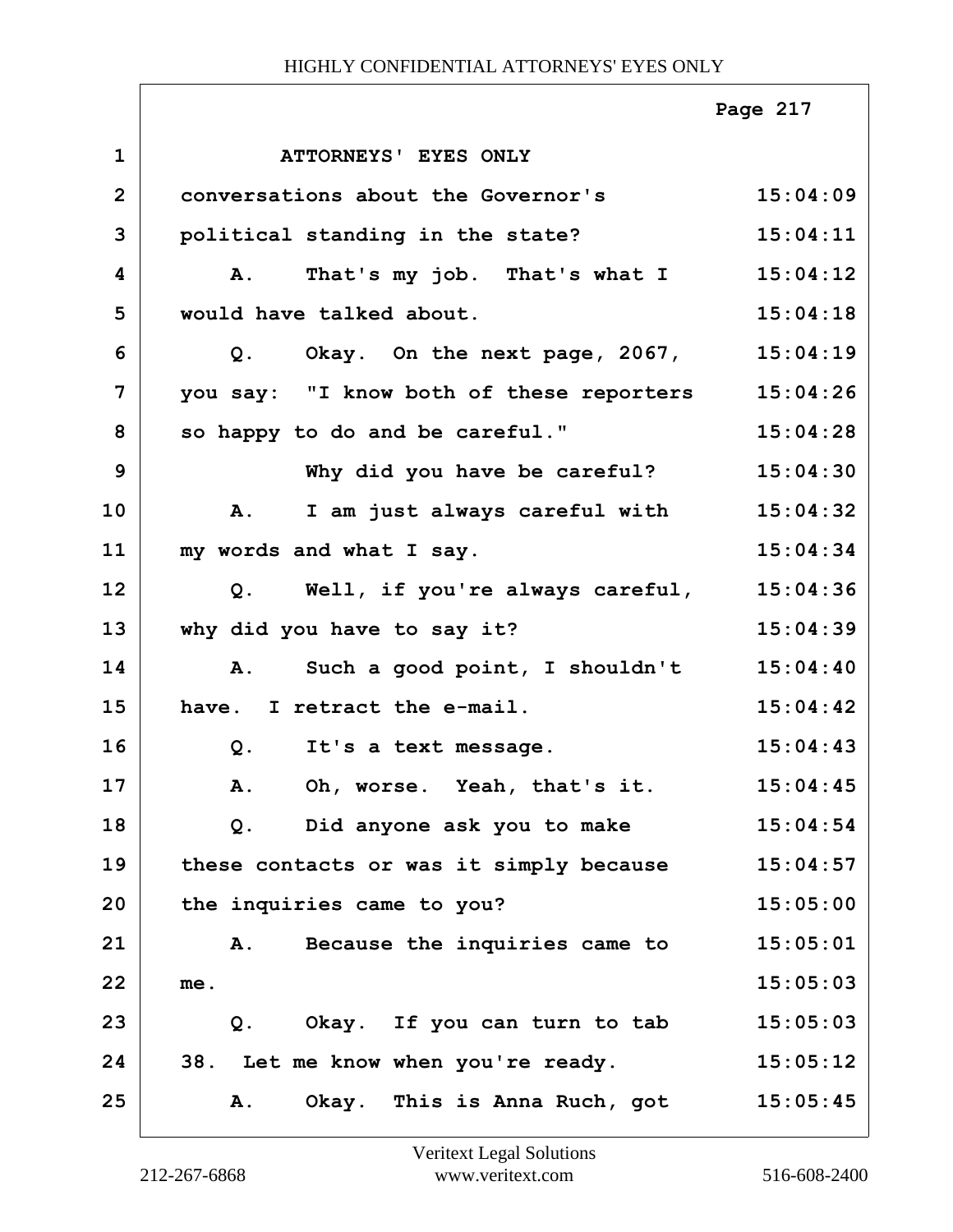|                |                                          | Page 218 |
|----------------|------------------------------------------|----------|
| $\mathbf{1}$   | ATTORNEYS' EYES ONLY                     |          |
| $\overline{2}$ | it. Okay.                                | 15:05:47 |
| 3              | What's the background to this<br>Q.      | 15:06:00 |
| 4              | e-mail exchange?                         | 15:06:02 |
| 5              | This is the first outreach<br><b>A</b> . | 15:06:03 |
| 6              | about the Anna Ruch situation. Didn't    | 15:06:04 |
| $\overline{7}$ | remember this. But came from the New     | 15:06:06 |
| 8              | York Times, from Jessie McKinley asking, | 15:06:08 |
| $\mathbf{9}$   | and then we sort of go back and forth    | 15:06:11 |
| 10             | about what we might say.                 | 15:06:13 |
| 11             | Okay. And you write -- so<br>Q.          | 15:06:15 |
| 12             | sorry, at one point Ms. Garvey writes:   | 15:06:21 |
| 13             | "I think we need to lean into because we | 15:06:24 |
| 14             | have an ongoing review now or referral   | 15:06:27 |
| 15             | that has been made. No further comment   | 15:06:29 |
| 16             | on this or related matters."             | 15:06:31 |
| 17             | And to that you say "Agreed."            | 15:06:33 |
| 18             | And you later write: "I do not           | 15:06:35 |
| 19             | like 'out of respect.' I would say from  | 15:06:37 |
| 20             | Beth. As we said, given the ongoing      | 15:06:39 |
| 21             | investigation by the State Attorney      | 15:06:41 |
| 22             | General, we have no further comment on   | 15:06:42 |
| 23             | this or related matters until the review | 15:06:44 |
| 24             | is complete"?                            | 15:06:46 |
| 25             | Yup.<br>Α.                               | 15:06:48 |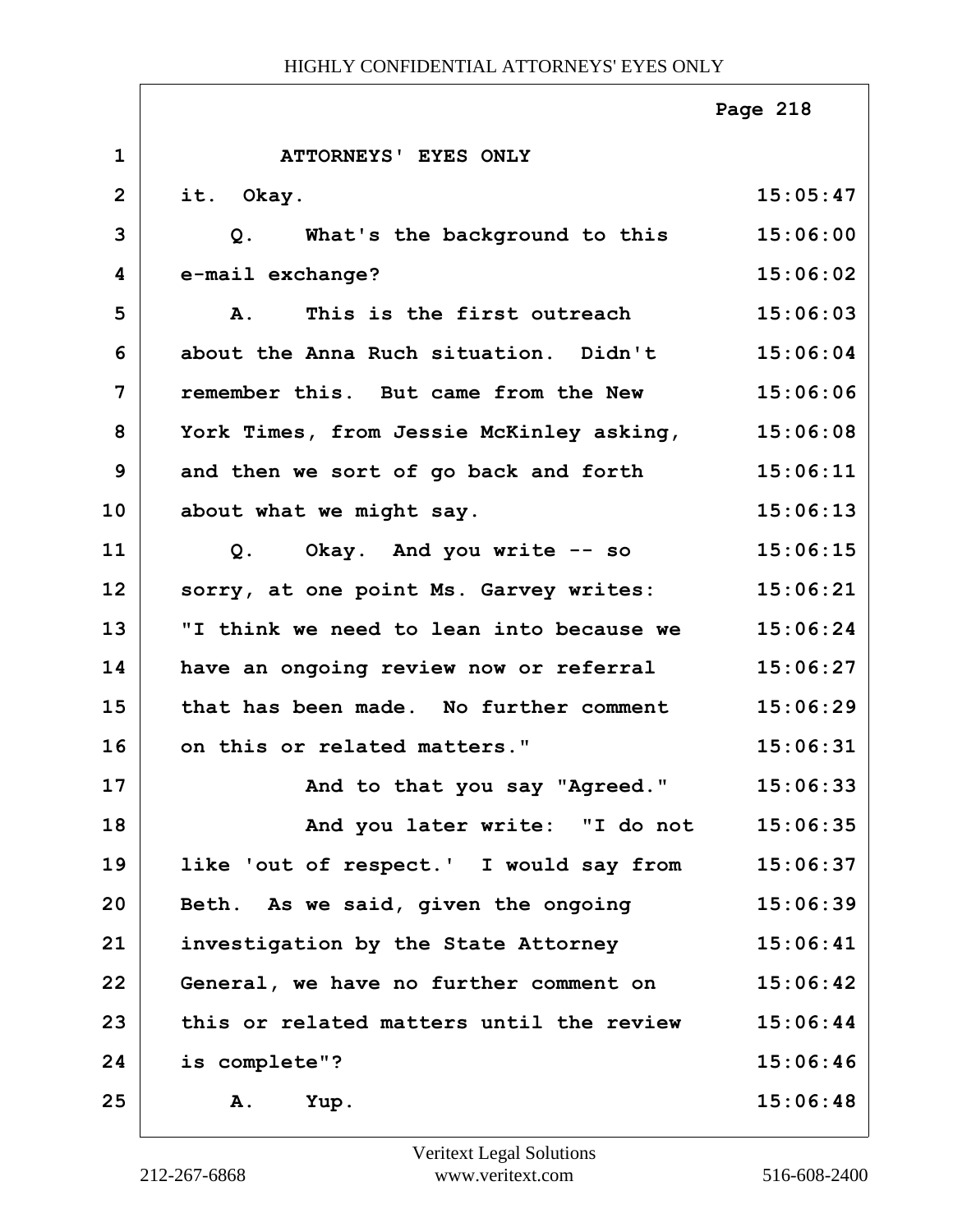|                |                                           | Page 219 |
|----------------|-------------------------------------------|----------|
| $\mathbf{1}$   | ATTORNEYS' EYES ONLY                      |          |
| $\overline{2}$ | "And then re-up yesterday's<br>Q.         | 15:06:48 |
| 3              | statement"?                               | 15:06:52 |
| 4              | A.<br>Yup.                                | 15:06:52 |
| 5              | Why was that your advice?<br>$Q$ .        | 15:06:53 |
| 6              | So in or about this time, and<br>A.       | 15:06:54 |
| $\overline{7}$ | actually largely going forward with a lot | 15:07:01 |
| 8              | of things, my opinion was to say the AG   | 15:07:03 |
| 9              | is handling this. We are not commenting.  | 15:07:10 |
| 10             | That wasn't legal. It's not like I am a   | 15:07:16 |
| 11             | lawyer. But politically, it was           | 15:07:18 |
| 12             | important not to get in the middle of the | 15:07:22 |
| 13             | investigation, like I said, politically,  | 15:07:23 |
| 14             | not legally, politically that we be sort  | 15:07:29 |
| 15             | of creating more chaos or statements or   | 15:07:33 |
| 16             | anything like that as the Attorney        | 15:07:35 |
| 17             | General was doing her investigation,      | 15:07:37 |
| 18             | because that should be, you know,         | 15:07:39 |
| 19             | preeminent or that should rule.           | 15:07:47 |
| 20             | I didn't like "out of respect."           | 15:07:51 |
| 21             | I thought it was extra words and not      | 15:07:53 |
| 22             | necessary, because out of respect,        | 15:07:55 |
| 23             | writing out of respect suggested that     | 15:07:57 |
| 24             | there was not respect. So I just don't    | 15:07:59 |
| 25             | like it. Continue, then again re-up       | 15:08:03 |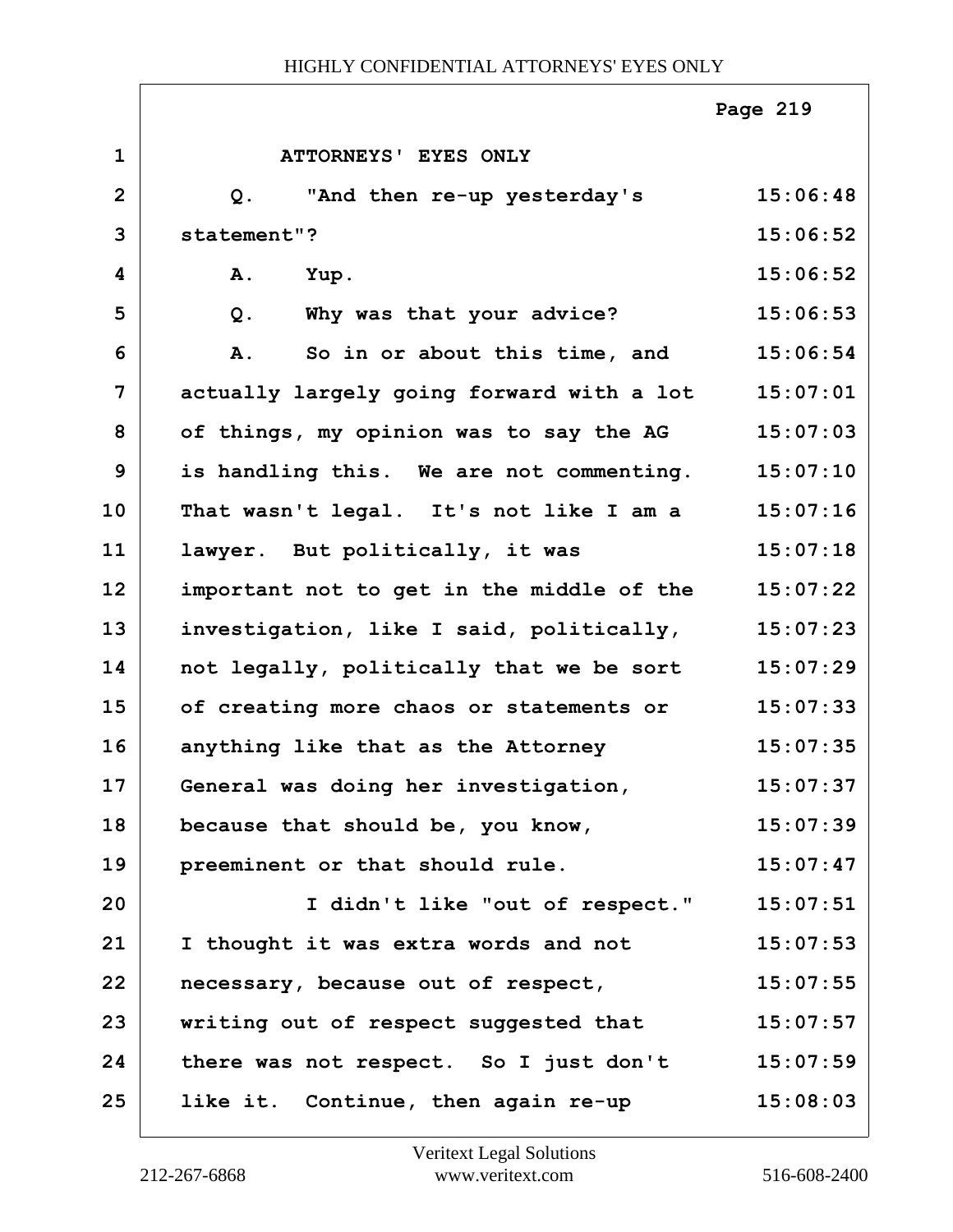|                |                                                   | Page 220 |
|----------------|---------------------------------------------------|----------|
| $\mathbf 1$    | ATTORNEYS' EYES ONLY                              |          |
| $\overline{2}$ | yesterday's statement.                            | 15:08:05 |
| 3              | Q. And was there anyone in the                    | 15:08:06 |
| 4              | group that disagreed with this sort of            | 15:08:09 |
| 5              | strategy?                                         | 15:08:13 |
| 6              | I don't think so.<br><b>A.</b>                    | 15:08:13 |
| 7              | Was there ever a time that<br>Q.                  | 15:08:14 |
| 8              | anyone said that you should make a                | 15:08:20 |
| 9              | comment beyond saying it's before the             | 15:08:22 |
| 10             | Attorney General?                                 | 15:08:23 |
| 11             | I don't know specific for this.<br>$\mathbf{A}$ . | 15:08:24 |
| 12             | I don't know what we did. I would have            | 15:08:31 |
| 13             | to read the story. I don't think so. I            | 15:08:33 |
| 14             | don't think so.                                   | 15:08:35 |
| 15             | Okay. Can you turn to 40.<br>Q.                   | 15:08:35 |
| 16             | Α.<br>Okay.                                       | 15:09:25 |
| 17             | Q. We are looking at Mr. Ajemian's                | 15:09:26 |
| 18             | e-mail at 33:11. "Spoke to Jessie and             | 15:09:29 |
| 19             | then to Dean King and later points."              | 15:09:33 |
| 20             | Do you know what points are                       | 15:09:36 |
| 21             | being referred to there, meaning in your          | 15:09:37 |
| 22             | discussions that you were having about            | 15:09:39 |
| 23             | how to respond concerning Ms. Ruch's              | 15:09:40 |
| 24             | allegations, what were the points that            | 15:09:43 |
| 25             | were being raised?                                | 15:09:44 |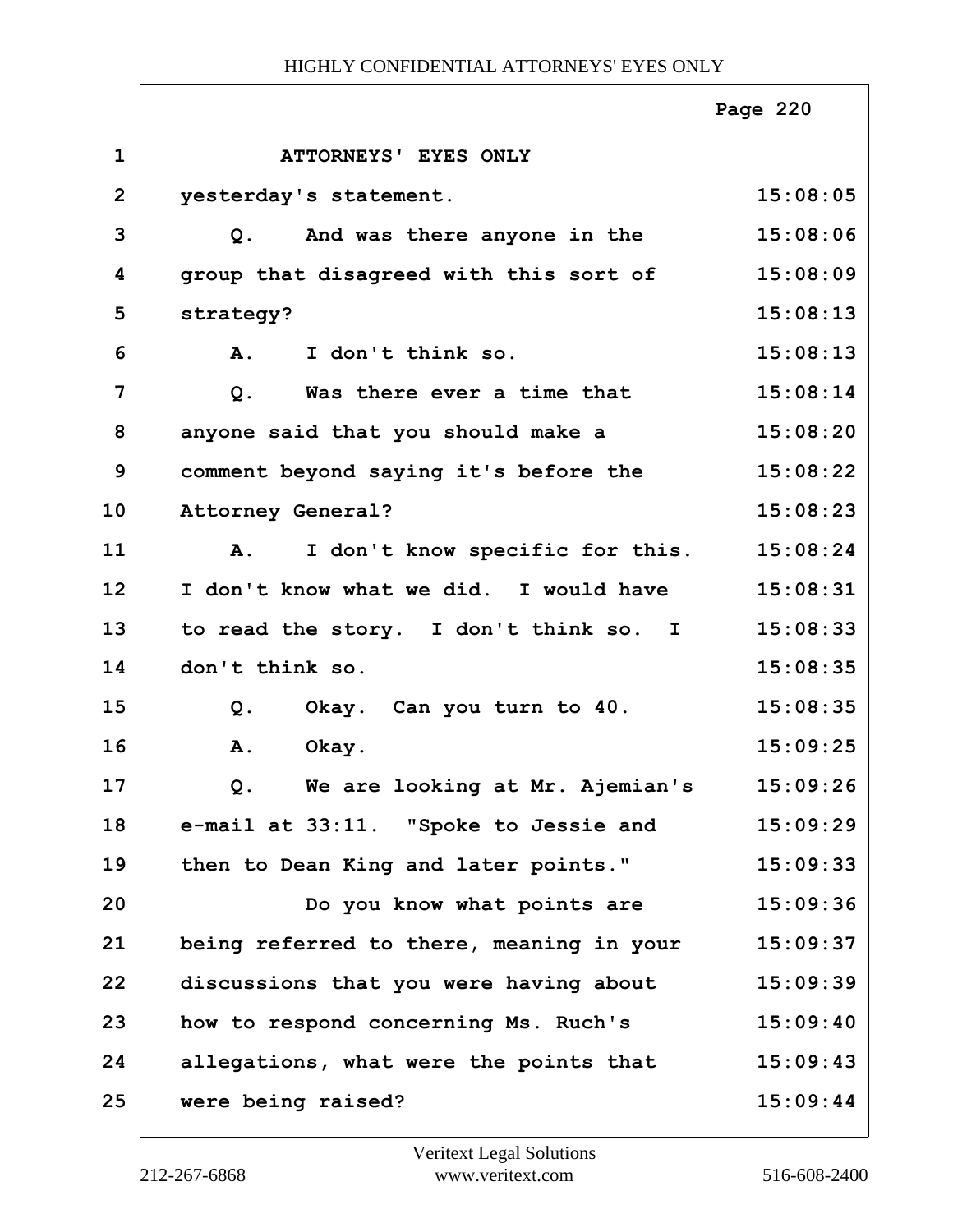|                |                                            | Page 221 |
|----------------|--------------------------------------------|----------|
| $\mathbf{1}$   | ATTORNEYS' EYES ONLY                       |          |
| $\overline{2}$ | I don't remember the specific<br><b>A.</b> | 15:09:46 |
| 3              | questions. But there would have been       | 15:09:48 |
| 4              | specific reporter questions and that's     | 15:09:49 |
| 5              | what he's referring to.                    | 15:09:52 |
| 6              | Going back to the original                 | 15:09:58 |
| 7              | e-mail that he sent, for example, hand on  | 15:09:59 |
| 8              | the back, kisser, et cetera. Those would   | 15:10:02 |
| 9              | have been the points, but I don't know     | 15:10:09 |
| 10             | anything beyond that.                      | 15:10:11 |
| 11             | Q. You can't recall what the               | 15:10:12 |
| 12             | specific --                                | 15:10:13 |
| 13             | A. No, I don't even know --                | 15:10:17 |
| 14             |                                            | 15:10:18 |
| 15             | MR. LEVINE: Let him finish the             | 15:10:19 |
| 16             | question.                                  | 15:10:20 |
| 17             | Sorry, go ahead, Mr. Grant.                | 15:10:21 |
| 18             | MR. GRANT: No problem.                     | 15:10:22 |
| 19             | Meaning, you don't recall<br>Q.            | 15:10:23 |
| 20             | specifically what points were conveyed to  | 15:10:25 |
| 21             | the New York Times on, for instance,       | 15:10:27 |
| 22             | whether a touch happened, et cetera?       | 15:10:29 |
| 23             | I do not know.<br>Α.                       | 15:10:31 |
| 24             | Okay. Do you recall everything<br>$Q$ .    | 15:10:32 |
| 25             | in relation to your conversations about    | 15:10:36 |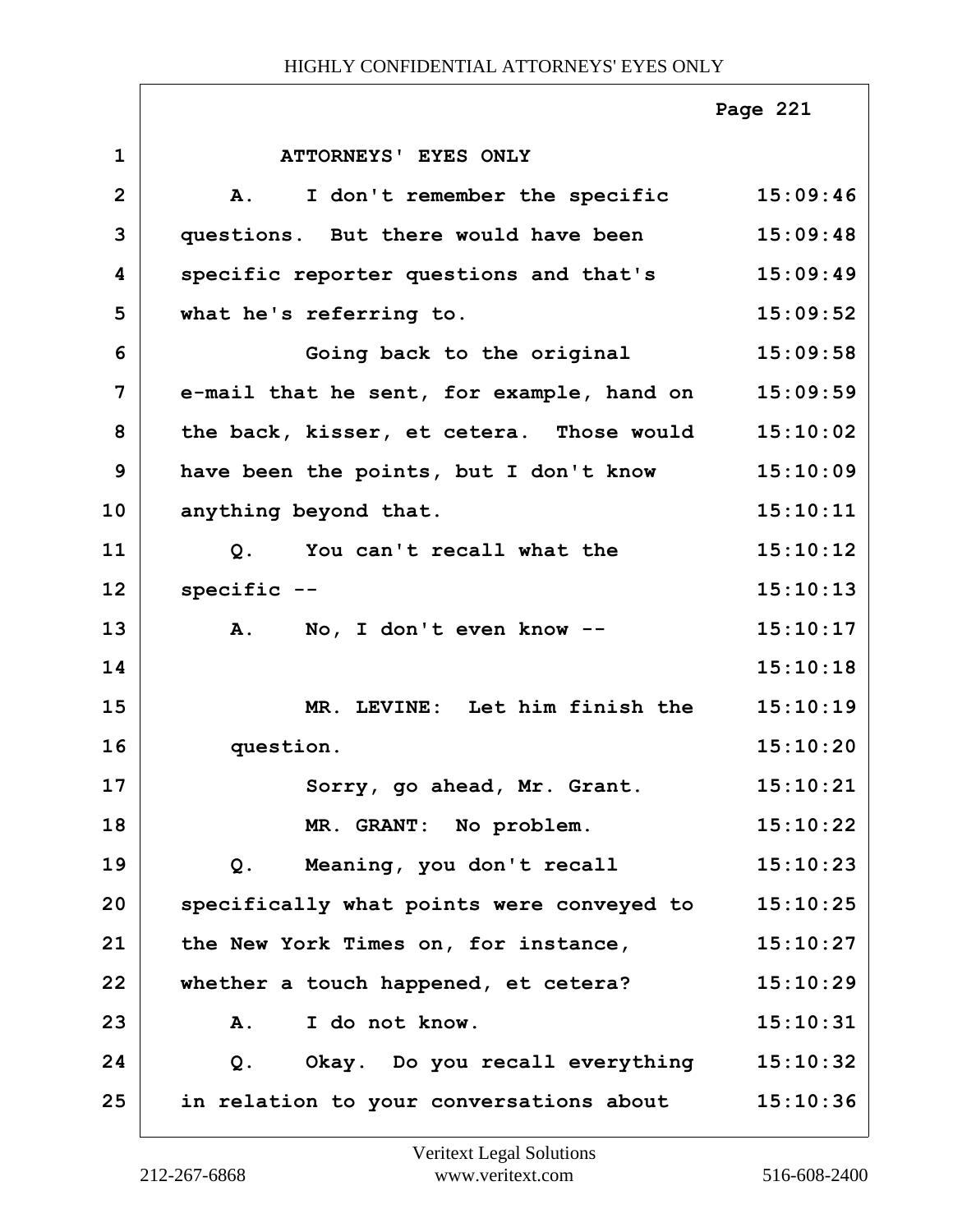|                |                                                 | Page 222 |
|----------------|-------------------------------------------------|----------|
| $\mathbf{1}$   | ATTORNEYS' EYES ONLY                            |          |
| $\overline{2}$ | Ms. Ruch's allegation, about how you            | 15:10:39 |
| 3              | would respond to those allegations beyond       | 15:10:43 |
| 4              | saying they were not significant?               | 15:10:45 |
| 5              | No.<br><b>A.</b>                                | 15:10:48 |
| 6              | Do you recall whether or not<br>Q.              | 15:10:55 |
| 7              | the Governor had a press conference on or       | 15:10:56 |
| 8              | about March 3rd, 2021?                          | 15:10:59 |
| 9              | A. I do.                                        | 15:11:01 |
| 10             | What do you recall about that<br>Q <sub>1</sub> | 15:11:02 |
| 11             | press conference?                               | 15:11:03 |
| 12             | The press conference was called<br>Α.           | 15:11:05 |
| 13             | at a point in time where we, the                | 15:11:08 |
| 14             | collective group of advisors, felt it was       | 15:11:12 |
| 15             | important that the Governor speak to the        | 15:11:15 |
| 16             | public.                                         | 15:11:19 |
| 17             | Q. Why did the group think it was               | 15:11:19 |
| 18             | important for the Governor to speak to          | 15:11:22 |
| 19             | the public?                                     | 15:11:25 |
| 20             | In the art, not science. It<br>Α.               | 15:11:26 |
| 21             | was a judgment call that it was the right       | 15:11:28 |
| 22             | time to have the Governor speak as              | 15:11:30 |
| 23             | opposed to a written statement.                 | 15:11:31 |
| 24             | Okay. And who was involved in<br>Q.             | 15:11:33 |
| 25             | these discussions about what would be           | 15:11:41 |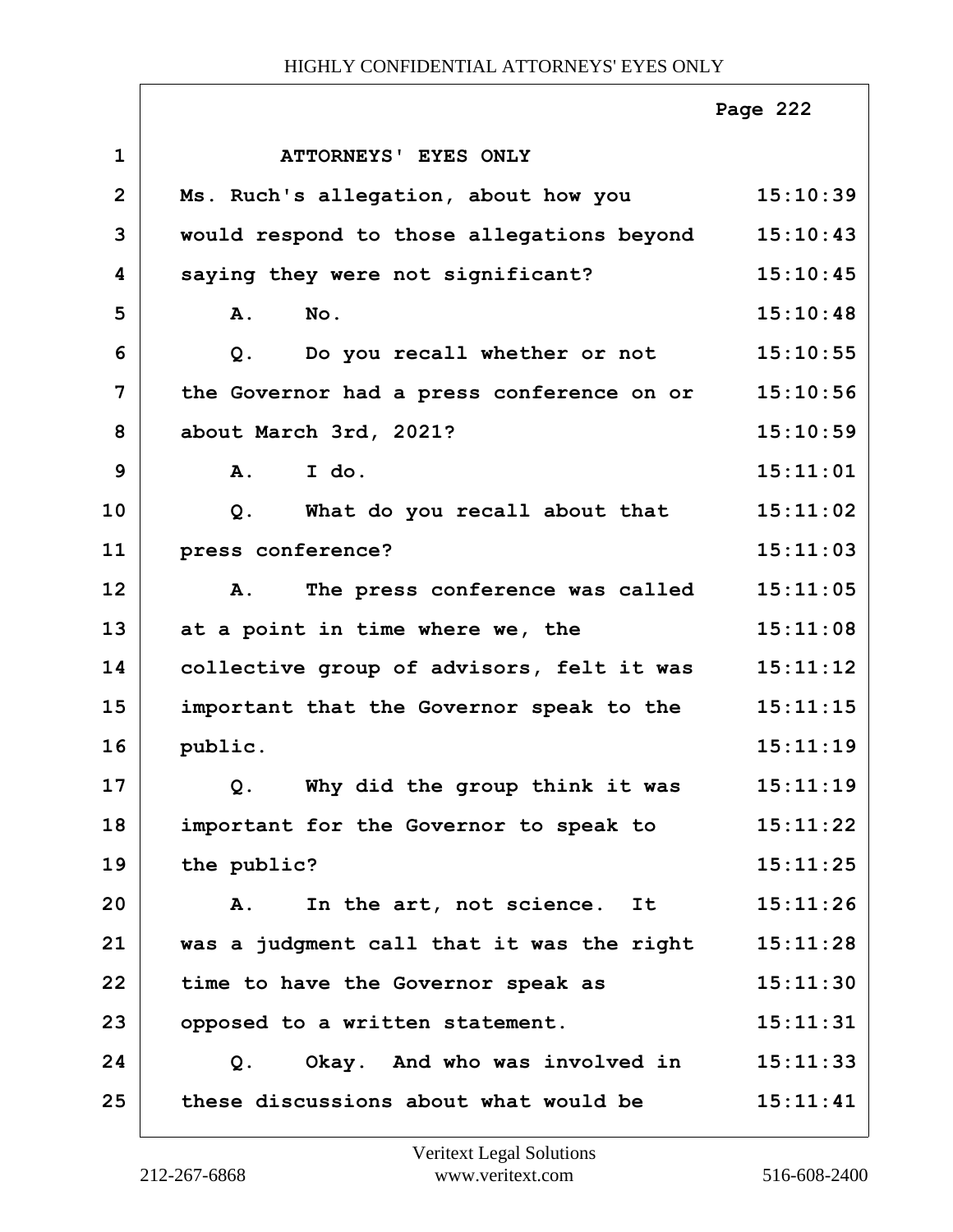|                |                                          | Page 223 |
|----------------|------------------------------------------|----------|
| $\mathbf{1}$   | ATTORNEYS' EYES ONLY                     |          |
| $\overline{2}$ | said at the March 3rd press conference?  | 15:11:42 |
| 3              | A.<br>Same group of people.              | 15:11:45 |
| 4              | And what discussions did you<br>$Q$ .    | 15:11:47 |
| 5              | offer?                                   | 15:11:49 |
| 6              | Contrition. Largely<br>A.                | 15:11:50 |
| 7              | contrition. Calm, apologetic if anybody  | 15:12:00 |
| 8              | had been offended or hurt by him, and an | 15:12:06 |
| 9              | understanding that he needed to do       | 15:12:08 |
| 10             | better.                                  | 15:12:15 |
| 11             | Did you participate in any in-<br>Q.     | 15:12:15 |
| 12             | person meeting about the allegations     | 15:12:16 |
| 13             | against the Governor?                    | 15:12:18 |
| 14             | I did.<br><b>A.</b>                      | 15:12:19 |
| 15             | When?<br>$Q$ .                           | 15:12:19 |
| 16             | The night before.<br>A.                  | 15:12:20 |
| 17             | Meaning the night before this<br>Q.      | 15:12:21 |
| 18             | March 3rd press conference?              | 15:12:25 |
| 19             | Correct.<br>A.                           | 15:12:27 |
| 20             | And how long -- was that the<br>Q.       | 15:12:27 |
| 21             | only in-person meeting you recall?       | 15:12:29 |
| 22             | Yes.<br>Α.                               | 15:12:31 |
| 23             | How long is that meeting?<br>$Q$ .       | 15:12:32 |
| 24             | Sorry, there was a meeting that<br>Α.    | 15:12:33 |
| 25             | evening and a meeting the next morning.  | 15:12:36 |

ı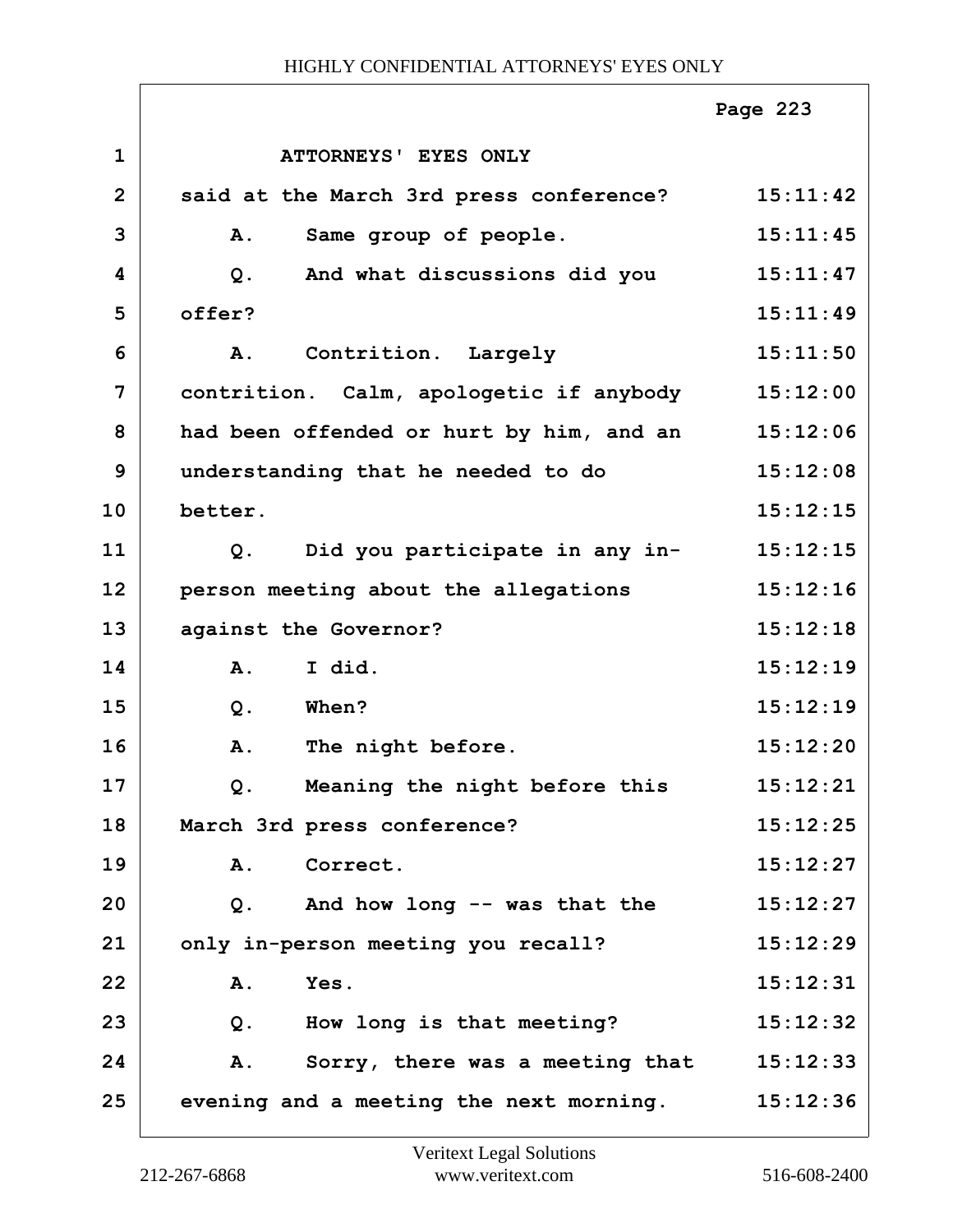|                |                                                     | Page 224 |
|----------------|-----------------------------------------------------|----------|
| $\mathbf{1}$   | ATTORNEYS' EYES ONLY                                |          |
| $\overline{2}$ | That 24 hours, yes.                                 | 15:12:39 |
| 3              | Q. All right. Let's start with                      | 15:12:40 |
| 4              | the meeting the night before. How long 15:12:42     |          |
| 5              | was that meeting?                                   | 15:12:43 |
| 6              | The actual meeting started at<br><b>A.</b>          | 15:12:46 |
| $\overline{7}$ | dinnertime and finished at, the formal              | 15:12:48 |
| 8              | meeting part of it finished at $11:00$ , $15:12:55$ |          |
| 9              | something like that. I don't know,                  | 15:12:57 |
| 10             | somewhere in that range.                            | 15:12:58 |
| 11             | And then informally, a couple                       | 15:13:00 |
| 12             | of us had a number of bottles of wine.              | 15:13:01 |
| 13             | Who were the informal people?<br>$Q$ .              | 15:13:06 |
| 14             | Myself, Rich Azzopardi, Melissa<br>A.               | 15:13:08 |
| 15             | DeRosa, Lis Smith.                                  | 15:13:12 |
| 16             | Okay. And the second meeting,<br>Q.                 | 15:13:15 |
| 17             | how long was that?                                  | 15:13:17 |
| 18             | It was just breakfast. It<br>Α.                     | 15:13:19 |
| 19             | wasn't really a meeting. But I wanted to            | 15:13:21 |
| 20             | be technical. It was breakfast. And                 | 15:13:24 |
| 21             | just getting ready for the press                    | 15:13:25 |
| 22             | conference to come.                                 | 15:13:27 |
| 23             | Okay. So during the discussion<br>Q.                | 15:13:28 |
| 24             | that took place the night before during             | 15:13:32 |
| 25             | what you described as the formal part of            | 15:13:38 |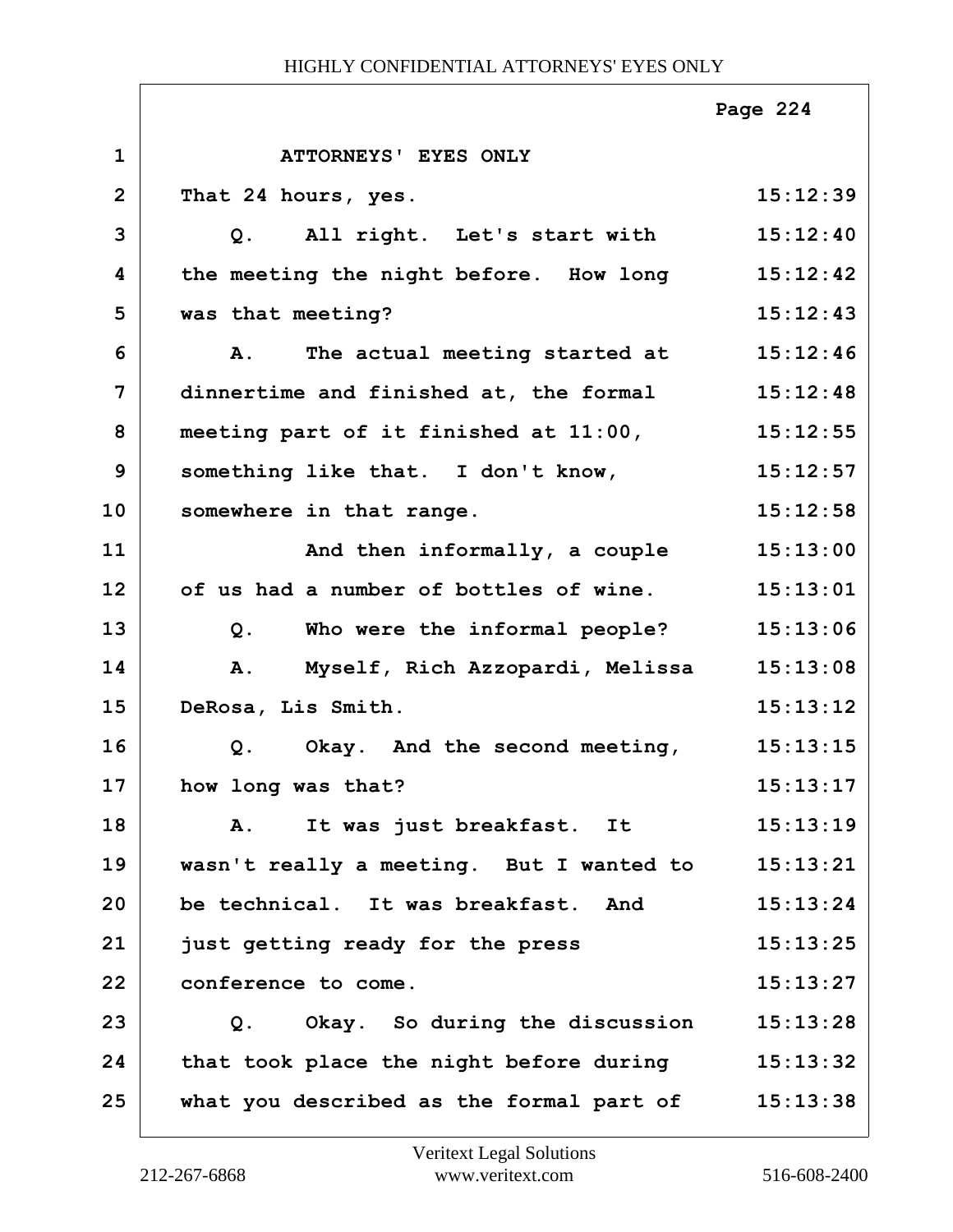|                |                                           | Page 225 |
|----------------|-------------------------------------------|----------|
| $\mathbf 1$    | ATTORNEYS' EYES ONLY                      |          |
| $\overline{2}$ | that evening, what was discussed?         | 15:13:40 |
| 3              | What he would say at the press<br>Α.      | 15:13:42 |
| 4              | conference.                               | 15:13:46 |
| 5              | Anything beyond that or more<br>Q.        | 15:13:47 |
| 6              | specific?                                 | 15:13:49 |
| 7              | A.<br>No.                                 | 15:13:54 |
| 8              | What was the subject matter<br>Q.         | 15:13:54 |
| 9              | that was being discussed with you again   | 15:13:55 |
| 10             | that he would say at the press            | 15:13:57 |
| 11             | conference?                               | 15:14:00 |
| 12             | The language of what he would<br>Α.       | 15:14:00 |
| 13             | say. In a situation like that, you start  | 15:14:03 |
| 14             | with what you think somebody is going to  | 15:14:09 |
| 15             | say and then you start to workshop it and | 15:14:10 |
| 16             | work on it.                               | 15:14:12 |
| 17             | Q. Anything beyond simply the             | 15:14:13 |
| 18             | language of what he would say?            | 15:14:18 |
| 19             | There were questions as it<br>Α.          | 15:14:19 |
| 20             | relates to what the Governor believed in  | 15:14:22 |
| 21             | terms of facts, because when crafting     | 15:14:26 |
| 22             | such a statement or thinking about what   | 15:14:28 |
| 23             | he would say, you want to make sure that  | 15:14:32 |
| 24             | he has a full understanding of what he's  | 15:14:37 |
| 25             | saying and what he believes is the facts. | 15:14:39 |

ı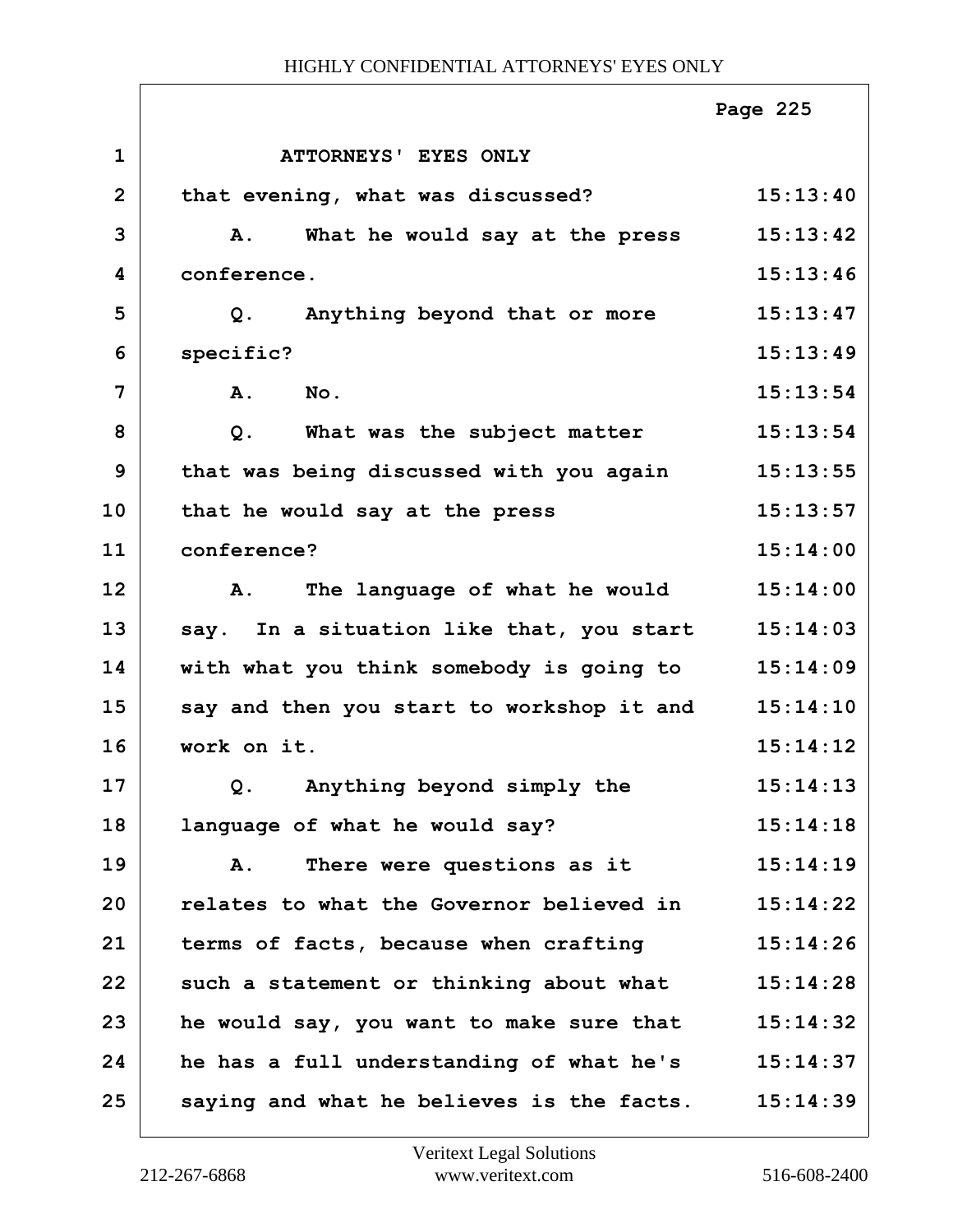|                |                                                | Page 226 |
|----------------|------------------------------------------------|----------|
| $\mathbf{1}$   | <b>ATTORNEYS' EYES ONLY</b>                    |          |
| $\overline{2}$ | So certainly some back and                     | 15:14:41 |
| 3              | forth about facts as he knew them. But         | 15:14:42 |
| 4              | all in the vein of crafting the right          | 15:14:51 |
| 5              | statement. Statements feels weird, since       | 15:14:55 |
| 6              | he's going to speak, but you know what I       | 15:15:00 |
| 7              | mean.                                          | 15:15:02 |
| 8              | And do you recall anything<br>Q.               | 15:15:02 |
| 9              | specifically about what any of the             | 15:15:03 |
| 10             | participants said about what particular        | 15:15:06 |
| 11             | language or what sort of things he should      | 15:15:07 |
| 12             | say at the press conference?                   | 15:15:11 |
| 13             | No, I don't specifically.<br>A.                | 15:15:12 |
| 14             | And during the informal part<br>Q <sub>1</sub> | 15:15:22 |
| 15             | afterwards when you guys were drinking a       | 15:15:24 |
| 16             | lot of wine, do you recall what was said       | 15:15:27 |
| 17             | during that part of the evening?               | 15:15:27 |
| 18             | No, no. And that was much<br>A.                | 15:15:28 |
| 19             | more, we had all been working long hours,      | 15:15:32 |
| 20             | so much more about friendly blowing off        | 15:15:34 |
| 21             | steam, which is why it came with bottles       | 15:15:40 |
| 22             | of wine.                                       | 15:15:44 |
| 23             | Understood. And I am focusing<br>Q.            | 15:15:44 |
| 24             | mainly -- I am not concerned about             | 15:15:46 |
| 25             | discussions that are unrelated, but to         | 15:15:48 |

 $\Gamma$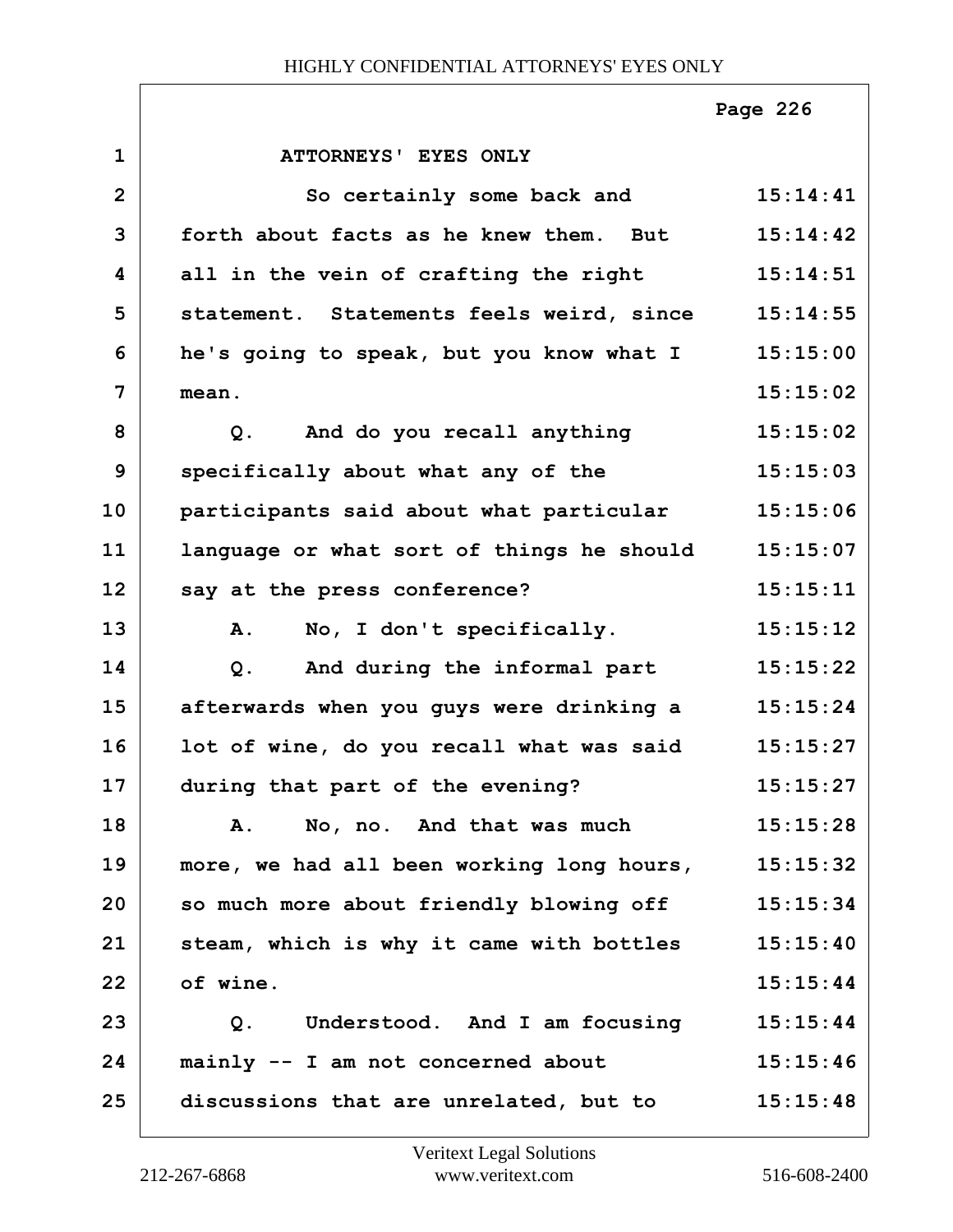|                |                                                   | Page 227 |
|----------------|---------------------------------------------------|----------|
| $\mathbf 1$    | ATTORNEYS' EYES ONLY                              |          |
| $\overline{2}$ | the extent that there was any discussion 15:15:49 |          |
| 3              | during that segment of the evening                | 15:15:51 |
| 4              | concerning the allegations against the            | 15:15:52 |
| 5              | Governor, do you have any recollection as         | 15:15:54 |
| 6              | to what was said?                                 | 15:15:57 |
| 7              | A.<br>No.                                         | 15:15:57 |
| 8              | And can you tell me what was<br>Q.                | 15:15:58 |
| 9              | said the following morning at the                 | 15:16:02 |
| 10             | breakfast?                                        | 15:16:03 |
| 11             | The following was almost<br>A.                    | 15:16:04 |
| 12             | entirely a repetition of the night                | 15:16:08 |
| 13             | before, just sort of like, kind of a dry          | 15:16:10 |
| 14             | run kind of a thing.                              | 15:16:12 |
| 15             | And I am assuming without wine?<br>Q.             | 15:16:14 |
| 16             | A.<br>Without?                                    | 15:16:16 |
| 17             | Without wine?<br>Q.                               | 15:16:17 |
| 18             | A.<br>No wine. Yes, without wine.                 | 15:16:18 |
| 19             | All right. And was this at the<br>Q.              | 15:16:24 |
| 20             | executive mansion or the mansion?                 | 15:16:28 |
| 21             | Α.<br>It was, yes.                                | 15:16:31 |
| 22             | And who organized this meeting<br>Q.              | 15:16:32 |
| 23             | or how did these meetings come about?             | 15:16:34 |
| 24             | I don't know who organized<br>A.                  | 15:16:36 |
| 25             | them. I got either the call or the                | 15:16:42 |

 $\Gamma$ 

ı

ī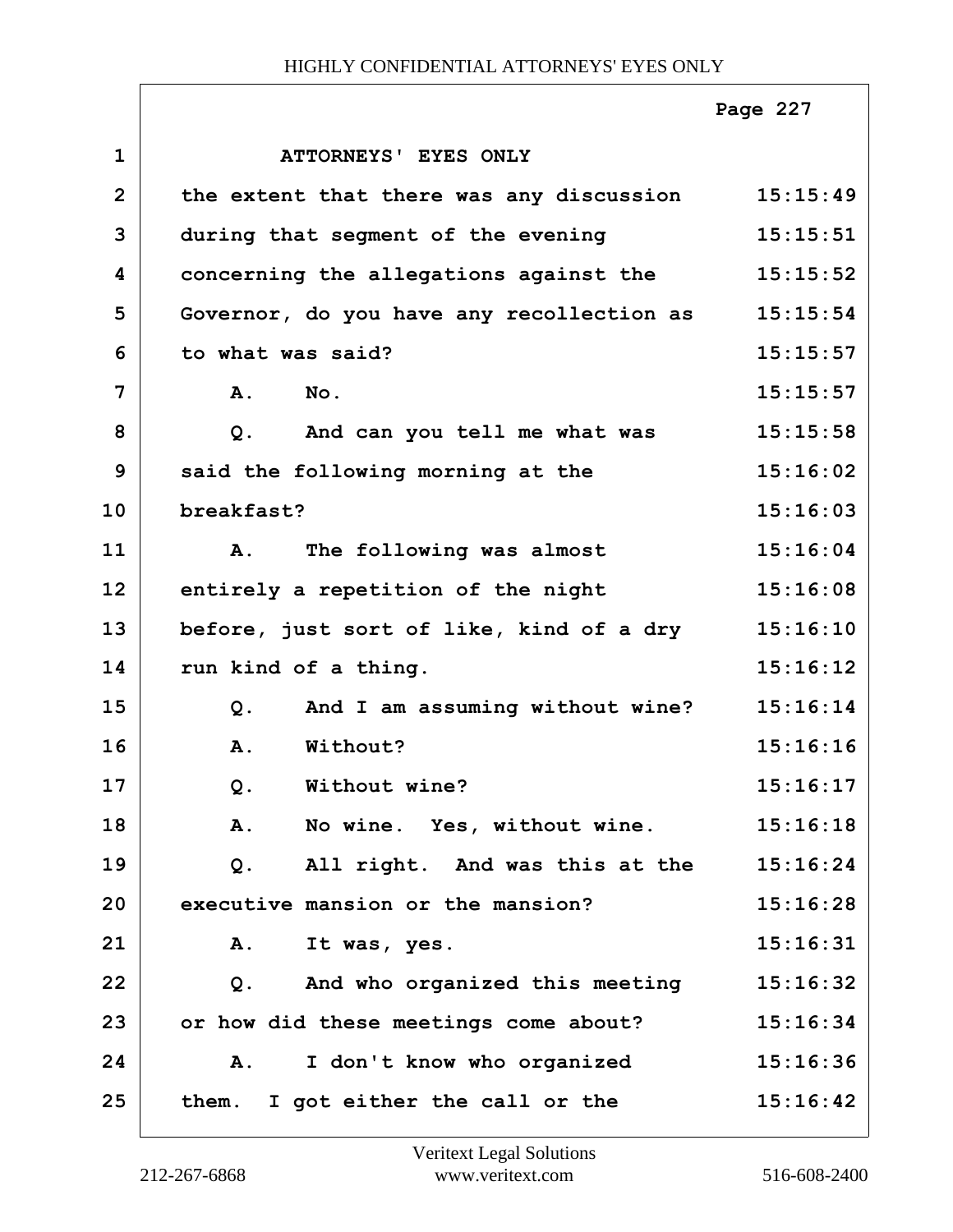|                |                                                  | Page 228 |
|----------------|--------------------------------------------------|----------|
| $\mathbf{1}$   | ATTORNEYS' EYES ONLY                             |          |
| $\overline{2}$ | e-mail that said we're going to do this 15:16:48 |          |
| 3              | in person.                                       | 15:16:52 |
| 4              | And obviously it was during                      | 15:16:53 |
| 5              | COVID; it is the only in-person meeting          | 15:16:54 |
| 6              | that I had done in a year.                       | 15:16:58 |
| $\overline{7}$ | $Q$ .<br>Got you. Was the Governor               | 15:17:03 |
| 8              | there?                                           | 15:17:05 |
| 9              | A.<br>Yes.                                       | 15:17:05 |
| 10             | Do you recall anything the<br>$Q$ .              | 15:17:05 |
| 11             | Governor said during any of those                | 15:17:08 |
| 12             | discussions, meaning the formal part, the        | 15:17:10 |
| 13             | informal part or the breakfast?                  | 15:17:14 |
| 14             | The Governor wasn't in the<br>$\mathbf{A}$ .     | 15:17:15 |
| 15             | informal part. The formal part would be,         | 15:17:17 |
| 16             | there were many conversations about use          | 15:17:21 |
| 17             | this word, use that word. And he is an           | 15:17:23 |
| 18             | active participant in those kinds of             | 15:17:25 |
| 19             | conversations.                                   | 15:17:28 |
| 20             | Specifically, I don't remember.                  | 15:17:29 |
| 21             | But that was the -- the nature was which         | 15:17:30 |
| 22             | words, which words were appropriate and          | 15:17:34 |
| 23             | which were, which are better and which           | 15:17:39 |
| 24             | are worse words to use.                          | 15:17:40 |
| 25             | Anything else that you haven't<br>Q.             | 15:17:42 |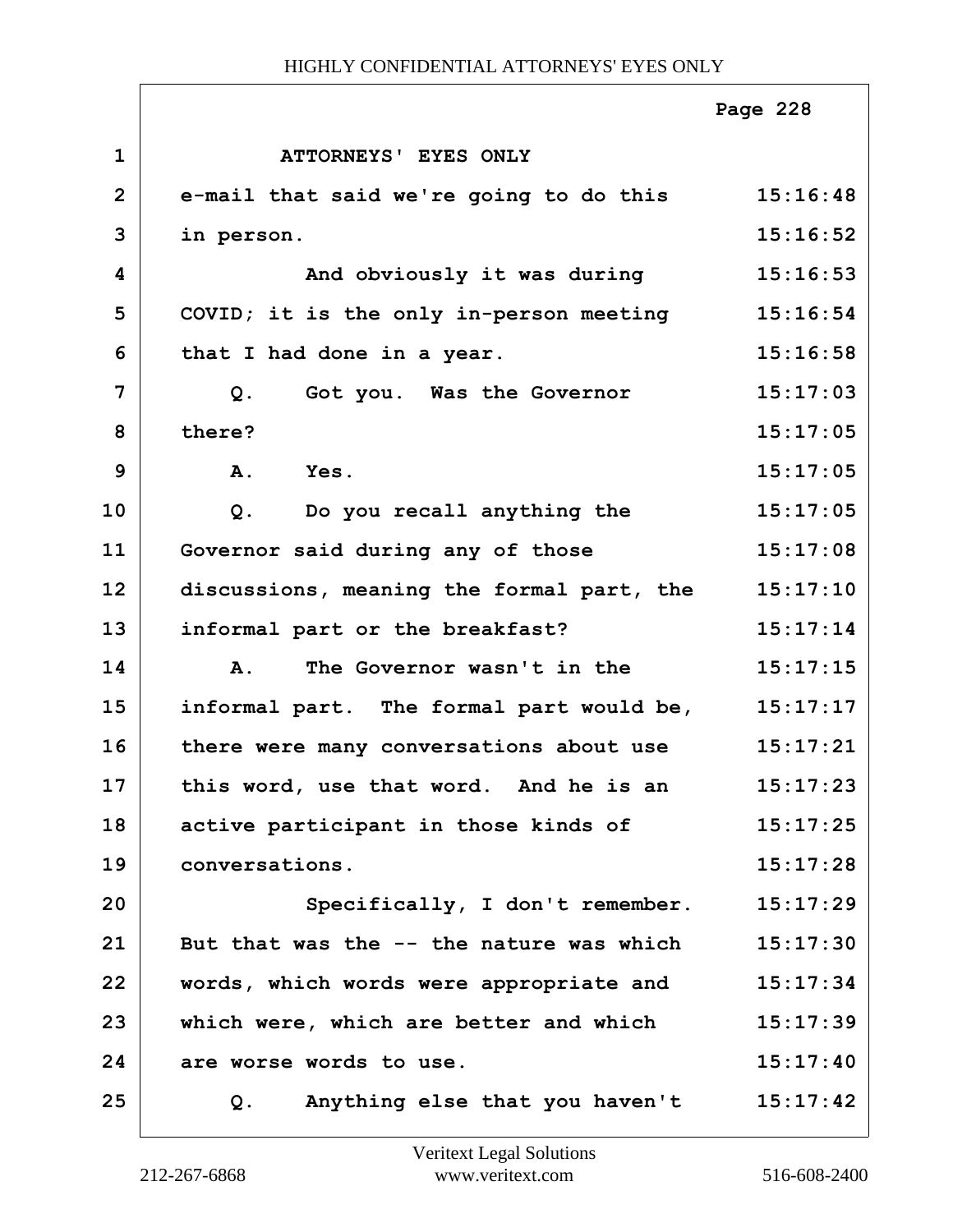|                |                                          | Page 229 |
|----------------|------------------------------------------|----------|
| $\mathbf 1$    | ATTORNEYS' EYES ONLY                     |          |
| $\overline{2}$ | told me yet that you recall about those  | 15:17:45 |
| 3              | discussions?                             | 15:17:48 |
| 4              | A.<br>No.                                | 15:17:48 |
| 5              | If you can turn to tab 10.<br>$Q$ .      | 15:17:52 |
| 6              | A.<br>Yes. Okay.                         | 15:18:04 |
| 7              | $Q$ .<br>Let me know when you're ready?  | 15:18:09 |
| 8              | A.<br>I am ready.                        | 15:18:10 |
| 9              | Okay. Can you give me the<br>$Q$ .       | 15:18:11 |
| 10             | background -- first, do you recognize    | 15:18:13 |
| 11             | this e-mail exchange?                    | 15:18:15 |
| 12             | I do.<br><b>A.</b>                       | 15:18:16 |
| 13             | Okay. And Lis Smith is<br>$Q$ .          | 15:18:18 |
| 14             | forwarding you questions that she had    | 15:18:21 |
| 15             | received from Melissa DeRosa, correct?   | 15:18:23 |
| 16             | Yes.<br>A.                               | 15:18:25 |
| 17             | Okay. Do you recall -- could<br>Q.       | 15:18:26 |
| 18             | you tell me what the background of this  | 15:18:31 |
| 19             | exchange is, like what these questions   | 15:18:33 |
| 20             | were prepared for?                       | 15:18:34 |
| 21             | I don't remember it. When you<br>Α.      | 15:18:35 |
| 22             | asked me even if I remember this e-mail, | 15:18:40 |
| 23             | I don't actually. It's an e-mail to me,  | 15:18:41 |
| 24             | but I don't really remember it, so I     | 15:18:44 |
| 25             | don't know, I don't know when this was,  | 15:18:46 |

 $\Gamma$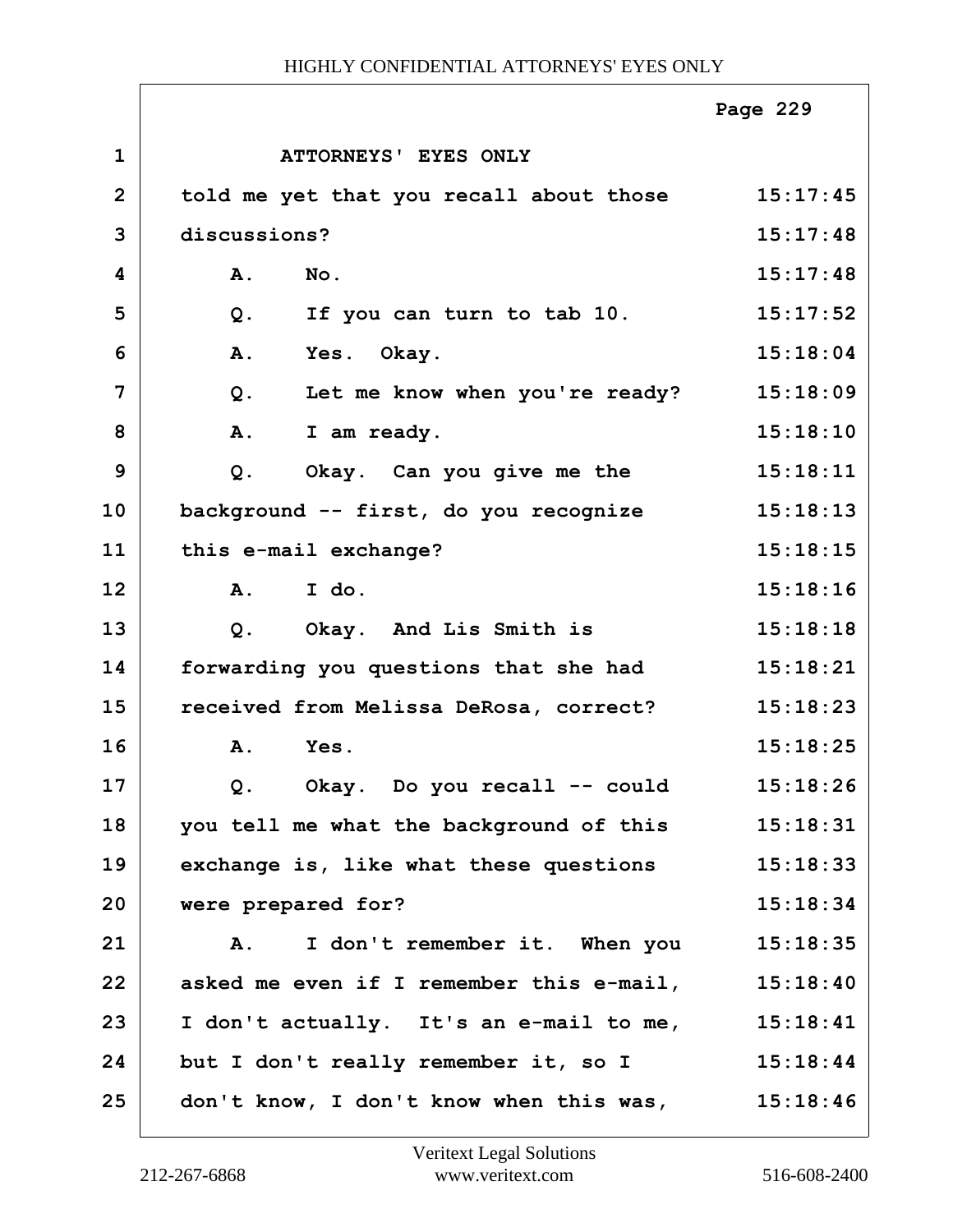|                |                                                           | Page 230 |
|----------------|-----------------------------------------------------------|----------|
| $\mathbf 1$    | ATTORNEYS' EYES ONLY                                      |          |
| $\overline{2}$ | but it's in response to the Lindsey 15:18:51              |          |
| 3              | Boylan stuff. But I don't know, I don't 15:18:53          |          |
| 4              | know where or when.                                       | 15:18:59 |
| 5              | Q. And do you know why Lis                                | 15:19:00 |
| 6              | forwarded it to you?                                      | 15:19:03 |
| 7              | The two of us would talk about 15:19:03<br>$\mathbf{A}$ . |          |
| 8              | communication strategy. And so I think 15:19:08           |          |
| 9              | that's why I wasn't on the original one. 15:19:13         |          |
| 10             | But I don't remember. I don't know what                   | 15:19:16 |
| 11             | the derivation of this is.                                | 15:19:18 |
| 12             | Q. Got you. And you have no                               | 15:19:21 |
| 13             | recollection as to the formulation of                     | 15:19:22 |
| 14             | these questions?                                          | 15:19:23 |
| 15             | A. No.                                                    | 15:19:24 |
| 16             | Okay. If you can turn to tab<br>Q <sub>1</sub>            | 15:19:27 |
| 17             | 45?                                                       | 15:19:30 |
| 18             | Yup, okay.<br>Α.                                          | 15:19:30 |
| 19             | And this is March 3rd, 2021<br>$Q$ .                      | 15:19:45 |
| 20             | meeting invitation, "TM MC call now"?                     | 15:19:47 |
| 21             | Yes.<br>Α.                                                | 15:19:54 |
| 22             | Do you recall what this call<br>$Q$ .                     | 15:19:54 |
| 23             | was for?                                                  | 15:19:55 |
| 24             | Α.<br>No.                                                 | 15:19:55 |
| 25             | Well, I guess this makes sense,<br>$Q$ .                  | 15:19:59 |

ı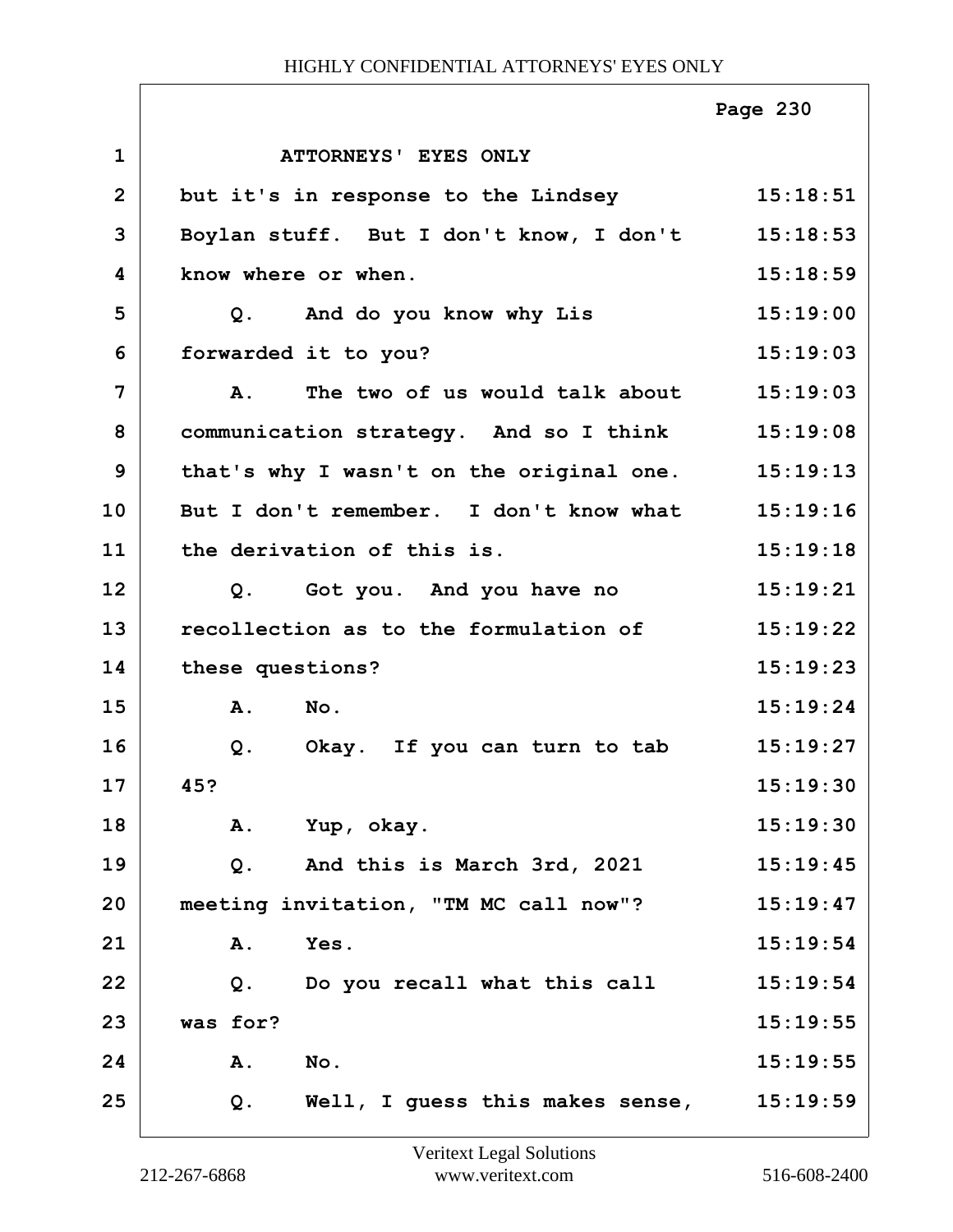|                |                                           | Page 231 |
|----------------|-------------------------------------------|----------|
| $\mathbf{1}$   | ATTORNEYS' EYES ONLY                      |          |
| $\overline{2}$ | do you recall whether or not you joined   | 15:20:01 |
| 3              | this call?                                | 15:20:02 |
| 4              | A.<br>$N$ o.                              | 15:20:02 |
| 5              | Okay. And do you recall who<br>$Q$ .      | 15:20:02 |
| 6              | was on this call that you did not join?   | 15:20:06 |
| 7              | No. No.<br>A.                             | 15:20:08 |
| 8              | All right. If you can turn to<br>Q.       | 15:20:10 |
| 9              | tab 83 -- do we have 83, we don't have 83 | 15:20:14 |
| 10             | in the book, please.                      | 15:20:25 |
| 11             | MR. GRANT: Anna, can you put it           | 15:20:27 |
| 12             | up.                                       | 15:20:29 |
| 13             | Can we go to the top for a<br>Α.          | 15:21:12 |
| 14             | second, March 3rd, 5:54 p.m., okay.       | 15:21:13 |
| 15             | MR. LEVINE: Got it, thank you.            | 15:21:17 |
| 16             | Do you recognize this exchange?<br>Q.     | 15:21:22 |
| 17             | A. I do.                                  | 15:21:24 |
| 18             | And what's the background of<br>Q.        | 15:21:24 |
| 19             | this exchange?                            | 15:21:25 |
| 20             | It's, again, about the<br>A.              | 15:21:26 |
| 21             | statement and the conversation here is    | 15:21:30 |
| 22             | about in the most preposterous of ways,   | 15:21:32 |
| 23             | "but" versus "and" in some sentence.      | 15:21:36 |
| 24             | Q. And what did you mean when you         | 15:21:40 |
| 25             | say "You're right and I'm wrong"?         | 15:21:42 |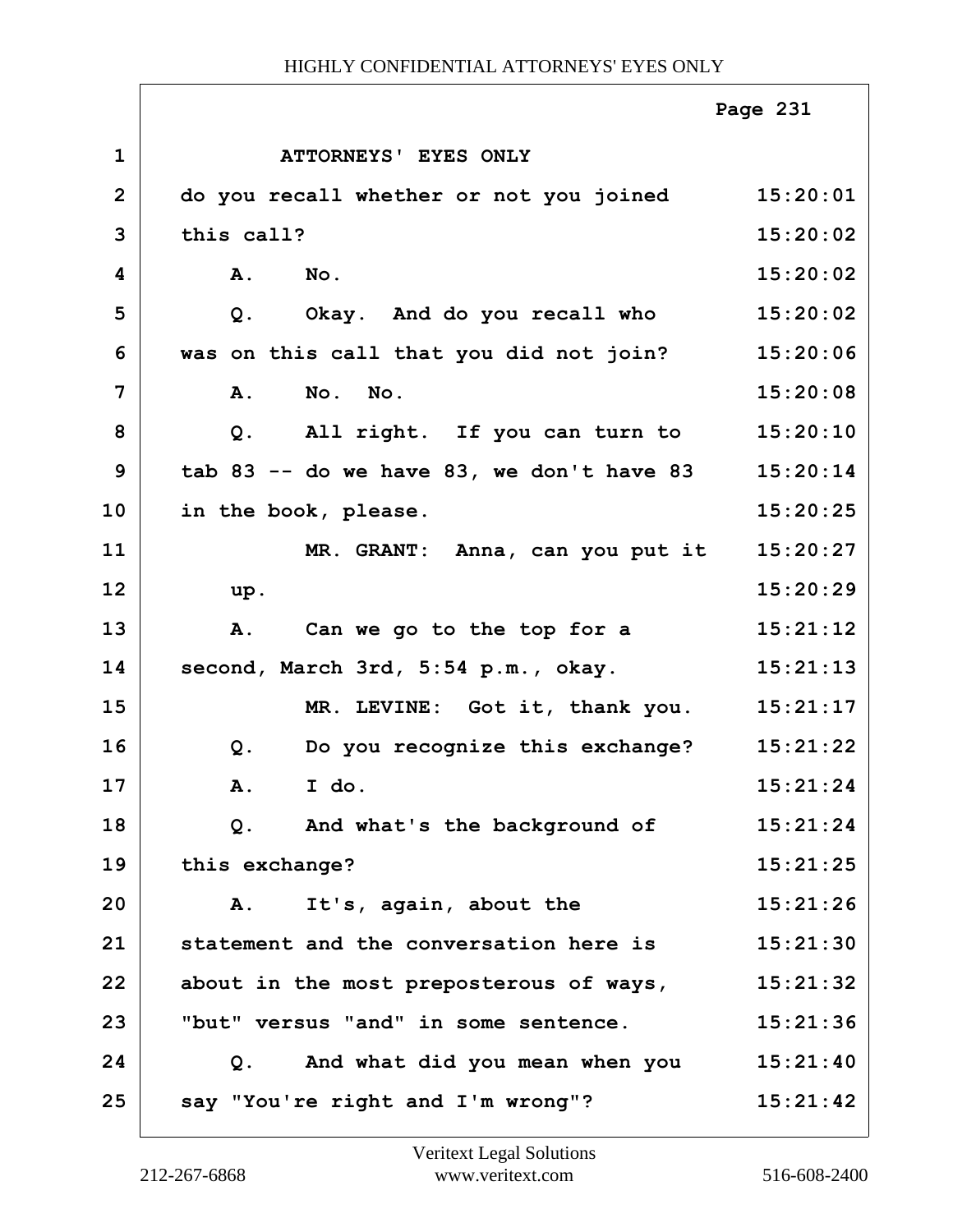|                |                                          | Page 232 |
|----------------|------------------------------------------|----------|
| $\mathbf{1}$   | ATTORNEYS' EYES ONLY                     |          |
| $\mathbf{2}$   | Rich said "team and," as in<br>Α.        | 15:21:45 |
| 3              | "and" versus "but," and I gave in.       | 15:21:49 |
| 4              | Frankly, I have no idea. I               | 15:21:52 |
| 5              | don't even remember. The "but" or "and"  | 15:21:54 |
| 6              | at the bottom of that. But or and. I     | 15:22:00 |
| $\overline{7}$ | have no idea why I -- I think I felt     | 15:22:03 |
| 8              | outvoted and gave up.                    | 15:22:05 |
| 9              | Q. Got you. All right.                   | 15:22:06 |
| 10             | MR. GRANT: Thank you, Anna.              | 15:22:09 |
| 11             | If you can turn to tab 46.<br>$Q$ .      | 15:22:12 |
| 12             | <b>A.</b><br>Okay.                       | 15:22:15 |
| 13             | $Q$ .<br>Let me know when you're ready.  | 15:22:17 |
| 14             | Okay.<br><b>A.</b>                       | 15:23:03 |
| 15             | Do you recall the background to<br>$Q$ . | 15:23:04 |
| 16             | this text exchange?                      | 15:23:06 |
| 17             | A. I do, although it's confusing         | 15:23:06 |
| 18             | because the time stamps are all wrong.   | 15:23:10 |
| 19             | I apologize for the time stamp,<br>Q.    | 15:23:12 |
| 20             | but if you recall, just tell me.         | 15:23:14 |
| 21             | No, I do. But that's the only<br>Α.      | 15:23:15 |
| 22             | thing that threw me, just the time       | 15:23:20 |
| 23             | doesn't make sense.                      | 15:23:23 |
| 24             | What is the background to this<br>Q.     | 15:23:24 |
| 25             | text exchange?                           | 15:23:25 |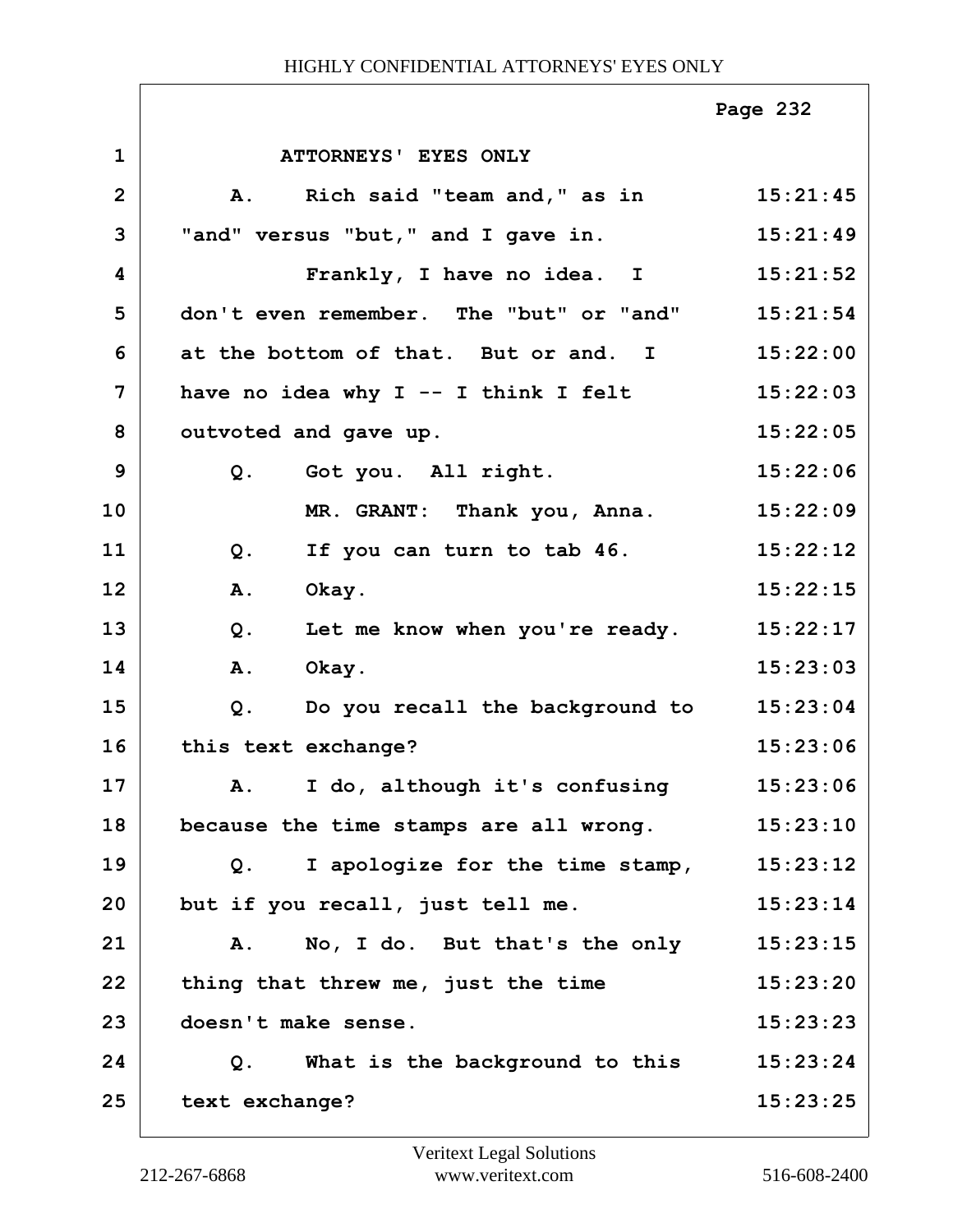|                |                                             | Page 233 |
|----------------|---------------------------------------------|----------|
| $\mathbf{1}$   | ATTORNEYS' EYES ONLY                        |          |
| $\overline{2}$ | This is during his press<br><b>A.</b>       | 15:23:26 |
| 3              | conference.                                 | 15:23:28 |
| 4              | And why were you live texting<br>Q.         | 15:23:28 |
| 5              | during the press conference?                | 15:23:31 |
| 6              | Because we were thinking about<br><b>A.</b> | 15:23:31 |
| 7              | how we would have to respond after,         | 15:23:33 |
| 8              | particularly to press, but also during it   | 15:23:40 |
| 9              | because Melissa was in the press            | 15:23:48 |
| 10             | conference.                                 | 15:23:49 |
| 11             | Got you. All right.<br>Q.                   | 15:23:50 |
| 12             | If you can go to tab 47.                    | 15:23:55 |
| 13             | $Mm-hmm$ .<br>A.                            | 15:23:57 |
| 14             | $Q$ .<br>Let me know when you're there.     | 15:23:59 |
| 15             | Okay.<br>A.                                 | 15:24:36 |
| 16             | What's the background to this<br>$Q$ .      | 15:24:37 |
| 17             | text exchange?                              | 15:24:39 |
| 18             | I don't remember the first one.<br>Α.       | 15:24:41 |
| 19             | I don't know, I think that one is           | 15:24:49 |
| 20             | irrelevant to the rest of it, I think.      | 15:24:52 |
| 21             | The rest of it is our quick                 | 15:24:57 |
| 22             | reaction to what he was saying at the       | 15:25:00 |
| 23             | time. He said -- I don't remember           | 15:25:03 |
| 24             | exactly -- he said something about his      | 15:25:09 |
| 25             | own pain. And Lis felt that that was the    | 15:25:10 |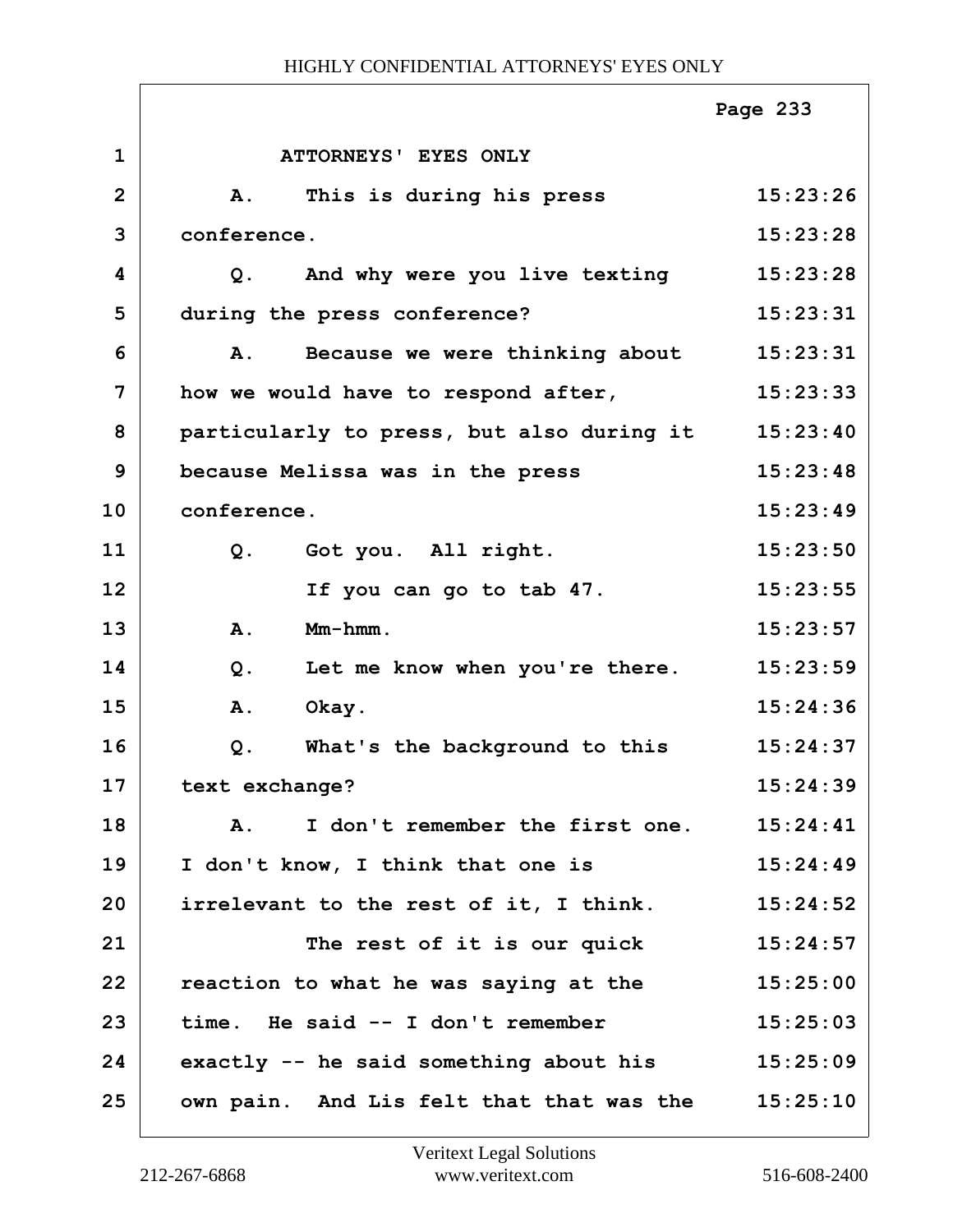|                |                                                    | Page 234 |
|----------------|----------------------------------------------------|----------|
| $\mathbf{1}$   | ATTORNEYS' EYES ONLY                               |          |
| $\overline{2}$ | wrong thing to say. Not wrong legally, 15:25:12    |          |
| 3              | but wrong PR-wise to say, because our              | 15:25:17 |
| 4              | point was it wasn't about him, it was              | 15:25:19 |
| 5              | about how others felt. And I kind of               | 15:25:21 |
| 6              | reiterate that. And that's kind of the 15:25:24    |          |
| $\overline{7}$ | back and forth.                                    | 15:25:26 |
| 8              | And then it's a little bit                         | 15:25:27 |
| 9              | about his tone, because we had discussed           | 15:25:31 |
| 10             | sounding contrite. And at some point I 15:25:33    |          |
| 11             | think, and at some point I think he got a 15:25:35 |          |
| 12             | little more aggressive, maybe with a               | 15:25:40 |
| 13             | reporter. And we were suggesting that he           | 15:25:42 |
| 14             | calm down. Not that we could do anything           | 15:25:45 |
| 15             | about it.                                          | 15:25:48 |
| 16             | Q. And when Ms. DeRosa writes:                     | 15:25:49 |
| 17             | "Should he clean up" and you respond               | 15:25:51 |
| 18             | "Don't know how to, I'd leave it," what            | 15:25:53 |
| 19             | were you referring to?                             | 15:25:56 |
| 20             | A. Well, the cleanup is because                    | 15:25:58 |
| 21             | Lis objects to this notion of him talking          | 15:26:01 |
| 22             | about his own pain. Melissa is asking              | 15:26:05 |
| 23             | right then, is there something press-              | 15:26:10 |
| 24             | wise, something that he should say or do           | 15:26:12 |
| 25             | or that she should say or do frankly,              | 15:26:14 |

 $\sqrt{ }$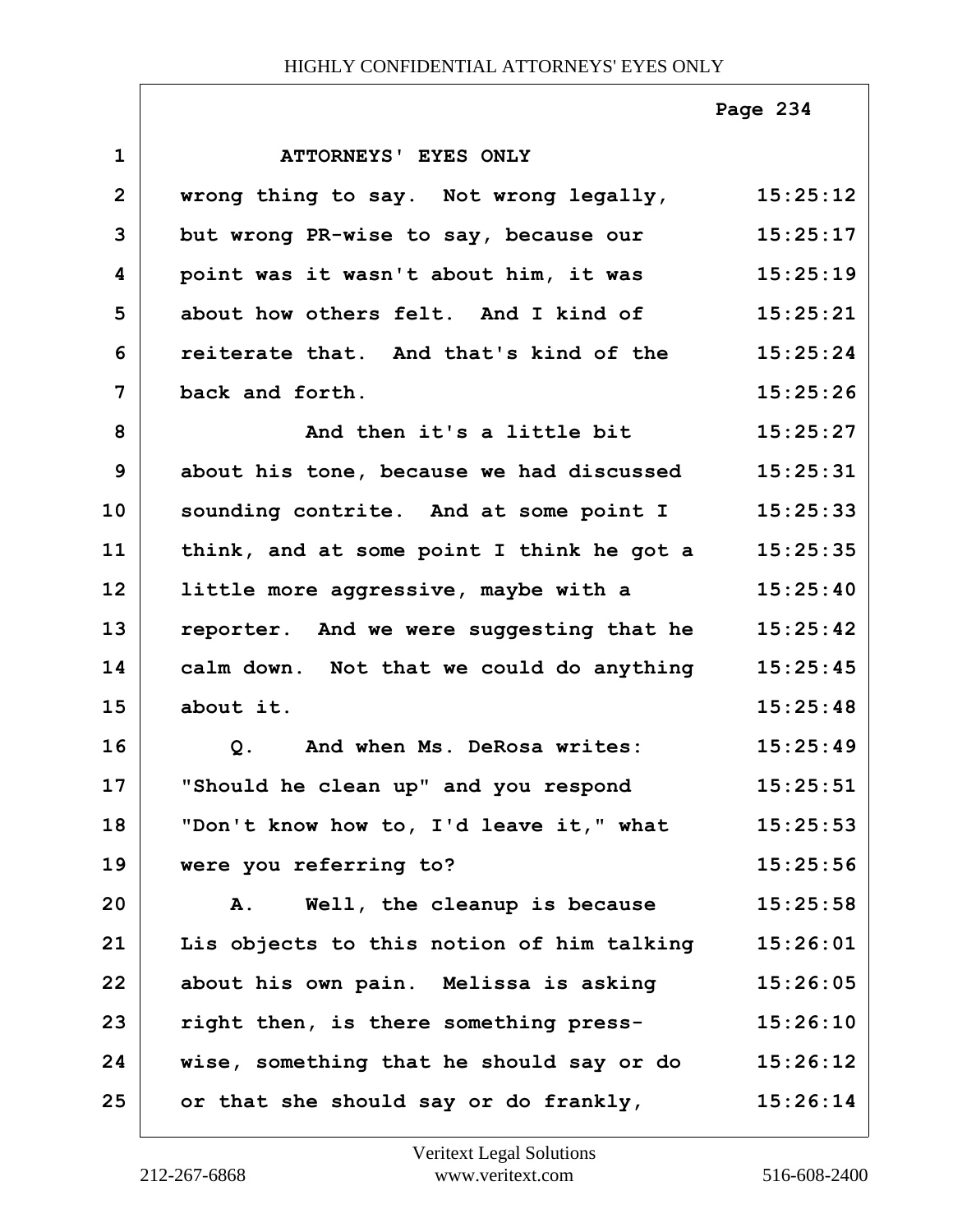|                |                                                    | Page 235 |
|----------------|----------------------------------------------------|----------|
| $\mathbf{1}$   | ATTORNEYS' EYES ONLY                               |          |
| $\overline{2}$ | they should say or do.                             | 15:26:17 |
| 3              | And I just felt like there was                     | 15:26:18 |
| 4              | nothing to do and we would deal with it 15:26:22   |          |
| 5              | later, if we even wanted to deal with it. 15:26:24 |          |
| 6              | And then you later write:<br>Q.                    | 15:26:27 |
| $\overline{7}$ | "Tell him to cut too much. I'm sorry if 15:26:29   |          |
| 8              | anyone felt and now he's not sounding              | 15:26:32 |
| 9              | contrite so let's go back to that and we 15:26:34  |          |
| 10             | will remind him to soften."                        | 15:26:37 |
| 11             | Does this reflect your advice                      | 15:26:39 |
| 12             | to him during the press conference?                | 15:26:41 |
| 13             | Yes, he's not on these texts.<br>A.                | 15:26:42 |
| 14             | It's more my -- it is what I would have            | 15:26:45 |
| 15             | liked to be communicating if I could be 15:26:47   |          |
| 16             | speaking in his ear.                               | 15:26:49 |
| 17             | Q. Ms. DeRosa is, though; is that                  | 15:26:55 |
| 18             | correct?                                           | 15:26:58 |
| 19             | I don't know that she's<br>A.                      | 15:26:58 |
| 20             | speaking to him during the press                   | 15:26:59 |
| 21             | conference. But she's there, so the                | 15:27:00 |
| 22             | notion is if there was some sort of thing          | 15:27:03 |
| 23             | they could do to be helpful. That's why            | 15:27:05 |
| 24             | we were communicating, because she was in          | 15:27:07 |
| 25             | the room.                                          | 15:27:09 |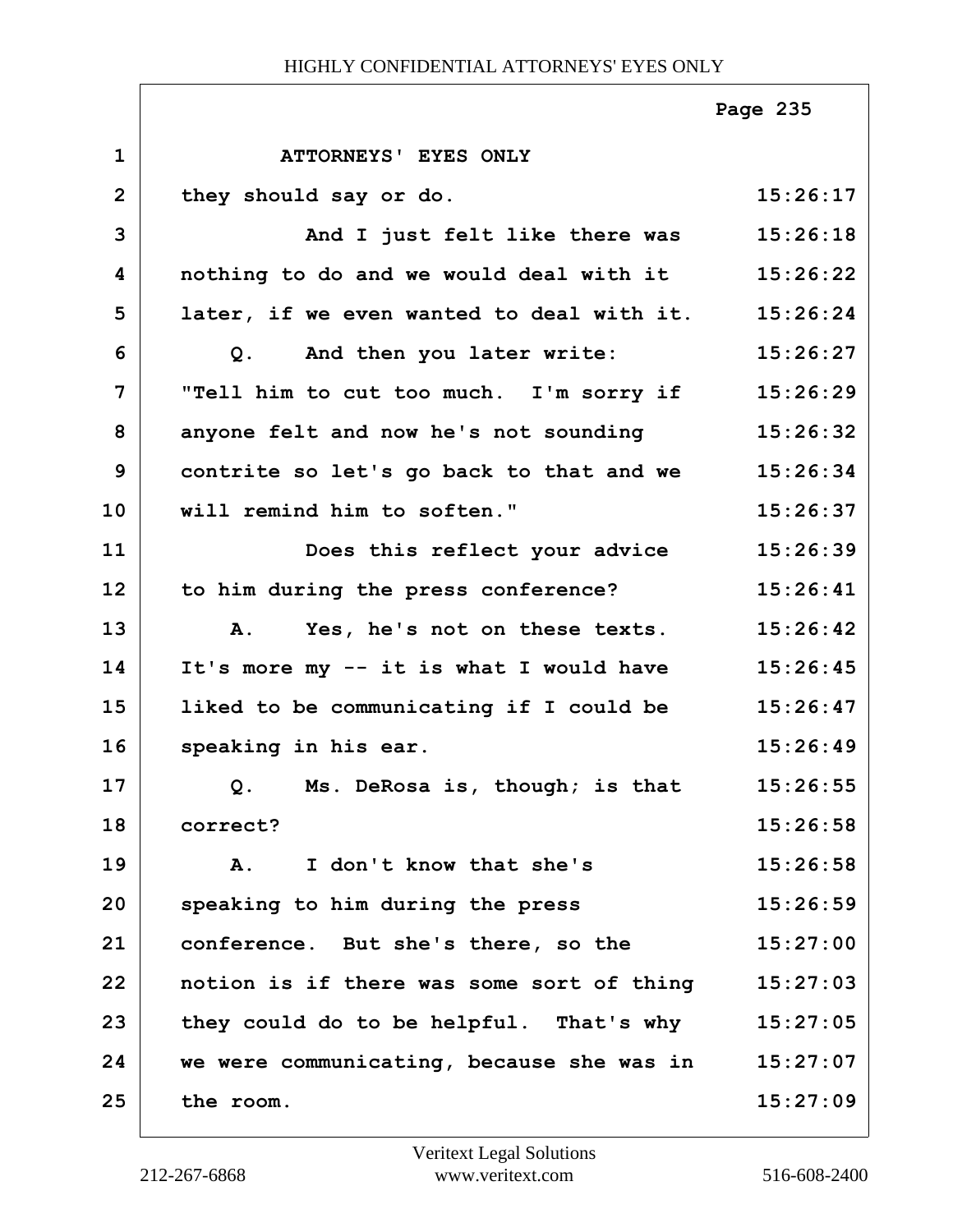|                |                                                  | Page 236 |
|----------------|--------------------------------------------------|----------|
| $\mathbf{1}$   | ATTORNEYS' EYES ONLY                             |          |
| $\overline{2}$ | I don't think she could do                       | 15:27:10 |
| 3              | anything about what he did but she               | 15:27:11 |
| 4              | possibly could have. And eventually she          | 15:27:13 |
| 5              | gets asked a question.                           | 15:27:15 |
| 6              | Were the Governor's remarks at<br>Q <sub>1</sub> | 15:27:17 |
| $\overline{7}$ | the press conference consistent with what        | 15:27:18 |
| 8              | the group had discussed the night before         | 15:27:21 |
| 9              | or the morning of?                               | 15:27:22 |
| 10             | A. Absolutely.                                   | 15:27:22 |
| 11             | Q.<br>Okay.                                      | 15:27:23 |
| 12             | The only thing is this feel<br>Α.                | 15:27:26 |
| 13             | thing that Lis mentions. I don't                 | 15:27:30 |
| 14             | remember the exact words. That was it.           | 15:27:32 |
| 15             | You can't think of anything<br>Q <sub>1</sub>    | 15:27:33 |
| 16             | else that was off, inconsistent?                 | 15:27:35 |
| 17             | A. No, no.                                       | 15:27:37 |
| 18             | Now, if you turn to tab 44?<br>Q.                | 15:27:43 |
| 19             | Okay.<br>Α.                                      | 15:27:55 |
| 20             | $Q$ .<br>Let me know when you're ready.          | 15:27:56 |
| 21             | June 22nd, okay. Sorry, it's<br>Α.               | 15:27:57 |
| 22             | confusing, the June 22nd is irrelevant.          | 15:28:30 |
| 23             | So it's really --                                | 15:28:33 |
| 24             | I will represent to you that<br>Q <sub>z</sub>   | 15:28:34 |
| 25             | this is it a transcript of Governor              | 15:28:35 |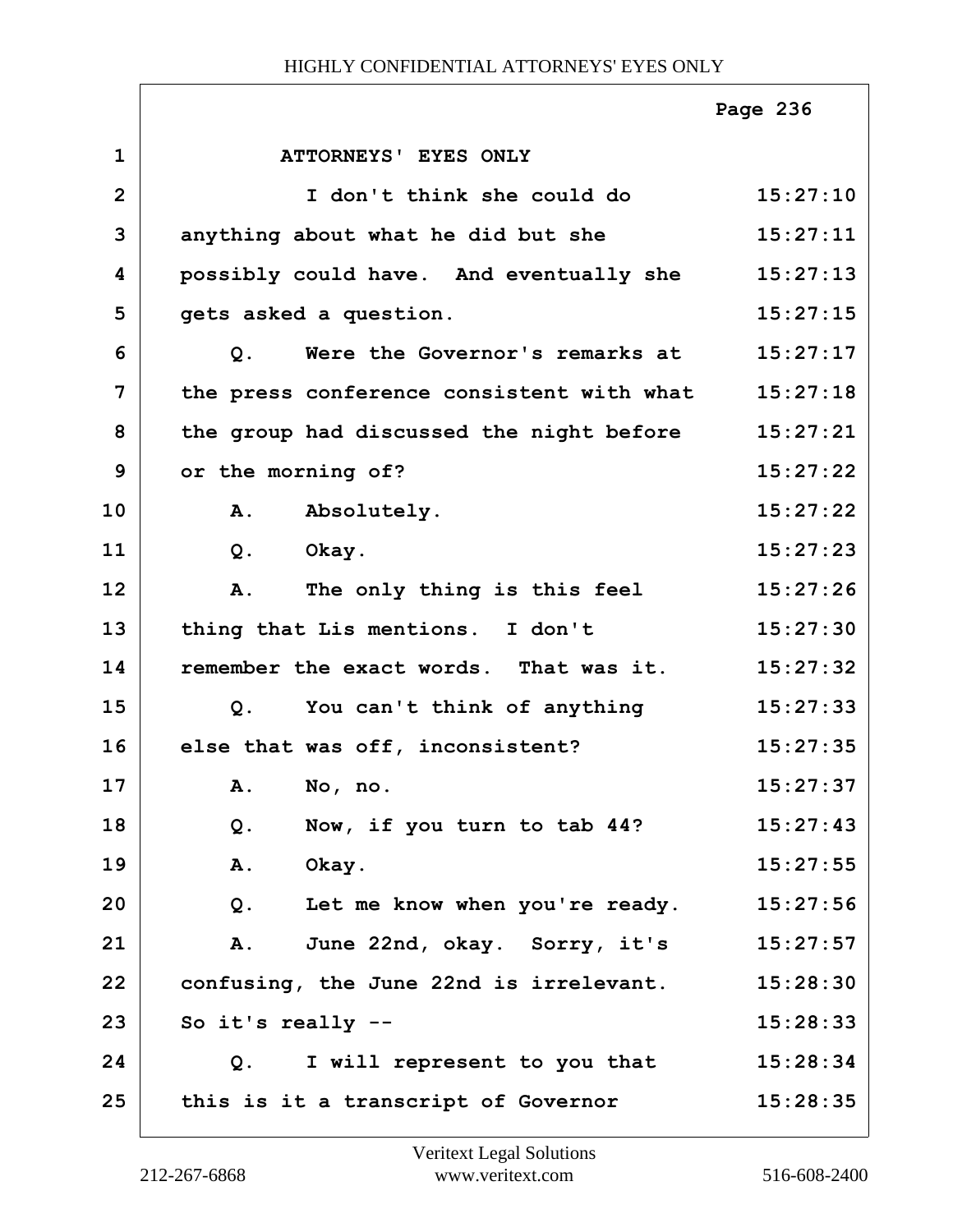**1 ATTORNEYS' EYES ONLY 2 Cuomo's March 3rd -- 15:28:39 3 A. Thank you, now it makes sense. 15:28:41 4 Okay. 15:28:48 5 Q. And if you look at the seventh 15:28:48 6 page, I believe? 15:28:50 7 MR. LEVINE: Seven? 15:28:54 8 MR. GRANT: Yes. 15:28:55 9 Q. I know they aren't numbered, so 15:28:58 10 my apologies. 15:29:00 11 A. The last page? 15:29:00 12 15:29:01 13 MR. LEVINE: The last page. 15:29:02 14 MR. GRANT: Yeah. 15:29:02 15 Q. The Governor says, "I never 15:29:03 16 touched anyone inappropriately," correct? 15:29:05 17 A. Correct. 15:29:07 18 Q. Okay. Were there any 15:29:09 19 discussions about any touching that the 15:29:11 20 Governor may have done which he deemed 15:29:13 21 appropriate? 15:29:15 22 A. Yeah. 15:29:15 23 Q. What were those conversations? 15:29:18 24 A. The point was that he couldn't 15:29:19 25 say that he never touched anyone because 15:29:27 Page 237**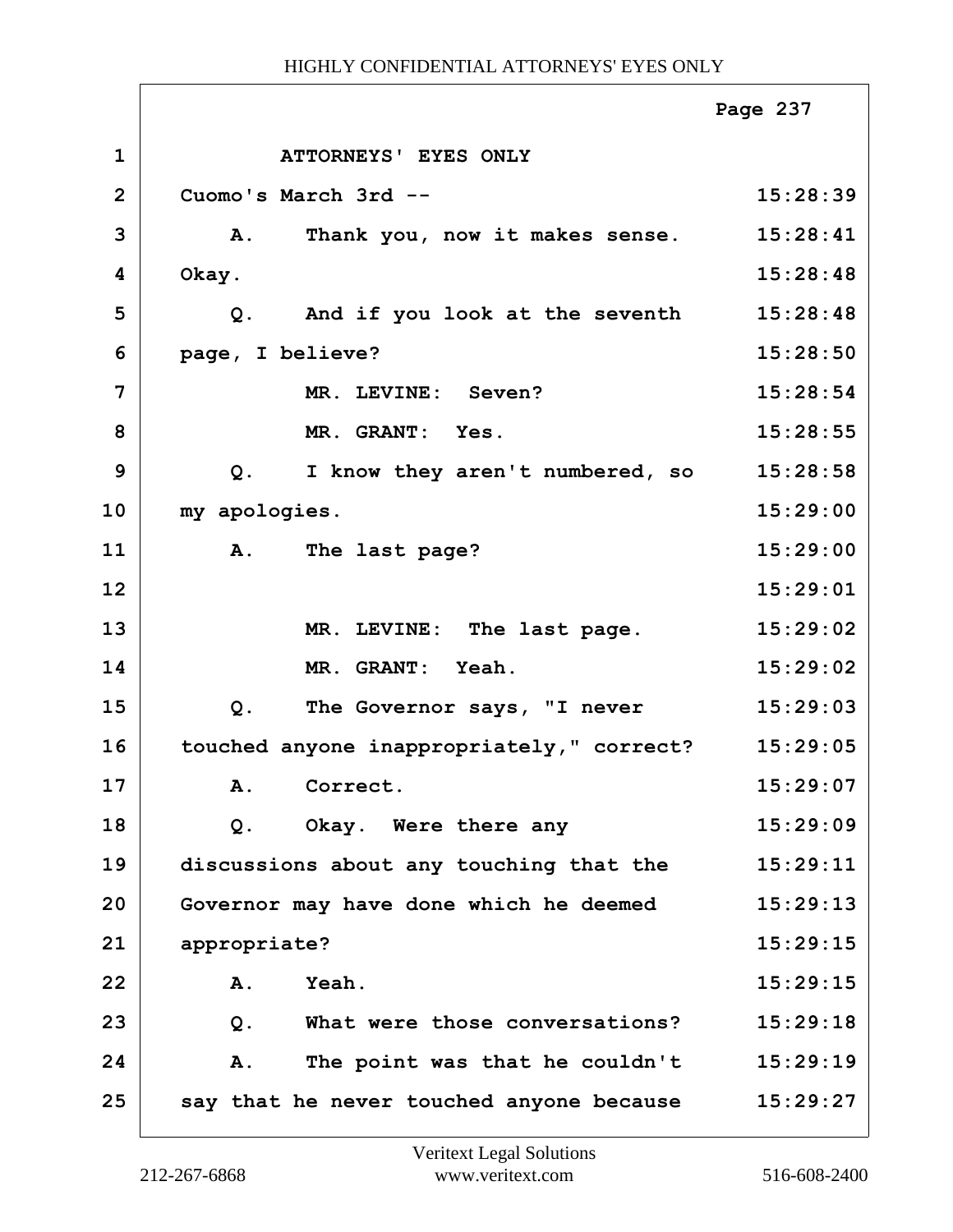|                |                                             | Page 238 |
|----------------|---------------------------------------------|----------|
| $\mathbf{1}$   | ATTORNEYS' EYES ONLY                        |          |
| $\mathbf{2}$   | he hugs people. He's actually, he's got     | 15:29:30 |
| 3              | these very large hands, actually. He        | 15:29:33 |
| 4              | sort of shakes. He embraces. He's           | 15:29:35 |
| 5              | actually a very touchy guy. And so          | 15:29:38 |
| 6              | saying "I never touched anyone              | 15:29:46 |
| $\overline{7}$ | inappropriately" was, to us, very           | 15:29:47 |
| 8              | important. Those words were very            | 15:29:50 |
| 9              | important.                                  | 15:29:54 |
| 10             | Q. Understood. My question was a            | 15:29:55 |
| 11             | little bit different.                       | 15:29:57 |
| 12             | Was there any conversation                  | 15:29:57 |
| 13             | about touching that he engaged in that he   | 15:29:59 |
| 14             | thought was appropriate? And let's          | 15:30:04 |
| 15             | narrow it down even more, beyond, you       | 15:30:06 |
| 16             | know, hugging or, you know, handshakes?     | 15:30:10 |
| 17             | But then I don't know what the<br><b>A.</b> | 15:30:12 |
| 18             | question is. That was the notion that if    | 15:30:14 |
| 19             | he had, that if he had touched somebody     | 15:30:19 |
| 20             | in some way, it would have been             | 15:30:22 |
| 21             | appropriate or what he felt was             | 15:30:24 |
| 22             | appropriate like hugging, shaking hands,    | 15:30:25 |
| 23             | arm around the back. Things that he did     | 15:30:29 |
| 24             | think were appropriate. Versus              | 15:30:35 |
| 25             | inappropriate touching, which was in        | 15:30:37 |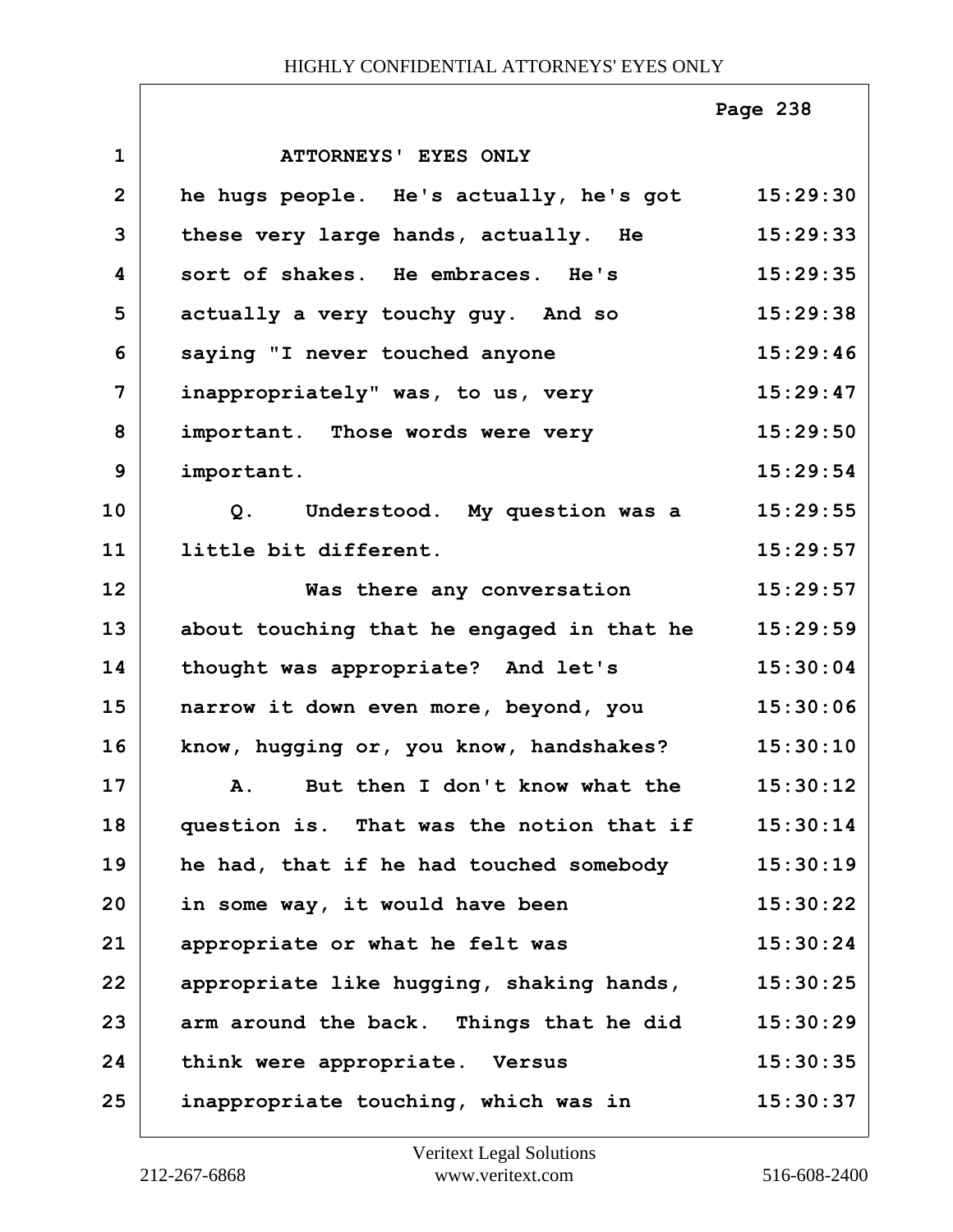|                |                                           | Page 239 |
|----------------|-------------------------------------------|----------|
| $\mathbf{1}$   | ATTORNEYS' EYES ONLY                      |          |
| $\overline{2}$ | particular was what Lindsey Boylan was    | 15:30:42 |
| 3              | referring to, inappropriate kissing.      | 15:30:48 |
| 4              | Was there any discussion of<br>$Q$ .      | 15:30:51 |
| 5              | inappropriate touching beyond forcible    | 15:30:53 |
| 6              | kissing?                                  | 15:30:56 |
| 7              | I don't think so.<br>A.                   | 15:30:56 |
| 8              | And was there any discussion<br>$Q$ .     | 15:30:58 |
| 9              | about what the participants had about     | 15:30:59 |
| 10             | what the line of appropriateness is,      | 15:31:01 |
| 11             | meaning how to define inappropriate       | 15:31:03 |
| 12             | versus appropriate touching?              | 15:31:06 |
| 13             | No.<br>Α.                                 | 15:31:07 |
| 14             | What conversations did you have<br>$Q$ .  | 15:31:08 |
| 15             | after the press conference with the group | 15:31:09 |
| 16             | about the press conference?               | 15:31:11 |
| 17             | A. We debriefed, meaning what did         | 15:31:12 |
| 18             | we think went right, what did we think    | 15:31:20 |
| 19             | didn't go right. We made a couple of      | 15:31:22 |
| 20             | calls to -- I actually didn't. Lis made   | 15:31:27 |
| 21             | some calls to reporters.                  | 15:31:31 |
| 22             | I don't think I actually called           | 15:31:35 |
| 23             | any reporters. They actually weren't      | 15:31:36 |
| 24             | there that long, and Lis and I actually   | 15:31:42 |
| 25             | drove home.                               | 15:31:44 |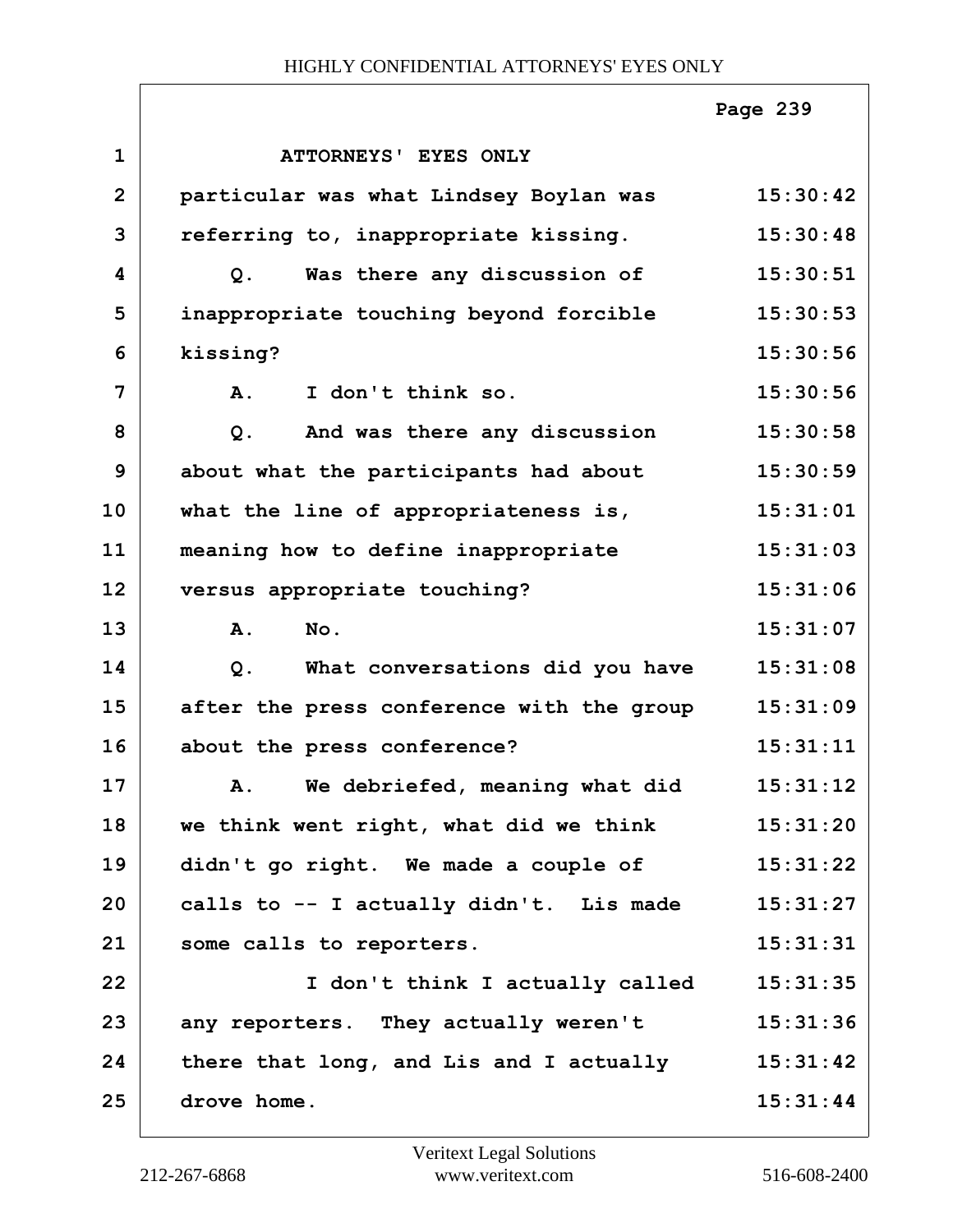|                |                                             | Page 240 |
|----------------|---------------------------------------------|----------|
| $\mathbf 1$    | ATTORNEYS' EYES ONLY                        |          |
| $\overline{2}$ | You and Ms. Smith came<br>Q <sub>1</sub>    | 15:31:49 |
| 3              | together?                                   | 15:31:55 |
| 4              | We did, we drove together.<br>Α.            | 15:31:55 |
| 5              | When you said Lis reached out<br>Q.         | 15:31:57 |
| 6              | to some reporters, which reporters?         | 15:31:59 |
| $\overline{7}$ | I don't know specifically. The<br><b>A.</b> | 15:32:01 |
| 8              | only one I can tell you is Chuck Todd,      | 15:32:03 |
| 9              | who was on the air at the time. And part    | 15:32:07 |
| 10             | of it was watching the reporter's           | 15:32:11 |
| 11             | response in realtime. And so Chuck          | 15:32:13 |
| 12             | Todd's program was on the air at the        | 15:32:16 |
| 13             | time.                                       | 15:32:18 |
| 14             | And Lis's concern was largely               | 15:32:23 |
| 15             | about, again, the thing that she            | 15:32:25 |
| 16             | references earlier in those texts that we   | 15:32:27 |
| 17             | just talked about. So I think she           | 15:32:29 |
| 18             | probably, I think she -- well, she wanted   | 15:32:31 |
| 19             | to talk about that. But other than Chuck    | 15:32:33 |
| 20             | Todd, I actually don't know who she spoke   | 15:32:37 |
| 21             | to. She spoke to Katie Tur, T-U-R.          | 15:32:39 |
| 22             | Those are the two I remember. I don't       | 15:32:48 |
| 23             | remember anything else.                     | 15:32:49 |
| 24             | Q. The one that had the large               | 15:32:52 |
| 25             | press with former President Trump, that     | 15:32:58 |

 $\Gamma$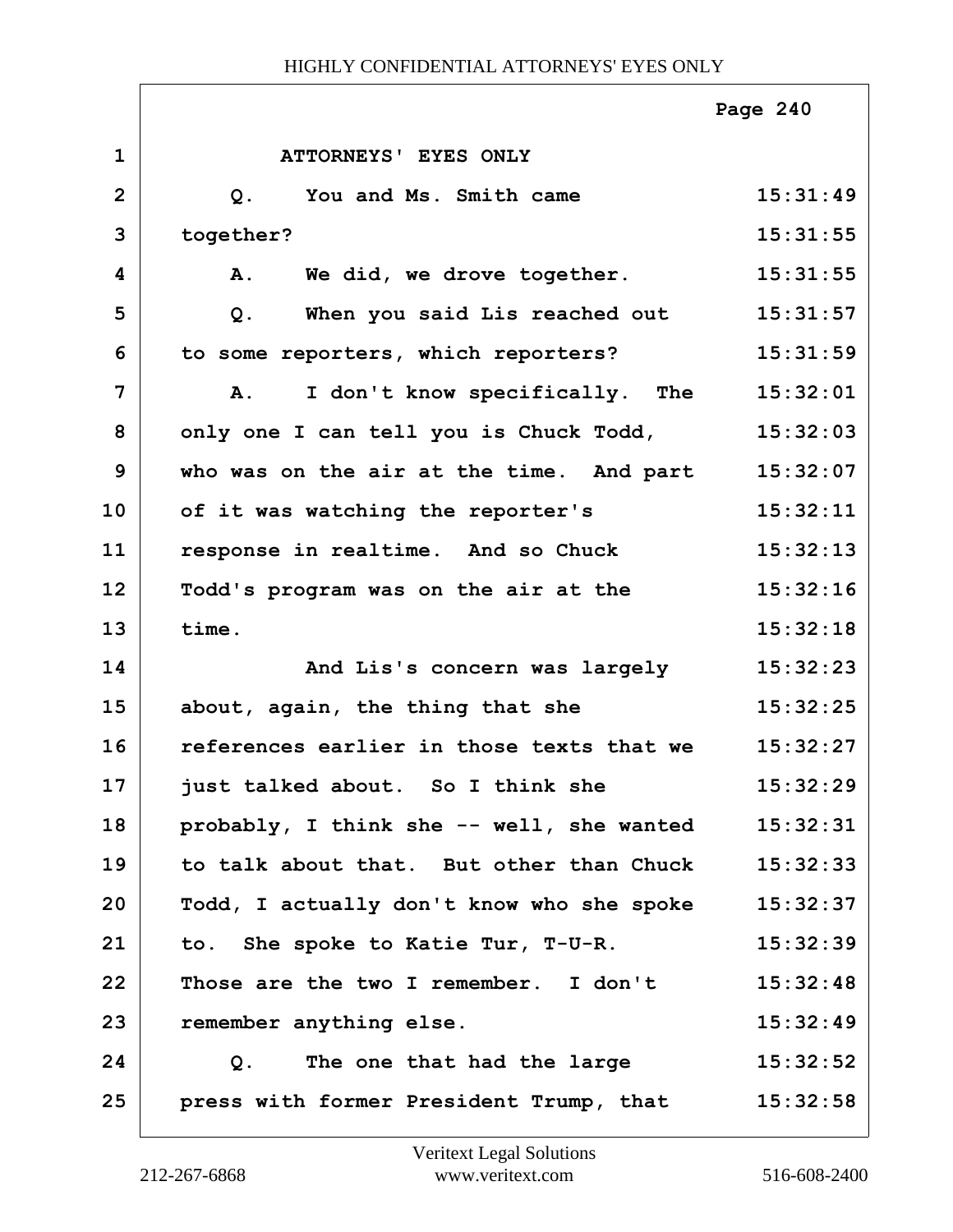|              |                                           | Page 241 |
|--------------|-------------------------------------------|----------|
| $\mathbf{1}$ | ATTORNEYS' EYES ONLY                      |          |
| $\mathbf{2}$ | Katie Tur?                                | 15:33:00 |
| 3            | That's the one.<br>Α.                     | 15:33:00 |
| 4            | Do you know why Ms. Smith was<br>Q.       | 15:33:01 |
| 5            | reaching out to the reporters?            | 15:33:03 |
| 6            | Because they were on -- they<br>Α.        | 15:33:04 |
| 7            | were on, on or about to be on MSNBC or    | 15:33:06 |
| 8            | CNN.                                      | 15:33:12 |
| 9            | And what information or what<br>Q.        | 15:33:13 |
| 10           | was Ms. Smith --                          | 15:33:14 |
| 11           | I don't know --<br><b>A.</b>              | 15:33:15 |
| 12           | Sorry, I just want to make it<br>Q.       | 15:33:16 |
| 13           | clear, I know you don't know exactly what | 15:33:18 |
| 14           | Ms. Smith said to them, but do you have   | 15:33:21 |
| 15           | an understanding of what they were        | 15:33:23 |
| 16           | supposed to convey to them?               | 15:33:24 |
| 17           | A. Yes.                                   | 15:33:25 |
| 18           | What was that?<br>$Q$ .                   | 15:33:28 |
| 19           | My understanding was that she<br>Α.       | 15:33:29 |
| 20           | was supposed to do, as we frequently do   | 15:33:30 |
| 21           | after these things, to talk about how     | 15:33:33 |
| 22           | well our client did in communicating.     | 15:33:37 |
| 23           | We also wanted to make sure               | 15:33:41 |
| 24           | that this one item that she had said that | 15:33:43 |
| 25           | they didn't like, that that wasn't going  | 15:33:47 |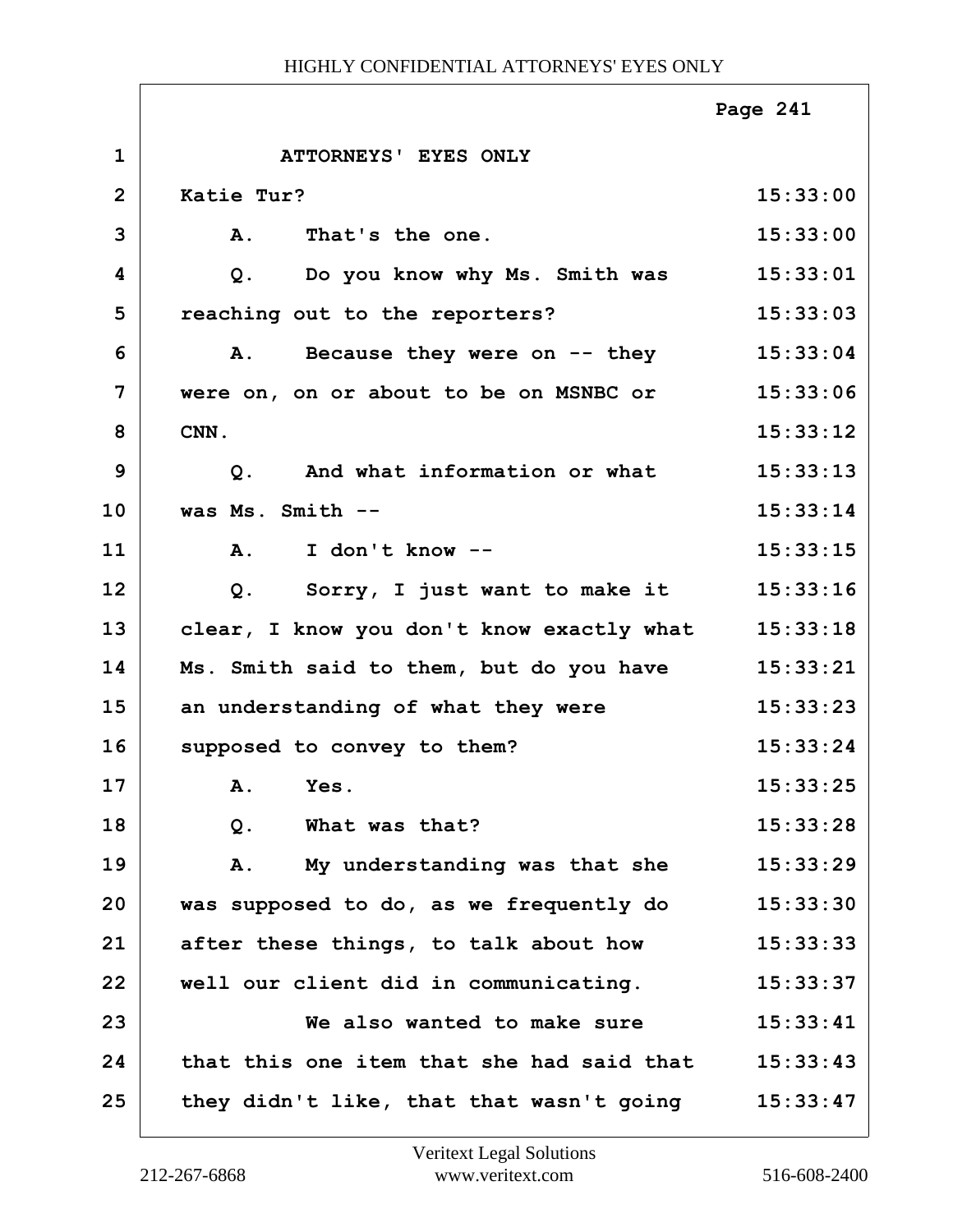|                |                                               | Page 242 |
|----------------|-----------------------------------------------|----------|
| $\mathbf{1}$   | ATTORNEYS' EYES ONLY                          |          |
| $\overline{2}$ | to be problematic, since it wasn't            | 15:33:49 |
| 3              | central to -- to the -- to what the           | 15:33:51 |
| 4              | statement was supposed to say.                | 15:33:54 |
| 5              | Got you. Can you go to tab 48. 15:33:55<br>Q. |          |
| 6              | <b>Yeah.</b><br><b>A.</b>                     | 15:34:02 |
| $\overline{7}$ | Let me know when you're there.<br>$Q$ .       | 15:34:03 |
| 8              | <b>A.</b><br>Okay.                            | 15:34:28 |
| 9              | Do you remember having this<br>$Q$ .          | 15:34:29 |
| 10             | text exchange with Ms. DeRosa and others?     | 15:34:30 |
| 11             | I don't remember it. I think<br><b>A.</b>     | 15:34:35 |
| 12             | it's after the -- after the press             | 15:34:37 |
| 13             | conference from a time stamp perspective,     | 15:34:39 |
| 14             | that's what it looks like to me.              | 15:34:42 |
| 15             | Got you. And what did you mean<br>Q.          | 15:34:44 |
| 16             | when you said "Business is getting back       | 15:34:45 |
| 17             | to work"?                                     | 15:34:53 |
| 18             | That we should start talking<br>Α.            | 15:34:54 |
| 19             | about the Governor getting back to work,      | 15:34:55 |
| 20             | which is what I said we wanted to             | 15:34:57 |
| 21             | communicate. That the Governor was            | 15:34:59 |
| 22             | getting back to work to do his job, which     | 15:35:01 |
| 23             | would also enable us to continue to refer     | 15:35:02 |
| 24             | back to previous statement, as opposed to     | 15:35:05 |
| 25             | what I said, getting involved, having new     | 15:35:09 |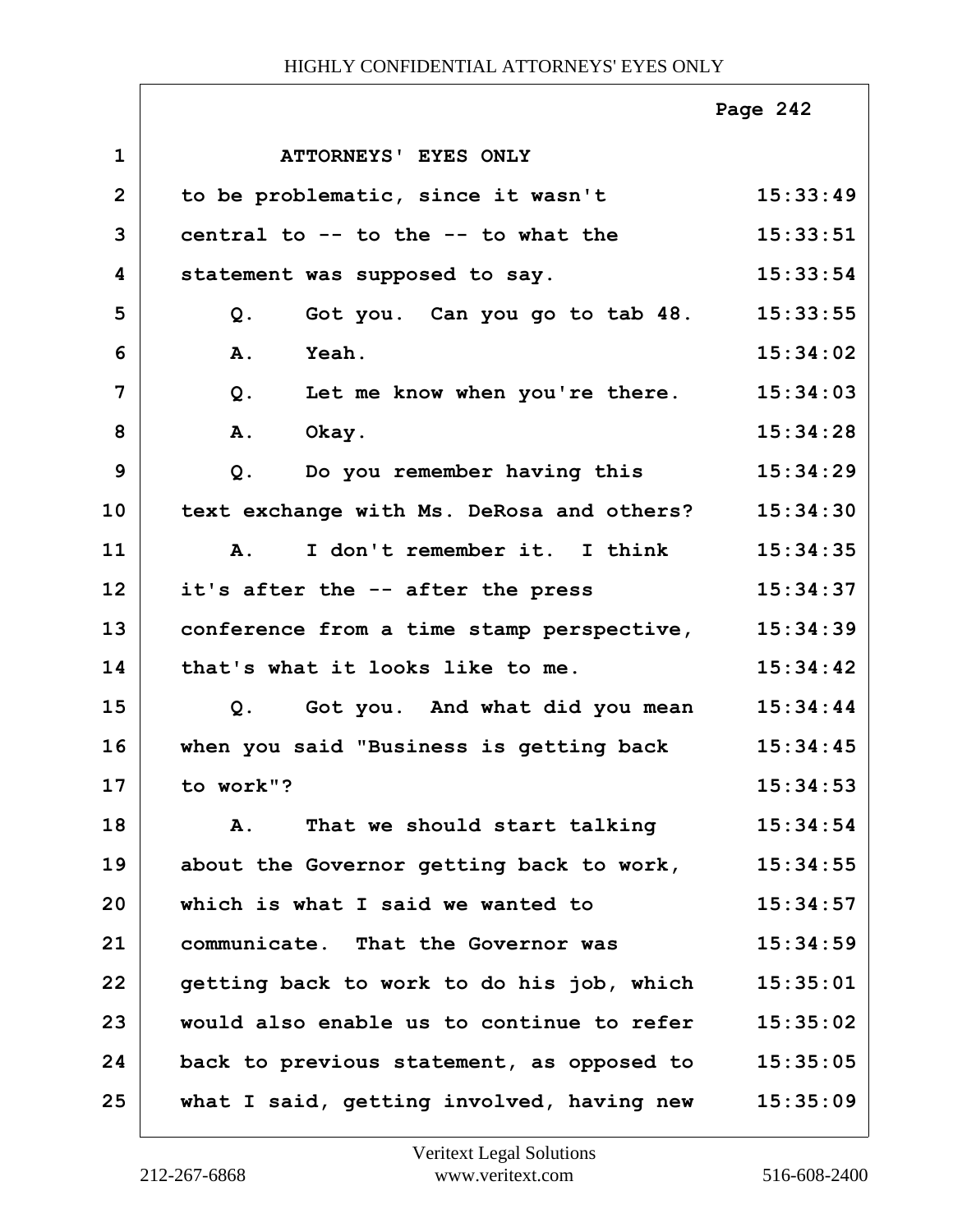|                |                                             | Page 243 |
|----------------|---------------------------------------------|----------|
| $\mathbf{1}$   | ATTORNEYS' EYES ONLY                        |          |
| $\overline{2}$ | conversations. So getting back to work      | 15:35:11 |
| 3              | and doing the work of governing.            | 15:35:15 |
| 4              | Got you. Could you go to tab 15:35:17<br>Q. |          |
| 5              | 49.                                         | 15:35:18 |
| 6              | Yup.<br><b>A.</b>                           | 15:35:23 |
| $\overline{7}$ | Let me know when you're ready.<br>$Q$ .     | 15:35:24 |
| 8              | A.<br>I got it.                             | 15:35:27 |
| 9              | And what's the background to<br>$Q$ .       | 15:35:28 |
| 10             | this text message?                          | 15:35:32 |
| 11             | This is the follow-up from<br><b>A.</b>     | 15:35:33 |
| 12             | Lis's point about something that he said    | 15:35:42 |
| 13             | intended or something. I would have to      | 15:35:45 |
| 14             | go back and read it. And then ashamed, I    | 15:35:47 |
| 15             | don't remember the ashamed part. We have    | 15:35:53 |
| 16             | to go and read the statement. It was        | 15:35:55 |
| 17             | just that I thought that the language       | 15:36:00 |
| 18             | that he used, unintended was not what we    | 15:36:01 |
| 19             | had discussed. If you go read it, I will    | 15:36:06 |
| 20             | read the ashamed part. I just don't         | 15:36:08 |
| 21             | remember.                                   | 15:36:10 |
| 22             | Q.<br>What was the cleanup that             | 15:36:10 |
| 23             | needed to be done?                          | 15:36:12 |
| 24             | The cleanup would be in a press<br>Α.       | 15:36:13 |
| 25             | conversation, that that was not central     | 15:36:16 |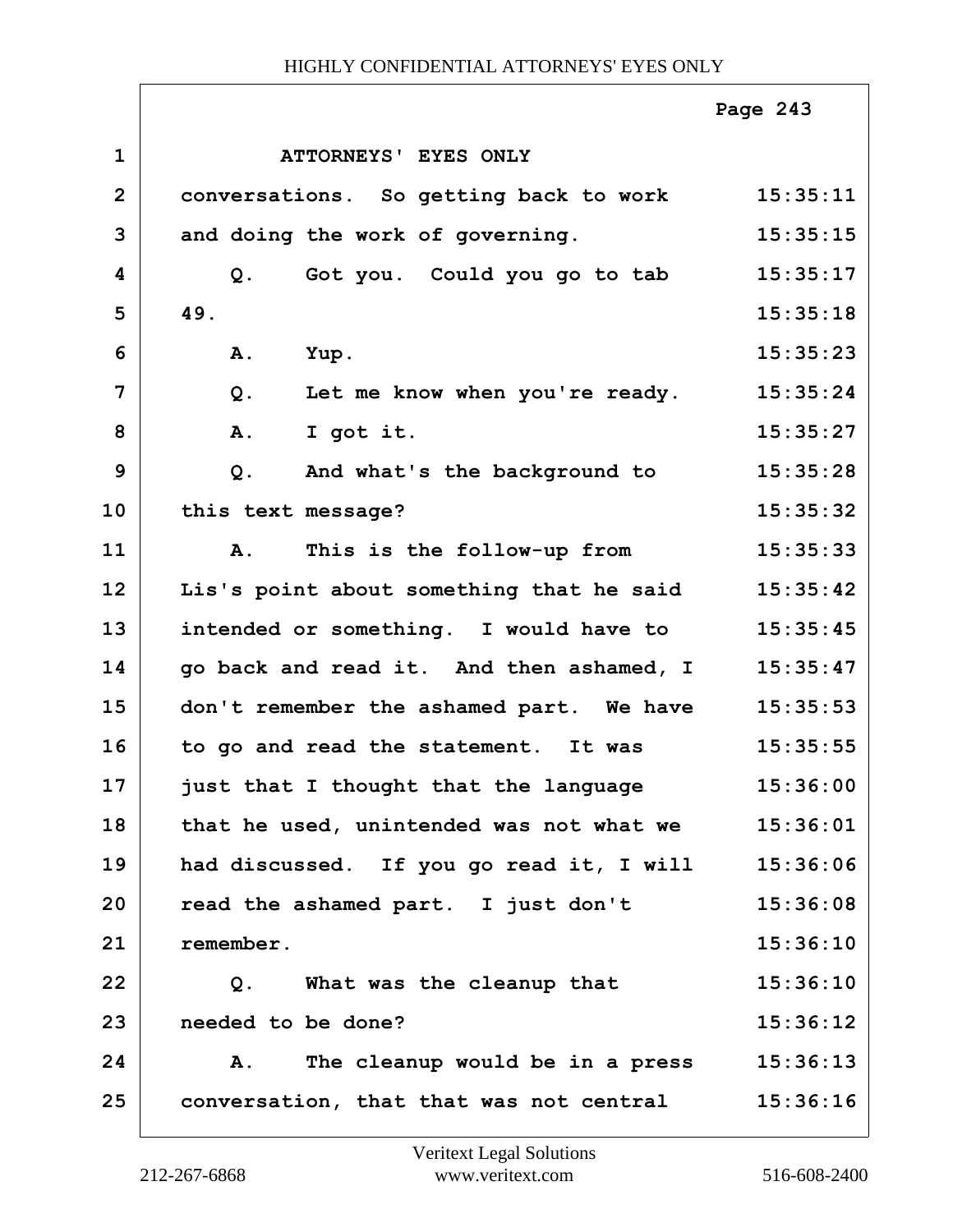|                |                                                | Page 244 |
|----------------|------------------------------------------------|----------|
| $\mathbf{1}$   | ATTORNEYS' EYES ONLY                           |          |
| $\overline{2}$ | to what he was trying to communicate. 15:36:19 |          |
| 3              | Got you. And what did you mean<br>Q.           | 15:36:24 |
| 4              | when you said it's not about intent?           | 15:36:26 |
| 5              | Can I go read the statement?<br>A.             | 15:36:27 |
| 6              | Q.<br>Sure.                                    | 15:36:32 |
| 7              | Which number is that?<br>A.                    | 15:36:34 |
| 8              | The statement, I believe --<br>$Q$ .           | 15:36:37 |
| 9              | <b>A.</b><br>I got it.                         | 15:36:39 |
| 10             | $--$ is $84.$<br>$Q$ .                         | 15:36:42 |
| 11             | I didn't like him saying it was<br>Α.          | 15:36:58 |
| 12             | unintentional. That I felt that the --         | 15:37:00 |
| 13             | that whether it was intentional or             | 15:37:04 |
| 14             | unintentional, the point was to apologize      | 15:37:06 |
| 15             | for it and not to qualify it. So that's        | 15:37:09 |
| 16             | merely a PR piece.                             | 15:37:11 |
| 17             | And on the second piece I                      | 15:37:34 |
| 18             | actually think, I didn't remember it           | 15:37:35 |
| 19             | right, which I am kind of saying, in my        | 15:37:37 |
| 20             | text.                                          | 15:37:39 |
| 21             | Okay. Meaning what?<br>$Q$ .                   | 15:37:39 |
| 22             | I thought he used the word<br>Α.               | 15:37:42 |
| 23             | "ashamed." But I even say in there, I          | 15:37:45 |
| 24             | don't really remember whether he said          | 15:37:51 |
| 25             | that.                                          | 15:37:52 |
|                |                                                |          |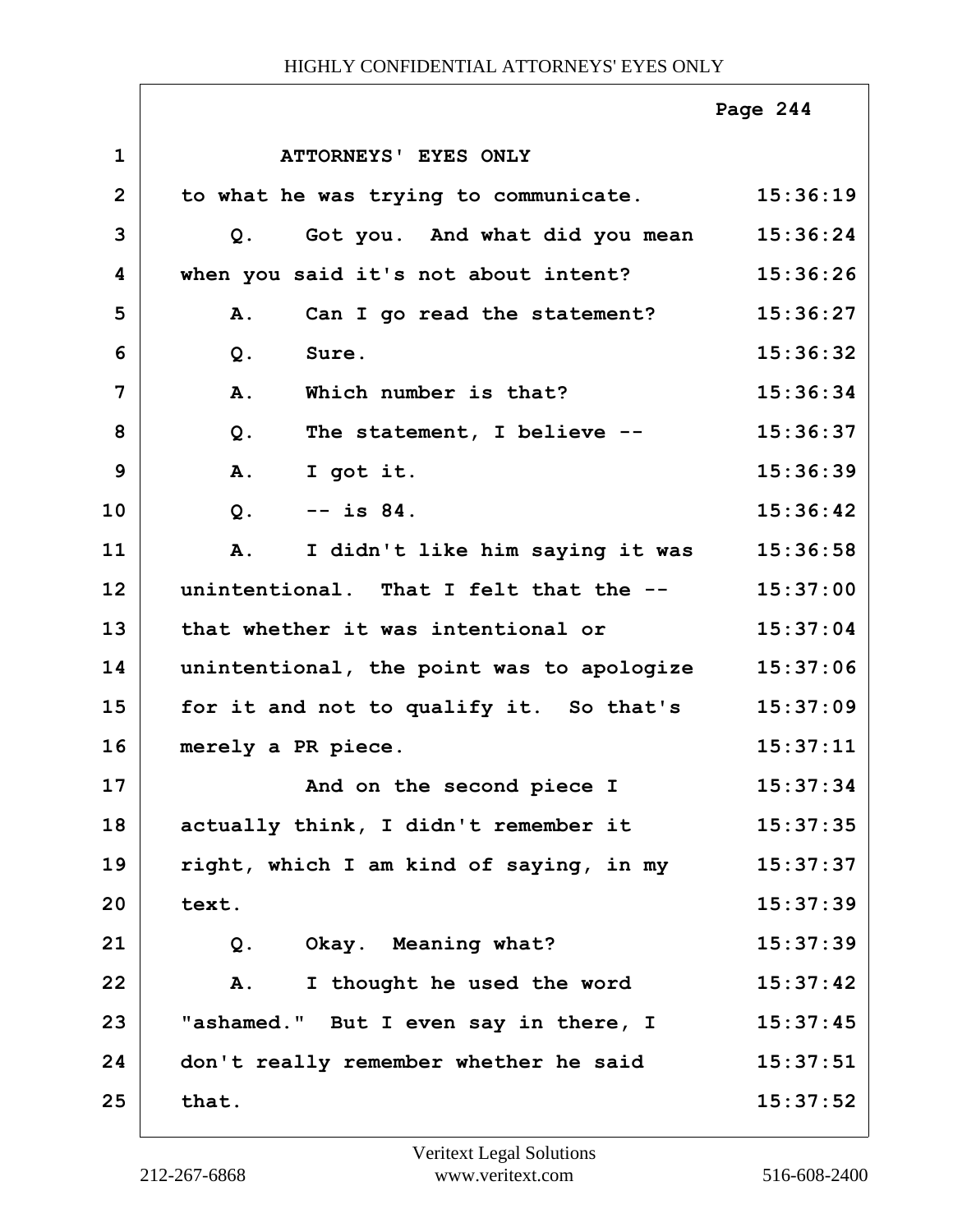|                |                                           | Page 245 |
|----------------|-------------------------------------------|----------|
| $\mathbf{1}$   | ATTORNEYS' EYES ONLY                      |          |
| $\overline{2}$ | Got you. If you can turn to<br>Q.         | 15:37:52 |
| 3              | $tab --$                                  | 15:37:54 |
| 4              | Because I didn't have the<br><b>A.</b>    | 15:37:54 |
| 5              | transcript. I was just sort of --         | 15:37:55 |
| 6              | No worries.<br>$Q$ .                      | 15:37:58 |
| 7              | Anything else you recall                  | 15:38:00 |
| 8              | about -- did you do anything to clean up? | 15:38:01 |
| 9              | A.<br>No.                                 | 15:38:05 |
| 10             | Can you turn to tab 52.<br>Q.             | 15:38:06 |
| 11             | Mm-hmm.<br>A.                             | 15:38:14 |
| 12             | Okay. And this is -- let me<br>Q.         | 15:38:15 |
| 13             | know when you're ready.                   | 15:38:21 |
| 14             | Okay. I am ready.<br>Α.                   | 15:38:26 |
| 15             | And Ms. Smith writes: "Can<br>Q.          | 15:38:28 |
| 16             | small group do call with him tomorrow to  | 15:38:30 |
| 17             | prep for his press call."                 | 15:38:32 |
| 18             | Mm-hmm.<br>Α.                             | 15:38:33 |
| 19             | Q. Did you join that call to help         | 15:38:36 |
| 20             | for the press call?                       | 15:38:37 |
| 21             | I don't remember. There were<br>Α.        | 15:38:38 |
| 22             | lots of calls, can you do a call or not   | 15:38:45 |
| 23             | do a call. And sometimes they happened    | 15:38:49 |
| 24             | and sometimes they didn't. So I don't     | 15:38:50 |
| 25             | remember.                                 | 15:38:53 |

 $\overline{1}$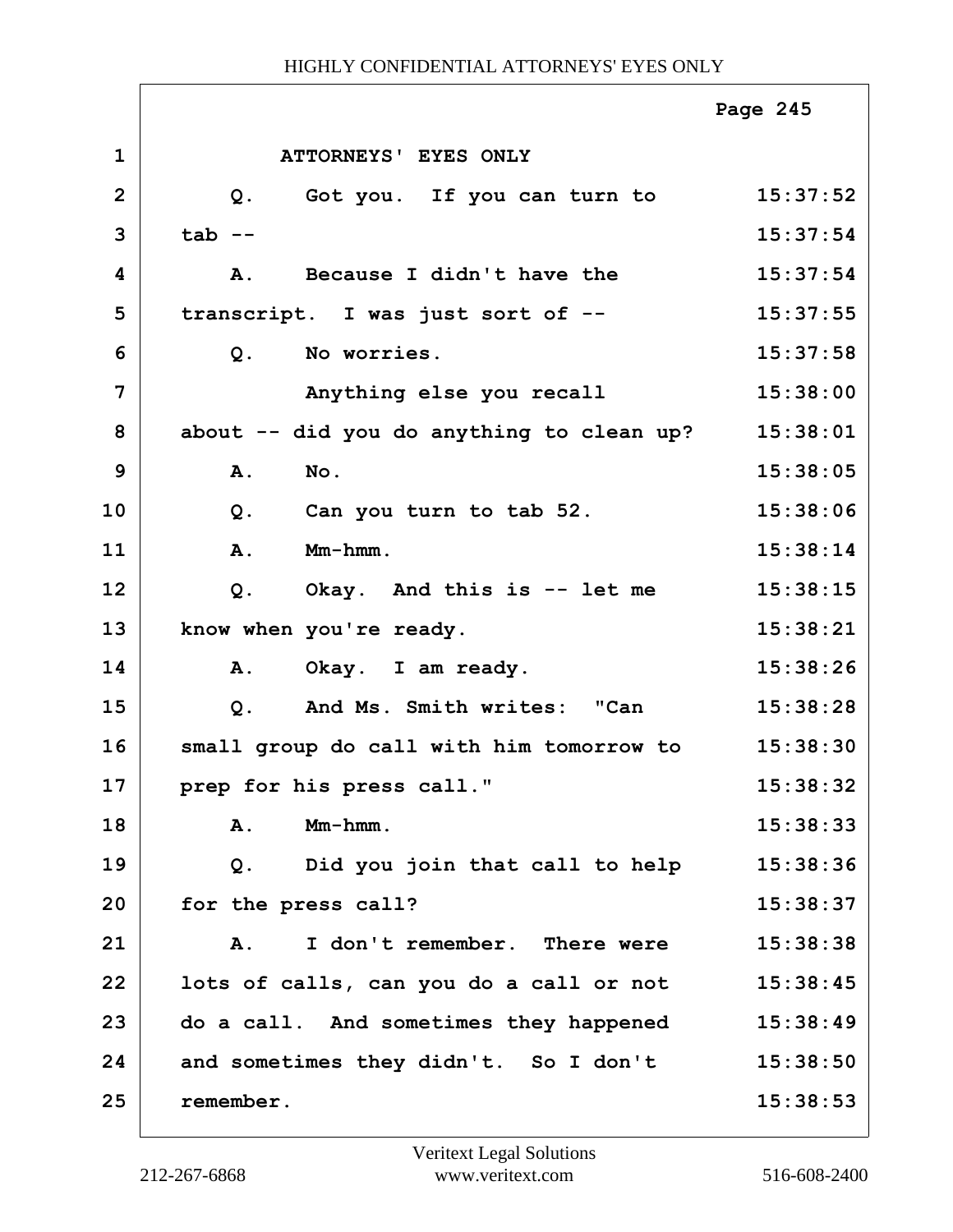|                |                                                   | Page 246 |
|----------------|---------------------------------------------------|----------|
| $\mathbf 1$    | ATTORNEYS' EYES ONLY                              |          |
| $\overline{2}$ | Okay. And --<br>$Q$ .                             | 15:38:53 |
| 3              | Did he do a press call that<br>A.                 | 15:38:57 |
| 4              | day? I don't remember.                            | 15:38:58 |
| 5              | My next question was, what was<br>Q.              | 15:38:58 |
| 6              | this press call for?                              | 15:39:03 |
| 7              | A.<br>I don't remember.                           | 15:39:04 |
| 8              | $Q$ .<br>Okay.                                    | 15:39:05 |
| 9              | A.<br>I mean, it says it's about                  | 15:39:06 |
| 10             | "Charlotte is doing CBS This Morning,"            | 15:39:09 |
| 11             | that's what it says. So it would have             | 15:39:12 |
| 12             | been about that, but I don't remember             | 15:39:13 |
| 13             | whether he did do a press call after              | 15:39:15 |
| 14             | that. I don't know.                               | 15:39:17 |
| 15             | Okay. So you don't recall<br>$Q$ .                | 15:39:18 |
| 16             | whether or not the Governor ever had a            | 15:39:20 |
| 17             | press call concerning Ms. Bennett being           | 15:39:22 |
| 18             | on CBS?                                           | 15:39:25 |
| 19             | I don't remember. It's<br>Α.                      | 15:39:27 |
| 20             | possible, I don't remember.                       | 15:39:31 |
| 21             | I shouldn't say concerning, but<br>$Q$ .          | 15:39:33 |
| 22             | involving in some part, because there             | 15:39:35 |
| 23             | could be a press call about 15 things?            | 15:39:37 |
| 24             | There would have been a press<br>Α.               | 15:39:39 |
| 25             | call on other stuff. And then this would 15:39:42 |          |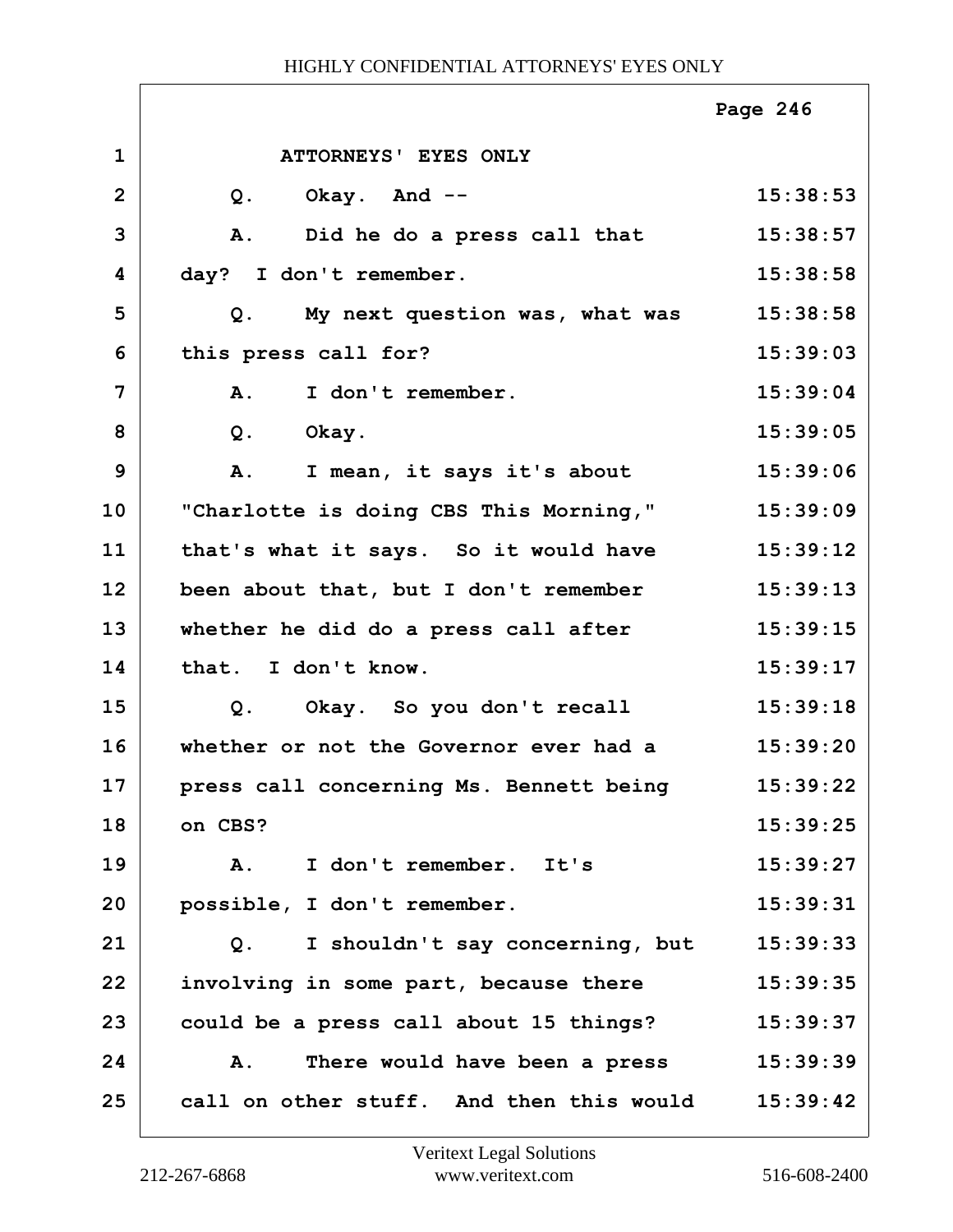|                |                                         | Page 247 |
|----------------|-----------------------------------------|----------|
| $\mathbf{1}$   | <b>ATTORNEYS' EYES ONLY</b>             |          |
| $\overline{2}$ | have -- and the notion would have been  | 15:39:45 |
| 3              | preparing for questions about the CBS   | 15:39:47 |
| 4              | This Morning.                           | 15:39:52 |
| 5              | You can tell me whether or not          | 15:39:52 |
| 6              | there was a press call. I just don't    | 15:39:54 |
| 7              | remember. If there was, that's what we  | 15:39:57 |
| 8              | are talking about. But not a press call | 15:39:58 |
| 9              | specifically about this. That there was | 15:40:01 |
| 10             | a press call and then he might have to  | 15:40:04 |
| 11             | answer stuff about this. Sorry to not   | 15:40:05 |
| 12             | remember that.                          | 15:40:08 |
| 13             | That's okay. Can you turn to<br>Q.      | 15:40:15 |
| 14             | tab 54.                                 | 15:40:19 |
| 15             | Α.<br>Mm-hmm. Okay. I keep reading,     | 15:40:27 |
| 16             | okay.                                   | 15:40:31 |
| 17             | Okay. Let me know when you're<br>Q.     | 15:40:31 |
| 18             | ready.                                  | 15:40:34 |
| 19             | Okay.<br>Α.                             | 15:40:35 |
| 20             | All right. Do you recall the<br>$Q$ .   | 15:40:42 |
| 21             | background to this text exchange?       | 15:40:46 |
| 22             | I do.<br>A.                             | 15:40:48 |
| 23             | Okay. What was the background<br>$Q$ .  | 15:40:48 |
| 24             | of that, what's the background?         | 15:40:50 |
| 25             | I don't know how the original<br>A.     | 15:40:53 |

 $\sqrt{ }$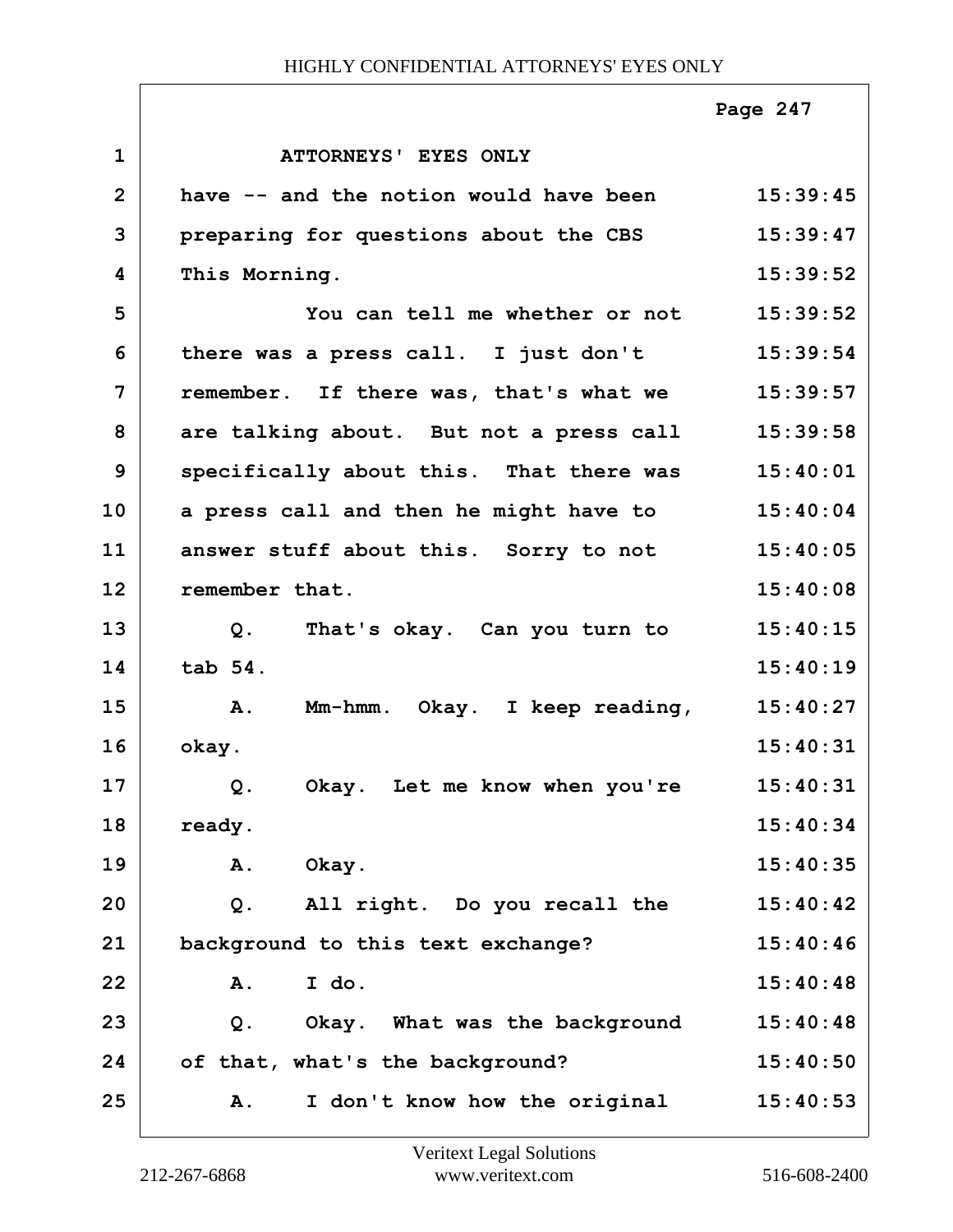|                |                                                   | Page 248 |
|----------------|---------------------------------------------------|----------|
| $\mathbf{1}$   | <b>ATTORNEYS' EYES ONLY</b>                       |          |
| $\overline{2}$ | e-mail was found from Melissa, but it's 15:40:54  |          |
| 3              | obviously a very supportive message from 15:40:58 |          |
| 4              | Charlotte to Melissa and to Stephanie             | 15:41:00 |
| 5              | Benton.                                           | 15:41:05 |
| 6              | And the question is, again,                       | 15:41:06 |
| $\overline{7}$ | whether or not $-$ it's not even a                | 15:41:07 |
| 8              | question, like should it, Melissa asked 15:41:10  |          |
| 9              | should we get it out there, meaning is it         | 15:41:14 |
| 10             | worthwhile to the press. And I again say          | 15:41:16 |
| 11             | no, because I don't want him to have a            | 15:41:19 |
| 12             | conversation about every single thing.            | 15:41:21 |
| 13             | And so the notion is wait, let                    | 15:41:22 |
| 14             | the AG look at it, it's not for us to do.         | 15:41:26 |
| 15             | Do you have any understanding<br>Q.               | 15:41:28 |
| 16             | as to why Ms. DeRosa thought this e-mail          | 15:41:30 |
| 17             | was significant?                                  | 15:41:33 |
| 18             | Sure. It suggests that<br>Α.                      | 15:41:34 |
| 19             | Charlotte Bennett was quite happy with            | 15:41:36 |
| 20             | both Melissa and Stephanie in contrast to         | 15:41:40 |
| 21             | some of the things that she had said              | 15:41:43 |
| 22             | otherwise.                                        | 15:41:45 |
| 23             | What other things that she had<br>Q.              | 15:41:45 |
| 24             | said otherwise?                                   | 15:41:53 |
| 25             | In the New York Times and in<br><b>A.</b>         | 15:41:53 |

 $\lceil$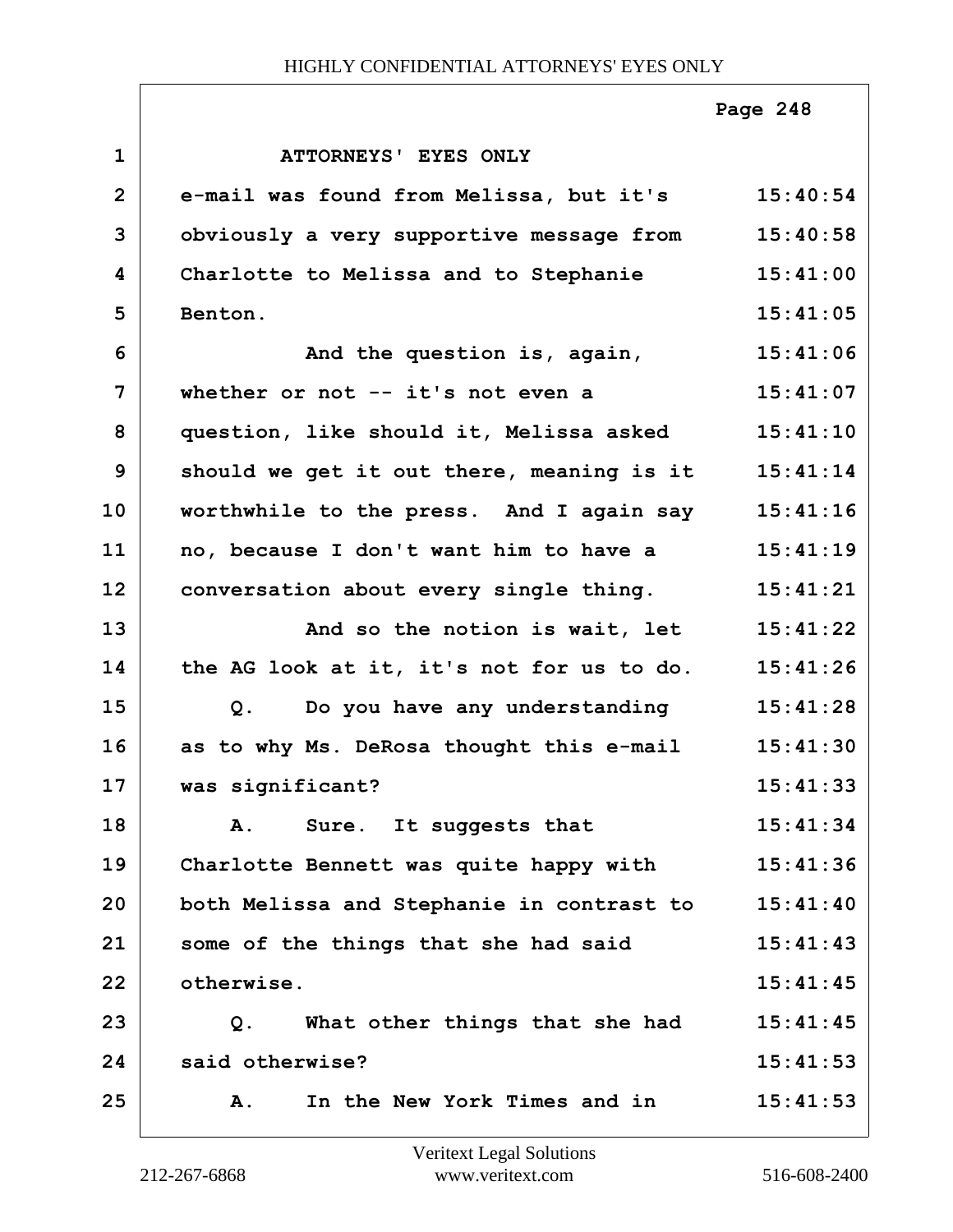|                |                                           | Page 249 |
|----------------|-------------------------------------------|----------|
| $\mathbf{1}$   | ATTORNEYS' EYES ONLY                      |          |
| $\overline{2}$ | the CBS interview she talked about the    | 15:41:58 |
| 3              | work environment being bad. And these     | 15:42:02 |
| 4              | e-mails suggest, these e-mails would not  | 15:42:06 |
| 5              | suggest somebody who had a difficult work | 15:42:10 |
| 6              | environment.                              | 15:42:12 |
| 7              | Q. Do you recall whether or not           | 15:42:16 |
| 8              | Ms. Bennett had specifically named        | 15:42:24 |
| 9              | negative interactions with Ms. DeRosa and | 15:42:25 |
| 10             | Ms. Benton in her allegations or          | 15:42:27 |
| 11             | complaints?                               | 15:42:29 |
| 12             | I don't remember.<br>A.                   | 15:42:29 |
| 13             | Okay. Are you aware of<br>Q.              | 15:42:30 |
| 14             | allegations that Ms. Karen Hinton has     | 15:42:44 |
| 15             | made concerning the Governor?             | 15:42:49 |
| 16             | Α.<br>Yes.                                | 15:42:50 |
| 17             | And when did you first learn<br>Q.        | 15:42:50 |
| 18             | about Ms. Hinton's allegations?           | 15:42:53 |
| 19             | By way of a press inquiry or by<br>A.     | 15:42:55 |
| 20             | way of something that she said publicly.  | 15:42:58 |
| 21             | I don't remember which.                   | 15:43:00 |
| 22             | Do you recall when that<br>Q.             | 15:43:01 |
| 23             | happened?                                 | 15:43:02 |
| 24             | A.<br>No.                                 | 15:43:02 |
| 25             | And did you communicate with<br>$Q$ .     | 15:43:07 |

Г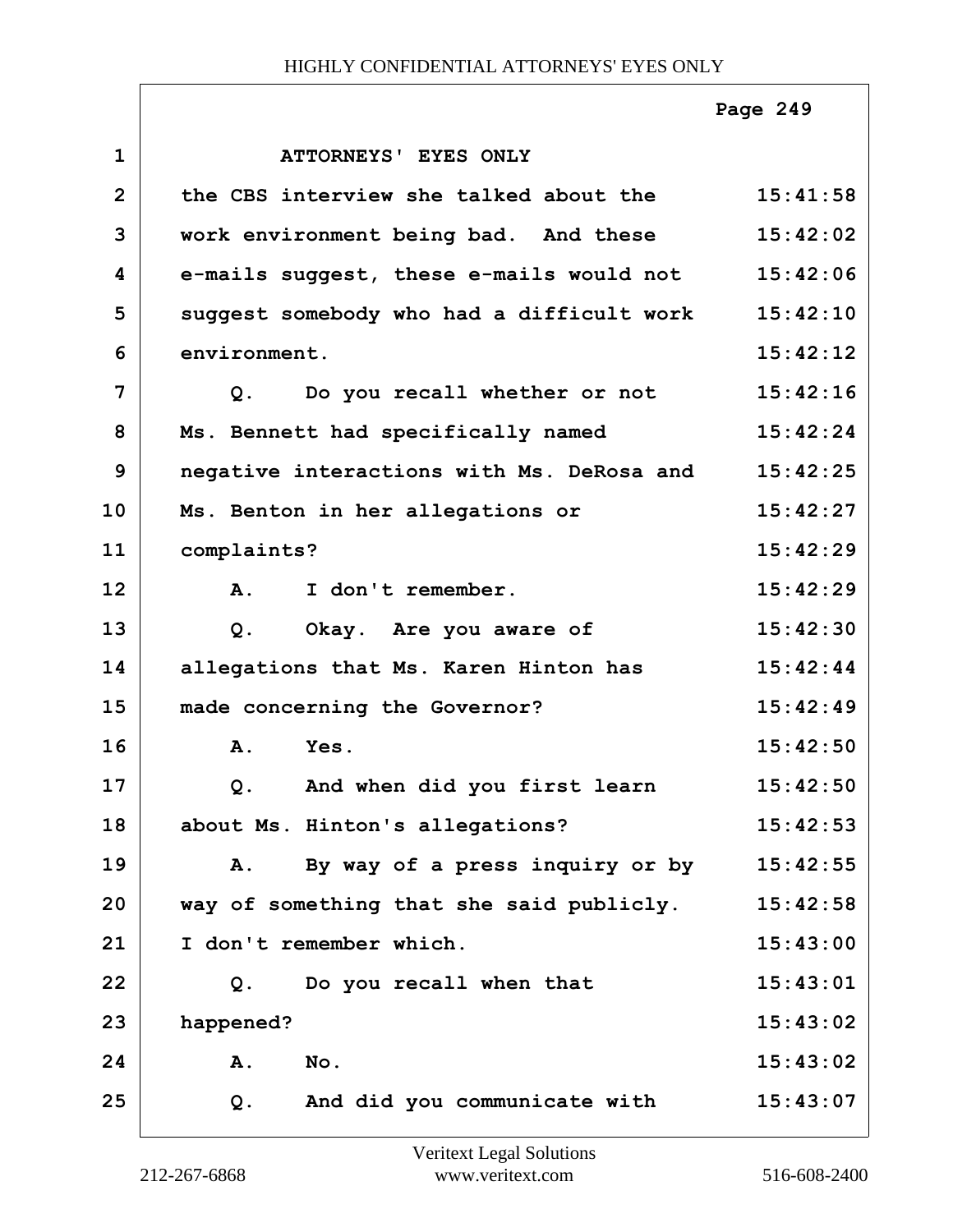|                |                                           | Page 250 |
|----------------|-------------------------------------------|----------|
| $\mathbf{1}$   | ATTORNEYS' EYES ONLY                      |          |
| $\overline{2}$ | any current or former members of the      | 15:43:08 |
| 3              | Executive Chamber about Ms. Hinton's      | 15:43:12 |
| 4              | allegations?                              | 15:43:13 |
| 5              | The same group of people.<br><b>A.</b>    | 15:43:14 |
| 6              | And do you recall when those<br>$Q$ .     | 15:43:16 |
| 7              | conversations took place?                 | 15:43:17 |
| 8              | A.<br>No.                                 | 15:43:18 |
| 9              | What do you recall being<br>$Q$ .         | 15:43:25 |
| 10             | discussed about Ms. Hinton's allegations  | 15:43:26 |
| 11             | among members of the group?               | 15:43:28 |
| 12             | Any time any allegation is<br><b>A.</b>   | 15:43:30 |
| 13             | raised in this or anything, the first     | 15:43:35 |
| 14             | thing is to ask questions about the       | 15:43:37 |
| 15             | circumstances surrounding them.           | 15:43:40 |
| 16             | So does anyone recall this.               | 15:43:42 |
| 17             | Does anyone recall the time, particularly | 15:43:44 |
| 18             | Ms. Hinton was talking about something a  | 15:43:48 |
| 19             | long, long time ago. And the bad blood    | 15:43:50 |
| 20             | between Ms. Hinton and the Governor and   | 15:43:55 |
| 21             | his staff was very well known to all of   | 15:43:58 |
| 22             | us. But largely a conversation about the  | 15:44:01 |
| 23             | facts that she was laying out, did anyone | 15:44:14 |
| 24             | sort of know anything about the facts and | 15:44:16 |
| 25             | then how to respond to said things.       | 15:44:18 |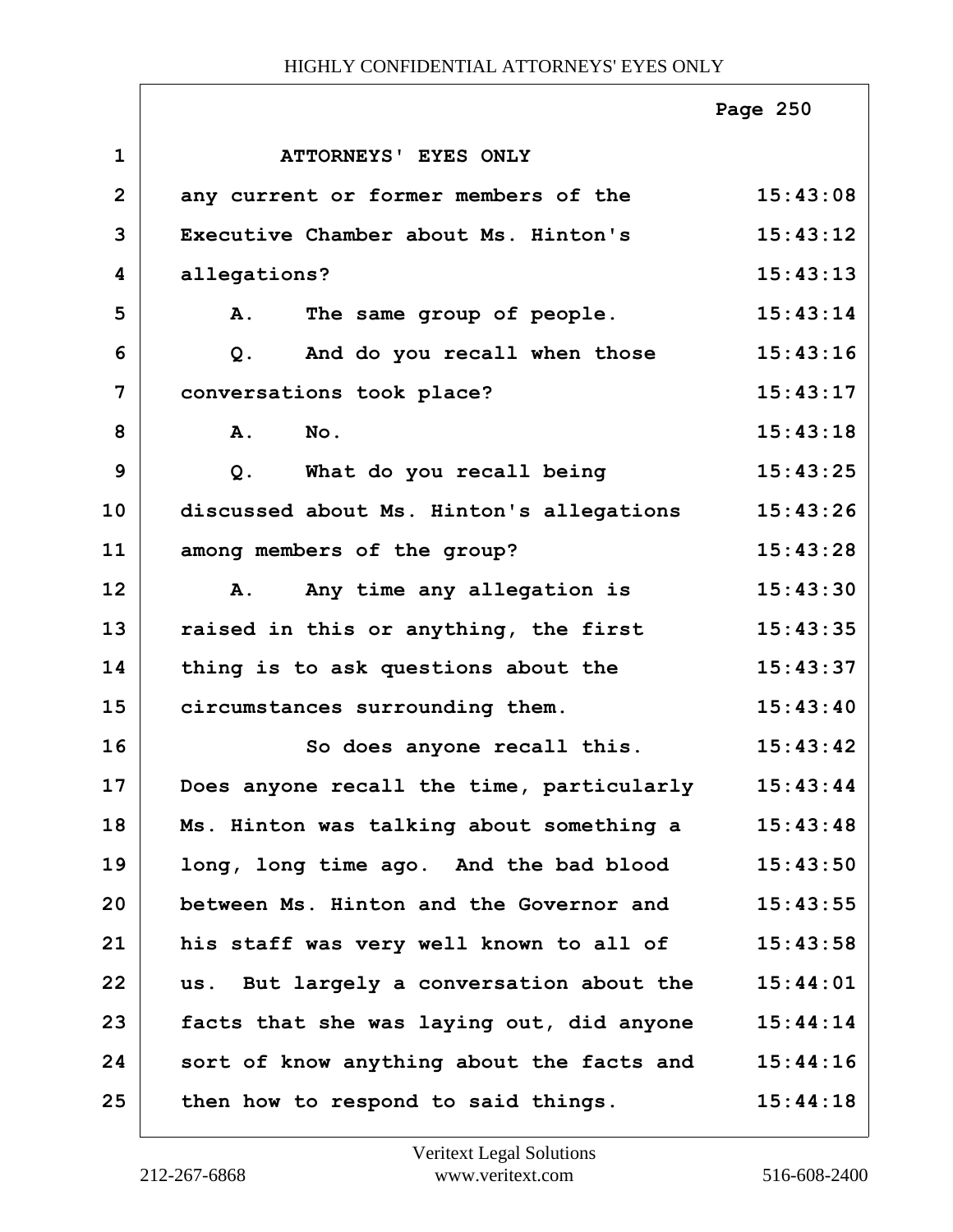|                |                                                   | Page 251 |
|----------------|---------------------------------------------------|----------|
| $\mathbf{1}$   | <b>ATTORNEYS' EYES ONLY</b>                       |          |
| $\overline{2}$ | So like stepping away from like 15:44:20<br>$Q$ . |          |
| 3              | a higher level of abstraction, what               | 15:44:22 |
| 4              | specifically was discussed about                  | 15:44:25 |
| 5              | Ms. Hinton's allegations as well as how           | 15:44:27 |
| 6              | to respond to Ms. Hinton's allegations?           | 15:44:29 |
| 7              | I don't remember.<br>A.                           | 15:44:32 |
| 8              | Q. You don't remember a single                    | 15:44:33 |
| 9              | thing that was discussed?                         | 15:44:34 |
| 10             | No, honestly. Sorry, no.<br>A.                    | 15:44:35 |
| 11             | Did the Governor participate in<br>$Q$ .          | 15:44:37 |
| 12             | any of these conversations, if you                | 15:44:44 |
| 13             | recall?                                           | 15:44:47 |
| 14             | I don't think so.<br>$\mathbf{A}$ .               | 15:44:47 |
| 15             | $Q$ .<br>Do you recall if anyone ever             | 15:44:48 |
| 16             | asked the Governor or looked into whether         | 15:44:49 |
| 17             | or not Ms. Hinton's allegations are true?         | 15:44:52 |
| 18             | I was either told that he was<br>Α.               | 15:44:53 |
| 19             | asked or he was asked on a call by us. I 15:45:04 |          |
| 20             | don't remember. I don't remember if the           | 15:45:09 |
| 21             | Governor was on any of those calls. But           | 15:45:12 |
| 22             | I had at least been -- I either was told          | 15:45:16 |
| 23             | or I heard it from him. I just don't              | 15:45:18 |
| 24             | remember which.                                   | 15:45:20 |
| 25             | And do you know whether there<br>Q.               | 15:45:24 |

Г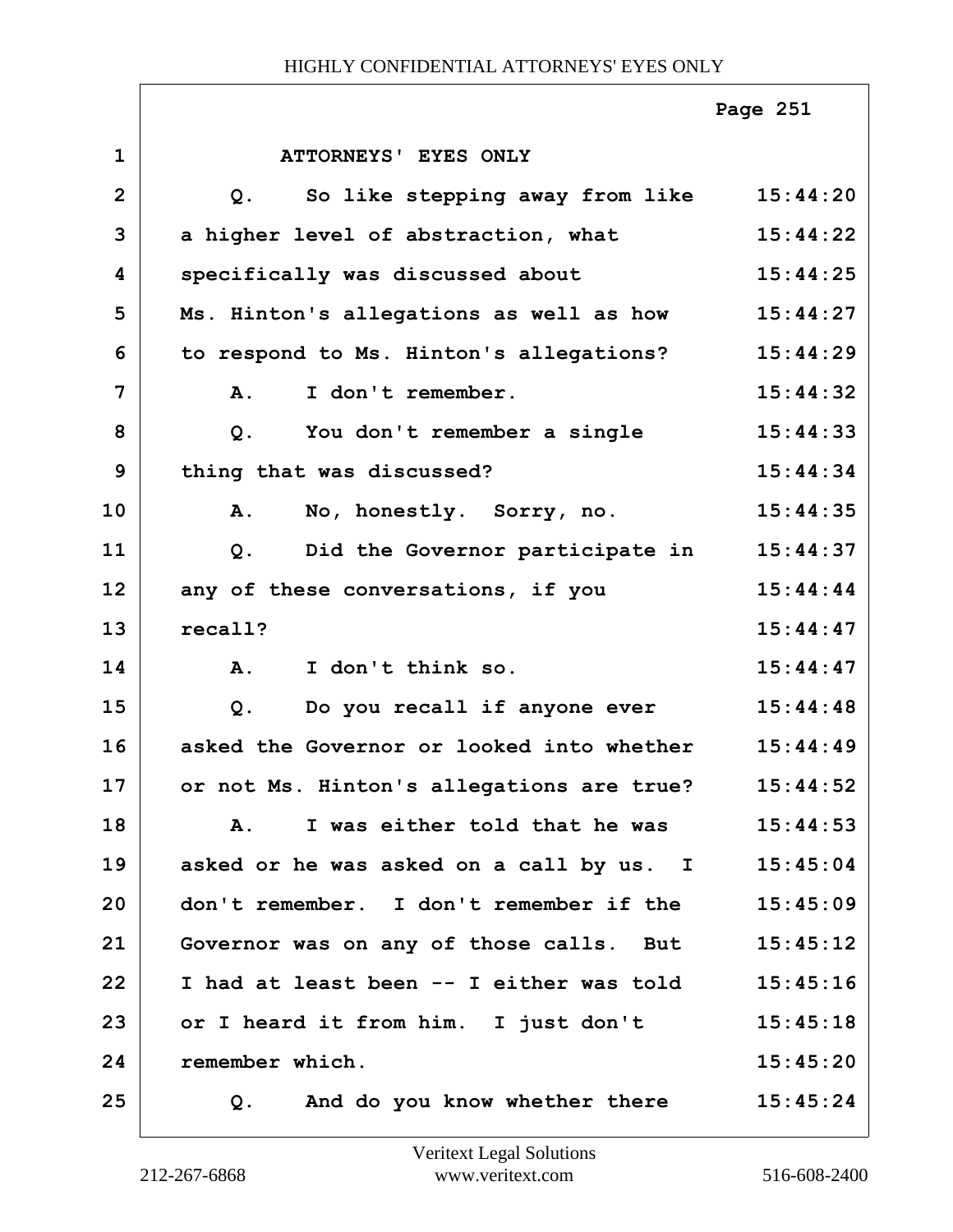|                |                                           | Page 252 |
|----------------|-------------------------------------------|----------|
| $\mathbf{1}$   | ATTORNEYS' EYES ONLY                      |          |
| $\overline{2}$ | is any inquiry beyond asking the Governor | 15:45:25 |
| 3              | whether it was true or not?               | 15:45:29 |
| 4              | A.<br>Not to my knowledge.                | 15:45:30 |
| 5              | Were you involved in responding<br>$Q$ .  | 15:45:33 |
| 6              | to the allegations?                       | 15:45:36 |
| 7              | Yes.<br>A.                                | 15:45:36 |
| 8              | What did you do?<br>$Q$ .                 | 15:45:37 |
| 9              | A.<br>I don't remember specifically.      | 15:45:37 |
| 10             | Did you contact reporters?<br>Q.          | 15:45:44 |
| 11             | A.<br>No.                                 | 15:45:46 |
| 12             | $Q$ .<br>Did you work on any press        | 15:45:46 |
| 13             | statements?                               | 15:45:48 |
| 14             | I don't remember what press<br>A.         | 15:45:48 |
| 15             | statement we did. But if there was one,   | 15:45:51 |
| 16             | I did.                                    | 15:45:54 |
| 17             | And did you work on any<br>Q.             | 15:45:55 |
| 18             | responses to press inquiries?             | 15:45:56 |
| 19             | Same. If there were, I did.<br>A.         | 15:45:58 |
| 20             | Q. Did you provide comments on any        | 15:46:02 |
| 21             | things that would be said at press        | 15:46:05 |
| 22             | conferences or to the press by the        | 15:46:07 |
| 23             | Governor?                                 | 15:46:09 |
| 24             | If there was a statement or<br>Α.         | 15:46:10 |
| 25             | preparation, then, yes, I did. I just     | 15:46:12 |

ı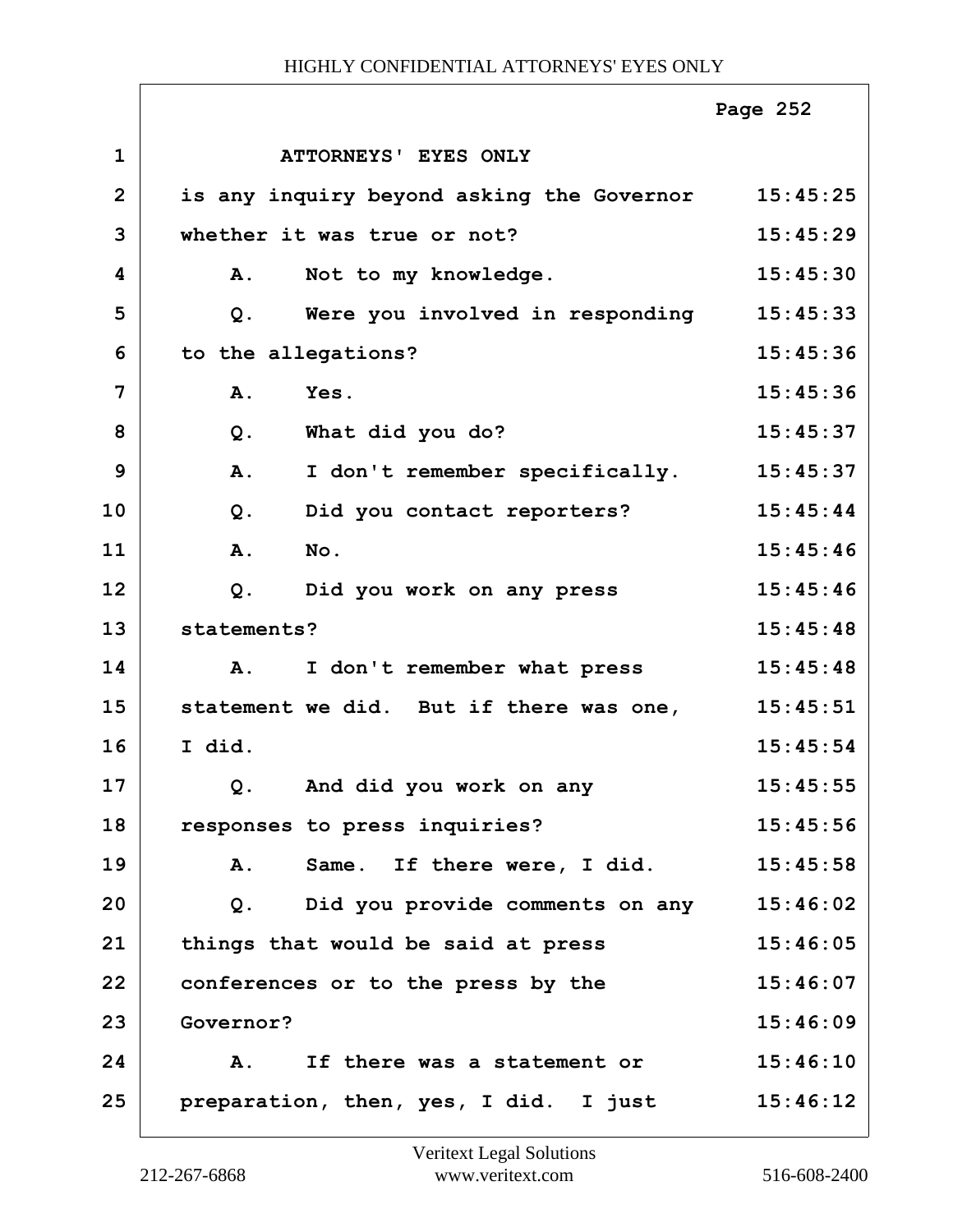|                |                                           | Page 253 |
|----------------|-------------------------------------------|----------|
| $\mathbf 1$    | ATTORNEYS' EYES ONLY                      |          |
| $\overline{2}$ | don't remember that specific one.         | 15:46:13 |
| 3              | Can you turn to tab 57.<br>$Q$ .          | 15:46:31 |
| 4              | A.<br>Okay.                               | 15:46:42 |
| 5              | (Witness reviews document.)               | 15:47:19 |
| 6              | Okay.<br>A.                               | 15:47:59 |
| 7              | $Q$ .<br>What's the background to this    | 15:48:00 |
| 8              | exchange?                                 | 15:48:02 |
| 9              | The Washington Post reaches out<br>A.     | 15:48:02 |
| 10             | about Karen Hinton and her allegations.   | 15:48:04 |
| 11             | And I think kind of at the same time, the | 15:48:12 |
| 12             | Washington Post sort of expands their     | 15:48:15 |
| 13             | questions to a larger stuff that is not   | 15:48:18 |
| 14             | just about Karen Hinton.                  | 15:48:21 |
| 15             | Okay. One question I have for<br>$Q$ .    | 15:48:22 |
| 16             | you is, who is<br>?                       | 15:48:24 |
| 17             | A. I have no idea.                        | 15:48:27 |
| 18             | And he's $in$ --<br>Q.                    | 15:48:28 |
| 19             | Where is he?<br>A.                        | 15:48:30 |
| 20             | If you look at the first page,<br>Q.      | 15:48:31 |
| 21             | the $"To,"$ it includes a<br>, who        | 15:48:33 |
| 22             | I believe, based on the address, works at | 15:48:38 |
| 23             | the Boston Consulting Group?              | 15:48:41 |
| 24             | Sounds like an accident.<br>Α.            | 15:48:42 |
| 25             | Gotcha.<br>Q.                             | 15:48:44 |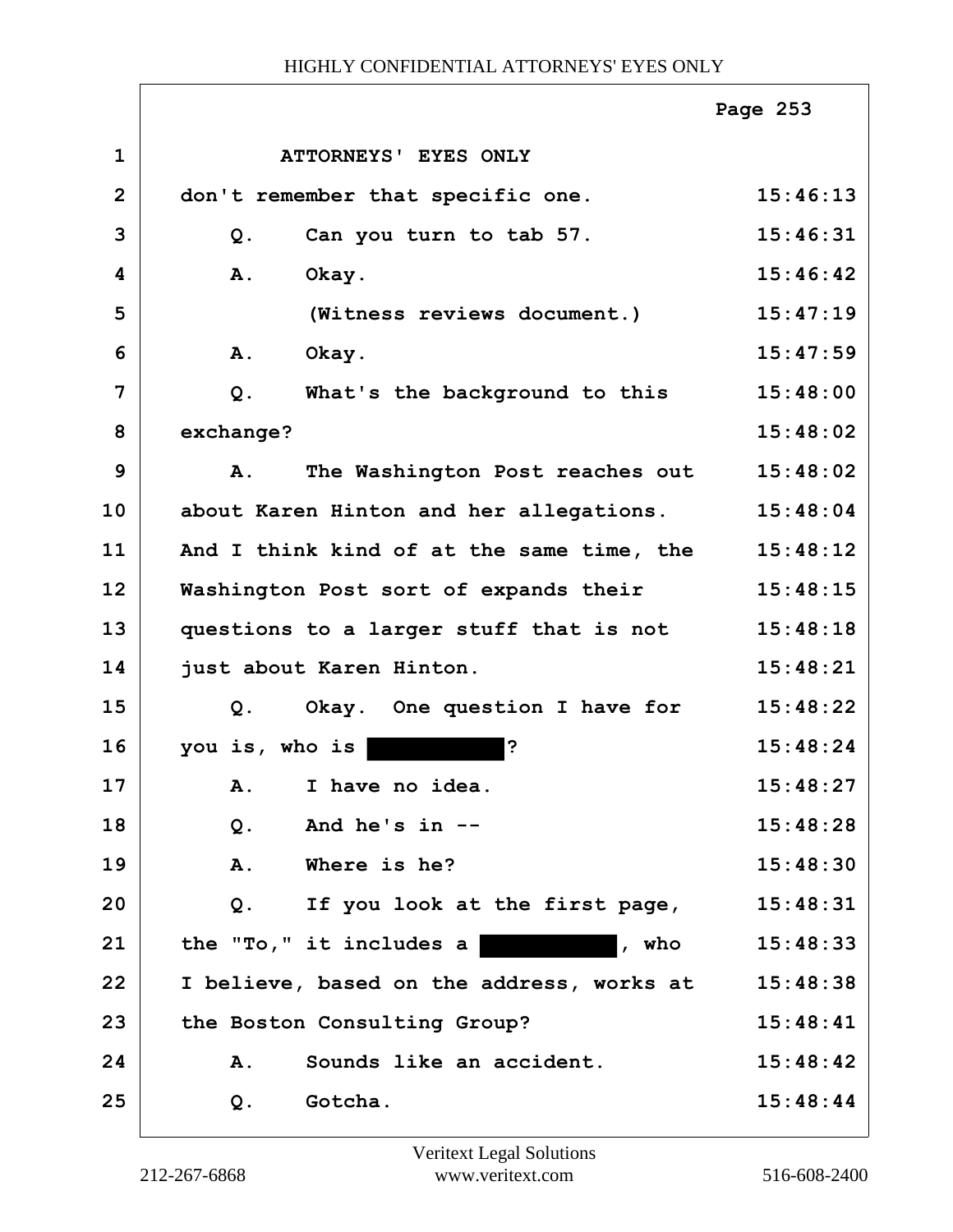|                |                                            | Page 254 |
|----------------|--------------------------------------------|----------|
| $\mathbf{1}$   | <b>ATTORNEYS' EYES ONLY</b>                |          |
| $\overline{2}$ | I have no idea who that is.<br><b>A.</b>   | 15:48:44 |
| 3              | To your knowledge,<br>$Q$ .                | 15:48:51 |
| 4              | didn't have any role in responding to the  | 15:48:53 |
| 5              | allegations against the Governor?          | 15:48:55 |
| 6              | No.<br>No.<br><b>A.</b>                    | 15:48:57 |
| 7              | Were you part of any<br>$Q$ .              | 15:49:02 |
| 8              | discussions about how to respond to this   | 15:49:03 |
| 9              | inquiry?                                   | 15:49:04 |
| 10             | $\mathbf{A}$ .<br>Yes.                     | 15:49:05 |
| 11             | Okay. And when did those<br>Q <sub>1</sub> | 15:49:05 |
| 12             | discussions happen?                        | 15:49:07 |
| 13             | In or around March 5th.<br><b>A.</b>       | 15:49:10 |
| 14             | Who was a part of these<br>$Q$ .           | 15:49:18 |
| 15             | discussions?                               | 15:49:19 |
| 16             | Same group of people.<br><b>A.</b>         | 15:49:20 |
| 17             | And do you recall anything<br>Q.           | 15:49:23 |
| 18             | specifically that was said in relation to  | 15:49:24 |
| 19             | how to respond to this press inquiry?      | 15:49:26 |
| 20             | This is one where I changed --<br>A.       | 15:49:27 |
| 21             | "changed" isn't the right word. I          | 15:49:40 |
| 22             | believed that we could be more aggressive  | 15:49:41 |
| 23             | about talking about Karen Hinton than      | 15:49:43 |
| 24             | some of the other people.                  | 15:49:48 |
| 25             | Because both the circumstances             | 15:49:52 |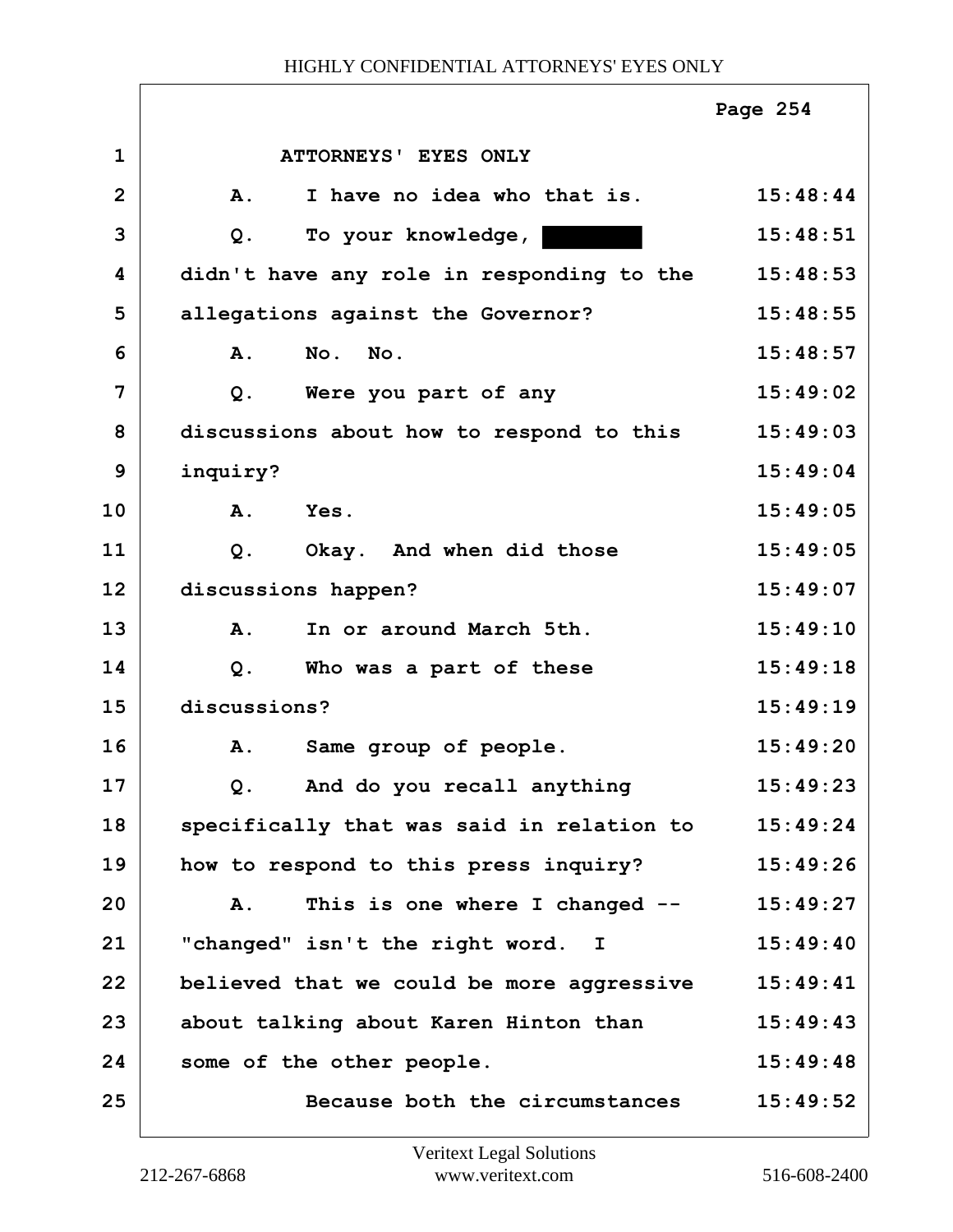**1 ATTORNEYS' EYES ONLY 2 of Karen, her departure from the 15:49:53 3 Governor's Office, her husband, it was, 15:49:56 4 there were real questions about whether 15:49:59 5 or not people would see these as 15:50:09 6 credible, and so this is one of the 15:50:09 7 places where you will see the statement 15:50:14 8 on 898 from Peter Ajemian where I was 15:50:16 9 okay with being a little more aggressive 15:50:22 10 with Karen Hinton in a way that I was not 15:50:25 11 okay with anybody else. 15:50:28 12 Q. Any other reason that you can 15:50:30 13 think of why you were okay -- well, 15:50:31 14 first, what questions were there 15:50:35 15 concerning Ms. Hinton's departure? 15:50:36 16 A. I didn't ask questions about 15:50:38 17 Ms. Hinton's departure. It was well 15:50:43 18 known that she left to go work for Bill 15:50:45 19 de Blasio. And that is like going to 15:50:50 20 work for somebody's enemy in this 15:50:52 21 particular situation. And that's, in 15:50:56 22 politics, very, very, very unusual. 15:50:58 23 Q. And what were the questions 15:51:01 24 concerning Ms. Hinton's husband? 15:51:06 25 A. I don't have any questions -- I 15:51:09 Page 255**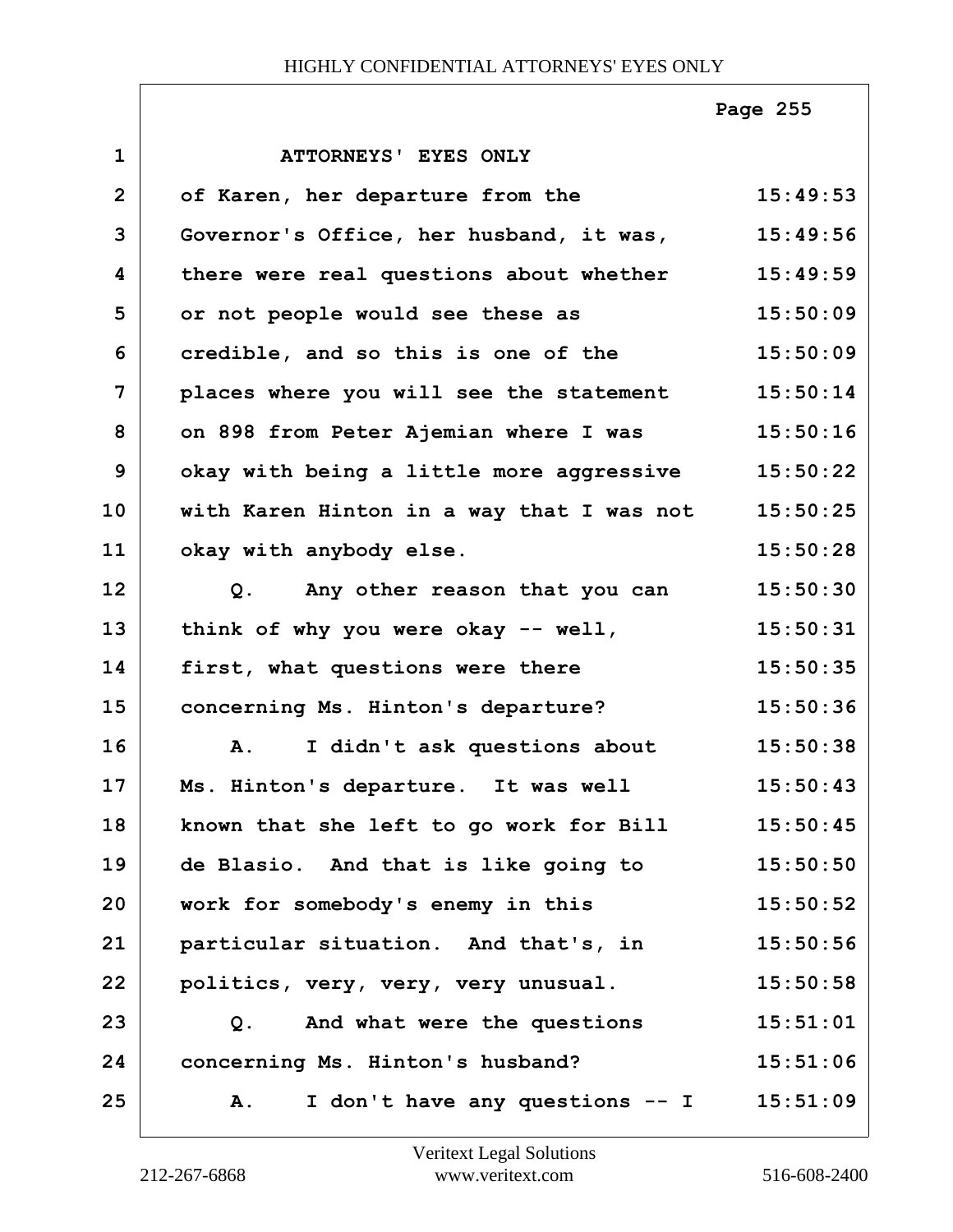|                |                                                   | Page 256 |
|----------------|---------------------------------------------------|----------|
| $\mathbf{1}$   | ATTORNEYS' EYES ONLY                              |          |
| $\overline{2}$ | don't know that there were questions              | 15:51:10 |
| 3              | about Mrs. Hinton's husband.                      | 15:51:11 |
| 4              | In describing earlier, you said 15:51:14<br>Q.    |          |
| 5              | there were questions about the veracity 15:51:18  |          |
| 6              | or credibility of these allegations. You 15:51:20 |          |
| 7              | mentioned the husband. So what about the          | 15:51:21 |
| 8              | husband?                                          | 15:51:23 |
| 9              | Because it had been known that<br><b>A.</b>       | 15:51:26 |
| 10             | the husband, that the husband's departure         | 15:51:28 |
| 11             | from the administration was less than             | 15:51:32 |
| 12             | amicable.                                         | 15:51:34 |
| 13             | Anything specific?<br>$Q$ .                       | 15:51:39 |
| 14             | No, and I don't know the<br>A.                    | 15:51:41 |
| 15             | specifics of it. Just more of the common          | 15:51:42 |
| 16             | known stuff.                                      | 15:51:45 |
| 17             | Okay. Do you have any other<br>Q.                 | 15:51:48 |
| 18             | knowledge concerning the source of the            | 15:51:50 |
| 19             | bad blood between Ms. Hinton and Governor         | 15:51:52 |
| 20             | Cuomo?                                            | 15:51:56 |
| 21             | I don't.<br>Α.                                    | 15:51:56 |
| 22             | Any other reason you thought it<br>Q.             | 15:52:03 |
| 23             | was okay for the Governor to be more              | 15:52:04 |
| 24             | forceful in his response to Ms. Hinton?           | 15:52:06 |
| 25             | Yes, because Ms. Hinton was<br>Α.                 | 15:52:08 |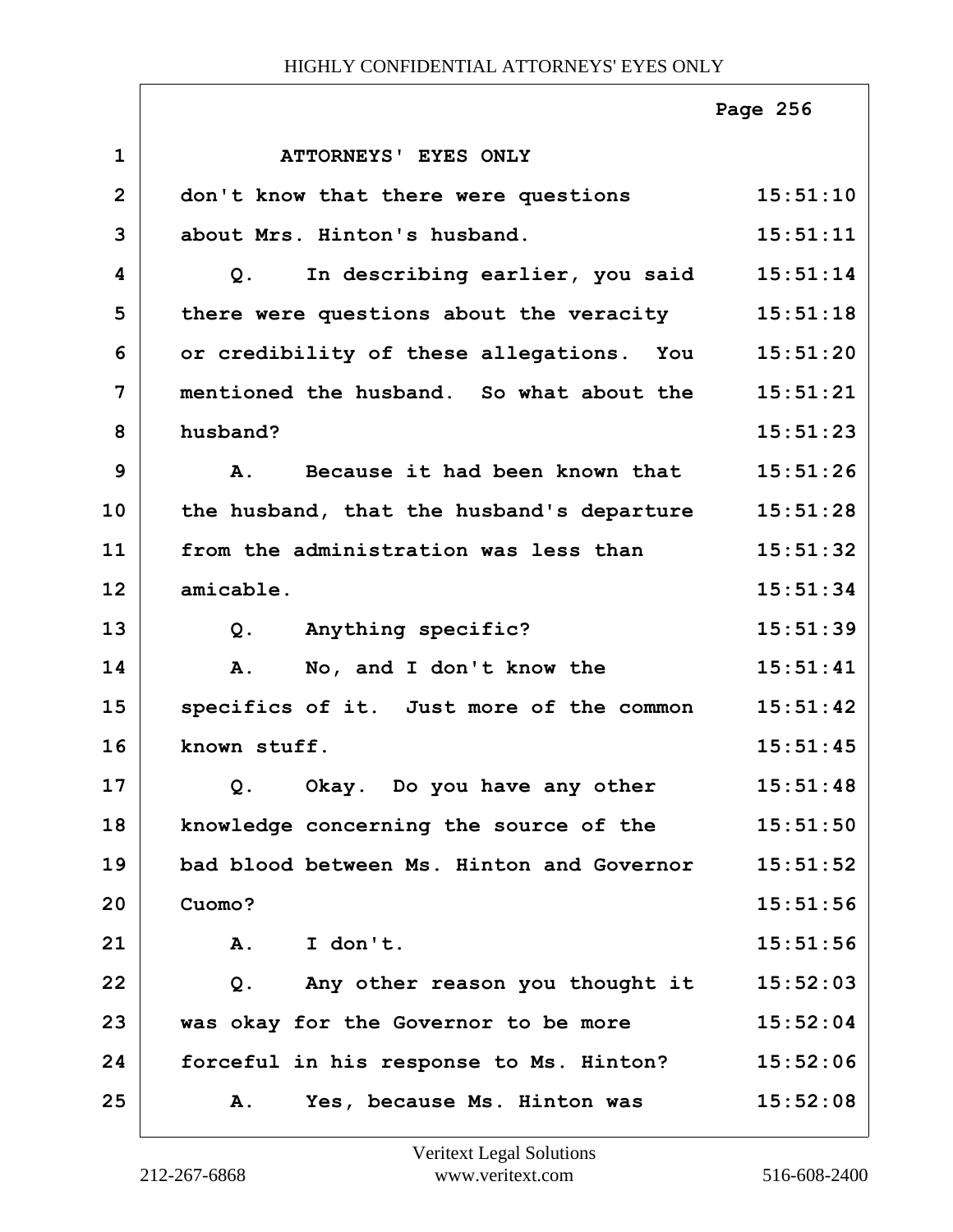|                |                                           | Page 257 |
|----------------|-------------------------------------------|----------|
| $\mathbf{1}$   | <b>ATTORNEYS' EYES ONLY</b>               |          |
| $\overline{2}$ | writing a book called Penis Politics, and | 15:52:09 |
| 3              | that was a relevant -- to me a relevant   | 15:52:13 |
| 4              | bit of information as one could           | 15:52:16 |
| 5              | reasonably come to a conclusion that      | 15:52:19 |
| 6              | somebody was using this as a press stunt  | 15:52:24 |
| 7              | to try to get attention.                  | 15:52:26 |
| 8              | Anything else?<br>Q.                      | 15:52:37 |
| 9              | A.<br>$N$ o.                              | 15:52:38 |
| 10             | Do you recall anything else<br>Q.         | 15:52:38 |
| 11             | that was said about Ms. Hinton and her    | 15:52:39 |
| 12             | allegations in relation to responding to  | 15:52:41 |
| 13             | this press inquiry?                       | 15:52:43 |
| 14             | Only that the Governor said<br><b>A</b> . | 15:52:44 |
| 15             | that it wasn't true.                      | 15:52:46 |
| 16             | That's it?<br>Q.                          | 15:52:49 |
| 17             | A.<br>I mean, I am sure there was         | 15:52:49 |
| 18             | more flowery language than that but yes,  | 15:52:53 |
| 19             | that this was not true, this did not      | 15:52:55 |
| 20             | happen.                                   | 15:52:57 |
| 21             | Okay. Can you turn to tab 53.<br>Q.       | 15:53:00 |
| 22             | Okay.<br>Α.                               | 15:53:12 |
| 23             | Ready?<br>$Q$ .                           | 15:53:21 |
| 24             | Yes.<br>Α.                                | 15:53:21 |
| 25             | What is the background of this<br>Q.      | 15:53:26 |

Г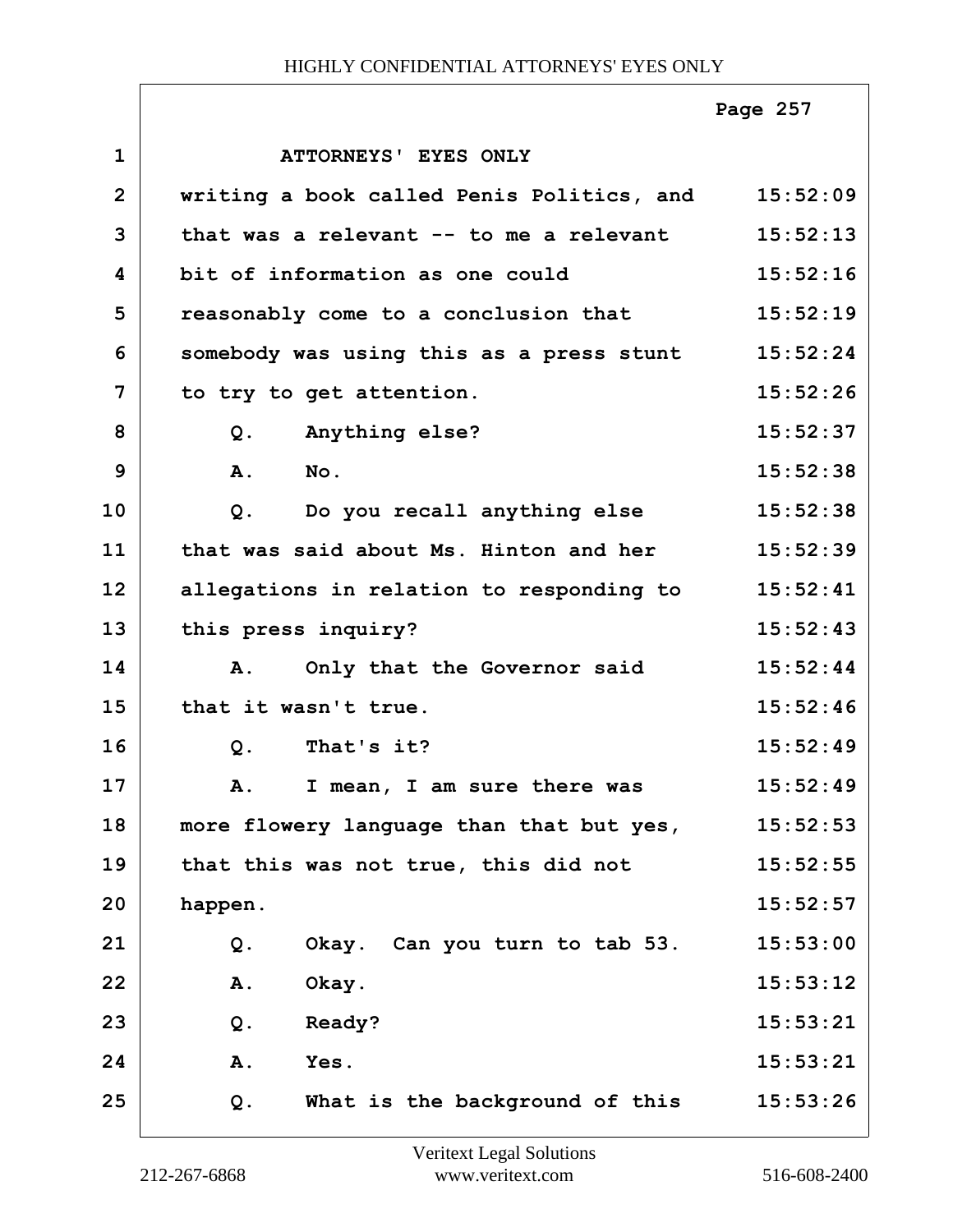**1 ATTORNEYS' EYES ONLY 2 exchange? 15:53:27 3 A. The Inner Circle is a reference 15:53:28 4 to an event. It is not a political inner 15:53:31 5 circle. It is like The Inner Circle is 15:53:35 6 the annual event of the New York City 15:53:37 7 reporters that happens every year where 15:53:40** 8 the reporters put on a show. Their 15:53:44 **9 charity is called The Inner Circle. At 15:53:46 10 The Inner Circle, my firm has a table and 15:53:48 11 Melissa and her husband frequently have 15:53:54 12 sat at that time. 15:53:57** 13 And she is talking about 15:53:58 14 -- who is ? Who is ? I 15:54:04 **15 don't know who is, and 15:54:09 16 (ph), meaning that those people would be 15:54:12 17 seated with us. "Just want to make sure 15:54:14 18 no Karen Hinton." So she is very clear 15:54:18 19 as to her feelings about Karen Hinton. 15:54:21 20 Q. And do you have any 15:54:24 21 understanding as to why Ms. DeRosa was 15:54:27 22 sending this on March 5th, 2021? 15:54:30 23 A. It would have been in 15:54:32 24 anticipation of The Inner Circle, like 15:54:33 25 the -- oh, March 5th, 2021? No, because 15:54:35 Page 258**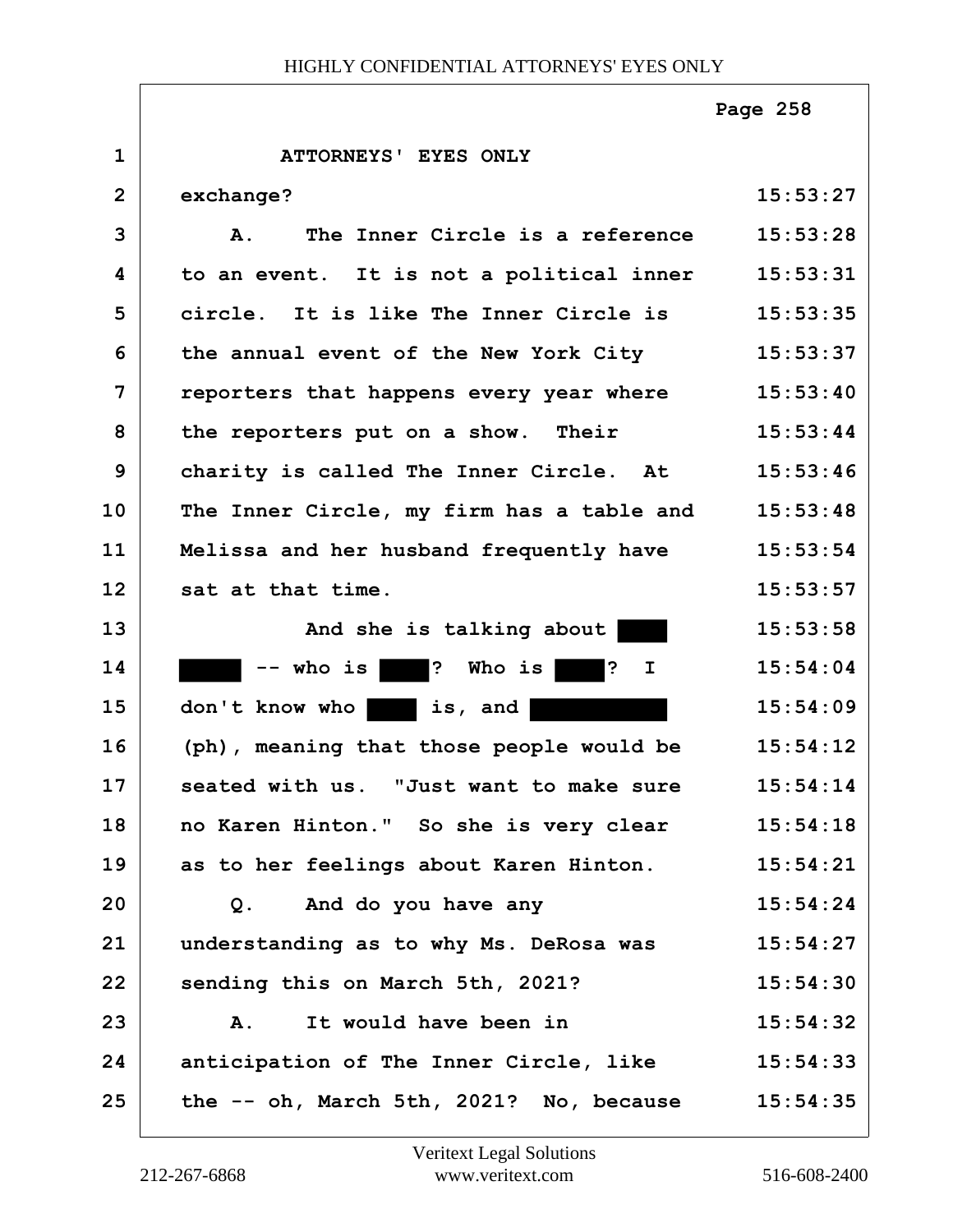|                |                                           | Page 259 |
|----------------|-------------------------------------------|----------|
| $\mathbf{1}$   | ATTORNEYS' EYES ONLY                      |          |
| $\overline{2}$ | she says "throwback Thursday" or          | 15:54:42 |
| 3              | "throwback Tuesday" to me and "Pollock    | 15:54:45 |
| 4              | gaming out Inner Circle," that she was    | 15:54:47 |
| 5              | just showing that her long-term antipathy | 15:54:49 |
| 6              | towards Ms. Hinton. But I don't know any  | 15:54:53 |
| 7              | other reason.                             | 15:54:56 |
| 8              | Q. All right. Are you aware of            | 15:55:00 |
| 9              | allegations an Ana Liss has made          | 15:55:00 |
| 10             | concerning the Governor's contact?        | 15:55:05 |
| 11             | Yes.<br>A.                                | 15:55:07 |
| 12             | And when did you first heard<br>$Q$ .     | 15:55:08 |
| 13             | about the allegations that Ms. Liss made  | 15:55:11 |
| 14             | about the Governor?                       | 15:55:13 |
| 15             | A.<br>Through a press inquiry.            | 15:55:15 |
| 16             | Okay. And what did you learn<br>Q.        | 15:55:17 |
| 17             | about Ms. Liss's allegations at that      | 15:55:22 |
| 18             | time?                                     | 15:55:24 |
| 19             | I don't remember. I don't<br>A.           | 15:55:24 |
| 20             | remember specifically.                    | 15:55:29 |
| 21             | Did you communicate with any<br>Q.        | 15:55:30 |
| 22             | current or former members of the          | 15:55:31 |
| 23             | Executive Chamber about Ms. Liss's        | 15:55:33 |
| 24             | allegations?                              | 15:55:35 |
| 25             | A.<br>Yes, the same group.                | 15:55:36 |

 $\lceil$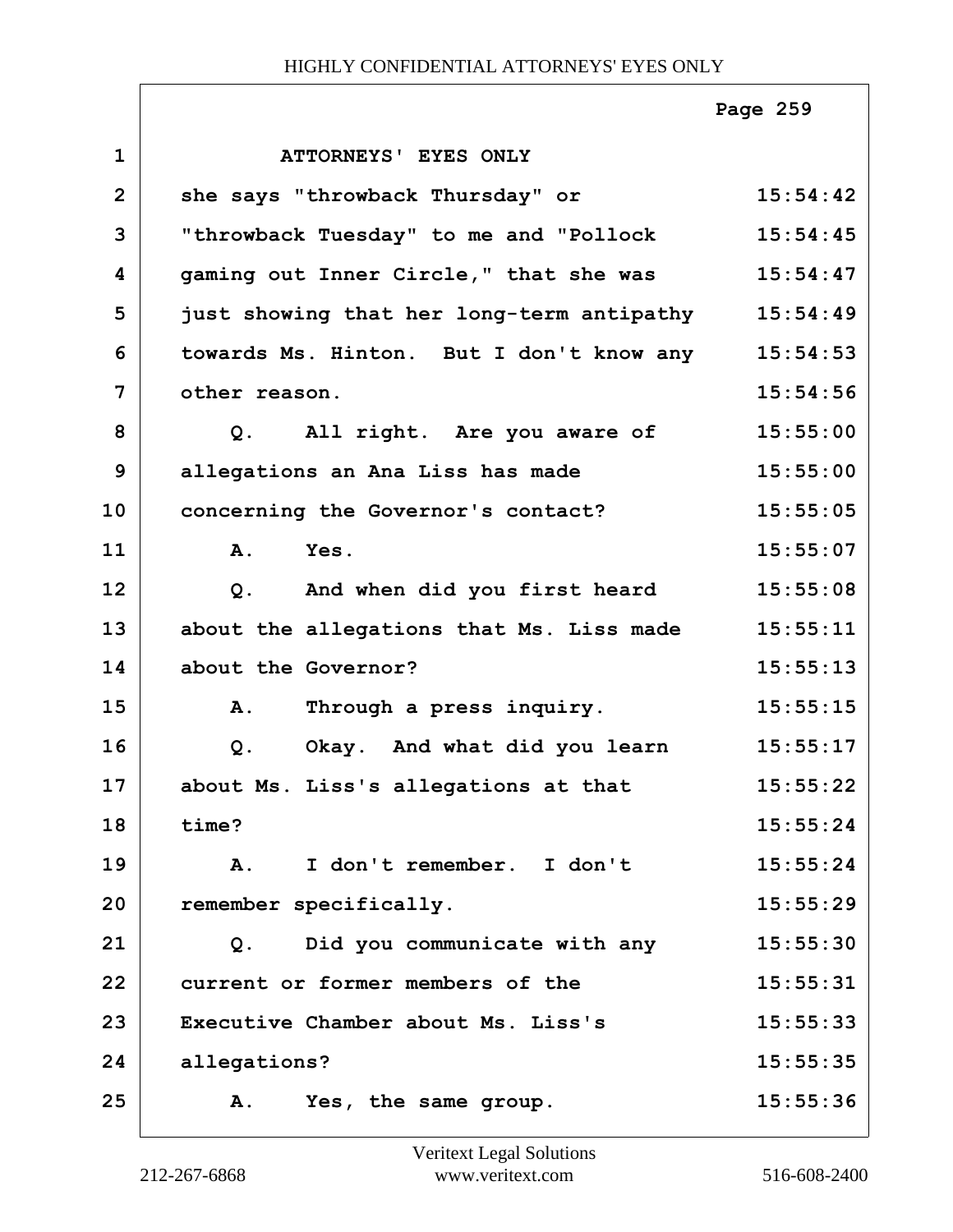|                |                                              | Page 260 |
|----------------|----------------------------------------------|----------|
| $\mathbf{1}$   | ATTORNEYS' EYES ONLY                         |          |
| $\overline{2}$ | The Governor?<br>$Q$ .                       | 15:55:37 |
| 3              | A.<br>No.                                    | 15:55:38 |
| 4              | When did you have these<br>$Q$ .             | 15:55:43 |
| 5              | discussions with the group concerning        | 15:55:45 |
| 6              | Ms. Liss?                                    | 15:55:46 |
| 7              | Whenever the allegation came<br>A.           | 15:55:46 |
| 8              | up. You would have to tell me when.          | 15:55:48 |
| 9              | Q. Well, if I represent to you               | 15:55:52 |
| 10             | that there was a Wall Street Journal         | 15:55:54 |
| 11             | article on March 6th, 2021?                  | 15:55:57 |
| 12             | Then I would stipulate that our<br>A.        | 15:55:58 |
| 13             | conversations happened sometime around       | 15:56:00 |
| 14             | March 4th or March 5.                        | 15:56:01 |
| 15             | And do you recall what was<br>Q <sub>1</sub> | 15:56:04 |
| 16             | discussed during these conversations         | 15:56:05 |
| 17             | about Ms. Liss's allegations?                | 15:56:07 |
| 18             | The same conversation. What<br>Α.            | 15:56:09 |
| 19             | was the situation. What were the facts       | 15:56:10 |
| 20             | as we understood them. What are the          | 15:56:16 |
| 21             | things that we have to respond to.           | 15:56:17 |
| 22             | That's it.                                   | 15:56:19 |
| 23             | And, again, moving away from<br>Q.           | 15:56:19 |
| 24             | like the abstraction to the specifics,       | 15:56:21 |
| 25             | meaning what specifically about              | 15:56:24 |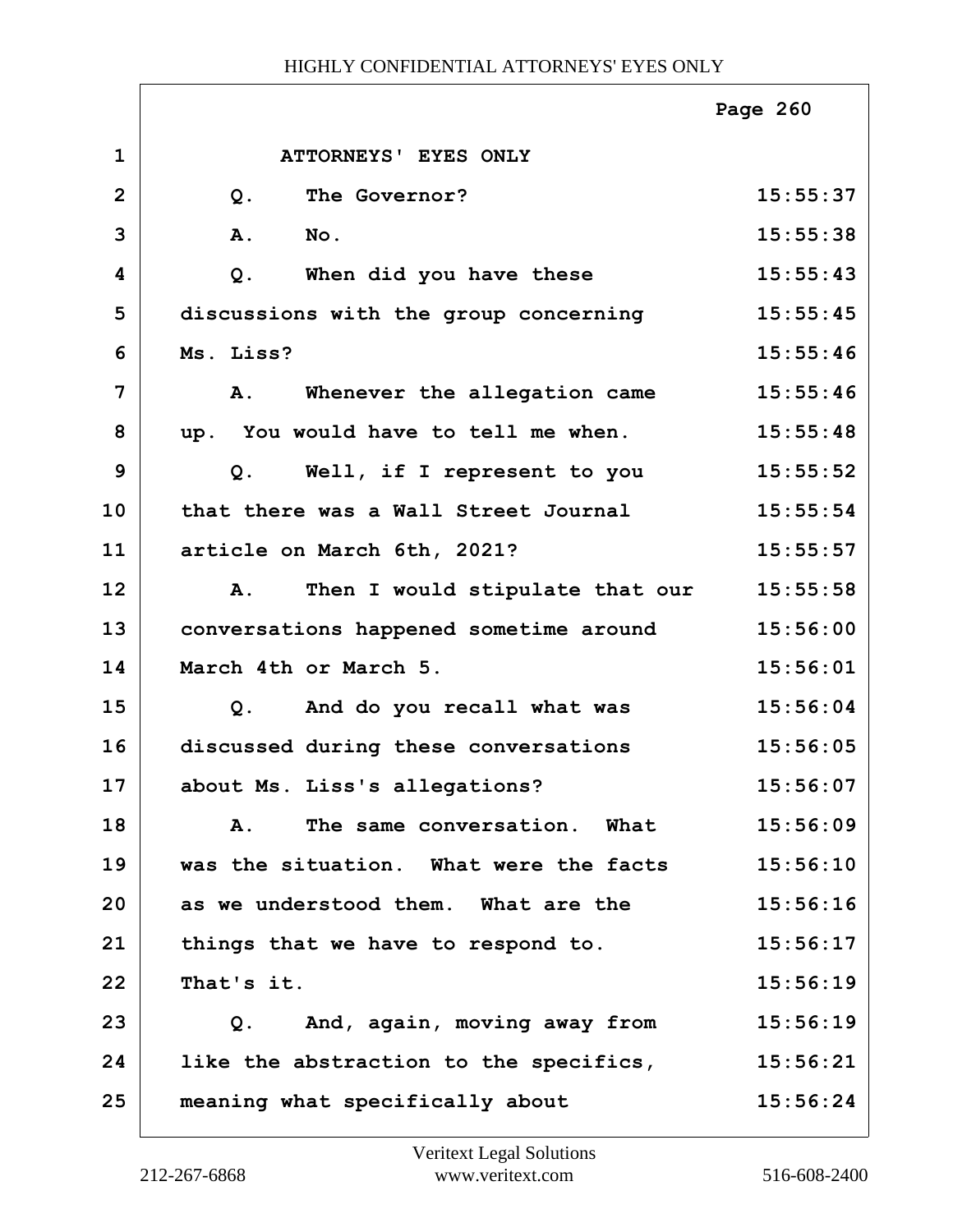|                |                                                    | Page 261 |
|----------------|----------------------------------------------------|----------|
| $\mathbf{1}$   | ATTORNEYS' EYES ONLY                               |          |
| $\overline{2}$ | Ms. Liss's allegation, what specifically           | 15:56:26 |
| 3              | about how to respond to those                      | 15:56:28 |
| 4              | allegations?                                       | 15:56:30 |
| 5              | Understood. And unfortunately,<br><b>A.</b>        | 15:56:30 |
| 6              | I don't remember, other than whatever is           | 15:56:32 |
| 7              | in the newspaper.                                  | 15:56:34 |
| 8              | And were you involved in -- so<br>Q.               | 15:56:40 |
| 9              | you don't recall anything from any                 | 15:56:42 |
| 10             | conversation about Ms. Liss's allegations          | 15:56:43 |
| 11             | about, you know, this is true, this is             | 15:56:46 |
| 12             | false, this is how we're going to respond          | 15:56:48 |
| 13             | to this, et cetera?                                | 15:56:51 |
| 14             | Every -- the part of this is<br><b>A.</b>          | 15:56:52 |
| 15             | that every conversation that we've had on          | 15:56:54 |
| 16             | these things are very similar. So I                | 15:56:55 |
| 17             | couldn't tell you -- meaning the approach 15:56:57 |          |
| 18             | is similar. What are the facts. What do            | 15:56:59 |
| 19             | people know. How do we respond. And                | 15:57:03 |
| 20             | remembering what and when and how and              | 15:57:04 |
| 21             | what's specifically on each of these               | 15:57:06 |
| 22             | things, I just don't know.                         | 15:57:08 |
| 23             | Okay. If you can turn to tab<br>Q.                 | 15:57:09 |
| 24             | 56.                                                | 15:57:12 |
| 25             | Α.<br>Yes.                                         | 15:57:18 |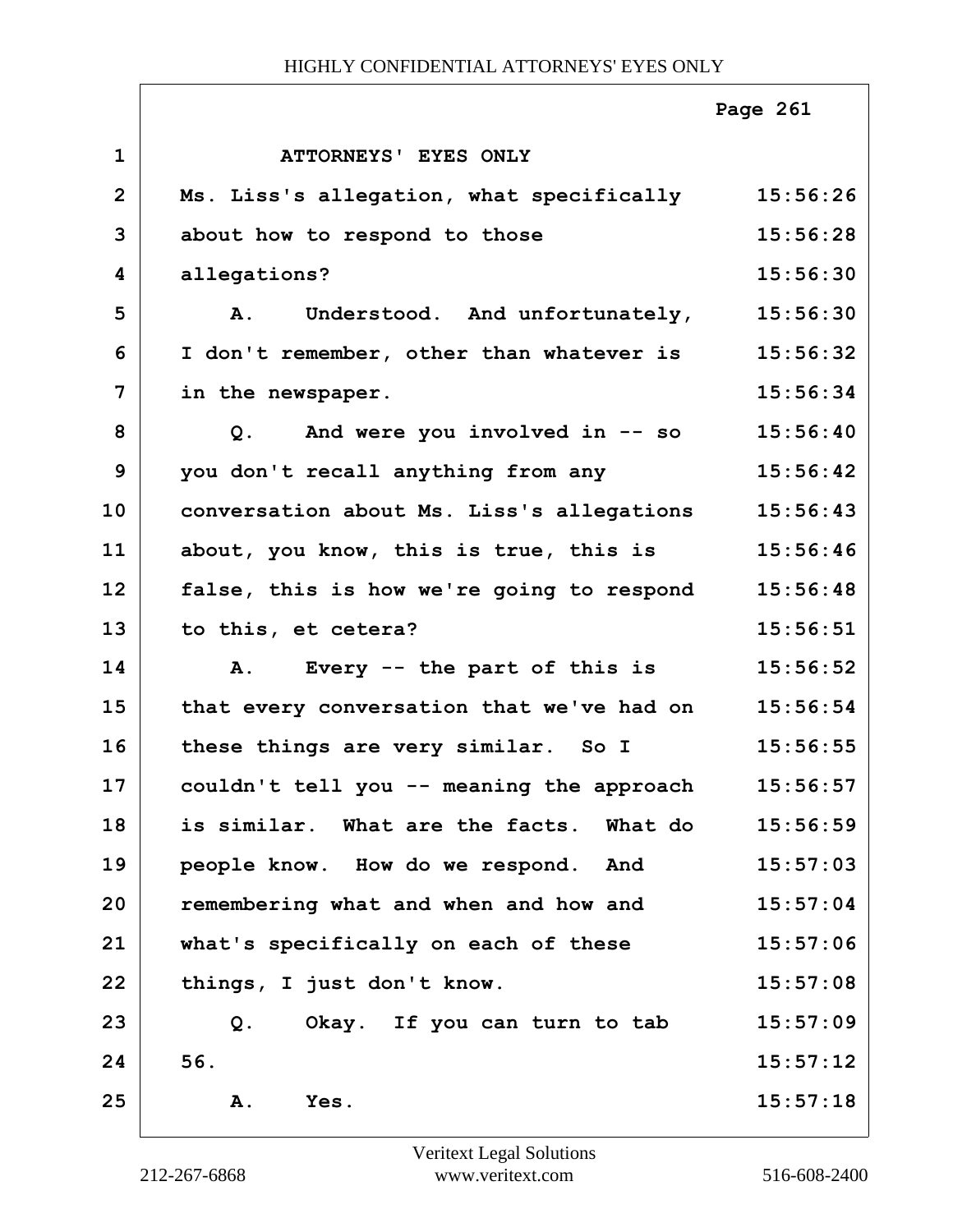|                |                                                  | Page 262 |
|----------------|--------------------------------------------------|----------|
| $\mathbf{1}$   | <b>ATTORNEYS' EYES ONLY</b>                      |          |
| $\overline{2}$ | Let me know when you're ready. 15:57:18<br>$Q$ . |          |
| 3              | Hold on.<br>A.                                   | 15:57:51 |
| 4              | (Witness reviews document.)                      | 15:57:51 |
| 5              | MS. HENDERSON: After the line                    | 15:58:12 |
| 6              | of questioning about this exhibit, do 15:58:12   |          |
| 7              | you mind if we take a short break?               | 15:58:14 |
| 8              | Would you mind if we take a<br>A.                | 15:58:17 |
| 9              | short break after this line of                   | 15:58:18 |
| 10             | questioning?                                     | 15:58:19 |
| 11             | Q.<br>$N_{\text{O}}$ .                           | 15:58:20 |
| 12             | Thank you. I didn't remember<br>A.               | 15:58:21 |
| 13             | most of this article, so okay.                   | 15:58:54 |
| 14             | Okay. Does this refresh your<br>Q.               | 15:58:55 |
| 15             | recollection as to what allegations              | 15:58:58 |
| 16             | Ms. Liss had made?                               | 15:58:59 |
| 17             | A. Yes.                                          | 15:59:04 |
| 18             | $Q$ .<br>With that refreshed                     | 15:59:04 |
| 19             | recollection, do you recall anything more        | 15:59:05 |
| 20             | specific about what was discussed in             | 15:59:07 |
| 21             | relation to Ms. Liss's allegations among         | 15:59:09 |
| 22             | members?                                         | 15:59:11 |
| 23             | You can actually see that we<br>Α.               | 15:59:13 |
| 24             | don't have -- there is very little               | 15:59:15 |
| 25             | comment from -- on the allegations other         | 15:59:17 |

ı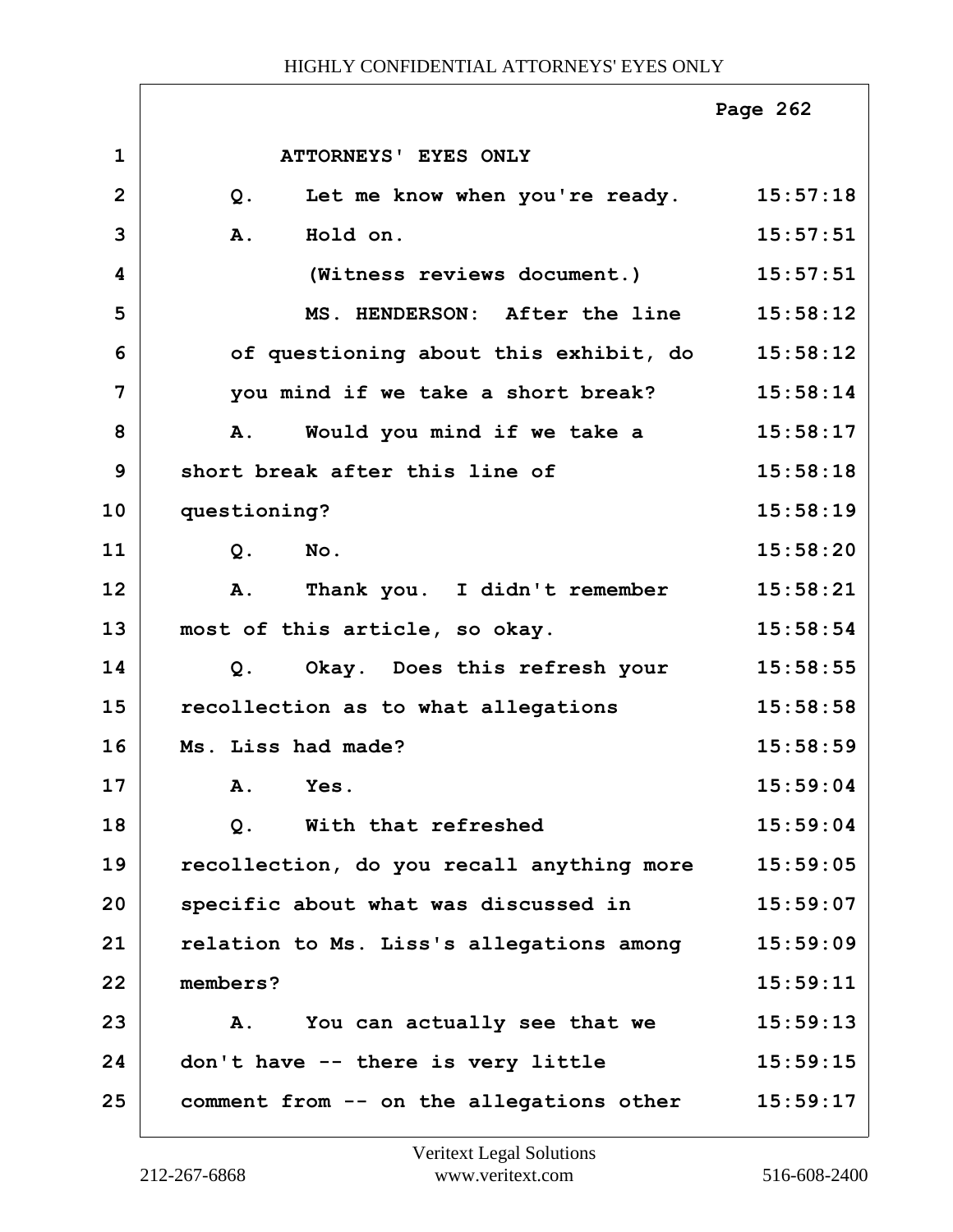|              |                                                  | Page 263 |
|--------------|--------------------------------------------------|----------|
| $\mathbf{1}$ | <b>ATTORNEYS' EYES ONLY</b>                      |          |
| $\mathbf{2}$ | than the two things on the front of the 15:59:20 |          |
| 3            | article. So one is about sort of hugging         | 15:59:22 |
| 4            | and kissing and there is that comment.           | 15:59:27 |
| 5            | And then I think that's the                      | 15:59:32 |
| 6            | only, I think that's the only comment            | 15:59:35 |
| 7            | that was made directly in response to            | 15:59:43 |
| 8            | this article.                                    | 15:59:45 |
| 9            | Q. Okay. So I'm clear, not simply                | 15:59:46 |
| 10           | related to responding to this article,           | 15:59:51 |
| 11           | but more broadly?                                | 15:59:54 |
| 12           | Right. But I don't remember --<br>A.             | 15:59:57 |
| 13           | I remember this statement and coming up          | 15:59:58 |
| 14           | with this statement about reporters and          | 16:00:01 |
| 15           | photographers who have covered the               | 16:00:03 |
| 16           | Governor. I didn't craft it, but I               | 16:00:04 |
| 17           | remember going back and forth on it.             | 16:00:07 |
| 18           | And I don't remember any other                   | 16:00:15 |
| 19           | sort of back and forth on it. And as you         | 16:00:16 |
| 20           | see, there is not much back and forth in         | 16:00:21 |
| 21           | here.                                            | 16:00:23 |
| 22           | But even after this article was<br>Q.            | 16:00:24 |
| 23           | written, was there any discussions that          | 16:00:27 |
| 24           | you recall about Ms. Liss's allegations          | 16:00:30 |
| 25           | with any member of that group?                   | 16:00:31 |

Г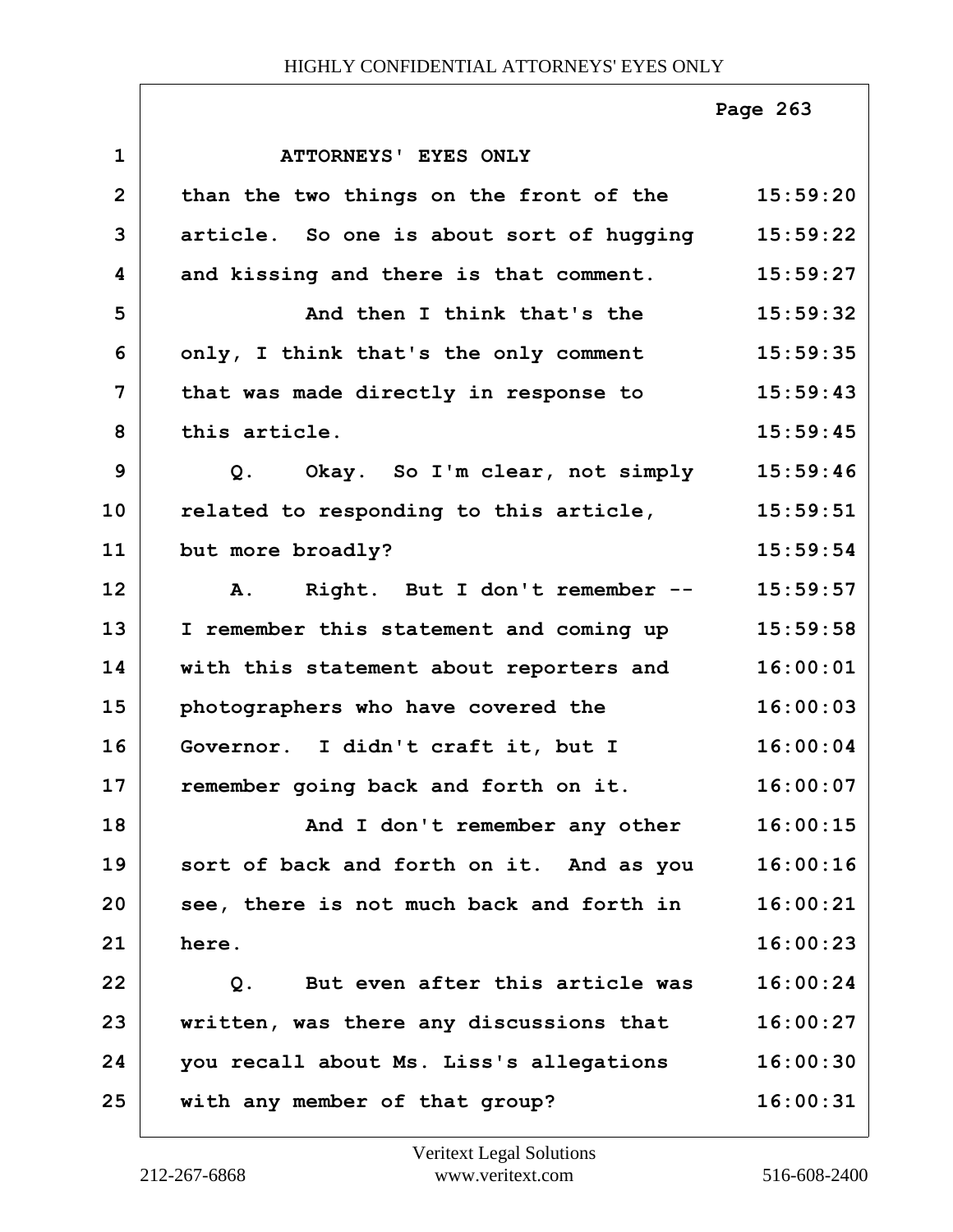|                |                                                     | Page 264 |
|----------------|-----------------------------------------------------|----------|
| $\mathbf{1}$   | <b>ATTORNEYS' EYES ONLY</b>                         |          |
| $\overline{2}$ | The only conversations about<br>Α.                  | 16:00:33 |
| 3              | Ms. Liss was just that she -- whether or            | 16:00:35 |
| 4              | not it was relevant that she worked for             | 16:00:39 |
| 5              | Howard Glaser and therefore in close                | 16:00:42 |
| 6              | contact with both Howard Glaser and Karen           | 16:00:44 |
| 7              | Hinton. But I don't believe we thought              | 16:00:46 |
| 8              | that was relevant.                                  | 16:00:53 |
| 9              | Q. Anything else you recall being                   | 16:00:54 |
| 10             | discussed about Ms. Liss's allegations              | 16:00:57 |
| 11             | with members of the team?                           | 16:01:00 |
| 12             | I don't think so.<br>$\mathbf{A}$ .                 | 16:01:03 |
| 13             | MR. GRANT: We can take that                         | 16:01:04 |
| 14             | break.                                              | 16:01:05 |
| 15             | THE VIDEOGRAPHER: The time is                       | 16:01:06 |
| 16             | $3:52$ , we are going off the record and $16:01:07$ |          |
| 17             | this will end media unit number 4.                  | 16:01:09 |
| 18             | (Off the record.)                                   | 16:01:12 |
| 19             | THE VIDEOGRAPHER: The time is 4                     | 16:08:52 |
| 20             | p.m., we are back on the record. This               | 16:09:05 |
| 21             | will be the start of media unit number              | 16:09:08 |
| 22             | 5.                                                  | 16:09:09 |
| 23             | BY MR. GRANT:                                       | 16:09:14 |
| 24             | Okay. Before we took that<br>Q.                     | 16:09:14 |
| 25             | break, you said that you were involved in           | 16:09:18 |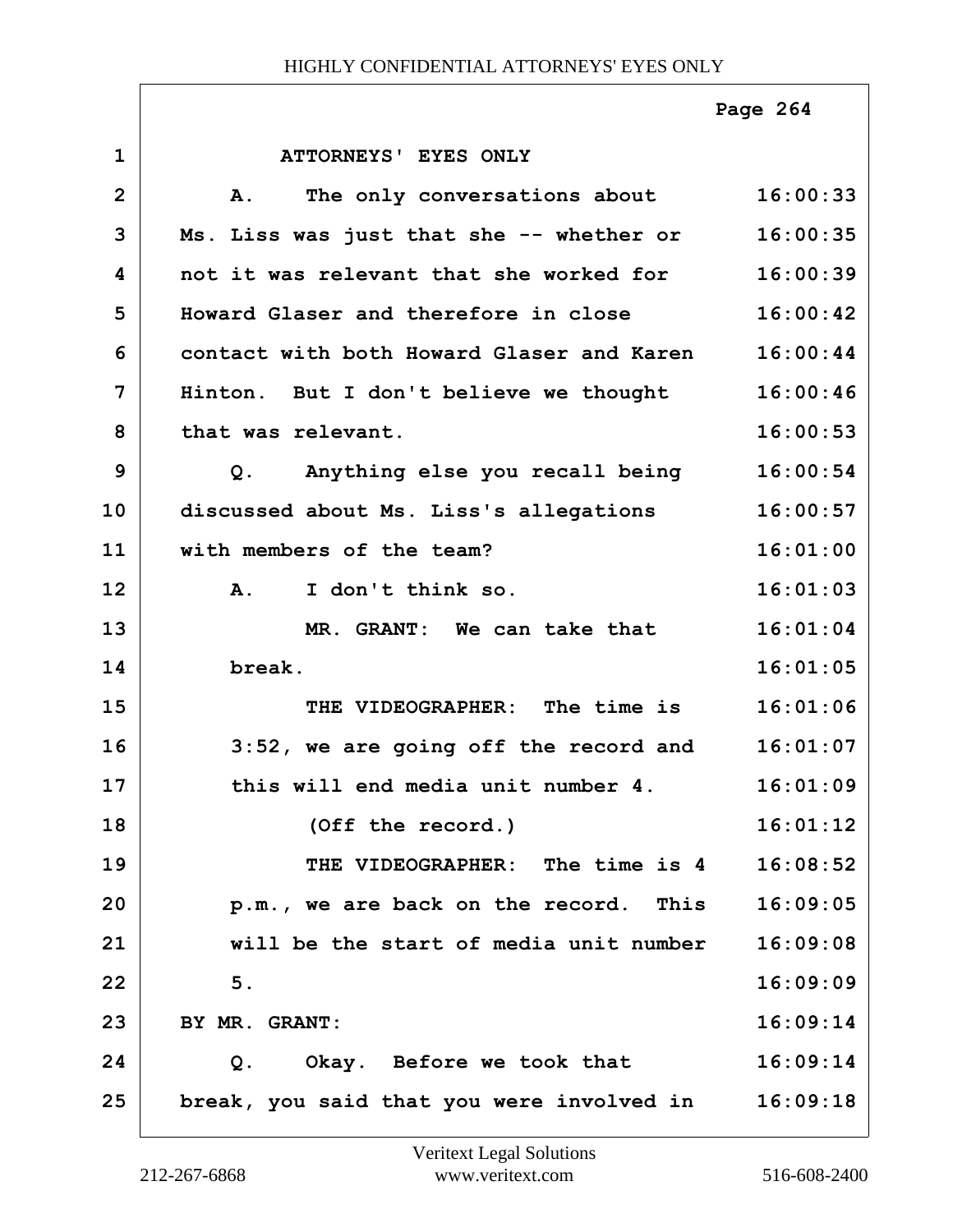|                |                                                   | Page 265 |
|----------------|---------------------------------------------------|----------|
| $\mathbf{1}$   | ATTORNEYS' EYES ONLY                              |          |
| $\overline{2}$ | helping craft the language, response in           | 16:09:20 |
| 3              | the Wall Street Journal article, correct?         | 16:09:24 |
| 4              | Yeah. I said I think. I mean,<br><b>A.</b>        | 16:09:27 |
| 5              | the quote looks familiar. I don't think           | 16:09:30 |
| 6              | I drafted it. But I would have been               | 16:09:36 |
| 7              | involved in looking at it.                        | 16:09:38 |
| 8              | Q. Okay. Do you recall any other                  | 16:09:39 |
| 9              | things you did in relation to the                 | 16:09:42 |
| 10             | Executive Chamber's response to                   | 16:09:48 |
| 11             | Ms. Liss's allegations?                           | 16:09:50 |
| 12             | A.<br>No.                                         | 16:09:51 |
| 13             | Before or after the Wall Street<br>Q <sub>1</sub> | 16:09:51 |
| 14             | Journal article?                                  | 16:09:55 |
| 15             | A. No.                                            | 16:09:55 |
| 16             | Q. Are you aware of the                           | 16:09:56 |
| 17             | allegations of the Governor groping a             | 16:09:57 |
| 18             | woman who works in the Executive Chamber?         | 16:10:02 |
| 19             | Yes.<br>Α.                                        | 16:10:05 |
| 20             | When did you learn of these<br>Q.                 | 16:10:06 |
| 21             | allegations?                                      | 16:10:07 |
| 22             | I learned about them by way of<br>Α.              | 16:10:08 |
| 23             | Times Union reaching out and asking about         | 16:10:11 |
| 24             | it.                                               | 16:10:13 |
| 25             | And subsequent to that, did you<br>Q.             | 16:10:13 |

Г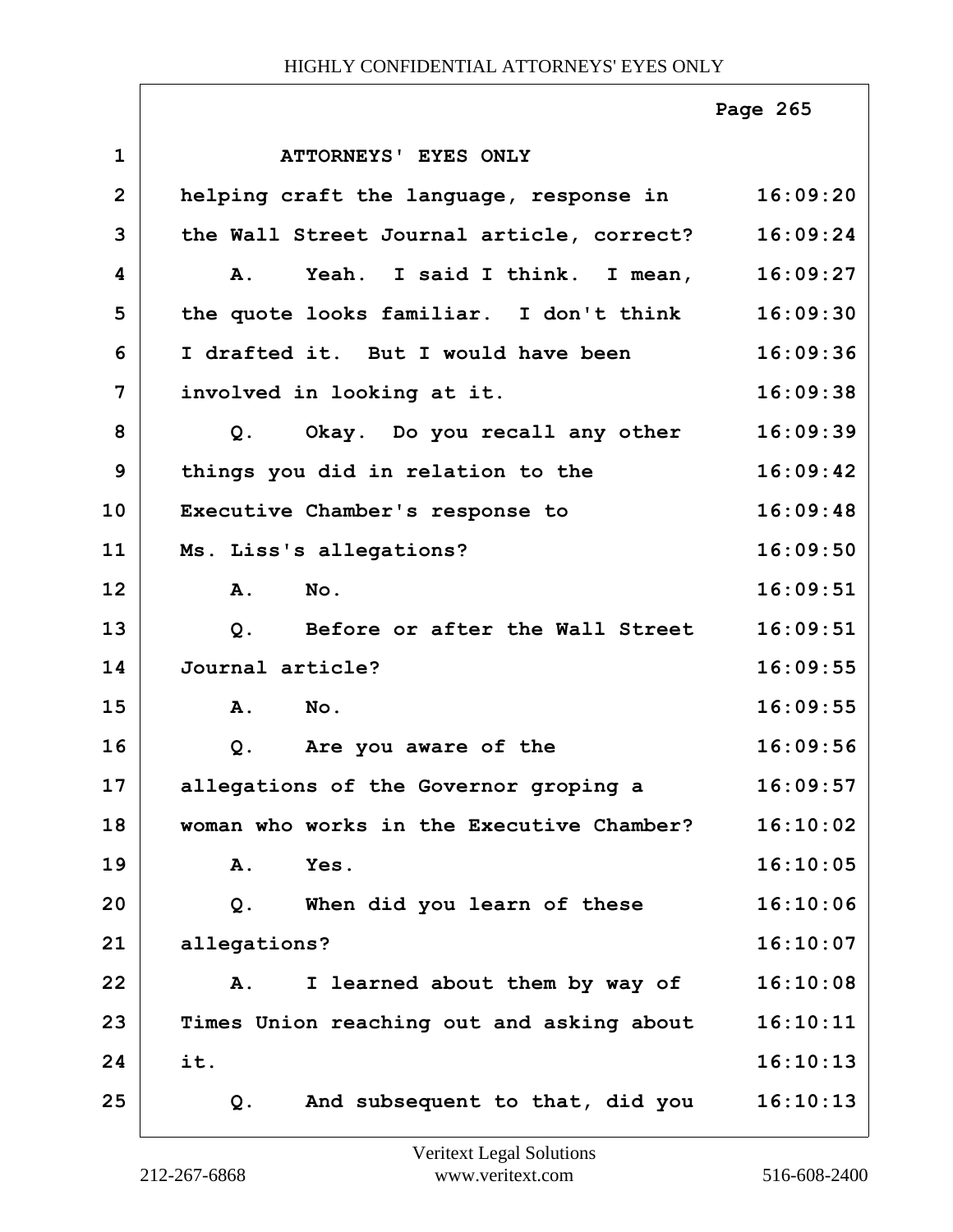|                |                                                | Page 266 |
|----------------|------------------------------------------------|----------|
| $\mathbf 1$    | ATTORNEYS' EYES ONLY                           |          |
| $\overline{2}$ | learn anything additional about these          | 16:10:15 |
| 3              | allegations?                                   | 16:10:17 |
| 4              | A. Same process. Take the story,               | 16:10:23 |
| 5              | ask the questions, think about the             | 16:10:25 |
| 6              | response.                                      | 16:10:27 |
| 7              | And you and the members of the<br>Q.           | 16:10:27 |
| 8              | group, what did you discuss in relation        | 16:10:29 |
| 9              | to this story and to this response? Let        | 16:10:31 |
| 10             | me clarify.                                    | 16:10:40 |
| 11             | Who did you discuss this with?                 | 16:10:42 |
| 12             | A. Same group.                                 | 16:10:42 |
| 13             | Q. Okay. Now, back to the earlier              | 16:10:43 |
| 14             | question, what about -- what in this           | 16:10:45 |
| 15             | story was discussed and what about the         | 16:10:50 |
| 16             | response was discussed?                        | 16:10:52 |
| 17             | This one was particularly vivid<br>${\bf A}$ . | 16:11:03 |
| 18             | in terms of details. And so we had a           | 16:11:05 |
| 19             | conversation about, well, first and            | 16:11:12 |
| 20             | foremost, what were the facts as the           | 16:11:14 |
| 21             | Governor knew them to be. And he               | 16:11:19 |
| 22             | rejected them out of hand. Said they           | 16:11:24 |
| 23             | weren't true.                                  | 16:11:27 |
| 24             | I don't remember if he was part 16:11:30       |          |
| 25             | of the first conversation or second or         | 16:11:31 |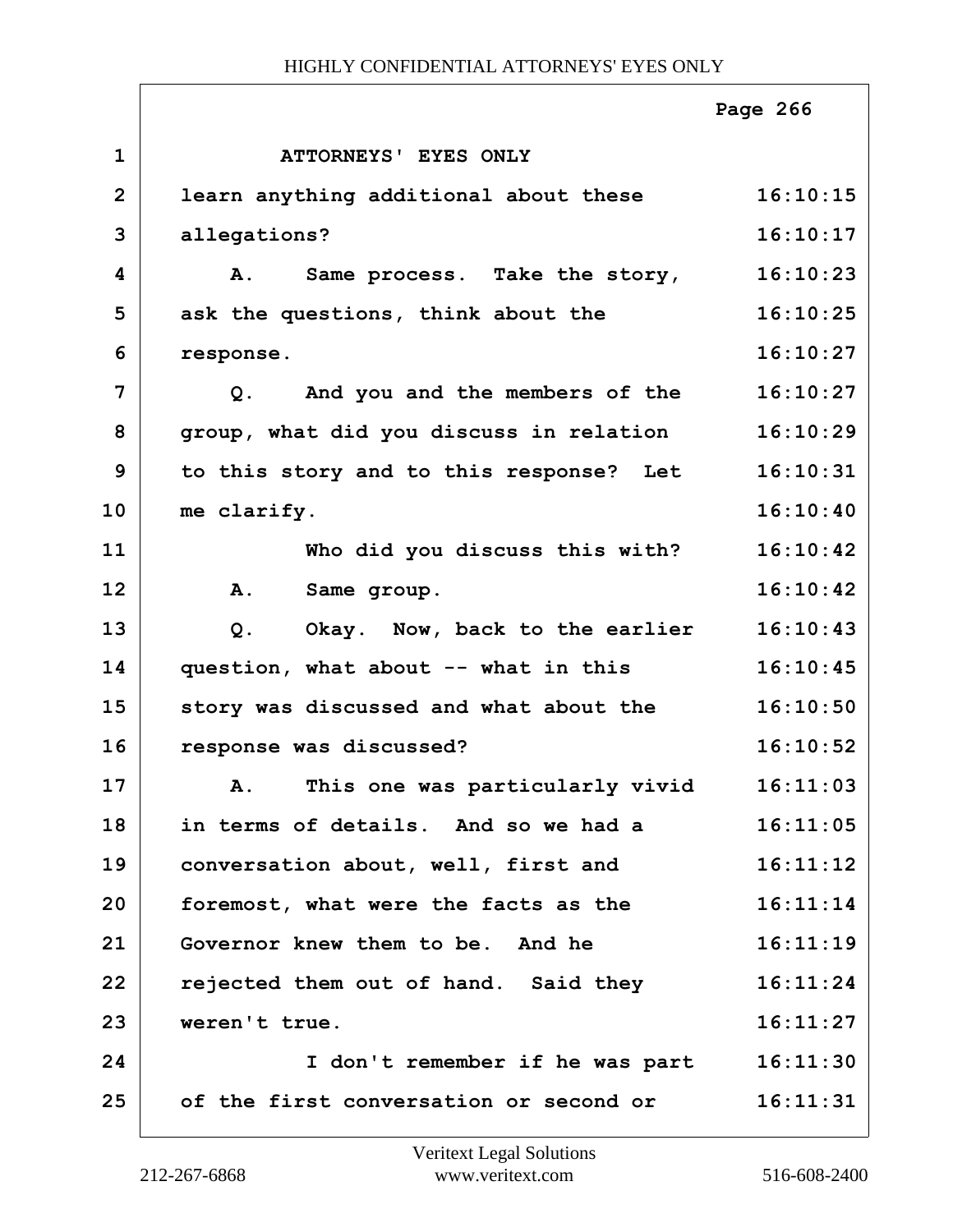|                |                                           | Page 267 |
|----------------|-------------------------------------------|----------|
| $\mathbf{1}$   | ATTORNEYS' EYES ONLY                      |          |
| $\overline{2}$ | whatever, but some conversation where he  | 16:11:32 |
| 3              | made it very clear that this was          | 16:11:36 |
| 4              | absolutely not true.                      | 16:11:39 |
| 5              | Meaning there was at least one<br>Q.      | 16:11:44 |
| 6              | conversation that included the Governor   | 16:11:45 |
| 7              | in which he denied the veracity of the    | 16:11:47 |
| 8              | allegations?                              | 16:11:50 |
| 9              | A. Correct.                               | 16:11:50 |
| 10             | Okay. Anything else you recall<br>$Q$ .   | 16:11:52 |
| 11             | being discussed about these allegations?  | 16:11:55 |
| 12             | Well, because these were more<br>A.       | 16:11:57 |
| 13             | salacious, there was -- and by salacious, | 16:12:01 |
| 14             | I don't mean, I am not disrespecting the  | 16:12:06 |
| 15             | other ones at all. I am just saying       | 16:12:09 |
| 16             | there are details here that are, that     | 16:12:11 |
| 17             | from a press perspective, are more        | 16:12:15 |
| 18             | salacious. That we wanted to understand   | 16:12:19 |
| 19             | what this woman's role was, what the --   | 16:12:27 |
| 20             | what her experience at the office, had    | 16:12:34 |
| 21             | she had problems.                         | 16:12:36 |
| 22             | And I don't know her name. She            | 16:12:37 |
| 23             | was anonymous. So I don't know her -- I   | 16:12:38 |
| 24             | didn't know her name at the time. I       | 16:12:43 |
| 25             | don't know her name now, truthfully. But  | 16:12:46 |

 $\sqrt{ }$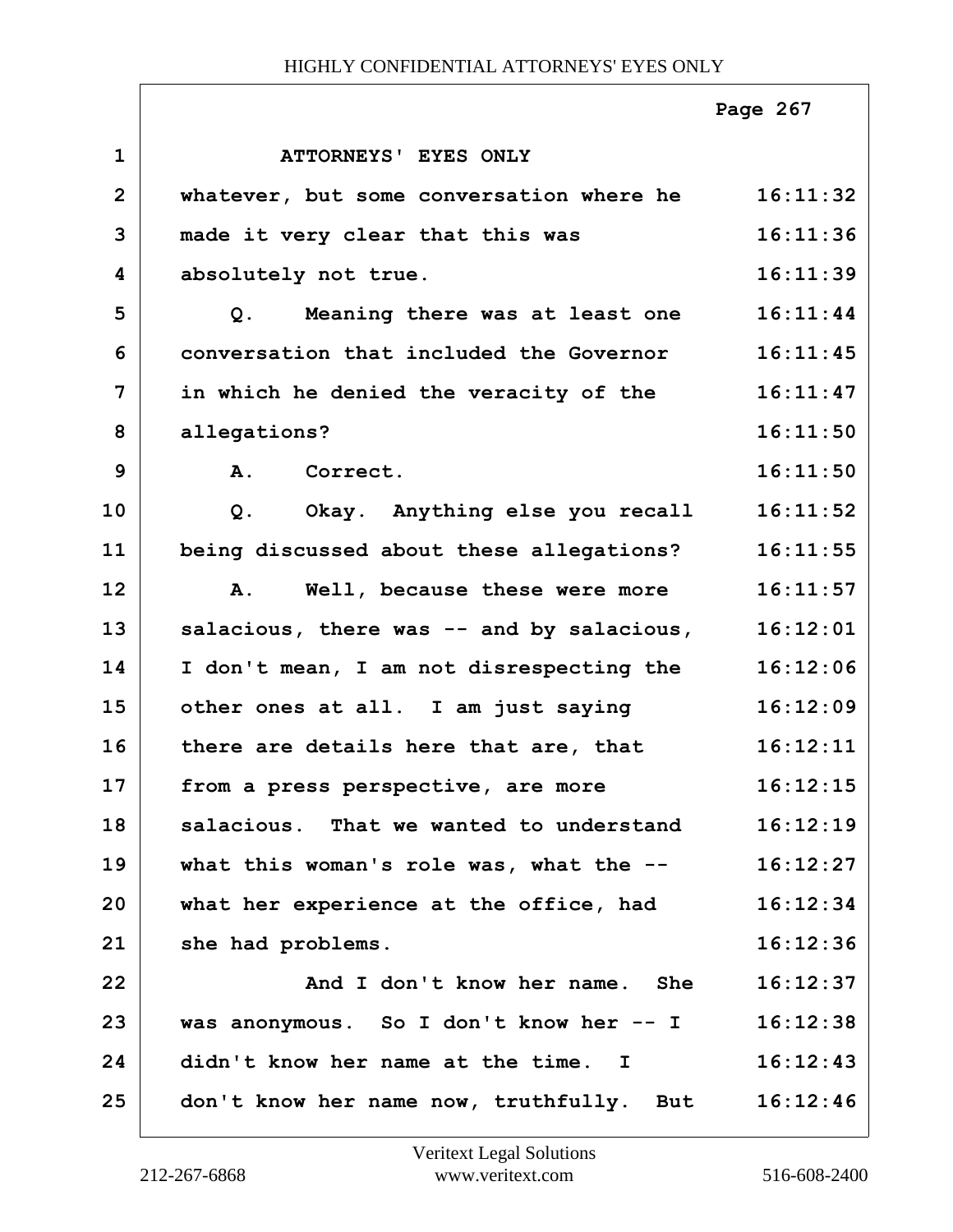|                |                                           | Page 268 |
|----------------|-------------------------------------------|----------|
| $\mathbf 1$    | ATTORNEYS' EYES ONLY                      |          |
| $\overline{2}$ | to us this required like real             | 16:12:55 |
| 3              | understanding of this woman's history     | 16:12:57 |
| 4              | with the Governor and the Chamber.        | 16:13:02 |
| 5              | And was there any discussion<br>Q.        | 16:13:06 |
| 6              | about what this woman's role was?         | 16:13:07 |
| 7              | Yes.<br><b>A.</b>                         | 16:13:10 |
| 8              | Okay. And what was said during<br>$Q$ .   | 16:13:11 |
| 9              | those conversations?                      | 16:13:13 |
| 10             | That she was an assistant, but<br>Α.      | 16:13:14 |
| 11             | that in particular, that she had been,    | 16:13:17 |
| 12             | she had been having some problems in her  | 16:13:21 |
| 13             | personal life. And that she had           | 16:13:25 |
| 14             | actually, financially, and that she had   | 16:13:27 |
| 15             | actually requested more hours, to         | 16:13:29 |
| 16             | actually work more hours at the           | 16:13:36 |
| 17             | Governor's mansion and specifically hours | 16:13:39 |
| 18             | on the weekend in order to kind of work   | 16:13:41 |
| 19             | around<br>issues. But that she            | 16:13:45 |
| 20             | had specifically requested those weekend  | 16:13:49 |
| 21             | hours that are kind of part of the        | 16:13:53 |
| 22             | conversation eventually as it relates to  | 16:13:55 |
| 23             | the story about her.                      | 16:13:58 |
| 24             | So there was a discussion about<br>$Q$ .  | 16:14:03 |
| 25             | how financial issues for this woman led   | 16:14:05 |

 $\Gamma$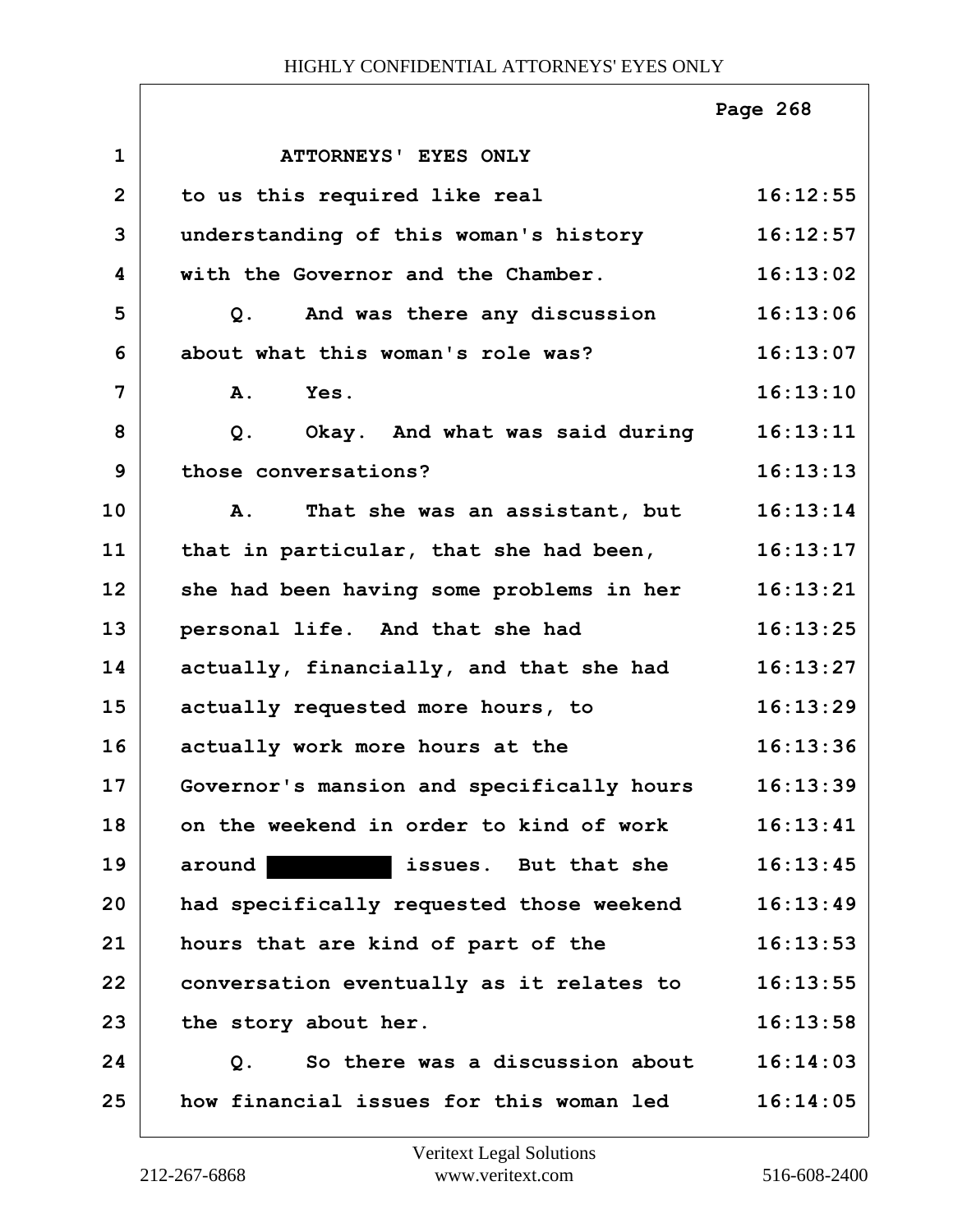|                |                                         | Page 269 |
|----------------|-----------------------------------------|----------|
| $\mathbf{1}$   | ATTORNEYS' EYES ONLY                    |          |
| $\overline{2}$ | her to request to work more hours,      | 16:14:07 |
| 3              | including hours at the mansion?         | 16:14:12 |
| 4              | That's correct. That's<br><b>A.</b>     | 16:14:14 |
| 5              | correct. And I don't remember who said  | 16:14:17 |
| 6              | that.                                   | 16:14:21 |
| 7              | Anything else that was said<br>$Q$ .    | 16:14:26 |
| 8              | about these allegations during these    | 16:14:27 |
| 9              | conversations?                          | 16:14:29 |
| 10             | $N$ o.<br><b>A.</b>                     | 16:14:30 |
| 11             | Was there any discussion as to<br>Q.    | 16:14:30 |
| 12             | why the woman requesting to work for    | 16:14:31 |
| 13             | hours at the mansion bore on whether or | 16:14:35 |
| 14             | not she was groped?                     | 16:14:37 |
| 15             | No. The Governor vociferously<br>A.     | 16:14:39 |
| 16             | denied the groping. And then beyond     | 16:14:52 |
| 17             | that, the conversation was why somebody | 16:14:54 |
| 18             | might bring these allegations against   | 16:14:57 |
| 19             | him. So speculation.                    | 16:15:06 |
| 20             | And there was there any<br>Q.           | 16:15:07 |
| 21             | discussion as to when this woman's      | 16:15:09 |
| 22             | request had been made? Meaning was it   | 16:15:12 |
| 23             | before or after the time of the alleged | 16:15:14 |
| 24             | groping?                                | 16:15:16 |
| 25             |                                         | 16:15:17 |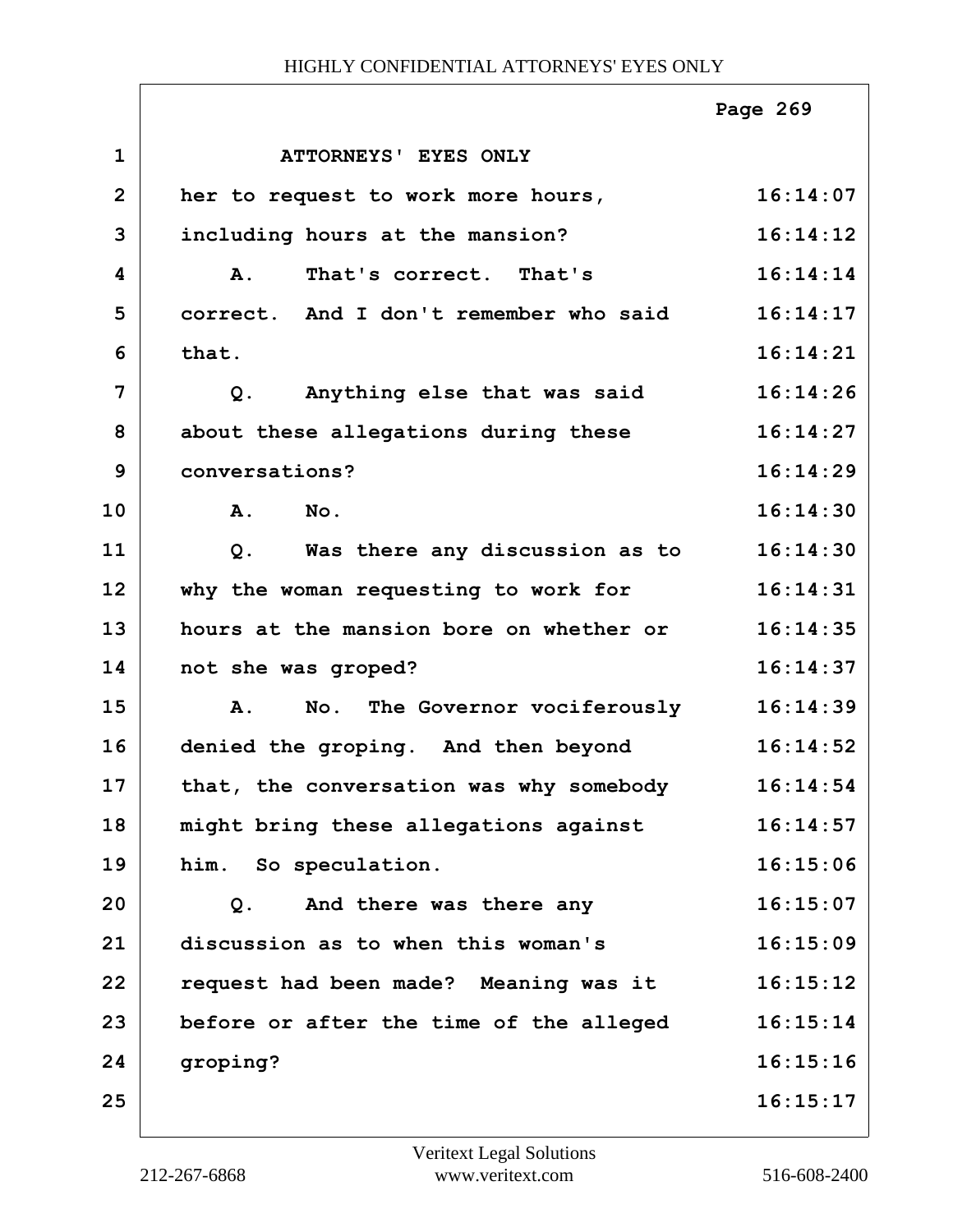|                |                                             | Page 270 |
|----------------|---------------------------------------------|----------|
| $\mathbf{1}$   | ATTORNEYS' EYES ONLY                        |          |
| $\overline{2}$ | MR. LEVINE: So which request 16:15:18       |          |
| 3              | are you referring to, Mr. Grant?            | 16:15:18 |
| 4              | MR. GRANT: The request to work              | 16:15:21 |
| 5              | more hours at the mansion.                  | 16:15:22 |
| 6              | MR. LEVINE: Thank you.                      | 16:15:24 |
| 7              | A. I believe before. My                     | 16:15:27 |
| 8              | understanding was before. I don't           | 16:15:31 |
| 9              | remember specifically. But my belief was    | 16:15:33 |
| 10             | that that request was before. But $I$ --    | 16:15:34 |
| 11             | you know what? I shouldn't say that. I      | 16:15:39 |
| 12             | don't know. I don't know.                   | 16:15:42 |
| 13             | And was there any discussion<br>Q.          | 16:15:43 |
| 14             | during these conversations as to why it     | 16:15:48 |
| 15             | was significant that prior to allegedly     | 16:15:51 |
| 16             | being groped she had requested more time    | 16:15:52 |
| 17             | to work?                                    | 16:15:54 |
| 18             | I am correcting it. It could<br>${\bf A}$ . | 16:15:54 |
| 19             | have just as easily been after. I don't     | 16:15:59 |
| 20             | remember. That may have been why it was     | 16:16:00 |
| 21             | relevant because it was after and not       | 16:16:02 |
| 22             | before. But I don't recall.                 | 16:16:05 |
| 23             | Okay. And you had said<br>Q.                | 16:16:06 |
| 24             | previously that it was before, right?       | 16:16:09 |
| 25             | I said I didn't remember. And<br>Α.         | 16:16:09 |

ı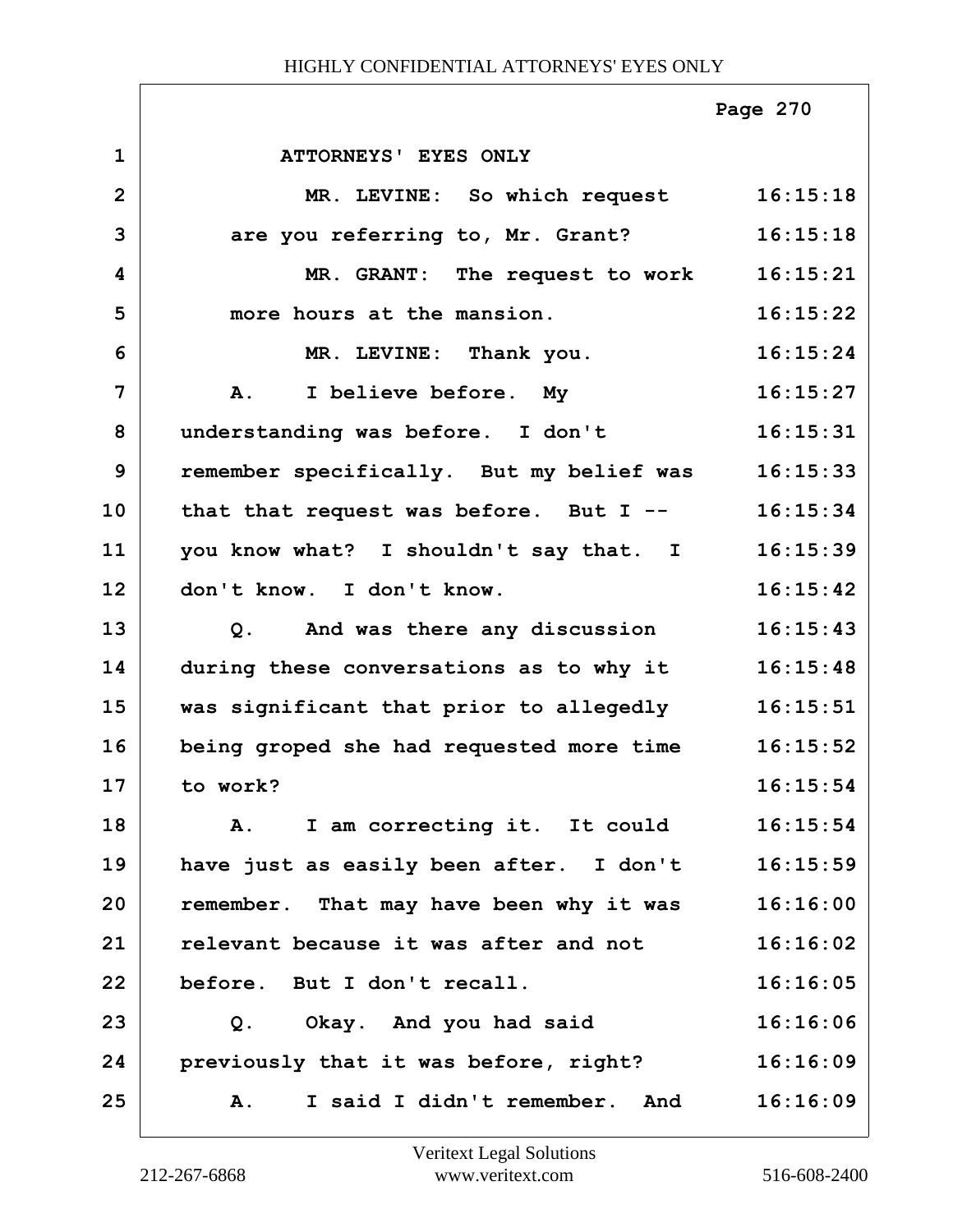|                |                                           | Page 271 |
|----------------|-------------------------------------------|----------|
| $\mathbf 1$    | ATTORNEYS' EYES ONLY                      |          |
| $\overline{2}$ | I said I think, I'm not sure. And then I  | 16:16:13 |
| 3              | just told you it may have been after.     | 16:16:16 |
| 4              | And I think that's why it's relevant. So  | 16:16:18 |
| 5              | I'm not sure.                             | 16:16:21 |
| 6              | $Q$ .<br>Okay.                            | 16:16:21 |
| 7              | I picked the whole spectrum.<br>Α.        | 16:16:27 |
| 8              | MR. LEVINE: You got the whole             | 16:16:29 |
| 9              | record there, Mr. Grant.                  | 16:16:29 |
| 10             | All right. Anything else you<br>$Q$ .     | 16:16:31 |
| 11             | recall being discussed about this woman's | 16:16:36 |
| 12             | allegations?                              | 16:16:39 |
| 13             | Α.<br>$N$ o.                              | 16:16:39 |
| 14             | And was there any inquiry into<br>Q.      | 16:16:43 |
| 15             | the veracity of the allegations besides   | 16:16:45 |
| 16             | hearing the Governor's, as you say,       | 16:16:46 |
| 17             | vociferous denial?                        | 16:16:50 |
| 18             | No. This one was also trickier<br>Α.      | 16:16:51 |
| 19             | because there were issues of -- because   | 16:16:57 |
| 20             | it was anonymous and I think at some      | 16:16:58 |
| 21             | point I think the police department or    | 16:17:05 |
| 22             | the Albany DA, I don't know who it was,   | 16:17:06 |
| 23             | some local entity was a part of the       | 16:17:10 |
| 24             | conversation, so we just didn't know      | 16:17:12 |
| 25             | much.                                     | 16:17:15 |
|                |                                           |          |

 $\Gamma$ 

ī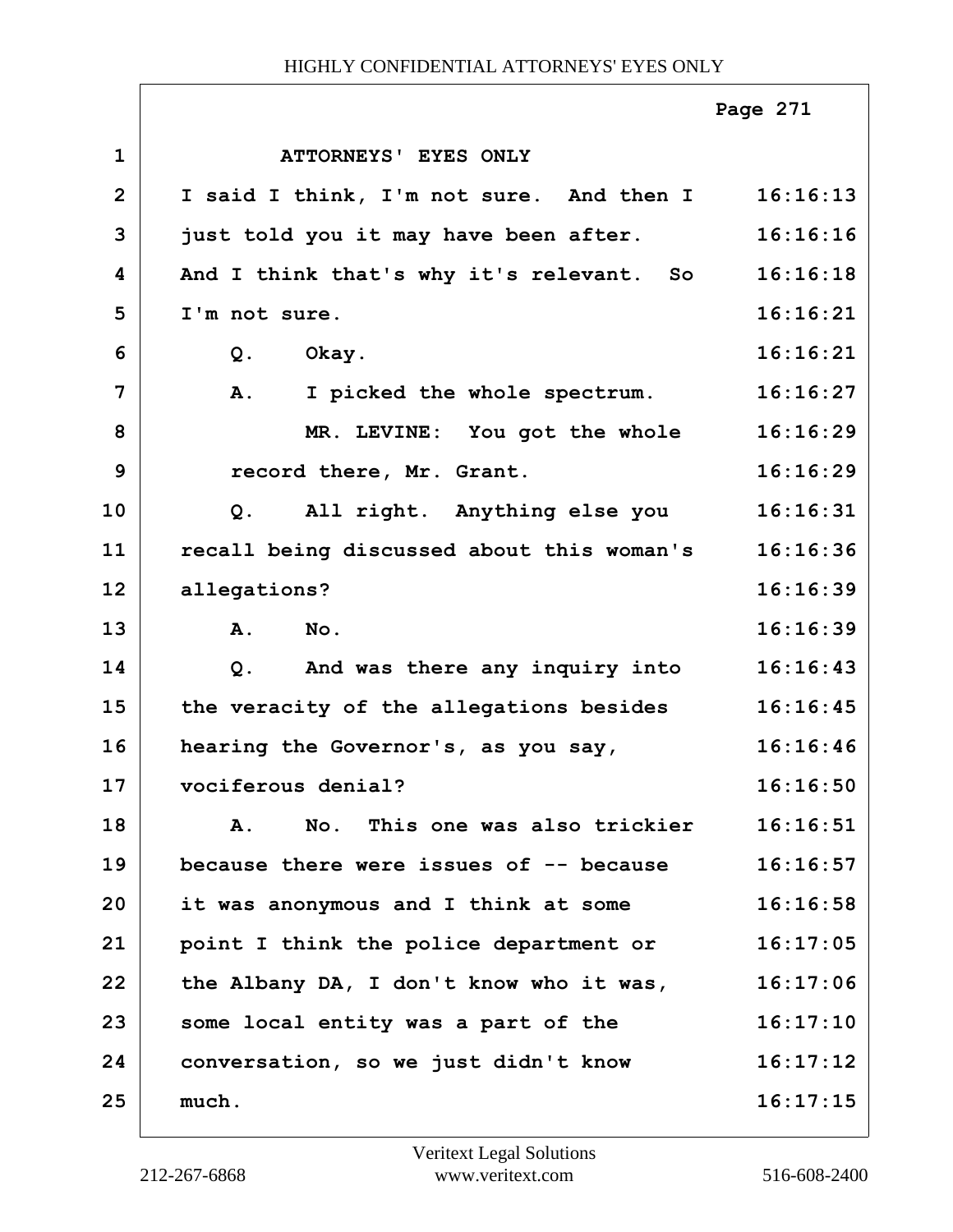|                |                                           | Page 272 |
|----------------|-------------------------------------------|----------|
| $\mathbf{1}$   | ATTORNEYS' EYES ONLY                      |          |
| $\overline{2}$ | It became sort of more                    | 16:17:15 |
| 3              | anonymous. And so the specifics were not  | 16:17:21 |
| 4              | the same way as we were dealing with some | 16:17:25 |
| 5              | of these other more public conversations. | 16:17:27 |
| 6              | Got you. All right.<br>Q.                 | 16:17:29 |
| $\overline{7}$ | And were you involved in                  | 16:17:32 |
| 8              | response efforts to the groping           | 16:17:36 |
| 9              | allegations?                              | 16:17:39 |
| 10             | A. Yes, although -- yes, I don't          | 16:17:40 |
| 11             | remember how we responded, because that   | 16:17:47 |
| 12             | was where things started getting dicey    | 16:17:48 |
| 13             | with anonymous stuff.                     | 16:17:50 |
| 14             | Q. And who do you recall                  | 16:17:58 |
| 15             | discussing -- what sort of activities do  | 16:17:59 |
| 16             | you recall doing in connection with       | 16:18:01 |
| 17             | response to these allegations?            | 16:18:02 |
| 18             | The same group of people talked<br>Α.     | 16:18:03 |
| 19             | about how to respond. I don't know        | 16:18:12 |
| 20             | whether we did a written statement or I   | 16:18:13 |
| 21             | don't remember if it was just             | 16:18:15 |
| 22             | conversations to the reporter. I don't    | 16:18:16 |
| 23             | recall.                                   | 16:18:18 |
| 24             | Did you contact any reporters?<br>Q.      | 16:18:18 |
| 25             | <b>A.</b><br>No.                          | 16:18:20 |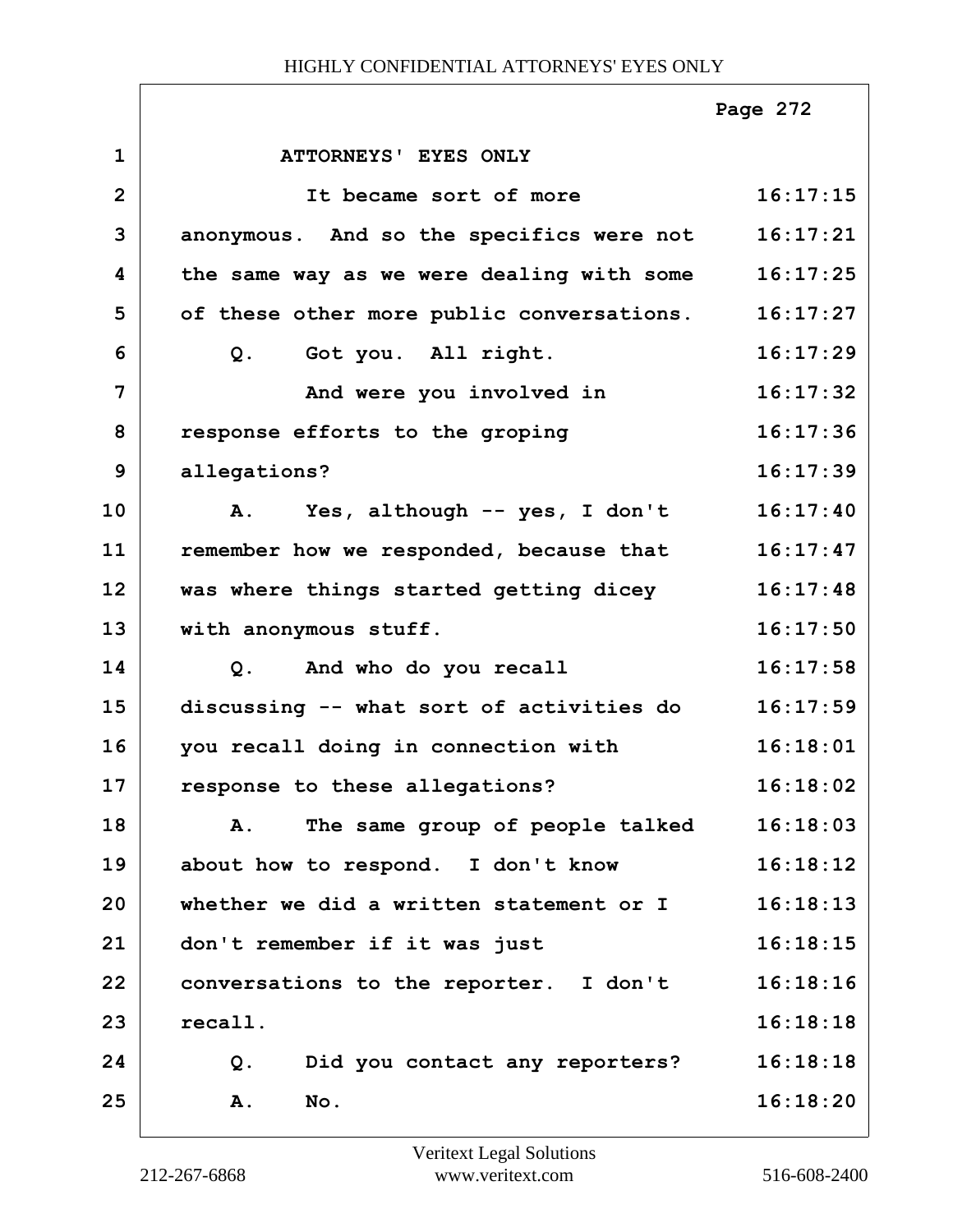|                |                                                   | Page 273 |
|----------------|---------------------------------------------------|----------|
| $\mathbf 1$    | <b>ATTORNEYS' EYES ONLY</b>                       |          |
| $\overline{2}$ | Do you know which reporters<br>$Q$ .              | 16:18:20 |
| 3              | were contacted?                                   | 16:18:22 |
| 4              | A.<br>$N$ o.                                      | 16:18:23 |
| 5              | Going back, during the<br>Q.                      | 16:18:31 |
| 6              | discussion what was discussed about how           | 16:18:33 |
| 7              | you would respond or what the story would         | 16:18:34 |
| 8              | be?                                               | 16:18:36 |
| 9              | I don't remember.<br>A.                           | 16:18:36 |
| 10             | Anything at all?<br>Q.                            | 16:18:37 |
| 11             | A.<br>No, I don't.                                | 16:18:41 |
| 12             | And do you recall whether or<br>Q.                | 16:18:48 |
| 13             | not you did in fact work on any press             | 16:18:48 |
| 14             | statements?                                       | 16:18:49 |
| 15             | I don't remember if we did one.<br><b>A.</b>      | 16:18:50 |
| 16             | And do you recall if there were<br>Q.             | 16:18:55 |
| 17             | any response, or if you worked on any             | 16:19:00 |
| 18             | responses to press inquiries?                     | 16:19:03 |
| 19             | The press inquiry was, I think,<br>$\mathbf{A}$ . | 16:19:04 |
| 20             | just the Times Union at the time. And so          | 16:19:06 |
| 21             | what I am not remembering is whether we           | 16:19:12 |
| 22             | responded to the reporter or whether we           | 16:19:13 |
| 23             | responded with a statement. I don't               | 16:19:15 |
| 24             | remember.                                         | 16:19:16 |
| 25             | Do you recall if you spoke to<br>Q.               | 16:19:19 |

 $\overline{1}$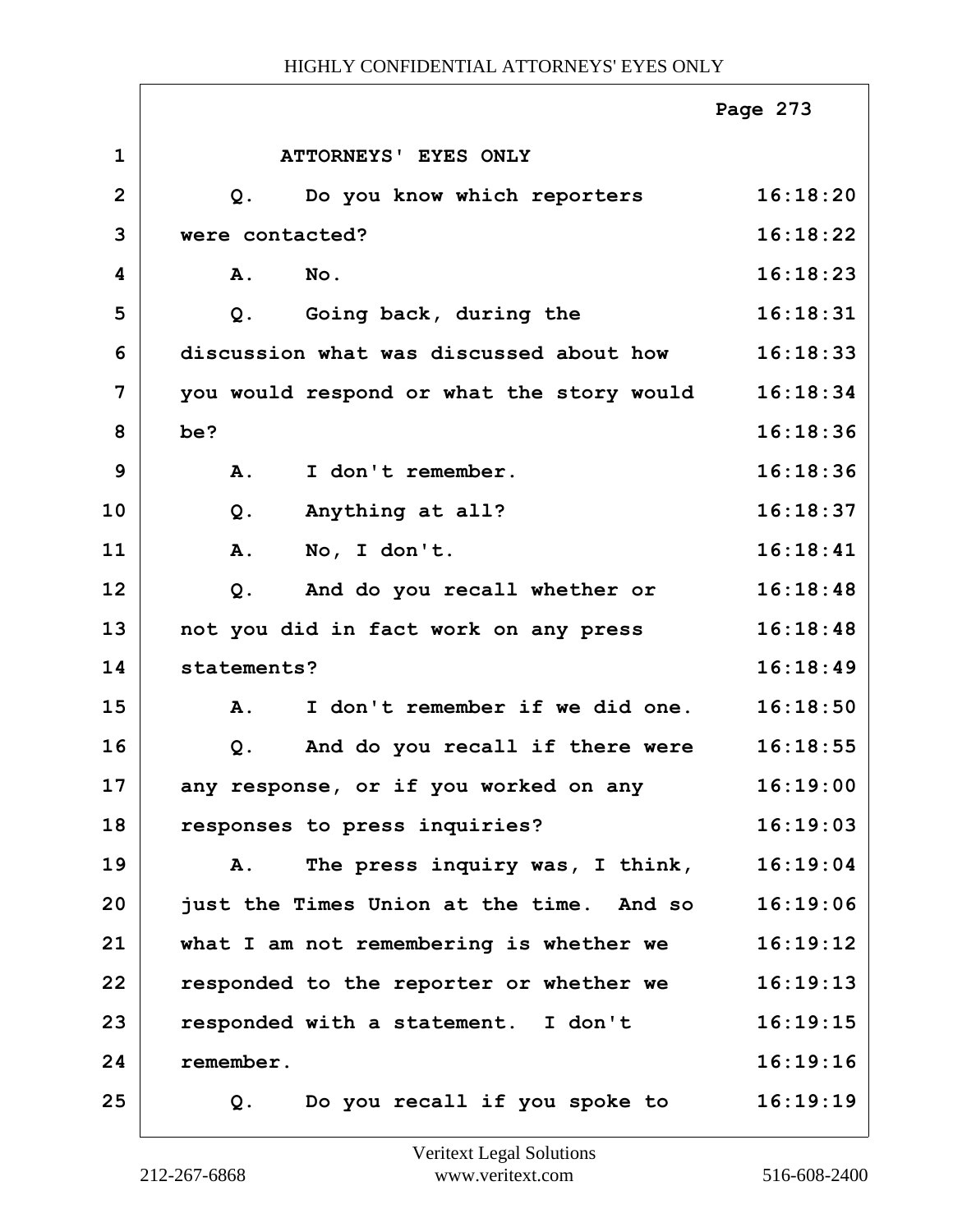|                |                                          | Page 274 |
|----------------|------------------------------------------|----------|
| $\mathbf{1}$   | <b>ATTORNEYS' EYES ONLY</b>              |          |
| $\overline{2}$ | any elected officials about these        | 16:19:20 |
| 3              | allegations?                             | 16:19:21 |
| 4              | A.<br>No.                                | 16:19:22 |
| 5              | All right. If you can turn to<br>Q.      | 16:19:29 |
| 6              | tab 59. Do you recall the background of  | 16:19:30 |
| 7              | this exchange?                           | 16:19:50 |
| 8              | No.<br>A.                                | 16:19:50 |
| 9              | Understanding it is dated March<br>$Q$ . | 16:19:51 |
| 10             | 9th, does that refresh your recollection | 16:19:53 |
| 11             | of the purpose of this call?             | 16:19:56 |
| 12             | A.<br>No.                                | 16:19:57 |
| 13             | And I assume you don't recall<br>$Q$ .   | 16:19:58 |
| 14             | what was discussed during this call?     | 16:20:00 |
| 15             | A.<br>No.                                | 16:20:01 |
| 16             | Do you recall whether or not<br>$Q$ .    | 16:20:02 |
| 17             | the Governor had a press conference on   | 16:20:05 |
| 18             | the day that the article about the       | 16:20:07 |
| 19             | groping allegations came out?            | 16:20:08 |
| 20             | I don't. I don't remember.<br>A.         | 16:20:10 |
| 21             | Did the Governor say anything<br>Q.      | 16:20:12 |
| 22             | about these allegations beyond his       | 16:20:25 |
| 23             | denial?                                  | 16:20:27 |
| 24             | No.<br>Α.                                | 16:20:27 |
| 25             | At any time?<br>Q.                       | 16:20:29 |

 $\Gamma$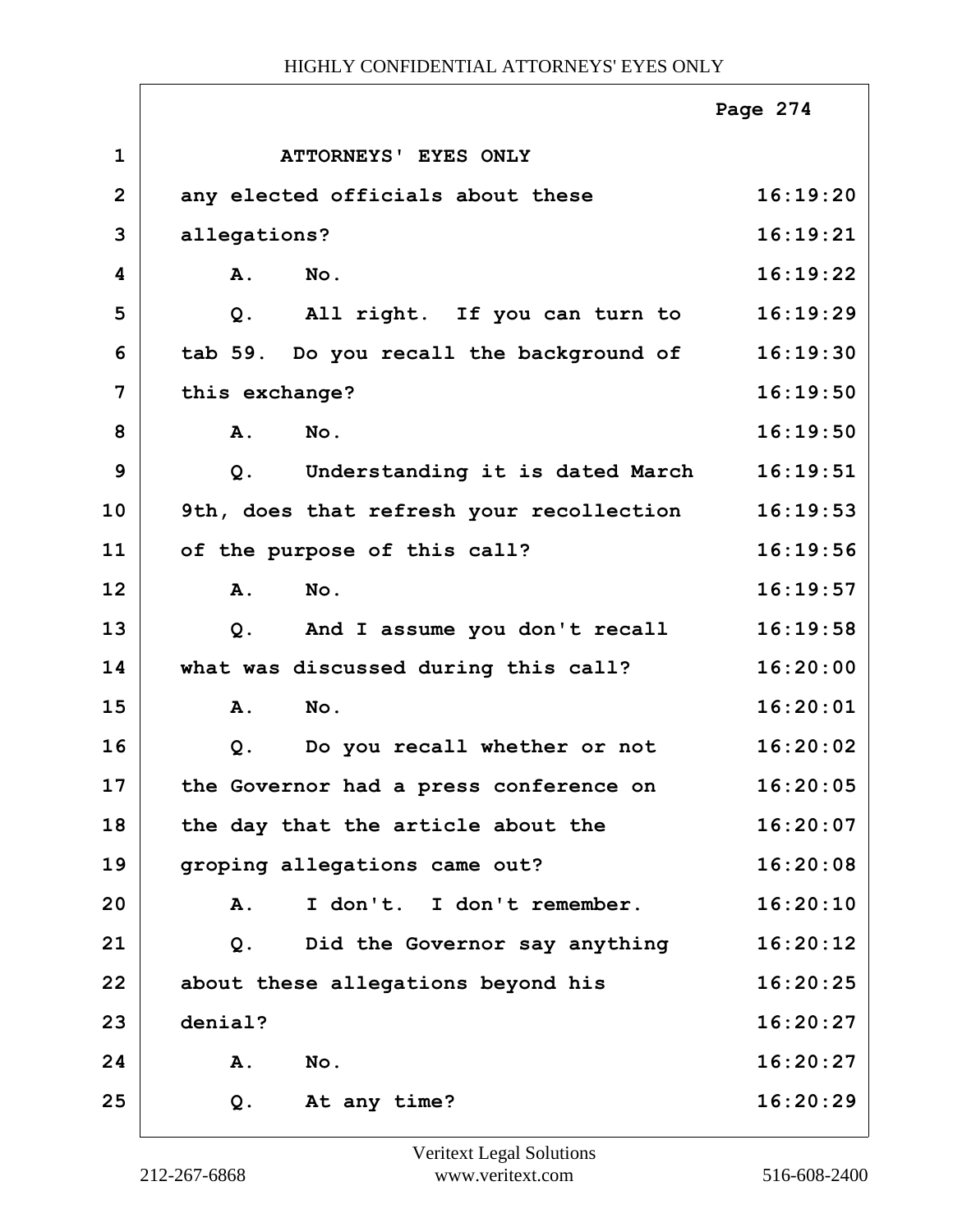|                |           |                                           | Page 275 |
|----------------|-----------|-------------------------------------------|----------|
| $\mathbf 1$    |           | ATTORNEYS' EYES ONLY                      |          |
| $\overline{2}$ | <b>A.</b> | No.                                       | 16:20:31 |
| 3              | $Q$ .     | If you can look at tab 62.                | 16:20:38 |
| 4              | A.        | Okay.                                     | 16:20:56 |
| 5              | $Q$ .     | Do you recall being on that               | 16:20:57 |
| 6              | call?     |                                           | 16:20:58 |
| 7              | A.        | No.                                       | 16:20:58 |
| 8              | $Q$ .     | If I represent to you that --             | 16:20:58 |
| 9              |           | okay. Just turn to tab 61.                | 16:21:03 |
| 10             | A.        | 61?                                       | 16:21:04 |
| 11             | Q.        | Yes.                                      | 16:21:05 |
| 12             | A.        | Okay.                                     | 16:21:10 |
| 13             | Q.        | This is a news story concerning           | 16:21:12 |
| 14             |           | the groping allegations dated March 11th, | 16:21:14 |
| 15             | 2021.     |                                           | 16:21:18 |
| 16             |           | (Witness reviews document.)               | 16:22:49 |
| 17             |           | Q. Does this refresh your                 | 16:23:27 |
| 18             |           | recollection about what may have been     | 16:23:29 |
| 19             |           | discussed during the conference call      | 16:23:30 |
| 20             |           | referenced in tab 62?                     | 16:23:33 |
| 21             | Α.        | Yes.                                      | 16:23:36 |
| 22             | $Q$ .     | Were you on that call?                    | 16:23:36 |
| 23             | A.        | Yes, I think so.                          | 16:23:37 |
| 24             | Q.        | And what do you recall being              | 16:23:41 |
| 25             |           | discussed during that call?               | 16:23:42 |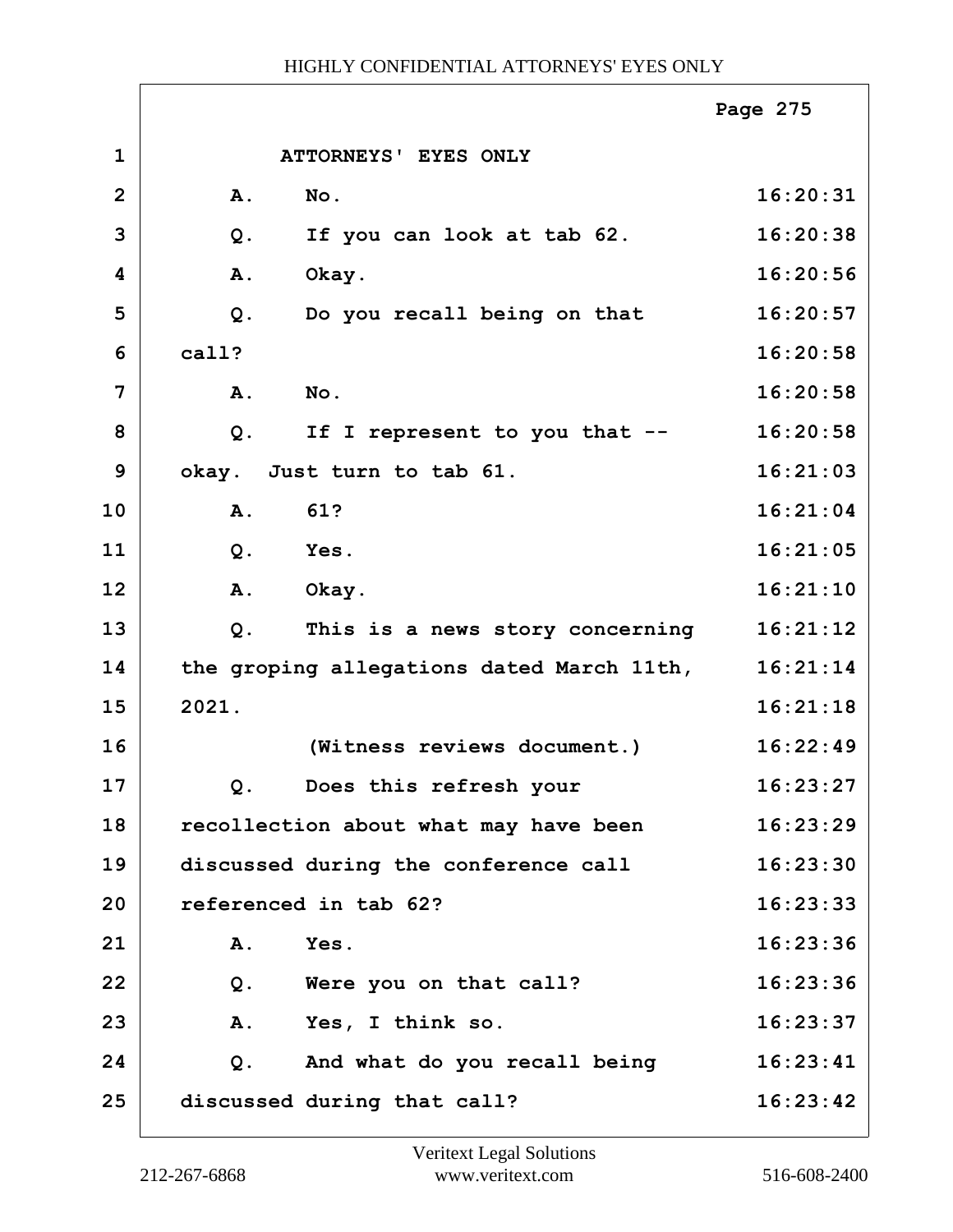|                |                                          | Page 276 |
|----------------|------------------------------------------|----------|
| $\mathbf{1}$   | <b>ATTORNEYS' EYES ONLY</b>              |          |
| $\overline{2}$ | The response to the<br>Α.                | 16:23:43 |
| 3              | allegations.                             | 16:23:46 |
| 4              | What about the response?<br>Q.           | 16:23:46 |
| 5              | So we were crafting a response<br>Α.     | 16:23:48 |
| 6              | and there was, I recall vividly the      | 16:23:51 |
| 7              | conversation about the term              | 16:23:57 |
| 8              | "gut-wrenching," which I think was mine, | 16:24:00 |
| 9              | mine or somebody else's. There was a     | 16:24:06 |
| 10             | conversation of whether that term was    | 16:24:09 |
| 11             | appropriate, and certainly told the      | 16:24:11 |
| 12             | picture of what we believed.             | 16:24:20 |
| 13             | But largely the goal was again           | 16:24:28 |
| 14             | to say as little as possible because so  | 16:24:32 |
| 15             | as to not make news -- not to make news  | 16:24:36 |
| 16             | is the wrong word. So to not get         | 16:24:39 |
| 17             | involved in the Attorney General's       | 16:24:40 |
| 18             | investigation.                           | 16:24:45 |
| 19             | And do you recall what was<br>$Q$ .      | 16:24:45 |
| 20             | discussed in relation to why the word    | 16:24:48 |
| 21             | "gut-wrenching" and its appropriateness? | 16:24:52 |
| 22             | I don't remember what the other<br>Α.    | 16:24:55 |
| 23             | term was. Maybe it was "heart-breaking"  | 16:24:56 |
| 24             | or something. But I know a number of us  | 16:24:58 |
| 25             | felt it was opposed to -- as opposed to  | 16:25:06 |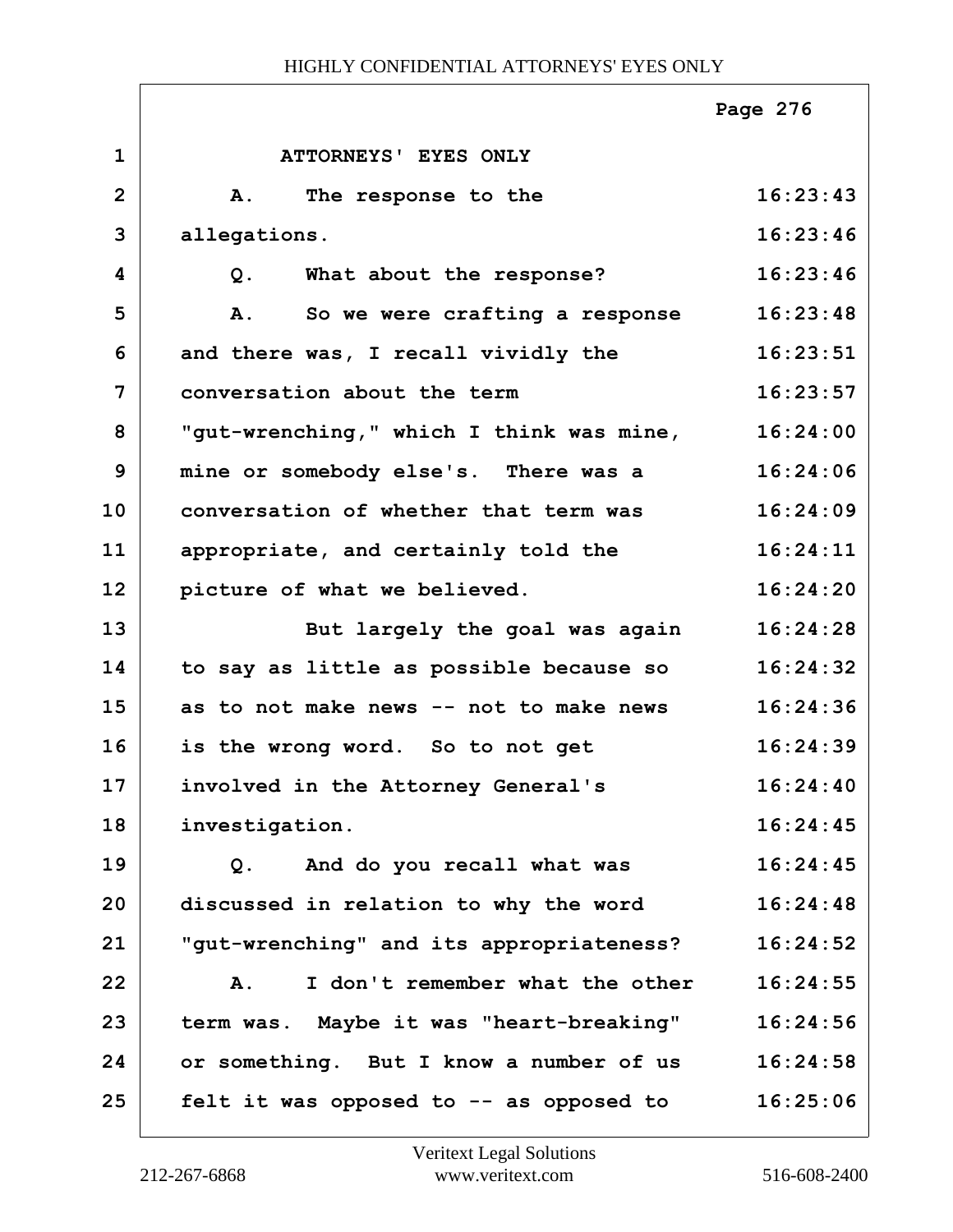|              |                                           | Page 277 |
|--------------|-------------------------------------------|----------|
| $\mathbf{1}$ | <b>ATTORNEYS' EYES ONLY</b>               |          |
| $\mathbf{2}$ | just reissuing a statement and saying     | 16:25:10 |
| 3            | we're not going to comment in light of    | 16:25:12 |
| 4            | the Attorney General's investigation.     | 16:25:18 |
| 5            | We thought it was important to            | 16:25:20 |
| 6            | show that he understood that this was     | 16:25:22 |
| 7            | particularly, I used the word             | 16:25:29 |
| 8            | "salacious," but in the same way,         | 16:25:32 |
| 9            | gut-wrenching. That this was a            | 16:25:33 |
| 10           | significant accusation. And that's why.   | 16:25:36 |
| 11           | Anything else you recall being<br>Q.      | 16:25:46 |
| 12           | discussed during this call in relation to | 16:25:47 |
| 13           | the allegations?                          | 16:25:49 |
| 14           | A.<br>No.                                 | 16:26:03 |
| 15           | If you can turn to tab 65.<br>Q.          | 16:26:04 |
| 16           | A.<br>Yes.                                | 16:26:16 |
| 17           | Do you recall the background to<br>Q.     | 16:26:17 |
| 18           | this document?                            | 16:26:18 |
| 19           | Political support started to<br>A.        | 16:26:19 |
| 20           | crumble. And people, political people,    | 16:26:30 |
| 21           | were beginning to call on the Governor to | 16:26:36 |
| 22           | resign or I guess more people were        | 16:26:40 |
| 23           | calling on Governor to resign.            | 16:26:44 |
| 24           | Do you recall who drafted this<br>Q.      | 16:26:49 |
| 25           | statement?                                | 16:26:51 |

 $\sqrt{ }$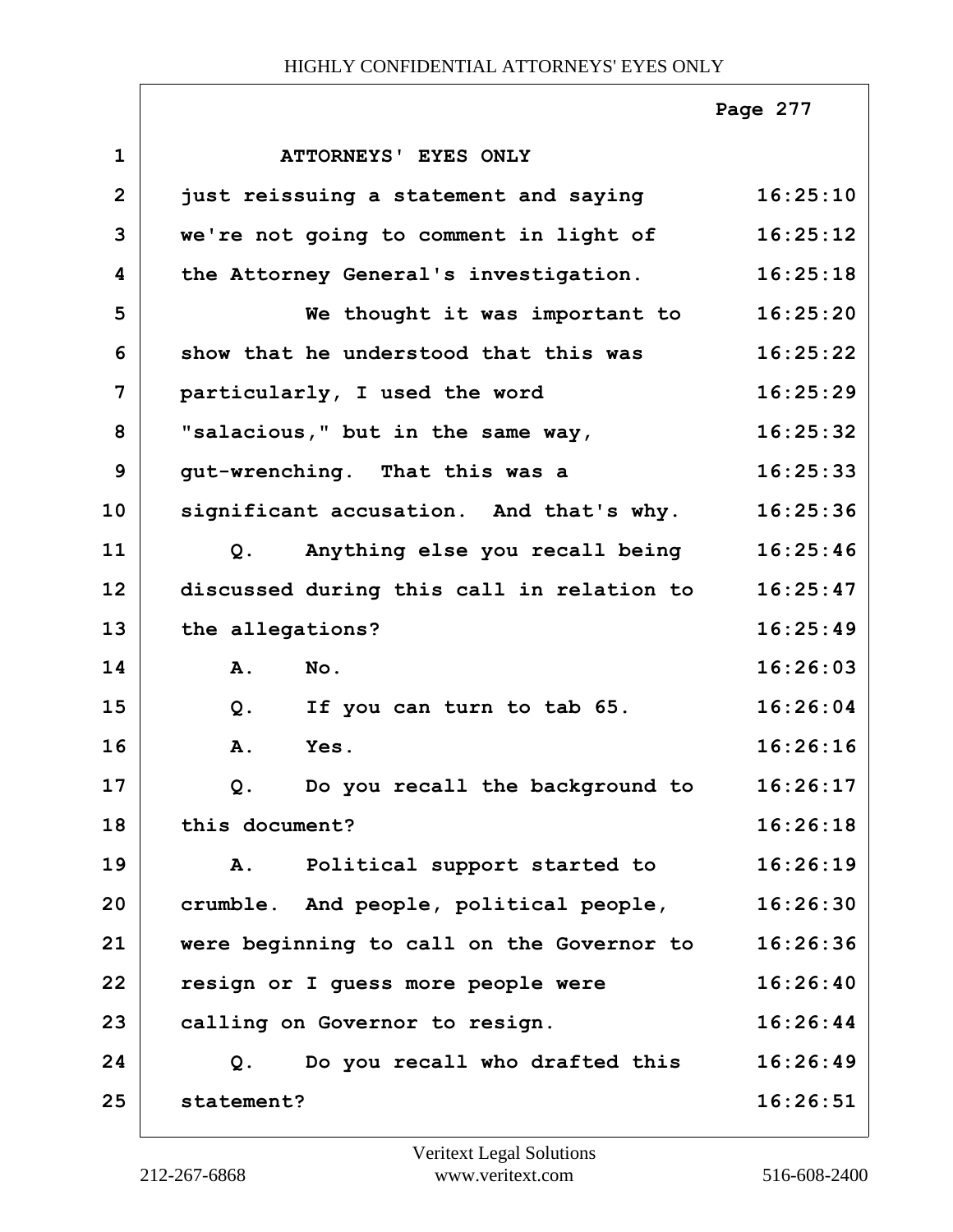|                |                    |                                           | Page 278 |
|----------------|--------------------|-------------------------------------------|----------|
| $\mathbf{1}$   |                    | ATTORNEYS' EYES ONLY                      |          |
| $\overline{2}$ | A.                 | I don't.                                  | 16:26:51 |
| 3              | Q.                 | Do you recall whether or not              | 16:26:51 |
| 4              |                    | the Governor participated in the drafting | 16:26:52 |
| 5              | of this statement? |                                           | 16:26:54 |
| 6              | Α.                 | I don't.                                  | 16:26:55 |
| $\overline{7}$ | $Q$ .              | If you can turn to tab 67?                | 16:27:01 |
| 8              | A.<br>Okay.        |                                           | 16:27:03 |
| 9              | $Q$ .              | Do you recognize this document?           | 16:27:41 |
| 10             | Yes.<br>A.         |                                           | 16:27:43 |
| 11             | Q.                 | And what's the background to              | 16:27:44 |
| 12             | this document?     |                                           | 16:27:45 |
| 13             | Α.                 | This is a statement by the                | 16:27:45 |
| 14             |                    | Governor in response to politicians,      | 16:27:51 |
| 15             |                    | other politicians calling on the Governor | 16:28:03 |
| 16             | to step down.      |                                           | 16:28:05 |
| 17             |                    | Q. Okay. And is it your                   | 16:28:05 |
| 18             |                    | understanding that the Governor drafted   | 16:28:12 |
| 19             | this statement?    |                                           | 16:28:13 |
| 20             | Α.                 | Not necessarily, no.                      | 16:28:13 |
| 21             | $Q$ .              | What is your understanding as             | 16:28:20 |
| 22             |                    | to how this document was drafted?         | 16:28:21 |
| 23             | <b>A.</b>          | And it could have been Melissa            | 16:28:24 |
| 24             |                    | as well. But the fact that it came from   | 16:28:28 |
| 25             |                    | Stephanie said it could have been from    | 16:28:35 |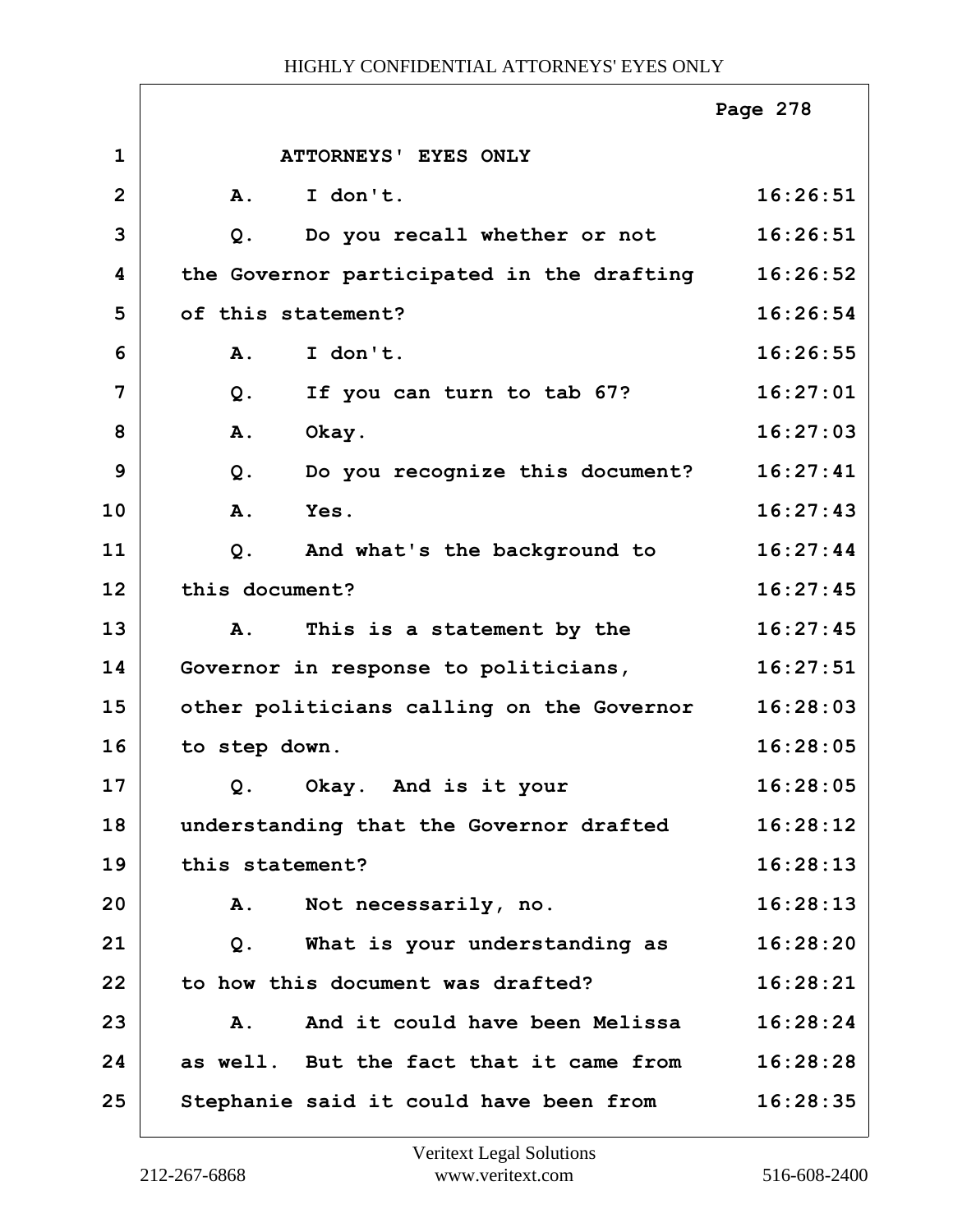|                |                                          | Page 279 |
|----------------|------------------------------------------|----------|
| $\mathbf{1}$   | ATTORNEYS' EYES ONLY                     |          |
| $\overline{2}$ | either of those, either of those people. | 16:28:40 |
| 3              | Could it have been from anyone<br>$Q$ .  | 16:28:43 |
| 4              | else?                                    | 16:28:45 |
| 5              | Possible.<br>A.                          | 16:28:45 |
| 6              | If it was from Ms. DeRosa, why<br>$Q$ .  | 16:28:49 |
| 7              | did Stephanie have to e-mail to          | 16:28:54 |
| 8              | Ms. DeRosa?                              | 16:28:56 |
| 9              | A.<br>I don't know.                      | 16:28:57 |
| 10             | Q.<br>Okay.                              | 16:29:03 |
| 11             | I'm not trying to be<br>Α.               | 16:29:12 |
| 12             | obfuscative here. I don't know. I don't  | 16:29:14 |
| 13             | know.                                    | 16:29:17 |
| 14             | I don't think you're trying to<br>$Q$ .  | 16:29:17 |
| 15             | obfuscate. I am just asking a question:  | 16:29:22 |
| 16             | If I write something, am I going to      | 16:29:26 |
| 17             | e-mail it to Ms. Benton and have         | 16:29:28 |
| 18             | Ms. Benton e-mail it back to me?         | 16:29:30 |
| 19             | Only if it was verbally spoken,<br>Α.    | 16:29:32 |
| 20             | that's why. If it was verbally spoken    | 16:29:34 |
| 21             | and then written down, that would be the | 16:29:36 |
| 22             | reason.                                  | 16:29:40 |
| 23             | Q. Were there any discussions            | 16:29:40 |
| 24             | about this draft statement?              | 16:29:42 |
| 25             | I don't remember whether he did<br>Α.    | 16:29:44 |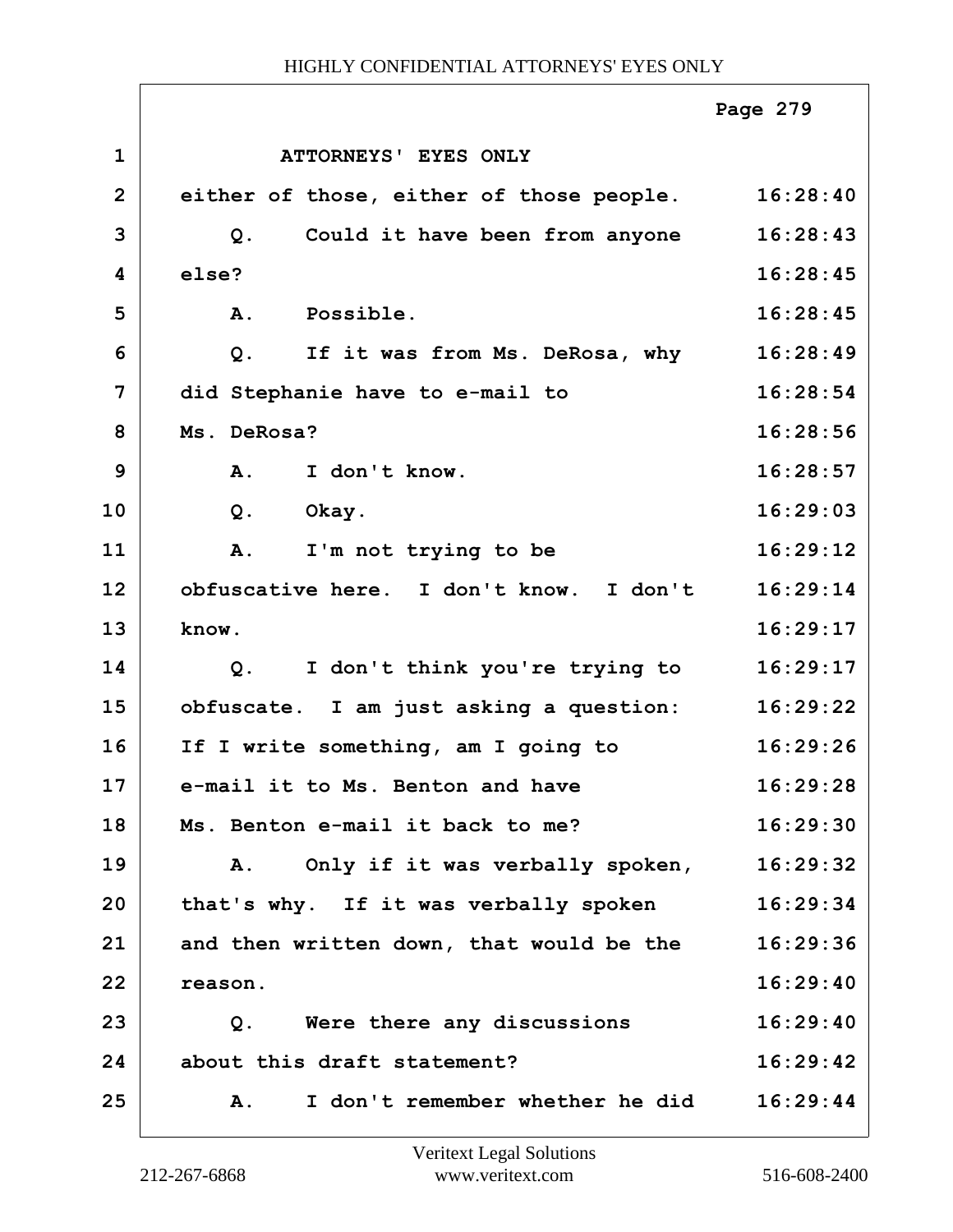|                |                                                  | Page 280 |
|----------------|--------------------------------------------------|----------|
| $\mathbf{1}$   | ATTORNEYS' EYES ONLY                             |          |
| $\overline{2}$ | a statement at this point or not, so             | 16:29:48 |
| 3              | you'll have to tell me. I don't remember         | 16:29:51 |
| 4              | there was a statement or if he said              | 16:29:54 |
| 5              | something at a press conference. I don't         | 16:29:55 |
| 6              | know.                                            | 16:29:58 |
| 7              | Q. Just to be clear, I am not                    | 16:29:58 |
| 8              | asking whether or not an actual statement        | 16:30:00 |
| 9              | was released. More were there                    | 16:30:02 |
| 10             | discussions about the drafting of the            | 16:30:05 |
| 11             | statement or what the statement says or 16:30:06 |          |
| 12             | what this draft statement says?                  | 16:30:09 |
| 13             | A. I don't remember. I would need                | 16:30:10 |
| 14             | more than just this. I don't remember.           | 16:30:16 |
| 15             | Q. Okay. If you can turn to tab                  | 16:30:18 |
| 16             | 66. That's a text message from you,              | 16:30:20 |
| 17             | correct?                                         | 16:30:34 |
| 18             | That's correct.<br>A.                            | 16:30:34 |
| 19             | And do you recall what the<br>$Q$ .              | 16:30:35 |
| 20             | background is to this text message in            | 16:30:37 |
| 21             | which you state "U.S. senators are               | 16:30:40 |
| 22             | holding, not moving"?                            | 16:30:42 |
| 23             | A.<br>Yes.                                       | 16:30:44 |
| 24             | Okay. What's the background?<br>Q.               | 16:30:44 |
| 25             | So a number of the<br>A.                         | 16:30:46 |

 $\Gamma$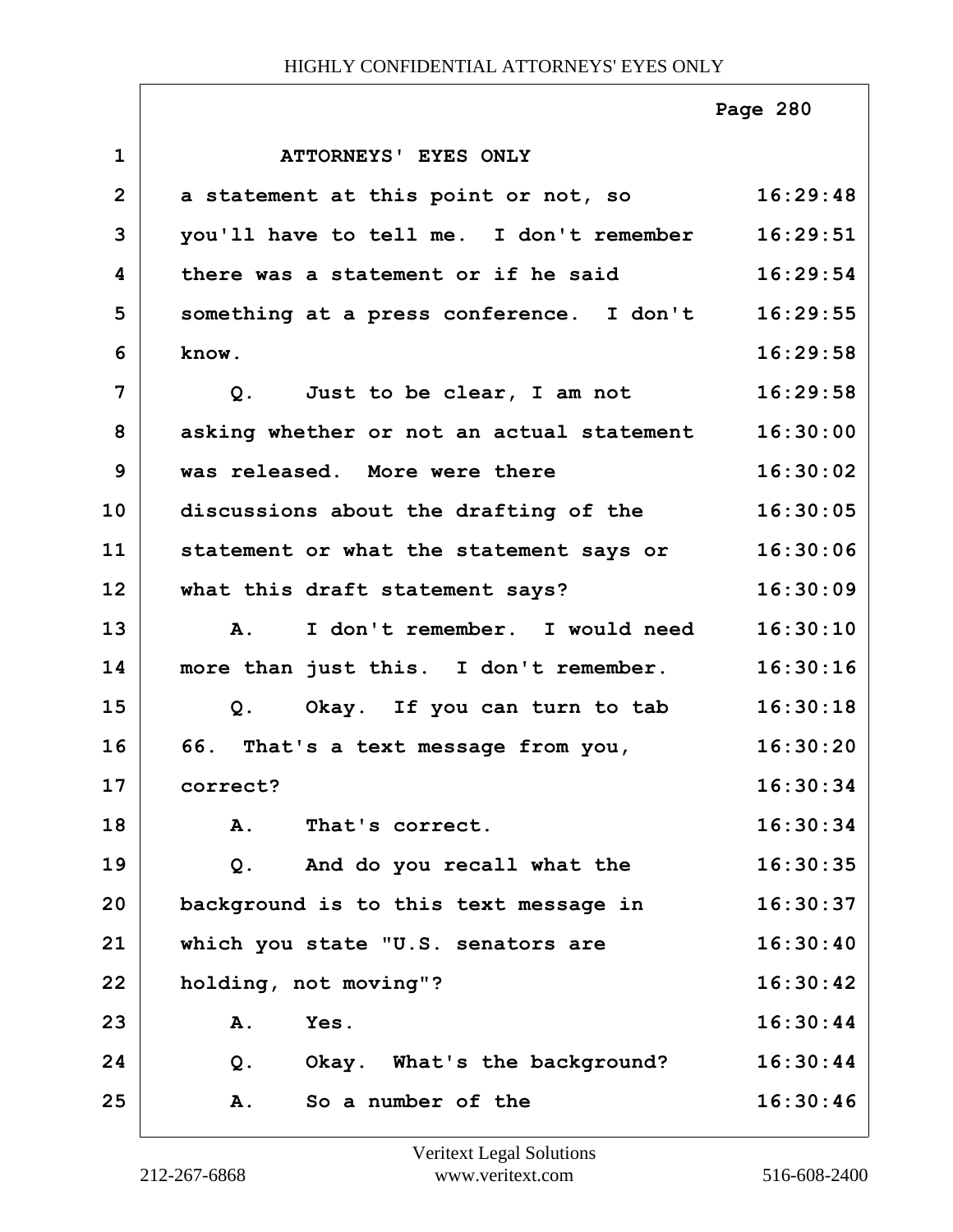|                |                                           | Page 281 |
|----------------|-------------------------------------------|----------|
| $\mathbf{1}$   | <b>ATTORNEYS' EYES ONLY</b>               |          |
| $\overline{2}$ | Congressional delegation had come out and | 16:30:52 |
| 3              | called for the Governor to resign. I had  | 16:30:54 |
| 4              | called Senator Gillibrand's office to ask | 16:30:57 |
| 5              | where they were. And Josh Vlasto had      | 16:31:01 |
| 6              | called Senator Schumer's office.          | 16:31:04 |
| $\overline{7}$ | I recall earlier you said you<br>Q.       | 16:31:10 |
| 8              | didn't recall discussing the allegations  | 16:31:13 |
| 9              | with Senator Gillibrand?                  | 16:31:15 |
| 10             | I have not. I did not.<br><b>A.</b>       | 16:31:17 |
| 11             | So what did you say in this<br>$Q$ .      | 16:31:18 |
| 12             | conversation with Ms. Gillibrand?         | 16:31:20 |
| 13             | I didn't speak to Ms.<br>Α.               | 16:31:23 |
| 14             | Gillibrand. I spoke to her Chief of       | 16:31:24 |
| 15             | Staff.                                    | 16:31:26 |
| 16             | Q. Okay. When you spoke to                | 16:31:26 |
| 17             | somebody who works from Ms. Gillibrand,   | 16:31:30 |
| 18             | what was said?                            | 16:31:33 |
| 19             | That's not what you asked me<br>A.        | 16:31:33 |
| 20             | before. You asked me if I had spoken to   | 16:31:37 |
| 21             | Senator Gillibrand.                       | 16:31:39 |
| 22             | So in this conversation I                 | 16:31:40 |
| 23             | called Senator Gillibrand's Chief of      | 16:31:41 |
| 24             | Staff after the Congressional delegation, | 16:31:44 |
| 25             | many of them, had come out and said       | 16:31:51 |

Г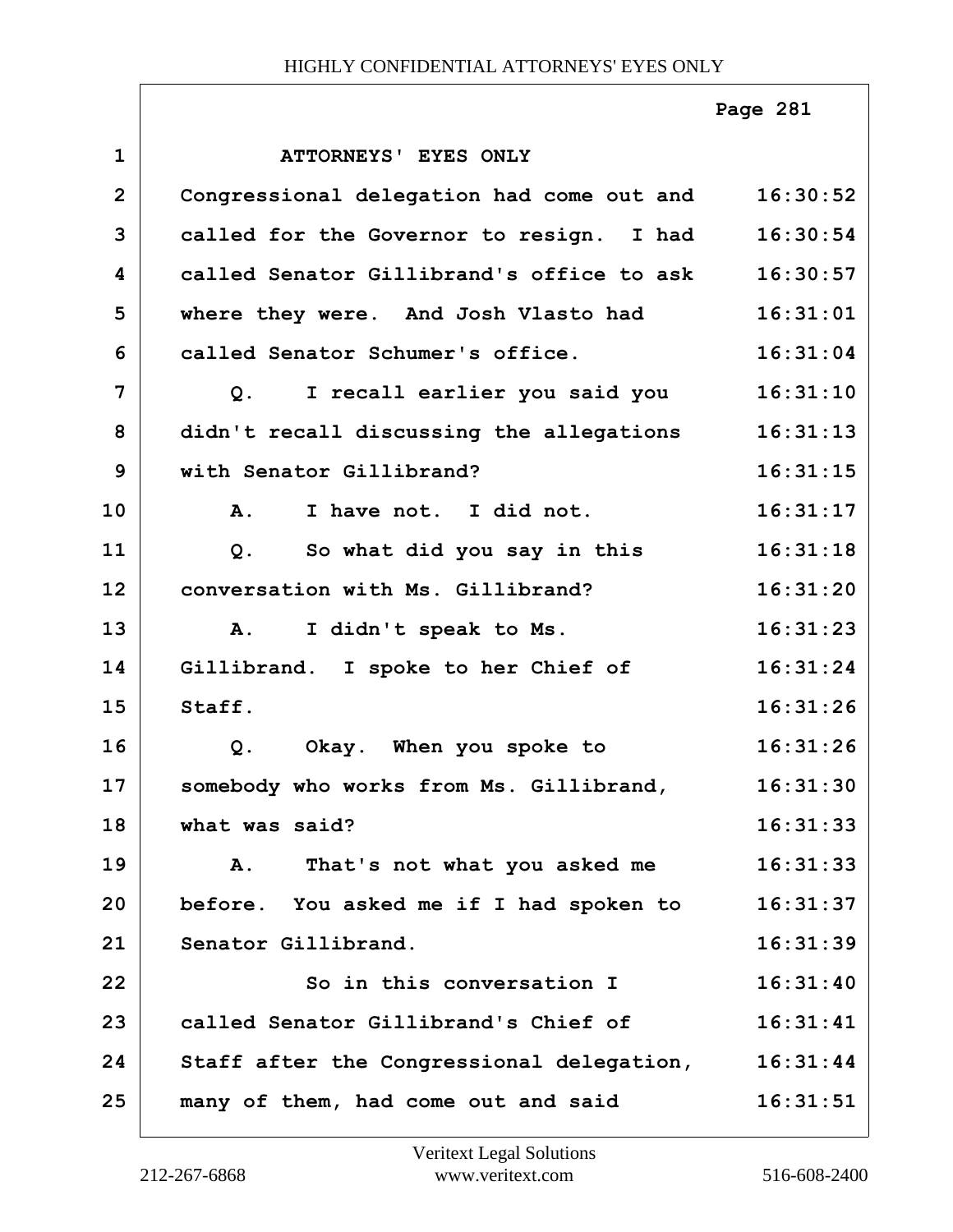**Page 282**

| $\mathbf{1}$   | ATTORNEYS' EYES ONLY                      |          |
|----------------|-------------------------------------------|----------|
| $\overline{2}$ | Governor Cuomo should resign. I asked     | 16:31:52 |
| 3              | whether they were going to call on him as | 16:31:54 |
| 4              | well, and he said no, not at that time.   | 16:31:57 |
| 5              | Q. And I believe I did ask a              | 16:32:04 |
| 6              | clarifying question earlier, that not     | 16:32:06 |
| 7              | only directed at Ms. Gillibrand, but also | 16:32:08 |
| 8              | her staff, after you raised talking to    | 16:32:12 |
| 9              | staff for another elected person. But in  | 16:32:14 |
| 10             | any event we have a transcript, so        | 16:32:19 |
| 11             | Okay.<br>Α.                               | 16:32:21 |
| 12             | And did Mr. Vlasto tell you<br>$Q$ .      | 16:32:21 |
| 13             | about his conversation with Schumer's     | 16:32:25 |
| 14             | office or with Schumer?                   | 16:32:27 |
| 15             | A. I don't -- I don't know who            | 16:32:28 |
| 16             | from Mr. -- who from Senator Schumer's    | 16:32:30 |
| 17             | office Mr. Vlasto spoke to.               | 16:32:33 |
| 18             | Did Mr. Vlasto share with you<br>Q.       | 16:32:39 |
| 19             | anything that was shared during that      | 16:32:42 |
| 20             | conversation?                             | 16:32:43 |
| 21             | He said that Senator Schumer<br><b>A.</b> | 16:32:43 |
| 22             | was not calling on Governor Cuomo to      | 16:32:45 |
| 23             | resign.                                   | 16:32:49 |
| 24             | Okay. And was the purpose of<br>Q.        | 16:32:49 |
| 25             | you and Mr. Vlasto calling these          | 16:32:53 |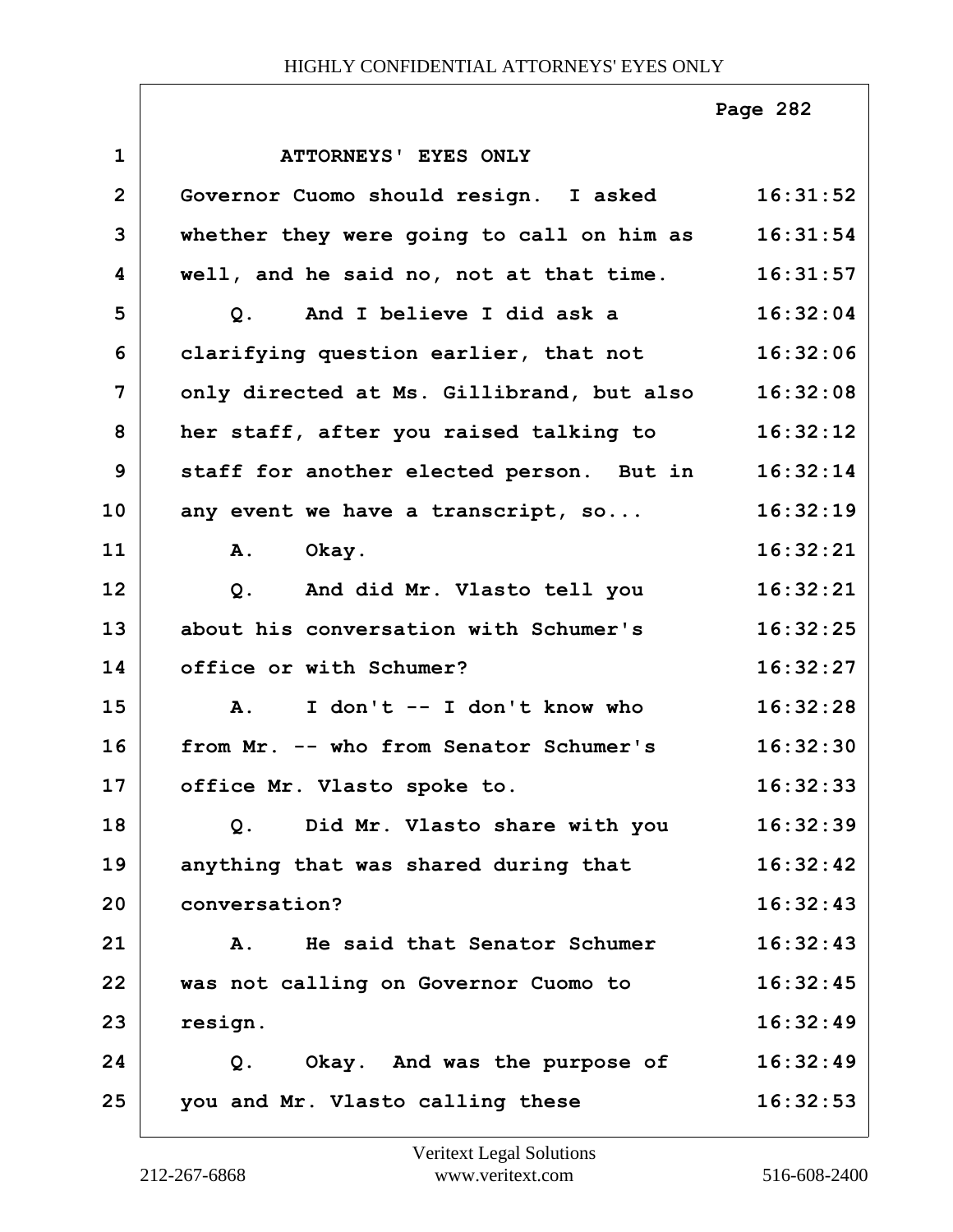|                |                                             | Page 283 |
|----------------|---------------------------------------------|----------|
| $\mathbf{1}$   | <b>ATTORNEYS' EYES ONLY</b>                 |          |
| $\overline{2}$ | representatives to gather information or    | 16:32:55 |
| 3              | to convey that these senators should not    | 16:32:57 |
| 4              | act in a particular way?                    | 16:33:01 |
| 5              | Only to gather information and<br><b>A.</b> | 16:33:02 |
| 6              | to, because it was important to the, to     | 16:33:03 |
| $\overline{7}$ | what was happening that day, which is the   | 16:33:09 |
| 8              | Congressional delegation or much of the     | 16:33:12 |
| 9              | Congressional delegation had come out and   | 16:33:14 |
| 10             | said resign.                                | 16:33:17 |
| 11             | All right. Before December<br>Q.            | 16:33:18 |
| 12             | 2020, were you aware of any issues          | 16:33:22 |
| 13             | involving a woman named Kaitlin and her     | 16:33:24 |
| 14             | interactions with the Governor?             | 16:33:27 |
| 15             | No.<br>A.                                   | 16:33:29 |
| 16             | Did you subsequently learn of<br>$Q$ .      | 16:33:29 |
| 17             | any issues relating to a woman named        | 16:33:31 |
| 18             | Kaitlin and her interactions with the       | 16:33:34 |
| 19             | Governor?                                   | 16:33:36 |
| 20             | Only later by way of a New York<br>Α.       | 16:33:36 |
| 21             | Magazine inquiry.                           | 16:33:43 |
| 22             | Can you turn to tab 64.<br>Q.               | 16:33:44 |
| 23             | Α.<br>Yes.                                  | 16:33:54 |
| 24             | Q.<br>Is that the New York Magazine         | 16:33:54 |
| 25             | article you're referencing?                 | 16:33:56 |

Г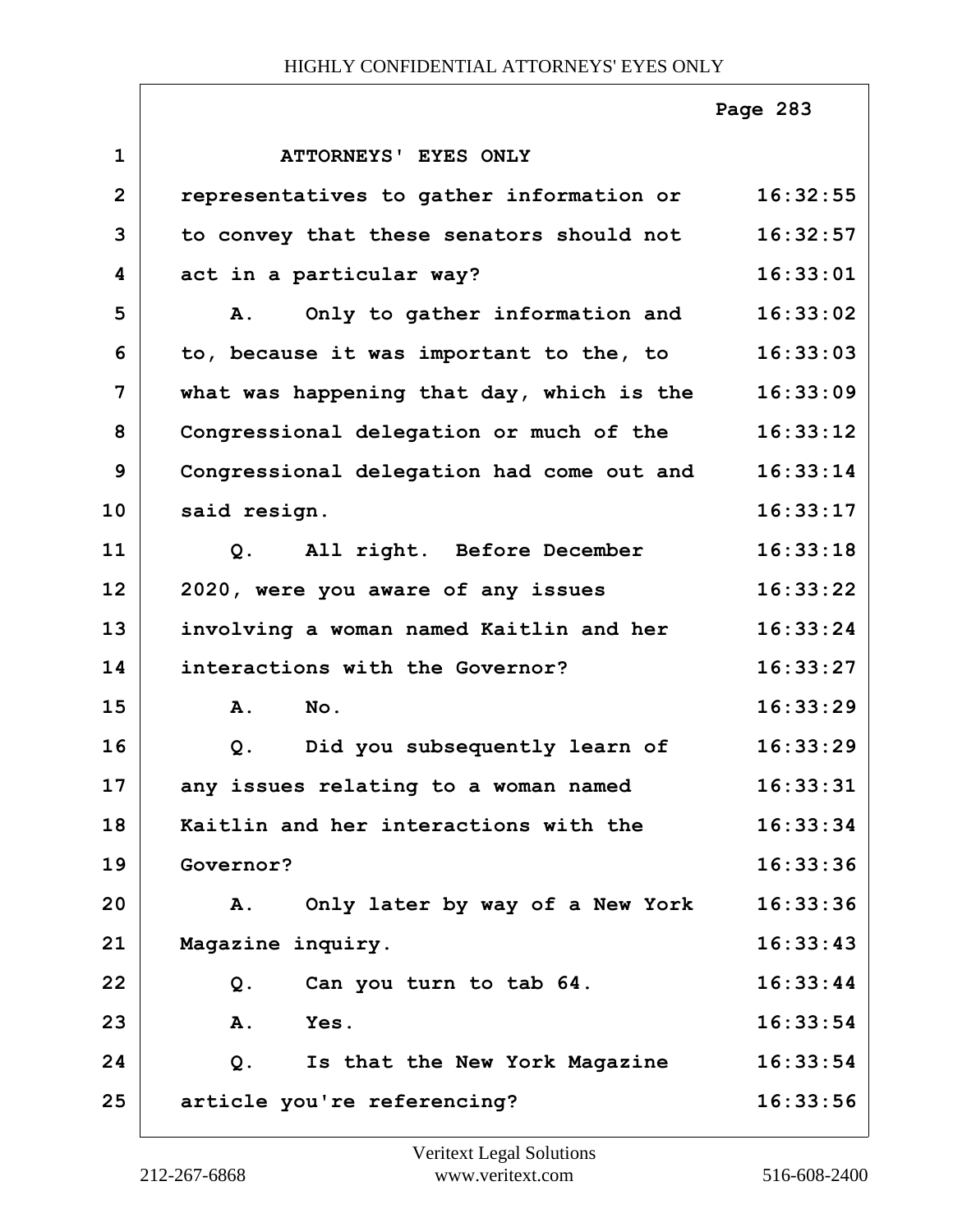|                |                                             | Page 284 |
|----------------|---------------------------------------------|----------|
| $\mathbf{1}$   | ATTORNEYS' EYES ONLY                        |          |
| $\overline{2}$ | It is indeed.<br>A.                         | 16:33:57 |
| 3              | Did you communicate with any<br>$Q$ .       | 16:34:01 |
| 4              | member, current or former member of the     | 16:34:03 |
| 5              | Executive Chamber about the allegations     | 16:34:04 |
| 6              | Kaitlin had made?                           | 16:34:08 |
| 7              | A.<br>Yes.                                  | 16:34:09 |
| 8              | $Q$ .<br>Who?                               | 16:34:15 |
| 9              | A.<br>Same group.                           | 16:34:15 |
| 10             | $Q$ .<br>The Governor?                      | 16:34:15 |
| 11             | A.<br>No.                                   | 16:34:16 |
| 12             | And what do you recall being<br>$Q$ .       | 16:34:20 |
| 13             | discussed among members of the group        | 16:34:21 |
| 14             | concerning this or Kaitlin's allegations?   | 16:34:24 |
| 15             | I don't recall much discussion<br><b>A.</b> | 16:34:27 |
| 16             | of Kaitlin and the allegations. The         | 16:34:34 |
| 17             | whole story was more about Ms. DeRosa       | 16:34:39 |
| 18             | than -- about Ms. DeRosa and sort of the    | 16:34:47 |
| 19             | office environment than it was about the    | 16:34:51 |
| 20             | Governor even.                              | 16:34:57 |
| 21             | What do you recall being<br>Q.              | 16:34:58 |
| 22             | discussed about the allegations that this   | 16:35:00 |
| 23             | Kaitlin made during these calls?            | 16:35:02 |
| 24             | I don't remember.<br>A.                     | 16:35:03 |
| 25             | Anything generally that you<br>Q.           | 16:35:08 |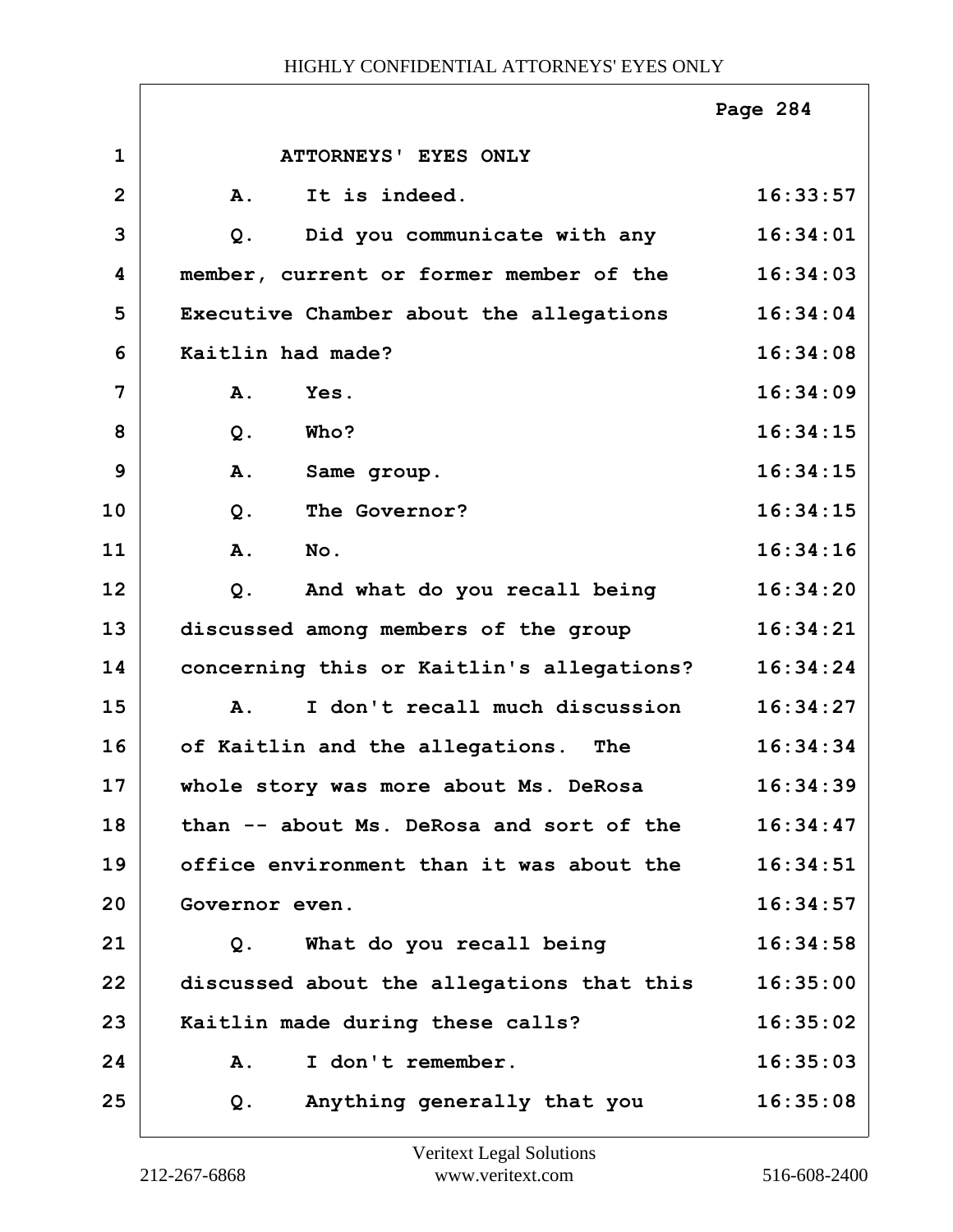**1 ATTORNEYS' EYES ONLY 2 recall? 16:35:09 3 A. No. There were other -- it was 16:35:09 4 enmeshed in other parts of this story. 16:35:17 5 And so I remember sort of talking about 16:35:20 6 the story generally more so than any 16:35:22 7 individual allegation piece. 16:35:27 8 Q. And what do you recall you 16:35:30 9 saying about the story during these 16:35:31 10 conversations? 16:35:32 11 A. I recall saying that I thought 16:35:33 12 it was going to be a tough article for 16:35:36 13 Melissa DeRosa. 16:35:39 14 Q. Why did you believe it was 16:35:40 15 going to be a tough article for Melissa 16:35:42 16 DeRosa? 16:35:44 17 A. Because there were questions 16:35:45** 18 | that were about her as opposed to -- as I 16:35:46 **19 said before, there were questions about 16:35:49 20 her as opposed to the Governor here. 16:35:51 21 That's what it felt like when we were 16:36:00 22 sort of first getting the questions. 16:36:03 23 Q. Okay. Anything else you recall 16:36:03 24 others saying about this story during 16:36:11 25 these conversations? 16:36:13 Page 285**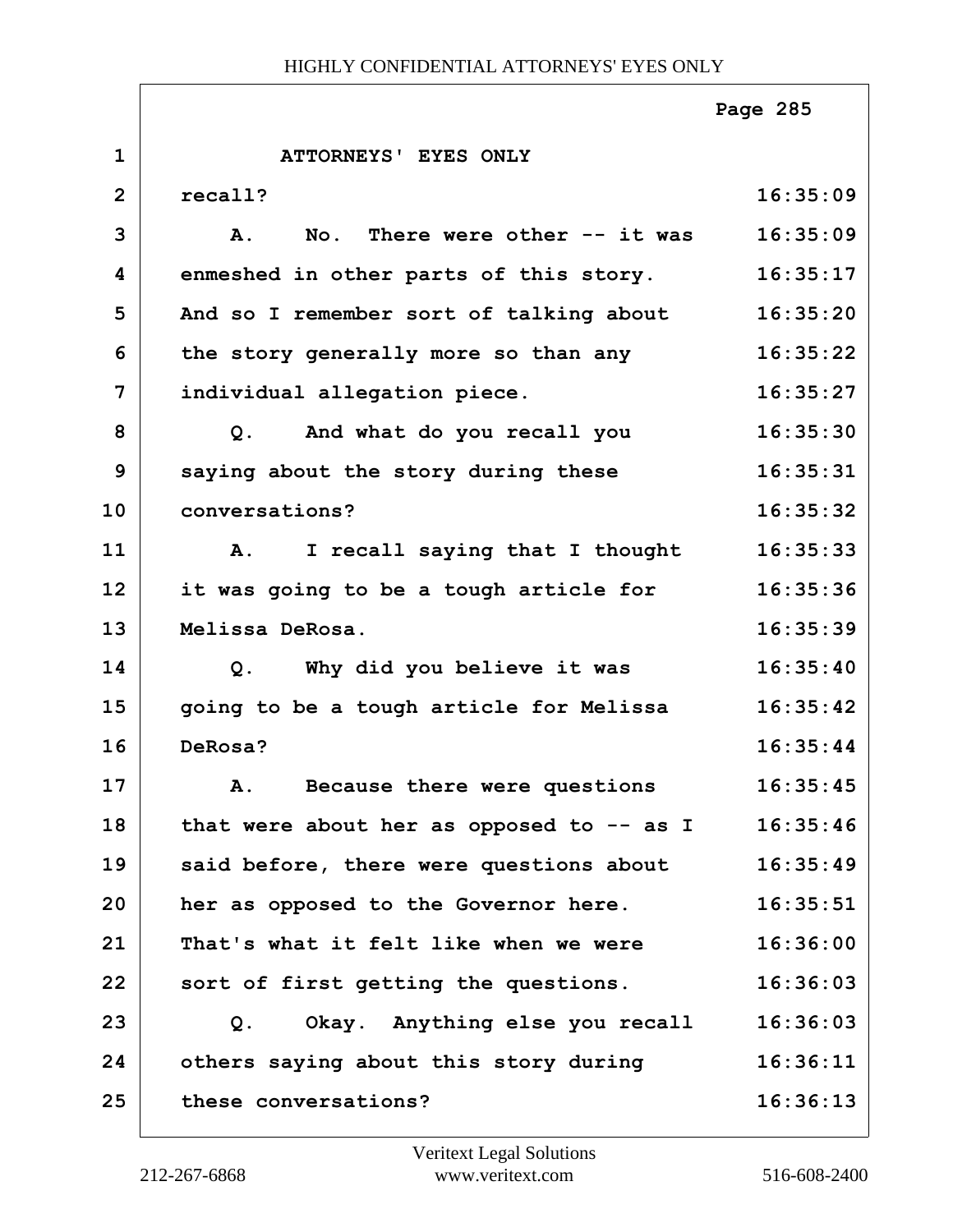**1 ATTORNEYS' EYES ONLY 2 A. The biggest thing was about -- 16:36:14 3 I don't think I ever spoke to the 16:36:20 4 Governor about it, but this sort of part 16:36:22 5 where she came into his office and looked 16:36:24 6 up the car parts, that only that, only 16:36:26 7 that they did not have any specific 16:36:39 8 recollection of that. And by "they," I 16:36:39 9 do not believe the Governor. I don't 16:36:42 10 think he was a part of these 16:36:43 11 conversations. 16:36:45 12 Q. You can't recall anything else, 16:36:52 13 though? 16:36:54 14 A. There was a conversation about 16:36:54 15 the -- hold on. 16:36:55 16 (Witness reviews document.) 16:37:49 17 A. We had conversations about 16:37:53** 18 things like was there -- was there a 16:37:55 **19 women's dress code, for example. And 16:37:57 20 people said that was not true. 16:38:00 21 Q. Who said that? 16:38:06 22 A. Melissa. 16:38:07 23 Q. Anyone else? 16:38:10 24 A. Stephanie. 16:38:10 25 Q. Okay. 16:38:12 Page 286**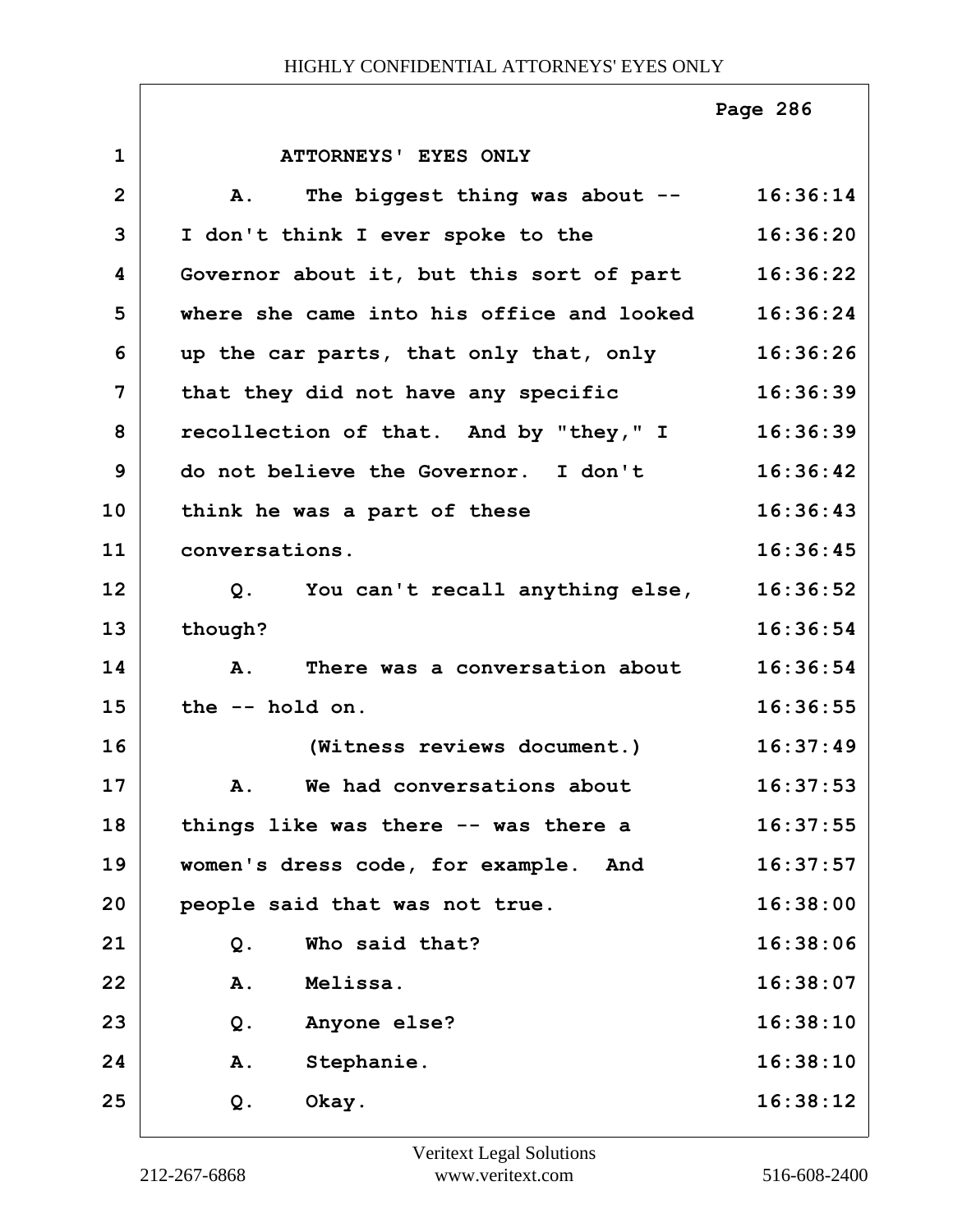|                |                                           | Page 287 |
|----------------|-------------------------------------------|----------|
| $\mathbf{1}$   | ATTORNEYS' EYES ONLY                      |          |
| $\overline{2}$ | Yeah. Maybe Dani. But they<br><b>A.</b>   | 16:38:16 |
| 3              | were the women who worked there. So they  | 16:38:21 |
| 4              | were the only people with firsthand       | 16:38:23 |
| 5              | knowledge.                                | 16:38:25 |
| 6              | Q. Well, presumably men can also          | 16:38:30 |
| $\overline{7}$ | see how women were dressing, but that     | 16:38:33 |
| 8              | aside.                                    | 16:38:34 |
| 9              | True, fair. It was the same<br>Α.         | 16:38:35 |
| 10             | process that we looked at each of the     | 16:38:54 |
| 11             | claims and questions and figured out what | 16:38:59 |
| 12             | we should and shouldn't respond to.       | 16:39:00 |
| 13             | I don't remember specifically.            | 16:39:02 |
| 14             | It's a very long article obviously. Lots  | 16:39:03 |
| 15             | of stuff in here. I do not remember       | 16:39:06 |
| 16             | specifically the various pieces of it.    | 16:39:07 |
| 17             | If you can turn to tab 63.<br>Q.          | 16:39:16 |
| 18             | Α.<br>Okay.                               | 16:39:49 |
| 19             | (Witness reviews document.)               | 16:40:21 |
| 20             | Lot of stuff.<br><b>A.</b>                | 16:43:09 |
| 21             | $Q$ .<br>Ready?                           | 16:43:11 |
| 22             | MR. LEVINE: If you could                  | 16:43:12 |
| 23             | indulge me for a second. Are you          | 16:43:13 |
| 24             | representing that Mr. Pollock has         | 16:43:16 |
| 25             | received this e-mail.                     | 16:43:19 |

 $\Gamma$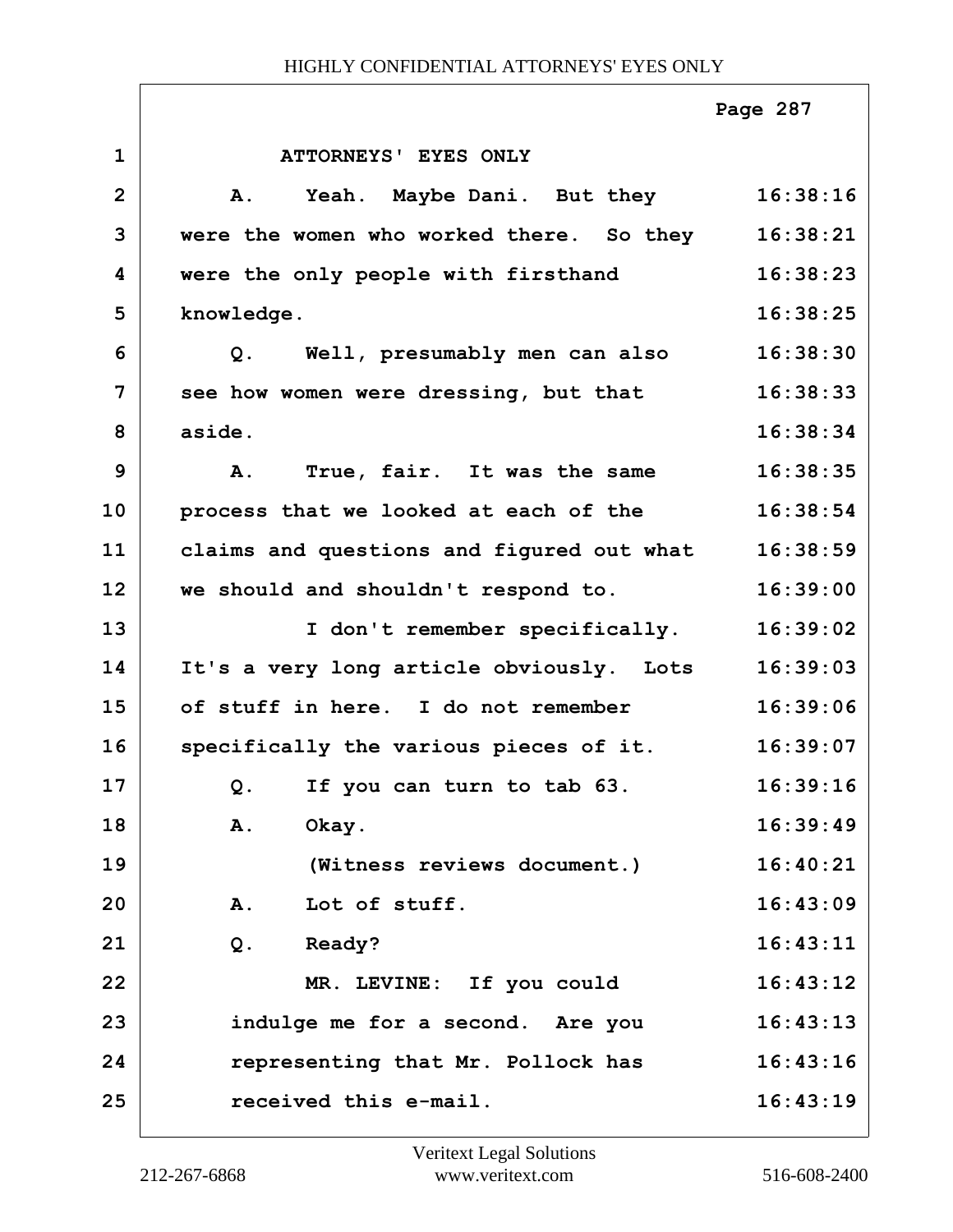|                |                                               | Page 288 |
|----------------|-----------------------------------------------|----------|
| $\mathbf{1}$   | ATTORNEYS' EYES ONLY                          |          |
| $\overline{2}$ | MR. GRANT: I am going to ask 16:43:19         |          |
| 3              | him whether or not he had discussed           | 16:43:21 |
| 4              | any of the circumstances surrounding          | 16:43:27 |
| 5              | this e-mail.                                  | 16:43:27 |
| 6              | Also one question I have at the<br>Q.         | 16:43:27 |
| 7              | beginning, who is epolitician.com?            | 16:43:28 |
| 8              | That's me.<br>A.                              | 16:43:30 |
| 9              | Okay.<br>Q.                                   | 16:43:31 |
| 10             | A. So what's the question.                    | 16:43:39 |
| 11             | So first, you received this<br>$Q$ .          | 16:43:40 |
| 12             | e-mail, correct?                              | 16:43:41 |
| 13             | I did.<br>$\mathbf{A}$ .                      | 16:43:42 |
| 14             | My question is, can you<br>$Q$ .              | 16:43:47 |
| 15             | describe the background of this e-mail        | 16:43:49 |
| 16             | exchange?                                     | 16:43:50 |
| 17             | This is the exchange to answer<br>${\bf A}$ . | 16:43:51 |
| 18             | every single question that were being         | 16:43:54 |
| 19             | asked in this very long New York Magazine     | 16:43:57 |
| 20             | article.                                      | 16:43:59 |
| 21             | Now, what discussion do you<br>$Q$ .          | 16:43:59 |
| 22             | recall having about the response beyond       | 16:44:01 |
| 23             | what's written here?                          | 16:44:08 |
| 24             | The responses that are in here<br>Α.          | 16:44:08 |
| 25             | are the conversations that we had. I          | 16:44:11 |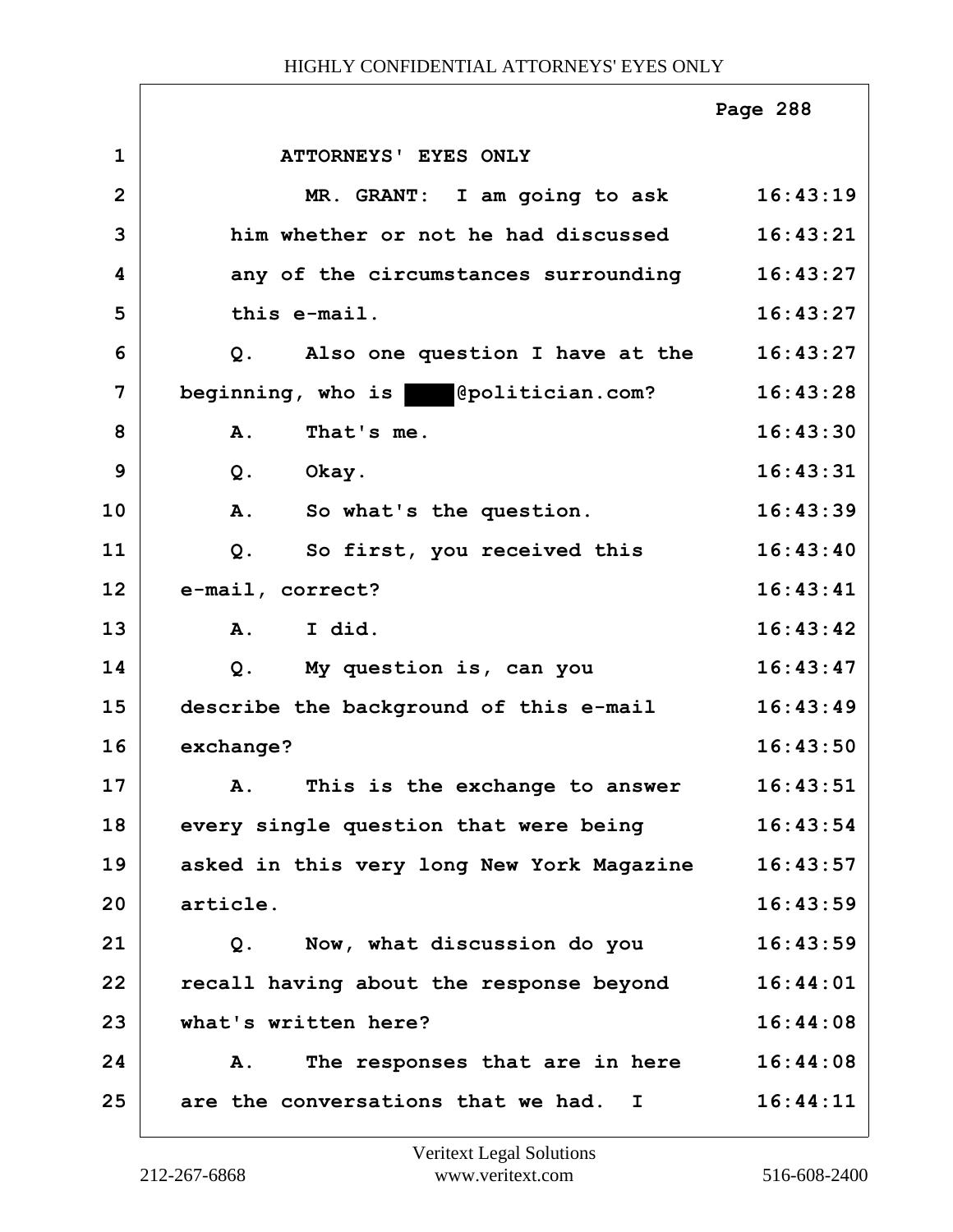|                |                                           | Page 289 |
|----------------|-------------------------------------------|----------|
| $\mathbf{1}$   | ATTORNEYS' EYES ONLY                      |          |
| $\overline{2}$ | don't remember specific each one. But     | 16:44:13 |
| 3              | like this was, it was such a big,         | 16:44:15 |
| 4              | overwhelming, article that I actually     | 16:44:21 |
| 5              | remember -- this was the only way to kind | 16:44:24 |
| 6              | of keep the whole thing straight,         | 16:44:29 |
| $\overline{7}$ | truthfully. It was just so, so much.      | 16:44:31 |
| 8              | Q. Got you. Okay. And one                 | 16:44:36 |
| 9              | question, why do you have an e-mail       | 16:44:38 |
| 10             | address called @politician.com?           | 16:44:40 |
| 11             | Because it's shorter than my<br><b>A.</b> | 16:44:43 |
| 12             | work e-mail. It automatically forwards,   | 16:44:47 |
| 13             | 100 percent of it is forwarded to my work | 16:44:51 |
| 14             | $e$ -mail.                                | 16:44:53 |
| 15             | I use it like when I am signing           | 16:44:54 |
| 16             | onto, like when I am signing onto an      | 16:44:55 |
| 17             | Internet account. It's just shorter than  | 16:45:00 |
| 18             | my e-mail address. But I send and         | 16:45:02 |
| 19             | receive at that address nothing. It all   | 16:45:04 |
| 20             | gets forwarded to my work e-mail address. | 16:45:09 |
| 21             | All right.<br>Q.                          | 16:45:13 |
| 22             | A. And I don't know why that              | 16:45:17 |
| 23             | would -- I don't know why that e-mail     | 16:45:19 |
| 24             | address was used.                         | 16:45:21 |
| 25             | Were you involved in<br>Q.                | 16:45:28 |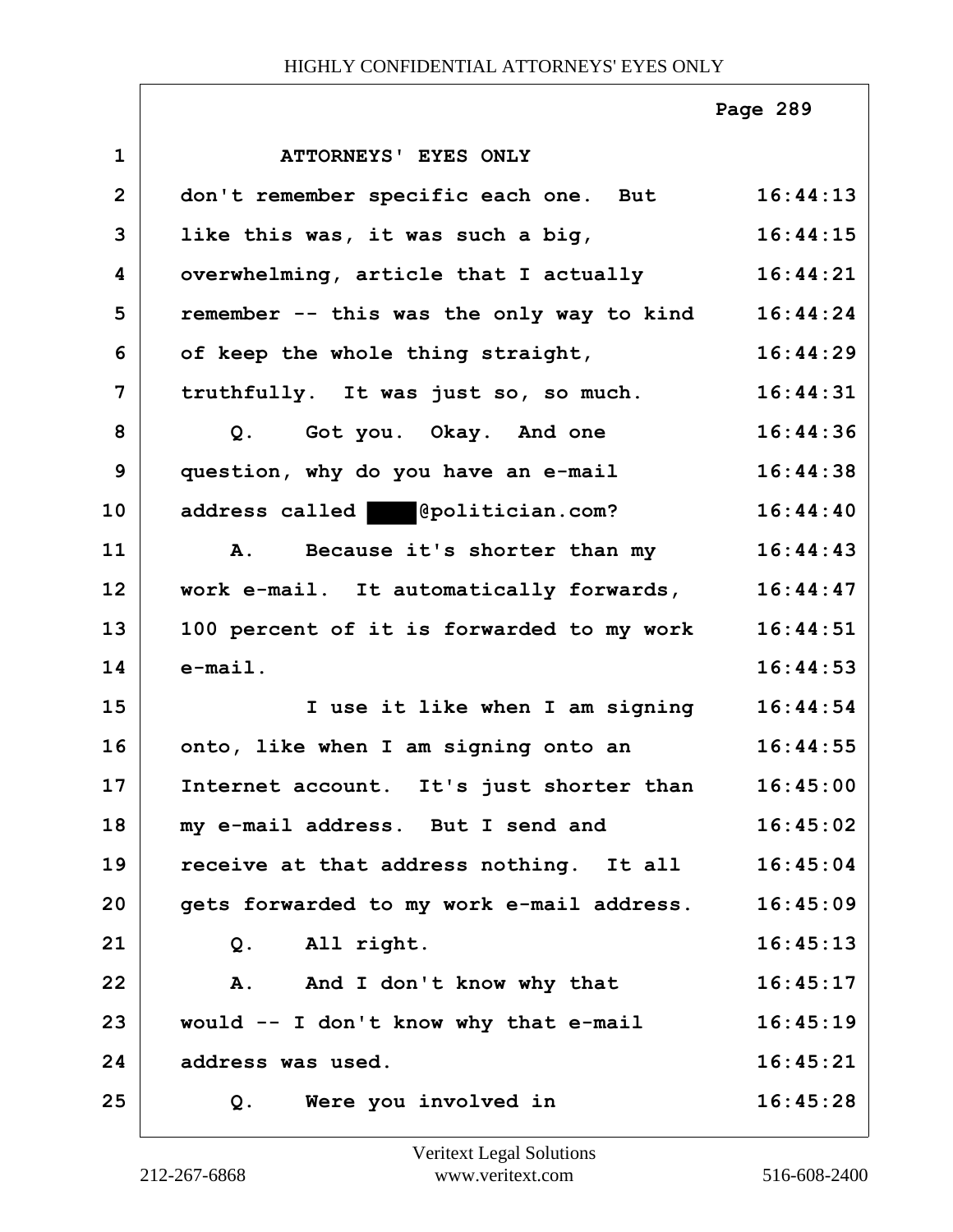|                |                                           | Page 290 |
|----------------|-------------------------------------------|----------|
| $\mathbf 1$    | ATTORNEYS' EYES ONLY                      |          |
| $\overline{2}$ | discussions later about responding to an  | 16:45:31 |
| 3              | article by Ronan Farrow concerning        | 16:45:35 |
| 4              | Governor Cuomo and the allegations        | 16:45:39 |
| 5              | against him?                              | 16:45:41 |
| 6              | <b>A.</b><br>Yes.                         | 16:45:41 |
| 7              | And what was your involvement?<br>$Q$ .   | 16:45:42 |
| 8              | Same as all others.<br>A.                 | 16:45:43 |
| 9              | Conversations about details and how to    | 16:45:48 |
| 10             | respond.                                  | 16:45:52 |
| 11             | And who else was involved in<br>$Q$ .     | 16:45:52 |
| 12             | these same conversations?                 | 16:45:58 |
| 13             | Α.<br>The same group.                     | 16:45:59 |
| 14             | And the Governor?<br>$Q$ .                | 16:46:00 |
| 15             | A.<br>I don't think so. I don't           | 16:46:01 |
| 16             | think so.                                 | 16:46:06 |
| 17             | And when did you have these<br>$Q$ .      | 16:46:08 |
| 18             | discussions?                              | 16:46:09 |
| 19             | You'll have to tell me when the<br>A.     | 16:46:09 |
| 20             | Farrow article came out, although the     | 16:46:15 |
| 21             | discussion -- they came -- there was a    | 16:46:17 |
| 22             | longer lead time there than -- like when  | 16:46:21 |
| 23             | you asked me about the New York Times and | 16:46:24 |
| 24             | Wall Street Journal, I know those were    | 16:46:26 |
| 25             | all within 48 hours. The New Yorker has   | 16:46:28 |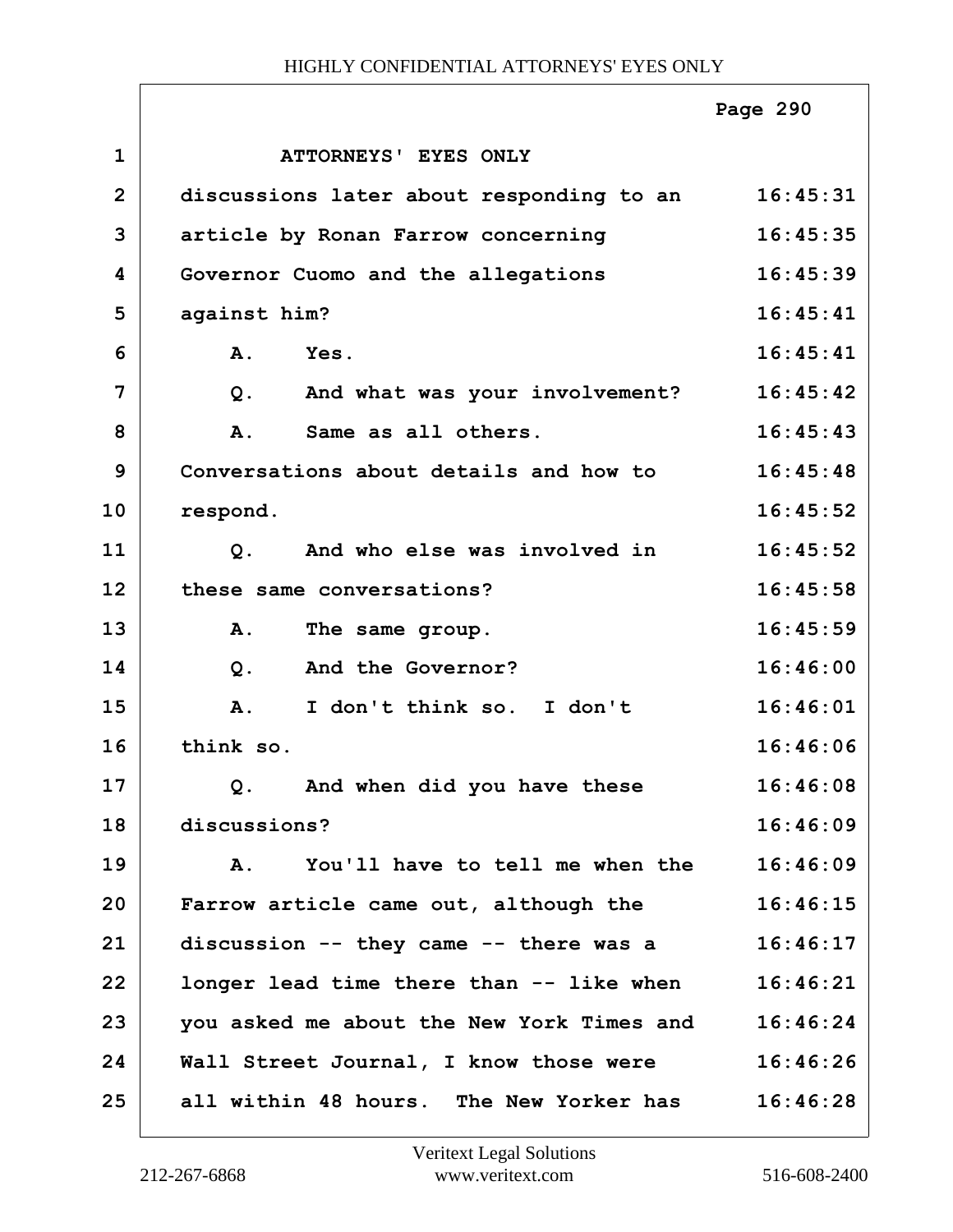|                |                                          | Page 291 |
|----------------|------------------------------------------|----------|
| $\mathbf{1}$   | ATTORNEYS' EYES ONLY                     |          |
| $\overline{2}$ | a longer lead time.                      | 16:46:30 |
| 3              | So it could have been a week             | 16:46:32 |
| 4              | before that story. It could have been    | 16:46:33 |
| 5              | even two weeks before that story. It was | 16:46:35 |
| 6              | a longer lead time.                      | 16:46:39 |
| $\overline{7}$ | Q. If I represent to you, or you         | 16:46:40 |
| 8              | can turn to tab 79, that the New Yorker  | 16:46:41 |
| 9              | article was published on March 18th,     | 16:46:44 |
| 10             | 2021?                                    | 16:46:48 |
| 11             | A. Okay. So sometime between             | 16:46:48 |
| 12             | March 1st-ish, or March 7th-ish, in that | 16:46:50 |
| 13             | range, when the conversations started to | 16:46:55 |
| 14             | happen.                                  | 16:46:58 |
| 15             | Q. And what do you recall being          | 16:46:58 |
| 16             | discussed on these calls about how to    | 16:47:00 |
| 17             | respond to the Farrow article?           | 16:47:02 |
| 18             | Well, for the Farrow article,<br>Α.      | 16:47:05 |
| 19             | it was no different than anything else,  | 16:47:07 |
| 20             | which is looking at the questions that   | 16:47:10 |
| 21             | the reporter was raising and how to      | 16:47:15 |
| 22             | respond to each one.                     | 16:47:18 |
| 23             | And at the end of the day, most          | 16:47:21 |
| 24             | of the stuff that was in this article I  | 16:47:23 |
| 25             | felt and others felt had sort of already | 16:47:28 |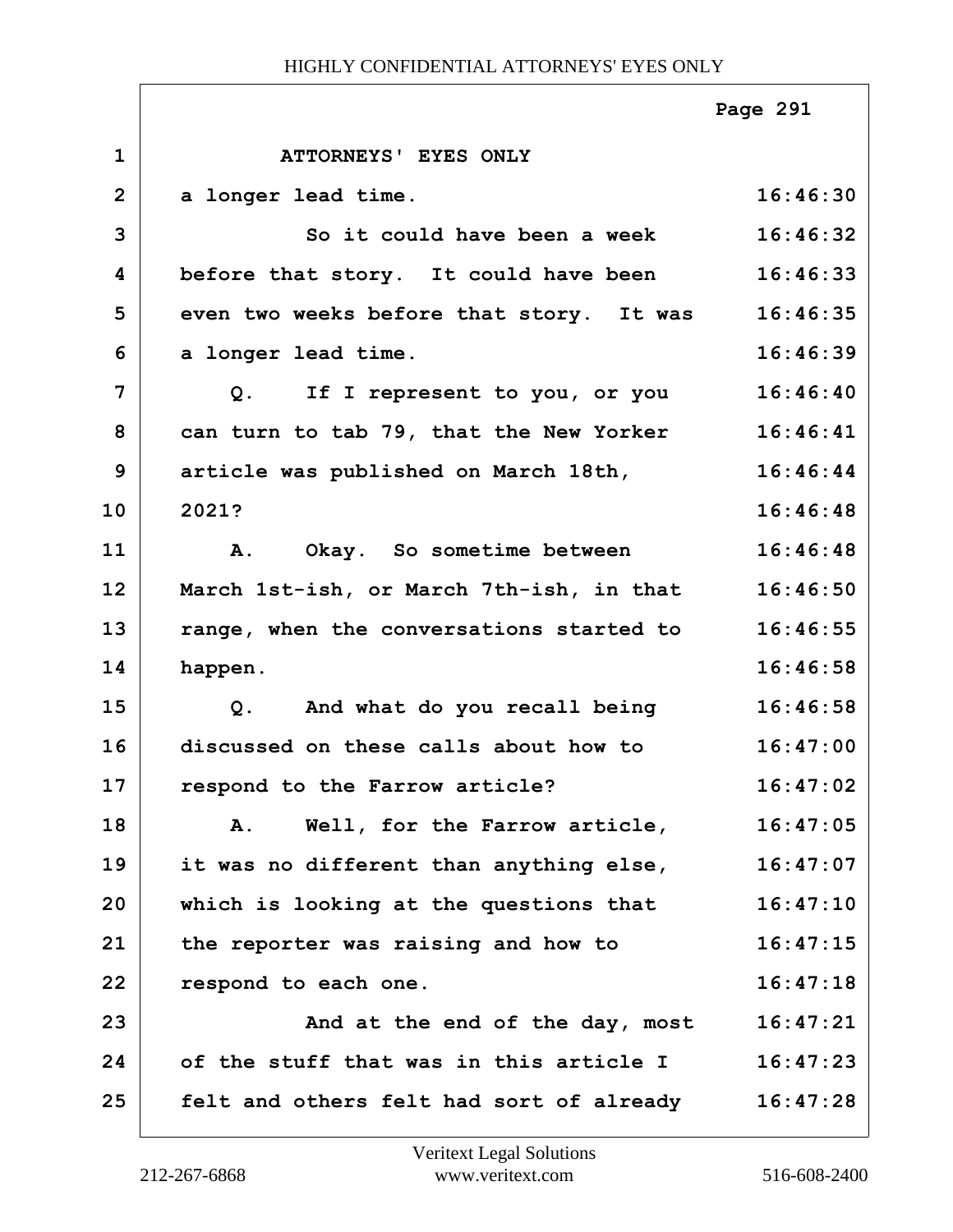|                |                                         | Page 292 |
|----------------|-----------------------------------------|----------|
| $\mathbf{1}$   | ATTORNEYS' EYES ONLY                    |          |
| $\overline{2}$ | been litigated in terms of the press. I | 16:47:30 |
| 3              | am not talking about litigated legally. | 16:47:33 |
| 4              | Okay. Anything else you recall<br>$Q$ . | 16:47:38 |
| 5              | being discussed concerning what was     | 16:47:39 |
| 6              | coming out in this story?               | 16:47:42 |
| 7              | A.<br>No, that was it.                  | 16:47:43 |
| 8              | Can you turn to tab 70.<br>$Q$ .        | 16:47:50 |
| 9              | A.<br>Okay. Okay.                       | 16:48:09 |
| 10             | Okay. And do you recall this<br>$Q$ .   | 16:48:22 |
| 11             | text exchange?                          | 16:48:25 |
| 12             | I do.<br>A.                             | 16:48:25 |
| 13             | Okay. And what was the<br>$Q$ .         | 16:48:27 |
| 14             | background to this text exchange?       | 16:48:29 |
| 15             | So Melissa sends, I think it's<br>A.    | 16:48:31 |
| 16             | a screenshot, right, of an e-mail from  | 16:48:35 |
| 17             | Ronan Farrow. The accusation is that    | 16:48:40 |
| 18             | Melissa has leaked her personnel files, | 16:48:44 |
| 19             | and I respond that I think that she     | 16:48:46 |
| 20             | should make sure that a lawyer is       | 16:48:48 |
| 21             | responding as opposed to her,           | 16:48:50 |
| 22             | necessarily.                            | 16:48:53 |
| 23             | Okay. And why did you think<br>Q.       | 16:48:53 |
| 24             | this required a lawyer's response?      | 16:48:57 |
| 25             | Because I thought that it was<br>Α.     | 16:48:58 |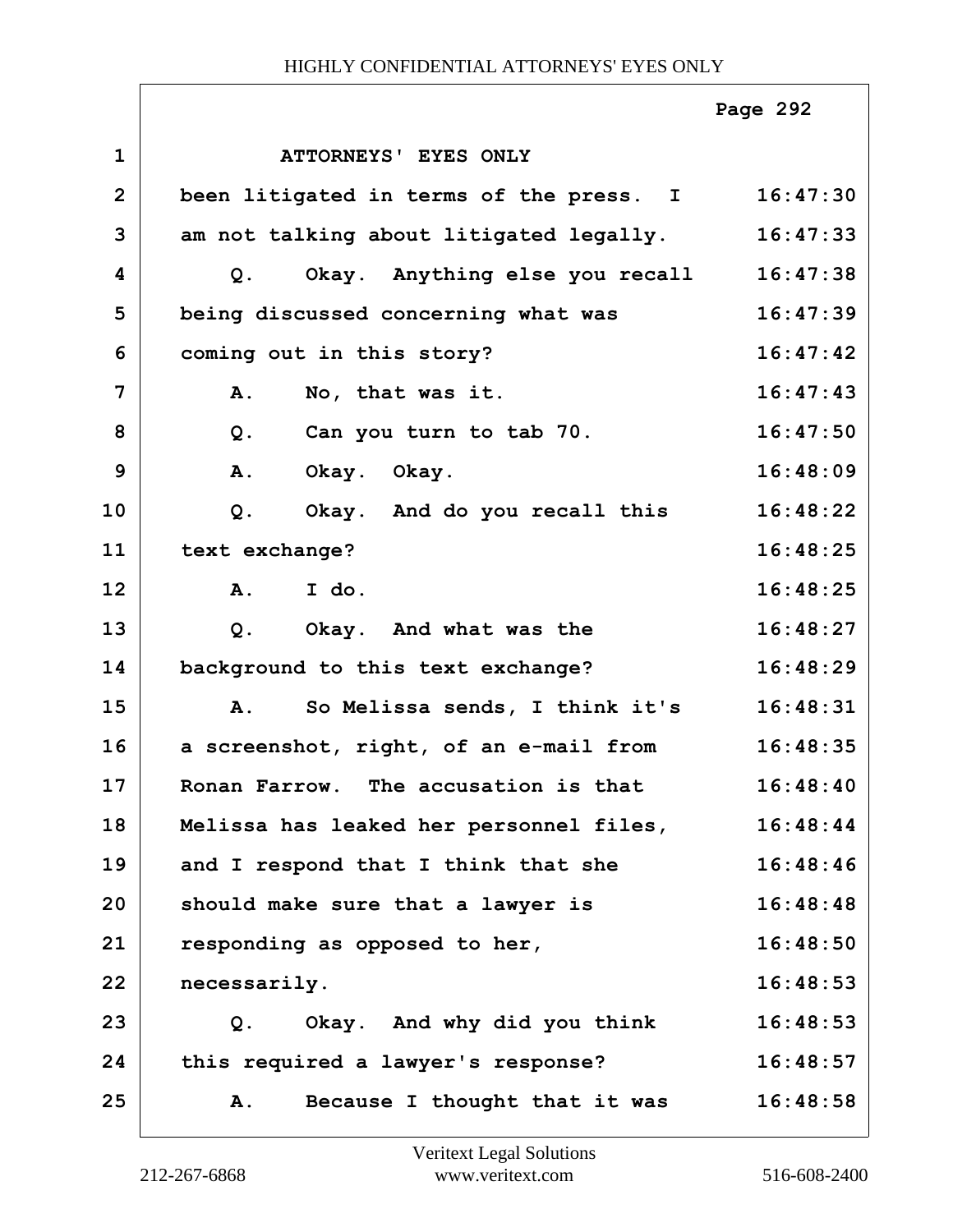|                |                                               | Page 293 |
|----------------|-----------------------------------------------|----------|
| $\mathbf{1}$   | ATTORNEYS' EYES ONLY                          |          |
| $\overline{2}$ | more appropriate to hear that a lawyer        | 16:49:02 |
| 3              | comment on the -- potentially that a          | 16:49:05 |
| 4              | lawyer comment on this, because it was        | 16:49:09 |
| 5              | clear that the allegation was that she        | 16:49:10 |
| 6              | had done something wrong, as opposed          | 16:49:13 |
| 7              | to -- as opposed to sort of a normal          | 16:49:15 |
| 8              | press response.                               | 16:49:18 |
| 9              | Q. And who do you understand was              | 16:49:19 |
| 10             | the one who released personnel                | 16:49:22 |
| 11             | information to the media?                     | 16:49:25 |
| 12             | I do not know.<br><b>A.</b>                   | 16:49:28 |
| 13             | And when you say you do not<br>Q <sub>1</sub> | 16:49:29 |
| 14             | know, do you not know specifically which      | 16:49:34 |
| 15             | person or are you saying more broadly         | 16:49:36 |
| 16             | what organization or anything like that?      | 16:49:38 |
| 17             | I do not know. I was not<br><b>A.</b>         | 16:49:40 |
| 18             | involved at the time back in December,        | 16:49:41 |
| 19             | really, when this stuff, when the             | 16:49:45 |
| 20             | conversation happened about Ms. Boylan        | 16:49:49 |
| 21             | and the personnel record.                     | 16:49:51 |
| 22             | Got you. Putting aside whether<br>Q.          | 16:49:52 |
| 23             | or not you were personally involved, in       | 16:49:55 |
| 24             | December you were talking to these people     | 16:49:58 |
| 25             | who may have been doing this.                 | 16:50:00 |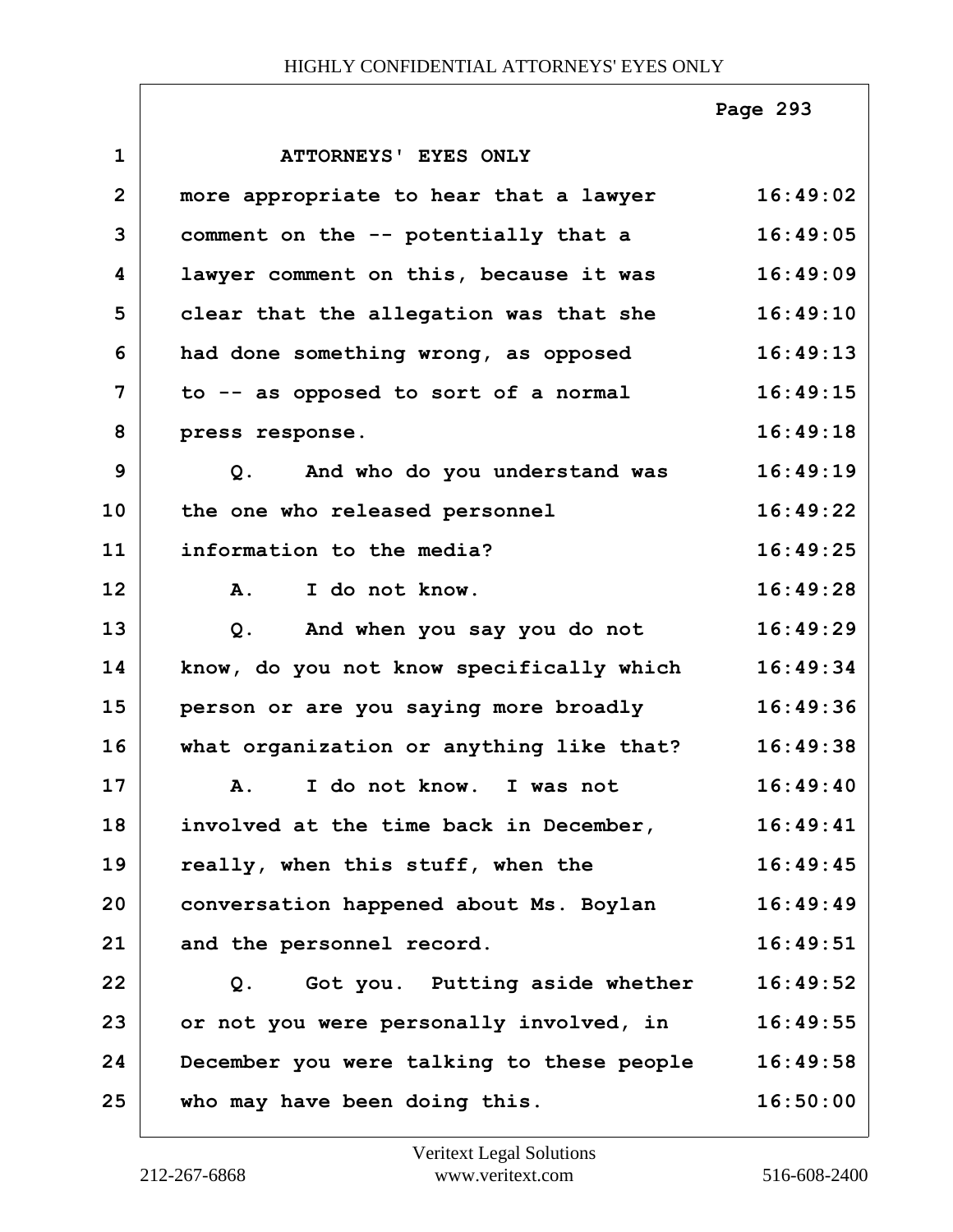|                |                                         | Page 294 |
|----------------|-----------------------------------------|----------|
| $\mathbf{1}$   | ATTORNEYS' EYES ONLY                    |          |
| $\overline{2}$ | My question is, in subsequent           | 16:50:01 |
| 3              | conversations such as this one, when    | 16:50:02 |
| 4              | you're talking to somebody about stuff  | 16:50:04 |
| 5              | that may have happened in the past, did | 16:50:06 |
| 6              | any of them say who leaked it?          | 16:50:08 |
| 7              | No.<br>A.                               | 16:50:10 |
| 8              | Okay. Did you ask?<br>$Q$ .             | 16:50:12 |
| 9              | A.<br>No.                               | 16:50:13 |
| 10             | Did you ask Ms. DeRosa whether<br>$Q$ . | 16:50:15 |
| 11             | or not she did it?                      | 16:50:20 |
| 12             | $N$ o.<br>A.                            | 16:50:21 |
| 13             | Did you ask Ms. DeRosa whether<br>Q.    | 16:50:21 |
| 14             | or not anyone in the Executive Chamber  | 16:50:24 |
| 15             | did it?                                 | 16:50:25 |
| 16             | A.<br>No.                               | 16:50:26 |
| 17             | Q. Did you not think it was             | 16:50:26 |
| 18             | important?                              | 16:50:28 |
| 19             | Not for, not for the purposes<br>Α.     | 16:50:28 |
| 20             | of responding to the story, no.         | 16:50:30 |
| 21             | Meaning you didn't think it was<br>Q.   | 16:50:31 |
| 22             | necessary in responding to the -- to a  | 16:50:35 |
| 23             | statement that would be in a press      | 16:50:39 |
| 24             | article to know whether or not it       | 16:50:42 |
| 25             | happened or who did it?                 | 16:50:43 |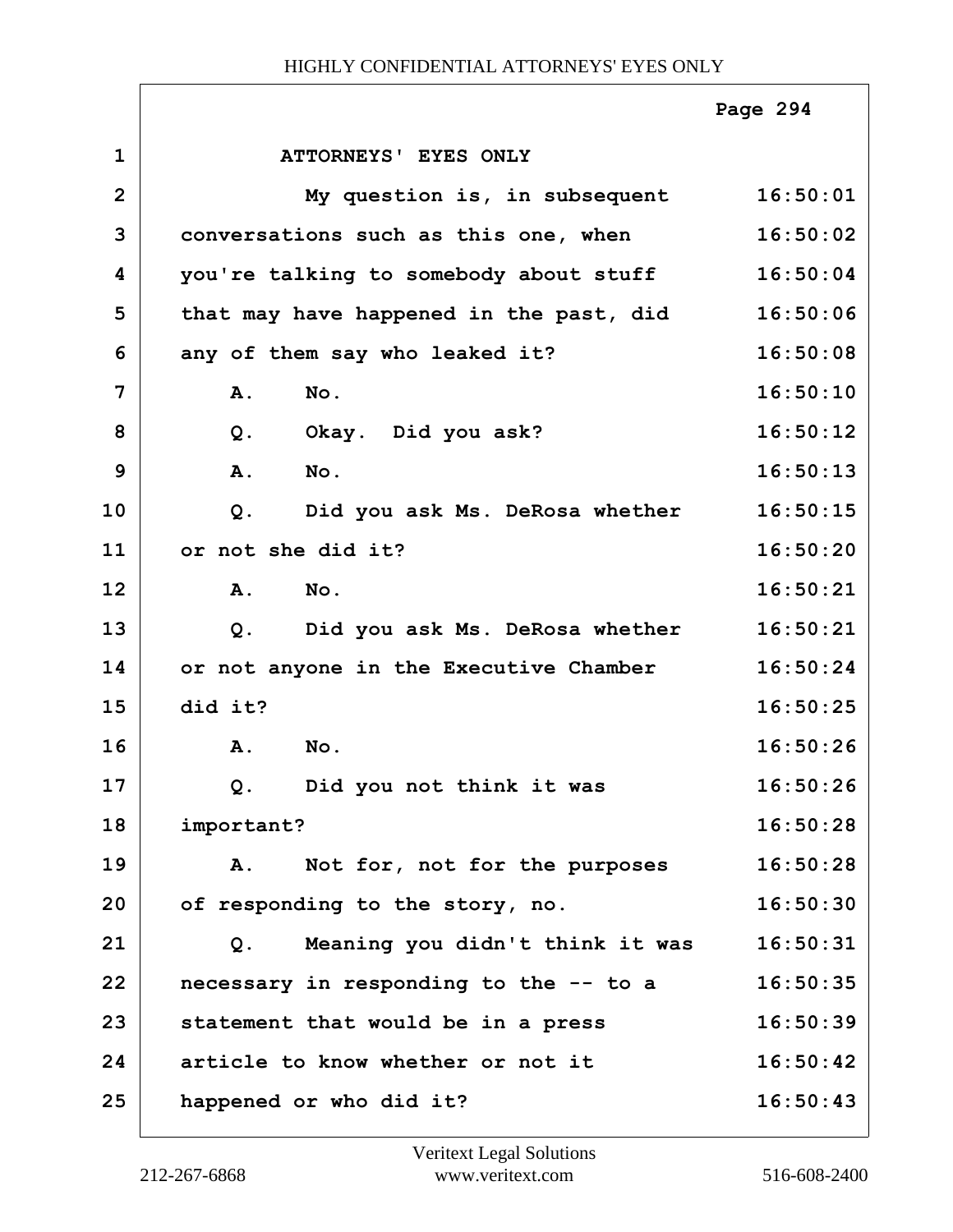|                |                                           | Page 295 |
|----------------|-------------------------------------------|----------|
| $\mathbf{1}$   | ATTORNEYS' EYES ONLY                      |          |
| $\overline{2}$ | So part of this discussion is             | 16:50:52 |
| 3              | how you're going to respond to Ronan      | 16:50:55 |
| 4              | Farrow, correct?                          | 16:50:58 |
| 5              | Yes.<br>Α.                                | 16:50:58 |
| 6              | My question is, did you not<br>$Q$ .      | 16:50:59 |
| $\overline{7}$ | think it was important to some degree to  | 16:51:00 |
| 8              | know whether or not Ms. DeRosa or         | 16:51:02 |
| $\mathbf{9}$   | somebody else in the Executive Chamber    | 16:51:06 |
| 10             | was connected to the dissemination of     | 16:51:08 |
| 11             | Ms. Boylan's personnel file?              | 16:51:11 |
| 12             | I did not think so. I knew<br><b>A.</b>   | 16:51:12 |
| 13             | that it had been, that it was out there   | 16:51:16 |
| 14             | from the December -- in the public domain | 16:51:18 |
| 15             | and that's all that I needed to know.     | 16:51:21 |
| 16             | Okay. Why would a lawyer's<br>Q.          | 16:51:24 |
| 17             | response be necessary if it was out in    | 16:51:27 |
| 18             | the public domain and everything was      | 16:51:29 |
| 19             | kosher?                                   | 16:51:31 |
| 20             | Because the question was about<br>Α.      | 16:51:31 |
| 21             | her, an allegation about her. And I am    | 16:51:33 |
| 22             | not a lawyer, so my suggestion that a     | 16:51:35 |
| 23             | lawyer's response was merely my           | 16:51:38 |
| 24             | non-lawyerly, my non-lawyerly instinct.   | 16:51:41 |
| 25             | Got it.<br>Q.                             | 16:51:44 |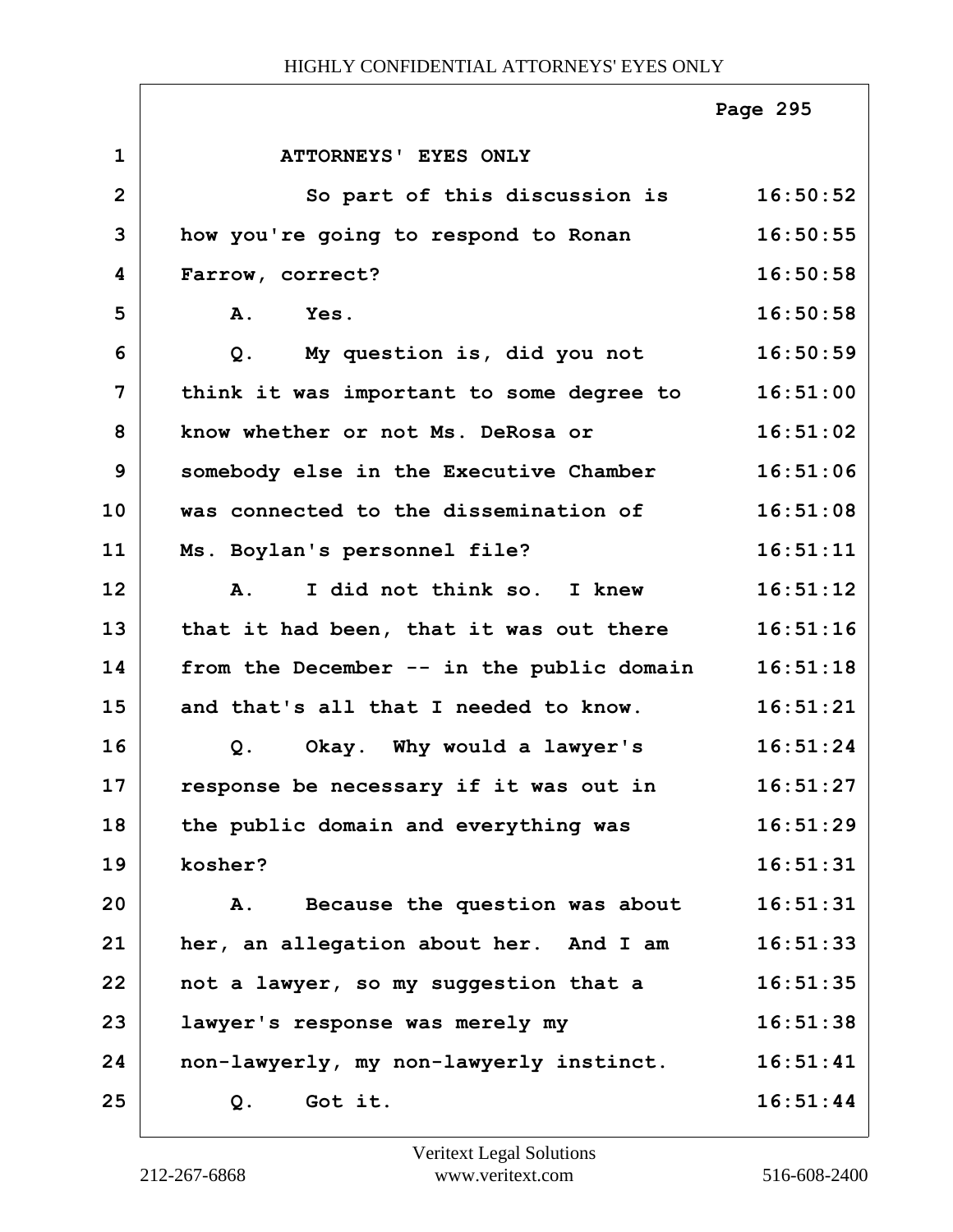|                |                                                   | Page 296 |
|----------------|---------------------------------------------------|----------|
| $\mathbf{1}$   | ATTORNEYS' EYES ONLY                              |          |
| $\overline{2}$ | To make sure that she was<br><b>A.</b>            | 16:51:45 |
| 3              | seeking counsel on it.                            | 16:51:47 |
| 4              | Ms. DeRosa was seeking counsel?<br>Q <sub>z</sub> | 16:51:48 |
| 5              | I didn't say that. I said I<br>A.                 | 16:51:54 |
| 6              | wanted to make sure -- I said when this           | 16:51:56 |
| 7              | requires a lawyer to respond to,                  | 16:51:58 |
| 8              | obviously I wanted to make sure that she          | 16:52:00 |
| 9              | was talking or seeking a lawyer's                 | 16:52:03 |
| 10             | response, but just my instinct.                   | 16:52:06 |
| 11             | Can you turn to tab 74.<br>Q.                     | 16:52:17 |
| 12             | A.<br>Yes.                                        | 16:52:18 |
| 13             | $Q$ .<br>Let me know when you're ready.           | 16:52:19 |
| 14             | <b>A.</b><br>Okay.                                | 16:52:49 |
| 15             | Do you recall whether or not<br>Q.                | 16:52:50 |
| 16             | you joined this phone call?                       | 16:52:51 |
| 17             | A. No.                                            | 16:52:52 |
| 18             | Do you recall whether or not<br>$Q$ .             | 16:52:55 |
| 19             | you joined any conference calls                   | 16:52:59 |
| 20             | concerning the response to Ms. Farrow's           | 16:53:01 |
| 21             | article -- Mr. Farrow's article, sorry?           | 16:53:03 |
| 22             | That's okay. Yes.<br>Α.                           | 16:53:07 |
| 23             | And what do you recall being<br>Q <sub>1</sub>    | 16:53:09 |
| 24             | discussed during those conversations?             | 16:53:10 |
| 25             | I don't recall specifically.<br>Α.                | 16:53:12 |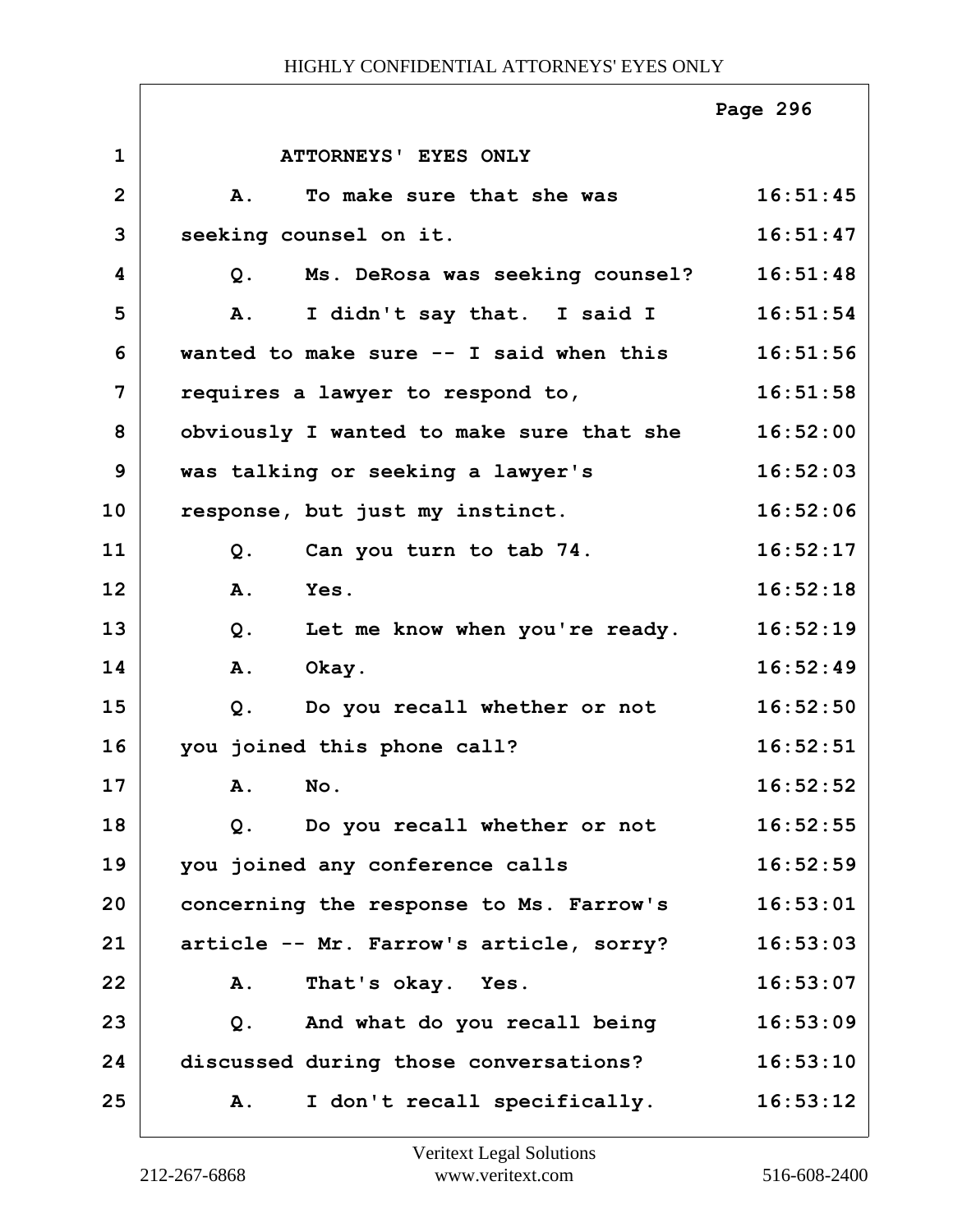|                |                                           | Page 297 |
|----------------|-------------------------------------------|----------|
| $\mathbf 1$    | <b>ATTORNEYS' EYES ONLY</b>               |          |
| $\overline{2}$ | Particularly this, I don't know what this | 16:53:24 |
| 3              | is about.                                 | 16:53:26 |
| 4              | Again, we got -- we got asked a           | 16:53:27 |
| 5              | series of questions about Ronan Farrow    | 16:53:30 |
| 6              | and we went through each one and figured  | 16:53:32 |
| 7              | out what the response to each one should  | 16:53:33 |
| 8              | be.                                       | 16:53:36 |
| 9              | If you can turn to tab 75.<br>$Q$ .       | 16:53:40 |
| 10             | Okay.<br><b>A.</b>                        | 16:54:17 |
| 11             | $Q$ .<br>Let me know when you're ready.   | 16:54:17 |
| 12             | Okay.<br><b>A.</b>                        | 16:54:19 |
| 13             | And if you turn to the third<br>$Q$ .     | 16:54:19 |
| 14             | page of this exhibit.                     | 16:54:21 |
| 15             | Okay.<br>Α.                               | 16:54:22 |
| 16             | And your phone number is<br>Q.            | 16:54:22 |
| 17             | , correct?                                | 16:54:25 |
| 18             | That's correct. So I am the<br>Α.         | 16:54:28 |
| 19             | mystery person.                           | 16:54:32 |
| 20             | You're the mystery person in<br>Q.        | 16:54:32 |
| 21             | this exchange.                            | 16:54:34 |
| 22             | Got it, okay.<br>A.                       | 16:54:35 |
| 23             | Okay. Why did you write the<br>Q.         | 16:54:36 |
| 24             | stuff under -- on the third page, meaning | 16:54:41 |
| 25             | "Not the Hochul one but why not, they are | 16:54:48 |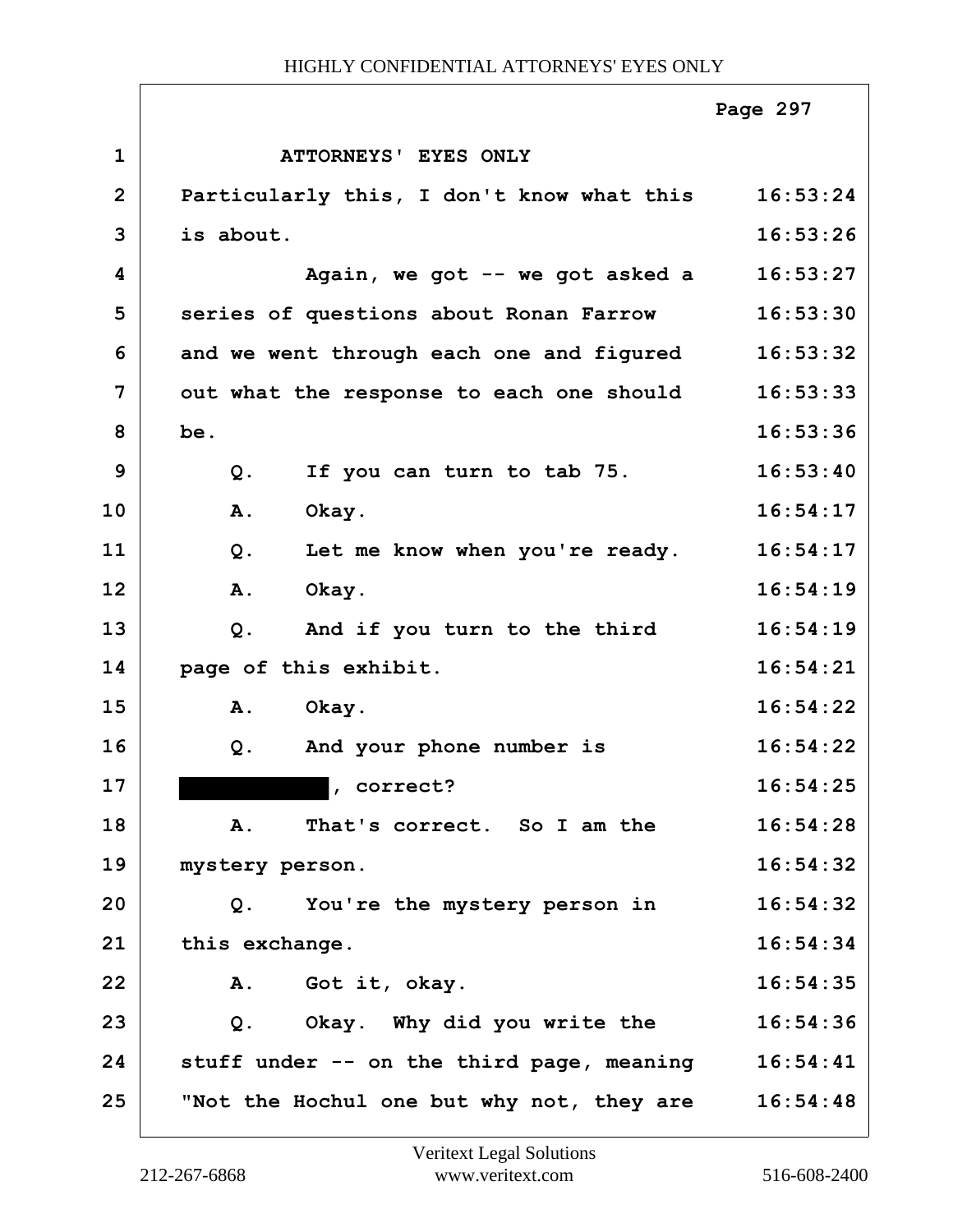|                |                                           | Page 298 |
|----------------|-------------------------------------------|----------|
| $\mathbf 1$    | ATTORNEYS' EYES ONLY                      |          |
| $\overline{2}$ | in the public," what did you mean by      | 16:54:49 |
| 3              | that?                                     | 16:54:51 |
| 4              | Well, they are in the public<br>Α.        | 16:54:51 |
| 5              | meaning you can give it or not, it        | 16:54:57 |
| 6              | doesn't matter, it was out there for      | 16:55:00 |
| 7              | everyone to see.                          | 16:55:04 |
| 8              | "Not the Hochul one" is because           | 16:55:05 |
| 9              | I thought that the politics involving the | 16:55:07 |
| 10             | lieutenant Governor, who is also my       | 16:55:09 |
| 11             | client, would be complicated. And         | 16:55:11 |
| 12             | because forcing -- having a               | 16:55:15 |
| 13             | conversation -- having a press            | 16:55:16 |
| 14             | conversation about the lieutenant         | 16:55:20 |
| 15             | Governor just meant the lieutenant        | 16:55:21 |
| 16             | Governor was going to have to comment,    | 16:55:23 |
| 17             | and that was not a good thing, I didn't   | 16:55:25 |
| 18             | think, or not a good thing for either the | 16:55:27 |
| 19             | Governor or the lieutenant Governor. So   | 16:55:28 |
| 20             | that's why I say that.                    | 16:55:30 |
| 21             | And again, they were in the               | 16:55:33 |
| 22             | public domain. So to some extent I was    | 16:55:34 |
| 23             | like, does it really matter. Anybody      | 16:55:36 |
| 24             | could see these.                          | 16:55:39 |
| 25             | Meaning the tweets that were<br>Q.        | 16:55:39 |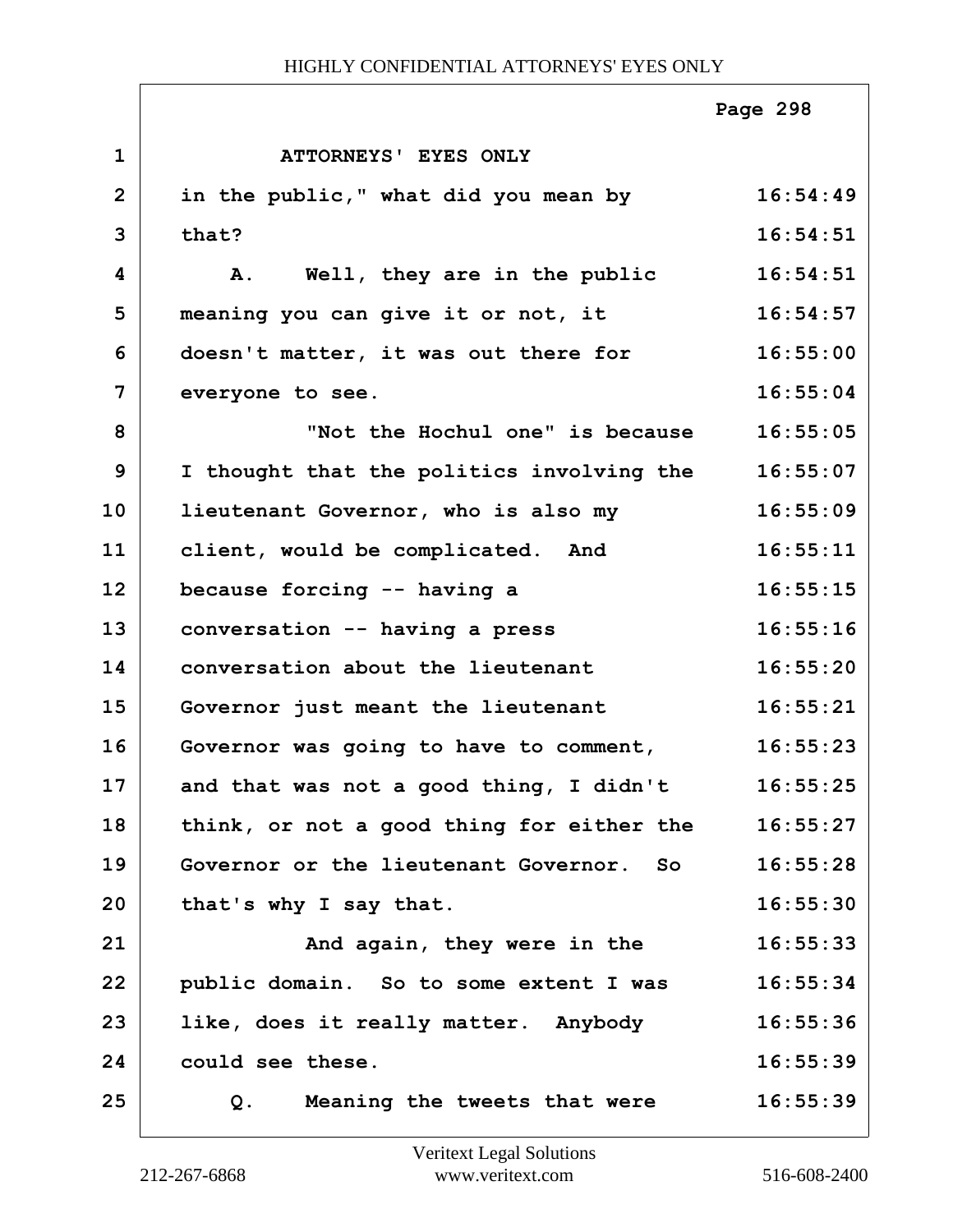|                |                                           | Page 299 |
|----------------|-------------------------------------------|----------|
| $\mathbf{1}$   | ATTORNEYS' EYES ONLY                      |          |
| $\overline{2}$ | seen?                                     | 16:55:42 |
| 3              | A.<br>Yeah, yeah.                         | 16:55:42 |
| 4              | And why were you discussing<br>$Q$ .      | 16:55:43 |
| 5              | these tweets on March 14th, 2021?         | 16:55:46 |
| 6              | In anticipation of the Ronan<br>Α.        | 16:55:49 |
| $\overline{7}$ | Farrow article and whether or not it was  | 16:55:55 |
| 8              | important to give Ronan Farrow the        | 16:55:57 |
| 9              | context that Lindsey Boylan had said      | 16:56:00 |
| 10             | over-the-top positive things about the    | 16:56:02 |
| 11             | Governor, the Governor's Office,          | 16:56:03 |
| 12             | et cetera.                                | 16:56:06 |
| 13             | All right. And if you turn to<br>$Q$ .    | 16:56:11 |
| 14             | the next page?                            | 16:56:29 |
| 15             | Α.<br>Okay.                               | 16:56:34 |
| 16             | Do you have an understanding of<br>$Q$ .  | 16:56:34 |
| 17             | what the person who produced these        | 16:56:36 |
| 18             | messages meant when they said "I don't    | 16:56:37 |
| 19             | have a problem, but I'm not sure how many | 16:56:40 |
| 20             | of these are false that we had to respond | 16:56:42 |
| 21             | to"?                                      | 16:56:45 |
| 22             | Do that again, because we are<br>Α.       | 16:56:45 |
| 23             | looking at different things. Sorry, say   | 16:56:47 |
| 24             | again.                                    | 16:56:49 |
| 25             | On the last page of the<br>Q.             | 16:56:49 |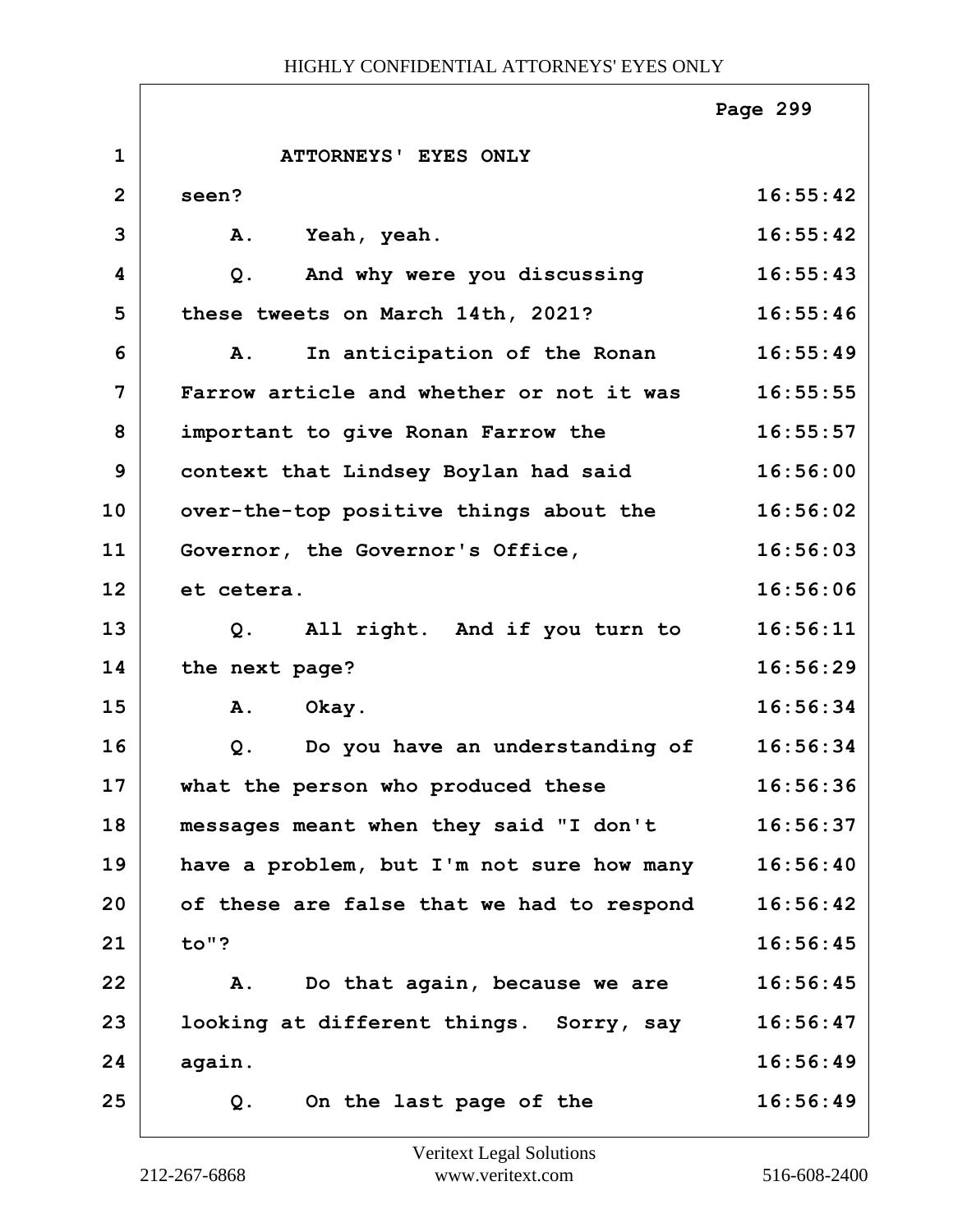|                |                                             | Page 300 |
|----------------|---------------------------------------------|----------|
| $\mathbf{1}$   | ATTORNEYS' EYES ONLY                        |          |
| $\overline{2}$ | conversation?                               | 16:56:50 |
| 3              | The last page of the<br>Α.                  | 16:56:51 |
| 4              | conversation. Just ask the question         | 16:56:52 |
| 5              | again because I was looking at something    | 16:56:53 |
| 6              | else, the wrong thing.                      | 16:56:55 |
| $\overline{7}$ | No, not a problem. I was<br>Q.              | 16:56:57 |
| 8              | asking about the significance of the        | 16:56:58 |
| 9              | statement towards the middle of the page    | 16:56:59 |
| 10             | where it says: "I don't have a problem,     | 16:57:01 |
| 11             | but I'm not sure how many of these are      | 16:57:03 |
| 12             | false that we had to respond to"?           | 16:57:05 |
| 13             | I have no idea. I can't figure<br><b>A.</b> | 16:57:07 |
| 14             | it out.                                     | 16:57:27 |
| 15             | Can you turn to tab 76?<br>$Q$ .            | 16:57:38 |
| 16             | Okay.<br>A.                                 | 16:57:41 |
| 17             | Why were you sending the<br>Q.              | 16:57:42 |
| 18             | summary to Mr. Ajemian?                     | 16:58:22 |
| 19             | It was a summary -- I don't<br>Α.           | 16:58:24 |
| 20             | know why I sent it to Peter, but it was a   | 16:58:26 |
| 21             | summary of a conversation that we had had   | 16:58:28 |
| 22             | about the Ronan Farrow article and about    | 16:58:30 |
| 23             | the relationship with Lindsey Boylan.       | 16:58:36 |
| 24             | When you say "a conversation<br>Q.          | 16:58:39 |
| 25             | that we had," who was a part of that        | 16:58:40 |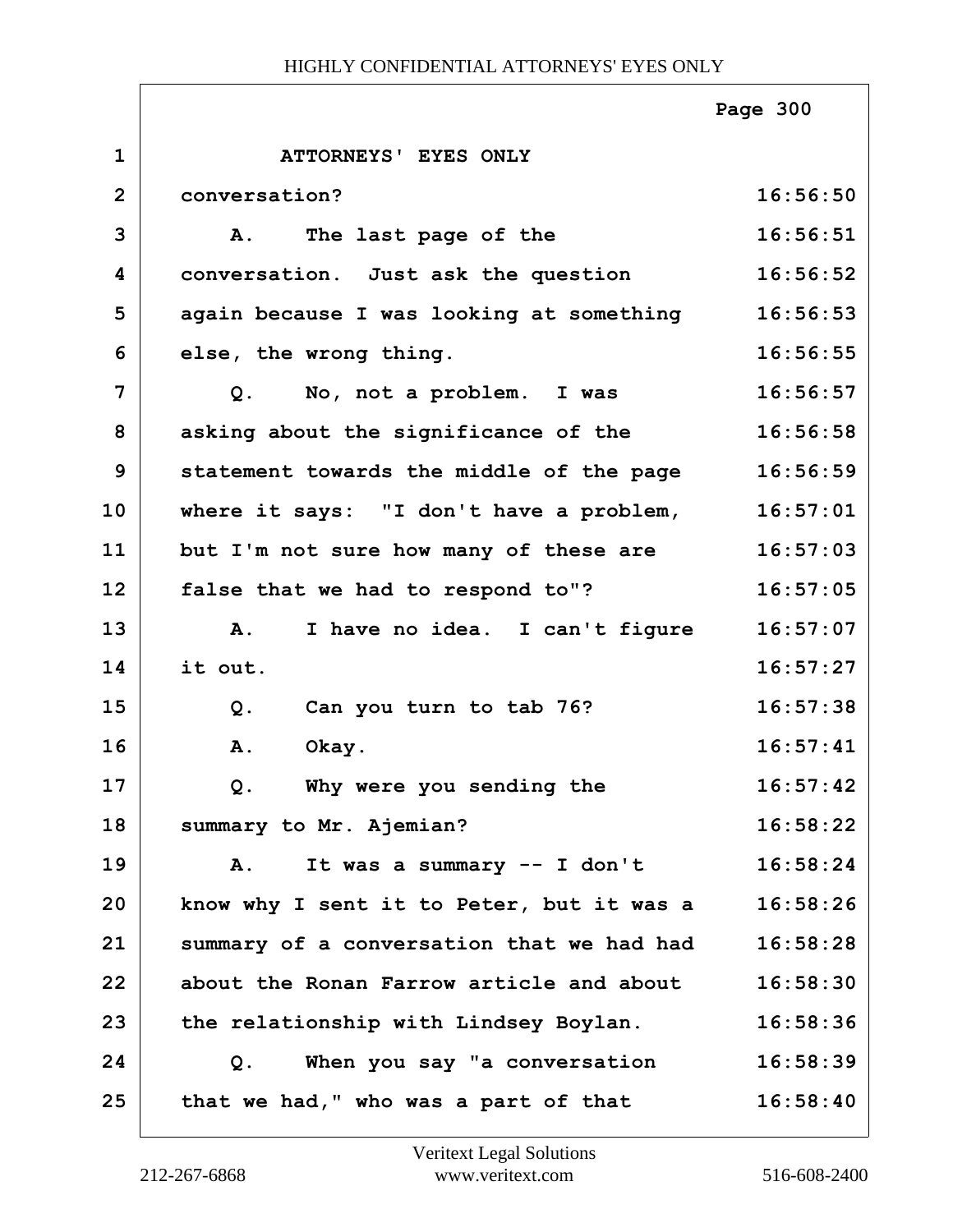|                |                                                    | Page 301 |
|----------------|----------------------------------------------------|----------|
| $\mathbf{1}$   | ATTORNEYS' EYES ONLY                               |          |
| $\overline{2}$ | conversation?                                      | 16:58:42 |
| 3              | A. It would have been, it would                    | 16:58:42 |
| 4              | have been a larger conversation, not just 16:58:45 |          |
| 5              | me and Peter Ajemian. I don't know that 16:58:47   |          |
| 6              | I had those conversations.                         | 16:58:49 |
| 7              | Q. So this was all stuff that                      | 16:58:51 |
| 8              | you -- was shared during a -- during some          | 16:58:53 |
| 9              | communication about the Ronan Farrow               | 16:59:00 |
| 10             | article?                                           | 16:59:02 |
| 11             | A. Some group call, yes.                           | 16:59:02 |
| 12             | Actually, as I recall I was just trying            | 16:59:06 |
| 13             | to be helpful because he was like on the           | 16:59:09 |
| 14             | run or something. So on the go. And I              | 16:59:12 |
| 15             | think I just wrote things down and sent 16:59:14   |          |
| 16             | them to him.                                       | 16:59:16 |
| 17             | Q.<br>Got you. Can you turn to the                 | 16:59:18 |
| 18             | next tab, 77.                                      | 16:59:19 |
| 19             | Okay.<br>Α.                                        | 17:00:51 |
| 20             | Do you recognize this e-mail<br>Q.                 | 17:00:51 |
| 21             | exchange?                                          | 17:00:54 |
| 22             | I do.<br>A.                                        | 17:00:54 |
| 23             | And what was the background for<br>$Q$ .           | 17:00:55 |
| 24             | this e-mail exchange?                              | 17:00:56 |
| 25             | These are the either written or<br>Α.              | 17:00:58 |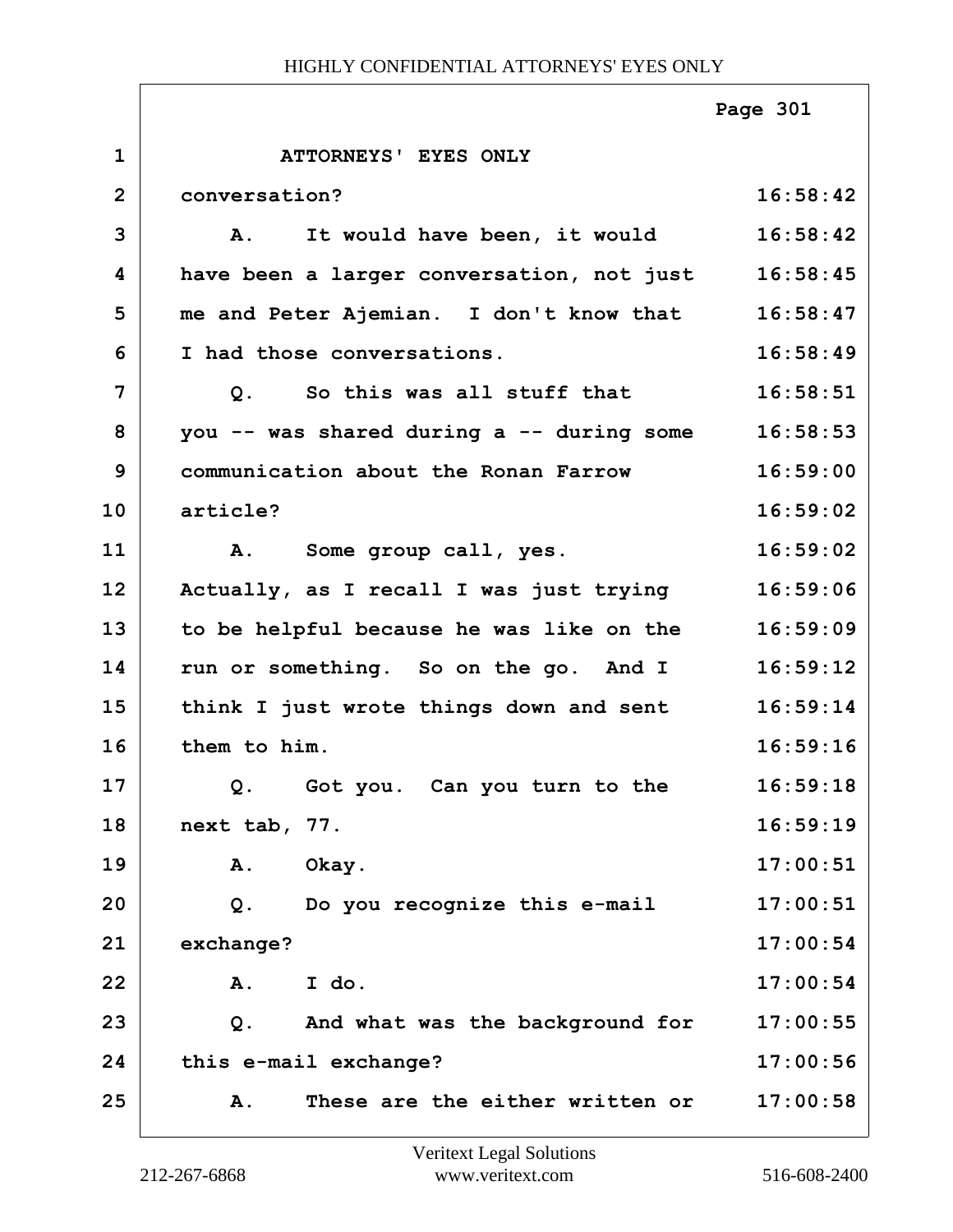|                |                                                   | Page 302 |
|----------------|---------------------------------------------------|----------|
| $\mathbf{1}$   | ATTORNEYS' EYES ONLY                              |          |
| $\overline{2}$ | called responses to the Ronan Farrow              | 17:01:01 |
| 3              | article and the questions that were being         | 17:01:03 |
| 4              | asked.                                            | 17:01:05 |
| 5              | Got you. And do you recall why<br>$Q$ .           | 17:01:05 |
| 6              | there was discussion as to potential              | 17:01:07 |
| 7              | retaliation?                                      | 17:01:09 |
| 8              | A. Because that was an allegation                 | 17:01:09 |
| 9              | that Ms. Boylan made. It's actually a             | 17:01:17 |
| 10             | question that Ronan Farrow asks.                  | 17:01:19 |
| 11             | And if you look at Ms. Garvey's<br>Q <sub>1</sub> | 17:01:27 |
| 12             | e-mail toward the middle of the first             | 17:01:29 |
| 13             | page, you say: "You don't have to make            | 17:01:30 |
| 14             | news with what can be spun as                     | 17:01:33 |
| 15             | retaliatory."                                     | 17:01:37 |
| 16             | To which Ms. DeRosa responds,                     | 17:01:37 |
| 17             | "Retaliatory how? If you want to cut out 17:01:39 |          |
| 18             | the last part and make it purely factual,         | 17:01:41 |
| 19             | fine, but how is it retaliatory to                | 17:01:46 |
| 20             | respond to her attacks factually?"                |          |
| 21             | My question is, was there a                       | 17:01:47 |
| 22             | discussion about whether or not certain           | 17:01:51 |
| 23             | information that you were provided in             | 17:01:52 |
| 24             | your response to be considered                    | 17:01:53 |
| 25             | retaliation?                                      | 17:01:54 |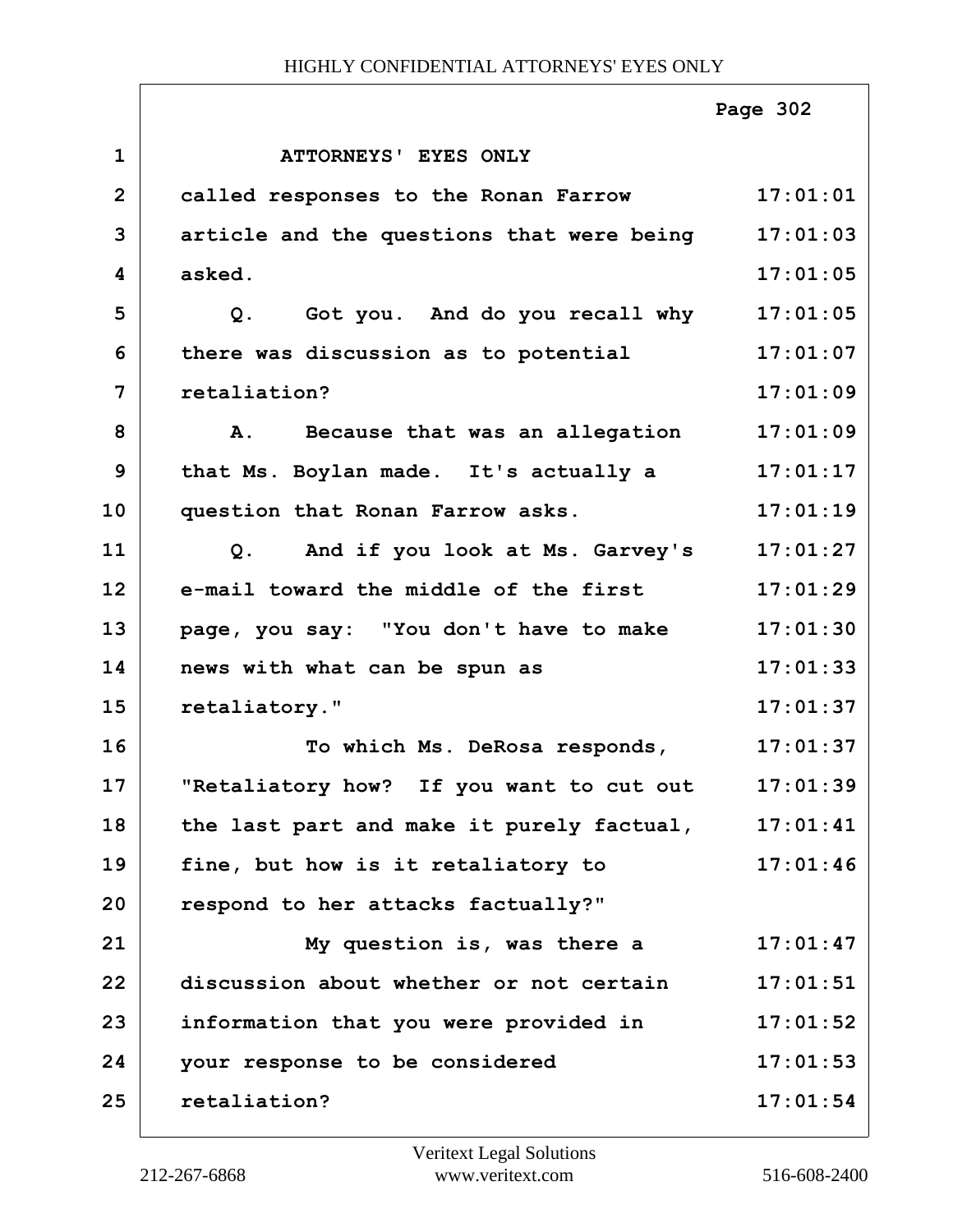|                |                                                 | Page 303 |
|----------------|-------------------------------------------------|----------|
| $\mathbf{1}$   | ATTORNEYS' EYES ONLY                            |          |
| $\overline{2}$ | I don't recall having -- I<br>A.                | 17:01:55 |
| 3              | don't recall having the conversation.           | 17:02:10 |
| 4              | Beth Garvey is making a point,                  | 17:02:15 |
| 5              | as with anything you write, you can write       | 17:02:17 |
| 6              | something that is accidentally or               | 17:02:21 |
| 7              | incidentally taken as something else.           | 17:02:22 |
| 8              | But I don't recall talking specifically,        | 17:02:25 |
| 9              | I don't recall specifically talking about       | 17:02:31 |
| 10             | the retaliatory piece other than our            | 17:02:33 |
| 11             | response.                                       | 17:02:35 |
| 12             | Can you turn to the following<br>Q <sub>1</sub> | 17:02:35 |
| 13             | tab, 78.                                        | 17:02:37 |
| 14             | A.<br>Okay.                                     | 17:02:49 |
| 15             | Q.<br>If you go to page -- sorry,               | 17:03:39 |
| 16             | first, do you recognize this e-mail             | 17:03:41 |
| 17             | exchange?                                       | 17:03:42 |
| 18             | A.<br>Yes.                                      | 17:03:43 |
| 19             | And what's the background to<br>Q.              | 17:03:43 |
| 20             | this e-mail exchange?                           | 17:03:46 |
| 21             | Continued litigation of the<br>Α.               | 17:03:47 |
| 22             | story.                                          | 17:03:49 |
| 23             | Got you. And if you can go to<br>$Q$ .          | 17:03:49 |
| 24             | page 3095.                                      | 17:03:54 |
| 25             | Yup.<br>Α.                                      | 17:03:59 |

ı

ī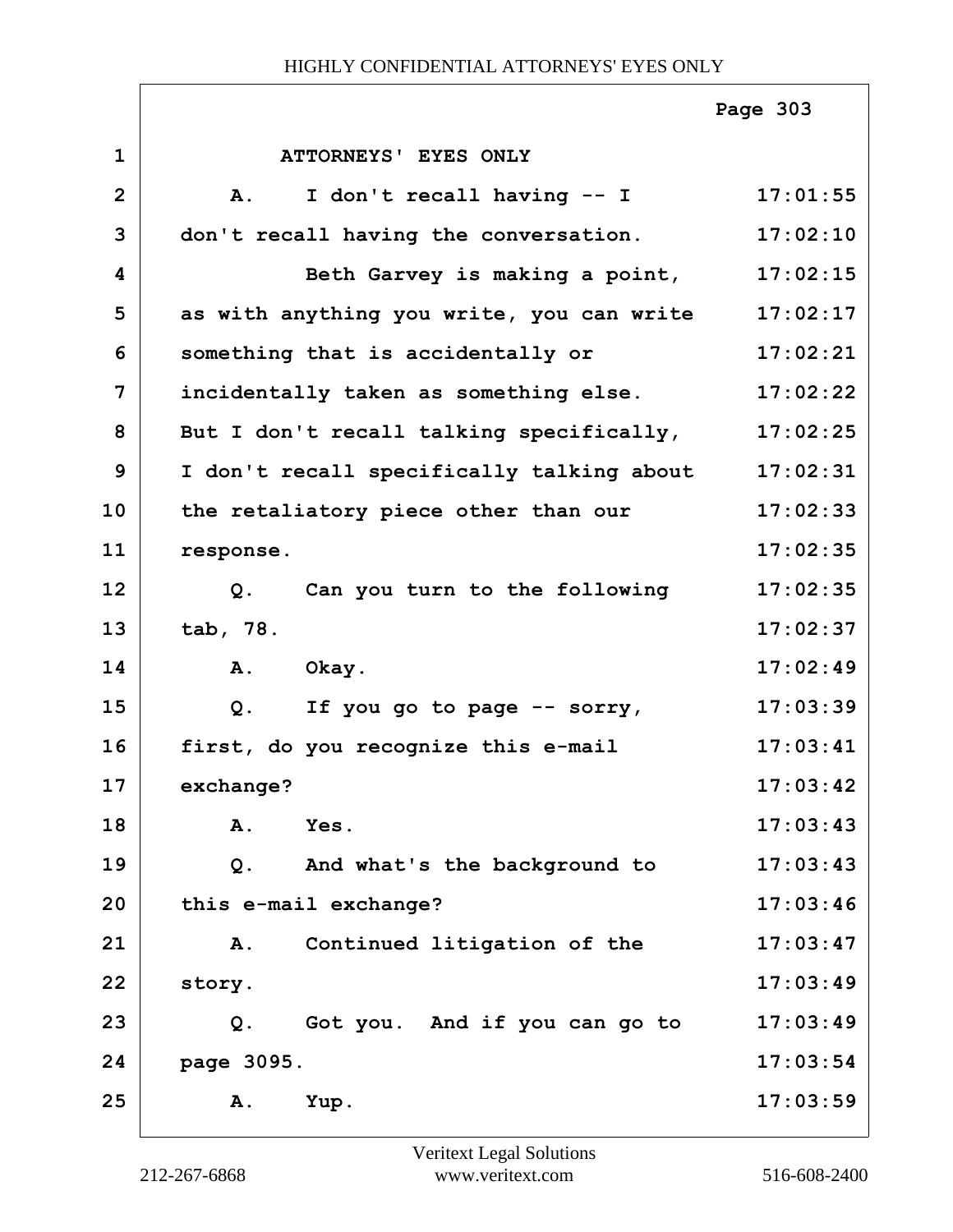|                |                                           | Page 304 |
|----------------|-------------------------------------------|----------|
| $\mathbf{1}$   | ATTORNEYS' EYES ONLY                      |          |
| $\overline{2}$ | And at the top it's an e-mail<br>Q.       | 17:03:59 |
| 3              | from you to the group?                    | 17:04:02 |
| 4              | Mm-hmm.<br>Α.                             | 17:04:02 |
| 5              | And you write: "Lawyers need<br>Q.        | 17:04:03 |
| 6              | to either overrule or not. The lawyers    | 17:04:06 |
| 7              | should have the priority on this,         | 17:04:07 |
| 8              | Melissa."                                 | 17:04:11 |
| 9              | $Mm-hmm$ .<br>A.                          | 17:04:12 |
| 10             | What did you mean when you<br>$Q$ .       | 17:04:12 |
| 11             | wrote that?                               | 17:04:14 |
| 12             | So at a certain point I began<br>Α.       | 17:04:14 |
| 13             | to, as I had asserted a number of times,  | 17:04:18 |
| 14             | I did not want to be perceived in any way | 17:04:21 |
| 15             | as the Governor or the Governor's team    | 17:04:27 |
| 16             | interfering with the AG's investigation.  | 17:04:29 |
| 17             | And therefore if we were going to comment | 17:04:35 |
| 18             | on things, particularly things that felt  | 17:04:36 |
| 19             | to me sensitive, I wanted to make sure    | 17:04:39 |
| 20             | that the lawyers were okay with it.       | 17:04:42 |
| 21             | And it wasn't just a political            | 17:04:47 |
| 22             | judgment, which is why I said "The        | 17:04:49 |
| 23             | lawyers should have priority on this,     | 17:04:51 |
| 24             | Melissa."                                 | 17:04:52 |
| 25             | Okay. Could you turn to turn<br>Q.        | 17:04:54 |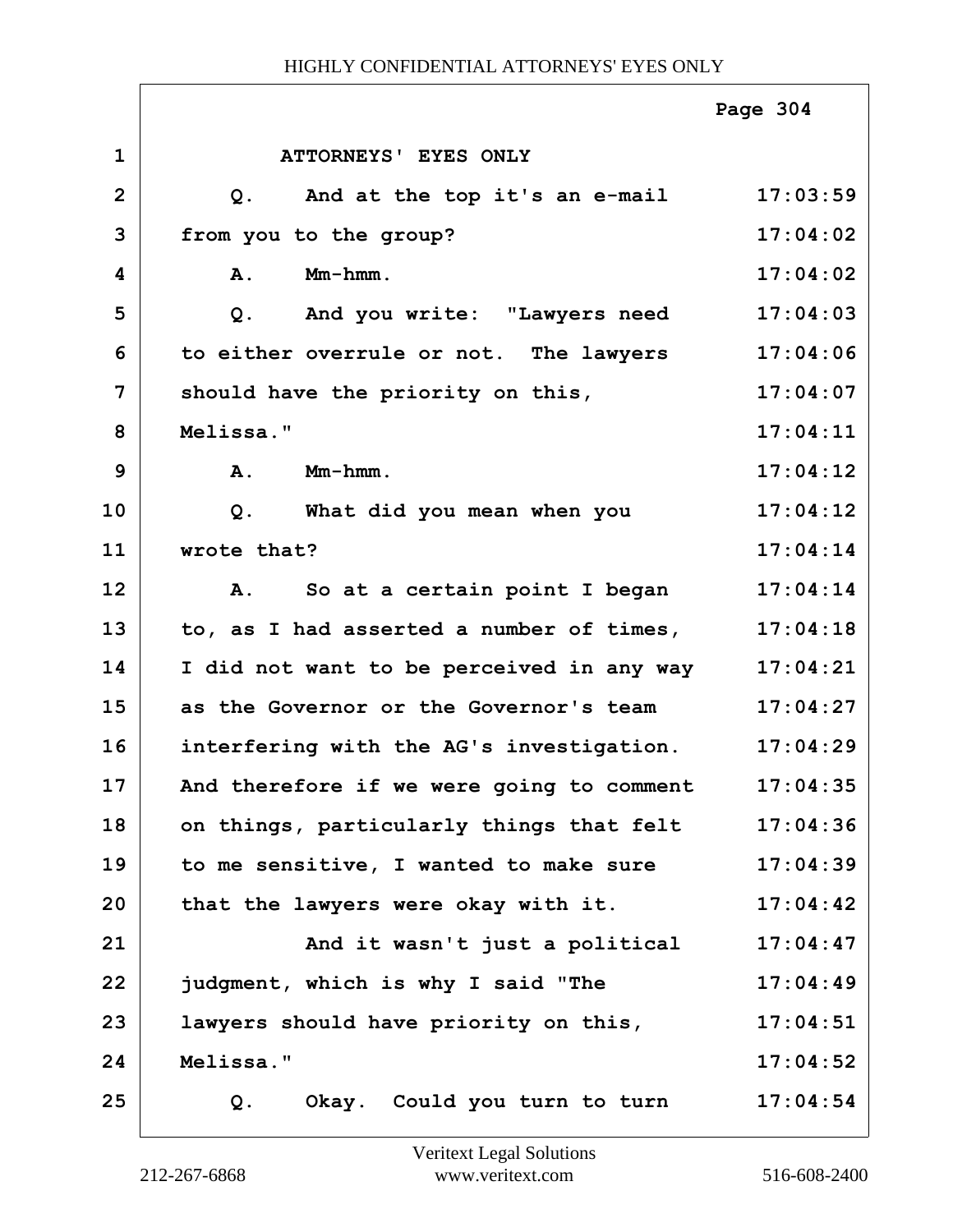|                |                                           | Page 305 |
|----------------|-------------------------------------------|----------|
| $\mathbf 1$    | ATTORNEYS' EYES ONLY                      |          |
| $\overline{2}$ | to tab 80.                                | 17:04:57 |
| 3              | Mm-hmm. Okay.<br>A.                       | 17:04:58 |
| 4              | Q.<br>If you go to the second page?       | 17:05:29 |
| 5              | Yes.<br>A.                                | 17:05:31 |
| 6              | $Q$ .<br>And it's an e-mail from Lis      | 17:05:32 |
| $\overline{7}$ | Smith in which you write: "I'm not sure   | 17:05:34 |
| 8              | name calling coming from you guys is      | 17:05:37 |
| 9              | super credible"?                          | 17:05:40 |
| 10             | She said that, not me.<br>Α.              | 17:05:41 |
| 11             | Yes, she said that. And on the<br>Q.      | 17:05:43 |
| 12             | next page you say "Agreed."               | 17:05:45 |
| 13             | A.<br>Yes.                                | 17:05:48 |
| 14             | What did you mean or what's the<br>Q.     | 17:05:48 |
| 15             | fact pattern of this exchange?            | 17:05:50 |
| 16             | It's for -- it's another piece<br>A.      | 17:05:52 |
| 17             | of the Ronan Farrow story, but particular | 17:05:55 |
| 18             | to Melissa about a quote that she said, I | 17:05:57 |
| 19             | think somebody has quoted saying that     | 17:06:02 |
| 20             | she's a mean girl or one of the mean      | 17:06:05 |
| 21             | girls or something like that.             | 17:06:07 |
| 22             | And my point was that there had           | 17:06:09 |
| 23             | been far too much sort of back and forth  | 17:06:10 |
| 24             | over sort of name calling and angry       | 17:06:14 |
| 25             | words. And I just didn't think it was     | 17:06:20 |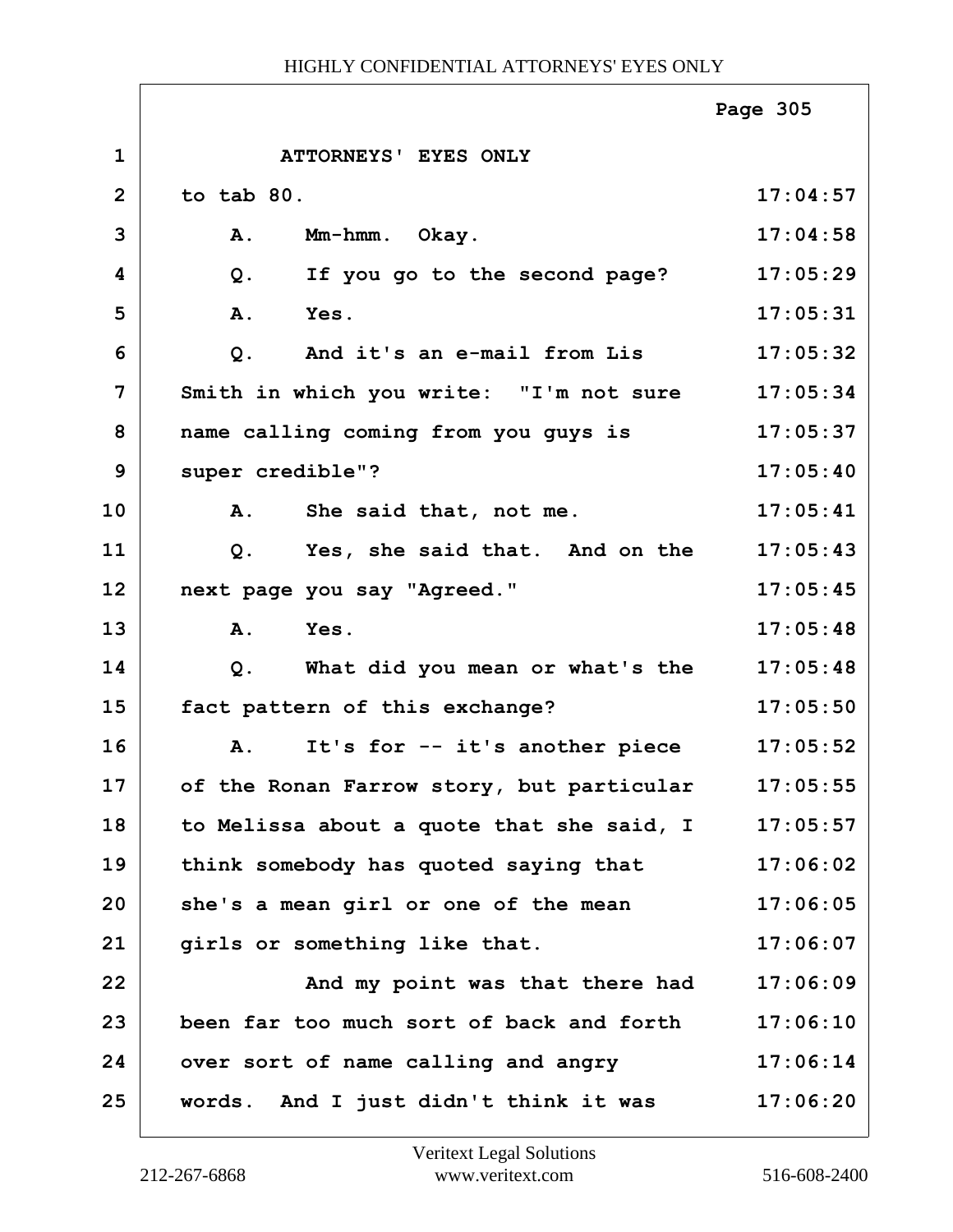|              |                                           | Page 306 |
|--------------|-------------------------------------------|----------|
| $\mathbf{1}$ | ATTORNEYS' EYES ONLY                      |          |
| $\mathbf{2}$ | credible from a press perspective to say  | 17:06:22 |
| 3            | name calling.                             | 17:06:26 |
| 4            | Got you. On the next page --<br>Q.        | 17:06:27 |
| 5            | sorry, if you can turn to the next tab,   | 17:06:29 |
| 6            | 81.                                       | 17:06:31 |
| 7            | Okay.<br>Α.                               | 17:06:32 |
| 8            | Do you remember sending this<br>Q.        | 17:06:45 |
| 9            | text message?                             | 17:06:49 |
| 10           | A. I do.                                  | 17:06:49 |
| 11           | What's the background of this<br>Q.       | 17:06:52 |
| 12           | text message?                             | 17:06:54 |
| 13           | After the Ronan Farrow story<br><b>A.</b> | 17:06:55 |
| 14           | breaks, as I previously have said, I had  | 17:06:57 |
| 15           | been concerned that Ronan Farrow was      | 17:06:59 |
| 16           | going to break new territory with his     | 17:07:02 |
| 17           | story because that's what he had done     | 17:07:04 |
| 18           | many times before. And I didn't think he  | 17:07:06 |
| 19           | had.                                      | 17:07:08 |
| 20           | Okay. Do you recall anything<br>$Q$ .     | 17:07:11 |
| 21           | else -- besides what you've already       | 17:07:21 |
| 22           | testified to, do you recall anything else | 17:07:21 |
| 23           | that was shared during these              | 17:07:23 |
| 24           | communications about responding to the    | 17:07:25 |
| 25           | Ronan Farrow article?                     | 17:07:27 |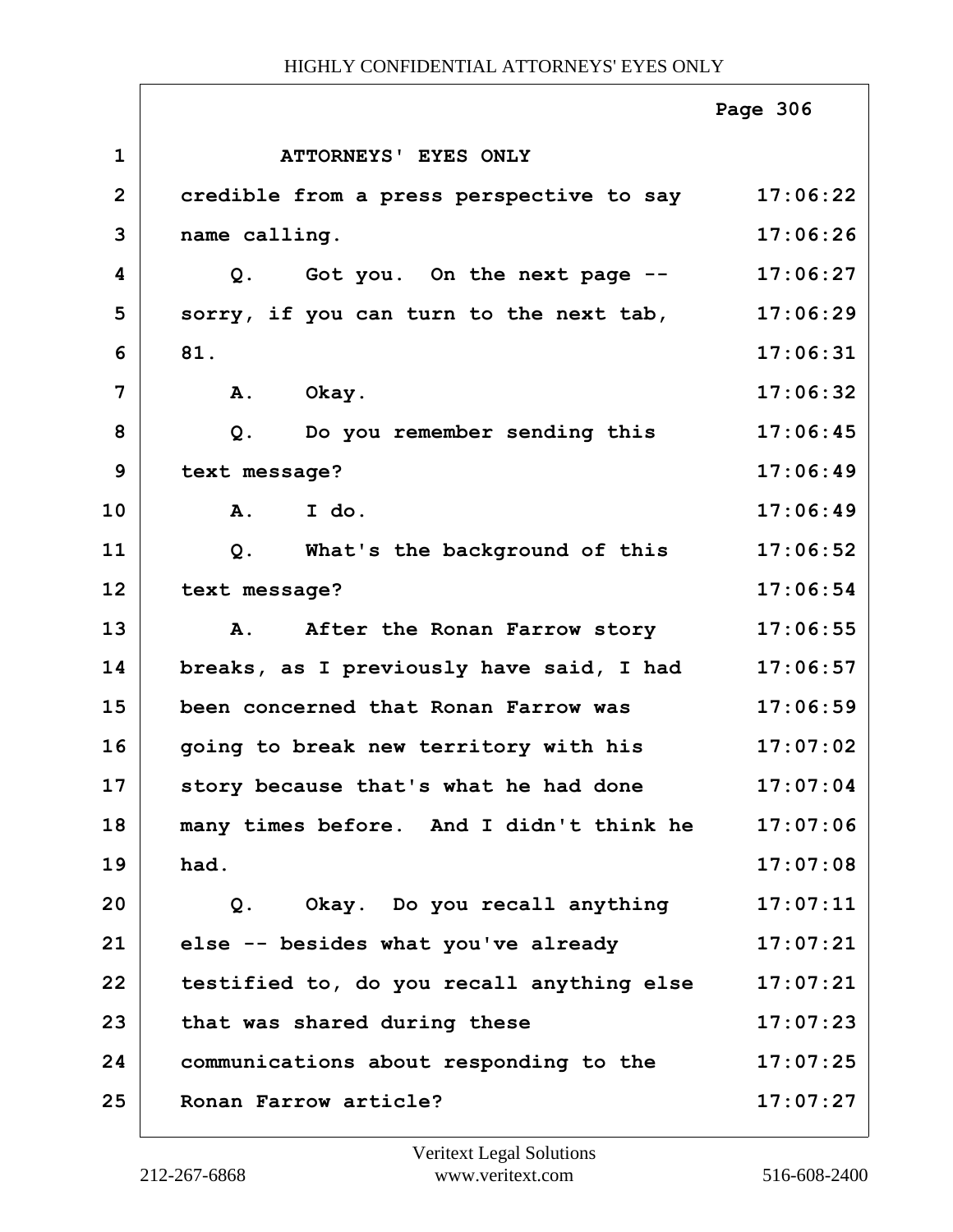|                |                                           | Page 307 |
|----------------|-------------------------------------------|----------|
| $\mathbf{1}$   | ATTORNEYS' EYES ONLY                      |          |
| $\overline{2}$ | No.<br>A.                                 | 17:07:28 |
| 3              | $Q$ .<br>Okay. Are you aware of           | 17:07:30 |
| 4              | allegations that have been made by a      | 17:07:33 |
| 5              | woman named Alyssa McGrath against the    | 17:07:35 |
| 6              | Governor?                                 | 17:07:37 |
| 7              | A.<br>No.                                 | 17:07:38 |
| 8              | Okay. Can you turn to tab 82.<br>$Q$ .    | 17:07:38 |
| 9              | A.<br>Mm-hmm. Okay.                       | 17:07:44 |
| 10             | Does that refresh your<br>$Q$ .           | 17:08:39 |
| 11             | recollection of whether or not you know   | 17:08:40 |
| 12             | of allegations concerning a woman named   | 17:08:41 |
| 13             | Alyssa McGrath against the Governor?      | 17:08:44 |
| 14             | A.<br>Yes.                                | 17:08:47 |
| 15             | And when did you first learn<br>$Q$ .     | 17:08:47 |
| 16             | about these allegations?                  | 17:08:48 |
| 17             | In the New York Times.<br><b>A.</b>       | 17:08:49 |
| 18             | Okay. And did you discuss<br>Q.           | 17:08:50 |
| 19             | these allegations with any current or     | 17:08:53 |
| 20             | former members of the Executive Chamber?  | 17:08:54 |
| 21             | I don't remember this one. I<br>A.        | 17:08:57 |
| 22             | don't remember talking about this one.    | 17:08:59 |
| 23             | And that would include you<br>Q.          | 17:09:01 |
| 24             | don't remember speaking with the Governor | 17:09:06 |
| 25             | about these allegations at any point?     | 17:09:08 |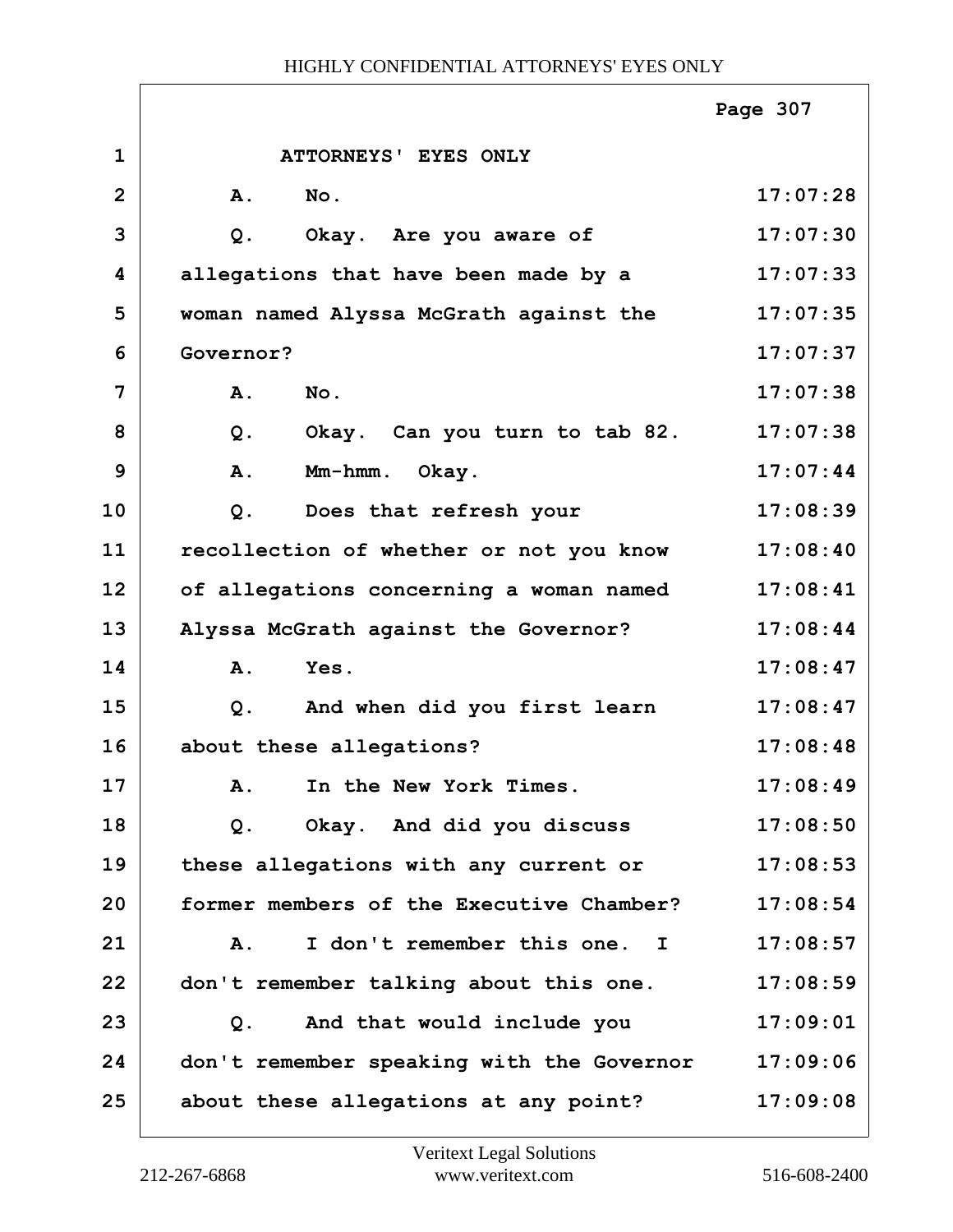|                |                                           | Page 308 |
|----------------|-------------------------------------------|----------|
| $\mathbf{1}$   | ATTORNEYS' EYES ONLY                      |          |
| $\overline{2}$ | No.<br>A.                                 | 17:09:09 |
| 3              | And were you -- did you<br>Q.             | 17:09:10 |
| 4              | participate in any way in any response to | 17:09:13 |
| 5              | these allegations?                        | 17:09:16 |
| 6              | I don't think so.<br>Α.                   | 17:09:18 |
| 7              | And did you discuss these<br>Q.           | 17:09:19 |
| 8              | allegations at all with anyone, with      | 17:09:26 |
| $\mathbf{9}$   | anyone in the Executive Chamber           | 17:09:32 |
| 10             | currently?                                | 17:09:34 |
| 11             | I don't think so.<br>Α.                   | 17:09:34 |
| 12             | Okay. And what was your<br>$Q$ .          | 17:09:35 |
| 13             | reaction to these allegations?            | 17:09:41 |
| 14             | I don't recall.<br>A.                     | 17:09:42 |
| 15             | What is your reaction now to<br>Q.        | 17:09:46 |
| 16             | these allegations?                        | 17:09:48 |
| 17             | A. I am not even sure how to              | 17:09:49 |
| 18             | answer that question.                     | 17:09:51 |
| 19             | All right.<br>$Q$ .                       | 17:09:55 |
| 20             | MR. GRANT: Do you mind if we              | 17:10:00 |
| 21             | take a quick five minute? I think I       | 17:10:02 |
| 22             | may have at most an hour left, but I      | 17:10:06 |
| 23             | want to go through some of my notes.      | 17:10:09 |
| 24             | MR. LEVINE: Sure.                         | 17:10:11 |
| 25             | MR. GRANT: Thank you.                     | 17:10:12 |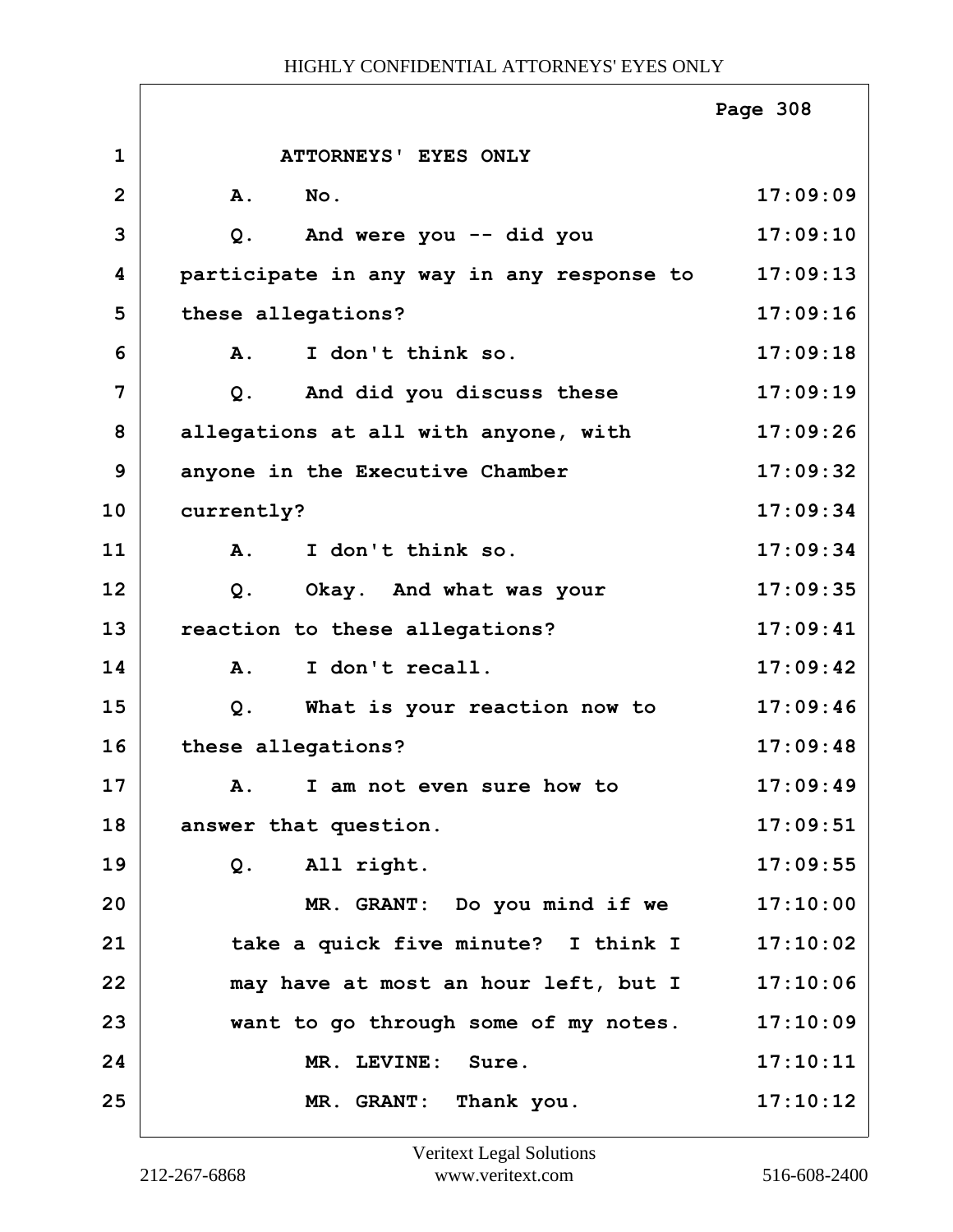|                |                                                  | Page 309 |
|----------------|--------------------------------------------------|----------|
| $\mathbf 1$    | ATTORNEYS' EYES ONLY                             |          |
| $\overline{2}$ | THE VIDEOGRAPHER: The time is 17:10:12           |          |
| 3              | $5:01$ , we are going off the record. $17:10:15$ |          |
| 4              | This will end media unit number 5. 17:10:18      |          |
| 5              | (Off the record.)                                | 17:10:21 |
| 6              | THE VIDEOGRAPHER: The time is 17:17:27           |          |
| 7              | 5:08 p.m., would are back on the 17:17:28        |          |
| 8              | record and this is the start of media 17:17:31   |          |
| 9              | unit number 6.                                   | 17:17:32 |
| 10             | BY MR. GRANT:                                    | 17:17:50 |
| 11             | Q. Can you turn to tab 73.                       | 17:17:50 |
| 12             | A. Yes.                                          | 17:17:51 |
| 13             | Q. Can you tell me the                           | 17:18:06 |
| 14             | background -- first, do you recognize            | 17:18:07 |
| 15             | this e-mail exchange?                            | 17:18:09 |
| 16             | A. Yes.                                          | 17:18:15 |
| 17             | Q. Can you tell me the background                | 17:18:15 |
| 18             | to this exchange?                                | 17:18:17 |
| 19             | I don't know where the<br>A.                     | 17:18:17 |
| 20             | derivation of the, the New York Times            | 17:18:30 |
| 21             | editorial said something, the New York           | 17:18:36 |
| 22             | Times editorial said something that I            | 17:18:39 |
| 23             | don't remember specifically.                     | 17:18:40 |
| 24             | And this was a draft statement                   | 17:18:42 |
| 25             | that I thought was not the right kind of         | 17:18:45 |

ı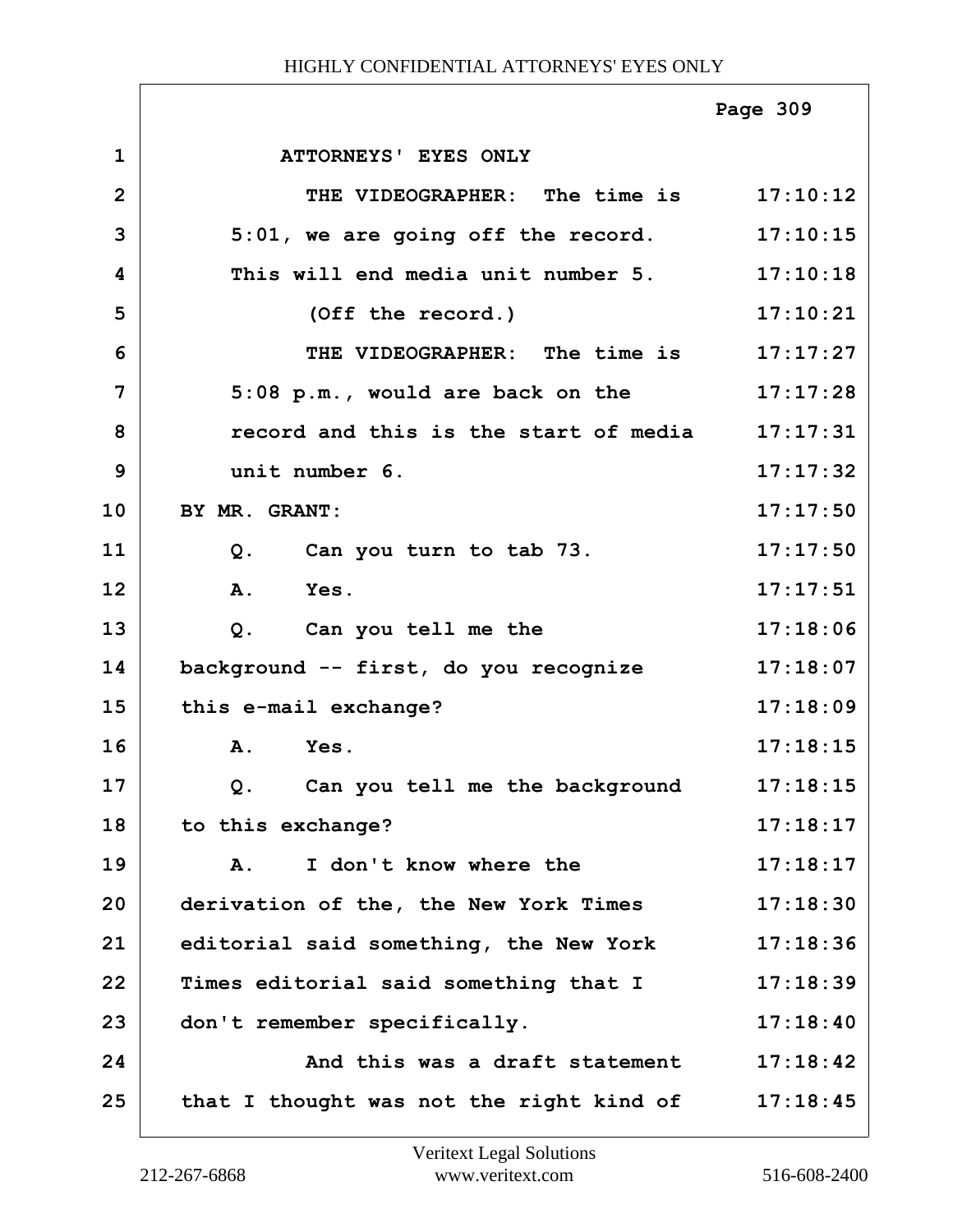|                |                                                    | Page 310 |
|----------------|----------------------------------------------------|----------|
| $\mathbf{1}$   | <b>ATTORNEYS' EYES ONLY</b>                        |          |
| $\overline{2}$ | statement, thus the 100 question marks in 17:18:51 |          |
| 3              | my response.                                       | 17:18:54 |
| 4              | Got you. Do you know who<br>Q.                     | 17:18:56 |
| 5              | drafted that statement?                            | 17:18:57 |
| 6              | I do not.<br><b>A.</b>                             | 17:18:58 |
| 7              | Do you have any understanding<br>$Q$ .             | 17:18:59 |
| 8              | as to who would have drafted that                  | 17:19:00 |
| 9              | statement?                                         | 17:19:02 |
| 10             | A.<br>$N$ o.                                       | 17:19:03 |
| 11             | Okay. And I take it, as you<br>Q.                  | 17:19:04 |
| 12             | said, your response was followed by 20             | 17:19:11 |
| 13             | question marks means you did not agree             | 17:19:13 |
| 14             | with this strategy?                                | 17:19:15 |
| 15             | I did not.<br>A.                                   | 17:19:16 |
| 16             | And why was it a strategy that<br>$Q$ .            | 17:19:23 |
| 17             | you did not agree with?                            | 17:19:24 |
| 18             | Because one of the other<br>Α.                     | 17:19:25 |
| 19             | truisms of press strategy is to not pick           | 17:19:27 |
| 20             | a fight with those who buy ink by the              | 17:19:30 |
| 21             | barrel. So picking a fight with the New            | 17:19:34 |
| 22             | York Times editorial board felt like a             | 17:19:37 |
| 23             | pretty bad idea to me.                             | 17:19:39 |
| 24             | Got you. Did anyone ever ask<br>Q.                 | 17:19:43 |
| 25             | you to go on the record and to defend              | 17:19:45 |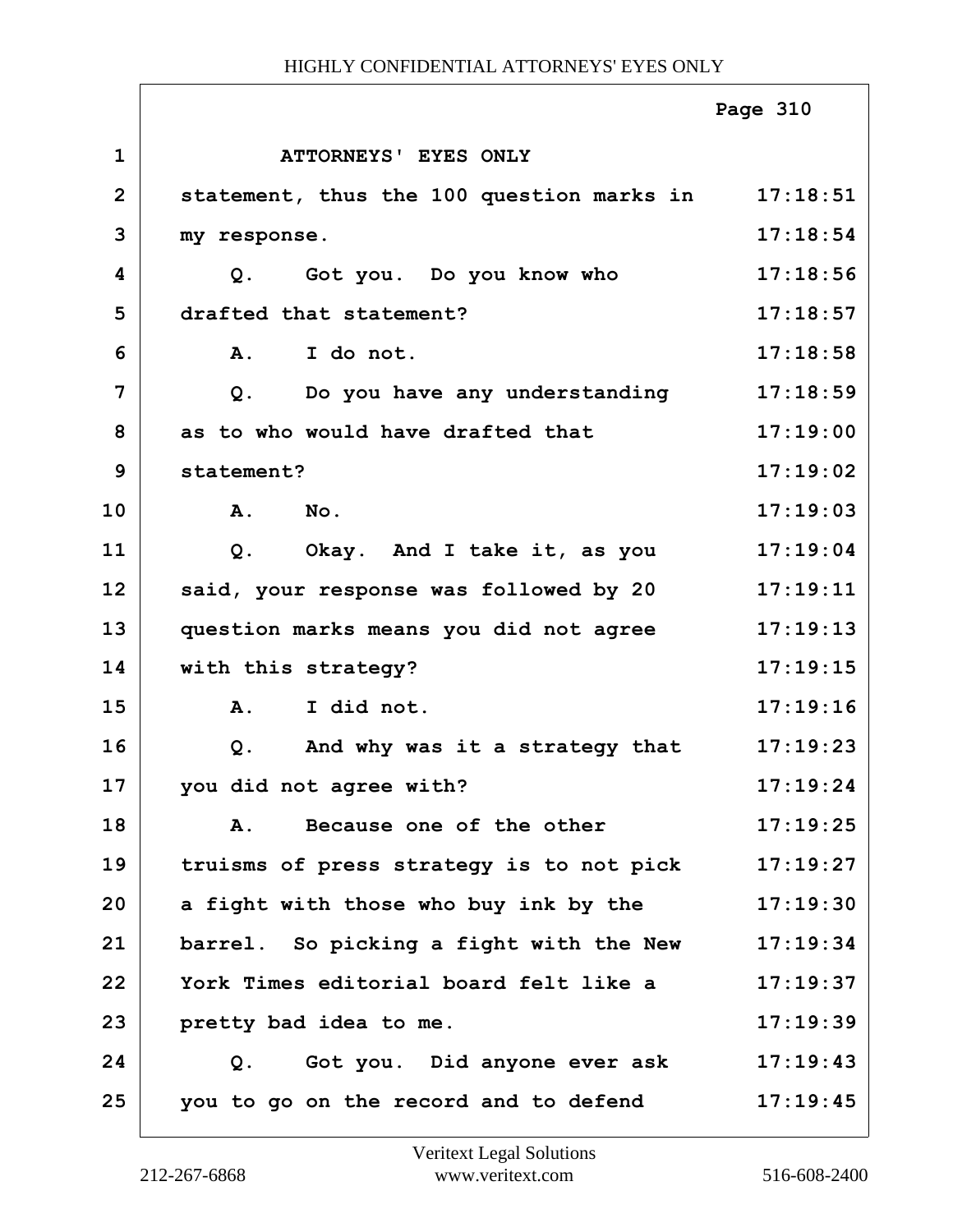|                |                                                    | Page 311 |
|----------------|----------------------------------------------------|----------|
| $\mathbf 1$    | ATTORNEYS' EYES ONLY                               |          |
| $\overline{2}$ | Governor Cuomo?                                    | 17:19:49 |
| 3              | I am on the record a couple of<br><b>A.</b>        | 17:19:50 |
| 4              | times.                                             | 17:19:52 |
| 5              | Okay. And did anyone ask you<br>Q.                 | 17:19:53 |
| 6              | to do that or did you volunteer it?                | 17:19:56 |
| 7              | Both.<br>A.                                        | 17:20:00 |
| 8              | Who asked you to do it?<br>$Q$ .                   | 17:20:01 |
| 9              | I don't know who specifically.<br>A.               | 17:20:02 |
| 10             | It would have been a part of the                   | 17:20:07 |
| 11             | conversation of who is best to respond to          | 17:20:09 |
| 12             | something.                                         | 17:20:10 |
| 13             | So there is a New York Times                       | 17:20:11 |
| 14             | article that I am quoted in where they             | 17:20:12 |
| 15             | wanted to -- there are two New York Times          | 17:20:17 |
| 16             | articles where I am quoted in where they           | 17:20:19 |
| 17             | wanted to talk about the Governor's                | 17:20:21 |
| 18             | numbers, and so it was logical that I do           | 17:20:23 |
| 19             | it. And then there are other times, such           | 17:20:25 |
| 20             | as the e-mails or texts that you showed            | 17:20:29 |
| 21             | me about me talking to reporters who had           | 17:20:31 |
| 22             | reached out to me.                                 | 17:20:33 |
| 23             | Got you. But in terms of the<br>Q.                 | 17:20:35 |
| 24             | statements you've made on the record and, 17:20:38 |          |
| 25             | for instance, the Times on February 26th,          | 17:20:40 |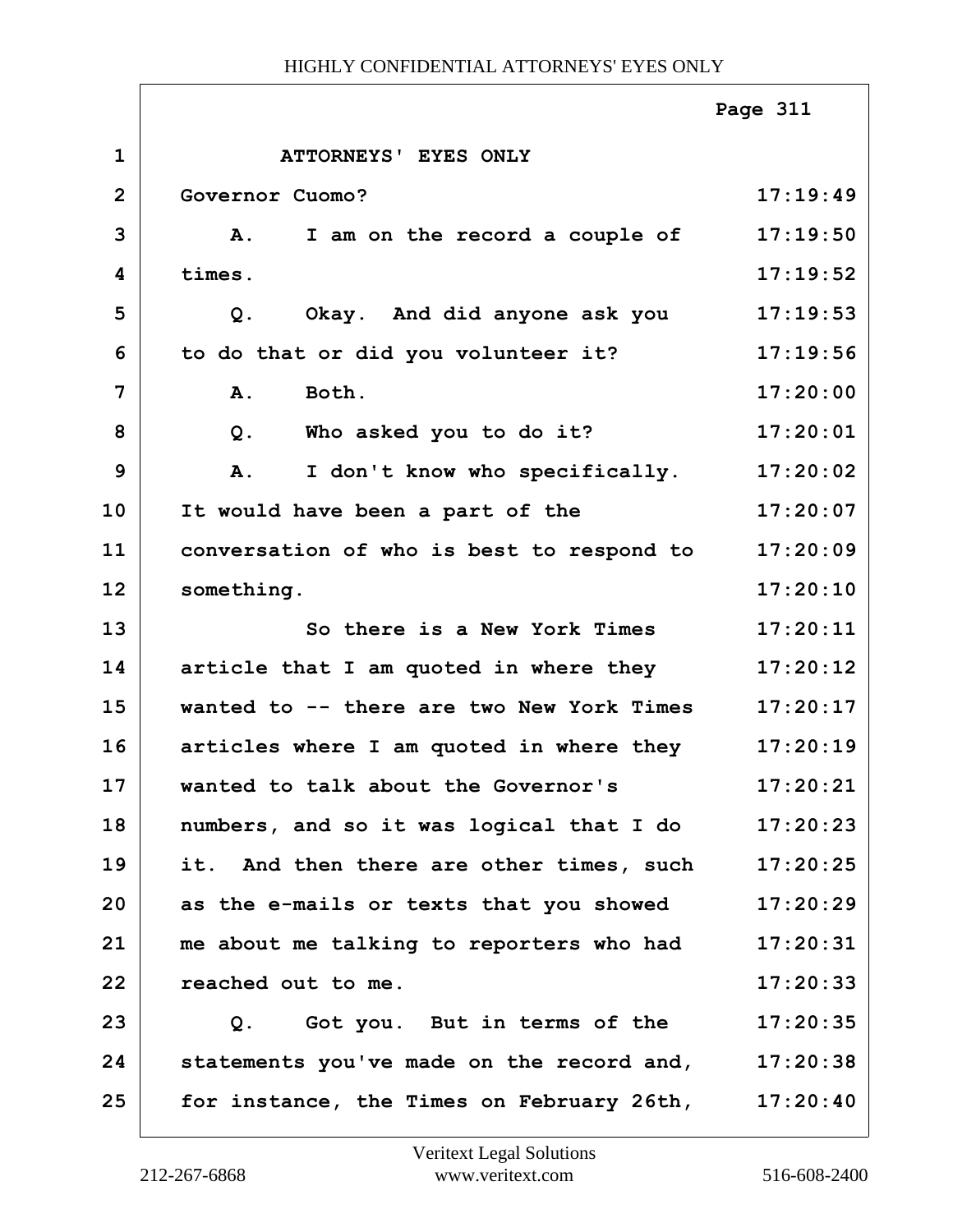|                |                                          | Page 312 |
|----------------|------------------------------------------|----------|
| $\mathbf 1$    | <b>ATTORNEYS' EYES ONLY</b>              |          |
| $\mathbf{2}$   | the discussion was that you were best    | 17:20:44 |
| 3              | able to respond because you were the     | 17:20:46 |
| 4              | numbers person?                          | 17:20:51 |
| 5              | That's correct.<br><b>A.</b>             | 17:20:52 |
| 6              | Any other reason that you were<br>$Q$ .  | 17:20:52 |
| $\overline{7}$ | asked to go on the record?               | 17:20:54 |
| 8              | No. I think I'm only on the<br>Α.        | 17:20:56 |
| 9              | record three or four times.              | 17:20:58 |
| 10             | Did you have any aversion to<br>Q.       | 17:20:59 |
| 11             | being on the record at all or cause for  | 17:21:03 |
| 12             | concern?                                 | 17:21:07 |
| 13             | A.<br>No.                                | 17:21:07 |
| 14             | Okay. If you can look at tab<br>$Q$ .    | 17:21:07 |
| 15             | 72?                                      | 17:21:22 |
| 16             | You showed me this. No, that's<br>A.     | 17:21:22 |
| 17             | 71. Sorry. Yup.                          | 17:21:25 |
| 18             | Let me know when you're ready.<br>Q.     | 17:21:27 |
| 19             | Okay. No problem. I am ready.<br>Α.      | 17:21:31 |
| 20             | All right. So it appears that<br>Q.      | 17:21:39 |
| 21             | Ms. DeRosa is e-mailing you particular   | 17:21:42 |
| 22             | numbers. And I am assuming these are     | 17:21:45 |
| 23             | polling numbers, you know, favorable     | 17:21:46 |
| 24             | ratings for particular questions, right? | 17:21:48 |
| 25             | Correct. From a public poll of<br>Α.     | 17:21:51 |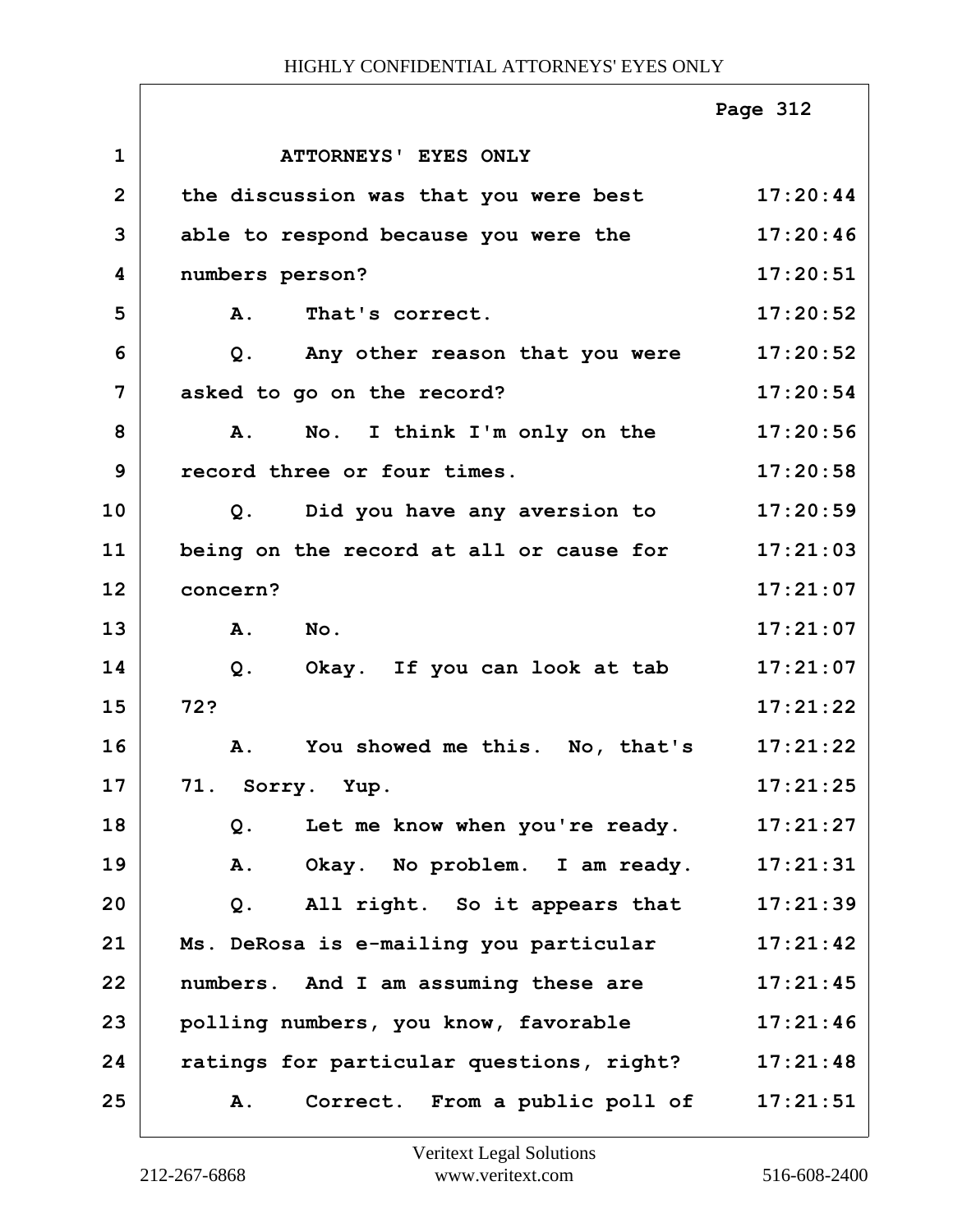|                |                                                  | Page 313 |
|----------------|--------------------------------------------------|----------|
| $\mathbf{1}$   | ATTORNEYS' EYES ONLY                             |          |
| $\overline{2}$ | some sort, I assume.                             | 17:21:52 |
| 3              | Q. Got you. And you write in                     | 17:21:54 |
| 4              | response: "Generally good stuff in here 17:21:58 |          |
| 5              | for pushback on all fronts. Other than           | 17:22:01 |
| 6              | the reelect and a huge decline on nursing        | 17:22:03 |
| 7              | home data, but generally fine for                | 17:22:07 |
| 8              | pushback."                                       | 17:22:09 |
| 9              | What sort of pushback was being                  | 17:22:10 |
| 10             | contemplated at this time?                       | 17:22:12 |
| 11             | I don't know that there was any<br><b>A.</b>     | 17:22:14 |
| 12             | contemplated at the time. I just mean            | 17:22:18 |
| 13             | sort of generically how is the Governor          | 17:22:20 |
| 14             | doing. He's suffering. He's succeeding.          | 17:22:22 |
| 15             | Like the notion is he's doing his job.           | 17:22:25 |
| 16             | So I don't think it's specific                   | 17:22:28 |
| 17             | to anything. It's sort of pushback to            | 17:22:30 |
| 18             | the narrative that like he's in trouble.         | 17:22:32 |
| 19             | Okay. And if you look at the<br>Q.               | 17:22:35 |
| 20             | third page of the exhibit, one of the            | 17:22:42 |
| 21             | questions that was posited and what you          | 17:22:44 |
| 22             | think may have been a public poll is "Do         | 17:22:46 |
| 23             | you think Governor Cuomo has committed           | 17:22:49 |
| 24             | sexual harassment," correct?                     | 17:22:51 |
| 25             | Yes, I am almost possible this<br>Α.             | 17:22:53 |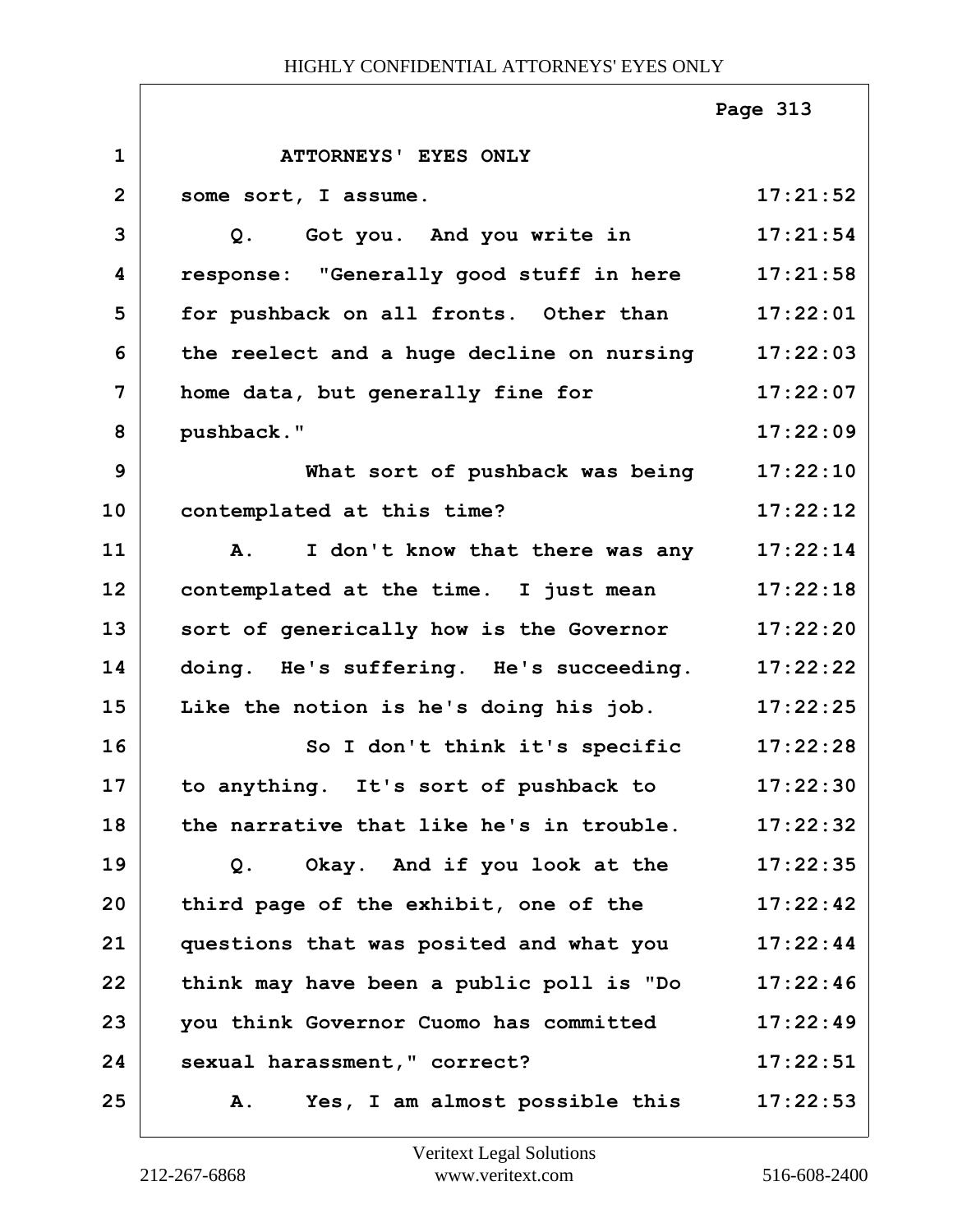|                |                                                  | Page 314 |
|----------------|--------------------------------------------------|----------|
| $\mathbf{1}$   | ATTORNEYS' EYES ONLY                             |          |
| $\overline{2}$ | is a public poll. I think a Siena poll. 17:22:55 |          |
| 3              | Got you. And was any of the 17:22:58<br>Q.       |          |
| 4              | pushback that was contemplated by your 17:23:00  |          |
| 5              | response related to the sexual harassment        | 17:23:02 |
| 6              | allegations?                                     | 17:23:04 |
| 7              | The pushback is about the<br><b>A.</b>           | 17:23:05 |
| 8              | Governor's standing. So that would be            | 17:23:08 |
| 9              | anything that he was under attack from,          | 17:23:09 |
| 10             | but largely how is his political standing        | 17:23:13 |
| 11             | is what I was talking about.                     | 17:23:15 |
| 12             | Okay. All right. That's all I<br>Q <sub>1</sub>  | 17:23:17 |
| 13             | have for that exhibit.                           | 17:23:23 |
| 14             | A. Okay.                                         | 17:23:24 |
| 15             | $Q$ .<br>You don't have to continue              | 17:23:27 |
| 16             | looking at the numbers. I know you may           | 17:23:28 |
| 17             | like the numbers.                                | 17:23:30 |
| 18             | A. I do, thank you.                              | 17:23:31 |
| 19             | Q. All right. In your role as                    | 17:23:32 |
| 20             | pollster to the Governor -- we discussed         | 17:23:36 |
| 21             | this earlier, you have known the Governor        | 17:23:39 |
| 22             | for a long period of time, since his             | 17:23:41 |
| 23             | first run for Attorney General, correct?         | 17:23:42 |
| 24             | <b>A.</b><br>Correct.                            | 17:23:46 |
| 25             | And over the course of those<br>Q.               | 17:23:50 |

٦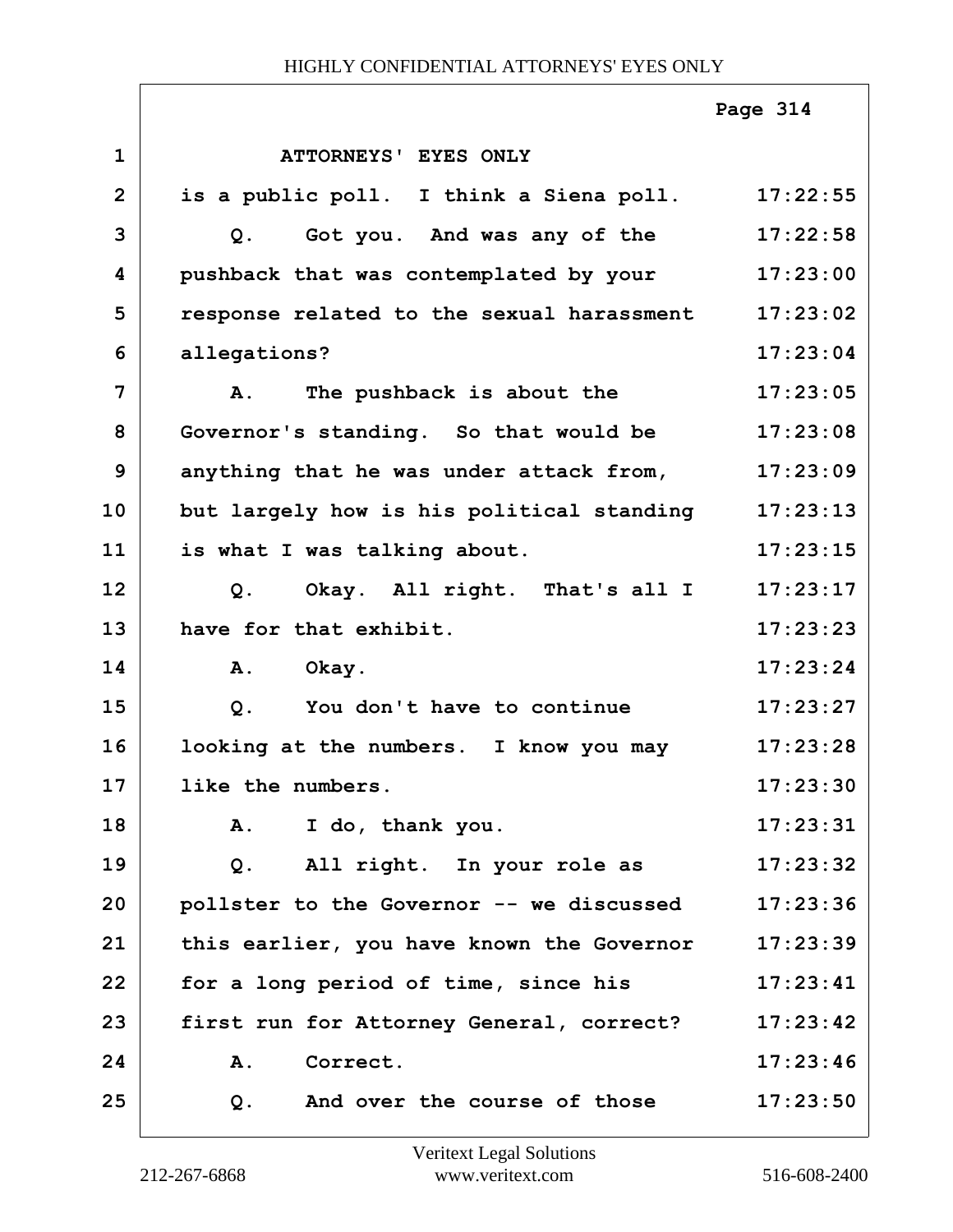|              |                                                   | Page 315 |
|--------------|---------------------------------------------------|----------|
| $\mathbf{1}$ | ATTORNEYS' EYES ONLY                              |          |
| $\mathbf{2}$ | years, I know you said it varies how              | 17:23:51 |
| 3            | regularly you interact with the Governor,         | 17:23:53 |
| 4            | but you've in some capacity been able to 17:23:55 |          |
| 5            | see the Governor interact with others,            | 17:23:57 |
| 6            | correct?                                          | 17:23:59 |
| 7            | A. Largely on the campaign                        | 17:23:59 |
| 8            | environment, not otherwise. I don't               | 17:24:07 |
| 9            | spend time in Albany, for example. I              | 17:24:09 |
| 10           | don't really spend time in the government         | 17:24:11 |
| 11           | office. So really on campaign-related             | 17:24:15 |
| 12           | stuff.                                            | 17:24:18 |
| 13           | So when you say the office, you<br>Q.             | 17:24:18 |
| 14           | mean the office in Albany as well as the          | 17:24:20 |
| 15           | office in New York City?                          | 17:24:22 |
| 16           | A.<br>That's correct.                             | 17:24:22 |
| 17           | So you don't regularly go to<br>Q.                | 17:24:23 |
| 18           | either of his government offices?                 | 17:24:25 |
| 19           | A. No, not regularly.                             | 17:24:27 |
| 20           | Okay. How often would you say<br>$Q$ .            | 17:24:29 |
| 21           | you go to his government offices?                 | 17:24:31 |
| 22           | A. Almost never in Albany. I                      | 17:24:32 |
| 23           | couldn't even tell you. I couldn't even           | 17:24:39 |
| 24           | remember the last time in Albany.                 | 17:24:41 |
| 25           | In New York, in the City,                         | 17:24:44 |

Г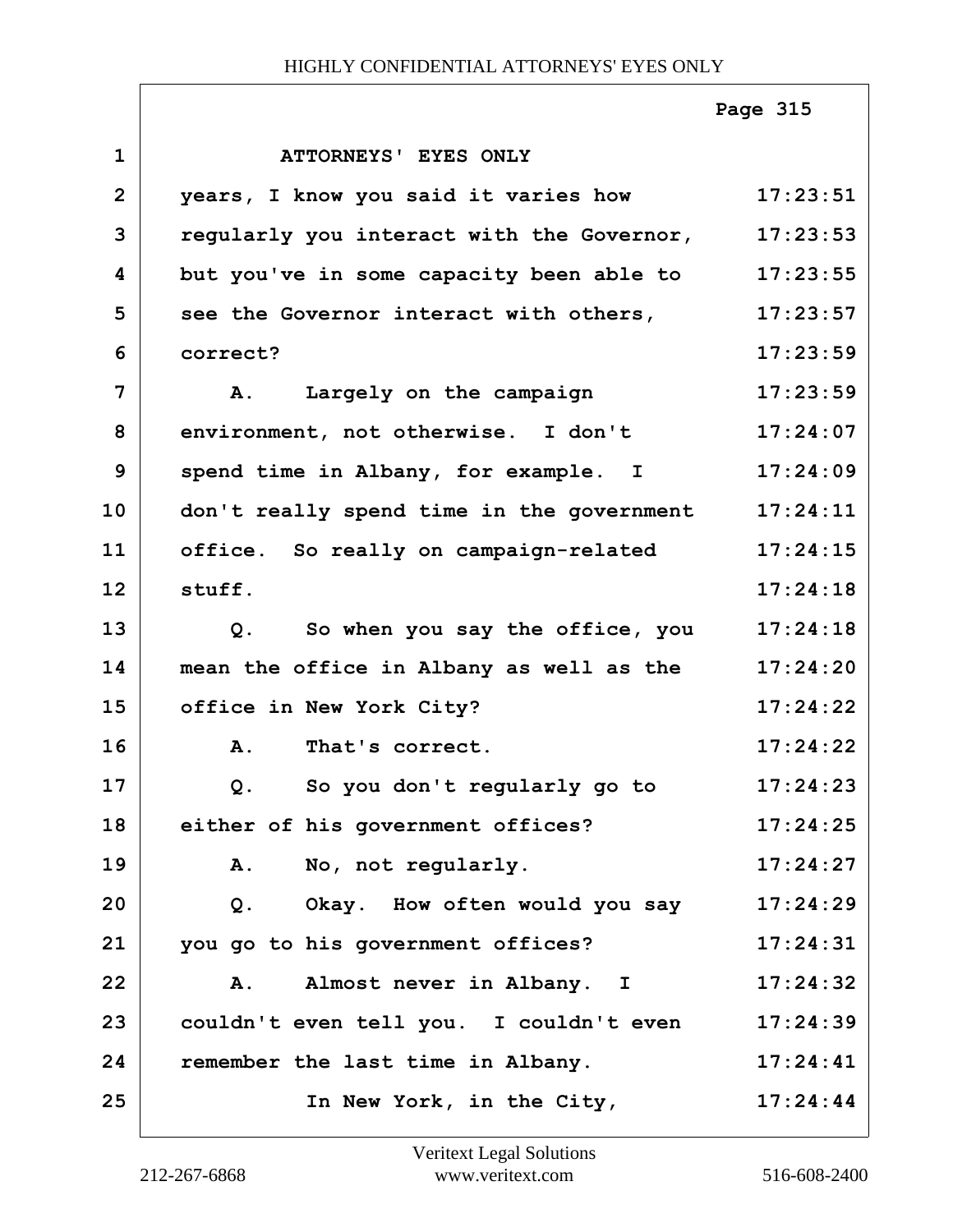# **1 ATTORNEYS' EYES ONLY 2 sometimes there are meetings frequently 17:24:47 3 in the building at 633 Third Avenue. But 17:24:52 4 also many times not in, not in the 17:24:55 5 Governor's Office, but in like a 17:24:59 6 conference room where I can do a 17:25:01 7 presentation of polling data. That is 17:25:02 8 the times, by and large, over the, 17:25:04 9 whatever, 20 years, 16 years, 15 years, 17:25:09** 10 | whatever it's been, largely about 17:25:12 **11 presenting polling data in terms of in- 17:25:14 12 person meetings. 17:25:16 13 Q. And during those meetings are 17:25:17 14 other member of the Executive Chamber 17:25:18 15 staff there? 17:25:21 16 A. Sometimes, yes. 17:25:21 17 Q. Who? 17:25:23 18 A. Well, it's been 15 years. 17:25:23 19 Q. I just want to get a general 17:25:28 20 sense of who, in what particular roles, 17:25:29 21 meaning, so, for instance, I don't think 17:25:33 22 you necessarily know every briefer, 17:25:36 23 right? 17:25:39 24 A. I don't know. 17:25:39 25 Q. But you did testify to 17:25:41 Page 316**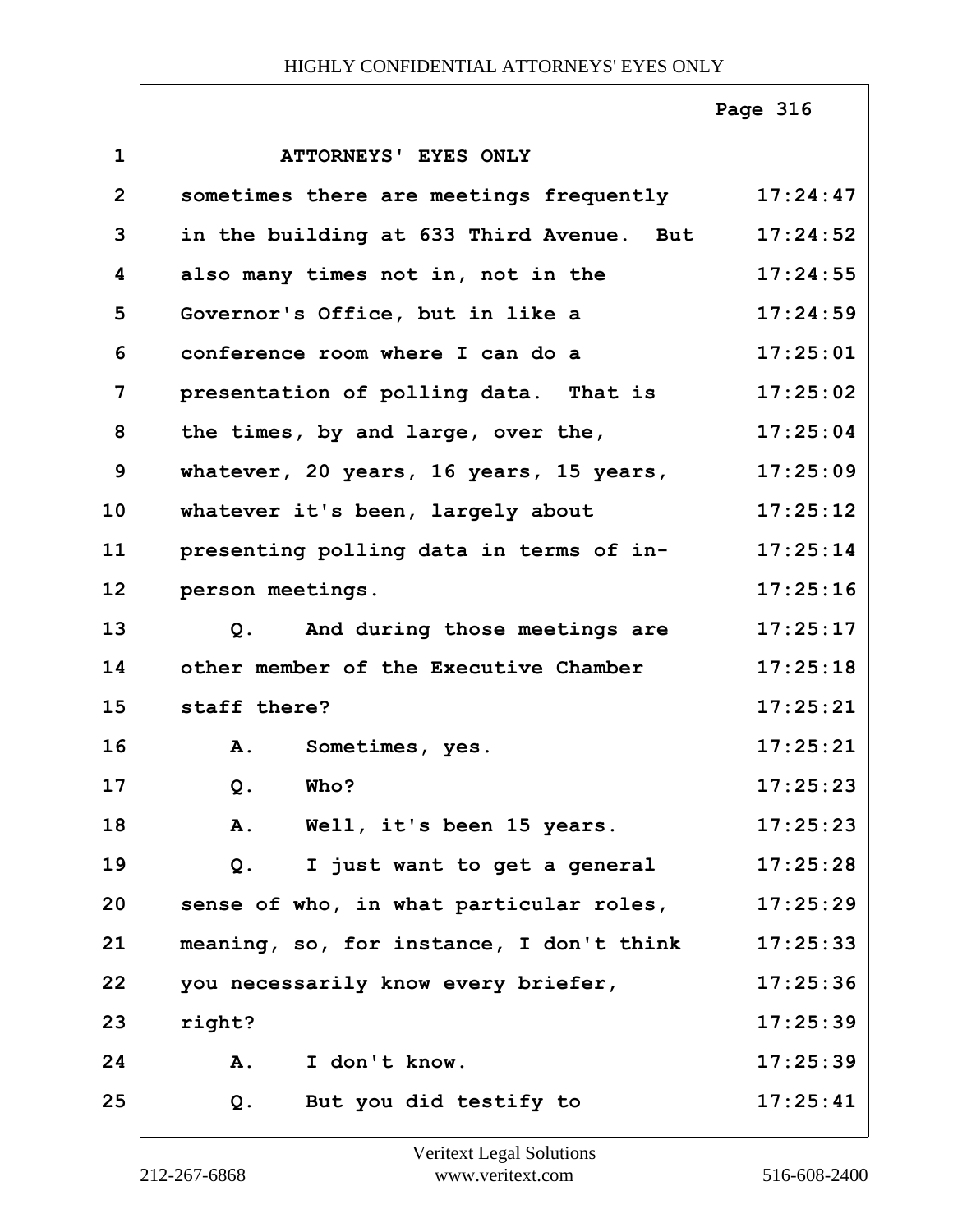|                |                                          | Page 317 |
|----------------|------------------------------------------|----------|
| $\mathbf{1}$   | ATTORNEYS' EYES ONLY                     |          |
| $\overline{2}$ | having -- knowing Melissa DeRosa very    | 17:25:46 |
| 3              | well?                                    | 17:25:49 |
| 4              | Yes.<br><b>A.</b>                        | 17:25:49 |
| 5              | Including her capacity as<br>$Q$ .       | 17:25:49 |
| 6              | Secretary to the Governor, correct?      | 17:25:51 |
| 7              | A.<br>Sure.                              | 17:25:53 |
| 8              | So I am trying to understand,<br>$Q$ .   | 17:25:53 |
| 9              | who in the Executive Chamber are people  | 17:25:55 |
| 10             | with whom you would interact?            | 17:25:57 |
| 11             | A.<br>So the Secretary to the            | 17:25:59 |
| 12             | Governor would be a frequent interaction | 17:26:00 |
| 13             | when I was dealing with an issue like a  | 17:26:03 |
| 14             | polling presentation.                    | 17:26:06 |
| 15             | Sometimes it would be some of            | 17:26:08 |
| 16             | the communications people. Sometimes the | 17:26:12 |
| 17             | Governor's counsel.                      | 17:26:18 |
| 18             | So is it fair to say --<br>$Q$ .         | 17:26:27 |
| 19             | Just thinking.<br>Α.                     | 17:26:29 |
| 20             | Q.<br>So is it fair to say that you      | 17:26:30 |
| 21             | have observed the Governor's interaction | 17:26:32 |
| 22             | with members of the senior Executive     | 17:26:36 |
| 23             | Chamber staff?                           | 17:26:40 |
| 24             | A.<br>Yes.                               | 17:26:40 |
| 25             | Okay. All right. And on the<br>$Q$ .     | 17:26:40 |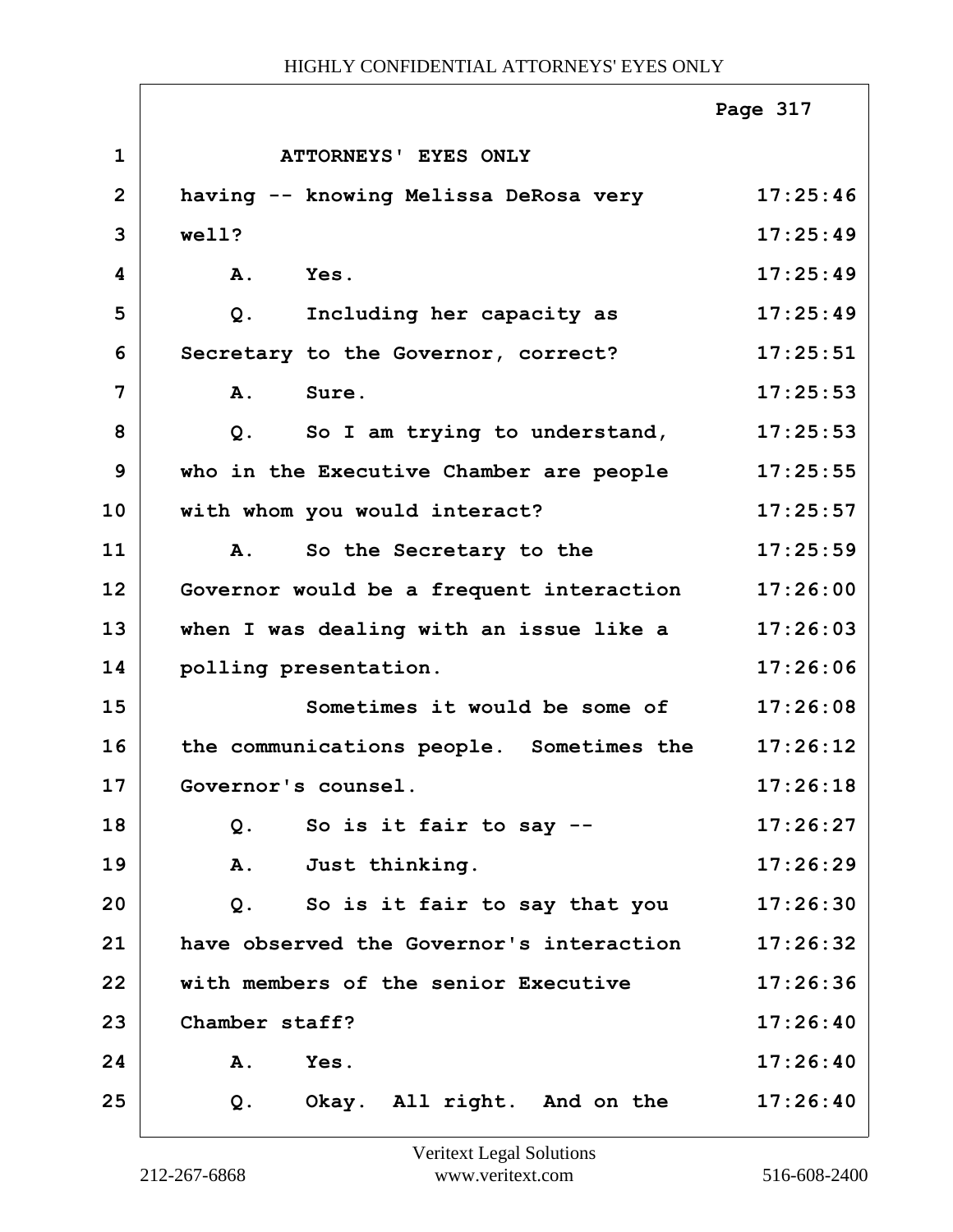|                |                                                   | Page 318 |
|----------------|---------------------------------------------------|----------|
| $\mathbf 1$    | ATTORNEYS' EYES ONLY                              |          |
| $\overline{2}$ | campaign side, what sort of interactions 17:26:45 |          |
| 3              | have you observed of the Governor's, like         | 17:26:47 |
| 4              | what setting?                                     | 17:26:54 |
| 5              | A. Virtually the same,                            | 17:26:55 |
| 6              | presentation of polling data to him, and          | 17:26:56 |
| 7              | so it would have been with him and like           | 17:27:00 |
| 8              | campaign manager or somebody like that.           | 17:27:04 |
| 9              | But same.                                         | 17:27:06 |
| 10             | So senior campaign staff?<br>$Q$ .                | 17:27:08 |
| 11             | Yeah.<br>A.                                       | 17:27:09 |
| 12             | Okay. And have you ever<br>$Q$ .                  | 17:27:10 |
| 13             | interacted or have you seen -- were you           | 17:27:13 |
| 14             | able -- have you observed the Governor's          | 17:27:18 |
| 15             | interaction with less senior campaign             | 17:27:21 |
| 16             | staff?                                            | 17:27:23 |
| 17             | No.<br>Α.                                         | 17:27:24 |
| 18             | Okay. Has the Governor ever<br>Q.                 | 17:27:24 |
| 19             | yelled at you?                                    | 17:27:33 |
| 20             | No.<br>Α.                                         | 17:27:33 |
| 21             | Has the Governor ever insulted<br>Q.              | 17:27:34 |
| 22             | you in any way?                                   | 17:27:37 |
| 23             | No.<br>Α.                                         | 17:27:38 |
| 24             | Q.<br>Has he ever threatened you?                 | 17:27:40 |
| 25             | <b>A.</b><br>No.                                  | 17:27:42 |

٦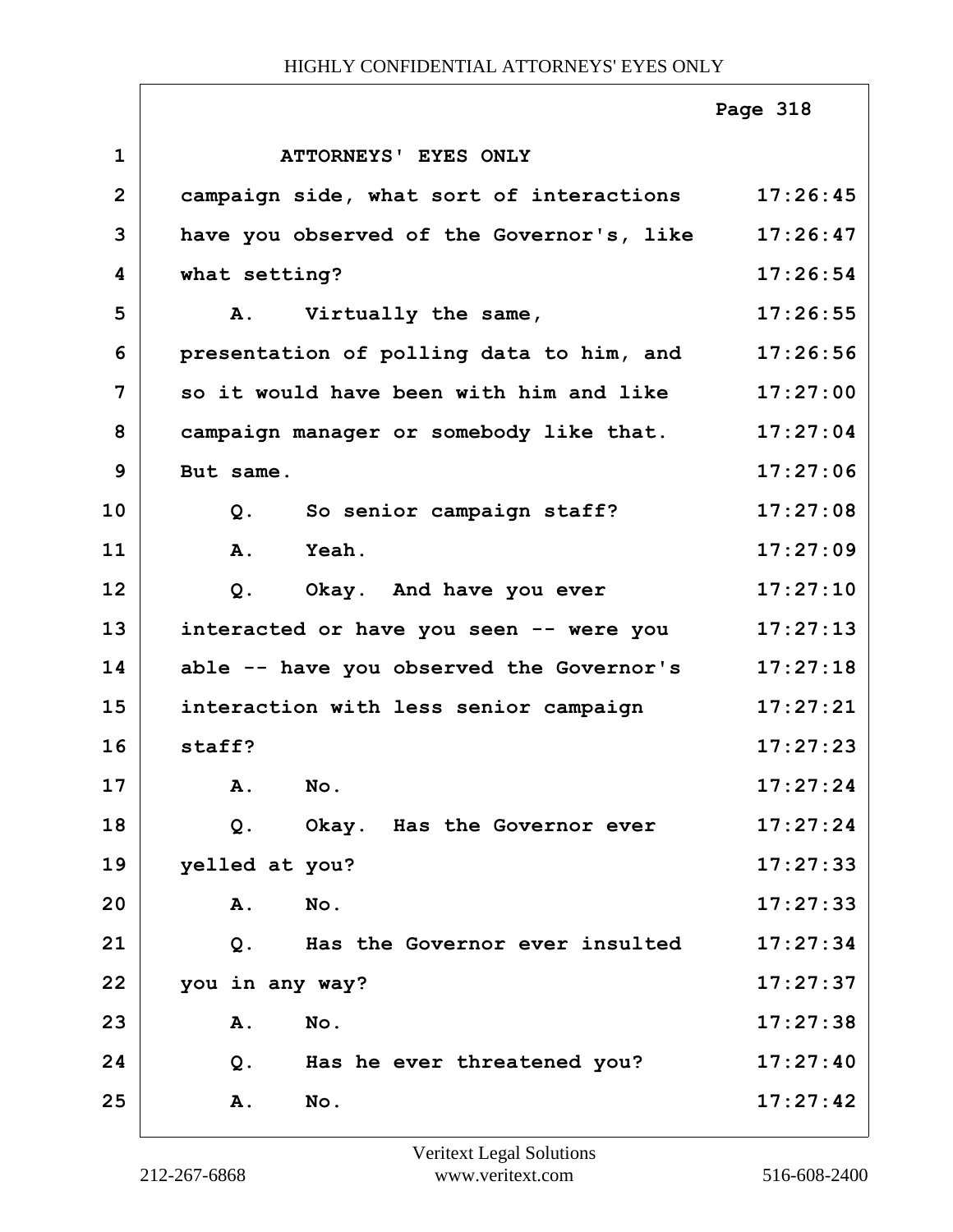|                |           |                                           | Page 319 |
|----------------|-----------|-------------------------------------------|----------|
| $\mathbf{1}$   |           | ATTORNEYS' EYES ONLY                      |          |
| $\overline{2}$ | Q.        | Has he ever thrown anything at            | 17:27:47 |
| 3              | you?      |                                           | 17:27:49 |
| 4              | A.        | No.                                       | 17:27:49 |
| 5              | $Q$ .     | Has the Governor ever touched             | 17:27:49 |
| 6              | you?      |                                           | 17:27:51 |
| 7              | A.        | Handshake, hugs, yes.                     | 17:27:51 |
| 8              | $Q$ .     | What sort of hugs?                        | 17:27:52 |
| 9              | A.        | Warm embraces. He's a hugger.             | 17:27:59 |
| 10             | $Q$ .     | Did any of the hugs make you              | 17:28:01 |
| 11             |           | feel uncomfortable in any way?            | 17:28:03 |
| 12             | A.        | No.                                       | 17:28:05 |
| 13             | $Q$ .     | When you say warm embraces,               | 17:28:06 |
| 14             |           | could you be more specific?               | 17:28:11 |
| 15             | Α.        | We have a 16-plus-year track              | 17:28:12 |
| 16             |           | record of going through lots of campaigns | 17:28:15 |
| 17             |           | and wins together. So a warm embrace      | 17:28:18 |
| 18             |           | upon seeing each other.                   | 17:28:26 |
| 19             |           | So again, I don't see him that            | 17:28:26 |
| 20             |           | often, so that's part of it.              | 17:28:28 |
| 21             | Q.        | Has the Governor ever kissed              | 17:28:29 |
| 22             | you?      |                                           | 17:28:31 |
| 23             | Α.        | Yes, on the cheek, yes, sure.             | 17:28:31 |
| 24             | $Q$ .     | On the lips?                              | 17:28:37 |
| 25             | <b>A.</b> | No. I don't think so.                     | 17:28:38 |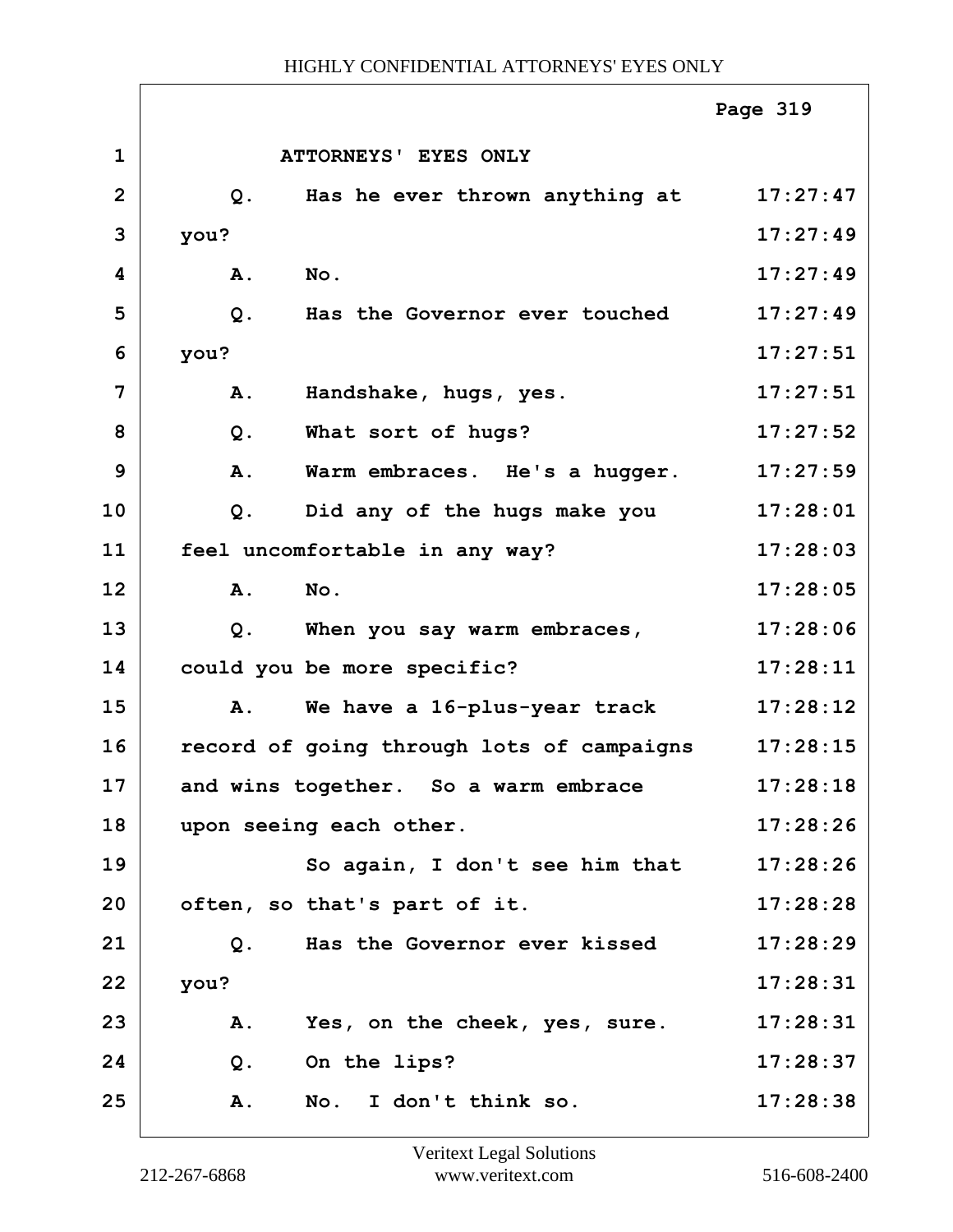|                |                                              | Page 320 |
|----------------|----------------------------------------------|----------|
| $\mathbf 1$    | ATTORNEYS' EYES ONLY                         |          |
| $\overline{2}$ | You don't think so?<br>$Q$ .                 | 17:28:42 |
| 3              | A.<br>No, no.                                | 17:28:42 |
| 4              | Has the Governor ever commented<br>Q.        | 17:28:43 |
| 5              | on your appearance?                          | 17:28:45 |
| 6              | A.<br>Sure.                                  | 17:28:46 |
| 7              | What has he said?<br>$Q$ .                   | 17:28:56 |
| 8              | I'm frequently the only<br>A.                | 17:28:57 |
| 9              | political consultant to wear a suit, so I    | 17:29:01 |
| 10             | get made fun of all the time for that. I     | 17:29:03 |
| 11             | am used to it.                               | 17:29:06 |
| 12             | I don't think that's true.<br>Q <sub>1</sub> | 17:29:07 |
| 13             | You're the only political consultant who     | 17:29:08 |
| 14             | wears a suit?                                | 17:29:10 |
| 15             | I am happy to have you come to<br>Α.         | 17:29:11 |
| 16             | some of my meetings. I am the one in the     | 17:29:13 |
| 17             | suit.                                        | 17:29:15 |
| 18             | Anything else you recall him<br>$Q$ .        | 17:29:15 |
| 19             | saying about your appearance and your        | 17:29:18 |
| 20             | dress?                                       | 17:29:20 |
| 21             | <b>A.</b><br>No.                             | 17:29:20 |
| 22             | Has the Governor ever asked or<br>$Q$ .      | 17:29:21 |
| 23             | commented about your relationship status?    | 17:29:24 |
| 24             | No. But I have been married<br><b>A.</b>     | 17:29:27 |
| 25             | the entire time I have known him.            | 17:29:29 |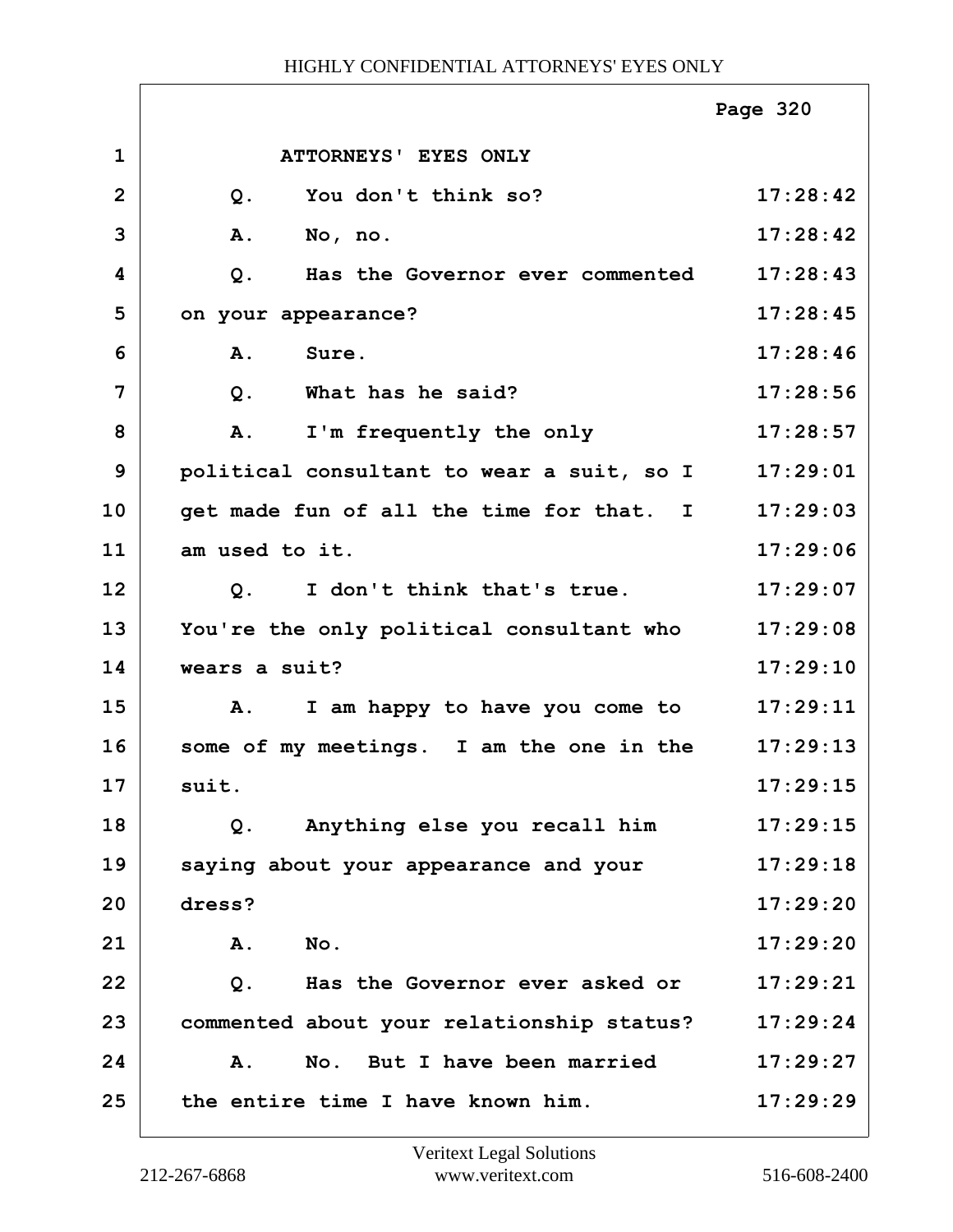|              |                                                          | Page 321 |
|--------------|----------------------------------------------------------|----------|
| $\mathbf{1}$ | ATTORNEYS' EYES ONLY                                     |          |
| $\mathbf{2}$ | And has the Governor made any 17:29:31<br>Q <sub>1</sub> |          |
| 3            | comments with sexual undertones in your                  | 17:29:35 |
| 4            | presence?                                                | 17:29:37 |
| 5            | A. No.                                                   | 17:29:37 |
| 6            | $Q$ .<br>Has the Governor made any                       | 17:29:40 |
| 7            | comments of any sort of sexual innuendo                  | 17:29:42 |
| 8            | in your presence?                                        | 17:29:44 |
| 9            | A. The Governor makes jokes                              | 17:29:45 |
| 10           | frequently. But sexual innuendo towards                  | 17:29:48 |
| 11           | me, no.                                                  | 17:29:53 |
| 12           | Q. Not necessarily towards you. I                        | 17:29:53 |
| 13           | meant in your presence.                                  | 17:29:55 |
| 14           | A. No.                                                   | 17:29:56 |
| 15           | Has he ever made any jokes with<br>Q.                    | 17:29:57 |
| 16           | any sort of sexual innuendo or sexual                    | 17:30:00 |
| 17           | undertone?                                               | 17:30:04 |
| 18           | Not to my knowledge.<br>A.                               | 17:30:04 |
| 19           | Have you ever seen the Governor<br>Q.                    | 17:30:13 |
| 20           | yell at any member of the Executive                      | 17:30:15 |
| 21           | Chamber staff or the campaign staff?                     | 17:30:18 |
| 22           | No.<br>A.                                                | 17:30:19 |
| 23           | Have you ever seen the Governor<br>Q.                    | 17:30:20 |
| 24           | curse at anyone or seen or heard the                     | 17:30:22 |
| 25           | Governor curse at anyone in the Executive                | 17:30:25 |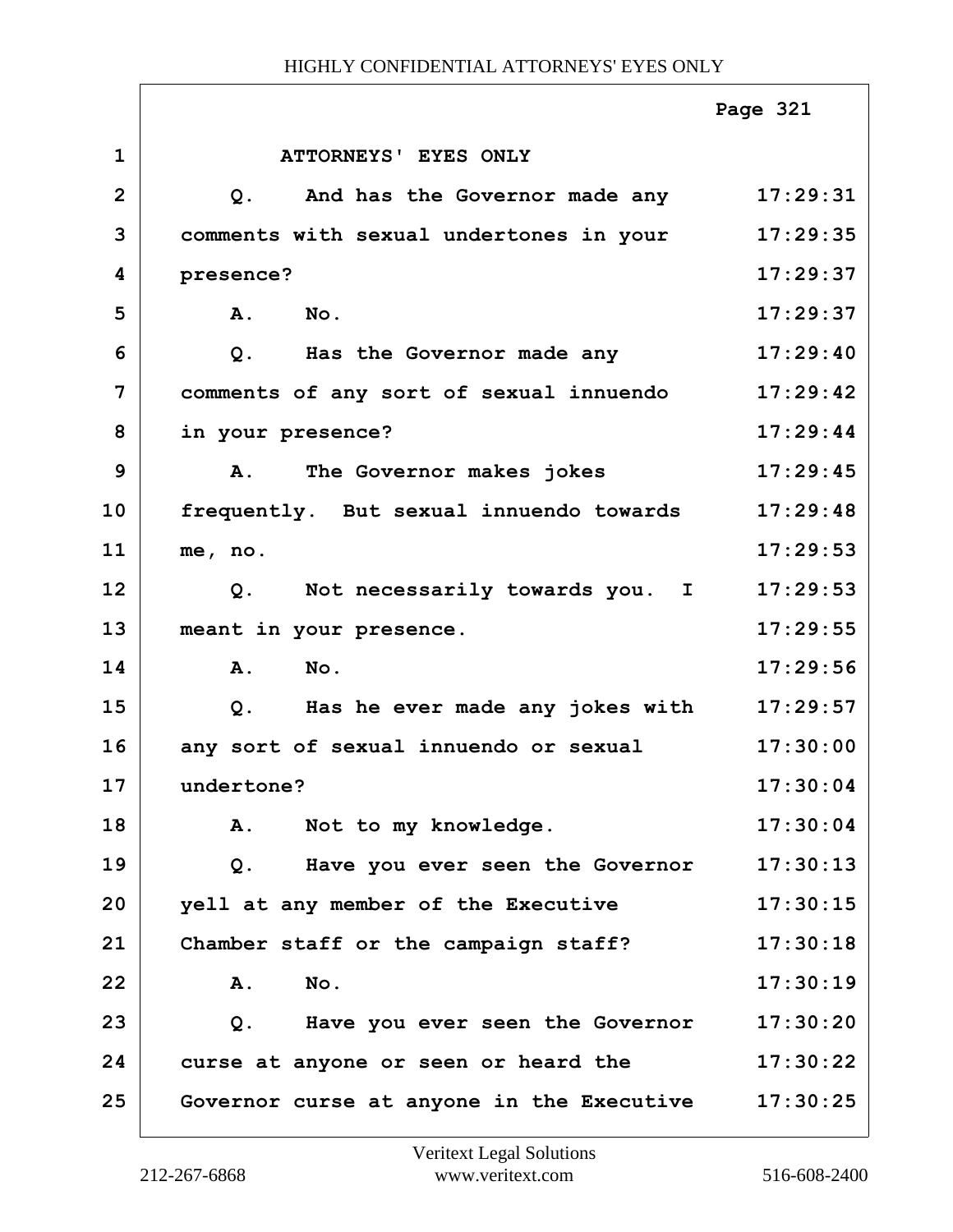|                |                                                    | Page 322 |
|----------------|----------------------------------------------------|----------|
| $\mathbf{1}$   | ATTORNEYS' EYES ONLY                               |          |
| $\overline{2}$ | Chamber staff or campaign staff?                   | 17:30:30 |
| 3              | I say this respectfully, in<br>$\mathbf{A}$ .      | 17:30:32 |
| 4              | politics we use the word "fuck" in place           | 17:30:36 |
| 5              | of the word "the." I'm not sure curse is           | 17:30:39 |
| 6              | like -- sure, I've heard everybody curse. 17:30:43 |          |
| 7              | Everybody curses.                                  | 17:30:45 |
| 8              | Q. Not sure "fuck" is an article,                  | 17:30:46 |
| 9              | but okay.                                          | 17:30:50 |
| 10             | In any event, would you say                        | 17:30:57 |
| 11             | there is any difference in the way that            | 17:30:58 |
| 12             | the Governor curses at women and men?              | 17:31:02 |
| 13             | A.<br>No.                                          | 17:31:03 |
| 14             | Have you ever heard the<br>Q.                      | 17:31:04 |
| 15             | Governor insult anyone who works in the            | 17:31:06 |
| 16             | Executive Chamber or the campaign staff?           | 17:31:08 |
| 17             | A. No.                                             | 17:31:10 |
| 18             | Have you ever seen or heard the<br>$Q$ .           | 17:31:15 |
| 19             | Governor threaten anyone who works in the          | 17:31:17 |
| 20             | Executive Chamber or the campaign staff?           | 17:31:20 |
| 21             | A.<br>No.                                          | 17:31:22 |
| 22             | Have you ever seen the Governor<br>Q.              | 17:31:23 |
| 23             | throw anything at anyone who works in the          | 17:31:25 |
| 24             | Executive Chamber or the campaign staff?           | 17:31:27 |
| 25             | Α.<br>No.                                          | 17:31:29 |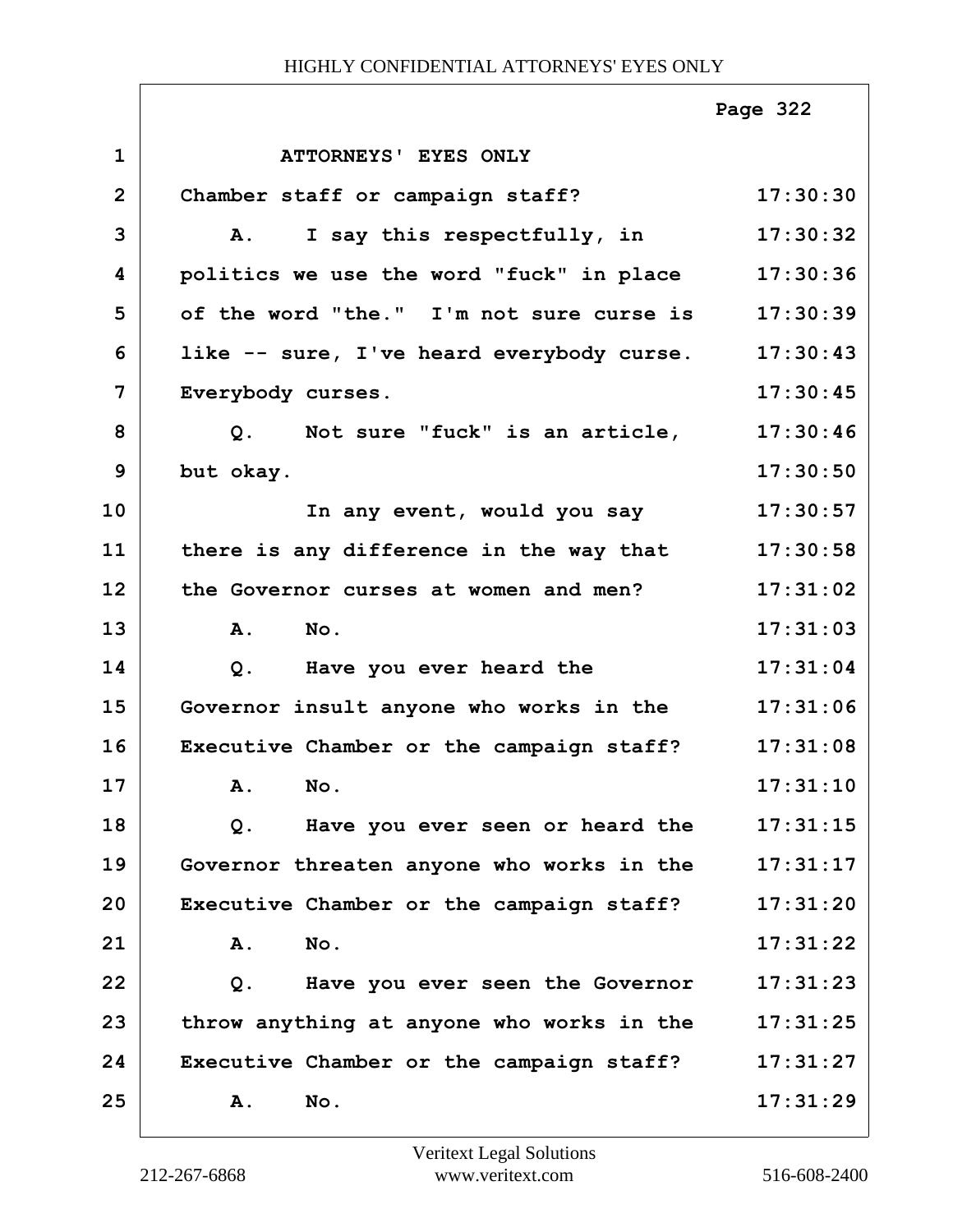|                |                                           | Page 323 |
|----------------|-------------------------------------------|----------|
| $\mathbf 1$    | ATTORNEYS' EYES ONLY                      |          |
| $\overline{2}$ | Have you ever seen the Governor<br>Q.     | 17:31:29 |
| 3              | hug anyone who works in the Executive     | 17:31:31 |
| 4              | Chamber or the senior campaign staff?     | 17:31:35 |
| 5              | A.<br>Yes.                                | 17:31:36 |
| 6              | And who have you seen him hug?<br>Q.      | 17:31:37 |
| 7              | I've seen him hug everybody.<br>Α.        | 17:31:41 |
| 8              | He's a hugger. He sees somebody at an     | 17:31:43 |
| 9              | event, including staff, he hugs. That's   | 17:31:47 |
| 10             | what he does. I've seen him do it to      | 17:31:52 |
| 11             | countless people, men and women.          | 17:31:54 |
| 12             | Is there any difference in the<br>Q.      | 17:31:56 |
| 13             | frequency with which he hugs men and      | 17:31:57 |
| 14             | women?                                    | 17:32:00 |
| 15             | A.<br>No.                                 | 17:32:00 |
| 16             | Is there any difference in the<br>Q.      | 17:32:01 |
| 17             | way that he hugs men and women?           | 17:32:05 |
| 18             | A. I don't believe so, no.                | 17:32:06 |
| 19             | Did you ever see the Governor<br>Q.       | 17:32:10 |
| 20             | hold anyone particularly close to him for | 17:32:12 |
| 21             | an extended amount of time?               | 17:32:14 |
| 22             | No.<br>Α.                                 | 17:32:16 |
| 23             | Have you seen the Governor kiss<br>Q.     | 17:32:20 |
| 24             | any employee of the Executive Chamber or  | 17:32:22 |
| 25             | the campaign staff?                       | 17:32:25 |

٦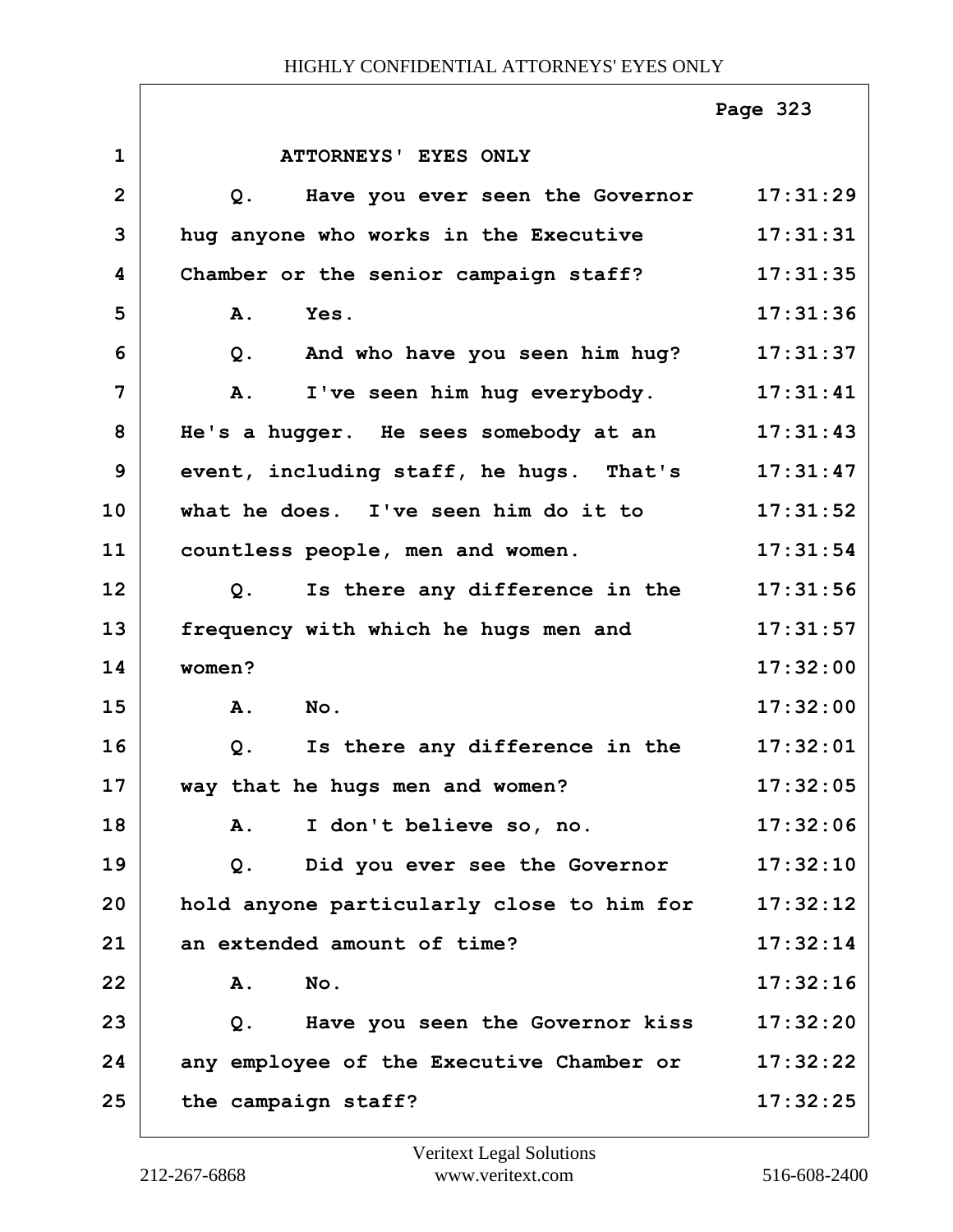|                |                                           | Page 324 |
|----------------|-------------------------------------------|----------|
| $\mathbf{1}$   | ATTORNEYS' EYES ONLY                      |          |
| $\overline{2}$ | $N$ o.<br><b>A.</b>                       | 17:32:26 |
| 3              | $Q$ .<br>Not even on the cheek?           | 17:32:27 |
| 4              | I don't think so, no. I don't<br>A.       | 17:32:29 |
| 5              | remember that.                            | 17:32:31 |
| 6              | Have you ever seen or heard the<br>Q.     | 17:32:33 |
| $\overline{7}$ | Governor ask to kiss anyone?              | 17:32:34 |
| 8              | A.<br>No.                                 | 17:32:37 |
| 9              | Have you ever seen or heard the<br>$Q$ .  | 17:32:37 |
| 10             | Governor comment on a female's appearance | 17:32:43 |
| 11             | in front of Executive Chamber staff or    | 17:32:48 |
| 12             | campaign staff?                           | 17:32:51 |
| 13             | A.<br>$N$ o.                              | 17:32:51 |
| 14             | Have you ever heard the<br>$Q$ .          | 17:32:56 |
| 15             | Governor use language that is typically   | 17:32:57 |
| 16             | associated with gender discrimination,    | 17:32:59 |
| 17             | for instance, "bitch" or "See you next    | 17:33:01 |
| 18             | Tuesday"?                                 | 17:33:06 |
| 19             | No.<br>A.                                 | 17:33:06 |
| 20             | All right. Have you ever seen<br>Q.       | 17:33:09 |
| 21             | the Governor flirt with anyone?           | 17:33:10 |
| 22             | No.<br><b>A.</b>                          | 17:33:14 |
| 23             | Putting aside the complaints<br>$Q$ .     | 17:33:14 |
| 24             | that we talked about earlier today, have  | 17:33:20 |
| 25             | you ever heard of anyone complaining      | 17:33:21 |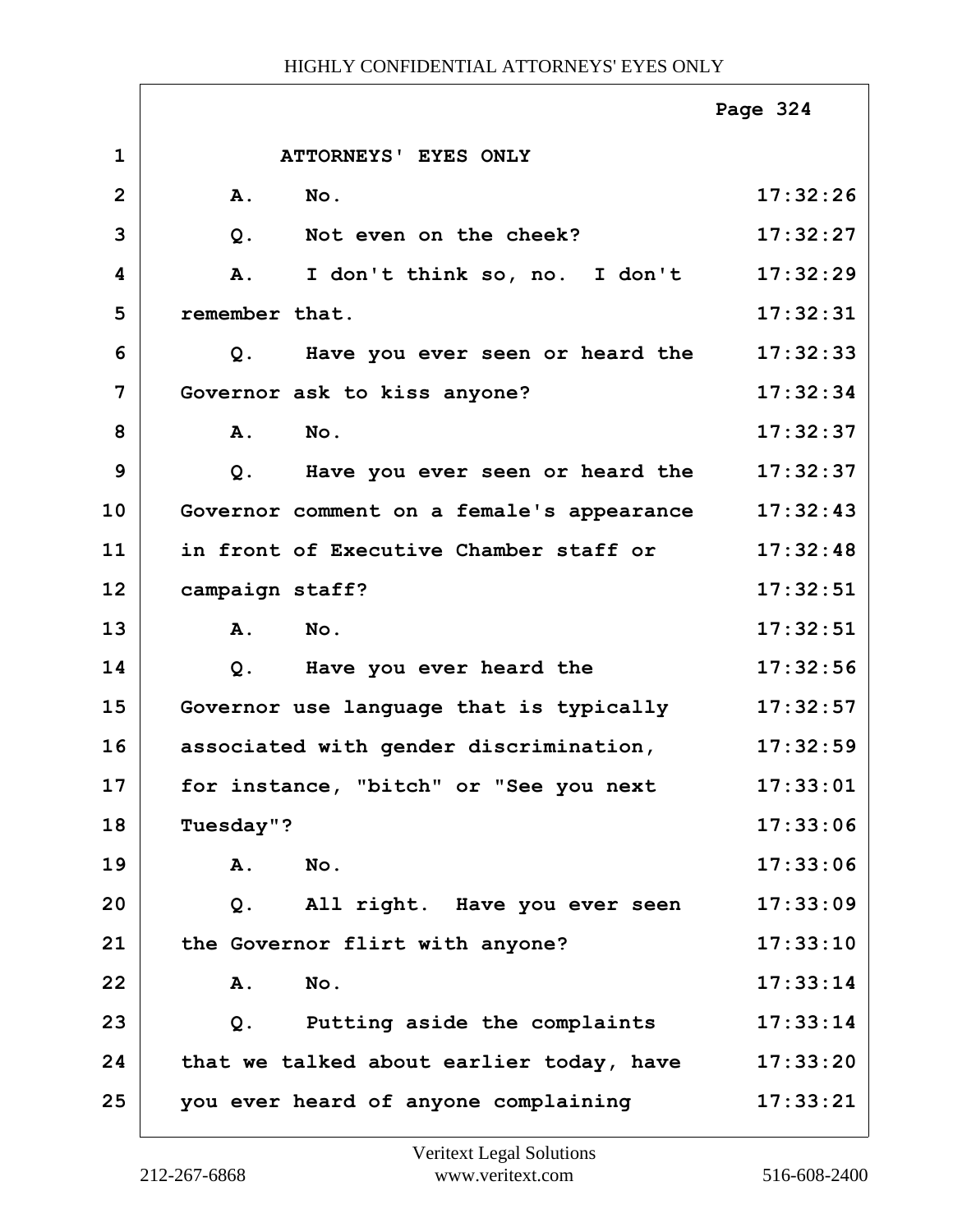|                |                                           | Page 325 |
|----------------|-------------------------------------------|----------|
| $\mathbf{1}$   | ATTORNEYS' EYES ONLY                      |          |
| $\overline{2}$ | about the Governor's treatment of him or  | 17:33:23 |
| 3              | her?                                      | 17:33:25 |
| 4              | No.<br><b>A.</b>                          | 17:33:25 |
| 5              | Have you ever seen or heard the<br>$Q$ .  | 17:33:30 |
| 6              | Governor comment on the appearance of an  | 17:33:32 |
| 7              | Executive Chamber employee or a campaign  | 17:33:34 |
| 8              | employee?                                 | 17:33:38 |
| 9              | No.<br>Α.                                 | 17:33:39 |
| 10             | Have you ever seen or heard the<br>Q.     | 17:33:39 |
| 11             | Governor comment on an Executive Chamber  | 17:33:41 |
| 12             | employee or campaign employee's clothing? | 17:33:43 |
| 13             | No.<br>Α.                                 | 17:33:45 |
| 14             | Have you ever seen or heard the<br>$Q$ .  | 17:33:48 |
| 15             | Governor comment on an Executive Chamber  | 17:33:50 |
| 16             | employee or a campaign employee's         | 17:33:53 |
| 17             | relationship status?                      | 17:33:56 |
| 18             | A.<br>No.                                 | 17:33:57 |
| 19             | Have you ever heard the<br>Q.             | 17:33:58 |
| 20             | Governor refer to any Executive Chamber   | 17:33:59 |
| 21             | staff person or campaign staff person     | 17:34:03 |
| 22             | using terms like "sweetie, honey,         | 17:34:06 |
| 23             | sweetheart"?                              | 17:34:08 |
| 24             | Yes.<br><b>A.</b>                         | 17:34:09 |
| 25             | Who have you heard him use<br>Q.          | 17:34:09 |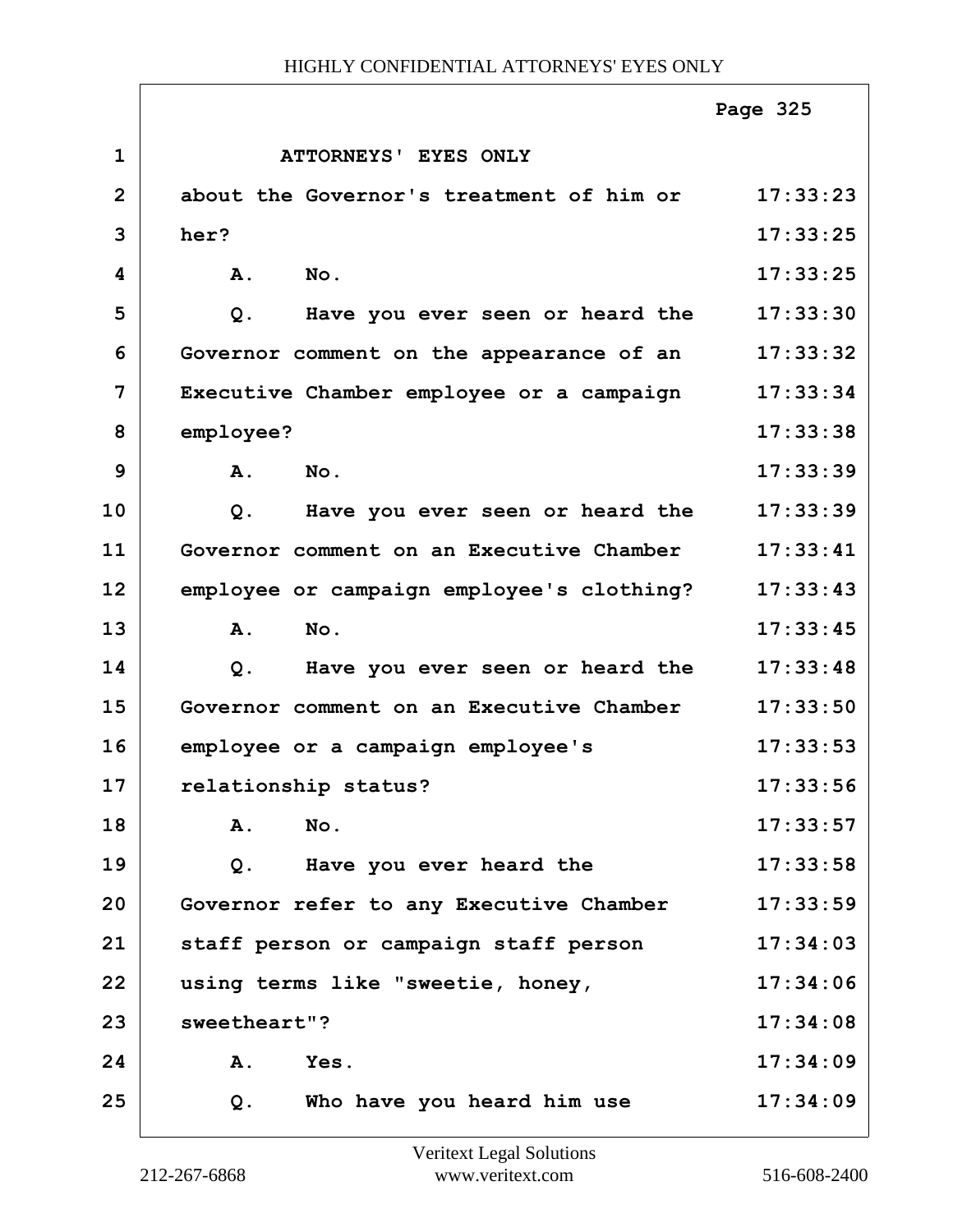## HIGHLY CONFIDENTIAL ATTORNEYS' EYES ONLY

|                |                                               | Page 326 |
|----------------|-----------------------------------------------|----------|
| $\mathbf 1$    | ATTORNEYS' EYES ONLY                          |          |
| $\overline{2}$ | those terms with?                             | 17:34:13 |
| 3              | I don't know specifically, but<br>${\bf A}$ . | 17:34:14 |
| 4              | he's used them about me. He does use          | 17:34:15 |
| 5              | those sort of old-fashioned affectionate      | 17:34:18 |
| 6              | terms or what he sees as old-fashioned        | 17:34:23 |
| $\overline{7}$ | affectionate terms.                           | 17:34:26 |
| 8              | Okay. Which old-fashioned<br>Q.               | 17:34:27 |
| 9              | affectionate terms has he used with you?      | 17:34:29 |
| 10             | I have seen him do "Hey hon."<br>Α.           | 17:34:31 |
| 11             | The Governor called you "hon"?<br>Q.          | 17:34:40 |
| 12             | I don't think he's called me<br>A.            | 17:34:42 |
| 13             | "hon," but I think he's called me             | 17:34:49 |
| 14             | "sweetheart." He's called me "math man."      | 17:34:50 |
| 15             | So Governor Cuomo called you<br>Q.            | 17:35:02 |
| 16             | "sweetheart"?                                 | 17:35:04 |
| 17             | A. Whether it's "sweetheart" or               | 17:35:05 |
| 18             | something sort of in that vein. I don't       | 17:35:10 |
| 19             | remember exactly. And I took it as            | 17:35:12 |
| 20             | sarcastic since I am not particularly         | 17:35:18 |
| 21             | sweet.                                        | 17:35:23 |
| 22             | Was it your understanding when<br>Q.          | 17:35:23 |
| 23             | the Governor called you "sweetheart" it       | 17:35:25 |
| 24             | was sarcastic?                                | 17:35:27 |
| 25             | Yes, that was my understanding.<br>Α.         | 17:35:28 |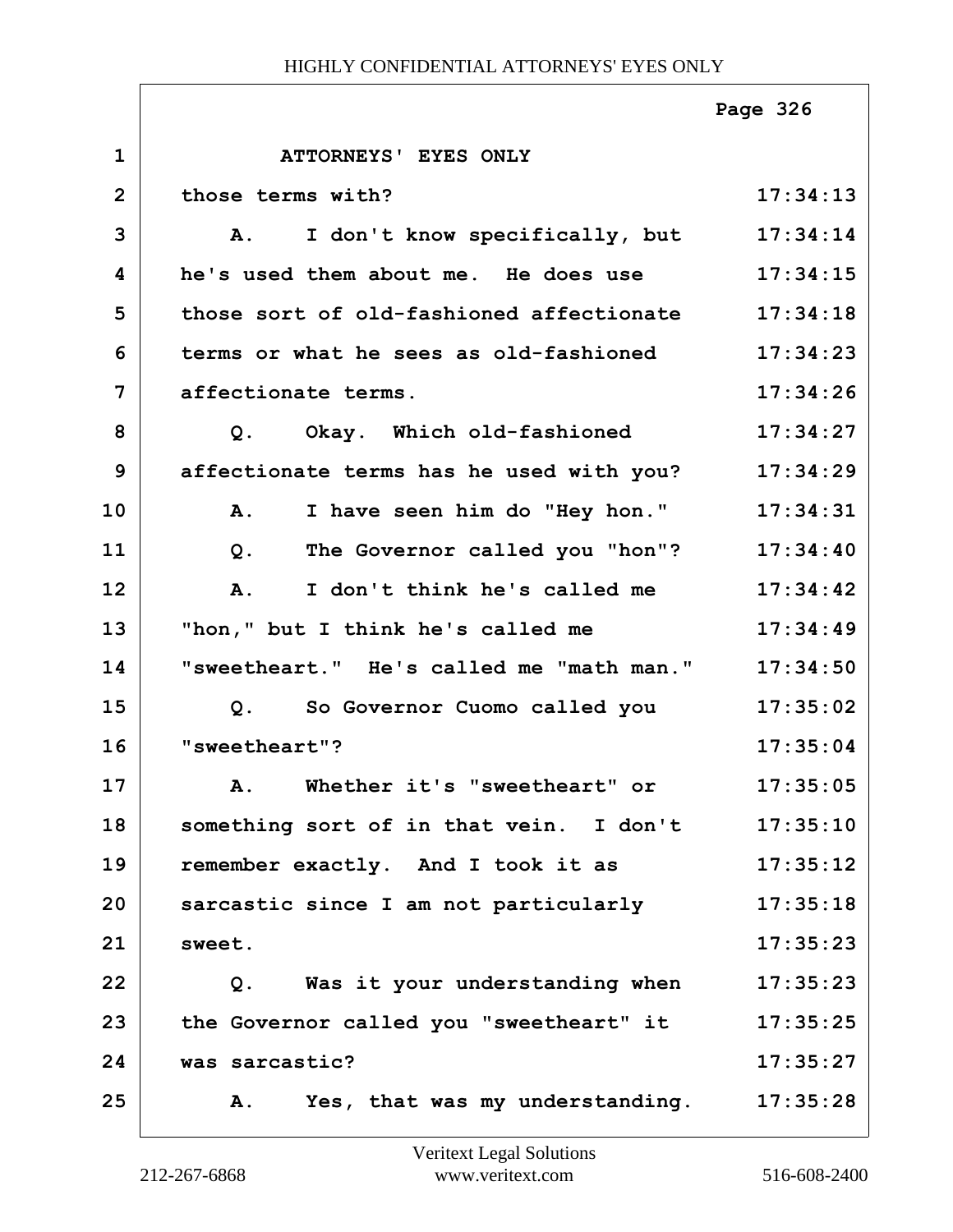|                |                                              | Page 327 |
|----------------|----------------------------------------------|----------|
| $\mathbf{1}$   | ATTORNEYS' EYES ONLY                         |          |
| $\overline{2}$ | Okay. Have you ever heard the 17:35:29<br>Q. |          |
| 3              | Governor called anyone else "sweetheart"     | 17:35:32 |
| 4              | in the non-sarcastic fashion?                | 17:35:34 |
| 5              | I don't recall.<br>$\mathbf{A}$ .            | 17:35:36 |
| 6              | Have you ever heard the<br>Q.                | 17:35:43 |
| 7              | Governor call anyone "honey" or "hon" in     | 17:35:44 |
| 8              | a non-sarcastic fashion?                     | 17:35:46 |
| 9              | A. I don't think so.                         | 17:35:47 |
| 10             | Okay. Have you ever heard the<br>Q.          | 17:35:48 |
| 11             | Governor call anyone "baby" in a             | 17:35:50 |
| 12             | non-sarcastic fashion?                       | 17:35:56 |
| 13             | A. No.                                       | 17:35:57 |
| 14             | Beyond what you may have<br>Q.               | 17:35:57 |
| 15             | learned from the press, had you ever         | 17:36:00 |
| 16             | heard the term "mean girls" used about a     | 17:36:02 |
| 17             | group of women in the Executive Chamber      | 17:36:05 |
| 18             | staff?                                       | 17:36:07 |
| 19             | Α.<br>No.                                    | 17:36:07 |
| 20             | Did you observe, in your<br>$Q$ .            | 17:36:08 |
| 21             | observations with the Governor and his       | 17:36:14 |
| 22             | interactions with others, have you ever      | 17:36:16 |
| 23             | noticed any differences in the way that      | 17:36:18 |
| 24             | Governor Cuomo treats men and women?         | 17:36:20 |
| 25             | Α.<br>No.                                    | 17:36:22 |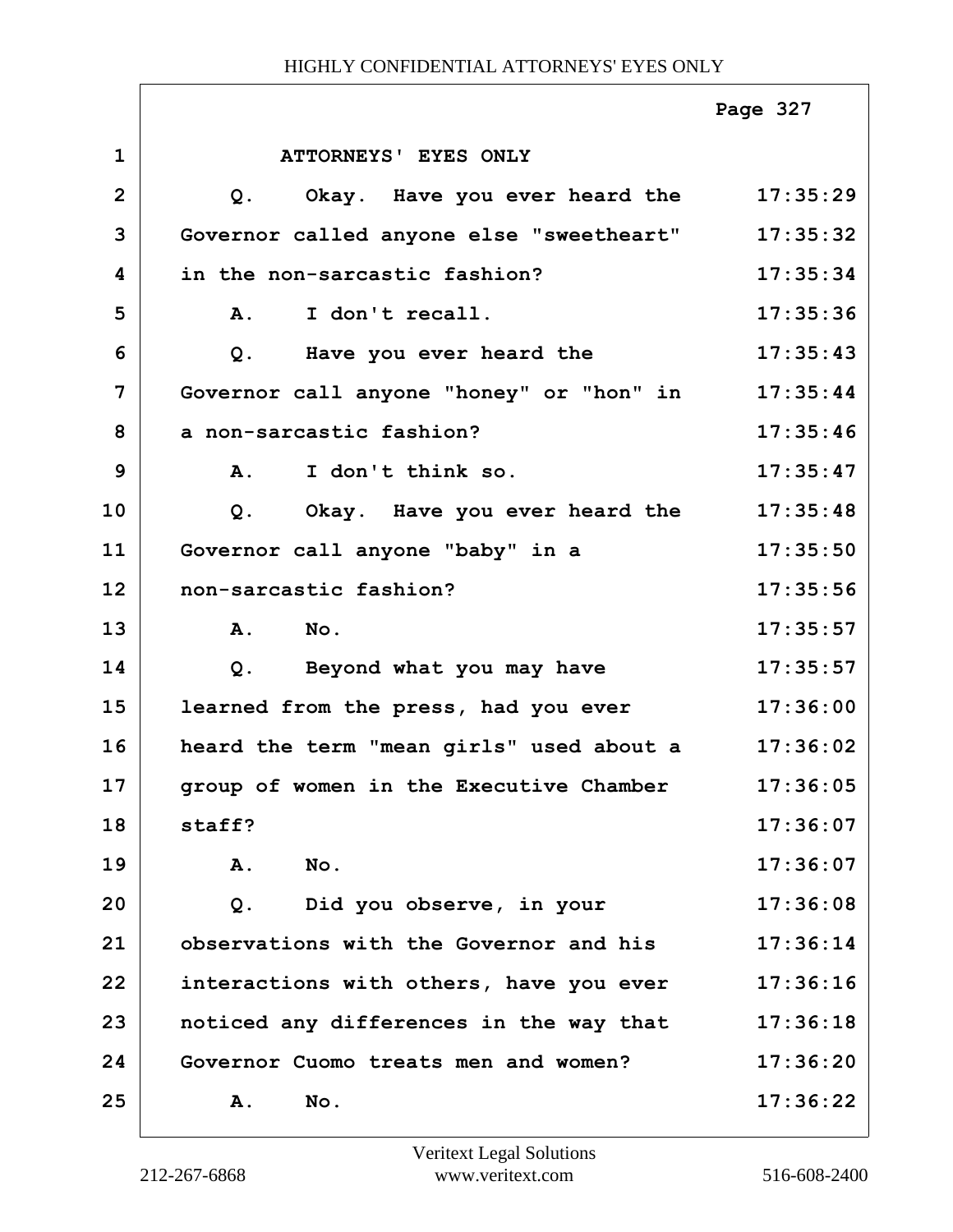|                |                                           | Page 328 |
|----------------|-------------------------------------------|----------|
| $\mathbf{1}$   | ATTORNEYS' EYES ONLY                      |          |
| $\overline{2}$ | Do you know whether Governor<br>Q.        | 17:36:27 |
| 3              | Cuomo has ever had a -- have you ever     | 17:36:30 |
| 4              | seen any campaign employee or Executive   | 17:36:31 |
| 5              | Chamber employee sit on the Governor's    | 17:36:37 |
| 6              | lap?                                      | 17:36:39 |
| 7              | A.<br>$N$ o.                              | 17:36:39 |
| 8              | $Q$ .<br>Do you know if Governor Cuomo    | 17:36:46 |
| 9              | has had any sexual or romantic            | 17:36:49 |
| 10             | relationship with any of his staff        | 17:36:51 |
| 11             | members?                                  | 17:36:53 |
| 12             | A.<br>$N$ o.                              | 17:36:53 |
| 13             | Have you heard of rumors of<br>Q.         | 17:36:56 |
| 14             | Governor Cuomo having any relationships   | 17:36:57 |
| 15             | with any members of his staff?            | 17:36:59 |
| 16             | I heard rumors about every<br>A.          | 17:37:01 |
| 17             | politician that I worked for having them. | 17:37:02 |
| 18             | So I heard them about everybody, but not  | 17:37:04 |
| 19             | specific.                                 | 17:37:08 |
| 20             | With respect to Governor Cuomo<br>Q.      | 17:37:13 |
| 21             | specifically, what rumors have you heard  | 17:37:15 |
| 22             | about him having relationships with       | 17:37:17 |
| 23             | members of his staff?                     | 17:37:19 |
| 24             | I don't have any -- as in I<br>Α.         | 17:37:20 |
| 25             | don't know who that would be with.        | 17:37:22 |

ı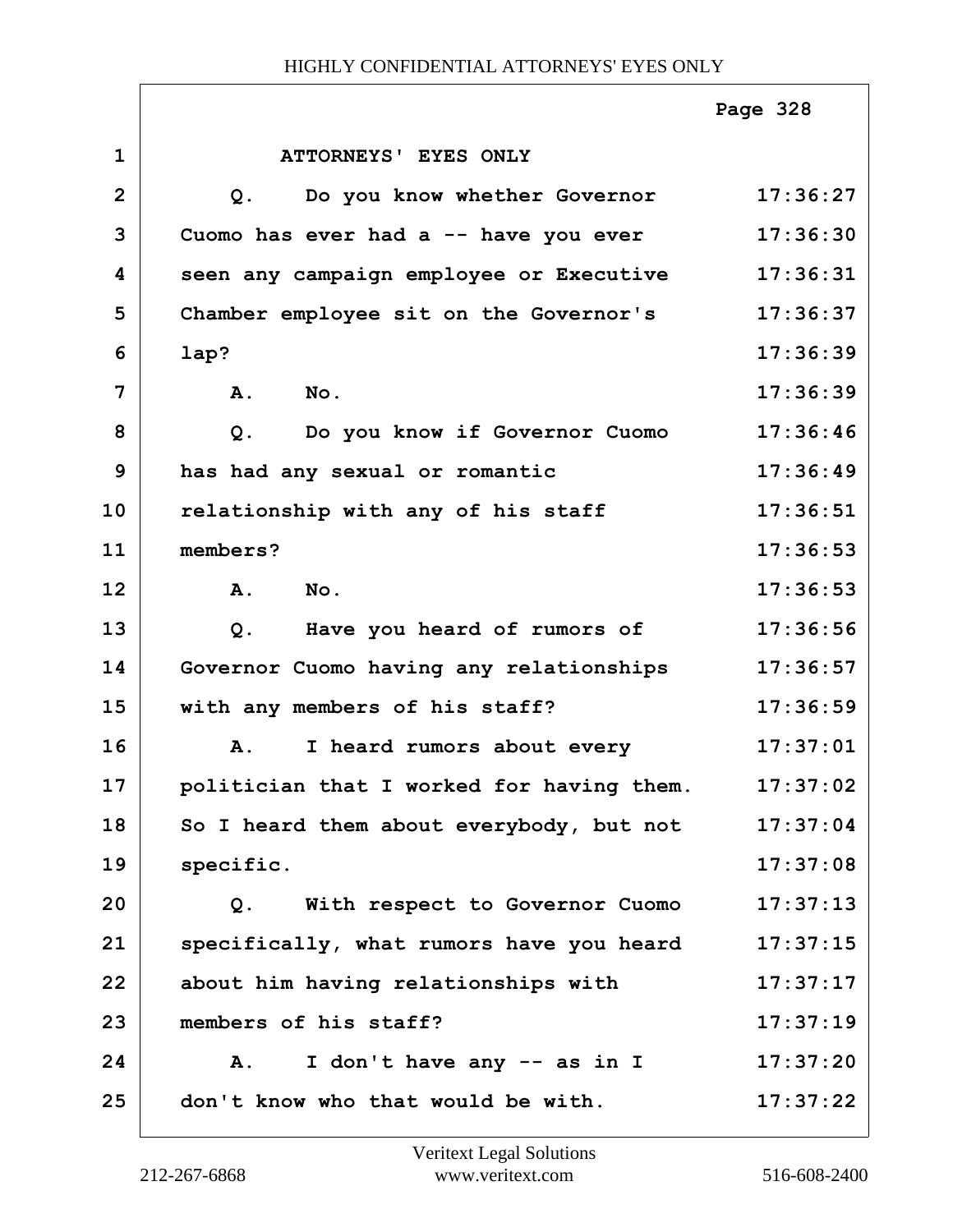|                |                                            | Page 329 |
|----------------|--------------------------------------------|----------|
| $\mathbf{1}$   | ATTORNEYS' EYES ONLY                       |          |
| $\overline{2}$ | Rumors of, rumors -- so just rumors of     | 17:37:24 |
| 3              | affairs, period. But I couldn't tell you   | 17:37:29 |
| 4              | with whom or about.                        | 17:37:33 |
| 5              | Can you turn to tab 69.<br>$Q$ .           | 17:37:37 |
| 6              | A.<br>Yes.                                 | 17:37:49 |
| 7              | Let me know when you're ready.<br>Q.       | 17:37:49 |
| 8              | Α.<br>Okay.                                | 17:38:00 |
| 9              | Can you tell me the background<br>$Q$ .    | 17:38:01 |
| 10             | of this text exchange?                     | 17:38:02 |
| 11             | Lis sends me an article or<br><b>A.</b>    | 17:38:04 |
| 12             | something that some -- some site is        | 17:38:09 |
| 13             | putting out about Senior Staffer#1 and the | 17:38:13 |
| 14             | Governor suggesting that he had a          | 17:38:17 |
| 15             | relationship.                              | 17:38:19 |
| 16             | Q. Okay. So you were aware of              | 17:38:20 |
| 17             | rumors about the Governor having a         | 17:38:22 |
| 18             | romantic relationship with members of the  | 17:38:24 |
| 19             | staff?                                     | 17:38:27 |
| 20             | I actually -- I actually had<br>Α.         | 17:38:27 |
| 21             | never heard, never heard a rumor at all.   | 17:38:29 |
| 22             | This was the first -- the first thing was  | 17:38:31 |
| 23             | this site had popped this up.              | 17:38:34 |
| 24             | Okay. Are you aware of any<br>Q.           | 17:38:38 |
| 25             | incidents of harassment, bullying or       | 17:38:40 |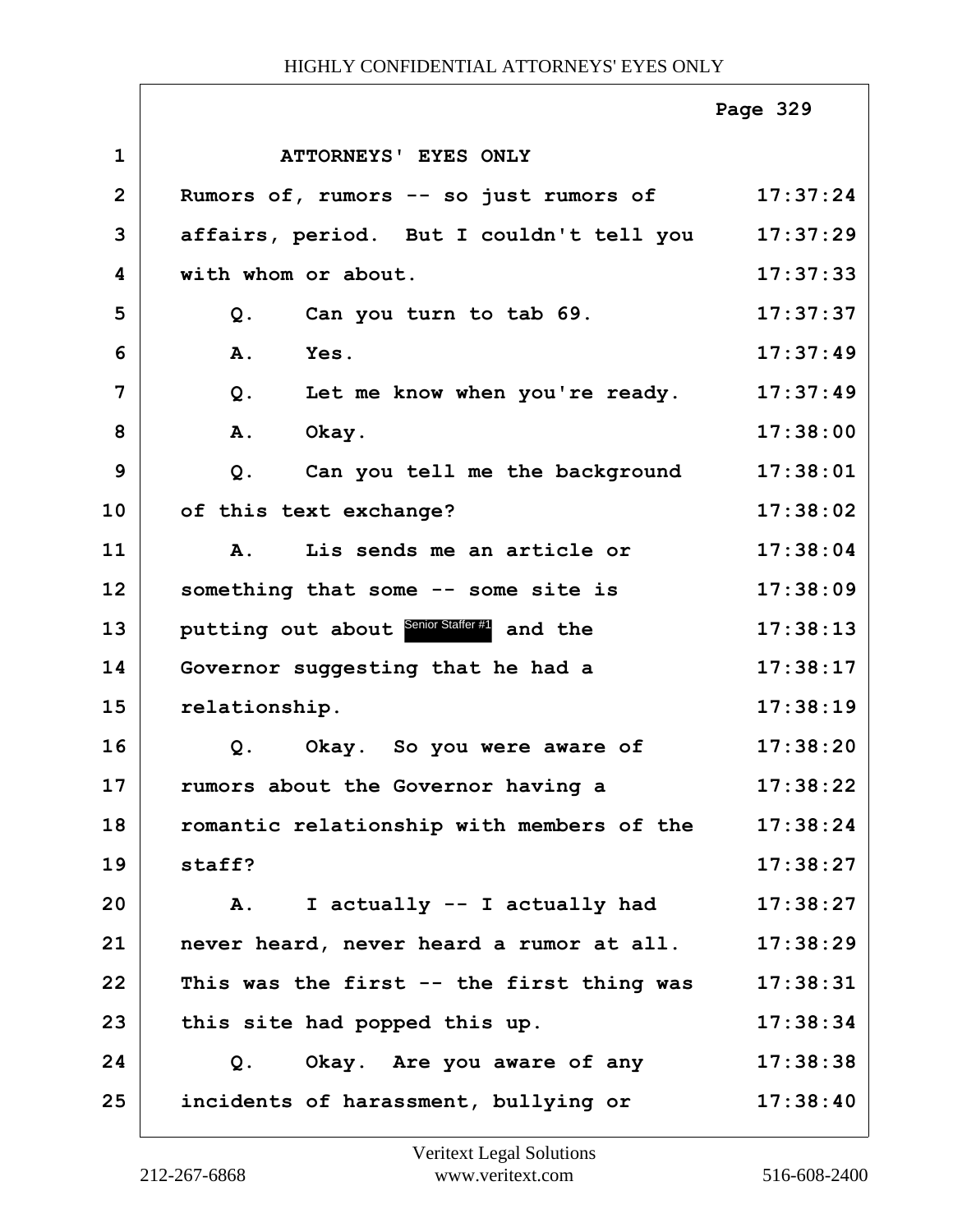|                |                                                   | Page 330 |
|----------------|---------------------------------------------------|----------|
| $\mathbf{1}$   | ATTORNEYS' EYES ONLY                              |          |
| $\overline{2}$ | other hostile or aggressive treatment by 17:38:43 |          |
| 3              | Governor Cuomo?                                   | 17:38:45 |
| 4              | $N_{\text{O}}$ .<br>A.                            | 17:38:46 |
| 5              | All right. I think I may be<br>Q.                 | 17:38:50 |
| 6              | done. But I want to take another five             | 17:38:52 |
| $\overline{7}$ | minutes. Is that okay?                            | 17:38:54 |
| 8              | A.<br>Sure.                                       | 17:38:55 |
| 9              | MR. LEVINE: Of course.                            | 17:38:56 |
| 10             | THE VIDEOGRAPHER: Time is 5:30                    | 17:38:57 |
| 11             | p.m., we are going off the record.                | 17:39:03 |
| 12             | (Off the record.)                                 | 17:39:07 |
| 13             | THE VIDEOGRAPHER: Time is 5:35                    | 17:44:17 |
| 14             | p.m., we are back on the record.                  | 17:44:20 |
| 15             | BY MR. GRANT:                                     | 17:44:31 |
| 16             | Besides counsel, have you<br>Q.                   | 17:44:31 |
| 17             | spoken to anyone about this                       | 17:44:32 |
| 18             | investigation?                                    | 17:44:34 |
| 19             | I have had a conversation with<br>Α.              | 17:44:42 |
| 20             | both Lis Smith and Melissa DeRosa that I          | 17:44:45 |
| 21             | have been subpoenaed, that's it.                  | 17:44:48 |
| 22             | Was that one conversation or<br>Q.                | 17:44:50 |
| 23             | multiple conversations?                           | 17:44:51 |
| 24             | One conversation.<br>Α.                           | 17:44:52 |
| 25             | And what was said during that<br>Q.               | 17:44:58 |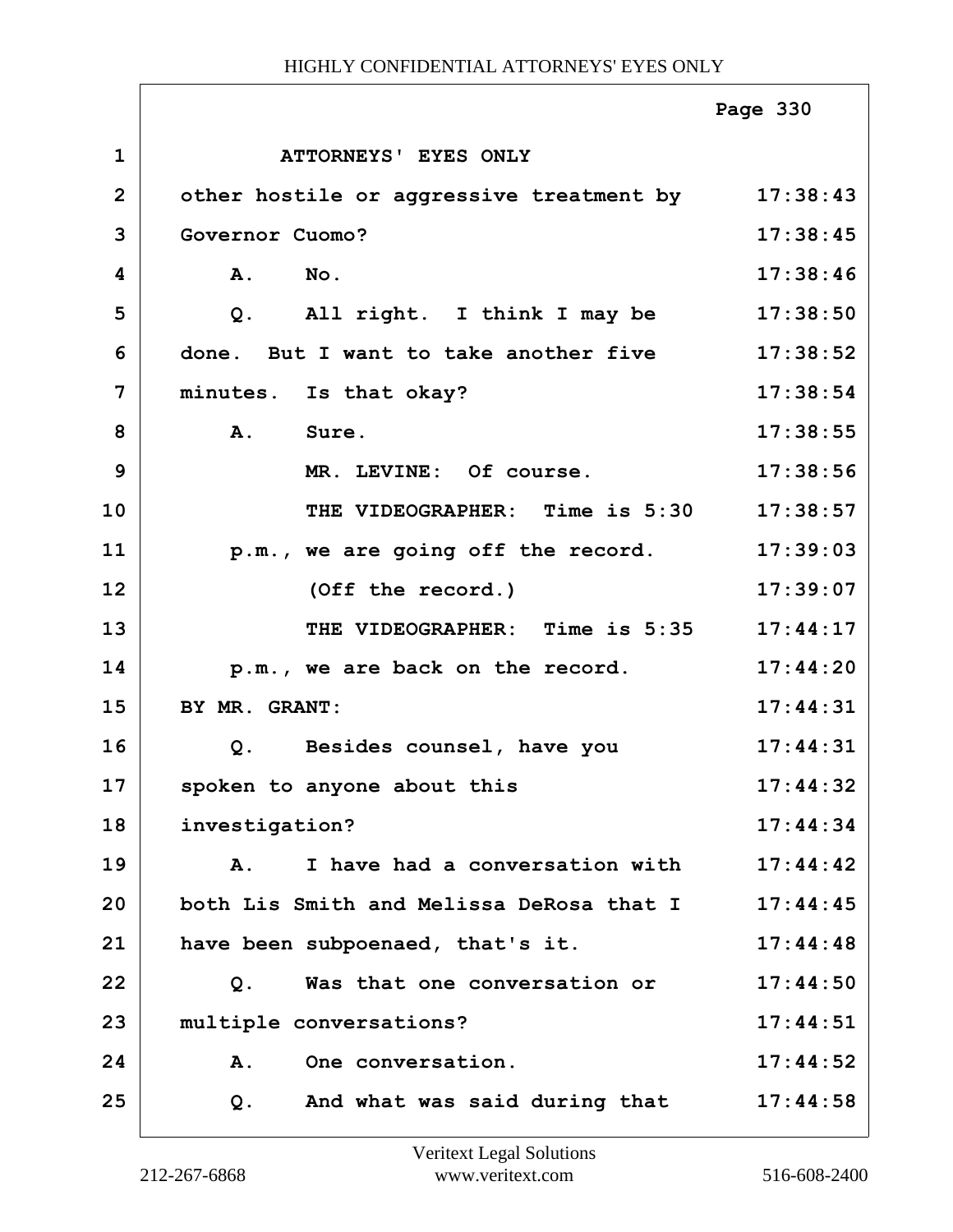## HIGHLY CONFIDENTIAL ATTORNEYS' EYES ONLY

|                |                                           | Page 331 |
|----------------|-------------------------------------------|----------|
| $\mathbf{1}$   | ATTORNEYS' EYES ONLY                      |          |
| $\overline{2}$ | conversation?                             | 17:44:59 |
| 3              | That I had been subpoenaed.<br><b>A</b> . | 17:44:59 |
| 4              | They had both been surprised that I had   | 17:45:03 |
| 5              | not been subpoenaed since they had.       | 17:45:05 |
| 6              | So you had previously discussed<br>$Q$ .  | 17:45:07 |
| 7              | them being subpoenaed?                    | 17:45:10 |
| 8              | A.<br>Correct.                            | 17:45:12 |
| 9              | Ms. DeRosa and Ms. Smith?<br>$Q$ .        | 17:45:13 |
| 10             | A.<br>Correct.                            | 17:45:17 |
| 11             | And when was that conversation?<br>$Q$ .  | 17:45:17 |
| 12             | When they received their<br>A.            | 17:45:18 |
| 13             | subpoenas. I don't remember when that     | 17:45:20 |
| 14             | was, but whenever they received their     | 17:45:21 |
| 15             | subpoenas.                                | 17:45:23 |
| 16             | And do you recall, was there<br>$Q$ .     | 17:45:23 |
| 17             | any -- beyond saying "I've been           | 17:45:24 |
| 18             | subpoenaed, I haven't been subpoenaed"    | 17:45:27 |
| 19             | during these conversations, was there any | 17:45:29 |
| 20             | other discussion about the investigation? | 17:45:31 |
| 21             | Nothing.<br>Α.<br>No.                     | 17:45:33 |
| 22             | Besides Ms. Smith and<br>$Q$ .            | 17:45:38 |
| 23             | Ms. DeRosa, have you discussed the        | 17:45:40 |
| 24             | Attorney General's investigation with     | 17:45:43 |
| 25             | anyone else?                              | 17:45:45 |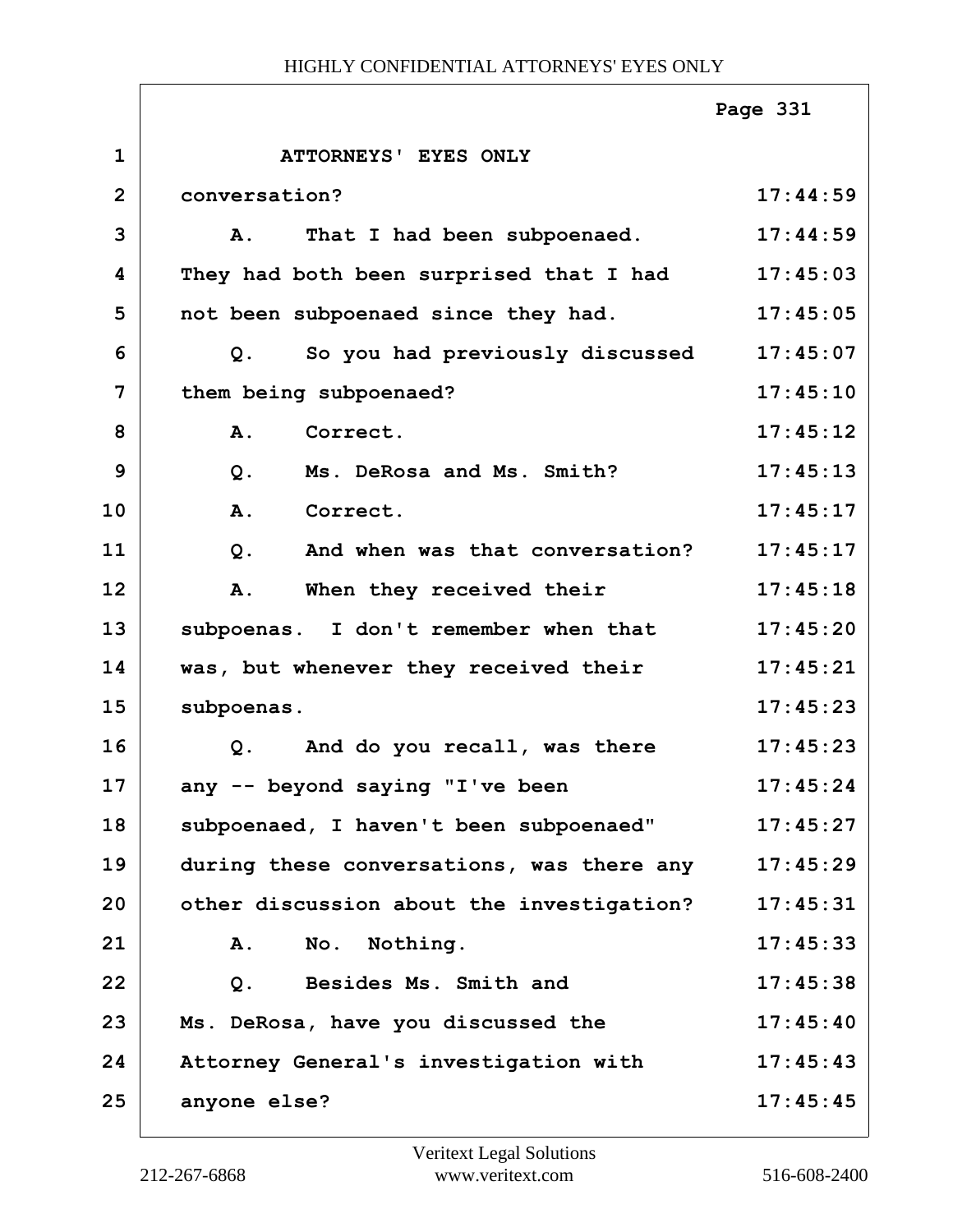## HIGHLY CONFIDENTIAL ATTORNEYS' EYES ONLY

|                |                                          | Page 332 |
|----------------|------------------------------------------|----------|
| $\mathbf{1}$   | ATTORNEYS' EYES ONLY                     |          |
| $\overline{2}$ | No, other than my lawyers,<br>A.         | 17:45:46 |
| 3              | obviously.                               | 17:45:47 |
| 4              | Are you aware of any opposition<br>Q.    | 17:45:48 |
| 5              | research being conducted into members of | 17:45:51 |
| 6              | the investigative team?                  | 17:45:53 |
| 7              | A.<br>No.                                | 17:45:54 |
| 8              | Including Mr. Kim?<br>$Q$ .              | 17:45:55 |
| 9              | A.<br>No.                                | 17:45:57 |
| 10             | And Ms. Clark?<br>$Q$ .                  | 17:45:58 |
| 11             | No.<br>A.                                | 17:45:59 |
| 12             | And I am going to assume that<br>Q.      | 17:46:00 |
| 13             | you haven't participated in coming up    | 17:46:03 |
| 14             | with any opposition research?            | 17:46:05 |
| 15             | A.<br>No.                                | 17:46:06 |
| 16             | And that you haven't discussed<br>Q.     | 17:46:12 |
| 17             | opposition research with any current or  | 17:46:13 |
| 18             | former members of the Executive Chamber? | 17:46:15 |
| 19             | No.<br>Α.                                | 17:46:17 |
| 20             | Are you aware of any other<br>Q.         | 17:46:21 |
| 21             | potential or actual allegation of sexual | 17:46:23 |
| 22             | harassment of Governor Cuomo that we     | 17:46:25 |
| 23             | haven't discussed today?                 | 17:46:30 |
| 24             | A.<br>No.                                | 17:46:31 |
| 25             | Whether or not they have been<br>Q.      | 17:46:31 |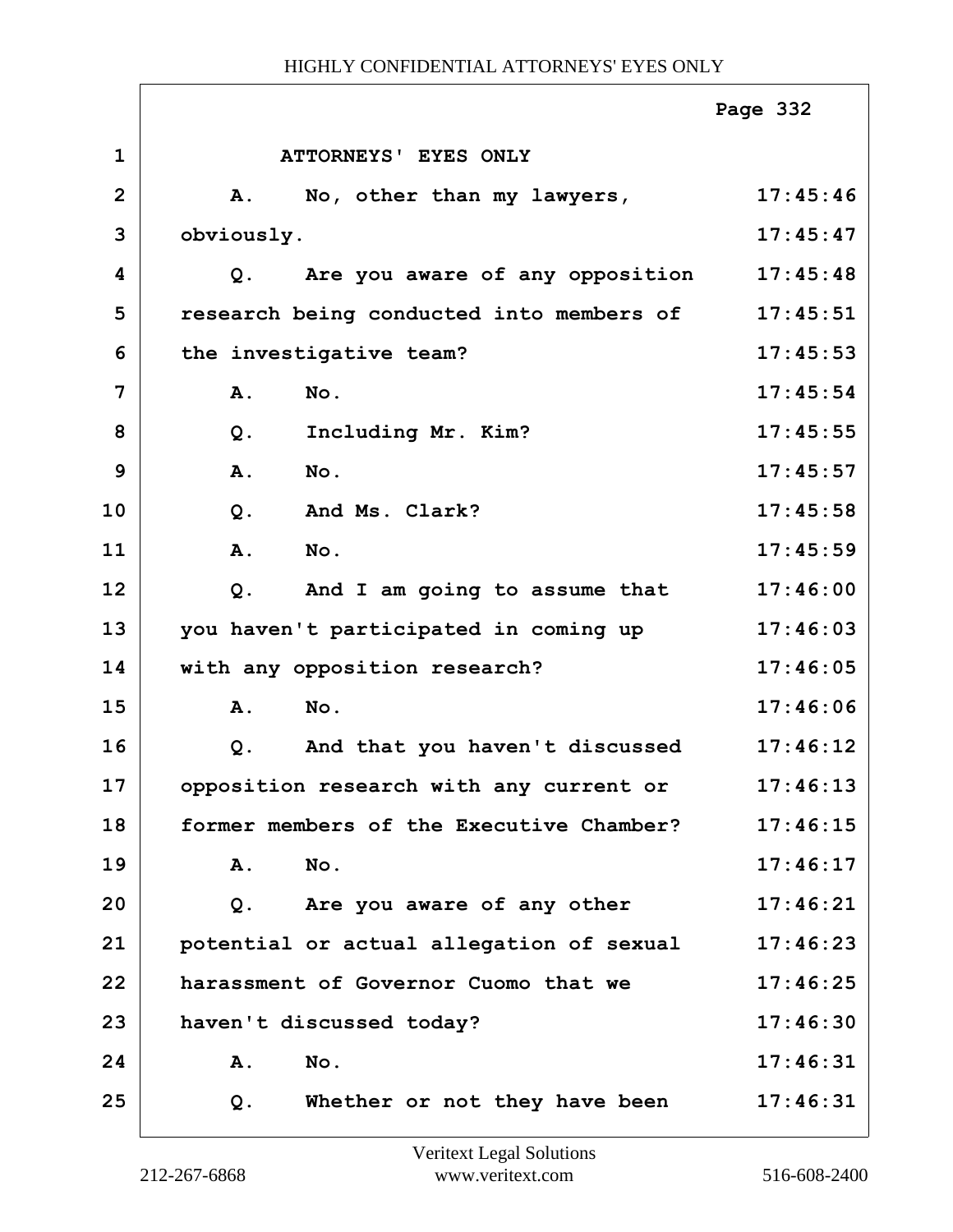|                |                                           | Page 333 |
|----------------|-------------------------------------------|----------|
| $\mathbf{1}$   | ATTORNEYS' EYES ONLY                      |          |
| $\overline{2}$ | made public?                              | 17:46:32 |
| 3              | A.<br>No.                                 | 17:46:33 |
| 4              | Is there anything that you<br>$Q$ .       | 17:46:33 |
| 5              | would like to add or any answers that you | 17:46:35 |
| 6              | would like to clarify before we finish    | 17:46:37 |
| 7              | today?                                    | 17:46:39 |
| 8              | I don't. But my counsel wants<br>A.       | 17:46:39 |
| 9              | to say one or two things. Is that okay?   | 17:46:41 |
| 10             | $Q$ .<br>Sure.                            | 17:46:43 |
| 11             | MR. GRANT: Do you want to go              | 17:46:44 |
| 12             | ahead now?                                | 17:46:45 |
| 13             | MR. LEVINE: Yeah, if you don't            | 17:46:45 |
| 14             | mind. Just for the record, we would       | 17:46:47 |
| 15             | just request a copy of the transcript.    | 17:46:52 |
| 16             | I heard your description that you         | 17:46:57 |
| 17             | wouldn't make it available, we still      | 17:46:59 |
| 18             | would make that request.                  | 17:47:01 |
| 19             | At the beginning of the                   | 17:47:03 |
| 20             | testimony, Mr. Grant, you gave an         | 17:47:04 |
| 21             | interpretation of Executive Law           | 17:47:07 |
| 22             | Section $63(8)$ . I just ask that         | 17:47:09 |
| 23             | nothing said here or done at any time     | 17:47:12 |
| 24             | to be understood that we necessarily      | 17:47:16 |
| 25             | agree with that interpretation. But       | 17:47:17 |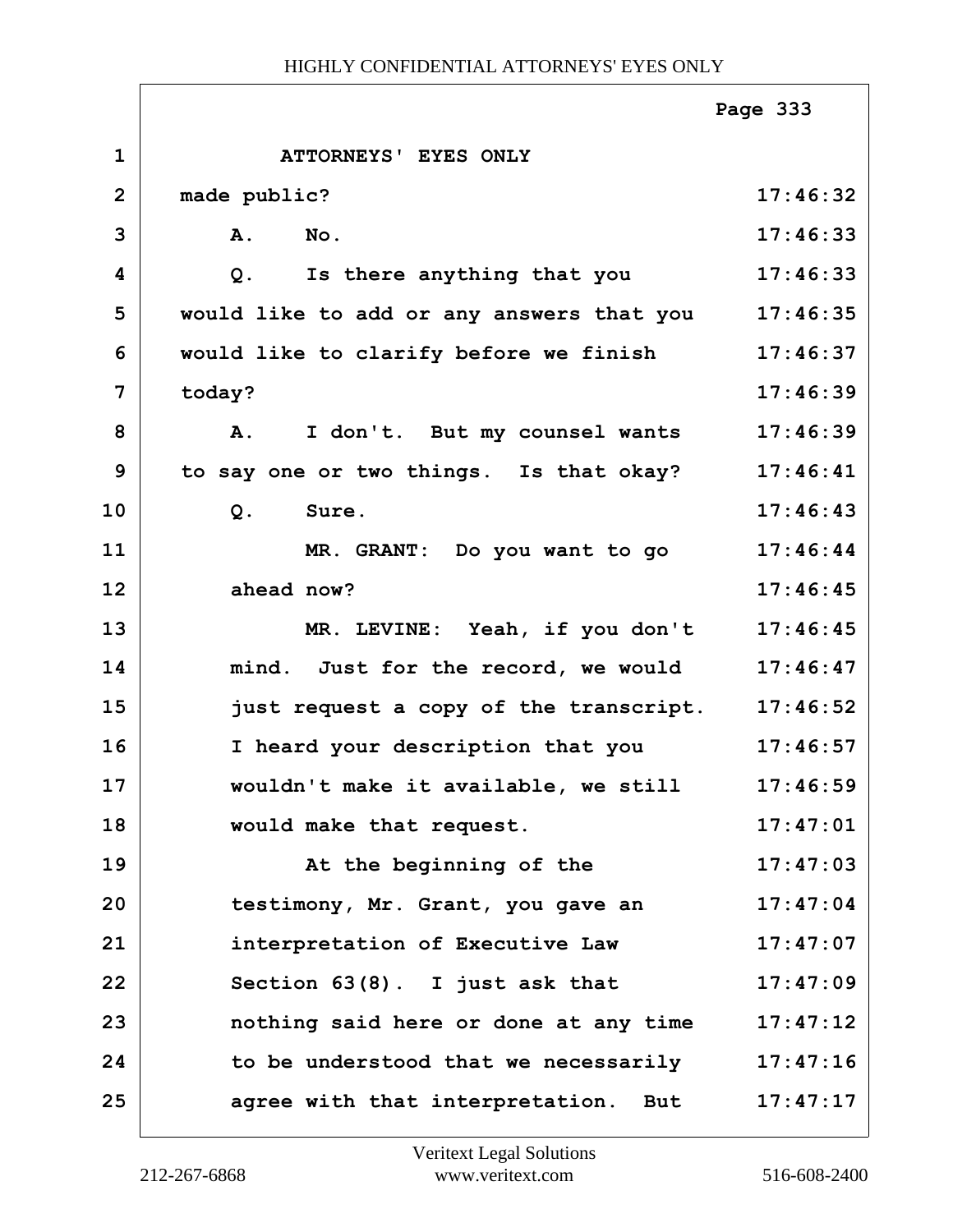**1 ATTORNEYS' EYES ONLY 2 I'll certainly say that Mr. Pollock 17:47:20 3 will not be discussing today's 17:47:23 4 testimony with anybody; not your 17:47:24 5 questions, not your documents. He 17:47:28 6 will abide by his obligations as a 17:47:30 7 witness in this matter. So I'd just 17:47:32 8 like those for the record. And from 17:47:34 9 that, otherwise, we are done. 17:47:35 10 MR. GRANT: Okay. And I will 17:47:37 11 take your request for a copy of the 17:47:39 12 testimony under advisement. But as we 17:47:41 13 relayed earlier today, it's not our 17:47:44 14 practice or it's not our intention -- 17:47:46 15 we don't intend to be providing a copy 17:47:48 16 of that. But I will take it under 17:47:50 17 advisement and we will have a 17:47:52 18 discussion about furnishing a copy if 17:47:55 19 necessary, and you can feel free to 17:47:57 20 follow up with a letter if necessary. 17:47:58 21 MR. LEVINE: Okay. Thank you. 17:48:00 22 MR. GRANT: And I don't take 17:48:01 23 Mr. Pollock's participation here today 17:48:04 24 as a -- as him agreeing with our 17:48:06 25 interpretation of Executive Law 63(8). 17:48:14 Page 334**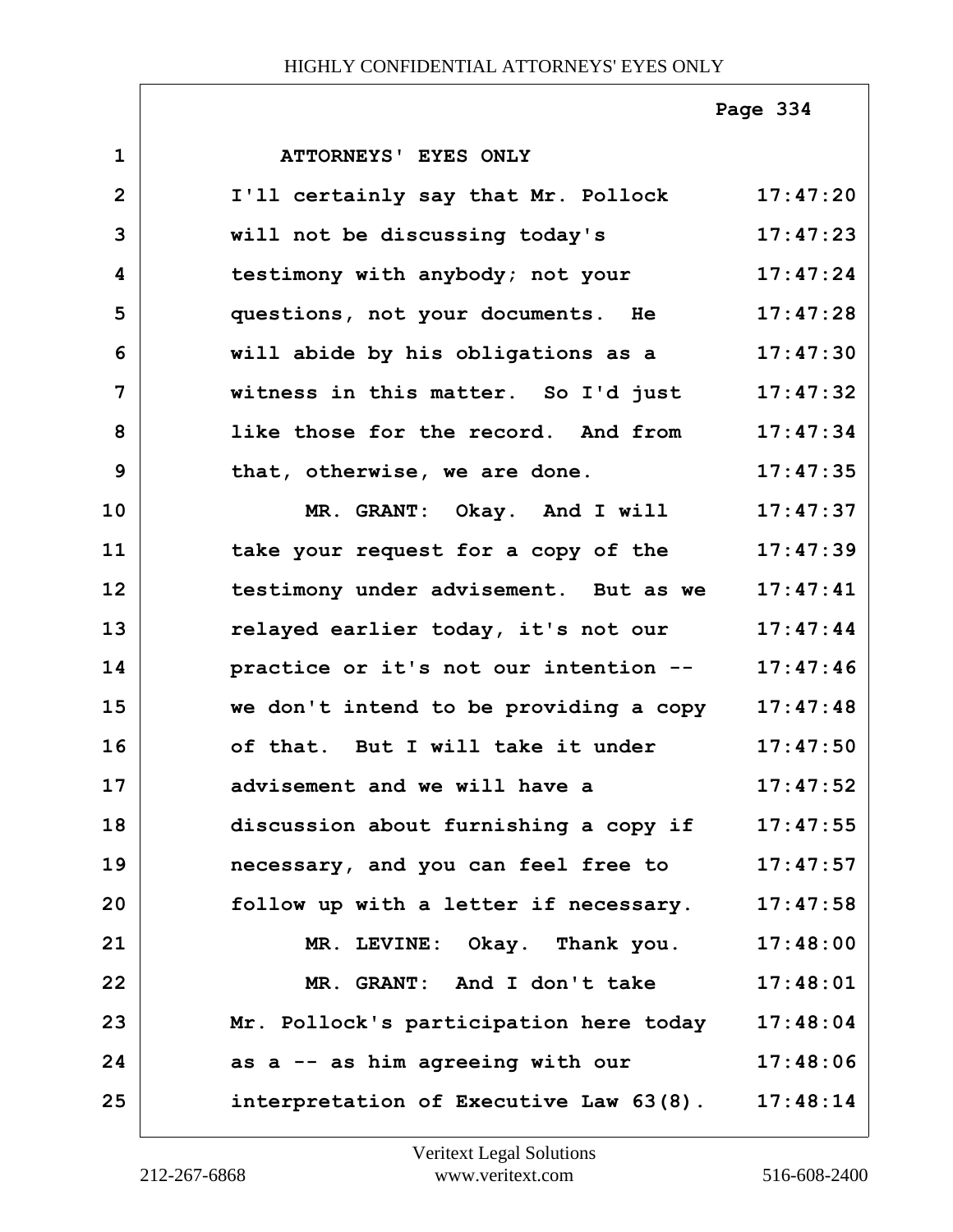|                |                                                  | Page 335 |
|----------------|--------------------------------------------------|----------|
| $\mathbf{1}$   | <b>ATTORNEYS' EYES ONLY</b>                      |          |
| $\overline{2}$ | MR. LEVINE: Okay. Thank you. 17:48:17            |          |
| 3              | MR. GRANT: I hope you will also 17:48:21         |          |
| 4              | not share how long today's testimony 17:48:23    |          |
| 5              | took with anybody, as Ms. Smith did 17:48:25     |          |
| 6              | with him.                                        | 17:48:27 |
| 7              | MR. LEVINE: The only thing I 17:48:27            |          |
| 8              | will allow him to say is what a nice 17:48:28    |          |
| 9              | conference room we have here and what            | 17:48:31 |
| 10             | a good job his lawyers have done.                | 17:48:33 |
| 11             | Other than that, I think we're done. 17:48:35    |          |
| 12             | MR. GRANT:<br>Okay.                              | 17:48:36 |
| 13             | Can you think of anything else 17:48:37<br>$Q$ . |          |
| 14             | that would be relevant to our                    | 17:48:39 |
| 15             | investigation that hasn't been covered           | 17:48:40 |
| 16             | today?                                           | 17:48:42 |
| 17             | <b>A.</b><br>No, sir.                            | 17:48:42 |
| 18             | I think you should probably<br>Q <sub>1</sub>    | 17:48:47 |
| 19             | move the screen back to only you.                | 17:48:49 |
| 20             | Okay.<br>Α.                                      | 17:48:50 |
| 21             | All right. As I said at the<br>$Q$ .             | 17:48:51 |
| 22             | beginning, we will allow you to make a           | 17:48:52 |
| 23             | brief sworn statement, if you wish.              | 17:48:54 |
| 24             | Would you like to make a brief                   | 17:48:55 |
| 25             | sworn statement?                                 | 17:48:57 |

Г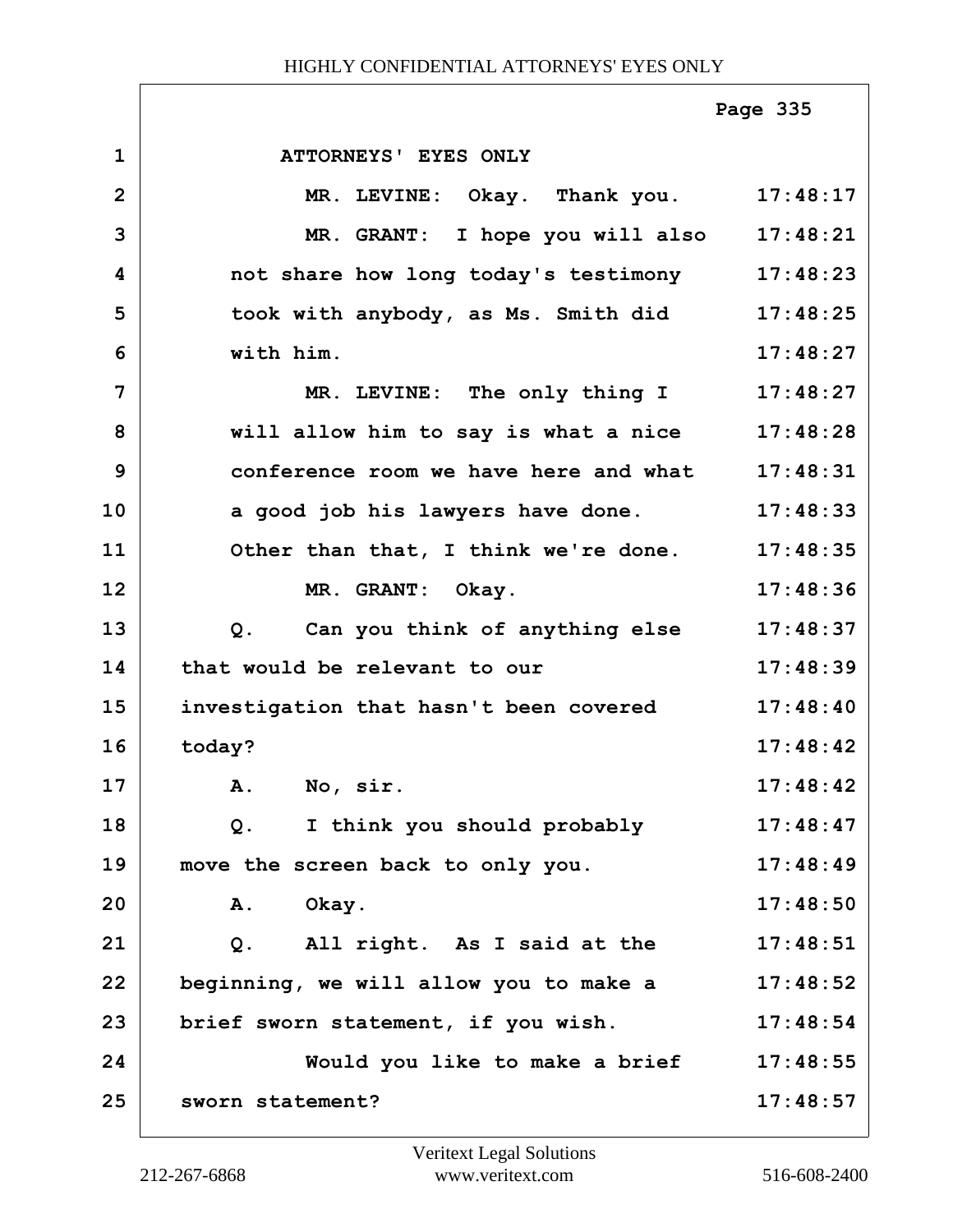**1 ATTORNEYS' EYES ONLY 2 A. No. 17:48:57 3 MR. GRANT: We are now going to 17:49:00 4 conclude this examination. Thank you 17:49:01 5 for taking the time to speak to us 17:49:03 6 today. I will remind you you have 17:49:05 7 continuing obligations under our 17:49:07 8 subpoenas. If we need you to come 17:49:08 9 back and answer additional questions, 17:49:10 10 we will contact you through your 17:49:12 11 counsel. 17:49:13 12 Also, if you have additional 17:49:14 13 documents that are responsive to our 17:49:15** 14 Subpoena, you have a continuing 17:49:17 **15 obligation to produce those documents. 17:49:19 16 And I understand that your counsel is 17:49:20 17 still in the process of producing 17:49:22 18 documents to us. But again, thank you 17:49:27 19 very much for speaking to us, 17:49:29 20 Mr. Pollock. 17:49:31 21 THE WITNESS: Thank you. 17:49:32 22 THE VIDEOGRAPHER: This 17:49:33 23 concludes today's deposition of 17:49:34 24 witness 07/12/2021. The number of 17:49:35 25 media units used is six. They will be 17:49:41 Page 336**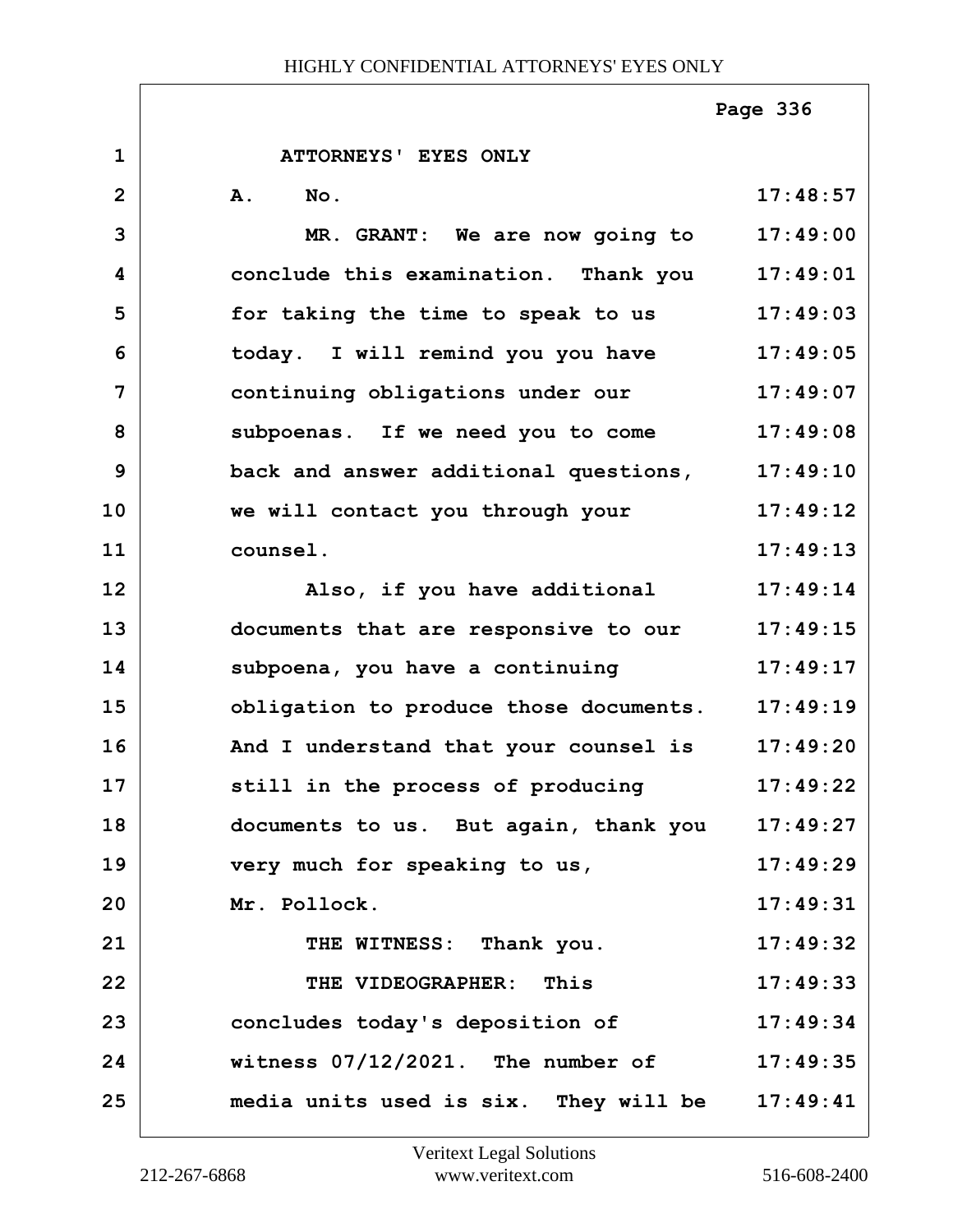|                |                                                | Page 337 |
|----------------|------------------------------------------------|----------|
| $\mathbf{1}$   | ATTORNEYS' EYES ONLY                           |          |
| $\overline{2}$ | retained by Veritext Legal Solutions. 17:49:43 |          |
| 3              | We are going off the record at 5:40 17:49:45   |          |
| 4              | p.m. Eastern Standard Time. Stay safe 17:49:48 |          |
| 5              | everybody.                                     | 17:49:51 |
| 6              | (Off the record.)                              | 17:49:52 |
| 7              | (Time noted: $5:40 p.m.$ )                     | 17:49:47 |
| 8              |                                                |          |
| 9              |                                                |          |
|                | <b>WITNESS 7/12/2021</b>                       |          |
| 10             |                                                |          |
| 11             |                                                |          |
| 12             | Subscribed and sworn to before me              |          |
| 13             | this day of , 2021.                            |          |
| 14             |                                                |          |
|                |                                                |          |
| 15             | Notary public                                  |          |
| 16             |                                                |          |
| 17             |                                                |          |
| 18             |                                                |          |
| 19             |                                                |          |
| 20             |                                                |          |
| 21             |                                                |          |
| 22             |                                                |          |
| 23             |                                                |          |
| 24             |                                                |          |
| 25             |                                                |          |
|                |                                                |          |